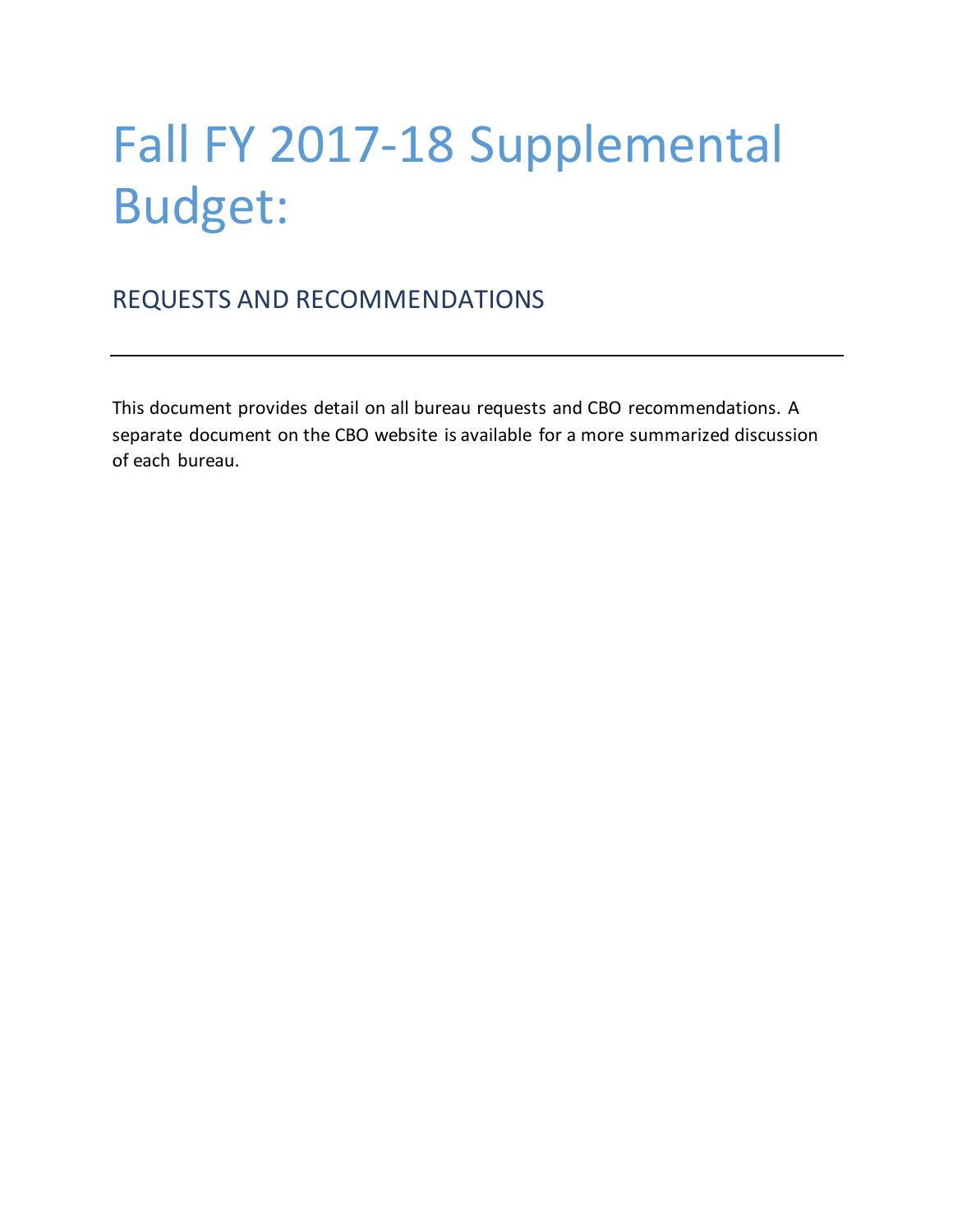**Type:** New Request

# **Bureau:** Office of the City Attorney

| <b>Request: AT_001 - Revenue Collections Paralegal</b> |                                                    |                                                         |                                                       |  |
|--------------------------------------------------------|----------------------------------------------------|---------------------------------------------------------|-------------------------------------------------------|--|
|                                                        | <b>Fall BMP</b><br>Requested<br><b>Adjustments</b> | <b>Fall BMP</b><br><b>CBO/Council</b><br><b>Changes</b> | <b>Fall BMP</b><br><b>Total</b><br><b>Adjustments</b> |  |
| <b>EXPENDITURES</b>                                    |                                                    |                                                         |                                                       |  |
| <b>Personnel Services</b>                              | 97,476                                             | 0                                                       | 97,476                                                |  |
| <b>External Materials and Services</b>                 | 14,524                                             | 0                                                       | 14,524                                                |  |
| <b>TOTAL EXPENDITURES</b>                              | 112,000                                            | 0                                                       | 112,000                                               |  |
| <b>REVENUES</b>                                        |                                                    |                                                         |                                                       |  |
| <b>General Fund Discretionary</b>                      | 112,000                                            | 0                                                       | 112,000                                               |  |
| <b>TOTAL REVENUES</b>                                  | 112,000                                            | 0                                                       | 112,000                                               |  |
| FTE.                                                   |                                                    |                                                         |                                                       |  |
| <b>Limited Term Positions</b>                          | 1.00                                               | 0.00                                                    | 1.00                                                  |  |
| <b>TOTAL FTE</b>                                       | 1.00                                               | 0.00                                                    | 1.00                                                  |  |

#### **Bureau Description:**

The office requests one-time funding for one limited term paralegal through the FY17-18 fiscal year in the amount of \$112,000 to handle delinquent business license collections, currently estimated at \$7.4 million. This request makes good economic sense because the additional funding will result in collections beyond the cost of the position.

The Revenue Bureau and City Attorney's Office have been working tirelessly to ensure the City collects its business license revenues. Over the last several years, the City Attorney's Office has increased collection efforts for delinquent business license accounts resulting in millions of dollars in increased revenue to the City and County. Collection efforts include negotiations, sending demand letters and, when all other efforts are unsuccessful, filing lawsuits to collect monies owed to the City. The paralegal position performs essential investigative functions including research relating to debtors' business and corporate relationships, assets and liabilities, background and location research to help determine case viability and enhance litigation success, and drafting pleadings such as complaints, default judgments and other enforcement documents.

The workload has been increasing significantly each year: In FY14, the office opened 40 new cases; FY15: 123 cases; FY16: 336 cases; and FY17: 485 cases. Permanent staffing includes two attorneys and one paralegal, with legal assistant and general office support. In FY17, the office hired a second paralegal with vacancy savings to help reduce the backlog of cases. However, the number of cases continues to increase and the office does not expect vacancy savings this year. In addition, the Revenue Bureau is implementing a new program that is expected to identify additional delinquent accounts. This has the potential to double the current workload of the City Attorney's office's collections team. The office currently has around 564 open cases worth an estimated \$7.4 million in revenue. If a second paralegal is not funded for FY17-18, the office will not be able to work on half of the current cases. Even if the office focuses only on high dollar value cases, potential collections will be reduced by over \$1.0 million. (This does not include the additional work expected by the Revenue Bureau's new program.) The revenue collected is expected to be far greater than the cost of the position. And, although difficult to quantify, when the office demands payment but does not follow through with litigation, it reduces the effectiveness of the program. If the City does not commit the resources to enforce the program, many businesses will not bother to pay knowing there will be no real consequences.

After the Revenue Bureau's new program is implemented and the additional workload is quantified, the office will submit a request in the FY18-19 budget process for ongoing staff to ensure the City can effectively and efficiently collect on delinquent business license revenues.

#### **CBO Discussion and Recommendation**

Approval of these additional funds will provide necessary support to address the backlog of collection cases. City financial policy limits the use of General Fund contingency to issues that are urgent and unforeseen. In addition, CBO only recommends funding for proposals that are fully developed and cannot be absorbed in a bureau's existing budget. Although this request is not unforeseen, CBO recommends funding because it is expected to generate General Fund revenue, and realigning existing resources would result in reductions to non-optional services provided by the City Attorney, such as legal defense or review of other legally binding documents.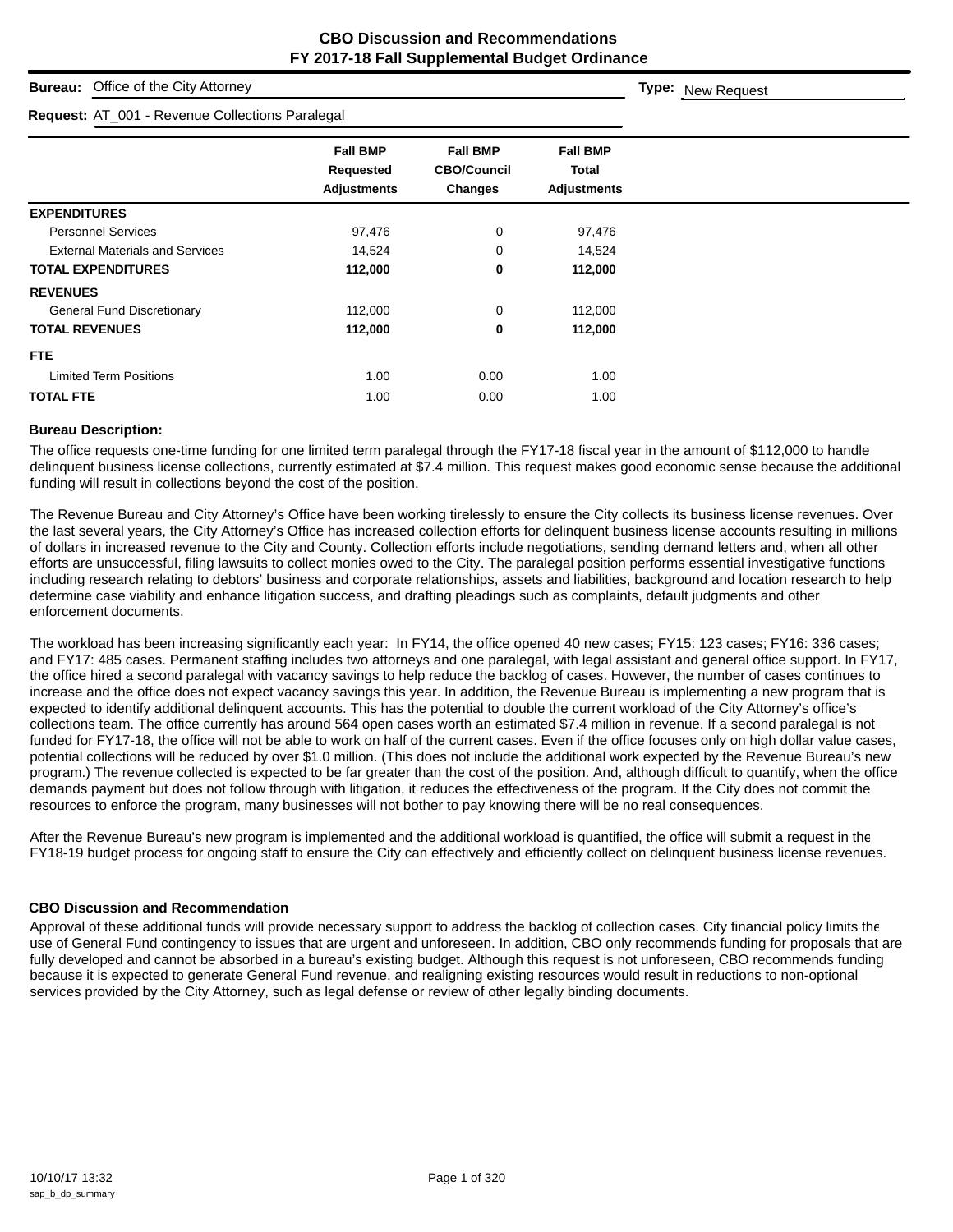**Type:** Technical Adjustment

**Bureau:** Office of the City Attorney

| Request: AT_002 - Sr Deputy City Attorney Part Time to Full Time |                                                    |                                                         |                                                |  |
|------------------------------------------------------------------|----------------------------------------------------|---------------------------------------------------------|------------------------------------------------|--|
|                                                                  | <b>Fall BMP</b><br>Requested<br><b>Adjustments</b> | <b>Fall BMP</b><br><b>CBO/Council</b><br><b>Changes</b> | <b>Fall BMP</b><br>Total<br><b>Adjustments</b> |  |
| <b>EXPENDITURES</b>                                              |                                                    |                                                         |                                                |  |
| <b>Personnel Services</b>                                        | 14,386                                             | 0                                                       | 14,386                                         |  |
| <b>External Materials and Services</b>                           | (14, 386)                                          | 0                                                       | (14, 386)                                      |  |
| <b>TOTAL EXPENDITURES</b>                                        | 0                                                  | 0                                                       | 0                                              |  |
| FTE.                                                             |                                                    |                                                         |                                                |  |
| <b>Full-Time Positions</b>                                       | 1.00                                               | 0.00                                                    | 1.00                                           |  |
| <b>Part-Time Positions</b>                                       | $-0.70$                                            | 0.00                                                    | $-0.70$                                        |  |
| <b>TOTAL FTE</b>                                                 | 0.30                                               | 0.00                                                    | 0.30                                           |  |

#### **Bureau Description:**

Increase one part time Senior Deputy City Attorney (0.7 FTE) to full time (1.0 FTE). The workload in the office is increasing due to additional demand for contract reviews, business license collections, general and complex litigation and the office's focus on preventive legal training for City employees. In addition, the office is experiencing the retirement of several senior attorneys resulting in additional work for newer attorneys. This 0.3 increase in FTE will not require additional resources because newer employees will start at lower salaries.

#### **CBO Discussion and Recommendation**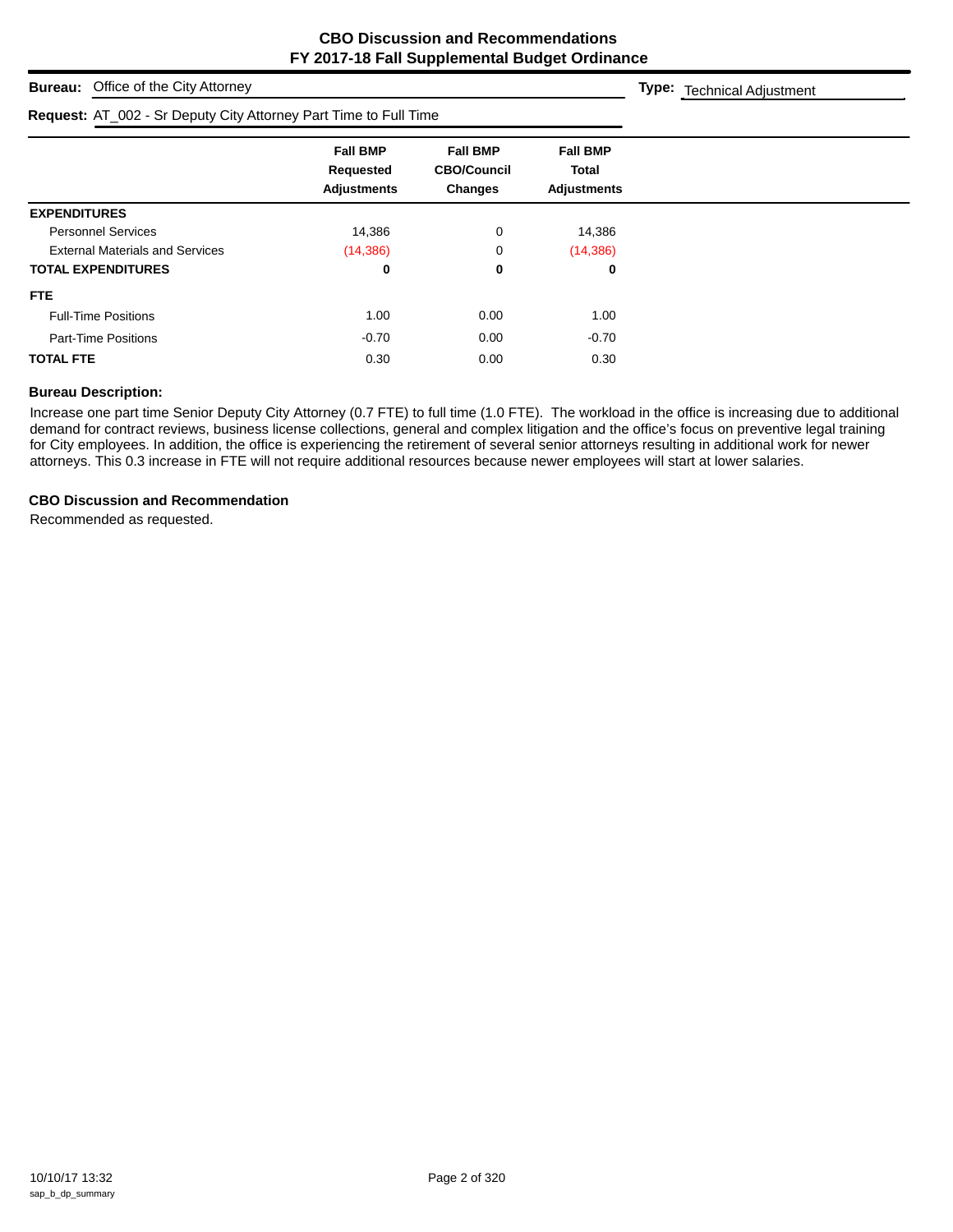# **Bureau:** Office of the City Auditor

#### **Request:** AU\_003 - Hearings Office Software Encumbrance Carryover

**Type:** Encumbrance Carryover Request

| $1.94499911119 - 000111190 - 011100 - 00111101 - 0111100 - 00111101 - 0111101 - 0111101 - 0111101 - 0111101 - 0111101 - 0111101 - 0111101 - 0111101 - 0111101 - 0111101 - 0111101 - 0111101 - 0111101 - 0111101 - 0111101 - 0111101 - 0111101 - 0111$ |                                                    |                                                         |                                                |
|-------------------------------------------------------------------------------------------------------------------------------------------------------------------------------------------------------------------------------------------------------|----------------------------------------------------|---------------------------------------------------------|------------------------------------------------|
|                                                                                                                                                                                                                                                       | <b>Fall BMP</b><br>Requested<br><b>Adjustments</b> | <b>Fall BMP</b><br><b>CBO/Council</b><br><b>Changes</b> | <b>Fall BMP</b><br>Total<br><b>Adjustments</b> |
| <b>EXPENDITURES</b>                                                                                                                                                                                                                                   |                                                    |                                                         |                                                |
| <b>External Materials and Services</b>                                                                                                                                                                                                                | 22,250                                             | 0                                                       | 22,250                                         |
| <b>TOTAL EXPENDITURES</b>                                                                                                                                                                                                                             | 22,250                                             | 0                                                       | 22,250                                         |
| <b>REVENUES</b>                                                                                                                                                                                                                                       |                                                    |                                                         |                                                |
| <b>General Fund Discretionary</b>                                                                                                                                                                                                                     | 22,250                                             | 0                                                       | 22,250                                         |
| <b>TOTAL REVENUES</b>                                                                                                                                                                                                                                 | 22,250                                             | 0                                                       | 22,250                                         |
|                                                                                                                                                                                                                                                       |                                                    |                                                         |                                                |

#### **Bureau Description:**

The Auditor's Office is requesting an encumbrance carryover of \$22,250 to complete work that began in FY 2016-2017 for a replacement of case management software for the City Hearings Office. These funds were encumbered with the anticipation that the project would start in the early spring, but it did not launch until late May. It is now under way and being customized for implementation in the Hearings Office. The new application replaces an outdated and unsupportable one, and will add significant new functionality to allow for electronic filing, better reporting, and more efficient processing.

#### **CBO Discussion and Recommendation**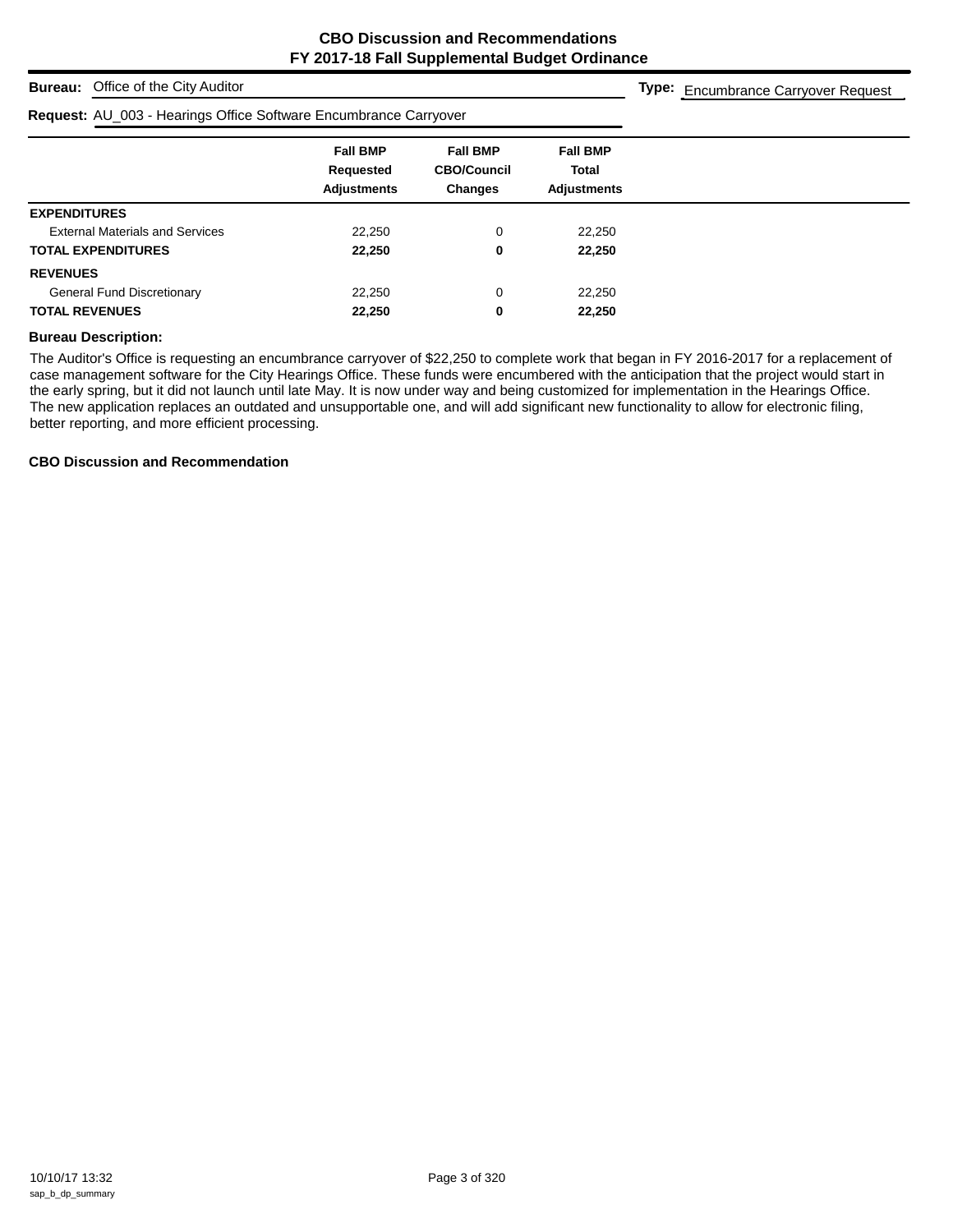# **Bureau:** City Budget Office

#### **Request:** BO\_001 - CBO FY 2017-18 Fall BMP Carryover

**Type:** Encumbrance Carryover Request

| . .                                    |                              |                                       |                                 |
|----------------------------------------|------------------------------|---------------------------------------|---------------------------------|
|                                        | <b>Fall BMP</b><br>Requested | <b>Fall BMP</b><br><b>CBO/Council</b> | <b>Fall BMP</b><br><b>Total</b> |
|                                        | <b>Adjustments</b>           | <b>Changes</b>                        | <b>Adjustments</b>              |
| <b>EXPENDITURES</b>                    |                              |                                       |                                 |
| <b>External Materials and Services</b> | 20,501                       | 0                                     | 20,501                          |
| <b>TOTAL EXPENDITURES</b>              | 20,501                       | 0                                     | 20,501                          |
| <b>REVENUES</b>                        |                              |                                       |                                 |
| <b>General Fund Discretionary</b>      | 20,501                       | 0                                     | 20,501                          |
| <b>TOTAL REVENUES</b>                  | 20,501                       | 0                                     | 20,501                          |
|                                        |                              |                                       |                                 |

#### **Bureau Description:**

CBO requests encumbrance carryover for the following items:

- \$20,000 for a task order with Delaris LLC for consulting services related to the development of requirements for the replacement of the current budgeting software (PO# 22215106 - 6/21/17) As part of a separate item (BO\_02), CBO is requesting that the remaining \$20,000 unencumbered budget for this project be carried over.

- \$501 for a chair that was ordered in FY 2016-17 but not received (PO# 22215717 - 6/28/17)

#### **CBO Discussion and Recommendation**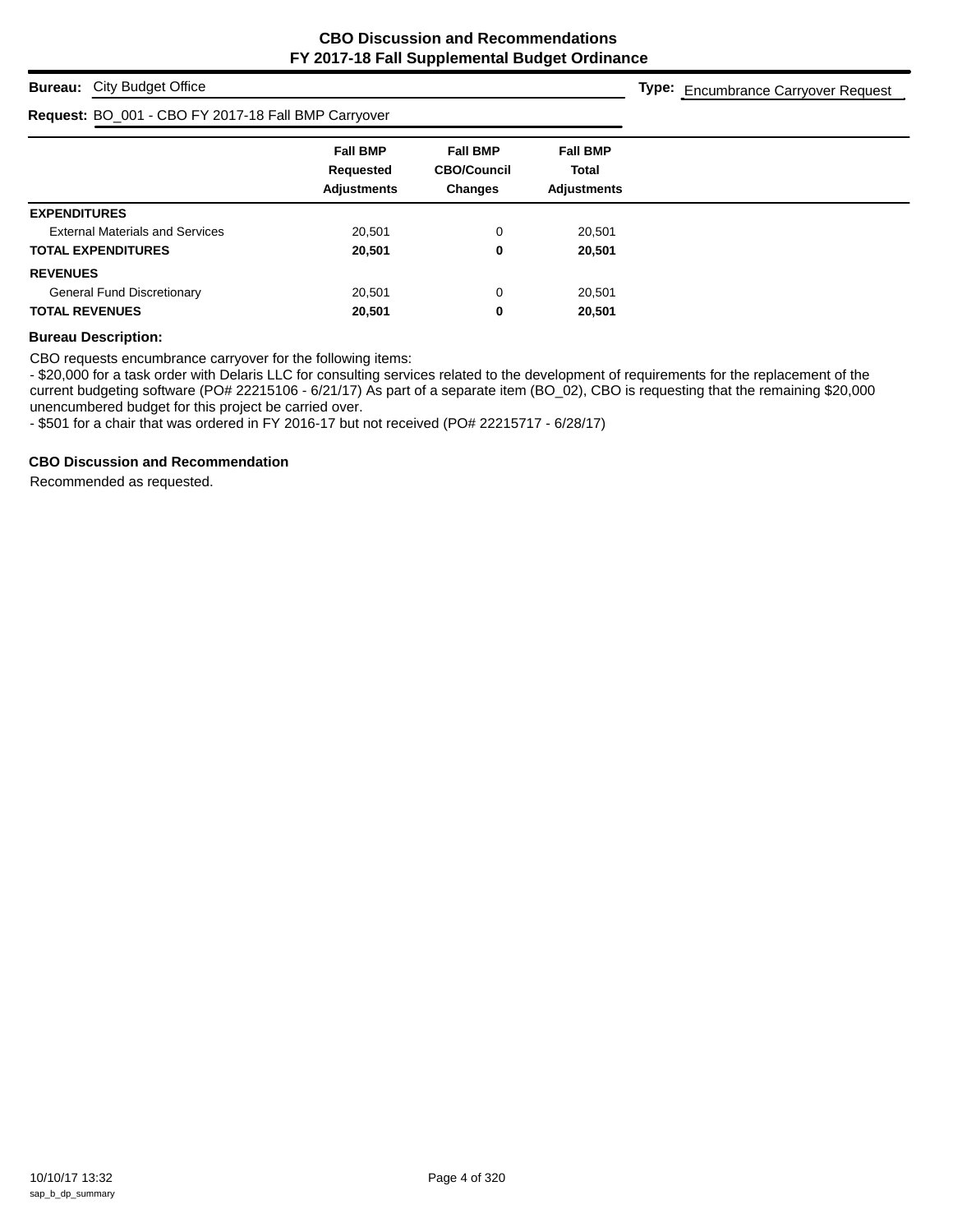# **Bureau:** City Budget Office **Fall BMP Fall BMP Fall BMP Requested CBO/Council Total Adjustments Changes Adjustments Type:** New Request **Request:** BO\_002 - Budget System Replacement Additional Carryover **EXPENDITURES** External Materials and Services 20,000 (20,000) 0 **TOTAL EXPENDITURES 20,000 (20,000) 0 REVENUES** General Fund Discretionary  $20,000$  (20,000) 0 **TOTAL REVENUES 20,000 (20,000) 0**

#### **Bureau Description:**

As part of the General Fund capital set-aside process in the FY 2016-17 Fall BMP, CBO was allocated a project budget of \$1 million for the replacement of the current enterprise budgeting system. Work on the replacement project has begun. As part of that work, CBO expected to enter into a task order with an on-call consultant to develop requirements for the new system. A total of \$40,000 was set aside in FY 2016-17 for that purpose, with the remaining \$960,000 project budget carried over into FY 2016-17. Based on proposals from the on-call consultants available to do the work, only \$20,000 was encumbered in FY 2016-17. While that \$20,000 has been requested as encumbrance carryover in this Fall BMP, CBO is also requesting that the remaining \$20,000 of underspending be reallocated, in order to maintain the full \$1 million project budget. Note that this estimate is still a low-confidence figure. Based on RFP responses and subsequent contracting anticipated later this year, a higher confidence estimate of project costs - as well as any ongoing costs associated with the new system - is expected.

#### **CBO Discussion and Recommendation**

Not recommended based on current carryover policy. Carryovers are to be reduced from budgets in the Spring supplemental budget and added in the Approved Budget, reduced from budgets in the Overexpenditure Ordinance and added in the Fall supplemental budget, or encumbered in the prior year and added in the Fall supplemental budget. Adherence to this policy will effectively reduce the project budget by \$20,000 to \$980,000. While the confidence level of the current budget estimate is low, a reduction in the budget increases the risk of additional funds being necessary during a later budget phase.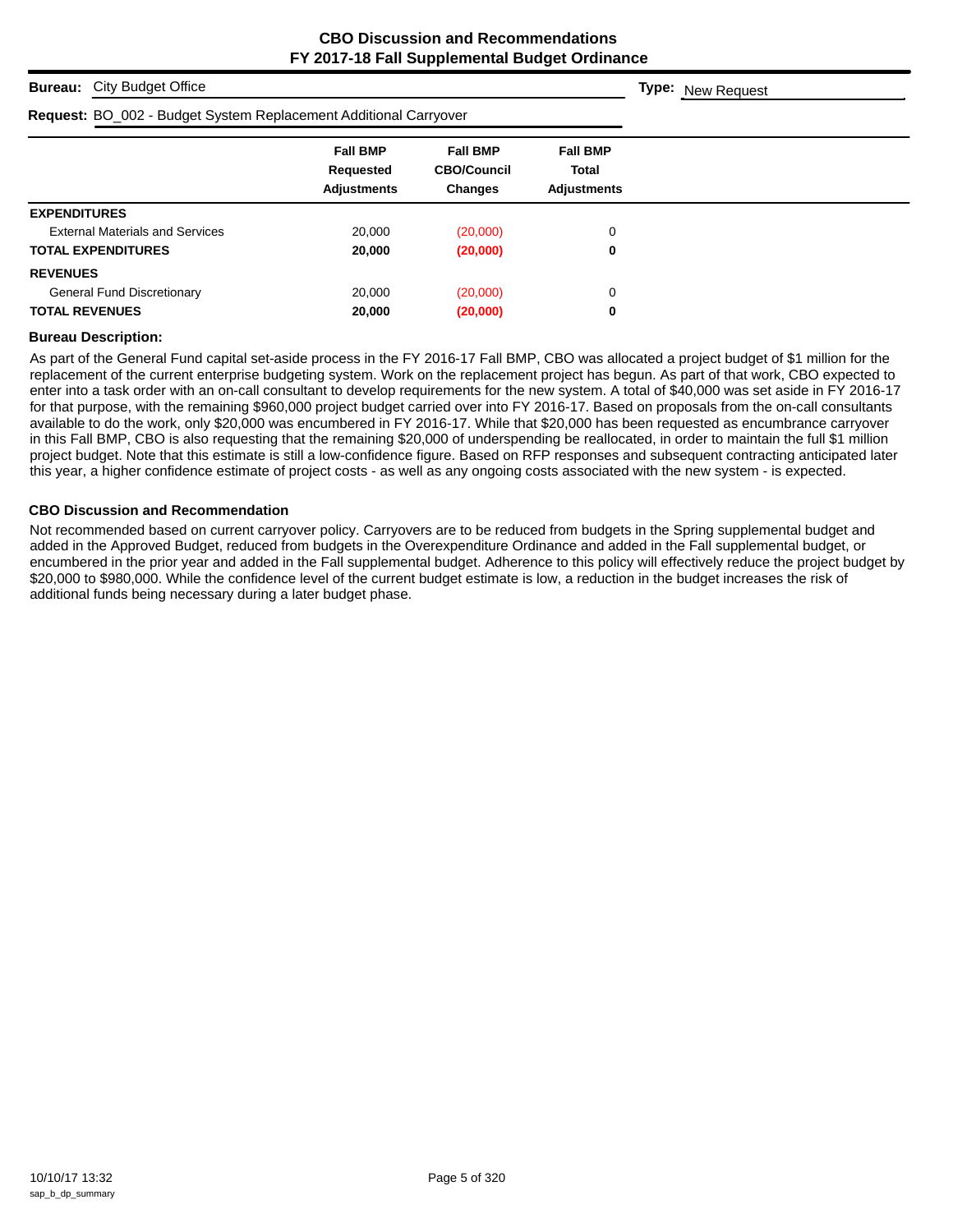| <b>Bureau:</b> City Budget Office              | <b>Type:</b> Technical Adjustment                  |                                                         |                                                |  |
|------------------------------------------------|----------------------------------------------------|---------------------------------------------------------|------------------------------------------------|--|
| Request: BO_003 - GovInvest modelling software |                                                    |                                                         |                                                |  |
|                                                | <b>Fall BMP</b><br>Requested<br><b>Adjustments</b> | <b>Fall BMP</b><br><b>CBO/Council</b><br><b>Changes</b> | <b>Fall BMP</b><br><b>Total</b><br>Adjustments |  |
| <b>EXPENDITURES</b>                            |                                                    |                                                         |                                                |  |
| <b>External Materials and Services</b>         | (11, 673)                                          | 0                                                       | (11, 673)                                      |  |
| Internal Materials and Services                | 11,673                                             | 0                                                       | 11,673                                         |  |
| <b>TOTAL EXPENDITURES</b>                      | 0                                                  | 0                                                       | 0                                              |  |

# **Bureau Description:**

CBO is shifting EMS resources to fund a modelling software subscription in partnership with OMF and FPDR. The one-time costs are \$3,885 and the ongoing costs are \$7,787. At this point, CBO anticipates being able to absorb the ongoing cost.

#### **CBO Discussion and Recommendation**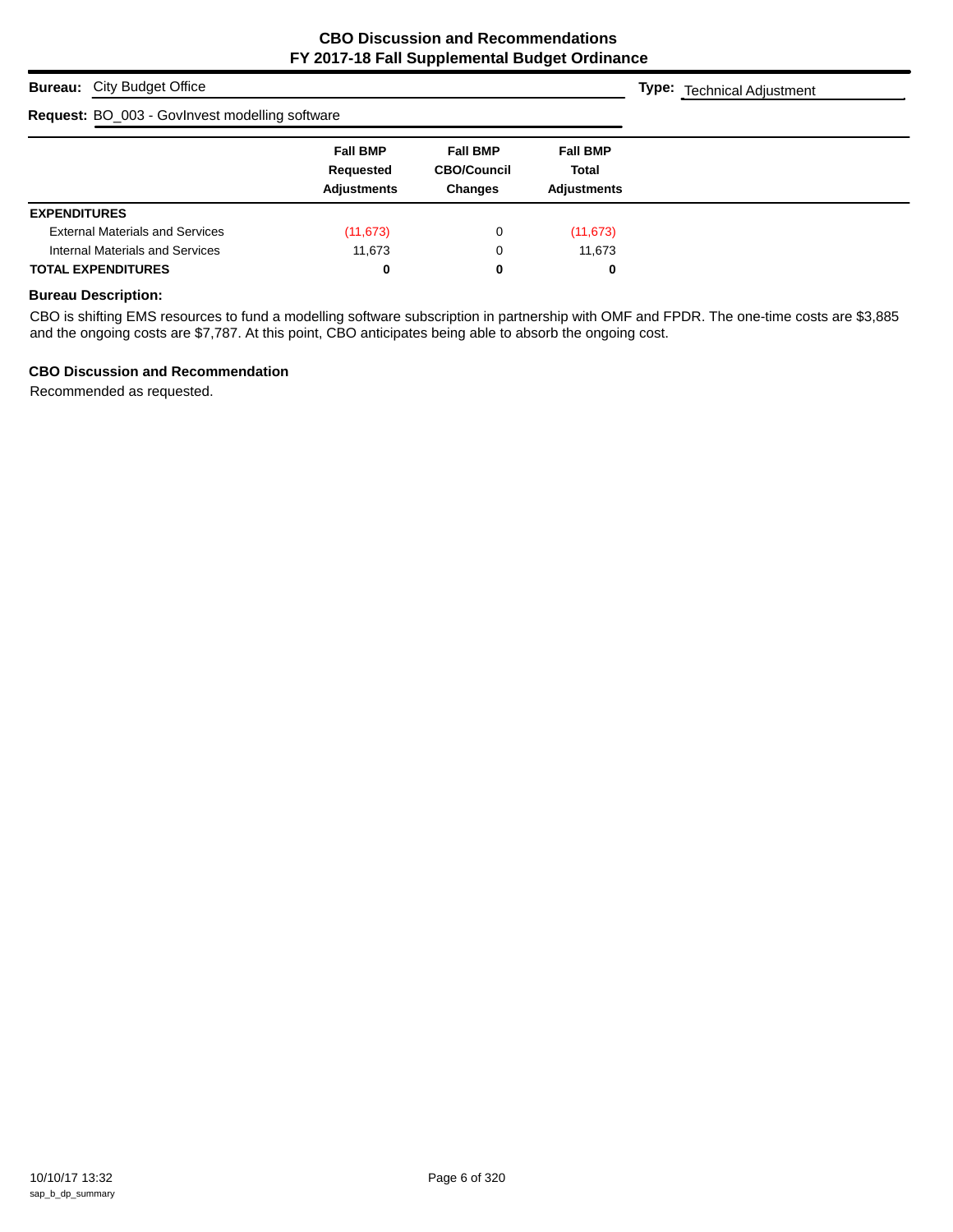|                                                        | <b>Bureau:</b> Bureau of Fire & Police Disability & Retirement |                                                         |                                                |  |  |  |  |
|--------------------------------------------------------|----------------------------------------------------------------|---------------------------------------------------------|------------------------------------------------|--|--|--|--|
| <b>Request: DR_001 - OMF IA for GovInvest software</b> |                                                                |                                                         |                                                |  |  |  |  |
|                                                        | <b>Fall BMP</b><br>Requested<br><b>Adjustments</b>             | <b>Fall BMP</b><br><b>CBO/Council</b><br><b>Changes</b> | <b>Fall BMP</b><br>Total<br><b>Adiustments</b> |  |  |  |  |
| <b>EXPENDITURES</b>                                    |                                                                |                                                         |                                                |  |  |  |  |
| <b>External Materials and Services</b>                 | (8,313)                                                        | 0                                                       | (8,313)                                        |  |  |  |  |
| Internal Materials and Services                        | 8,313                                                          | 0                                                       | 8,313                                          |  |  |  |  |
| <b>TOTAL EXPENDITURES</b>                              | 0                                                              | 0                                                       | 0                                              |  |  |  |  |

# **Bureau Description:**

This request funds FPDR's share of the costs for new software to estimate long-term liabilities, such as pensions and OPEB. City Treasury will manage the software contract, but costs will be split between FPDR, CBO, and two OMF bureaus. Costs will decline in outyears and be absorbed within FPDR's existing budget.

#### **CBO Discussion and Recommendation**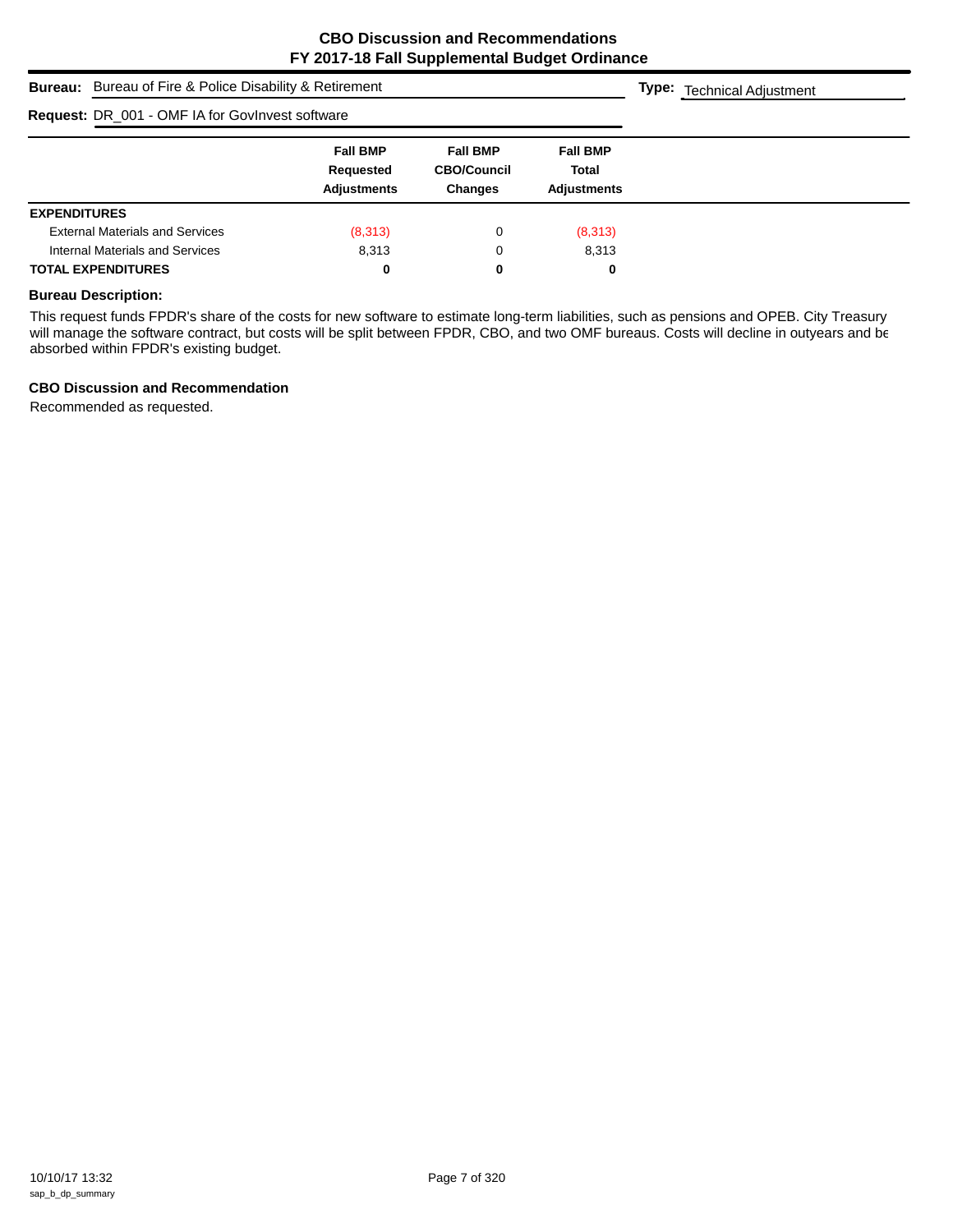|                                                            | <b>Bureau:</b> Bureau of Development Services      |                                                  |                                                |  |  |  |
|------------------------------------------------------------|----------------------------------------------------|--------------------------------------------------|------------------------------------------------|--|--|--|
| Request: DS_001 - Additional Positions FY 2017-18 Fall BMP |                                                    |                                                  |                                                |  |  |  |
|                                                            | <b>Fall BMP</b><br>Requested<br><b>Adjustments</b> | <b>Fall BMP</b><br><b>CBO/Council</b><br>Changes | <b>Fall BMP</b><br>Total<br><b>Adjustments</b> |  |  |  |
| <b>EXPENDITURES</b>                                        |                                                    |                                                  |                                                |  |  |  |
| <b>Personnel Services</b>                                  | 1,826,258                                          | (199, 402)                                       | 1,626,856                                      |  |  |  |
| Internal Materials and Services                            | 360,000                                            | 0                                                | 360,000                                        |  |  |  |
| Contingency                                                | (2, 186, 258)                                      | 199,402                                          | (1,986,856)                                    |  |  |  |
| <b>TOTAL EXPENDITURES</b>                                  | 0                                                  | 0                                                | 0                                              |  |  |  |
| <b>FTE</b>                                                 |                                                    |                                                  |                                                |  |  |  |
| <b>Full-Time Positions</b>                                 | 20.17                                              | $-2.17$                                          | 18.00                                          |  |  |  |
| <b>TOTAL FTE</b>                                           | 20.17                                              | $-2.17$                                          | 18.00                                          |  |  |  |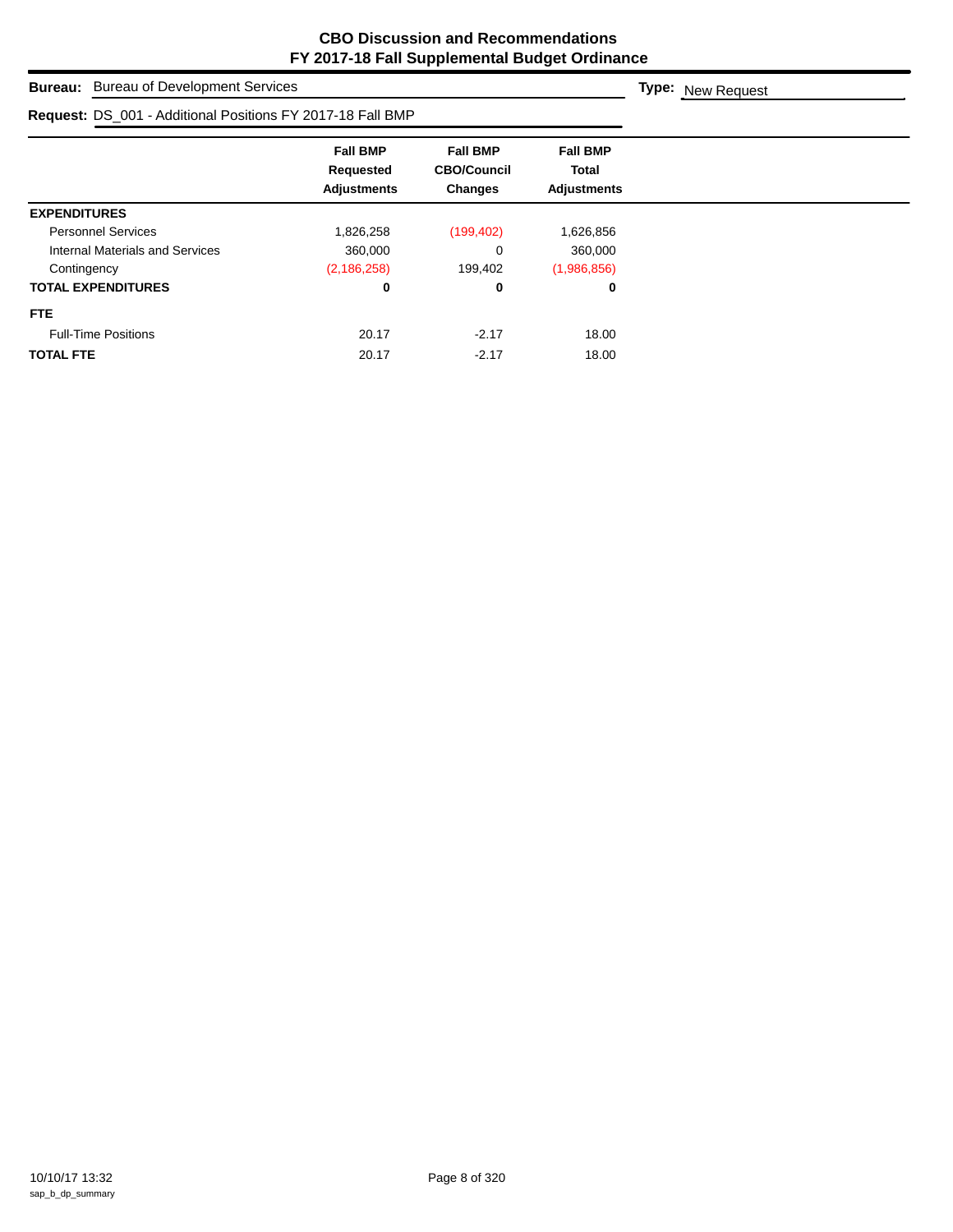| <b>Bureau:</b> Bureau of Development Services                     | <b>Type:</b> New Request |                    |                    |  |  |
|-------------------------------------------------------------------|--------------------------|--------------------|--------------------|--|--|
| <b>Request: DS_001 - Additional Positions FY 2017-18 Fall BMP</b> |                          |                    |                    |  |  |
|                                                                   | <b>Fall BMP</b>          | <b>Fall BMP</b>    | <b>Fall BMP</b>    |  |  |
|                                                                   | Requested                | <b>CBO/Council</b> | Total              |  |  |
|                                                                   | <b>Adjustments</b>       | <b>Changes</b>     | <b>Adiustments</b> |  |  |

BDS is requesting 30.0 staff positions, supported by permit revenues, through the FY 2017-18 Fall BMP.

26 of the added positions are new, while 4 are conversion from Limited Term into regular positions. All of the positions will be supported with permit revenues, and projections indicate sufficient revenues will be available to support the positions for the next five years.

The positions will help BDS meet service level goals. The economy and construction activity in Portland has experienced significant growth in recent years. While BDS has been adding staff to address the rapid workload growth, it is evident that additional staff positions are needed in some bureau programs to respond to workload changes, ensure that desired service levels are maintained, and address span of control issues. These positions will benefit customers and the larger community by improving services and access to information. This request also makes an adjustment of \$360,000 to the interagency agreement with City Fleet in order to add an appropriation for twelve new vehicles. New cars are necessary to accommodate new positions. Approval of this request meets the requirements of resolution 35960 requiring City Council approval of leases, upgrades to replacements, and new vehicle additions.

The 30.0 FTE in this request include:

Public Information and Enforcement (4.0 new FTE and 1.0 FTE LT conversion)

Customer Service & Communications:

•1.0 Public Information Officer

•1.0 Senior Community Outreach & Information Representative

•1.0 Video Production Specialist

In response to requests from the public and bureau stakeholders, BDS is expanding the communications team. This will help the bureau better respond to information requests from the public, media, and internal and external stakeholders. These positions will also allow the bureau to provide enhanced and expanded services in all areas of communication, including print, video, and social media. •1.0 Office Support Specialist II (convert from LT to regular)

This request is to convert the existing LT OSS II position to regular on the front desk team to address ongoing high levels of workload and ensure adequate customer service. The position will allow team members flexibility to attend trainings and enable them to complete administrative projects apart from assisting customers. Adding a regular position will also help address employee turnover concerns. Enforcement:

•1.0 Housing Inspection Supervisor

This position will address span of control issues in the Enforcement Program as the current supervisor has 21 direct reports. Adding the position will help increase timely performance reviews, processing of code amendments, and provide support to inspectors. The City's advancing mandatory rental inspections policy is also expected to provide a large volume of additional work for this position. Business Operations and Finance Services (3.0 FTE)

Recruitment & Hiring:

•1.0 Office Support Specialist II

This position will provide ongoing support to the Recruitment & Hiring team. The OSS II will be responsible for scheduling interviews, completing referrals, processing background check paperwork, coordinating interview logistics, and archiving hiring records. Budget & Finance:

•1.0 Accountant III

This position will act as the lead accountant in the Budget and Finance Section. The position addresses the bureau's performance and service delivery goals by providing additional oversight on the accountant and cashier station responsibilities, ensuring the workgroup engages in consistent, best practice processes to meet both internal and external customer demands. The Accountant III position will also allow the bureau to consolidate refund and requisition functions.

Bureau Wide Projects:

•1.0 Principal Management Analyst

This position will manage the new Bureau Wide Projects section created to address process and functional improvements within the bureau. Inspection Services (13.0 FTE and 1.0 FTE LT conversion)

Residential Inspections:

•1.0 Inspections Supervisor

This position is part of the bureau reorganization and will address span of control issues. Adding the position will help increase timely performance reviews and overall staff support within Residential Inspections.

•4.0 Building Inspector II

•1.0 Plumbing Inspector

These positions will help increase the quality of service provided and meet service level goals. They will decrease the response time and get the bureau closer to meeting the goal of 95% inspections completed within 24 hours of request by decreasing the average number of inspections done per inspector, per day.

Commercial Inspections:

•1.0 Inspections Supervisor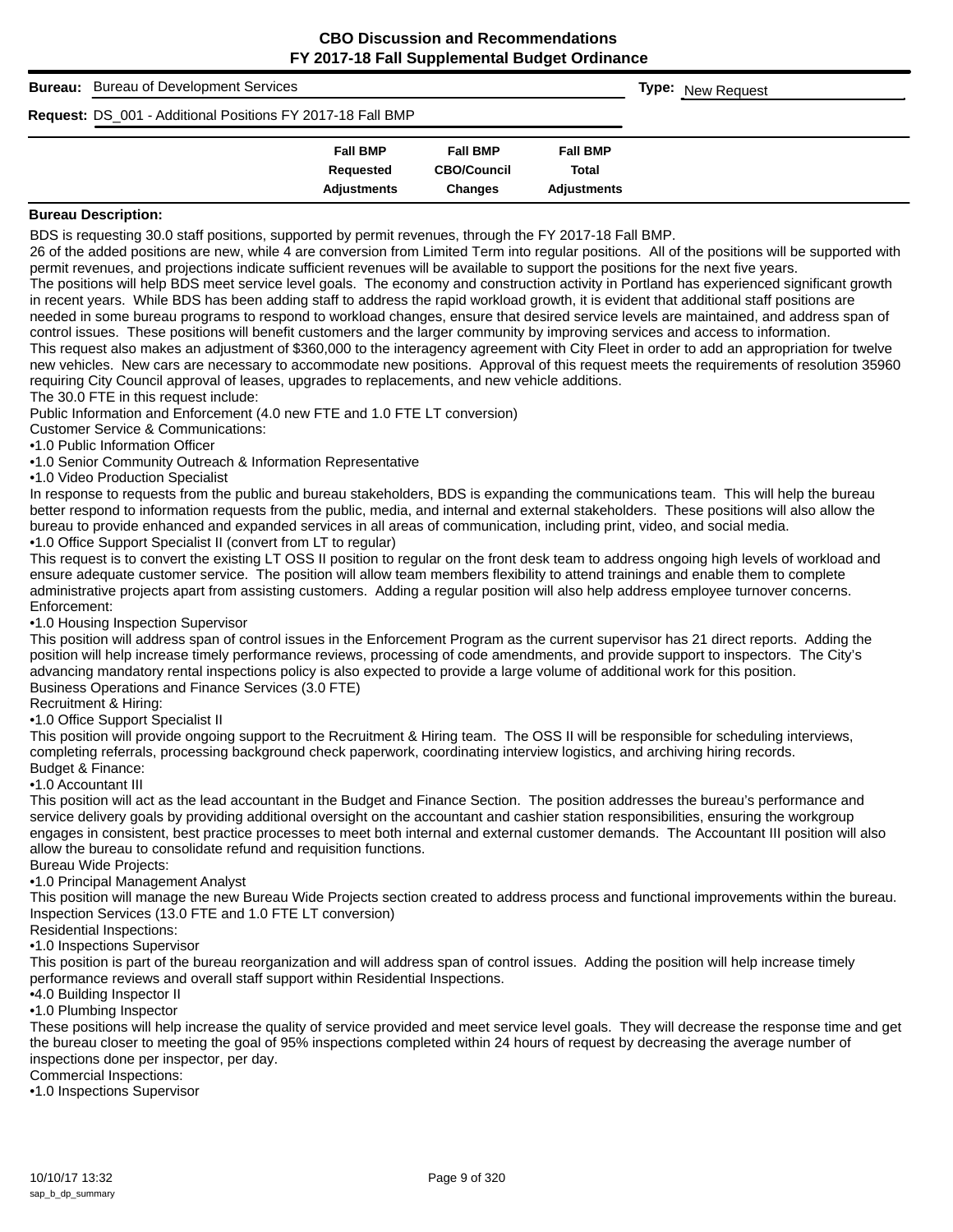# **Bureau:** Bureau of Development Services **Fall BMP Fall BMP Fall BMP Requested CBO/Council Total Adjustments Changes Adjustments Type:** New Request **Request:** DS\_001 - Additional Positions FY 2017-18 Fall BMP

#### **Bureau Description:**

This position is part of the bureau reorganization and will address span of control issues. Adding the position will help increase timely performance reviews and overall staff support within Commercial Inspections.

•2.0 Building Inspector II

•1.0 Electrical Inspector

•1.0 Site Development Inspector II

•1.0 Office Support Specialist I (convert from LT to regular)

Current high demand for inspections often prohibit the bureau from meeting service goals. These positions will help Commercial Inspections meet service level turnaround goals and increase the quality of service provided.

Field Issuance Remodel Program and Facility Permit Program:

•1.0 Office Support Specialist II

This position will help relieve some of the administrative and office support requirements currently performed by the supervisor. The

FPP/FIR supervisor currently oversees 22 employees. The OSS II will help free the supervisor to focus on management responsibilities. •1.0 Development Services Tech III

This position will oversee permit/property research functions and develop standardized processes for current Tech II. The Tech III will also track and report on program activity on a regular basis. Adding this position will reduce overtime by absorbing some of the process management elements currently performed by Senior Inspectors.

Plan Review and Permitting Services (6.0 FTE and 2.0 FTE LT conversion)

Permitting Services:

•1.0 Development Services Supervisor II

This supervisor position will support the re-org by addressing span of control concerns in the existing sections. Adding the position will help increase timely performance reviews and overall staff support within Permitting Services.

•1.0 Development Services Tech II

This position will provide staff necessary to consistently fulfill the Finisher function in the DSC. It will eliminate the current requirement for Life Safety to be the mandatory last review group to establish and bill fees, streamlining the intake process for applicants and allowing Life Safety staff to focus on their code expertise.

Life Safety Plan Review:

•1.0 Plan Review Supervisor

This supervisor position will support the re-org by addressing span of control concerns in the existing sections. Adding the position will help increase timely performance reviews and overall staff support within Permitting Services.

•1.0 Senior Plans Examiner

This senior level position will allow additional capacity for providing direction, training, and support to plans examiners and new staff. It will benefit customers by increasing the timeliness, quality, and consistency of the plans examiner work. The position will also act as a liaison to other work groups in the development review process, and will be making decisions that impact business development and the life safety of building occupants.

•1.0 Residential Plans Examiner (convert from LT to regular)

Converting this position from LT to Regular will provide stability to the work group, and improve the return on investment gained by the training and education of staff who would otherwise depart from the section and bureau.

Engineering Plan Review:

•1.0 Site Development Inspector I (convert from LT to regular)

This is a conversion from LT to Regular. The position will split time 50/50 between Environmental Soils and Site Development. In Environmental Soils, the position will be required to register as an Oregon Waste Water Specialist and will perform septic decommissioning inspections and assist with septic permit review and inspection. In Site Development, the position will assist with the inspection of SD permits.

Process Management/Get Legal/Small Business:

•1.0 Development Services Supervisor II

This position part of the re-org and will manage the Process Management/Get Legal/Small Business section.

•1.0 Program Coordinator

This position is part of the re-org and addresses functional needs in the Process Management/Get Legal/Small Business section.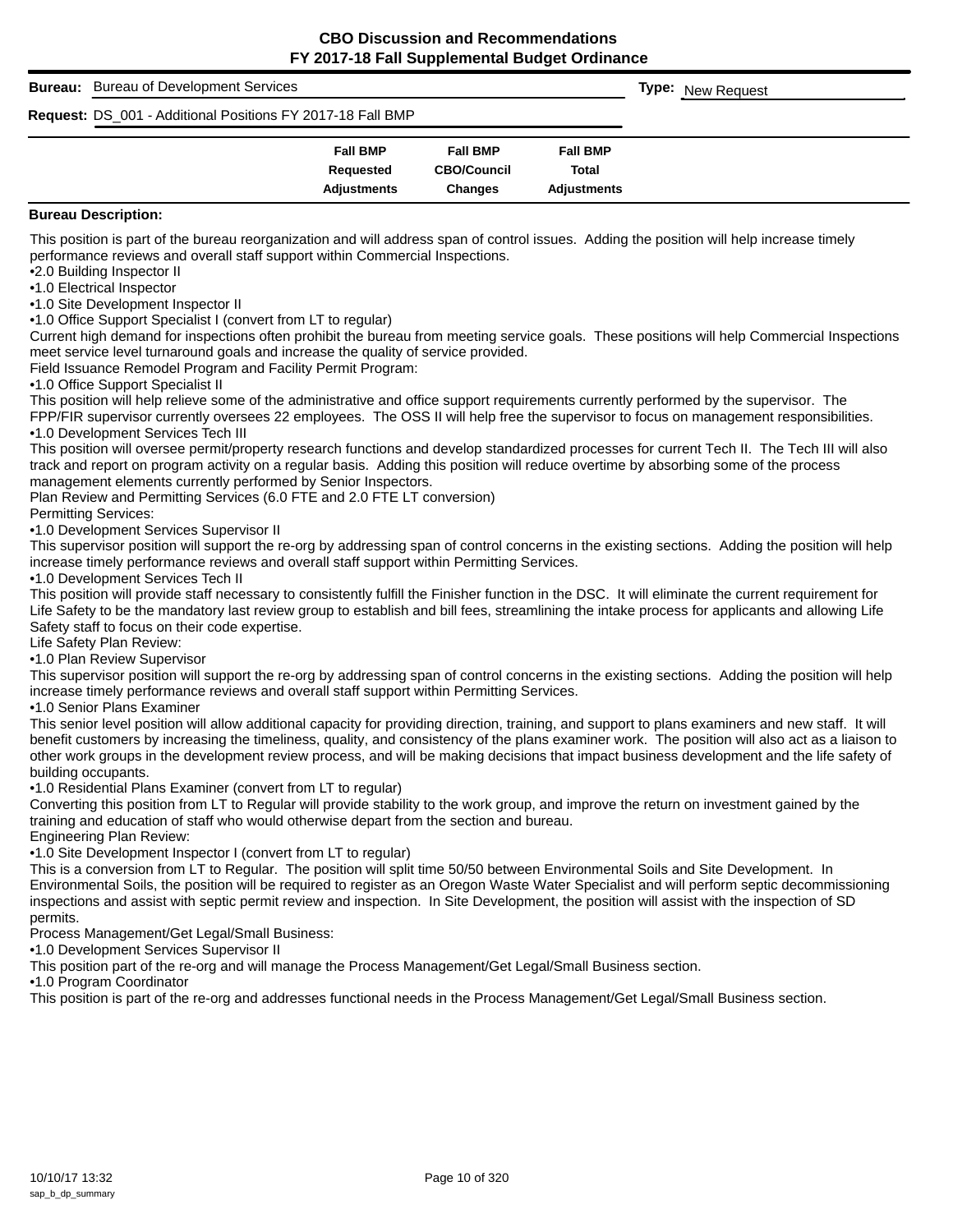| <b>Bureau:</b> Bureau of Development Services              | <b>Type: New Request</b> |                    |                    |  |
|------------------------------------------------------------|--------------------------|--------------------|--------------------|--|
| Request: DS_001 - Additional Positions FY 2017-18 Fall BMP |                          |                    |                    |  |
|                                                            | <b>Fall BMP</b>          | <b>Fall BMP</b>    | <b>Fall BMP</b>    |  |
|                                                            | Requested                | <b>CBO/Council</b> | Total              |  |
|                                                            | <b>Adjustments</b>       | <b>Changes</b>     | <b>Adiustments</b> |  |

#### **CBO Discussion and Recommendation**

BDS has requested position authority for 30.0 new ongoing employees in the FY 2017-18 Fall Supplemental process, to be paid for through a \$2.19 million draw from the Development Services Fund contingency. The request seeks to address continued high workloads in Inspections Services and Permitting, and also adds capacity to the Business Operations team for cashier, administrative, and the newly created bureau wide process improvement function. CBO has recommended for all but three positions that seek to expand the communications team housed within the Public Information & Enforcement Division. Those positions do not directly address the bureau's urgent workload needs, and as an addition to the bureau's administrative overhead, could drive increases in future permit fees. As such, CBO finds that the communications team expansion request would be better considered as part of the requested budget process with input from residents and the development community. The CBO recommendation results in a reduction of \$2,074,671 to the Development Services Fund and the addition of 27.0 FTE (23 new and 4 conversions from Limited Term), bringing the Bureau of Development Services to a total of 434. Authorized FTE.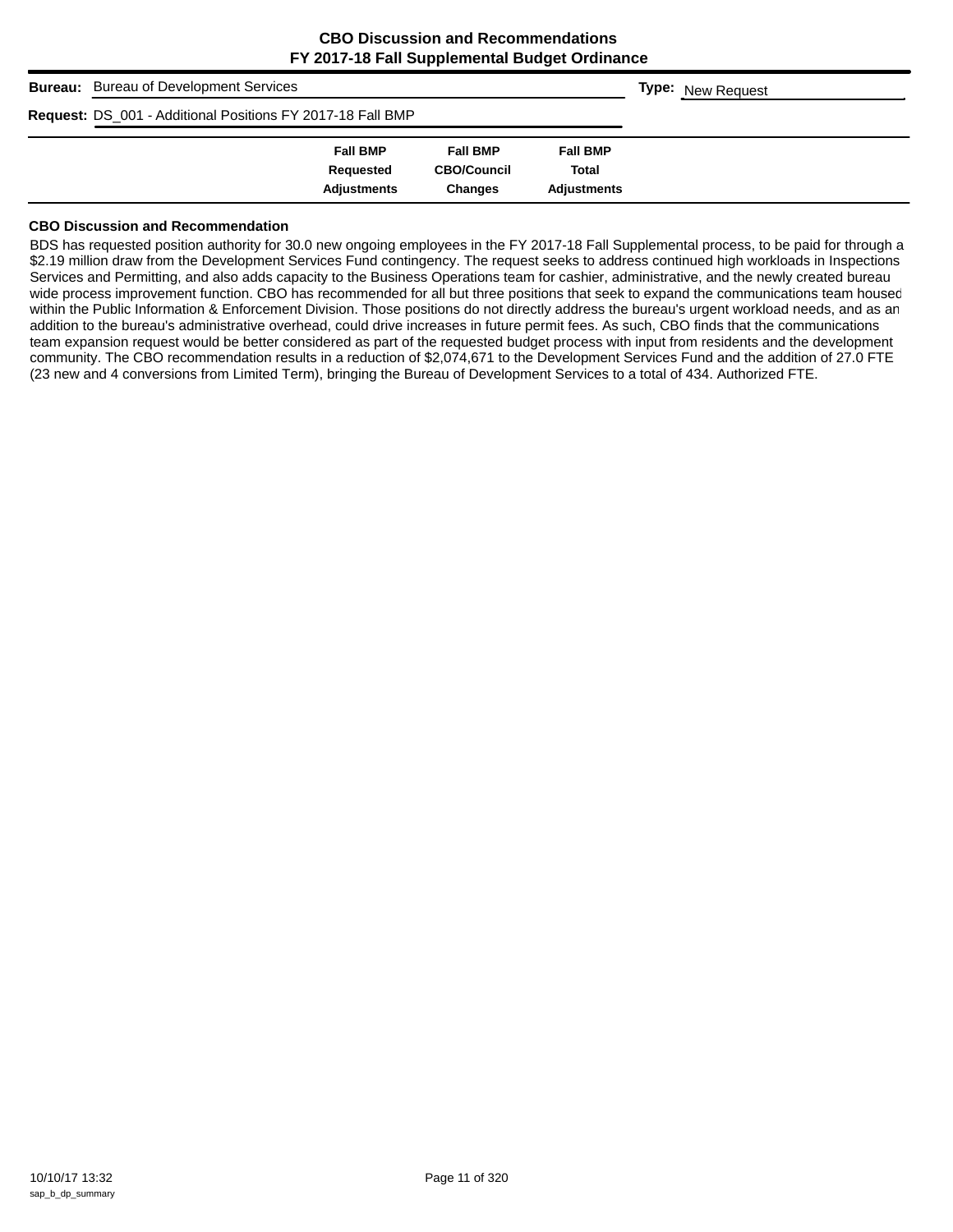**Type:** New Request

# **Bureau:** Bureau of Development Services

| Request: DS_002 - IA with BPS for DOZA |                                                    |                                                         |                                                       |  |  |
|----------------------------------------|----------------------------------------------------|---------------------------------------------------------|-------------------------------------------------------|--|--|
|                                        | <b>Fall BMP</b><br>Requested<br><b>Adjustments</b> | <b>Fall BMP</b><br><b>CBO/Council</b><br><b>Changes</b> | <b>Fall BMP</b><br><b>Total</b><br><b>Adjustments</b> |  |  |
| <b>EXPENDITURES</b>                    |                                                    |                                                         |                                                       |  |  |
| Internal Materials and Services        | 25,000                                             | 0                                                       | 25,000                                                |  |  |
| <b>TOTAL EXPENDITURES</b>              | 25,000                                             | 0                                                       | 25,000                                                |  |  |
| <b>REVENUES</b>                        |                                                    |                                                         |                                                       |  |  |
| Licenses & Permits                     | 25,000                                             | 0                                                       | 25,000                                                |  |  |
| <b>TOTAL REVENUES</b>                  | 25,000                                             | 0                                                       | 25,000                                                |  |  |

#### **Bureau Description:**

This adds an appropriation of \$25,000 to contribute toward the Bureau of Planning and Sustainability Design Overlay Zone Amendments (DOZA) Tools project in order to implement the recommendations of the prior year's Design Overlay Zone Assessment. The DOZA Tools project will revise and update two sets of review criteria, the current discretionary design guidelines titled Community Design Guidelines and the current clear and objective design standards titled Community Design Standards. The funds will allow BPS to have two subcontractor architectural firms, in addition to the primary consultant, to test the guidelines and standards, as recommended by the Portland Design Commission.

# **CBO Discussion and Recommendation**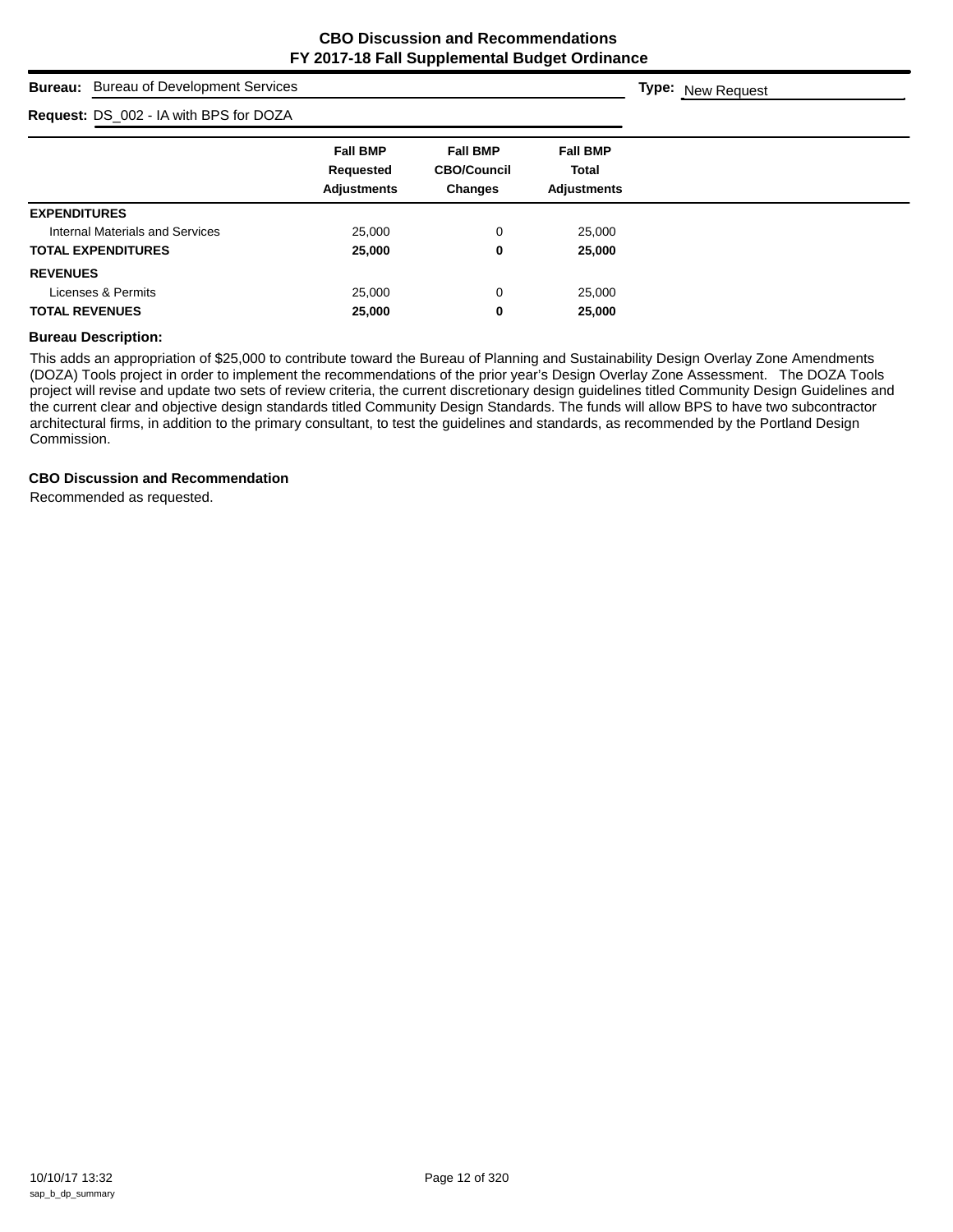**Type:** New Request

# **Bureau:** Bureau of Development Services

| <b>Request: DS_003 - Adjustment to IA with Water</b> |                                                    |                                                         |                                                       |  |
|------------------------------------------------------|----------------------------------------------------|---------------------------------------------------------|-------------------------------------------------------|--|
|                                                      | <b>Fall BMP</b><br>Requested<br><b>Adjustments</b> | <b>Fall BMP</b><br><b>CBO/Council</b><br><b>Changes</b> | <b>Fall BMP</b><br><b>Total</b><br><b>Adjustments</b> |  |
| <b>EXPENDITURES</b>                                  |                                                    |                                                         |                                                       |  |
| Contingency                                          | 2,185                                              | 0                                                       | 2,185                                                 |  |
| <b>TOTAL EXPENDITURES</b>                            | 2.185                                              | 0                                                       | 2,185                                                 |  |
| <b>REVENUES</b>                                      |                                                    |                                                         |                                                       |  |
| Interagency Revenue                                  | 2,185                                              | 0                                                       | 2,185                                                 |  |
| <b>TOTAL REVENUES</b>                                | 2,185                                              | 0                                                       | 2,185                                                 |  |

#### **Bureau Description:**

This is an adjustment of \$2,185 to the interagency rent agreement with the Portland Water Bureau, adding an appropriation for an additional parking pass for a Portland Water Bureau vehicle.

#### **CBO Discussion and Recommendation**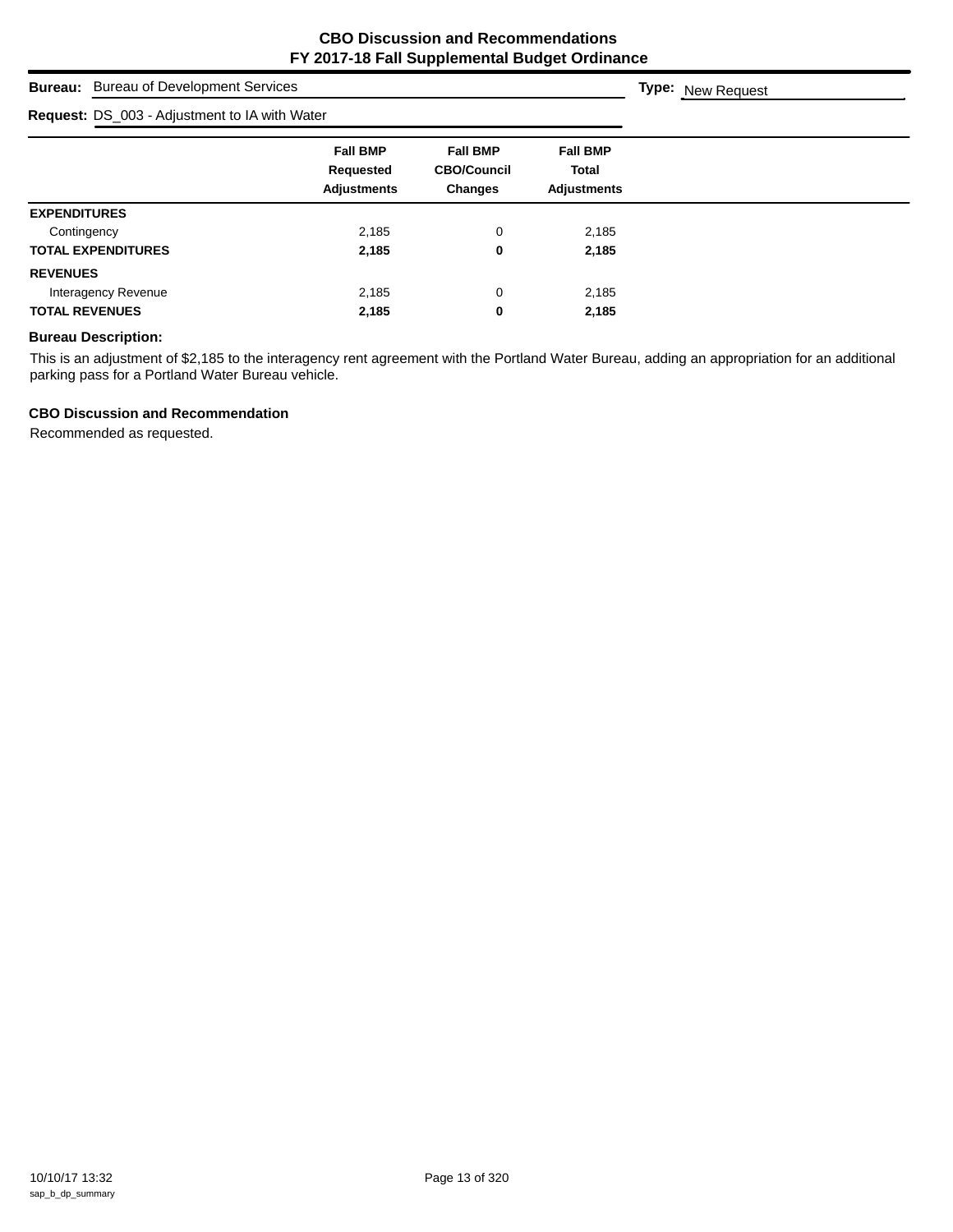| <b>Bureau:</b> Bureau of Development Services          | <b>Type:</b> New Request                                  |                                                         |                                                       |  |
|--------------------------------------------------------|-----------------------------------------------------------|---------------------------------------------------------|-------------------------------------------------------|--|
| Request: DS_004 - IA with PBOT for SW Corridor Project |                                                           |                                                         |                                                       |  |
|                                                        | <b>Fall BMP</b><br><b>Requested</b><br><b>Adjustments</b> | <b>Fall BMP</b><br><b>CBO/Council</b><br><b>Changes</b> | <b>Fall BMP</b><br><b>Total</b><br><b>Adiustments</b> |  |
| <b>EXPENDITURES</b>                                    |                                                           |                                                         |                                                       |  |
| Contingency                                            | 5,000                                                     | 0                                                       | 5,000                                                 |  |
| <b>TOTAL EXPENDITURES</b>                              | 5,000                                                     | 0                                                       | 5,000                                                 |  |
| <b>REVENUES</b>                                        |                                                           |                                                         |                                                       |  |
| Interagency Revenue                                    | 5,000                                                     | 0                                                       | 5,000                                                 |  |
| <b>TOTAL REVENUES</b>                                  | 5,000                                                     | 0                                                       | 5,000                                                 |  |

# **Bureau Description:**

This is an appropriation of \$5,000 in funds BDS is receiving from PBOT for planned services performed on the SW Corridor Project.

# **CBO Discussion and Recommendation**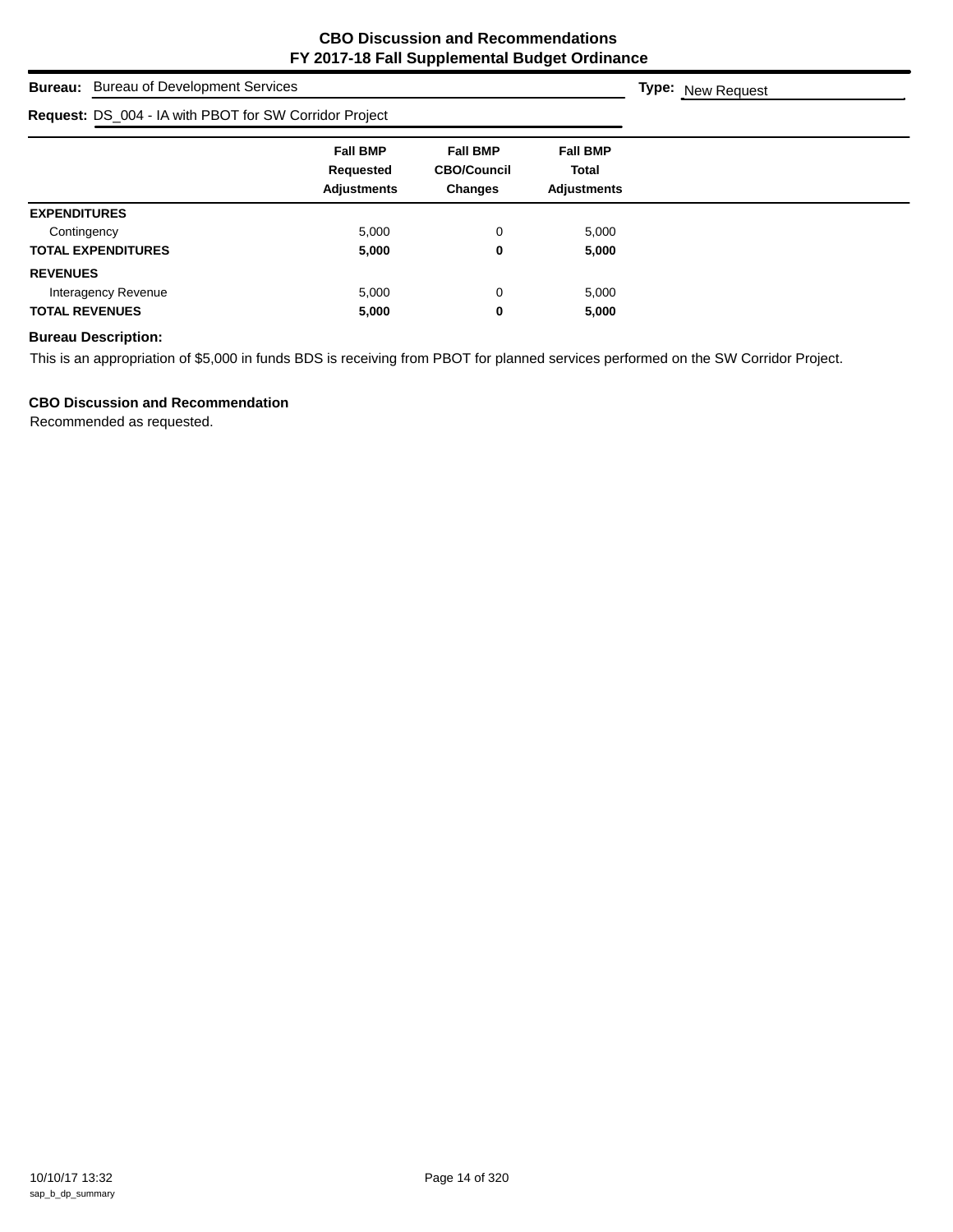| <b>Bureau:</b> Bureau of Development Services                       |                                                    |                                                         |                                                       | Type: |
|---------------------------------------------------------------------|----------------------------------------------------|---------------------------------------------------------|-------------------------------------------------------|-------|
| <b>Request: DS_005 - IA with BPS for Residential Infill Project</b> |                                                    |                                                         |                                                       |       |
|                                                                     | <b>Fall BMP</b><br>Requested<br><b>Adjustments</b> | <b>Fall BMP</b><br><b>CBO/Council</b><br><b>Changes</b> | <b>Fall BMP</b><br><b>Total</b><br><b>Adjustments</b> |       |
| <b>EXPENDITURES</b>                                                 |                                                    |                                                         |                                                       |       |
| Internal Materials and Services                                     | 95,000                                             | 0                                                       | 95,000                                                |       |
| Contingency                                                         | (95,000)                                           | 0                                                       | (95,000)                                              |       |
| <b>TOTAL EXPENDITURES</b>                                           | 0                                                  | 0                                                       | 0                                                     |       |

#### **Bureau Description:**

This is a carryover of \$95,000 from the FY16-17 Residential Infill Project budget with BPS for funds reserved to sending out public notices. The Residential Infill Project is a multi-year project. Phase I (developing the concepts) went to City Council for adoption in December 2016. Phase II (developing the code and map amendments) is underway. This project affects 145,000 single-dwelling properties in the city. The changes proposed require a state-mandated (Ballot Measure 56) notice to be sent to close to 100,000 properties. This carryover is necessary to send the notice, without which amendments cannot be proposed to the Planning Commission or City Council.

# **CBO Discussion and Recommendation**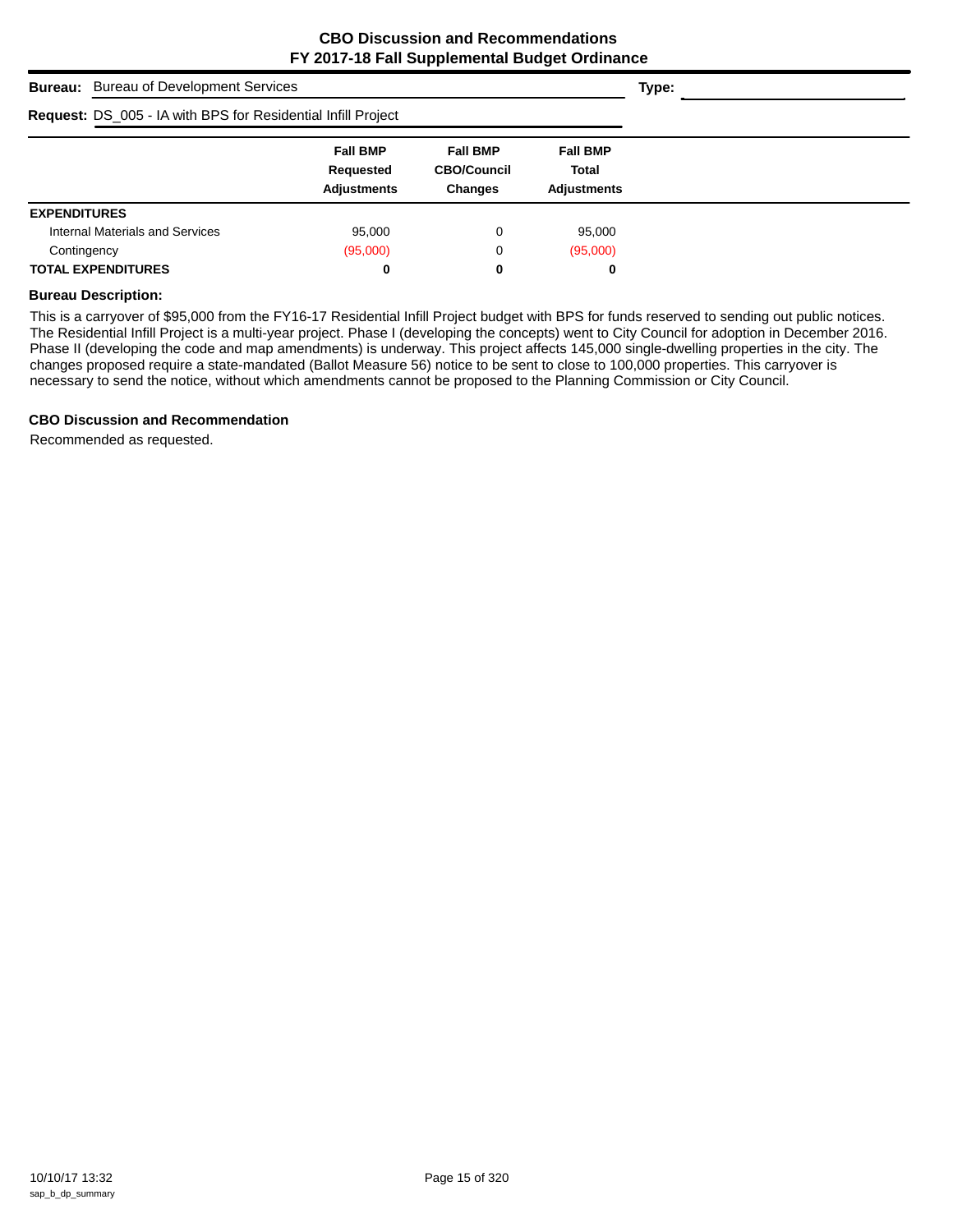| <b>Bureau:</b> Bureau of Development Services | <b>Type:</b> New Request                           |                                                         |                                                       |  |
|-----------------------------------------------|----------------------------------------------------|---------------------------------------------------------|-------------------------------------------------------|--|
| Request: DS_006 - Adjustment to IA with ONI   |                                                    |                                                         |                                                       |  |
|                                               | <b>Fall BMP</b><br>Requested<br><b>Adjustments</b> | <b>Fall BMP</b><br><b>CBO/Council</b><br><b>Changes</b> | <b>Fall BMP</b><br><b>Total</b><br><b>Adiustments</b> |  |
| <b>REVENUES</b>                               |                                                    |                                                         |                                                       |  |
| Licenses & Permits                            | (43, 338)                                          | 0                                                       | (43, 338)                                             |  |
| Interagency Revenue                           | 43,338                                             | 0                                                       | 43,338                                                |  |
| <b>TOTAL REVENUES</b>                         | 0                                                  | 0                                                       | 0                                                     |  |

# **Bureau Description:**

This is an adjustment of \$43,338 to the IA with ONI for communications services provided by BDS.

# **CBO Discussion and Recommendation**

Recommended as requested. CBO notes that ONI has requested \$43,338 from the General Fund in the FY 2017-18 Fall Supplemental to pay for these services. CBO has not recommended this request, however ONI may choose to reallocate funds within its current year appropriation to cover the IA.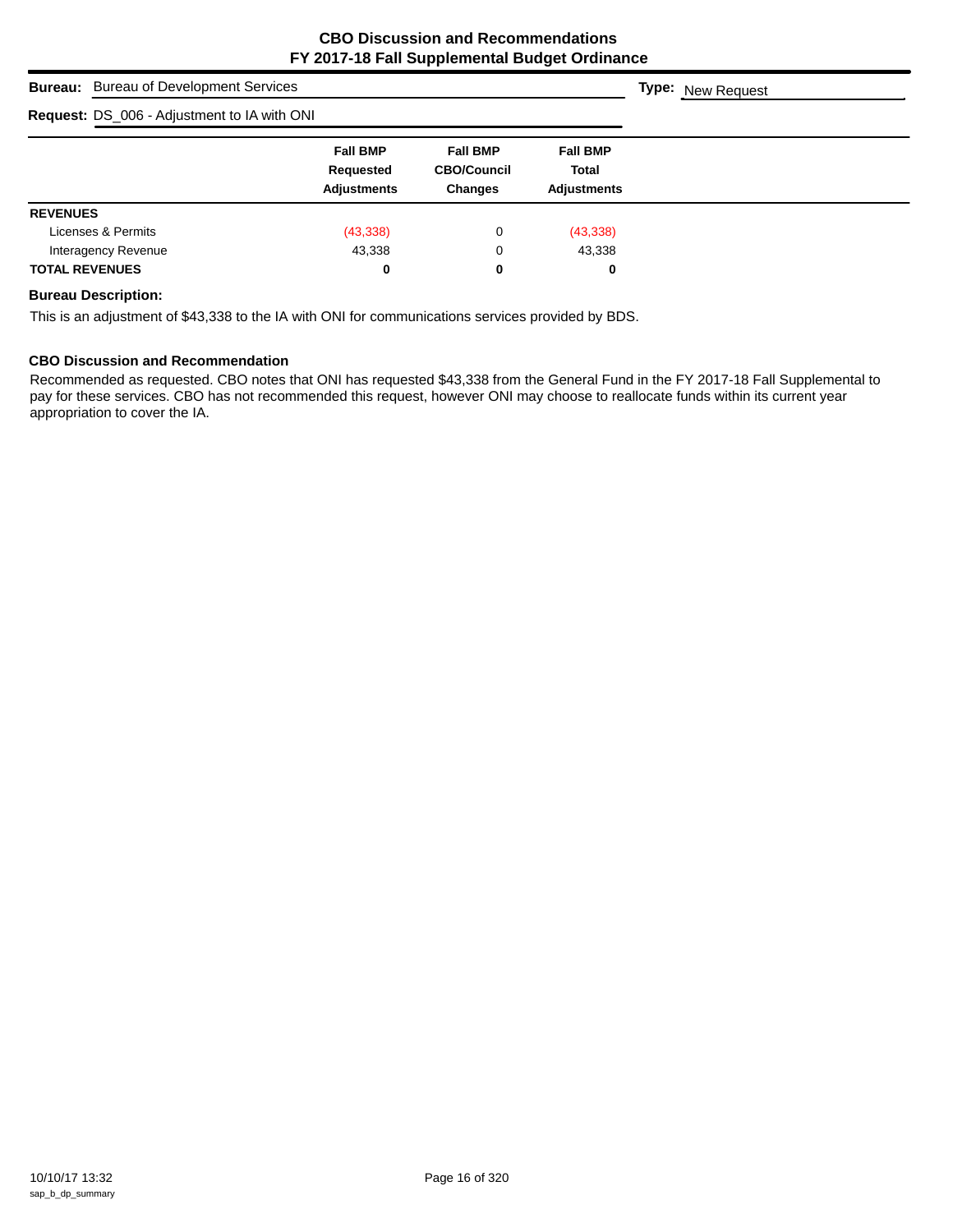|                     | <b>Bureau:</b> Bureau of Emergency Communications | <b>Type:</b> Technical Adjustment                                  |                                                         |                                                       |  |
|---------------------|---------------------------------------------------|--------------------------------------------------------------------|---------------------------------------------------------|-------------------------------------------------------|--|
|                     |                                                   | <b>Request:</b> EC_001 - Pension Bond Debt payment tech adjustment |                                                         |                                                       |  |
|                     |                                                   | <b>Fall BMP</b><br>Requested<br><b>Adjustments</b>                 | <b>Fall BMP</b><br><b>CBO/Council</b><br><b>Changes</b> | <b>Fall BMP</b><br><b>Total</b><br><b>Adjustments</b> |  |
| <b>EXPENDITURES</b> |                                                   |                                                                    |                                                         |                                                       |  |
|                     | <b>Personnel Services</b>                         | (21, 043)                                                          | 0                                                       | (21, 043)                                             |  |
|                     | <b>Bond Expenses</b>                              | 21,043                                                             | 0                                                       | 21,043                                                |  |
|                     | <b>TOTAL EXPENDITURES</b>                         | 0                                                                  | 0                                                       | 0                                                     |  |

#### **Bureau Description:**

The Debt Management Division informed BOEC that the amount budgeted for pension bond debt paid by BOEC needs to be adjusted by \$21,043. This decision package transfers budget funding within the existing appropriation to increase the bond debt payment to the revised total of \$296,922.

#### **CBO Discussion and Recommendation**

Recommended as requested. This is a transfer to the Citywide PERS debt repayment amount that BOEC is charged. The bureau is transferring funds from its overtime budget. It believes that overtime usage will be slightly less than estimated in the Adopted Budget and that the funds will not be needed to pay personnel. The overtime budget is reduced from \$1.26 million to \$1.24 million. The bureau currently has 44 vacancies, including six Limited Term Call-taker positions, one ongoing Call-taker position, and 26 Senior Dispatcher positions. As excessive overtime usage has been an issue for the bureau in the past due to the large number of vacancies, CBO recommends that the bureau keep a close eye on spending for that purpose.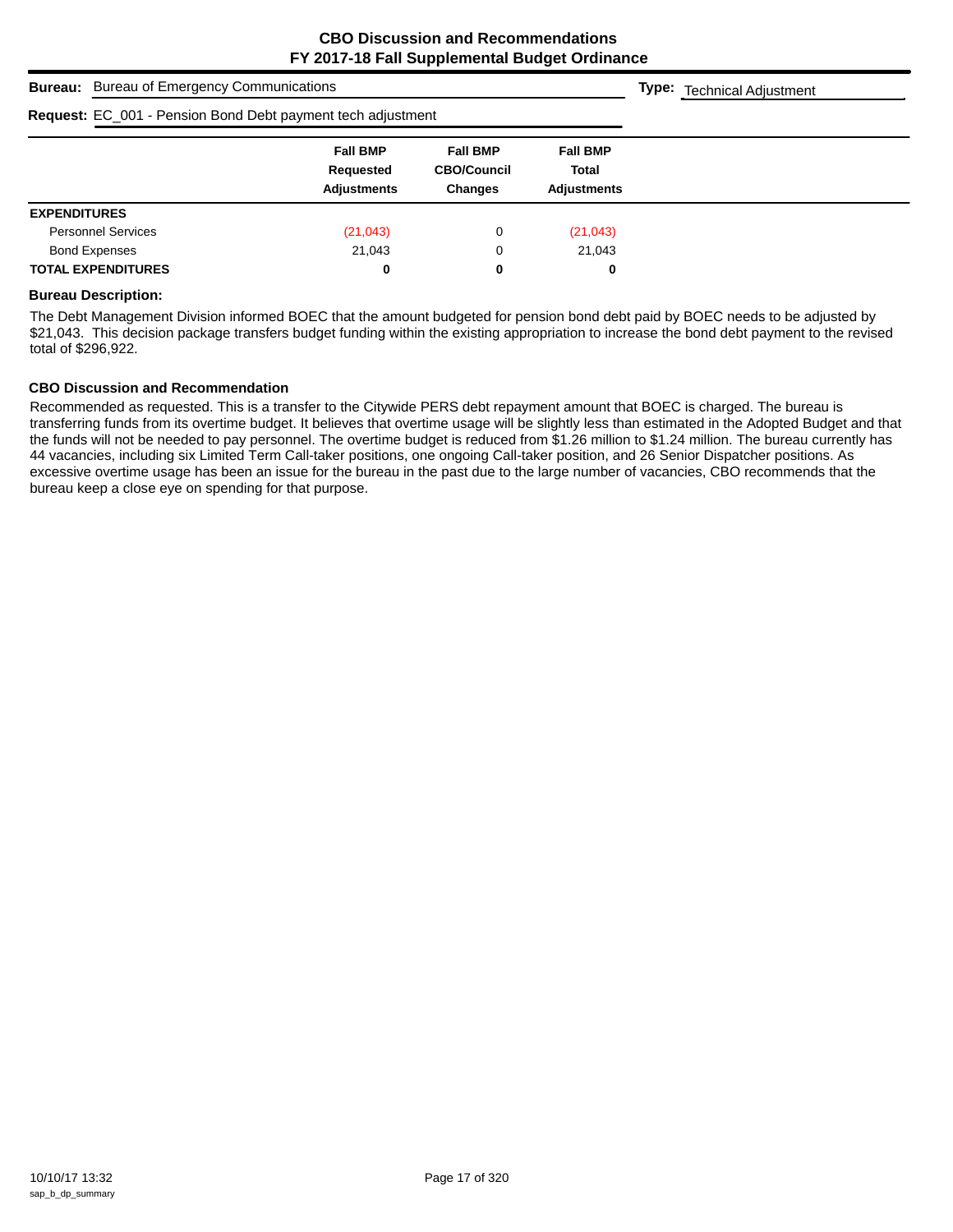| <b>Bureau:</b> Bureau of Emergency Communications |                                                    |                                                  |                                                | Type: New Request |
|---------------------------------------------------|----------------------------------------------------|--------------------------------------------------|------------------------------------------------|-------------------|
| Request: EC_002 - Technical Services Division     |                                                    |                                                  |                                                |                   |
|                                                   | <b>Fall BMP</b><br>Requested<br><b>Adjustments</b> | <b>Fall BMP</b><br><b>CBO/Council</b><br>Changes | <b>Fall BMP</b><br>Total<br><b>Adjustments</b> |                   |
| <b>EXPENDITURES</b>                               |                                                    |                                                  |                                                |                   |
| <b>Personnel Services</b>                         | 267,654                                            | (267, 654)                                       | 0                                              |                   |
| <b>TOTAL EXPENDITURES</b>                         | 267,654                                            | (267, 654)                                       | 0                                              |                   |
| <b>REVENUES</b>                                   |                                                    |                                                  |                                                |                   |
| Intergovernmental Revenues                        | 56,368                                             | (56, 368)                                        | 0                                              |                   |
| <b>Fund Transfers - Revenue</b>                   | 211,286                                            | (211, 286)                                       | 0                                              |                   |
| <b>TOTAL REVENUES</b>                             | 267,654                                            | (267, 654)                                       | 0                                              |                   |
| FTE.                                              |                                                    |                                                  |                                                |                   |
| <b>Full-Time Positions</b>                        | 2.00                                               | $-2.00$                                          | 0.00                                           |                   |
| <b>TOTAL FTE</b>                                  | 2.00                                               | $-2.00$                                          | 0.00                                           |                   |

#### **Bureau Description:**

In response to direction received in the recent GATR (Government Accountability Transparency Results) meeting held in August and attended by the Mayor, Mayor's office staff, BOEC Interim Director, CBO, Auditor's Office, BOEC Public Safety partner representatives and BOEC staff; BOEC is submitting this request to create and staff a Technical Services Division within BOEC.

At the GATR session it was identified that BOEC needed to have the staff capacity to oversee all complex technology projects dedicated and unique to BOEC and to coordinate with BTS on common City systems utilized by BOEC.

In addition, this group is directed to verify data and performance report information sent from BTS to BOEC to ensure relational validity to BOEC Operations as well as appropriateness of data measurement points to BOEC performance measures.

BOEC has also been directed to review and modify BOEC performance measures to focus on call taking and dispatch activity within control and influence by BOEC management and staff.

BOEC has identified the need for four positions to form the Technical Services Division.

1 FTE - Manager – to lead the expansion and management of our existing CAD department to include all emergency service projects and systems including CAD, phone, radio, data systems, mapping and recording platforms.

1 -FTE Principle Analyst – Emergency 9-1-1 phone system management and support, associated contract management, VESTA map, manage and support selected BOEC scheduling solution, manage and support technological future staffing solution, Principle data quantitative and analysis/reporting

2 FTE Senior Analysts –Secondary telephony support to include 24/7 on-call service for all technologies utilized at BOEC, support in acquisition and implementation of needed technologies related to daily staffing configuration and future scheduling forecaster. Both positions also responsible for providing quantitative data, analysis and reporting related bureau performance measures.

For this submission and the calculation of expected staff cost, BOEC has identified a Senior Program Manager, Principle Business Analyst, and Senior Business Analysts as the costing point for the positions. The final position classifications may change after HR review.

Position start dates are submitted as January 2018. This causes the request information for FY 1718 to show 2 FTE as the positions are requested for 6 months of FY 1718. To be clear, BOEC is requesting ongoing support for 4 FTE to continue into FY 1819.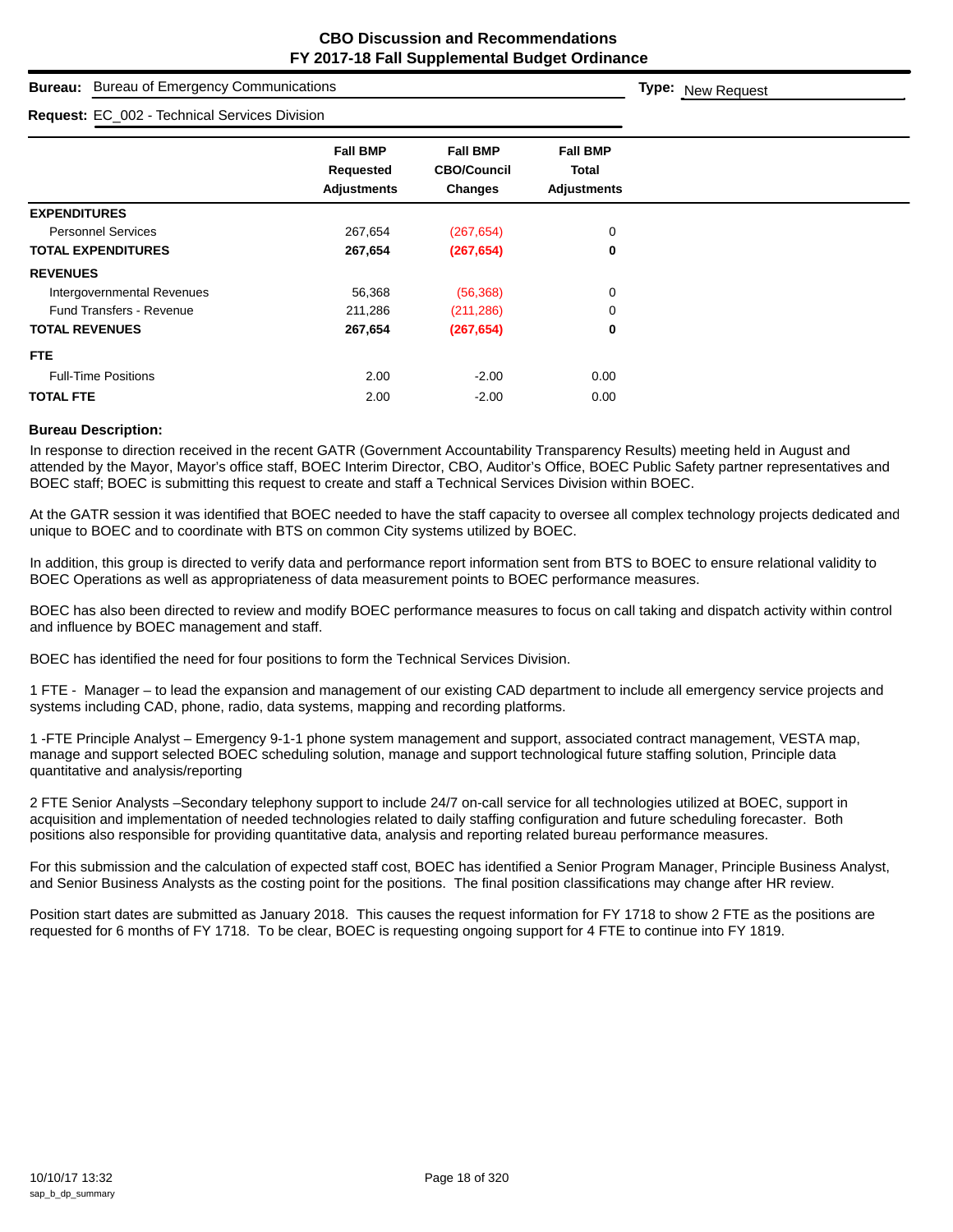| <b>Bureau:</b> Bureau of Emergency Communications    |                    |                    |                    |  | <b>Type:</b> New Request |
|------------------------------------------------------|--------------------|--------------------|--------------------|--|--------------------------|
| <b>Request: EC_002 - Technical Services Division</b> |                    |                    |                    |  |                          |
|                                                      | <b>Fall BMP</b>    | <b>Fall BMP</b>    | <b>Fall BMP</b>    |  |                          |
|                                                      | Requested          | <b>CBO/Council</b> | <b>Total</b>       |  |                          |
|                                                      | <b>Adjustments</b> | <b>Changes</b>     | <b>Adiustments</b> |  |                          |

#### **CBO Discussion and Recommendation**

Not recommended. This write-up applies to all four requests for new ongoing positions: NI\_002, NI\_003, NI\_004, and NI\_005. In this FY 2017-18 Fall Supplemental, BOEC is requesting an additional eight ongoing positions to start in January 2018, which CBO is not recommending for several reasons.

First, requests for new ongoing resources are generally not recommended during the Fall Supplemental, according to City financial policy, which is intended to address urgent and unforeseen issues and deficiencies in the current year's budget. Any requests for ongoing funds should be weighed against other ongoing needs which occurs during the regular budget process. Second, the bureau already has 44 vacancies out of a bureau-wide FTE count of 187, or almost a quarter of the positions. Twenty-six of the vacancies are Senior Dispatcher positions, including 11 which were newly created positions for FY 2017-18. Six of the vacancies are positions that can be considered managerial or administrative. Thus, the bureau is still catching up on filling its existing vacancies. Considering the high number of current vacancies, if the eight requested positions are added, it is doubtful that they would be filled by January 2018, or even by year-end, considering all the vacancies the bureau needs to fill first. CBO has requested a listing of vacancies by classification from BOEC, which the bureau has provided.

Furthermore, CBO recommends that BOEC focus on implementing the recommendations from the April 2017 staffing study and plan conducted by the Matrix Consulting Group that were included as action items in the August GATR session, none of which involve the addition of the positions requested in this Supplemental. For example, request EC\_003 seeks to add two positions for the purposes of recruitment and retention. In contrast, the Matrix study recommends that the existing training model be revised in order to reduce the attrition rate. Another example is EC\_004, which seeks to add a position in the Training section. With a current staffing level of 4.0 FTE, BOEC states that the section has not managed to keep up, in a timely manner, with the increased workload resulting from an increased number of trainees. The Matrix study recommends that the bureau's New Hire Academy should be formalized and taught by a certified Emergency Communications Training Supervisor, who should take the leading role in training new recruits. Other training related recommendations include formalizing the post-academy coaching program and implement additional incentives if BOEC continues to have difficulty getting enough mentors for new recruits.

CBO recommends that BOEC implement these recommendations proposed in the study and the GATR session instead of simply adding more positions which it most likely would not be able to fill any time soon. The GATR session was held in August, and in September, action items from the Matrix list were identified for implementation. Thus, BOEC should be progressing in the implementation of the items. The follow-up GATR session at the end of calendar year 2017 should involve a report on the bureau's progress. Moreover, CBO recommends that the bureau work with BHR to fill the vacant positions, particularly the administrative ones. Perhaps some of the needs that the bureau is trying to meet with the requested positions can be met if the existing vacant positions are actually filled. For example, an Administrative Supervisor position is currently vacant, and if filled, perhaps the bureau's administrative support needs can be addressed. If the bureau believes that the vacant positions' current classifications do not meet its current needs, it should consider reclassifying them.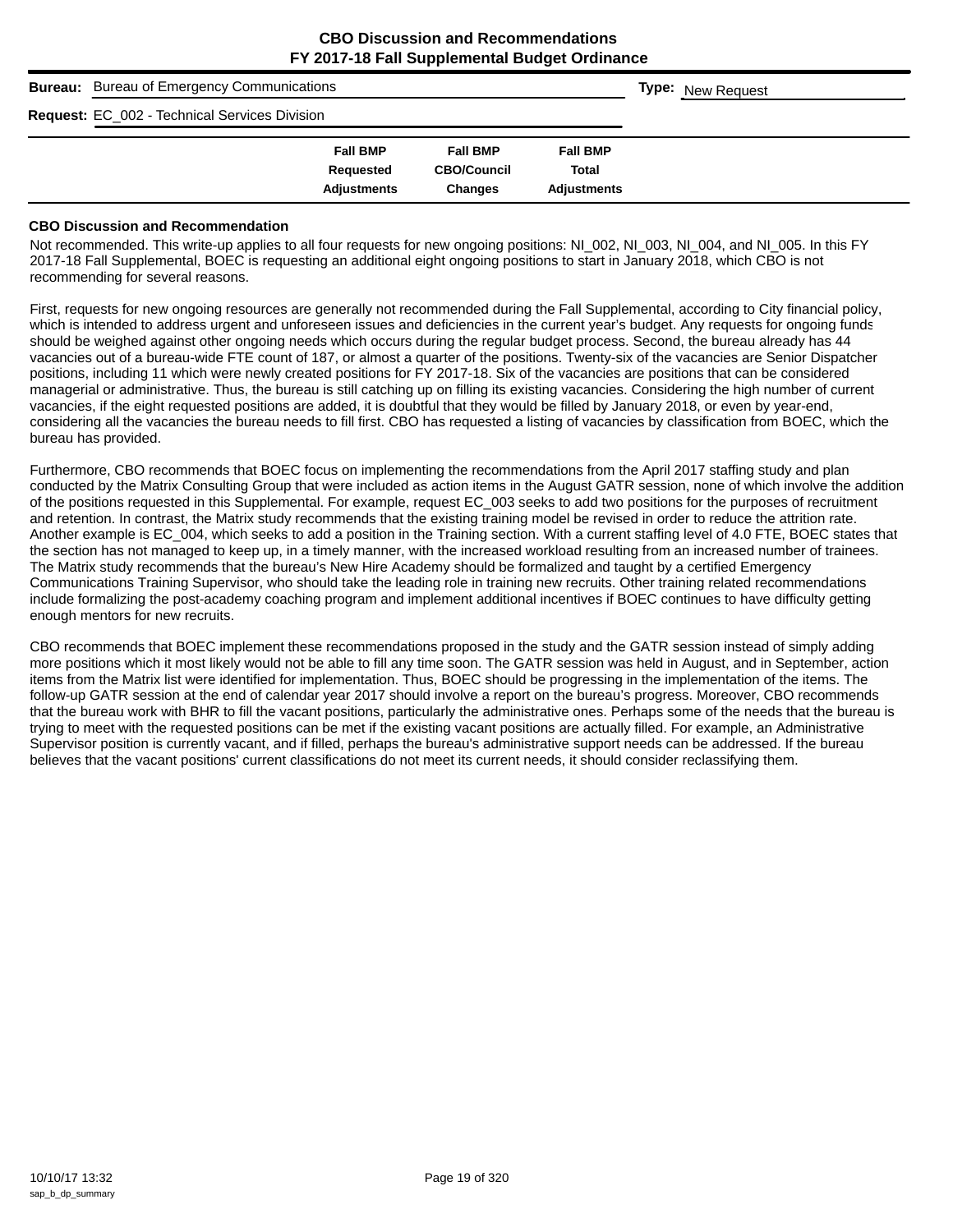| <b>Bureau of Emergency Communications</b><br><b>Bureau:</b> | <b>Type:</b> New Request                                       |                                                  |                                                |  |  |  |  |
|-------------------------------------------------------------|----------------------------------------------------------------|--------------------------------------------------|------------------------------------------------|--|--|--|--|
|                                                             | <b>Request:</b> EC_003 - Operations; Recruitment and Retention |                                                  |                                                |  |  |  |  |
|                                                             | <b>Fall BMP</b><br>Requested<br><b>Adjustments</b>             | <b>Fall BMP</b><br><b>CBO/Council</b><br>Changes | <b>Fall BMP</b><br>Total<br><b>Adjustments</b> |  |  |  |  |
| <b>EXPENDITURES</b>                                         |                                                                |                                                  |                                                |  |  |  |  |
| <b>Personnel Services</b>                                   | 135,924                                                        | (135, 924)                                       | 0                                              |  |  |  |  |
| <b>TOTAL EXPENDITURES</b>                                   | 135,924                                                        | (135, 924)                                       | 0                                              |  |  |  |  |
| <b>REVENUES</b>                                             |                                                                |                                                  |                                                |  |  |  |  |
| Intergovernmental Revenues                                  | 28,625                                                         | (28, 625)                                        | 0                                              |  |  |  |  |
| <b>Fund Transfers - Revenue</b>                             | 107,299                                                        | (107, 299)                                       | 0                                              |  |  |  |  |
| <b>TOTAL REVENUES</b>                                       | 135,924                                                        | (135, 924)                                       | 0                                              |  |  |  |  |
| FTE.                                                        |                                                                |                                                  |                                                |  |  |  |  |
| <b>Full-Time Positions</b>                                  | 1.00                                                           | $-1.00$                                          | 0.00                                           |  |  |  |  |
| <b>TOTAL FTE</b>                                            | 1.00                                                           | $-1.00$                                          | 0.00                                           |  |  |  |  |

#### **Bureau Description:**

In response to issues raised at the recent GATR (Government Accountability Transparency Results) meeting held in August and attended by the Mayor, Mayor's office staff, BOEC Interim Director, CBO, Auditor's Office, BOEC Public Safety partner representatives and BOEC staff; BOEC is submitting this request to create and staff an Operations focused recruitment and retention team.

Public Safety organizations continue to have significant challenges in maintaining and increasing staffed positions. Police and 9-1-1 call taker/dispatch positions locally and across the country are staffed at levels much lower than recommended staffing needs and all suffer from retention issues. (Currently BOEC has 75 certified call taker/dispatch positions staffed compared to a recommended level of 118 FTE.)

BOEC will continue to hire/fill vacancies but in an effort to address specific retention issues, which is believed to be the core issue, BOEC is requesting the following positions to improve staffing levels by expanding outreach programs to attract more diverse applicants and to improve retention of existing certified staff.

1 FTE Program Manager - Affirmative Action/Equity Outreach, recruitment and management. Responsible for creation of pro-active outreach and education program focused on minority and under-served populations with goal of increasing recruitment of said groups. Bureau liaison to, and responsible for BOEC participation in City AA/Equity programs, reports and efforts.

#### 1 FTE Senior Program Manager

Health & Wellness Program Coordinator – position will be unique in 911 industry. Position will address core issue of retention at BOEC by addressing burnout, trauma, secondary trauma, shift work and other factors leading to resignations of certified staff. Desired outcome will be to create a sustainable 24/7, multi-pronged (physical, mental, etc.) preventative and in-the-moment support system to address the multiple contributing factors of burnout.

Position start dates are submitted as January 2018. This causes the request information for FY 1718 to show 1 FTE as the positions are requested for 6 months of FY 1718. To be clear, BOEC is requesting ongoing support for 2 FTE to continue into FY 1819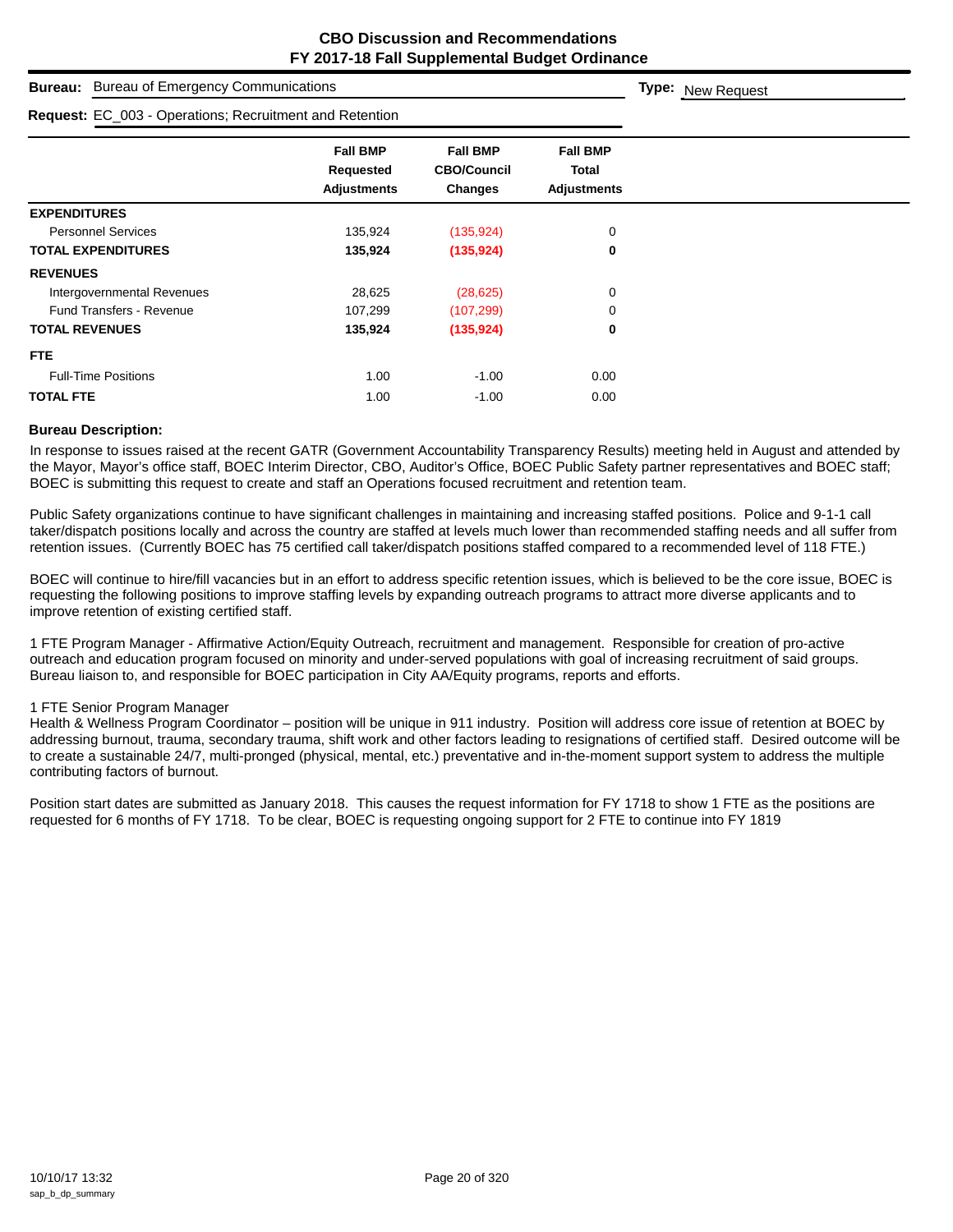| <b>Bureau:</b> Bureau of Emergency Communications       |                    |                    |                    |  | <b>Type:</b> New Request |
|---------------------------------------------------------|--------------------|--------------------|--------------------|--|--------------------------|
| Request: EC_003 - Operations; Recruitment and Retention |                    |                    |                    |  |                          |
|                                                         | <b>Fall BMP</b>    | <b>Fall BMP</b>    | <b>Fall BMP</b>    |  |                          |
|                                                         | Requested          | <b>CBO/Council</b> | <b>Total</b>       |  |                          |
|                                                         | <b>Adjustments</b> | <b>Changes</b>     | <b>Adjustments</b> |  |                          |

#### **CBO Discussion and Recommendation**

Not recommended. This write-up applies to all four requests for new ongoing positions: NI\_002, NI\_003, NI\_004, and NI\_005. In this FY 2017-18 Fall Supplemental, BOEC is requesting an additional eight ongoing positions to start in January 2018, which CBO is not recommending for several reasons.

First, requests for new ongoing resources are generally not recommended during the Fall Supplemental, according to City financial policy, which is intended to address urgent and unforeseen issues and deficiencies in the current year's budget. Any requests for ongoing funds should be weighed against other ongoing needs which occurs during the regular budget process. Second, the bureau already has 44 vacancies out of a bureau-wide FTE count of 187, or almost a quarter of the positions. Twenty-six of the vacancies are Senior Dispatcher positions, including 11 which were newly created positions for FY 2017-18. Six of the vacancies are positions that can be considered managerial or administrative. Thus, the bureau is still catching up on filling its existing vacancies. Considering the high number of current vacancies, if the eight requested positions are added, it is doubtful that they would be filled by January 2018, or even by year-end, considering all the vacancies the bureau needs to fill first. CBO has requested a listing of vacancies by classification from BOEC, which the bureau has provided.

Furthermore, CBO recommends that BOEC focus on implementing the recommendations from the April 2017 staffing study and plan conducted by the Matrix Consulting Group that were included as action items in the August GATR session, none of which involve the addition of the positions requested in this Supplemental. For example, request EC\_003 seeks to add two positions for the purposes of recruitment and retention. In contrast, the Matrix study recommends that the existing training model be revised in order to reduce the attrition rate. Another example is EC\_004, which seeks to add a position in the Training section. With a current staffing level of 4.0 FTE, BOEC states that the section has not managed to keep up, in a timely manner, with the increased workload resulting from an increased number of trainees. The Matrix study recommends that the bureau's New Hire Academy should be formalized and taught by a certified Emergency Communications Training Supervisor, who should take the leading role in training new recruits. Other training related recommendations include formalizing the post-academy coaching program and implement additional incentives if BOEC continues to have difficulty getting enough mentors for new recruits.

CBO recommends that BOEC implement these recommendations proposed in the study and the GATR session instead of simply adding more positions which it most likely would not be able to fill any time soon. The GATR session was held in August, and in September, action items from the Matrix list were identified for implementation. Thus, BOEC should be progressing in the implementation of the items. The follow-up GATR session at the end of calendar year 2017 should involve a report on the bureau's progress. Moreover, CBO recommends that the bureau work with BHR to fill the vacant positions, particularly the administrative ones. Perhaps some of the needs that the bureau is trying to meet with the requested positions can be met if the existing vacant positions are actually filled. For example, an Administrative Supervisor position is currently vacant, and if filled, perhaps the bureau's administrative support needs can be addressed. If the bureau believes that the vacant positions' current classifications do not meet its current needs, it should consider reclassifying them.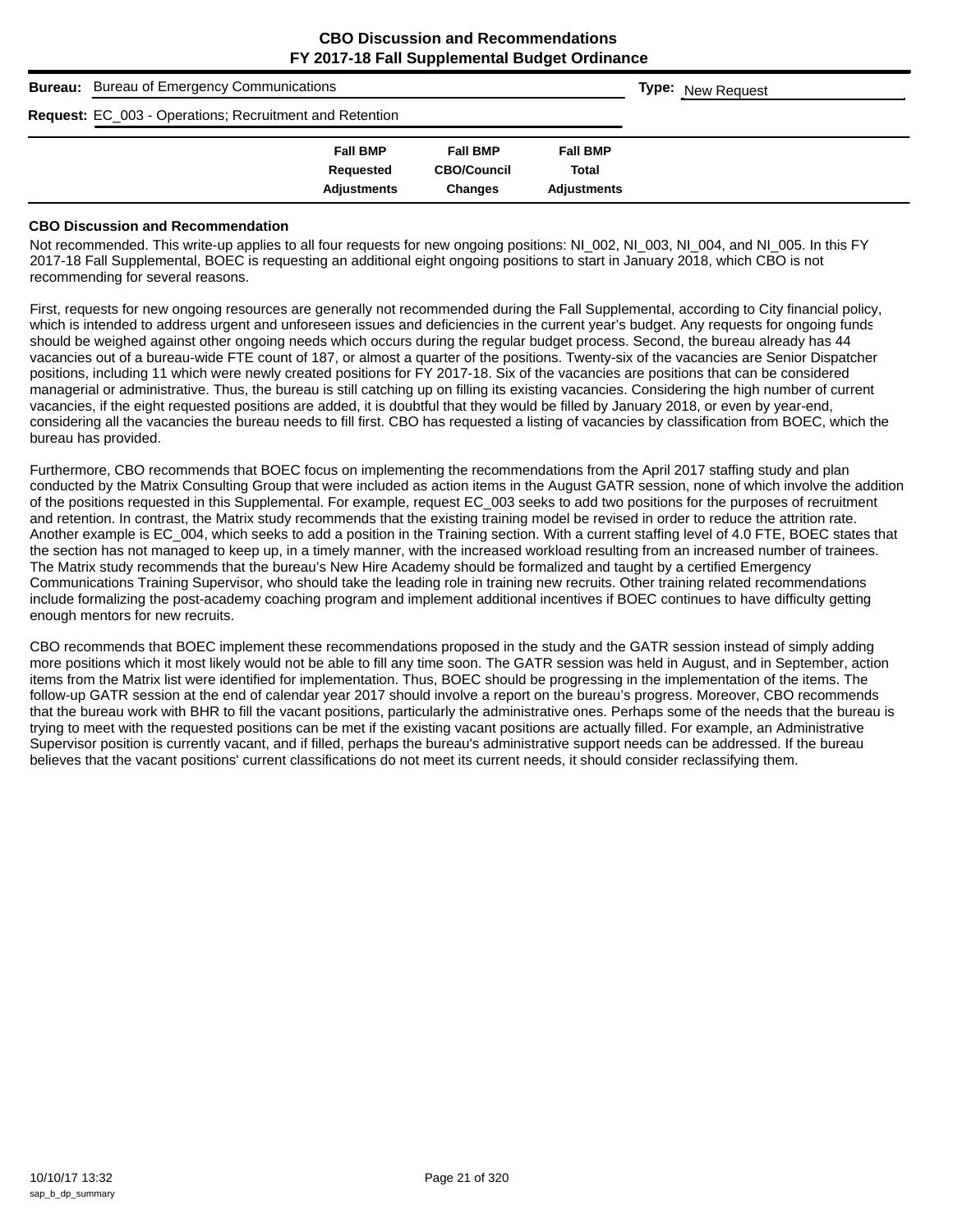| <b>Bureau:</b> Bureau of Emergency Communications |                                                    |                                                         |                                                       | <b>Type:</b> New Request |
|---------------------------------------------------|----------------------------------------------------|---------------------------------------------------------|-------------------------------------------------------|--------------------------|
| Request: EC_004 - Analysis Support, Training      |                                                    |                                                         |                                                       |                          |
|                                                   | <b>Fall BMP</b><br>Requested<br><b>Adjustments</b> | <b>Fall BMP</b><br><b>CBO/Council</b><br><b>Changes</b> | <b>Fall BMP</b><br><b>Total</b><br><b>Adjustments</b> |                          |
| <b>EXPENDITURES</b>                               |                                                    |                                                         |                                                       |                          |
| <b>Personnel Services</b>                         | 57,342                                             | (57, 342)                                               | 0                                                     |                          |
| <b>TOTAL EXPENDITURES</b>                         | 57,342                                             | (57, 342)                                               | $\mathbf 0$                                           |                          |
| <b>REVENUES</b>                                   |                                                    |                                                         |                                                       |                          |
| Intergovernmental Revenues                        | 12,076                                             | (12,076)                                                | 0                                                     |                          |
| <b>Fund Transfers - Revenue</b>                   | 45,266                                             | (45, 266)                                               | 0                                                     |                          |
| <b>TOTAL REVENUES</b>                             | 57,342                                             | (57, 342)                                               | $\mathbf 0$                                           |                          |
| FTE.                                              |                                                    |                                                         |                                                       |                          |
| <b>Full-Time Positions</b>                        | 0.50                                               | $-0.50$                                                 | 0.00                                                  |                          |
| <b>TOTAL FTE</b>                                  | 0.50                                               | $-0.50$                                                 | 0.00                                                  |                          |

#### **Bureau Description:**

In an effort to increase the number of trainees and certified staff, BOEC has increased the hiring process from two times per year to three times per year. The increase from two to three recruitments increases the application screening activity, pre-employment tests and academies workload by 50%. In addition there are more trainees in process for up to 18 months pending full certification. This position will help with the requirements of recruitment and training, trainee progress reporting and training statistics.

Position start dates are submitted as January 2018. This causes the request information for FY 1718 to show .5 FTE as the position is requested for 6 months of FY 1718. To be clear, BOEC is requesting ongoing support for 1 FTE to continue into FY 1819.

#### **CBO Discussion and Recommendation**

Not recommended. This write-up applies to all four requests for new ongoing positions: NI\_002, NI\_003, NI\_004, and NI\_005. In this FY 2017-18 Fall Supplemental, BOEC is requesting an additional eight ongoing positions to start in January 2018, which CBO is not recommending for several reasons.

First, requests for new ongoing resources are generally not recommended during the Fall Supplemental, according to City financial policy, which is intended to address urgent and unforeseen issues and deficiencies in the current year's budget. Any requests for ongoing funds should be weighed against other ongoing needs which occurs during the regular budget process. Second, the bureau already has 44 vacancies out of a bureau-wide FTE count of 187, or almost a quarter of the positions. Twenty-six of the vacancies are Senior Dispatcher positions, including 11 which were newly created positions for FY 2017-18. Six of the vacancies are positions that can be considered managerial or administrative. Thus, the bureau is still catching up on filling its existing vacancies. Considering the high number of current vacancies, if the eight requested positions are added, it is doubtful that they would be filled by January 2018, or even by year-end, considering all the vacancies the bureau needs to fill first. CBO has requested a listing of vacancies by classification from BOEC, which the bureau has provided.

Furthermore, CBO recommends that BOEC focus on implementing the recommendations from the April 2017 staffing study and plan conducted by the Matrix Consulting Group that were included as action items in the August GATR session, none of which involve the addition of the positions requested in this Supplemental. For example, request EC\_003 seeks to add two positions for the purposes of recruitment and retention. In contrast, the Matrix study recommends that the existing training model be revised in order to reduce the attrition rate. Another example is EC\_004, which seeks to add a position in the Training section. With a current staffing level of 4.0 FTE, BOEC states that the section has not managed to keep up, in a timely manner, with the increased workload resulting from an increased number of trainees. The Matrix study recommends that the bureau's New Hire Academy should be formalized and taught by a certified Emergency Communications Training Supervisor, who should take the leading role in training new recruits. Other training related recommendations include formalizing the post-academy coaching program and implement additional incentives if BOEC continues to have difficulty getting enough mentors for new recruits.

CBO recommends that BOEC implement these recommendations proposed in the study and the GATR session instead of simply adding more positions which it most likely would not be able to fill any time soon. The GATR session was held in August, and in September, action items from the Matrix list were identified for implementation. Thus, BOEC should be progressing in the implementation of the items. The follow-up GATR session at the end of calendar year 2017 should involve a report on the bureau's progress. Moreover, CBO recommends that the bureau work with BHR to fill the vacant positions, particularly the administrative ones. Perhaps some of the needs that the bureau is trying to meet with the requested positions can be met if the existing vacant positions are actually filled. For example, an Administrative Supervisor position is currently vacant, and if filled, perhaps the bureau's administrative support needs can be addressed. If the bureau believes that the vacant positions' current classifications do not meet its current needs, it should consider reclassifying them.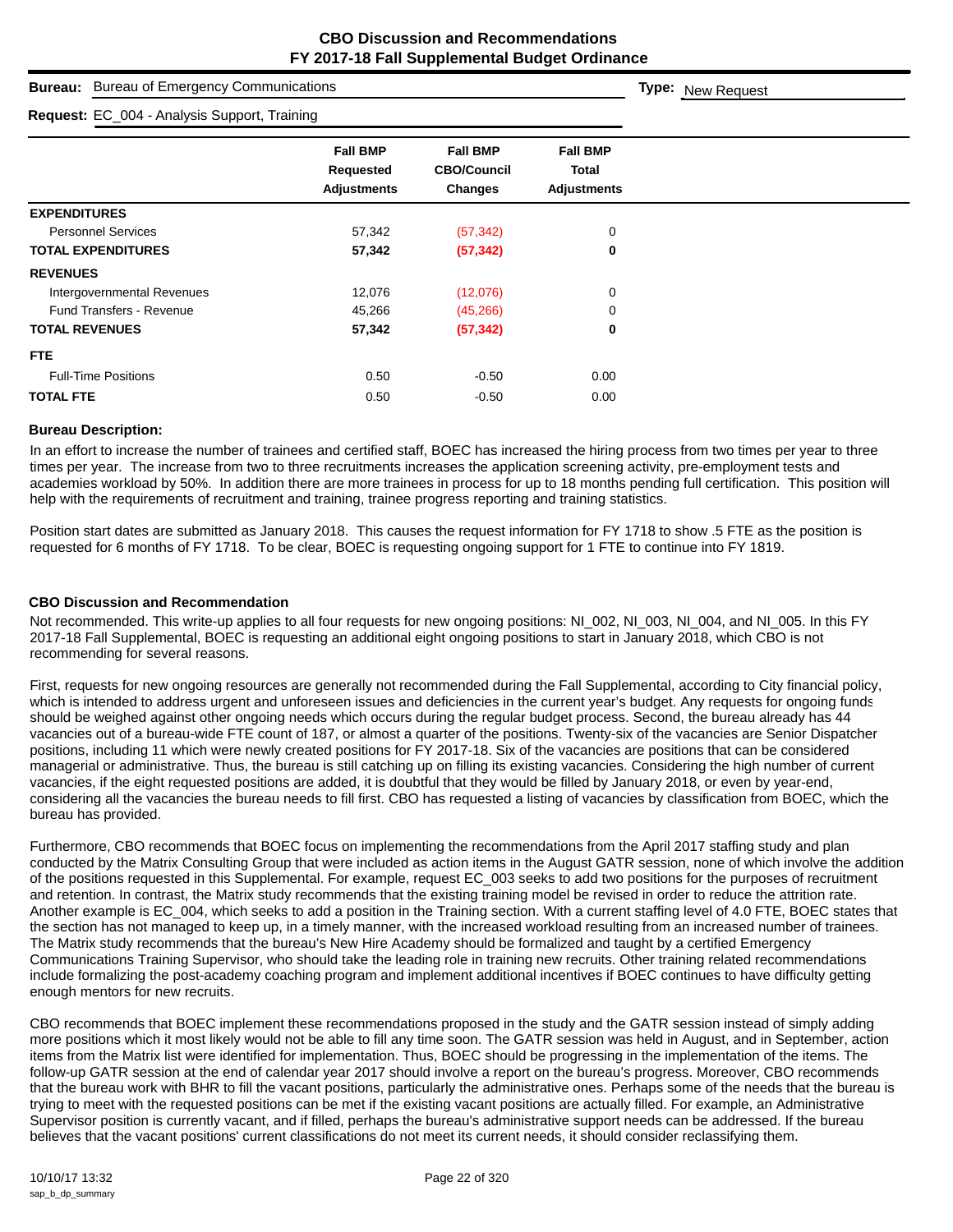| <b>Bureau of Emergency Communications</b><br><b>Bureau:</b> |                                                           |                                                         |                                                       | Type: New Request |
|-------------------------------------------------------------|-----------------------------------------------------------|---------------------------------------------------------|-------------------------------------------------------|-------------------|
| Request: EC_005 - Administrative Support, Bureau            |                                                           |                                                         |                                                       |                   |
|                                                             | <b>Fall BMP</b><br><b>Requested</b><br><b>Adjustments</b> | <b>Fall BMP</b><br><b>CBO/Council</b><br><b>Changes</b> | <b>Fall BMP</b><br><b>Total</b><br><b>Adjustments</b> |                   |
| <b>EXPENDITURES</b>                                         |                                                           |                                                         |                                                       |                   |
| <b>Personnel Services</b>                                   | 52,530                                                    | (52, 530)                                               | 0                                                     |                   |
| <b>TOTAL EXPENDITURES</b>                                   | 52,530                                                    | (52, 530)                                               | 0                                                     |                   |
| <b>REVENUES</b>                                             |                                                           |                                                         |                                                       |                   |
| Intergovernmental Revenues                                  | 11,063                                                    | (11,063)                                                | 0                                                     |                   |
| <b>Fund Transfers - Revenue</b>                             | 41,467                                                    | (41, 467)                                               | $\mathbf 0$                                           |                   |
| <b>TOTAL REVENUES</b>                                       | 52,530                                                    | (52, 530)                                               | 0                                                     |                   |
| FTE.                                                        |                                                           |                                                         |                                                       |                   |
| <b>Full-Time Positions</b>                                  | 0.50                                                      | $-0.50$                                                 | 0.00                                                  |                   |
| <b>TOTAL FTE</b>                                            | 0.50                                                      | $-0.50$                                                 | 0.00                                                  |                   |

#### **Bureau Description:**

Today, the BOEC organization does not have any staff positions assigned to provide administrative support.

BOEC management needs more time to focus on existing and new operational projects. One way to create more time is to create a support position to perform clerical and support duties currently being performed by bureau managers and bureau director.

In addition to admin support for management, there is a need for backup support for administrative staff vacation and other absences and improve SAP processing/approval role separation.

This request is for 1 FTE Administrative Assistant.

This position will be responsible for providing administrative support to 8 managers and bureau director, act as back-up to timekeeper, improve inadequate staffing issues related to best practices for bureau SAP approval roles, and provide confidential administrative support to the bureau.

Position start date is submitted as January 2018. This causes the request information for FY 1718 to show .5 FTE as the position is requested for 6 months of FY 1718. To be clear, BOEC is requesting ongoing support for 1 FTE to continue into FY 1819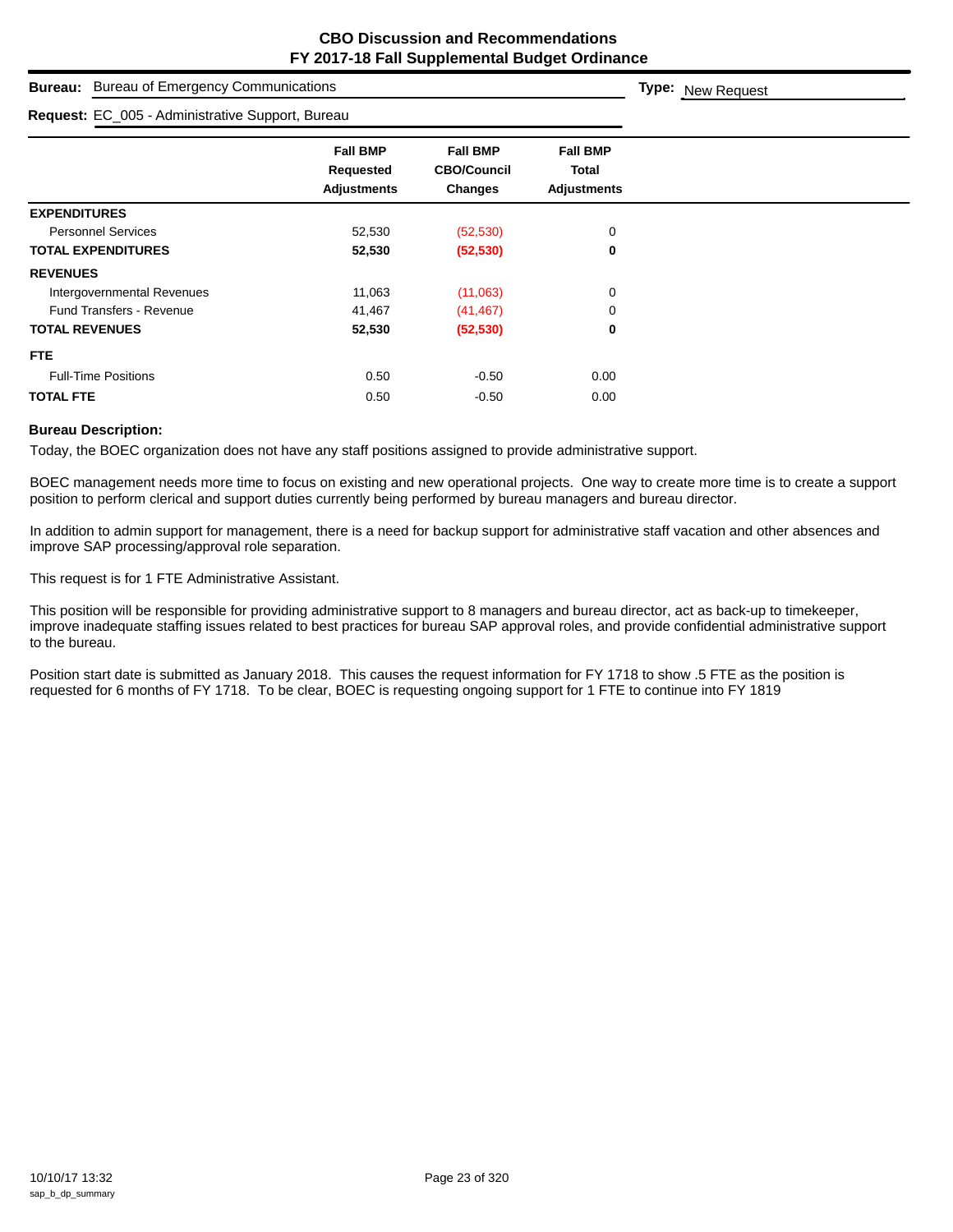| <b>Bureau:</b> Bureau of Emergency Communications |                    |                    |                    |  | <b>Type:</b> New Request |
|---------------------------------------------------|--------------------|--------------------|--------------------|--|--------------------------|
| Request: EC_005 - Administrative Support, Bureau  |                    |                    |                    |  |                          |
|                                                   | <b>Fall BMP</b>    | <b>Fall BMP</b>    | <b>Fall BMP</b>    |  |                          |
|                                                   | Requested          | <b>CBO/Council</b> | <b>Total</b>       |  |                          |
|                                                   | <b>Adjustments</b> | <b>Changes</b>     | <b>Adiustments</b> |  |                          |

#### **CBO Discussion and Recommendation**

Not recommended. This write-up applies to all four requests for new ongoing positions: NI\_002, NI\_003, NI\_004, and NI\_005. In this FY 2017-18 Fall Supplemental, BOEC is requesting an additional eight ongoing positions to start in January 2018, which CBO is not recommending for several reasons.

First, requests for new ongoing resources are generally not recommended during the Fall Supplemental, according to City financial policy, which is intended to address urgent and unforeseen issues and deficiencies in the current year's budget. Any requests for ongoing funds should be weighed against other ongoing needs which occurs during the regular budget process. Second, the bureau already has 44 vacancies out of a bureau-wide FTE count of 187, or almost a quarter of the positions. Twenty-six of the vacancies are Senior Dispatcher positions, including 11 which were newly created positions for FY 2017-18. Six of the vacancies are positions that can be considered managerial or administrative. Thus, the bureau is still catching up on filling its existing vacancies. Considering the high number of current vacancies, if the eight requested positions are added, it is doubtful that they would be filled by January 2018, or even by year-end, considering all the vacancies the bureau needs to fill first. CBO has requested a listing of vacancies by classification from BOEC, which the bureau has provided.

Furthermore, CBO recommends that BOEC focus on implementing the recommendations from the April 2017 staffing study and plan conducted by the Matrix Consulting Group that were included as action items in the August GATR session, none of which involve the addition of the positions requested in this Supplemental. For example, request EC\_003 seeks to add two positions for the purposes of recruitment and retention. In contrast, the Matrix study recommends that the existing training model be revised in order to reduce the attrition rate. Another example is EC\_004, which seeks to add a position in the Training section. With a current staffing level of 4.0 FTE, BOEC states that the section has not managed to keep up, in a timely manner, with the increased workload resulting from an increased number of trainees. The Matrix study recommends that the bureau's New Hire Academy should be formalized and taught by a certified Emergency Communications Training Supervisor, who should take the leading role in training new recruits. Other training related recommendations include formalizing the post-academy coaching program and implement additional incentives if BOEC continues to have difficulty getting enough mentors for new recruits.

CBO recommends that BOEC implement these recommendations proposed in the study and the GATR session instead of simply adding more positions which it most likely would not be able to fill any time soon. The GATR session was held in August, and in September, action items from the Matrix list were identified for implementation. Thus, BOEC should be progressing in the implementation of the items. The follow-up GATR session at the end of calendar year 2017 should involve a report on the bureau's progress. Moreover, CBO recommends that the bureau work with BHR to fill the vacant positions, particularly the administrative ones. Perhaps some of the needs that the bureau is trying to meet with the requested positions can be met if the existing vacant positions are actually filled. For example, an Administrative Supervisor position is currently vacant, and if filled, perhaps the bureau's administrative support needs can be addressed. If the bureau believes that the vacant positions' current classifications do not meet its current needs, it should consider reclassifying them.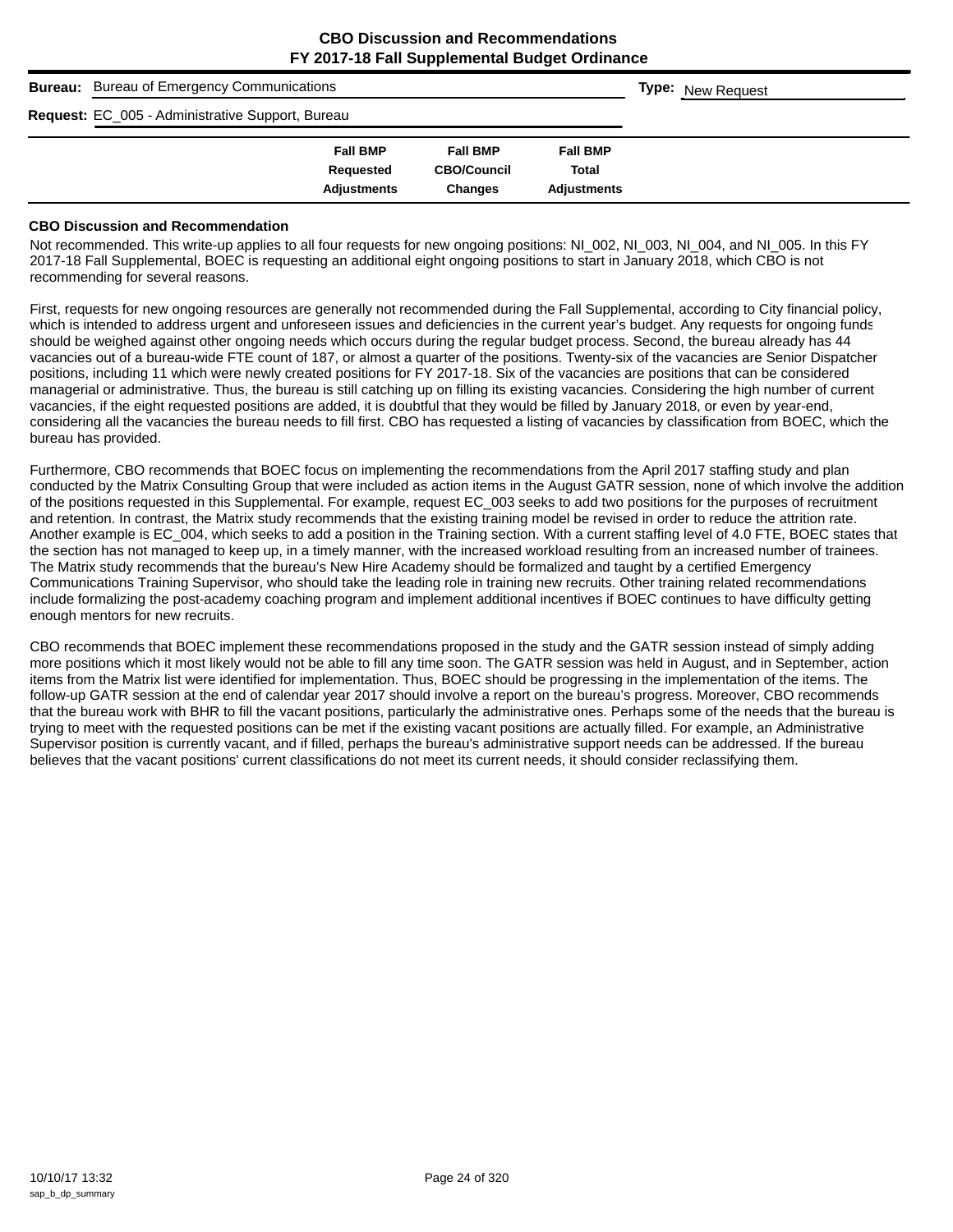|                                                                    | <b>Bureau:</b> Bureau of Emergency Communications  |                                                         |                                                       |  |  |  |
|--------------------------------------------------------------------|----------------------------------------------------|---------------------------------------------------------|-------------------------------------------------------|--|--|--|
| Request: EC_006 - 9-1-1 Quality Assurance Software/Hardware System |                                                    |                                                         |                                                       |  |  |  |
|                                                                    | <b>Fall BMP</b><br>Requested<br><b>Adjustments</b> | <b>Fall BMP</b><br><b>CBO/Council</b><br><b>Changes</b> | <b>Fall BMP</b><br><b>Total</b><br><b>Adjustments</b> |  |  |  |
| <b>EXPENDITURES</b>                                                |                                                    |                                                         |                                                       |  |  |  |
| <b>External Materials and Services</b>                             | 250,000                                            | 0                                                       | 250,000                                               |  |  |  |
| Contingency                                                        | (250,000)                                          | 0                                                       | (250,000)                                             |  |  |  |
| <b>TOTAL EXPENDITURES</b>                                          | 0                                                  | 0                                                       | 0                                                     |  |  |  |

#### **Bureau Description:**

BOEC needs to develop a 9-1-1 performance quality assurance system that is supported by a 9-1-1 focused computer system. It is desired to have a system in place in FY 1718.

The National Emergency Number Association states: The duties and responsibilities of those who serve our community by accepting and processing emergency calls from the public have grown exponentially over recent years. The industry, as a whole, is challenged by the type and nature of the calls received. Factors that affect the quality of service recevied are the heavy workload, constant changes within the PSAP, changes in technology, as well as customer expectations.

This request moves \$250,000 from the BOEC contingency to an expense line item to allow the procurement to occur in FY 1718. This represents our best estimate of the cost of software and hardware for a 9-1-1 QA system.

Many companies offer quality assurance software.

BOEC will conduct a review and analysis of available systems to develop a list of BOEC requirements.

If a desired system is available through a cooperative contract already in existence with a local/national PSAP or government entity, BOEC will follow that procurement route.

If a cooperative contract is not available, BOEC will follow the appropriate City procurement method for this purchase.

#### **CBO Discussion and Recommendation**

Recommended as requested. The staffing study completed by Matrix Consulting Group in April 2017 recommended that BOEC reinstitute a Quality Assurance (QA) and Quality Improvement (QI) system and make QA and QI a priority within the bureau. In the past, the QA and QI program was abandoned due to staffing issues, which led to low morale and, according to the opinions of many staff, low compliance to policies and poor performance. The \$250,000 draw represents 17.4% of the \$1,440,195 originally budgeted in the bureau's unrestricted contingency, leaving \$1.2 million.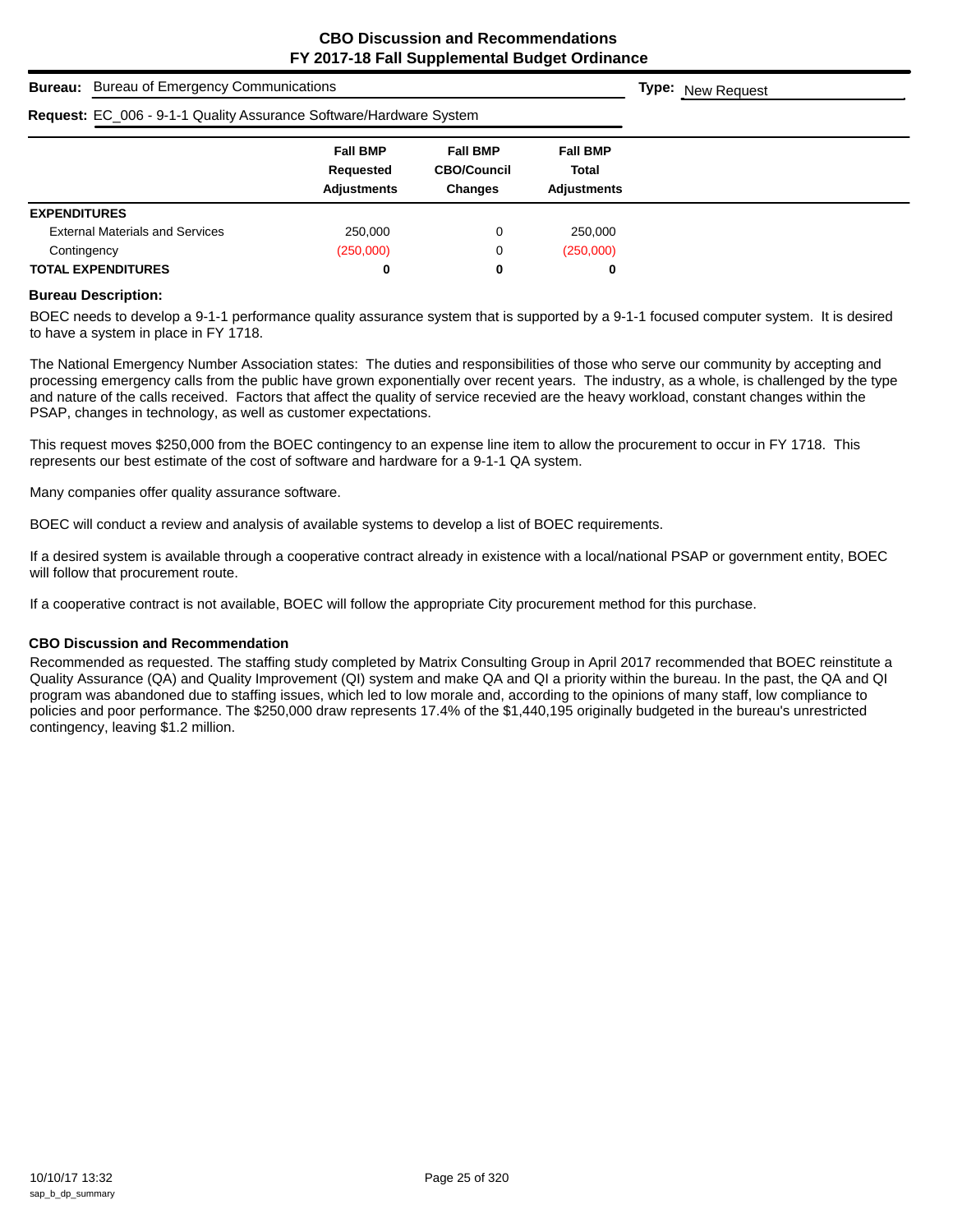| <b>Bureau:</b> Portland Bureau of Emergency Management      | <b>Type:</b> Technical Adjustment                  |                                                         |                                                |  |
|-------------------------------------------------------------|----------------------------------------------------|---------------------------------------------------------|------------------------------------------------|--|
| <b>Request: EM_001 - General Fund Technical Adjustments</b> |                                                    |                                                         |                                                |  |
|                                                             | <b>Fall BMP</b><br>Requested<br><b>Adjustments</b> | <b>Fall BMP</b><br><b>CBO/Council</b><br><b>Changes</b> | <b>Fall BMP</b><br>Total<br><b>Adiustments</b> |  |
| <b>EXPENDITURES</b>                                         |                                                    |                                                         |                                                |  |
| <b>Personnel Services</b>                                   | 0                                                  | 0                                                       | 0                                              |  |
| <b>External Materials and Services</b>                      | 0                                                  | 0                                                       | 0                                              |  |
| <b>TOTAL EXPENDITURES</b>                                   | 0                                                  | 0                                                       | 0                                              |  |

# **Bureau Description:**

Internal budget adjustments to reallocate funding to appropriate funding centers.

# **CBO Discussion and Recommendation**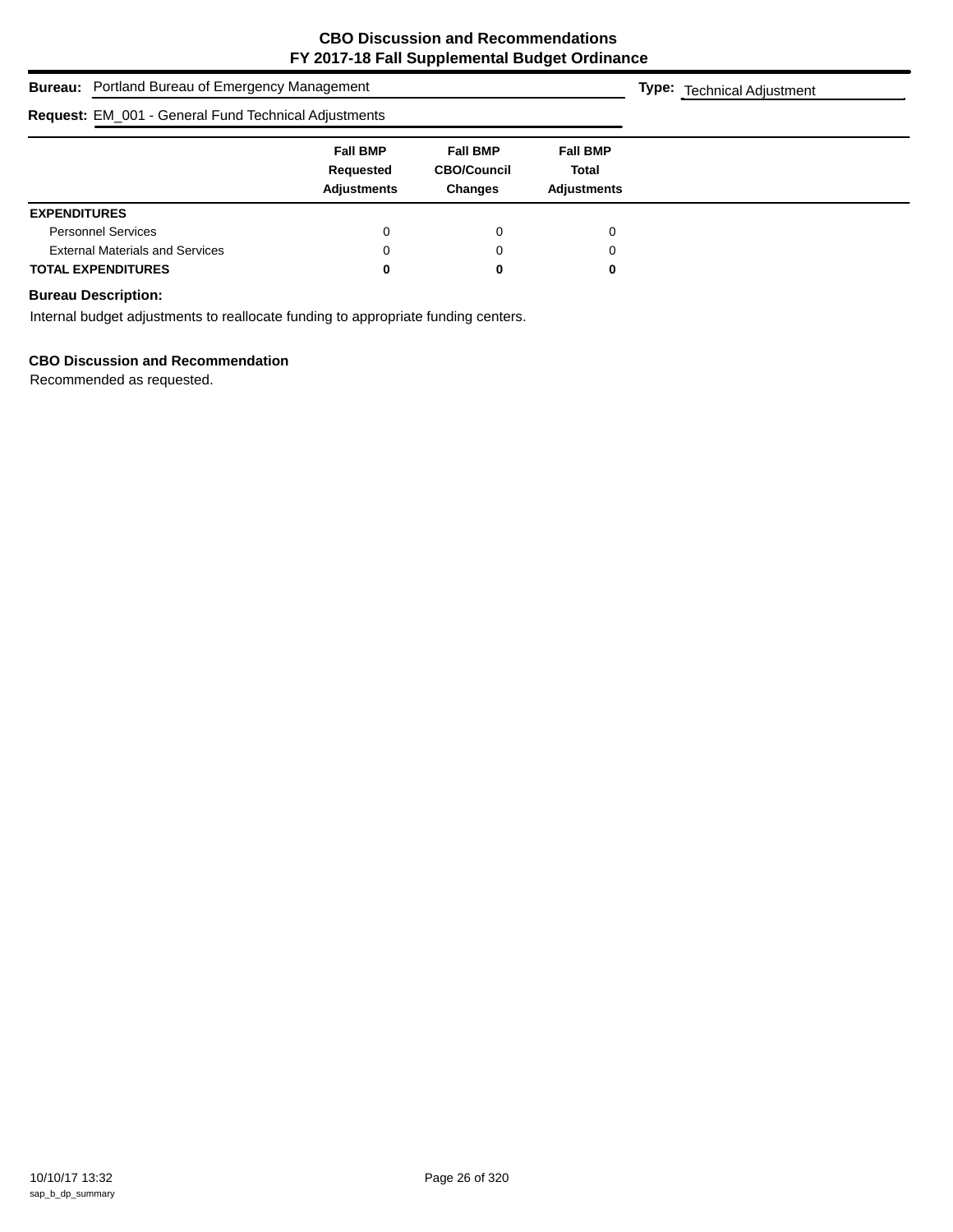| <b>Bureau:</b> Portland Bureau of Emergency Management | Type: Encumbrance Carryover Request                |                                                         |                                                       |  |
|--------------------------------------------------------|----------------------------------------------------|---------------------------------------------------------|-------------------------------------------------------|--|
| Request: EM_002 - Encumbrance Carryover                |                                                    |                                                         |                                                       |  |
|                                                        | <b>Fall BMP</b><br>Requested<br><b>Adjustments</b> | <b>Fall BMP</b><br><b>CBO/Council</b><br><b>Changes</b> | <b>Fall BMP</b><br><b>Total</b><br><b>Adjustments</b> |  |
| <b>EXPENDITURES</b>                                    |                                                    |                                                         |                                                       |  |
| <b>External Materials and Services</b>                 | 62,897                                             | 0                                                       | 62,897                                                |  |
| <b>TOTAL EXPENDITURES</b>                              | 62,897                                             | 0                                                       | 62,897                                                |  |
| <b>REVENUES</b>                                        |                                                    |                                                         |                                                       |  |
| <b>General Fund Discretionary</b>                      | 62,897                                             | 0                                                       | 62,897                                                |  |
| <b>TOTAL REVENUES</b>                                  | 62,897                                             | 0                                                       | 62,897                                                |  |

PO non-accrual encumbrances from FY16-17

# **CBO Discussion and Recommendation**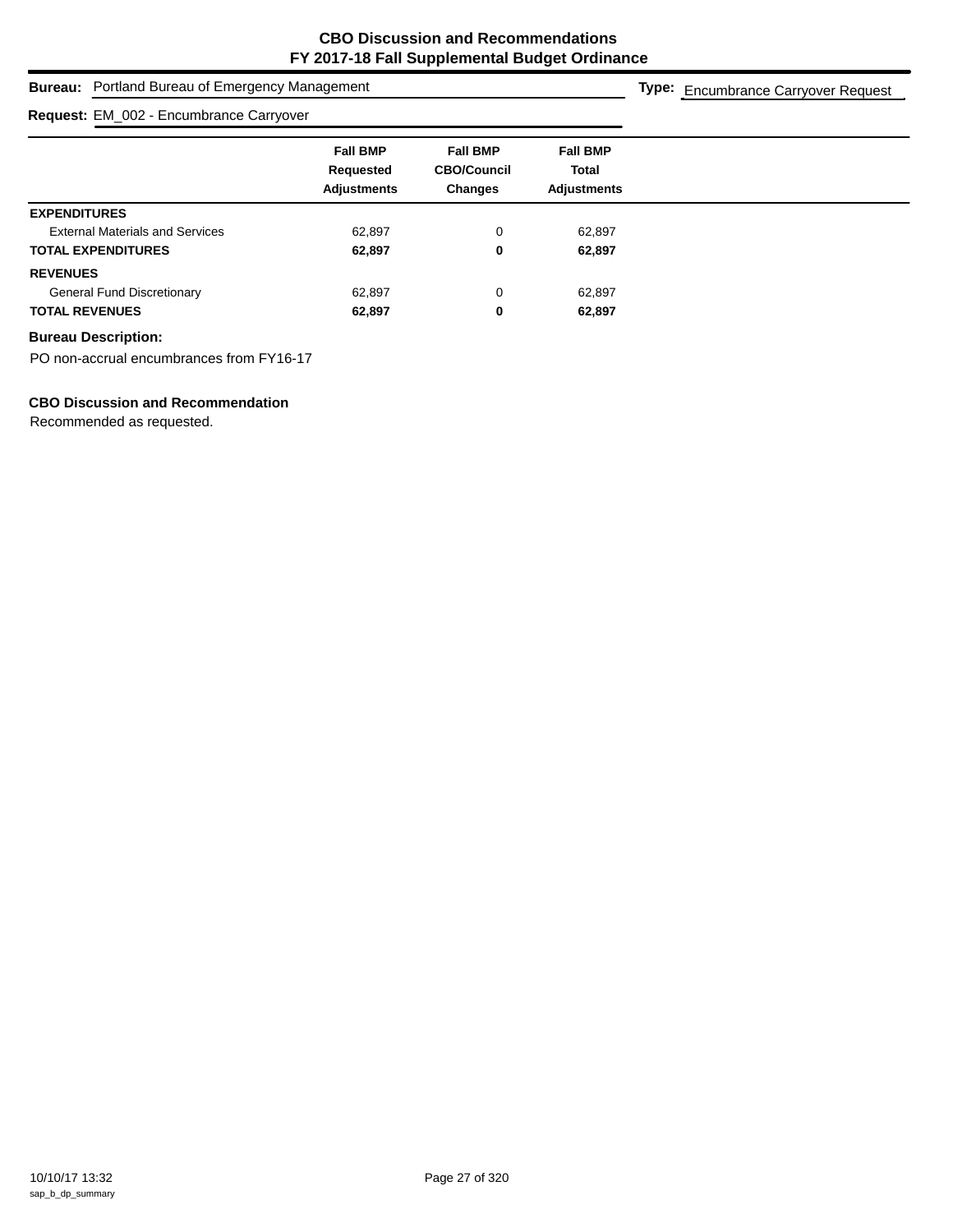| Portland Bureau of Emergency Management<br>Bureau: | <b>Type:</b> Technical Adjustment                  |                                                         |                                                       |  |
|----------------------------------------------------|----------------------------------------------------|---------------------------------------------------------|-------------------------------------------------------|--|
| Request: EM_003 - EMPG 2017                        |                                                    |                                                         |                                                       |  |
|                                                    | <b>Fall BMP</b><br>Requested<br><b>Adjustments</b> | <b>Fall BMP</b><br><b>CBO/Council</b><br><b>Changes</b> | <b>Fall BMP</b><br><b>Total</b><br><b>Adjustments</b> |  |
| <b>EXPENDITURES</b>                                |                                                    |                                                         |                                                       |  |
| <b>Personnel Services</b>                          | 0                                                  | 0                                                       | $\Omega$                                              |  |
| <b>External Materials and Services</b>             | 6,404                                              |                                                         | 6,404                                                 |  |
| Internal Materials and Services                    | 0                                                  | 0                                                       | 0                                                     |  |
| <b>TOTAL EXPENDITURES</b>                          | 6,404                                              | 0                                                       | 6,404                                                 |  |
| <b>REVENUES</b>                                    |                                                    |                                                         |                                                       |  |
| Intergovernmental Revenues                         | 6,404                                              | $\Omega$                                                | 6,404                                                 |  |
| <b>General Fund Overhead</b>                       | 0                                                  | 0                                                       | 0                                                     |  |
| <b>TOTAL REVENUES</b>                              | 6,404                                              | 0                                                       | 6,404                                                 |  |

EMPG 2017 award amount and allocation internal true up.

# **CBO Discussion and Recommendation**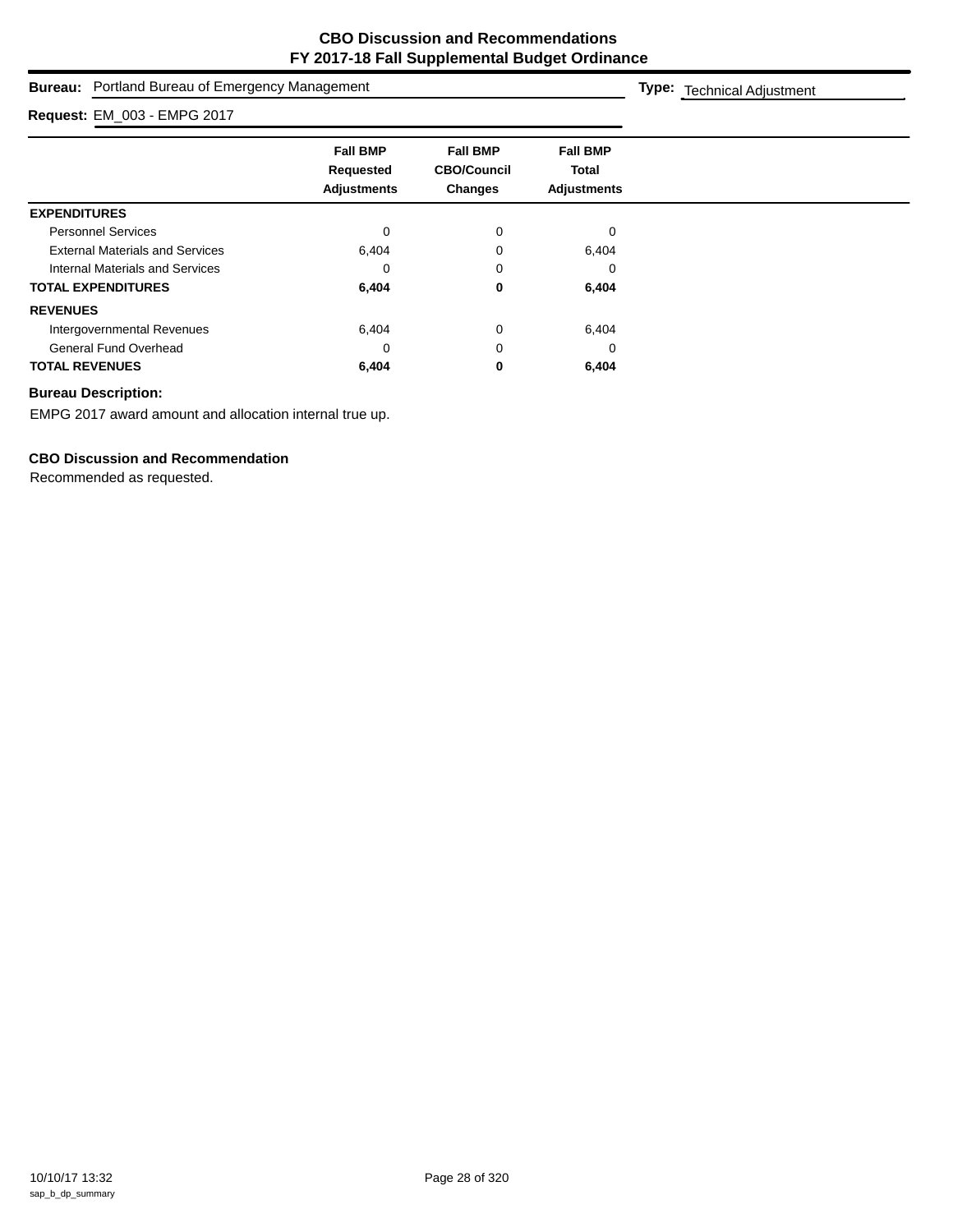| Bureau:                                | Portland Bureau of Emergency Management            |                                                         |                                                |  |  |
|----------------------------------------|----------------------------------------------------|---------------------------------------------------------|------------------------------------------------|--|--|
| Request: EM_004 - UASI                 |                                                    |                                                         |                                                |  |  |
|                                        | <b>Fall BMP</b><br>Requested<br><b>Adjustments</b> | <b>Fall BMP</b><br><b>CBO/Council</b><br><b>Changes</b> | <b>Fall BMP</b><br>Total<br><b>Adjustments</b> |  |  |
| <b>EXPENDITURES</b>                    |                                                    |                                                         |                                                |  |  |
| <b>Personnel Services</b>              | 456.808                                            | 0                                                       | 456,808                                        |  |  |
| <b>External Materials and Services</b> | 2,160,822                                          | 0                                                       | 2,160,822                                      |  |  |
| <b>TOTAL EXPENDITURES</b>              | 2,617,630                                          | 0                                                       | 2,617,630                                      |  |  |
| <b>REVENUES</b>                        |                                                    |                                                         |                                                |  |  |
| Intergovernmental Revenues             | 2,617,630                                          | 0                                                       | 2,617,630                                      |  |  |
| <b>TOTAL REVENUES</b>                  | 2,617,630                                          | 0                                                       | 2,617,630                                      |  |  |

UASI 2016 and UASI 2015 true up for FY 17/18 funding, carryover and expenses.

# **CBO Discussion and Recommendation**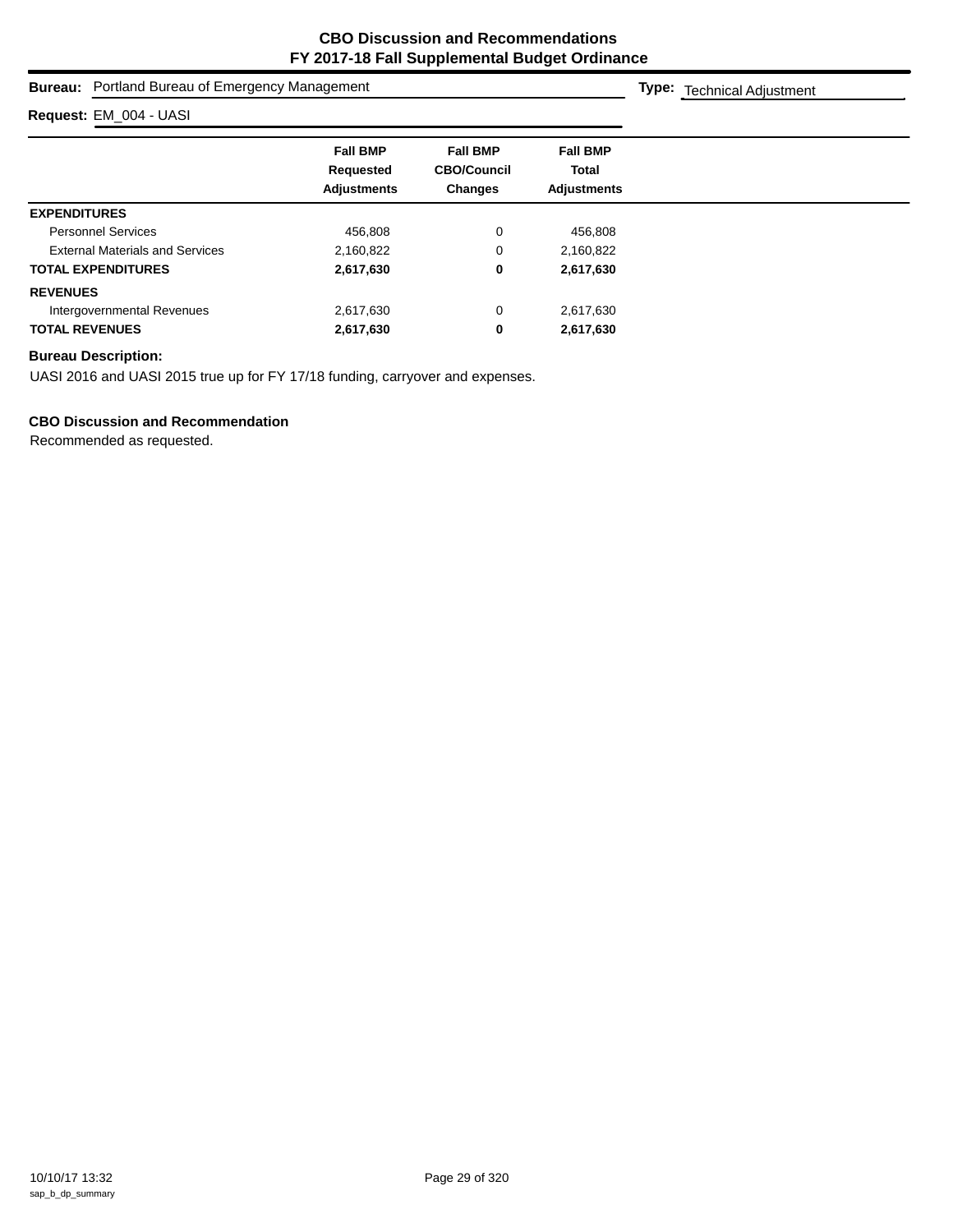|                                        | <b>Bureau:</b> Portland Bureau of Emergency Management |                                                  |                                                       |  |  |  |  |
|----------------------------------------|--------------------------------------------------------|--------------------------------------------------|-------------------------------------------------------|--|--|--|--|
| Request: EM_005 - PDM 2015             |                                                        |                                                  |                                                       |  |  |  |  |
|                                        | <b>Fall BMP</b><br>Requested<br><b>Adjustments</b>     | <b>Fall BMP</b><br><b>CBO/Council</b><br>Changes | <b>Fall BMP</b><br><b>Total</b><br><b>Adjustments</b> |  |  |  |  |
| <b>EXPENDITURES</b>                    |                                                        |                                                  |                                                       |  |  |  |  |
| <b>External Materials and Services</b> | 260,577                                                | 0                                                | 260,577                                               |  |  |  |  |
| <b>TOTAL EXPENDITURES</b>              | 260,577                                                | 0                                                | 260,577                                               |  |  |  |  |
| <b>REVENUES</b>                        |                                                        |                                                  |                                                       |  |  |  |  |
| Intergovernmental Revenues             | 260,577                                                | 0                                                | 260,577                                               |  |  |  |  |
| <b>TOTAL REVENUES</b>                  | 260,577                                                | 0                                                | 260,577                                               |  |  |  |  |
|                                        |                                                        |                                                  |                                                       |  |  |  |  |

PDM 2015 award, carryover, and expense true up for FY17/18

# **CBO Discussion and Recommendation**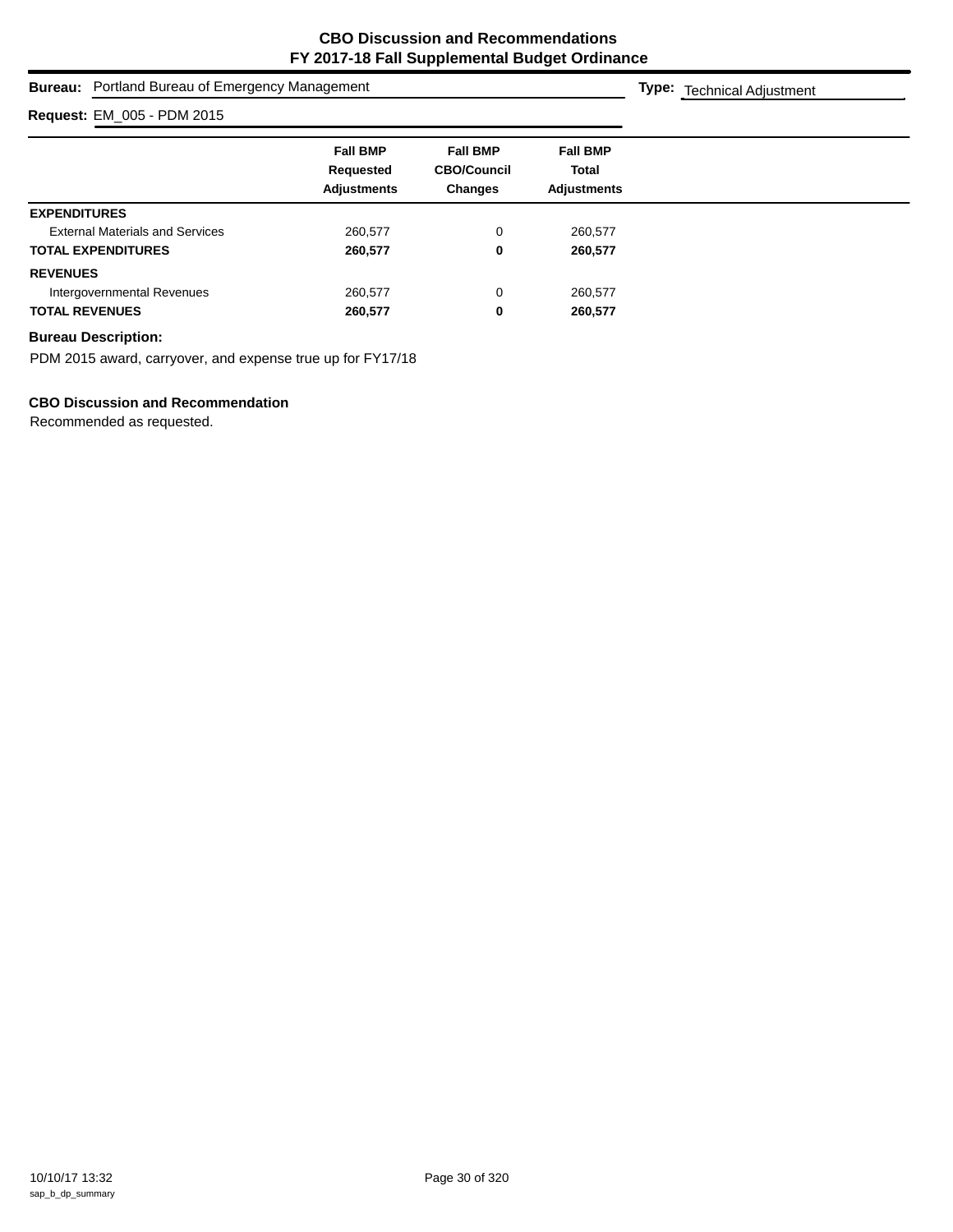| <b>Bureau:</b> Portland Bureau of Emergency Management | <b>Type:</b> Technical Adjustment                  |                                                         |                                                |  |
|--------------------------------------------------------|----------------------------------------------------|---------------------------------------------------------|------------------------------------------------|--|
| Request: EM_006 - RDPO Grants                          |                                                    |                                                         |                                                |  |
|                                                        | <b>Fall BMP</b><br>Requested<br><b>Adjustments</b> | <b>Fall BMP</b><br><b>CBO/Council</b><br><b>Changes</b> | <b>Fall BMP</b><br>Total<br><b>Adjustments</b> |  |
| <b>EXPENDITURES</b>                                    |                                                    |                                                         |                                                |  |
| <b>External Materials and Services</b>                 | 25,410                                             | 0                                                       | 25,410                                         |  |
| <b>TOTAL EXPENDITURES</b>                              | 25,410                                             | 0                                                       | 25,410                                         |  |
| <b>REVENUES</b>                                        |                                                    |                                                         |                                                |  |
| Intergovernmental Revenues                             | 25.410                                             | 0                                                       | 25,410                                         |  |
| <b>TOTAL REVENUES</b>                                  | 25,410                                             | 0                                                       | 25,410                                         |  |

RDPO contribution true up for funding and carryover.

# **CBO Discussion and Recommendation**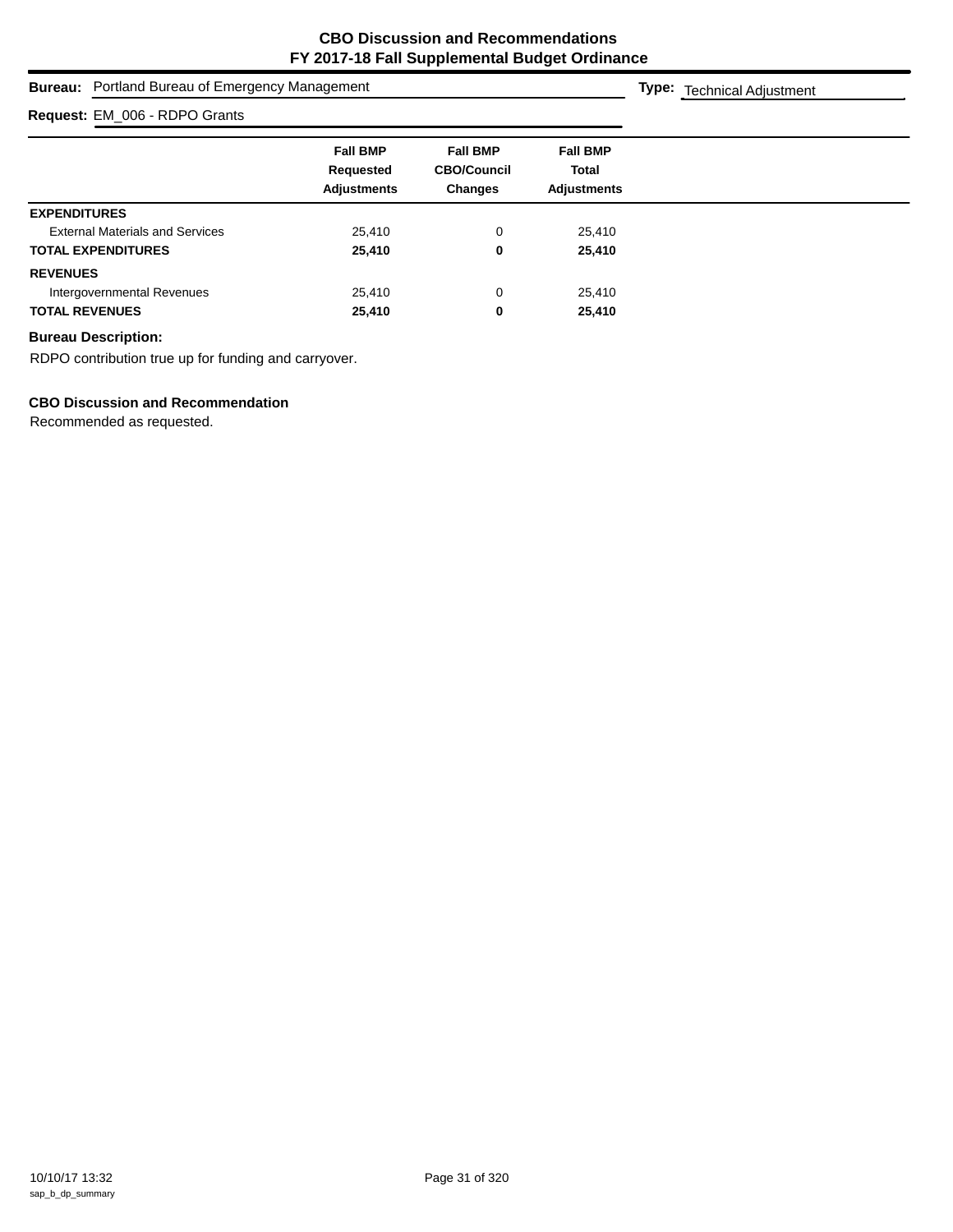**Type:** Technical Adjustment

# **Bureau:** Bureau of Environmental Services

#### **Request:** ES\_001 - Internal Budget Adjustments - No Council Action

| Request: ES_001 - Internal Budget Adjustments - No Council Action |                                                    |                                                         |                                                       |  |
|-------------------------------------------------------------------|----------------------------------------------------|---------------------------------------------------------|-------------------------------------------------------|--|
|                                                                   | <b>Fall BMP</b><br>Requested<br><b>Adjustments</b> | <b>Fall BMP</b><br><b>CBO/Council</b><br><b>Changes</b> | <b>Fall BMP</b><br><b>Total</b><br><b>Adjustments</b> |  |
| <b>EXPENDITURES</b>                                               |                                                    |                                                         |                                                       |  |
| <b>Personnel Services</b>                                         |                                                    |                                                         | 0                                                     |  |
| <b>External Materials and Services</b>                            |                                                    |                                                         |                                                       |  |
| Internal Materials and Services                                   |                                                    |                                                         |                                                       |  |
| <b>TOTAL EXPENDITURES</b>                                         | 0                                                  | o                                                       | 0                                                     |  |
| <b>REVENUES</b>                                                   |                                                    |                                                         |                                                       |  |
| <b>Charges for Services</b>                                       |                                                    |                                                         | 0                                                     |  |
| <b>TOTAL REVENUES</b>                                             |                                                    |                                                         | 0                                                     |  |

#### **Bureau Description:**

The following adjustments have been included in the Fall BMP but are only technical shifts of budget that needs no Council action.

Pollution Prevention:

\$98,064 reflects an error in the budget load for various overtime and premium pay amount that were included in the Group's base budget. This adjustments adds that appropriation back into the various programs and is balanced by a reduction in personal services reflecting vacancy savings.

\$38,000 moves appropriation from one cost center to another to more accurately reflect where the expenditures will occur.

#### Engineering Services:

\$15,000 moves appropriation from office supplies to operating supplies to partially cover costs of chair replacement for increased staff from recent budget cycles.

Moves \$8,000 in revenues and \$6,000 in expenses from Engineering to Watershed as a result of reassignment of Manufactured Stormwater Treatment Technology program.

\$160,425 reflects an allocation of cell phone appropriation across groups as a result of OMF BTS decision to allocate all to one cost center for the bureau.

# **CBO Discussion and Recommendation**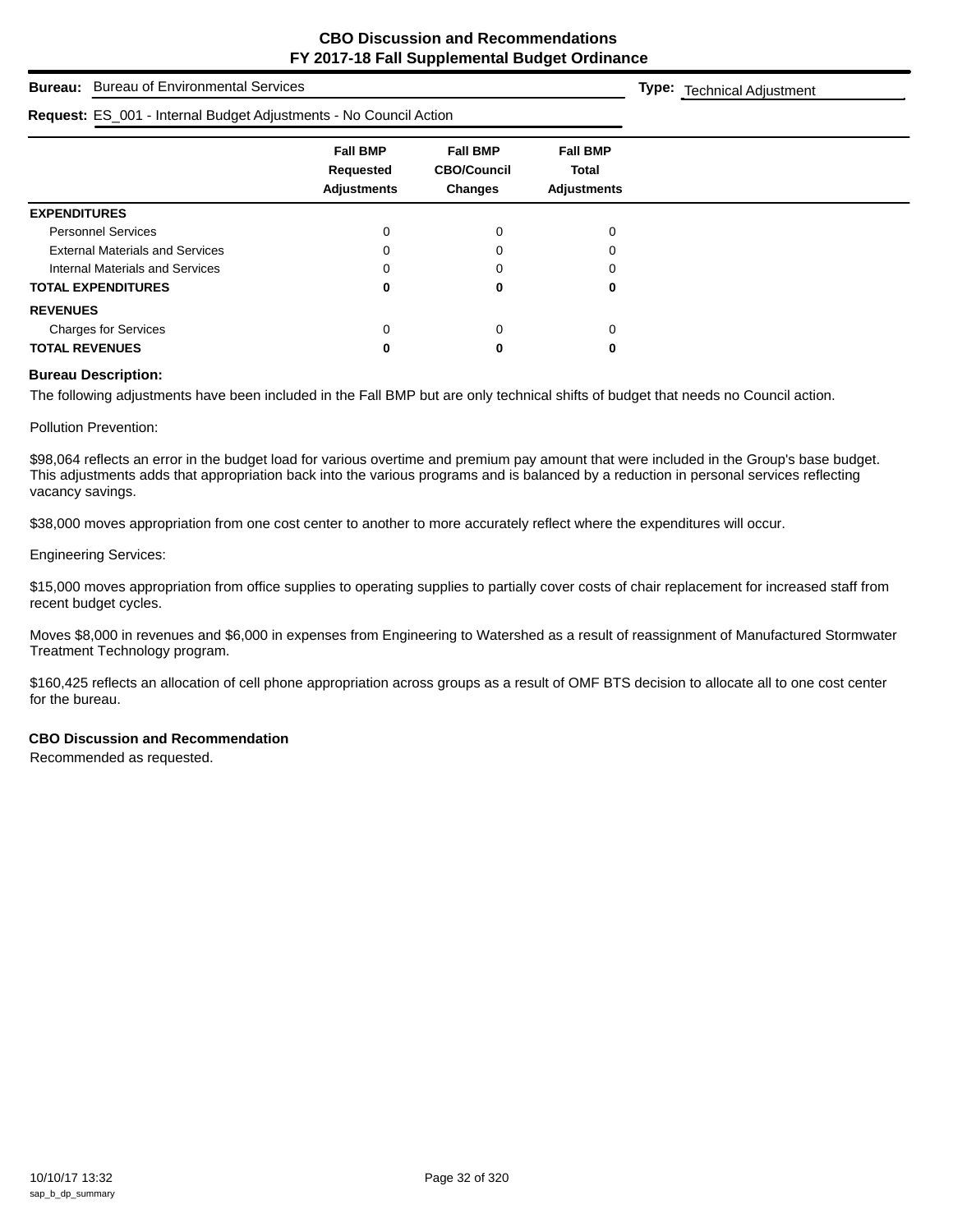# **Bureau:** Bureau of Environmental Services **Fall BMP Fall BMP Fall BMP Requested CBO/Council Total Adjustments Changes Adjustments Type:** New Request **Request:** ES\_002 - New Requests **EXPENDITURES** External Materials and Services 1,128,867 0 1,128,867 Internal Materials and Services **99,574** 0 99,574 Capital Outlay **303,000** 303,000 0 303,000 Contingency (1,524,441) 0 (1,524,441) **TOTAL EXPENDITURES 7,000 0 7,000 REVENUES** Interagency Revenue **7,000** 7,000 0 7,000 **TOTAL REVENUES 7,000 0 7,000**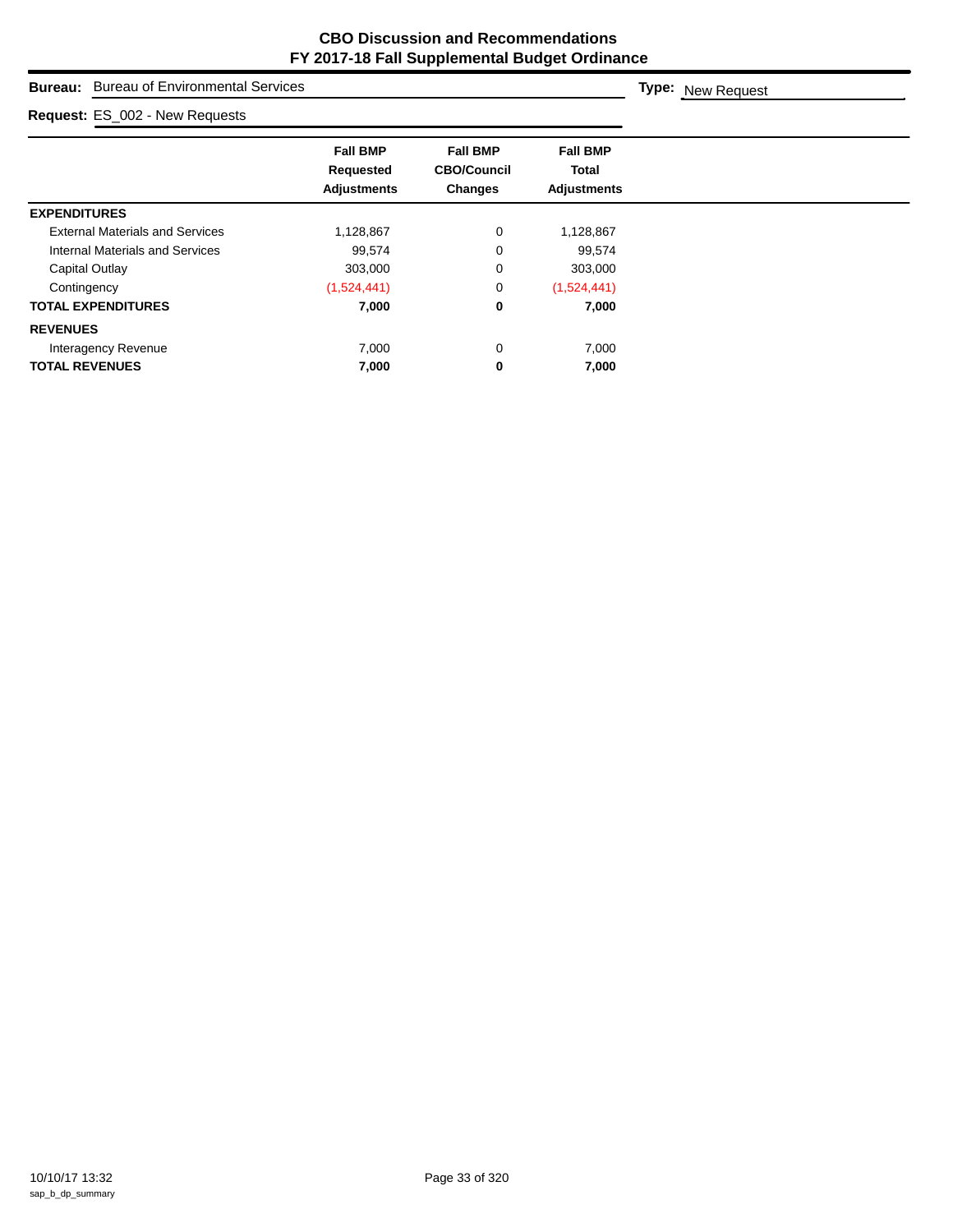| Bureau: | <b>Bureau of Environmental Services</b> |                                 |                                      |                             | <b>Type:</b> New Request |
|---------|-----------------------------------------|---------------------------------|--------------------------------------|-----------------------------|--------------------------|
|         | <b>Request: ES_002 - New Requests</b>   |                                 |                                      |                             |                          |
|         |                                         | <b>Fall BMP</b>                 | <b>Fall BMP</b>                      | <b>Fall BMP</b>             |                          |
|         |                                         | Requested<br><b>Adjustments</b> | <b>CBO/Council</b><br><b>Changes</b> | Total<br><b>Adjustments</b> |                          |
|         |                                         |                                 |                                      |                             |                          |

Business Services:

\$20,000 – Additional costs related to the replacement of a server and corresponding licenses. The server is being replaced in coordination with the Citywide Data Center move. Total costs of the server and 25-month licensing is \$55K, of which \$35K is already budgeted in FY 2017-18.

\$11,567 - Additional costs to align BES contract payment dates with the PBOT contract start date. Does not increase the amount being paid, but merely aligns the payment date to coincide with PBOT. As a result a small additional payment will be made this FY and less in FY 2018-19.

(\$56,746) - This reduction to the PBOT IA will partially off-set expenses for parking closer to temporary location during Portland Building reconstruction.

\$64,800 - Parking spaces for 30 vehicles at \$240/mo. for 10 months (City Center Parking) = \$72K. \$7,200 budgeted in PBOT IA; remainder to be budgeted as misc. svcs. Costs are on-going during 400 Bldg. occupancy during Portland Building reconstruction. Parking costs upon completion of Portland Building reconstruction are not currently known.

\$2,500 - Storage room/bike parking at 400 Bldg. during Portland Building reconstruction. Costs are split with PWB 50/50. Costs to BES are \$250/mo. X 10 mo. = \$2,500. Costs are on-going during 400 Bldg. occupancy

\$10,000 - Space outfitting for occupancy in Pioneer Tower by Systems Development Group to accommodate space limitations driven by Portland Building reconstruction and temporary move.

\$156,320 - Additonal move costs not anticipated for replacement and additon of workstations at 400 SW 6th Avenue per IA agreement entered into between BES and OMF executed on April 20, 2017.

Engineering:

\$7,000 - Revenue - BES Engineering staff to do planning work in support of developing a draft environmental impact statement for PBOT's SW Corridor Transit Project.

\$50,000 - To cover contract work by Delaris to complete CIP-PREP project during FY 2017-18. The Bureau used existing resources to pay for the initial contract that began in FY 2016-17. This requested increase covers the remaining scope of the project.

\$25,000 - Increase to cover total of 41 new chairs (replacements + net new) @\$1,000 each. Amount is net after reduction to existing appropriation for office supplies by \$15K.

#### Watershed:

(\$200,000) - Reduced Private Property Retrofit Program work in the Combined system area.

\$55,000 - Neighborhood to the River (N2R) implements collection system projects, in support of capital projects, that provide both watershed health and sewer system improvements through innovation, collaboration and integration of efforts in the right-of-way and on private property. This request is for funding for vegetation and tree planting efforts within the N2R program. The primary goal of this work is to improve vegetation conditions within N2R basins to increase interception and absorption of stormwater, thereby reducing stormwater input to pipes in the combined sewer or stormwater system. Secondary goals include habitat enhancement, increased biodiversity, carbon sequestering, traffic calming, and livability. To meet these goals, N2R focuses on 1) enhancing the composition of vegetation communities through native and pollinator plant establishment and 2) increasing tree canopy in areas of known system need. The N2R Program is working in three project areas: Expanded Alder, Columbia Corridor, and Boise-Eliot.

\$300,000 - Mitigation design; Funding request for design of Eastbank Crescent (see description below).

\$225,000 - Mitigation design; Funding request for acquisition costs for Eastbank Crescent (see description below).

\$100,000 - Mitigation design; Lower Willamette River mitigation banking market analysis (see description below).

The Eastbank Crescent Plan is an outcome of the Central City 2035 plan that looked at co-locating swimming, recreation, and habitat restoration in a single location. Last year the Mayor's budget included GF and TIF money to BPS, Prosper Portland and BES to develop a conceptual plan. That plan was presented to Council in June and adopted with direction to pursue the habitat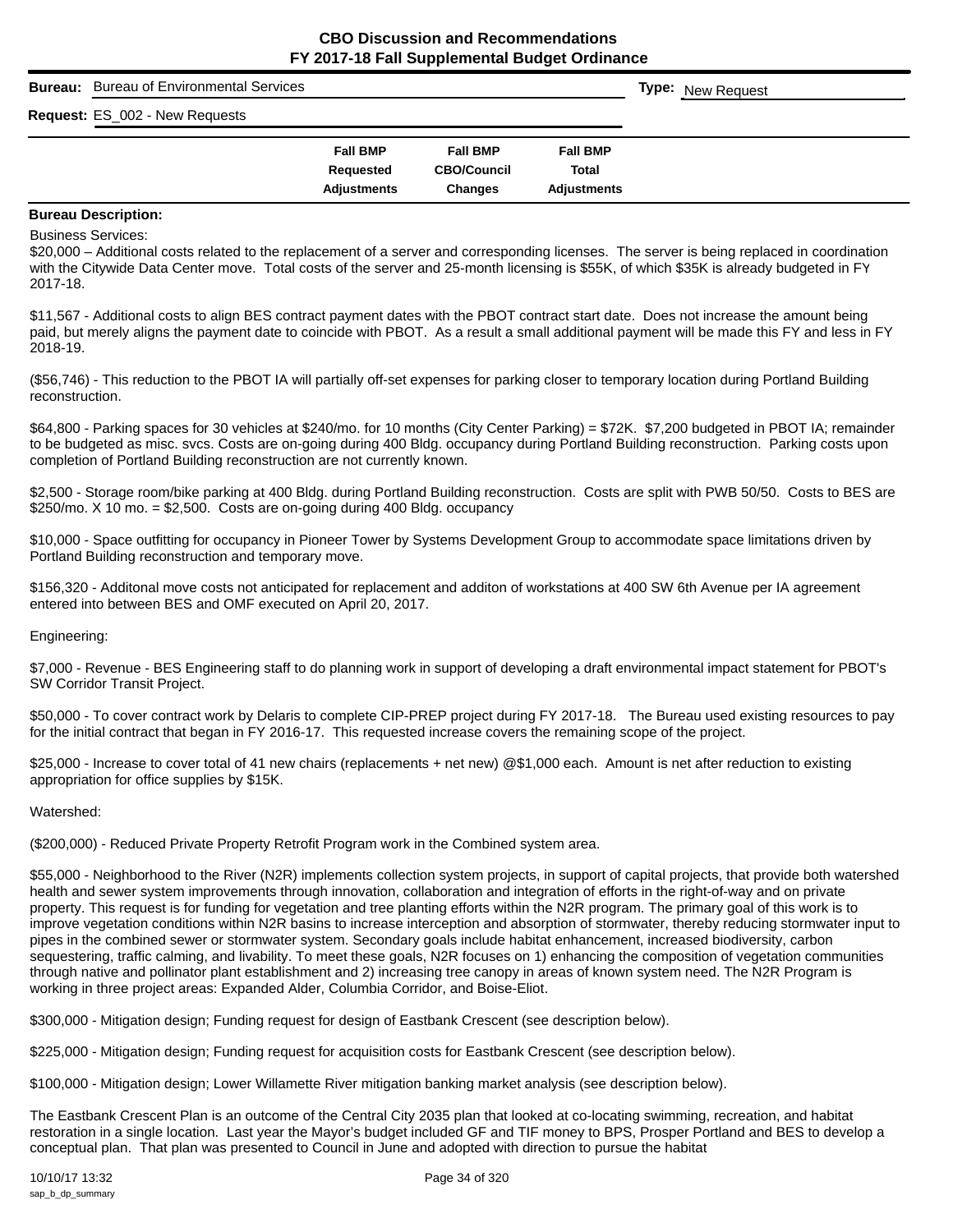| <b>Bureau:</b> | <b>Bureau of Environmental Services</b> |                              |                                       |                          | <b>Type:</b> New Request |
|----------------|-----------------------------------------|------------------------------|---------------------------------------|--------------------------|--------------------------|
|                | Request: ES_002 - New Requests          |                              |                                       |                          |                          |
|                |                                         | <b>Fall BMP</b><br>Requested | <b>Fall BMP</b><br><b>CBO/Council</b> | <b>Fall BMP</b><br>Total |                          |
|                |                                         | <b>Adjustments</b>           | Changes                               | <b>Adjustments</b>       |                          |

forward option. BES is including the costs for 30% design, acquisition and a Lower Willamette River-wide market analysis in its Fall BMP to pursue the habitat forward option as a mitigation bank. The concept of mitigation banks is contemplated and supported in our MS4 permit. We anticipate future regulatory requirements coming from the FEMA BiOp and Temperature BiOp that have stormwater focused solutions. BES is proposing to use this to help us meet current and future regulatory requirements. Development of the mitigation bank now will give us additional tools to respond to those regulatory requirements.

#### Wastewater:

\$300,000 - This Fueling Station project - a component of the larger RCNG/biogas efforts at CBWTP - was previously included in the CIP. As the Fueling Station construction and operating agreement has been developed, it has become apparent that this project component is not capitalizable and is therefore being moved from the CIP to the operating budget. This will remain an ongoing annual expense until the term of the contract with NW Natural (10 years) is completed.

\$122,000 - Based on additional safety, good-neighbor, and air-quality permit analyses and best practices assessment, additional work is required to properly capture and flare methane gas produced in the digesters during the outage for this work. This requires additional scope to be added to the contract to install temporary piping with supports from each digester to a mobile flare set up to safely discharge the gas into the atmosphere as well as system operational changes. It is estimated that this will add approximately \$122,000 in order to complete the Digester Gas Piping Condition Assessment. Without doing this additional work the condition assessment can not be completed.

\$108,000 - \$50,000 one-time funding was approved in FY 2017-18 for replacement of the capacitors for the two dry weather pumps at SICSO PS. Based on additional detailed assessment, it was discovered that the variable frequency drives controls are obsolete and they need to also be upgraded to improve reliability, spare parts availability, and diagnostics/troubleshooting. These are critical pumps to our CSO system and are required to effectively control overflows to the Willamette River to meet our ASFO permit requirements.

\$58,000 - We currently have \$1,030,000 in the FY 2017-18 Adopted Budget for capital equipment. \$300,000 (\$150k each) of this is for two pump station vehicle replacements. \$542,000 of the total budget is not specified for particular vehicles (due to an inadvertant error in the FY 2017-18 Adopted Budget). This request assigns that funding, plus an additional \$58,000, toward replacement of four more pump station vehicles totaling \$600,000. These are some of WG's most critical vehicles and extensive downtime has been a major issue. Moving the replacement date for these four vehicles up from FY 2018-19 to this FY 2017-18 will more quickly address the reliability (downtime) issue since it takes approximately 18 months to receive a vehicle of this type. It will also allow for administrative efficiencies because one specification development and purchase order can cover all six vehicles at once. Additionally, CityFleet has recently informed us that buying multiple vehicles at one time may lead to cost savings by reducing unit cost for each vehicle. All six vehicles will be standardized, which will be beneficial for O&M staff using the vehicles and for CityFleet who maintains the vehicles.

\$30,000 - This is to purchase and install window film on the CBWTP Columbia Building to mitigate bird strikes. Research began approximately 3 years ago and a study was conducted to gather data and identify the lowest-cost and best-outcome solution. This increase will fund application of the specifically identified solution.

#### Director's Office:

\$50,000 - This request will fund a consultant to provide facilitation and organizational development services to support change within the Engineering Services Group.

\$100,000 - As Phase I of the Bureauwide CIP-PREP concludes, it is apparent that specialized professional assistance will be critical to ensuring successful implementation of potential Phase II recommendations. Phase II recommendations will be developed by January 2018. This Fall BMP request will allow the Bureau to secure a consultant contract that avoids detrimental delays in implementation of Phase II initiatives.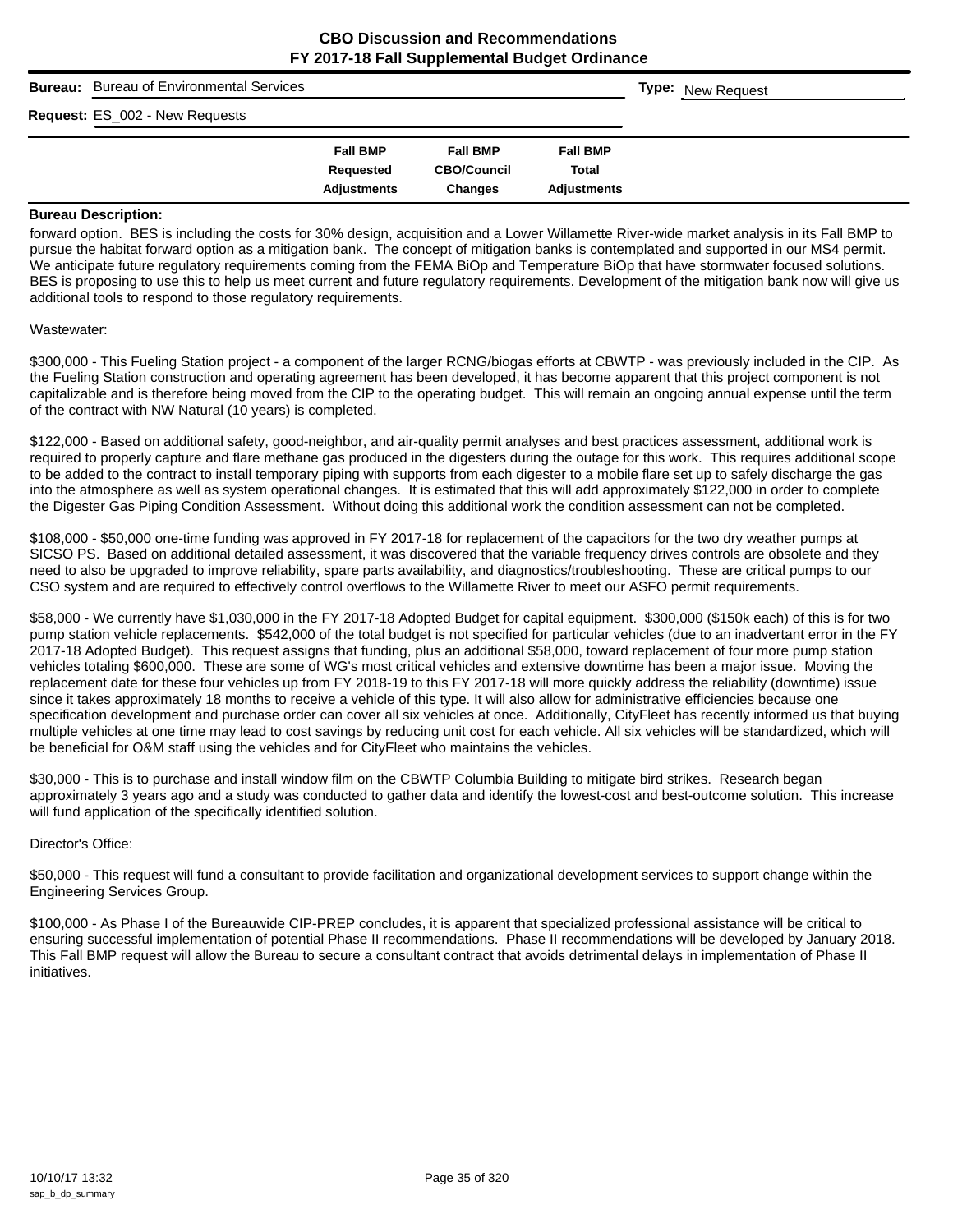| <b>Bureau:</b> Bureau of Environmental Services |                                                    |                                                  |                                                | <b>Type:</b> New Request |
|-------------------------------------------------|----------------------------------------------------|--------------------------------------------------|------------------------------------------------|--------------------------|
| Request: ES_002 - New Requests                  |                                                    |                                                  |                                                |                          |
|                                                 | <b>Fall BMP</b><br>Requested<br><b>Adjustments</b> | <b>Fall BMP</b><br><b>CBO/Council</b><br>Changes | <b>Fall BMP</b><br>Total<br><b>Adjustments</b> |                          |

#### **CBO Discussion and Recommendation**

This package has several requests. These new requests draw on contingency to support process changes for capital projects, mitigation banking efforts, Build Portland move related expenses, and specialized services to support culture change at the bureau. CBO recognizes that contingency is an important resource for bureaus to utilize as needs arise. For General Fund bureaus, the bar for contingency requests is quite high; requests must demonstrate that the need is unanticipated or an emergency and is a higher priority than other requests. For non-General Fund bureaus, City financial policy (FIN 2.04) notes that contingency should be used "to address reasonable but unforeseen requirements." In addition, drawing on contingency increases the bureau's allocation of resources, whereas program adjustments reallocate existing resources from one priority to another and preserve contingency for future, unforeseen requirements. Given this dynamic, CBO notes concerns with the amount of contingency the bureau is requesting this early in the budget cycle, particularly as the bureau has underspent its operating budget and revenues have exceeded targets for several years. CBO recommends all of the requests with discussion on selected items included below.

#### Capital Improvement Process Related Requests

This request has two components; together they reduce the Sewer System Operating Fund's contingency by \$150,000. The first is a request for \$50,000 in one-time funding for a consultant to provide organizational development services to the Engineering Services Group. The consultant will be tasked with helping the Engineering Services Group to improve operational effectiveness in preparation for the capital improvement plan expansion over the next several years. The bureau strongly believes that an external perspective is necessary to recommend and begin to implement changes in the group. CBO notes the FY 2017-18 Adopted Budget authorizes a Principal Management Analyst to help implement major change efforts at the bureau. In discussions with the bureau regarding how that new position fits with this request, CBO learned that the bureau plans to engage the new position, the Engineering Service Managers, and the Bureau Leadership Team to implement the changes recommended by this consultant.

The second component is a \$100,000 one-time request for specialized professional assistance to develop recommendations and strategies for implementing the second phase of the CIP-PREP process to improve the delivery and oversight of the capital program. This consultant will utilize the Phase I Report to inform this work (the publication is targeted for completion by October 2017).

CBO recognizes that timing is an important aspect of both requests; the bureau is at a critical point in its capital improvement process and an effective engineering group is a crucial piece in that work. Because the requests have overlapping dependencies and needs, CBO recommends that the bureau assess whether this work could be accomplished with one consultant rather than two, and whether any savings would result. Given the work the bureau has accomplished this calendar year to begin identifying areas of organizational change, CBO agrees this is a reasonable request and the need was unforeseen during development of the bureau's FY2017-18 request. CBO recommends these requests.

#### Eastbank Crescent Plan

This request supports the Eastbank Crescent Riverfront Plan which is a concept for redeveloping the riverfront area between Hawthorne and Marquam bridges on the east side of the Willamette River. The plan is an outcome of the Central City 2035 plan that looked to co-locate swimming, recreation, and habitat restoration. In June 2017, BPS, Prosper Portland, and BES presented a conceptual plan to City Council. Council directed the group to pursue the habitat restoration option at the Eastbank Crescent site.

This request includes three components and decreases the Sewer Operating Fund's contingency by \$625,000. It includes 30% of the design costs for habitat restoration at Eastbank Crescent (\$300,000); acquiring property at Eastbank Crescent from the Oregon Museum of Science and Industry (OMSI) (\$225,000); and market analysis to pursue the habitat forward option as a mitigation bank (\$100,000). Restoring habitat at the Eastbank Crescent has the potential to serve as a mitigation bank to compensate for new development elsewhere in the floodplain. The bureau asserts that funding for restoration work could be generated through compensatory fees assessed for new floodplain developments. The bureau notes that the mitigation bank could help BES meet future FEMA regulatory requirements. Given the City Council's directive and the urgency around the property acquisition, CBO recommends this request. CBO notes that design costs for the project will continue beyond this fiscal year as the \$300,000 only funds 30% of the project design for habitat restoration. Thus, ongoing project costs will have a rate impact in future budgets if the bureau does not reallocate existing resources to fund this work.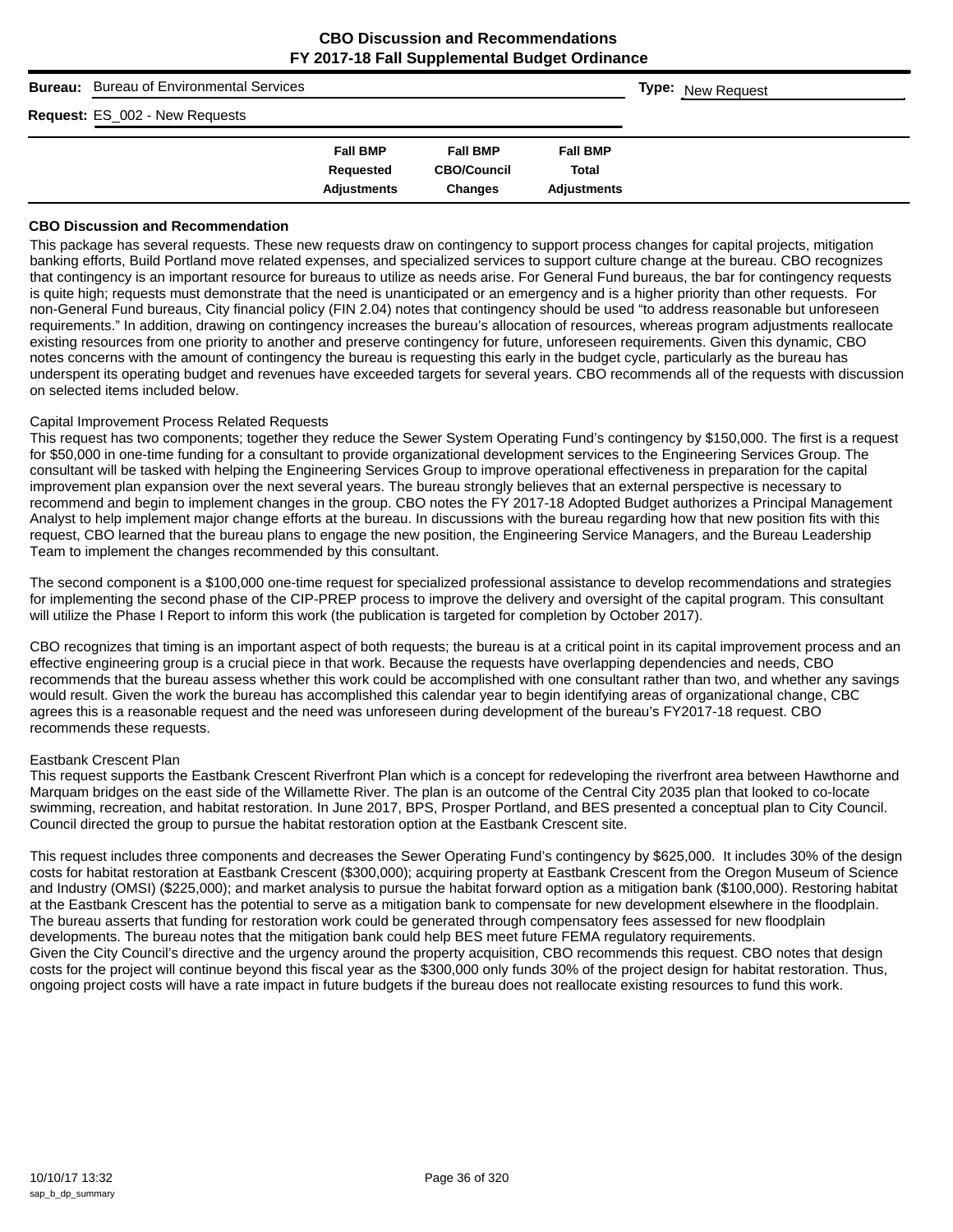| <b>Bureau:</b> Bureau of Environmental Services |                                                    |                                                         |                                                       | <b>Type:</b> New Request |
|-------------------------------------------------|----------------------------------------------------|---------------------------------------------------------|-------------------------------------------------------|--------------------------|
| Request: ES_003 - New Vehicles                  |                                                    |                                                         |                                                       |                          |
|                                                 | <b>Fall BMP</b><br>Requested<br><b>Adjustments</b> | <b>Fall BMP</b><br><b>CBO/Council</b><br><b>Changes</b> | <b>Fall BMP</b><br><b>Total</b><br><b>Adjustments</b> |                          |
| <b>EXPENDITURES</b>                             |                                                    |                                                         |                                                       |                          |
| Capital Outlay                                  | 175,000                                            | 0                                                       | 175,000                                               |                          |
| Contingency                                     | (175,000)                                          | 0                                                       | (175,000)                                             |                          |
| <b>TOTAL EXPENDITURES</b>                       | 0                                                  | 0                                                       | 0                                                     |                          |

#### **Bureau Description:**

Engineering:

\$70,000 - 2 new construction inspector positions were approved in the FY 2017-18 budget. It was an oversight that new vehicles needed by these positions were not requested at the same time. Both new positions have been filled. When other vacancies in Inspection are filled this fall, there will be a shortage of vehicles for inspectors.

\$70,000 - In the past two years, 3 new construction technician positions have been approved in the budget and are now filled. The net effect of these 3 new positions plus the changing nature of work for some existing techs and construction managers (more trips to the field) is that existing vehicles are over-subscribed. This will become a more urgent need when current CM and Supervising Engineer vacancies in Construction are filled.

\$35,000 - 1 new Materials Technician II position was approved in the FY17 budget and hired. It was an oversight that a vehicle needed by this position was not requested in the regular budget cycle. The MTL is currently leasing a truck to fill the urgent need for a vehicle.

#### **CBO Discussion and Recommendation**

This request is for five new vehicles to support positions approved in the FY 2017-18 Adopted Budget. CBO recommends these requests. To prepare for the FY 2018-19 Budget Request, CBO looks forward to learning more about the bureau's process for allocating vehicles to staff.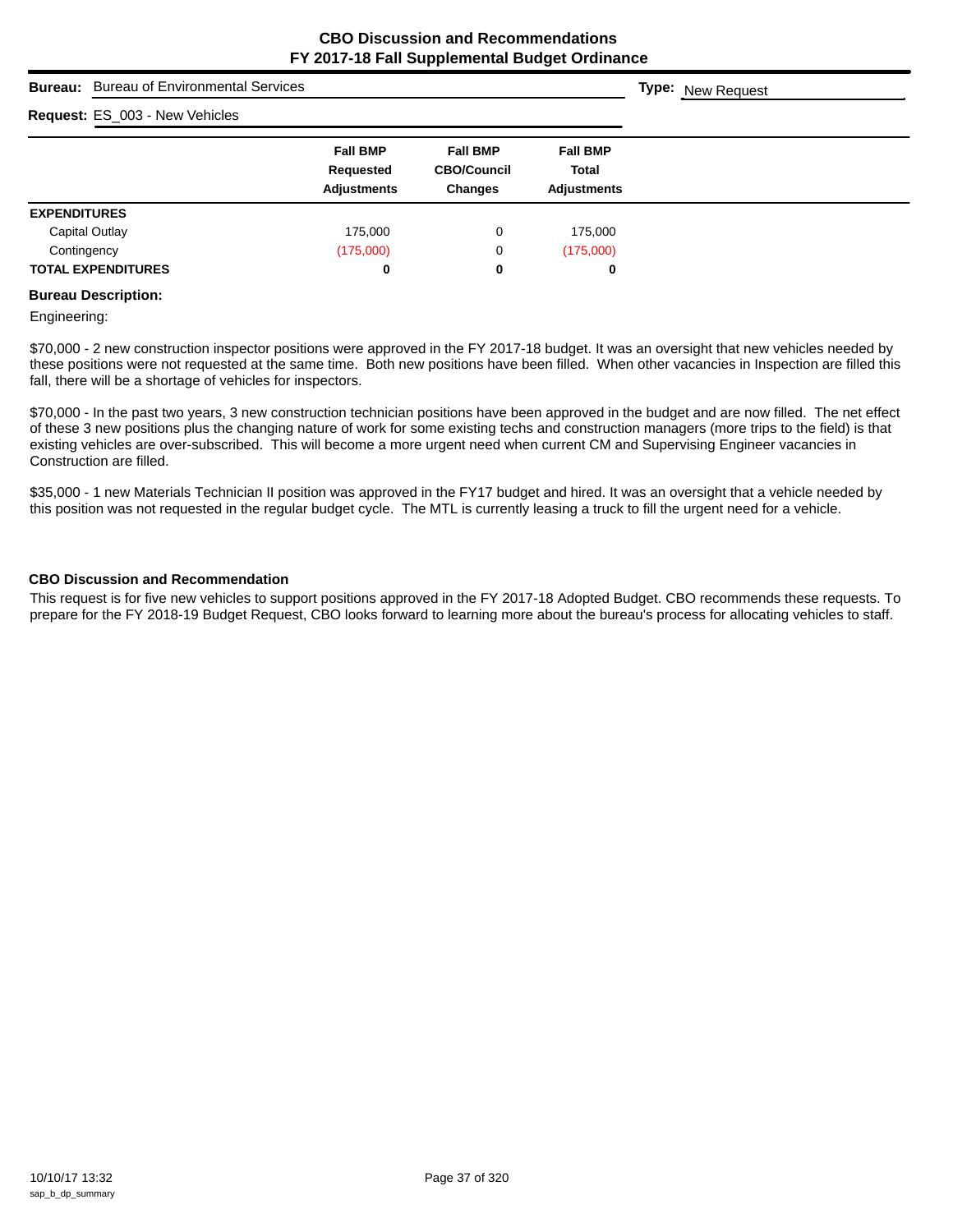| <b>Bureau:</b> Bureau of Environmental Services |                                                    |                                                         |                                                       | <b>Type:</b> New Request |
|-------------------------------------------------|----------------------------------------------------|---------------------------------------------------------|-------------------------------------------------------|--------------------------|
| Request: ES_004 - Staffing Requests / Changes   |                                                    |                                                         |                                                       |                          |
|                                                 | <b>Fall BMP</b><br>Requested<br><b>Adjustments</b> | <b>Fall BMP</b><br><b>CBO/Council</b><br><b>Changes</b> | <b>Fall BMP</b><br><b>Total</b><br><b>Adjustments</b> |                          |
| <b>EXPENDITURES</b>                             |                                                    |                                                         |                                                       |                          |
| <b>Personnel Services</b>                       | 214,358                                            | 0                                                       | 214,358                                               |                          |
| <b>External Materials and Services</b>          | 453                                                | 0                                                       | 453                                                   |                          |
| Contingency                                     | (214, 811)                                         | 0                                                       | (214, 811)                                            |                          |
| <b>TOTAL EXPENDITURES</b>                       | 0                                                  | 0                                                       | 0                                                     |                          |
| <b>FTE</b>                                      |                                                    |                                                         |                                                       |                          |
| <b>Full-Time Positions</b>                      | 2.42                                               | 0.00                                                    | 2.42                                                  |                          |
| <b>TOTAL FTE</b>                                | 2.42                                               | 0.00                                                    | 2.42                                                  |                          |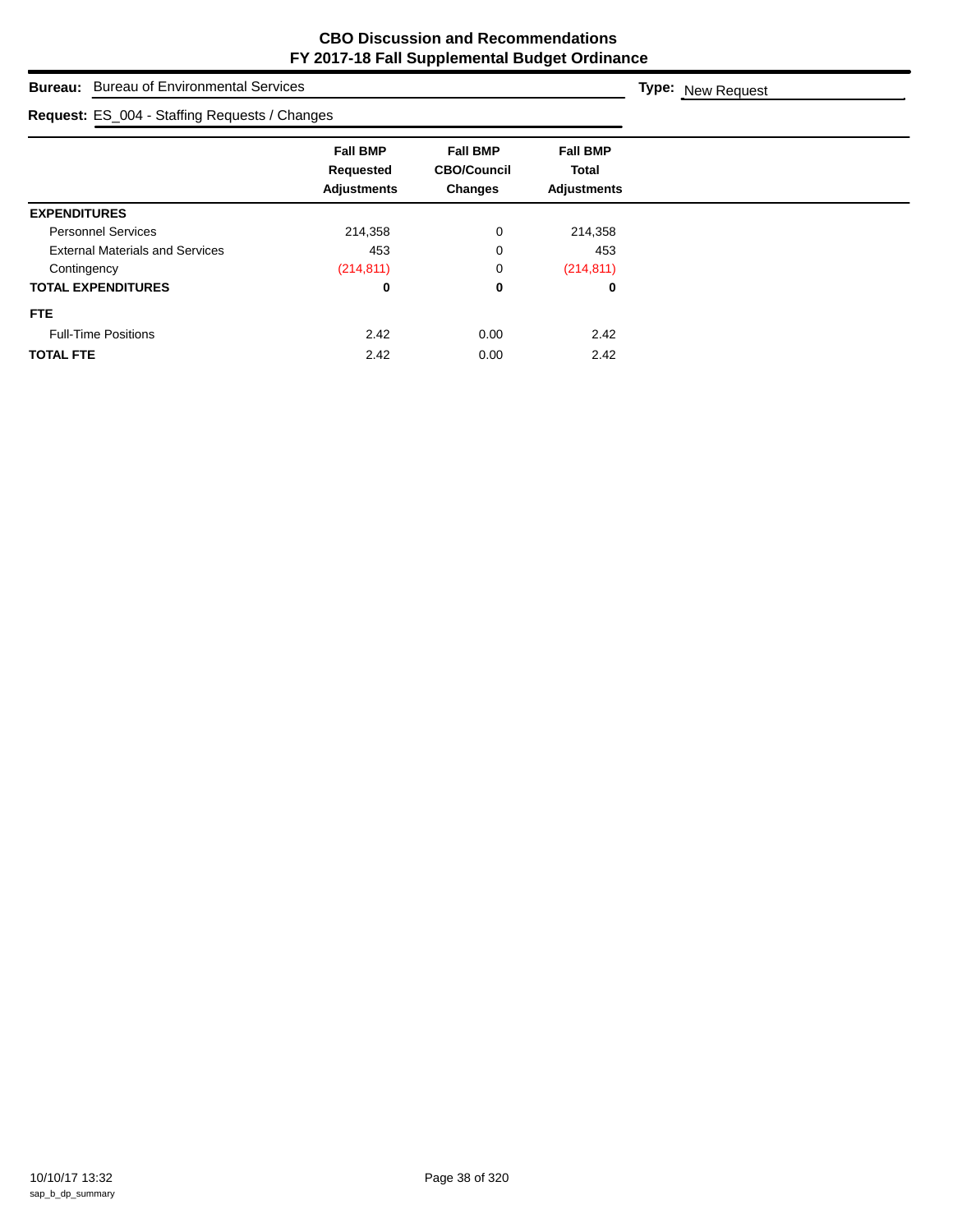| <b>Bureau:</b> | <b>Bureau of Environmental Services</b>       |                    |                    |                    | <b>Type:</b> New Request |
|----------------|-----------------------------------------------|--------------------|--------------------|--------------------|--------------------------|
|                | Request: ES_004 - Staffing Requests / Changes |                    |                    |                    |                          |
|                |                                               | <b>Fall BMP</b>    | <b>Fall BMP</b>    | <b>Fall BMP</b>    |                          |
|                |                                               | Requested          | <b>CBO/Council</b> | Total              |                          |
|                |                                               | <b>Adjustments</b> | <b>Changes</b>     | <b>Adiustments</b> |                          |

# **Bureau Description:**

Business Services:

\$40,000 - 1-2 year limited duration either part-time employee or contracted services to support expanded recruitment efforts to enahance both the volume and diversity of potential candidates for targeted Bureau positions during the remainder of FY 2017-18. The Bureau is currently developing a formal Recruitment Plan which will identify strategies and potential resources for FY 2018-19 and beyond.

\$60,000 - 1-2 year limited duration (likely professional services). to support expanded recruitment efforts to enhance both the volume and diversity of potential candidates for targeted Bureau positions. The Bureau is currently developing a formal Recruitment Plan which will identify strategies and potential resources for FY 2018-19 and beyond.

\$126,000 - A Principal Business Systems Analyst position was included in the FY 2016-17 Adopted Budget to implement a bureau-wide data management strategy, however, a position number was never assigned pending discussions with BHR. It has since been determined by BHR that the position should be classified as a Senior Business Systems Analyst. A position number has now been assigned under the new classification and this request formally adds the position to the budget in place of the previously approved position.

#### Engineering:

\$112,000 - New Engineering Technician II. Work is currently performed by a contract employee (charging to professional services, rather than casual employee budget below). Initial Heron (e-builder) implementation is phasing in to a need for ongoing increased technical support for users across the bureau, system administration (adding and managing accounts), support for project managers in scheduling and budgeting projects (which in turn supports more robust CIP budget planning). Technical support for Heron implementation has emerged as a priority of the Phase I CIP-PREP exercise. CIP Program Controls team is currently understaffed to provide support needed. Casual or temp employee support is not desireable due to the learning curve and insitituional knowledge needed.

(\$60,000) - This was added in our 5-Year Financial Plan FY 2017-18 Decision Package for a temporary/casual staff for Heron (e-builder) software implementation support. This was seen at the time as a short-term need and unclear the best way to fill it. We are proposing converting this to funding for a permanent FTE (above).

\$112,000 - \*CIP-FUNDED\* - Part of ongoing conversion of temporary contractor work to permanent City positions in Engineering Services when appropriate. Design Services Division has utilized 1-4 temporary contractor(s) to fill technician work for design and project management support since 2013. The division has only 1 permanent engineering technician position currently, compared to 4 current contract engineering technicians (supporting projects of 36 permanent engineer positions).

#### Wastewater:

\$112,000 - This new FTE was included in the FY 2017-18 Requested Budget but was not recommended by CBO or approved by City Council pending further evaluation once the Condition Assessment (CA) Program Manager was hired. It is being requested again at this time because the CA Program Manager was hired on May 18, 2017 and has evaluated the existing CA practices and program work required. Large gaps and areas for improvement have been identified justifying a critical need for this new position to effectively implement the CA Program. The systematic CA program will create and enable tools for data collection and reporting from the field by O&M staff. There are approximately 15,500 treatment plant and pump station assets tracked in Synergen, the work and asset management system. This does not include additional assets that need to be inventoried and also placed in the CA queue such as pipes, valves, CSO system gates, etc. This position and its specific skill set is vital to completing the asset inventory, performing data analysis and research, implementing PTE contracts for specialized condition assessments, performing technical analysis for advanced condition assessments, and assisting in preparing technical memos/scopes to transition CA results/needs into capital projects. If this position is not approved for this FY Fall BMP, this will immediately affect the ability of the program to deliver the \$250,000 in specialized PTE contract condition assessments this fiscal year, complete the asset inventory (this requires extensive technical as-built research), develop databases required to support the work, perform technical/engineering analyses on specific assets, prepare technical memorandums summarizing condition assessment information required to justify Capital Project Requests, and scope and estimate projects for the RR&M program as these activities require the engineering/technical skills that this position will provide.

\$39,634 - This reflects the net difference of moving a vacant Program Coordinator position from the Watershed group to the Director's office and reclassifying as a Principal Management Analyst for Equity Plan implementation. It also reflects moving half of a vacant Sr Management Analyst position (approved in the FY 2017-18 Adopted Budget) to the Environemental Remediation Fund and reclassifying the full position as a Sr. Community Outreach position for outreach related to the Portland Harbor superfund effort.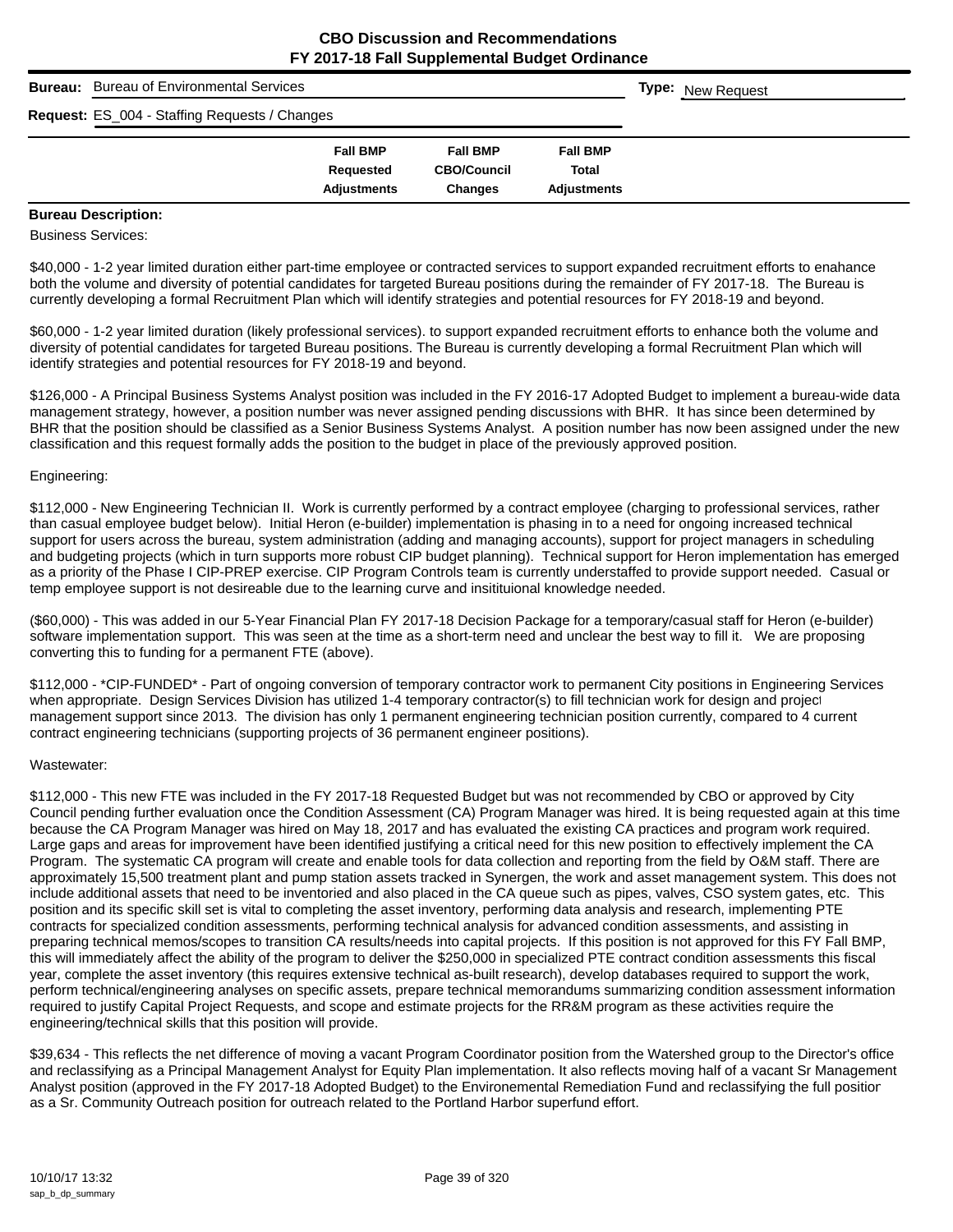| <b>Bureau:</b> | <b>Bureau of Environmental Services</b>       |                    |                    |                    | <b>Type:</b> New Request |
|----------------|-----------------------------------------------|--------------------|--------------------|--------------------|--------------------------|
|                | Request: ES_004 - Staffing Requests / Changes |                    |                    |                    |                          |
|                |                                               | <b>Fall BMP</b>    | <b>Fall BMP</b>    | <b>Fall BMP</b>    |                          |
|                |                                               | Requested          | <b>CBO/Council</b> | Total              |                          |
|                |                                               | <b>Adjustments</b> | <b>Changes</b>     | <b>Adiustments</b> |                          |

#### **CBO Discussion and Recommendation**

This request includes three FTE, one limited duration and/or part-time position as well as adjustments for positions approved in the FY 2016-17 and FY 2017-18 Adopted Budget. CBO recommends all the requests. A discussion on the recruitment service related positions, contract conversions and wastewater position is provided below.

#### •Recruitment Services

This request also has two components. The first is a \$40,000 request for a limited duration and/or part-time staff person to provide administrative support for recruitment efforts at the bureau. As of 6/30/17, the bureau had 52 vacancies. This is 21 more than it had on the same date the year before. In addition to managing more vacancies, the bureau identifies long recruitment timelines and the need for more targeted recruitment strategies to attract candidates to the bureau as reasons for this request. The bureau is also requesting \$60,000 for recruitment support (either part-time or specialized services) to focus on enhanced efforts to attract highly competitive and difficult to hire positions. The bureau notes that recruitment has become particularly challenging for engineers in this robust economy.

Given the size of BES, it is not unreasonable for the bureau to want to augment the services provided by the Bureau of Human Resources (BHR). While BHR is taking steps to improve its process, the bureau may not be positioned at this time to conduct targeted recruitment strategies for some of the highly competitive positions that BES needs to fill. CBO encourages BES to put together a recruitment plan and begin to track its recruitment timelines to understand whether these additional resources are achieving the intended outcomes. CBO recommends the bureau use this information to inform potential future budget requests related to this work. CBO recommends this request.

#### •Contract Conversions

This request converts two Engineering Tech II positions to permanent FTE. Currently, the first position is working on Heron implementation as the bureau's project management software and providing technical support across the bureau. Technical support for Heron implementation has been identified as a priority in the Phase I of the CIP Prep exercise. Given the importance of the system support for the bureau's capital program changes, the bureau foresees an ongoing need for this work and would extend the contract in the absence of this request. The second contract position currently supports 10 engineer positions in the Surface Water Engineering Design section. This position would bring the total number of permanent Engineering Tech IIs in the Design Division to two (currently there is one permanent FTE supporting nearly 20 engineers and project managers). Some operational urgency exists for both positions as the bureau shifts to Phase II of the CIP-Prep with the urgency for the Heron implementation position being the clearer of the two.

CBO recommends these requests with reservations. The Contract Tech II that is supporting Heron implementation is budgeted for a six-month \$60,000 contract per year over the next three years (\$107,530 is the estimated annual cost of an average Contract Tech II ). Because the position was budgeted for only six months over three years, the full cost of converting the position or extending the contract to a full year is not currently in the bureau's five-year forecast. Thus, all other things equal, the bureau would need more resources in future years to fund this position if the bureau does not reallocate existing resources for it. The second contract conversion position is budgeted in the five-year CIP. The bureau states that the conversion could result in costs savings. However, the amount of savings will depend on the permanent Engineering Tech II's salary. For example, the annual cost of an Engineering Tech II is between \$83,959 a year for entry level and \$107,110 for top of class (mid-point is approximately \$95,000) compared to an average annual salary of \$107,530 for a Contract Tech II.

While the rate impact of converting these positions is relatively small, the bureau should make a concerted effort to identify contract conversion requests as part of its annual budget process moving forward where more time is given to Council and the public to fully consider the request in the context of the overall BES budget.

#### •Wastewater

This request for an Engineering Technician II was originally requested in the FY 2017-18 Requested Budget but it was not recommended by CBO or included in the Adopted Budget. The review recommended delaying approval of the request until the two-staff approved in FY 2016-17 budget were hired and a workplan that demonstrates the need for future investment in the program was completed. The bureau has followed the guidance in the review and demonstrated the need for this position. CBO recommends this request.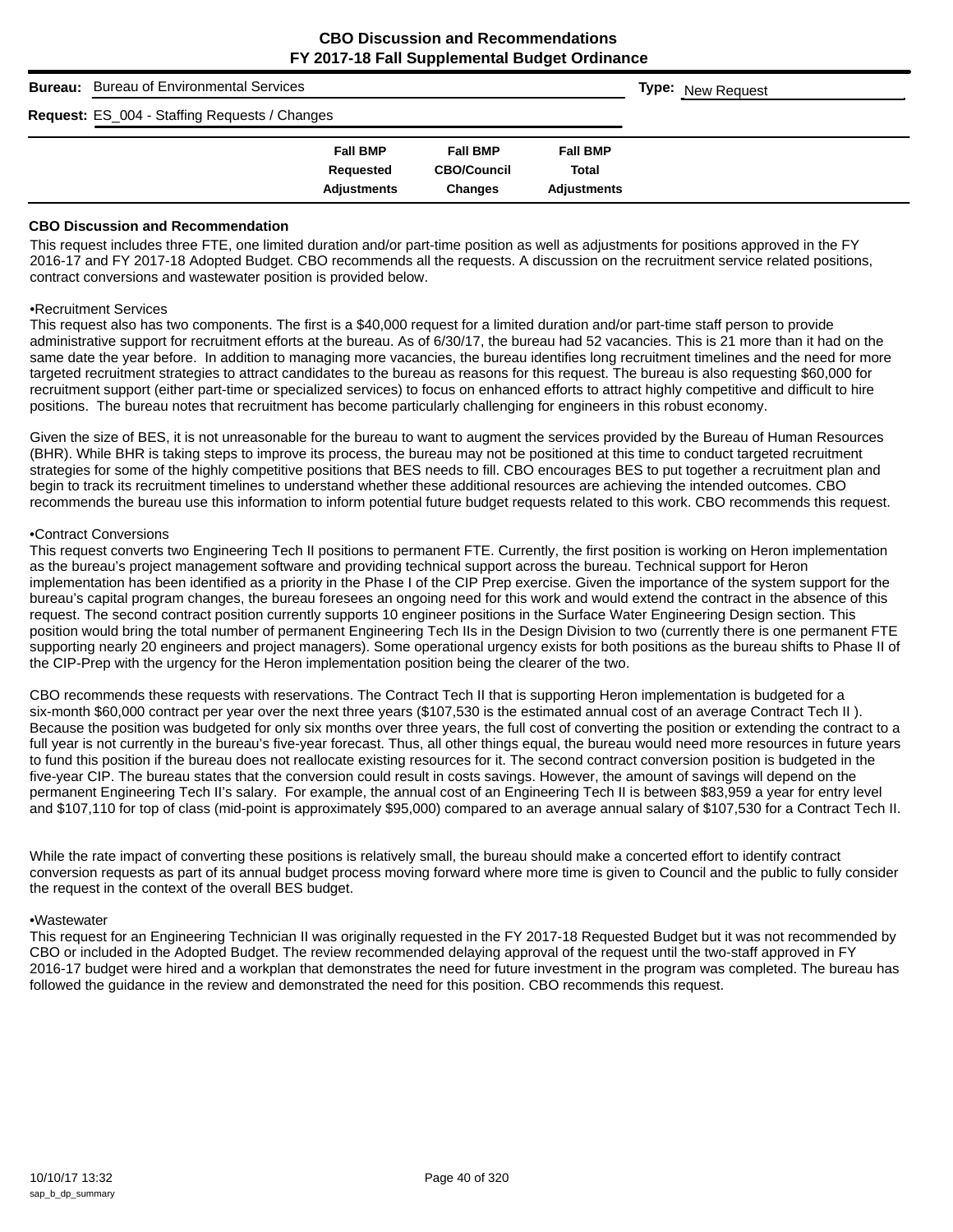| <b>Bureau:</b> Bureau of Environmental Services |                                                    |                                                  |                                                       | <b>Type:</b> Technical Adjustment |
|-------------------------------------------------|----------------------------------------------------|--------------------------------------------------|-------------------------------------------------------|-----------------------------------|
| <b>Request: ES_005 - Carryover Requests</b>     |                                                    |                                                  |                                                       |                                   |
|                                                 | <b>Fall BMP</b><br>Requested<br><b>Adjustments</b> | <b>Fall BMP</b><br><b>CBO/Council</b><br>Changes | <b>Fall BMP</b><br><b>Total</b><br><b>Adjustments</b> |                                   |
| <b>EXPENDITURES</b>                             |                                                    |                                                  |                                                       |                                   |
| <b>External Materials and Services</b>          | 502,158                                            | 0                                                | 502,158                                               |                                   |
| Internal Materials and Services                 | 0                                                  | 0                                                | 0                                                     |                                   |
| Capital Outlay                                  | 3,254,669                                          | 0                                                | 3,254,669                                             |                                   |
| Contingency                                     | (3,756,827)                                        | 0                                                | (3,756,827)                                           |                                   |
| <b>TOTAL EXPENDITURES</b>                       | 0                                                  | 0                                                | 0                                                     |                                   |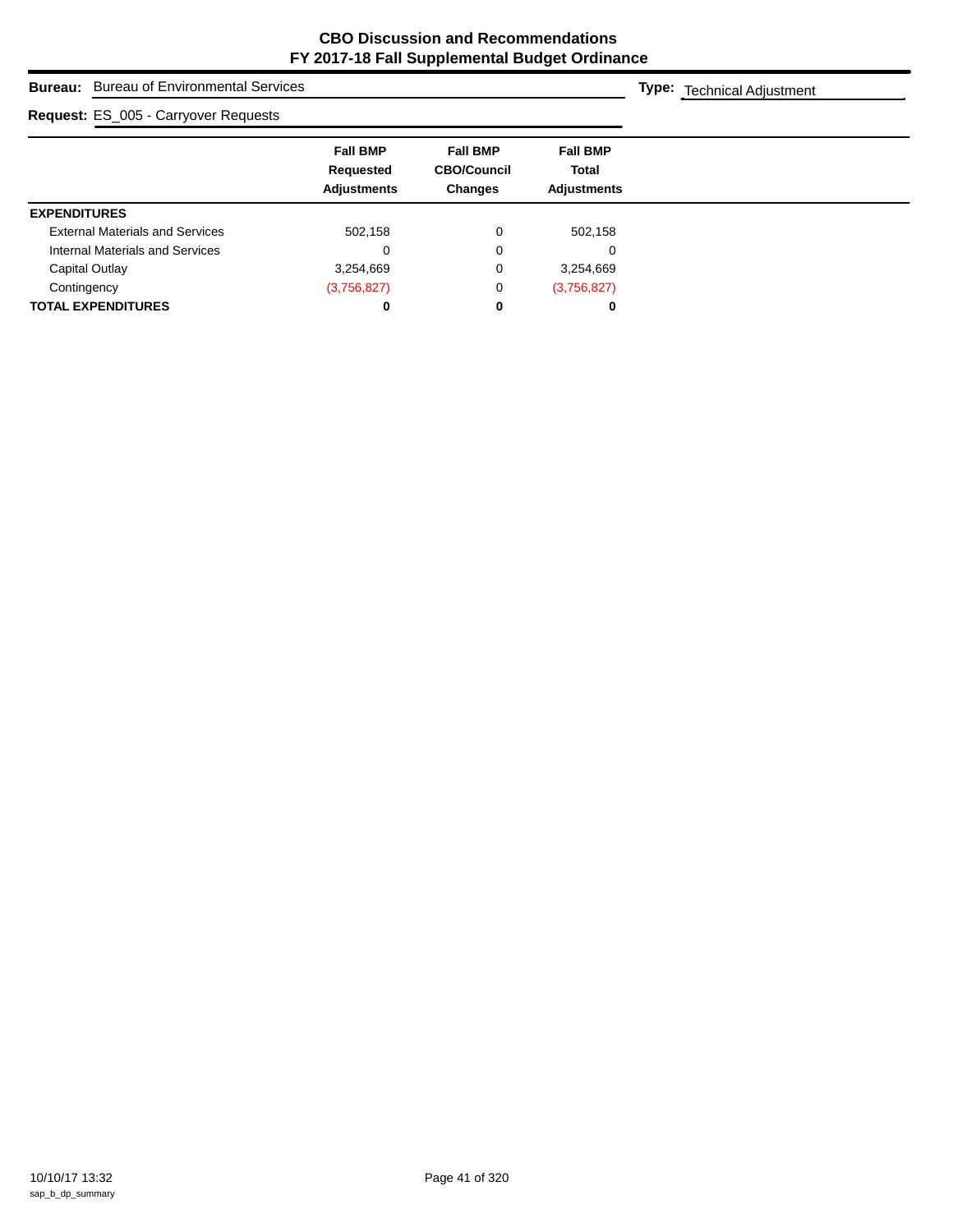| Bureau: | <b>Bureau of Environmental Services</b> |                                 |                               |                             | <b>Type:</b> Technical Adjustment |
|---------|-----------------------------------------|---------------------------------|-------------------------------|-----------------------------|-----------------------------------|
|         | Request: ES_005 - Carryover Requests    |                                 |                               |                             |                                   |
|         |                                         | <b>Fall BMP</b>                 | <b>Fall BMP</b>               | <b>Fall BMP</b>             |                                   |
|         |                                         | Requested<br><b>Adjustments</b> | <b>CBO/Council</b><br>Changes | Total<br><b>Adjustments</b> |                                   |

# **Bureau Description:**

Business Services:

\$57,570 - Space planning for temporary space at 400 Building.

\$89,220 - Fleet carryover Business Services

Pollution Prevention:

\$9,572 - Grease Trap Coupons / OMF MicroGrant carryover / project continuation.

\$145,000 - Contract lab costs for the Columbia Slough Sediment & Fish Project were established in FY17 to cover sediment work. The project schedule was extended into FY18. This adjustment will move unspent budgeted funds from FY17 to FY18 to cover incurred analytical costs for this project.

\$260,109 - Fleet Carryover Pollution Prevention

Engineering:

\$140,000 - Fleet carryover - Engineering

Watershed:

\$145,000 - Outside lab analysis on mandated Slough sediment program not completed in FY17. This reflects the allocation to Watershed of the same carryover request by Pollution Prevention.

\$63,999 - Fleet carryover - Watershed

\$2,709 - Innovation Grant for Cyrstal Springs digital tour; work continued into fall.

Wastewater:

\$14,500 - FY 2016-17 Adopted Budget = \$50,000 (\$30k for CB and \$20k for TC). It took 6 months in Procurement Services to get a final contract to proceed with the work. Bathymetric survey got completed in FY 2016-17 but now the inspection and diffuser repair needs to happen. Work expected to be completed by September 30, 2017.

\$15,900 - FY16/17 Adopted Budget = \$50,000 (\$30k for CB and \$20k for TC). Took 6 months in Procurement Services to get a final contract to proceed with the work. Bathymetric survey got completed in FY17 but now the inspection and diffuser repair needs to happen. Work expected to be completed by September 30, 2017.

\$134,600 - FY 2016-17 Adopted Budget = \$135,000. Some budget spent in FY 2016-17 on Industrial Hygienist to complete safety analysis. Valves are ordered but due to lead time will not all be received until November 1, 2017. Contract needed for purging the lines, installing the valves and performing the inspection is currently in Procurement Services going through the bid process.

\$2,701,341 - Fleet carryover for WWG and PBOT MO.

\$4,037 - FY 2016-17 Budget = \$6k in 521000 + \$9k in 529000, totaling \$15k. DEQ has not yet approved ending the groundwater contamination monitoring being conducted on the Larsen property (property the bureau owns that is located across Portland Rd from CBWTP). PPS (Jon O'Donovan) is managing this work. They had predicted this would get completed last FY, but without DEQ final approval further monitoring will be necessary this FY. This request is to carryover remaining budget from last FY to continue with this effort.

\$3,270 - FY 2016-17 Budget = \$6k in 521000 + \$9k in 529000, totaling \$15k. DEQ has not yet approved ending the groundwater contamination monitoring being conducted on the Larsen property (property the bureau owns that is located across Portland Rd from CBWTP). PPS (Jon O'Donovan) is managing this work. They had predicted this would get completed last FY, but without DEQ final approval further monitoring will be necessary this FY. This request is to carryover remaining budget from last FY to continue with this effort.

\$115,000 - FY 2014-15 Adopted Budget contained \$50,000 for facilities related condition assessment. This funding was carried over to FY15/16 and in addition \$65,000 was reallocated from the biosolids program (ESSS-5, 529000) to the facilities program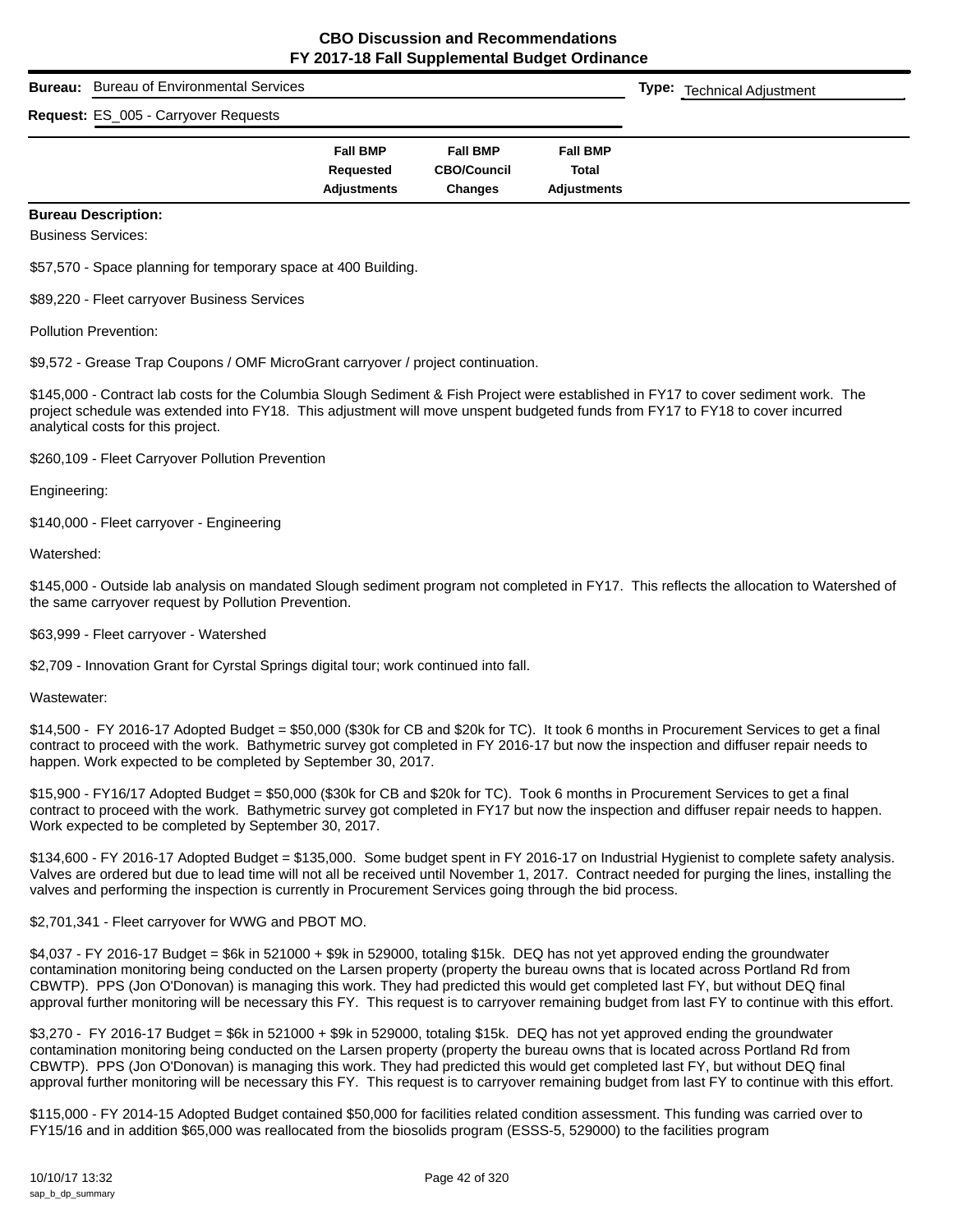| Bureau: | <b>Bureau of Environmental Services</b> |                    |                    |                    | <b>Type:</b> Technical Adjustment |
|---------|-----------------------------------------|--------------------|--------------------|--------------------|-----------------------------------|
|         | Request: ES_005 - Carryover Requests    |                    |                    |                    |                                   |
|         |                                         | <b>Fall BMP</b>    | <b>Fall BMP</b>    | <b>Fall BMP</b>    |                                   |
|         |                                         | Requested          | <b>CBO/Council</b> | <b>Total</b>       |                                   |
|         |                                         | <b>Adjustments</b> | Changes            | <b>Adjustments</b> |                                   |

Bustaw Desscription; totaling \$115,000. This amount was identified after receiving estimates from OMF BIBS Facilities on what it was costing them to complete such assessments. Our intention for completing this work was to use an existing City contract that OMF BIBS Facilities was using. After they received their condition assessment reports we met with them to discuss lessons learned on their process and return on investment. We concluded that it was not a good investment to follow suit. We will need to contract this work ourselves. Additionally, the WG Facilities Manager, who was assigned to oversee this work, retired and the new incumbent has been in transition over the past year. We are requesting that this prior approved budget be carried over again into this FY so this important condition assessment work can be completed.

## **CBO Discussion and Recommendation**

This request is for various carryover requests totaling a \$3.9 million reduction to contingency; \$3.2 million is for fleet vehicles. CBO recommends these requests but has concerns regarding the City Fleet procurement process as well as the bureau's allocation of fleet vehicles to its staff. In preparation for the FY 2018-19 budget, CBO looks forward to learning more about the steps the bureau and the City is taking to improve the City Fleet process as well as the bureau's process for allocating vehicles to staff.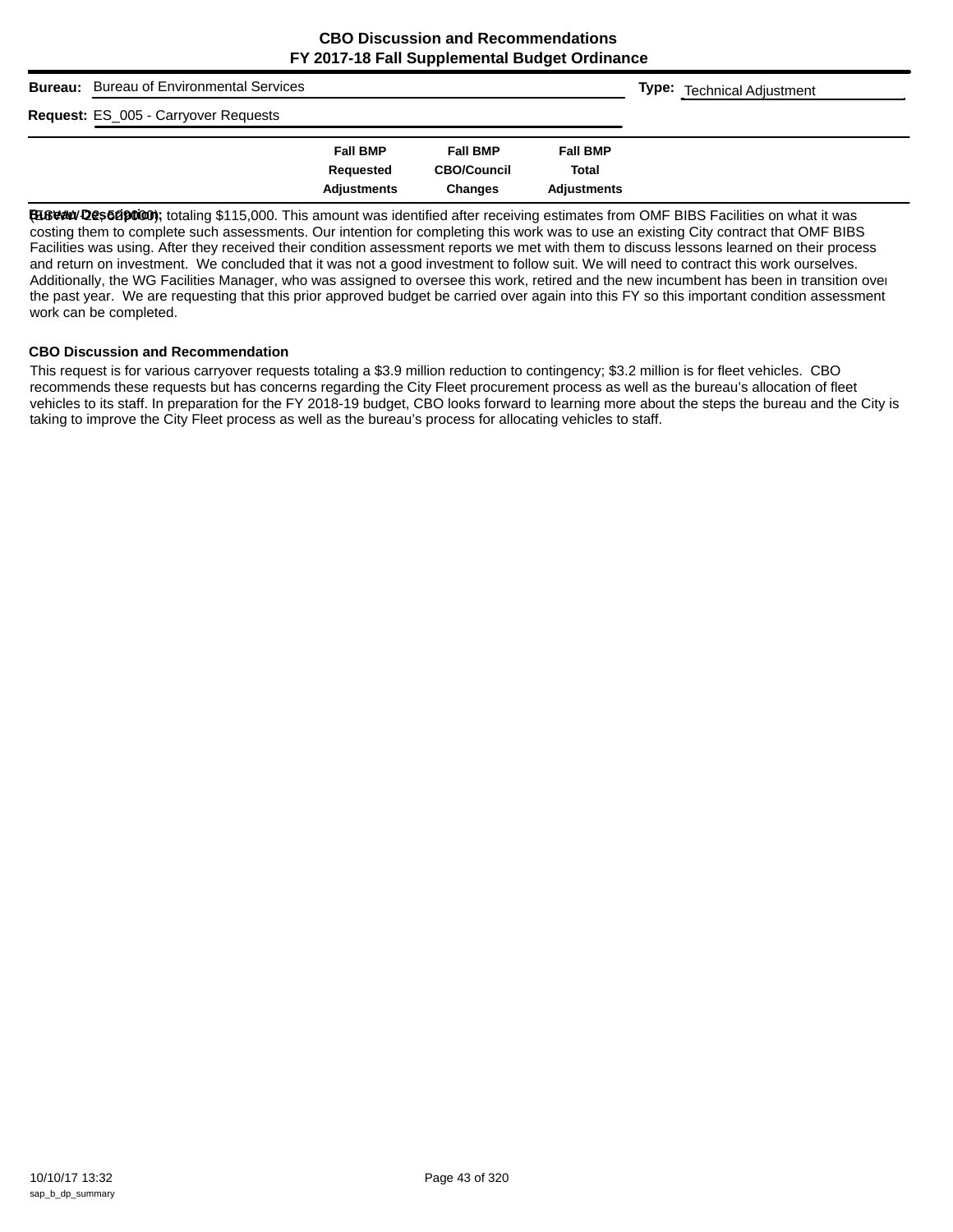| <b>Bureau of Environmental Services</b><br><b>Bureau:</b> |                                                           |                                                         |                                                       | <b>Type:</b> Technical Adjustment |
|-----------------------------------------------------------|-----------------------------------------------------------|---------------------------------------------------------|-------------------------------------------------------|-----------------------------------|
| Request: ES_006 - Operating Program Adjustments           |                                                           |                                                         |                                                       |                                   |
|                                                           | <b>Fall BMP</b><br><b>Requested</b><br><b>Adjustments</b> | <b>Fall BMP</b><br><b>CBO/Council</b><br><b>Changes</b> | <b>Fall BMP</b><br><b>Total</b><br><b>Adjustments</b> |                                   |
| <b>EXPENDITURES</b>                                       |                                                           |                                                         |                                                       |                                   |
| <b>Personnel Services</b>                                 | 30,000                                                    | 0                                                       | 30,000                                                |                                   |
| <b>External Materials and Services</b>                    | 90.000                                                    | 0                                                       | 90,000                                                |                                   |
| Internal Materials and Services                           | (125,000)                                                 | 0                                                       | (125,000)                                             |                                   |
| Contingency                                               | 5,000                                                     | 0                                                       | 5,000                                                 |                                   |
| <b>TOTAL EXPENDITURES</b>                                 | 0                                                         | 0                                                       | 0                                                     |                                   |

# **Bureau Description:**

Watershed:

(\$125,000) - Discontinue partnership with Parks on Protect The Best program.

\$75,000 - Consultant services evaluating and updating the Invasive Species Strategy, to help craft a new 10 year workplan and goals, and to assist in implementing a new Invasive Species Strategy. BES will coordinate the effort, involving other City bureaus in both development and implentation of the strategy.

\$10,000 - Support invasive plant removal through the Backyard Habitat Certification Program.

\$30,000 - Seasonal staff supporting Wetland Inventory Project.

\$5,000 - Salmon Sanctuary grant through Crystal Springs Partnership.

## **CBO Discussion and Recommendation**

CBO recommends these requests.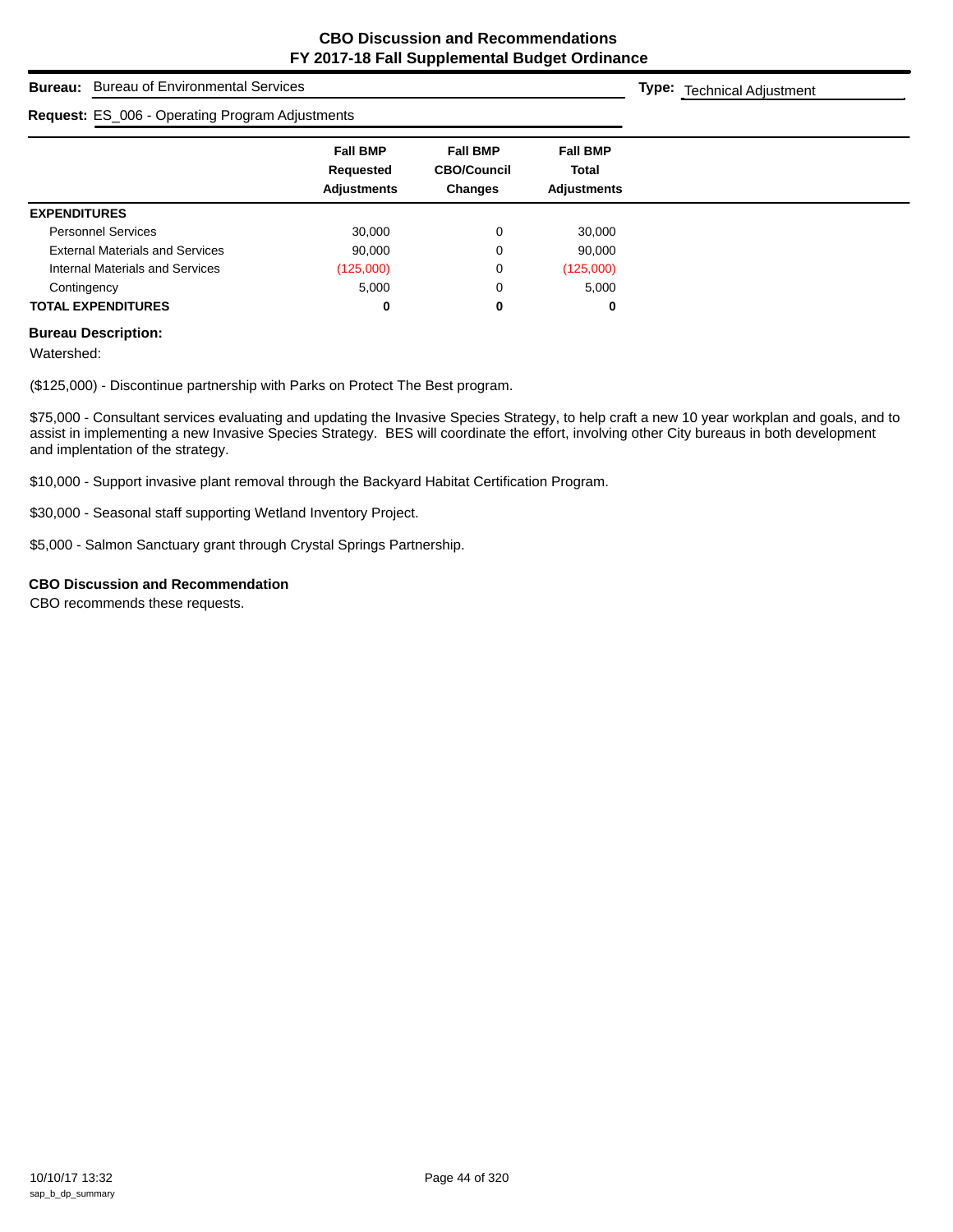| <b>Bureau of Environmental Services</b><br><b>Bureau:</b> |                                                    |                                                         |                                                       | <b>Type:</b> Technical Adjustment |
|-----------------------------------------------------------|----------------------------------------------------|---------------------------------------------------------|-------------------------------------------------------|-----------------------------------|
| Request: ES_007 - Base Budget Error Correction            |                                                    |                                                         |                                                       |                                   |
|                                                           | <b>Fall BMP</b><br>Requested<br><b>Adjustments</b> | <b>Fall BMP</b><br><b>CBO/Council</b><br><b>Changes</b> | <b>Fall BMP</b><br><b>Total</b><br><b>Adjustments</b> |                                   |
| <b>EXPENDITURES</b>                                       |                                                    |                                                         |                                                       |                                   |
| <b>External Materials and Services</b>                    | 146.400                                            | 0                                                       | 146,400                                               |                                   |
| Contingency                                               | (146, 400)                                         | 0                                                       | (146, 400)                                            |                                   |
| <b>TOTAL EXPENDITURES</b>                                 | 0                                                  | 0                                                       | 0                                                     |                                   |

# **Bureau Description:**

Pollution Prevention:

\$146,400 - This adjustment corrects an error in FY 2017-18 Adopted Budget BRASS entry. A \$73,200 increase which was offset by a separate reduction was entered in error as a negative number and should have been positive. This restores the original intent to pay for additional DEQ cleanup oversight for Downtown Reach and Portland Harbor. It includes additional utility locates, flagging, and drilling services.

## **CBO Discussion and Recommendation**

CBO recommends these requests.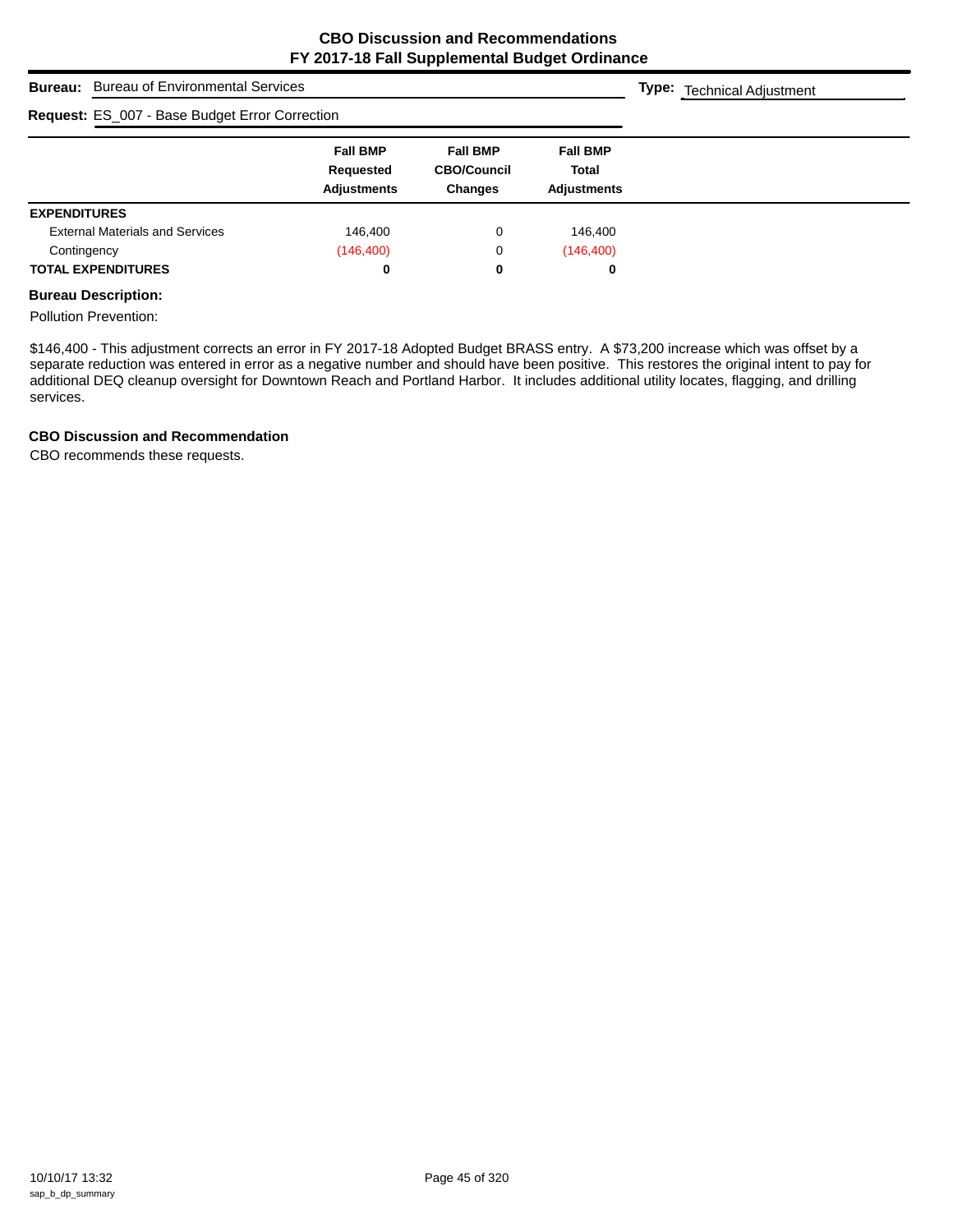# **Bureau:** Bureau of Environmental Services

| Request: ES_008 - Other - Fund Level   |                    |                    |                 |  |
|----------------------------------------|--------------------|--------------------|-----------------|--|
|                                        | <b>Fall BMP</b>    | <b>Fall BMP</b>    | <b>Fall BMP</b> |  |
|                                        | <b>Requested</b>   | <b>CBO/Council</b> | <b>Total</b>    |  |
|                                        | <b>Adjustments</b> | Changes            | Adjustments     |  |
| <b>EXPENDITURES</b>                    |                    |                    |                 |  |
| <b>External Materials and Services</b> | 1,995,363          | 0                  | 1,995,363       |  |
| Capital Outlay                         | (1,053,000)        | 0                  | (1,053,000)     |  |
| <b>Fund Transfers - Expense</b>        | 13,182,637         | 0                  | 13,182,637      |  |
| Contingency                            | 1,182,637          | 0                  | 1,182,637       |  |
| <b>TOTAL EXPENDITURES</b>              | 15,307,637         | 0                  | 15,307,637      |  |
| <b>REVENUES</b>                        |                    |                    |                 |  |
| <b>Budgeted Beginning Fund Balance</b> | (12,000,000)       | 0                  | (12,000,000)    |  |
| <b>Charges for Services</b>            | 3,000,000          | 0                  | 3,000,000       |  |
| <b>Fund Transfers - Revenue</b>        | 13,182,637         | 0                  | 13,182,637      |  |
| <b>Miscellaneous</b>                   | 11,125,000         | 0                  | 11,125,000      |  |
| <b>TOTAL REVENUES</b>                  | 15,307,637         | 0                  | 15,307,637      |  |

#### **Bureau Description:**

Business Services:

\$10,182,637 - Net Terminal 1 sale proceeds. Reflects sale of \$11,125,000, \$625K deposited to escrow for future repairs, and closing costs. Funds will be transferred to the Construction fund and deposited into contingency.

\$3,000,000 - Additional SDC revenues expected from residential and commercial customers. The funds will increase the transfer from the SDC Fund to the Debt Service Fund and will result in a reduction to the debt service transfer needed from the operating fund which results in an increase tranfer to the Rate Stabilization Fund and related contingency.

(\$12,000,000) - True-up of beginning fund balance in the Rate Stabilization Fund to match expected audited results.

\$0 - Moves \$1,053,000 of ODOT money held by the Bureau for joint Portland Harbor Natural Resource Damage Assessment (NRDA) restoration projects. This action corrects the cost center from Funds Mgmt to Portland Harbor, the functional area from Finance to NRDA, and the account from 563300 Capital Purchase to 525000 Non-capital Improvements, because any work will be performed on non-bureau assets. Also, if the full amount is not spent, this change in accounts allows immediate refund to ODOT without having to wait 4-8 months for another BMP action.

## **CBO Discussion and Recommendation**

This request includes several fund level adjustments related to additional revenue and true-ups to beginning fund balance. CBO recommends these requests.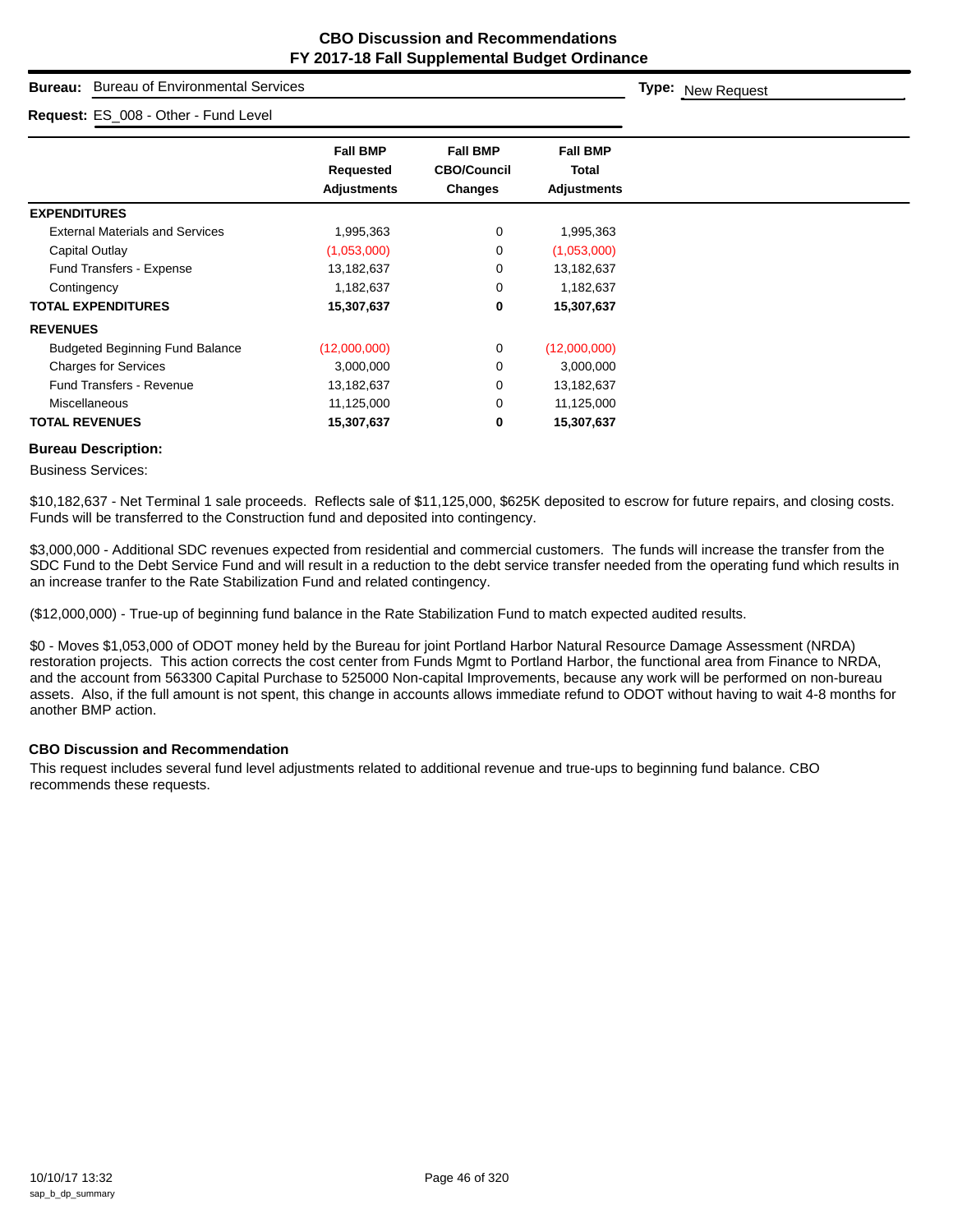**Type:** Technical Adjustment

# **Bureau:** Bureau of Environmental Services

| Request: ES_009 - Grant Adjustments    |                                                    |                                                         |                                                       |
|----------------------------------------|----------------------------------------------------|---------------------------------------------------------|-------------------------------------------------------|
|                                        | <b>Fall BMP</b><br>Requested<br><b>Adjustments</b> | <b>Fall BMP</b><br><b>CBO/Council</b><br><b>Changes</b> | <b>Fall BMP</b><br><b>Total</b><br><b>Adjustments</b> |
| <b>EXPENDITURES</b>                    |                                                    |                                                         |                                                       |
| <b>Personnel Services</b>              | 10,700                                             | $\mathbf 0$                                             | 10,700                                                |
| <b>Internal Materials and Services</b> | 0                                                  | 0                                                       | $\Omega$                                              |
| Contingency                            | 9,450                                              | 0                                                       | 9,450                                                 |
| <b>TOTAL EXPENDITURES</b>              | 20,150                                             | 0                                                       | 20,150                                                |
| <b>REVENUES</b>                        |                                                    |                                                         |                                                       |
| Intergovernmental Revenues             | 20,150                                             | 0                                                       | 20,150                                                |
| <b>TOTAL REVENUES</b>                  | 20,150                                             | 0                                                       | 20,150                                                |

#### **Bureau Description:**

Grants:

\$20,150 - PBOT's Milwaukie Light Rail (TR000094); BES charges directly to this PBOT grant from TriMet for design and construction of the Portland-Milwaukie Light Rain project (E09163). BES activities on this grant are nearing completion during the project's close-out phase. Budget is required for personal services and overhead.

# **CBO Discussion and Recommendation**

CBO recommends these requests.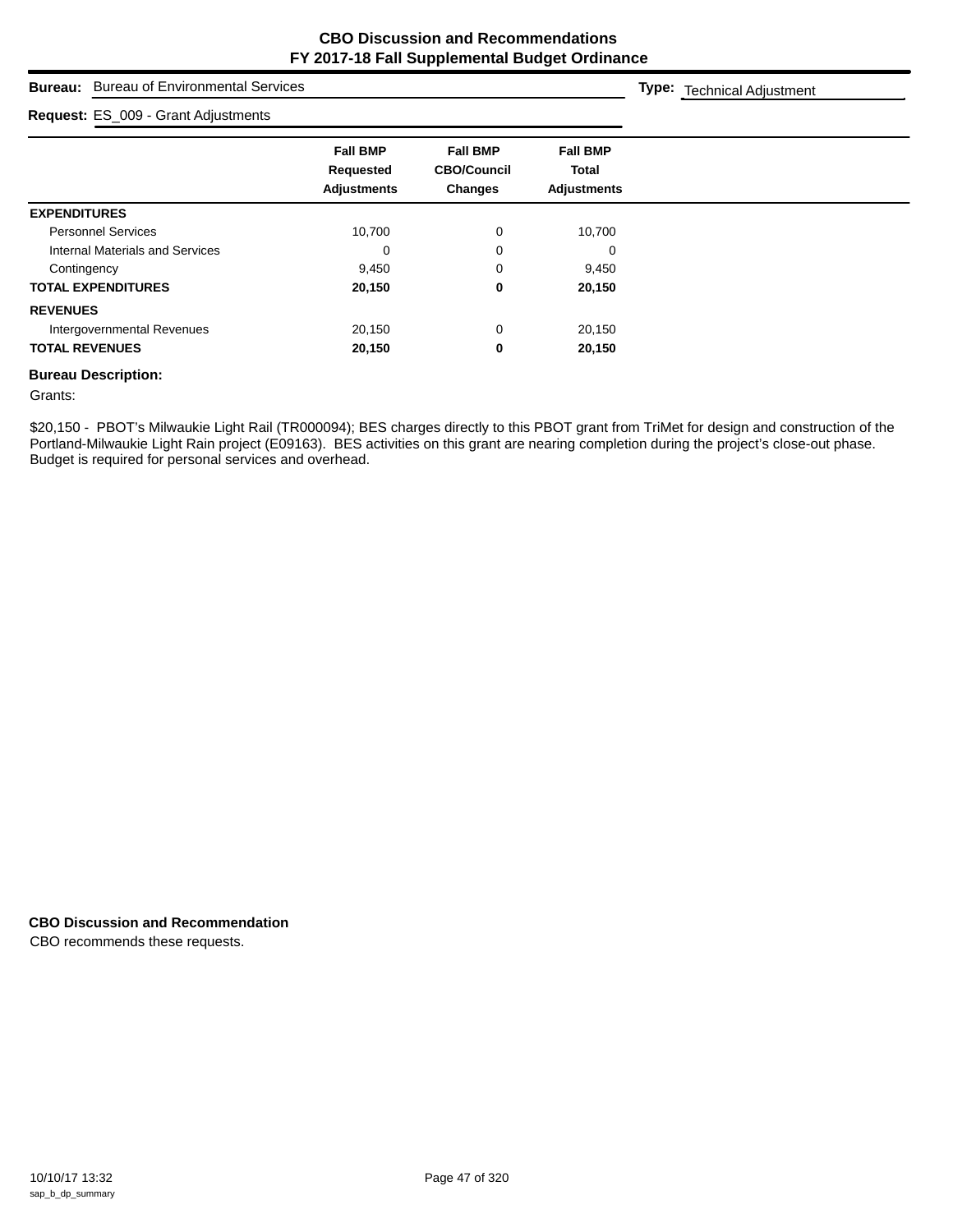# **Bureau:** Fund & Debt Management **Fall BMP Fall BMP Fall BMP Requested CBO/Council Total Adjustments Changes Adjustments Type:** New Discretionary Revenues **Request:** FM\_001 - PSSRP Final Transfer **REVENUES** Fund Transfers - Revenue 291,746 0 291,746 General Fund Discretionary (291,746) (291,746) 0 (291,746) **TOTAL REVENUES 0 0 0**

#### **Bureau Description:**

Last year's budget had a cash transfer from Fund 706 to the General Fund in the amount of \$291,746. The funds didn't get transferred, but should have. We need to reappropriate these funds in the Fall BMP. Since the GF already covered the costs in FY 2016-17, the transfer comes into the central General Fund (versus OMF GF).

## **CBO Discussion and Recommendation**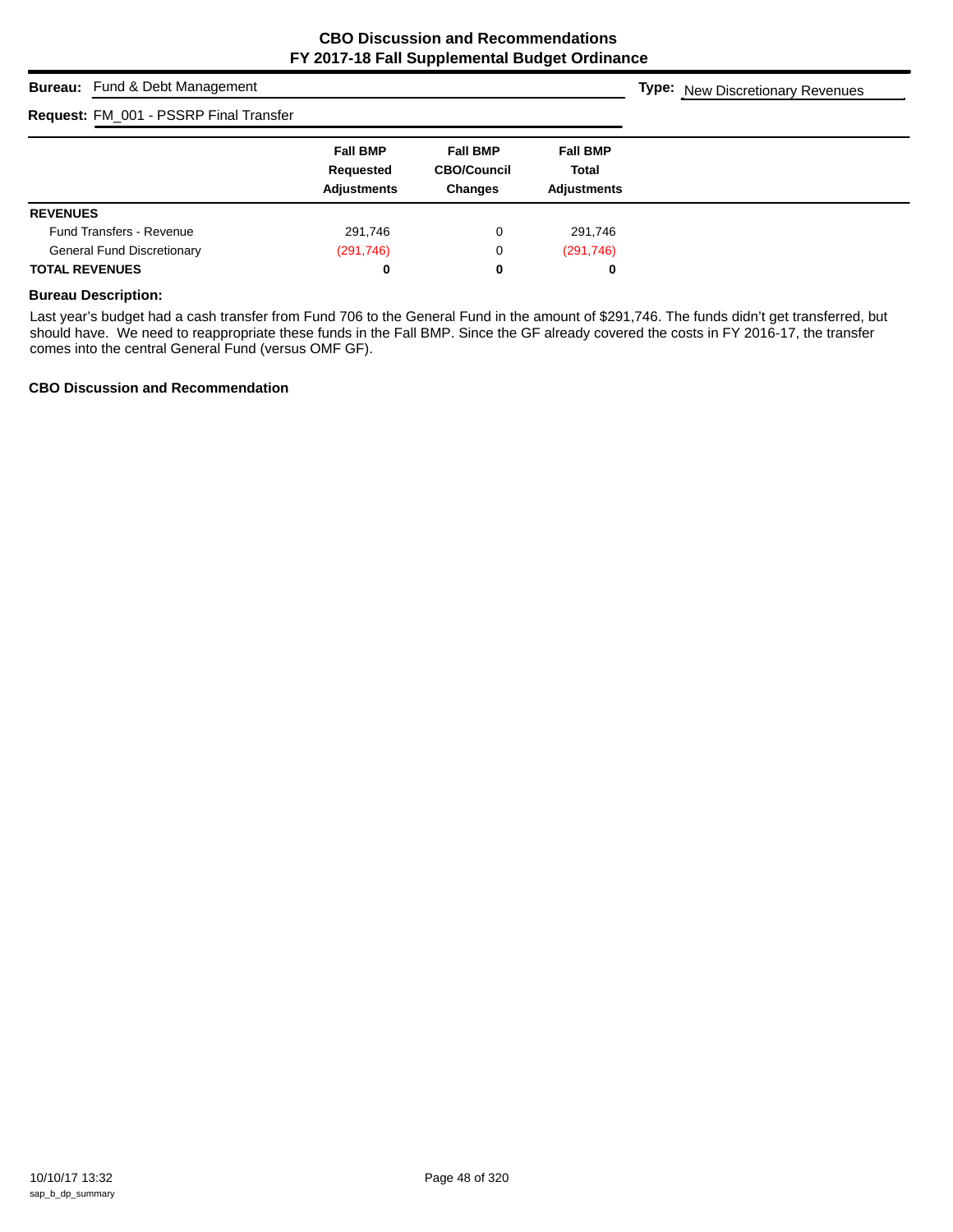# **Bureau:** Portland Fire & Rescue

## **Request:** FR\_001 - PFFA Arbitration Expenses

| Request: FR_001 - PFFA Arbitration Expenses |                                                    |                                                  |                                                       |  |
|---------------------------------------------|----------------------------------------------------|--------------------------------------------------|-------------------------------------------------------|--|
|                                             | <b>Fall BMP</b><br>Requested<br><b>Adjustments</b> | <b>Fall BMP</b><br><b>CBO/Council</b><br>Changes | <b>Fall BMP</b><br><b>Total</b><br><b>Adjustments</b> |  |
| <b>EXPENDITURES</b>                         |                                                    |                                                  |                                                       |  |
| <b>External Materials and Services</b>      | 100.000                                            | (100,000)                                        | 0                                                     |  |
| <b>TOTAL EXPENDITURES</b>                   | 100,000                                            | (100,000)                                        | 0                                                     |  |
| <b>REVENUES</b>                             |                                                    |                                                  |                                                       |  |
| <b>General Fund Discretionary</b>           | 100.000                                            | (100,000)                                        | 0                                                     |  |
| <b>TOTAL REVENUES</b>                       | 100,000                                            | (100,000)                                        | 0                                                     |  |

## **Bureau Description:**

PF&R is incurring costs associated with the contract negotiations between the City and PFFA. This new request for \$100,000 would reimburse PF&R for the unbudgeted expenses for an Interest Arbitration Counsel contract and a benefit study.

#### **CBO Discussion and Recommendation**

Portland Fire & Rescue is requesting \$100,000 of General Fund discretionary resources to fund the expected costs of a benefit plan analysis conducted by a consultant, in addition to the costs of outside counsel that the City has retained as part of the recent interest arbitration with Portland Fire Fighters Association (PFFA). The estimated cost of the state arbitrator is projected to be \$150,000 based on estimates provided by the City Attorney's Office. These costs are split evenly between the City and the PFFA, and so the bureau has requested \$75,000 to cover these costs.

Additionally, in preparation for the arbitration, the bureau and the City Attorney's Office have hired a consultant to compare pension benefits of PFFA members with firefighters in other comparative jurisdictions. The consultant's estimate for this analysis is between \$20,000 and \$25,000.

Based on prior year spending patterns, it is possible that the bureau will have sufficient underspending to cover these costs and does not recommend funding. However, as noted in previous analyses, PF&R uses any available underspending to fund additional capital and maintenance costs. As such, funding the arbitrator within bureau resources comes at the opportunity cost of not funding maintenance needs.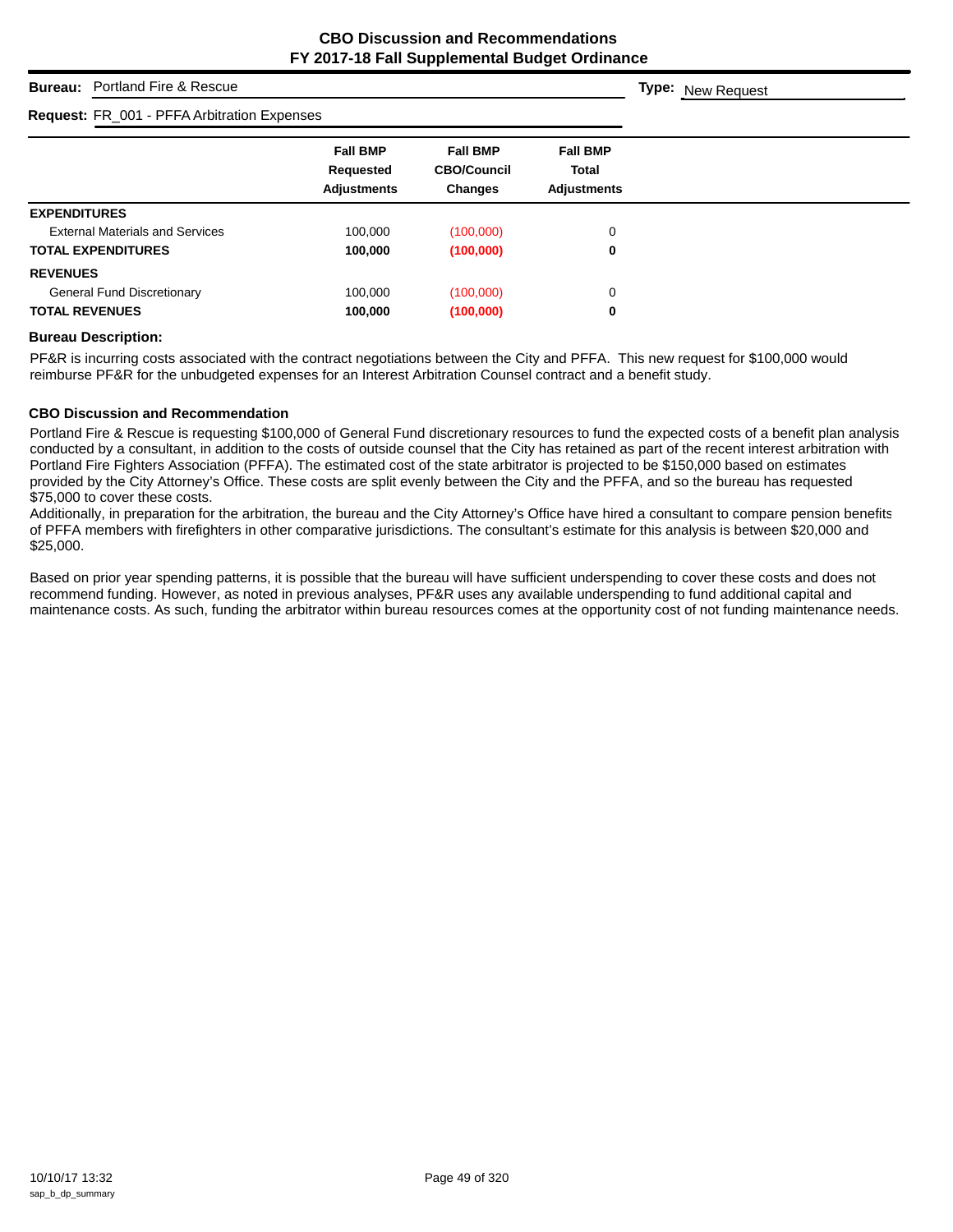# **Bureau:** Portland Fire & Rescue

## **Request:** FR\_002 - Arbitration Award Expense

| <b>Request:</b> FR_002 - Arbitration Award Expense |                                                    |                                                         |                                                       |
|----------------------------------------------------|----------------------------------------------------|---------------------------------------------------------|-------------------------------------------------------|
|                                                    | <b>Fall BMP</b><br>Requested<br><b>Adjustments</b> | <b>Fall BMP</b><br><b>CBO/Council</b><br><b>Changes</b> | <b>Fall BMP</b><br><b>Total</b><br><b>Adjustments</b> |
| <b>EXPENDITURES</b>                                |                                                    |                                                         |                                                       |
| <b>Personnel Services</b>                          | 90.000                                             | (90,000)                                                | 0                                                     |
| <b>TOTAL EXPENDITURES</b>                          | 90,000                                             | (90,000)                                                | 0                                                     |
| <b>REVENUES</b>                                    |                                                    |                                                         |                                                       |
| <b>General Fund Discretionary</b>                  | 90,000                                             | (90,000)                                                | 0                                                     |
| <b>TOTAL REVENUES</b>                              | 90,000                                             | (90,000)                                                | 0                                                     |
|                                                    |                                                    |                                                         |                                                       |

## **Bureau Description:**

PF&R recently received the arbitrator's ruling awarding an employee back wages and benefits for the time he was off. This new request would increase PF&R's personnel services budget by \$90,000 to cover the cost of the award.

#### **CBO Discussion and Recommendation**

The bureau requests \$90,000 of General Fund discretionary resources to fund the retroactive salary and benefit costs for a PFFA-represented employee who was on leave but reinstated after an arbitrator's decision.

As noted in previous analyses, PF&R's personnel budget has been fully spent in previous years due to overtime costs and so the potentia for underspending in personnel is minimal. This is a result of having an insufficient number of firefighters in the Travelers Pool. (The Travelers Pool is the group of firefighters that are designated to fill vacation, sick and other leaves at station to reduce call shift overtime. The pool is typically filled by new hires who have recently completed their yearlong training.) To the degree that there are fewer firefighters to fill shifts in the Travelers Pool, these shifts are then filled by firefighters being paid overtime.

Due to the size of the personnel budget and variability of overtime costs, it is too early in the fiscal year to determine whether additional resources are needed for personnel costs. Depending upon projected year-end personnel costs at the time of the Spring Supplemental Budget and the bureau's need for compensation set-aside, the bureau may consider re-requesting funding for this back pay.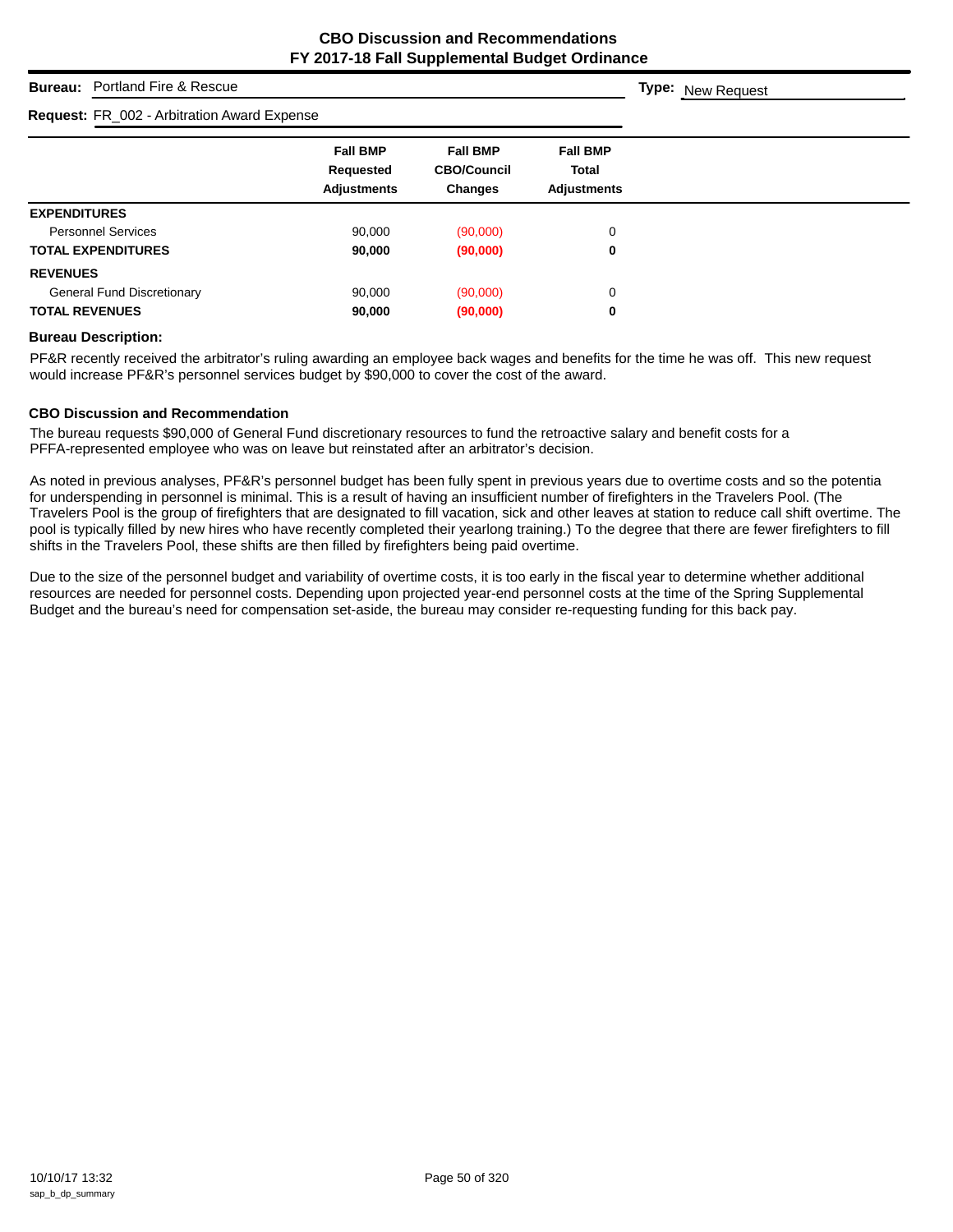# **Bureau:** Portland Fire & Rescue

## **Request:** FR\_003 - Duty Uniform Replacement

| <b>Fall BMP</b><br>Requested<br><b>Adjustments</b> | <b>Fall BMP</b><br><b>CBO/Council</b><br><b>Changes</b> | <b>Fall BMP</b><br>Total<br><b>Adjustments</b> |
|----------------------------------------------------|---------------------------------------------------------|------------------------------------------------|
|                                                    |                                                         |                                                |
| 53,000                                             | (53,000)                                                | 0                                              |
| 53,000                                             | (53,000)                                                | 0                                              |
|                                                    |                                                         |                                                |
| 53,000                                             | (53,000)                                                | 0                                              |
| 53,000                                             | (53,000)                                                | 0                                              |
|                                                    | <b>Request:</b> FR_003 - Duty Uniform Replacement       |                                                |

#### **Bureau Description:**

This new request for \$53,000 would allow PF&R to become compliant with NFPA 1851 current standards for flame resistant duty uniforms. The duty uniforms consist of t-shirts and shorts and are part of the standardized uniform items issued to sworn employees by the Bureau. The existing uniforms are a 50/50 cotton-poly blend and 100 % nylon. In the event a firefighter was burned during a catastrophic event, the potential injury from these garments is severe. The garment could potentially become part of their skin because of the synthetic material.

Replacing the existing duty uniforms would ensure City-issued clothing is compliant with NFPA Standards and fire service industry safe practices. Firefighter safety would be increased, as this would provide an additional layer of protection under a firefighter's personal protective gear in case of a catastrophic event.

#### **CBO Discussion and Recommendation**

Portland Fire & Rescue is requesting \$53,000 of General Fund discretionary resources to fund the replacement of fire fighter duty uniforms (t-shirt and shorts) with new uniforms made of more fire-resistant material as recommended by the National Fire Protection Association (NFPA). This standard set by NFPA has been in place for many years, and during this time, the bureau has not experienced any incidents where injury was caused by the blend of uniform material.

Over the past four years, the bureau has budgeted between \$550,000 to \$950,000 for the combined costs of turnouts, boots, uniforms (dress, turnout, and work), and has either fully spent or overspent these line item costs. More broadly, any projected underspending in materials and services is typically reallocated to capital projects by year end. As such, any underspending available for duty uniforms would be at the opportunity cost of bureau capital needs.

Seeing as this standard has been in place for many years and the relative low cost of the uniform replacements, CBO does not recommend new resources. Rather, CBO recommends that the bureau replace duty uniforms with standards-compliant uniforms as part of the current replacement cycle (3-4 years) and as underspending in the uniform and turnout budget is available.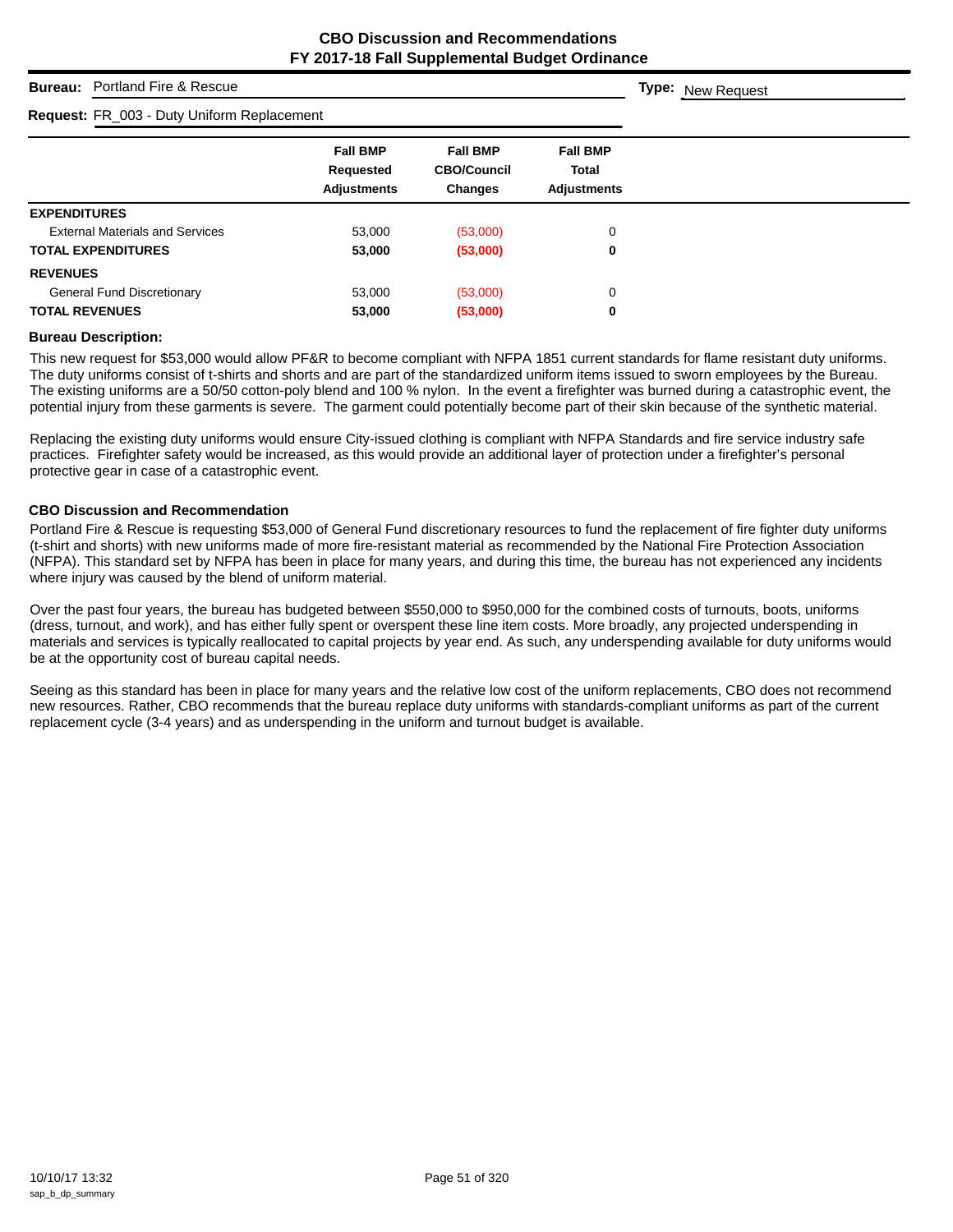# **Bureau:** Portland Fire & Rescue

#### **Request:** FR\_004 - Inspection Software Replacement

| <b>Request:</b> FR_004 - Inspection Software Replacement |                                 |                                      |                             |
|----------------------------------------------------------|---------------------------------|--------------------------------------|-----------------------------|
|                                                          | <b>Fall BMP</b>                 | <b>Fall BMP</b>                      | <b>Fall BMP</b>             |
|                                                          | Requested<br><b>Adjustments</b> | <b>CBO/Council</b><br><b>Changes</b> | Total<br><b>Adjustments</b> |
| <b>EXPENDITURES</b>                                      |                                 |                                      |                             |
| <b>Personnel Services</b>                                | 0                               | $\Omega$                             | 0                           |
| <b>External Materials and Services</b>                   | 300,000                         | (300,000)                            | 0                           |
| <b>TOTAL EXPENDITURES</b>                                | 300,000                         | (300,000)                            | 0                           |
| <b>REVENUES</b>                                          |                                 |                                      |                             |
| Licenses & Permits                                       | $\mathbf 0$                     | $\Omega$                             | $\Omega$                    |
| <b>General Fund Discretionary</b>                        | 300,000                         | (300,000)                            | 0                           |
| <b>TOTAL REVENUES</b>                                    | 300,000                         | (300,000)                            | 0                           |

#### **Bureau Description:**

Early this year, BTS and PSSRP conducted an assessment on PF&R's Fire Information System (FIS), an in-house proprietary system that was developed over 20 years ago and enhanced over time to meet PF&R's business needs. The study finds that though the FIS has served PF&R well over years, it has fallen behind commercial software packages available in the market. Limitations of the FIS are impacting PF&R efficiencies in obtaining and utilizing collected information. It is recommended that PF&R move to commercial off-the-shelf (COTS) software packages that are flexible, sustainable, and cost effective.

This request is to fund one-time customization and set-up costs for the replacement of the Inspection Module of PF&R's FIS.

Fire Inspectors are required to go out in the field daily to inspect buildings for fire safety and code compliance. While in the field, Fire Inspectors do not have access to the Code Enforcement computer applications – Inspection and TRACS — that are integral to their job functions. This lack of access creates several inefficiencies:

•Inspectors must spend time in the office printing out materials for each day's inspections.

•Inspectors must take notes during each visit, then return to the office for manual data entry.

•Once on site, inspectors are unable to view Fires2000, if necessary, to view data from previous inspections.

•Inspectors are unable to identify additional sites to visit once out in the field.

In addition to the problems created by the lack of access to these programs in the field, the Inspection Module has a few other inefficiencies even in an office environment. The current system cannot perform the following important functions:

•Prioritizing inspections based on risk factors.

•Efficient routing and clustering of inspections.

•Allowing customers to access the application online for scheduling, updating abatement actions, and submitting documents.

•Allowing an automated reporting of testing, inspection, and maintenance for fire protection equipment.

PF&R recently visited the City of Vancouver Fire Department to learn about their newly acquired purchased Inspection software. Based on the Vancouver Fire Department's experience, PF&R estimates the one-time customization and setup costs for an Inspection software package would be approximately \$300,000.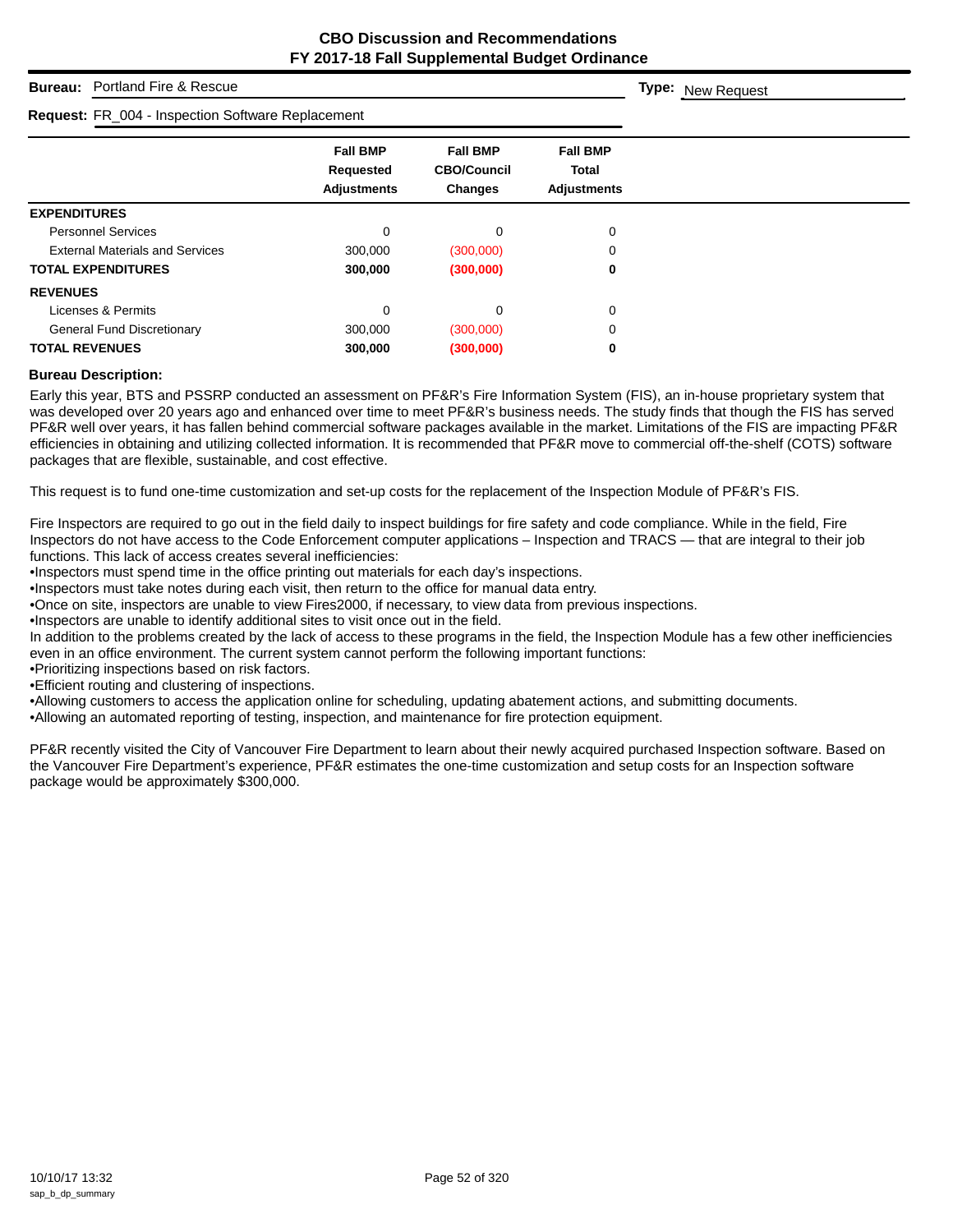| <b>Bureau:</b> Portland Fire & Rescue             |                    |                    |                    | <b>Type: New Request</b> |
|---------------------------------------------------|--------------------|--------------------|--------------------|--------------------------|
| Request: FR_004 - Inspection Software Replacement |                    |                    |                    |                          |
|                                                   | <b>Fall BMP</b>    | <b>Fall BMP</b>    | <b>Fall BMP</b>    |                          |
|                                                   | Requested          | <b>CBO/Council</b> | Total              |                          |
|                                                   | <b>Adjustments</b> | <b>Changes</b>     | <b>Adjustments</b> |                          |

#### **CBO Discussion and Recommendation**

The bureau is requesting \$300,000 to replace the Inspection Module of the bureau's Fire Information System (FIS). This is one of six modules within the system, in addition to Incidents, Pre-Fire, Inspection, Training (recently replaced with Target Solutions), Personnel, and Journal (scheduling, workload tracking).

The Fire Inspection System was recently replatformed to an updated environment in 2014, funded by \$1.8 million in Public Safety Systems Revitalization Program (PSSRP) funds. This update has allowed the system to continue functioning; however, an assessment by BTS and PSRRP (July 2017) found that the bureau will eventually benefit with a new off-the-shelf system, which would address the many inefficiencies and problems of its current system. These inefficiencies were evaluated in terms of usability, sustainability/maintainability, governance/management, and accessibility.

This assessment also recommended that PF&R "pause" on replacing any modules of the current Fire Information System until a strategic IT plan is in place "to avoid the possibility of creating a mosaic of systems that do not share information, are not supported by a single vendor, require disparate hardware, licenses and must be independently maintained and supported." However, the bureau notes that the inspection module – in addition to high-speed internet access and updating the scheduling functions of the Fire Information System – have been identified as key IT focuses of the bureau's strategic plan and that any issues with using disparate systems is minimal relative to the need to update these modules.

Replacing the Inspection Module will address the inefficiencies noted by the bureau; however, replacing the system is not urgent or unforeseen, and CBO does not recommend funding this request. Rather CBO recommends that the bureau request funding in future budget processes that reflects (1) a replacement strategy that is supported by BTS and PSSRP, and (2) includes both one-time resources and a plan or request for ongoing licensing support costs. CBO also notes that the PSSRP program reserves were recently transferred to the Public Safety Division Overhead cost center within BTS and that this may be an appropriate resource to fund this project, pending the direction of the public safety bureau directors/chiefs.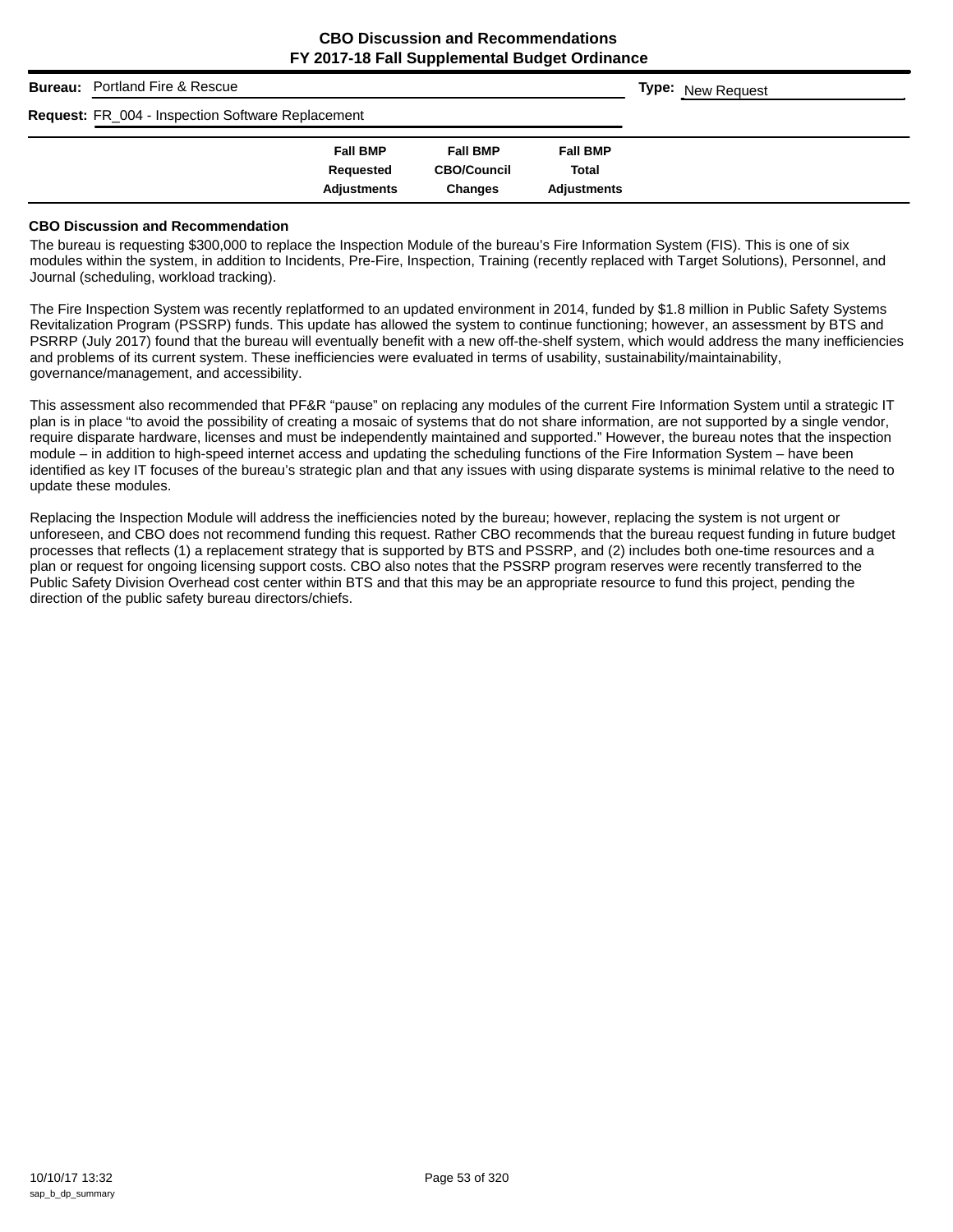**Type:** Capital Set-Aside Request

# **Bureau:** Portland Fire & Rescue

# **Request:** FR\_006 - CIP - Roof Replacements

| <b>Request:</b> FR_000 - CIF - ROOI Replacements |                                                    |                                                         |                                                       |
|--------------------------------------------------|----------------------------------------------------|---------------------------------------------------------|-------------------------------------------------------|
|                                                  | <b>Fall BMP</b><br>Requested<br><b>Adjustments</b> | <b>Fall BMP</b><br><b>CBO/Council</b><br><b>Changes</b> | <b>Fall BMP</b><br><b>Total</b><br><b>Adjustments</b> |
| <b>EXPENDITURES</b>                              |                                                    |                                                         |                                                       |
| Capital Outlay                                   | 205,000                                            | (205,000)                                               | 0                                                     |
| <b>TOTAL EXPENDITURES</b>                        | 205,000                                            | (205,000)                                               | 0                                                     |
| <b>REVENUES</b>                                  |                                                    |                                                         |                                                       |
| <b>General Fund Discretionary</b>                | 205,000                                            | (205,000)                                               | 0                                                     |
| <b>TOTAL REVENUES</b>                            | 205,000                                            | (205,000)                                               | 0                                                     |

#### **Bureau Description:**

This request of \$205,000 would fund roof replacement at Stations 4 and 22, which are over 30 years old. The roofs at Stations 4 and 22 have had many leakage problems and been repaired 13 and 23 times, respectively, over the past five years. The new roofs will be covered by a water tight warranty for 20 years. Additionally, the construction price includes ten years of roof maintenance, reducing roof maintenance cost and allowing PF&R facilities staff to address other deferred maintenance needs. Modern roofs will also improve the energy efficiency of the stations.

#### **CBO Discussion and Recommendation**

The bureau requests one-time General Fund resources of \$205,000 to fund the replacement of roofs at Stations 4 and 22. As part of the FY 2016-17 budget, the bureau received funding to replace roofs at Stations 4, 10, 16 and 20. Due to increased construction costs, the bureau was not able to fund the replacement at Station 4.

This project ranked 23rd of out of 38 in the Citywide capital set-aside rankings. Due to the limited amount of one-time resources and the higher priority of other major maintenance projects, CBO does not recommend funding. However, as noted earlier, funding for the bureau's major maintenance needs remain a critical issue. CBO continues to recommend that the bureau work to build a dedicated reserve, similar to Parks' major maintenance fund, that is dedicated solely to major maintenance needs and asset preservation.

As an alternative to one-time General Fund resources, the bureau could choose to fund this project with unspent bond proceeds or prioritizing the roofs within its materials and services budget. Within the 1998 GO Bond fund, there is a balance of \$600,000, which the bureau intends to use on preliminary study, design, and permit costs for the Logistics and Training facility projects.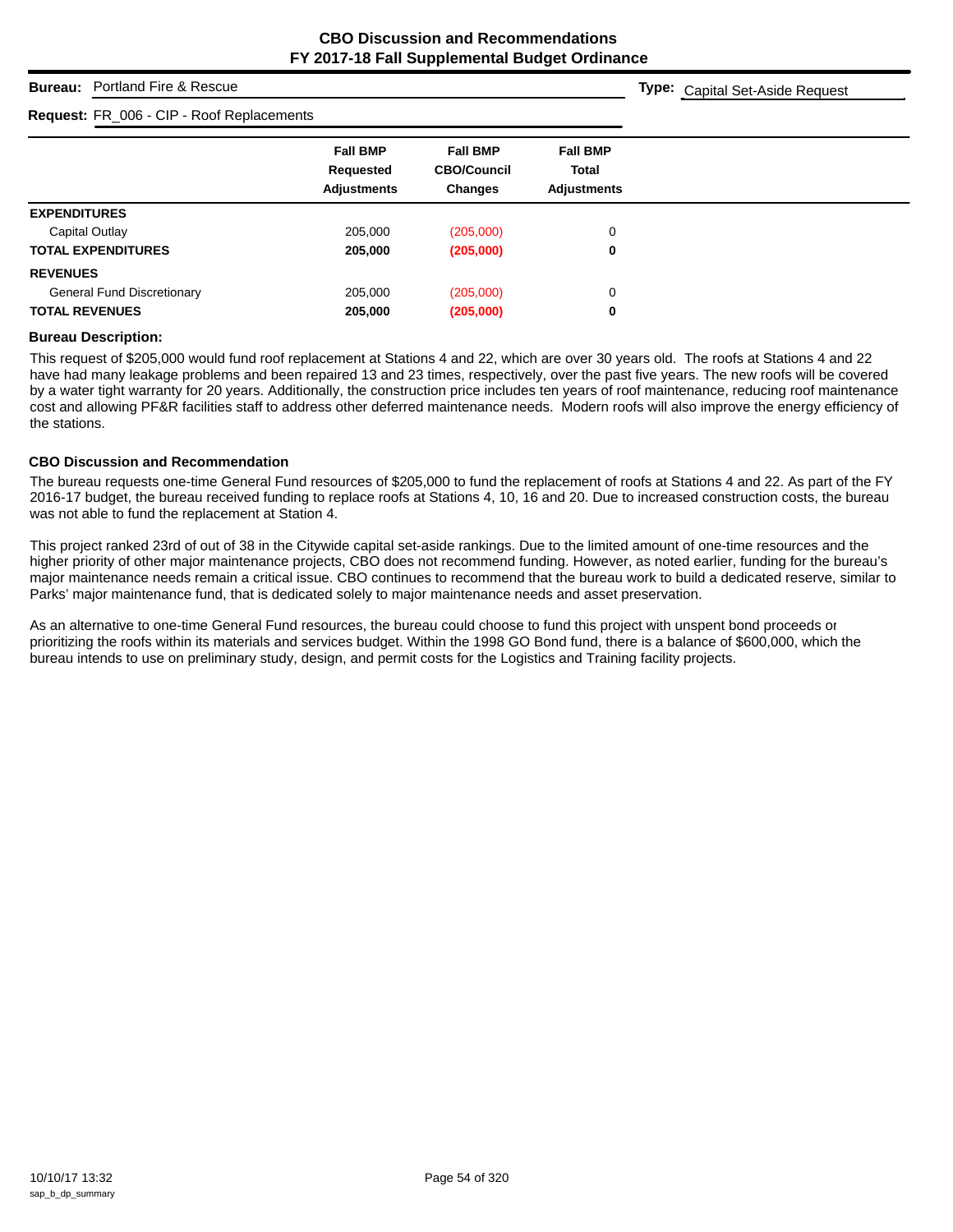# **Bureau:** Portland Fire & Rescue

#### **Request:** FR\_007 - Encumbrance Carryover

**Type:** Encumbrance Carryover Request

|                                        | <b>Fall BMP</b>    | <b>Fall BMP</b>    | <b>Fall BMP</b>    |
|----------------------------------------|--------------------|--------------------|--------------------|
|                                        | Requested          | <b>CBO/Council</b> | <b>Total</b>       |
|                                        | <b>Adjustments</b> | <b>Changes</b>     | <b>Adjustments</b> |
| <b>EXPENDITURES</b>                    |                    |                    |                    |
| <b>External Materials and Services</b> | 319,673            | 0                  | 319,673            |
| Capital Outlay                         | 2,172,074          | 0                  | 2,172,074          |
| <b>TOTAL EXPENDITURES</b>              | 2,491,747          | 0                  | 2,491,747          |
| <b>REVENUES</b>                        |                    |                    |                    |
| <b>General Fund Discretionary</b>      | 2,491,747          | 0                  | 2,491,747          |
| <b>TOTAL REVENUES</b>                  | 2,491,747          | 0                  | 2,491,747          |

## **Bureau Description:**

PF&R had encumbrance balances at the end of FY2016-17 that need to be carried over to the current fiscal year to provide budget appropriation/resources to meet contractual obligations. This encumbrance carryover request totals \$2.5 million of which \$2.2 supports capital outlay projects including emergency apparatus which have been ordered, but not yet received, roof replacement, and other deferred maintenance projects. The remaining \$300,000 support external materials and services encumbrances for station tap-out systems, generators, holmatro tools, and other facility/apparatus repairs.

#### **CBO Discussion and Recommendation**

Two items factor into the underspending available for encumbrance carryover. First, PF&R underspent its General Fund budget by \$3.3 million in FY 2016-17, largely due to funds encumbered for apparatus but not spent by year end. Of this underspending, CBO has recommended that \$721,025 be set aside and reserved in General Fund contingency to cover the retroactive costs of cost-of-living adjustment in FY 2016-17 for Portland Fire Fighter Association employees. Second, the bureau has requested to carryover \$152,000 in program revenues for the Prevention Program (see FR\_010 Revenue Carryover), and if approved, this would lower the amount available for encumbrance carryover.

After accounting for these two factors, the full amount available for encumbrance carryover is limited to \$2,441,037, which is \$50,710 less than the requested amount of \$2,491,747. CBO has reviewed the encumbrances requested for carryover and recommends that the bureau receive the full amount available for its underspending of \$2,441,037.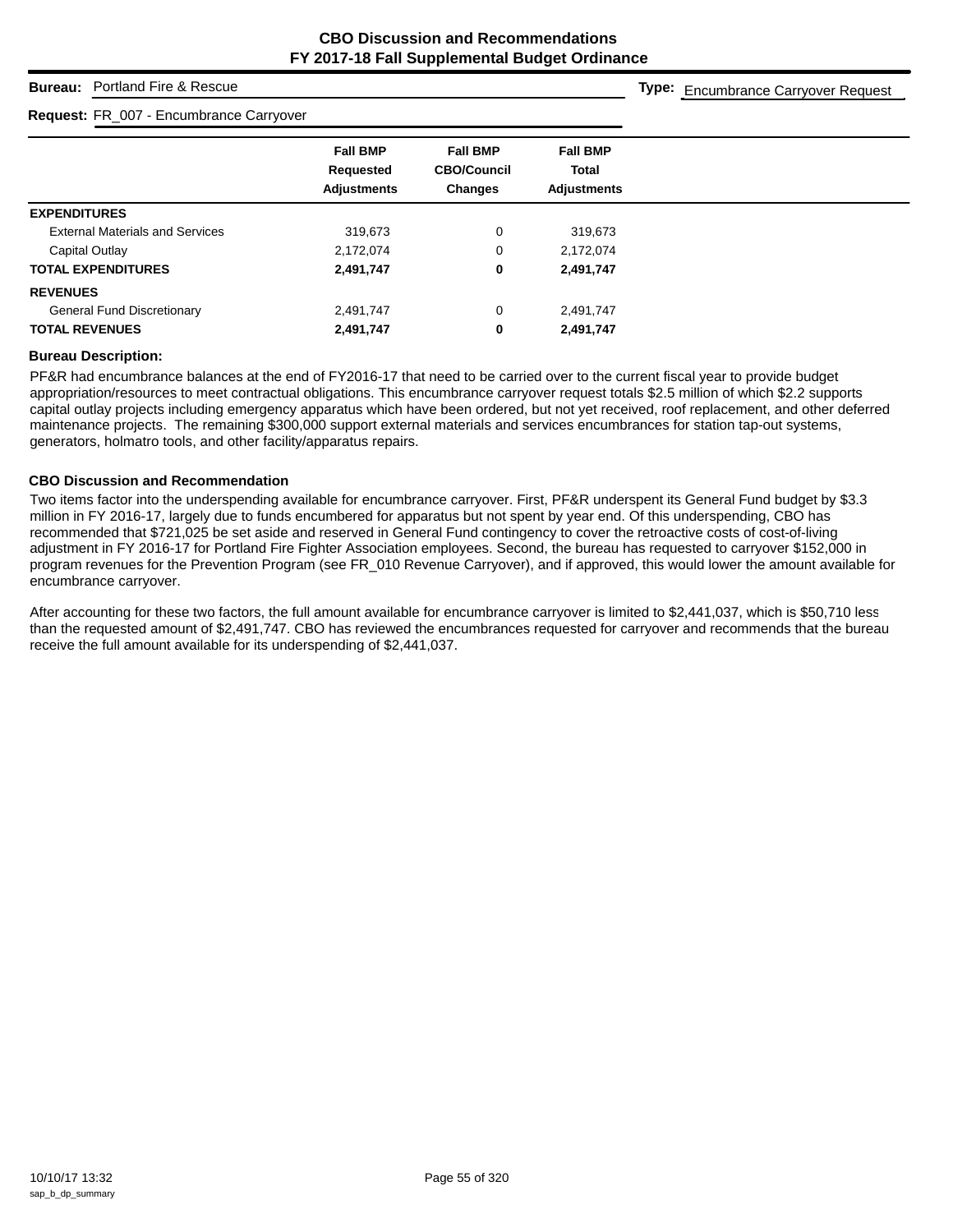**Type:** Technical Adjustment

# **Bureau:** Portland Fire & Rescue

| Request: FR_008 - Fund 400 - GO Bond Carryover |                                                    |                                                         |                                                |  |
|------------------------------------------------|----------------------------------------------------|---------------------------------------------------------|------------------------------------------------|--|
|                                                | <b>Fall BMP</b><br>Requested<br><b>Adjustments</b> | <b>Fall BMP</b><br><b>CBO/Council</b><br><b>Changes</b> | <b>Fall BMP</b><br>Total<br><b>Adjustments</b> |  |
| <b>EXPENDITURES</b>                            |                                                    |                                                         |                                                |  |
| Internal Materials and Services                | 96.168                                             | 0                                                       | 96,168                                         |  |
| Capital Outlay                                 | 777.223                                            | 0                                                       | 777,223                                        |  |
| <b>TOTAL EXPENDITURES</b>                      | 873,391                                            | 0                                                       | 873,391                                        |  |
| <b>REVENUES</b>                                |                                                    |                                                         |                                                |  |
| <b>Budgeted Beginning Fund Balance</b>         | 873,391                                            | 0                                                       | 873,391                                        |  |
| <b>TOTAL REVENUES</b>                          | 873,391                                            | 0                                                       | 873,391                                        |  |

# **Bureau Description:**

This technical adjustment budget request will true-up the FY17-18 beginning fund balance for Fund 400 - Fire Facilities GO Bond. The FY16-17 actual expenditures for the OMF Facilities I/A for the Sears/Logistics Center study and the roof replacement CIP were less than budgeted.

## **CBO Discussion and Recommendation**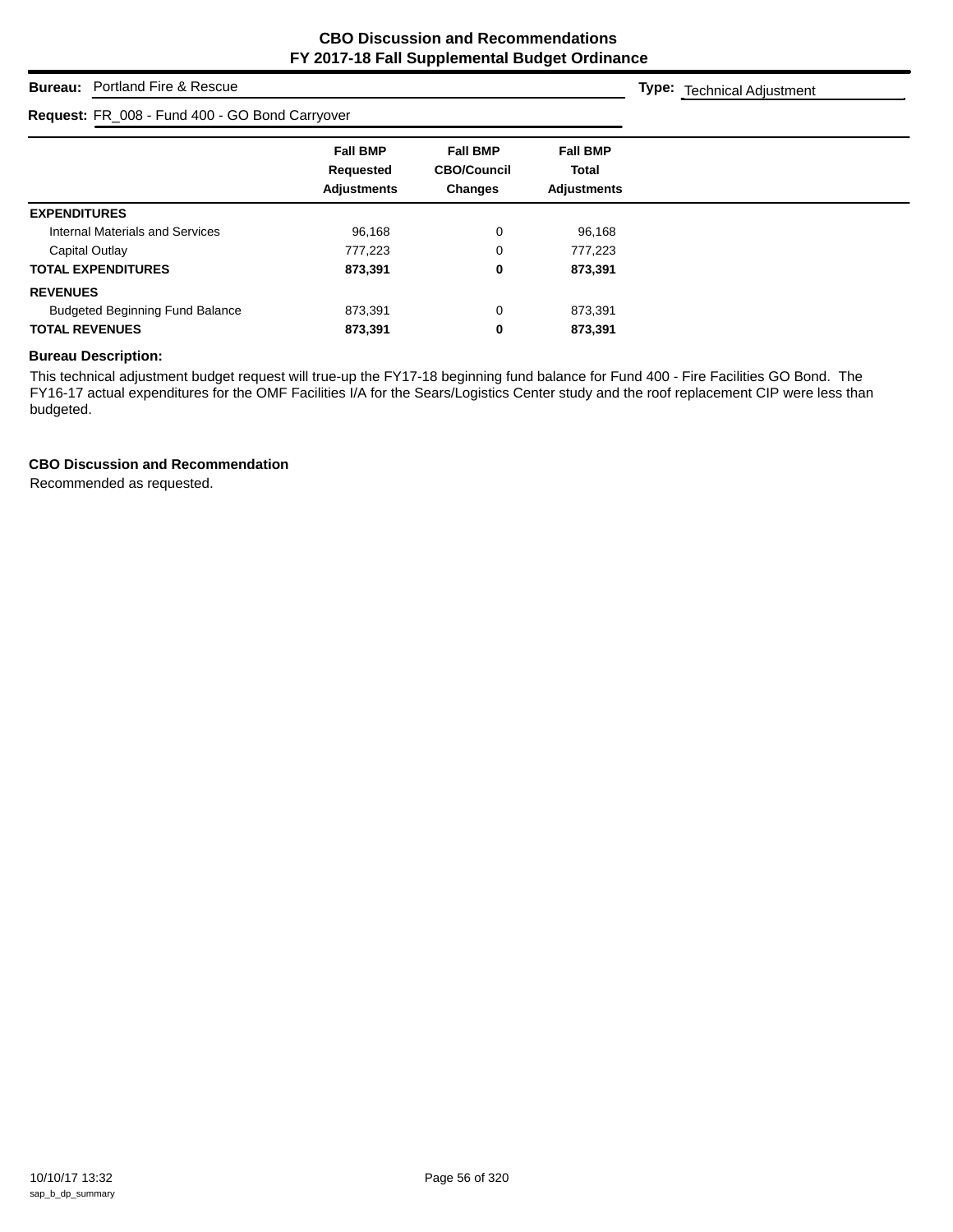**Type:** Technical Adjustment

# **Bureau:** Portland Fire & Rescue

# **Request:** FR\_009 - Fund 403 - GO Bond Adjustment/Trade Off

| R <b>equest:</b> FR_009 - Fund 403 - GO Bond Adjustment/Trade Off |                                                    |                                                         |                                                |
|-------------------------------------------------------------------|----------------------------------------------------|---------------------------------------------------------|------------------------------------------------|
|                                                                   | <b>Fall BMP</b><br>Requested<br><b>Adjustments</b> | <b>Fall BMP</b><br><b>CBO/Council</b><br><b>Changes</b> | <b>Fall BMP</b><br>Total<br><b>Adjustments</b> |
| <b>EXPENDITURES</b>                                               |                                                    |                                                         |                                                |
| Capital Outlay                                                    | 1,366,700                                          | 0                                                       | 1,366,700                                      |
| <b>TOTAL EXPENDITURES</b>                                         | 1,366,700                                          | 0                                                       | 1,366,700                                      |
| <b>REVENUES</b>                                                   |                                                    |                                                         |                                                |
| <b>Budgeted Beginning Fund Balance</b>                            | 1,366,700                                          | 0                                                       | 1,366,700                                      |
| <b>TOTAL REVENUES</b>                                             | 1,366,700                                          | 0                                                       | 1,366,700                                      |

# **Bureau Description:**

This technical adjustment budget request will true-up the FY17-18 beginning fund balance for fund 403-Public Safety GO Bond to carry-over appropriation to support the payment for emergency apparatus previously ordered, but not yet delivered.

# **CBO Discussion and Recommendation**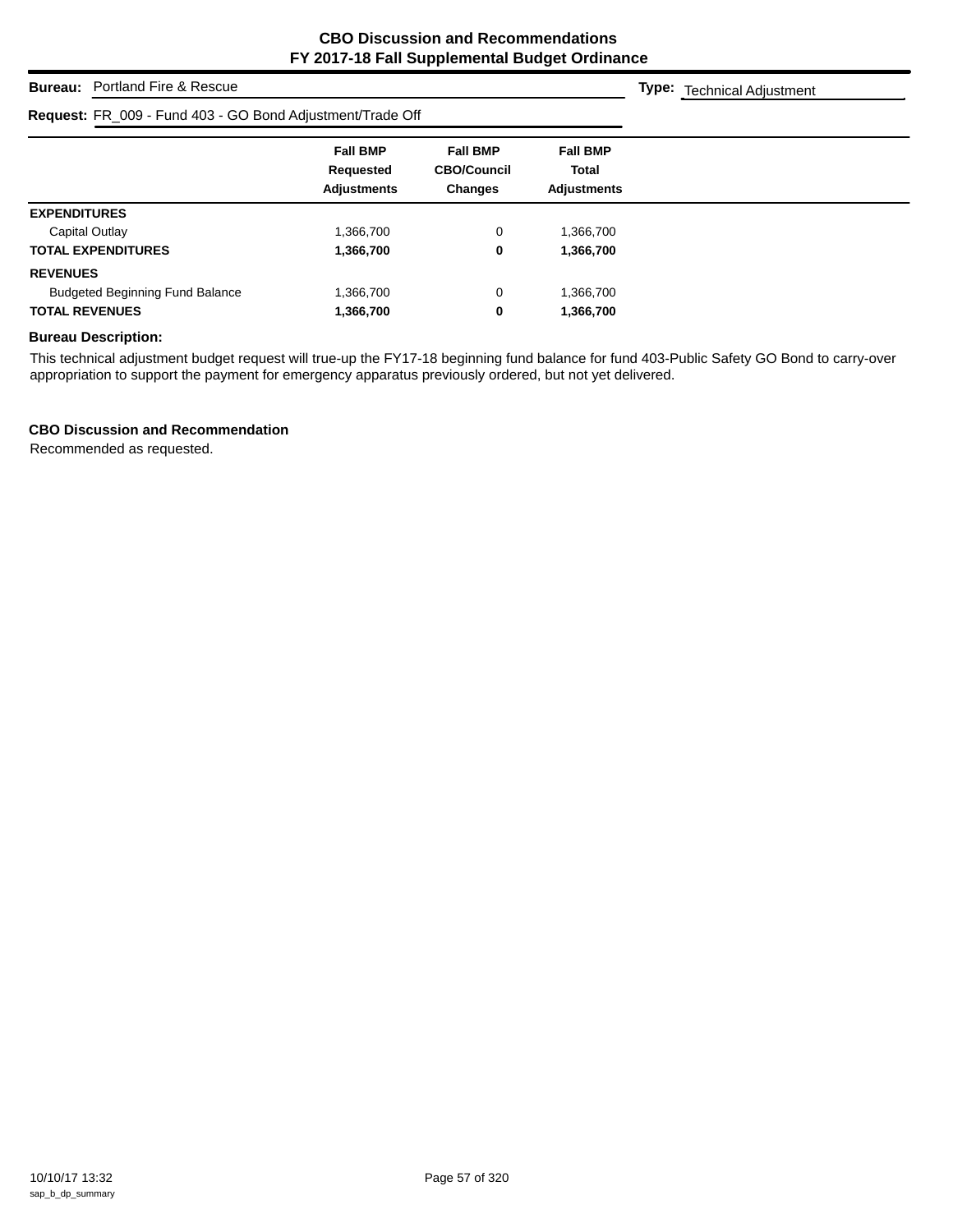# **Bureau:** Portland Fire & Rescue

#### **Request:** FR\_010 - License and Permit Revenue Carryover

| <b>Request:</b> FR_010 - License and Permit Revenue Carryover |                                                           |                                                         |                                                       |  |
|---------------------------------------------------------------|-----------------------------------------------------------|---------------------------------------------------------|-------------------------------------------------------|--|
|                                                               | <b>Fall BMP</b><br><b>Requested</b><br><b>Adjustments</b> | <b>Fall BMP</b><br><b>CBO/Council</b><br><b>Changes</b> | <b>Fall BMP</b><br><b>Total</b><br><b>Adjustments</b> |  |
| <b>EXPENDITURES</b>                                           |                                                           |                                                         |                                                       |  |
| <b>Personnel Services</b>                                     | 122,000                                                   | 0                                                       | 122,000                                               |  |
| <b>External Materials and Services</b>                        | 30,000                                                    | 0                                                       | 30.000                                                |  |
| <b>TOTAL EXPENDITURES</b>                                     | 152,000                                                   | 0                                                       | 152,000                                               |  |
| <b>REVENUES</b>                                               |                                                           |                                                         |                                                       |  |
| Licenses & Permits                                            | 152,000                                                   | 0                                                       | 152,000                                               |  |
| <b>TOTAL REVENUES</b>                                         | 152,000                                                   | 0                                                       | 152,000                                               |  |

# **Bureau Description:**

PF&R collected revenues more than the budgeted amount, and as allowed by the City's Comprehensive Financial Management Policy 2.06, want to retain these funds. PF&R ended FY2016-17 with excess plans review/permit revenues and this request recognizes and reallocates \$152,000. These resources will be used for activities that support the Prevention programs which generated the additional revenues. PF&R will use a portion of the funds to create a project manager to manage the Inspection software replacement project including needs assessment, change management, and other coordination; and the balance will be used to purchase iPads for Fire Inspectors.

#### **CBO Discussion and Recommendation**

CBO has reviewed the program revenues of the Plan Review/Permit program and determined that actual revenues exceeded program expenses, and as such, this funding is available for revenue carryover, per the City's Comprehensive Financial Management Policy 2.06.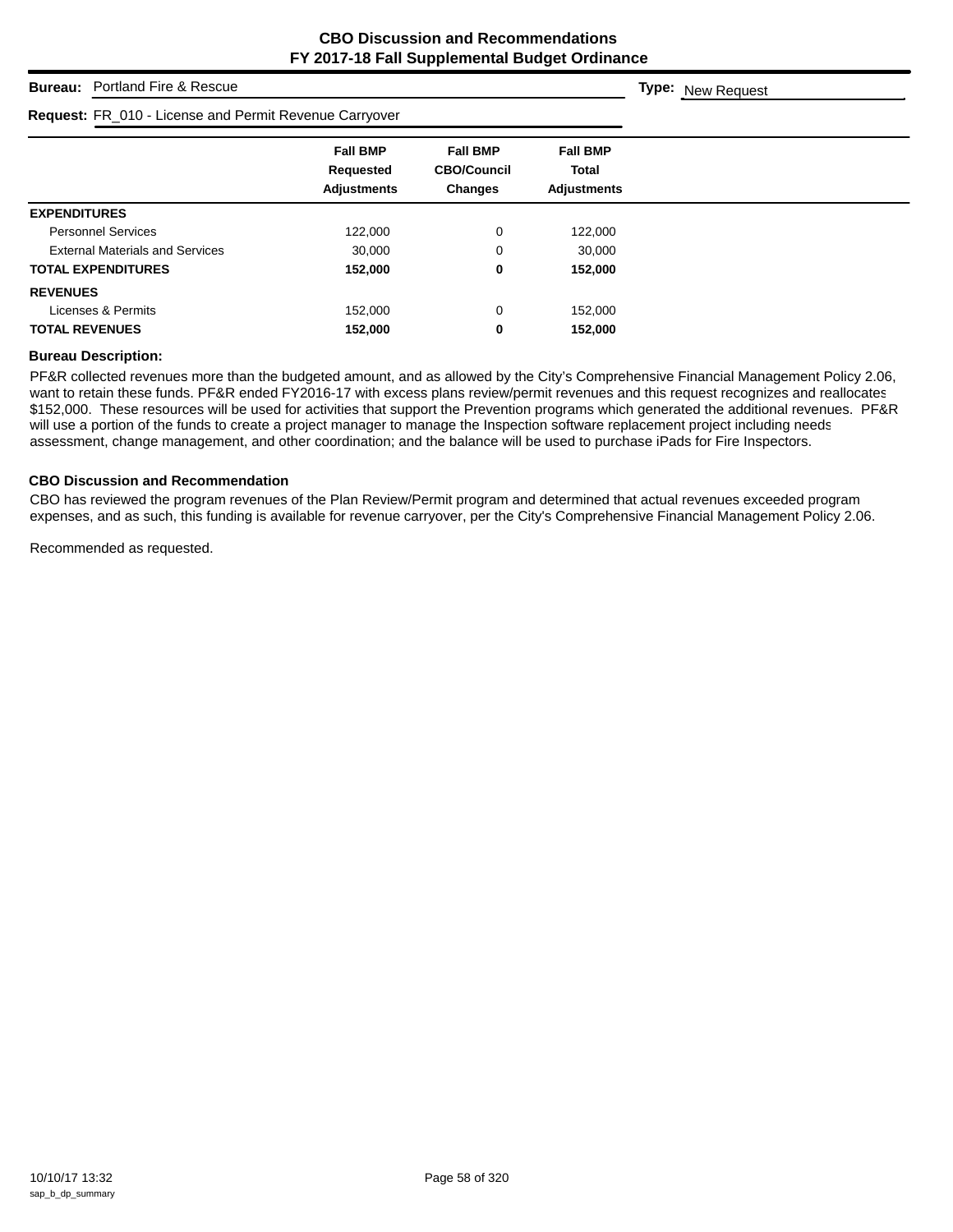# **Bureau:** Portland Fire & Rescue

# **Request:** FR\_011 - Conflagration/Wild Fire Deployment Reimbursement

| <b>Request:</b> FR_011 - Conflagration/vvild Fire Deployment Reimbursement |                                                    |                                                         |                                                       |  |
|----------------------------------------------------------------------------|----------------------------------------------------|---------------------------------------------------------|-------------------------------------------------------|--|
|                                                                            | <b>Fall BMP</b><br>Requested<br><b>Adjustments</b> | <b>Fall BMP</b><br><b>CBO/Council</b><br><b>Changes</b> | <b>Fall BMP</b><br><b>Total</b><br><b>Adjustments</b> |  |
| <b>EXPENDITURES</b>                                                        |                                                    |                                                         |                                                       |  |
| <b>Personnel Services</b>                                                  | 400,000                                            | 0                                                       | 400,000                                               |  |
| <b>TOTAL EXPENDITURES</b>                                                  | 400,000                                            | 0                                                       | 400,000                                               |  |
| <b>REVENUES</b>                                                            |                                                    |                                                         |                                                       |  |
| Intergovernmental Revenues                                                 | 400.000                                            | 0                                                       | 400,000                                               |  |
| <b>TOTAL REVENUES</b>                                                      | 400,000                                            | 0                                                       | 400,000                                               |  |

## **Bureau Description:**

This request appropriates anticipated reimbursement or \$400,000 from the state for overtime costs associated with PF&R's wildland responses on the NENA Springs, Milli, Chetco Bar, and Eagle Creek fires this summer. These resources will be budgeted in the overtime account.

## **CBO Discussion and Recommendation**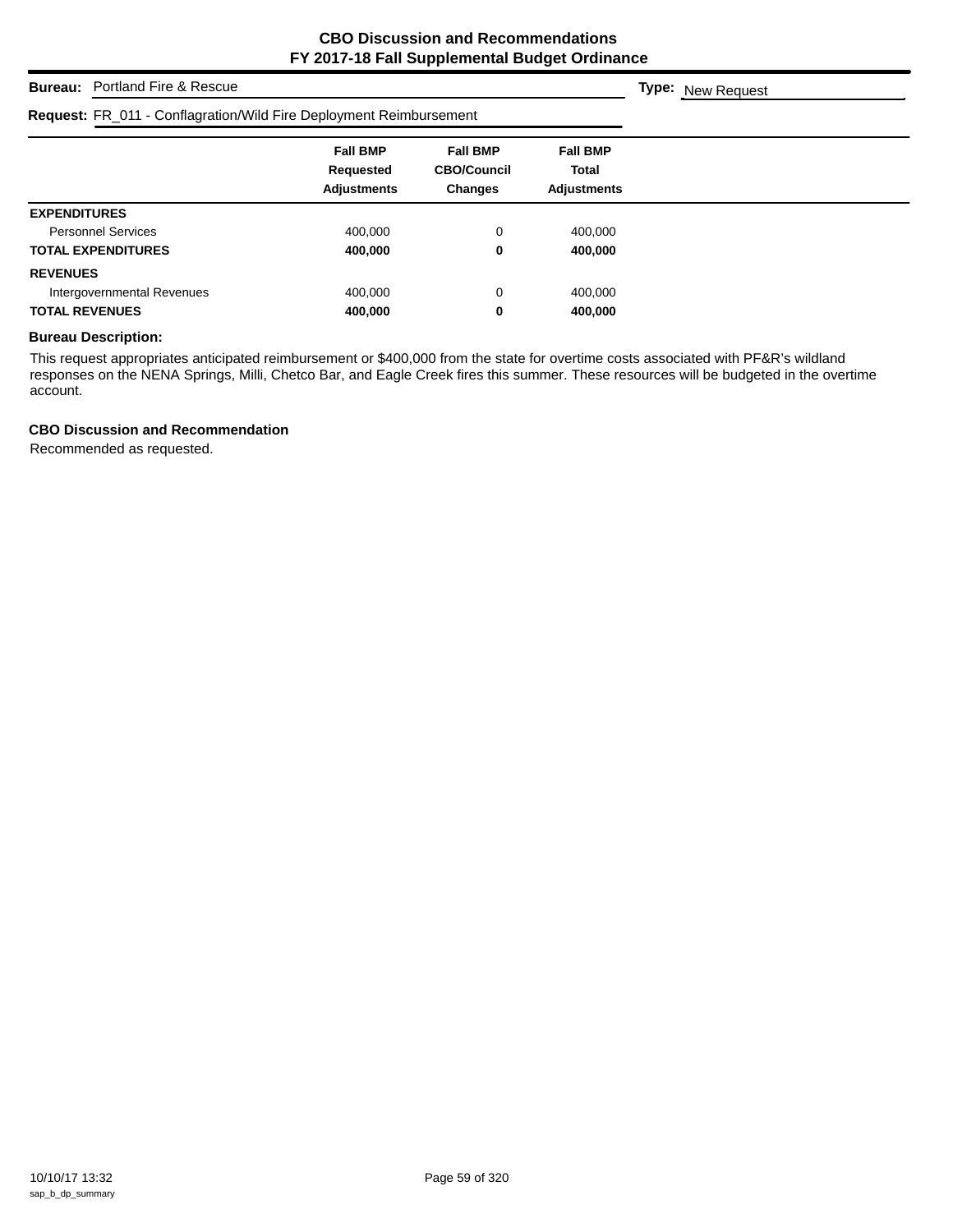# **Bureau:** Portland Fire & Rescue

#### **Request:** FR\_012 - Advance Recovery Request

**Type:** Encumbrance Carryover Request

|                                        | <b>Fall BMP</b>    | <b>Fall BMP</b>    | <b>Fall BMP</b>    |
|----------------------------------------|--------------------|--------------------|--------------------|
|                                        | Requested          | <b>CBO/Council</b> | <b>Total</b>       |
|                                        | <b>Adjustments</b> | <b>Changes</b>     | <b>Adjustments</b> |
| <b>EXPENDITURES</b>                    |                    |                    |                    |
| <b>External Materials and Services</b> | 0                  | $\Omega$           | $\Omega$           |
| Capital Outlay                         | 0                  | 519,999            | 519,999            |
| <b>TOTAL EXPENDITURES</b>              | 0                  | 519,999            | 519,999            |
| <b>REVENUES</b>                        |                    |                    |                    |
| <b>General Fund Discretionary</b>      | 0                  | 519,999            | 519,999            |
| <b>TOTAL REVENUES</b>                  | 0                  | 519,999            | 519,999            |
| <b>Bureau Description:</b>             |                    |                    |                    |

## **CBO Discussion and Recommendation**

CBO has recommended that \$519,999 of General Fund discretionary be appropriated for advance balance carryover. In FY 2016-17, Portland Fire & Rescue made several advances as down payments for the purchase of fire apparatus. The bureau unintentionally did not include a request for this funding in the Fall BMP, but seeing as the recovery of the advance will be expensed in FY 2017-18, CBO has recommended that full funding be appropriated.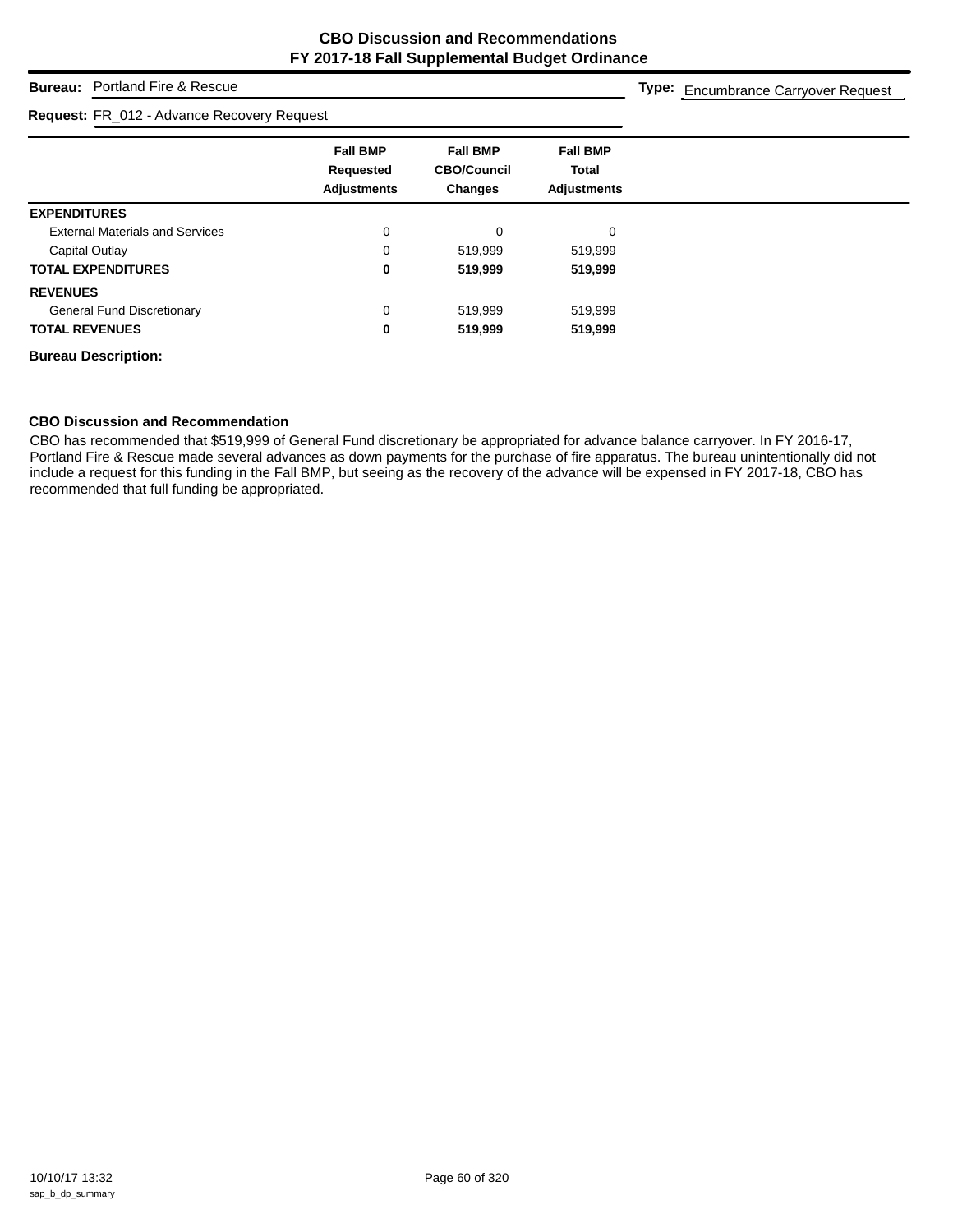**Type:** Program Carryover Request

# **Bureau:** Portland Housing Bureau

#### **Request:** HC\_001 - Housing Project Rebudgets

|                                        | <b>Fall BMP</b><br>Requested | <b>Fall BMP</b><br><b>CBO/Council</b> | <b>Fall BMP</b><br><b>Total</b> |  |
|----------------------------------------|------------------------------|---------------------------------------|---------------------------------|--|
|                                        | <b>Adjustments</b>           | <b>Changes</b>                        | <b>Adjustments</b>              |  |
| <b>EXPENDITURES</b>                    |                              |                                       |                                 |  |
| <b>External Materials and Services</b> | 5,595,004                    | 0                                     | 5,595,004                       |  |
| Capital Outlay                         | (300,000)                    | 0                                     | (300,000)                       |  |
| <b>TOTAL EXPENDITURES</b>              | 5,295,004                    | 0                                     | 5,295,004                       |  |
| <b>REVENUES</b>                        |                              |                                       |                                 |  |
| Intergovernmental Revenues             | 4,362,404                    | 0                                     | 4,362,404                       |  |
| <b>Miscellaneous</b>                   | 932,600                      | 0                                     | 932,600                         |  |
| <b>TOTAL REVENUES</b>                  | 5,295,004                    | 0                                     | 5,295,004                       |  |

#### **Bureau Description:**

This request reflects a number of affordable housing project rebudgets, mostly increases carrying forward existing resources from FY 16-17, and some decreases due to changes in project timelines.

CDBG funds are carried forward due to the Hill Park projects final financial closeout happening in FY 17-18 instead of FY 16-17, and delays causing the Manor/Squre project to happen in FY 17-18.

HOME funds are carried over over to reflect the initial expenses for the Stark I & II project occurring from both City and County HOME funds. There are project rebudgets inseveral urban renewal areas primarily due to the following affordable housing projects:

Central Eastside - St. Francis, \$1.2 million due to the final financial close out occuring in the fall of 2017, rather than the spring.

Interstate - Both allocated and unallocated home repair funds carried forward due to not being expended in FY 16-17; homeownership funds due to long aquisition to sale timelines; carryover due to financing delay for New Meadows; reduction for the Beatrice Morrow due to faster construction leading to more funds being spent in the prior year; a significant of funding from FY 17-18 to FY 18-19 for the Argyle project due to financing delays.

Lents - Oliver Station carryover due to a slow down in construction draws because of the financing structure; 91st & Foster project carryover due to billing delays from Prosper Portland; Woody Gutherie carryover due to delays in structuring financing; carryover due primarily to both allocated home repair and downpayment assistance funds not being expended; 72nd & Foster due to delays in structuring financing.

#### **CBO Discussion and Recommendation**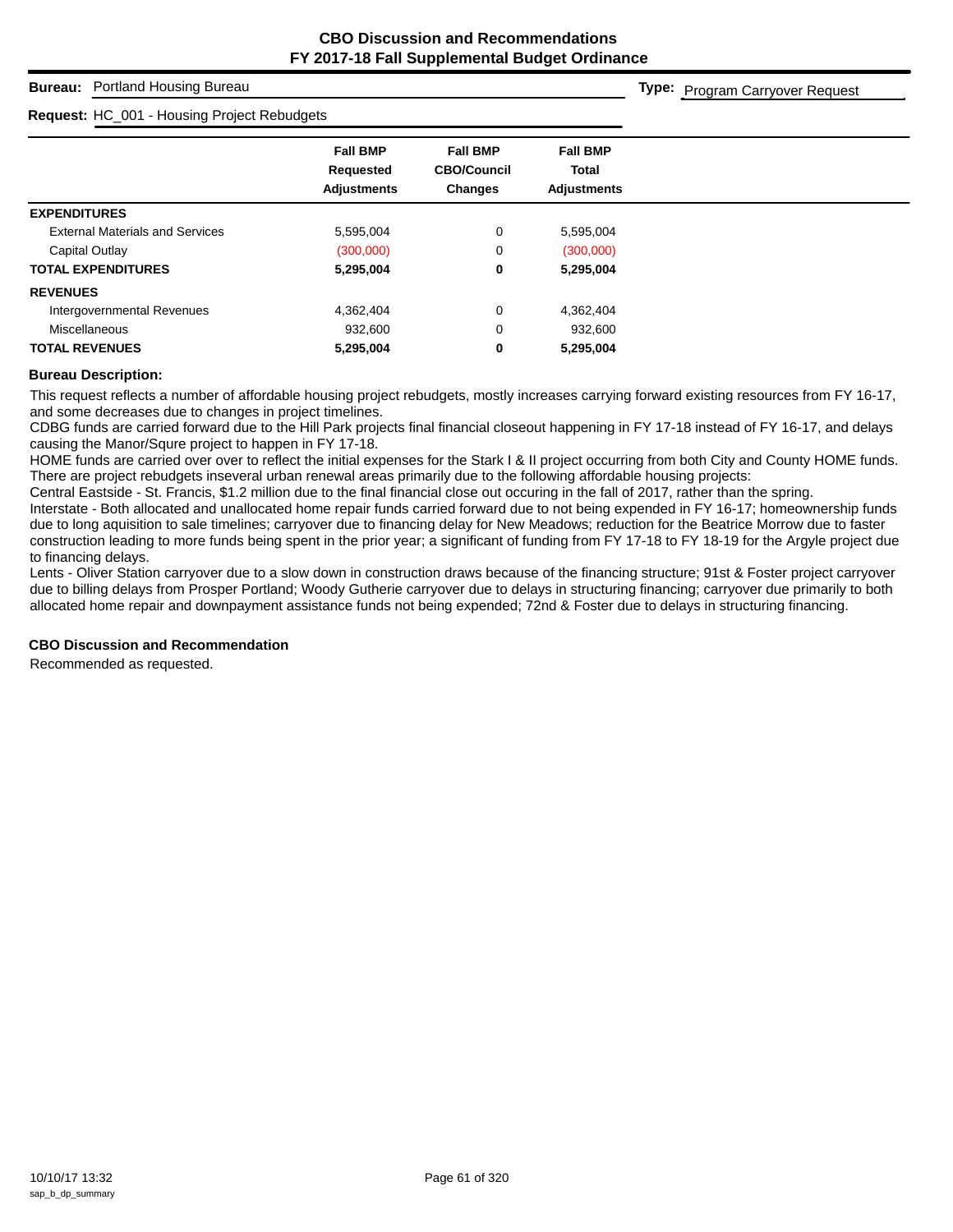**Type:** Program Carryover Request

# **Bureau:** Portland Housing Bureau

# **Request:** HC\_002 - Housing Program Carryover

| <b>Request:</b> FIG OVE - Flousing Flogram Carryover |                                                    |                                                         |                                                       |  |
|------------------------------------------------------|----------------------------------------------------|---------------------------------------------------------|-------------------------------------------------------|--|
|                                                      | <b>Fall BMP</b><br>Requested<br><b>Adjustments</b> | <b>Fall BMP</b><br><b>CBO/Council</b><br><b>Changes</b> | <b>Fall BMP</b><br><b>Total</b><br><b>Adiustments</b> |  |
| <b>EXPENDITURES</b>                                  |                                                    |                                                         |                                                       |  |
| <b>External Materials and Services</b>               | 510,134                                            | 0                                                       | 510,134                                               |  |
| <b>TOTAL EXPENDITURES</b>                            | 510,134                                            | 0                                                       | 510,134                                               |  |
| <b>REVENUES</b>                                      |                                                    |                                                         |                                                       |  |
| <b>Budgeted Beginning Fund Balance</b>               | 160.000                                            | 0                                                       | 160,000                                               |  |
| Intergovernmental Revenues                           | 350,134                                            | 0                                                       | 350,134                                               |  |
| <b>TOTAL REVENUES</b>                                | 510,134                                            | 0                                                       | 510.134                                               |  |

## **Bureau Description:**

This request is for the carryover of various non-General amounts, primarily grant funds, to continue programs that did not complete in FY 16-17 into FY 17-18. These carryovers include:

- CDBG funds for Fair Housing programs;

- HOPWA and ESG funds for the Joint Office of Homeless Services

- MULTE program fees that did not pass-through to Multnomah County before June 30;

- Part of the implementaion budget for the NoAPPFee project, due to delays in finalizing the contract.

# **CBO Discussion and Recommendation**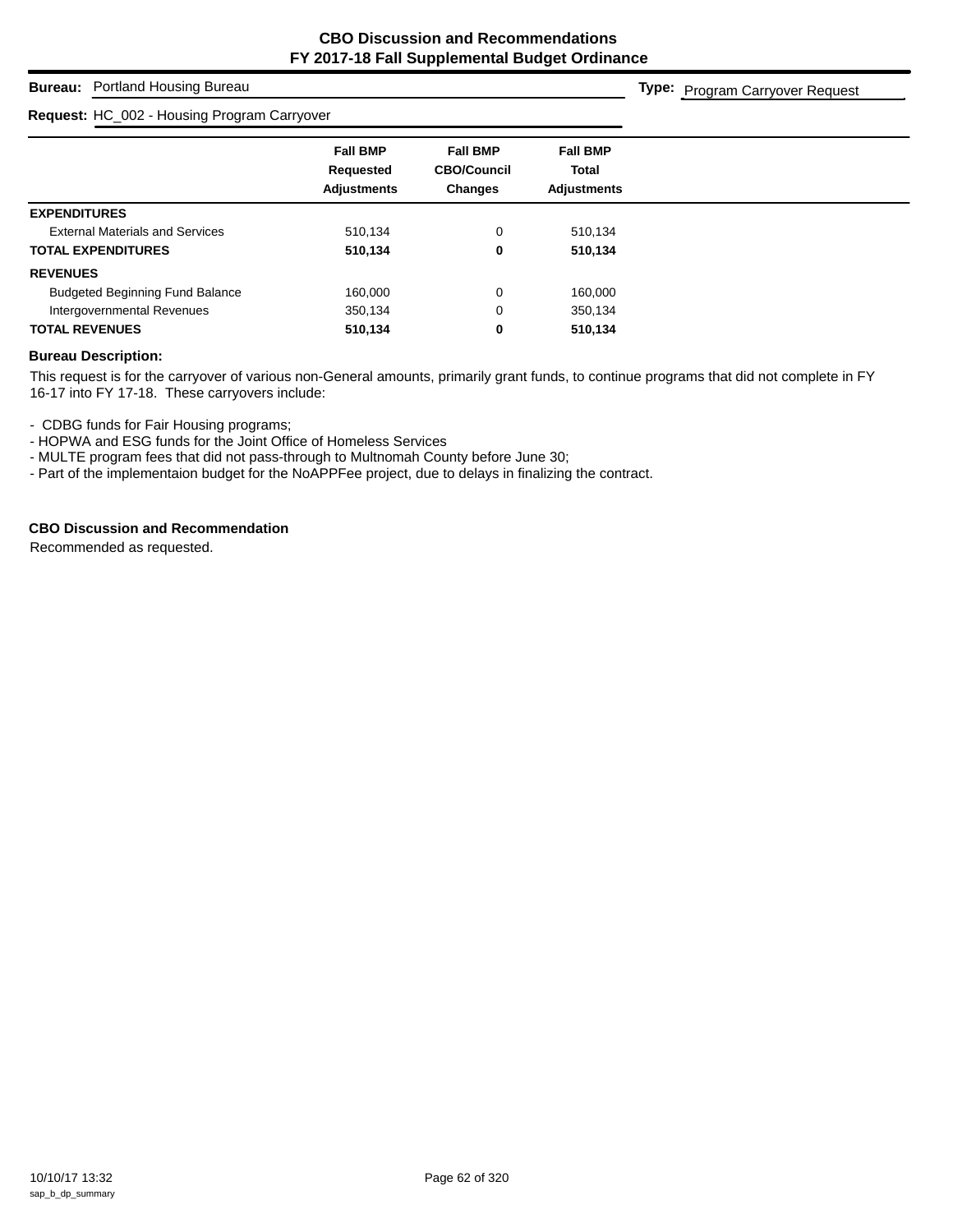# **Bureau:** Portland Housing Bureau

#### **Request:** HC\_003 - GF Encumbrance Carryover

**Type:** Encumbrance Carryover Request

| <b>Fall BMP</b>    | <b>Fall BMP</b>    | <b>Fall BMP</b>    |
|--------------------|--------------------|--------------------|
| Requested          | <b>CBO/Council</b> | <b>Total</b>       |
| <b>Adjustments</b> | <b>Changes</b>     | <b>Adjustments</b> |
|                    |                    |                    |
| 248,722            | 0                  | 248,722            |
| 248,722            | 0                  | 248,722            |
|                    |                    |                    |
| 248,722            | 0                  | 248,722            |
| 248,722            | 0                  | 248,722            |
|                    |                    |                    |

# **Bureau Description:**

This request is for two General Fund encumbrance carryovers, reflecting funds that were contractually encumbered, but did not spend in FY 16-17.

This fiunding includes \$219,699 of tenent services pilot program funds for the Community Alliance of Tenants, and contract service funding (\$29,023) for NAYA in the Cully neighborhood.

# **CBO Discussion and Recommendation**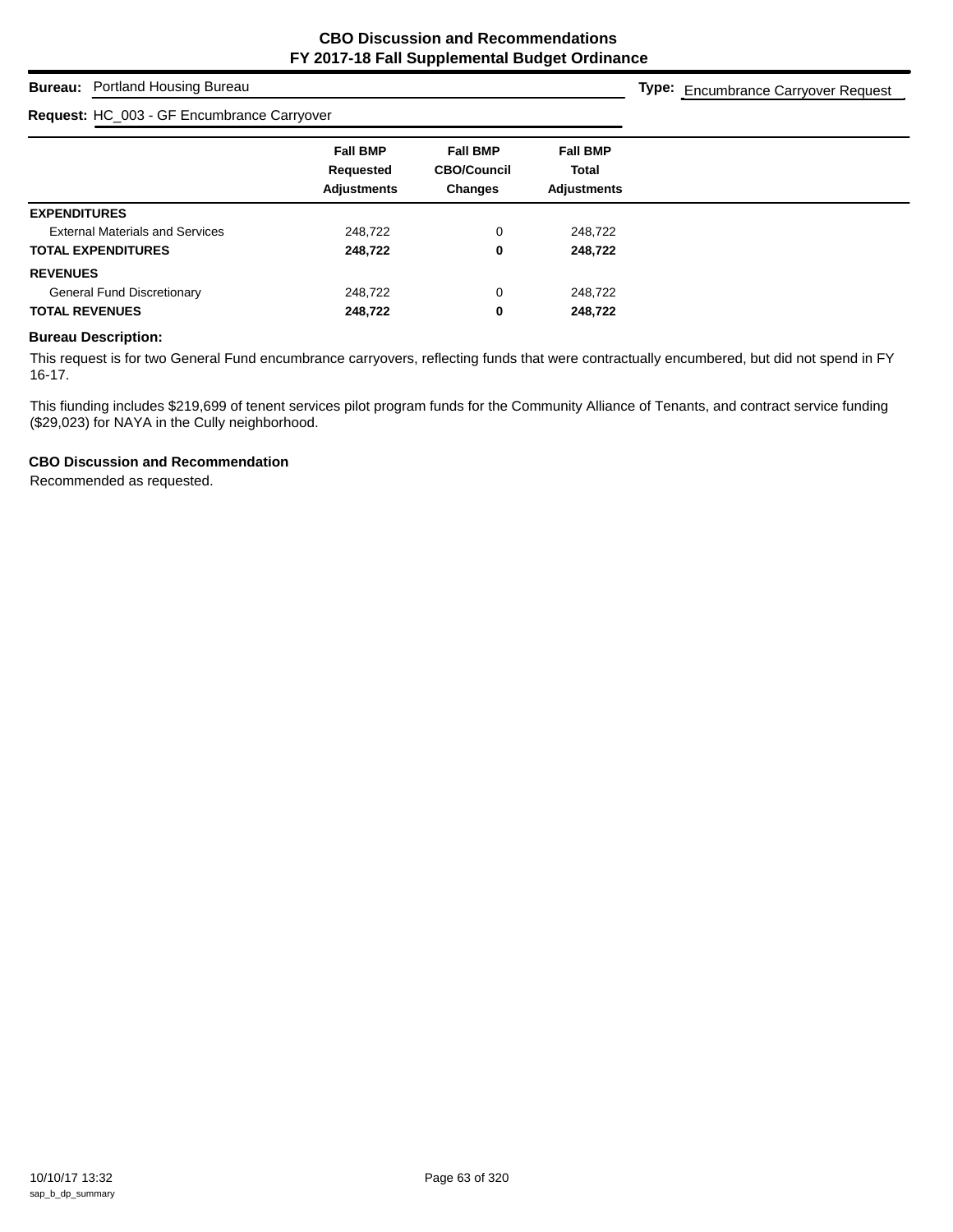# **Bure**

#### **Requ**

| <b>Bureau:</b> Portland Housing Bureau  |                                                    |                                                         |                                                | Type: Technical Adjustment |  |
|-----------------------------------------|----------------------------------------------------|---------------------------------------------------------|------------------------------------------------|----------------------------|--|
| Request: HC_004 - Technical Adjustments |                                                    |                                                         |                                                |                            |  |
|                                         | <b>Fall BMP</b><br>Requested<br><b>Adjustments</b> | <b>Fall BMP</b><br><b>CBO/Council</b><br><b>Changes</b> | <b>Fall BMP</b><br>Total<br><b>Adjustments</b> |                            |  |
| <b>EXPENDITURES</b>                     |                                                    |                                                         |                                                |                            |  |
| <b>Personnel Services</b>               | 15,000                                             | 0                                                       | 15,000                                         |                            |  |
| <b>External Materials and Services</b>  | (58, 820)                                          | 0                                                       | (58, 820)                                      |                            |  |
| Internal Materials and Services         | 43,820                                             | 0                                                       | 43,820                                         |                            |  |
| <b>TOTAL EXPENDITURES</b>               | 0                                                  | 0                                                       | 0                                              |                            |  |
| <b>REVENUES</b>                         |                                                    |                                                         |                                                |                            |  |
| <b>General Fund Discretionary</b>       | 0                                                  | 0                                                       | 0                                              |                            |  |
| <b>TOTAL REVENUES</b>                   | 0                                                  | 0                                                       | 0                                              |                            |  |

# **Bureau Description:**

This request reflects a number of adjustments moving funds for better tracking of costs. These changes represent no net change to the budget.

## **CBO Discussion and Recommendation**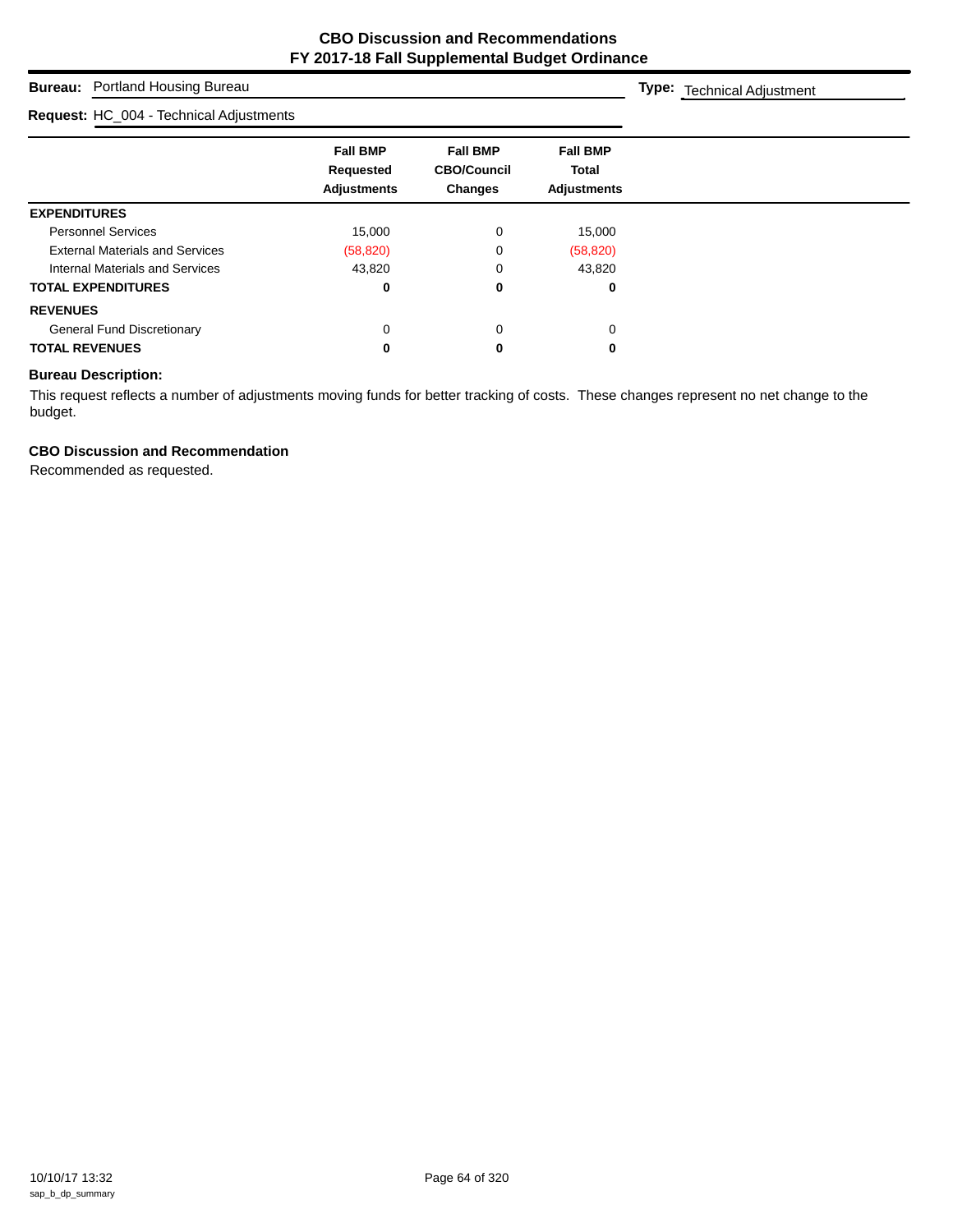# **Bureau:** Portland Housing Bureau **Fall BMP Fall BMP Fall BMP Requested CBO/Council Total Adjustments Changes Adjustments Type:** New Request **Request:** HC\_006 - Bond Implementation Staffing **EXPENDITURES** Personnel Services 172,678 0 172,678 External Materials and Services (172,678) 0 (172,678) **TOTAL EXPENDITURES 0 0 0 FTE** Full-Time Positions 1.50 0.00 1.50 **TOTAL FTE** 1.50 0.00 1.50

# **Bureau Description:**

PHB is requesting two permanent positions that will provide the additional support and capacity necessary for the bureau to address the Housing Emergency and the implementation of the Affordable Housing Bond (AHB).

One position is an Assistant Housing Director in charge of Policy and Communications. The AHB will require the development of additional bureau policies and a more robust communication strategy and implementation. The new Assistant Director will focus on the implementation of the AHB, which will free up time for the other bureau Assistant Director to focus on development and acquisition activities related to the AHB and other bureau funding sources over the next five to eight years. . The new Assistant Director will also focus on the relationship with the Joint Office of Homeless Services, providing liaison services among the entiities involed in the Joint Office, as well as freeing up policy staff time for work on the AHB.

The second position is a Capital Project Manager II, which will assistin managing both the AHB projects and the the current pipeline of 2,200 units the bureau is currently funding outside of the AHB. This will free up time for exisiting bureau staff to focus on the overall management of the bureaus affordable housing development efforts over the next five to eight years as well as the specific assigments related to planning, underwriting, and construction coordination.

The bureau has identified ongoing funding among revenue streams new and old. The shifting of staffing onto the recently approved Lead Grant frees up urban renewal and other federal grant funding. Additional staffing shifts onto bond related funding sources freed up both General Fund and grant funding. Finaly bond related resources are available for both positions.

## **CBO Discussion and Recommendation**

Recommended as requested. The bureau intends to charge eligible staff expenses for both positions as part of the bond's allowable administrative costs once projects come online, as required by the terms of the bond.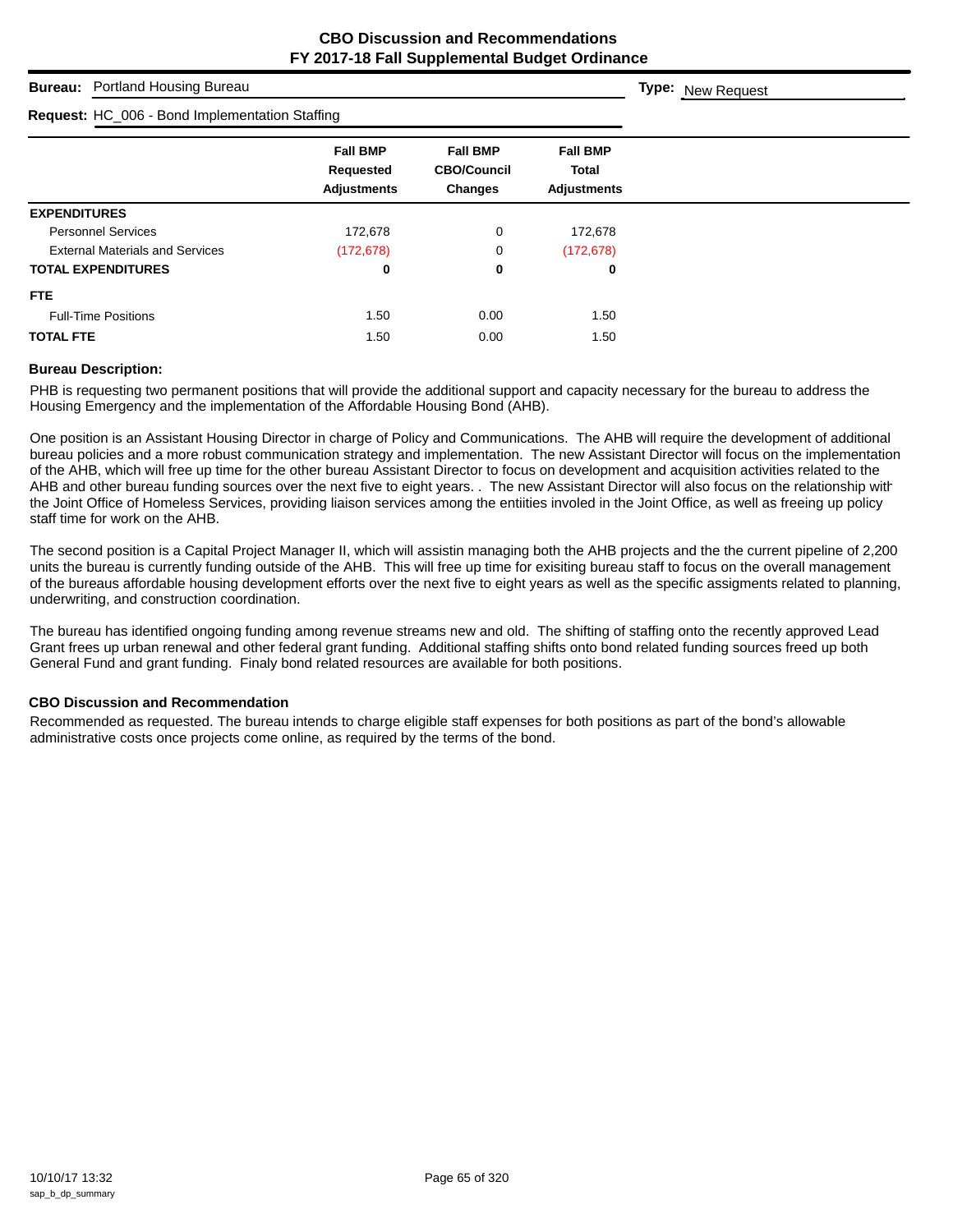| <b>Bureau:</b> Office of Management & Finance                       |                                                    |                                                  |                                                |  |  |  |  |
|---------------------------------------------------------------------|----------------------------------------------------|--------------------------------------------------|------------------------------------------------|--|--|--|--|
| <b>Request: MF_001 - BTS - Additional Beginning TS Fund Balance</b> |                                                    |                                                  |                                                |  |  |  |  |
|                                                                     | <b>Fall BMP</b><br>Requested<br><b>Adjustments</b> | <b>Fall BMP</b><br><b>CBO/Council</b><br>Changes | <b>Fall BMP</b><br>Total<br><b>Adjustments</b> |  |  |  |  |
| <b>EXPENDITURES</b>                                                 |                                                    |                                                  |                                                |  |  |  |  |
| Contingency                                                         | 2,627,195                                          | 0                                                | 2,627,195                                      |  |  |  |  |
| <b>TOTAL EXPENDITURES</b>                                           | 2,627,195                                          | 0                                                | 2,627,195                                      |  |  |  |  |
| <b>REVENUES</b>                                                     |                                                    |                                                  |                                                |  |  |  |  |
| <b>Budgeted Beginning Fund Balance</b>                              | 2,627,195                                          | 0                                                | 2,627,195                                      |  |  |  |  |
| <b>TOTAL REVENUES</b>                                               | 2,627,195                                          | 0                                                | 2,627,195                                      |  |  |  |  |

# **Bureau Description:**

This request is to recognize additional resources resulting from recalculating the fund's beginning fund balance based on actuals as of the end of FY 2016-17.

# **CBO Discussion and Recommendation**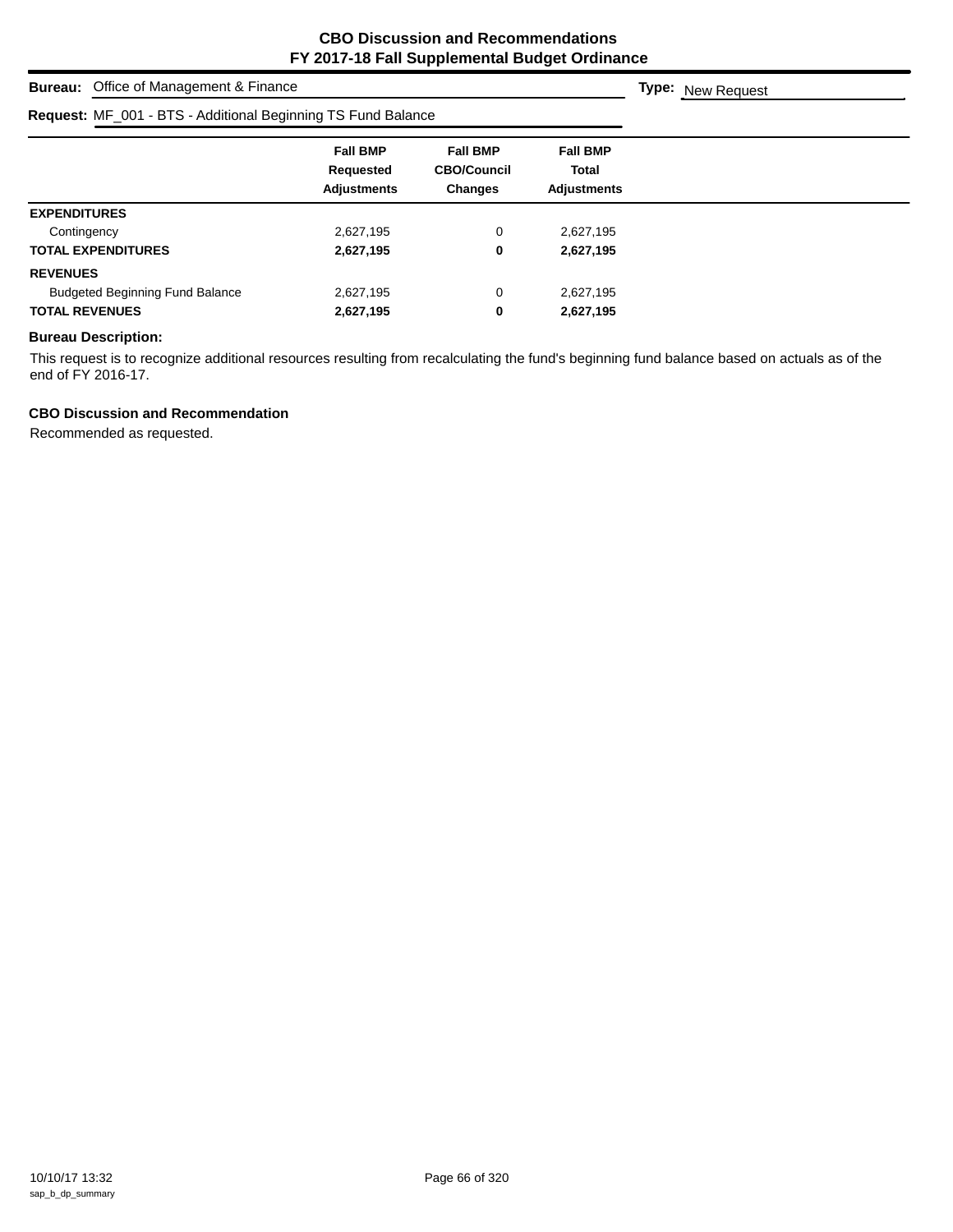| <b>Bureau:</b> Office of Management & Finance         | <b>Type:</b> New Request                           |                                                         |                                                       |  |  |  |  |  |
|-------------------------------------------------------|----------------------------------------------------|---------------------------------------------------------|-------------------------------------------------------|--|--|--|--|--|
| Request: MF_002 - BTS - Cherwell Capability Expansion |                                                    |                                                         |                                                       |  |  |  |  |  |
|                                                       | <b>Fall BMP</b><br>Requested<br><b>Adjustments</b> | <b>Fall BMP</b><br><b>CBO/Council</b><br><b>Changes</b> | <b>Fall BMP</b><br><b>Total</b><br><b>Adjustments</b> |  |  |  |  |  |
| <b>EXPENDITURES</b>                                   |                                                    |                                                         |                                                       |  |  |  |  |  |
| <b>External Materials and Services</b>                | 164,960                                            | 0                                                       | 164,960                                               |  |  |  |  |  |
| Contingency                                           | (164,960)                                          | 0                                                       | (164,960)                                             |  |  |  |  |  |
| <b>TOTAL EXPENDITURES</b>                             | 0                                                  | 0                                                       | 0                                                     |  |  |  |  |  |

# **Bureau Description:**

This request is to reappropriate the Cherwell Capability Expansion project's FY 2016-17 budget balance. This is an ongoing project and funds are needed to cover anticipated FY 2017-18 expenses. In addition to these carryover funds, BTS is requesting adding \$150,000 to the project to cover professional service assistance.

## **CBO Discussion and Recommendation**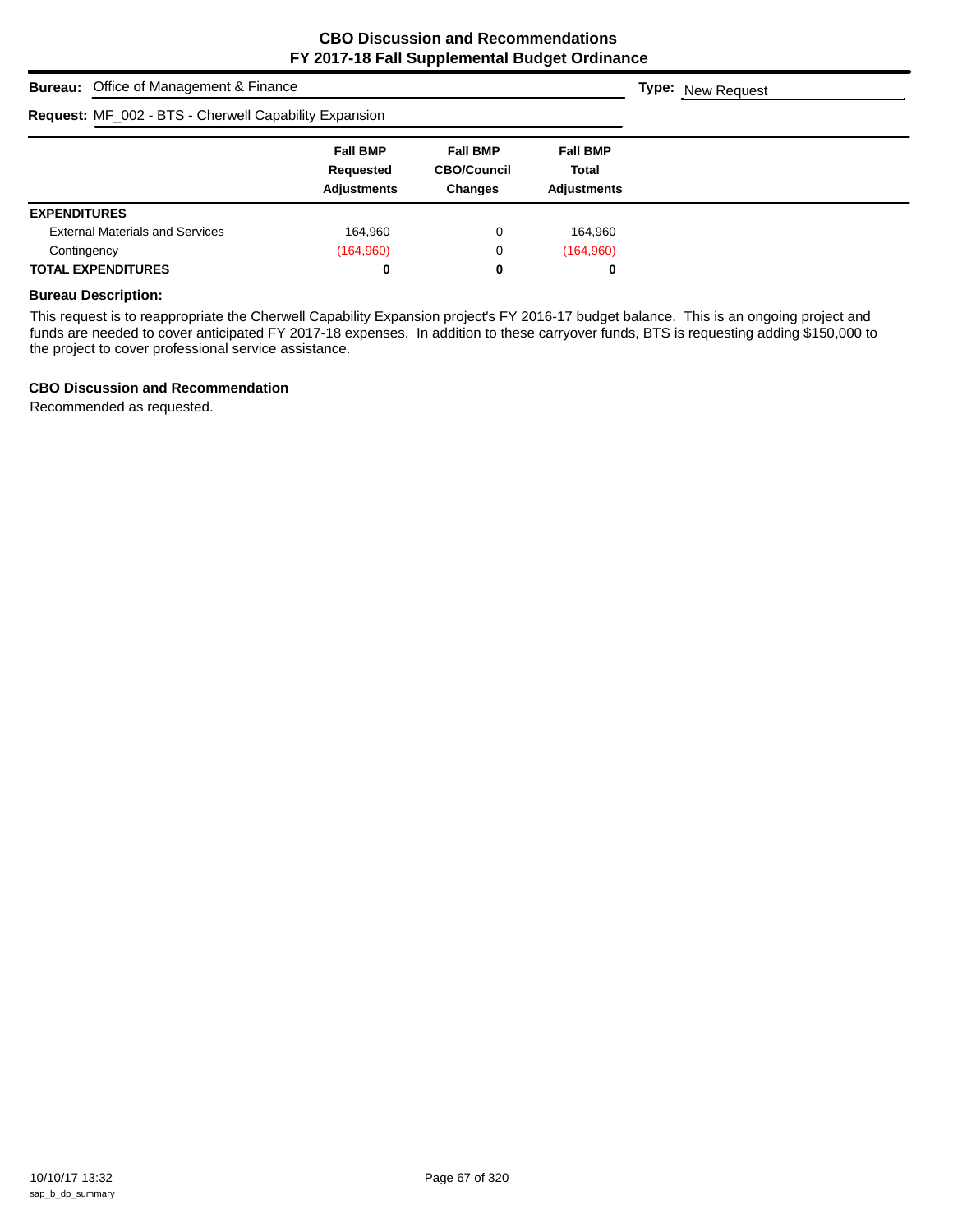| <b>Bureau:</b> Office of Management & Finance             | <b>Type:</b> New Request                           |                                                         |                                                       |  |  |  |  |  |
|-----------------------------------------------------------|----------------------------------------------------|---------------------------------------------------------|-------------------------------------------------------|--|--|--|--|--|
| <b>Request: MF_003 - BTS - Wireless Network Expansion</b> |                                                    |                                                         |                                                       |  |  |  |  |  |
|                                                           | <b>Fall BMP</b><br>Requested<br><b>Adjustments</b> | <b>Fall BMP</b><br><b>CBO/Council</b><br><b>Changes</b> | <b>Fall BMP</b><br><b>Total</b><br><b>Adjustments</b> |  |  |  |  |  |
| <b>EXPENDITURES</b>                                       |                                                    |                                                         |                                                       |  |  |  |  |  |
| <b>External Materials and Services</b>                    | (654)                                              | 0                                                       | (654)                                                 |  |  |  |  |  |
| Contingency                                               | 654                                                | 0                                                       | 654                                                   |  |  |  |  |  |
| <b>TOTAL EXPENDITURES</b>                                 | 0                                                  | 0                                                       | 0                                                     |  |  |  |  |  |

# **Bureau Description:**

This request is to reduce appropriation for the Wireless Network 802.11n Capacity Expansion project. The project's budget was overspent in FY 2016-17, so this request reduces the FY 2017-18 budget to account for that overspending.

## **CBO Discussion and Recommendation**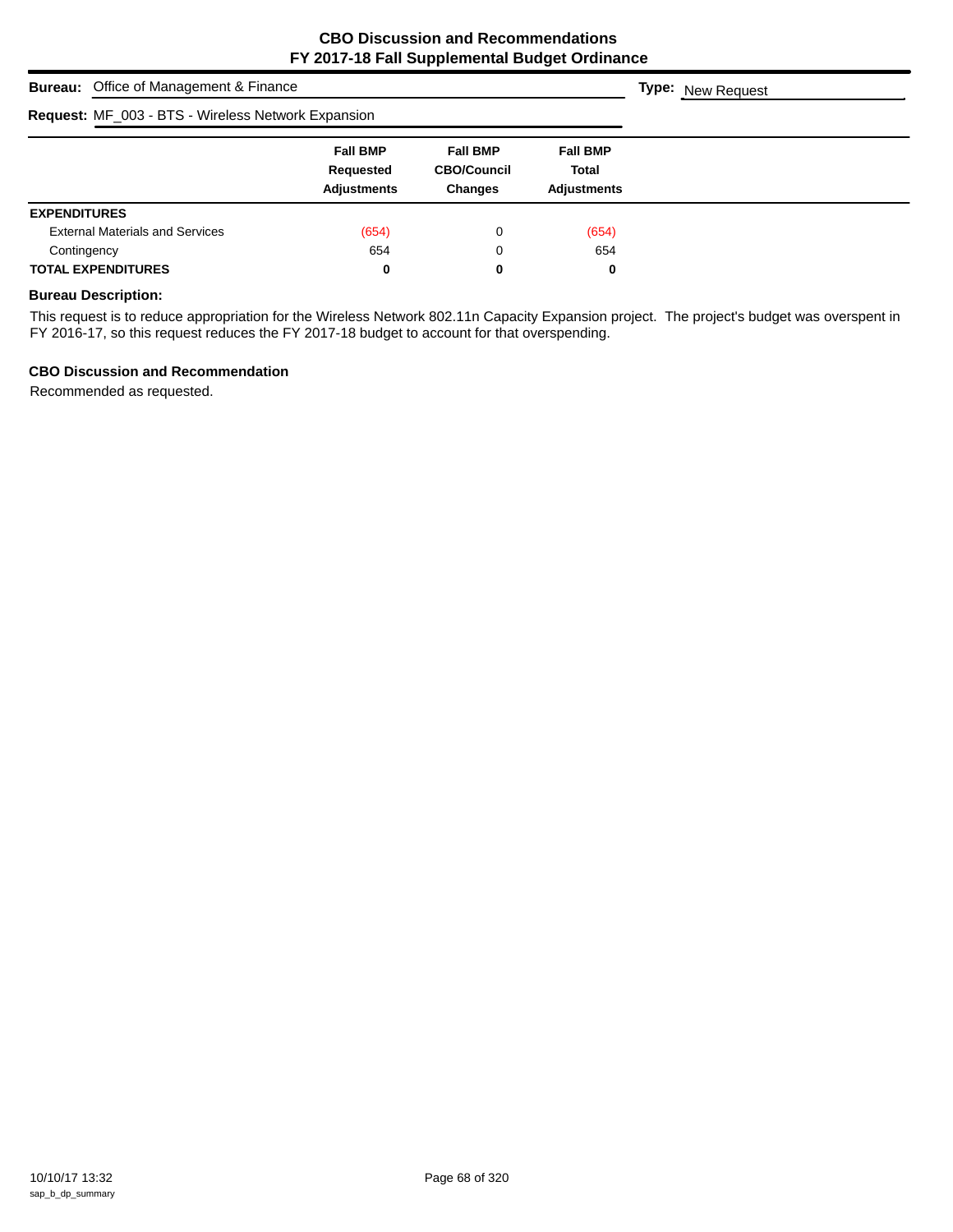| <b>Bureau:</b> Office of Management & Finance     | <b>Type:</b> New Request                           |                                                         |                                                       |  |  |  |  |  |
|---------------------------------------------------|----------------------------------------------------|---------------------------------------------------------|-------------------------------------------------------|--|--|--|--|--|
| Request: MF_004 - BTS - IRNE Construction - Fiber |                                                    |                                                         |                                                       |  |  |  |  |  |
|                                                   | <b>Fall BMP</b><br>Requested<br><b>Adjustments</b> | <b>Fall BMP</b><br><b>CBO/Council</b><br><b>Changes</b> | <b>Fall BMP</b><br><b>Total</b><br><b>Adjustments</b> |  |  |  |  |  |
| <b>EXPENDITURES</b>                               |                                                    |                                                         |                                                       |  |  |  |  |  |
| <b>External Materials and Services</b>            | 60,000                                             | 0                                                       | 60.000                                                |  |  |  |  |  |
| Contingency                                       | (60,000)                                           | 0                                                       | (60,000)                                              |  |  |  |  |  |
| <b>TOTAL EXPENDITURES</b>                         | 0                                                  | 0                                                       | 0                                                     |  |  |  |  |  |

# **Bureau Description:**

This request is to appropriate additional funds for the IRNE Construction - Fiber project. These funds are needed to cover anticipated vendor design work expenses for I-Net replacement.

# **CBO Discussion and Recommendation**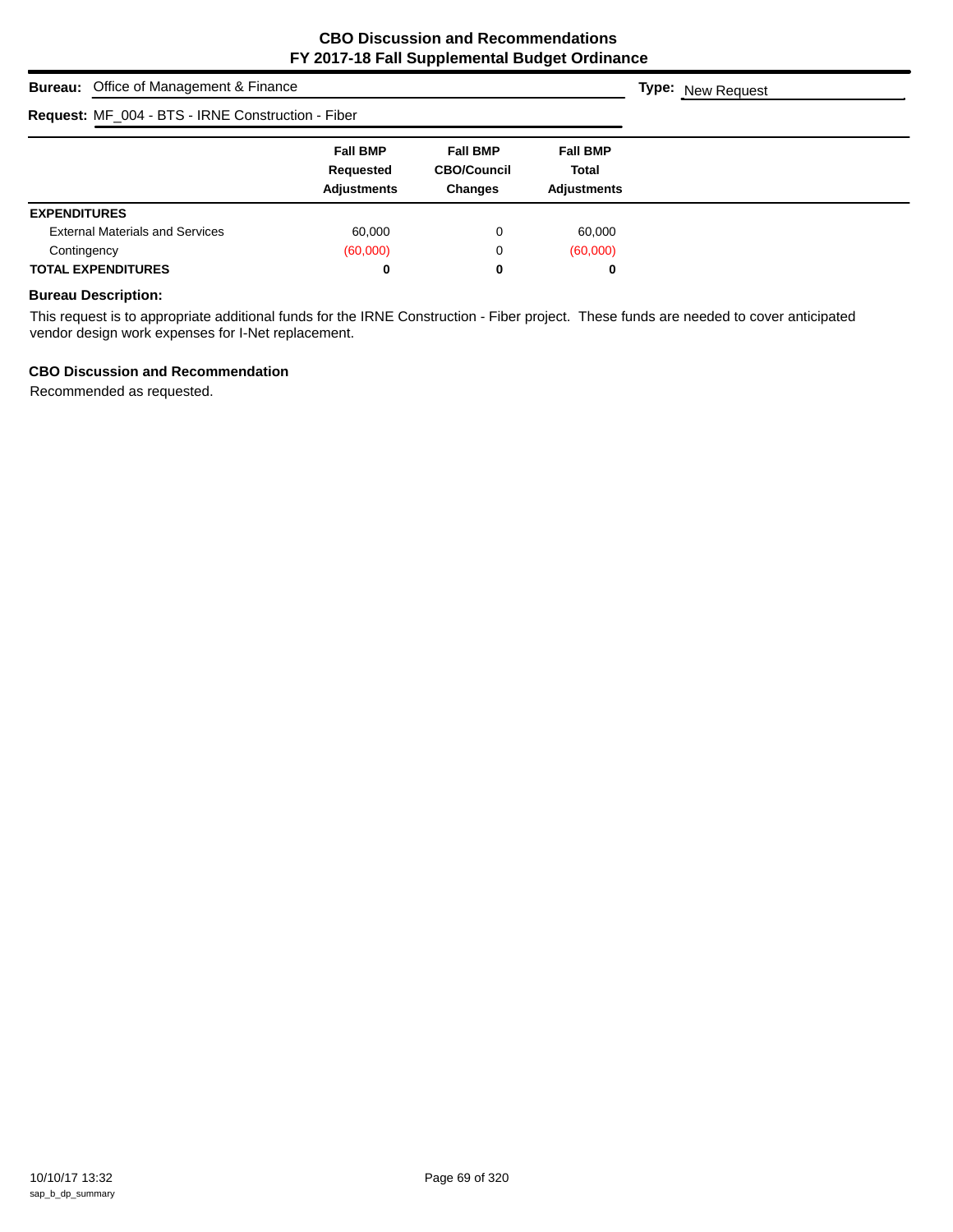| <b>Bureau:</b> Office of Management & Finance |                                        |                                                    |                                                         |                                                       | <b>Type:</b> New Request |  |  |
|-----------------------------------------------|----------------------------------------|----------------------------------------------------|---------------------------------------------------------|-------------------------------------------------------|--------------------------|--|--|
| Request: MF_005 - BTS - Data Center Move      |                                        |                                                    |                                                         |                                                       |                          |  |  |
|                                               |                                        | <b>Fall BMP</b><br>Requested<br><b>Adjustments</b> | <b>Fall BMP</b><br><b>CBO/Council</b><br><b>Changes</b> | <b>Fall BMP</b><br><b>Total</b><br><b>Adjustments</b> |                          |  |  |
| <b>EXPENDITURES</b>                           |                                        |                                                    |                                                         |                                                       |                          |  |  |
|                                               | <b>External Materials and Services</b> | (833, 338)                                         | 0                                                       | (833,338)                                             |                          |  |  |
| Contingency                                   |                                        | 833,338                                            | 0                                                       | 833,338                                               |                          |  |  |
|                                               | <b>TOTAL EXPENDITURES</b>              | 0                                                  | 0                                                       | 0                                                     |                          |  |  |

## **Bureau Description:**

This request is to reduce appropriation for the Data Center Move & Disaster Recovery project. Expenses incurred in FY 2016-17 exceeded budgeted appropriation. The FY 2017-18 project budget will be reduced for the amount overexpended in the prior fiscal year.

#### **CBO Discussion and Recommendation**

Recommended as requested. The Data Center Move project budget has not changed from the initial high level estimate of \$9.7 million, established in the FY 2015-16 budget process. At this point in time it is anticipated that the project will come in under budget. There is also a second phase of this project, the creation of baseline disaster recovery presence in Denver, Colorado. The current plan is for BTS to refund any resources that are collected in excess of requirements for this project.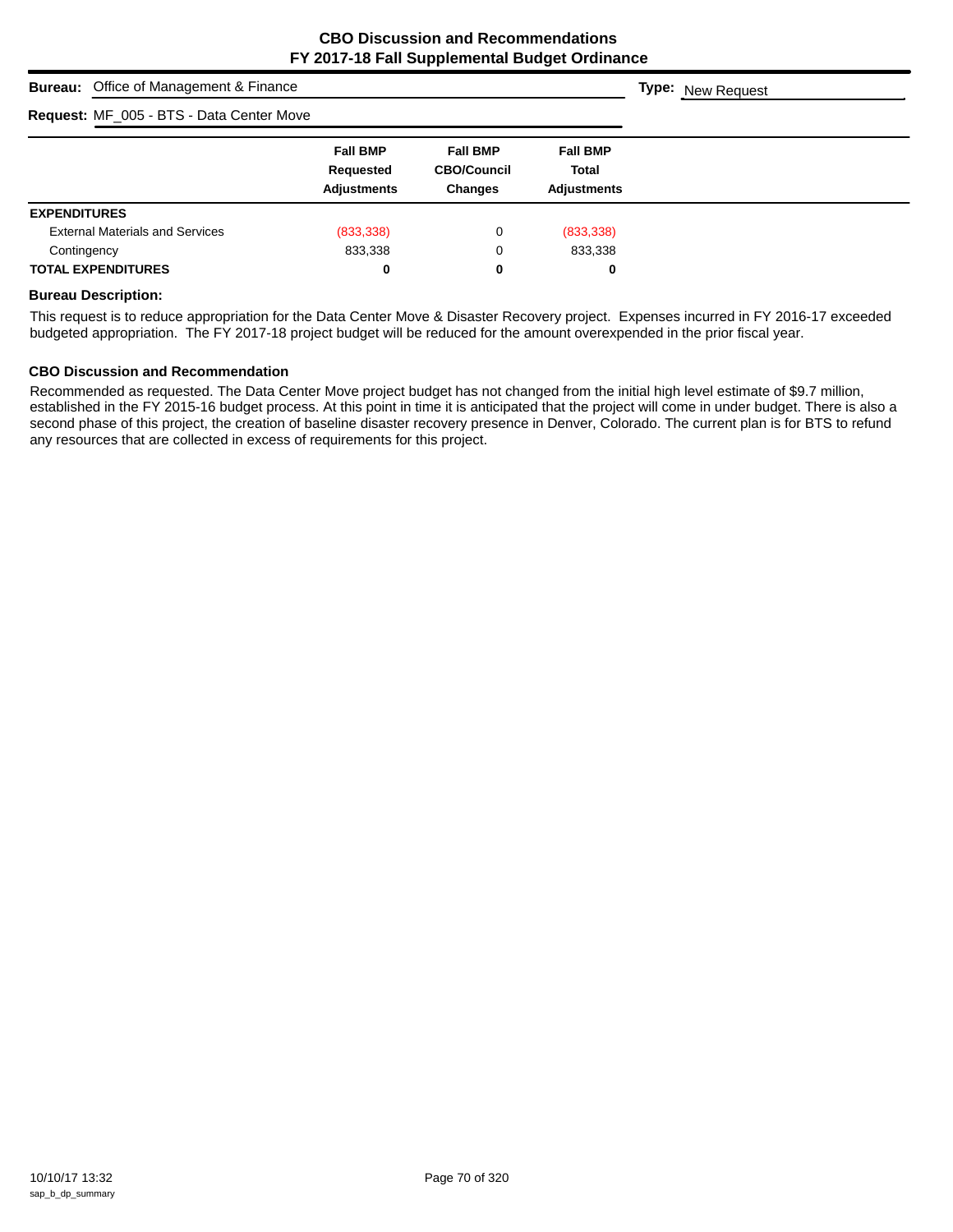| <b>Bureau:</b> Office of Management & Finance | <b>Type:</b> New Request                           |                                                         |                                                       |  |  |  |  |  |
|-----------------------------------------------|----------------------------------------------------|---------------------------------------------------------|-------------------------------------------------------|--|--|--|--|--|
| Request: MF_006 - BTS - VDI Proof of Concept  |                                                    |                                                         |                                                       |  |  |  |  |  |
|                                               | <b>Fall BMP</b><br>Requested<br><b>Adjustments</b> | <b>Fall BMP</b><br><b>CBO/Council</b><br><b>Changes</b> | <b>Fall BMP</b><br><b>Total</b><br><b>Adjustments</b> |  |  |  |  |  |
| <b>EXPENDITURES</b>                           |                                                    |                                                         |                                                       |  |  |  |  |  |
| <b>External Materials and Services</b>        | (11, 074)                                          | 0                                                       | (11, 074)                                             |  |  |  |  |  |
| Contingency                                   | 11,074                                             | 0                                                       | 11.074                                                |  |  |  |  |  |
| <b>TOTAL EXPENDITURES</b>                     | 0                                                  | 0                                                       | 0                                                     |  |  |  |  |  |

# **Bureau Description:**

This request is to reduce appropriation for the VDI Proof of Concept project. Expenses incurred in FY 2016-17 exceeded budgeted appropriation. The FY 2017-18 project budget will be reduced for the amount overexpended in the prior fiscal year.

## **CBO Discussion and Recommendation**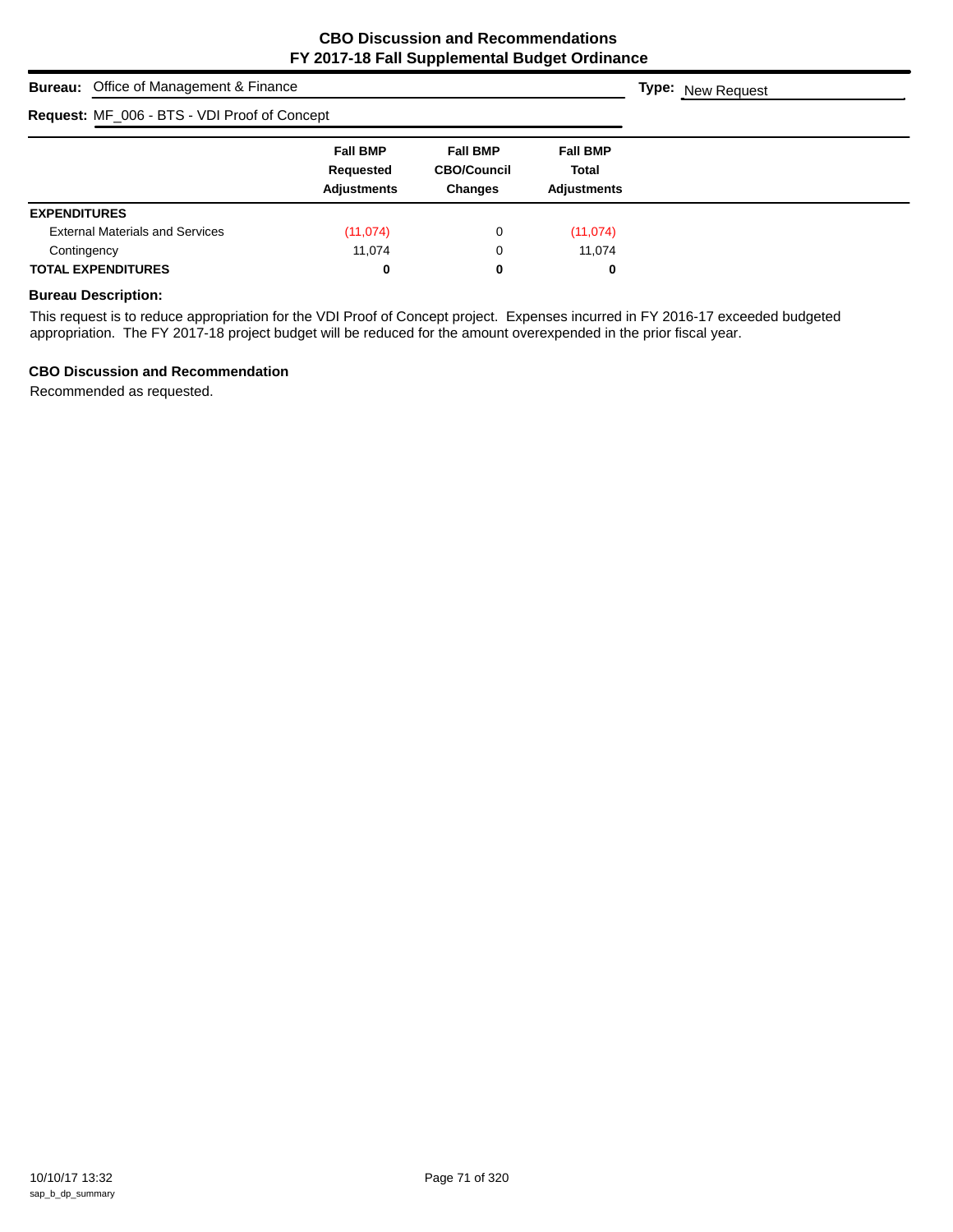| <b>Bureau:</b> Office of Management & Finance       |                                                    |                                                         |                                                | <b>Type:</b> New Request |
|-----------------------------------------------------|----------------------------------------------------|---------------------------------------------------------|------------------------------------------------|--------------------------|
| Request: MF_007 - BTS - Firewall Technology Refresh |                                                    |                                                         |                                                |                          |
|                                                     | <b>Fall BMP</b><br>Requested<br><b>Adjustments</b> | <b>Fall BMP</b><br><b>CBO/Council</b><br><b>Changes</b> | <b>Fall BMP</b><br>Total<br><b>Adjustments</b> |                          |
| <b>EXPENDITURES</b>                                 |                                                    |                                                         |                                                |                          |
| <b>External Materials and Services</b>              | (12, 476)                                          | 0                                                       | (12, 476)                                      |                          |
| Contingency                                         | 12,476                                             | 0                                                       | 12,476                                         |                          |
| <b>TOTAL EXPENDITURES</b>                           | 0                                                  | 0                                                       | 0                                              |                          |

## **Bureau Description:**

This request is to reduce appropriation for the Firewall Technology Refresh project. The project's appropriation was removed in FY 2016-17 with the expectation that project expenses would only be incurred in FY 2017-18. Expenses were actually incurred in FY 2016-17, to the current year's budget is being reduced.

#### **CBO Discussion and Recommendation**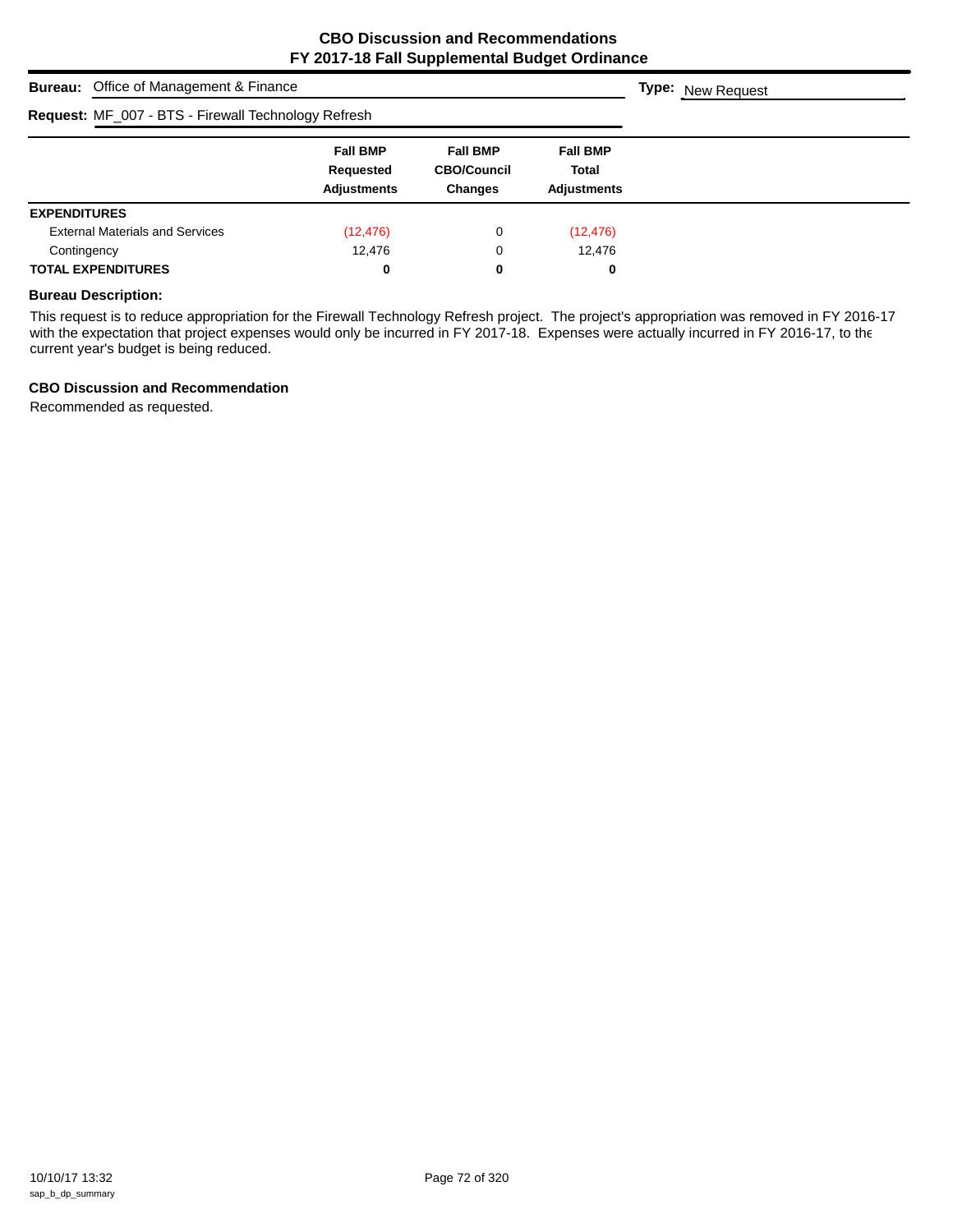| <b>Bureau:</b> Office of Management & Finance |                                                    |                                                         |                                                | <b>Type:</b> New Request |
|-----------------------------------------------|----------------------------------------------------|---------------------------------------------------------|------------------------------------------------|--------------------------|
| Request: MF_008 - BTS - Windows 10            |                                                    |                                                         |                                                |                          |
|                                               | <b>Fall BMP</b><br>Requested<br><b>Adjustments</b> | <b>Fall BMP</b><br><b>CBO/Council</b><br><b>Changes</b> | <b>Fall BMP</b><br>Total<br><b>Adjustments</b> |                          |
| <b>EXPENDITURES</b>                           |                                                    |                                                         |                                                |                          |
| <b>External Materials and Services</b>        | (60,000)                                           | 0                                                       | (60,000)                                       |                          |
| Contingency                                   | 60.000                                             | 0                                                       | 60,000                                         |                          |
| <b>TOTAL EXPENDITURES</b>                     | 0                                                  | 0                                                       | 0                                              |                          |

#### **Bureau Description:**

This request is to remove fund for the Windows 10 project. Part of the work on last year's portion of the project was expected to be delayed, so some of the project budget was reappropriated and included in the FY 2017-18 budget. The delay didn't take place, work was completed, and expenses incurred. This adjustment removes project funding for FY 2017-18.

#### **CBO Discussion and Recommendation**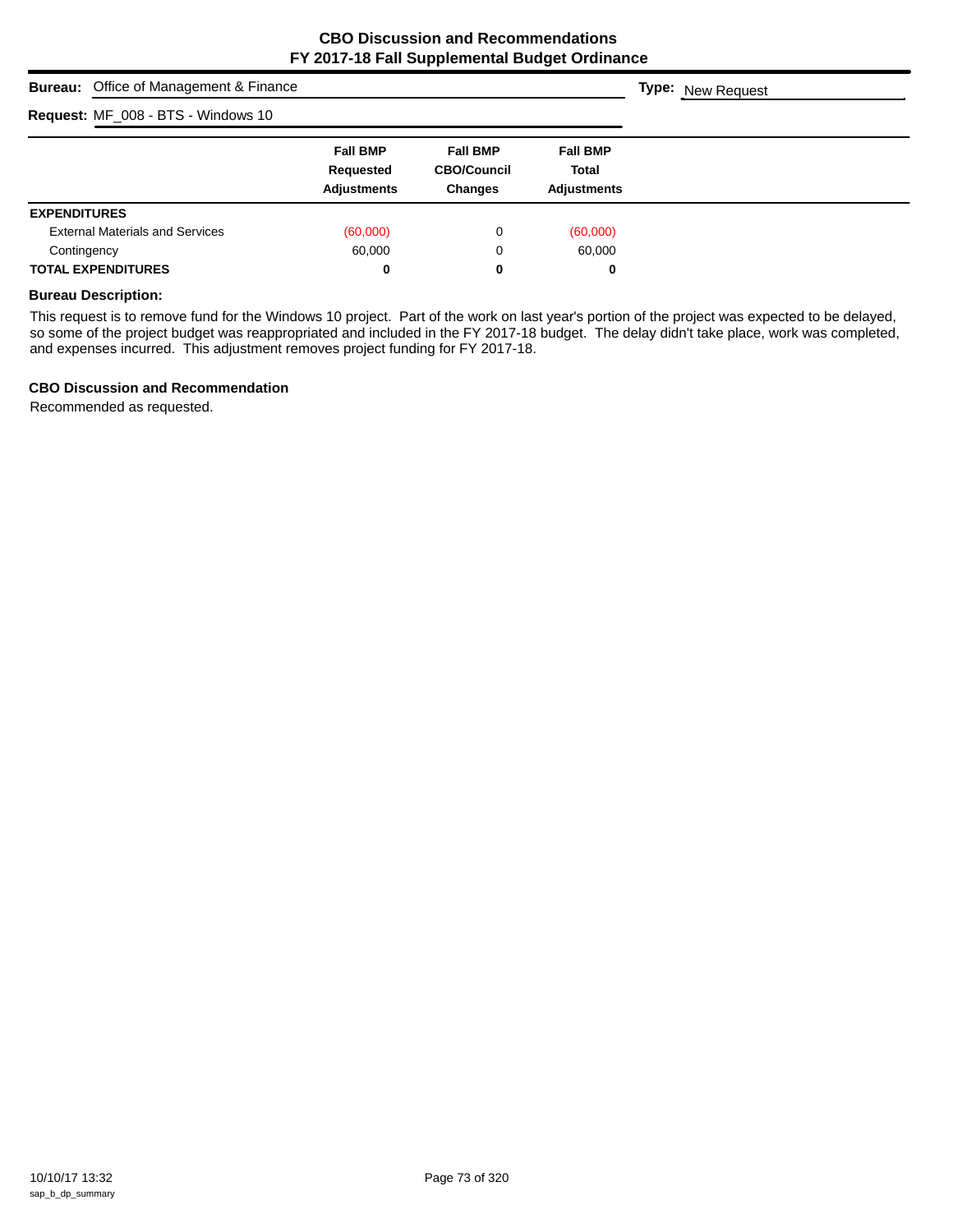**Type:** New Request

# **Bureau:** Office of Management & Finance

| Request: MF_009 - BTS - Additional Beginning EBSS Fund Balance |                                                    |                                                  |                                                       |  |
|----------------------------------------------------------------|----------------------------------------------------|--------------------------------------------------|-------------------------------------------------------|--|
|                                                                | <b>Fall BMP</b><br>Requested<br><b>Adjustments</b> | <b>Fall BMP</b><br><b>CBO/Council</b><br>Changes | <b>Fall BMP</b><br><b>Total</b><br><b>Adjustments</b> |  |
| <b>EXPENDITURES</b>                                            |                                                    |                                                  |                                                       |  |
| Contingency                                                    | 538,205                                            | 0                                                | 538,205                                               |  |
| <b>TOTAL EXPENDITURES</b>                                      | 538,205                                            | 0                                                | 538,205                                               |  |
| <b>REVENUES</b>                                                |                                                    |                                                  |                                                       |  |
| <b>Budgeted Beginning Fund Balance</b>                         | 538.205                                            | 0                                                | 538,205                                               |  |
| <b>TOTAL REVENUES</b>                                          | 538,205                                            | 0                                                | 538,205                                               |  |

## **Bureau Description:**

This is a request to adjust the fund's Beginning Fund Balance based on the FY 2015-16 CAFR Ending Fund Balance, plus FY 2016-17 actual revenues, less FY 2016-17 actual expenses.

#### **CBO Discussion and Recommendation**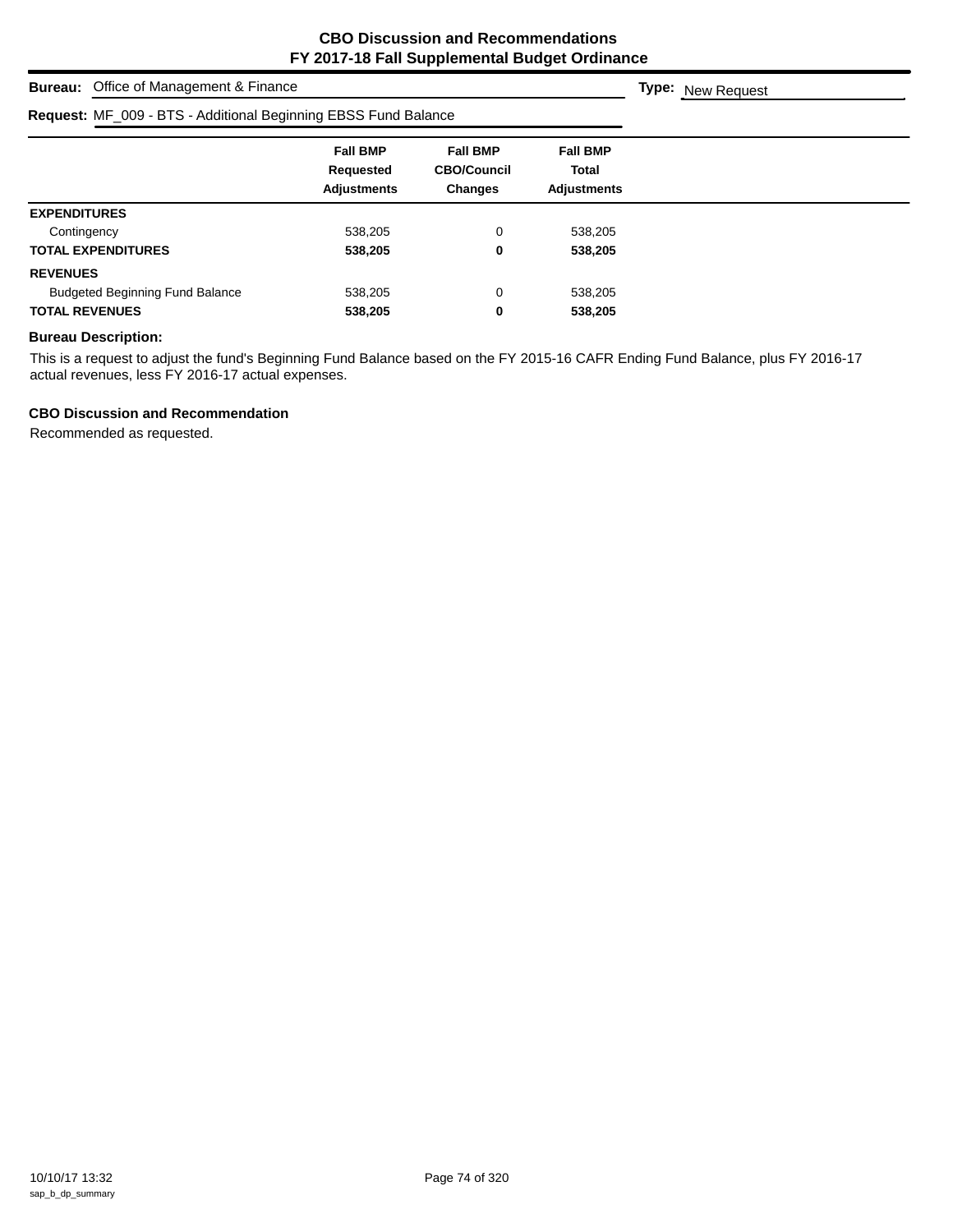|                                                                   | <b>Bureau:</b> Office of Management & Finance |                                                    |                                                         |                                                |  | <b>Type:</b> New Request |  |
|-------------------------------------------------------------------|-----------------------------------------------|----------------------------------------------------|---------------------------------------------------------|------------------------------------------------|--|--------------------------|--|
| Request: MF_010 - BTS - Enterprise Asset Management Pilot Project |                                               |                                                    |                                                         |                                                |  |                          |  |
|                                                                   |                                               | <b>Fall BMP</b><br>Requested<br><b>Adjustments</b> | <b>Fall BMP</b><br><b>CBO/Council</b><br><b>Changes</b> | <b>Fall BMP</b><br>Total<br><b>Adjustments</b> |  |                          |  |
| <b>EXPENDITURES</b>                                               |                                               |                                                    |                                                         |                                                |  |                          |  |
|                                                                   | <b>External Materials and Services</b>        | 399,410                                            | 0                                                       | 399,410                                        |  |                          |  |
| Contingency                                                       |                                               | (399, 410)                                         | 0                                                       | (399, 410)                                     |  |                          |  |
|                                                                   | <b>TOTAL EXPENDITURES</b>                     | 0                                                  | 0                                                       | 0                                              |  |                          |  |

#### **Bureau Description:**

This request is to reappropriate the Enterprise Asset Management Pilot Project's FY 2016-17 budget balance. This is an ongoing project and funds are needed to cover anticipated FY 2017-18 expenses.

#### **CBO Discussion and Recommendation**

Recommended as requested. The Project's Executive Sponsors decided in late May to delay the start of the EAM Project until January, 2018. The scope of the EAM project includes implementing SAP modules to manage land, leases, operations, and maintenance work for buildings, integration with GIS, and a mobile solution. The central repository of land records will have Citywide impact at go-live, and will be integrated with GIS. Additional functionality will be piloted by BIBS Facilities Services. The total project budget continues to be \$2,200,000.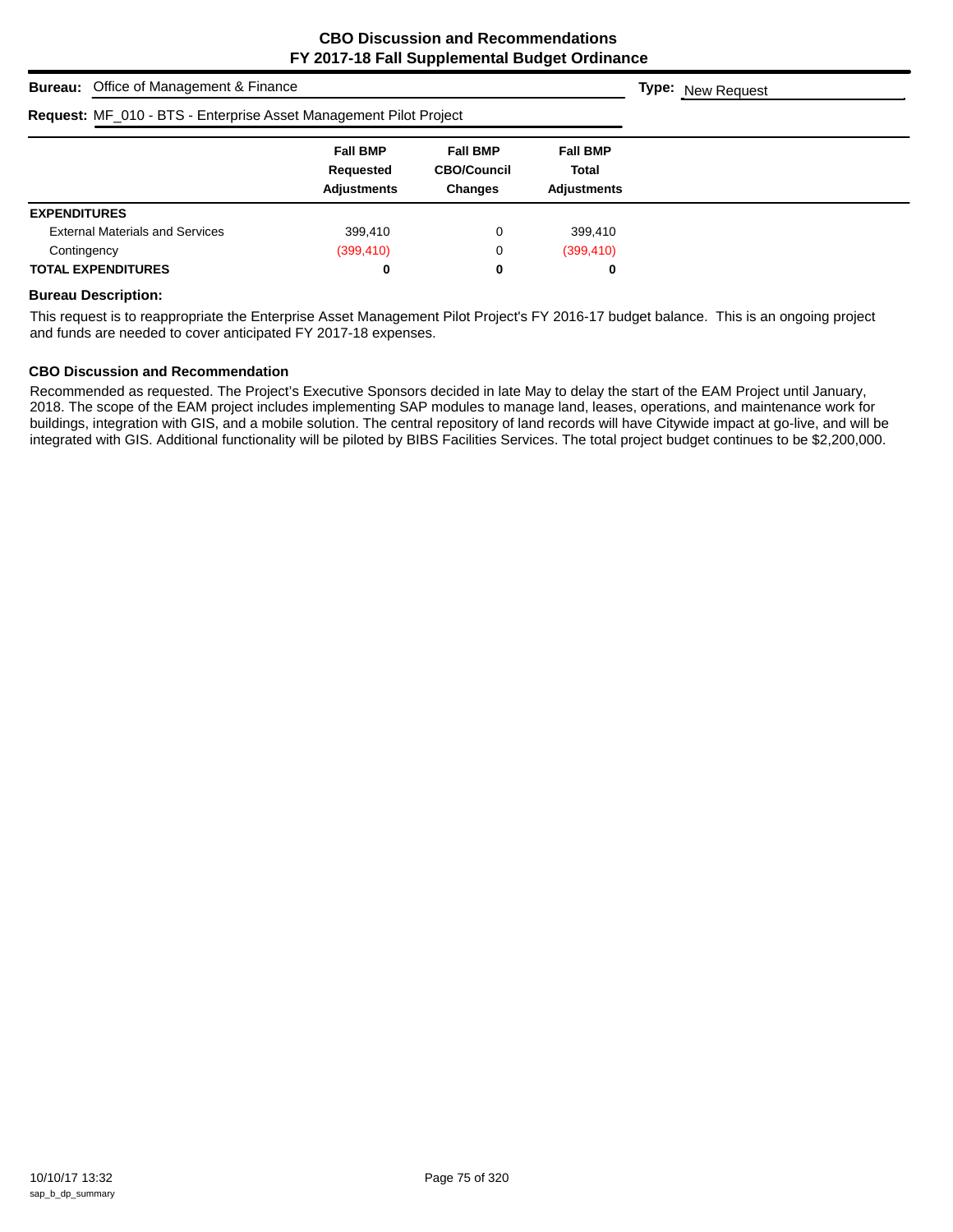| <b>Bureau:</b> Office of Management & Finance              |                                                    |                                                  |                                         | <b>Type:</b> New Request |
|------------------------------------------------------------|----------------------------------------------------|--------------------------------------------------|-----------------------------------------|--------------------------|
| Request: MF_011 - Fire Fac GO Bond-Transfer approp to Fire |                                                    |                                                  |                                         |                          |
|                                                            | <b>Fall BMP</b><br>Requested<br><b>Adjustments</b> | <b>Fall BMP</b><br><b>CBO/Council</b><br>Changes | <b>Fall BMP</b><br>Total<br>Adjustments |                          |
| <b>EXPENDITURES</b>                                        |                                                    |                                                  |                                         |                          |
| Capital Outlay                                             | (599, 117)                                         | 0                                                | (599, 117)                              |                          |
| <b>TOTAL EXPENDITURES</b>                                  | (599, 117)                                         | 0                                                | (599, 117)                              |                          |
| <b>REVENUES</b>                                            |                                                    |                                                  |                                         |                          |
| <b>Budgeted Beginning Fund Balance</b>                     | (599, 117)                                         | 0                                                | (599, 117)                              |                          |
| <b>TOTAL REVENUES</b>                                      | (599, 117)                                         | 0                                                | (599, 117)                              |                          |

## **Bureau Description:**

The purpose of this budget request is to reduce appropriation in contingency and resources of beginning fund balance budgeted under the MF business area in fund 400 so that Fire and Rescue can budget and manage under its FR business area.

## **CBO Discussion and Recommendation**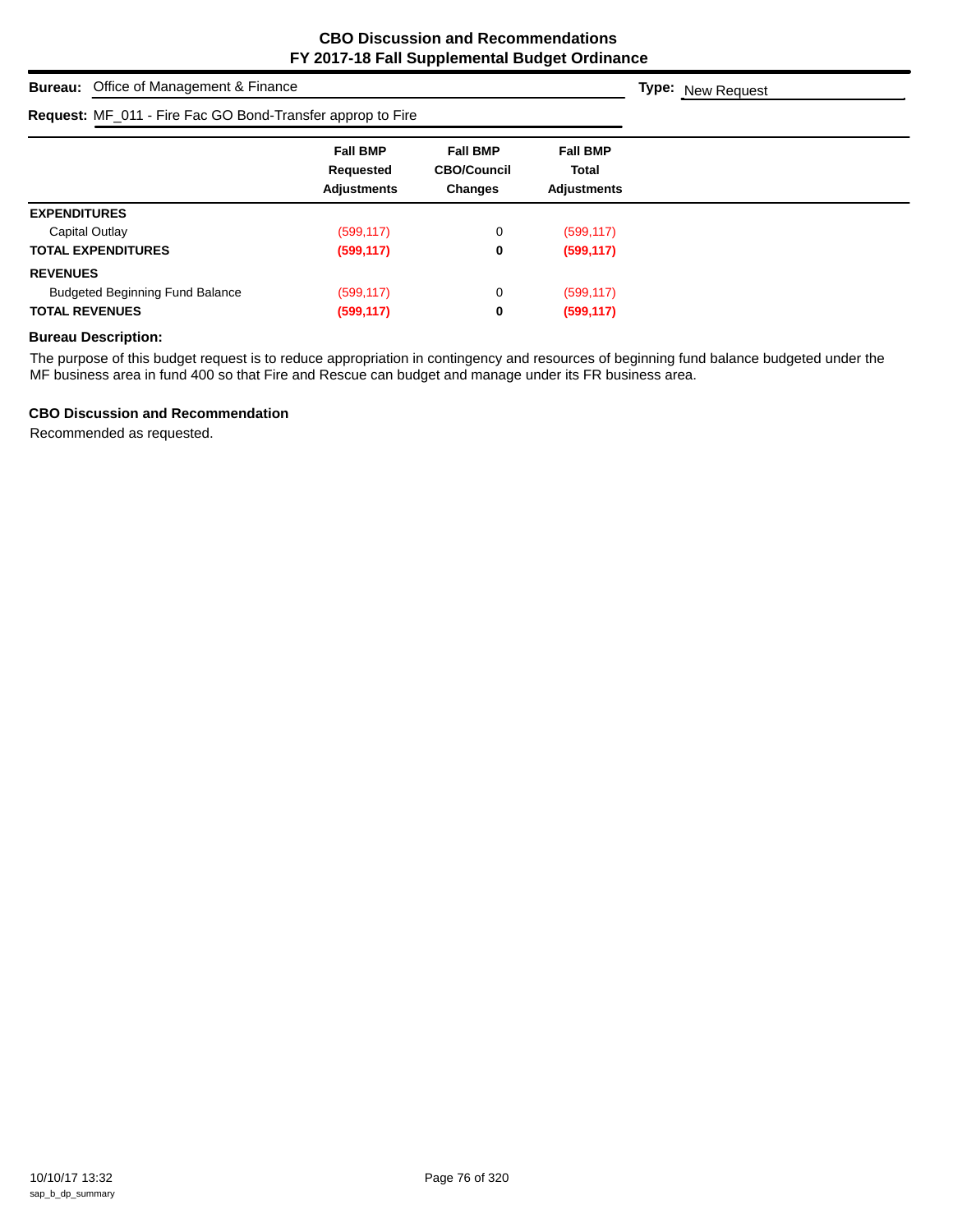| <b>Bureau:</b> Office of Management & Finance           |                                                    |                                                         |                                                       | <b>Type:</b> New Request |
|---------------------------------------------------------|----------------------------------------------------|---------------------------------------------------------|-------------------------------------------------------|--------------------------|
| Request: MF_012 - PS GO Bond - True up resources budget |                                                    |                                                         |                                                       |                          |
|                                                         | <b>Fall BMP</b><br>Requested<br><b>Adjustments</b> | <b>Fall BMP</b><br><b>CBO/Council</b><br><b>Changes</b> | <b>Fall BMP</b><br><b>Total</b><br><b>Adjustments</b> |                          |
| <b>EXPENDITURES</b>                                     |                                                    |                                                         |                                                       |                          |
| Contingency                                             | (225)                                              | 0                                                       | (225)                                                 |                          |
| <b>TOTAL EXPENDITURES</b>                               | (225)                                              | 0                                                       | (225)                                                 |                          |
| <b>REVENUES</b>                                         |                                                    |                                                         |                                                       |                          |
| <b>Budgeted Beginning Fund Balance</b>                  | 16,928                                             | 0                                                       | 16,928                                                |                          |
| Miscellaneous                                           | (17, 153)                                          | 0                                                       | (17, 153)                                             |                          |
| <b>TOTAL REVENUES</b>                                   | (225)                                              | 0                                                       | (225)                                                 |                          |

# **Bureau Description:**

The purpose of this budget request is update the forecast of interest earnings downwards to reflect projected faster spending of the fund's balance in FY 2017-18. The request also trues up the administrative program component of beginning fund balance.

## **CBO Discussion and Recommendation**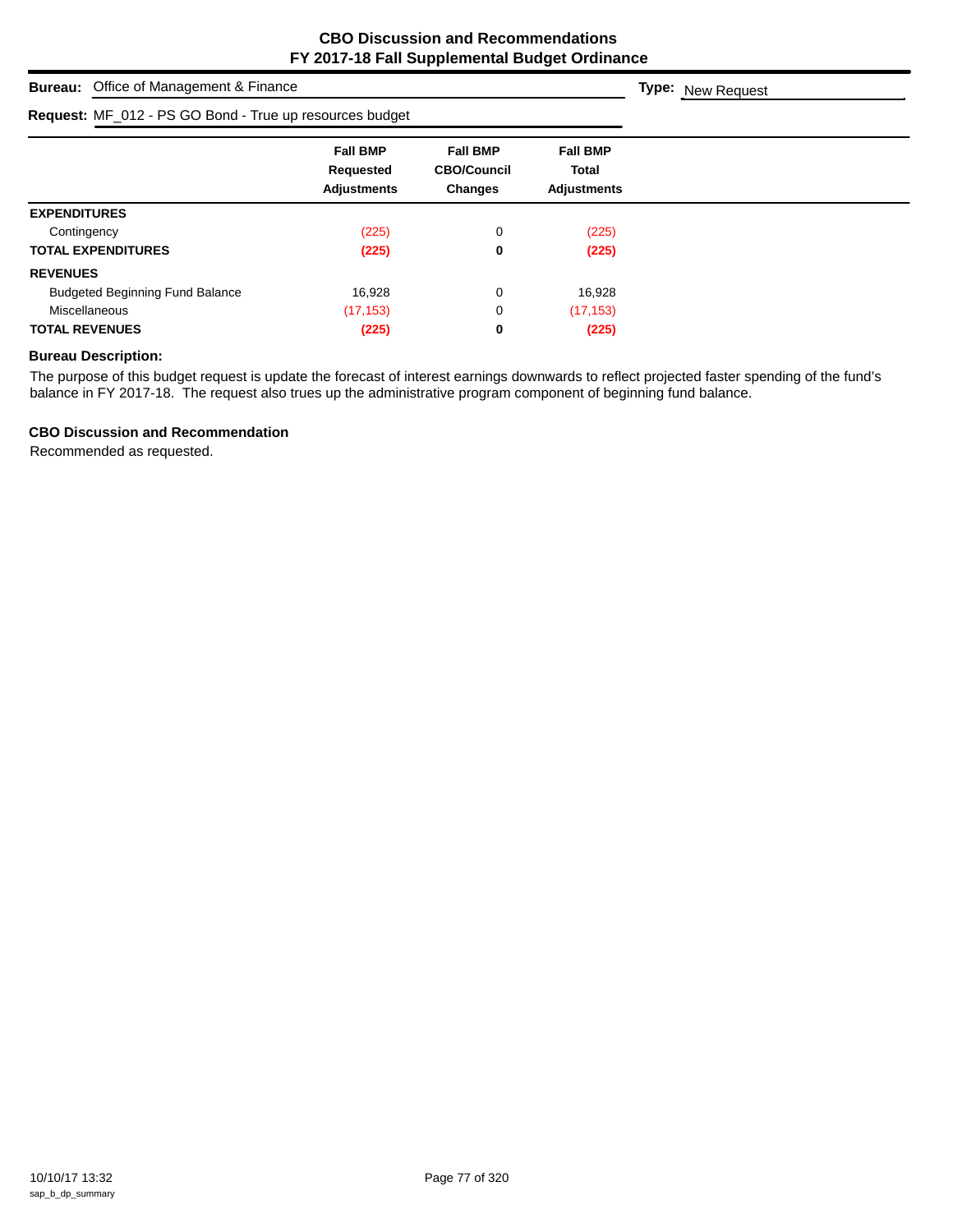| <b>Bureau:</b> Office of Management & Finance              |                                                    |                                                         |                                                       | <b>Type:</b> New Request |
|------------------------------------------------------------|----------------------------------------------------|---------------------------------------------------------|-------------------------------------------------------|--------------------------|
| <b>Request: MF_013 - BTS - Real Time Threat Monitoring</b> |                                                    |                                                         |                                                       |                          |
|                                                            | <b>Fall BMP</b><br>Requested<br><b>Adjustments</b> | <b>Fall BMP</b><br><b>CBO/Council</b><br><b>Changes</b> | <b>Fall BMP</b><br><b>Total</b><br><b>Adjustments</b> |                          |
| <b>EXPENDITURES</b>                                        |                                                    |                                                         |                                                       |                          |
| <b>External Materials and Services</b>                     | 30,000                                             | 0                                                       | 30,000                                                |                          |
| Contingency                                                | (30,000)                                           | 0                                                       | (30,000)                                              |                          |
| <b>TOTAL EXPENDITURES</b>                                  | 0                                                  | 0                                                       | 0                                                     |                          |

## **Bureau Description:**

This request is to reappropriate a portion of the FY 2016-17 Real Time Threat Monitoring project budget balance in order to fund work delayed in the prior fiscal year due to the Portland Building Renovation and Data Center Move projects.

#### **CBO Discussion and Recommendation**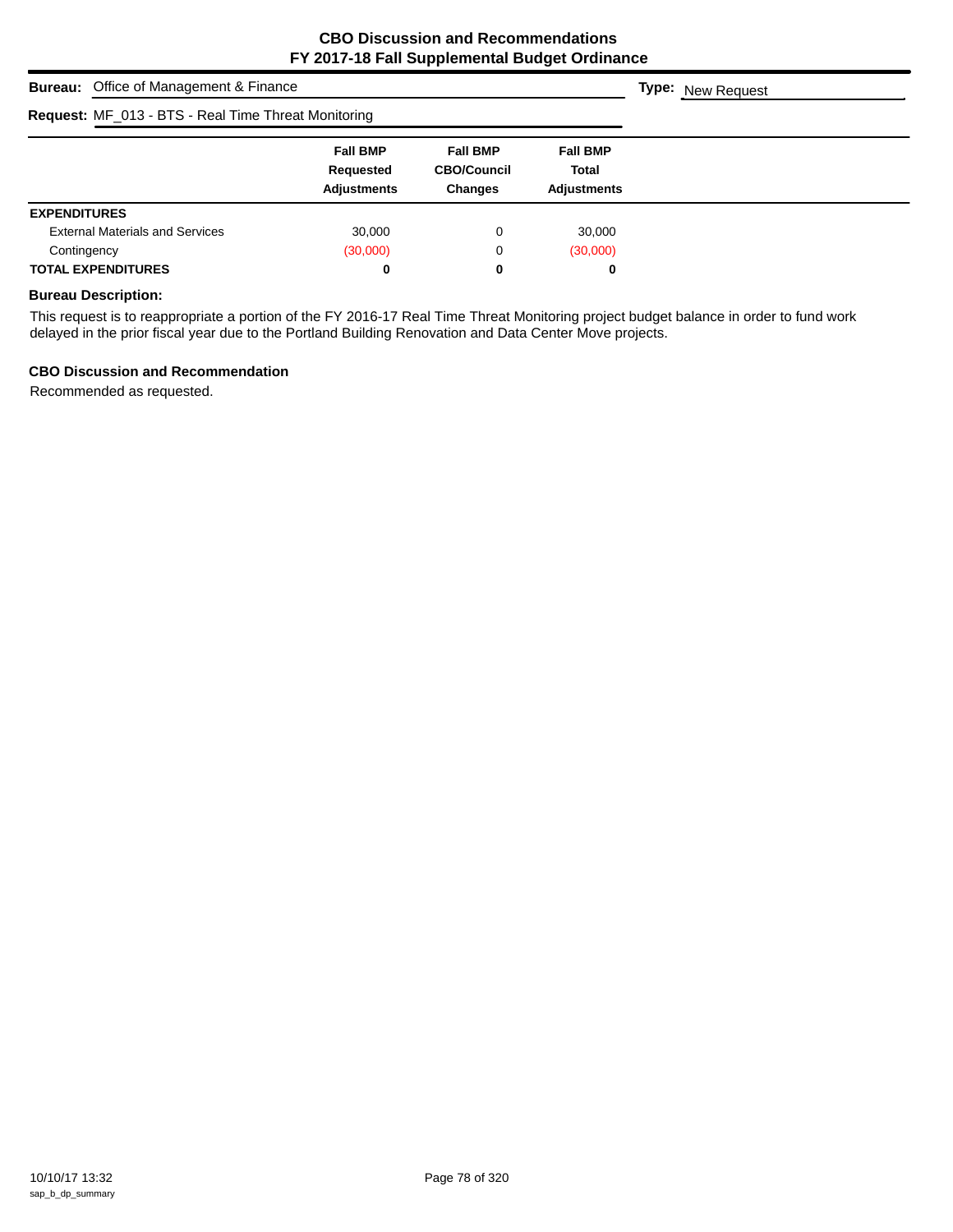| <b>Bureau:</b> Office of Management & Finance                       |                                                    |                                                         |                                                       | <b>Type:</b> New Request |
|---------------------------------------------------------------------|----------------------------------------------------|---------------------------------------------------------|-------------------------------------------------------|--------------------------|
| <b>Request: MF_014 - BTS - Critical Security Controls Framework</b> |                                                    |                                                         |                                                       |                          |
|                                                                     | <b>Fall BMP</b><br>Requested<br><b>Adjustments</b> | <b>Fall BMP</b><br><b>CBO/Council</b><br><b>Changes</b> | <b>Fall BMP</b><br><b>Total</b><br><b>Adjustments</b> |                          |
| <b>EXPENDITURES</b>                                                 |                                                    |                                                         |                                                       |                          |
| <b>External Materials and Services</b>                              | 60,000                                             | 0                                                       | 60,000                                                |                          |
| Contingency                                                         | (60,000)                                           | 0                                                       | (60,000)                                              |                          |
| <b>TOTAL EXPENDITURES</b>                                           | 0                                                  | 0                                                       | 0                                                     |                          |

## **Bureau Description:**

This request is to reappropriate a portion of the FY 2016-17 Critical Security Controls Framework project budget balance in order to cover all project-related expenses anticipated in the current fiscal year.

## **CBO Discussion and Recommendation**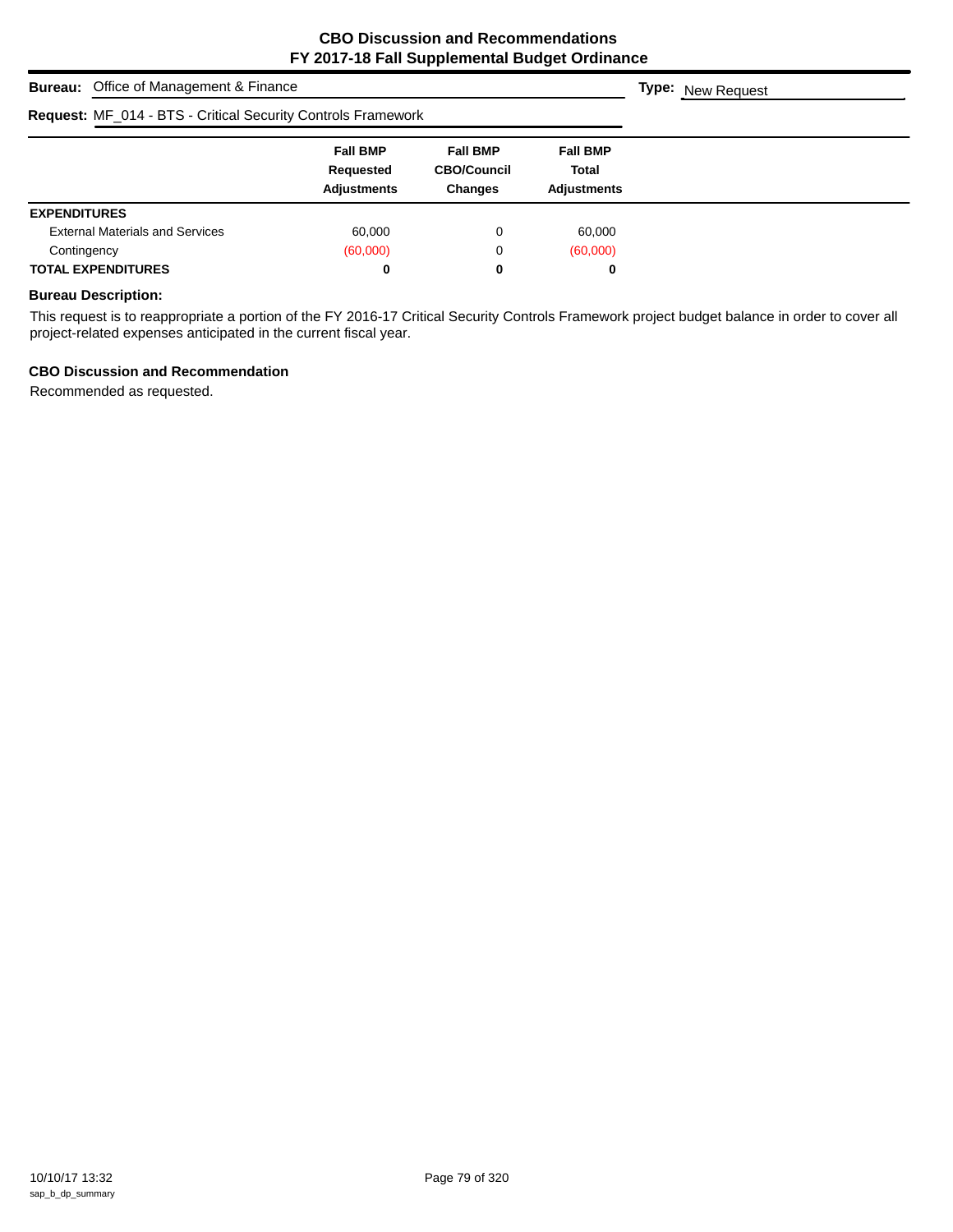|                     | <b>Bureau:</b> Office of Management & Finance                        |                                                    |                                                         |                                                       | <b>Type:</b> New Request |  |
|---------------------|----------------------------------------------------------------------|----------------------------------------------------|---------------------------------------------------------|-------------------------------------------------------|--------------------------|--|
|                     | <b>Request: MF_015 - BTS - Secure Web Gateway Technology Refresh</b> |                                                    |                                                         |                                                       |                          |  |
|                     |                                                                      | <b>Fall BMP</b><br>Requested<br><b>Adjustments</b> | <b>Fall BMP</b><br><b>CBO/Council</b><br><b>Changes</b> | <b>Fall BMP</b><br><b>Total</b><br><b>Adjustments</b> |                          |  |
| <b>EXPENDITURES</b> |                                                                      |                                                    |                                                         |                                                       |                          |  |
|                     | <b>External Materials and Services</b>                               | 35,000                                             | 0                                                       | 35,000                                                |                          |  |
| Contingency         |                                                                      | (35,000)                                           | 0                                                       | (35,000)                                              |                          |  |
|                     | <b>TOTAL EXPENDITURES</b>                                            | 0                                                  | 0                                                       | 0                                                     |                          |  |

## **Bureau Description:**

This request is to reappropriate a portion of the FY 2016-17 Secure Web Gateway Technology Refresh project budget balance in order to fully fund all anticipated project expenses for the current fiscal year.

## **CBO Discussion and Recommendation**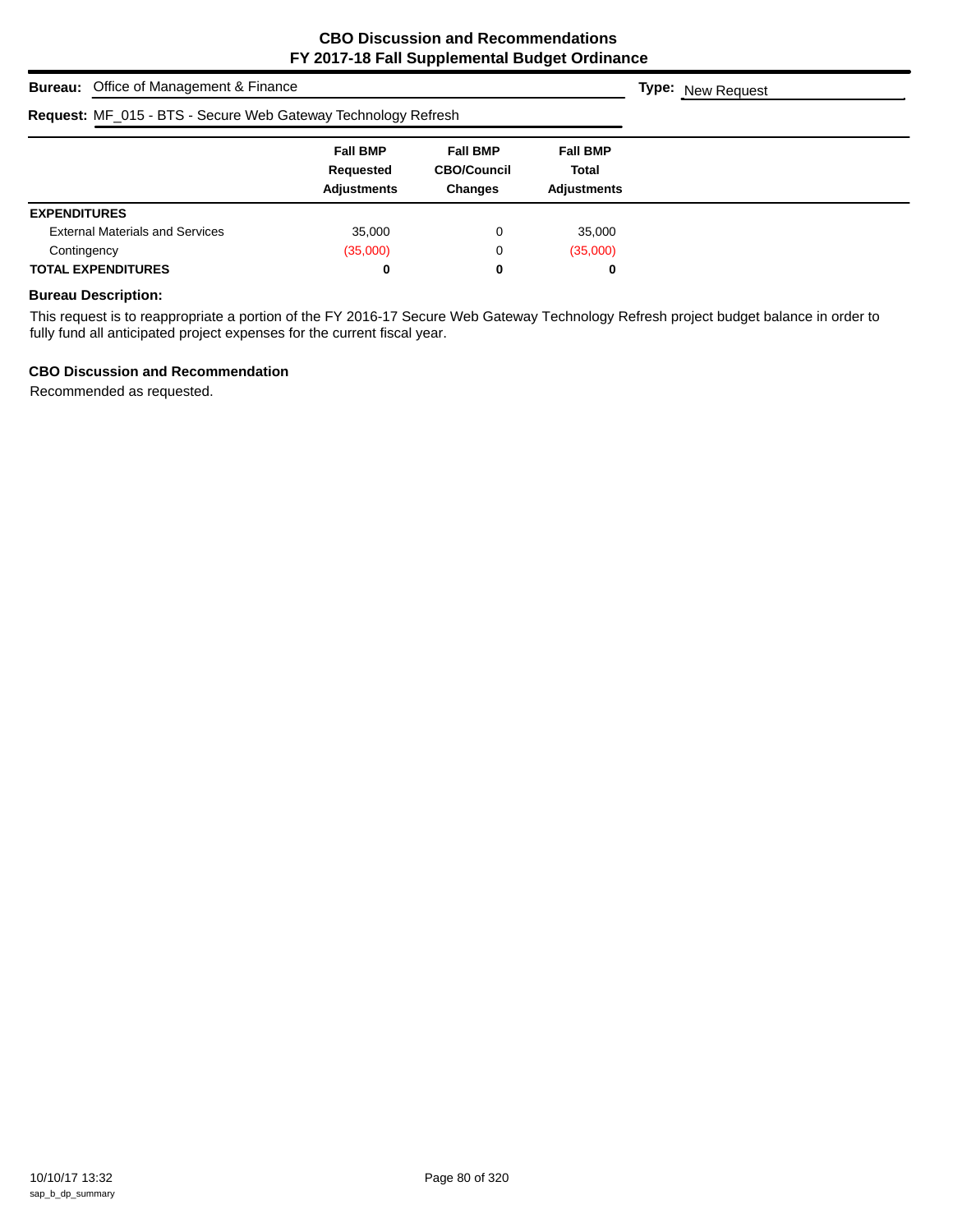| <b>Bureau:</b> Office of Management & Finance                |                                                    | <b>Type:</b> New Request                                |                                                |  |
|--------------------------------------------------------------|----------------------------------------------------|---------------------------------------------------------|------------------------------------------------|--|
| Request: MF_016 - BTS - IRNE Voice System Technology Refresh |                                                    |                                                         |                                                |  |
|                                                              | <b>Fall BMP</b><br>Requested<br><b>Adjustments</b> | <b>Fall BMP</b><br><b>CBO/Council</b><br><b>Changes</b> | <b>Fall BMP</b><br>Total<br><b>Adjustments</b> |  |
| <b>EXPENDITURES</b>                                          |                                                    |                                                         |                                                |  |
| <b>External Materials and Services</b>                       | 532,777                                            | 0                                                       | 532,777                                        |  |
| Contingency                                                  | (532, 777)                                         | 0                                                       | (532, 777)                                     |  |
| <b>TOTAL EXPENDITURES</b>                                    | 0                                                  | 0                                                       | 0                                              |  |

#### **Bureau Description:**

This request is to reappropriate the FY 2016-17 IRNE Voice System Technology Refresh project budget balance in order to fund work not completed in the prior fiscal year. In addition, \$75,000 is requested to be added to the project to cover anticipated expenses for additional professional service assistance.

#### **CBO Discussion and Recommendation**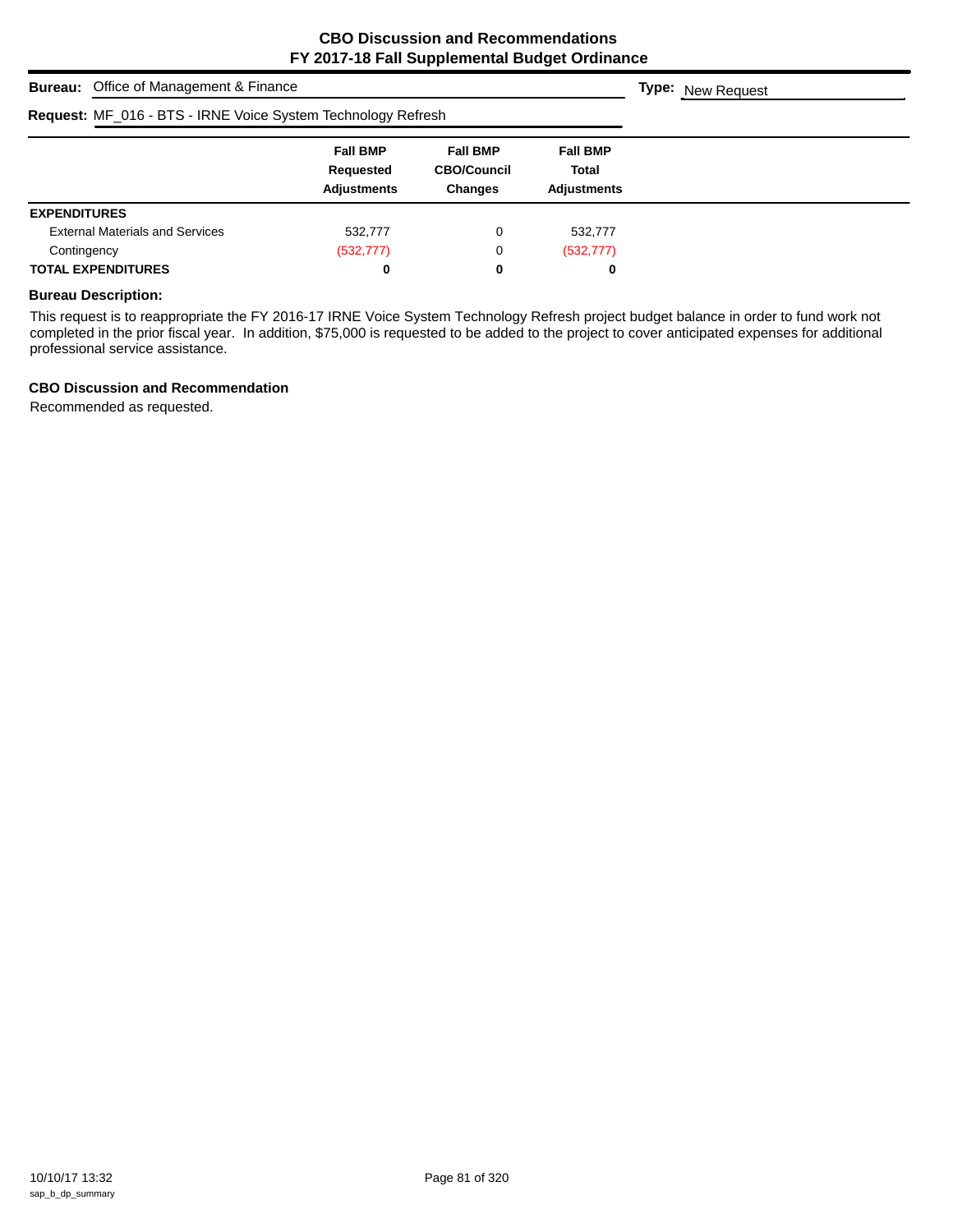| <b>Bureau:</b> Office of Management & Finance           |                                                    |                                                         |                                                | <b>Type:</b> New Request |
|---------------------------------------------------------|----------------------------------------------------|---------------------------------------------------------|------------------------------------------------|--------------------------|
| Request: MF_017 - BTS - IRNE Network Technology Refresh |                                                    |                                                         |                                                |                          |
|                                                         | <b>Fall BMP</b><br>Requested<br><b>Adjustments</b> | <b>Fall BMP</b><br><b>CBO/Council</b><br><b>Changes</b> | <b>Fall BMP</b><br>Total<br><b>Adjustments</b> |                          |
| <b>EXPENDITURES</b>                                     |                                                    |                                                         |                                                |                          |
| <b>External Materials and Services</b>                  | 173,397                                            | 0                                                       | 173,397                                        |                          |
| Contingency                                             | (173, 397)                                         | 0                                                       | (173, 397)                                     |                          |
| <b>TOTAL EXPENDITURES</b>                               | 0                                                  | 0                                                       | 0                                              |                          |

## **Bureau Description:**

This request is to reappropriate the FY 2016-17 IRNE Network Technology Refresh project budget balance in order to cover anticipated expenses for work not completed in the prior fiscal year.

## **CBO Discussion and Recommendation**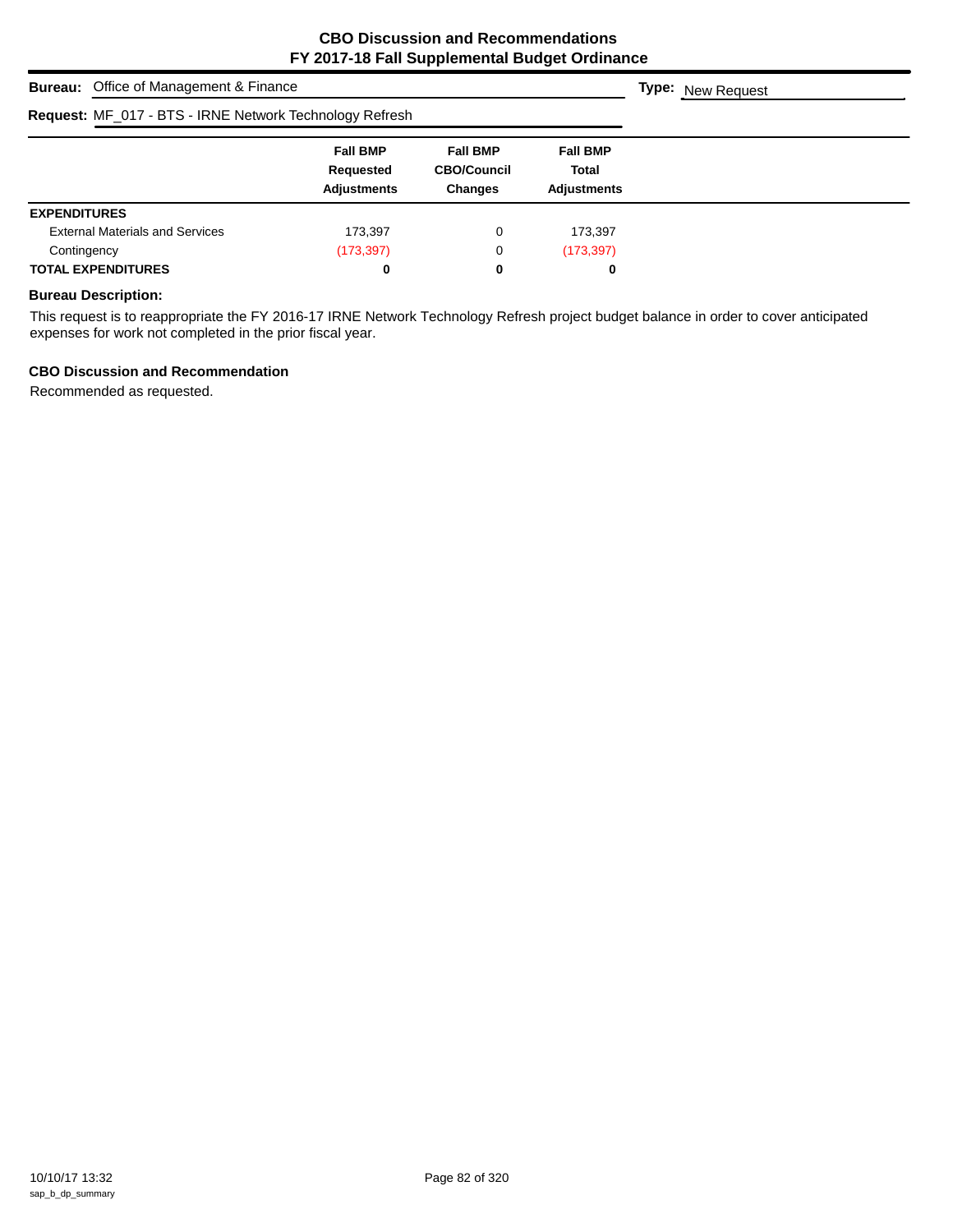|                     | <b>Bureau:</b> Office of Management & Finance                 |                                                    |                                                         |                                                | <b>Type:</b> New Request |  |
|---------------------|---------------------------------------------------------------|----------------------------------------------------|---------------------------------------------------------|------------------------------------------------|--------------------------|--|
|                     | Request: MF_018 - BTS - Enterprise Network Technology Refresh |                                                    |                                                         |                                                |                          |  |
|                     |                                                               | <b>Fall BMP</b><br>Requested<br><b>Adjustments</b> | <b>Fall BMP</b><br><b>CBO/Council</b><br><b>Changes</b> | <b>Fall BMP</b><br>Total<br><b>Adjustments</b> |                          |  |
| <b>EXPENDITURES</b> |                                                               |                                                    |                                                         |                                                |                          |  |
|                     | <b>External Materials and Services</b>                        | 279,362                                            | 0                                                       | 279,362                                        |                          |  |
| Contingency         |                                                               | (279, 362)                                         | 0                                                       | (279, 362)                                     |                          |  |
|                     | <b>TOTAL EXPENDITURES</b>                                     | 0                                                  | 0                                                       | 0                                              |                          |  |

## **Bureau Description:**

This request is to reappropriate the FY 2016-17 Enterprise Network Technology Refresh project budget balance in order to cover anticipated expenses for work not completed in the prior fiscal year.

## **CBO Discussion and Recommendation**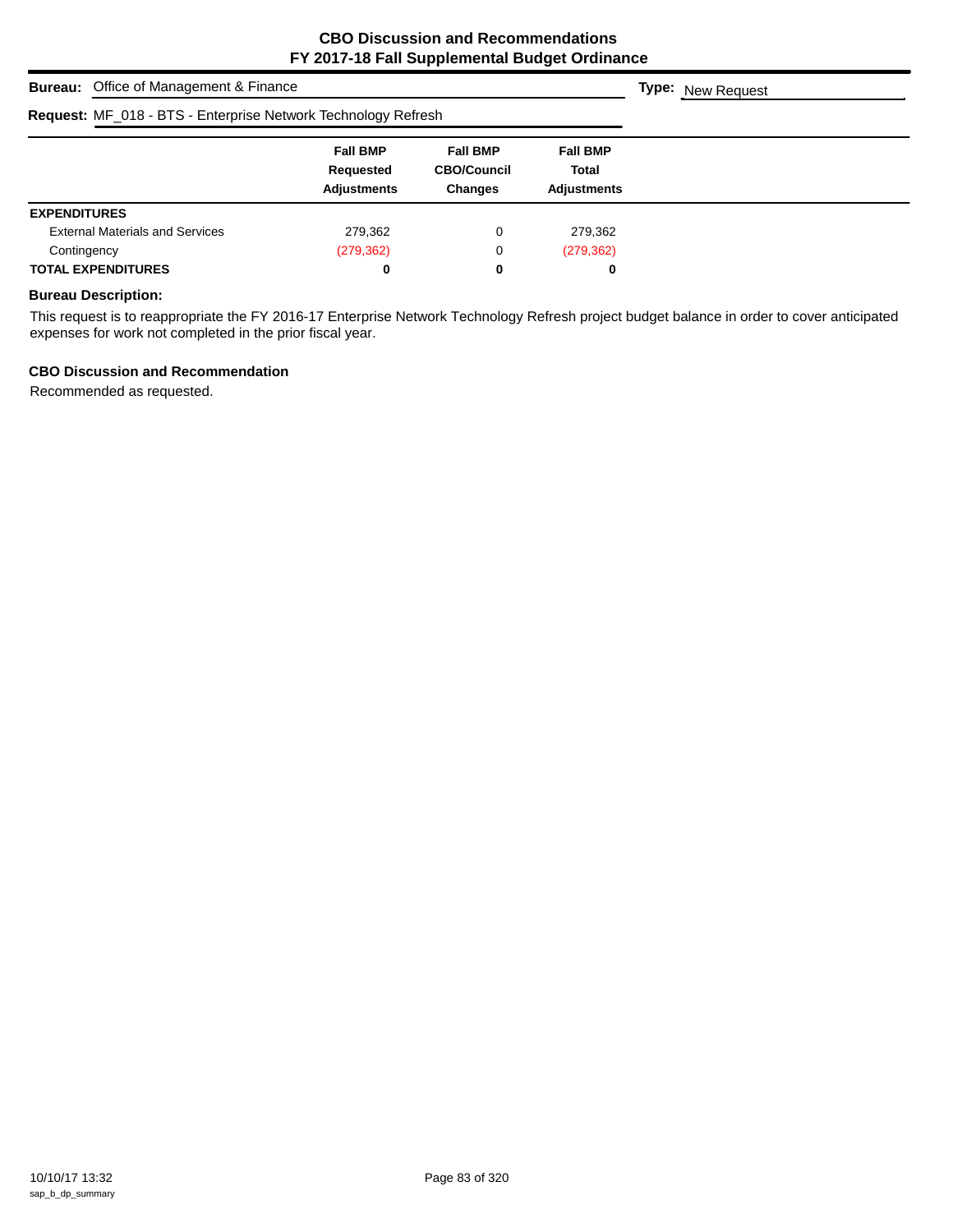| <b>Bureau:</b> Office of Management & Finance                | <b>Type:</b> New Request                           |                                                         |                                                |  |
|--------------------------------------------------------------|----------------------------------------------------|---------------------------------------------------------|------------------------------------------------|--|
| Request: MF_019 - BTS - Replacement of Telecomm Mgmt. System |                                                    |                                                         |                                                |  |
|                                                              | <b>Fall BMP</b><br>Requested<br><b>Adjustments</b> | <b>Fall BMP</b><br><b>CBO/Council</b><br><b>Changes</b> | <b>Fall BMP</b><br>Total<br><b>Adjustments</b> |  |
| <b>EXPENDITURES</b>                                          |                                                    |                                                         |                                                |  |
| <b>External Materials and Services</b>                       | 81,180                                             | 0                                                       | 81,180                                         |  |
| Contingency                                                  | (81, 180)                                          | 0                                                       | (81, 180)                                      |  |
| <b>TOTAL EXPENDITURES</b>                                    | 0                                                  | 0                                                       | 0                                              |  |

## **Bureau Description:**

This request is to reappropriate the FY 2016-17 project budget balance for the Replacement of the Telecommunications Management System. This project experienced delays last year, but is now back on schedule and funds are needed to cover anticipated expenses.

#### **CBO Discussion and Recommendation**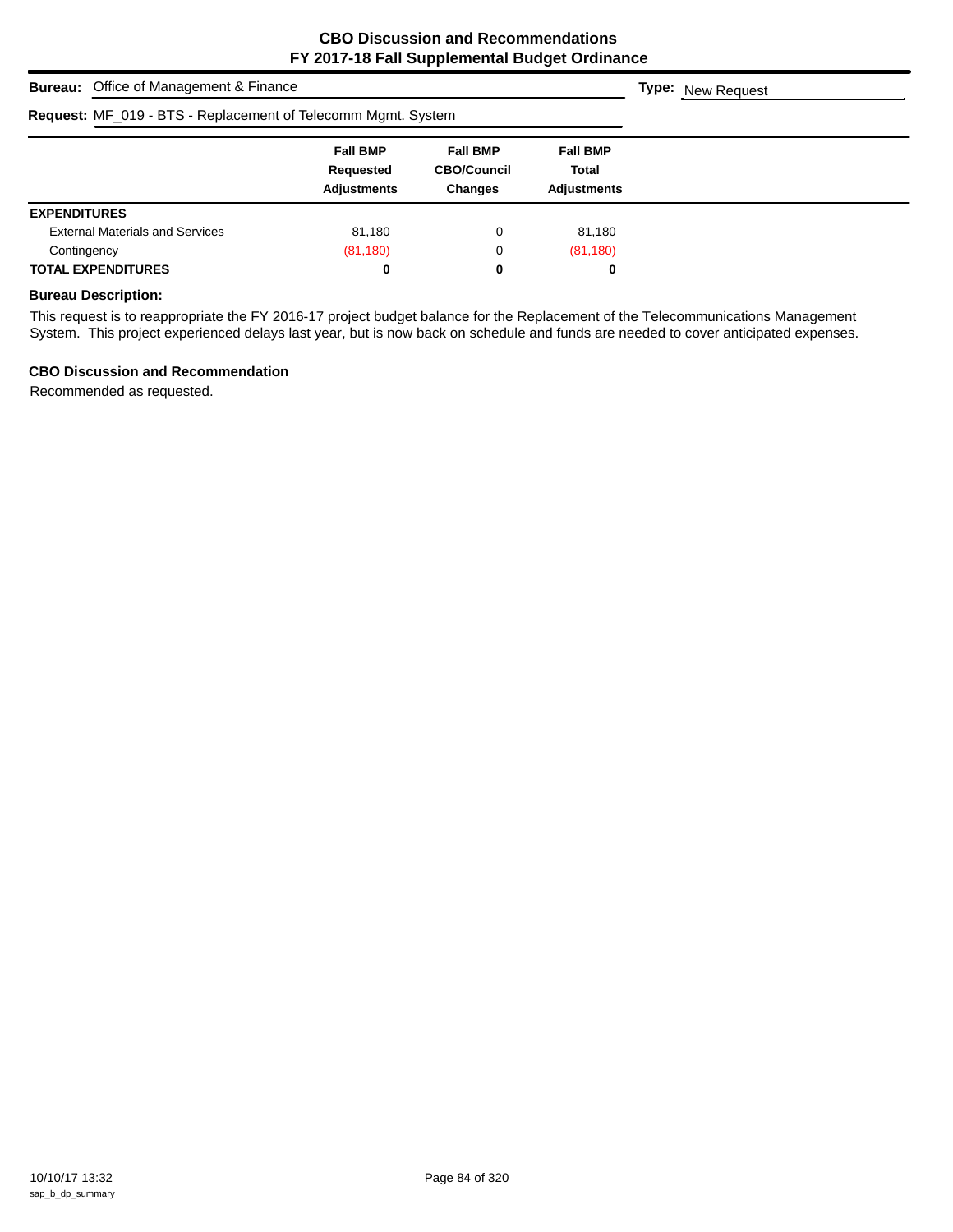| <b>Bureau:</b> Office of Management & Finance      | <b>Type:</b> New Request                           |                                                         |                                                       |  |
|----------------------------------------------------|----------------------------------------------------|---------------------------------------------------------|-------------------------------------------------------|--|
| Request: MF_020 - BTS - Upgrade of Equipment Focus |                                                    |                                                         |                                                       |  |
|                                                    | <b>Fall BMP</b><br>Requested<br><b>Adjustments</b> | <b>Fall BMP</b><br><b>CBO/Council</b><br><b>Changes</b> | <b>Fall BMP</b><br><b>Total</b><br><b>Adjustments</b> |  |
| <b>EXPENDITURES</b>                                |                                                    |                                                         |                                                       |  |
| <b>External Materials and Services</b>             | 25,000                                             | 0                                                       | 25,000                                                |  |
| Contingency                                        | (25,000)                                           | 0                                                       | (25,000)                                              |  |
| <b>TOTAL EXPENDITURES</b>                          | 0                                                  | 0                                                       | 0                                                     |  |

## **Bureau Description:**

This request is to appropriate funds for the upgrade of Equipment Focus, the Radio Shop's work order, inventory, and billing interface system with SAP.

# **CBO Discussion and Recommendation**

Recommended as requested. This is a new project.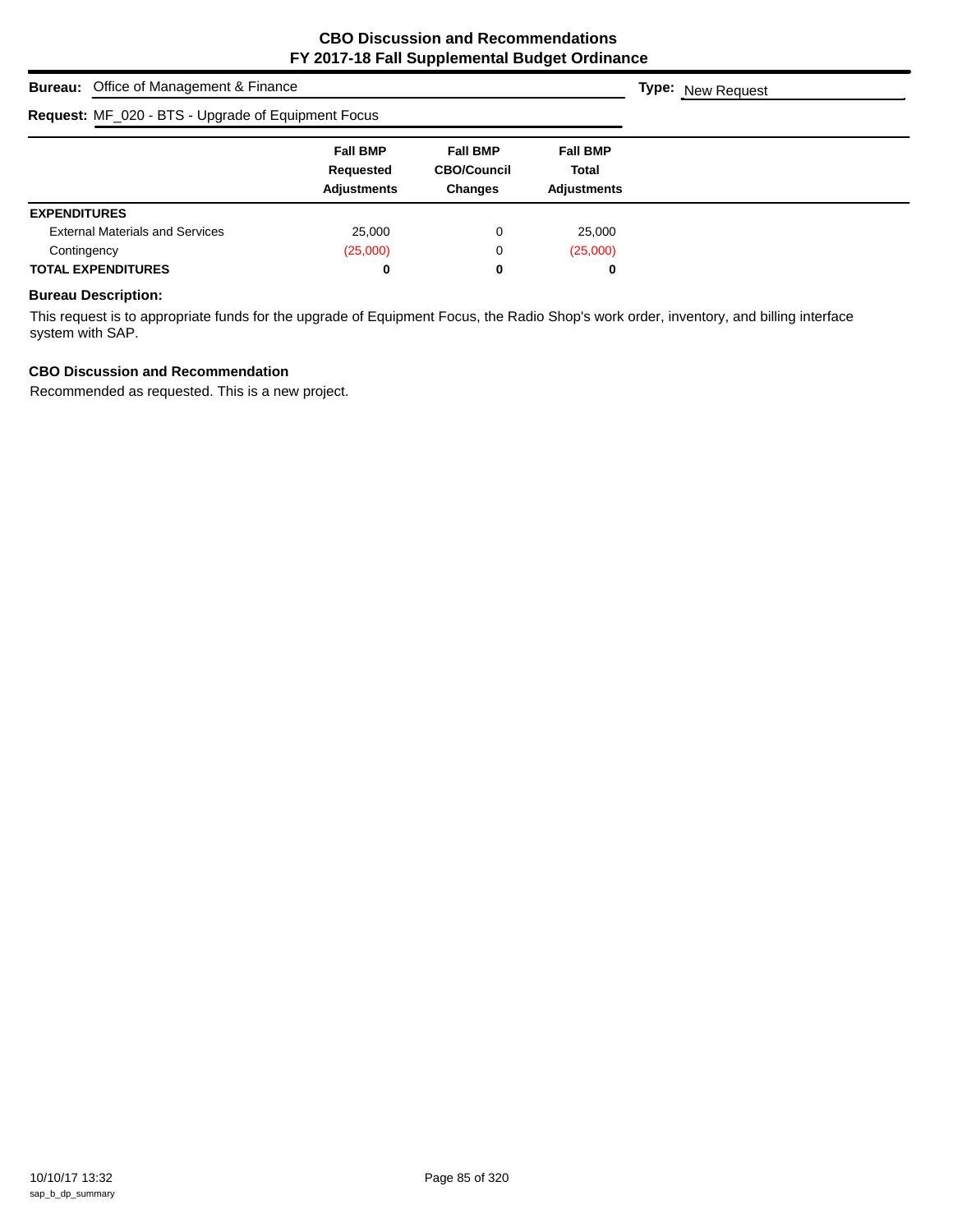| <b>Bureau:</b> Office of Management & Finance | <b>Type:</b> Technical Adjustment                  |                                                         |                                                       |  |
|-----------------------------------------------|----------------------------------------------------|---------------------------------------------------------|-------------------------------------------------------|--|
| Request: MF_021 - BTS - EBS Policy Reserves   |                                                    |                                                         |                                                       |  |
|                                               | <b>Fall BMP</b><br>Requested<br><b>Adjustments</b> | <b>Fall BMP</b><br><b>CBO/Council</b><br><b>Changes</b> | <b>Fall BMP</b><br><b>Total</b><br><b>Adjustments</b> |  |
| <b>EXPENDITURES</b>                           |                                                    |                                                         |                                                       |  |
| Contingency                                   | 0                                                  | 0                                                       | 0                                                     |  |
| <b>TOTAL EXPENDITURES</b>                     | 0                                                  | 0                                                       | 0                                                     |  |

# **Bureau Description:**

This request is to adjust the fund's policy reserves to an amount equal to 5% of the operating budget per OMF financial policies.

## **CBO Discussion and Recommendation**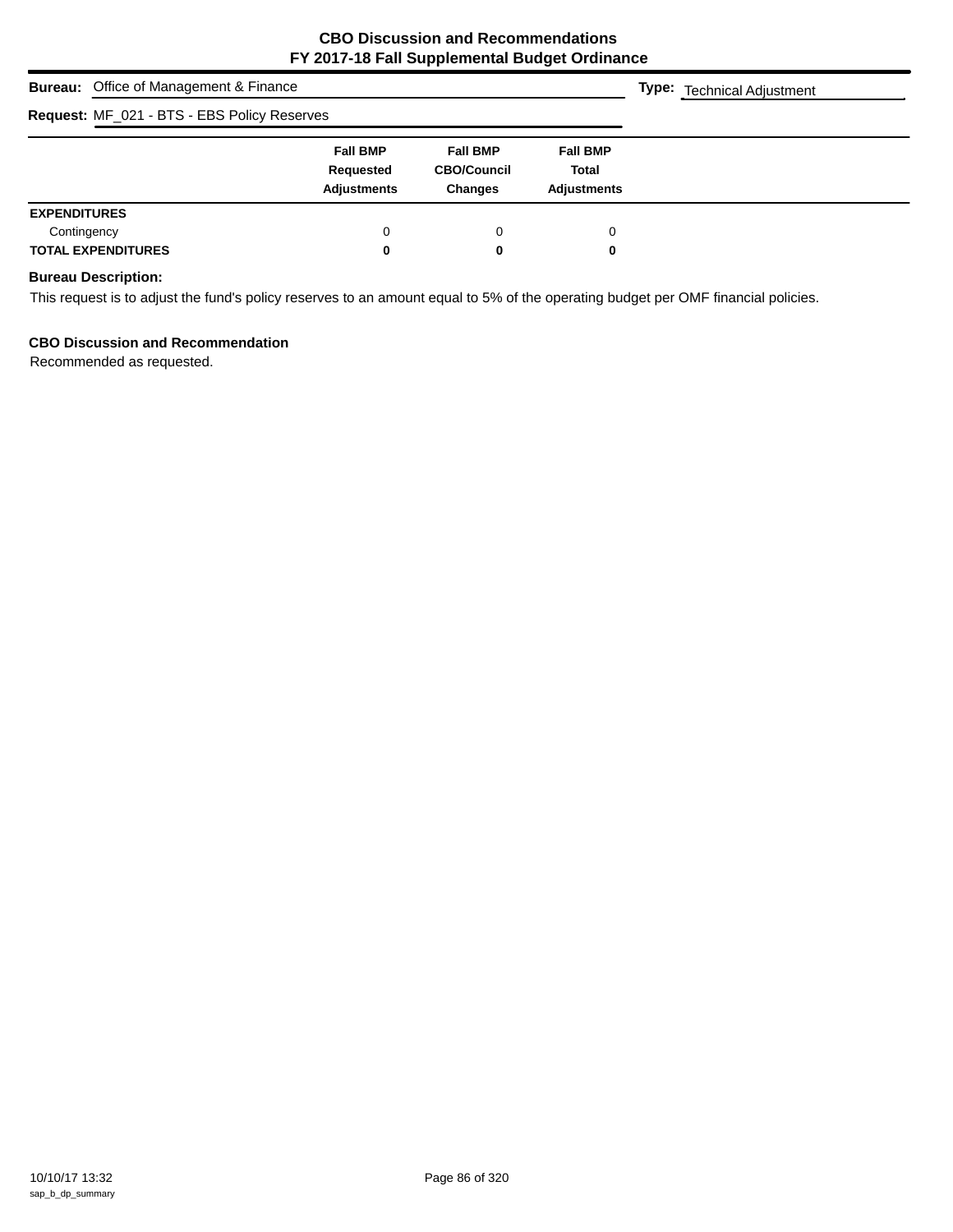**Type:** Encumbrance Carryover Request

## **Bureau:** Office of Management & Finance

# **Request:** MF\_022 - OMF General Fund Encumbrance Carryovers

| <b>INGUAGOL</b> IVII _UZZ UIVII UURUUTUITU LIIUUMIDIUNU UURIVUUD |                    |                                      |                 |  |
|------------------------------------------------------------------|--------------------|--------------------------------------|-----------------|--|
|                                                                  | <b>Fall BMP</b>    | <b>Fall BMP</b>                      | <b>Fall BMP</b> |  |
|                                                                  | Requested          | <b>CBO/Council</b>                   | <b>Total</b>    |  |
|                                                                  | <b>Adjustments</b> | <b>Changes</b><br><b>Adjustments</b> |                 |  |
| <b>EXPENDITURES</b>                                              |                    |                                      |                 |  |
| <b>External Materials and Services</b>                           | 656,764            | (107, 717)                           | 549,047         |  |
| <b>TOTAL EXPENDITURES</b>                                        | 656,764            | (107, 717)                           | 549,047         |  |
| <b>REVENUES</b>                                                  |                    |                                      |                 |  |
| <b>General Fund Discretionary</b>                                | 656,764            | (107, 717)                           | 549,047         |  |
| <b>TOTAL REVENUES</b>                                            | 656,764            | (107, 717)                           | 549,047         |  |

#### **Bureau Description:**

In the Fall BMP, the OMF General Fund will be requesting the following encumbrance carryovers:

Revenue Division – The Revenue Division is requesting a total of \$16,153 in encumbrance carryovers. This amount includes three PO's associated with a prior year decision package that provided funding for the Office of Community Technology. The PO's are with Best, Best & Krieger (PO#'s 22144252 and 22205114) and David C Olson (PO# 22205115).

Procurement Services – Procurement Services is requesting a total of \$226,713 in encumbrance carryovers. This amount includes \$170,196 for the implementation of the B2G compliance management software (PO# 20007192); \$3,688 for training in the Prime Contractor Development Program (PO# 221936520); \$3,880 for photography services at scheduled sponsorships and community events (PO# 22202216); \$8,949 for temporary staffing to address short-term coverage gap (PO# 22205047); and \$40,000 for strategic planning and program optimization in the Sustainability program (PO# 22215698).

Business Operations – Business Operations is requesting a total of \$59,340 in encumbrance carryovers. This amount includes \$31,590 for the OMF funding methodology review by Linda Lewis (PO# 22214366) and \$27,750 for Citywide leadership/difficult conversations training with Hanamura Consulting (PO# 22216053).

CAO's Office – The Office of the CAO is requesting an encumbrance carryover in the amount of \$6,346 for a consulting contract with Delaris LLC (PO# 22183022).

Human Resources – BHR General Fund is requesting a total of \$348,212 in encumbrance carryovers. This amount includes \$197,038 for the class-comp study (PO# 22153277); \$70,000 for temporary staffing support with the Galt Foundation (PO# 22169723); \$4,537 with Donny Adair Consulting for Affirmative Action Plan (PO# 22211064); \$20,000 for diversity training with Hanamura Consulting (PO# 22216053); \$7,000 for equity training conducted by Portland State University (PO# 22215976); \$22,082 for transcriptions (PO# 22168705); \$10,100 for disability outreach with MAS Consulting (PO# 22187785); \$2,200 for an E-Learning project (PO# 22193949); \$1,200 for Pacific Office Automation (PO# 22204073); \$4,600 for workstation adjustments with VGS (PO# 22208833); \$2,800 for a civil service officer (PO# 20003923); and \$6,655 for Rose City Moving & Storage (PO# 20003970).

#### **CBO Discussion and Recommendation**

Revenue Division: Recommended as requested.

Procurement Services: Recommended as requested.

Business Operations: Recommended as requested.

```
CAO's Office: Recommended as requested.
```
BHR: Encumbrance carryovers are recommended as requested, with the following exceptions:

-\$70,000 for temporary staffing from Galt Foundation is not recommended. This encumbrance was entered into over two years ago and has had no goods receipt against it. The bureau has indicated that it intends to use the funding to create a position. This use is not recommended as a) it does not reflect the intent of the encumbrance carryover policy and b) CBO has not received any details on the nature of this position. -The transcriptions encumbrance is reduced from \$22,082 to \$5,954.

- -The MAS consulting encumbrance is eliminated.
- -The eLearning encumbrance is reduced from \$2,200 to \$1,000.
- -The Pacific Automation encumbrance is reduced from \$1,200 to \$226.
- -The VGS encumbrance is reduced from \$4,600 to \$1,900.
- -The Rose City Moving encumbrance is eliminated.

Except for the Galt encumbrance, the other adjustments have been agreed to by BHR as they are the result of technical issues with the tool that they were using to determine open encumbrances.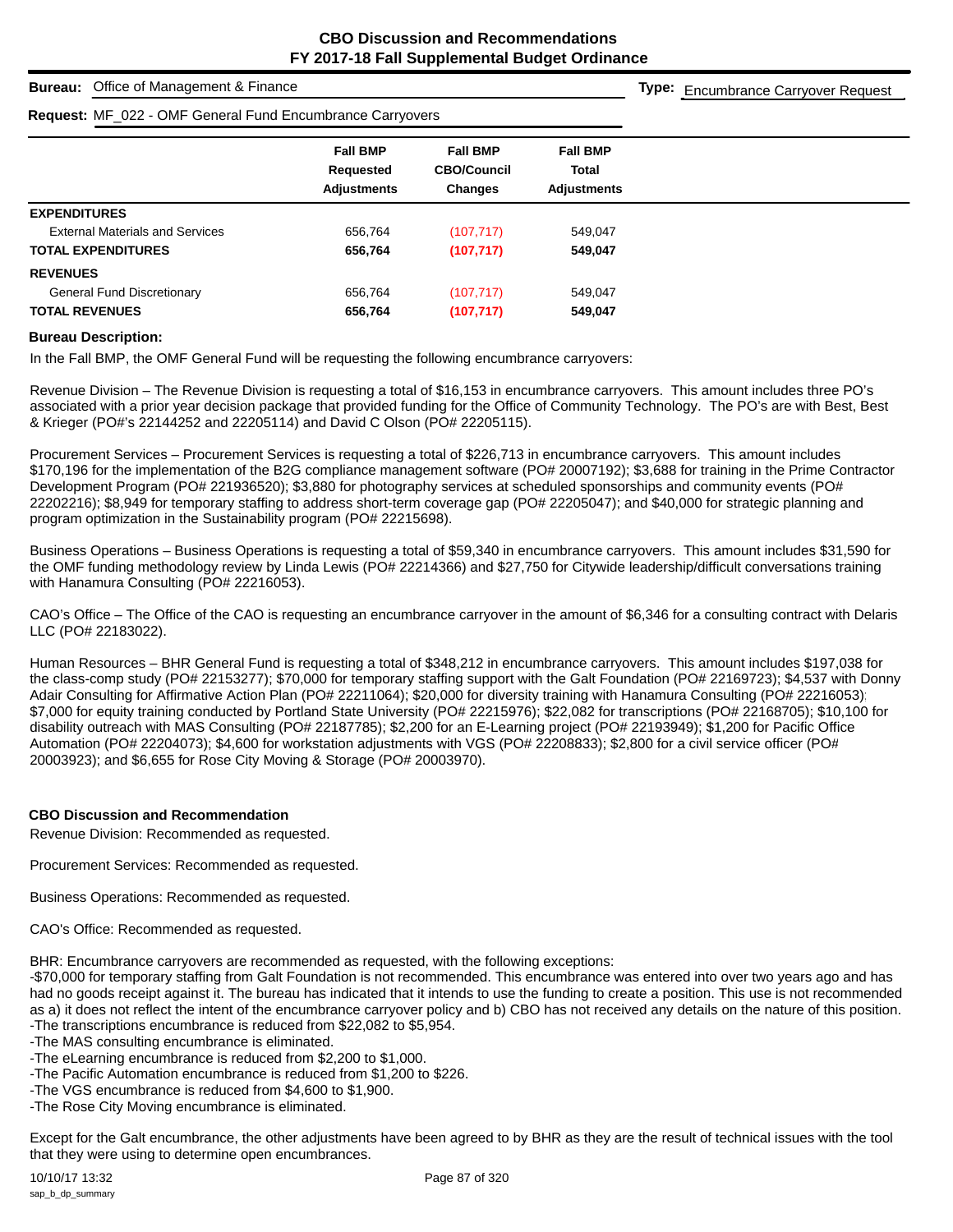**Type:** New Request

# **Bureau:** Office of Management & Finance

## **Request:** MF\_023 - BO-Increase IA with BTS

| <b>Request:</b> MF_023 - BO-Increase IA with BTS |                                 |                               |                             |  |
|--------------------------------------------------|---------------------------------|-------------------------------|-----------------------------|--|
|                                                  | <b>Fall BMP</b>                 | <b>Fall BMP</b>               | <b>Fall BMP</b>             |  |
|                                                  | Requested<br><b>Adjustments</b> | <b>CBO/Council</b><br>Changes | Total<br><b>Adjustments</b> |  |
| <b>EXPENDITURES</b>                              |                                 |                               |                             |  |
| <b>Personnel Services</b>                        | 5,000                           | 0                             | 5,000                       |  |
| <b>TOTAL EXPENDITURES</b>                        | 5,000                           | 0                             | 5,000                       |  |
| <b>REVENUES</b>                                  |                                 |                               |                             |  |
| Interagency Revenue                              | 5,000                           | 0                             | 5,000                       |  |
| <b>TOTAL REVENUES</b>                            | 5,000                           | 0                             | 5,000                       |  |

#### **Bureau Description:**

This request increases the interagency between Business Operations and BTS by \$5,000 (bringing the total from \$25,000 to \$30,000) to support committee staff work for the Technology Executive Steering Committee. The estimate to provide staff support to a monthly committee has increased to \$30,000. This work includes maintaining the committee web page.

#### **CBO Discussion and Recommendation**

Recommended as requested. This request increases the Business Operations charge to the customer rate-funded Technology services Fund to \$935,765. While CBO recommends this small increase in light of the agreement on the part of both parties, CBO is interested in understanding further the Business Operations policies for allocating costs to non-General Fund OMF funds. As part of the FY 2018-19 budget process, CBO requests that OMF include a summary of how these cost pools are defined and the charges allocated.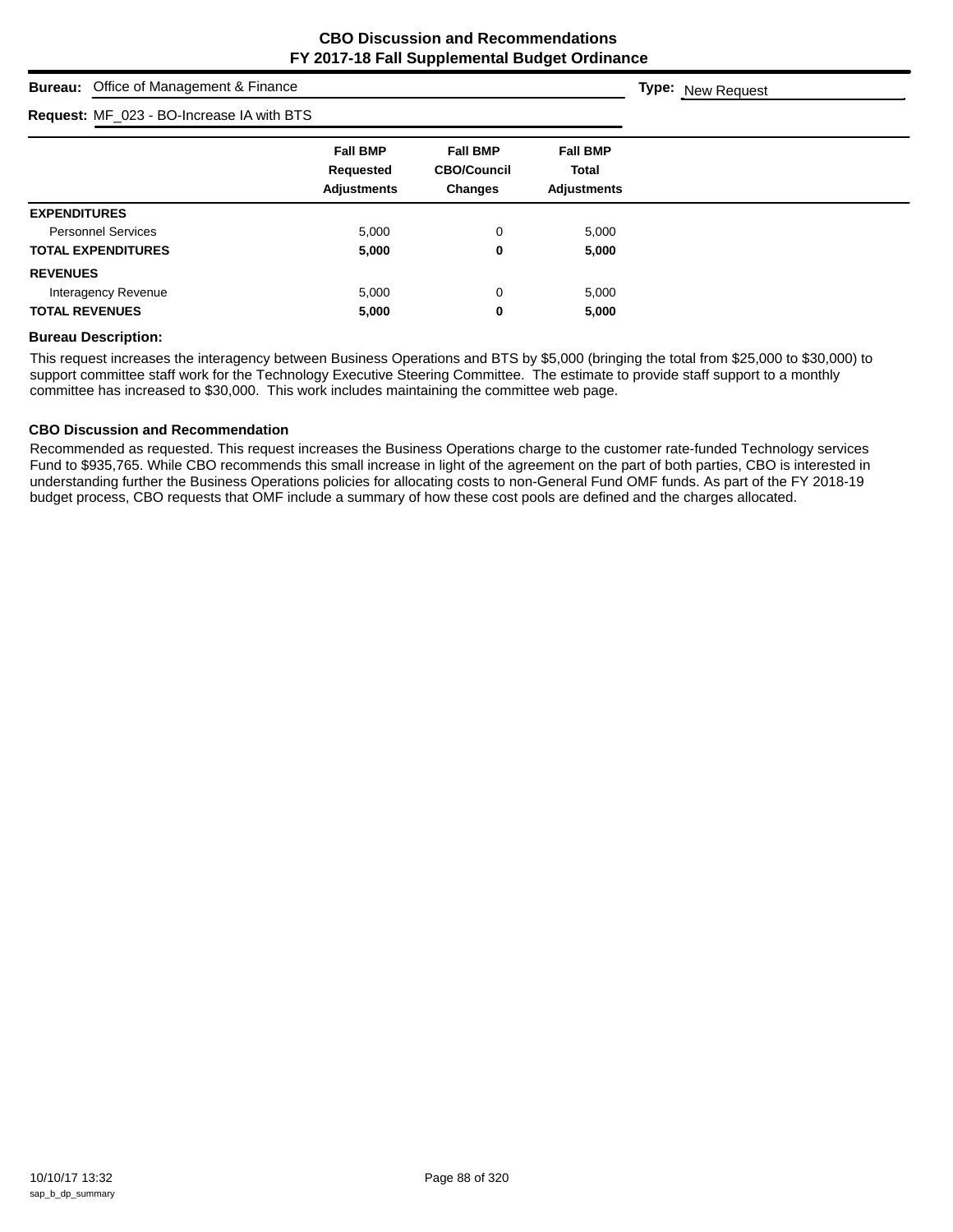| <b>Bureau:</b> Office of Management & Finance                 |                                                    |                                                         |                                                       | <b>Type:</b> New Request |
|---------------------------------------------------------------|----------------------------------------------------|---------------------------------------------------------|-------------------------------------------------------|--------------------------|
| Request: MF_024 - BO-Create IA with Portland Building Project |                                                    |                                                         |                                                       |                          |
|                                                               | <b>Fall BMP</b><br>Requested<br><b>Adjustments</b> | <b>Fall BMP</b><br><b>CBO/Council</b><br><b>Changes</b> | <b>Fall BMP</b><br><b>Total</b><br><b>Adjustments</b> |                          |
| <b>EXPENDITURES</b>                                           |                                                    |                                                         |                                                       |                          |
| <b>Personnel Services</b>                                     | 90.000                                             | $\mathbf 0$                                             | 90,000                                                |                          |
| <b>TOTAL EXPENDITURES</b>                                     | 90,000                                             | 0                                                       | 90,000                                                |                          |
| <b>REVENUES</b>                                               |                                                    |                                                         |                                                       |                          |
| Interagency Revenue                                           | 90,000                                             | $\mathbf 0$                                             | 90,000                                                |                          |
| <b>TOTAL REVENUES</b>                                         | 90,000                                             | 0                                                       | 90,000                                                |                          |

#### **Bureau Description:**

This request creates a \$90,000 interagency between Business Operations and the Portland Building Reconstruction project. Business Operations will provide support to the Project over and above core service levels by staffing the Project's Change Management Committee, monthly employee information sessions, and the Portland Building Community Oversight Committee (PBCOC). Staff will also prepare documents and communications supporting change management, manage the Project webpage and sub-pages, as well as coordinate and review work from the public involvement and change management consultants.

#### **CBO Discussion and Recommendation**

Recommended as requested. See also MF\_42.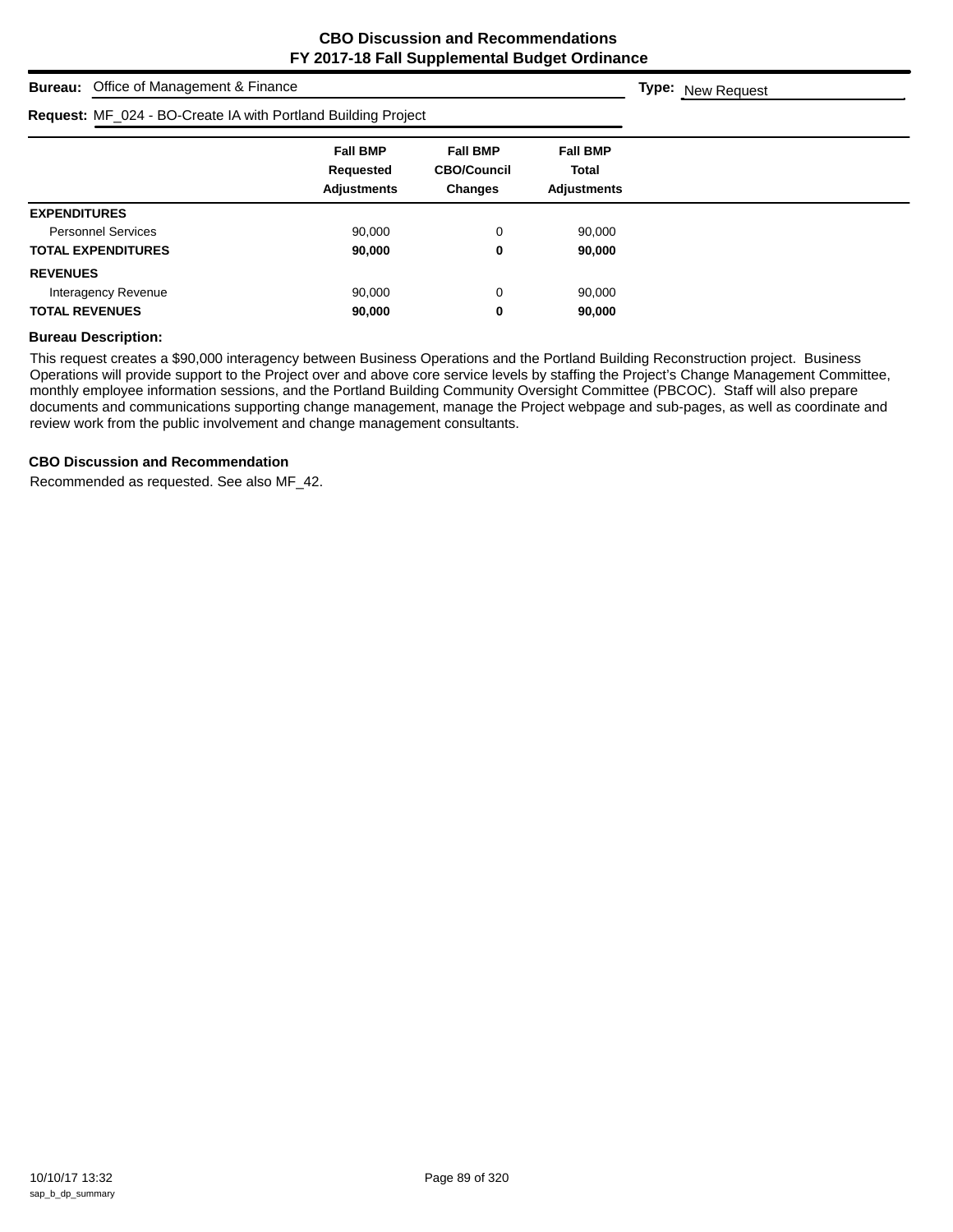| Office of Management & Finance<br><b>Bureau:</b>                | <b>Type:</b> New Request                                  |                                                         |                                                       |  |
|-----------------------------------------------------------------|-----------------------------------------------------------|---------------------------------------------------------|-------------------------------------------------------|--|
| Request: MF_025 - BHR Training Fund-Increase Begin Fund Balance |                                                           |                                                         |                                                       |  |
|                                                                 | <b>Fall BMP</b><br><b>Requested</b><br><b>Adjustments</b> | <b>Fall BMP</b><br><b>CBO/Council</b><br><b>Changes</b> | <b>Fall BMP</b><br><b>Total</b><br><b>Adjustments</b> |  |
| <b>EXPENDITURES</b>                                             |                                                           |                                                         |                                                       |  |
| <b>External Materials and Services</b>                          | 59.945                                                    | (11, 211)                                               | 48,734                                                |  |
| <b>TOTAL EXPENDITURES</b>                                       | 59,945                                                    | (11, 211)                                               | 48,734                                                |  |
| <b>REVENUES</b>                                                 |                                                           |                                                         |                                                       |  |
| <b>Budgeted Beginning Fund Balance</b>                          | 59.945                                                    | (11, 211)                                               | 48.734                                                |  |
| <b>TOTAL REVENUES</b>                                           | 59,945                                                    | (11, 211)                                               | 48,734                                                |  |

# **Bureau Description:**

This request budgets an additional \$59,945 in Beginning Fund Balance to match the FY 2016-17 Ending Fund Balance of the BHR Training Fund. The education account will be increased by \$59,945 to balance this request.

#### **CBO Discussion and Recommendation**

Recommended with adjustment. This request would increase the balance in the training fund by \$59,945. This represents net revenues in the prior year. This difference between spending and revenue is considerably larger than prior years. The prior four years had net revenues of between \$9,000 and \$12,000 in each year. CBO has adjusted the final figure. Upon review of prior year actuals, it appears that this subfund had a lower balance than has historically been carried over. The balance was adjusted downward to reflect this.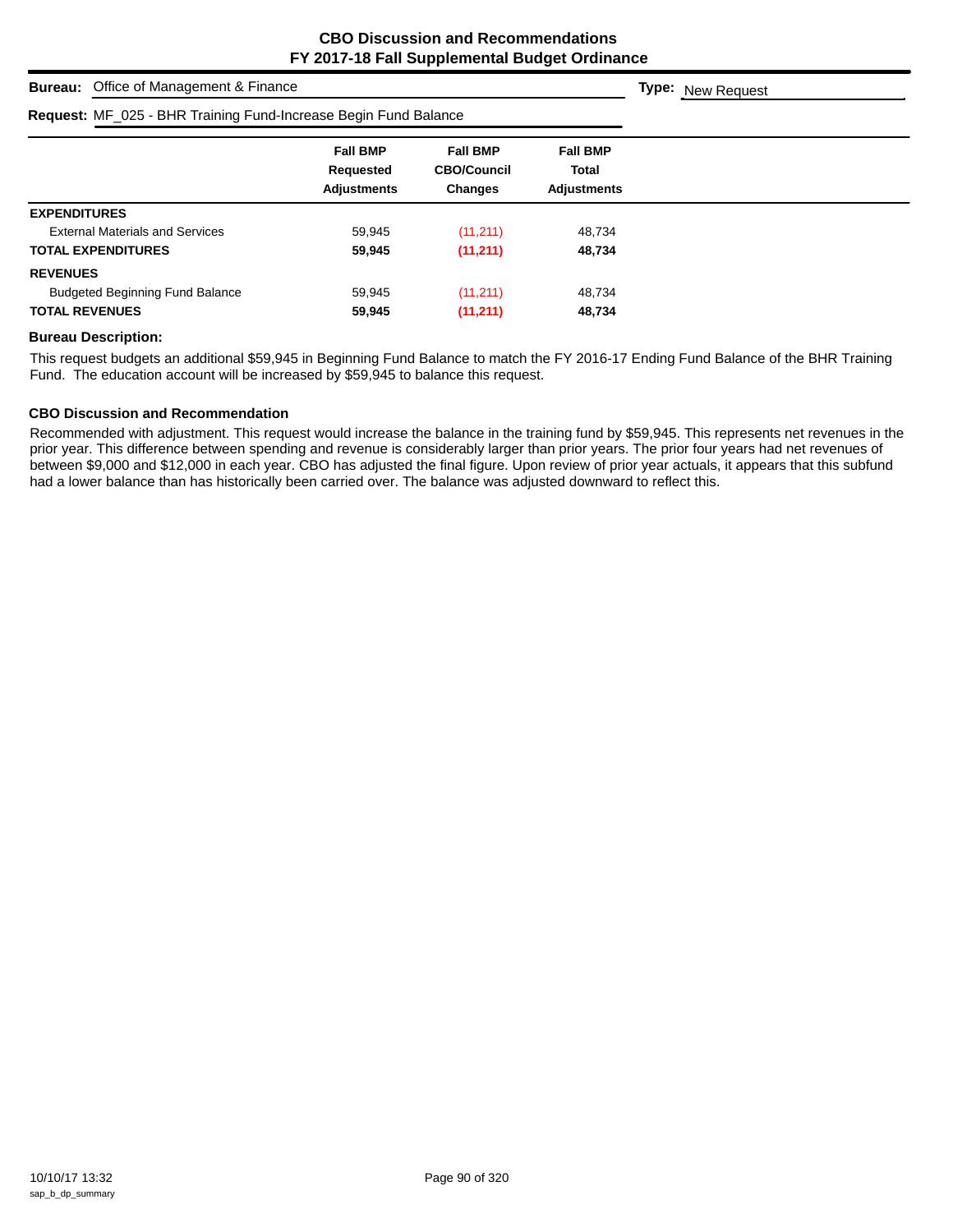**Type:** Program Carryover Request

## **Bureau:** Office of Management & Finance

# **ME\_026 - BHR GE-Recognizing OEO Programmatic Carer**

| <b>Request:</b> MF_026 - BHR GF-Recognizing OEO Programmatic Carryover |                                                    |                                                         |                                                |  |
|------------------------------------------------------------------------|----------------------------------------------------|---------------------------------------------------------|------------------------------------------------|--|
|                                                                        | <b>Fall BMP</b><br>Requested<br><b>Adjustments</b> | <b>Fall BMP</b><br><b>CBO/Council</b><br><b>Changes</b> | <b>Fall BMP</b><br>Total<br><b>Adjustments</b> |  |
| <b>EXPENDITURES</b>                                                    |                                                    |                                                         |                                                |  |
| <b>Personnel Services</b>                                              | 100,000                                            | 0                                                       | 100.000                                        |  |
| <b>TOTAL EXPENDITURES</b>                                              | 100.000                                            | 0                                                       | 100,000                                        |  |
| <b>REVENUES</b>                                                        |                                                    |                                                         |                                                |  |
| <b>General Fund Discretionary</b>                                      | 100,000                                            | 0                                                       | 100,000                                        |  |
| <b>TOTAL REVENUES</b>                                                  | 100,000                                            | 0                                                       | 100,000                                        |  |

#### **Bureau Description:**

The request below was approved in the FY 2016-17 OEO. Per CBO direction, the package is being resubmitted in the Fall Bump for appropriation.

The Bureau of Human Resources (BHR)-General Fund is requesting a \$100,000 programmatic carryover for records management costs in preparation for the Portland Building move. This request will be funded by vacancy savings within the General Fund portion of BHR.

## **CBO Discussion and Recommendation**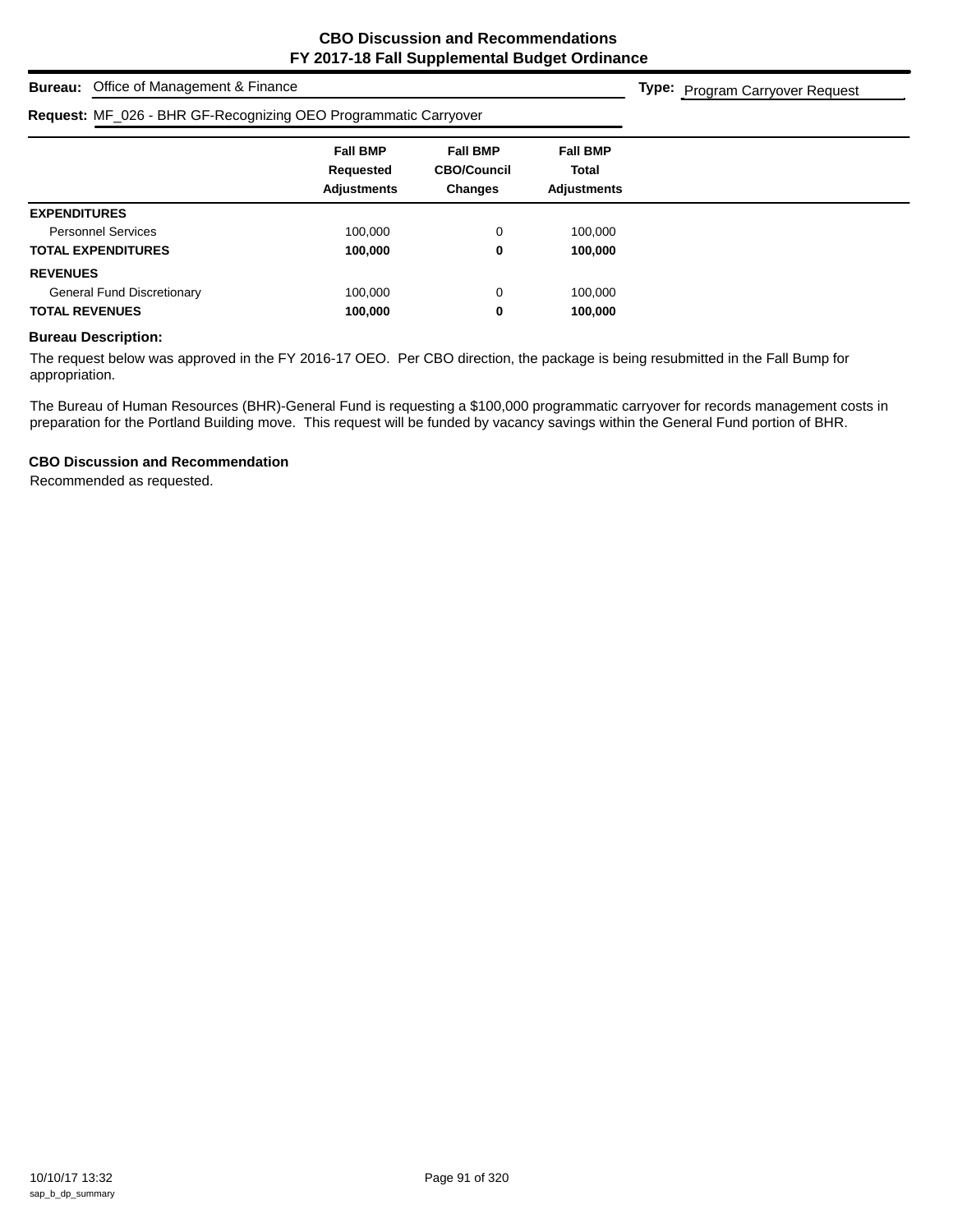| <b>Bureau:</b> Office of Management & Finance         | <b>Type:</b> New Request                           |                                                         |                                                |  |
|-------------------------------------------------------|----------------------------------------------------|---------------------------------------------------------|------------------------------------------------|--|
| Request: MF_027 - BTS - Microsoft SQL Server Database |                                                    |                                                         |                                                |  |
|                                                       | <b>Fall BMP</b><br>Requested<br><b>Adjustments</b> | <b>Fall BMP</b><br><b>CBO/Council</b><br><b>Changes</b> | <b>Fall BMP</b><br>Total<br><b>Adjustments</b> |  |
| <b>EXPENDITURES</b>                                   |                                                    |                                                         |                                                |  |
| <b>External Materials and Services</b>                | 124,646                                            | 0                                                       | 124,646                                        |  |
| Contingency                                           | (124, 646)                                         | 0                                                       | (124, 646)                                     |  |
| <b>TOTAL EXPENDITURES</b>                             | 0                                                  | 0                                                       | 0                                              |  |

## **Bureau Description:**

This request is to reappropriate the FY 2016-17 Microsoft SQL Server Database Licenses and Tools project budget balance. Some of the work on the project was pushed back due to employee turnover and focus on the Data Center move.

## **CBO Discussion and Recommendation**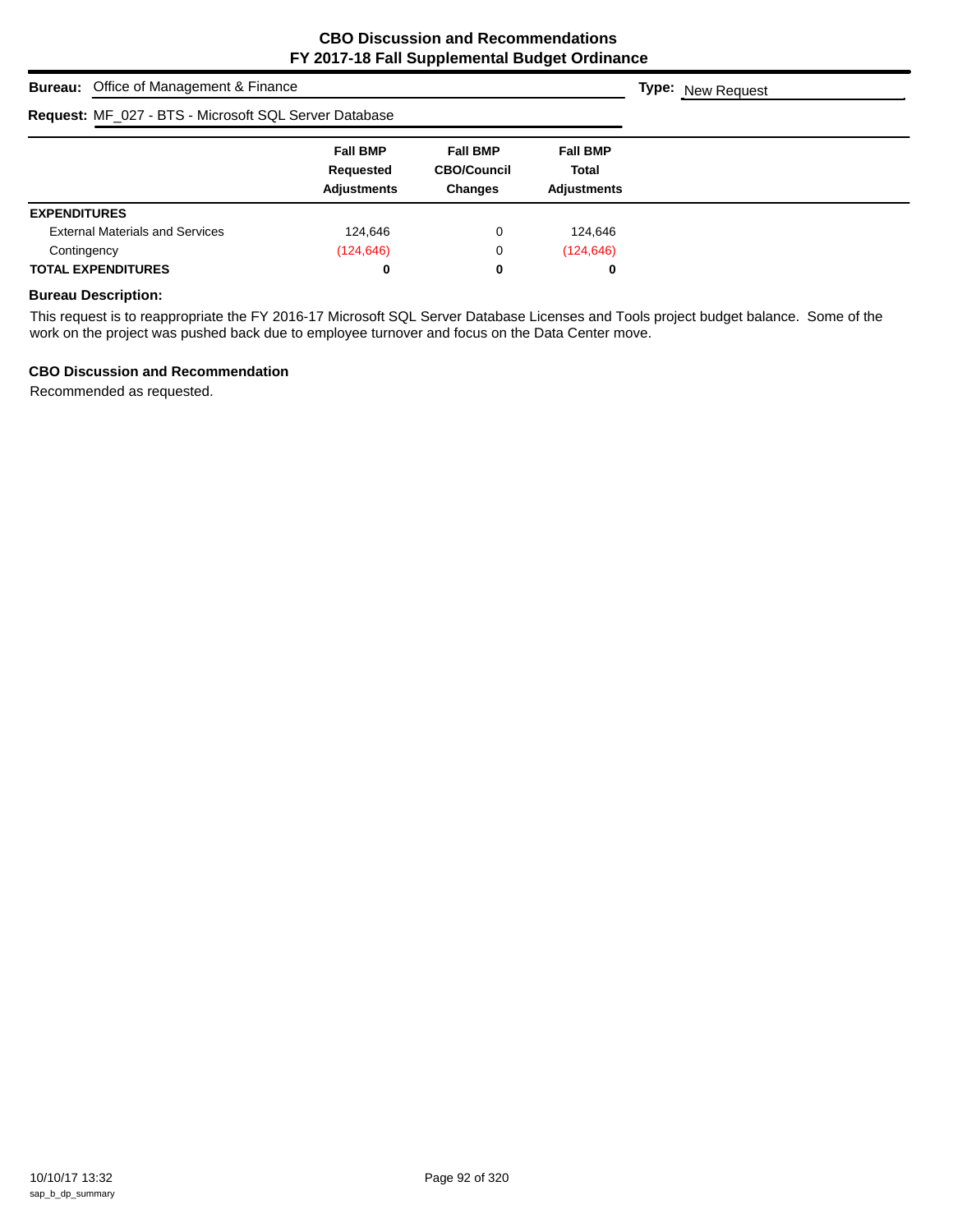| <b>Bureau:</b> Office of Management & Finance                   | <b>Type:</b> New Request                           |                                                         |                                                       |  |
|-----------------------------------------------------------------|----------------------------------------------------|---------------------------------------------------------|-------------------------------------------------------|--|
| <b>Request: MF_028 - BTS - Business Operations TESC Support</b> |                                                    |                                                         |                                                       |  |
|                                                                 | <b>Fall BMP</b><br>Requested<br><b>Adjustments</b> | <b>Fall BMP</b><br><b>CBO/Council</b><br><b>Changes</b> | <b>Fall BMP</b><br><b>Total</b><br><b>Adjustments</b> |  |
| <b>EXPENDITURES</b>                                             |                                                    |                                                         |                                                       |  |
| Internal Materials and Services                                 | 5.000                                              | 0                                                       | 5.000                                                 |  |
| Contingency                                                     | (5,000)                                            | 0                                                       | (5,000)                                               |  |
| <b>TOTAL EXPENDITURES</b>                                       | 0                                                  | 0                                                       | 0                                                     |  |

#### **Bureau Description:**

This request increases the interagency between Business Operations and BTS by \$5,000 (bringing the total from \$25,000 to \$30,000) to support committee staff work for the Technology Executive Steering Committee. The estimate to provide staff support to a monthly committee of this stature has increased by \$5,000 based on the amount of work required.

#### **CBO Discussion and Recommendation**

Recommended as requested. This request increases the Business Operations charge to the customer rate-funded Technology services Fund to \$935,765. While CBO recommends this small increase in light of the agreement on the part of both parties, CBO is interested in understanding further the Business Operations policies for allocating costs to non-General Fund OMF funds. As part of the FY 2018-19 budget process, CBO requests that OMF include a summary of how these cost pools are defined and the charges allocated.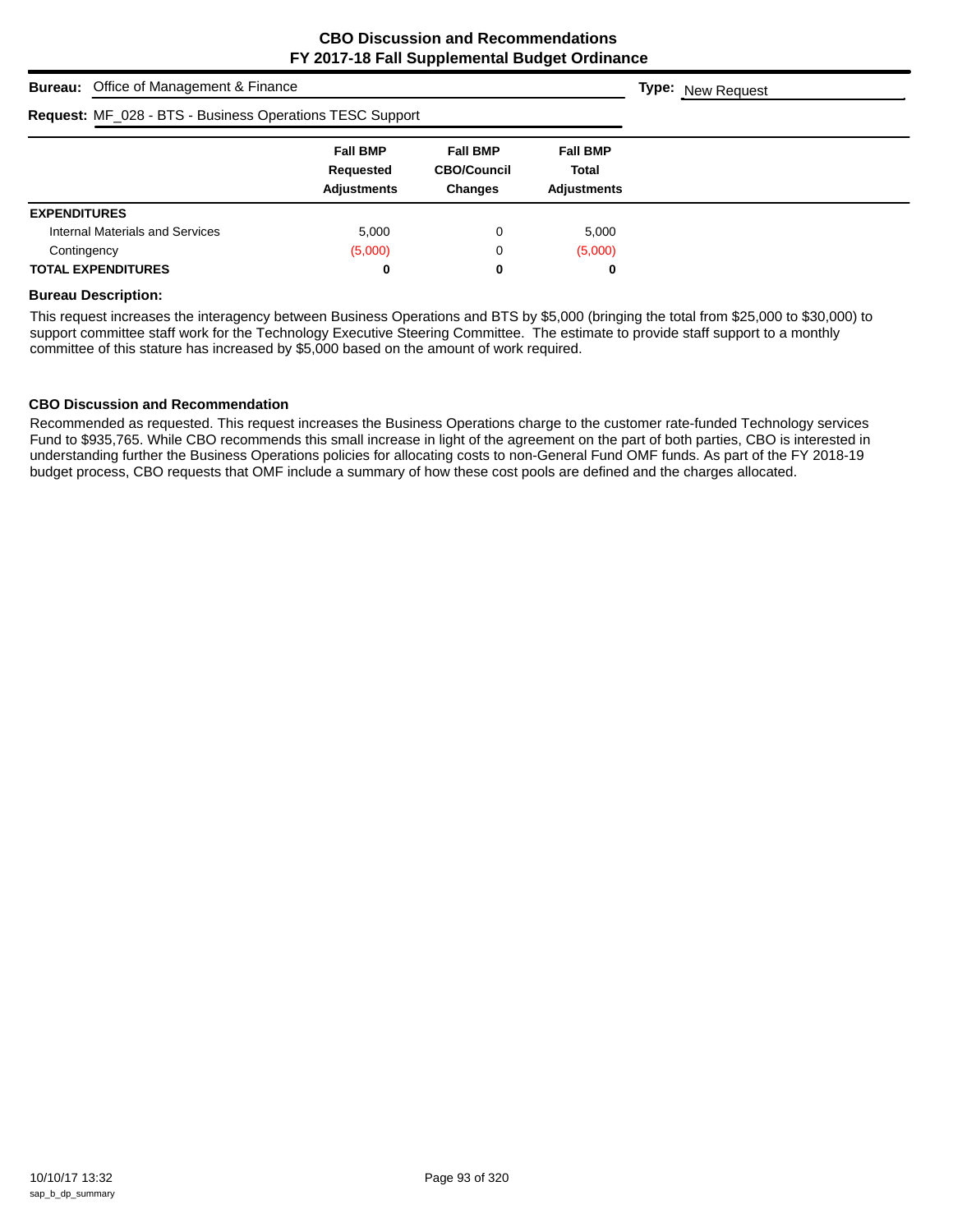| <b>Bureau:</b> Office of Management & Finance               | <b>Type:</b> Mid-Year Reductions                          |                                                         |                                                       |  |
|-------------------------------------------------------------|-----------------------------------------------------------|---------------------------------------------------------|-------------------------------------------------------|--|
| <b>Request: MF_029 - Spectator Venues Revenue Reduction</b> |                                                           |                                                         |                                                       |  |
|                                                             | <b>Fall BMP</b><br><b>Requested</b><br><b>Adjustments</b> | <b>Fall BMP</b><br><b>CBO/Council</b><br><b>Changes</b> | <b>Fall BMP</b><br><b>Total</b><br><b>Adjustments</b> |  |
| <b>EXPENDITURES</b>                                         |                                                           |                                                         |                                                       |  |
| Contingency                                                 | (8, 144)                                                  | 0                                                       | (8, 144)                                              |  |
| <b>TOTAL EXPENDITURES</b>                                   | (8, 144)                                                  | 0                                                       | (8, 144)                                              |  |
| <b>REVENUES</b>                                             |                                                           |                                                         |                                                       |  |
| <b>Charges for Services</b>                                 | (8, 144)                                                  | 0                                                       | (8, 144)                                              |  |
| <b>TOTAL REVENUES</b>                                       | (8, 144)                                                  | 0                                                       | (8, 144)                                              |  |

## **Bureau Description:**

This decision package request reduces currently budgeted revenue within the Spectator Venue budget. Revenue from Rose Quarter Plaza in the amount of \$8,144 has been reduced per the Operating Agreement. Contingency will be adjusted to balance the request.

## **CBO Discussion and Recommendation**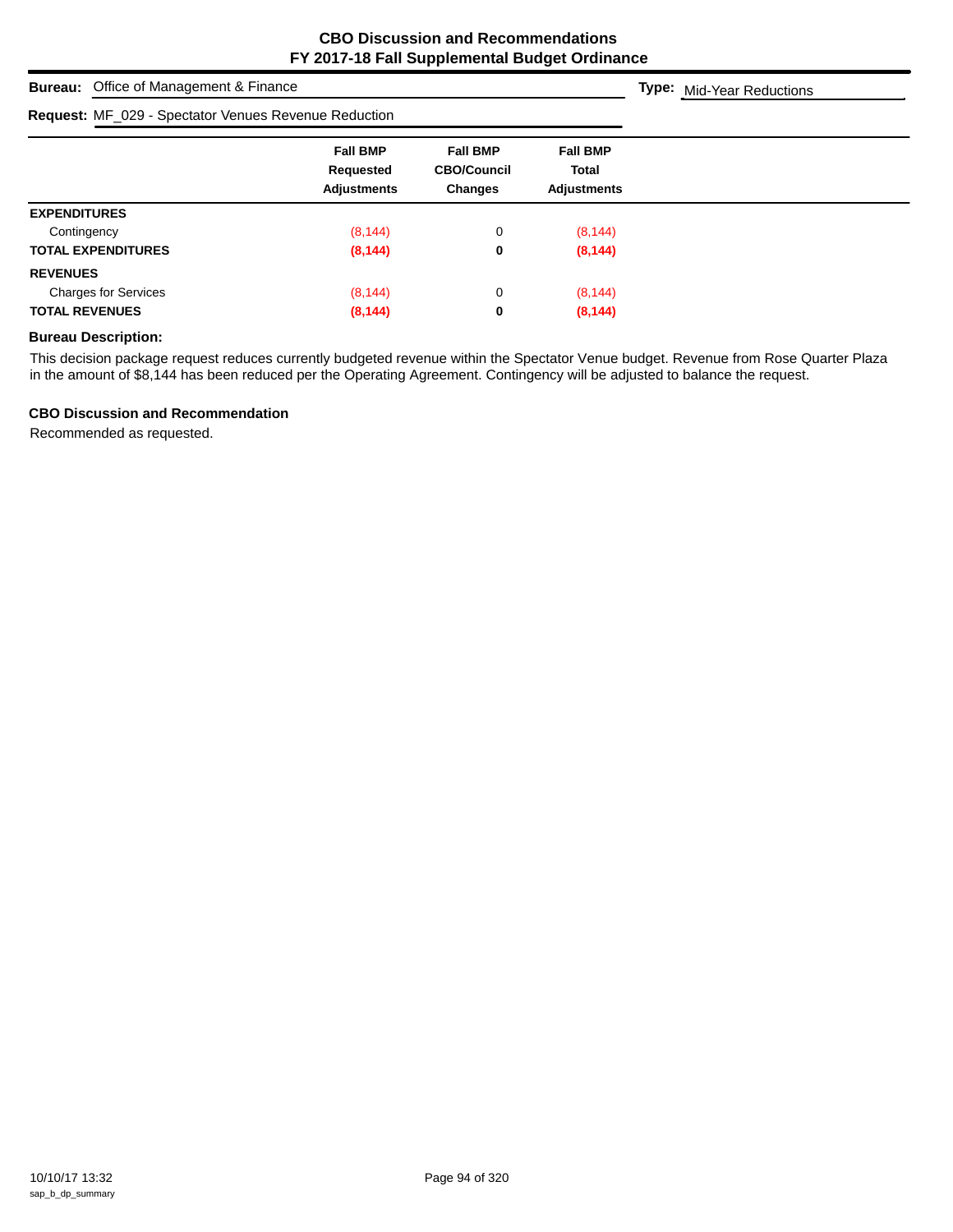| <b>Bureau:</b> Office of Management & Finance                 | <b>Type:</b> New Request                           |                                                         |                                                |  |
|---------------------------------------------------------------|----------------------------------------------------|---------------------------------------------------------|------------------------------------------------|--|
| Request: MF_030 - Facilities - Appropriate for Summer Interns |                                                    |                                                         |                                                |  |
|                                                               | <b>Fall BMP</b><br>Requested<br><b>Adjustments</b> | <b>Fall BMP</b><br><b>CBO/Council</b><br><b>Changes</b> | <b>Fall BMP</b><br><b>Total</b><br>Adjustments |  |
| <b>EXPENDITURES</b>                                           |                                                    |                                                         |                                                |  |
| <b>Personnel Services</b>                                     | 22,742                                             | 0                                                       | 22,742                                         |  |
| Contingency                                                   | (22, 742)                                          | 0                                                       | (22, 742)                                      |  |
| <b>TOTAL EXPENDITURES</b>                                     | 0                                                  | 0                                                       | 0                                              |  |

## **Bureau Description:**

This package requests to appropriate \$22,742 for summer intern positions in engineering and assisting Facilities with preparing for their move to temporary space.

## **CBO Discussion and Recommendation**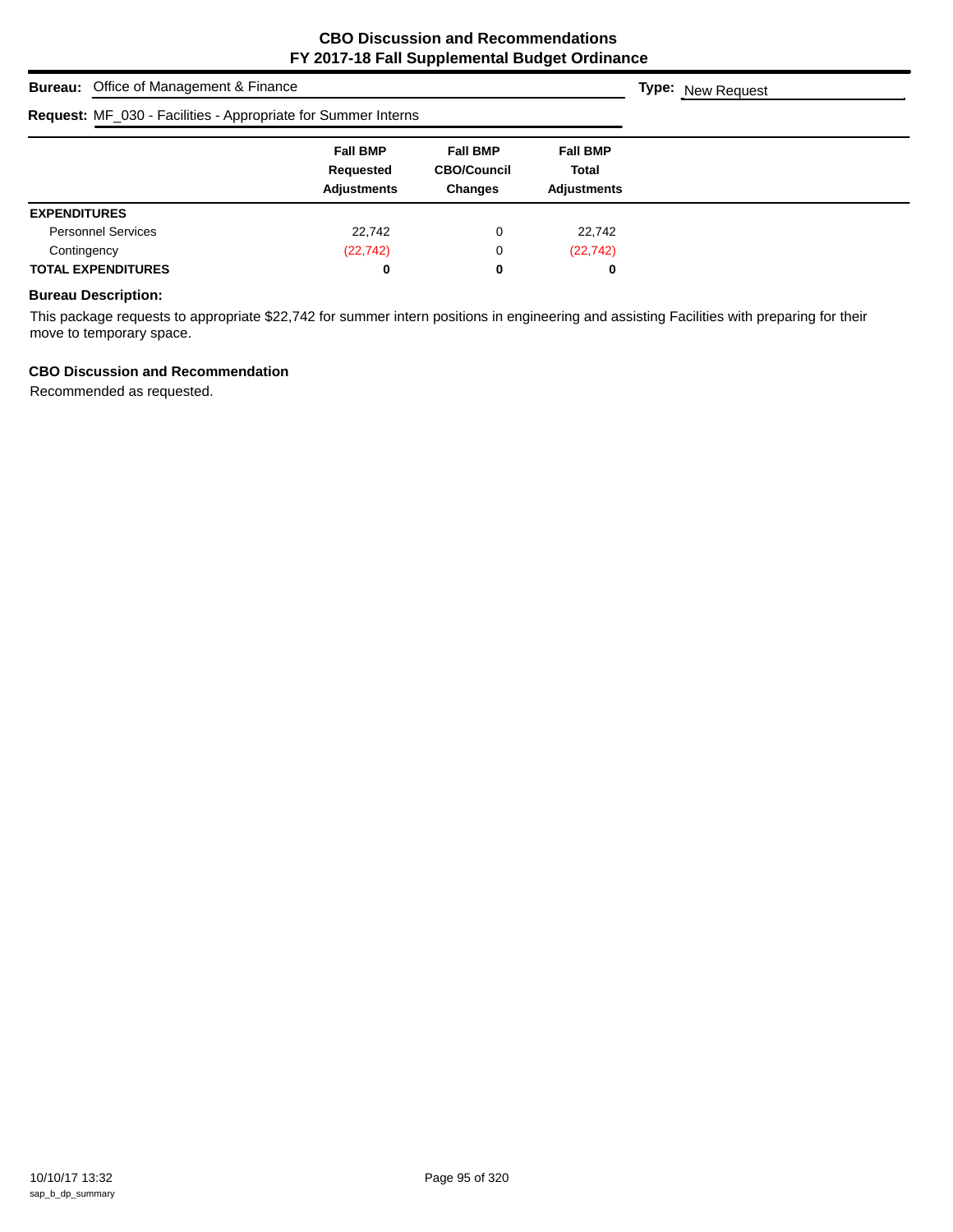| <b>Bureau:</b> Office of Management & Finance                  | <b>Type:</b> New Request                           |                                                         |                                                |  |
|----------------------------------------------------------------|----------------------------------------------------|---------------------------------------------------------|------------------------------------------------|--|
| Request: MF_031 - Facilities - Appropriate PS for Sr. Prgm Mgr |                                                    |                                                         |                                                |  |
|                                                                | <b>Fall BMP</b><br>Requested<br><b>Adjustments</b> | <b>Fall BMP</b><br><b>CBO/Council</b><br><b>Changes</b> | <b>Fall BMP</b><br>Total<br><b>Adjustments</b> |  |
| <b>EXPENDITURES</b>                                            |                                                    |                                                         |                                                |  |
| <b>Personnel Services</b>                                      | 158,762                                            | 0                                                       | 158,762                                        |  |
| <b>External Materials and Services</b>                         | 750                                                | 0                                                       | 750                                            |  |
| Internal Materials and Services                                | 1.900                                              | 0                                                       | 1,900                                          |  |
| Contingency                                                    | (161, 412)                                         | 0                                                       | (161, 412)                                     |  |
| <b>TOTAL EXPENDITURES</b>                                      | 0                                                  | 0                                                       | 0                                              |  |

#### **Bureau Description:**

This package requests to appropriate funding in personnel services for a Senior Program Manager that will be establishing Facilities' new asset management program. This temporary position is funded by major maintenance reserves.

## **CBO Discussion and Recommendation**

Recommended as requested. Personnel services funding for an Asset Management Program Coordinator was included in FY 2017-18 Corporate rate. This position has not yet been filled, meaning that interagency rates were increased for all of the current fiscal year, despite the coordinator position not drawing on that rate increase. In the near term, Facilities Services has already temporarily filled a Sr. Program Manager position to shepherd the implementation of the Asset Management program and to manage the division's engagement with an outside consultant. Given the fact that the RFP for this engagement has already been issued and the division's emphasis on quickly developing an Asset Management program, the near term draw on reserves is warranted. To the degree that Facilities Services wishes to expand ongoing capacity to implement an Asset Management program beyond available funding for the program coordinator position, the impact on the corporate rate should be highlighted during FY 2018-19 budget development.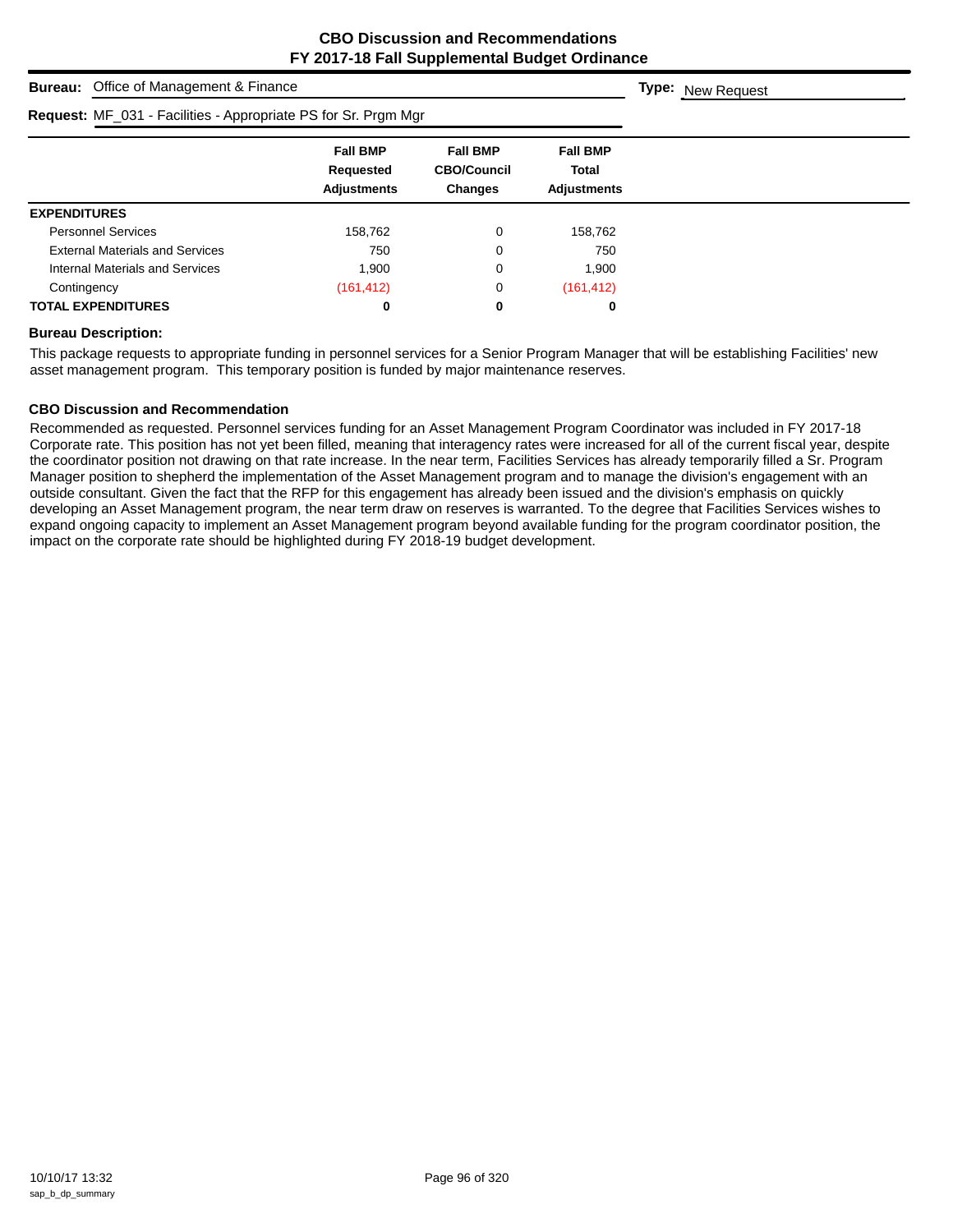| <b>Bureau:</b> Office of Management & Finance                    | <b>Type:</b> New Request                           |                                                         |                                                       |  |
|------------------------------------------------------------------|----------------------------------------------------|---------------------------------------------------------|-------------------------------------------------------|--|
| Request: MF_032 - Facilities - Appropriate PS for Temp Proj Spec |                                                    |                                                         |                                                       |  |
|                                                                  | <b>Fall BMP</b><br>Requested<br><b>Adjustments</b> | <b>Fall BMP</b><br><b>CBO/Council</b><br><b>Changes</b> | <b>Fall BMP</b><br><b>Total</b><br><b>Adjustments</b> |  |
| <b>EXPENDITURES</b>                                              |                                                    |                                                         |                                                       |  |
| <b>Personnel Services</b>                                        | 89,319                                             | 0                                                       | 89,319                                                |  |
| <b>External Materials and Services</b>                           | 750                                                | 0                                                       | 750                                                   |  |
| Internal Materials and Services                                  | 1,900                                              | 0                                                       | 1,900                                                 |  |
| Contingency                                                      | (91, 969)                                          | 0                                                       | (91, 969)                                             |  |
| <b>TOTAL EXPENDITURES</b>                                        | 0                                                  | 0                                                       | 0                                                     |  |

#### **Bureau Description:**

This package requests to appropriate funding in personnel services for a temporary Facilities Construction Project Specialist to address increased demand for services. This position is funded through the Facilities billable hourly rate.

## **CBO Discussion and Recommendation**

Recommended as requested. This request is to fund a temporary Facilities Construction Project Specialist in the Engineering Projects group to backfill a newly created supervisory position. OMF intends to request ongoing status for the supervisory position in the FY 2018-19 budget. The position will focus primarily on mechanical, electrical, and plumbing systems and major maintenance projects, and is expected to be fully funded through billable hourly rates charged against major maintenance project funding or bureau-requested projects.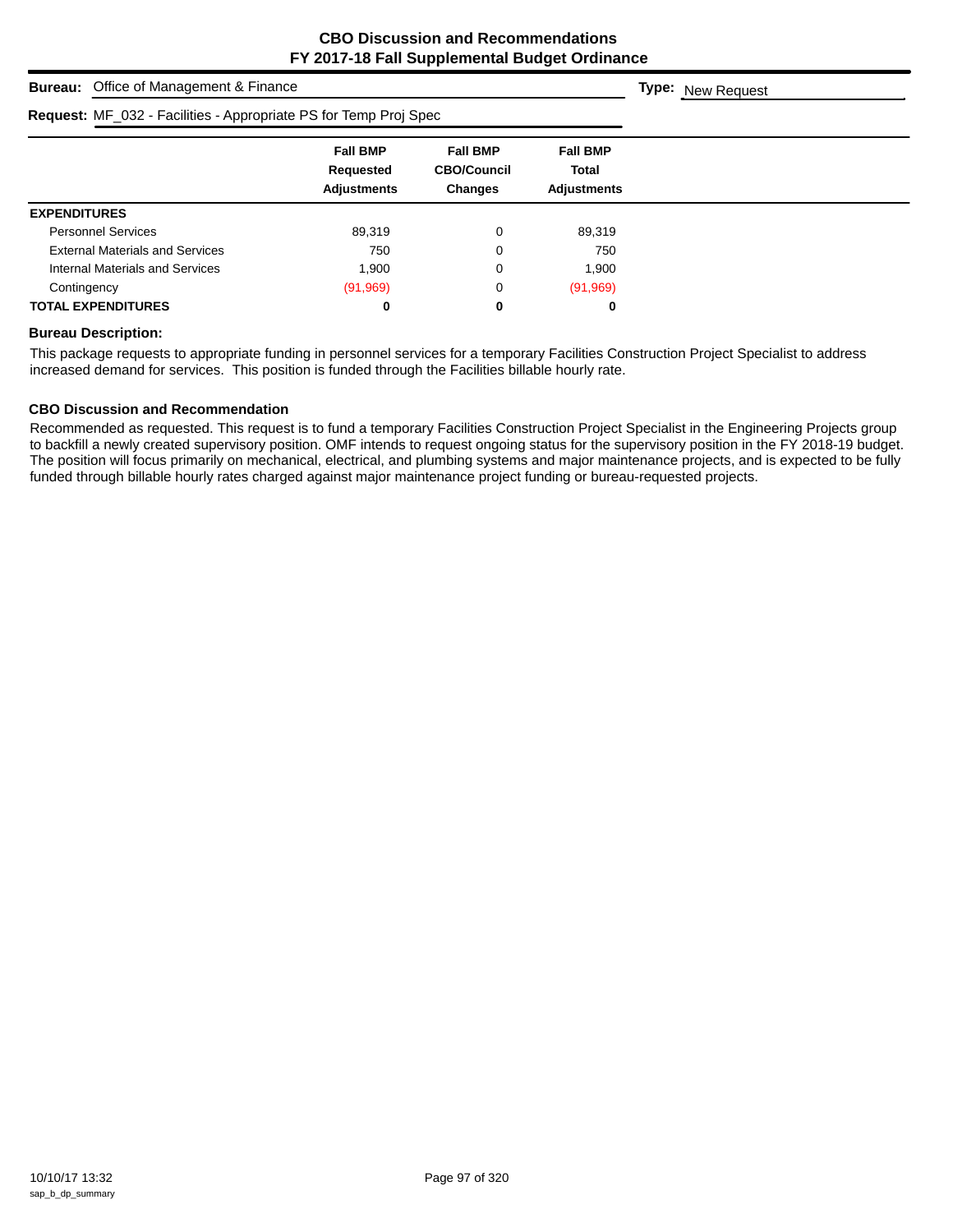| <b>Bureau:</b> Office of Management & Finance            | <b>Type:</b> New Request                                  |                                                         |                                                       |  |
|----------------------------------------------------------|-----------------------------------------------------------|---------------------------------------------------------|-------------------------------------------------------|--|
| Request: MF_033 - Facilities - Appropriate PS for CSA II |                                                           |                                                         |                                                       |  |
|                                                          | <b>Fall BMP</b><br><b>Requested</b><br><b>Adjustments</b> | <b>Fall BMP</b><br><b>CBO/Council</b><br><b>Changes</b> | <b>Fall BMP</b><br><b>Total</b><br><b>Adjustments</b> |  |
| <b>EXPENDITURES</b>                                      |                                                           |                                                         |                                                       |  |
| <b>Personnel Services</b>                                | 48,285                                                    | 0                                                       | 48,285                                                |  |
| <b>External Materials and Services</b>                   | 750                                                       | 1,150                                                   | 1,900                                                 |  |
| Internal Materials and Services                          | 1,900                                                     | (1, 150)                                                | 750                                                   |  |
| Contingency                                              | (50, 935)                                                 | 0                                                       | (50, 935)                                             |  |
| <b>TOTAL EXPENDITURES</b>                                | 0                                                         | 0                                                       | 0                                                     |  |

## **Bureau Description:**

This package requests to appropriate personnel services funding for a Community Service Aide II working with Facilities Dispatch to provide expanded coverage.

## **CBO Discussion and Recommendation**

Recommended as requested. Per OMF, there are currently two permanent and one limited term scheduler/dispatchers, along with one CSA II to aid dispatchers. There are an additional 3 CSA II positions that are assigned to Maintenance Operations, but are temprorary only through October and are currently assisting BIBS Facilities to prepare for relocation from the Portland Building.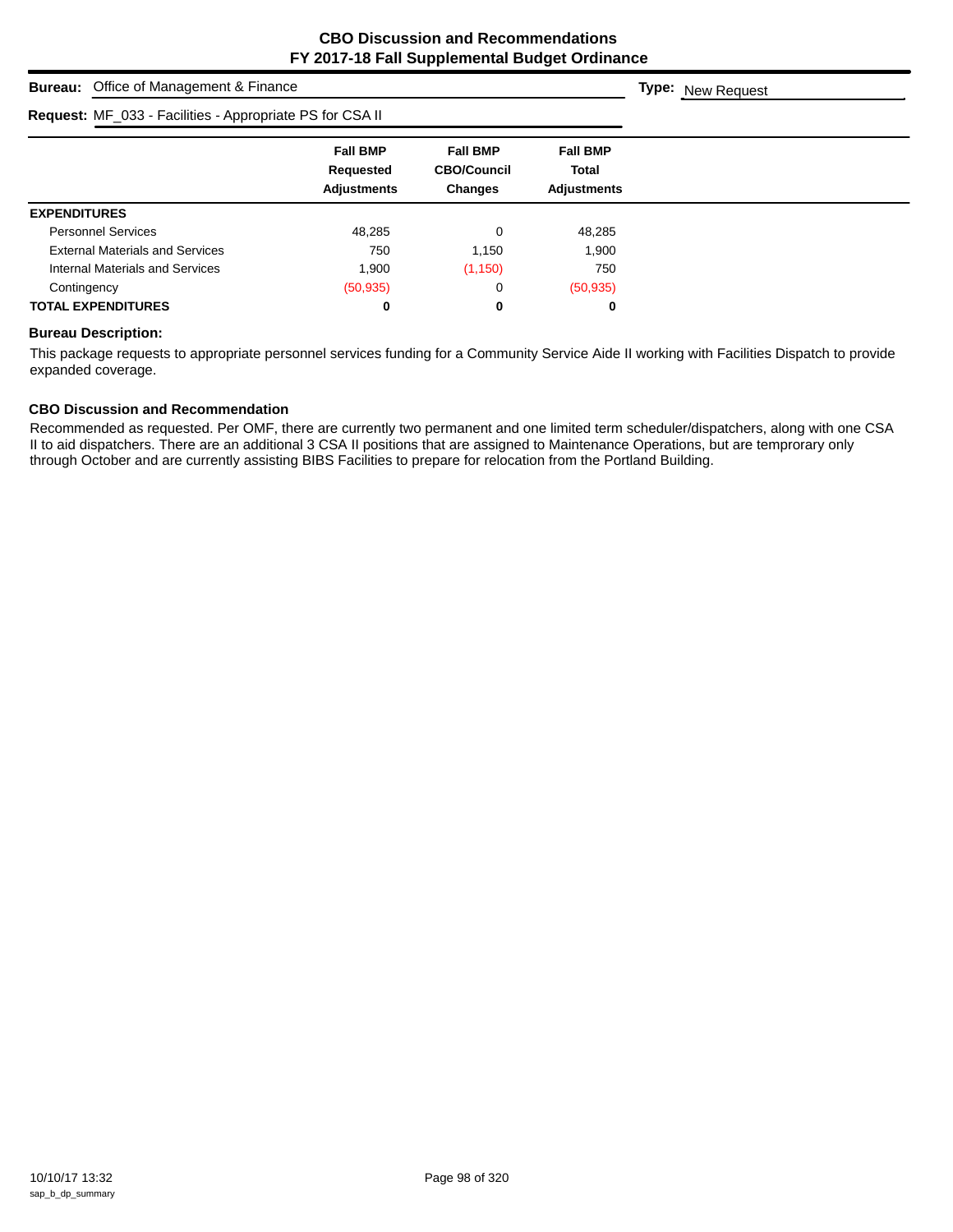| <b>Bureau:</b> Office of Management & Finance                     | <b>Type:</b> New Request                           |                                                         |                                                       |  |
|-------------------------------------------------------------------|----------------------------------------------------|---------------------------------------------------------|-------------------------------------------------------|--|
| Request: MF_034 - Facilities - Appropriate PS for Temp Fac Svc Sp |                                                    |                                                         |                                                       |  |
|                                                                   | <b>Fall BMP</b><br>Requested<br><b>Adjustments</b> | <b>Fall BMP</b><br><b>CBO/Council</b><br><b>Changes</b> | <b>Fall BMP</b><br><b>Total</b><br><b>Adjustments</b> |  |
| <b>EXPENDITURES</b>                                               |                                                    |                                                         |                                                       |  |
| <b>Personnel Services</b>                                         | 79,673                                             | (79, 673)                                               | 0                                                     |  |
| <b>External Materials and Services</b>                            | 750                                                | (750)                                                   | 0                                                     |  |
| Internal Materials and Services                                   | 1,900                                              | (1,900)                                                 | 0                                                     |  |
| Contingency                                                       | (82, 323)                                          | 82,323                                                  | 0                                                     |  |
| <b>TOTAL EXPENDITURES</b>                                         | 0                                                  | 0                                                       | 0                                                     |  |

#### **Bureau Description:**

This package requests to appropriate personnel services funding for a temporary Facilities Services Specialist that will be partially funded by the Facilities hourly rate and partially from reserves, to work on the Facilities Continuity of Operations Plan, BOMA/CAD drawings, and any smaller projects at City Hall.

#### **CBO Discussion and Recommendation**

Not recommended as requested. This workload of this position request is ongoing in nature, and the bureau intends to request a permanent position during FY 2018-19 budget development. As envisioned, this position would be funded 15% from billable projects and 85% from operating reserves in the current year. The non-billable workload of this position does not have an identified ongoing funding source at this point in time, and would require an increase to the corporate rate that should be evaluated in the context of a budget development process.

CBO does not consider the workload of the requested postion to meet the reasonable or unforeseen standard by which BMP requests are evaluated. The current contract work to create the BOMA/CAD drawings is being managed within existing resources.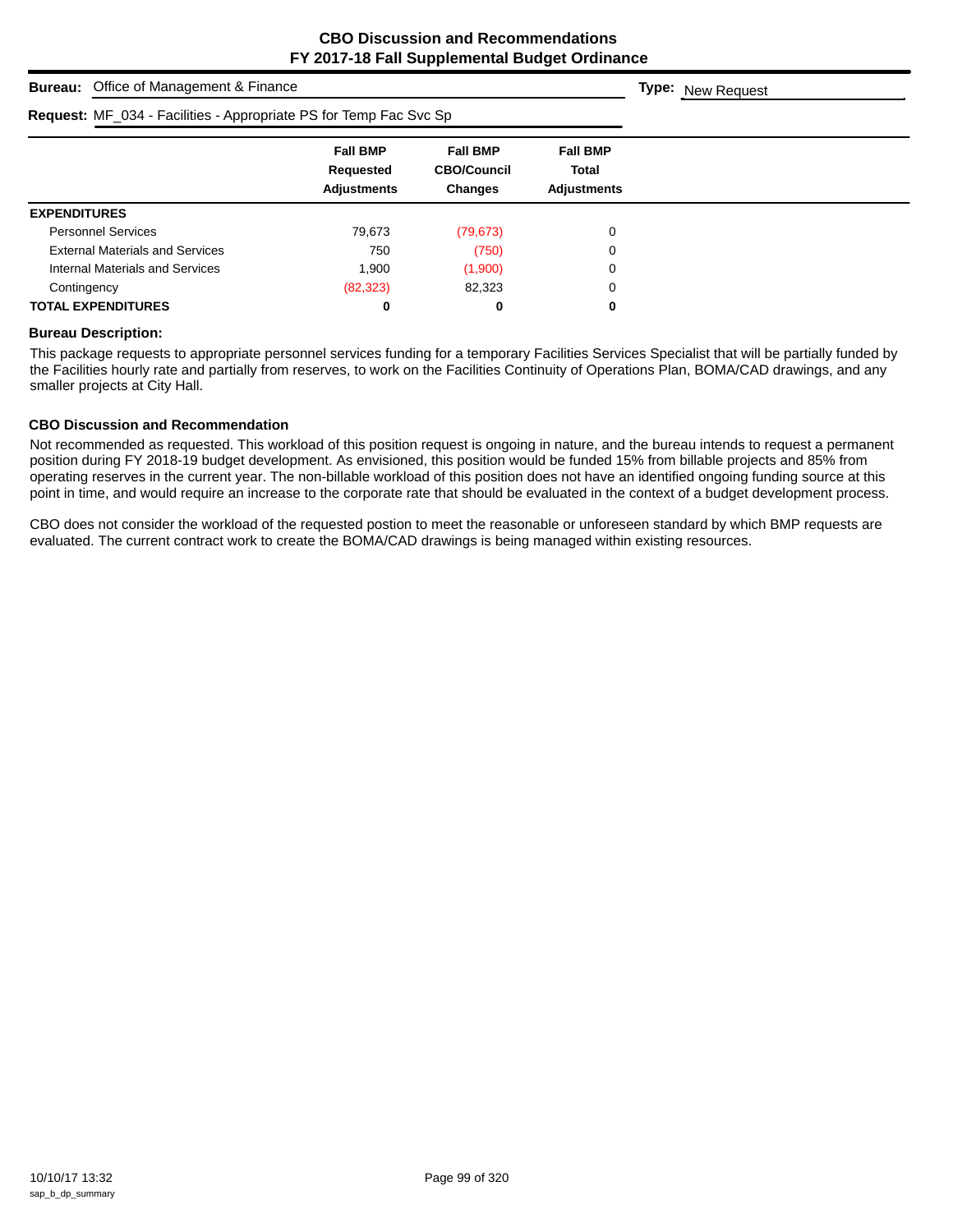| <b>Bureau:</b> Office of Management & Finance                      | <b>Type:</b> New Request                           |                                                  |                                                |  |
|--------------------------------------------------------------------|----------------------------------------------------|--------------------------------------------------|------------------------------------------------|--|
| Request: MF_035 - Facilities - Appropriate PS for Temp Fac Cons PM |                                                    |                                                  |                                                |  |
|                                                                    | <b>Fall BMP</b><br>Requested<br><b>Adjustments</b> | <b>Fall BMP</b><br><b>CBO/Council</b><br>Changes | <b>Fall BMP</b><br>Total<br><b>Adjustments</b> |  |
| <b>EXPENDITURES</b>                                                |                                                    |                                                  |                                                |  |
| <b>Personnel Services</b>                                          | 109,630                                            | 0                                                | 109,630                                        |  |
| <b>External Materials and Services</b>                             | 750                                                | 0                                                | 750                                            |  |
| Internal Materials and Services                                    | 1.900                                              | 0                                                | 1.900                                          |  |
| Contingency                                                        | (112, 280)                                         | 0                                                | (112, 280)                                     |  |
| <b>TOTAL EXPENDITURES</b>                                          | 0                                                  | 0                                                | 0                                              |  |

#### **Bureau Description:**

This package requests to appropriate personnel services funding for a temporary Construction Project Manager working on the City-wide Security Assessment. This position is partially covered by major maintenance reserves.

## **CBO Discussion and Recommendation**

Recommended as requested. A limited term postion Construction Project Manager position was approved in the Fall BMP FY 2016-17 in order to accomodate demand. The position was intended to be funded via billable hours. However, the division filled the limited term position with a security specialist whose hours are not billable. This position would be appropriately funded out of the corporate rate, as it is intendec to provide citywide security guidance. The work of shepherding the Citywide Security Assessment is urgent, as the contract is ongoing and requires support. To the degree that the division wishes to request ongoing status for this position, it should be reflected as an increase to the operations and maintenance component of rental rates.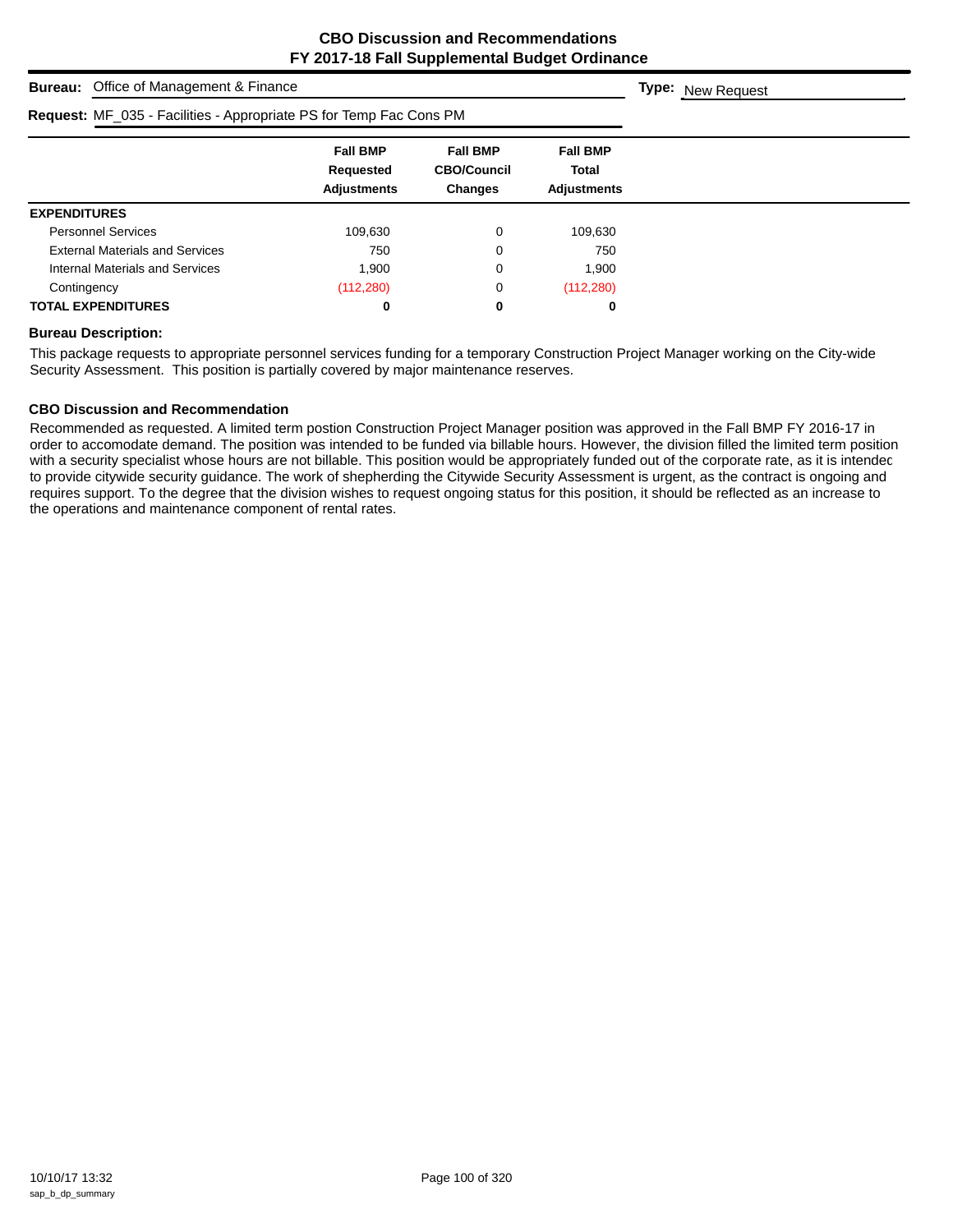| <b>Bureau:</b> Office of Management & Finance                     | <b>Type:</b> New Request                           |                                                         |                                                       |  |
|-------------------------------------------------------------------|----------------------------------------------------|---------------------------------------------------------|-------------------------------------------------------|--|
| Request: MF_036 - Facilities - Appropriate PS - Work Out of Class |                                                    |                                                         |                                                       |  |
|                                                                   | <b>Fall BMP</b><br>Requested<br><b>Adjustments</b> | <b>Fall BMP</b><br><b>CBO/Council</b><br><b>Changes</b> | <b>Fall BMP</b><br><b>Total</b><br><b>Adjustments</b> |  |
| <b>EXPENDITURES</b>                                               |                                                    |                                                         |                                                       |  |
| <b>Personnel Services</b>                                         | 7.233                                              | 0                                                       | 7.233                                                 |  |
| Contingency                                                       | (7, 233)                                           | 0                                                       | (7, 233)                                              |  |
| <b>TOTAL EXPENDITURES</b>                                         | 0                                                  | 0                                                       | 0                                                     |  |

## **Bureau Description:**

This request is to appropriate personnel services funding for the incremental increase in a position that is working out of class as the supervisor of the Engineering Capital Project group. This position is funded by the Facilities Hourly Rate.

#### **CBO Discussion and Recommendation**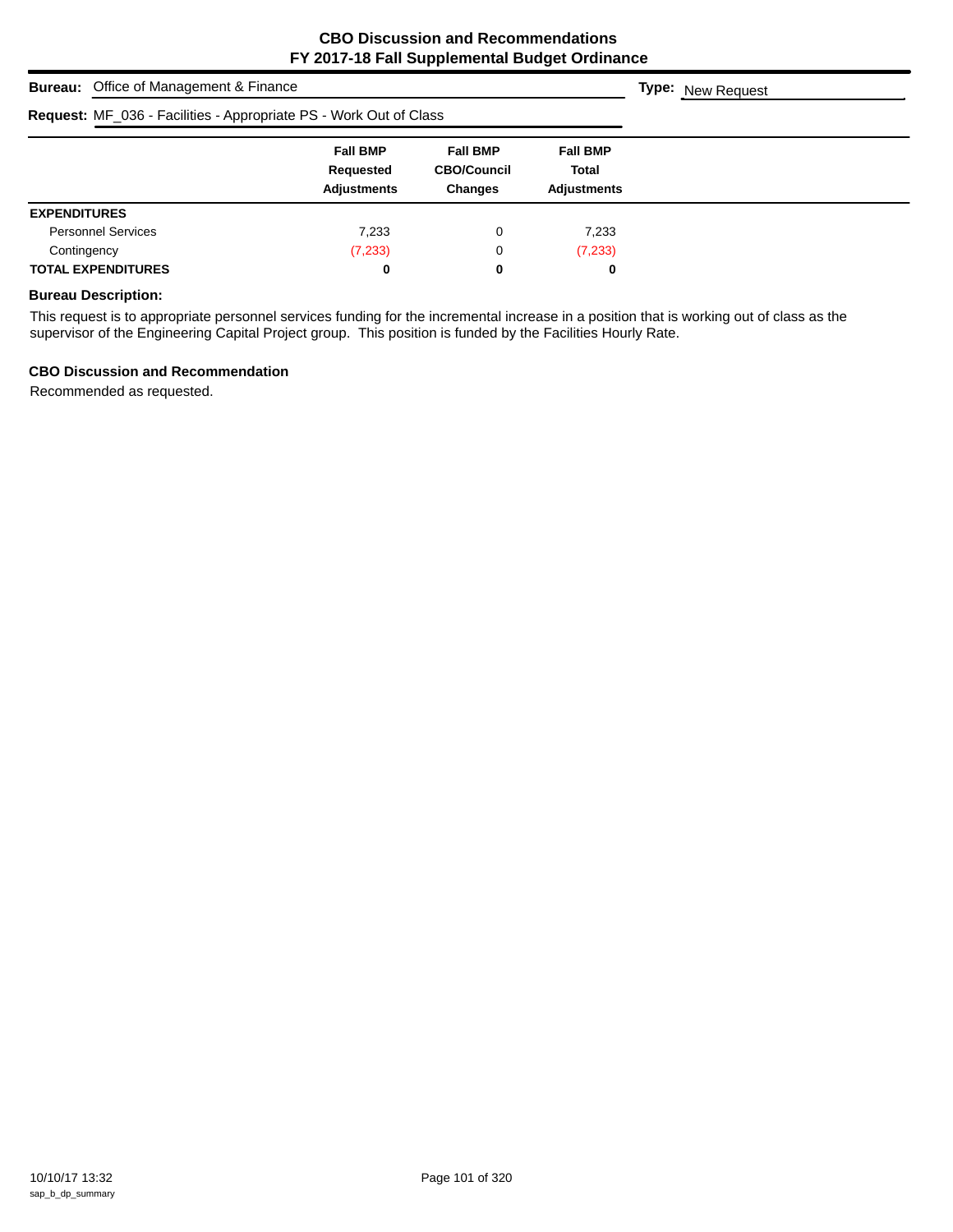**Type:** New Request

# **Bureau:** Office of Management & Finance

| Request: MF_037 - Facilities - Appropriate PS for Temp FMT Apprent |                              |                                       |                          |
|--------------------------------------------------------------------|------------------------------|---------------------------------------|--------------------------|
|                                                                    | <b>Fall BMP</b><br>Requested | <b>Fall BMP</b><br><b>CBO/Council</b> | <b>Fall BMP</b><br>Total |
|                                                                    | <b>Adjustments</b>           | <b>Changes</b>                        | <b>Adjustments</b>       |
| <b>EXPENDITURES</b>                                                |                              |                                       |                          |
| <b>Personnel Services</b>                                          | 58,855                       | 0                                     | 58,855                   |
| <b>External Materials and Services</b>                             | 3,842                        | 0                                     | 3,842                    |
| Internal Materials and Services                                    | 1.900                        | 0                                     | 1,900                    |
| Contingency                                                        | (64, 597)                    | 0                                     | (64, 597)                |
| <b>TOTAL EXPENDITURES</b>                                          | 0                            | 0                                     | 0                        |

#### **Bureau Description:**

This request is to appropriate personnel services funding for a temporary Facilities Maintenance Technician Apprentice. This position is funded by Facilities Hourly Rates and will help in meeting increased demand for services.

## **CBO Discussion and Recommendation**

Recommended as requested. While the vacancy savings in the Maintenance Operations group would likely cover the increase in personal services expenses associated with the temporary position, the division projects that the Maintenance Operations group has sufficient demand to add this billable hour-funded temporary position.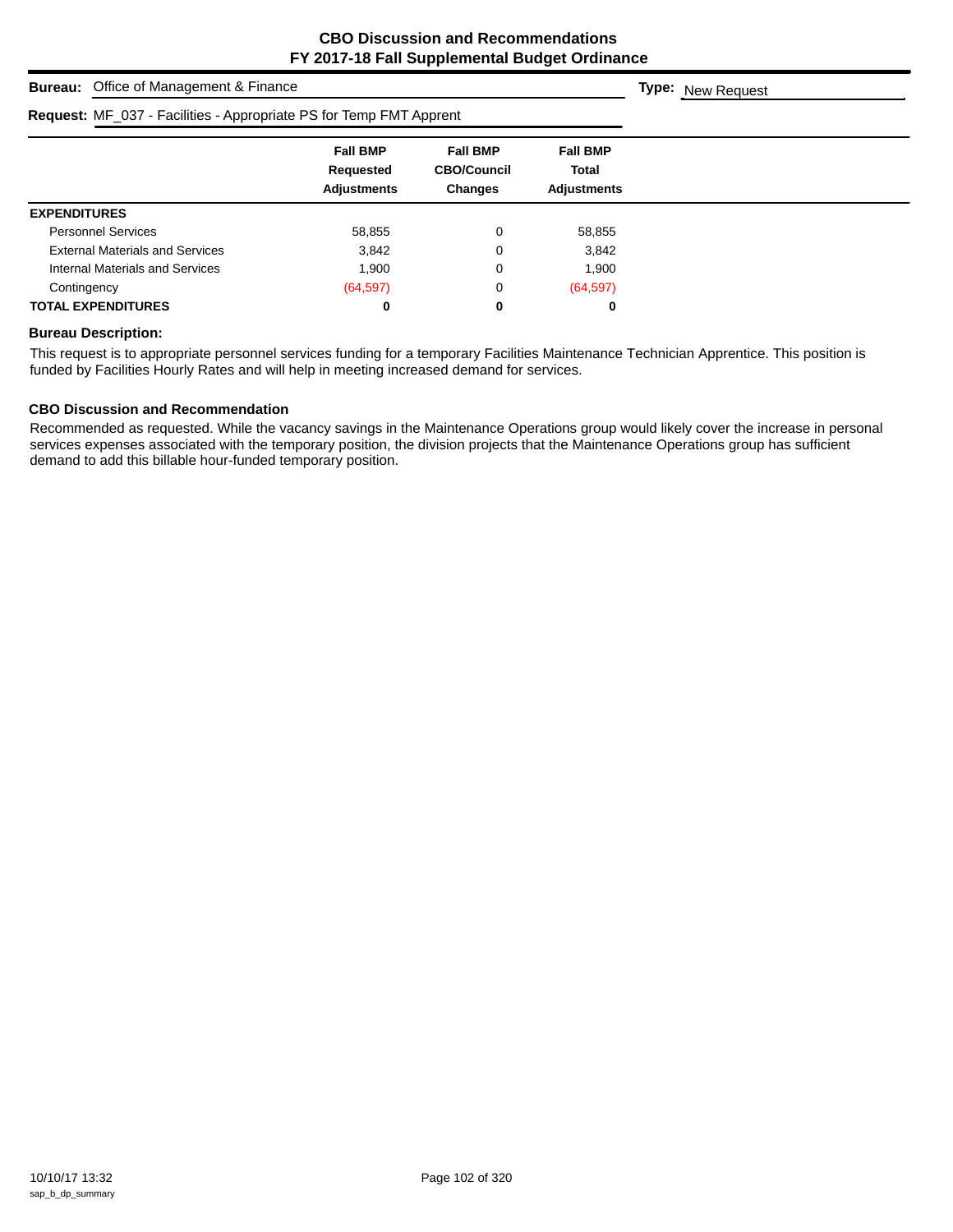# **Bureau:** Office of Management & Finance **Fall BMP Fall BMP Fall BMP Requested CBO/Council Total Adjustments Changes Adjustments Type:** New Request **Request:** MF\_038 - BTS - Facilities IA Increase **EXPENDITURES** Contingency 15,200 0 15,200 **TOTAL EXPENDITURES 15,200 0 15,200 REVENUES** Interagency Revenue 15,200 0 15,200 **TOTAL REVENUES 15,200 0 15,200**

#### **Bureau Description:**

Facilities Services has requested an increase in their interagency with BTS to cover internal service costs associated with their limited term positions.

## **CBO Discussion and Recommendation**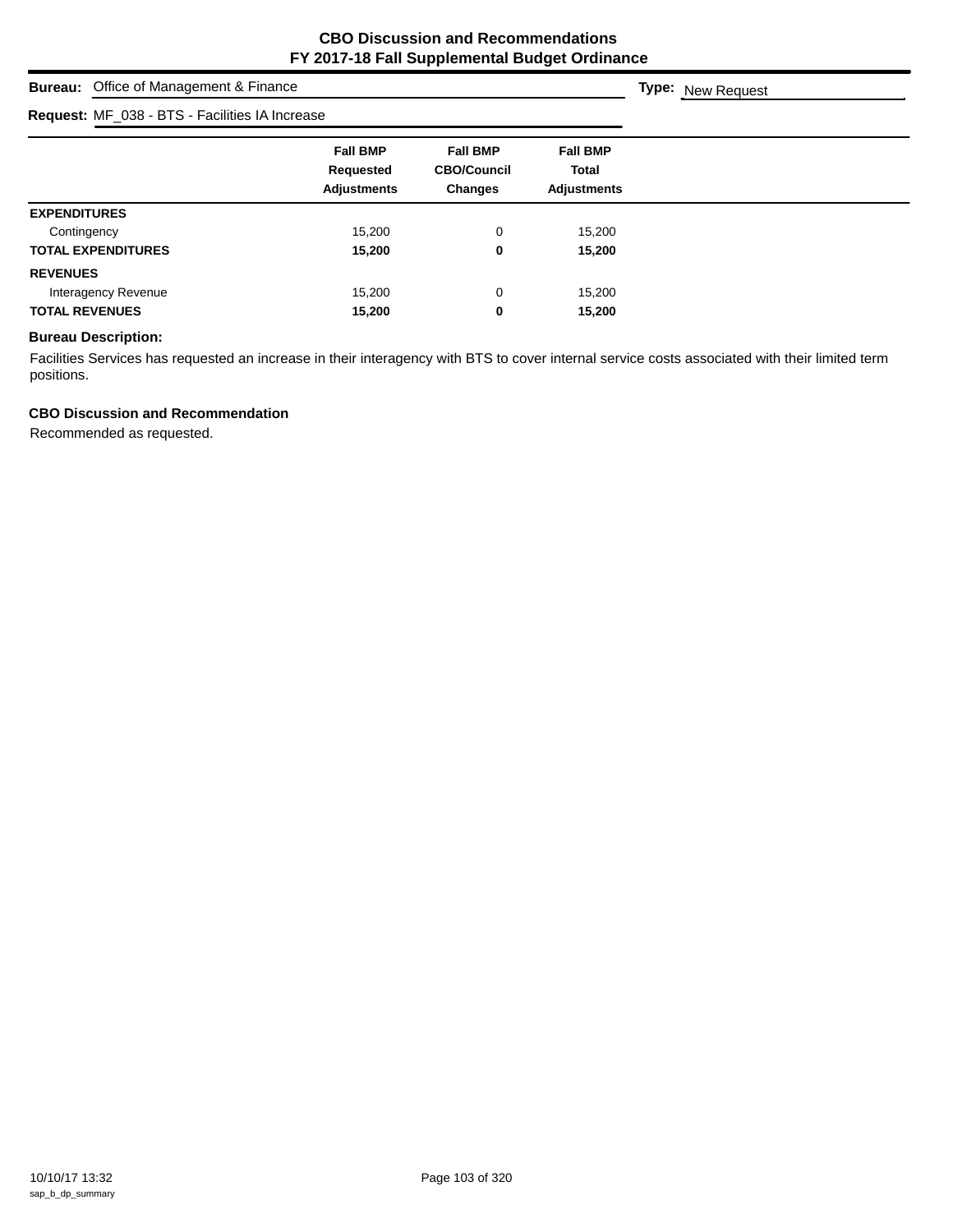| <b>Bureau:</b> Office of Management & Finance                     | <b>Type:</b> New Request                           |                                                         |                                                |  |
|-------------------------------------------------------------------|----------------------------------------------------|---------------------------------------------------------|------------------------------------------------|--|
| Request: MF_039 - Facilities - Appropriate PS for Temp Dispatcher |                                                    |                                                         |                                                |  |
|                                                                   | <b>Fall BMP</b><br>Requested<br><b>Adjustments</b> | <b>Fall BMP</b><br><b>CBO/Council</b><br><b>Changes</b> | <b>Fall BMP</b><br>Total<br><b>Adjustments</b> |  |
| <b>EXPENDITURES</b>                                               |                                                    |                                                         |                                                |  |
| <b>Personnel Services</b>                                         | 47,094                                             | 0                                                       | 47,094                                         |  |
| <b>External Materials and Services</b>                            | 750                                                | 0                                                       | 750                                            |  |
| Internal Materials and Services                                   | 1.900                                              | 0                                                       | 1,900                                          |  |
| Contingency                                                       | (49, 744)                                          | 0                                                       | (49, 744)                                      |  |
| <b>TOTAL EXPENDITURES</b>                                         | 0                                                  | 0                                                       | 0                                              |  |

## **Bureau Description:**

This request is to appropriate personnel services funding for a temporary Dispatcher to allow for expanded coverage.

#### **CBO Discussion and Recommendation**

Recommended as requested. The division will continue to be responsive to dispatch calls even after the relocation from the Portland Building, and temporary dispatch support may be necessary to address the changes in service (both in volume and type). The request is funded from a one-time draw on operating reserves.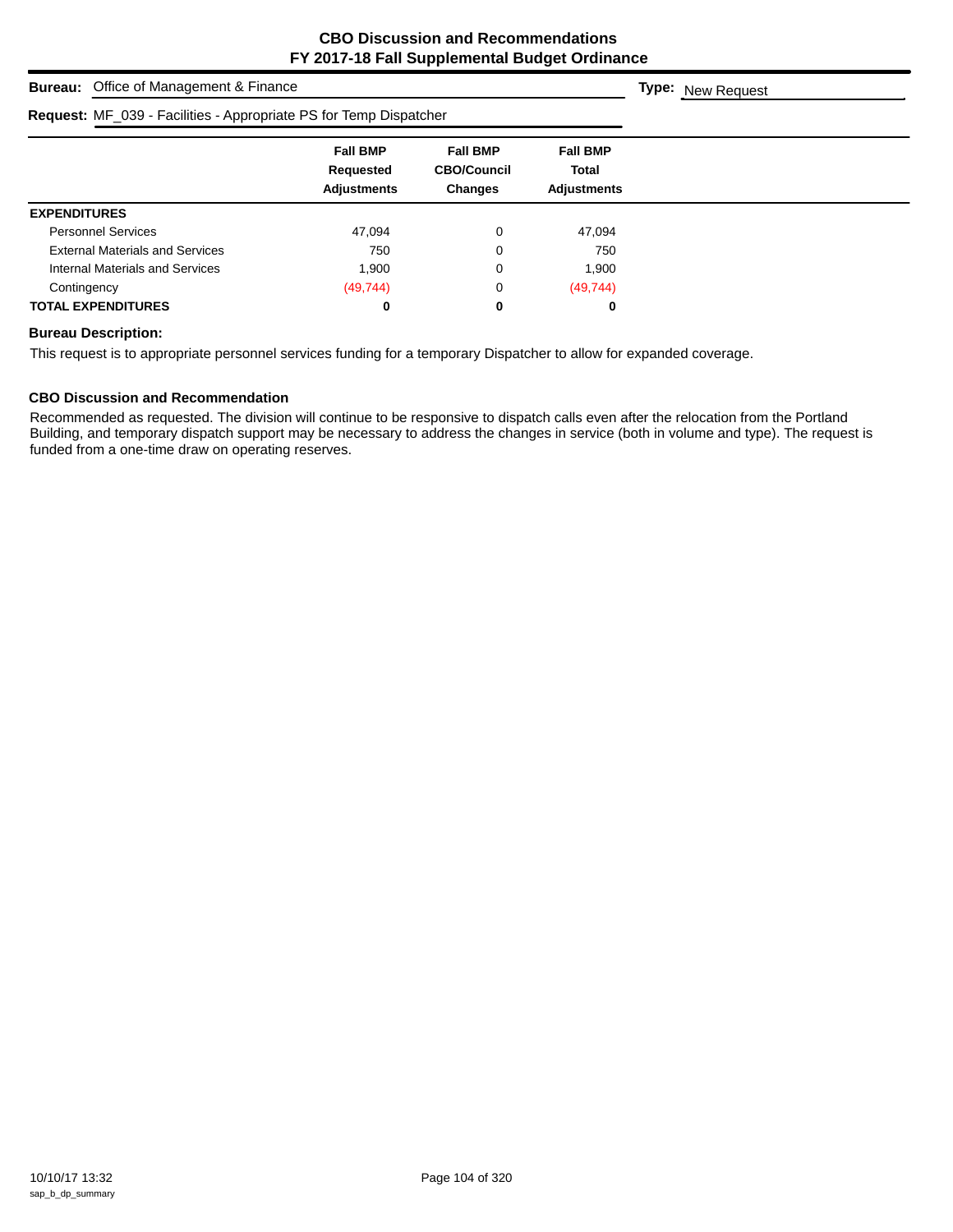| <b>Bureau:</b> Office of Management & Finance                | <b>Type:</b> New Request                           |                                                  |                                                       |  |
|--------------------------------------------------------------|----------------------------------------------------|--------------------------------------------------|-------------------------------------------------------|--|
| Request: MF_040 - Facilities - Appropriate PS for Temp UW II |                                                    |                                                  |                                                       |  |
|                                                              | <b>Fall BMP</b><br>Requested<br><b>Adjustments</b> | <b>Fall BMP</b><br><b>CBO/Council</b><br>Changes | <b>Fall BMP</b><br><b>Total</b><br><b>Adjustments</b> |  |
| <b>EXPENDITURES</b>                                          |                                                    |                                                  |                                                       |  |
| <b>Personnel Services</b>                                    | 44,635                                             | 0                                                | 44,635                                                |  |
| <b>External Materials and Services</b>                       | 750                                                | 0                                                | 750                                                   |  |
| Internal Materials and Services                              | 1.900                                              | 0                                                | 1,900                                                 |  |
| Contingency                                                  | (47, 285)                                          | 0                                                | (47, 285)                                             |  |
| <b>TOTAL EXPENDITURES</b>                                    | 0                                                  | 0                                                | 0                                                     |  |

#### **Bureau Description:**

This request is to appropriate personnel services funding for a temporary Utility Worker II position to address increased demand for services. This position is funded through Facilities Hourly Rates.

## **CBO Discussion and Recommendation**

Recommended as requested. While the vacancy savings in the Maintenance Operations group would likely cover the increase in personal services expenses associated with the temporary position, the division projects that the Maintenance Operations group has sufficient demand to add this billable hour-funded temporary position. Any request for ongoing positions should be supported with accurate projections of workload demand and/or available operations and maintenance funding.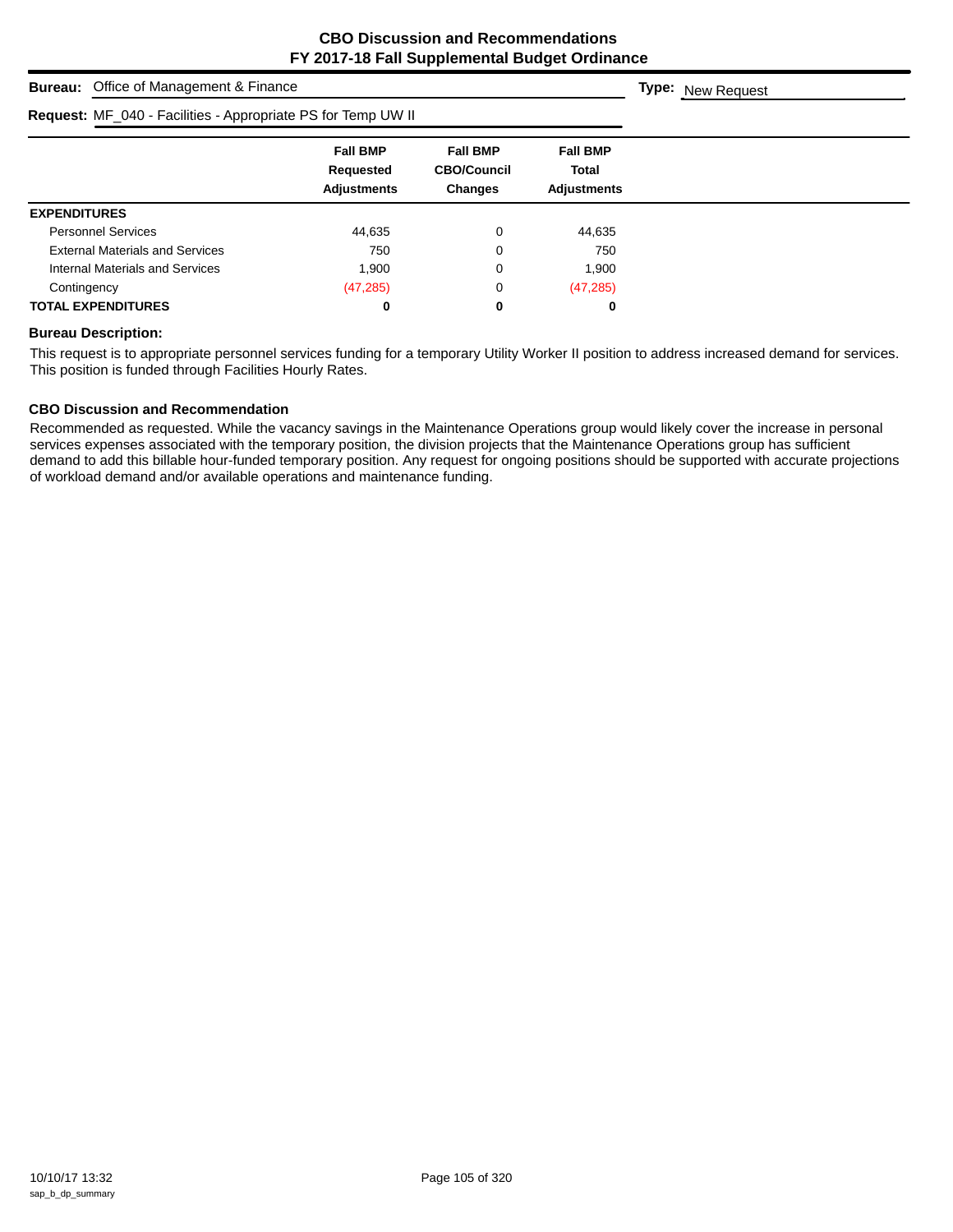| <b>Bureau:</b> Office of Management & Finance                 | <b>Type:</b> New Request                           |                                                         |                                                |  |
|---------------------------------------------------------------|----------------------------------------------------|---------------------------------------------------------|------------------------------------------------|--|
| Request: MF_041 - Facilities - Match BIBS IA - Reception Svcs |                                                    |                                                         |                                                |  |
|                                                               | <b>Fall BMP</b><br>Requested<br><b>Adjustments</b> | <b>Fall BMP</b><br><b>CBO/Council</b><br><b>Changes</b> | <b>Fall BMP</b><br>Total<br><b>Adjustments</b> |  |
| <b>EXPENDITURES</b>                                           |                                                    |                                                         |                                                |  |
| <b>External Materials and Services</b>                        | 0                                                  | 0                                                       | 0                                              |  |
| Internal Materials and Services                               | 1.331                                              | 0                                                       | 1,331                                          |  |
| Contingency                                                   | (1, 331)                                           | 0                                                       | (1, 331)                                       |  |
| <b>TOTAL EXPENDITURES</b>                                     | 0                                                  | 0                                                       | 0                                              |  |

#### **Bureau Description:**

This request is to match a BIBS Admin IA, for the Facilities Division alloction, where BIBS Admin is providing reception services to City bureaus at the temporary Congress Center space.

## **CBO Discussion and Recommendation**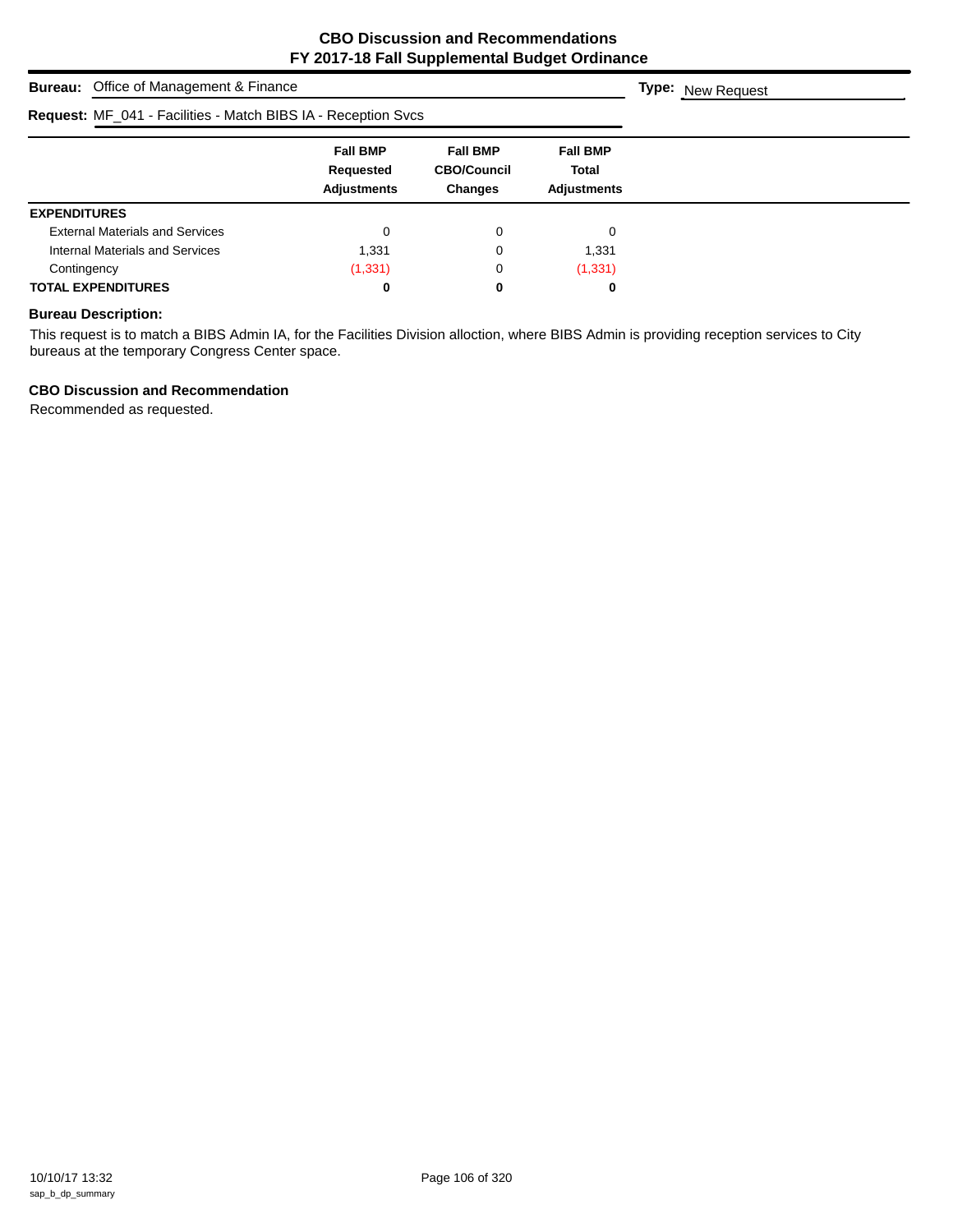| <b>Bureau:</b> Office of Management & Finance                      | <b>Type:</b> New Request                           |                                                         |                                                |  |
|--------------------------------------------------------------------|----------------------------------------------------|---------------------------------------------------------|------------------------------------------------|--|
| Request: MF_042 - Facilities - Project IA with Business Operations |                                                    |                                                         |                                                |  |
|                                                                    | <b>Fall BMP</b><br>Requested<br><b>Adjustments</b> | <b>Fall BMP</b><br><b>CBO/Council</b><br><b>Changes</b> | <b>Fall BMP</b><br><b>Total</b><br>Adjustments |  |
| <b>EXPENDITURES</b>                                                |                                                    |                                                         |                                                |  |
| Internal Materials and Services                                    | 90.000                                             | 0                                                       | 90,000                                         |  |
| Contingency                                                        | (90,000)                                           | 0                                                       | (90,000)                                       |  |
| <b>TOTAL EXPENDITURES</b>                                          | 0                                                  | 0                                                       | 0                                              |  |

#### **Bureau Description:**

This request creates a \$90,000 interagency agreement between Business Operations and the Portland Building Reconstruction project. Business Operations will provide support to the Project over and above core service levels by staffing the Project's Change Management Committee, monthly employee information sessions, and the Portland Building Community Oversight Committee (PBCOC). Staff will also prepare documents and communications supporting change management, manage the Project webpage and sub-pages, as well as coordinate and review work from the public involvement and change management consultants.

#### **CBO Discussion and Recommendation**

Recommended with reservations. Generally, it is appropriate for OMF to establish interagency agreements where services are rendered, including internal customers. However, there is a lack of clarity on how and when these costs are recovered when rendered to internal customers, as compared to situations where workload is simply reprioritized. In this case, the actual cost of services to the Reconstruction Project may well be \$90,000. However, this is not offset by 1) a decrease in charges to other Business Operations customers, despite the fact that Business Operations employees are deprioritizing activities funded by those customers, or 2) or an increase in actual costs necessary to support the Reconstruction Project.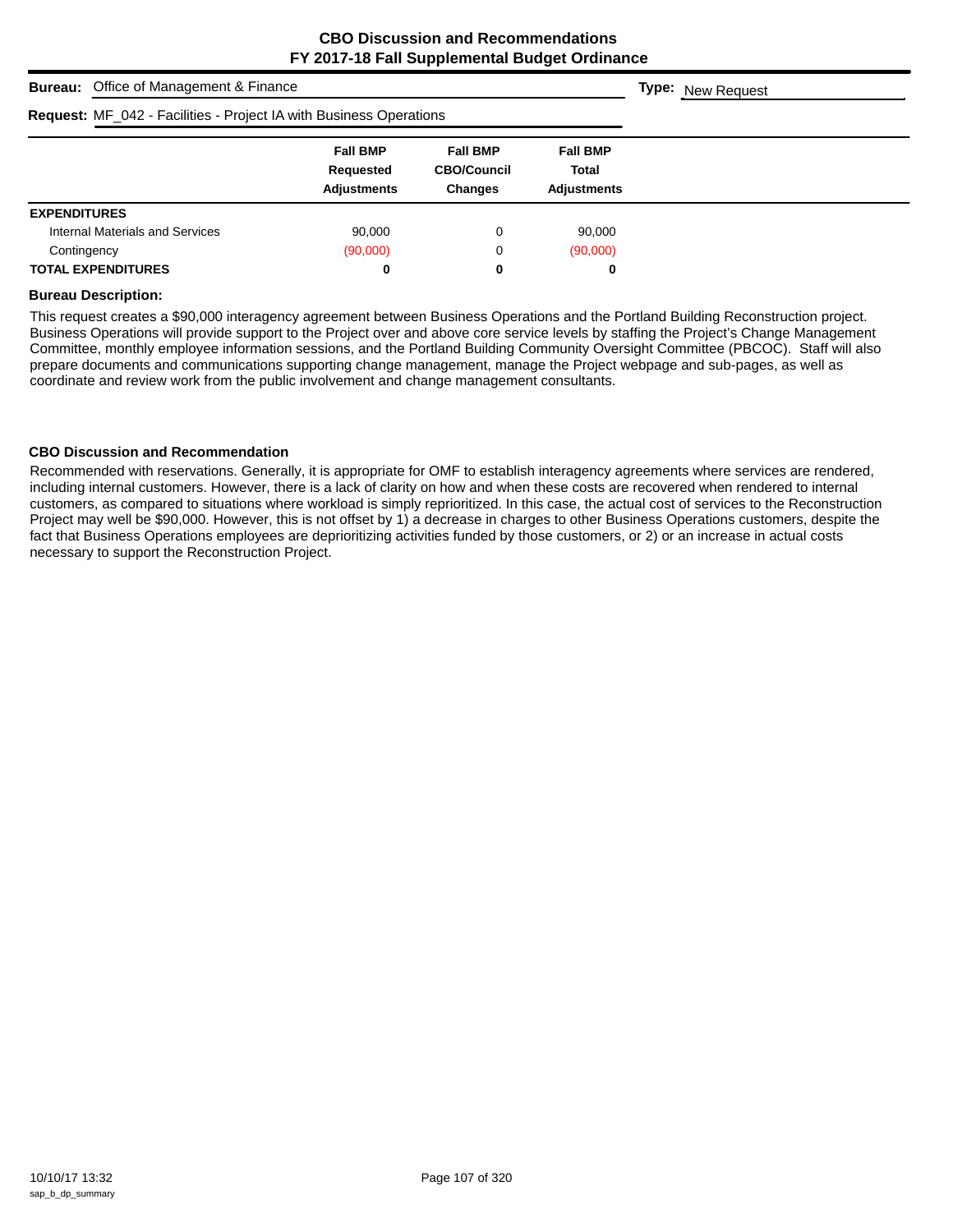| <b>Bureau:</b> Office of Management & Finance                            | <b>Type:</b> New Request                           |                                                         |                                                |  |
|--------------------------------------------------------------------------|----------------------------------------------------|---------------------------------------------------------|------------------------------------------------|--|
| <b>Request: MF_043 - Facilities - Appropriate PS for Working Retiree</b> |                                                    |                                                         |                                                |  |
|                                                                          | <b>Fall BMP</b><br>Requested<br><b>Adjustments</b> | <b>Fall BMP</b><br><b>CBO/Council</b><br><b>Changes</b> | <b>Fall BMP</b><br>Total<br><b>Adjustments</b> |  |
| <b>EXPENDITURES</b>                                                      |                                                    |                                                         |                                                |  |
| <b>Personnel Services</b>                                                | 22,684                                             | 0                                                       | 22,684                                         |  |
| Contingency                                                              | (22, 684)                                          | 0                                                       | (22, 684)                                      |  |
| <b>TOTAL EXPENDITURES</b>                                                | 0                                                  | 0                                                       | 0                                              |  |

### **Bureau Description:**

This request is to appropriate personnel services funding for a Facilities Maintenance Technician working retiree to address increased demand for services. This position is funded by Facilities Hourly Rates.

#### **CBO Discussion and Recommendation**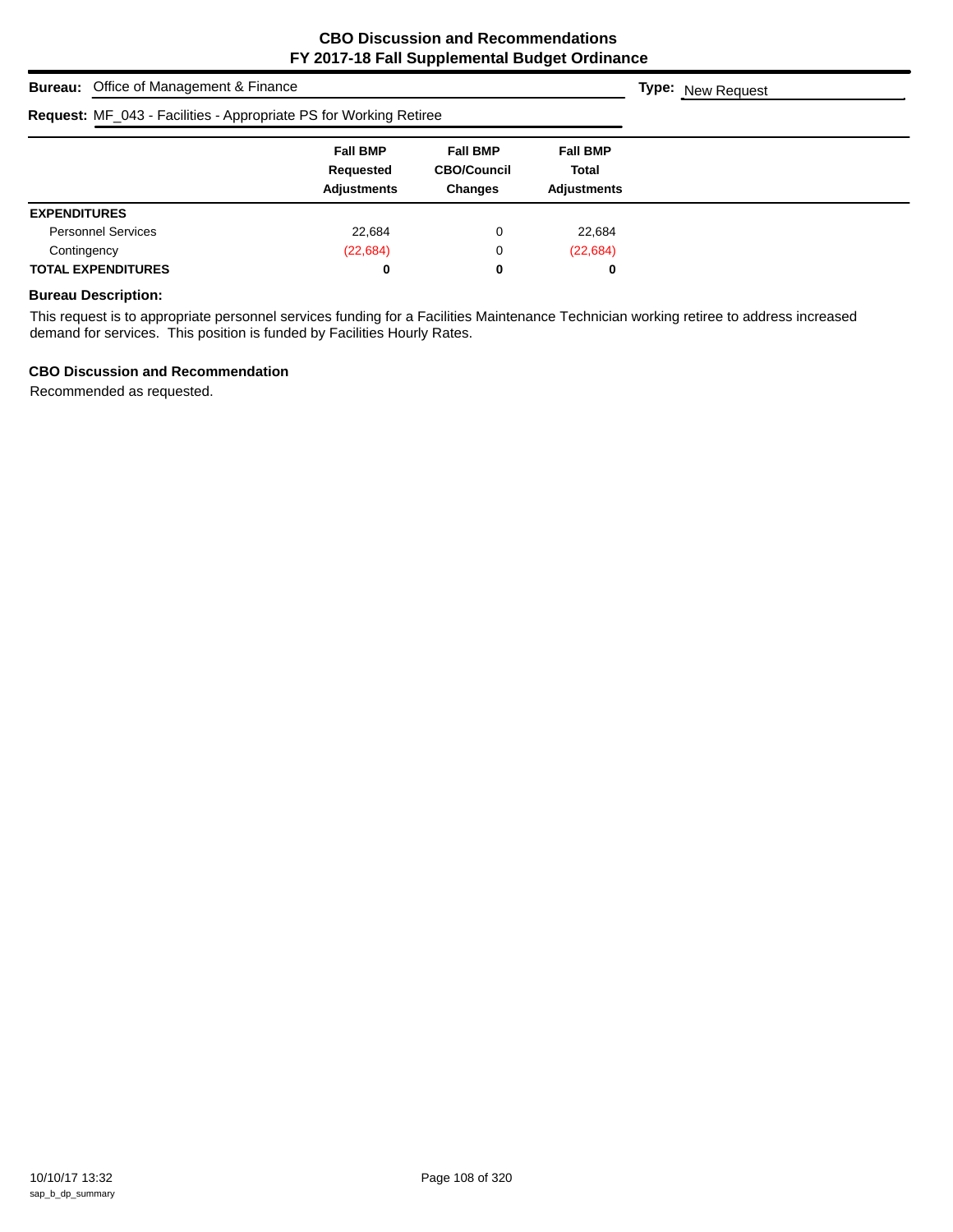| <b>Bureau:</b> Office of Management & Finance                   | <b>Type:</b> New Request                           |                                                         |                                                       |  |
|-----------------------------------------------------------------|----------------------------------------------------|---------------------------------------------------------|-------------------------------------------------------|--|
| Request: MF_044 - Facilities - Correct Debt For Police Training |                                                    |                                                         |                                                       |  |
|                                                                 | <b>Fall BMP</b><br>Requested<br><b>Adjustments</b> | <b>Fall BMP</b><br><b>CBO/Council</b><br><b>Changes</b> | <b>Fall BMP</b><br><b>Total</b><br><b>Adjustments</b> |  |
| <b>EXPENDITURES</b>                                             |                                                    |                                                         |                                                       |  |
| <b>Bond Expenses</b>                                            | 27,000                                             | 0                                                       | 27,000                                                |  |
| Contingency                                                     | (27,000)                                           | 0                                                       | (27,000)                                              |  |
| <b>TOTAL EXPENDITURES</b>                                       | 0                                                  | 0                                                       | 0                                                     |  |

### **Bureau Description:**

This request is to add \$27,000 for Police Training Facility Debt Service. This was accidentally underbudgeted in the Requested Budget.

# **CBO Discussion and Recommendation**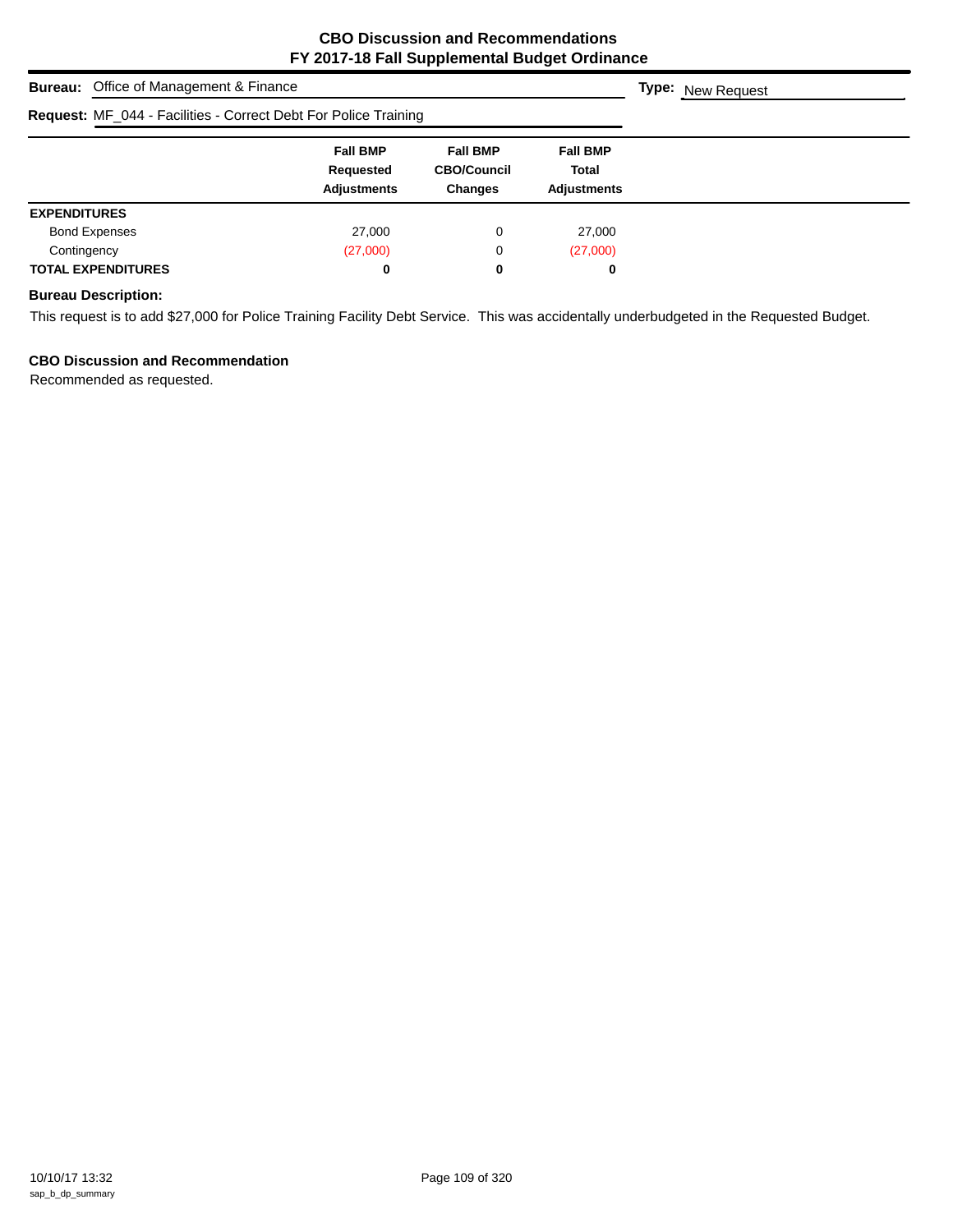| <b>Bureau:</b> Office of Management & Finance              | <b>Type:</b> New Request                           |                                                         |                                                       |  |
|------------------------------------------------------------|----------------------------------------------------|---------------------------------------------------------|-------------------------------------------------------|--|
| Request: MF_045 - Facilities - Asset Management Consultant |                                                    |                                                         |                                                       |  |
|                                                            | <b>Fall BMP</b><br>Requested<br><b>Adjustments</b> | <b>Fall BMP</b><br><b>CBO/Council</b><br><b>Changes</b> | <b>Fall BMP</b><br><b>Total</b><br><b>Adjustments</b> |  |
| <b>EXPENDITURES</b>                                        |                                                    |                                                         |                                                       |  |
| <b>External Materials and Services</b>                     | 300,000                                            | 0                                                       | 300,000                                               |  |
| Contingency                                                | (300,000)                                          | 0                                                       | (300,000)                                             |  |
| <b>TOTAL EXPENDITURES</b>                                  | 0                                                  | 0                                                       | 0                                                     |  |

#### **Bureau Description:**

This package requests to fund consulting services for development of an asset management program for Facilities Services. Funding for these services comes from Facilities major maintenance reserves.

OMF Facilities Services is creating an asset management program to guide how it acquires, maintains and disposes of assets. Assets are defined as the buildings that OMF owns and manages and the building systems within them. An asset management program will guide Project Managers, Property Managers, and Operations and Maintenance staff in making the best business decisions based on a shared understanding of Facilities' goals, policies, objectives and principles. A consultant will provide clear, concise direction on implementing a successful program to shape a comprehensive set of procedures to assess, track, and operate city buildings and their building systems (architectural, mechanical, electrical, plumbing, etc.). When complete, the Asset Management Program will provide Facilities Services with the capability to create detailed Service Level Agreements with customers, strategically plan for 30-year building lifecycles, and model financial scenarios to provide accurate project management forecasting of major maintenance and tenant improvements. Training and development for Facilities Staff on Asset Management best practices is a large component of this request.

Facilities Services currently provides many of its services on a demand basis that is quickly out-pacing resources. Recent condition assessments on Facilities buildings revealed wide gaps in major maintenance needs vs. scheduled projects to address those needs (1:3 hours Preventative Maintenance:Demand). To better align decisions affecting service delivery, Facilities is creating a program for acquiring, assessing, maintaining and disposing of City-owned properties. The knowledge and practices of world-class asset management are currently limited within Facilities staff, who require training and development in this area. Hiring a consultant will help Facilities focus on three main areas: 1. setting policies and processes that can assess the risks and trade-offs of different decisions it makes on project expenditures, 2. creating Service Level Agreements (SLAs) with customers and 3. creating life-cycle asset management plans for the different classes of assets it owns and manages. This work is being done in preparation for implementing a new Enterprise Asset Management software that will provide tools for completing Facilities Services' work and reporting on metrics associated with customers' SLAs. Facilities Staff will expand their knowledge and practices of Asset Management via training and development with the consultants.

Having a robust asset management program will help Facilities address its stated Mission:

To lead the way in planning, constructing, redeveloping, and operating sustainable public facilities that are efficient, cost-effective, and well maintained. We are committed to developing and maintaining high performance buildings that limit their environmental impact, contribute to Portland's civic character and make Portland a better place to live and work.

The key objectives of the Strategic Asset Management Plan are to:

- Establish a strategic framework for the management of buildings and related equipment
- Set asset management policies in relation to user demand, levels of service, life-cycle management and funding for asset-sustainability
- Establish a decision-making process that is consistent with City policies and procedures
- Implement consistent and equitable methods for prioritizing capital expenditures and ongoing expense, and
- Facilitate the delivery of the division's strategic and organizational goals

The implementation of the Strategic Asset Management Plan will:

• Provide training and professional development for staff on asset management to make staff proficient in the use of asset management processes and ensure understanding and compliance with asset management policies and procedures

- Provide for a better understanding of asset management and stakeholder issues
- Improve the level of communication and reporting
- Improve asset performance monitoring, and
- Enhance asset management through periodic strategic review

#### **CBO Discussion and Recommendation**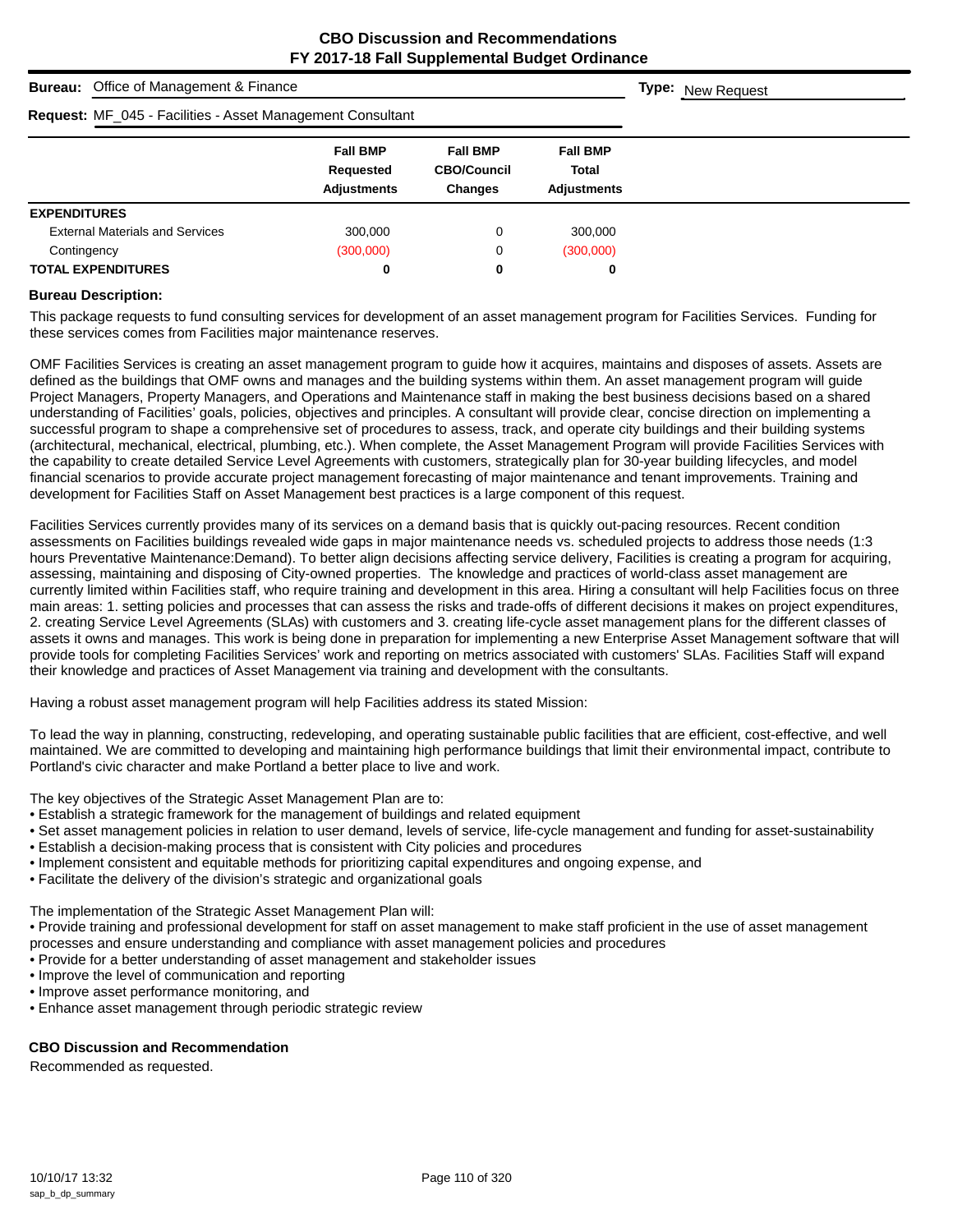| <b>Bureau:</b> Office of Management & Finance     | <b>Type:</b> New Request                           |                                                  |                                                       |  |
|---------------------------------------------------|----------------------------------------------------|--------------------------------------------------|-------------------------------------------------------|--|
| Request: MF_046 - BTS - Office 365 Implementation |                                                    |                                                  |                                                       |  |
|                                                   | <b>Fall BMP</b><br>Requested<br><b>Adjustments</b> | <b>Fall BMP</b><br><b>CBO/Council</b><br>Changes | <b>Fall BMP</b><br><b>Total</b><br><b>Adjustments</b> |  |
| <b>EXPENDITURES</b>                               |                                                    |                                                  |                                                       |  |
| <b>External Materials and Services</b>            | 54,841                                             | 0                                                | 54,841                                                |  |
| Contingency                                       | (54, 841)                                          | 0                                                | (54, 841)                                             |  |
| <b>TOTAL EXPENDITURES</b>                         | 0                                                  | 0                                                | 0                                                     |  |

#### **Bureau Description:**

This request is to reappropriate the FY 2016-17 Office 365 Implementation project's budget balance. Work on this ongoing project was not completed in the prior fiscal year, so these funds are needed to cover anticipated FY 2017-18 expenses.

#### **CBO Discussion and Recommendation**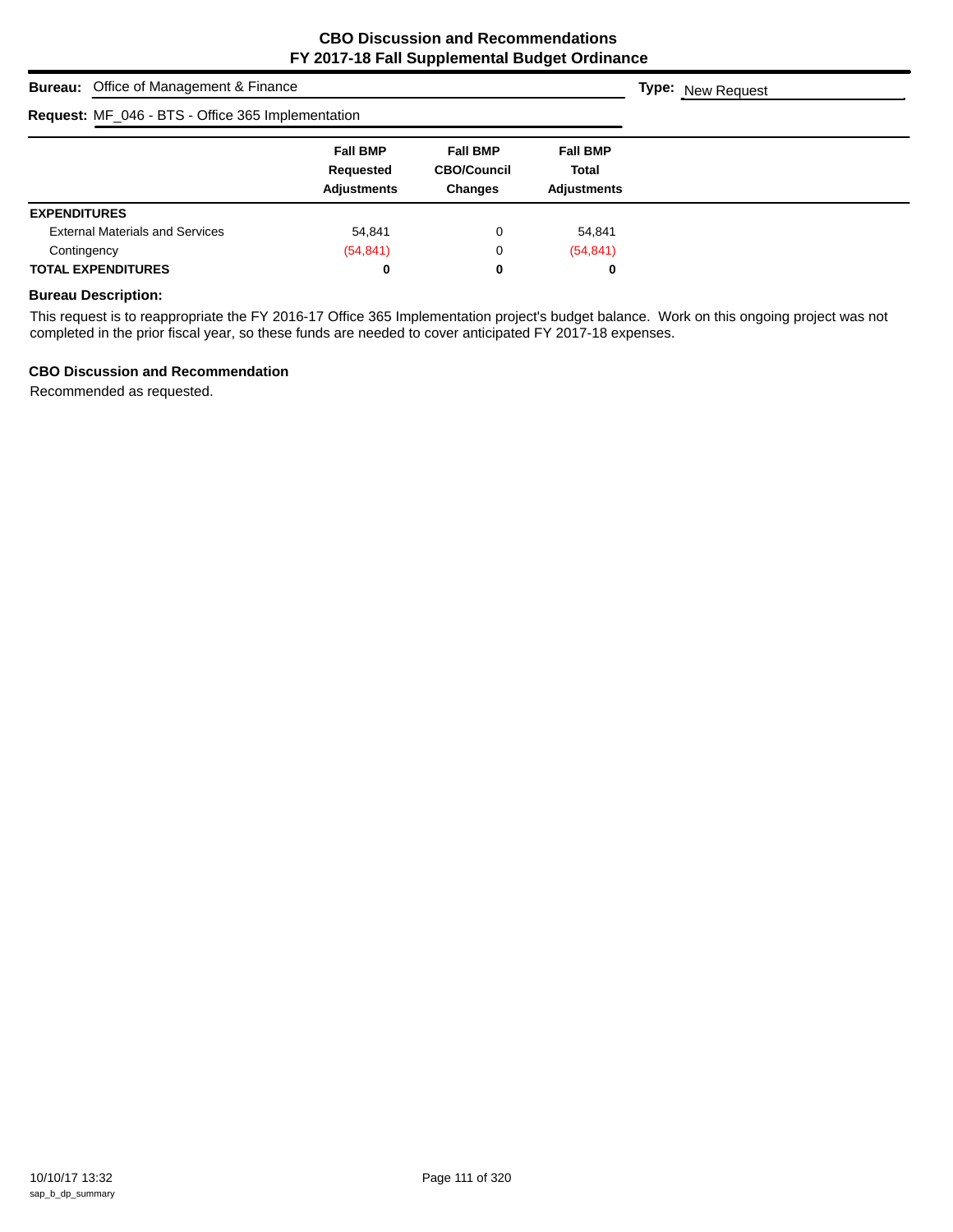| <b>Bureau:</b> Office of Management & Finance                     | Type:                                              |                                                         |                                                       |  |
|-------------------------------------------------------------------|----------------------------------------------------|---------------------------------------------------------|-------------------------------------------------------|--|
| Request: MF_047 - Facilities - IA with BES for Temp Loc Furniture |                                                    |                                                         |                                                       |  |
|                                                                   | <b>Fall BMP</b><br>Requested<br><b>Adjustments</b> | <b>Fall BMP</b><br><b>CBO/Council</b><br><b>Changes</b> | <b>Fall BMP</b><br><b>Total</b><br><b>Adjustments</b> |  |
| <b>EXPENDITURES</b>                                               |                                                    |                                                         |                                                       |  |
| <b>External Materials and Services</b>                            | 156,320                                            | 0                                                       | 156,320                                               |  |
| <b>TOTAL EXPENDITURES</b>                                         | 156,320                                            | 0                                                       | 156,320                                               |  |
| <b>REVENUES</b>                                                   |                                                    |                                                         |                                                       |  |
| Interagency Revenue                                               | 156,320                                            | 0                                                       | 156,320                                               |  |
| <b>TOTAL REVENUES</b>                                             | 156,320                                            | 0                                                       | 156,320                                               |  |

#### **Bureau Description:**

This package requests to establish an IA with BES for their furniture expenses at their temporary location while the Portland Building is being reconstructed.

# **CBO Discussion and Recommendation**

Recommended as requested. BES requested work beyond the basic level of support provided for by the scope of the Reconstruction Project budget. A service level agreement has been signed by both parties.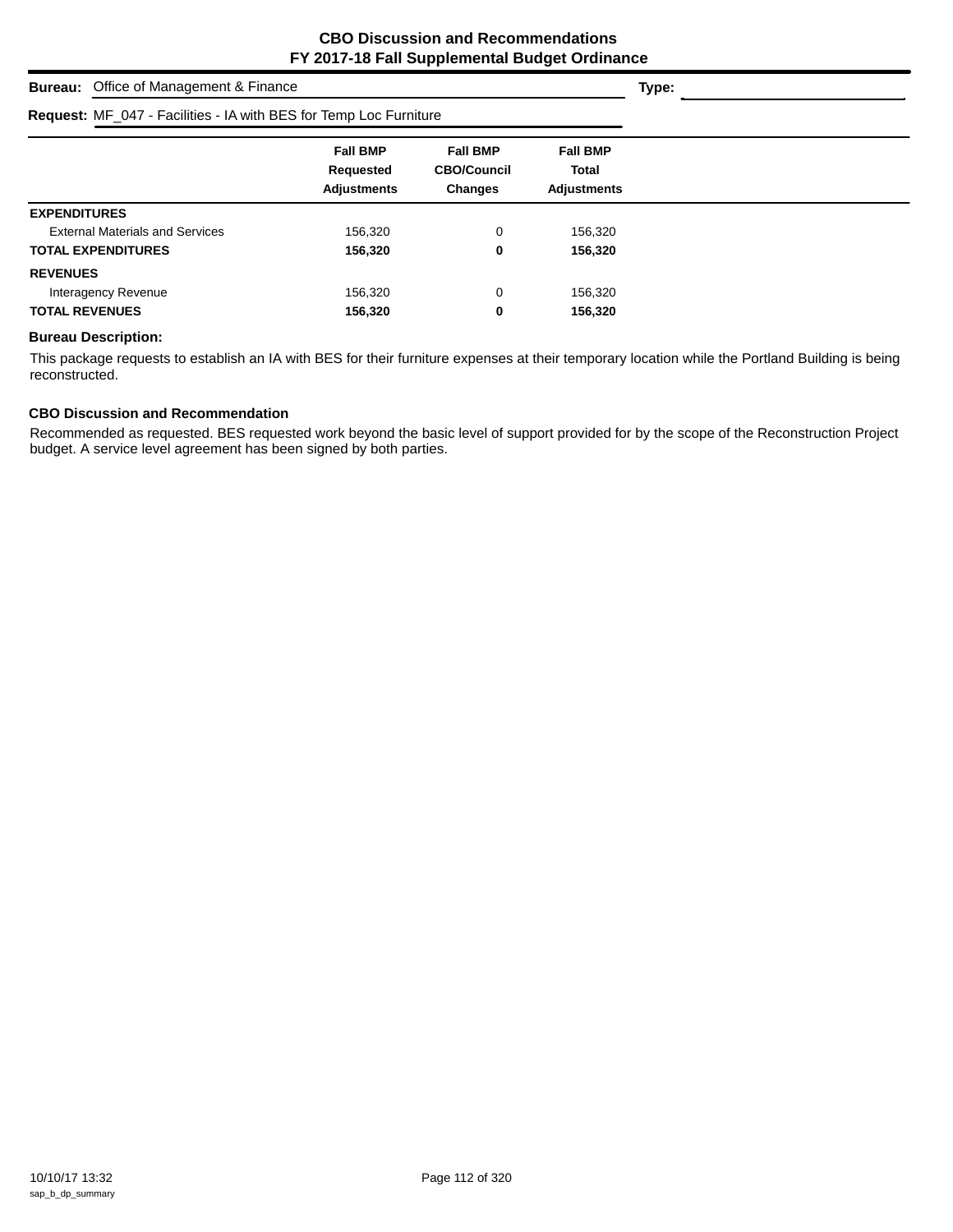| Office of Management & Finance<br><b>Bureau:</b>                        | <b>Type:</b> New Request                           |                                                  |                                                       |  |
|-------------------------------------------------------------------------|----------------------------------------------------|--------------------------------------------------|-------------------------------------------------------|--|
| <b>Request: MF_048 - Facilities - Homeless Impact Reduction Request</b> |                                                    |                                                  |                                                       |  |
|                                                                         | <b>Fall BMP</b><br>Requested<br><b>Adjustments</b> | <b>Fall BMP</b><br><b>CBO/Council</b><br>Changes | <b>Fall BMP</b><br><b>Total</b><br><b>Adjustments</b> |  |
| <b>EXPENDITURES</b>                                                     |                                                    |                                                  |                                                       |  |
| <b>External Materials and Services</b>                                  | 150.000                                            | (150,000)                                        | 0                                                     |  |
| <b>TOTAL EXPENDITURES</b>                                               | 150,000                                            | (150,000)                                        | 0                                                     |  |
| <b>REVENUES</b>                                                         |                                                    |                                                  |                                                       |  |
| <b>Fund Transfers - Revenue</b>                                         | 150,000                                            | (150,000)                                        | 0                                                     |  |
| <b>TOTAL REVENUES</b>                                                   | 150,000                                            | (150,000)                                        | 0                                                     |  |

#### **Bureau Description:**

The Homeless Urban Camping Impact Reduction Program (HUCIRP) is requesting \$150,000 of General Fund discretionary to be used for cleanups on the scale of the 2016 Springwater Corridor cleanup. This includes trash service, bio-hazard removal, portable toilet facilities, and other services as needed.

HUCIRP through its contracted vendors has increased capacity 6-fold from August 2016. In August 2016, the program used 1 two-person team from Pacific Patrol Services (PPS) and the Multnomah County Sheriff's Office (MCSO) Inmate Work Crew to conduct cleanups on City-owned property. The program has also utilized the service of Rapid Response Bio-Clean's (RBBC) two-person crew for cleanups containing significant bio-waste material. This gave the program the ability to clean 4-6 locations per week. Now the program has 2, two-person teams from PPS, and is using 12 RRBC employees, and MCSO inmate work crews to post, clean, monitor and remove bio-waste from roughly 30 locations per week.

HUCIRP program activities have significantly reduced neighborhood impacts over the last 12 months, but a confluence of events has resulted in unanticipated growth of the homeless population and is challenging the capacity of the program to respond. Service levels will be impacted if this decision package is denied.

#### **CBO Discussion and Recommendation**

Not recommended as requested. Facilities Services is an internal service organization that provides clean-up services to property owning bureaus; those services should be funded via bureau resources and prioritization of those clean-ups should be influenced by bureau concerns. During FY 2017-18 budget development, a significant amount of new funding was approved for campsite clean-up services on City-owned property. HUCIRP was allocated \$500,000 in interagency funding to respond to clean-ups without requiring time-consuming task orders from property owning bureaus, allowing the program to respond to bureau emergencies as well as health, livability, and safety concerns. This is in addition to \$330,000 in interagency funding for clean-ups in response to bureau requests. To date, \$170,000 of the \$500,000 allocation has been spent, and HUCIRP projects that spending will hit \$650,000 by year-end if clean-ups continue at their current rate. If clean-ups on bureau-owned property exceed the current interagency funded allocation of \$500,000, HUCIRP should request that property owning bureaus authorize spending of the \$330,000 set aside for bureau-approved clean-ups or, alternatively, request additional interagency funding from property owning bureaus in the Spring BMP.

Interagency allocations for clean-ups are in addition to carryover of \$455,152 in General Fund dollars that support HUCIRP.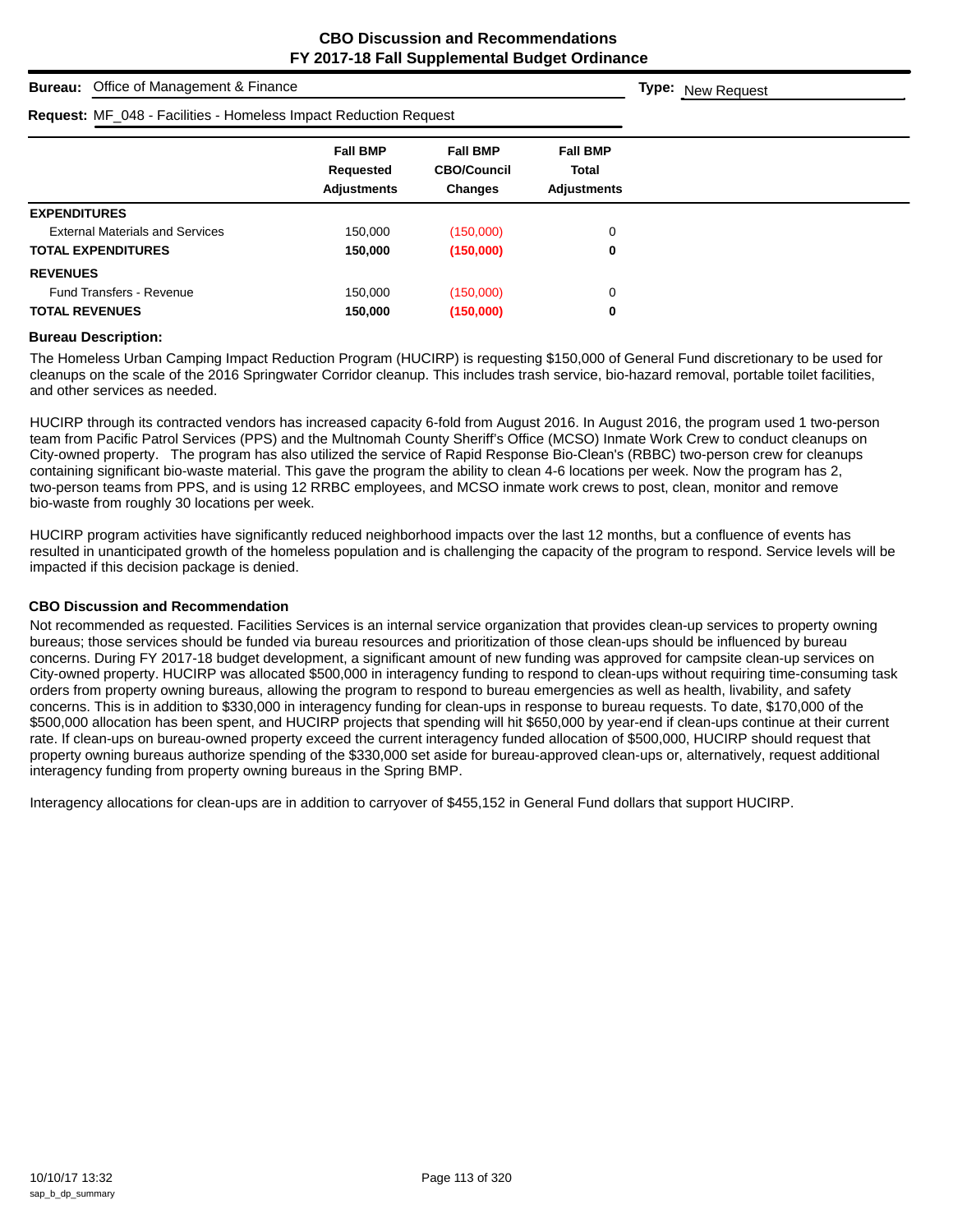| <b>Bureau:</b> Office of Management & Finance                    |                                                    |                                                         |                                                       |  |  |  |
|------------------------------------------------------------------|----------------------------------------------------|---------------------------------------------------------|-------------------------------------------------------|--|--|--|
| Request: MF_049 - Facilities - IA with PBOT for Engineering Svcs |                                                    |                                                         |                                                       |  |  |  |
|                                                                  | <b>Fall BMP</b><br>Requested<br><b>Adjustments</b> | <b>Fall BMP</b><br><b>CBO/Council</b><br><b>Changes</b> | <b>Fall BMP</b><br><b>Total</b><br><b>Adjustments</b> |  |  |  |
| <b>EXPENDITURES</b>                                              |                                                    |                                                         |                                                       |  |  |  |
| <b>External Materials and Services</b>                           | (10,000)                                           | 0                                                       | (10,000)                                              |  |  |  |
| Internal Materials and Services                                  | 10.000                                             | 0                                                       | 10.000                                                |  |  |  |
| <b>TOTAL EXPENDITURES</b>                                        | 0                                                  | 0                                                       | 0                                                     |  |  |  |

# **Bureau Description:**

This request is for an IA with PBOT as the provider of engineering services to Facilities for the Police Training parking lot resurfacing project.

# **CBO Discussion and Recommendation**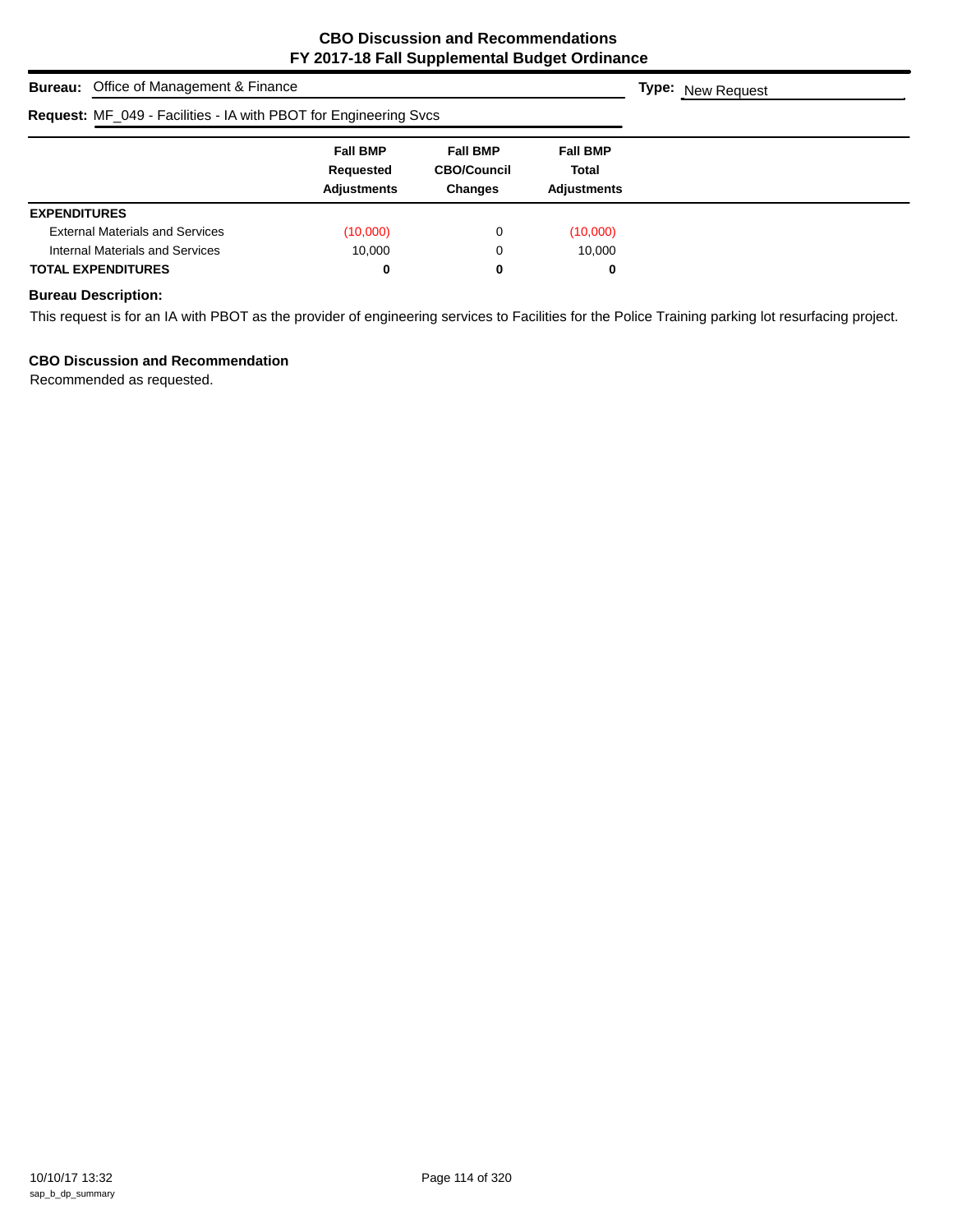| <b>Bureau:</b> Office of Management & Finance                | <b>Type:</b> New Request                           |                                                         |                                                |  |
|--------------------------------------------------------------|----------------------------------------------------|---------------------------------------------------------|------------------------------------------------|--|
| Request: MF_050 - Facilities - Jasmine Block 5% Cash Funding |                                                    |                                                         |                                                |  |
|                                                              | <b>Fall BMP</b><br>Requested<br><b>Adjustments</b> | <b>Fall BMP</b><br><b>CBO/Council</b><br><b>Changes</b> | <b>Fall BMP</b><br>Total<br><b>Adjustments</b> |  |
| <b>EXPENDITURES</b>                                          |                                                    |                                                         |                                                |  |
| <b>External Materials and Services</b>                       | 1,000,000                                          | 0                                                       | 1,000,000                                      |  |
| <b>TOTAL EXPENDITURES</b>                                    | 1,000,000                                          | 0                                                       | 1,000,000                                      |  |
| <b>REVENUES</b>                                              |                                                    |                                                         |                                                |  |
| <b>Fund Transfers - Revenue</b>                              | 1,000,000                                          | 0                                                       | 1,000,000                                      |  |
| <b>TOTAL REVENUES</b>                                        | 1,000,000                                          | 0                                                       | 1,000,000                                      |  |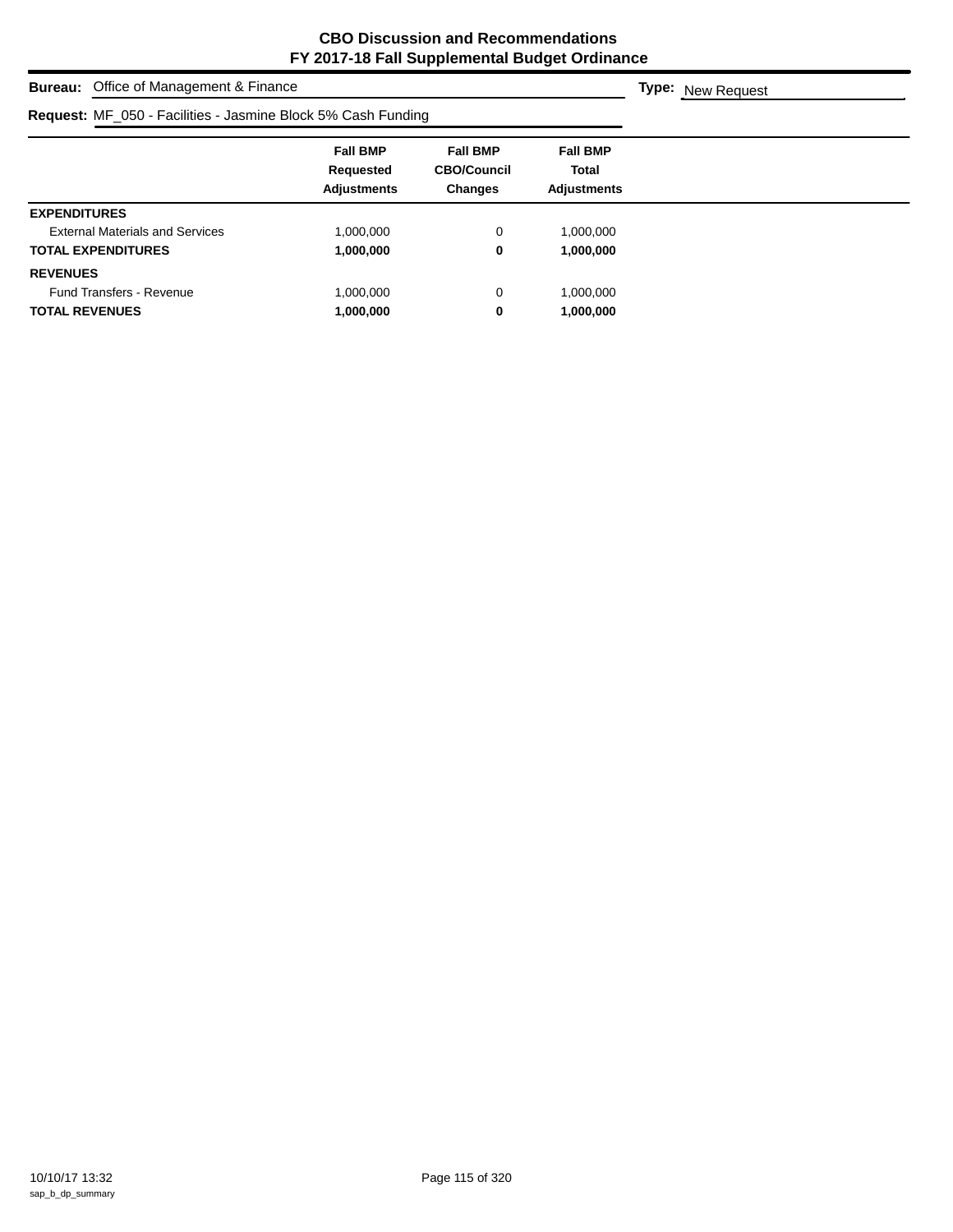|   | <b>Bureau:</b> Office of Management & Finance                |                    |                    |                    |  | <b>Type:</b> New Request |
|---|--------------------------------------------------------------|--------------------|--------------------|--------------------|--|--------------------------|
|   | Request: MF_050 - Facilities - Jasmine Block 5% Cash Funding |                    |                    |                    |  |                          |
|   |                                                              | <b>Fall BMP</b>    | <b>Fall BMP</b>    | <b>Fall BMP</b>    |  |                          |
|   |                                                              | Requested          | <b>CBO/Council</b> | <b>Total</b>       |  |                          |
|   |                                                              | <b>Adjustments</b> | <b>Changes</b>     | <b>Adjustments</b> |  |                          |
| - | .<br>$\overline{\phantom{a}}$                                |                    |                    |                    |  |                          |

#### **Bureau Description:**

This decision package supports the cooperative redevelopment by the City of Portland (COP) and Portland State University (PSU) of the property at SW 4th and SW Montgomery, known as the "Jasmine Block." The City's General Fund previously contributed \$20K for conducting a preliminary site and building analysis, which has since been completed, that determined the size and scope of the building, the City's space needs, and other building requirements needed to meet city policies and regulations. The development agreement that formalizes the relationship is currently under negotiation and is expected to conclude by fall 2017.

In early 2014, Prosper Portland and the City began discussions with PSU about planned investments by Prosper Portland and the City in PSU-related projects, including investments funded by tax increment financing from an expanded North Macadam Urban Renewal Area. Among the list of proposed actions was the construction of a City-PSU building. At the request of the Mayor's Office and Prosper Portland, the city's Facilities Services division worked with PSU to create a letter of intent to outline a working approach to implementing this objective. The LOI was completed and signed on October 13, 2014.

A range of locations in the PSU area were identified as potential sites in the LOI. PSU is pursuing the development of the parcel often referred to as the Jasmine Block, located at SW 4th Ave and SW Montgomery St. Per the LOI, PSU will construct a high density urban mixed-use office and classroom building for PSU and the City. The LOI also states that the terms of the purchase agreement or long-term lease agreement will be negotiated with an intergovernmental agreement (IGA). The City's intended funding source is redirected lease payments which range from \$27 to \$30 per square foot (2014). This target range represents either a NNN lease cost, or the City's total project contribution including debt repayment, tenant improvements, furniture, fixtures, and equipment, project management, operating cost, and reserve funds; in either scenario, a turnkey space is required.

The requested funding is required as per the 5% cash funding policy, and will cover the City's share of consultant costs over FY 17-18 for the preliminary analysis phase contract work. City project management services, research and negotiations to develop needed agreements will need to be funded through existing sources. Looking forward, the City's share of architecture and engineering construction costs is currently anticipated to be approximately \$12 to \$15 million dollars. Funds to support continued work, once agreements are in place will need to be requested in future budget cycles. The work outlined in this package will provide a basis for defensible cost estimates.

In partnership with PSU, the City would be an owner or long-term tenant of a new building in the downtown core. This building would increase the City's inventory of downtown office space, and will reduce the amount of city offices in out-leases, thereby improving the predictability of long-term operating costs for city facilities. The City's minimum space requirement will be 30,000 gross square feet of useable office space. City spaces within the building will be as contiguous as possible by floor and on exterior facing floors of the building. The anticipated occupancy date is fall 2020.

PSU will procure and manage professional services contracts (i.e., designer, architect, engineers, etc.) and construction contracts required to complete the project. PSU will provide the City the opportunity to review and comment on all phases of the project. The City, through the Facilities Services division, will provide project management services throughout the project, including, but not limited to, serving as a member of the project team, reviewing and commenting on consultant deliverables, advocating for and advancing City positions, developing and managing an intergovernmental agreement with PSU, and developing an owner agreement with PSU and other building owners. In addition, the City will procure and install head-end equipment in communications rooms on its floor(s) for data, telephone and IRNE. PSU will be responsible for technology infrastructure conduit and trunk lines into the building and terminated to each floor. The project must be built to current "life-safety" structural standards and will include a backup generator sized to meet essential electrical needs during the event of power outage. This will increase the amount of city office space in buildings that are developed to meet current earthquake resistant requirements.

The project will comply with City policy visions and requirements for sustainability and green building, public art, public works, and workforce and procurement policies, among others. The City and PSU may have different policies and requirements for green building, workforce, contracting, and other subjects. The parties to this project will work together to identify and incorporate mutually acceptable requirements. The project will support the parties' commitment to actions which provide for economic development, equity, their roles as diligent stewards of public funds and resources and other important public policies.

This project will support the City's centers and corridors growth strategy, which focuses growth to create healthy connected neighborhoods with services within walking distance of households. The Central City is the city's and the region's core, serving as a hub for higher education and research, performing arts and entertainment, and retail and office uses. This project will advance the role of the Central City as a center of education and innovation. This growth strategy is expressed in the Portland Plan, the 2015 Climate Action Plan, and the Recommended Draft 2035 Comprehensive Plan.

The project will also further The Portland Plan by:

- Adding better jobs through paying living wage for construction workers
- Helping to develop strong civic infrastructure
- Enhancing better partnerships to drive change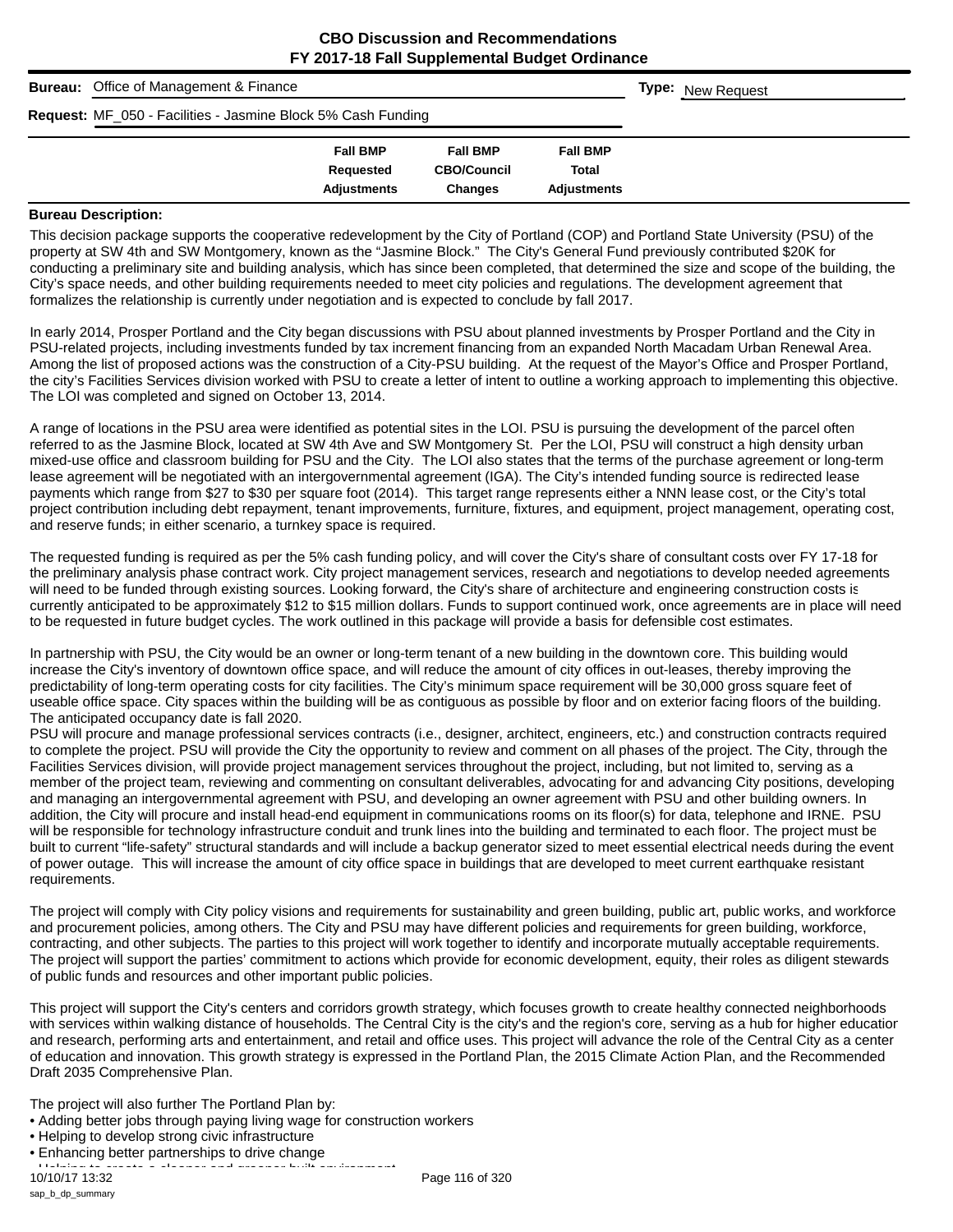| <b>Bureau:</b> Office of Management & Finance                      |                 |                    |                    |  | <b>Type:</b> New Request |
|--------------------------------------------------------------------|-----------------|--------------------|--------------------|--|--------------------------|
| Request: MF_050 - Facilities - Jasmine Block 5% Cash Funding       |                 |                    |                    |  |                          |
|                                                                    | <b>Fall BMP</b> | <b>Fall BMP</b>    | <b>Fall BMP</b>    |  |                          |
|                                                                    | Requested       | <b>CBO/Council</b> | Total              |  |                          |
|                                                                    | Adjustments     | <b>Changes</b>     | <b>Adiustments</b> |  |                          |
| <b>A Helping to create a cleaner and greener built environment</b> |                 |                    |                    |  |                          |

**B Helping to create a cleaner and greener built environment<br>BUI eau Description<br>• Promoting greater access to complete, walkable neighborhoods** 

The project will further OMF's Strategic Plan 2012-2017 by meeting the values of collaboration, equity, innovation, service, and sustainability. Specifically, it will further goal #10 of supporting the City's sustainability goals and goal #11 by developing infrastructure needed to meet City continuity of operations requirements. This project will help PSU expand educational opportunities for students.

#### **CBO Discussion and Recommendation**

Recommended as requested. As of the May 2017, the City's estimated hard costs for construction were \$15.9 million based on a report from PSU. OMF estimated an additional \$4.1 million in soft costs (project management, tenant improvements, moving costs, furniture (excluding BDS furniture for the 1900 Building, etc.), and \$2.4 million in capitalized interest costs, for a total project cost of \$22.4 million. Per City Financial policy, 5% of project costs should be cash-funded.

CBO recommends that \$1 million be transferred from the General Fund to the Facilities Services Operating Fund in the event that the final Jasmine Block development agreement documents are approved by Council. If the agreement is not approved, the funds should be returned.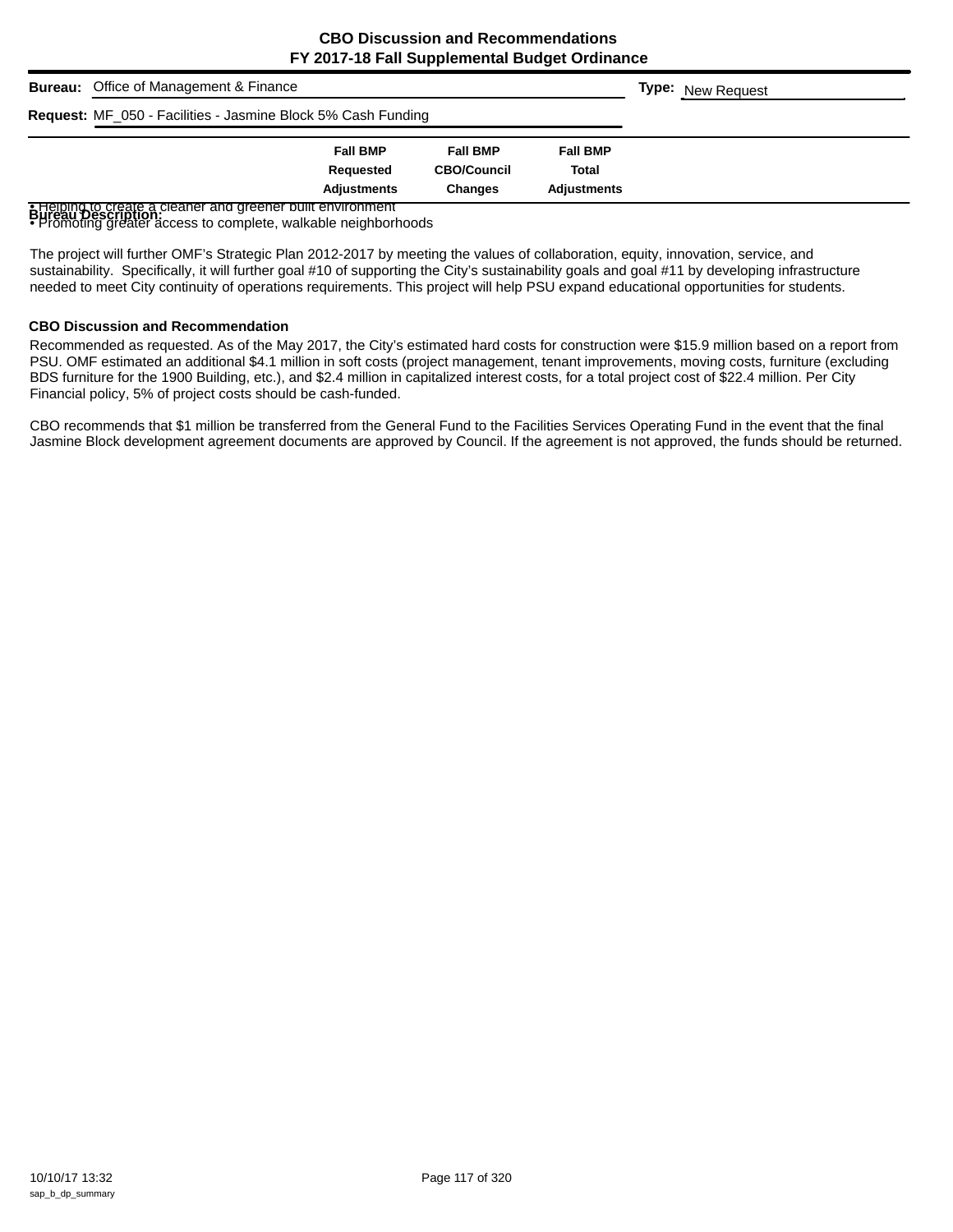| <b>Bureau:</b> Office of Management & Finance                      | <b>Type:</b> New Request                           |                                                         |                                                |  |
|--------------------------------------------------------------------|----------------------------------------------------|---------------------------------------------------------|------------------------------------------------|--|
| <b>Request: MF_051 - Facilities - Appropriate COLA Contingency</b> |                                                    |                                                         |                                                |  |
|                                                                    | <b>Fall BMP</b><br>Requested<br><b>Adjustments</b> | <b>Fall BMP</b><br><b>CBO/Council</b><br><b>Changes</b> | <b>Fall BMP</b><br>Total<br><b>Adjustments</b> |  |
| <b>EXPENDITURES</b>                                                |                                                    |                                                         |                                                |  |
| <b>Personnel Services</b>                                          | 61,439                                             | 0                                                       | 61,439                                         |  |
| Contingency                                                        | (61, 439)                                          | 0                                                       | (61, 439)                                      |  |
| <b>TOTAL EXPENDITURES</b>                                          | 0                                                  | 0                                                       | 0                                              |  |

### **Bureau Description:**

This package requests to appropriate cost of living adjustment (COLA) contingency following Council's approval of the FY 2017-18 COLA increase.

# **CBO Discussion and Recommendation**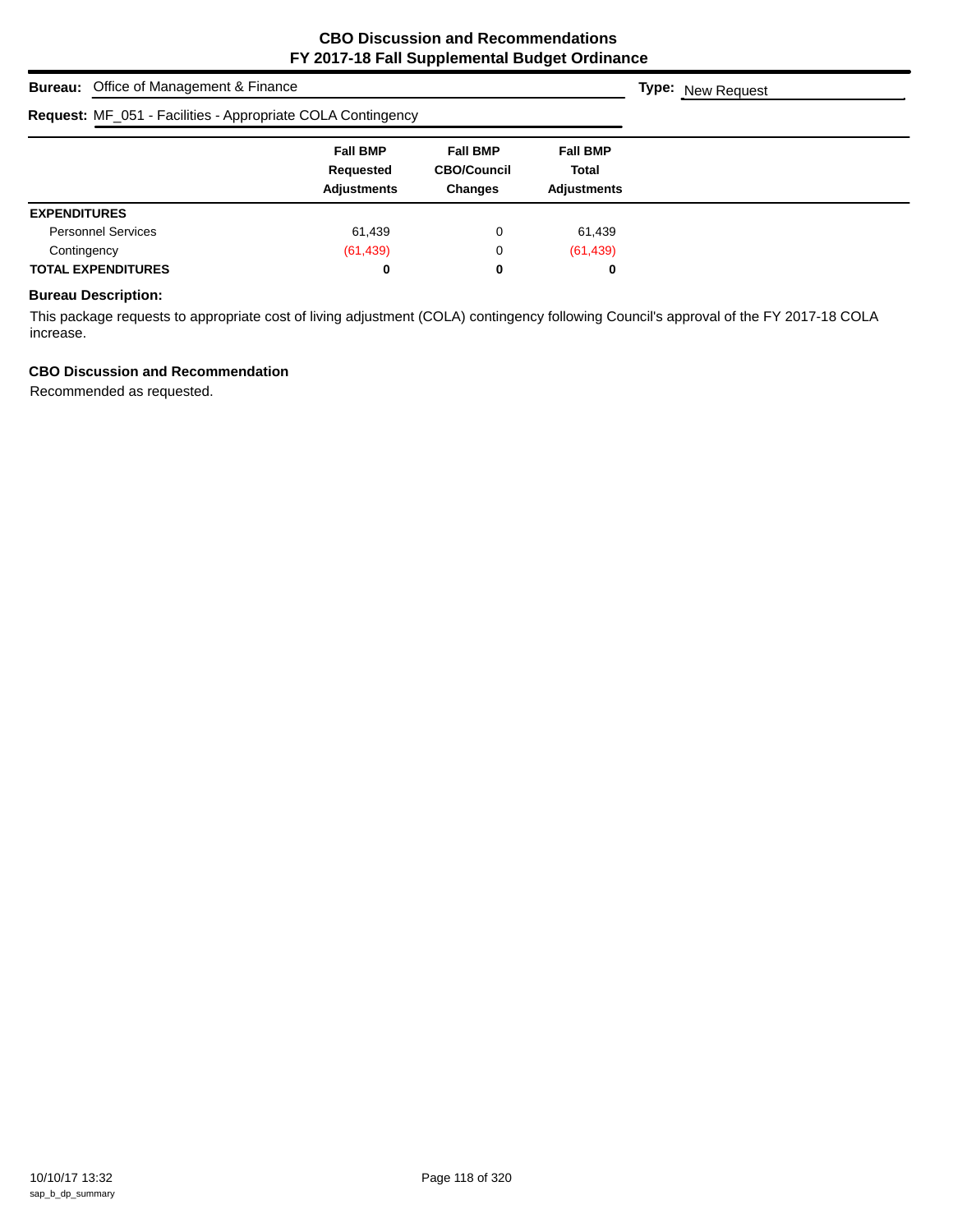| <b>Bureau:</b> Office of Management & Finance                      |                                                    |                                                         |                                                |  |  |  |
|--------------------------------------------------------------------|----------------------------------------------------|---------------------------------------------------------|------------------------------------------------|--|--|--|
| Request: MF_052 - Facilities - Appropriate Housing Program Balance |                                                    |                                                         |                                                |  |  |  |
|                                                                    | <b>Fall BMP</b><br>Requested<br><b>Adjustments</b> | <b>Fall BMP</b><br><b>CBO/Council</b><br><b>Changes</b> | <b>Fall BMP</b><br>Total<br><b>Adjustments</b> |  |  |  |
| <b>EXPENDITURES</b>                                                |                                                    |                                                         |                                                |  |  |  |
| <b>External Materials and Services</b>                             | 455,152                                            | 0                                                       | 455,152                                        |  |  |  |
| Contingency                                                        | (455, 152)                                         | 0                                                       | (455, 152)                                     |  |  |  |
| <b>TOTAL EXPENDITURES</b>                                          | 0                                                  | 0                                                       | 0                                              |  |  |  |

#### **Bureau Description:**

This package requests to appropriate the remaining balance of cash received for the Housing and Urban Camping Impact Reduction Program from FY 2016-17.

#### **CBO Discussion and Recommendation**

Recommended as requested. As of August 2017, approximately \$146,000 of this balance had been spent, primarily for work on the Kenton Women's village. The balance is earmarked to fund projects related to tiny housing development, homeless shelter pre-development, and other projects related to homelessness and campsite services. CBO remains of the opinion that activities supporting campsite and homelessness services should be directed by and funded through the City's substantial support of the Joint Office of Homeless Services.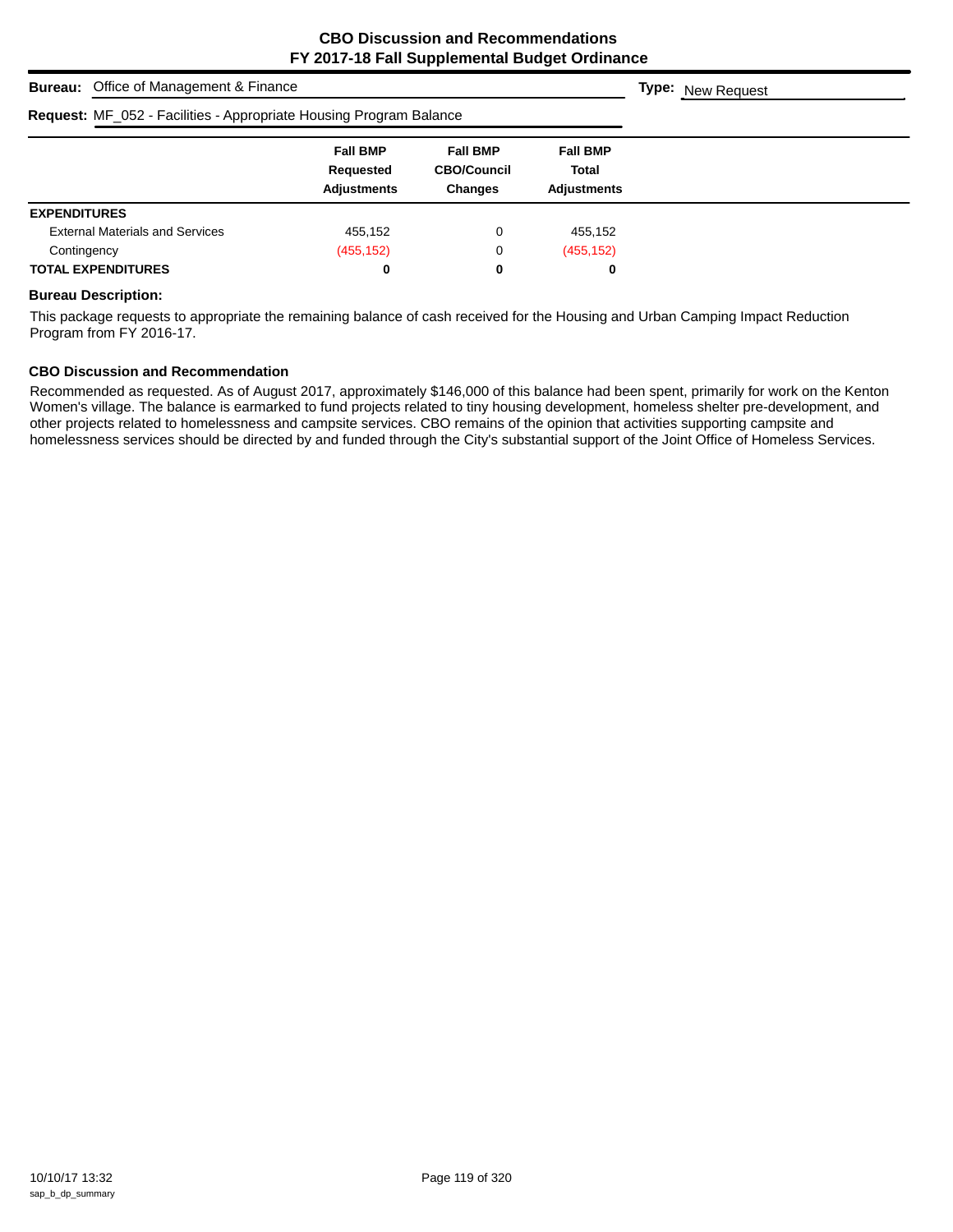|                           | <b>Bureau:</b> Office of Management & Finance                      | <b>Type:</b> New Request                           |                                                         |                                                       |  |
|---------------------------|--------------------------------------------------------------------|----------------------------------------------------|---------------------------------------------------------|-------------------------------------------------------|--|
|                           | <b>Request: MF_053 - BTS - Procurement Software Implementation</b> |                                                    |                                                         |                                                       |  |
|                           |                                                                    | <b>Fall BMP</b><br>Requested<br><b>Adjustments</b> | <b>Fall BMP</b><br><b>CBO/Council</b><br><b>Changes</b> | <b>Fall BMP</b><br><b>Total</b><br><b>Adjustments</b> |  |
| <b>EXPENDITURES</b>       |                                                                    |                                                    |                                                         |                                                       |  |
|                           | Fund Transfers - Expense                                           | 60.000                                             | 0                                                       | 60,000                                                |  |
| Contingency               |                                                                    | (60,000)                                           | 0                                                       | (60,000)                                              |  |
| <b>TOTAL EXPENDITURES</b> |                                                                    | 0                                                  | 0                                                       | 0                                                     |  |

#### **Bureau Description:**

This request is to transfer Procurement Services software replacement funds from BTS to Procurement. These funds will be used to partially cover some of the costs in implementing a compliance management software product.

#### **CBO Discussion and Recommendation**

Recommended as requested. The funding is being transferred from BTS where the replacement reserve has been held because the implementation is expected to occur in FY 2017-18.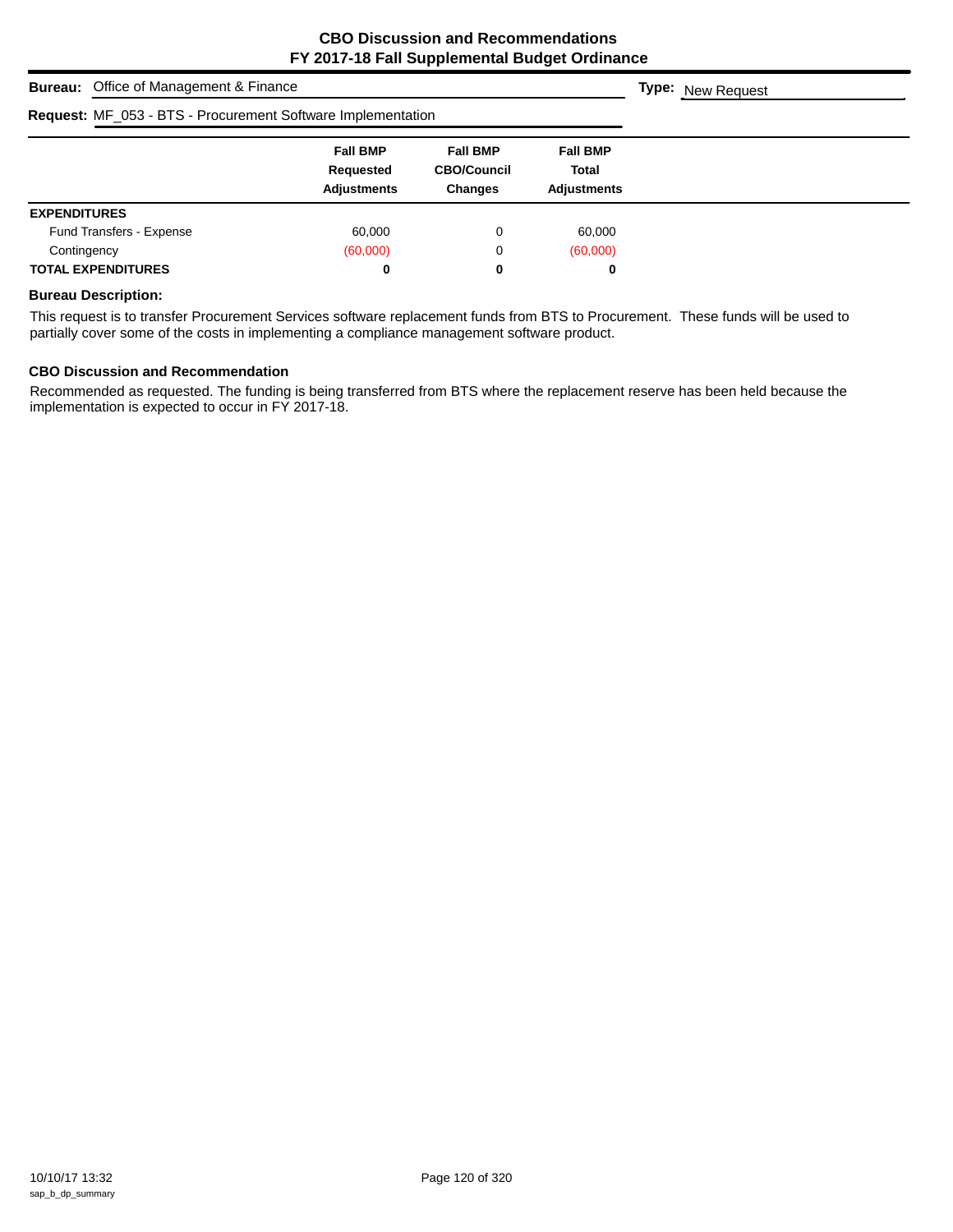| Office of Management & Finance<br><b>Bureau:</b>                 |                                                    |                                                  |                                                       | <b>Type:</b> New Request |
|------------------------------------------------------------------|----------------------------------------------------|--------------------------------------------------|-------------------------------------------------------|--------------------------|
| Request: MF_054 - Facilities - Yeon Building Maintenance Reserve |                                                    |                                                  |                                                       |                          |
|                                                                  | <b>Fall BMP</b><br>Requested<br><b>Adjustments</b> | <b>Fall BMP</b><br><b>CBO/Council</b><br>Changes | <b>Fall BMP</b><br><b>Total</b><br><b>Adjustments</b> |                          |
| <b>EXPENDITURES</b>                                              |                                                    |                                                  |                                                       |                          |
| Contingency                                                      | 11,750                                             | 0                                                | 11,750                                                |                          |
| <b>TOTAL EXPENDITURES</b>                                        | 11,750                                             | 0                                                | 11,750                                                |                          |
| <b>REVENUES</b>                                                  |                                                    |                                                  |                                                       |                          |
| <b>Fund Transfers - Revenue</b>                                  | 11.750                                             | $\mathbf 0$                                      | 11,750                                                |                          |
| <b>TOTAL REVENUES</b>                                            | 11,750                                             | 0                                                | 11,750                                                |                          |

#### **Bureau Description:**

This package requests a General Fund cash transfer to replenish the Facilities Yeon Building maintenance reserve. The Yeon Building is a General Fund asset that Facilities has been charged with operating and maintaining. Each fiscal year, Facilities receives around \$10,000 from the General Fund, via cash transfer, for these services. At this time, costs for maintaining the building have outpaced the funding level Facilities receives, and the Fund has now used \$11,705 of its operating reserves to keep the building running. This request is for \$11,705 to reimburse the Facilities Fund for the General Fund expense.

#### **CBO Discussion and Recommendation**

Recommended as requested. The Yeon Building is occupied by the Rose Festival Association for \$1 per month under a lease agreement that extends through 2035. The building itself is a Portland Parks and Recreation asset, though the bureau has no long-term interest in owning or managing the building. Currently, operations and maintenance on the property is funded through a small General Fund cash transfer. While it is not appropriate that Facilities Services customer bureaus subsidize the operations and maintenance of this property, there are longer term questions around the maintenance of the building. CBO encourages Facilities Services to bring forward a decision package during FY 2018-19 budget development to outline the costs and benefits of fully funding the maintenance of this property relative to other options, including disposition.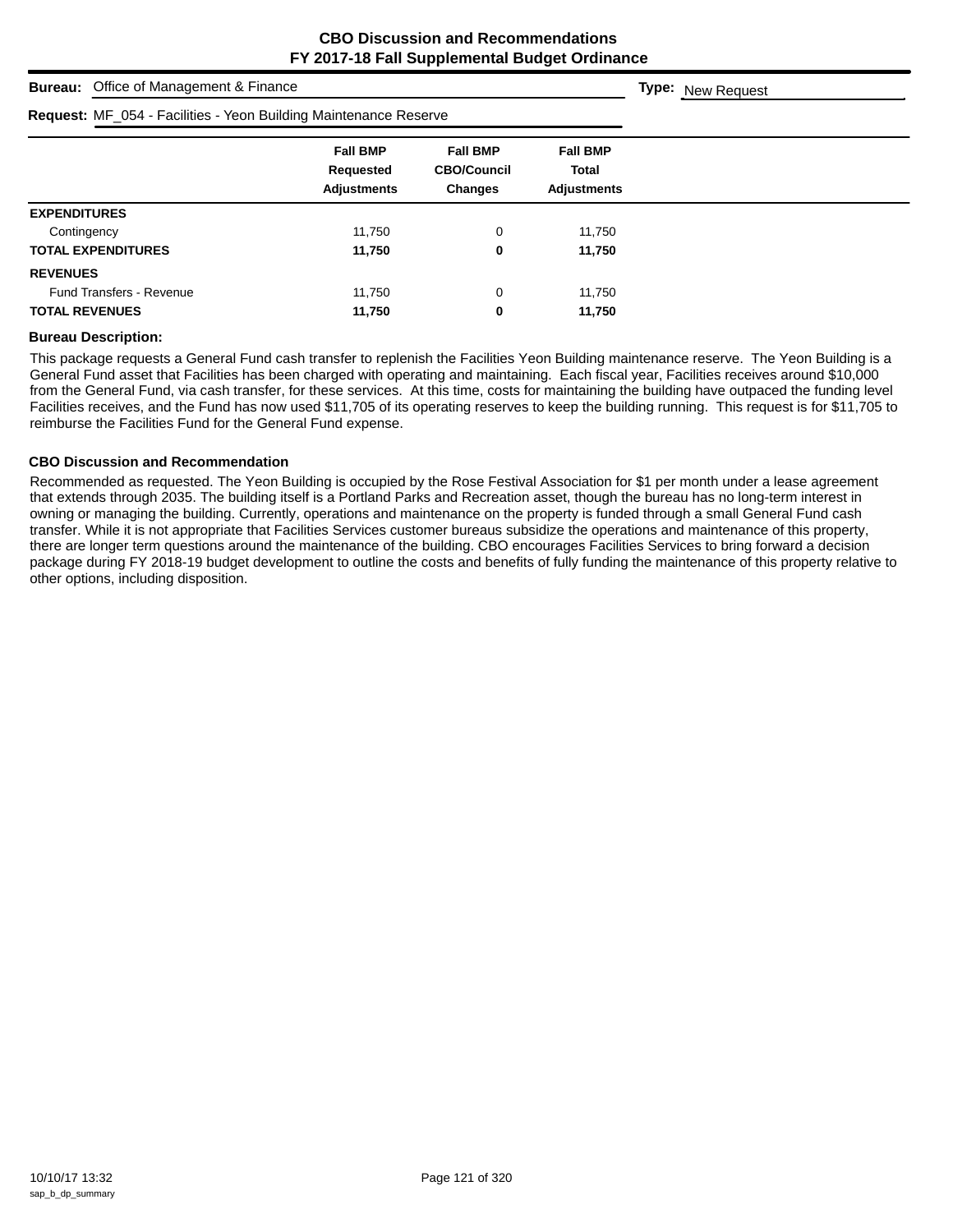**Type:** Capital Set-Aside Request

# **Bureau:** Office of Management & Finance

### **Request:** ME\_055 - Facilities - GECSA - City Hall Security

| Neguest. Mill _000 - I admitted - OI COA - Oily Fiail Occurity |                                                    |                                                         |                                                       |  |
|----------------------------------------------------------------|----------------------------------------------------|---------------------------------------------------------|-------------------------------------------------------|--|
|                                                                | <b>Fall BMP</b><br>Requested<br><b>Adjustments</b> | <b>Fall BMP</b><br><b>CBO/Council</b><br><b>Changes</b> | <b>Fall BMP</b><br><b>Total</b><br><b>Adjustments</b> |  |
| <b>EXPENDITURES</b>                                            |                                                    |                                                         |                                                       |  |
| <b>External Materials and Services</b>                         | 1,000,000                                          | (1,000,000)                                             | 0                                                     |  |
| <b>TOTAL EXPENDITURES</b>                                      | 1,000,000                                          | (1,000,000)                                             | 0                                                     |  |
| <b>REVENUES</b>                                                |                                                    |                                                         |                                                       |  |
| <b>Fund Transfers - Revenue</b>                                | 1,000,000                                          | (1,000,000)                                             | 0                                                     |  |
| <b>TOTAL REVENUES</b>                                          | 1,000,000                                          | (1,000,000)                                             | 0                                                     |  |
|                                                                |                                                    |                                                         |                                                       |  |

#### **Bureau Description:**

Asset Information: Portland's City Hall received a major renovation in the mid-1990's. Since that time, security-related concerns, specifically regarding the threat of an "active-shooter" have emerged as a high priority. The mid-90s renovation did not contemplate the likelihood of this threat so there is a strong need to make upgrades to some spaces within the building to better address this need.

Project Description: Specific planned enhancements can be furnished upon request.

Explain Scores: Human Health and Safety Impacts - potential for injuries and fatalities in an active shooter scenario.

Benefits: City staff and elected officials are at risk from an active shooter, or from an unlicensed individual carrying a gun, successfully entering City Hall. This project would protect staff and elected officials by securing the most likely entry points of an active shooter and providing secure spaces. This request also improves emergency preparedness and safety.

#### **CBO Discussion and Recommendation**

Not recommended as requested. This project was not ranked by the General Fund capital set-aside validation committee, as it represents an enhanced service level rather than reinvestment in existing infrastructure.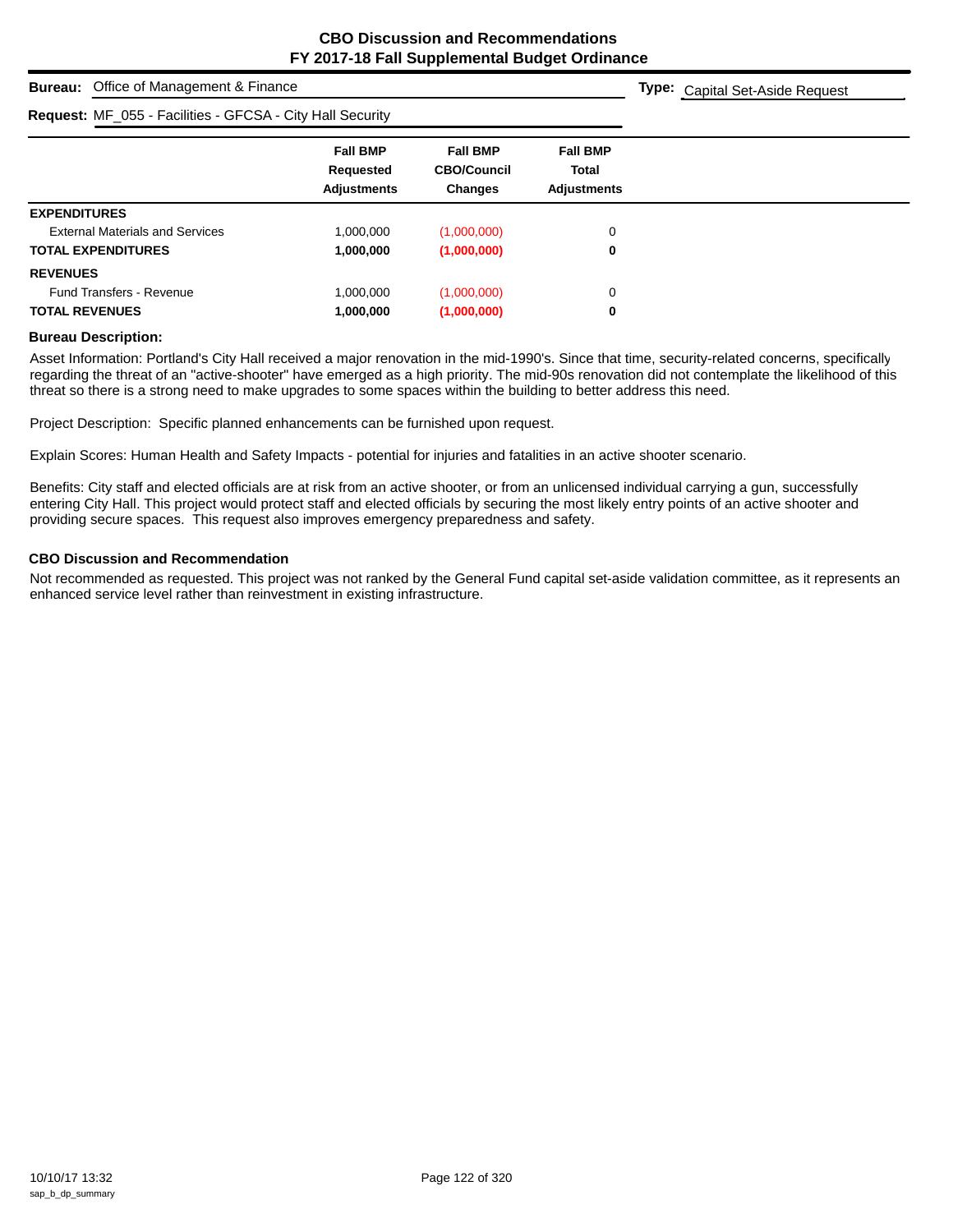**Type:** Capital Set-Aside Request

# **Bureau:** Office of Management & Finance

|                                        | <b>Request: MF_056 - Facilities - GFCSA - Justice Ctr Elevators</b> |                                                         |                                                       |  |  |  |
|----------------------------------------|---------------------------------------------------------------------|---------------------------------------------------------|-------------------------------------------------------|--|--|--|
|                                        | <b>Fall BMP</b><br>Requested<br><b>Adjustments</b>                  | <b>Fall BMP</b><br><b>CBO/Council</b><br><b>Changes</b> | <b>Fall BMP</b><br><b>Total</b><br><b>Adjustments</b> |  |  |  |
| <b>EXPENDITURES</b>                    |                                                                     |                                                         |                                                       |  |  |  |
| <b>External Materials and Services</b> | 2,838,607                                                           | (2,838,607)                                             | 0                                                     |  |  |  |
| <b>TOTAL EXPENDITURES</b>              | 2,838,607                                                           | (2,838,607)                                             | 0                                                     |  |  |  |
| <b>REVENUES</b>                        |                                                                     |                                                         |                                                       |  |  |  |
| <b>Fund Transfers - Revenue</b>        | 2,838,607                                                           | (2,838,607)                                             | 0                                                     |  |  |  |
| <b>TOTAL REVENUES</b>                  | 2,838,607                                                           | (2,838,607)                                             | 0                                                     |  |  |  |
|                                        |                                                                     |                                                         |                                                       |  |  |  |

#### **Bureau Description:**

Asset Information:

The Justice Center, located at 1111 SW 2nd Ave, is served by three elevators that were installed in 1983, and serve 300 plus Police employees within the building. The elevators are frequently out of service, have multiple entrapments each week, pose health and safety risks to building residents, and are obsolete, making repairs difficult and expensive.

#### Project Description:

The Portland Police Bureau has over 300 employees operating out of the Justice Center located at 1111 SW 2nd Ave. Employee duties vary significantly within the building, from drug and homicide investigations, to forensics, finance and administration, and day to day patrol operations. Additionally, the building hosts many public meetings attended by many different community groups, media, outside agencies, and other City employees. Police employees, the majority of which are first responders, and visitors, rely heavily on the building's three public elevators. These three elevators are traction elevators, one of which is a large service elevator. Since their initial installation, the control boards have been updated once, in February 2006. The elevators' hardware has never been updated.

This project will replace the elevators and associated equipment.

The current condition of the elevators obstructs and endangers Justice Center employees.

Employees are familiar with the elevators' daily failures which vary from doors jamming or opening a few feet from a floor's landing, to simply not responding to calls.

Additionally, one or more of the three Justice Center elevators is frequently out of service which delays or prevents employee participation in critical job functions, many of which are related to public safety response.

Often when an elevator goes out of service, an employee is inside. Multiple entrapments occur each week. The entrapments range in length from minutes to hours. Rescues vary from prying the elevator doors open to calling in the Portland Fire and Rescue to rope employees out. They pose major health and safety risks to building residents. They also pose liability risks for the City.

Facilities has employed many different repair strategies to address the ongoing issues, but because the control boards and other key components of the elevators are now obsolete, repairs are expensive, and frustrating.

#### Explain Scores:

The Justice Center elevators are unreliable and at the point of failure. The decreased service capacity to the Police Bureau coupled with the threat of serious physical injury to the building's hundreds of occupants has made the equipment nearly unusable. By ignoring the issue, the City risks major health concerns, litigation, and ongoing financial losses towards equipment that is obsolete.

#### Benefits:

- Expands level of service beyond the baseline
- Improves emergency response times, emergency preparedness, and safety
- Reduces operations and maintenance costs
- Reduces risk to the City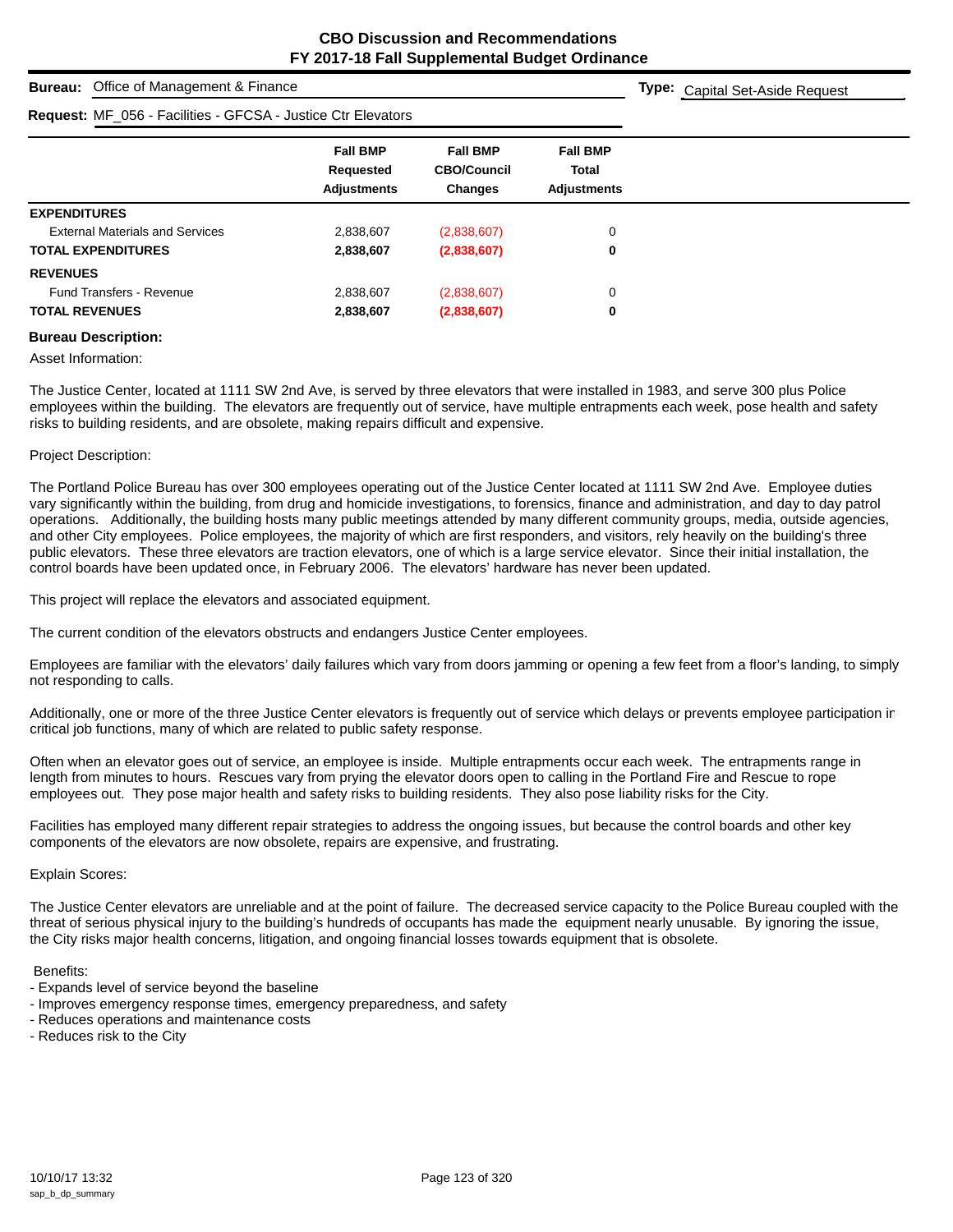| <b>Bureau:</b> Office of Management & Finance                | <b>Type:</b> Capital Set-Aside Request |                    |                    |  |
|--------------------------------------------------------------|----------------------------------------|--------------------|--------------------|--|
| Request: MF_056 - Facilities - GFCSA - Justice Ctr Elevators |                                        |                    |                    |  |
|                                                              | <b>Fall BMP</b>                        | <b>Fall BMP</b>    | <b>Fall BMP</b>    |  |
|                                                              | Requested                              | <b>CBO/Council</b> | <b>Total</b>       |  |
|                                                              | <b>Adjustments</b>                     | <b>Changes</b>     | <b>Adjustments</b> |  |

#### **CBO Discussion and Recommendation**

Not recommended as requested. This project ranked 12th out of all submitted Capital Set Aside projects, and was not recommend for funding due to other higher ranked projects.

Per OMF, Police building major maintenance funds are already programmed for other major mechanical, electrical, and plumbing projects at the Justice Center and other Police facilities that are necessary to ensure continuity of operations.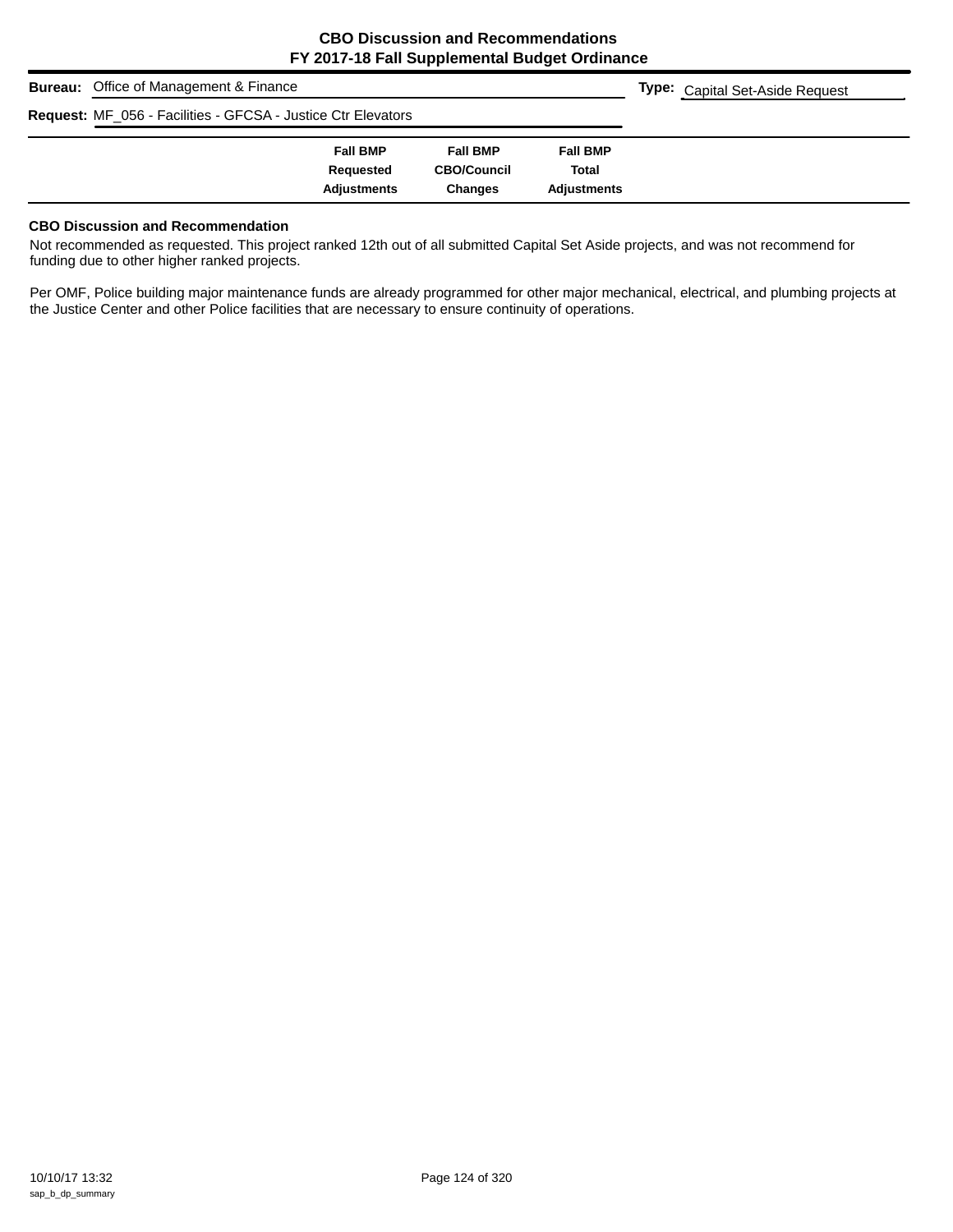|                                                | <b>Bureau:</b> Office of Management & Finance |                                                    |                                                  |                                                       | <b>Type:</b> New Request |  |  |  |
|------------------------------------------------|-----------------------------------------------|----------------------------------------------------|--------------------------------------------------|-------------------------------------------------------|--------------------------|--|--|--|
| Request: MF_057 - BHR GF-Interagency with PBOT |                                               |                                                    |                                                  |                                                       |                          |  |  |  |
|                                                |                                               | <b>Fall BMP</b><br>Requested<br><b>Adjustments</b> | <b>Fall BMP</b><br><b>CBO/Council</b><br>Changes | <b>Fall BMP</b><br><b>Total</b><br><b>Adjustments</b> |                          |  |  |  |
| <b>EXPENDITURES</b>                            |                                               |                                                    |                                                  |                                                       |                          |  |  |  |
| <b>Personnel Services</b>                      |                                               | 92,034                                             | 0                                                | 92,034                                                |                          |  |  |  |
| <b>TOTAL EXPENDITURES</b>                      |                                               | 92,034                                             | 0                                                | 92,034                                                |                          |  |  |  |
| <b>REVENUES</b>                                |                                               |                                                    |                                                  |                                                       |                          |  |  |  |
| Interagency Revenue                            |                                               | 92,034                                             | 0                                                | 92,034                                                |                          |  |  |  |
| <b>TOTAL REVENUES</b>                          |                                               | 92,034                                             | 0                                                | 92,034                                                |                          |  |  |  |

#### **Bureau Description:**

This request creates an interagency with PBOT in the amount of \$92,034 for recruitment services.

Currently BHR Diversity Outreach & Employment Resources (DOER) provides recruitment administration services for the City. The regular scope of services includes, but is not limited to, outreach, BHR Knowledge, Skills, and Abilities reviews for up to 75 candidates, and establishing eligible lists for the bureaus. The standard timeline for these services is roughly 6 weeks from the initial request for recruitment from the bureaus via NEOGOV to when the eligible lists are established.

The purpose of the PBOT-funded position for DOER is to provide additional capacity above and beyond DOER's regular scope of services to deliver faster and more efficient recruitment administration when requested. The Bureau may require expanded services that include BHR reviews of greater than 75 candidates and expedited recruitments that will require turnaround times faster than the standard 6-week cycle. DOER will develop and administer recruitment processes for classified positions within PBOT.

#### **CBO Discussion and Recommendation**

Recommended as requested. This position currently exists, but it is direct billed to PBOT. This request changes the funding mechanism but does not reflect a new cost. BHR has indicated that, should new recruitment staff be added in request MF\_121, this interagency would be discontinued should the bureau receive new General Fund supported staff.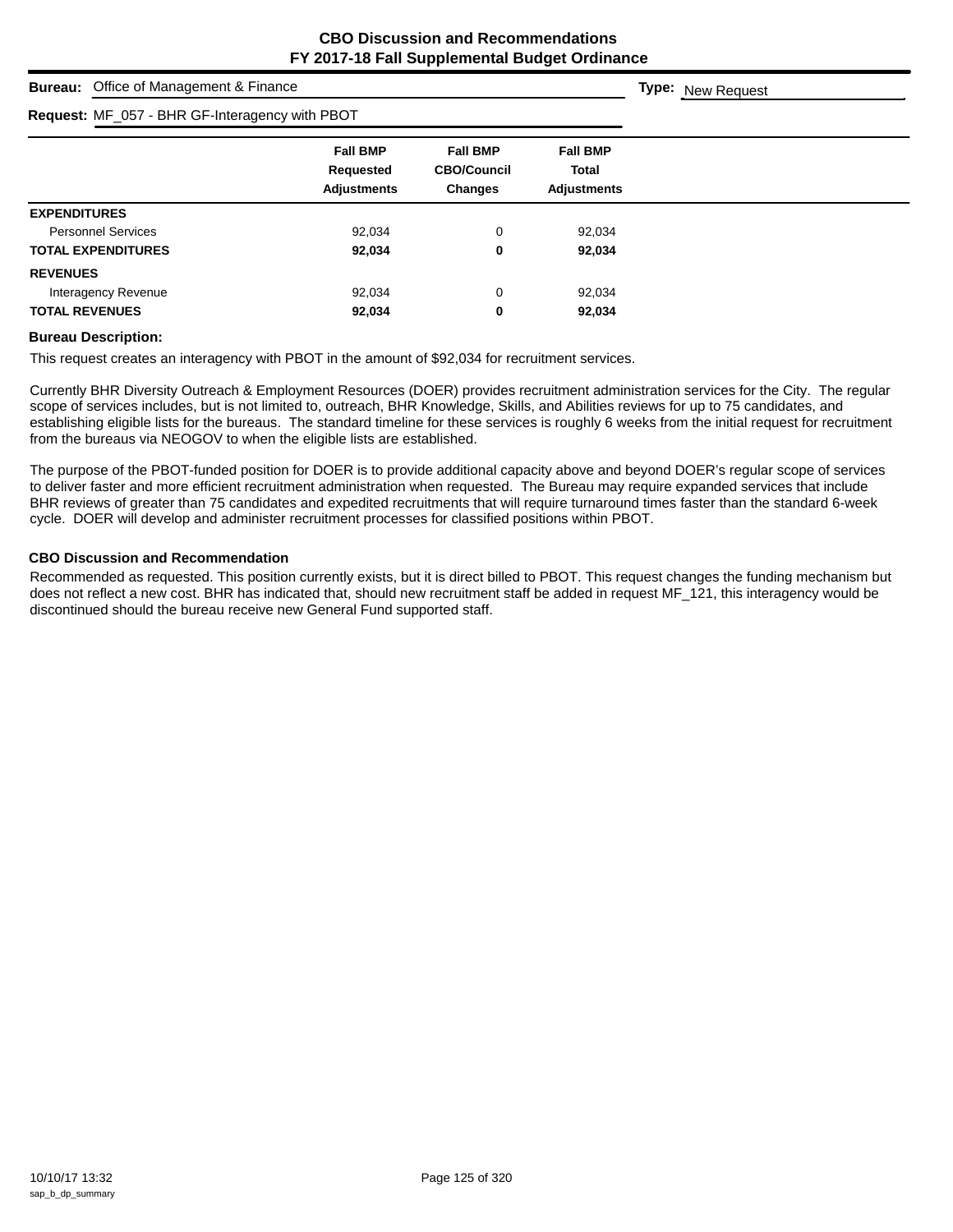|                       | <b>Bureau:</b> Office of Management & Finance          |                                                           |                                                         |                                                       | <b>Type:</b> New Request |
|-----------------------|--------------------------------------------------------|-----------------------------------------------------------|---------------------------------------------------------|-------------------------------------------------------|--------------------------|
|                       | Request: MF_058 - BHR GF-BTS IA for reception services |                                                           |                                                         |                                                       |                          |
|                       |                                                        | <b>Fall BMP</b><br><b>Requested</b><br><b>Adjustments</b> | <b>Fall BMP</b><br><b>CBO/Council</b><br><b>Changes</b> | <b>Fall BMP</b><br><b>Total</b><br><b>Adjustments</b> |                          |
| <b>EXPENDITURES</b>   |                                                        |                                                           |                                                         |                                                       |                          |
|                       | <b>Personnel Services</b>                              | 21,402                                                    | 0                                                       | 21,402                                                |                          |
|                       | <b>TOTAL EXPENDITURES</b>                              | 21,402                                                    | 0                                                       | 21,402                                                |                          |
| <b>REVENUES</b>       |                                                        |                                                           |                                                         |                                                       |                          |
|                       | Interagency Revenue                                    | 21,402                                                    | 0                                                       | 21,402                                                |                          |
| <b>TOTAL REVENUES</b> |                                                        | 21,402                                                    | 0                                                       | 21,402                                                |                          |

#### **Bureau Description:**

This request increases the interagency with BTS by \$21,402 for reception services. BHR will now be providing reception services to BTS for the entire fiscal year. The interagency in the FY 2017-18 budget only covered 1/4 of the fiscal year. This additional \$21,402 will cover the entire fiscal year.

#### **CBO Discussion and Recommendation**

Recommended as requested. OMF has indicated that, while BTS will not be on the same floor as BHR in the temporary space after the move out of the Portland Building, BHR will continue to provide reception services.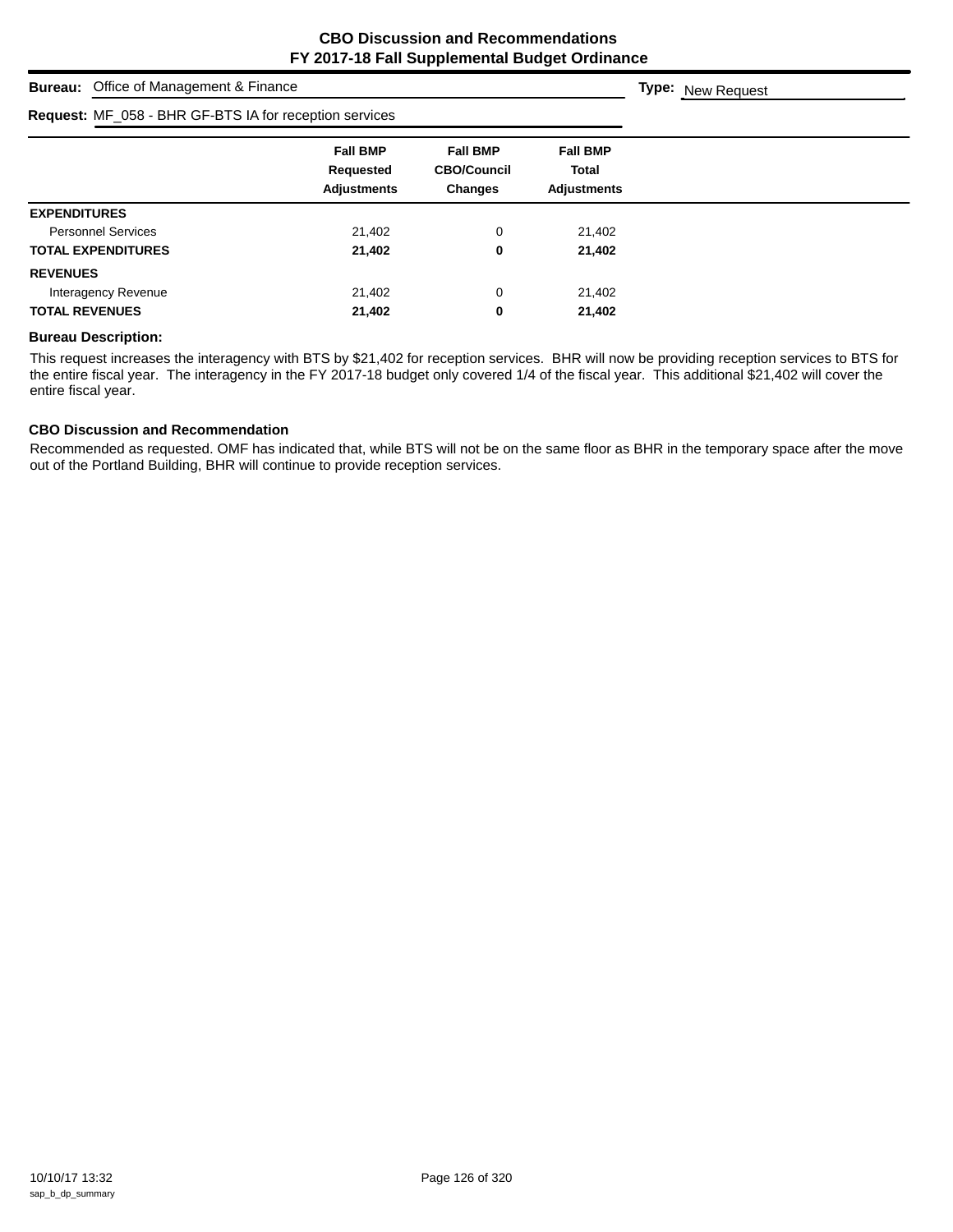**Type:** Capital Set-Aside Request

# **Bureau:** Office of Management & Finance

| <b>Request: MF_059 - Facilities - GFCSA - Justice Center UPS</b> |                                                    |                                                         |                                                       |  |  |
|------------------------------------------------------------------|----------------------------------------------------|---------------------------------------------------------|-------------------------------------------------------|--|--|
|                                                                  | <b>Fall BMP</b><br>Requested<br><b>Adjustments</b> | <b>Fall BMP</b><br><b>CBO/Council</b><br><b>Changes</b> | <b>Fall BMP</b><br><b>Total</b><br><b>Adjustments</b> |  |  |
| <b>EXPENDITURES</b>                                              |                                                    |                                                         |                                                       |  |  |
| <b>External Materials and Services</b>                           | 500.000                                            | 0                                                       | 500,000                                               |  |  |
| <b>TOTAL EXPENDITURES</b>                                        | 500,000                                            | 0                                                       | 500,000                                               |  |  |
| <b>REVENUES</b>                                                  |                                                    |                                                         |                                                       |  |  |
| <b>Fund Transfers - Revenue</b>                                  | 500.000                                            | $\Omega$                                                | 500.000                                               |  |  |
| <b>TOTAL REVENUES</b>                                            | 500,000                                            | 0                                                       | 500,000                                               |  |  |

#### **Bureau Description:**

Asset Information: The Justice Center houses the City's Central Police precinct and is shared with Multnomah County in a condominium arrangement. The building's existing UPS is 10 years old and considered to be at its end of life. This request is for a UPS upgrade.

At end of life, the system is experiencing the following failures: the existing maintenance bypass switch has been flagged non-operable since the last time it was operated approximately 3 years ago, when it dropped the load. At that time, a recommendation was made to upgrade to redundant systems for maintenance reasons and to meet system criticality needs. Major maintenance and internal battery replacement is not feasible in its current state, and minor maintenance is being performed every 6 months. The internal battery strings have 2 years remaining on their recommended life. The external battery strings are due for replacement due to age. The UPS cannot be isolated and individually tested for voltage and internal resistance, so there could be unknown failing cells. System wise, 8 of 36 batteries are above threshold for internal resistance.

The building's existing UPS has no redundancy, and given the level of criticality to PPB servers, which provide communication to all area law enforcement, this alternative should ultimately be considered, but would be more expensive.

Project Description: Upgrade the UPS to ensure operational continuity in the event of a power outage.

Explain Scores: In the event of a power outage, a failure of the UPS could have a range of service level impacts, from minimal to severe, depending on the length of time the system is down and the coincidence of a power outage with major events (e.g., earthquake, weather event, etc.) that might cause harm or loss of life if the City is not able to respond.

Health & Safety Impacts: Failure of the UPS could result in delays to Police response. This could result in injuries or fatalities.

Service Impacts: Failure of the UPS could result in delays to Police response. This could result in injuries or fatalities.

Environmental Impacts: None anticipated.

Legal & Regulatory Compliance: A delay in Police response could place the City at risk of legal action due to failure to respond.

Financial Impact: None anticipated.

Benefits: This project will reduce the risk of delays to Police response in the event of a power outage, thus improving emergency preparedness.

#### **CBO Discussion and Recommendation**

Recommended as requested. This project ranked 5th out of 40 total submissions, and is recommended for funding from the General Fund Capital Set Aside.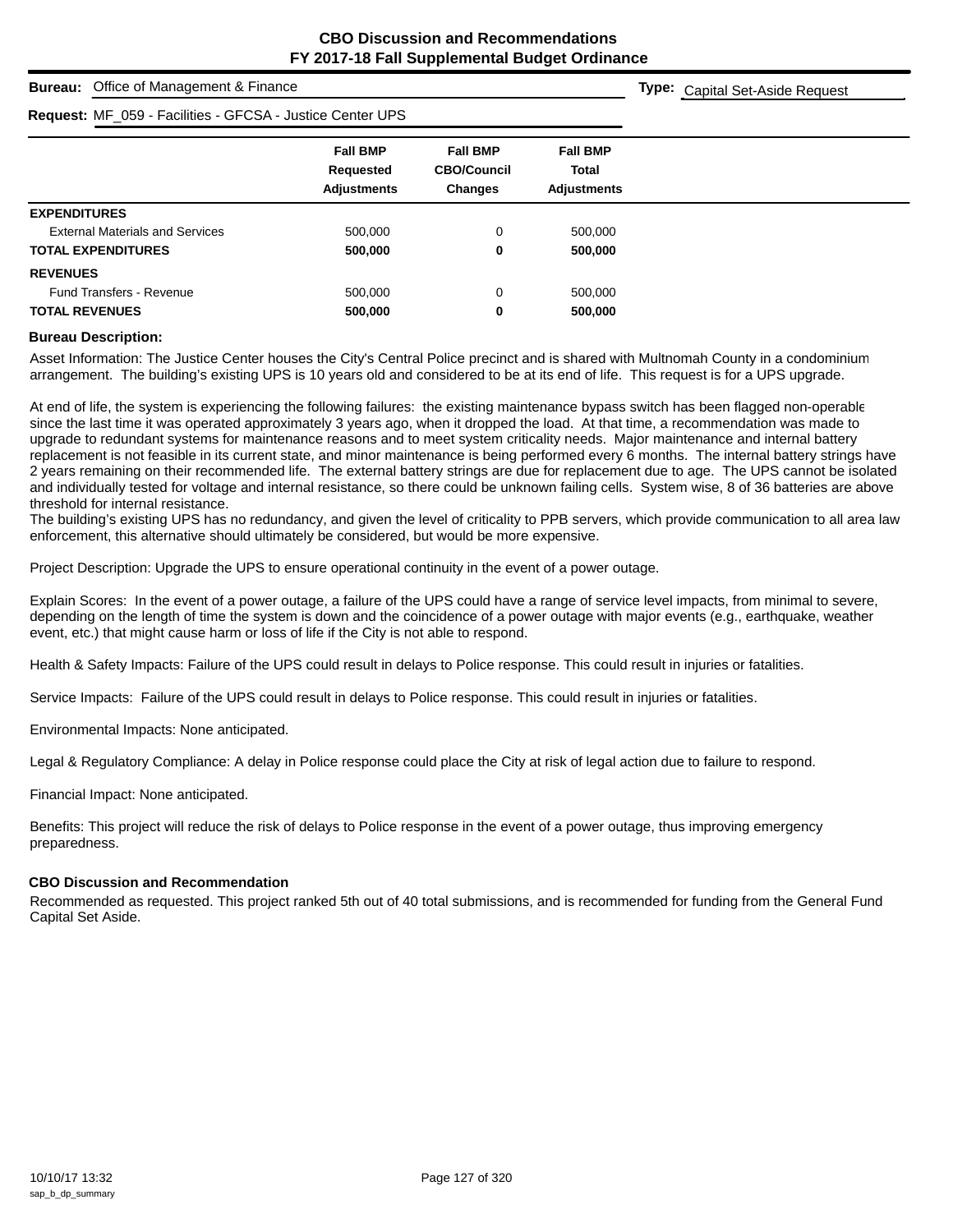**Type:** Capital Set-Aside Request

#### **Bureau:** Office of Management & Finance

### **Request:** MF\_060 - Facilities - GFCSA - PCC UPS

| Request: MF_060 - Facilities - GFCSA - PCC UPS |                                                    |                                                         |                                                       |  |  |
|------------------------------------------------|----------------------------------------------------|---------------------------------------------------------|-------------------------------------------------------|--|--|
|                                                | <b>Fall BMP</b><br>Requested<br><b>Adjustments</b> | <b>Fall BMP</b><br><b>CBO/Council</b><br><b>Changes</b> | <b>Fall BMP</b><br><b>Total</b><br><b>Adiustments</b> |  |  |
| <b>EXPENDITURES</b>                            |                                                    |                                                         |                                                       |  |  |
| <b>External Materials and Services</b>         | 500,000                                            | 0                                                       | 500,000                                               |  |  |
| <b>TOTAL EXPENDITURES</b>                      | 500,000                                            | 0                                                       | 500,000                                               |  |  |
| <b>REVENUES</b>                                |                                                    |                                                         |                                                       |  |  |
| <b>Fund Transfers - Revenue</b>                | 500,000                                            | 0                                                       | 500,000                                               |  |  |
| <b>TOTAL REVENUES</b>                          | 500,000                                            | 0                                                       | 500,000                                               |  |  |

#### **Bureau Description:**

Asset Information: The Portland Communication Center (PCC) is located at 3732 SE 99th Ave. The Bureau of Technology Services maintains multiple telecommunication/data server rooms for 911 services and operations (radio/IT), local and regional area network phone services, as well as the Police's Criminal Justice Information System (CJIS). The two current Uninterruptable Power Supplies (UPS) are 9 years old and past their useful life and recently failed during a power outage. The UPS's have been evaluated and staff recommend replacement. Recent major upgrades to the building envelope, roof, HVAC and seismic hardening have depleted the building's major maintenance reserve.

Major components of the system were replaced just prior to total systems failure. UPS 1 and 2 were both repaired and returned to service after catastrophic failure.

The existing UPS system is no longer supported by the manufacturer, and components are becoming more scarce and expensive. The systems have a design flaw that have allowed both UPS's to go down. The systems were originally designed using best practices at that time.

A replacement system design would eliminate these flaws and design for generators to run in sync. Currently only one can run at a time. In a power outage, a generator can bog down and cut out with total power loss to the building.

Project Description: Replace the UPS system to ensure operational continuity in the event of a power outage.

Explain Scores: The telecommunication and data equipment at PCC is vital to emergency responders, such as Police and Fire. A failure of emergency communication networks could have a range of service level impacts, from minimal to severe depending on the length of time the system is down and the coincidence of a power outage with major events (e.g., earthquake, weather event, etc.) that might cause harm or loss of life if the City is not able to respond.

Health & Safety Impacts: Failure of emergency communication networks would result in communication breakdown on both the receipt of incoming 911 calls and dispatch of appropriate emergency responders. This could result injuries or fatalities.

Service Impacts: Failed communication networks impacting emergency response ability, telephone networks, data/IT services, etc. across the Portland area.

Environmental Impacts: Failure of emergency communication networks would result in communication breakdown on both the receipt of incoming 911 calls and dispatch of appropriate emergency responders which could result in long-term, widespread, environmental impacts, including fires, biohazard, or pollution releases.

Legal & Regulatory Compliance: Failure of the emergency communication networks would result in communication breakdown on both the receipt of incoming 911 calls and dispatch of appropriate emergency responders. This could place the City at risk of legal action due to inability to provide emergency services.

Financial Impact: Failure of the emergency communication networks would have significant financial implications to replace, repair, or transfer and set up files and programs.

Benefits: This project will reduce risk of emergency communication network failures in the event of a power outage, thus improving emergency preparedness.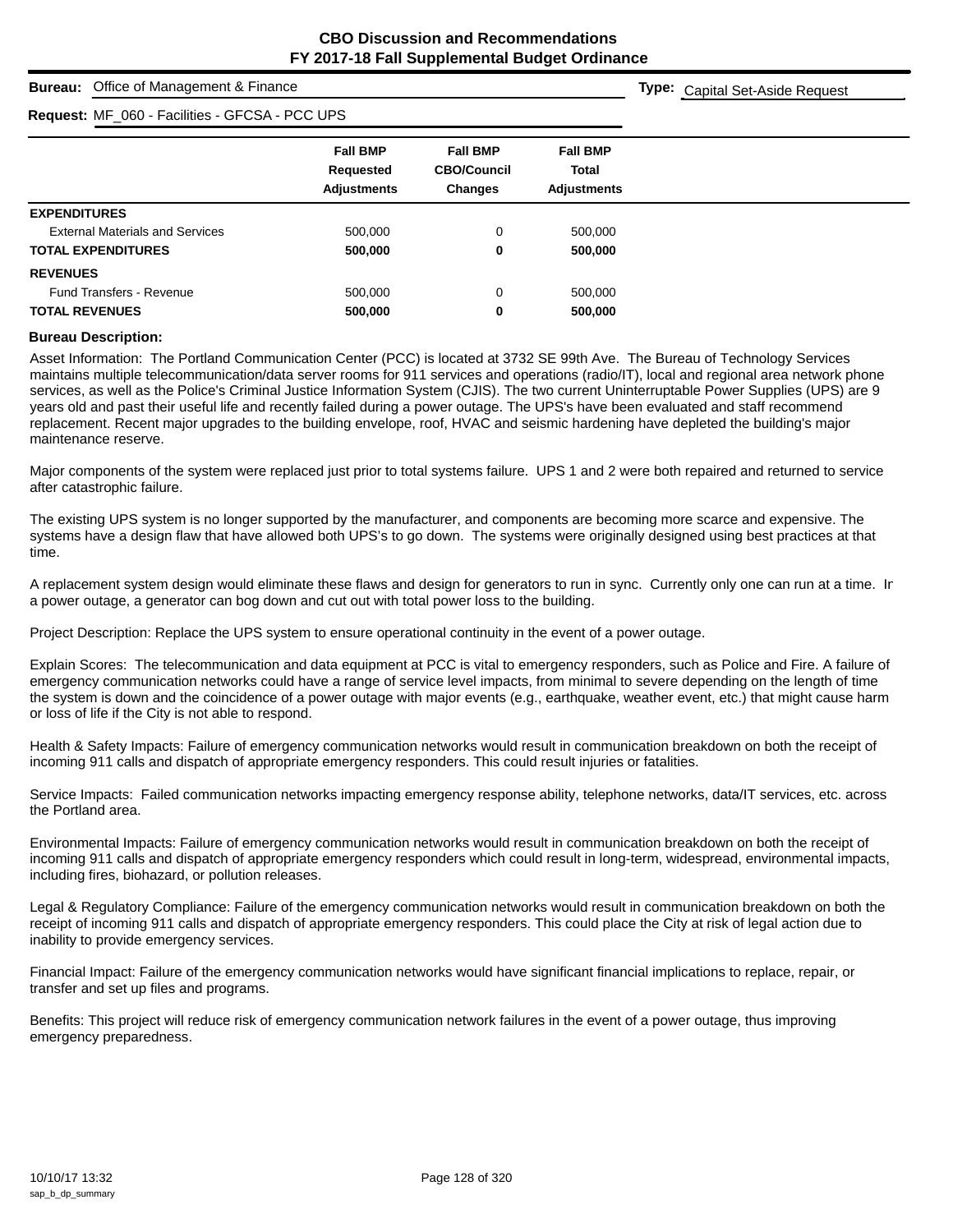| <b>Bureau:</b> Office of Management & Finance  |                    | <b>Type:</b> Capital Set-Aside Request |                    |  |
|------------------------------------------------|--------------------|----------------------------------------|--------------------|--|
| Request: MF_060 - Facilities - GFCSA - PCC UPS |                    |                                        |                    |  |
|                                                | <b>Fall BMP</b>    | <b>Fall BMP</b>                        | <b>Fall BMP</b>    |  |
|                                                | Requested          | <b>CBO/Council</b>                     | Total              |  |
|                                                | <b>Adjustments</b> | <b>Changes</b>                         | <b>Adiustments</b> |  |

#### **CBO Discussion and Recommendation**

Recommended as requested. This project ranked 3rd out of 40 Capital Set Aside requests submitted for consideration.

CBO notes that a \$670,472 Capital Set Aside was awarded to Facilties Services to repair the UPS and replace rooftop HVAC units at PCC in the FY 2015-16 Fall BMP. While replacement of the UPS batteries and Capacitors took place, some project work was not performed until well after the award and some project work on the maintenance of electrical switchgear was never performed. \$581,689 in unspent award funds will be spent on HVAC unit replacement in the coming year, per Facilties Services.

-UPS Battery Replacement – Completed 1/23/2016 Hard Cost: \$52,860.00

-UPS Capacitor Replacement – Completed 4/4/2017 Hard Cost: \$16,975.00

The UPS at PCC experienced a total failure on 4/5/2017. After repairs, the system is fully operational. The purpose of the current request is to completely replace the UPS, which is considered at the end of its useful life. The State of Oregon Office of Emergency Management is expected to fund half of one of the parallel UPS systems. Facilities Services has indicated that other jurisdictions, which typically contribute to PCC projects, fund a single UPS system to be sufficient and may not contribute to this replacement project. CBO recommends that the division perform an analysis to determine the necessity of parallel UPS systems, and that any unspent funds or spending that is offset by OEM/partner jurisdiction contributions be returned to the General Fund.

Facilities Services estimates that the PCC major maintenance reserve will have \$565,650 in available funds at the end of FY 2017-18. This General Fund capital set-aside award will preserve that balance, allowing for capacity to respond to other critical issues that may arise.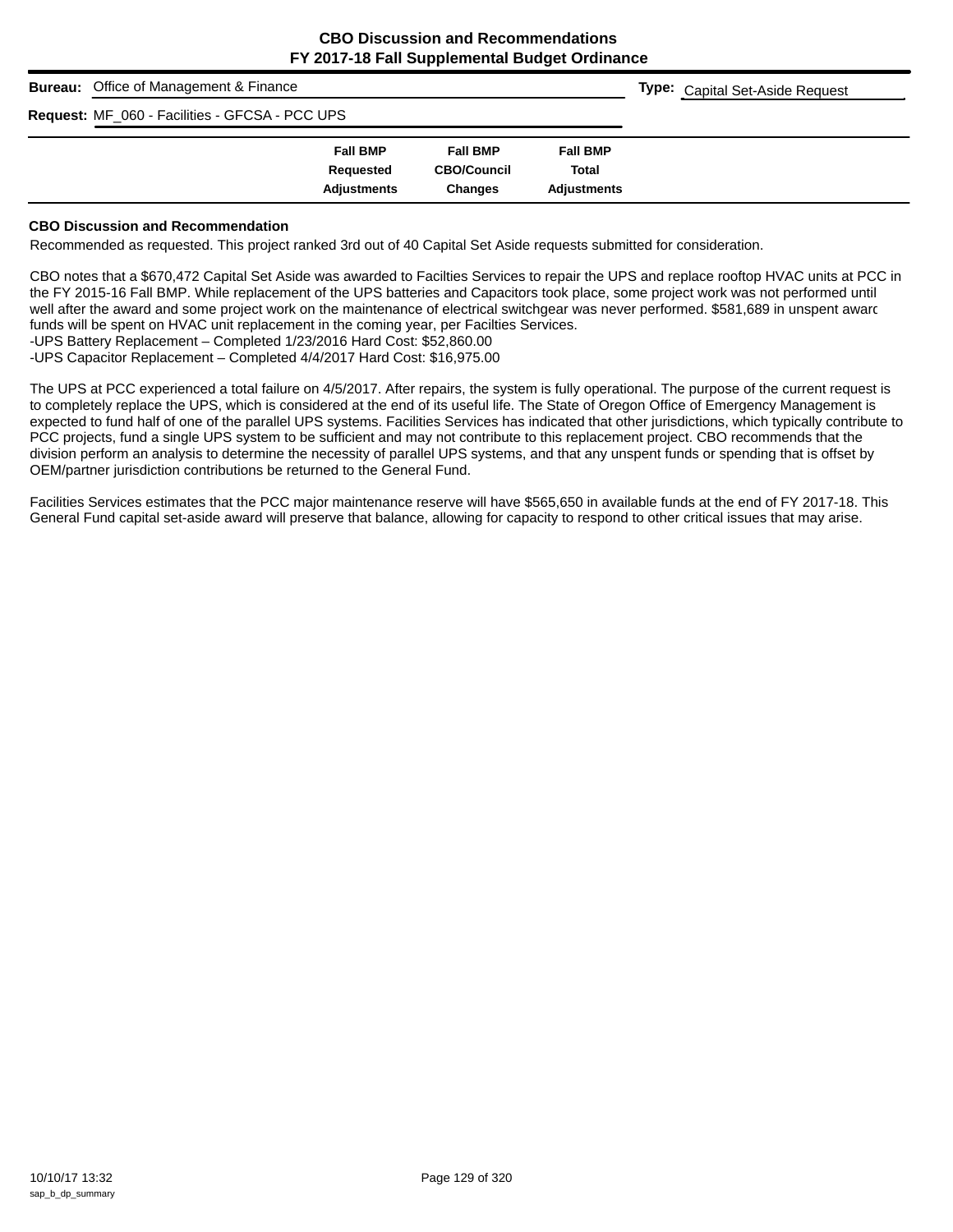| <b>Bureau:</b> Office of Management & Finance               | <b>Type: New Request</b>                           |                                                         |                                                       |  |
|-------------------------------------------------------------|----------------------------------------------------|---------------------------------------------------------|-------------------------------------------------------|--|
| Request: MF_061 - Facilities - PBOT Additional Bike Parking |                                                    |                                                         |                                                       |  |
|                                                             | <b>Fall BMP</b><br>Requested<br><b>Adjustments</b> | <b>Fall BMP</b><br><b>CBO/Council</b><br><b>Changes</b> | <b>Fall BMP</b><br><b>Total</b><br><b>Adjustments</b> |  |
| <b>EXPENDITURES</b>                                         |                                                    |                                                         |                                                       |  |
| <b>External Materials and Services</b>                      | 12,000                                             | 0                                                       | 12,000                                                |  |
| <b>TOTAL EXPENDITURES</b>                                   | 12,000                                             | 0                                                       | 12,000                                                |  |
| <b>REVENUES</b>                                             |                                                    |                                                         |                                                       |  |
| Interagency Revenue                                         | 12.000                                             | 0                                                       | 12,000                                                |  |
| <b>TOTAL REVENUES</b>                                       | 12,000                                             | 0                                                       | 12,000                                                |  |

#### **Bureau Description:**

This package requests to increase the property management IA, with PBOT for additional bike parking in their temporary space, as related to the Portland Building Reconstruction project.

#### **CBO Discussion and Recommendation**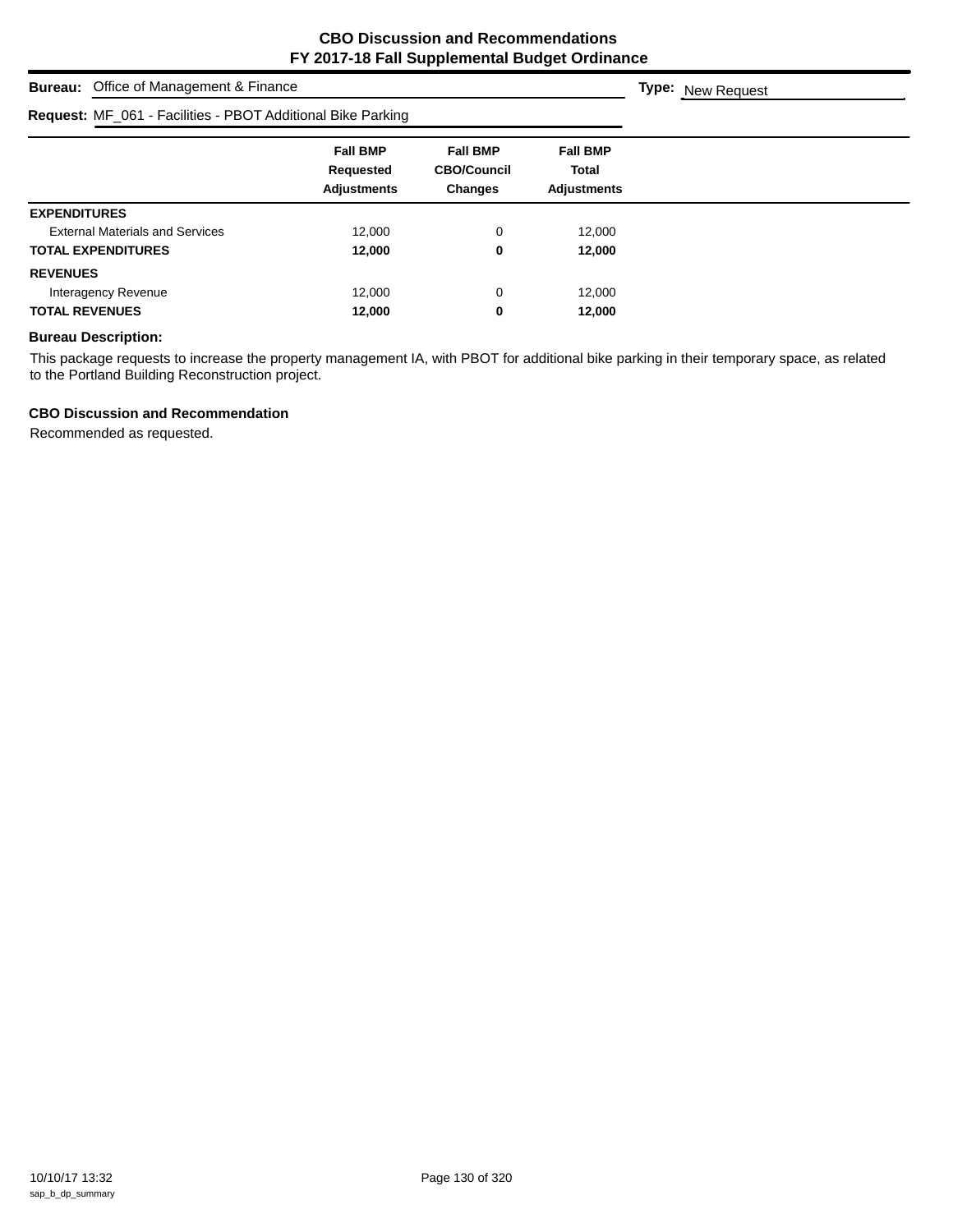| <b>Bureau:</b> Office of Management & Finance                           |                                                    |                                                         |                                                       | <b>Type:</b> New Request |
|-------------------------------------------------------------------------|----------------------------------------------------|---------------------------------------------------------|-------------------------------------------------------|--------------------------|
| <b>Request: MF_062 - Facilities - Transfer Prgm Coord to BIBS Admin</b> |                                                    |                                                         |                                                       |                          |
|                                                                         | <b>Fall BMP</b><br>Requested<br><b>Adjustments</b> | <b>Fall BMP</b><br><b>CBO/Council</b><br><b>Changes</b> | <b>Fall BMP</b><br><b>Total</b><br><b>Adjustments</b> |                          |
| <b>EXPENDITURES</b>                                                     |                                                    |                                                         |                                                       |                          |
| <b>Personnel Services</b>                                               | (129, 185)                                         | 0                                                       | (129, 185)                                            |                          |
| Contingency                                                             | 129,185                                            | 0                                                       | 129,185                                               |                          |
| <b>TOTAL EXPENDITURES</b>                                               | 0                                                  | 0                                                       | 0                                                     |                          |
| <b>FTE</b>                                                              |                                                    |                                                         |                                                       |                          |
| <b>Full-Time Positions</b>                                              | $-1.00$                                            | 0.00                                                    | $-1.00$                                               |                          |
| <b>TOTAL FTE</b>                                                        | $-1.00$                                            | 0.00                                                    | $-1.00$                                               |                          |

#### **Bureau Description:**

This requests to move a Resource Program Coordinator position from Facilities Services to BIBS Strategic Planning & Operations.

This position will be funded through IAs with all four BIBS divisions, though it is expected that most cost savings will continue to be generated from resource reductions in OMF buildings owned and operated by Facilities Services, which represents 96% of OMF energy use.

This position will report to the Director to reflect the increasing importance of Climate Action Plan and related environmental policy and initiatives to all four of BIBS' divisions. This transfer also allows Facilities to concentrate on core competencies. The position responsibilities include EnergyCAP administration, the strategic energy management program, recycling and waste reduction programs, surplus furniture programs, environmental program metrics and reporting, resource use reduction initiatives, data mining and analysis related to these programs, and the development of new bureau-wide policies, procedures, and business processes for a comprehensive and consistent approach to resource management across all four divisions. This position is closely related to the Asset Management program development activities being managed by Strategic Planning & Operations, and leverages data analysis and business performance capabilities, tools, and processes of the Strategic Planning & Operations team.

#### **CBO Discussion and Recommendation**

Recommended as requested. The work of the Resource Program Coordinator is primarily building energy use reduction and management of the EnergyCAP system. The Resource Program Coordinator is currently funded through the Corporate Rate charged to all customer tenants. After this transfer, 70% of the position cost will still be funded by the corporate rate, but ultimately passed to BIBS Administration via an interagency agreement Position costs when the coordinator role was developed were significantly offset by energy savings in tenant buildings. To the degree that the division wishes to shift the funding and workload of this position to a BIBS support function, the FY 2018-19 corporate rate should reflect an offset for the coordinator charges incurred in the current year and as well as a reduction to the FY 2018-19 corporate rate.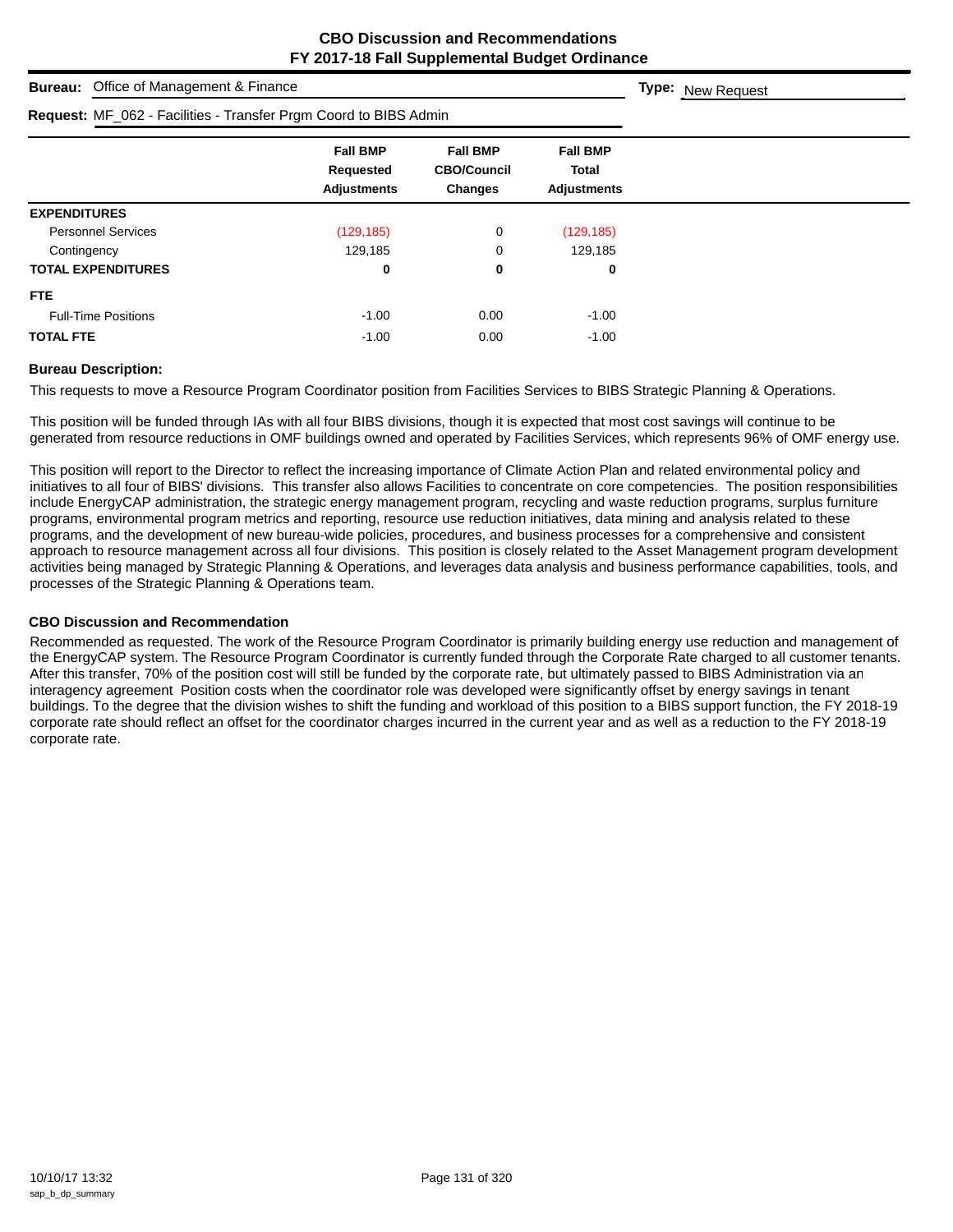| <b>Bureau:</b> Office of Management & Finance               | <b>Type:</b> New Request                                  |                                                  |                                                       |  |
|-------------------------------------------------------------|-----------------------------------------------------------|--------------------------------------------------|-------------------------------------------------------|--|
| Request: MF_063 - Facilities - IA with Fire for Sears Study |                                                           |                                                  |                                                       |  |
|                                                             | <b>Fall BMP</b><br><b>Requested</b><br><b>Adjustments</b> | <b>Fall BMP</b><br><b>CBO/Council</b><br>Changes | <b>Fall BMP</b><br><b>Total</b><br><b>Adjustments</b> |  |
| <b>EXPENDITURES</b>                                         |                                                           |                                                  |                                                       |  |
| <b>External Materials and Services</b>                      | 192,336                                                   | 0                                                | 192,336                                               |  |
| Contingency                                                 | (96, 168)                                                 | 0                                                | (96, 168)                                             |  |
| <b>TOTAL EXPENDITURES</b>                                   | 96,168                                                    | 0                                                | 96,168                                                |  |
| <b>REVENUES</b>                                             |                                                           |                                                  |                                                       |  |
| Interagency Revenue                                         | 96,168                                                    | 0                                                | 96,168                                                |  |
| <b>TOTAL REVENUES</b>                                       | 96,168                                                    | 0                                                | 96,168                                                |  |

#### **Bureau Description:**

This package requests to budget an IA with the Fire Bureau, and appropriates major maintenance money from the Jerome Sears facility account, for the Sears Occupancy Study that began in FY 2016-17. This study will complete a needs analysis and scenario planning study to determine if the Fire Bureau can occupy the Jerome Sears facility, in coordination with the site's use as an auxiliary Westside emergency operations center. This study is being funded equally by Fire and the building's major maintenance reserves for a total of \$200,000. Some project actuals have already been incurred.

# **CBO Discussion and Recommendation**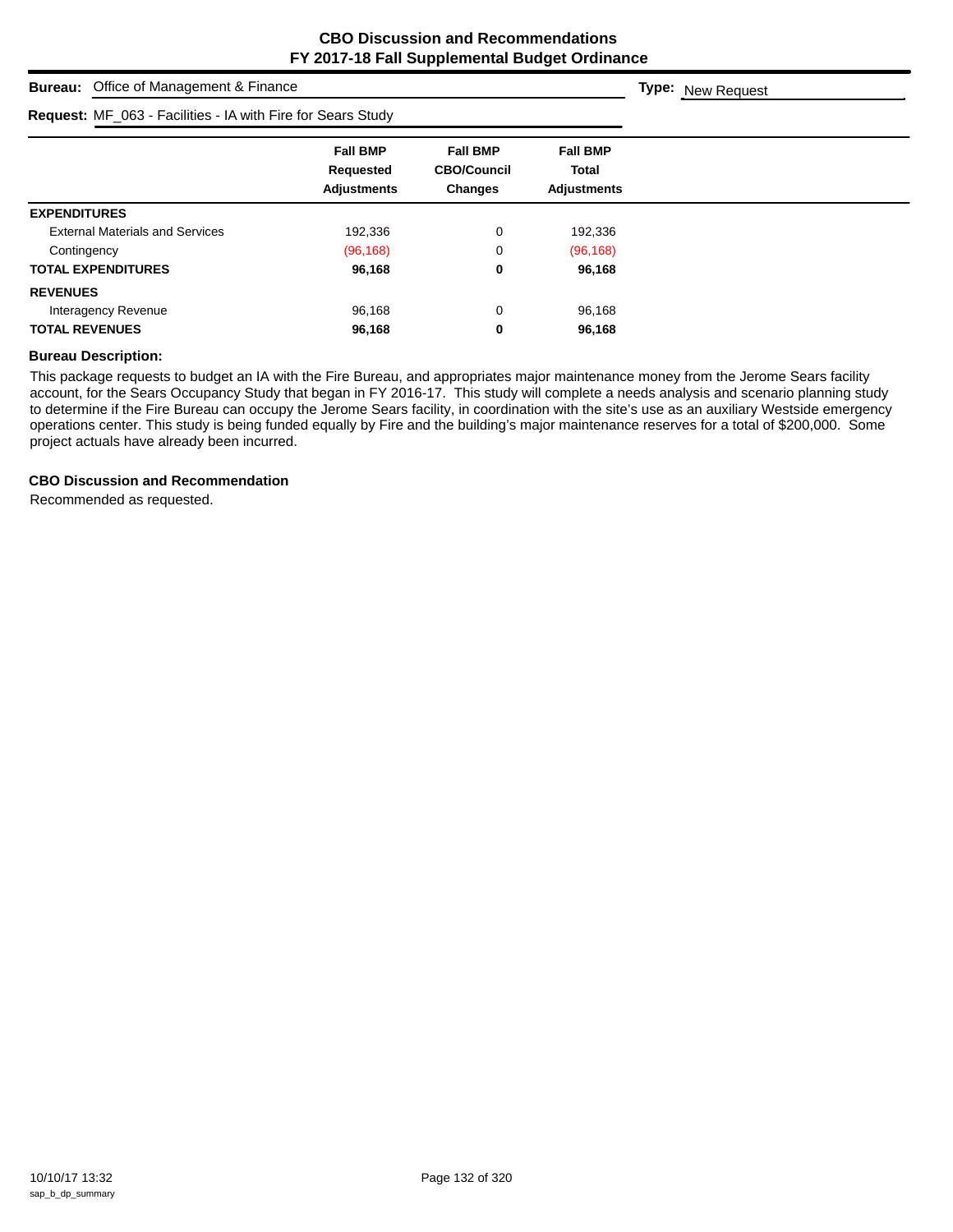| <b>Bureau:</b> Office of Management & Finance                   | <b>Type:</b> New Request                           |                                                         |                                                |  |
|-----------------------------------------------------------------|----------------------------------------------------|---------------------------------------------------------|------------------------------------------------|--|
| Request: MF_064 - Facilities - City Hall Major Maintenance Adj. |                                                    |                                                         |                                                |  |
|                                                                 | <b>Fall BMP</b><br>Requested<br><b>Adjustments</b> | <b>Fall BMP</b><br><b>CBO/Council</b><br><b>Changes</b> | <b>Fall BMP</b><br>Total<br><b>Adjustments</b> |  |
| <b>EXPENDITURES</b>                                             |                                                    |                                                         |                                                |  |
| <b>External Materials and Services</b>                          | 1,239,320                                          | 0                                                       | 1,239,320                                      |  |
| Contingency                                                     | (1,239,320)                                        | 0                                                       | (1,239,320)                                    |  |
| <b>TOTAL EXPENDITURES</b>                                       | 0                                                  | 0                                                       | 0                                              |  |

#### **Bureau Description:**

This decision package requests to fund major maintenance projects at City Hall from the Facilities major maintenance reserve.

Carryover projects:

•Incremental increase to exterior masonry, ecoroof, roof replacement, balustrade repairs, air handlers, exterior clean and repair -- \$1,051,426

•Security upgrades for City Hall doors -- \$70,000

New projects: •New carpet for the Lovejoy room -- \$67,894 •Atrium lighting -- \$50,000

**CBO Discussion and Recommendation**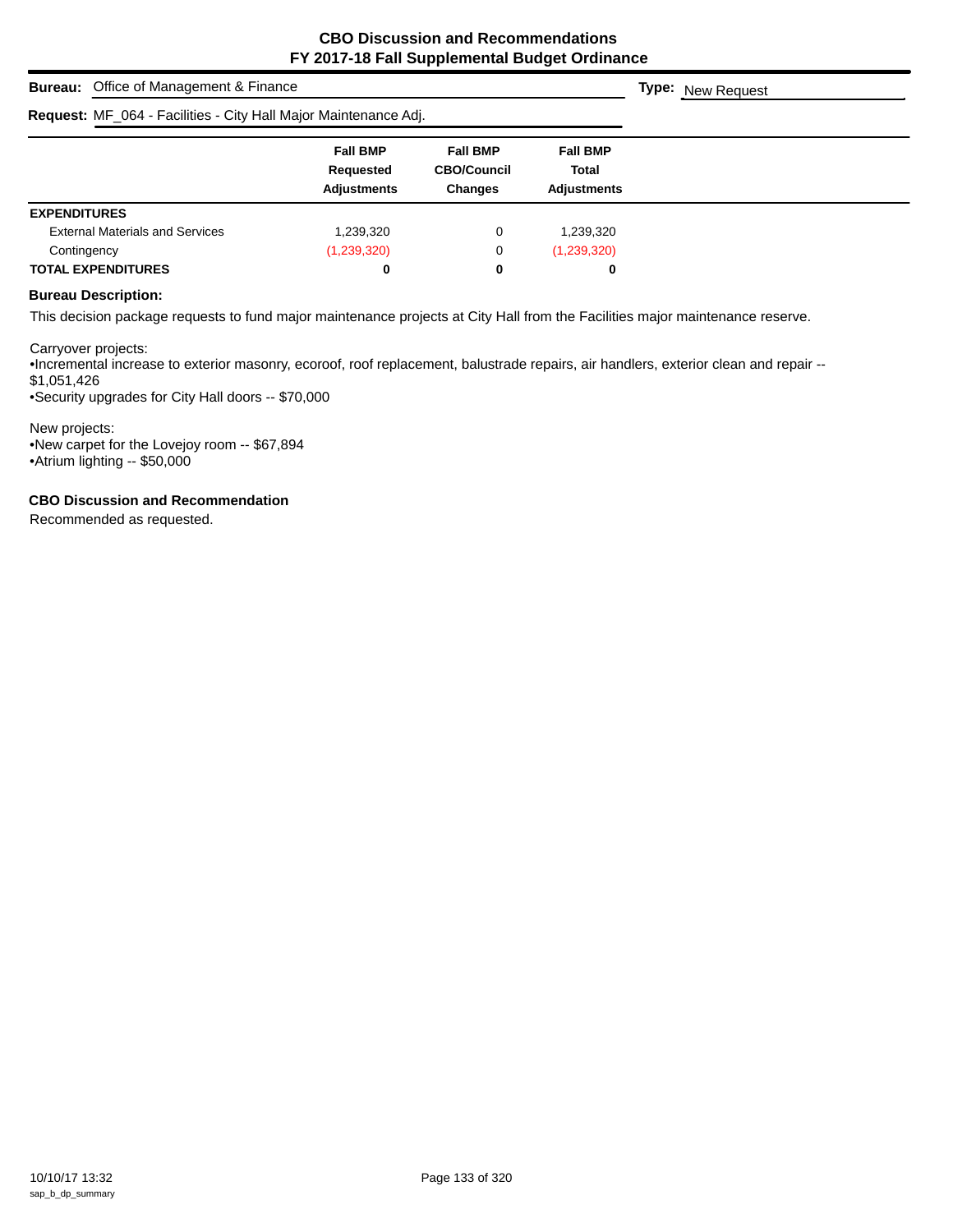**Type:** New Request

# **Bureau:** Office of Management & Finance

| Request: MF_065 - BRFS - GovInvest Software |                                                    |                                                  |                                                       |
|---------------------------------------------|----------------------------------------------------|--------------------------------------------------|-------------------------------------------------------|
|                                             | <b>Fall BMP</b><br>Requested<br><b>Adjustments</b> | <b>Fall BMP</b><br><b>CBO/Council</b><br>Changes | <b>Fall BMP</b><br><b>Total</b><br><b>Adjustments</b> |
| <b>EXPENDITURES</b>                         |                                                    |                                                  |                                                       |
| <b>External Materials and Services</b>      | 36,699                                             | 0                                                | 36,699                                                |
| <b>TOTAL EXPENDITURES</b>                   | 36,699                                             | 0                                                | 36,699                                                |
| <b>REVENUES</b>                             |                                                    |                                                  |                                                       |
| Interagency Revenue                         | 36.699                                             | $\mathbf 0$                                      | 36,699                                                |
| <b>TOTAL REVENUES</b>                       | 36,699                                             | 0                                                | 36,699                                                |

#### **Bureau Description:**

This request adds interagency agreements totaling \$36,999 with three bureaus and reallocates \$13,353 of the Treasury Division's existing budget to share the cost of the software GovInvest. This actuarial modeling and visualization tool will allow the City improve its ability to analyze pension and other-post-employment-benefits liabilities. It will be used by CBO, BHR, FPDR, and Treasury to help analyze City's FPDR and Health Fund (OPEB) liabilities. It will also be useful in modeling pension and benefit costs associated with labor agreements and voluntary retirement incentives.

#### **CBO Discussion and Recommendation**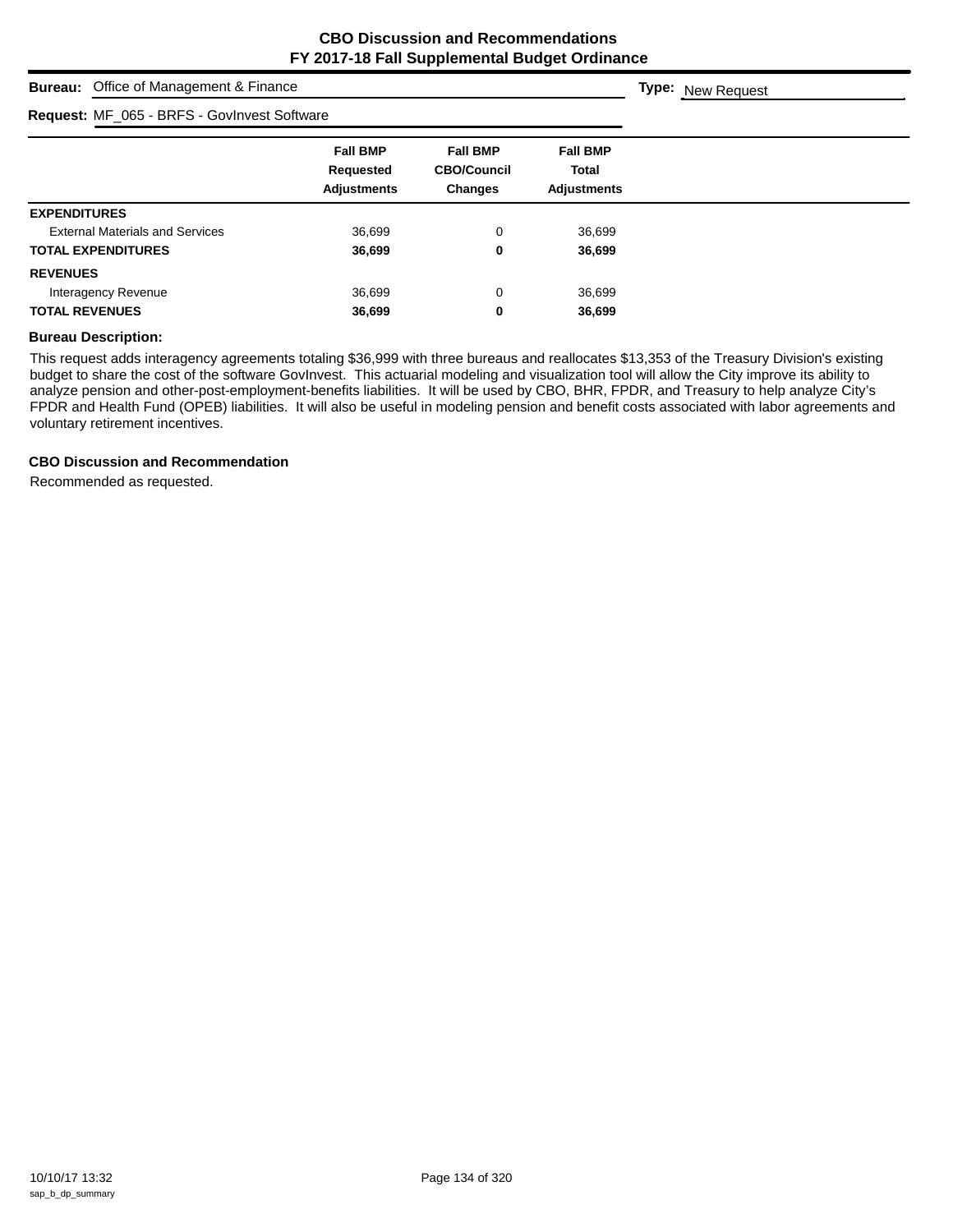**Type:** Technical Adjustment

# **Bureau:** Office of Management & Finance

#### **Request:** MF\_066 - BRFS - Technical Adjustments

| <b>Request:</b> MF_066 - BRFS - Technical Adjustments |                                                    |                                                         |                                                       |  |
|-------------------------------------------------------|----------------------------------------------------|---------------------------------------------------------|-------------------------------------------------------|--|
|                                                       | <b>Fall BMP</b><br>Requested<br><b>Adjustments</b> | <b>Fall BMP</b><br><b>CBO/Council</b><br><b>Changes</b> | <b>Fall BMP</b><br><b>Total</b><br><b>Adjustments</b> |  |
| <b>EXPENDITURES</b>                                   |                                                    |                                                         |                                                       |  |
| <b>Personnel Services</b>                             | (68, 213)                                          | 0                                                       | (68, 213)                                             |  |
| <b>External Materials and Services</b>                | (16, 772)                                          | 0                                                       | (16, 772)                                             |  |
| Internal Materials and Services                       | 84,985                                             | 0                                                       | 84,985                                                |  |
| <b>TOTAL EXPENDITURES</b>                             | 0                                                  | 0                                                       | 0                                                     |  |
| <b>REVENUES</b>                                       |                                                    |                                                         |                                                       |  |
| <b>General Fund Discretionary</b>                     | 0                                                  | $\Omega$                                                | 0                                                     |  |
| <b>TOTAL REVENUES</b>                                 | 0                                                  |                                                         | 0                                                     |  |

#### **Bureau Description:**

This request includes a number of technical adjustments within BRFS that represent no net increase or decrease to existing appropriation levels. The most consequential of these adjustments are as follows:

 - Shift \$32,000 ongoing general fund from the Accounting Division to Grants Management to establish an external materials and services budget for the division. This will address resolve the shortfall that resulted from the partial funding of a financial analyst added in the FY 2016-17 Adopted Budget to coordinate special appropriations budgets.

 - Shift \$20,632 within the Treasury Division budget for the anticipated Printing & Distribution costs associated with the new centralized invoicing and lockbox process.

- Shift \$24,500 of existing Accounting Division budget onto the CAFR software replacement project for anticipated implementation costs.

 - Shift \$36,213 of Procurement Division salary savings to materials & services in order to cover the costs of newly-acquired laptops & cellphones.

 - Shift \$2,797 from various division budgets to cover BRFS share of interagency with BIBS Admin for Congress Center Senior Admin Specialist for reception, building coordinator, and conference room management services.

#### **CBO Discussion and Recommendation**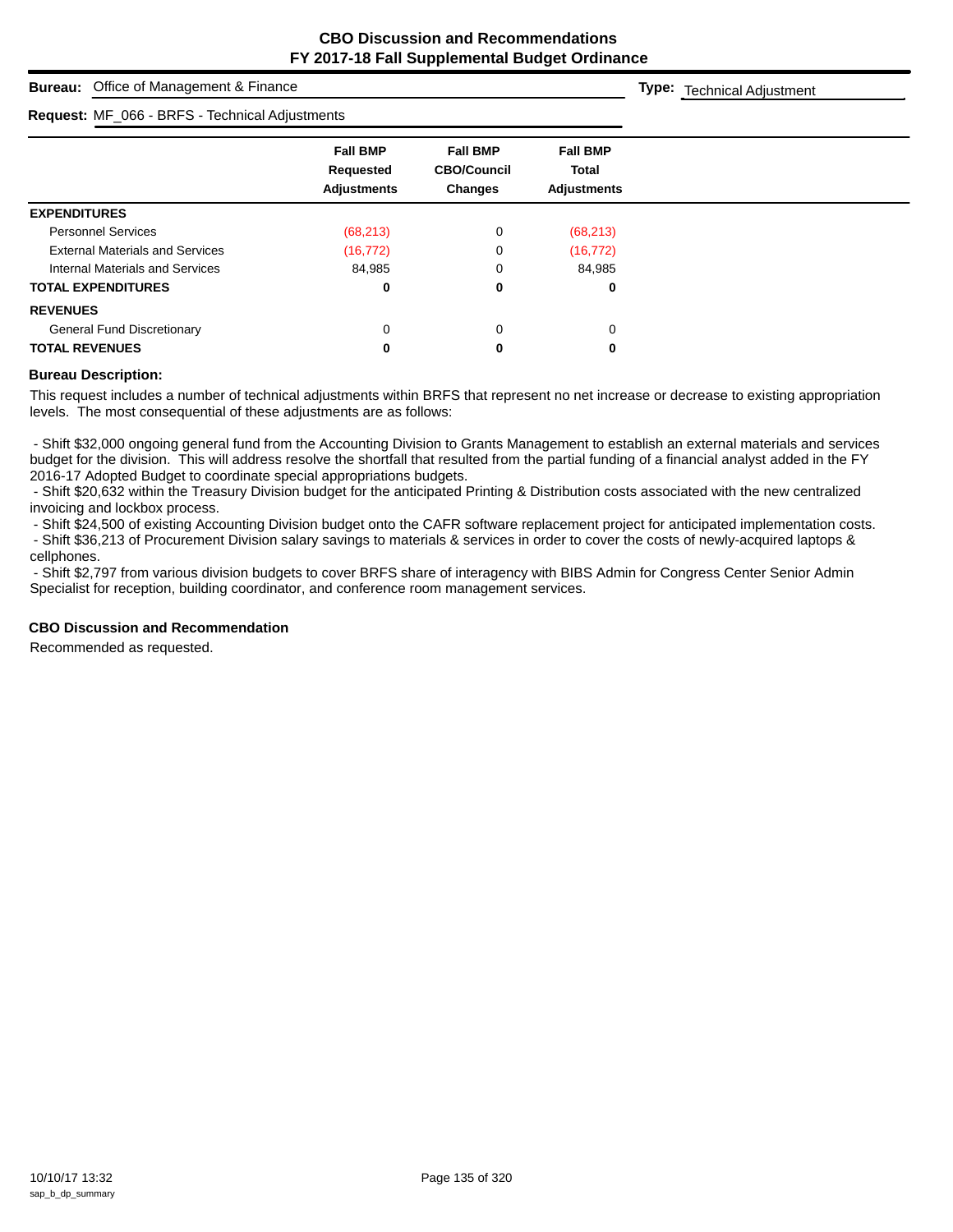| <b>Bureau:</b> Office of Management & Finance     | <b>Type:</b> New Request                                  |                                                         |                                                       |  |
|---------------------------------------------------|-----------------------------------------------------------|---------------------------------------------------------|-------------------------------------------------------|--|
| Request: MF_067 - BRFS - Fund Balance Adjustments |                                                           |                                                         |                                                       |  |
|                                                   | <b>Fall BMP</b><br><b>Requested</b><br><b>Adjustments</b> | <b>Fall BMP</b><br><b>CBO/Council</b><br><b>Changes</b> | <b>Fall BMP</b><br><b>Total</b><br><b>Adjustments</b> |  |
| <b>EXPENDITURES</b>                               |                                                           |                                                         |                                                       |  |
| Contingency                                       | 2,375,576                                                 | 0                                                       | 2,375,576                                             |  |
| <b>TOTAL EXPENDITURES</b>                         | 2,375,576                                                 | 0                                                       | 2,375,576                                             |  |
| <b>REVENUES</b>                                   |                                                           |                                                         |                                                       |  |
| <b>Budgeted Beginning Fund Balance</b>            | 2,375,576                                                 | 0                                                       | 2,375,576                                             |  |
| <b>TOTAL REVENUES</b>                             | 2,375,576                                                 | 0                                                       | 2,375,576                                             |  |

#### **Bureau Description:**

This request makes adjustments to budgeted beginning fund balance in the Revenue Division for two primary reasons. First, in FY 2016-17 arts tax revenues were higher than anticipated and disbursements to RACC were lower than than anticipated. The net result of this was a greater year-end balance, which this budget action would appropriate in order that these resources be passed through to RACC in the next round of disbursements in December 2017. Second, recreational marijuana tax receipts were \$294,930 less than anticipated in FY 2016-17, so this request reduces budgeted contingency in FY 2017-18.

#### **CBO Discussion and Recommendation**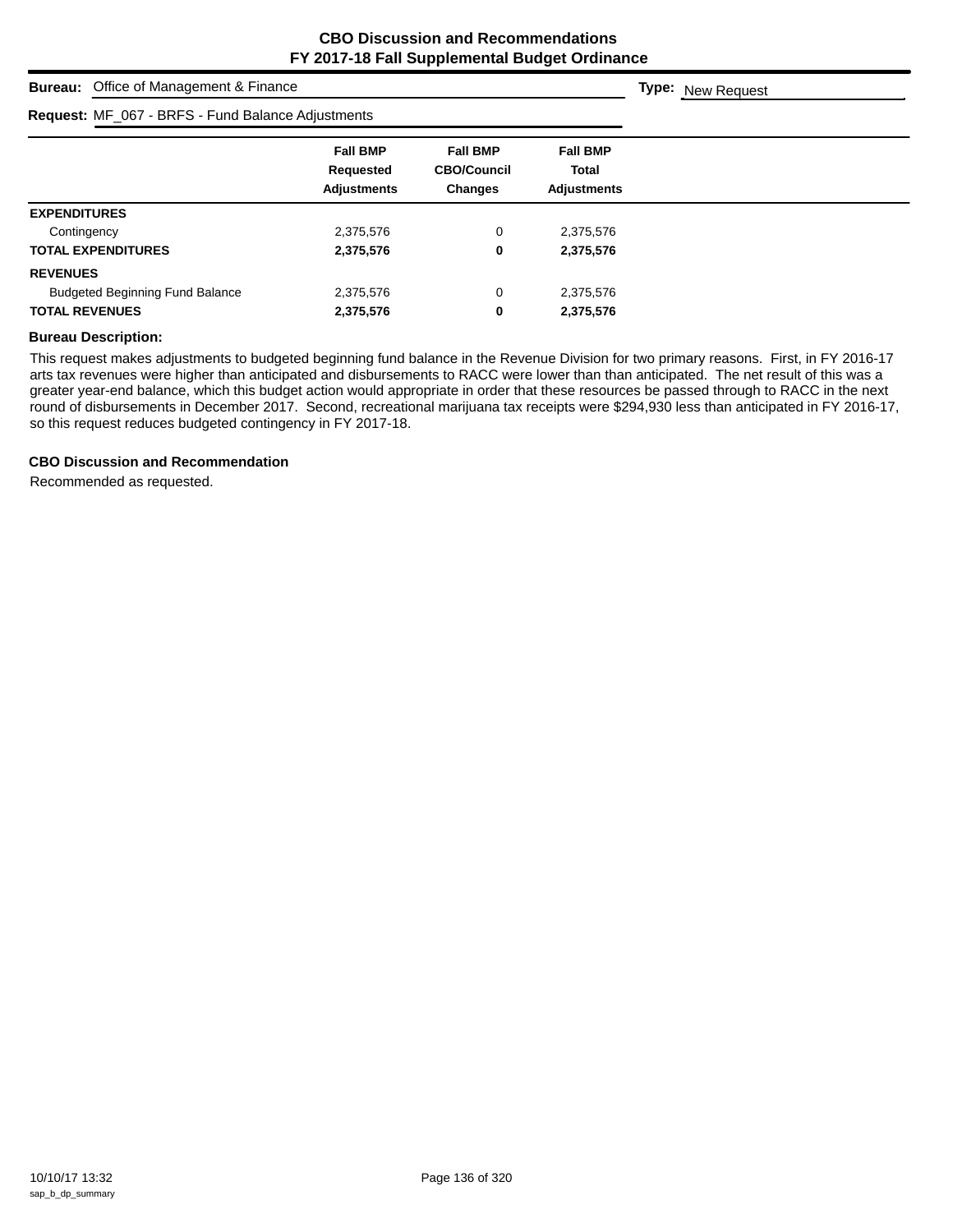| Office of Management & Finance<br><b>Bureau:</b>                  | <b>Type:</b> New Request                           |                                                         |                                                       |  |
|-------------------------------------------------------------------|----------------------------------------------------|---------------------------------------------------------|-------------------------------------------------------|--|
| Request: MF_068 - BRFS - Community Opportunities/Enhancements Pgm |                                                    |                                                         |                                                       |  |
|                                                                   | <b>Fall BMP</b><br>Requested<br><b>Adjustments</b> | <b>Fall BMP</b><br><b>CBO/Council</b><br><b>Changes</b> | <b>Fall BMP</b><br><b>Total</b><br><b>Adjustments</b> |  |
| <b>EXPENDITURES</b>                                               |                                                    |                                                         |                                                       |  |
| <b>Personnel Services</b>                                         | 80,505                                             | 0                                                       | 80,505                                                |  |
| <b>TOTAL EXPENDITURES</b>                                         | 80,505                                             | 0                                                       | 80,505                                                |  |
| <b>REVENUES</b>                                                   |                                                    |                                                         |                                                       |  |
| Interagency Revenue                                               | 80,505                                             | 0                                                       | 80,505                                                |  |
| <b>TOTAL REVENUES</b>                                             | 80,505                                             | 0                                                       | 80,505                                                |  |

#### **Bureau Description:**

This request adds interagency agreements with Water (\$65,000) and Transportation (\$15,505) funding a limited-term Office Support Specialist III that will create capacity within BRFS Grants Management to support administration of the Community Opportunities and Enhancements Program.

#### **CBO Discussion and Recommendation**

Recommended as requested. The Community Opportunities and Enhancements Program is a \$1 million allocation from the Portland Building Reconstruction Project, with specific set asides for grants and/or solicitations to address the following:

- Support to Diversify Workforce \$750,000
- Support for Minority, Women, Disadvantaged Business Enterprises (MWDBEs) \$200,000
- Continuity of Opportunity \$50,000

PBOT and Water have similar Community Benefit Agreements for the Washington Park and Yamhill SmartPark Garage projects. The purpose of this request is to fund a limited term CSA III position in Grants Management to coordinate a consistent approach to the disbursement of these funds.

CBO notes that no consideration of administrative costs was brought forward when the COEP was originally discussed with Council. While PBOT and Water have identified resources to commit to the administrative work outlined here, no comparable contribution has been made by OMF or, more appropriately, carved out of the COEP allocation itself. As discussions around the Community Equity and Inclusion Plan continue with Council, CBO recommends that the costs of administration be highlighted for Council.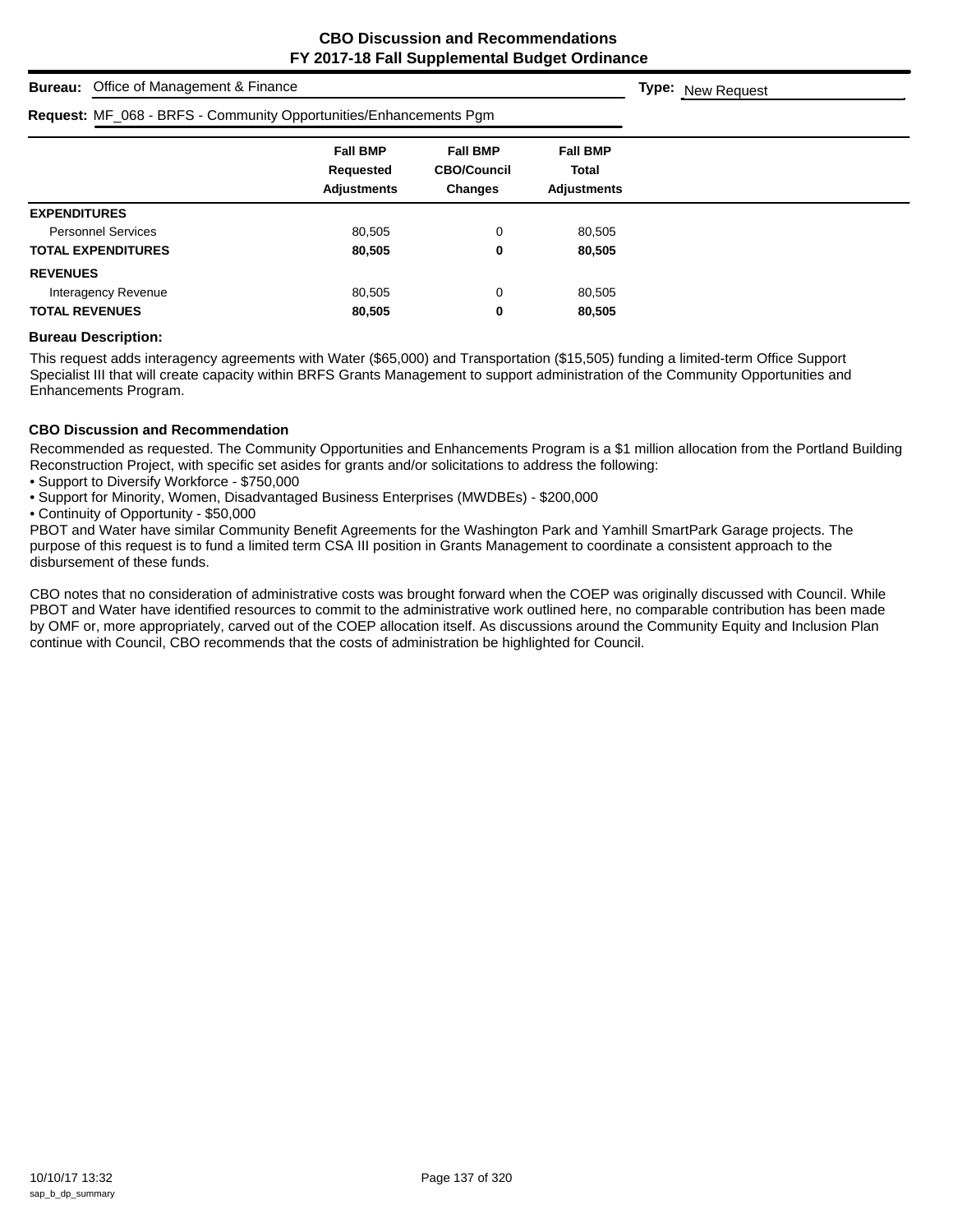# **Bureau:** Office of Management & Finance **Fall BMP Fall BMP Fall BMP Requested CBO/Council Total Adjustments Changes Adjustments Type:** Technical Adjustment **Request:** MF\_069 - BRFS - Transfer Accts Receivable to Revenue Div **EXPENDITURES** Personnel Services and the contract of the contract of the contract of the contract of the contract of the contract of the contract of the contract of the contract of the contract of the contract of the contract of the con External Materials and Services and Services and Communication of the Communication of the Communication of the O **TOTAL EXPENDITURES 0 0 0 REVENUES** General Fund Discretionary and the control of the control of the control of the control of the control of the control of the control of the control of the control of the control of the control of the control of the control General Fund Overhead 0 0 0 **TOTAL REVENUES 0 0 0**

#### **Bureau Description:**

This request transfers the City's Accounts Receivable team (3.0 FTE) from the Accounting to the Revenue Division in order to achieve benefits of centralizing like functions within BRFS. These benefits include better backup of duties; increased ease of administering SAP roles and separation of duties; alignment of function within organization focused solely on collection; access to front counter/customer service walk-in center, strong cash controls and procedures and alternative forms of payment. This action represents no additional cost to the City.

#### **CBO Discussion and Recommendation**

Recommended as requested. This transfer is expected to create operational efficiencies without creating additional costs.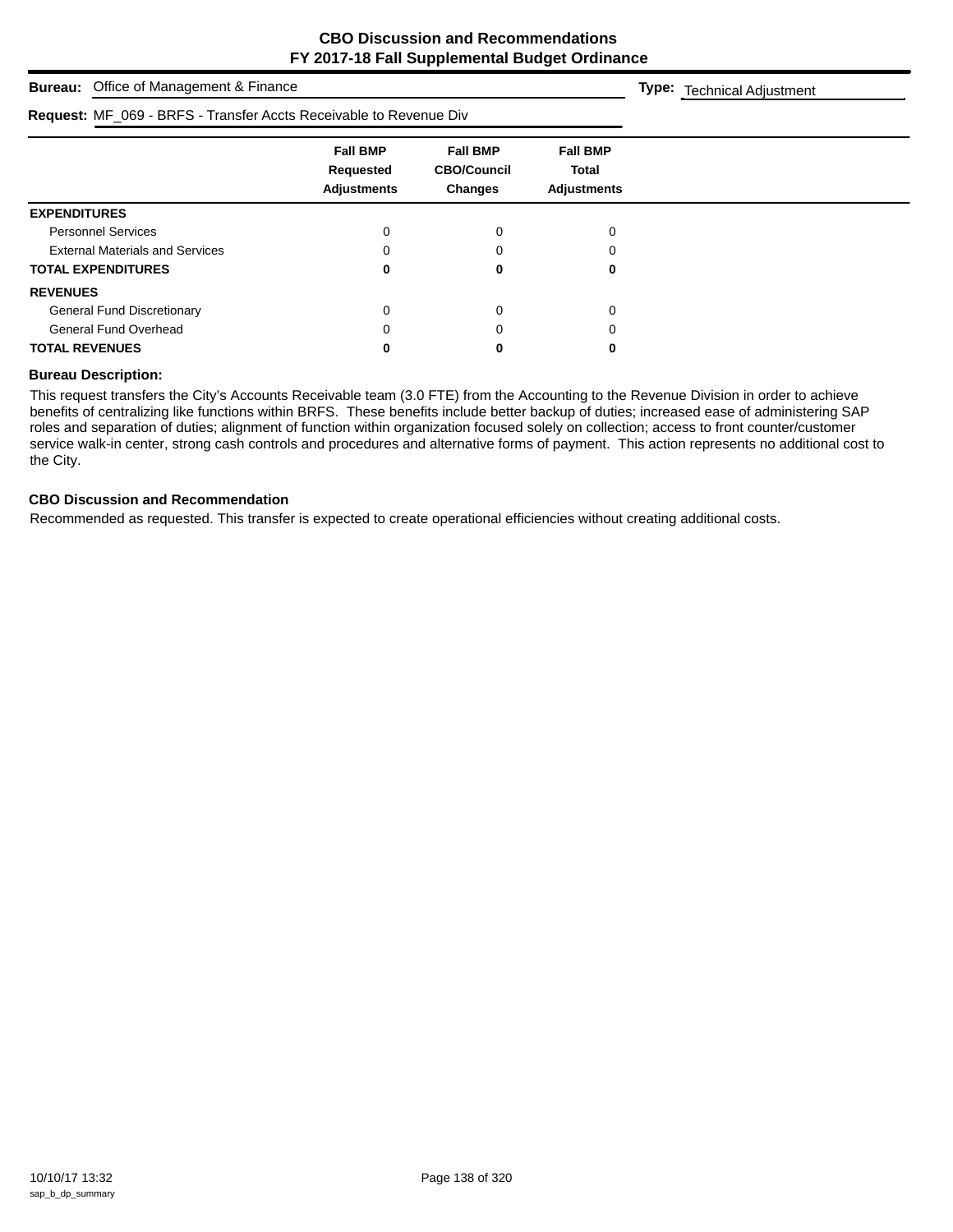| Office of Management & Finance<br><b>Bureau:</b>   | <b>Type:</b> New Request                                  |                                                  |                                                |  |
|----------------------------------------------------|-----------------------------------------------------------|--------------------------------------------------|------------------------------------------------|--|
| Request: MF_070 - BRFS - B2G Compliance Management |                                                           |                                                  |                                                |  |
|                                                    | <b>Fall BMP</b><br><b>Requested</b><br><b>Adjustments</b> | <b>Fall BMP</b><br><b>CBO/Council</b><br>Changes | <b>Fall BMP</b><br>Total<br><b>Adjustments</b> |  |
| <b>EXPENDITURES</b>                                |                                                           |                                                  |                                                |  |
| <b>Personnel Services</b>                          | 0                                                         | 0                                                | 0                                              |  |
| <b>External Materials and Services</b>             | 0                                                         | 0                                                | 0                                              |  |
| Internal Materials and Services                    | 30,000                                                    | 0                                                | 30,000                                         |  |
| Contingency                                        | 30,000                                                    | 0                                                | 30,000                                         |  |
| <b>TOTAL EXPENDITURES</b>                          | 60,000                                                    | 0                                                | 60,000                                         |  |
| <b>REVENUES</b>                                    |                                                           |                                                  |                                                |  |
| <b>Fund Transfers - Revenue</b>                    | 60,000                                                    | 0                                                | 60,000                                         |  |
| <b>TOTAL REVENUES</b>                              | 60,000                                                    | 0                                                | 60,000                                         |  |

#### **Bureau Description:**

This request formalizes the project budget for the Procurement Division's implementation of the B2G compliance management software. Project resources include existing personnel appropriation (\$90,434); encumbrance carryover (\$170,196) requested in this Fall BMP; and a cash transfer from technology replacement funds Procurement has previously set aside (\$60,000).

#### **CBO Discussion and Recommendation**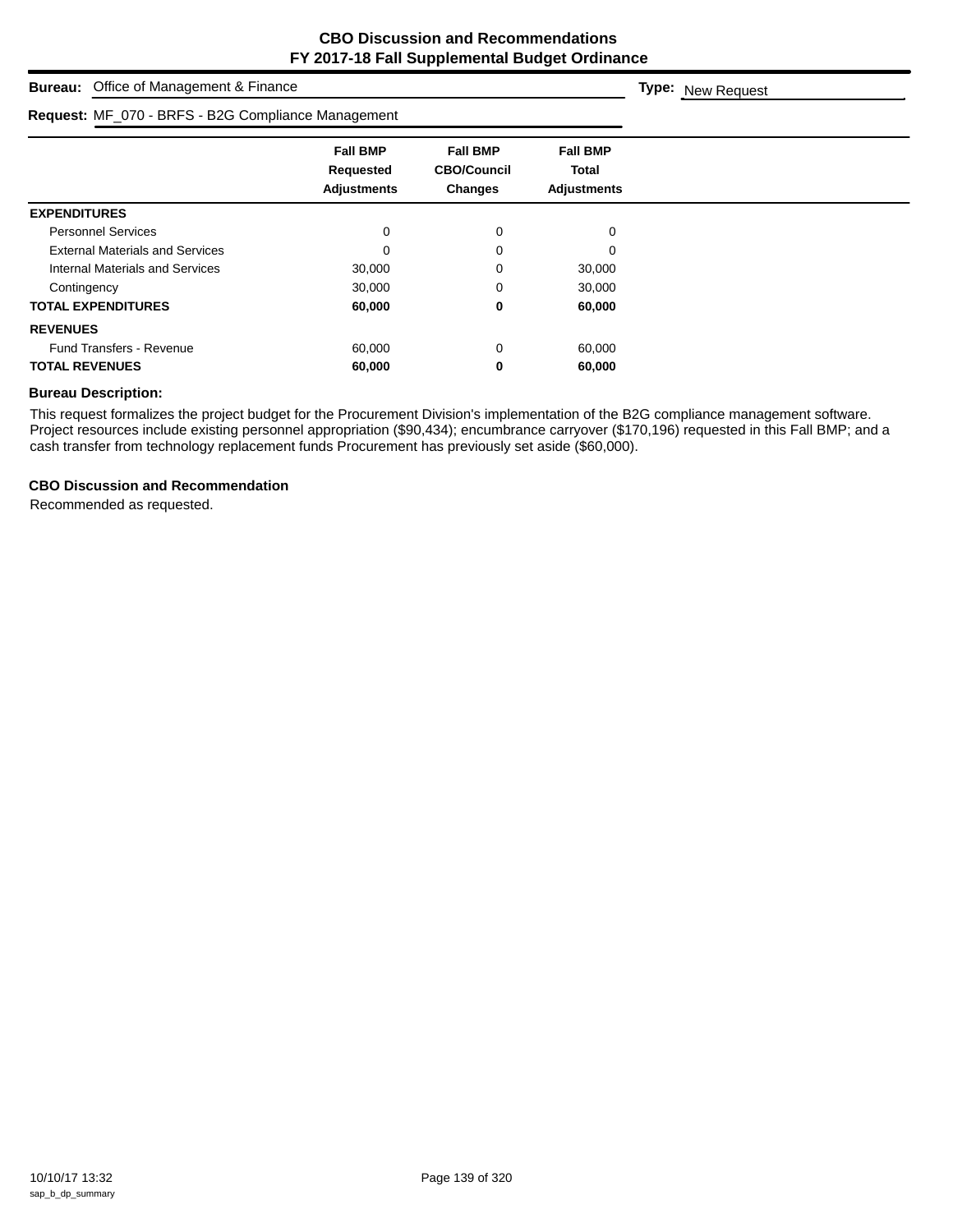| <b>Bureau:</b> Office of Management & Finance            | <b>Type:</b> New Request                           |                                                         |                                                |  |
|----------------------------------------------------------|----------------------------------------------------|---------------------------------------------------------|------------------------------------------------|--|
| Request: MF_071 - Facilities - Match BIBS Admin IA - TPB |                                                    |                                                         |                                                |  |
|                                                          | <b>Fall BMP</b><br>Requested<br><b>Adjustments</b> | <b>Fall BMP</b><br><b>CBO/Council</b><br><b>Changes</b> | <b>Fall BMP</b><br><b>Total</b><br>Adjustments |  |
| <b>EXPENDITURES</b>                                      |                                                    |                                                         |                                                |  |
| <b>External Materials and Services</b>                   | (52,081)                                           | 0                                                       | (52,081)                                       |  |
| Internal Materials and Services                          | 52.081                                             | 0                                                       | 52,081                                         |  |
| <b>TOTAL EXPENDITURES</b>                                | 0                                                  | 0                                                       | 0                                              |  |

# **Bureau Description:**

This package requests to match a BIBS Admin IA, for the Portland Building's allocation, where BIBS Admin is providing temporary space building coordinator services and conference room management services to City bureaus.

#### **CBO Discussion and Recommendation**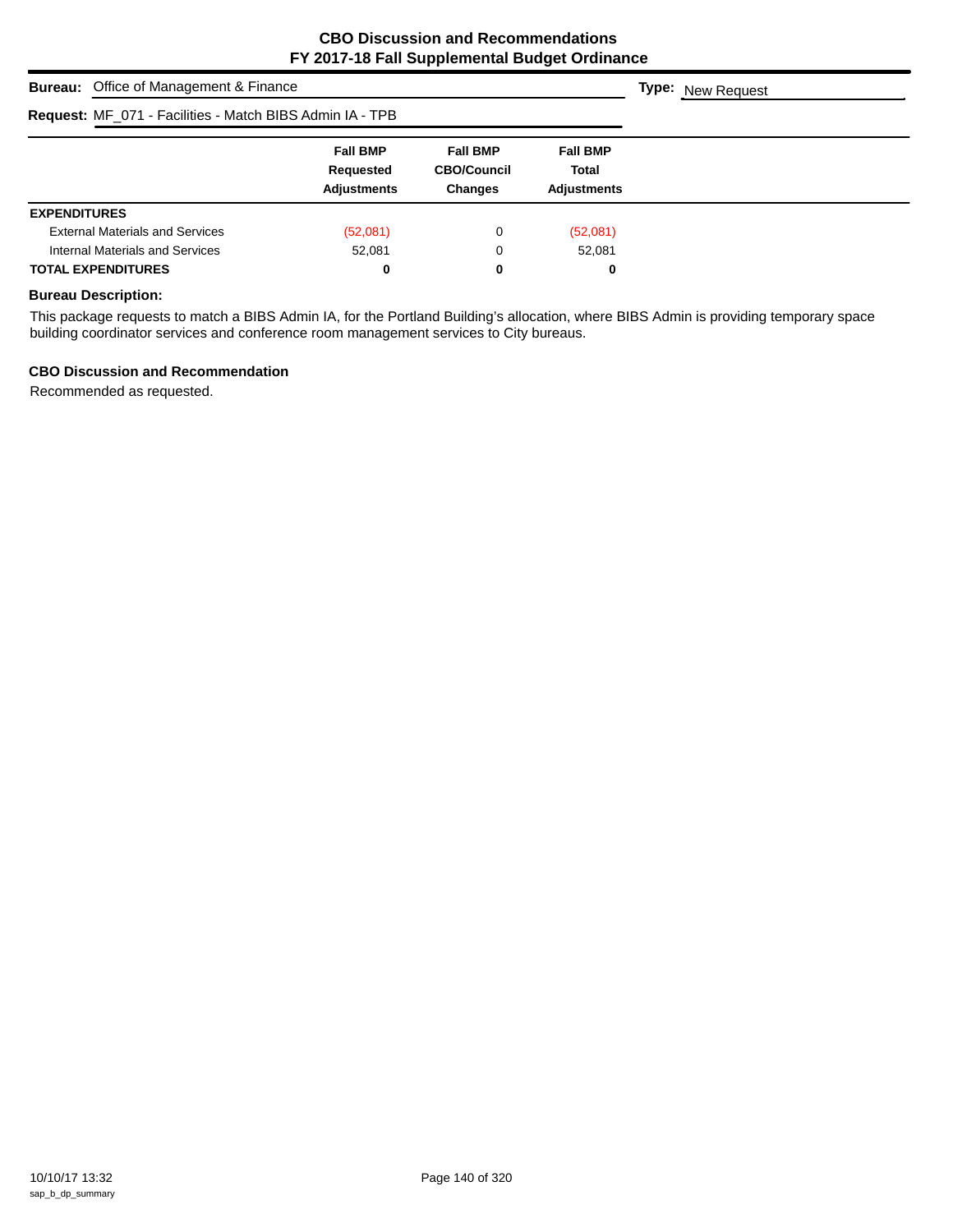| Office of Management & Finance<br>Bureau:                         | <b>Type:</b> New Request                           |                                                         |                                                       |  |
|-------------------------------------------------------------------|----------------------------------------------------|---------------------------------------------------------|-------------------------------------------------------|--|
| Request: MF_072 - Spectator Venue - Adjust Beginning Fund Balance |                                                    |                                                         |                                                       |  |
|                                                                   | <b>Fall BMP</b><br>Requested<br><b>Adjustments</b> | <b>Fall BMP</b><br><b>CBO/Council</b><br><b>Changes</b> | <b>Fall BMP</b><br><b>Total</b><br><b>Adjustments</b> |  |
| <b>EXPENDITURES</b>                                               |                                                    |                                                         |                                                       |  |
| Contingency                                                       | 312.291                                            | 0                                                       | 312,291                                               |  |
| <b>TOTAL EXPENDITURES</b>                                         | 312,291                                            | 0                                                       | 312,291                                               |  |
| <b>REVENUES</b>                                                   |                                                    |                                                         |                                                       |  |
| <b>Budgeted Beginning Fund Balance</b>                            | 312.291                                            | 0                                                       | 312,291                                               |  |
| <b>TOTAL REVENUES</b>                                             | 312,291                                            | 0                                                       | 312,291                                               |  |

#### **Bureau Description:**

This request increases the beginning fund balance to match the CAFR ending fund balance for FY 2016-17.

### **CBO Discussion and Recommendation**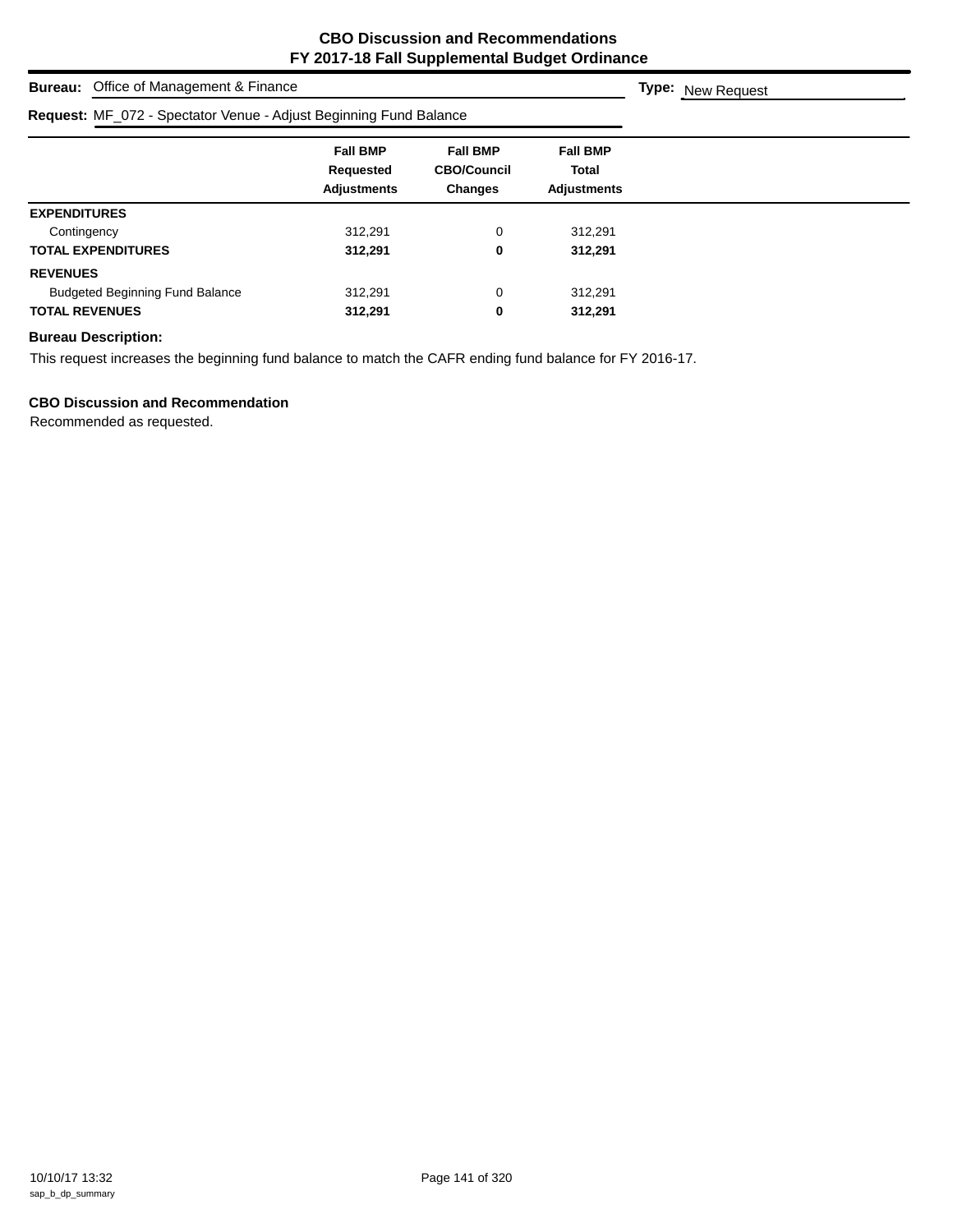|                     | <b>Bureau:</b> Office of Management & Finance                | <b>Type:</b> New Request                           |                                                  |                                                |  |
|---------------------|--------------------------------------------------------------|----------------------------------------------------|--------------------------------------------------|------------------------------------------------|--|
|                     | Request: MF_073 - Facilities - Appropriate PS for LT Fac Sup |                                                    |                                                  |                                                |  |
|                     |                                                              | <b>Fall BMP</b><br>Requested<br><b>Adjustments</b> | <b>Fall BMP</b><br><b>CBO/Council</b><br>Changes | <b>Fall BMP</b><br>Total<br><b>Adjustments</b> |  |
| <b>EXPENDITURES</b> |                                                              |                                                    |                                                  |                                                |  |
|                     | <b>Personnel Services</b>                                    | 116,737                                            | 0                                                | 116,737                                        |  |
| Contingency         |                                                              | (116, 737)                                         | 0                                                | (116, 737)                                     |  |
|                     | <b>TOTAL EXPENDITURES</b>                                    | 0                                                  | 0                                                | 0                                              |  |

#### **Bureau Description:**

This package requests to appropriate funds for a limited term Facilities Supervisor that oversees Facilities Maintenance Technicians outside the downtown core, and allows another Supervisor to lead the mechanics in the downtown core.

#### **CBO Discussion and Recommendation**

Recommended as requested. CBO notes that the incumbent is currently budgeted as an FMT, and the actual difference in personal services allocated is the differential between an FMT and FMT supervisor, not the full cost of a limited term position. Shifting personal services allocation will not impact the FMT billable hourly rate in the current year, but the pay increase will be reflected in FY 2018-19. However, the division is shifting reporting locations for maintenance technicians, and the need for a second FMT supervisor in the current year meets the reasonable or unforeseen standard by which non-General Fund BMP requests are evaluated.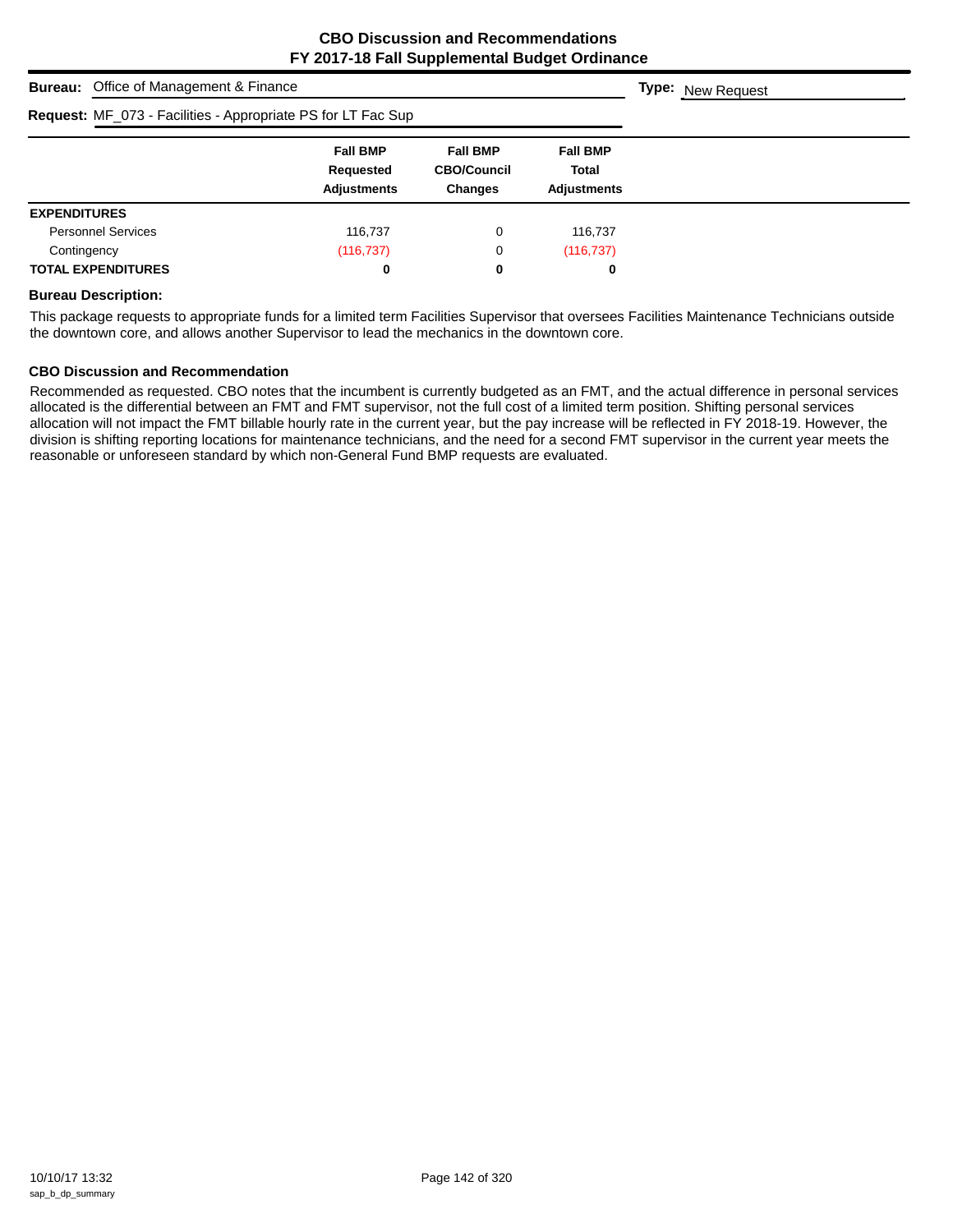| Office of Management & Finance<br><b>Bureau:</b>           | <b>Type:</b> New Request                           |                                                         |                                                |  |
|------------------------------------------------------------|----------------------------------------------------|---------------------------------------------------------|------------------------------------------------|--|
| Request: MF_074 - Spectator Venue- Contingency Adjustments |                                                    |                                                         |                                                |  |
|                                                            | <b>Fall BMP</b><br>Requested<br><b>Adjustments</b> | <b>Fall BMP</b><br><b>CBO/Council</b><br><b>Changes</b> | <b>Fall BMP</b><br>Total<br><b>Adjustments</b> |  |
| <b>EXPENDITURES</b>                                        |                                                    |                                                         |                                                |  |
| <b>Personnel Services</b>                                  | 100,000                                            | 0                                                       | 100,000                                        |  |
| <b>External Materials and Services</b>                     | 590,000                                            | 0                                                       | 590,000                                        |  |
| Internal Materials and Services                            | 0                                                  | 0                                                       | 0                                              |  |
| Capital Outlay                                             | 1,000,000                                          | 0                                                       | 1,000,000                                      |  |
| Contingency                                                | (1,690,000)                                        | 0                                                       | (1,690,000)                                    |  |
| <b>TOTAL EXPENDITURES</b>                                  | 0                                                  | 0                                                       | 0                                              |  |

#### **Bureau Description:**

This request moves \$1,690,000 from Contingency to External Materials and Services, Personnel, and Capital Expenses.

The Spectator Facilities & Development Manager Position was double-filled with a part-time temporary Principal Management Analyst. This position, filled in August 2017, will provide assistance on an as-needed basis to develop a strategy to engage OMF partners, City bureaus and community interests in efforts to revitalize and eventually redevelop underutilized properties in the Rose Quarter. This position is expected to continue through the current fiscal year.

The Veterans Memorial Coliseum is undergoing approximately \$2.6M in repairs and upgrades to improve functionality and patron experience. Projects currently underway include: renovation of the building's main entrance including ADA upgrades, removal of unneeded turnstiles, signage and crowd fencing, and improving ADA access at the front doors; new lighting, signage and art walls on the concourse; new, efficient LED arena lighting; updates to the concessions; distributed antenna WiFi, and new point-of-sale equipment and capabilities. Repair expenses account for approximately \$1.1M of the project cost and capital expenses approximately \$1.6M. All work is expected to be substantially complete by late Fall 2017 in advance of the PK80 Collegiate Basketball Tournament.

#### **CBO Discussion and Recommendation**

Recommended with concerns. This request indicates that the funding is for a double-fill for ten months. Double-fill positions, which do not require new position authority, are intended, according to Human Resources Administrative Rules, to address short-term staffing needs resulting from extended leaves or to aide in a transition of key staff. This request does not appear to do either. Should the position be necessary, CBO recommends that a limited term position be created and extended, if necessary once the workload and duration are better determined.

Among the newly budgeted external materials and services and capital expenses are \$115,000 for Keller Auditorium and \$225,000 for Providence Park. The Providence Park expansion is adding costs for outside cousel and team of design and construction professionals to asses with project review and oversight. With regard to the increased Keller Auditorium costs, work began in FY 2016-17 on seismic evaluation of the building; its age and complexity have significantly increased analysis cost above the initial estimate.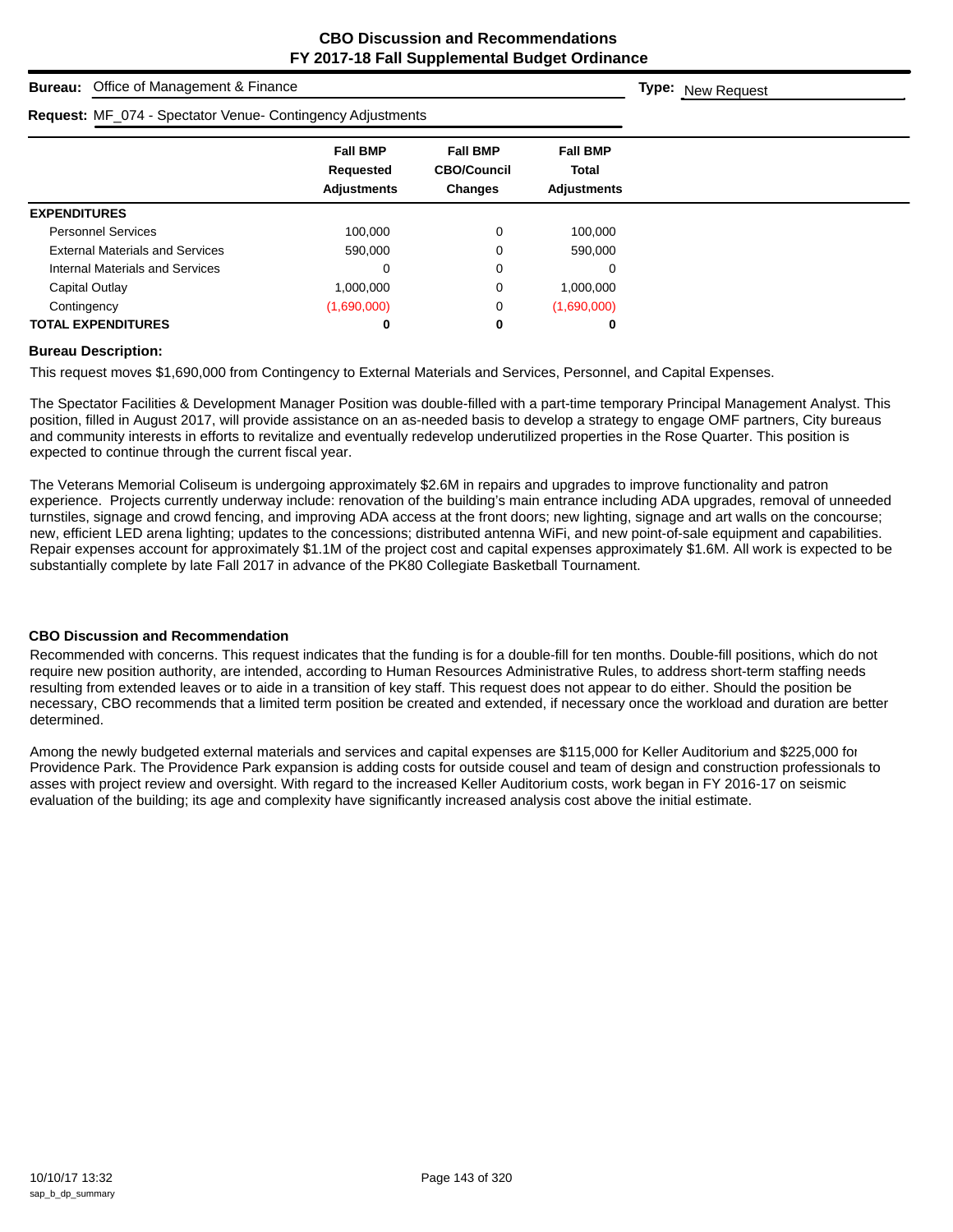| <b>Bureau:</b> Office of Management & Finance                 | <b>Type:</b> New Request                           |                                                  |                                                |  |
|---------------------------------------------------------------|----------------------------------------------------|--------------------------------------------------|------------------------------------------------|--|
| Request: MF_075 - Facilities - Appropriate PS for LT Prog Mgr |                                                    |                                                  |                                                |  |
|                                                               | <b>Fall BMP</b><br>Requested<br><b>Adjustments</b> | <b>Fall BMP</b><br><b>CBO/Council</b><br>Changes | <b>Fall BMP</b><br>Total<br><b>Adjustments</b> |  |
| <b>EXPENDITURES</b>                                           |                                                    |                                                  |                                                |  |
| <b>Personnel Services</b>                                     | 8,903                                              | 0                                                | 8,903                                          |  |
| <b>External Materials and Services</b>                        | C                                                  | (8,903)                                          | (8,903)                                        |  |
| Contingency                                                   | (8,903)                                            | 8,903                                            | 0                                              |  |
| <b>TOTAL EXPENDITURES</b>                                     | 0                                                  | 0                                                | 0                                              |  |

## **Bureau Description:**

This package requests to budget personnel services for a four month limited term position in the Housing and Urban Camping Impact Reduction Program to support personnel transitions.

## **CBO Discussion and Recommendation**

Recommended with adjustments. Funding to being reallocated from existing HUCIRP resources.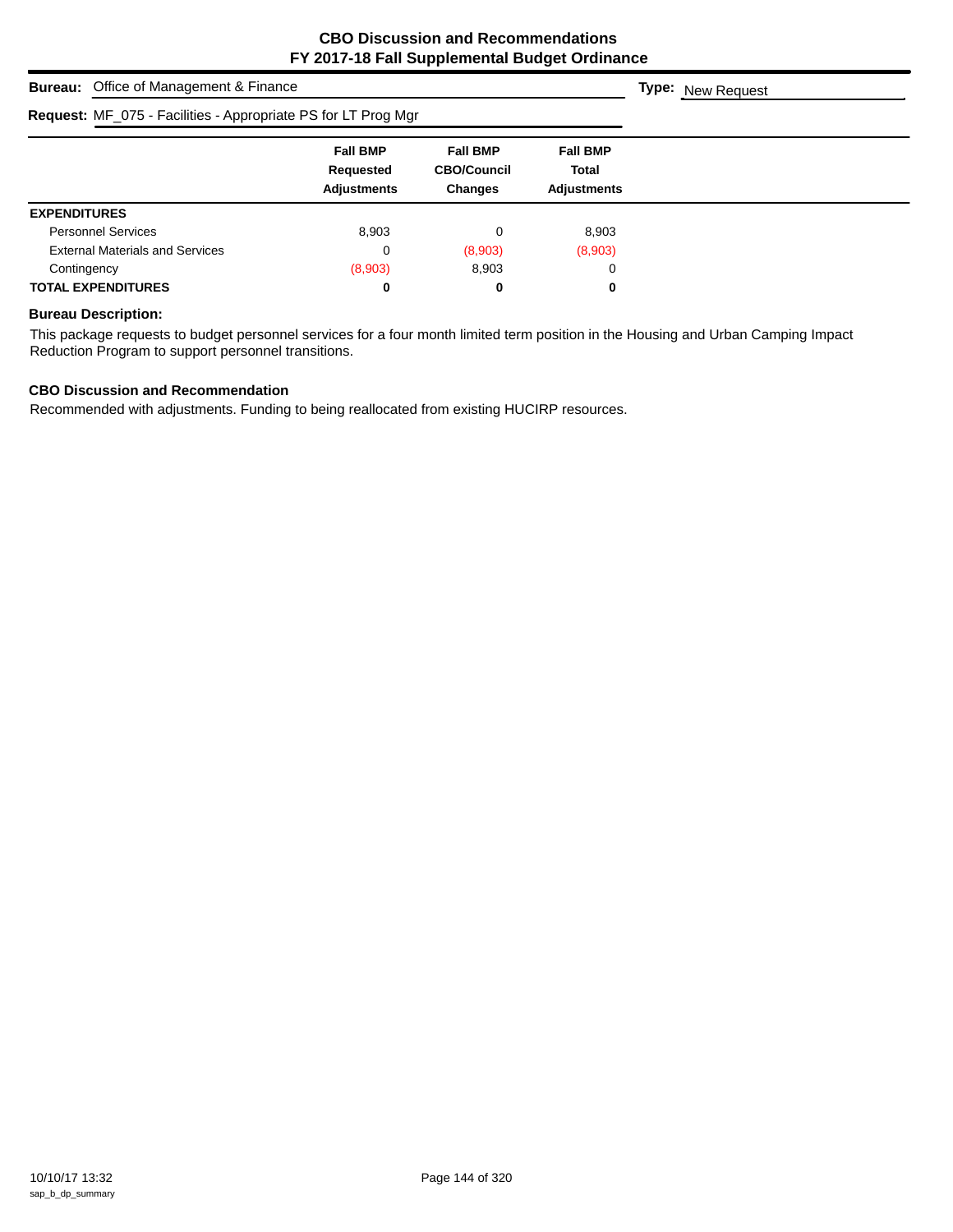| <b>Bureau:</b> Office of Management & Finance                     | <b>Type:</b> New Request                           |                                                         |                                                       |  |
|-------------------------------------------------------------------|----------------------------------------------------|---------------------------------------------------------|-------------------------------------------------------|--|
| Request: MF_076 - Facilities - BIBS Admin Division Alloc Increase |                                                    |                                                         |                                                       |  |
|                                                                   | <b>Fall BMP</b><br>Requested<br><b>Adjustments</b> | <b>Fall BMP</b><br><b>CBO/Council</b><br><b>Changes</b> | <b>Fall BMP</b><br><b>Total</b><br><b>Adjustments</b> |  |
| <b>EXPENDITURES</b>                                               |                                                    |                                                         |                                                       |  |
| <b>Personnel Services</b>                                         | 0                                                  | 0                                                       | 0                                                     |  |
| <b>External Materials and Services</b>                            |                                                    |                                                         | 0                                                     |  |
| Internal Materials and Services                                   | 132.941                                            |                                                         | 132,941                                               |  |
| Contingency                                                       | (132, 941)                                         | 0                                                       | (132, 941)                                            |  |
| <b>TOTAL EXPENDITURES</b>                                         |                                                    | 0                                                       | 0                                                     |  |

#### **Bureau Description:**

This package requests to increase IA's with BIBS Strategic Planning and Operations to provide funding for two temporary Office Support Specialist III positions and a Program Coordinator position transferred from Facilities Services to BIBS Strategic Planning and Operations within BIBS. One temporary Office Support Specialist III position will assist the BIBS contracts team. The position will serve internal bureau customers with contract-related services such as preparing and processing contracts, amendments, change orders, task orders, purchase orders and requisitions. A second temporary Office Support Specialist III position will assist the BIBS director. The position will work on program development activities such as succession planning, knowledge transfer, learning and development, recruiting and onboarding, customer service improvement activities, employee satisfaction activities, and supports other key bureau initiatives. The Program Coordinator positions responsibilities include resource management activities, development of new bureau-wide policies, procedures, and business processes for a comprehensive and consistent approach to resource management across all four divisions.

#### **CBO Discussion and Recommendation**

Recommended as requested. As noted in MF\_62, the transfer of the ongoing Program Coordinator position has rate impacts for all tenant bureaus, and FY 2018-19 rates should reflect a rate decrease for tenants. The increase in interagency agreements with BIBS divisions for administrative services will also have indirect rate impacts on all BIBS customers; increases to allocated administrative costs are ultimately borne by bureau customers. The temporary OSS III positions will not increase the established FY 2017-18 rates, but to the degree that BIBS Administration intends to increase internal administrative functions on an ongoing basis these positions should be part of FY 2018-19 rate development conversations with customers.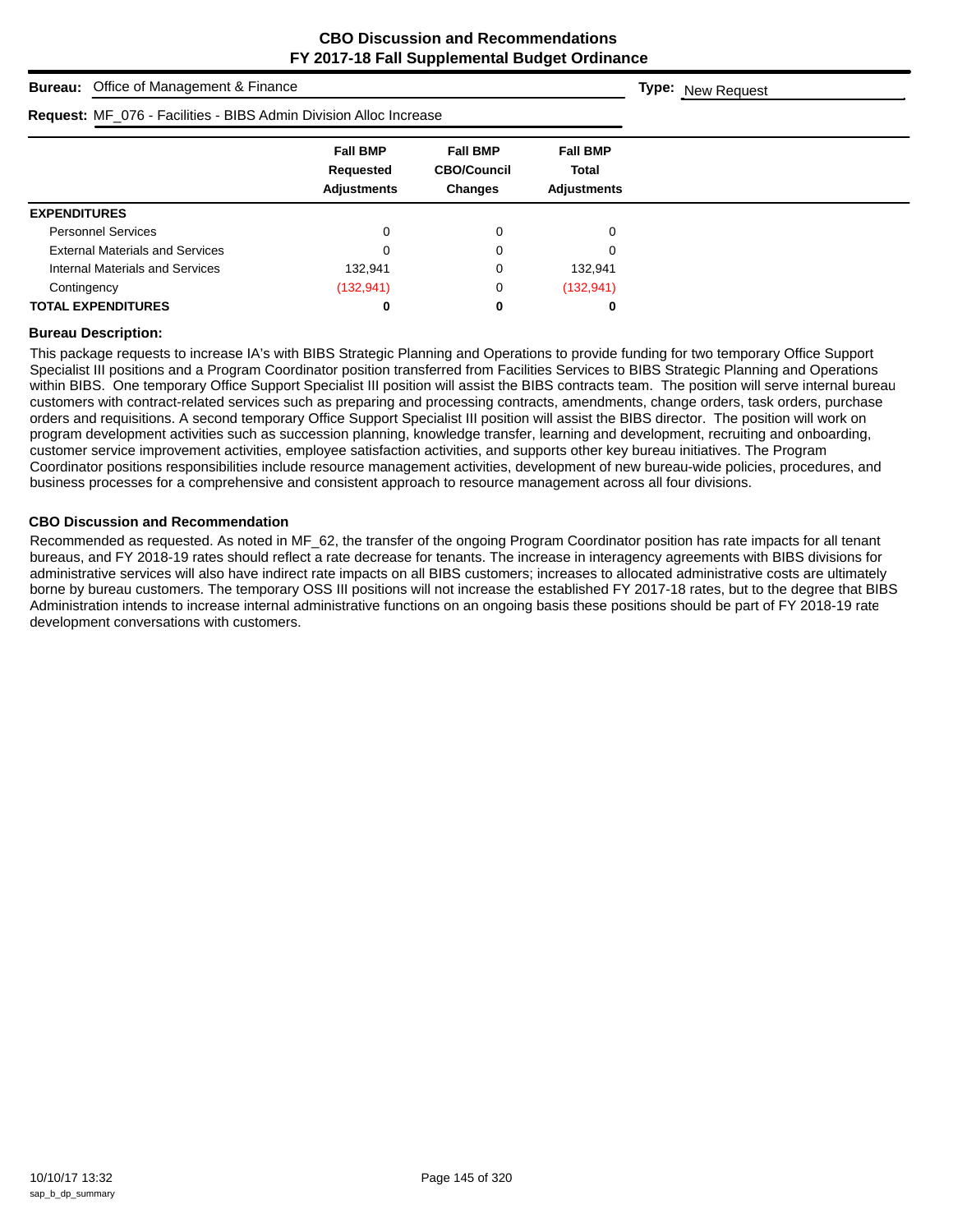**Type:** New Request

## **Bureau:** Office of Management & Finance

### **Request:** MF\_077 - Health Fund Bump

| Request: MF_077 - Health Fund Bump     |                                                           |                                                         |                                                       |  |
|----------------------------------------|-----------------------------------------------------------|---------------------------------------------------------|-------------------------------------------------------|--|
|                                        | <b>Fall BMP</b><br><b>Requested</b><br><b>Adjustments</b> | <b>Fall BMP</b><br><b>CBO/Council</b><br><b>Changes</b> | <b>Fall BMP</b><br><b>Total</b><br><b>Adjustments</b> |  |
| <b>EXPENDITURES</b>                    |                                                           |                                                         |                                                       |  |
| <b>External Materials and Services</b> | 29,835,120                                                | 0                                                       | 29,835,120                                            |  |
| Internal Materials and Services        | 16,713                                                    | 0                                                       | 16,713                                                |  |
| Contingency                            | (16, 713)                                                 | 0                                                       | (16, 713)                                             |  |
| <b>TOTAL EXPENDITURES</b>              | 29,835,120                                                | 0                                                       | 29,835,120                                            |  |
| <b>REVENUES</b>                        |                                                           |                                                         |                                                       |  |
| <b>Charges for Services</b>            | 29,835,120                                                | 0                                                       | 29,835,120                                            |  |
| <b>TOTAL REVENUES</b>                  | 29,835,120                                                | 0                                                       | 29,835,120                                            |  |
|                                        |                                                           |                                                         |                                                       |  |

#### **Bureau Description:**

This fall budget request is to increase Health Fund revenues and expenditures by \$27 million. This increase in needed to account for Kaiser medical claims. Previously, these costs were accounted for within the City's payroll clearing fund. This request will align all expendtiures and revenues associated with medical claims within the City's Health Funds. Lastly, this request will also transfer approriation of \$16,713 from the Health Fund to OMF Bureau of Revenue and Financial Services for GOVInvest financial modeling software.

#### **CBO Discussion and Recommendation**

Recommended as requested. The Kaiser amounts were based on annualizing year-to-date Kaiser wage types.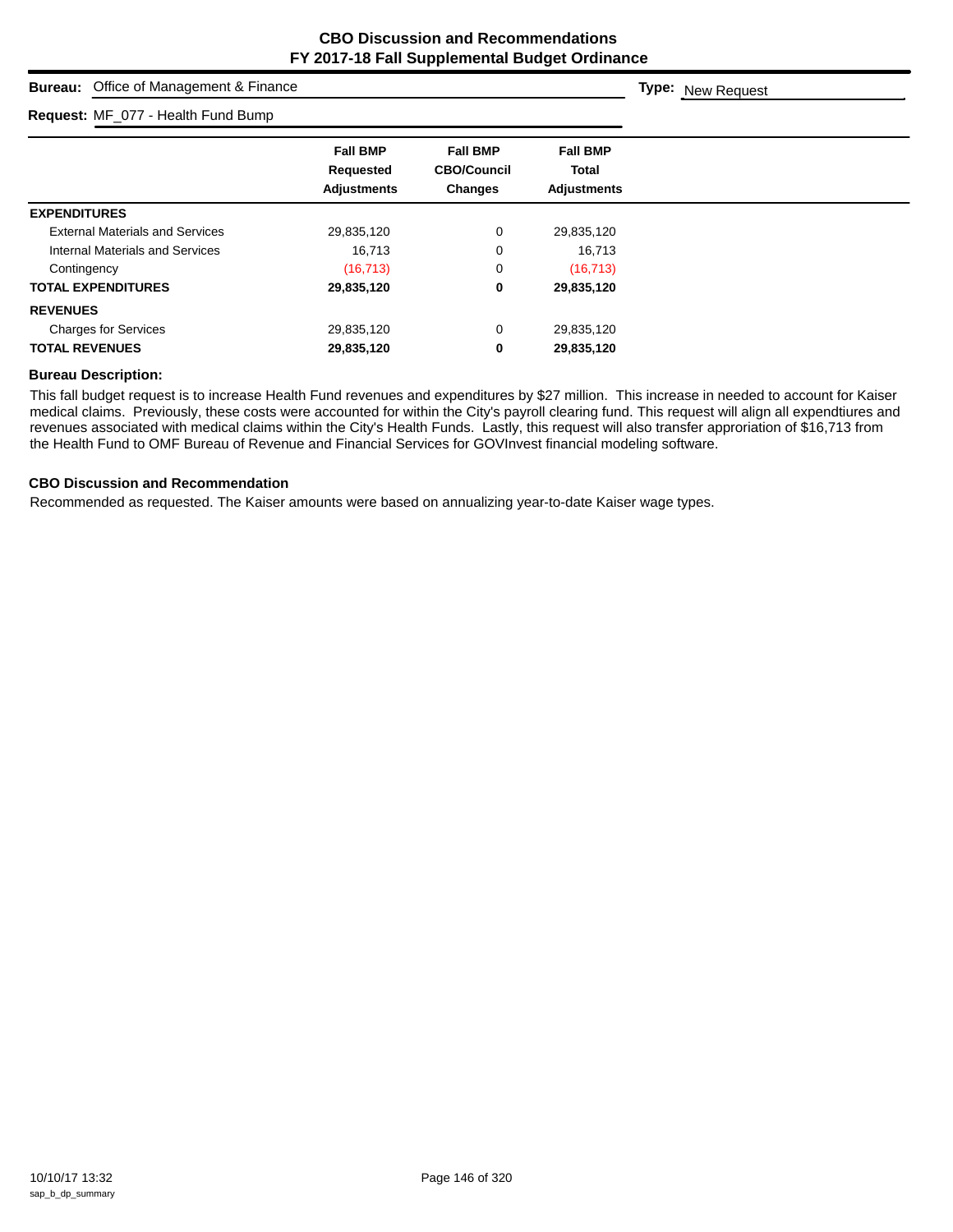| <b>Bureau:</b> Office of Management & Finance | <b>Type:</b> New Request                           |                                                         |                                                       |  |
|-----------------------------------------------|----------------------------------------------------|---------------------------------------------------------|-------------------------------------------------------|--|
| Request: MF_078 - BTS - SAN Storage Expansion |                                                    |                                                         |                                                       |  |
|                                               | <b>Fall BMP</b><br>Requested<br><b>Adjustments</b> | <b>Fall BMP</b><br><b>CBO/Council</b><br><b>Changes</b> | <b>Fall BMP</b><br><b>Total</b><br><b>Adjustments</b> |  |
| <b>EXPENDITURES</b>                           |                                                    |                                                         |                                                       |  |
| <b>External Materials and Services</b>        | 71,431                                             | 0                                                       | 71,431                                                |  |
| Contingency                                   | (71, 431)                                          | 0                                                       | (71, 431)                                             |  |
| <b>TOTAL EXPENDITURES</b>                     | 0                                                  | 0                                                       | 0                                                     |  |

## **Bureau Description:**

This request is to reappropriate the FY 2016-17 budget balance for the SAN Storage Expansion project. This is an ongoing BTS project where funds not spent in the prior year are needed to cover planned purchases in the current year.

## **CBO Discussion and Recommendation**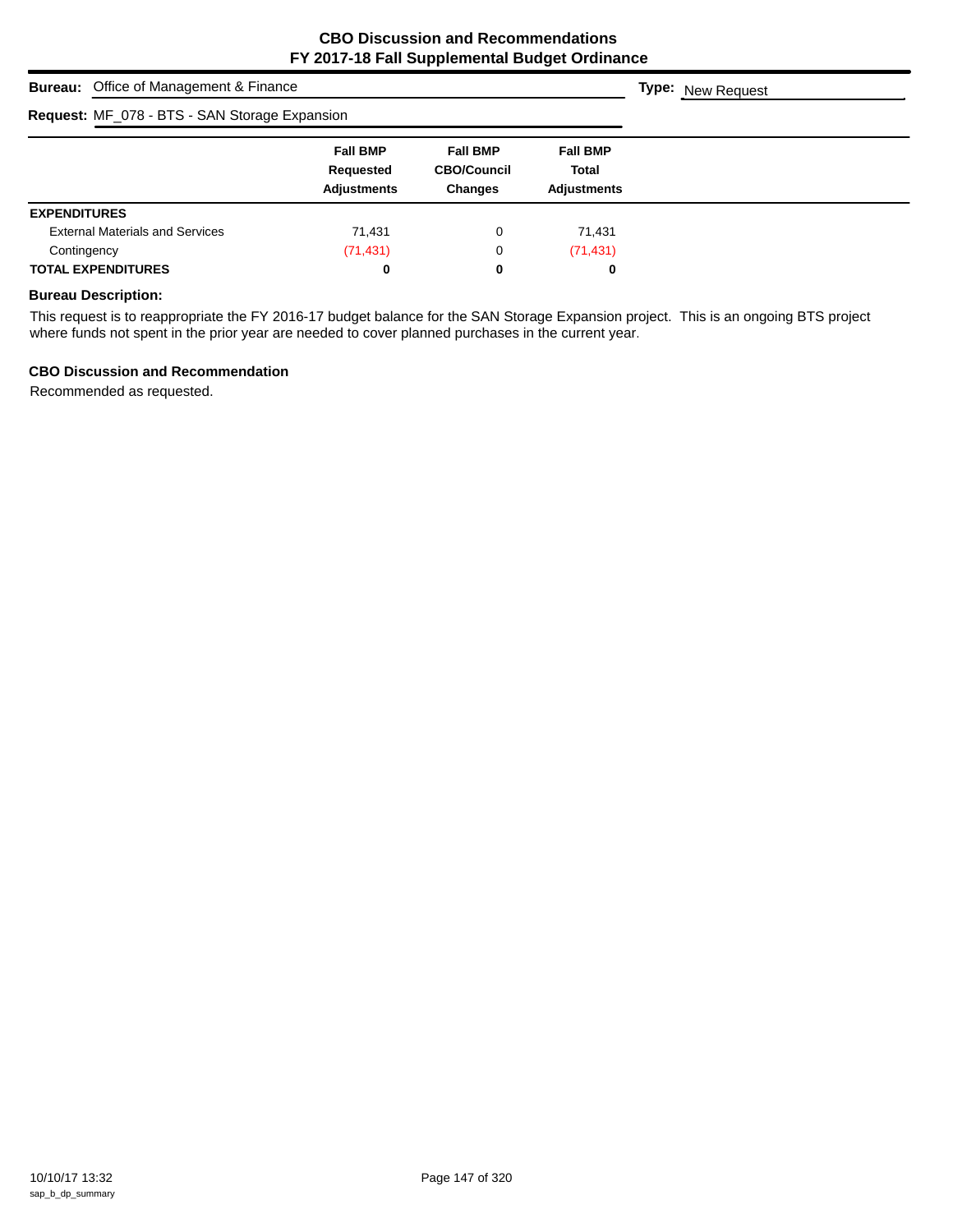| <b>Bureau:</b> Office of Management & Finance     | <b>Type:</b> New Request                           |                                                         |                                                |  |
|---------------------------------------------------|----------------------------------------------------|---------------------------------------------------------|------------------------------------------------|--|
| Request: MF_079 - BTS - Server Technology Refresh |                                                    |                                                         |                                                |  |
|                                                   | <b>Fall BMP</b><br>Requested<br><b>Adjustments</b> | <b>Fall BMP</b><br><b>CBO/Council</b><br><b>Changes</b> | <b>Fall BMP</b><br>Total<br><b>Adjustments</b> |  |
| <b>EXPENDITURES</b>                               |                                                    |                                                         |                                                |  |
| <b>External Materials and Services</b>            | 15,329                                             | 0                                                       | 15,329                                         |  |
| Contingency                                       | (15, 329)                                          | 0                                                       | (15,329)                                       |  |
| <b>TOTAL EXPENDITURES</b>                         | 0                                                  | 0                                                       | 0                                              |  |

## **Bureau Description:**

This request is to reappropriate the FY 2016-17 budget balance for the Server Technology Refresh project. This is an ongoing BTS project and the funds are needed to cover anticipated expenses for work either not completed or started in the prior fiscal year.

## **CBO Discussion and Recommendation**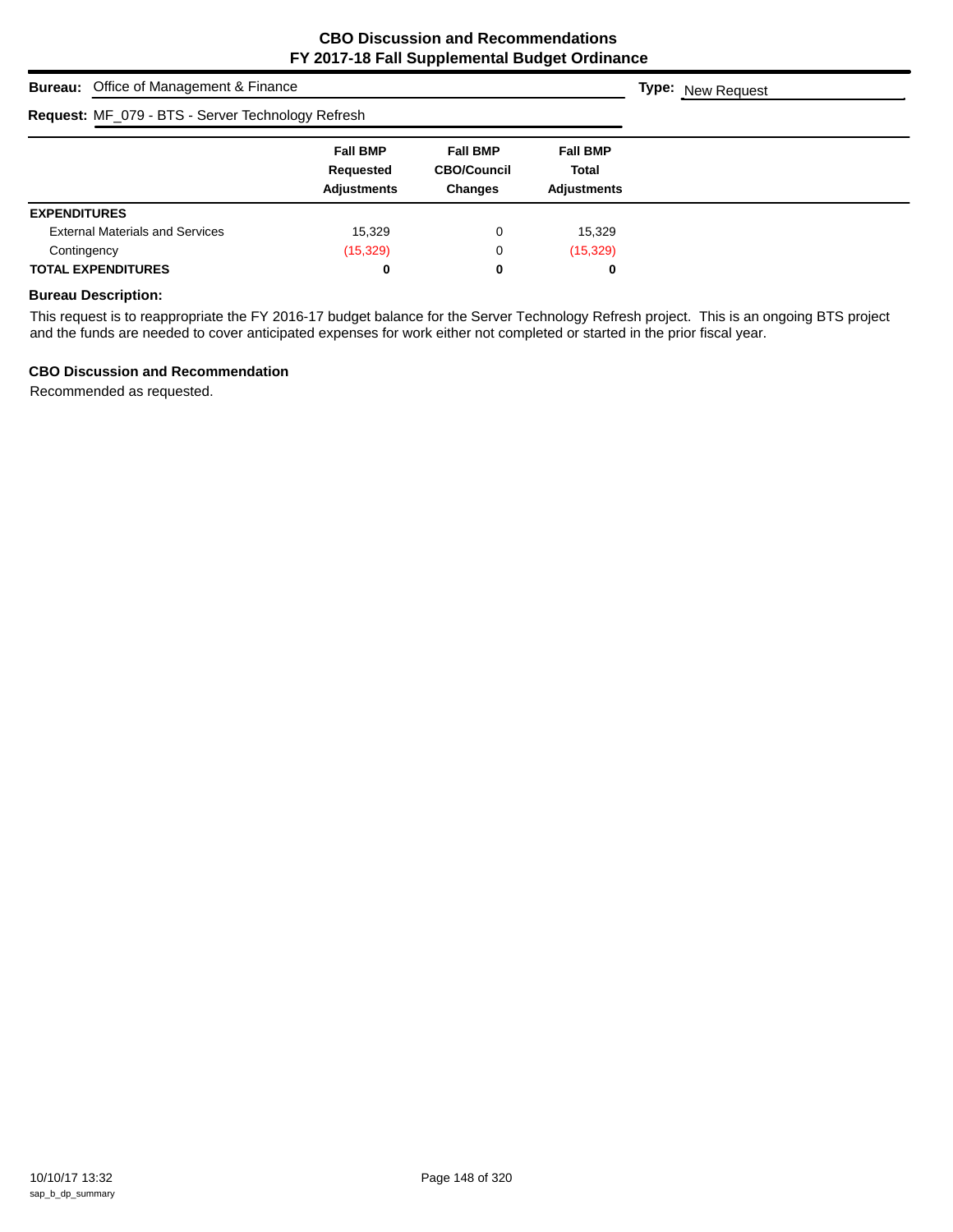| <b>Bureau:</b> Office of Management & Finance                 | <b>Type:</b> New Request                           |                                                         |                                                |  |
|---------------------------------------------------------------|----------------------------------------------------|---------------------------------------------------------|------------------------------------------------|--|
| Request: MF_080 - BTS - GIS Infrastructure Technology Refresh |                                                    |                                                         |                                                |  |
|                                                               | <b>Fall BMP</b><br>Requested<br><b>Adjustments</b> | <b>Fall BMP</b><br><b>CBO/Council</b><br><b>Changes</b> | <b>Fall BMP</b><br>Total<br><b>Adjustments</b> |  |
| <b>EXPENDITURES</b>                                           |                                                    |                                                         |                                                |  |
| Capital Outlay                                                | 63,952                                             | 0                                                       | 63,952                                         |  |
| Contingency                                                   | (63, 952)                                          | 0                                                       | (63, 952)                                      |  |
| <b>TOTAL EXPENDITURES</b>                                     | 0                                                  | 0                                                       | 0                                              |  |

## **Bureau Description:**

This request is to reappropriate the FY 2016-17 budget balance for the GIS Infrastructure Technology Refresh project. This is an ongoing BTS project and the funds are needed to cover anticipated expenses for hardware purchases that weren't completed in the prior fiscal year.

## **CBO Discussion and Recommendation**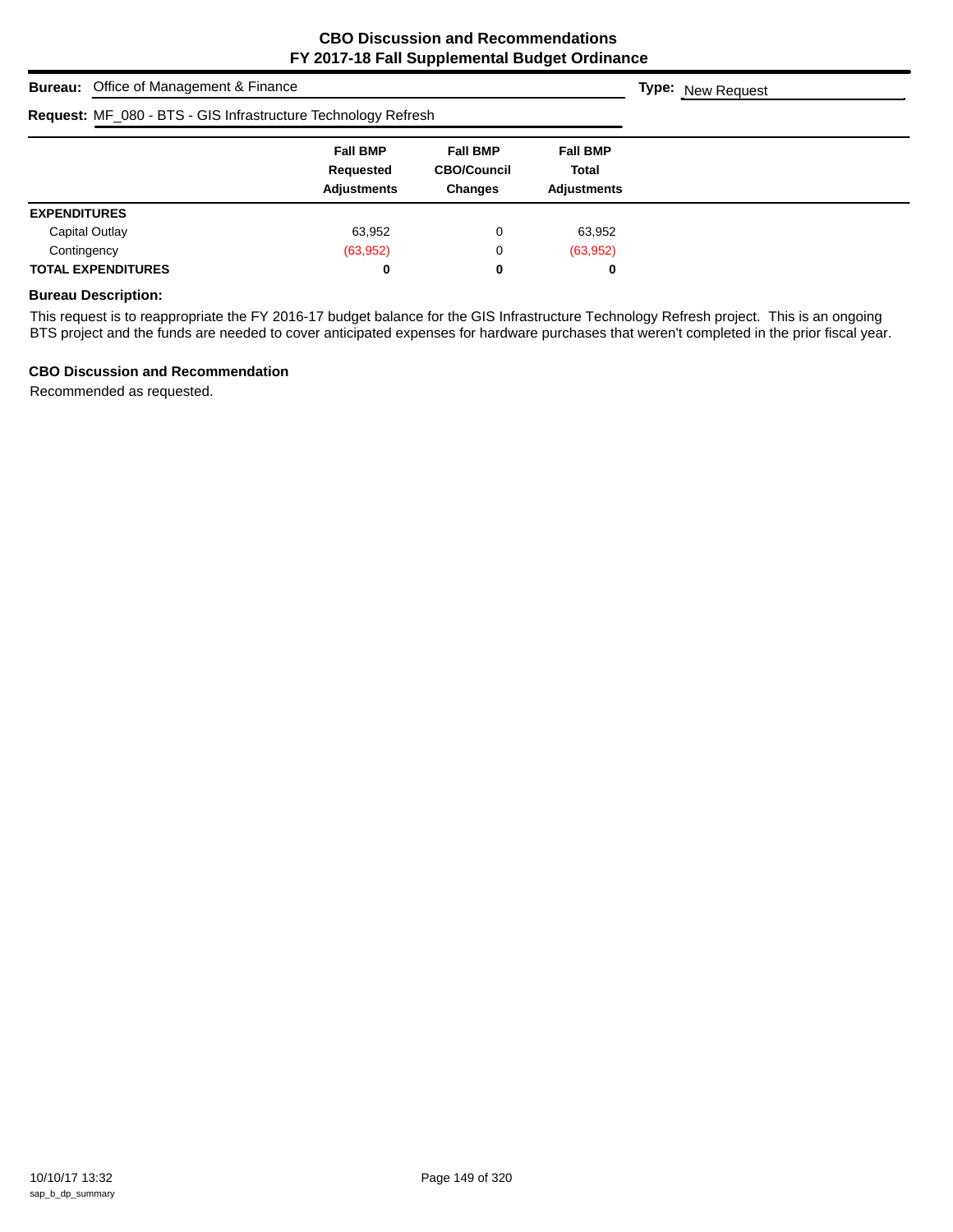| <b>Bureau:</b> Office of Management & Finance                     | <b>Type:</b> New Request                           |                                                         |                                                |  |
|-------------------------------------------------------------------|----------------------------------------------------|---------------------------------------------------------|------------------------------------------------|--|
| Request: MF_081 - BTS - E-Government Infrastructure Tech. Refresh |                                                    |                                                         |                                                |  |
|                                                                   | <b>Fall BMP</b><br>Requested<br><b>Adjustments</b> | <b>Fall BMP</b><br><b>CBO/Council</b><br><b>Changes</b> | <b>Fall BMP</b><br>Total<br><b>Adjustments</b> |  |
| <b>EXPENDITURES</b>                                               |                                                    |                                                         |                                                |  |
| Capital Outlay                                                    | 101,952                                            | 0                                                       | 101,952                                        |  |
| Contingency                                                       | (101, 952)                                         | 0                                                       | (101, 952)                                     |  |
| <b>TOTAL EXPENDITURES</b>                                         | 0                                                  | 0                                                       | 0                                              |  |

## **Bureau Description:**

This request is to reappropriate the FY 2016-17 budget balance for the E-Government Infrastructure Technology Refresh project. This is an ongoing BTS project and the funds are needed to cover equipment purchases not completed in the prior fiscal year.

## **CBO Discussion and Recommendation**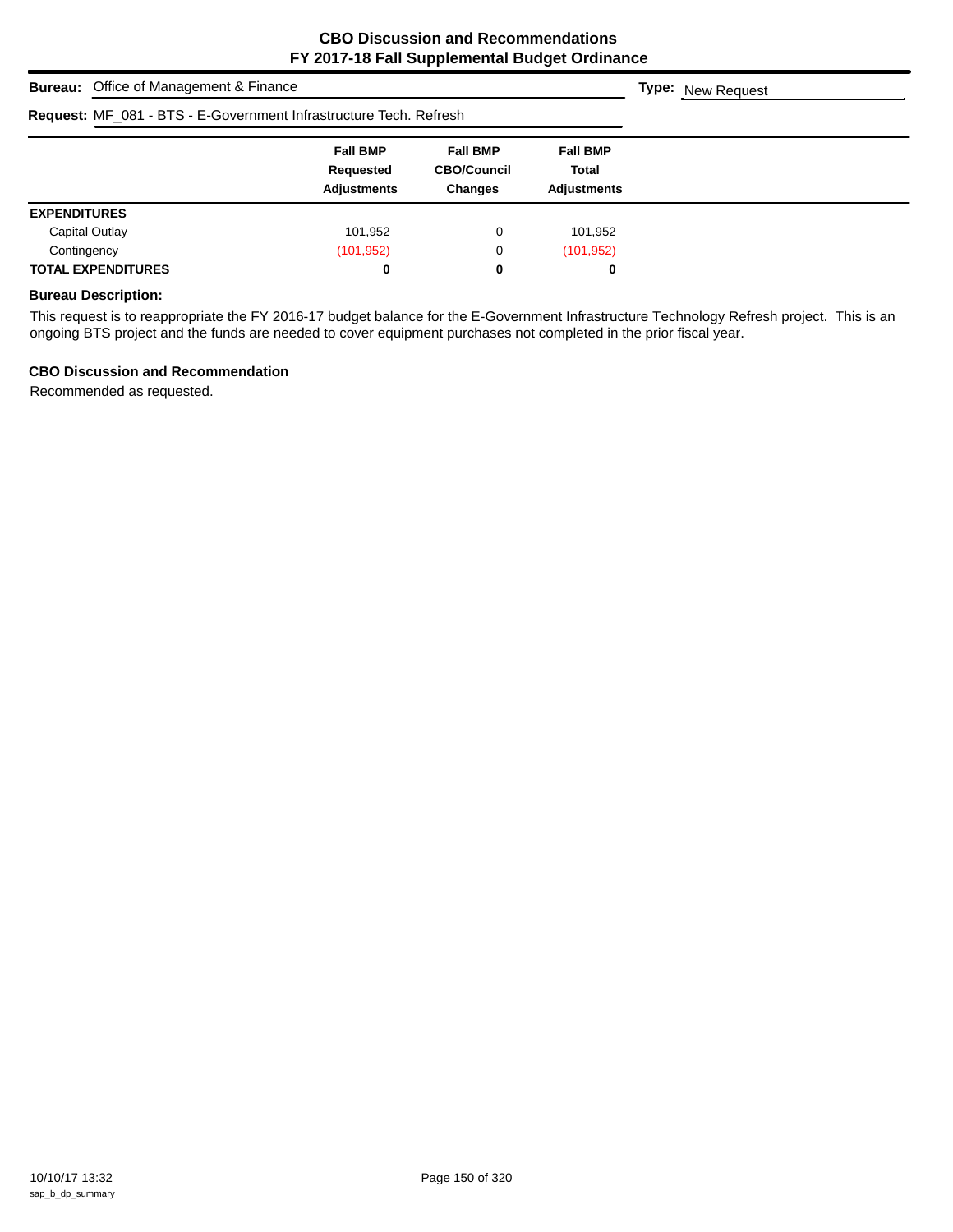| <b>Bureau:</b> Office of Management & Finance           | <b>Type:</b> New Request                           |                                                         |                                                       |  |
|---------------------------------------------------------|----------------------------------------------------|---------------------------------------------------------|-------------------------------------------------------|--|
| <b>Request: MF_082 - BTS - Windows Server Licensing</b> |                                                    |                                                         |                                                       |  |
|                                                         | <b>Fall BMP</b><br>Requested<br><b>Adjustments</b> | <b>Fall BMP</b><br><b>CBO/Council</b><br><b>Changes</b> | <b>Fall BMP</b><br><b>Total</b><br><b>Adjustments</b> |  |
| <b>EXPENDITURES</b>                                     |                                                    |                                                         |                                                       |  |
| <b>External Materials and Services</b>                  | 11,673                                             | 0                                                       | 11,673                                                |  |
| Contingency                                             | (11, 673)                                          | 0                                                       | (11, 673)                                             |  |
| <b>TOTAL EXPENDITURES</b>                               | 0                                                  | 0                                                       | 0                                                     |  |

## **Bureau Description:**

This request is to reappropriate the FY 2016-17 budget balance for the Windows Server Licensing project. Project work is continuing into the current fiscal years and these funds are needed to cover anticipated expenses.

## **CBO Discussion and Recommendation**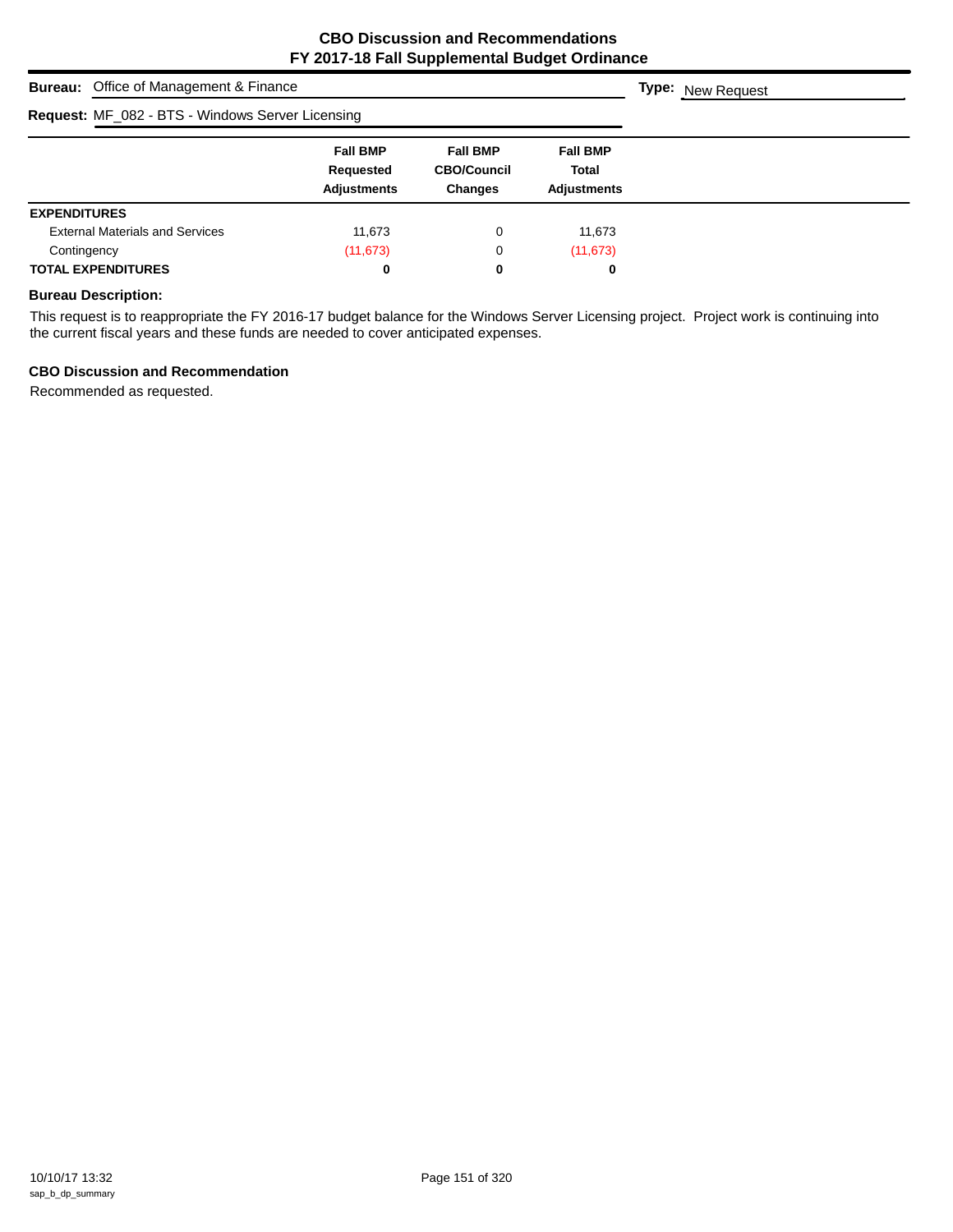| <b>Bureau:</b> Office of Management & Finance       | <b>Type:</b> New Request                           |                                                         |                                                       |  |
|-----------------------------------------------------|----------------------------------------------------|---------------------------------------------------------|-------------------------------------------------------|--|
| Request: MF_083 - BTS - BTS IA with Human Resources |                                                    |                                                         |                                                       |  |
|                                                     | <b>Fall BMP</b><br>Requested<br><b>Adjustments</b> | <b>Fall BMP</b><br><b>CBO/Council</b><br><b>Changes</b> | <b>Fall BMP</b><br><b>Total</b><br><b>Adiustments</b> |  |
| <b>EXPENDITURES</b>                                 |                                                    |                                                         |                                                       |  |
| Internal Materials and Services                     | 21,402                                             | 0                                                       | 21,402                                                |  |
| Contingency                                         | (21, 402)                                          | 0                                                       | (21, 402)                                             |  |
| <b>TOTAL EXPENDITURES</b>                           | 0                                                  | 0                                                       | 0                                                     |  |

#### **Bureau Description:**

This request is to increase the BTS interagency agreement with Human Resources (HR). HR charges BTS for front desk reception services. The FY 2017-18 Adopted Budget included appropriation for 1/4th of the year. Services are now expected to be received through all of FY 2017-18, so additional appropriation needs to be added to the budget.

#### **CBO Discussion and Recommendation**

Recommended as requested. OMF has indicated that, while BTS will not be on the same floor as BHR in the temporary space after the move out of the Portland Building, BHR will continue to provide reception services.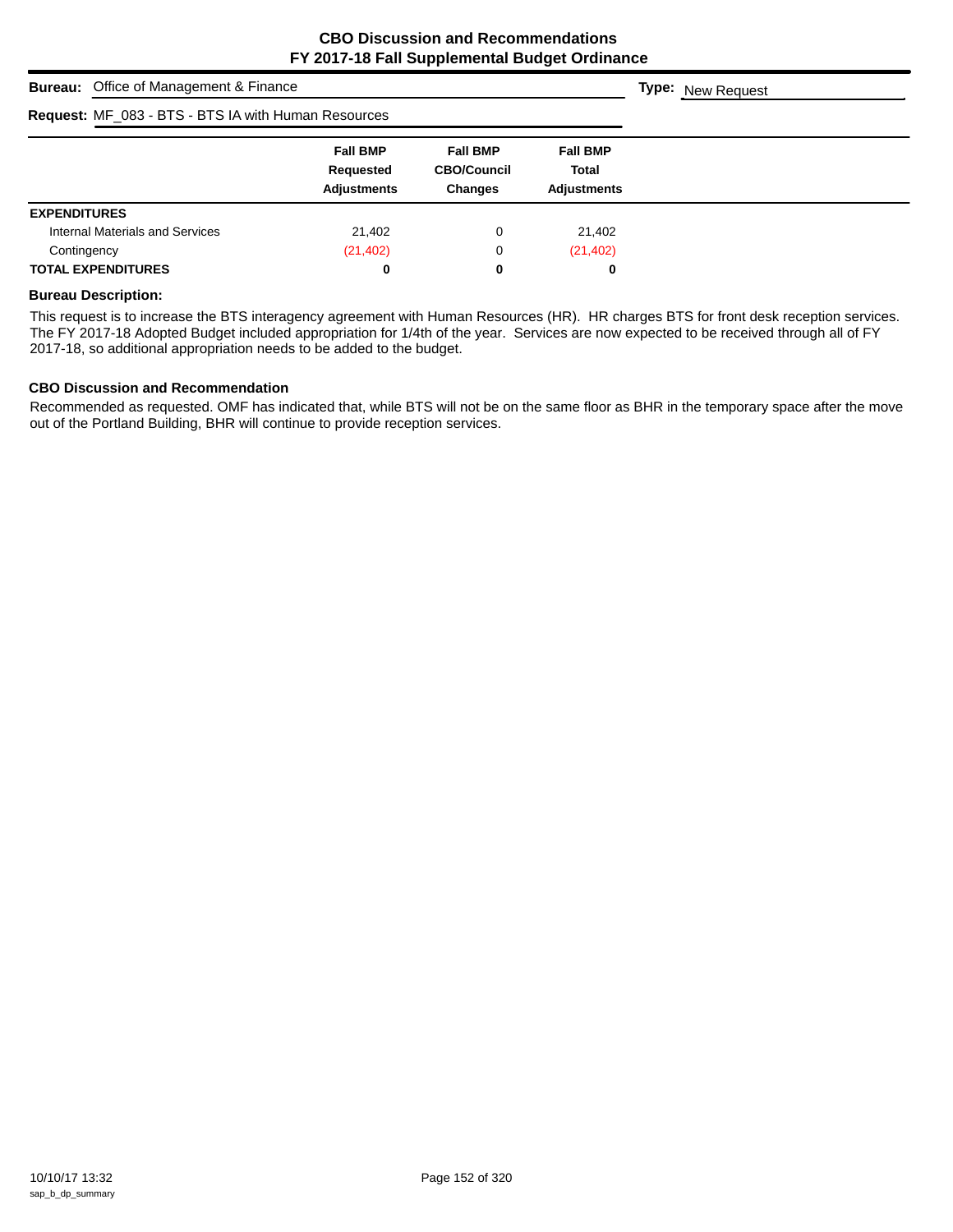|                                                                    | <b>Bureau:</b> Office of Management & Finance      |                                                         |                                                |  |  |  |
|--------------------------------------------------------------------|----------------------------------------------------|---------------------------------------------------------|------------------------------------------------|--|--|--|
| <b>Request: MF_084 - Facilities - Citywide Security Assessment</b> |                                                    |                                                         |                                                |  |  |  |
|                                                                    | <b>Fall BMP</b><br>Requested<br><b>Adjustments</b> | <b>Fall BMP</b><br><b>CBO/Council</b><br><b>Changes</b> | <b>Fall BMP</b><br><b>Total</b><br>Adjustments |  |  |  |
| <b>EXPENDITURES</b>                                                |                                                    |                                                         |                                                |  |  |  |
| <b>External Materials and Services</b>                             | 225,000                                            | 0                                                       | 225,000                                        |  |  |  |
| Contingency                                                        | (225,000)                                          | 0                                                       | (225,000)                                      |  |  |  |
| <b>TOTAL EXPENDITURES</b>                                          | 0                                                  | 0                                                       | 0                                              |  |  |  |

#### **Bureau Description:**

This package requests to allocate \$225,000 from Facilities major maintenance reserves for a citywide security assessment. Complete scope is still being determined. It is anticipated that there will be an adjustment in the Spring BMP for IA's with bureaus that wish to include their buildings in the assessment.

## **CBO Discussion and Recommendation**

Recommended as requested. This project was originally approved as part of the FY 2016-17 Fall BMP.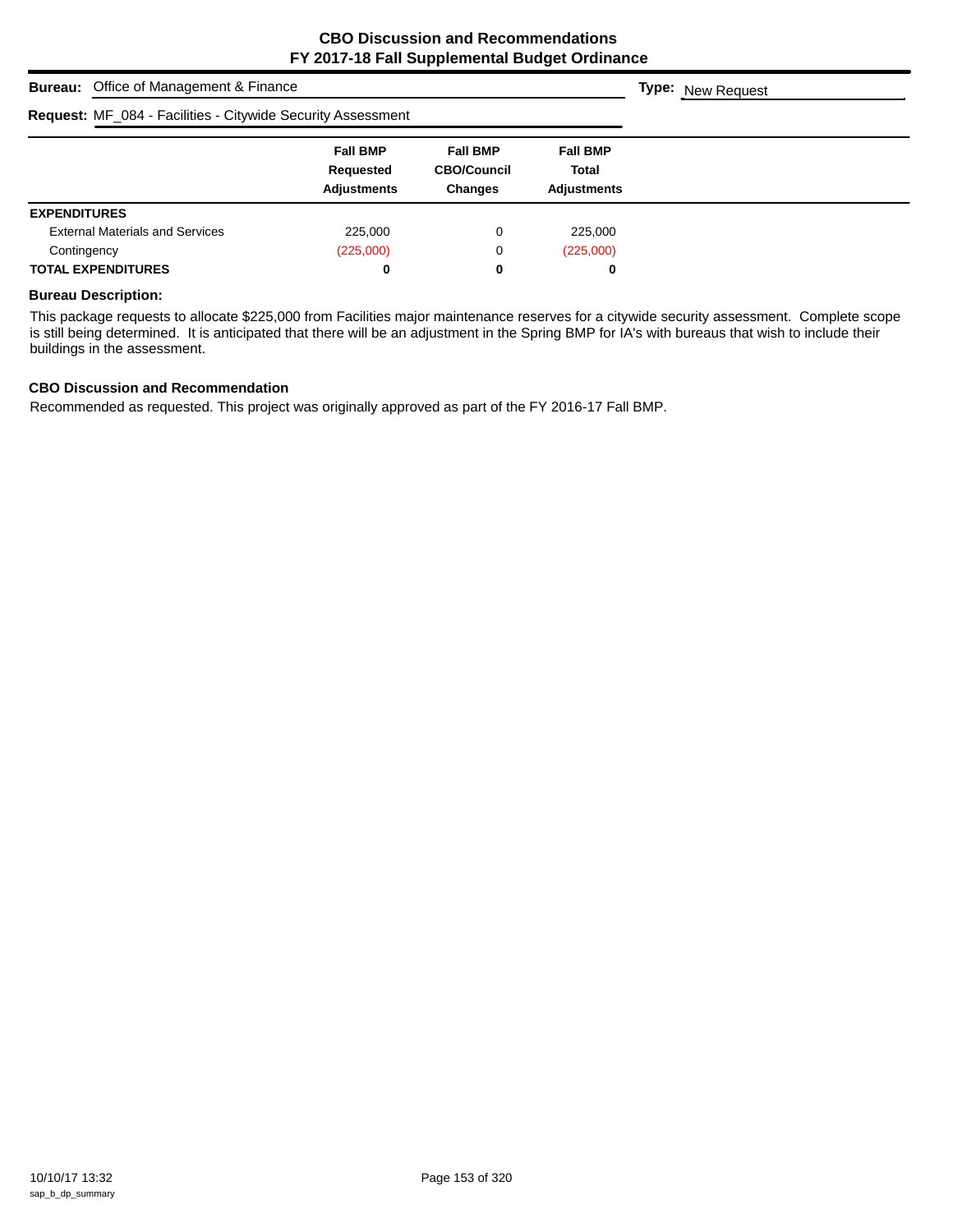|                     | <b>Bureau:</b> Office of Management & Finance |                                                    |                                                         |                                                       | <b>Type:</b> New Request |
|---------------------|-----------------------------------------------|----------------------------------------------------|---------------------------------------------------------|-------------------------------------------------------|--------------------------|
|                     | Request: MF_085 - BTS - Walters Hill          |                                                    |                                                         |                                                       |                          |
|                     |                                               | <b>Fall BMP</b><br>Requested<br><b>Adjustments</b> | <b>Fall BMP</b><br><b>CBO/Council</b><br><b>Changes</b> | <b>Fall BMP</b><br><b>Total</b><br><b>Adjustments</b> |                          |
| <b>EXPENDITURES</b> |                                               |                                                    |                                                         |                                                       |                          |
|                     | <b>External Materials and Services</b>        | 95,257                                             | 0                                                       | 95,257                                                |                          |
| Contingency         |                                               | (95, 257)                                          | 0                                                       | (95, 257)                                             |                          |
|                     | <b>TOTAL EXPENDITURES</b>                     | 0                                                  | 0                                                       | 0                                                     |                          |

## **Bureau Description:**

This request is to reappropriate the FY 2016-17 budget balance for the Walters Hill project. This project was completed in the early part of FY 2017-18 and this appropriation carryover is needed to pay the final contractor invoices.

## **CBO Discussion and Recommendation**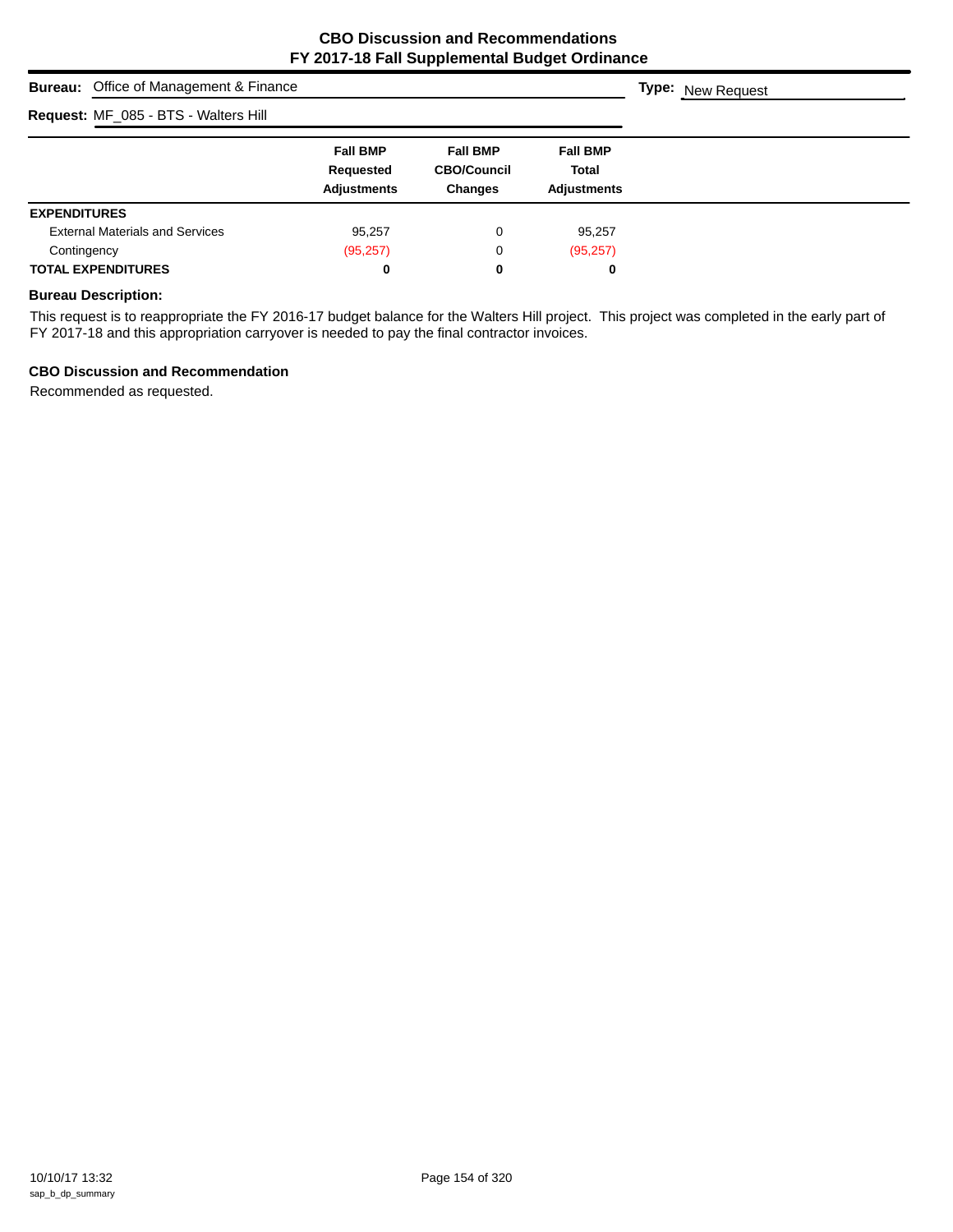|                                                              | <b>Bureau:</b> Office of Management & Finance      |                                                         |                                                |  |  |  |
|--------------------------------------------------------------|----------------------------------------------------|---------------------------------------------------------|------------------------------------------------|--|--|--|
| Request: MF_086 - BTS - Appropriate for EBS COLA Contingency |                                                    |                                                         |                                                |  |  |  |
|                                                              | <b>Fall BMP</b><br>Requested<br><b>Adjustments</b> | <b>Fall BMP</b><br><b>CBO/Council</b><br><b>Changes</b> | <b>Fall BMP</b><br>Total<br><b>Adjustments</b> |  |  |  |
| <b>EXPENDITURES</b>                                          |                                                    |                                                         |                                                |  |  |  |
| <b>Personnel Services</b>                                    | 108.543                                            | 0                                                       | 108,543                                        |  |  |  |
| Contingency                                                  | (108, 543)                                         | 0                                                       | (108, 543)                                     |  |  |  |
| <b>TOTAL EXPENDITURES</b>                                    | 0                                                  | 0                                                       | 0                                              |  |  |  |

## **Bureau Description:**

This request is to appropriate COLA contingency following Council's approval of the FY 2017-18 COLA increase.

## **CBO Discussion and Recommendation**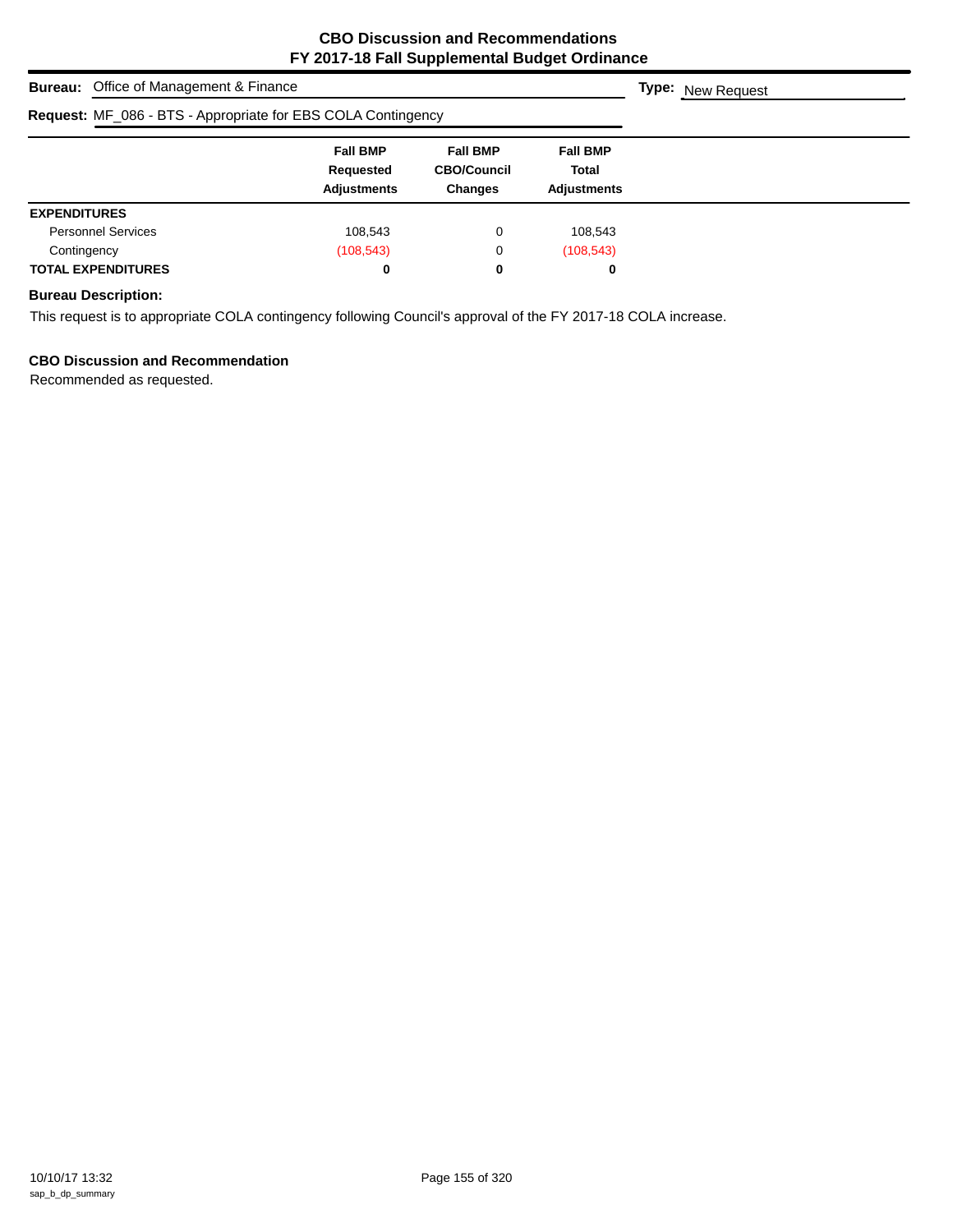|                     | <b>Bureau:</b> Office of Management & Finance |                                                    |                                                         |                                                | <b>Type:</b> New Request |  |
|---------------------|-----------------------------------------------|----------------------------------------------------|---------------------------------------------------------|------------------------------------------------|--------------------------|--|
|                     | Request: MF_087 - BTS - Web Site Replacement  |                                                    |                                                         |                                                |                          |  |
|                     |                                               | <b>Fall BMP</b><br>Requested<br><b>Adjustments</b> | <b>Fall BMP</b><br><b>CBO/Council</b><br><b>Changes</b> | <b>Fall BMP</b><br>Total<br><b>Adjustments</b> |                          |  |
| <b>EXPENDITURES</b> |                                               |                                                    |                                                         |                                                |                          |  |
|                     | <b>External Materials and Services</b>        | 136,000                                            | 0                                                       | 136,000                                        |                          |  |
| Contingency         |                                               | (136,000)                                          | 0                                                       | (136,000)                                      |                          |  |
|                     | <b>TOTAL EXPENDITURES</b>                     | 0                                                  | 0                                                       | 0                                              |                          |  |

#### **Bureau Description:**

This request is to appropriate funds for a new BTS CIP, the Web Site Replacement project. This project is needed for the development of the next generation replacement of the City's website and support for E-Government services.

#### **CBO Discussion and Recommendation**

Recommended as requested. In response to CBO questions, BTS provided the following additional information: "The scope of the Web Site Replacement project is to replace the existing Content Management System (CMS) due to known security issues, lack of scalability and limited technology adoption opportunities with a technology stack (such as Drupal/LAMP) that supports current customer needs, e.g., mobile first for equity and inclusion, touch, speech and key navigation to meet ADA requirements and separation of internal information sites and external customer centric sites. Stakeholder group(s) consisting of internal customers (Bureau representatives, elected representatives, content managers/editors, etc.) and external customers (ONI representatives, elected representatives, community members, PIO's, etc.) will be established to guide the design and development of the new sites and content. These groups will be formed during the inception phase of the project (FY 2017-18) and will be asked to assist with establishing governance, developing the vision, requirements gathering and high level design. Total estimated project cost is currently \$657,440."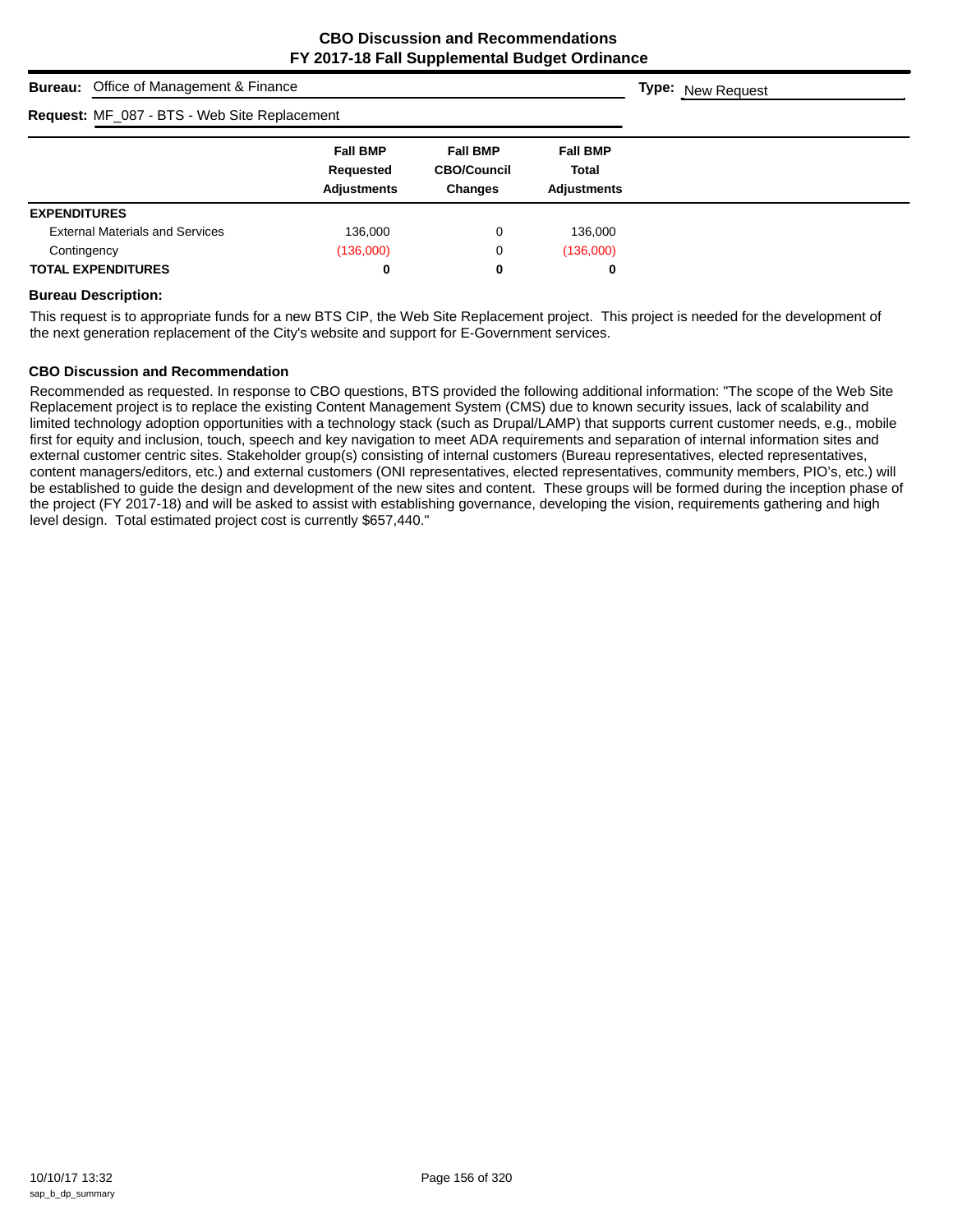**Type:** New Request

## **Bureau:** Office of Management & Finance

# **Request:** MF\_088 - BTS - BRFS IA Increase

| <b>Request:</b> MF_088 - BTS - BRFS IA Increase |                                                    |                                                         |                                                |  |
|-------------------------------------------------|----------------------------------------------------|---------------------------------------------------------|------------------------------------------------|--|
|                                                 | <b>Fall BMP</b><br>Requested<br><b>Adjustments</b> | <b>Fall BMP</b><br><b>CBO/Council</b><br><b>Changes</b> | <b>Fall BMP</b><br>Total<br><b>Adjustments</b> |  |
| <b>EXPENDITURES</b>                             |                                                    |                                                         |                                                |  |
| <b>External Materials and Services</b>          | 64,908                                             | 0                                                       | 64,908                                         |  |
| Contingency                                     | 21,646                                             | 0                                                       | 21,646                                         |  |
| <b>TOTAL EXPENDITURES</b>                       | 86,554                                             | 0                                                       | 86,554                                         |  |
| <b>REVENUES</b>                                 |                                                    |                                                         |                                                |  |
| Interagency Revenue                             | 86,554                                             | 0                                                       | 86,554                                         |  |
| <b>TOTAL REVENUES</b>                           | 86,554                                             | 0                                                       | 86,554                                         |  |

## **Bureau Description:**

The Bureau of Revenue and Financial Services has requested an increase in their interagency with BTS to cover additional Operations Billable, Desktop Support and Cellular Phone expenses.

## **CBO Discussion and Recommendation**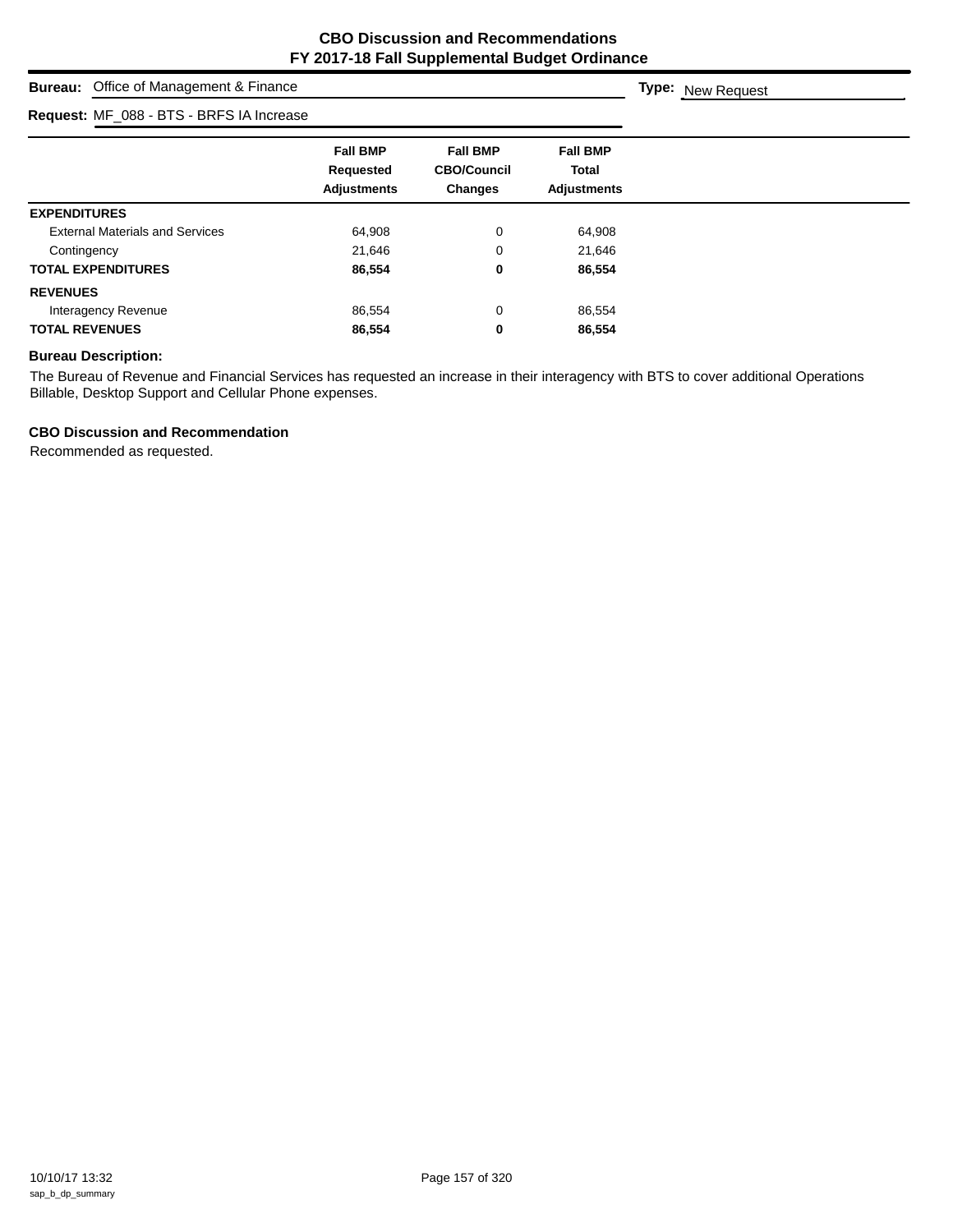| <b>Bureau:</b> Office of Management & Finance                    |                                                    |                                                         |                                                | <b>Type:</b> New Request |
|------------------------------------------------------------------|----------------------------------------------------|---------------------------------------------------------|------------------------------------------------|--------------------------|
| <b>Request: MF_089 - Facilities - Increased Security Funding</b> |                                                    |                                                         |                                                |                          |
|                                                                  | <b>Fall BMP</b><br>Requested<br><b>Adjustments</b> | <b>Fall BMP</b><br><b>CBO/Council</b><br><b>Changes</b> | <b>Fall BMP</b><br>Total<br><b>Adjustments</b> |                          |
| <b>EXPENDITURES</b>                                              |                                                    |                                                         |                                                |                          |
| <b>External Materials and Services</b>                           | 554,938                                            | 0                                                       | 554,938                                        |                          |
| Internal Materials and Services                                  | 16,500                                             | 0                                                       | 16,500                                         |                          |
| <b>TOTAL EXPENDITURES</b>                                        | 571,438                                            | 0                                                       | 571,438                                        |                          |
| <b>REVENUES</b>                                                  |                                                    |                                                         |                                                |                          |
| <b>Fund Transfers - Revenue</b>                                  | 571,438                                            | 0                                                       | 571,438                                        |                          |
| <b>TOTAL REVENUES</b>                                            | 571,438                                            | 0                                                       | 571,438                                        |                          |

#### **Bureau Description:**

This decision package requests a General Fund cash transfer for incremental increases to contracted security costs at City Hall and for the Mayor's Detail. Contracted security costs have risen at City Hall due to the upsurge of City business disruption incidents over the past 6 months (protests, vandalism, demonstrations, damage to City property). In addition, building rental rates have not kept pace, as they only increase by inflation each fiscal year.

Enhanced needs have also been identified for the Mayor's detail. More information can be furnished to Council upon request.

If this decision package is denied, the incremental cost will result in a reduction in major maintenance contribution to the City Hall major maintenance reserve.

#### **CBO Discussion and Recommendation**

Recommended with reservations. Facilities Services is requesting \$571,438 in General Fund resources to support the incremental cost of increased security guard presence at City Hall and for the Mayor. This increased level of service was instituted during FY 2016-17, and continued into the current fiscal year. While the increased level of security services may well have been warranted, the increase is too substantial to be covered by the City Hall rental rate, and Facilities Services is currently relying on building reserves to support the service level increase.

To the degree that the increased level of security services is ongoing, OMF should coordinate a FY 2018-19 decision package that reflects an increase in the operations and maintenance rental rate component for City Hall. In the near term, and to the degree that Council wishes to retain the existing level of security services, CBO recommends that \$571,438 in one-time General Fund discretionary and General Fund Overhead resources be appropriated to City Hall tenants to fund the current year increase in the City Hall rental rate. City Hall tenants pay Facilities Services a rental rate that includes both an operations and maintenance component and a major maintenance component. Any building-specific savings on the operations and maintenance component is added to major maintenance reserve balances. CBO has been supportive of OMF's efforts to increase the major maintenance rental rate component, and looks forward to the result of the work Council directed OMF to perform in the FY 2017-18 budget note around major maintenance and asset management. As Facilities Services develops its asset management program and makes the case to increase major maintenance contribution rates, it will be critical to have policies and internal controls that prevent major maintenance funding from being cannibalized by operations expenses. CBO recommends the division consider establishing a Facilities Services Capital Fund to that end.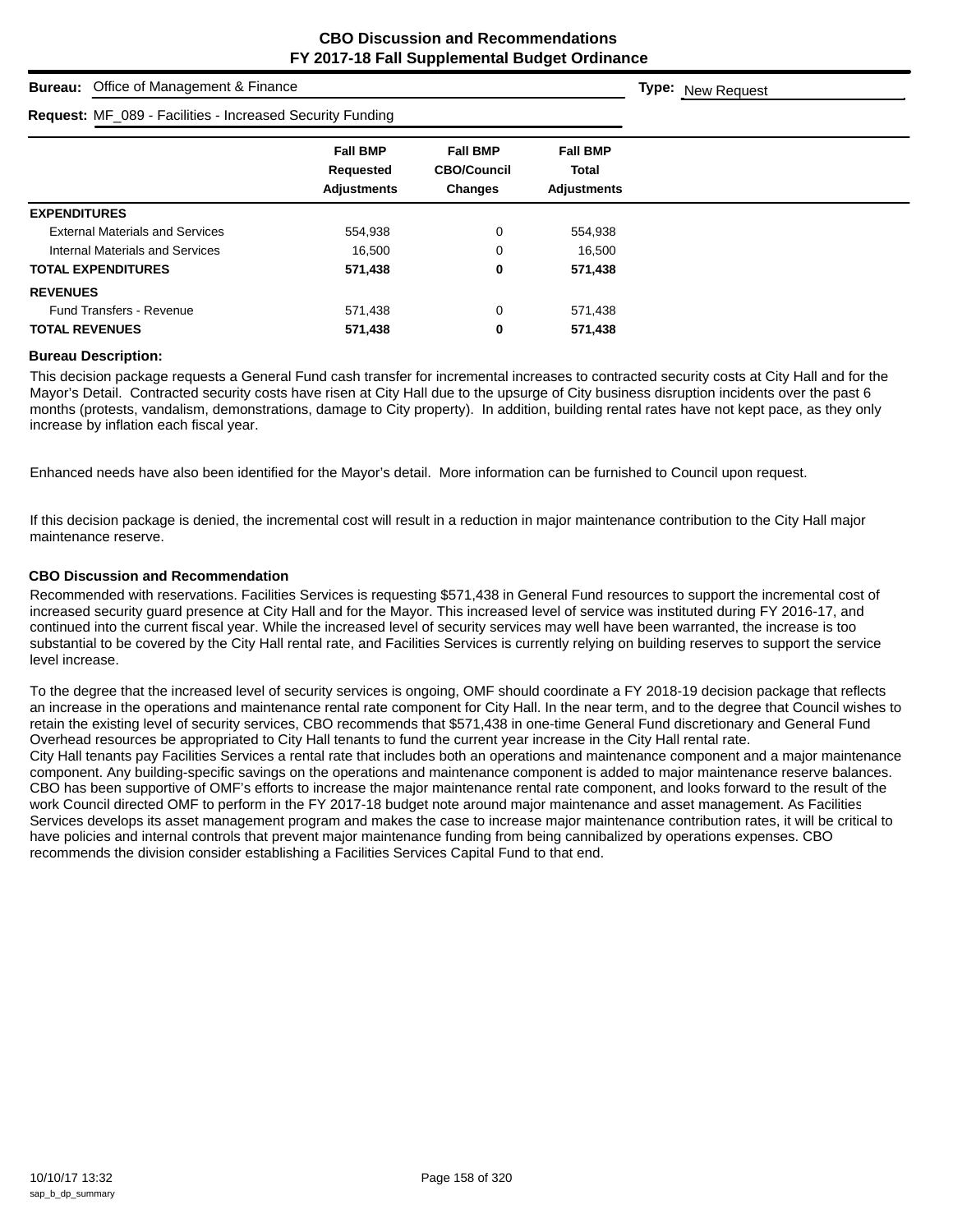| <b>Bureau:</b> Office of Management & Finance |                                                    |                                                         |                                                       | Type:<br><b>Technical Adjustment</b> |
|-----------------------------------------------|----------------------------------------------------|---------------------------------------------------------|-------------------------------------------------------|--------------------------------------|
| Request: MF_090 - BTS - TS Salary Contingency |                                                    |                                                         |                                                       |                                      |
|                                               | <b>Fall BMP</b><br>Requested<br><b>Adjustments</b> | <b>Fall BMP</b><br><b>CBO/Council</b><br><b>Changes</b> | <b>Fall BMP</b><br><b>Total</b><br><b>Adjustments</b> |                                      |
| <b>EXPENDITURES</b>                           |                                                    |                                                         |                                                       |                                      |
| <b>Personnel Services</b>                     | 1,137,291                                          | 0                                                       | 1.137.291                                             |                                      |
| Contingency                                   | (1, 137, 291)                                      | 0                                                       | (1, 137, 291)                                         |                                      |
| <b>TOTAL EXPENDITURES</b>                     | 0                                                  | 0                                                       | 0                                                     |                                      |

## **Bureau Description:**

This request is to reappropriate BTS salary contingency, moving it from a contingency account to salary and benefit accounts.

## **CBO Discussion and Recommendation**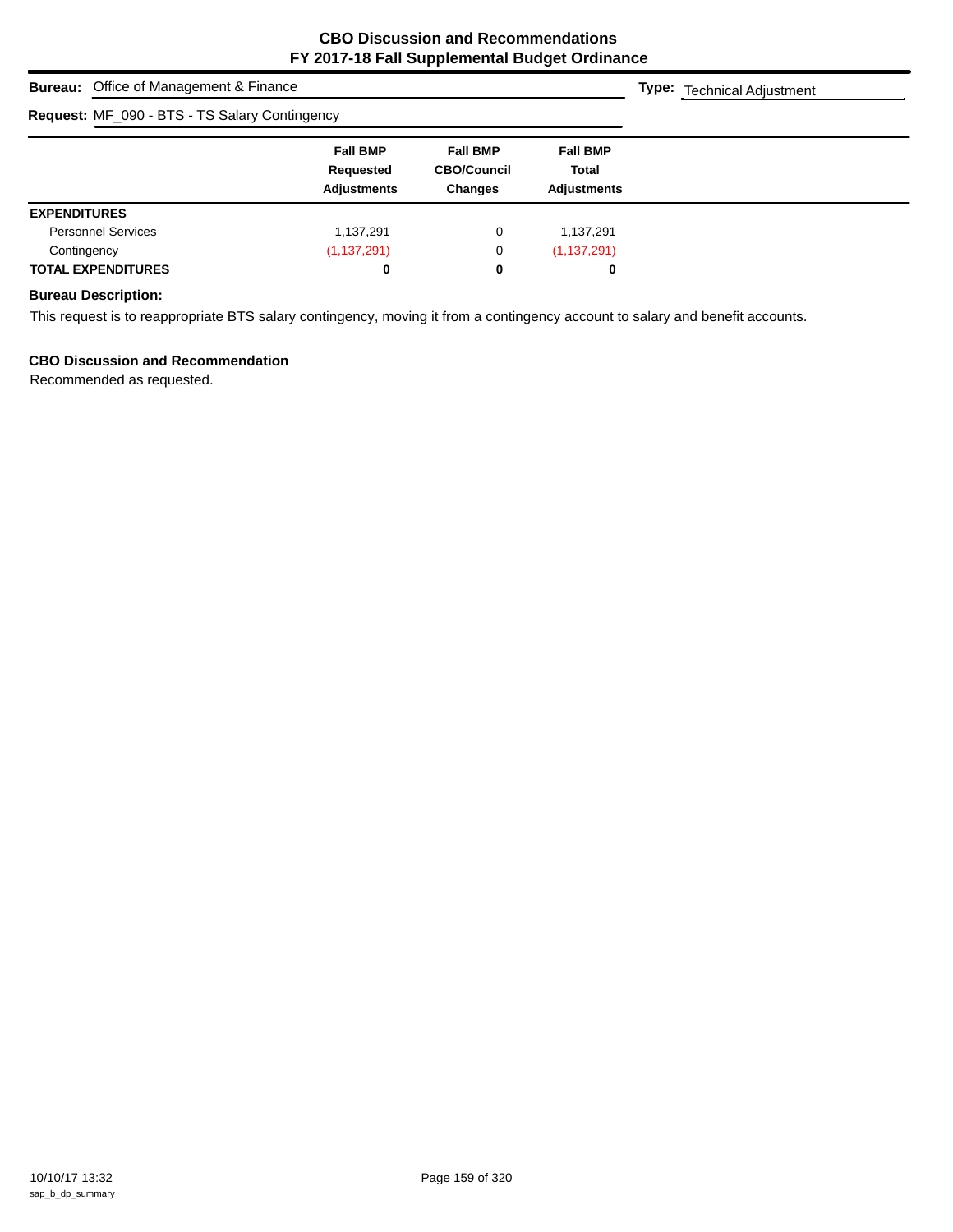| <b>Bureau:</b> Office of Management & Finance                  |                                                    |                                                         |                                                       | <b>Type:</b> New Request |
|----------------------------------------------------------------|----------------------------------------------------|---------------------------------------------------------|-------------------------------------------------------|--------------------------|
| Request: MF_091 - Facilities - IA with P&D for Water Sub-lease |                                                    |                                                         |                                                       |                          |
|                                                                | <b>Fall BMP</b><br>Requested<br><b>Adjustments</b> | <b>Fall BMP</b><br><b>CBO/Council</b><br><b>Changes</b> | <b>Fall BMP</b><br><b>Total</b><br><b>Adjustments</b> |                          |
| <b>EXPENDITURES</b>                                            |                                                    |                                                         |                                                       |                          |
| <b>External Materials and Services</b>                         | (15, 106)                                          | 0                                                       | (15, 106)                                             |                          |
| Internal Materials and Services                                | 15,106                                             | 0                                                       | 15,106                                                |                          |
| <b>TOTAL EXPENDITURES</b>                                      | 0                                                  | 0                                                       | 0                                                     |                          |

## **Bureau Description:**

This package requests to establish an IA between the Portland Building Reconstruction project and P&D. The Water Bureau will be sub-leasing temporary space from P&D during project construction. The project is responsible for paying temporary space rent for the bureaus moving out of the Portland Building during reconstruction.

## **CBO Discussion and Recommendation**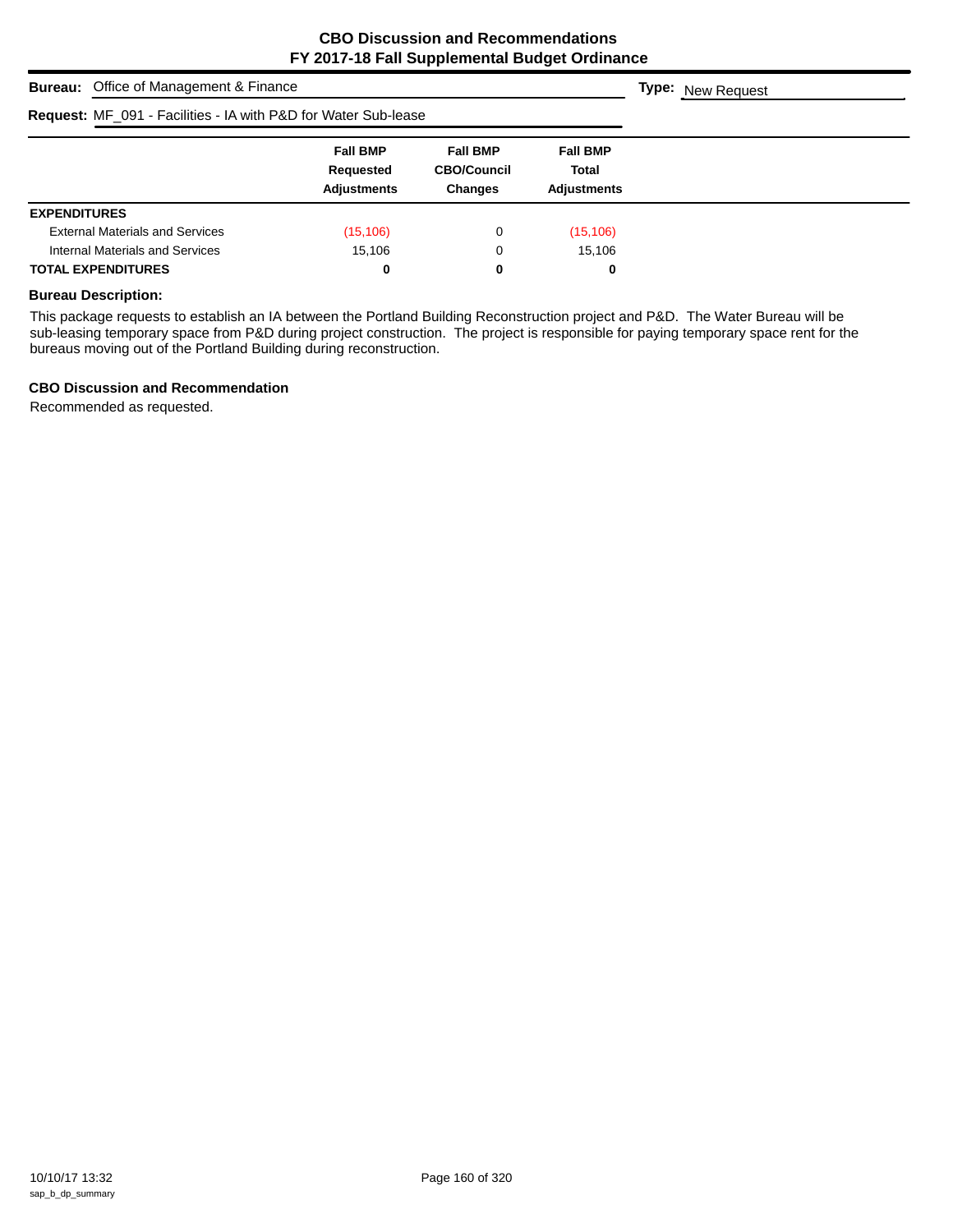| <b>Bureau:</b> Office of Management & Finance |                                                    |                                                         |                                                       | <b>Type:</b> New Request |
|-----------------------------------------------|----------------------------------------------------|---------------------------------------------------------|-------------------------------------------------------|--------------------------|
| Request: MF_092 - BTS - PSSRP Cash Transfer   |                                                    |                                                         |                                                       |                          |
|                                               | <b>Fall BMP</b><br>Requested<br><b>Adjustments</b> | <b>Fall BMP</b><br><b>CBO/Council</b><br><b>Changes</b> | <b>Fall BMP</b><br><b>Total</b><br><b>Adjustments</b> |                          |
| <b>EXPENDITURES</b>                           |                                                    |                                                         |                                                       |                          |
| Fund Transfers - Expense                      | 291,746                                            | 0                                                       | 291.746                                               |                          |
| Contingency                                   | (291, 746)                                         | 0                                                       | (291, 746)                                            |                          |
| <b>TOTAL EXPENDITURES</b>                     | 0                                                  | 0                                                       | 0                                                     |                          |

#### **Bureau Description:**

This request is to reappropriate funds that didn't get transferred in FY 2016-17. The prior year's budget included a cash transfer from Fund 706 to the General Fund. These funds represented the funding source for the PSSRP General Fund budget. The funds will be transferred in FY 2017-18.

### **CBO Discussion and Recommendation**

Recommended as requested. Whereas these funds would have been transfered to OMF General Fund in FY 2016-17 and fallen to balance due to overall OMF General Fund underspending, the transfer to correct the issue sends the funds to the central Funds Management business area, increasing General Fund contingency.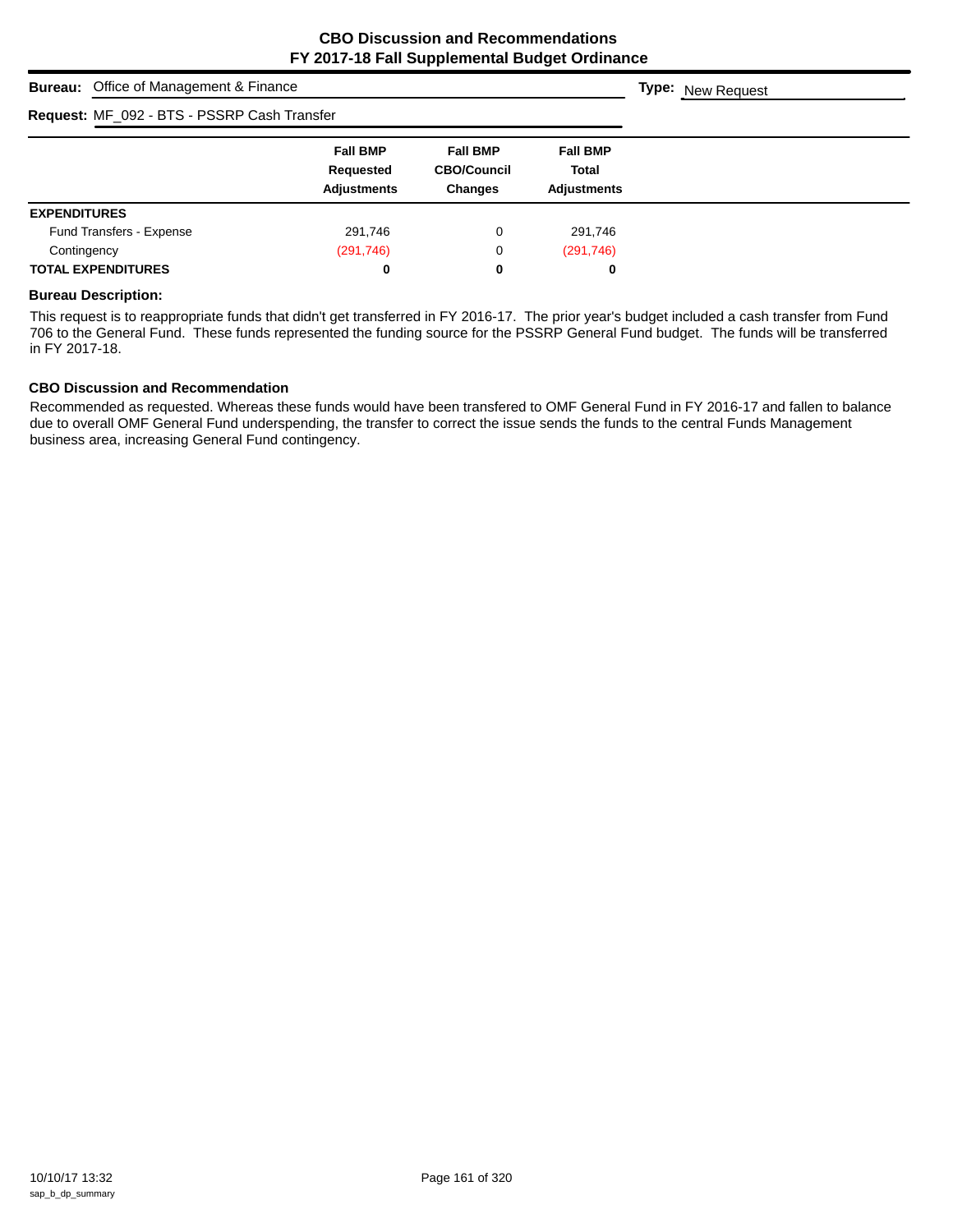| <b>Bureau:</b> Office of Management & Finance                |                                                    |                                                         |                                                       | <b>Type:</b> Technical Adjustment |
|--------------------------------------------------------------|----------------------------------------------------|---------------------------------------------------------|-------------------------------------------------------|-----------------------------------|
| <b>Request: MF_093 - BO-IA with BIBS for Congress Center</b> |                                                    |                                                         |                                                       |                                   |
|                                                              | <b>Fall BMP</b><br>Requested<br><b>Adjustments</b> | <b>Fall BMP</b><br><b>CBO/Council</b><br><b>Changes</b> | <b>Fall BMP</b><br><b>Total</b><br><b>Adjustments</b> |                                   |
| <b>EXPENDITURES</b>                                          |                                                    |                                                         |                                                       |                                   |
| <b>External Materials and Services</b>                       | (1,621)                                            | 0                                                       | (1,621)                                               |                                   |
| Internal Materials and Services                              | 1.621                                              | 0                                                       | 1,621                                                 |                                   |
| <b>TOTAL EXPENDITURES</b>                                    | 0                                                  | 0                                                       | 0                                                     |                                   |

## **Bureau Description:**

Interagency with BIBS Admin for Congress Center Senior Admin Specialist for reception, building coordinator, and conference room management services.

## **CBO Discussion and Recommendation**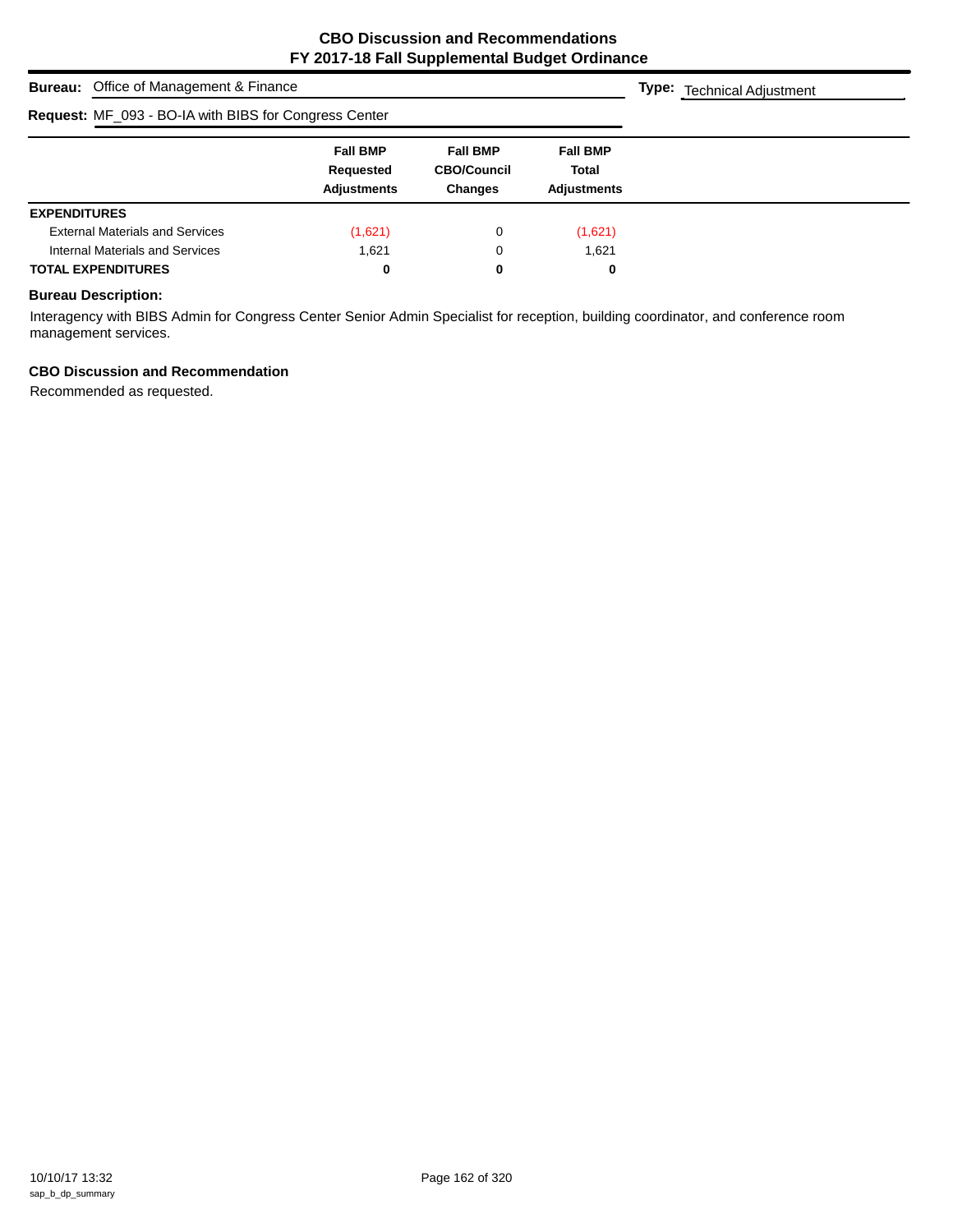| <b>Bureau:</b> Office of Management & Finance        |                                                    |                                                         |                                                | <b>Type:</b> New Request |
|------------------------------------------------------|----------------------------------------------------|---------------------------------------------------------|------------------------------------------------|--------------------------|
| Request: MF_094 - P&D - Salary Adjustment Contigency |                                                    |                                                         |                                                |                          |
|                                                      | <b>Fall BMP</b><br>Requested<br><b>Adjustments</b> | <b>Fall BMP</b><br><b>CBO/Council</b><br><b>Changes</b> | <b>Fall BMP</b><br><b>Total</b><br>Adjustments |                          |
| <b>EXPENDITURES</b>                                  |                                                    |                                                         |                                                |                          |
| <b>Personnel Services</b>                            | 97,981                                             | 0                                                       | 97,981                                         |                          |
| Contingency                                          | (97, 981)                                          | 0                                                       | (97, 981)                                      |                          |
| <b>TOTAL EXPENDITURES</b>                            | 0                                                  | 0                                                       | 0                                              |                          |

## **Bureau Description:**

This request is to move \$97,981 in salary contingency funds to personnel services for cost of living and health care adjustments awarded on July 1, 2017.

## **CBO Discussion and Recommendation**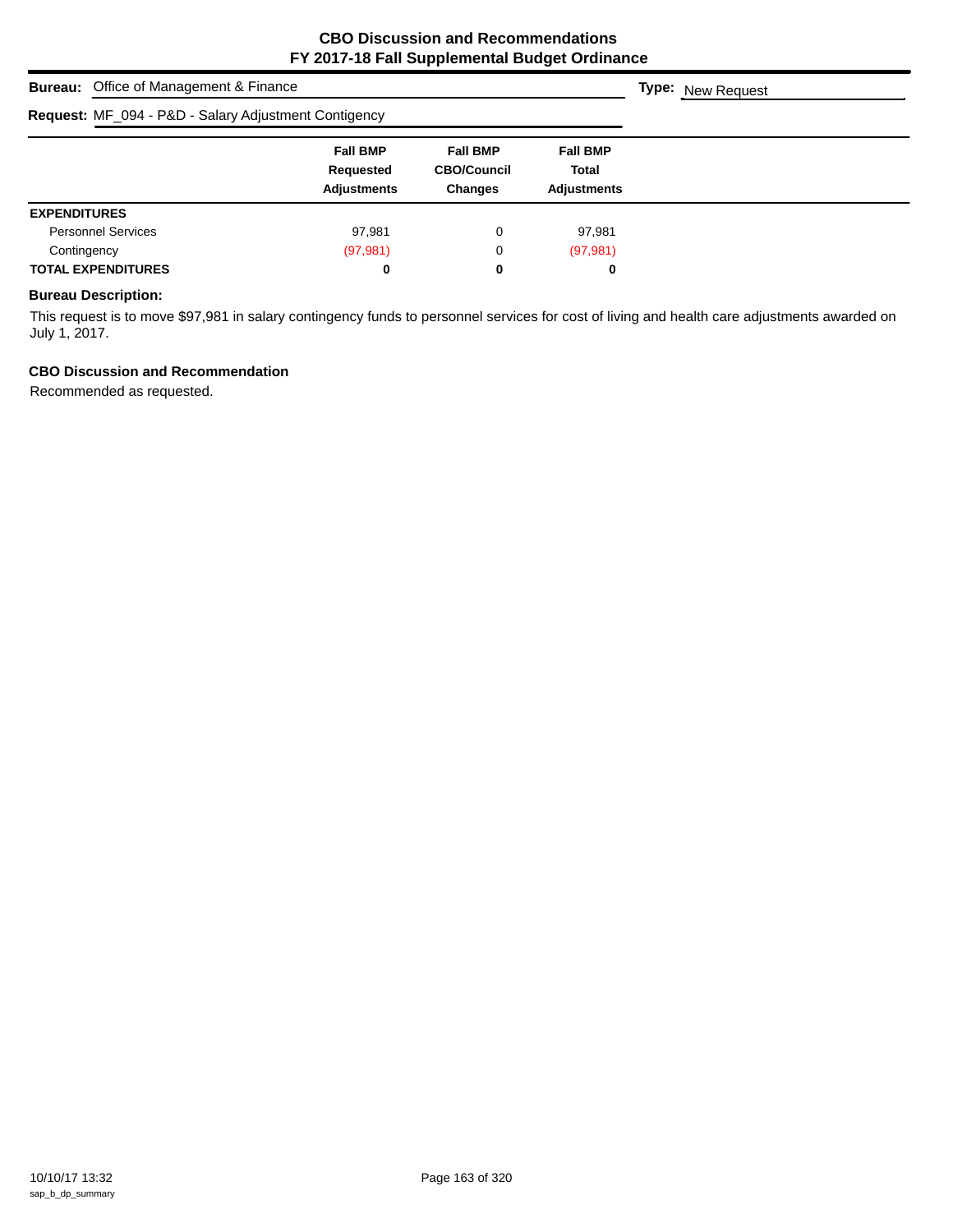| <b>Bureau:</b> Office of Management & Finance               |                                                    |                                                         |                                                       | <b>Type:</b> New Request |
|-------------------------------------------------------------|----------------------------------------------------|---------------------------------------------------------|-------------------------------------------------------|--------------------------|
| Request: MF_095 - P&D - Increase Budgeted Beginning Balance |                                                    |                                                         |                                                       |                          |
|                                                             | <b>Fall BMP</b><br>Requested<br><b>Adjustments</b> | <b>Fall BMP</b><br><b>CBO/Council</b><br><b>Changes</b> | <b>Fall BMP</b><br><b>Total</b><br><b>Adjustments</b> |                          |
| <b>EXPENDITURES</b>                                         |                                                    |                                                         |                                                       |                          |
| Contingency                                                 | 71,728                                             | 0                                                       | 71,728                                                |                          |
| <b>TOTAL EXPENDITURES</b>                                   | 71,728                                             | 0                                                       | 71,728                                                |                          |
| <b>REVENUES</b>                                             |                                                    |                                                         |                                                       |                          |
| <b>Budgeted Beginning Fund Balance</b>                      | 71,728                                             | 0                                                       | 71.728                                                |                          |
| <b>TOTAL REVENUES</b>                                       | 71,728                                             | 0                                                       | 71,728                                                |                          |

This request increases the beginning fund balance by \$71,728 to match the projected ending fund balance for FY 2016-17.

## **CBO Discussion and Recommendation**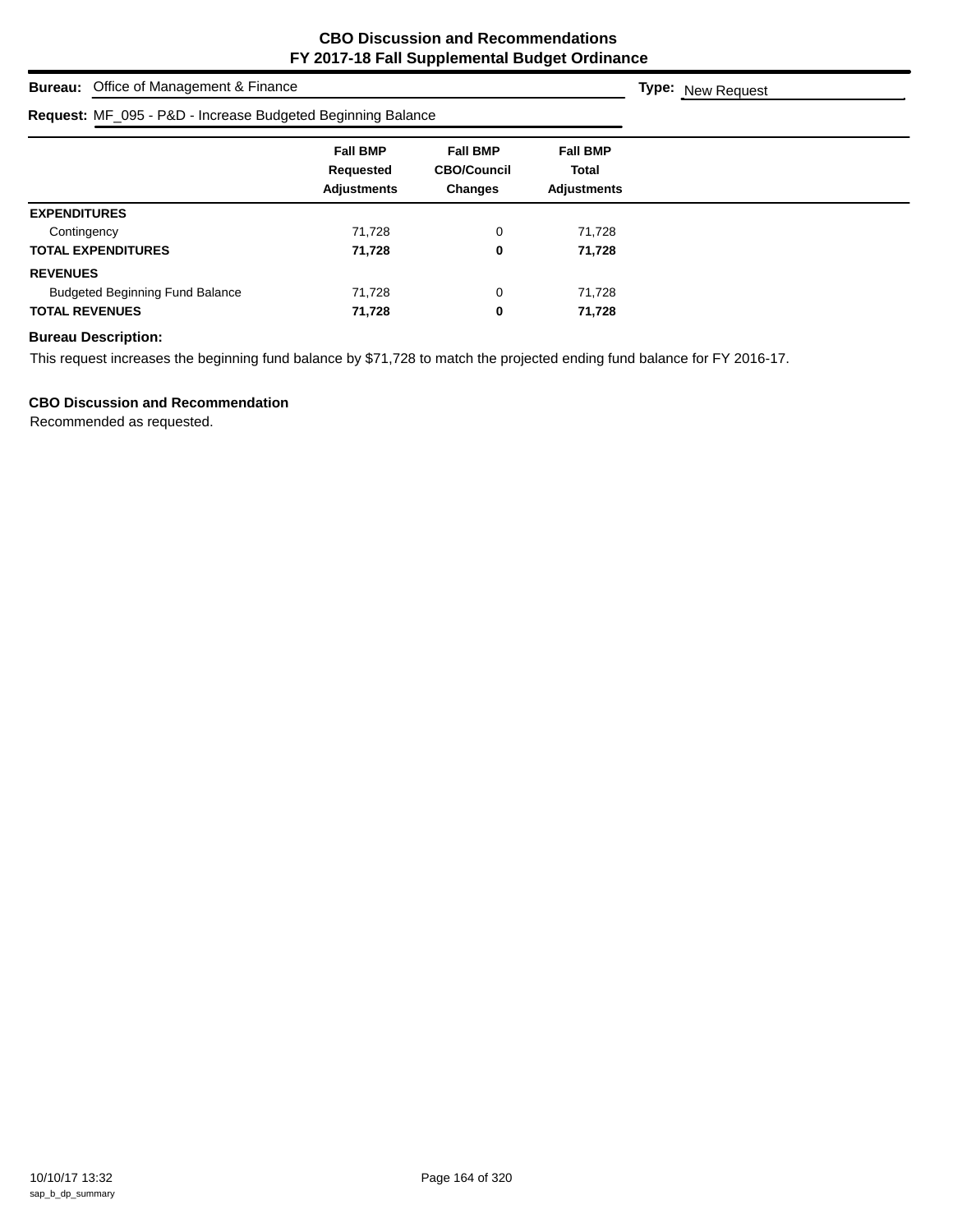**Type:** New Request

# **Bureau:** Office of Management & Finance **Request:** MF\_096 - P&D IA with Fac PDX Bldg Proj for Water Sublease

| $1.00$ and $0.00$ and $0.00$ and $0.00$ and $0.00$ and $0.00$ and $0.00$ and $0.00$ and $0.00$ and $0.00$ and $0.00$ and $0.00$ and $0.00$ and $0.00$ and $0.00$ and $0.00$ and $0.00$ and $0.00$ and $0.00$ and $0.00$ and |                                                    |                                                         |                                                       |
|-----------------------------------------------------------------------------------------------------------------------------------------------------------------------------------------------------------------------------|----------------------------------------------------|---------------------------------------------------------|-------------------------------------------------------|
|                                                                                                                                                                                                                             | <b>Fall BMP</b><br>Requested<br><b>Adjustments</b> | <b>Fall BMP</b><br><b>CBO/Council</b><br><b>Changes</b> | <b>Fall BMP</b><br><b>Total</b><br><b>Adjustments</b> |
| <b>EXPENDITURES</b>                                                                                                                                                                                                         |                                                    |                                                         |                                                       |
| Contingency                                                                                                                                                                                                                 | 15,106                                             | 0                                                       | 15,106                                                |
| <b>TOTAL EXPENDITURES</b>                                                                                                                                                                                                   | 15,106                                             | 0                                                       | 15,106                                                |
| <b>REVENUES</b>                                                                                                                                                                                                             |                                                    |                                                         |                                                       |
| Interagency Revenue                                                                                                                                                                                                         | 15,106                                             | 0                                                       | 15,106                                                |
| <b>TOTAL REVENUES</b>                                                                                                                                                                                                       | 15,106                                             | 0                                                       | 15,106                                                |

## **Bureau Description:**

This package requests to establish an IA between the Portland Building Reconstruction project and P&D. The Water Bureau will be sub-leasing temporary space from P&D during project construction. The project is responsible for paying temporary space rent for the bureaus moving out of the Portland Building during reconstruction.

## **CBO Discussion and Recommendation**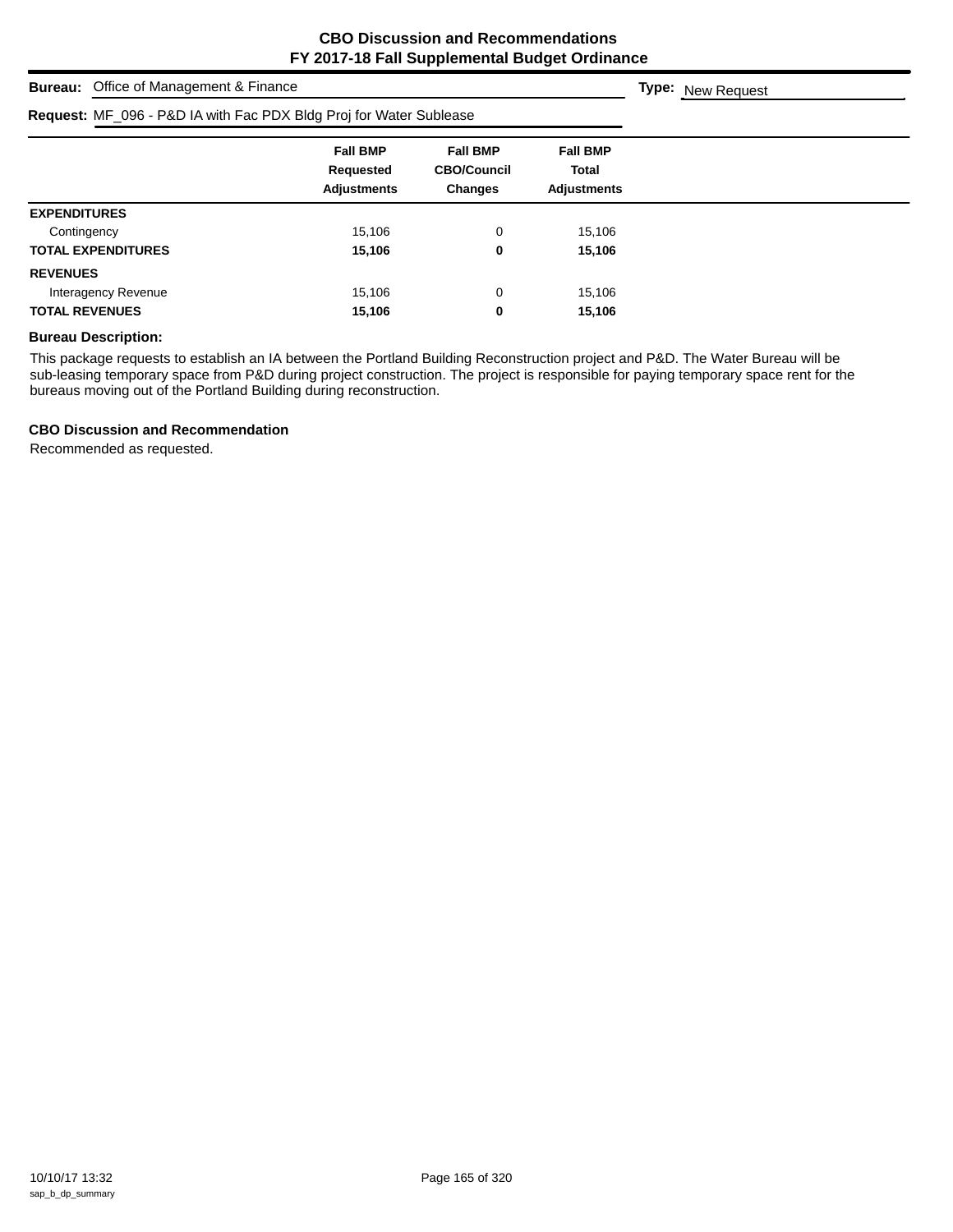| <b>Bureau:</b> Office of Management & Finance              |                                                    |                                                         |                                                | <b>Type:</b> New Request |
|------------------------------------------------------------|----------------------------------------------------|---------------------------------------------------------|------------------------------------------------|--------------------------|
| Request: MF_097 - P&D - BIBS Admin Division Alloc Increase |                                                    |                                                         |                                                |                          |
|                                                            | <b>Fall BMP</b><br>Requested<br><b>Adjustments</b> | <b>Fall BMP</b><br><b>CBO/Council</b><br><b>Changes</b> | <b>Fall BMP</b><br>Total<br><b>Adiustments</b> |                          |
| <b>EXPENDITURES</b>                                        |                                                    |                                                         |                                                |                          |
| Internal Materials and Services                            | 22,235                                             | 0                                                       | 22,235                                         |                          |
| Contingency                                                | (22, 235)                                          | 0                                                       | (22, 235)                                      |                          |
| <b>TOTAL EXPENDITURES</b>                                  | 0                                                  | 0                                                       | 0                                              |                          |

#### **Bureau Description:**

This package increases Increase IA's with BIBS Strategic Planning and Operations to provide funding for two temporary Office Support Specialist III positions and a Program Coordinator position transferred from Facilities Services to BIBS Strategic Planning and Operations within BIBS. One temporary Office Support Specialist III position will assist the BIBS contracts team. The position will serve internal bureau customers with contract-related services such as preparing and processing contracts, amendments, change orders, task orders, purchase orders and requisitions. A second temporary Office Support Specialist III position will assist the BIBS director. The position will work on program development activities such as succession planning, knowledge transfer, learning and development, recruiting and onboarding, customer service improvement activities, employee satisfaction activities, and supports other key bureau initiatives. The Program Coordinator positions responsibilities include resource management activities, development of new bureau-wide policies, procedures, and business processes for a comprehensive and consistent approach to resource management across all four divisions.

#### **CBO Discussion and Recommendation**

Recommended as requested. See MF\_076.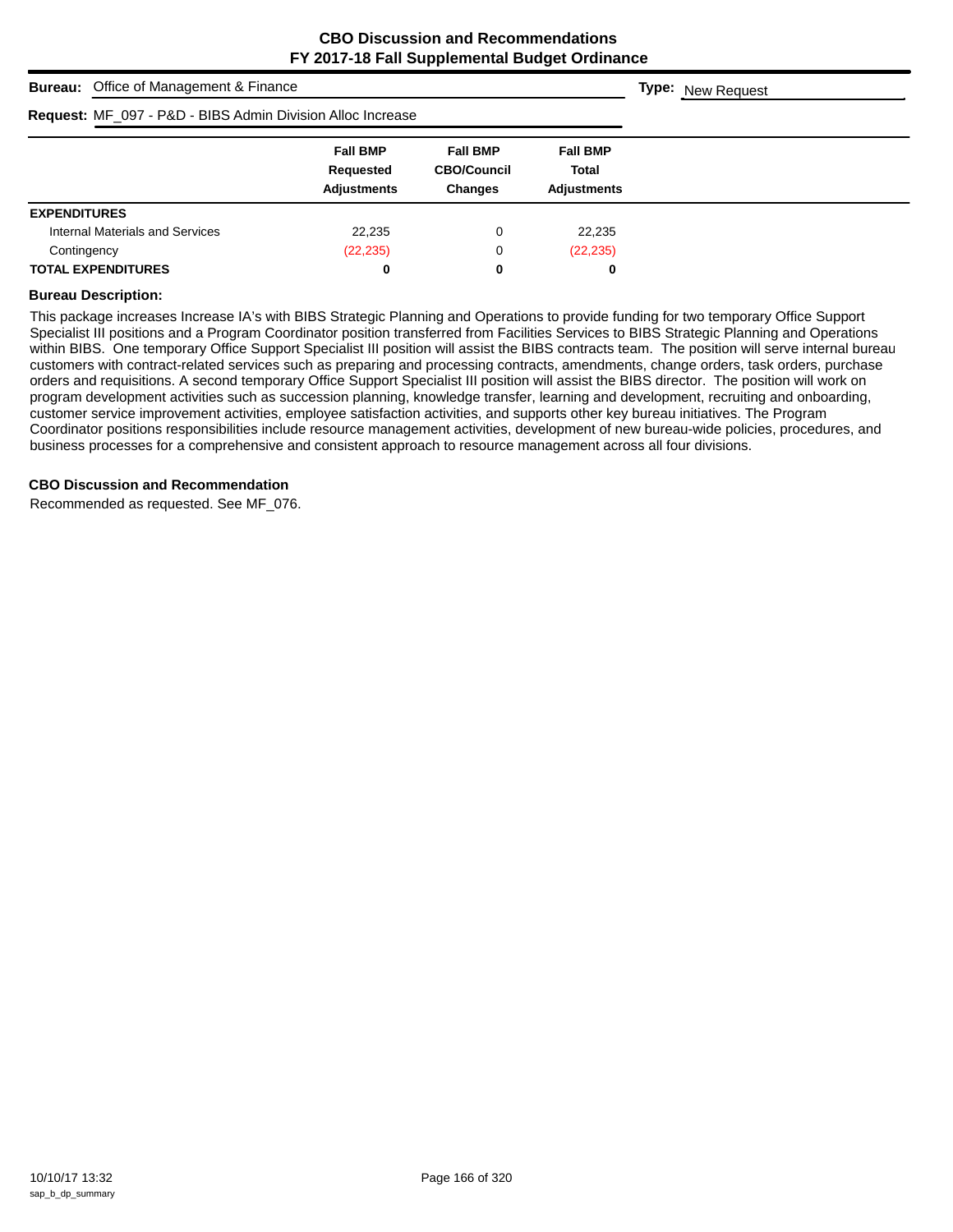**Type:** New Request

**Bureau:** Office of Management & Finance

|                                        | Request: MF_098 - P&D - BRFS Treasury Division IA Increase |                                                         |                                                       |  |  |  |
|----------------------------------------|------------------------------------------------------------|---------------------------------------------------------|-------------------------------------------------------|--|--|--|
|                                        | <b>Fall BMP</b><br>Requested<br><b>Adjustments</b>         | <b>Fall BMP</b><br><b>CBO/Council</b><br><b>Changes</b> | <b>Fall BMP</b><br><b>Total</b><br><b>Adjustments</b> |  |  |  |
| <b>EXPENDITURES</b>                    |                                                            |                                                         |                                                       |  |  |  |
| <b>External Materials and Services</b> | 20.632                                                     | 0                                                       | 20,632                                                |  |  |  |
| <b>TOTAL EXPENDITURES</b>              | 20,632                                                     | 0                                                       | 20,632                                                |  |  |  |
| <b>REVENUES</b>                        |                                                            |                                                         |                                                       |  |  |  |
| Interagency Revenue                    | 20,632                                                     | 0                                                       | 20,632                                                |  |  |  |
| <b>TOTAL REVENUES</b>                  | 20,632                                                     | 0                                                       | 20,632                                                |  |  |  |

## **Bureau Description:**

BRFS - Treasury Division has requested an increase of \$20,632 for P&D services for the anticipated costs associated with the new centralized invoicing and lockbox process.

#### **CBO Discussion and Recommendation**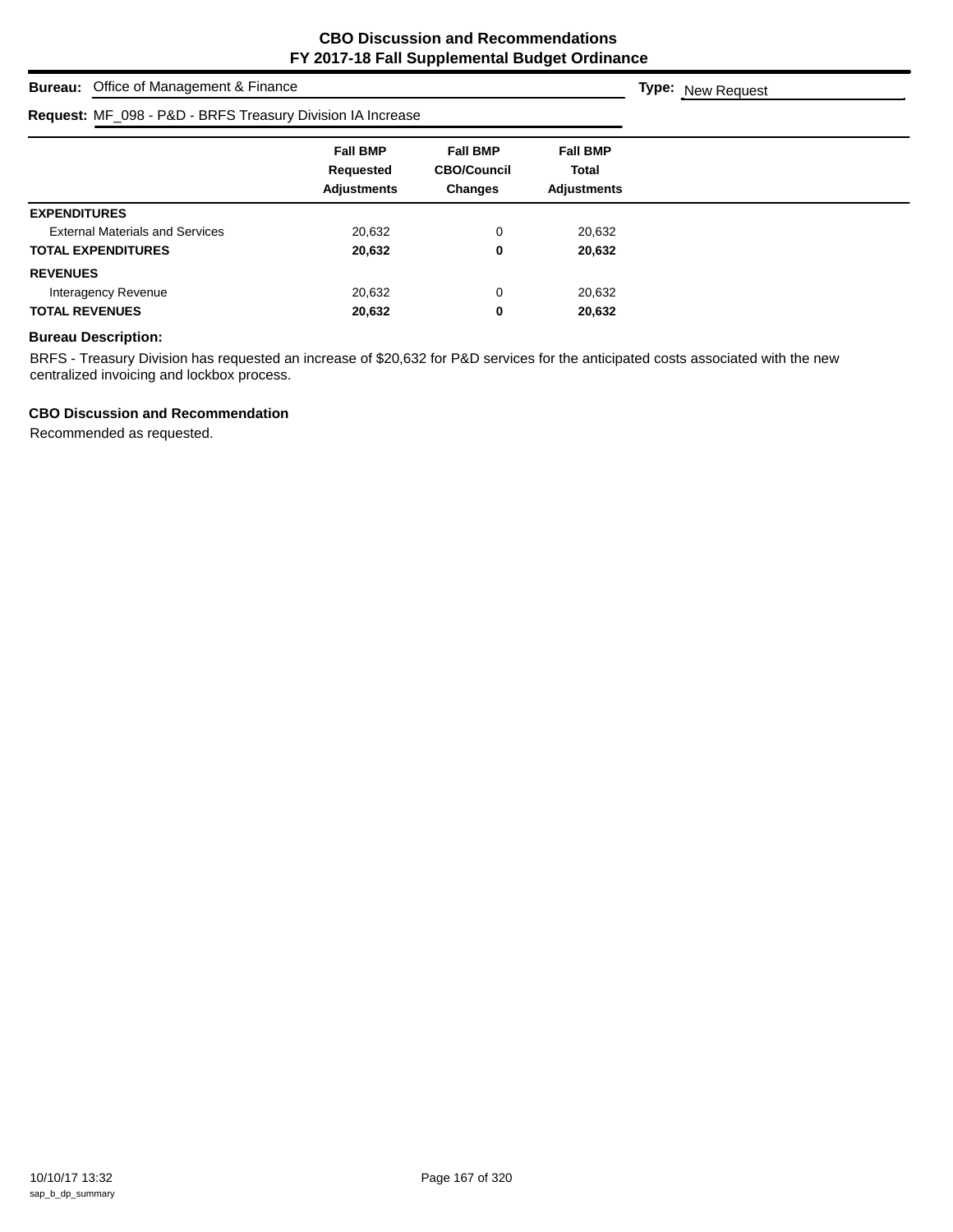| Office of Management & Finance<br><b>Bureau:</b>          |                                                           |                                                  |                                                       | <b>Type:</b> New Request |
|-----------------------------------------------------------|-----------------------------------------------------------|--------------------------------------------------|-------------------------------------------------------|--------------------------|
| Request: MF_099 - BRFS - Construction Contracting Support |                                                           |                                                  |                                                       |                          |
|                                                           | <b>Fall BMP</b><br><b>Requested</b><br><b>Adjustments</b> | <b>Fall BMP</b><br><b>CBO/Council</b><br>Changes | <b>Fall BMP</b><br><b>Total</b><br><b>Adjustments</b> |                          |
| <b>EXPENDITURES</b>                                       |                                                           |                                                  |                                                       |                          |
| <b>Personnel Services</b>                                 | 168,309                                                   | (168, 309)                                       | 0                                                     |                          |
| <b>External Materials and Services</b>                    | 15,000                                                    | (15,000)                                         | 0                                                     |                          |
| <b>Internal Materials and Services</b>                    | 7,500                                                     | (7,500)                                          | 0                                                     |                          |
| <b>TOTAL EXPENDITURES</b>                                 | 190,809                                                   | (190, 809)                                       | 0                                                     |                          |
| <b>REVENUES</b>                                           |                                                           |                                                  |                                                       |                          |
| <b>General Fund Discretionary</b>                         | 190,809                                                   | (190, 809)                                       | 0                                                     |                          |
| <b>TOTAL REVENUES</b>                                     | 190,809                                                   | (190, 809)                                       | 0                                                     |                          |
| FTE.                                                      |                                                           |                                                  |                                                       |                          |
| <b>Full-Time Positions</b>                                | 3.00                                                      | $-3.00$                                          | 0.00                                                  |                          |
| <b>TOTAL FTE</b>                                          | 3.00                                                      | $-3.00$                                          | 0.00                                                  |                          |

#### **Bureau Description:**

This request for permanent positions adds 3.0 FTE, two Senior Procurement Specialists and one Assistant Procurement Specialist for infrastructure and construction support. The volume of City procurement contracting activity has more than doubled from FY 2013-14 to FY 2016-17 - \$210M to \$468M – while the staff resources within Procurement Services has remained flat. The biggest driver of this increase has been in construction, as several bureaus have major infrastructure projects underway or about to begin. This is the background that led to the budget note for FY 2017-18 directing OMF to develop options for OMF central services funding models. A report on that work is provided in the OMF Fall BMP submission.

OMF has convened several discussions with customer bureaus about how to improve timelines for construction projects. Procurement is working with bureaus to re-engineer the construction service approval process and recently gained Council approval on a pilot to increase signature authority for the Chief Procurement Officer.

Yet bureaus report that the amount of future investment in infrastructure and construction projects is expected to continue to grow as more infrastructure priorities are being addressed. These efforts include, but are not limited to the following initiatives: Build Portland; Parks Bond; PBOT street fees; sewer and storm water CIP's; Housing bond initiatives; Water system improvements; and other bureau capital projects.

Resources are needed in both the construction and Professional/Technical/Expert (PTE) teams, as construction projects most often start with a PTE contract for architectural, engineering or other construction related services. Adding staff will allow senior level staff to focus on complex infrastructure related contracts and other staff can take on routine but time consuming PTE processing work. The goals are to: a) reduce the time to complete the solicitation and contracting process; b) improve the delivery of City construction projects; and c) meet or exceed social equity contracting goals.

Increasing staff resources could cut up to four weeks from the existing process for large and complex infrastructure projects. Infrastructure related and other PTE contracts would be processed in two weeks from the time Procurement has a complete project scope of work and evaluative criteria until the time that the project is posted as open for proposals on the Procurement website.

OMF is asking that this request to catch up with current demand be approved in FY 2017-18 because of the growth in the volume of contract activity and because bureaus are asking for the increased service this fiscal year. The funding amount requested this year reflects an anticipated hire date of January 2018.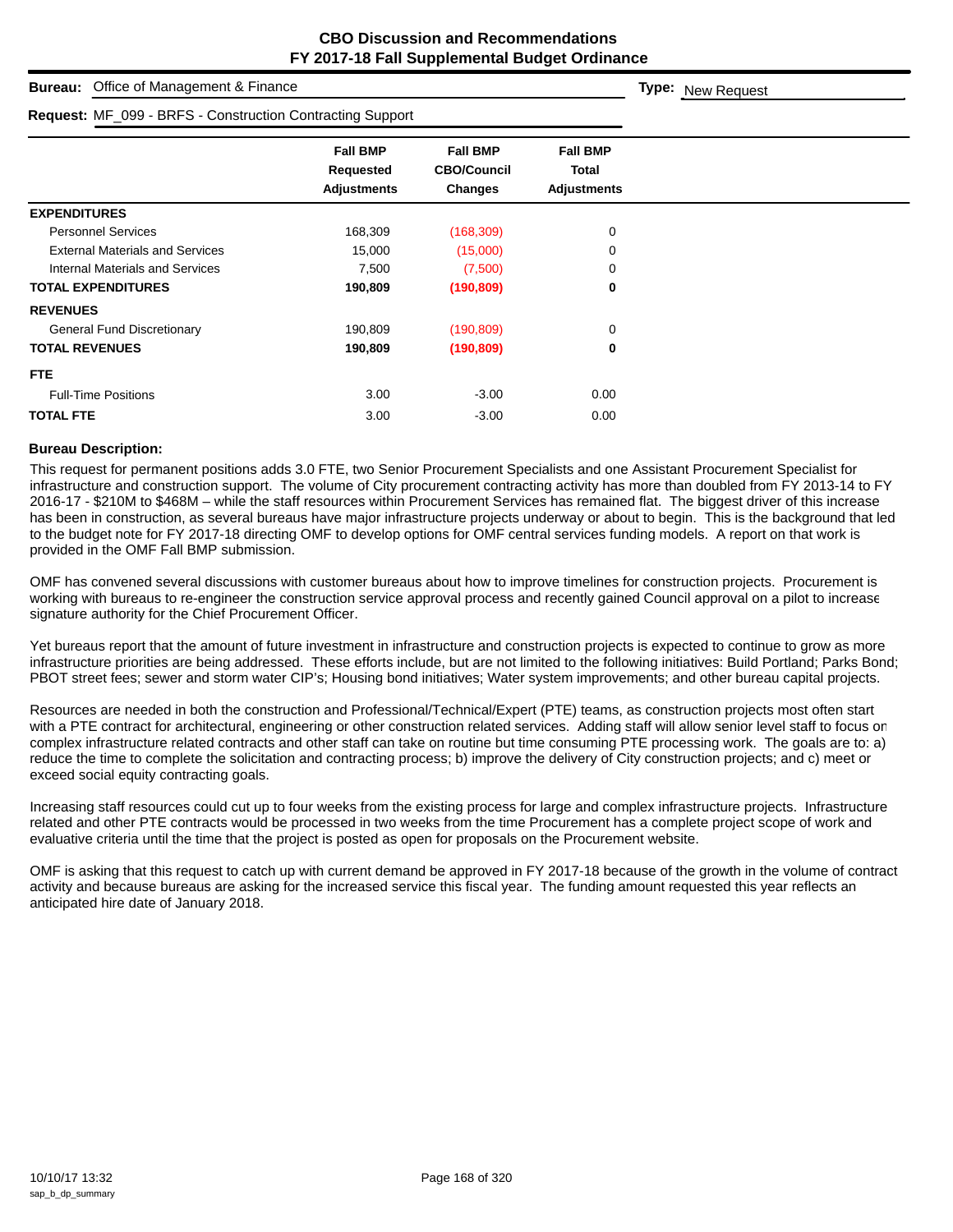| <b>Bureau:</b> Office of Management & Finance             | <b>Type:</b> New Request |                    |                    |  |
|-----------------------------------------------------------|--------------------------|--------------------|--------------------|--|
| Request: MF_099 - BRFS - Construction Contracting Support |                          |                    |                    |  |
|                                                           | <b>Fall BMP</b>          | <b>Fall BMP</b>    | <b>Fall BMP</b>    |  |
|                                                           | Requested                | <b>CBO/Council</b> | <b>Total</b>       |  |
|                                                           | <b>Adjustments</b>       | <b>Changes</b>     | <b>Adjustments</b> |  |

#### **CBO Discussion and Recommendation**

Not recommended. This request is for 3.0 ongoing positions with an estimated annual cost of \$359,117. As a policy matter, CBO does not recommend ongoing resources be added as part of supplemental budget processes. Such additions do not allow for a comprehensive Citywide prioritization process. One-time resources are not recommended either, as Procurement has indicated that limited term positions are an ineffective way to address their needs.

The request narrative indicates that the volume of procurement contracting activity has more than doubled from FY 2013-14 through FY 2016-17. While technically accurate, this statement is somewhat misleading, as contracting volume viewed over a longer horizon has fluctuated considerably:

FY 2009-10: \$759M FY 2010-11: \$367M FY 2011-12: \$313M FY 2012-13: \$376M FY 2013-14: \$210M FY 2014-15: \$229M FY 2015-16: \$375M FY 2016-17: \$468M

It should be noted that customer bureaus have been vocal about the need for improved Procurement services. OMF-led discussions with customer stakeholders indicated that improved customer communication, clarity around services provided, the establishment of service level agreements, and performance metric reporting were core concerns for bureau customers.

While additional staff are presumed to have a positive impact on contracting timelines, comprehensive time-to-execution timelines for contracts are not currently being tracked. Procurement has indicated it would start tracking this information manually. Retrospective contract data is available via online Procurement reports, but the division does not yet have meaningful service-related performance metrics or established service level agreements. Prior to FY 2018-19 budget development, CBO encourages Procurement to continue working to establish and commit to quantifiable service levels, work with customers to develop more robust forward-looking projections of demand for services, and continue work to develop buy-up options for bureaus with substantial procurement needs.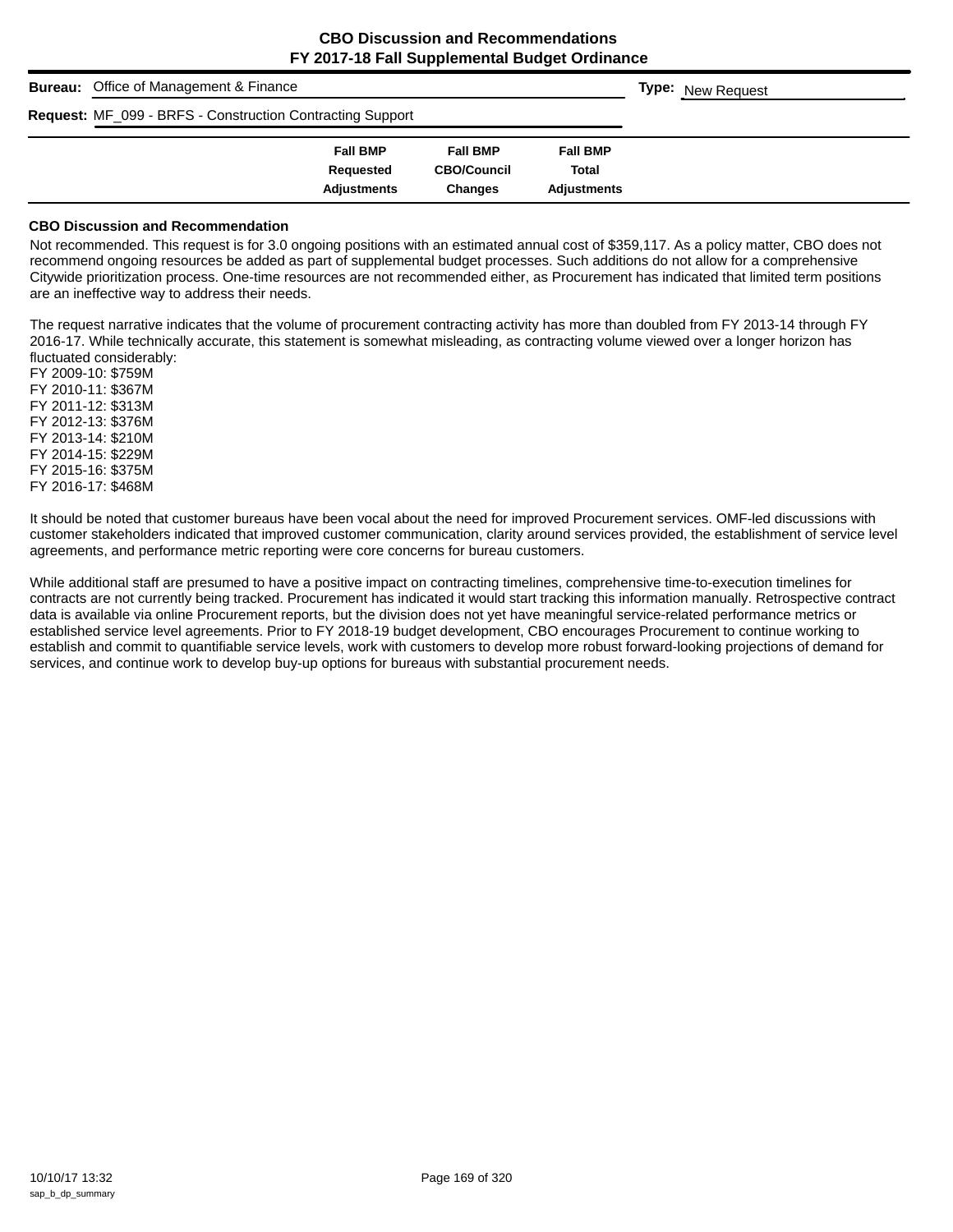| <b>Bureau:</b> Office of Management & Finance       | <b>Type:</b> New Request                                  |                                                  |                                                       |  |
|-----------------------------------------------------|-----------------------------------------------------------|--------------------------------------------------|-------------------------------------------------------|--|
| Request: MF_100 - BTS - Radio Project Cash Transfer |                                                           |                                                  |                                                       |  |
|                                                     | <b>Fall BMP</b><br><b>Requested</b><br><b>Adjustments</b> | <b>Fall BMP</b><br><b>CBO/Council</b><br>Changes | <b>Fall BMP</b><br><b>Total</b><br><b>Adjustments</b> |  |
| <b>EXPENDITURES</b>                                 |                                                           |                                                  |                                                       |  |
| Contingency                                         | 596,471                                                   | 0                                                | 596,471                                               |  |
| <b>TOTAL EXPENDITURES</b>                           | 596,471                                                   | 0                                                | 596,471                                               |  |
| <b>REVENUES</b>                                     |                                                           |                                                  |                                                       |  |
| <b>Fund Transfers - Revenue</b>                     | 596,471                                                   | 0                                                | 596,471                                               |  |
| <b>TOTAL REVENUES</b>                               | 596,471                                                   | 0                                                | 596,471                                               |  |

#### **Bureau Description:**

This request is to adjust the cash transfer previously included in the FY 2017-18 Adopted Budget, moving funds from the PSSRP Radio Project to BTS. Funds previously appropriated totaled \$748,084. The actual remaining total of funds from the recently ended project was \$1,344,555, so the adjustment to the cash transfer in the Fall BMP will be \$596,471.

#### **CBO Discussion and Recommendation**

Recommended as requested. Subsequent to CBO questions, the bureau provided the following additional information: "The purpose of budget action in MF\_100 is to true up the cash transfer amount from the Public Safety GO Bond fund (Fund 403) to the Technology Services fund (Fund 706). FY 2016-17 spending for the Radio System replacement project was approximately \$600,000 less than anticipated. The Radio System replacement project is essentially complete, however there are a few outstanding expenses and there is a credit due from Motorola of at least \$250,000. Estimated remaining project expenses are budgeted in MF\_141. In the FY 2017-18 Spring BMP the net remaining project funds will be moved from the 800 MHz Overhead cost center to the Public Safety Division Overhead cost center. All contingency reserves in the Public Safety Division Overhead cost center are available for funding of public safety major maintenance / replacement projects."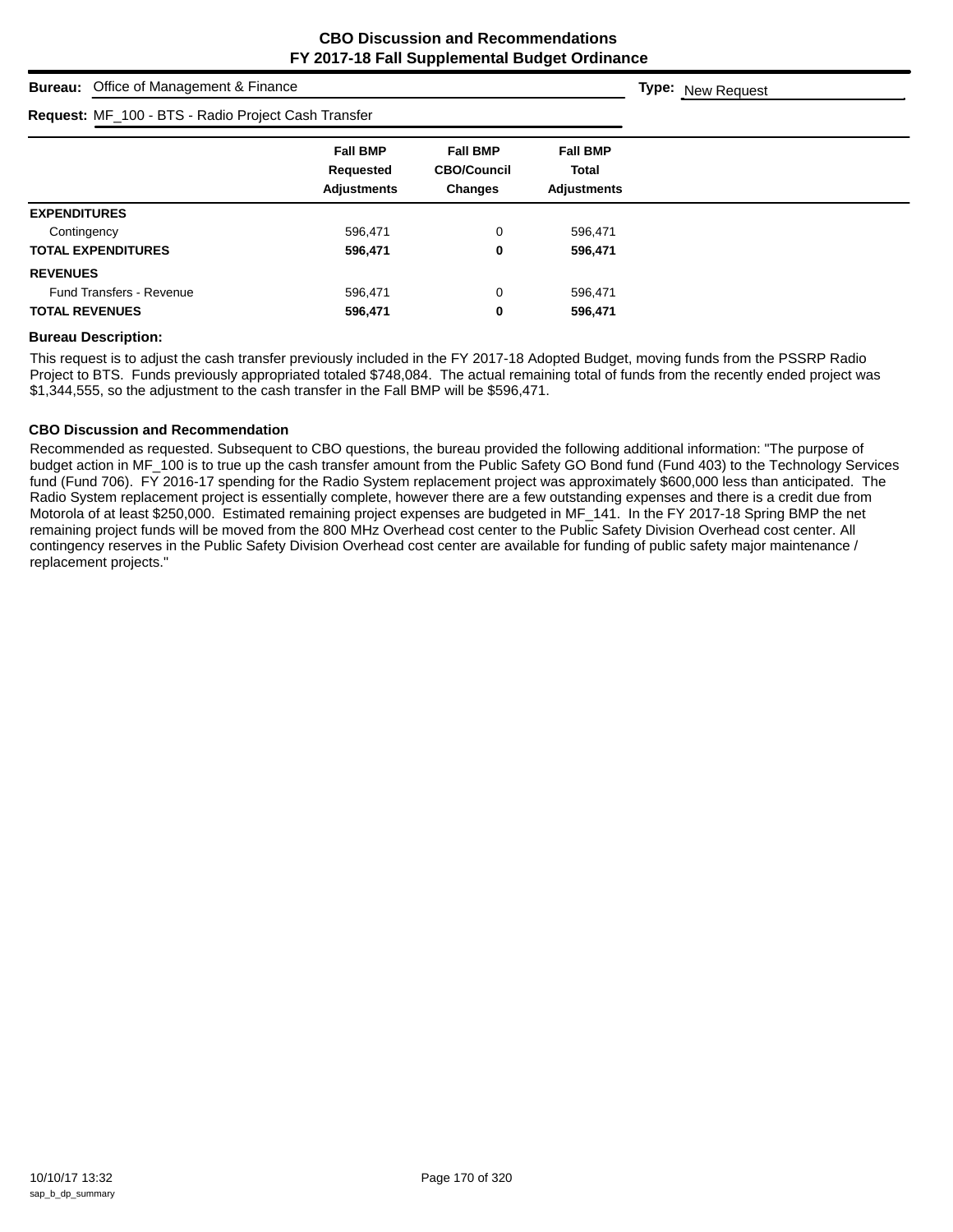| Office of Management & Finance<br><b>Bureau:</b>               |                                                    |                                                         |                                                       | Type: New Request |
|----------------------------------------------------------------|----------------------------------------------------|---------------------------------------------------------|-------------------------------------------------------|-------------------|
| Request: MF_101 - BIBS Admin - LT Position for Congress Center |                                                    |                                                         |                                                       |                   |
|                                                                | <b>Fall BMP</b><br>Requested<br><b>Adjustments</b> | <b>Fall BMP</b><br><b>CBO/Council</b><br><b>Changes</b> | <b>Fall BMP</b><br><b>Total</b><br><b>Adjustments</b> |                   |
| <b>EXPENDITURES</b>                                            |                                                    |                                                         |                                                       |                   |
| <b>Personnel Services</b>                                      | 66,852                                             | 0                                                       | 66,852                                                |                   |
| <b>External Materials and Services</b>                         | 2,550                                              | 0                                                       | 2,550                                                 |                   |
| <b>Internal Materials and Services</b>                         | 5,000                                              | 0                                                       | 5,000                                                 |                   |
| <b>TOTAL EXPENDITURES</b>                                      | 74,402                                             | 0                                                       | 74,402                                                |                   |
| <b>REVENUES</b>                                                |                                                    |                                                         |                                                       |                   |
| Interagency Revenue                                            | 74,402                                             | 0                                                       | 74,402                                                |                   |
| <b>TOTAL REVENUES</b>                                          | 74,402                                             | 0                                                       | 74,402                                                |                   |
| FTE.                                                           |                                                    |                                                         |                                                       |                   |
| <b>Full-Time Positions</b>                                     | 0.67                                               | $-0.67$                                                 | 0.00                                                  |                   |
| <b>Limited Term Positions</b>                                  | 0.00                                               | 0.67                                                    | 0.67                                                  |                   |
| <b>TOTAL FTE</b>                                               | 0.67                                               | 0.00                                                    | 0.67                                                  |                   |

Funded through I/As, this package provides for a Sr. Administrative Specialist to manage conference room scheduling and setup (50%), act as the City's building coordinator for the Congress Center and liaison with building services provided by the landlord, as well as with people in similar roles at the other temporary locations (20%), and perform reception duties in the Congress Center (30%).

**CBO Discussion and Recommendation** Recommended as requested.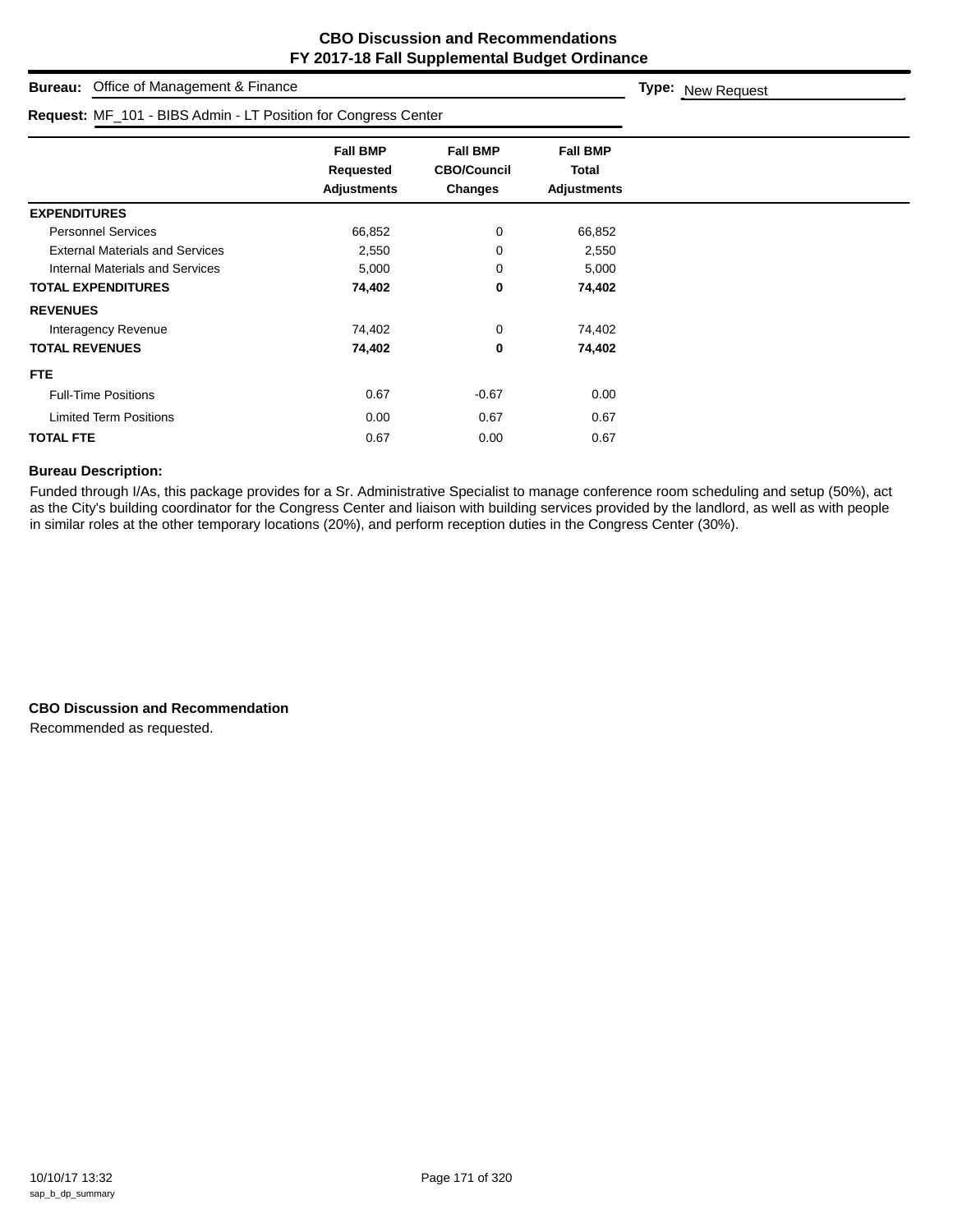| <b>Bureau:</b> Office of Management & Finance                    | <b>Type:</b> New Request                           |                                                         |                                                |  |
|------------------------------------------------------------------|----------------------------------------------------|---------------------------------------------------------|------------------------------------------------|--|
| Request: MF_102 - CityFleet - True-up Budgeted Beginning Balance |                                                    |                                                         |                                                |  |
|                                                                  | <b>Fall BMP</b><br>Requested<br><b>Adjustments</b> | <b>Fall BMP</b><br><b>CBO/Council</b><br><b>Changes</b> | <b>Fall BMP</b><br>Total<br><b>Adjustments</b> |  |
| <b>EXPENDITURES</b>                                              |                                                    |                                                         |                                                |  |
| Contingency                                                      | (4, 150, 435)                                      | 0                                                       | (4, 150, 435)                                  |  |
| <b>TOTAL EXPENDITURES</b>                                        | (4, 150, 435)                                      | 0                                                       | (4, 150, 435)                                  |  |
| <b>REVENUES</b>                                                  |                                                    |                                                         |                                                |  |
| <b>Budgeted Beginning Fund Balance</b>                           | (4, 150, 435)                                      | 0                                                       | (4, 150, 435)                                  |  |
| <b>TOTAL REVENUES</b>                                            | (4, 150, 435)                                      | 0                                                       | (4, 150, 435)                                  |  |

This request decreases the beginning fund balance by \$4,150,435 to true-up ending fund balance for FY 2016-17.

## **CBO Discussion and Recommendation**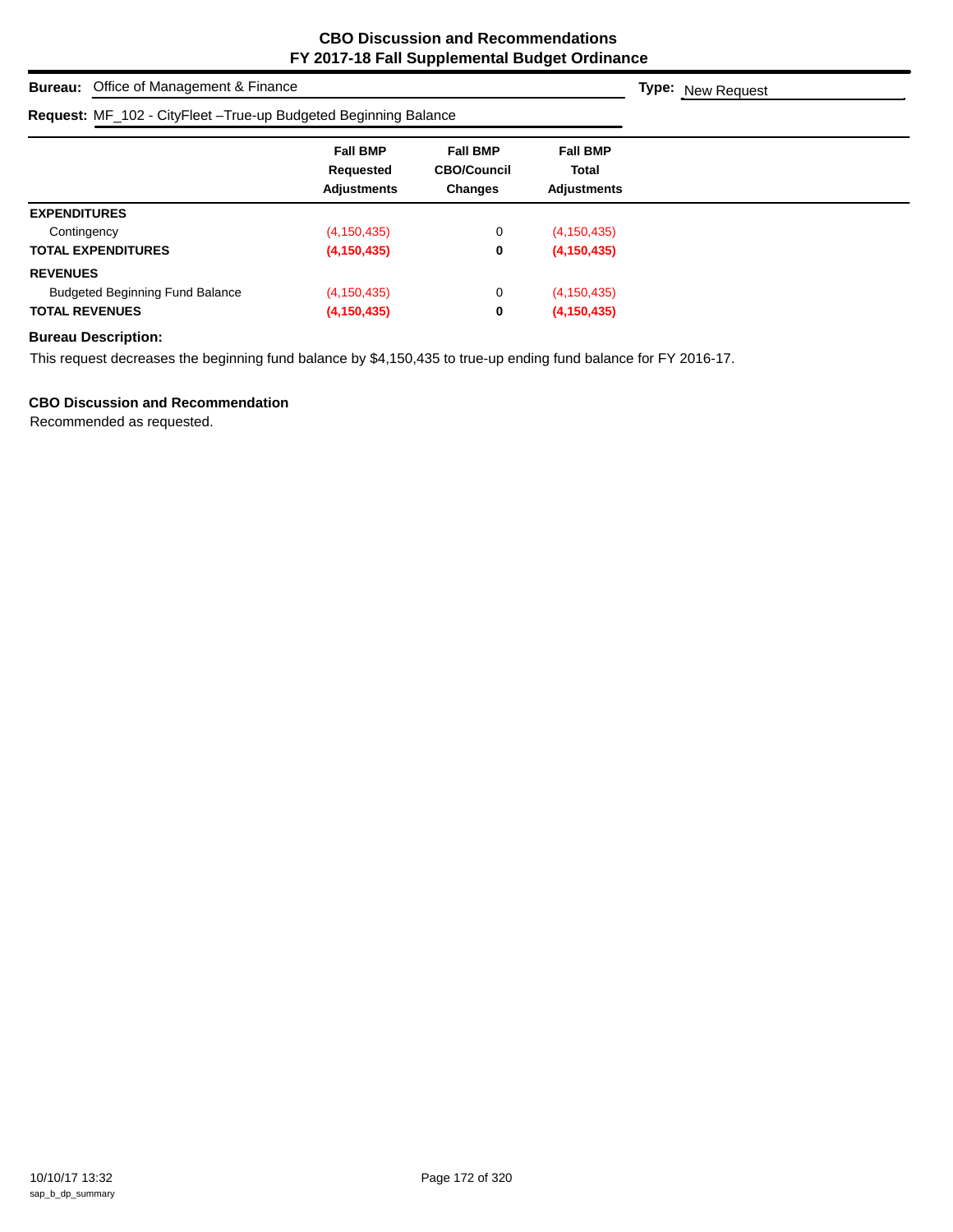| <b>Bureau:</b> Office of Management & Finance                      | <b>Type:</b> New Request                           |                                                         |                                                |  |
|--------------------------------------------------------------------|----------------------------------------------------|---------------------------------------------------------|------------------------------------------------|--|
| Request: MF_103 - CityFleet - Purchase Order Encumbrance Carryover |                                                    |                                                         |                                                |  |
|                                                                    | <b>Fall BMP</b><br>Requested<br><b>Adjustments</b> | <b>Fall BMP</b><br><b>CBO/Council</b><br><b>Changes</b> | <b>Fall BMP</b><br>Total<br><b>Adjustments</b> |  |
| <b>EXPENDITURES</b>                                                |                                                    |                                                         |                                                |  |
| <b>External Materials and Services</b>                             | 84.677                                             | 0                                                       | 84,677                                         |  |
| Capital Outlay                                                     | 5,306,354                                          | 0                                                       | 5,306,354                                      |  |
| Contingency                                                        | (5,391,031)                                        | 0                                                       | (5,391,031)                                    |  |
| <b>TOTAL EXPENDITURES</b>                                          | 0                                                  | 0                                                       | 0                                              |  |

CityFleet is requesting \$5,391,031 in appropriation carryover of FY 2016-17 projects. These funds represent the remaining balances for PTE services for the fuel station project and FY 2016-17 replacements of vehicles and equipment.

## **CBO Discussion and Recommendation**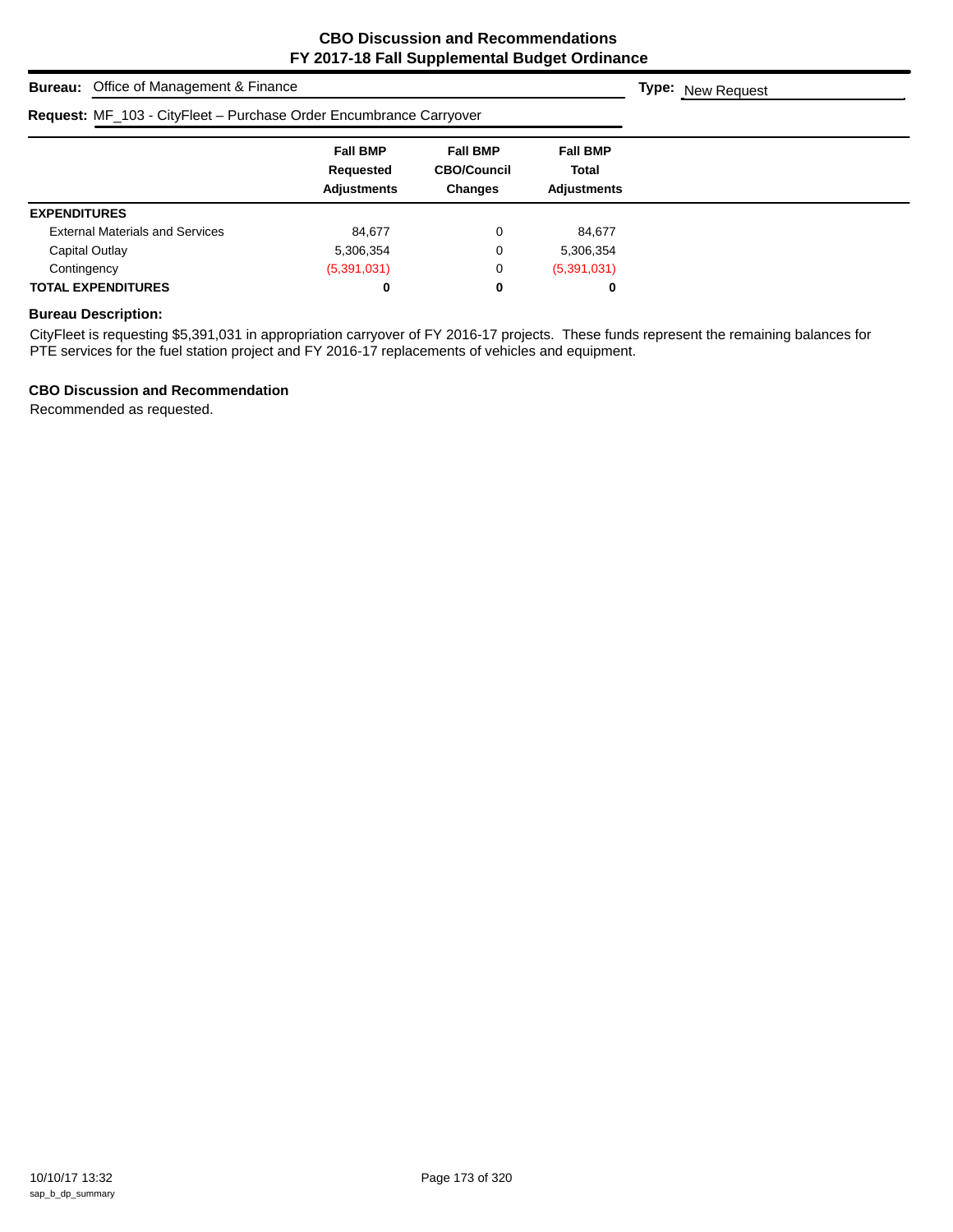| <b>Bureau:</b> Office of Management & Finance               | <b>Type:</b> New Request                           |                                                         |                                                       |  |
|-------------------------------------------------------------|----------------------------------------------------|---------------------------------------------------------|-------------------------------------------------------|--|
| Request: MF_104 - CityFleet - Salary Adjustment Contingency |                                                    |                                                         |                                                       |  |
|                                                             | <b>Fall BMP</b><br>Requested<br><b>Adjustments</b> | <b>Fall BMP</b><br><b>CBO/Council</b><br><b>Changes</b> | <b>Fall BMP</b><br><b>Total</b><br><b>Adjustments</b> |  |
| <b>EXPENDITURES</b>                                         |                                                    |                                                         |                                                       |  |
| <b>Personnel Services</b>                                   | 251,313                                            | 0                                                       | 251,313                                               |  |
| Contingency                                                 | (251, 313)                                         | 0                                                       | (251, 313)                                            |  |
| <b>TOTAL EXPENDITURES</b>                                   | 0                                                  | 0                                                       | 0                                                     |  |

## **Bureau Description:**

This request is to move \$251,313 in bureau contingency funds budgeted for cost of living and health care increases.

## **CBO Discussion and Recommendation**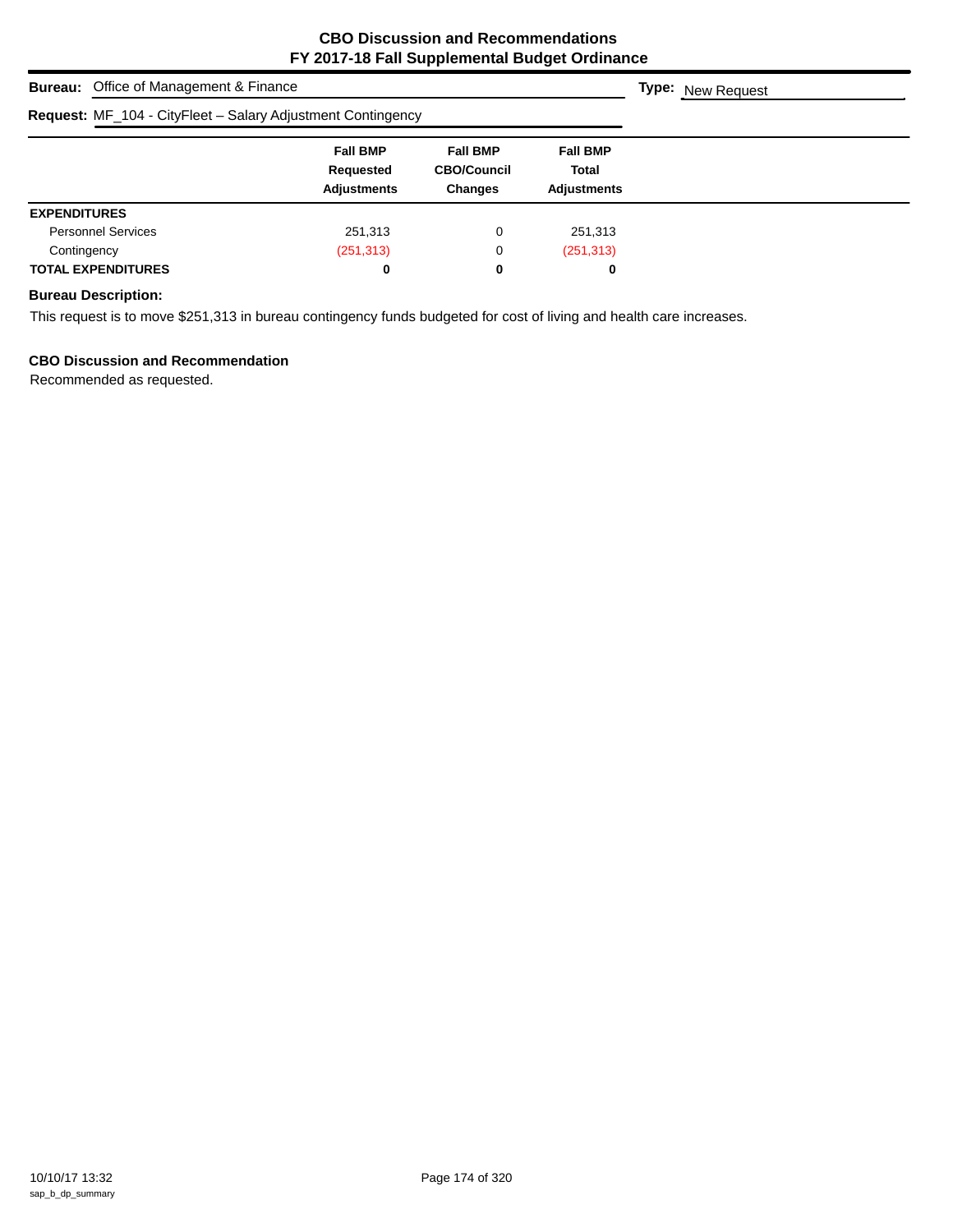**Type:** New Request

## **Bureau:** Office of Management & Finance

| Request: MF_105 - BIBS Admin - Temp OSSIII |                                                    |                                                         |                                                |  |
|--------------------------------------------|----------------------------------------------------|---------------------------------------------------------|------------------------------------------------|--|
|                                            | <b>Fall BMP</b><br>Requested<br><b>Adjustments</b> | <b>Fall BMP</b><br><b>CBO/Council</b><br><b>Changes</b> | <b>Fall BMP</b><br>Total<br><b>Adjustments</b> |  |
| <b>EXPENDITURES</b>                        |                                                    |                                                         |                                                |  |
| <b>Personnel Services</b>                  | 60.430                                             | 0                                                       | 60,430                                         |  |
| <b>TOTAL EXPENDITURES</b>                  | 60,430                                             | 0                                                       | 60,430                                         |  |
| <b>REVENUES</b>                            |                                                    |                                                         |                                                |  |
| Interagency Revenue                        | 60,430                                             | 0                                                       | 60,430                                         |  |
| <b>TOTAL REVENUES</b>                      | 60,430                                             | 0                                                       | 60,430                                         |  |

#### **Bureau Description:**

This package increases IA's with BIBS funds to provide funding for a temporary Office Support Specialist III position to assist the BIBS contracts team. The position will serve internal bureau customers with contract-related services such as preparing and processing contracts, amendments, change orders, task orders, purchase orders and requisitions. Entering contracts and lease documents into SAP, releasing for signatures and tracking. Preparing RFP evaluation packets. Preparing transmittals for requests to Procurement. Routing reports, memos, documentation to support decision-making. Maintain spreadsheets and files. Coordinate services visits for copier and fax machine repairs. Maintain vendor/contractor insurance certificates. Order supplies. Plan and organize related meetings. Prepare files and plans for archives as needed. Assist with developing related policies, procedures, and processes; maintain manuals.

Close out contracts. Process purchase orders, DPOs, task orders, goods receipts, contract documentation, contract close-out, vendor follow-up activities and other work

#### **CBO Discussion and Recommendation**

Recommended as requested. See MF\_076.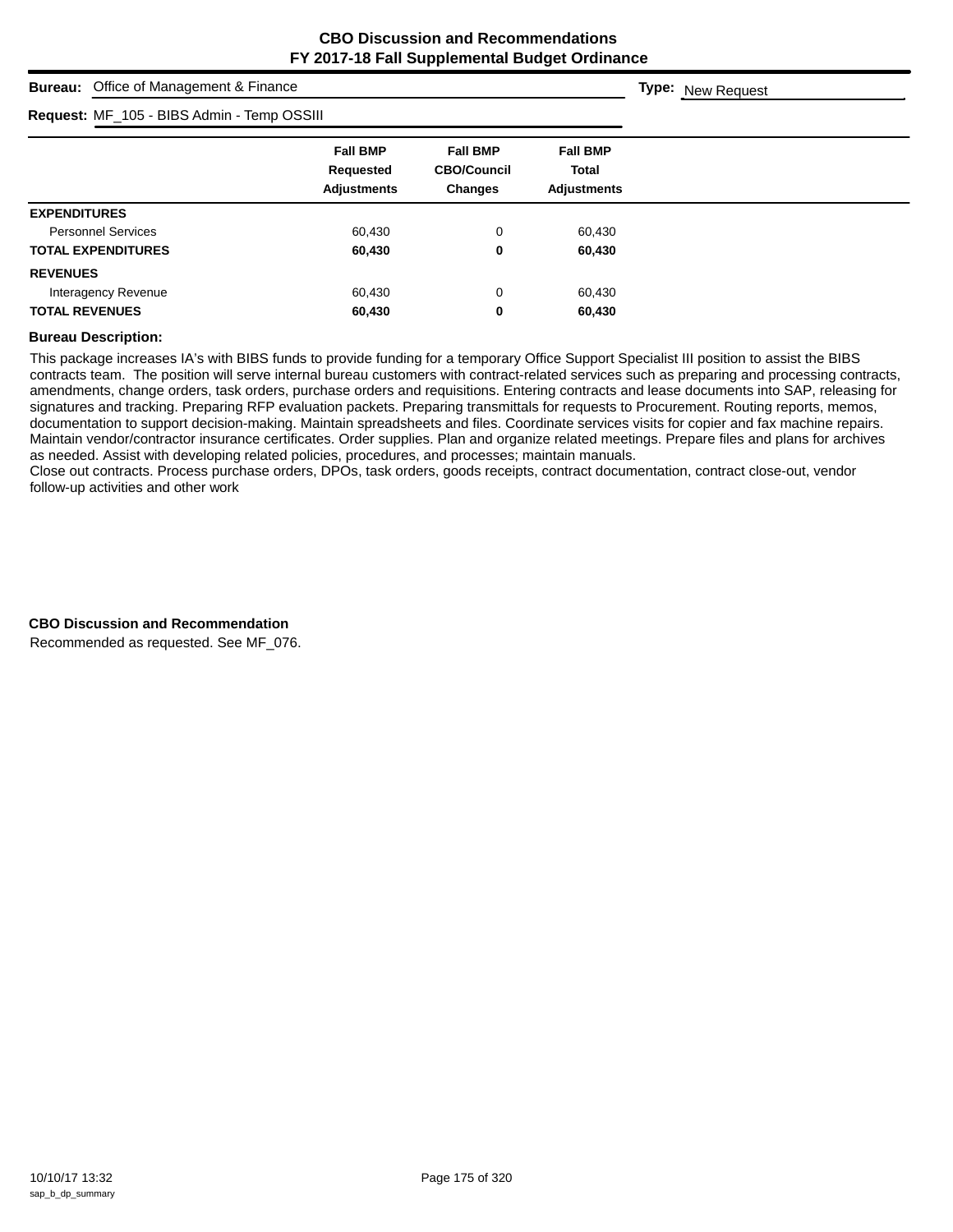## **Bureau:** Office of Management & Finance **Fall BMP Fall BMP Fall BMP Requested CBO/Council Total Adjustments Changes Adjustments Type:** New Request **Request:** MF\_106 - CityFleet – Upgrade Fuel Monitoring System **EXPENDITURES** External Materials and Services 35,000 0 35,000 Capital Outlay **110,000** 0 110,000

Contingency (145,000) 0 (145,000) **TOTAL EXPENDITURES 0 0 0**

## **Bureau Description:**

The City is in the process of upgrading its antiquated fuel stations. During the upgrade, 5 stations will receive upgraded components that work with the City's fuel management software system. The purpose of this project is to replace existing fuel monitoring systems (at already upgraded sites) so that fuel control terminals and leak detection systems are the same throughout the system. This request is to carryover appropriation from CityFleet's capital contingency to capital and external materials and services for the cost of upgrading the EJ Ward terminals and veder root to Ward 4 at the following fuel stations:

oKerby Fuel Station (\$104,000)

oEast Precinct Fuel Station (\$41,000)

oTwo other fuel stations are owned by the Water Bureau (Sandy River and Headworks) and these projects are currently being reviewed internally by the Water Bureau staff.

#### **CBO Discussion and Recommendation**

Recommended as requested. The Water Bureau will fund the upgrade of fuel station monitoring systems at Water Bureau-owned stations.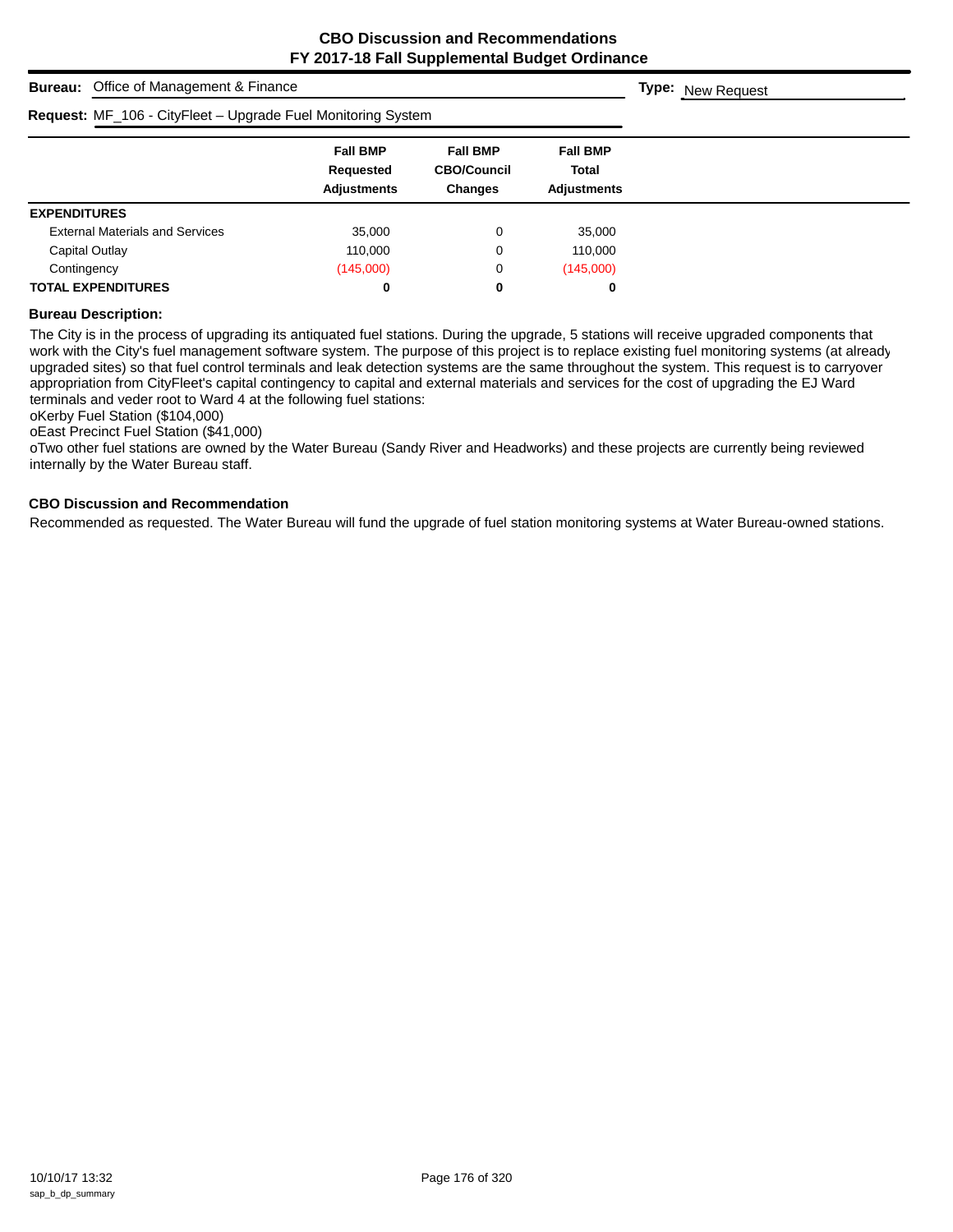**Type:** New Request

# **Bureau:** Office of Management & Finance

| Request: MF_107 - BIBS Admin - OSSIII Org Dev |                                                    |                                                  |                                                |  |
|-----------------------------------------------|----------------------------------------------------|--------------------------------------------------|------------------------------------------------|--|
|                                               | <b>Fall BMP</b><br>Requested<br><b>Adjustments</b> | <b>Fall BMP</b><br><b>CBO/Council</b><br>Changes | <b>Fall BMP</b><br>Total<br><b>Adjustments</b> |  |
| <b>EXPENDITURES</b>                           |                                                    |                                                  |                                                |  |
| <b>Personnel Services</b>                     | 40,123                                             | 0                                                | 40.123                                         |  |
| <b>TOTAL EXPENDITURES</b>                     | 40,123                                             | 0                                                | 40,123                                         |  |
| <b>REVENUES</b>                               |                                                    |                                                  |                                                |  |
| Interagency Revenue                           | 40,123                                             | 0                                                | 40,123                                         |  |
| <b>TOTAL REVENUES</b>                         | 40,123                                             | 0                                                | 40,123                                         |  |

## **Bureau Description:**

This package will increase IA's with BIBS funds to provide funding for a temporary Office Support Specialist III position to assist the BIBS director. This resource will work on program development activities such as succcession planning, knowledge transfer, learning and development, recruiting and onboarding, customer service improvement activities, employee satisfaction activities, and supports other key bureau initiatives. The position will report to and directly support the bureau director.

### **CBO Discussion and Recommendation**

Recommended as requested. See MF\_076.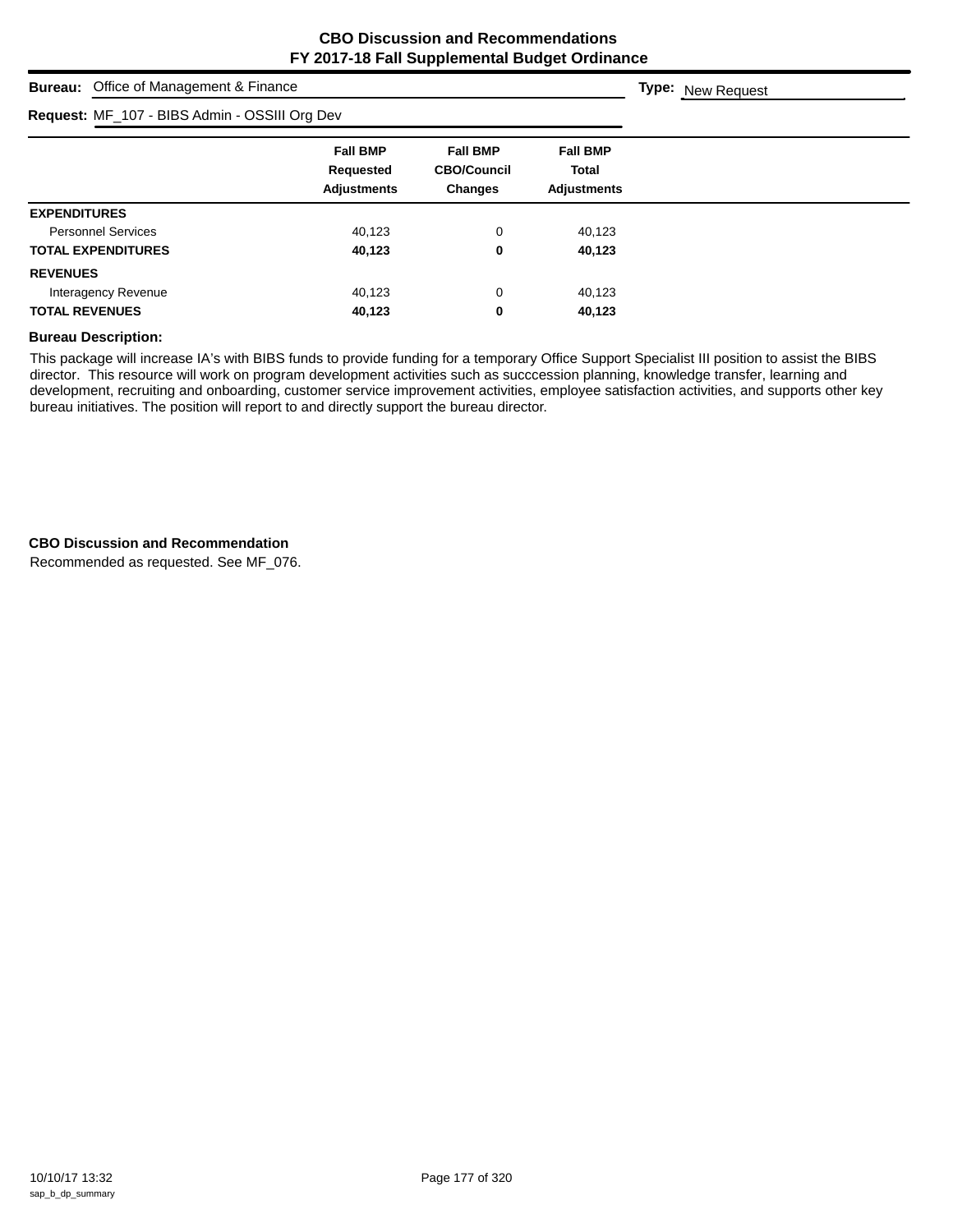| <b>Bureau:</b> Office of Management & Finance             | <b>Type:</b> New Request                           |                                                         |                                                |  |
|-----------------------------------------------------------|----------------------------------------------------|---------------------------------------------------------|------------------------------------------------|--|
| Request: MF_108 - CityFleet - Mechanic Tool Boxes & Tools |                                                    |                                                         |                                                |  |
|                                                           | <b>Fall BMP</b><br>Requested<br><b>Adjustments</b> | <b>Fall BMP</b><br><b>CBO/Council</b><br><b>Changes</b> | <b>Fall BMP</b><br>Total<br><b>Adjustments</b> |  |
| <b>EXPENDITURES</b>                                       |                                                    |                                                         |                                                |  |
| <b>External Materials and Services</b>                    | 14,000                                             | 0                                                       | 14,000                                         |  |
| Contingency                                               | (14,000)                                           | 0                                                       | (14,000)                                       |  |
| <b>TOTAL EXPENDITURES</b>                                 | 0                                                  | 0                                                       | 0                                              |  |

#### **Bureau Description:**

In the FY 2016-17 Spring Bump a decision package was submitted to move \$600,000 from Operating Contingency to Capital Outlay to purchase a \$10,000 tool box (and tools) for each mechanic. It is now understood that this plan will not be approved and implemented through the current contract negotiations that are in progress. Currently the contract stipulates a yearly tool allowance of \$500 per mechanic. Early indications are that this amount may increase under the new contract. To cover for these additional costs Fleet would request \$14,000 to be carried over.

## **CBO Discussion and Recommendation**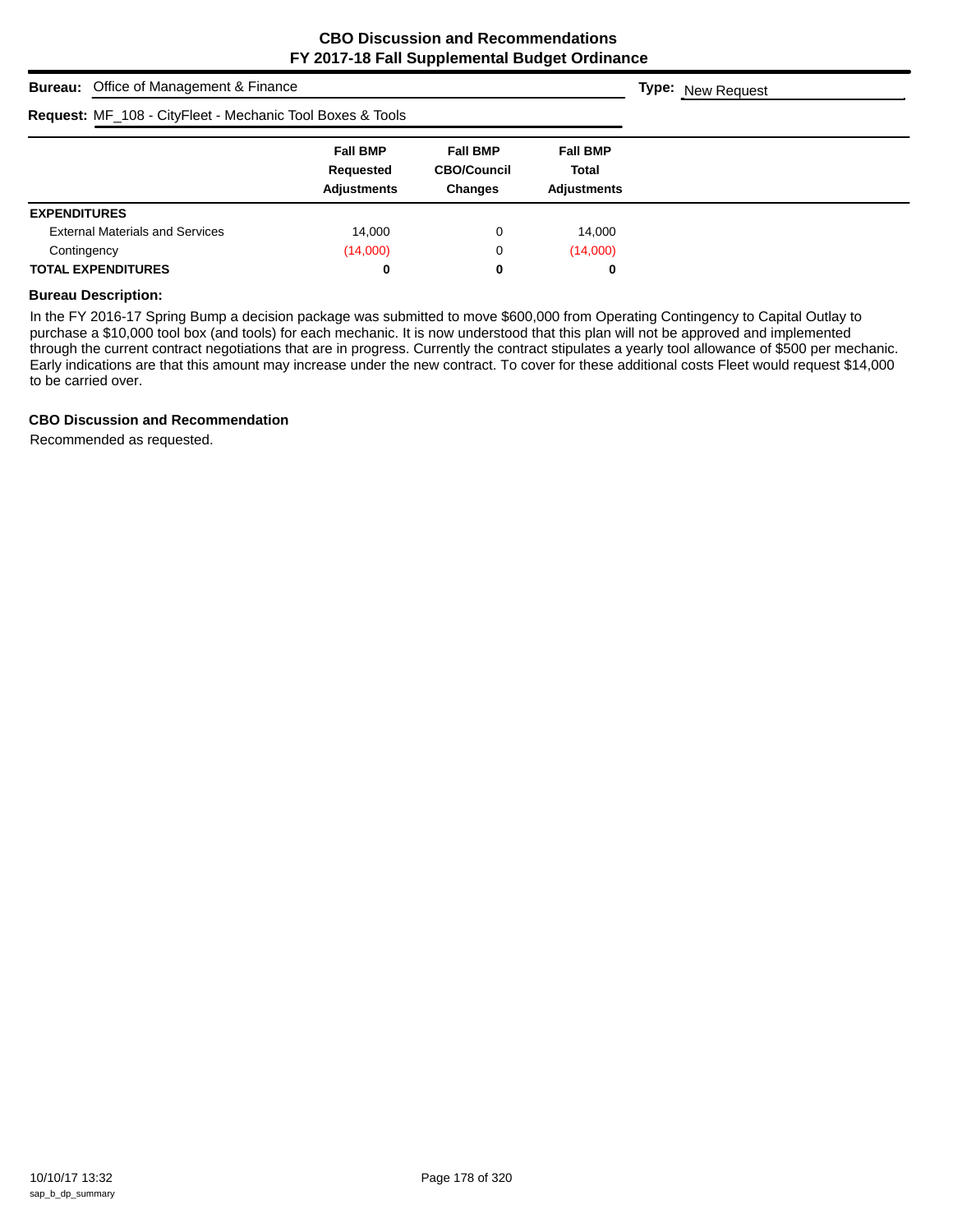| <b>Bureau:</b> Office of Management & Finance |                                                 |                                                    |                                                         |                                                |  | <b>Type:</b> New Request |
|-----------------------------------------------|-------------------------------------------------|----------------------------------------------------|---------------------------------------------------------|------------------------------------------------|--|--------------------------|
|                                               | Request: MF_109 - CityFleet-Temporary Positions |                                                    |                                                         |                                                |  |                          |
|                                               |                                                 | <b>Fall BMP</b><br>Requested<br><b>Adjustments</b> | <b>Fall BMP</b><br><b>CBO/Council</b><br><b>Changes</b> | <b>Fall BMP</b><br>Total<br><b>Adiustments</b> |  |                          |
| <b>EXPENDITURES</b>                           |                                                 |                                                    |                                                         |                                                |  |                          |
| <b>Personnel Services</b>                     |                                                 | 544.361                                            | 0                                                       | 544.361                                        |  |                          |
|                                               | <b>External Materials and Services</b>          | 54,392                                             | 0                                                       | 54,392                                         |  |                          |
| Contingency                                   |                                                 | (598, 753)                                         | 0                                                       | (598, 753)                                     |  |                          |
| <b>TOTAL EXPENDITURES</b>                     |                                                 | 0                                                  | 0                                                       | 0                                              |  |                          |

#### **Bureau Description:**

CityFleet is requesting \$598,753 in appropriation from contingency for several limited term/termporary/double-fill positions and Fleet anticipates to request these positions permanently in the FY 2018-19 Budget. This request is due to the increase in vehicle and equipment requests made by bureaus. The breakout of the six requested positions is as follows:

o5 FTE Vehicle and Equipment Mechanics

o1 FTE Vehicle and Equipment Mechanic Lead

#### **CBO Discussion and Recommendation**

Recommended as requested. This request is to draw on operating contingency to add temporary mechanic positions to perform preventive maintenance and repair work on City vehicles and equipment. Per CityFleet, increased vehicle and acquisition demand, for both standard vehicles and specialized equipment, from high volume customer bureaus (e.g. Parks, BDS, PBOT), has contributed to a backlog of preventive maintenance work. Dedicating appropriate time to preventive maintenance is critical to keeping vehicle lifecycle costs as low as possible.

In response, CityFleet wishes to pilot a solution utilizing 6.0 temporary mechanics to expand work in off hours when preventive maintenance work is emphasized, in particular night and weekend shifts. If the pilot project is successful, the division will bring forward a FY 2018-19 decision package that highlights the customer rate impact.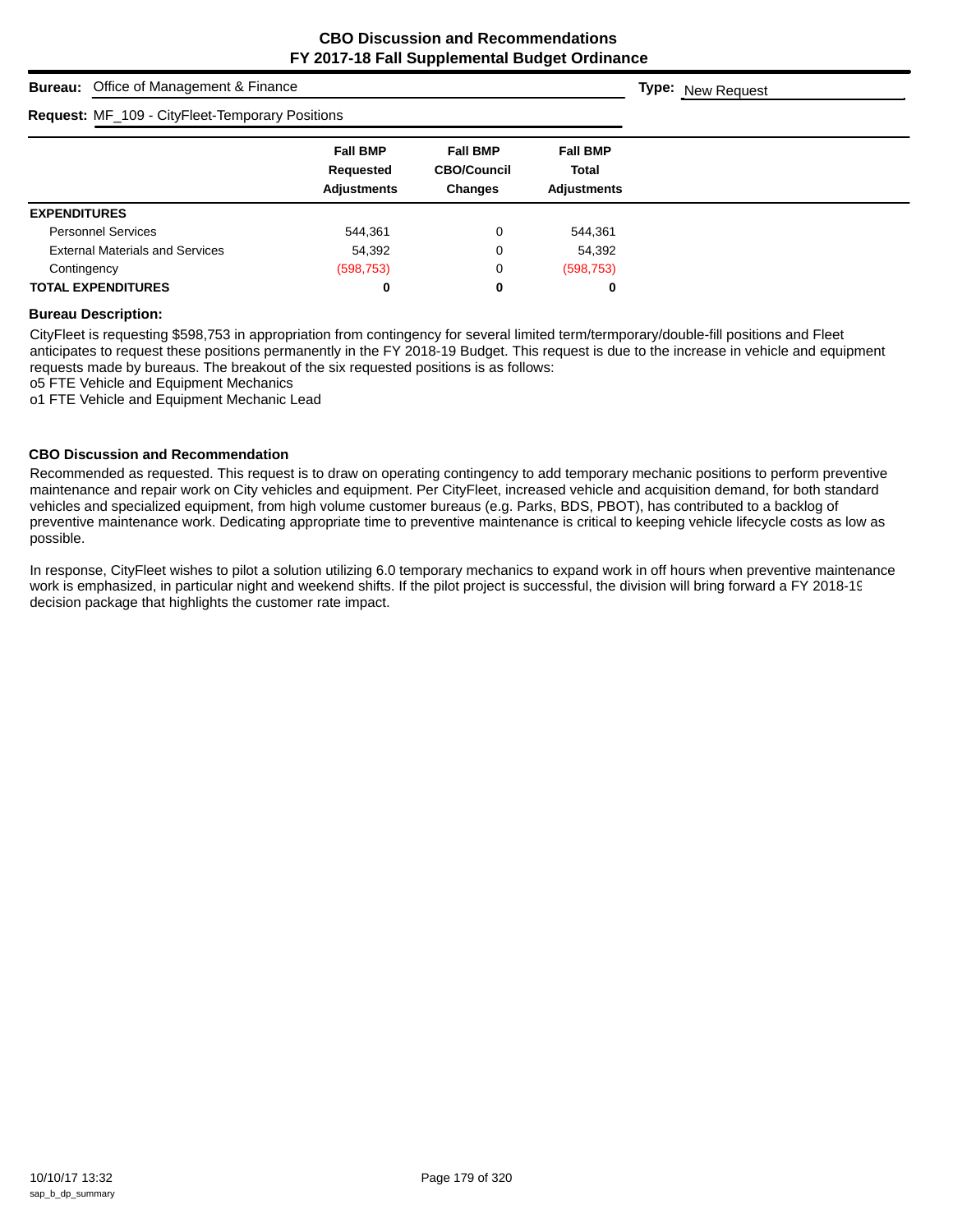| Office of Management & Finance<br><b>Bureau:</b>                |                                                           |                                                  |                                                | Type: New Request |
|-----------------------------------------------------------------|-----------------------------------------------------------|--------------------------------------------------|------------------------------------------------|-------------------|
| Request: MF_110 - BIBS Admin - Realign Resources for Prog Coord |                                                           |                                                  |                                                |                   |
|                                                                 | <b>Fall BMP</b><br><b>Requested</b><br><b>Adjustments</b> | <b>Fall BMP</b><br><b>CBO/Council</b><br>Changes | <b>Fall BMP</b><br>Total<br><b>Adjustments</b> |                   |
| <b>EXPENDITURES</b>                                             |                                                           |                                                  |                                                |                   |
| <b>Personnel Services</b>                                       | 111,893                                                   | 0                                                | 111,893                                        |                   |
| <b>TOTAL EXPENDITURES</b>                                       | 111,893                                                   | 0                                                | 111,893                                        |                   |
| <b>REVENUES</b>                                                 |                                                           |                                                  |                                                |                   |
| Interagency Revenue                                             | 111,893                                                   | 0                                                | 111,893                                        |                   |
| <b>TOTAL REVENUES</b>                                           | 111,893                                                   | 0                                                | 111,893                                        |                   |
| FTE.                                                            |                                                           |                                                  |                                                |                   |
| <b>Full-Time Positions</b>                                      | 1.00                                                      | 0.00                                             | 1.00                                           |                   |
| <b>TOTAL FTE</b>                                                | 1.00                                                      | 0.00                                             | 1.00                                           |                   |

## **Bureau Description:**

This package transfers a Program Coordinator position from Facilities Services to BIBS Strategic Planning and Operations within BIBS. The position will report to Director to reflect the increasing importance of climate action plan and related environmental policy and initiatives to all four of BIBS' divisions. Also allows Facilities to concentrate on core competencies. Position responsibilities include EnergyCAP administration, strategic energy management program, recycling and waste reduction programs, surplus furniture programs, environmental program metrics and reporting, resource use reduction initiatives, data mining and analysis related to these programs, development of new bureau-wide policies, procedures, and business processes for a comprehensive and consistent approach to resource management across all four divisions. Also aligns better with the closely related Asset Management program development activities being managed out of Strategic Planning & Operations, and leverages data analysis and business performance capabilities, tools, and processes of the Strategic Planning & Operations team.

#### **CBO Discussion and Recommendation**

Recommended as requested. The work of the Resource Program Coordinator is primarily building energy use reduction and management of the EnergyCAP system. The Resource Program Coordinator is currently funded through the Corporate Rate charged to all customer tenants. After this transfer, 70% of the position cost will still be funded by the corporate rate, but ultimately passed to BIBS Administration via an interagency agreement Position costs when the coordinator role was developed were significantly offset by energy savings in tenant buildings. To the degree that the division wishes to shift the funding and workload of this position to a BIBS support function, the FY 2018-19 corporate rate should reflect an offset for the coordinator charges incurred in the current year and as well as a reduction to the FY 2018-19 corporate rate.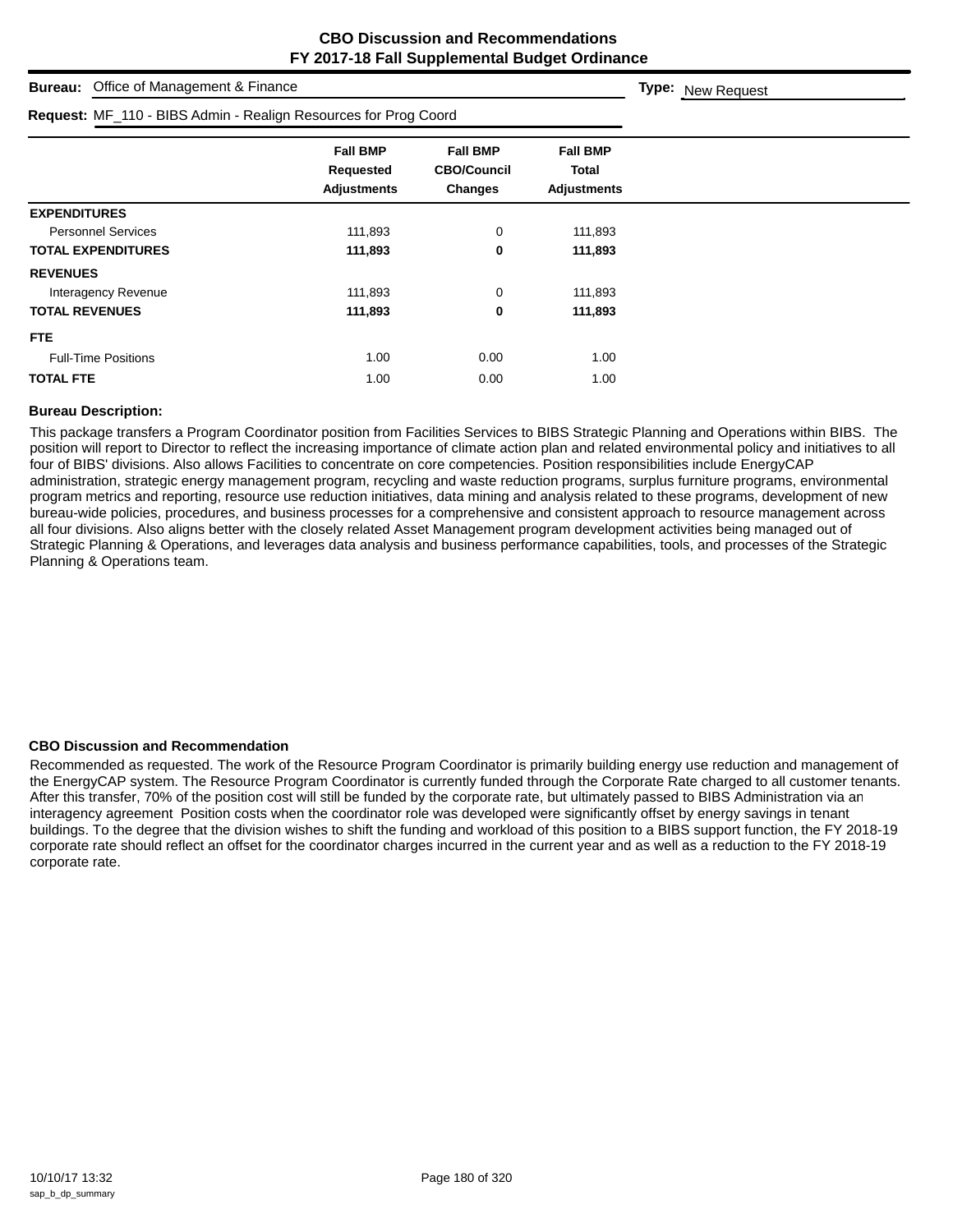**Type:** New Request

# **Bureau:** Office of Management & Finance

| Request: MF_111 - CityFleet - Hydro IA Increase |                                                    |                                                         |                                                       |
|-------------------------------------------------|----------------------------------------------------|---------------------------------------------------------|-------------------------------------------------------|
|                                                 | <b>Fall BMP</b><br>Requested<br><b>Adjustments</b> | <b>Fall BMP</b><br><b>CBO/Council</b><br><b>Changes</b> | <b>Fall BMP</b><br><b>Total</b><br><b>Adjustments</b> |
| <b>EXPENDITURES</b>                             |                                                    |                                                         |                                                       |
| <b>External Materials and Services</b>          | 6,000                                              | 0                                                       | 6,000                                                 |
| <b>TOTAL EXPENDITURES</b>                       | 6,000                                              | 0                                                       | 6,000                                                 |
| <b>REVENUES</b>                                 |                                                    |                                                         |                                                       |
| Interagency Revenue                             | 6,000                                              | 0                                                       | 6,000                                                 |
| <b>TOTAL REVENUES</b>                           | 6,000                                              | 0                                                       | 6,000                                                 |

## **Bureau Description:**

Hydro has requested to increase the interagency by \$6,000 to cover fleet expenses related to the purchase of new vehicles and equipment in accordance with Resolution 35960 requiring Council approval of new vehicle additions. This request is matching Water request WA\_007.

#### **CBO Discussion and Recommendation**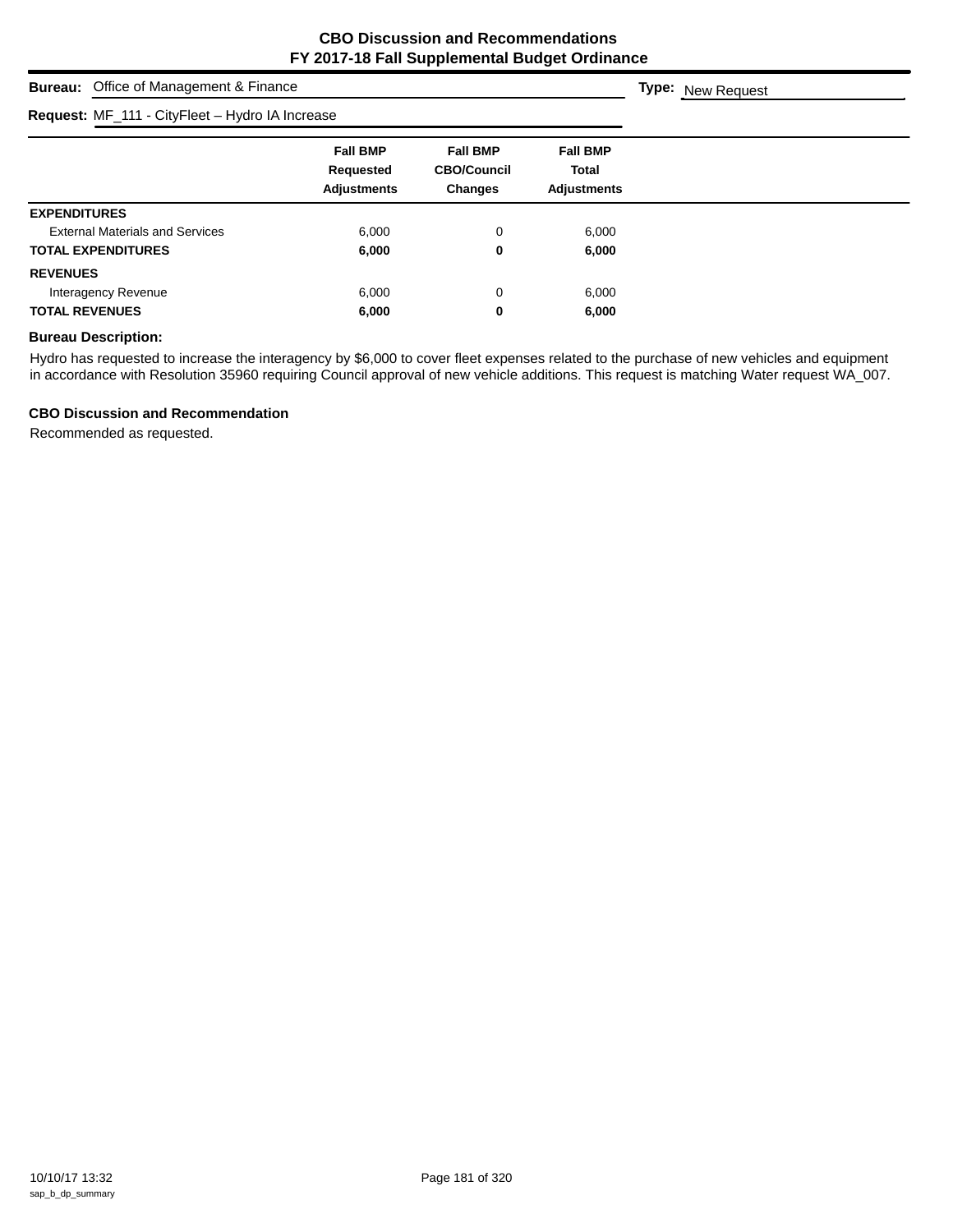| <b>Bureau:</b> Office of Management & Finance       | <b>Type:</b> New Request                           |                                                         |                                                |  |
|-----------------------------------------------------|----------------------------------------------------|---------------------------------------------------------|------------------------------------------------|--|
| Request: MF_112 - CityFleet - Increase IA with BIBS |                                                    |                                                         |                                                |  |
|                                                     | <b>Fall BMP</b><br>Requested<br><b>Adjustments</b> | <b>Fall BMP</b><br><b>CBO/Council</b><br><b>Changes</b> | <b>Fall BMP</b><br>Total<br><b>Adjustments</b> |  |
| <b>EXPENDITURES</b>                                 |                                                    |                                                         |                                                |  |
| Internal Materials and Services                     | 25,921                                             | 0                                                       | 25,921                                         |  |
| Contingency                                         | (25, 921)                                          | 0                                                       | (25, 921)                                      |  |
| <b>TOTAL EXPENDITURES</b>                           | 0                                                  | 0                                                       | 0                                              |  |

#### **Bureau Description:**

This package increases IA's with BIBS Strategic Planning and Operations by \$25,921 to provide funding for two temporary Office Support Specialist III positions and a Program Coordinator position transferred from Facilities Services to BIBS Strategic Planning and Operations within BIBS. One temporary Office Support Specialist III position will assist the BIBS contracts team. The position will serve internal bureau customers with contract-related services such as preparing and processing contracts, amendments, change orders, task orders, purchase orders and requisitions. A second temporary Office Support Specialist III position will assist the BIBS director. The position will work on program development activities such as succession planning, knowledge transfer, learning and development, recruiting and onboarding, customer service improvement activities, employee satisfaction activities, and supports other key bureau initiatives. The Program Coordinator positions responsibilities include resource management activities, development of new bureau-wide policies, procedures, and business processes for a comprehensive and consistent approach to resource management across all four divisions.

#### **CBO Discussion and Recommendation**

Partially recommended as requested. See MF\_076.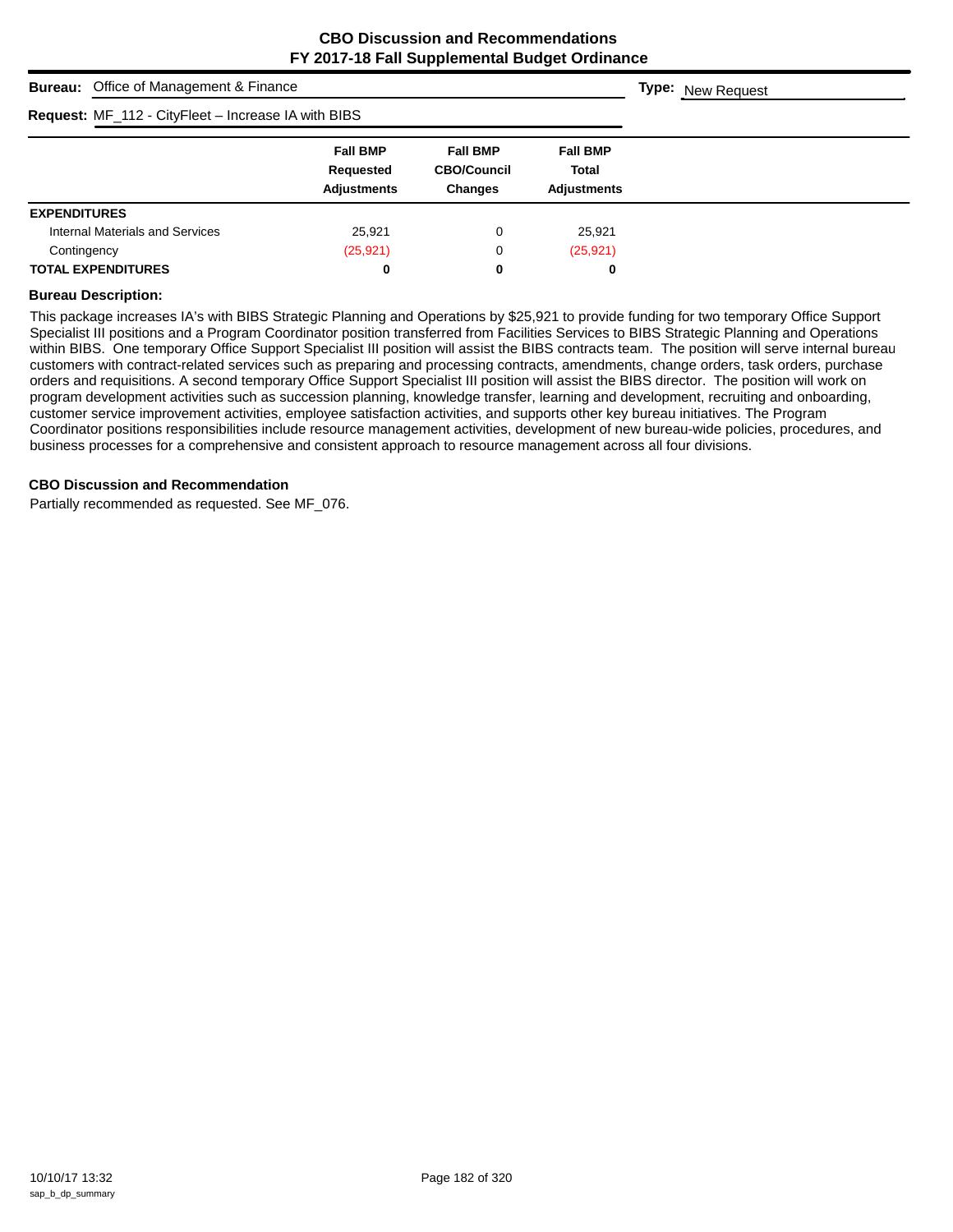|                           | <b>Bureau:</b> Office of Management & Finance                      | <b>Type:</b> New Request                           |                                                         |                                                |  |  |  |
|---------------------------|--------------------------------------------------------------------|----------------------------------------------------|---------------------------------------------------------|------------------------------------------------|--|--|--|
|                           | Request: MF_113 - Facilities - 1900 Building Major Maintenance adj |                                                    |                                                         |                                                |  |  |  |
|                           |                                                                    | <b>Fall BMP</b><br>Requested<br><b>Adjustments</b> | <b>Fall BMP</b><br><b>CBO/Council</b><br><b>Changes</b> | <b>Fall BMP</b><br><b>Total</b><br>Adjustments |  |  |  |
| <b>EXPENDITURES</b>       |                                                                    |                                                    |                                                         |                                                |  |  |  |
|                           | <b>External Materials and Services</b>                             | 2,215,425                                          | 0                                                       | 2,215,425                                      |  |  |  |
| Contingency               |                                                                    | (2,215,425)                                        | 0                                                       | (2,215,425)                                    |  |  |  |
| <b>TOTAL EXPENDITURES</b> |                                                                    | 0                                                  | 0                                                       | 0                                              |  |  |  |

#### **Bureau Description:**

This decision package requests to fund additional major maintenance projects at the 1900 Building from the building's major maintenance reserve.

The new projects funded are:

•2500 conference rooms A/B/C automated shade replacement -- \$78,776

•Perform water intrusion testing -- \$44,290

•Generator replacement -- \$2,000,000

•Electric vehicle charger monitors -- \$40,000

•Remove and replace signs to comply with ADA requirements -- \$36,909

•Exterior sealant replacement at footing/sidewalk transition -- \$15,450

## **CBO Discussion and Recommendation**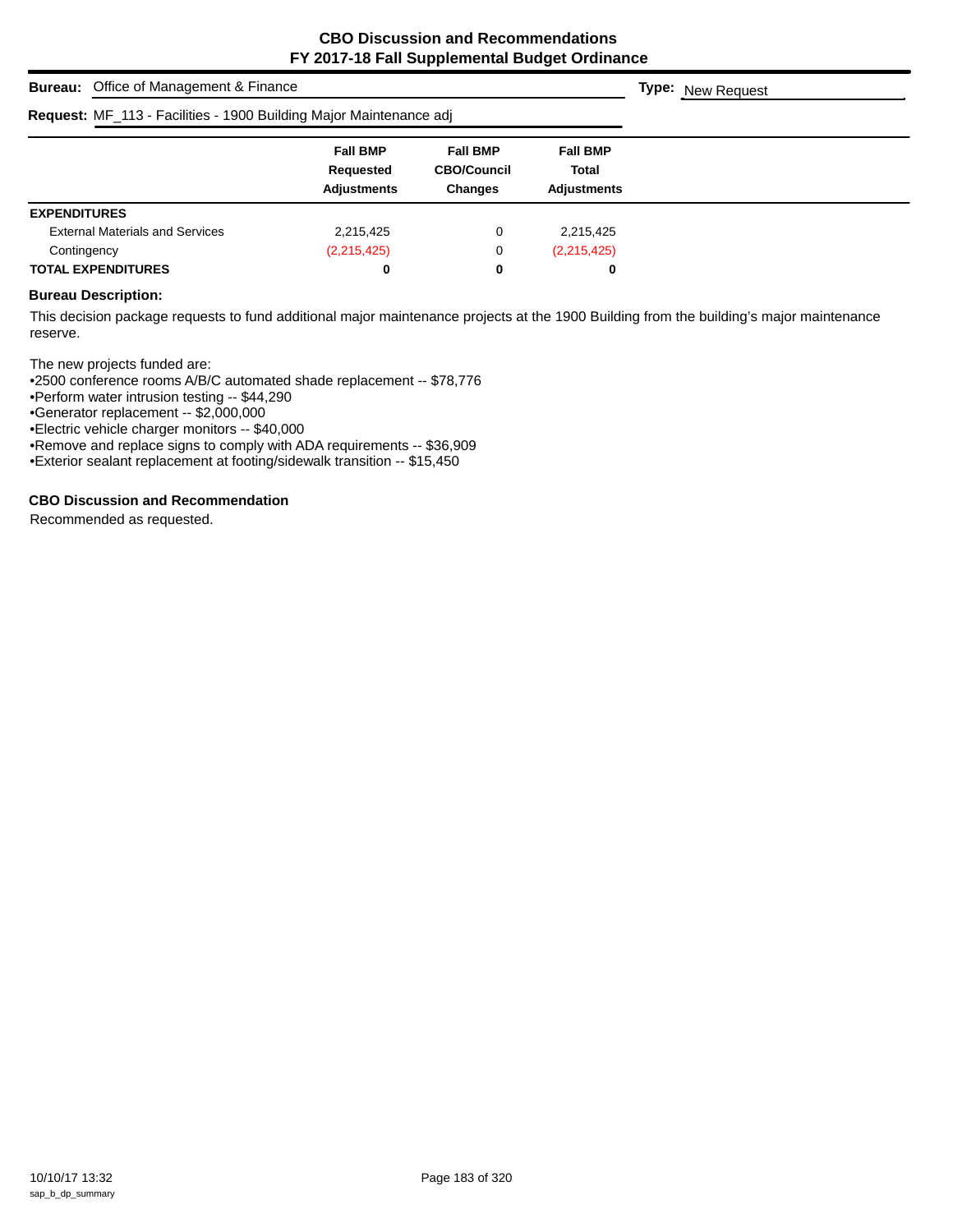| <b>Bureau:</b> Office of Management & Finance          | <b>Type:</b> Technical Adjustment                  |                                                         |                                                       |  |  |
|--------------------------------------------------------|----------------------------------------------------|---------------------------------------------------------|-------------------------------------------------------|--|--|
| Request: MF_114 - Spectator Venue Technical Adjustment |                                                    |                                                         |                                                       |  |  |
|                                                        | <b>Fall BMP</b><br>Requested<br><b>Adjustments</b> | <b>Fall BMP</b><br><b>CBO/Council</b><br><b>Changes</b> | <b>Fall BMP</b><br><b>Total</b><br><b>Adjustments</b> |  |  |
| <b>EXPENDITURES</b>                                    |                                                    |                                                         |                                                       |  |  |
| <b>External Materials and Services</b>                 | (79)                                               | 0                                                       | (79)                                                  |  |  |
| Internal Materials and Services                        | 79                                                 | 0                                                       | 79                                                    |  |  |
| <b>TOTAL EXPENDITURES</b>                              | 0                                                  | 0                                                       | 0                                                     |  |  |

## **Bureau Description:**

This request moves \$35,000 from Professional Services to Miscellaneous Services and \$79 from Miscellaneous expenses to IMS for reception services in the Congress Center.

## **CBO Discussion and Recommendation**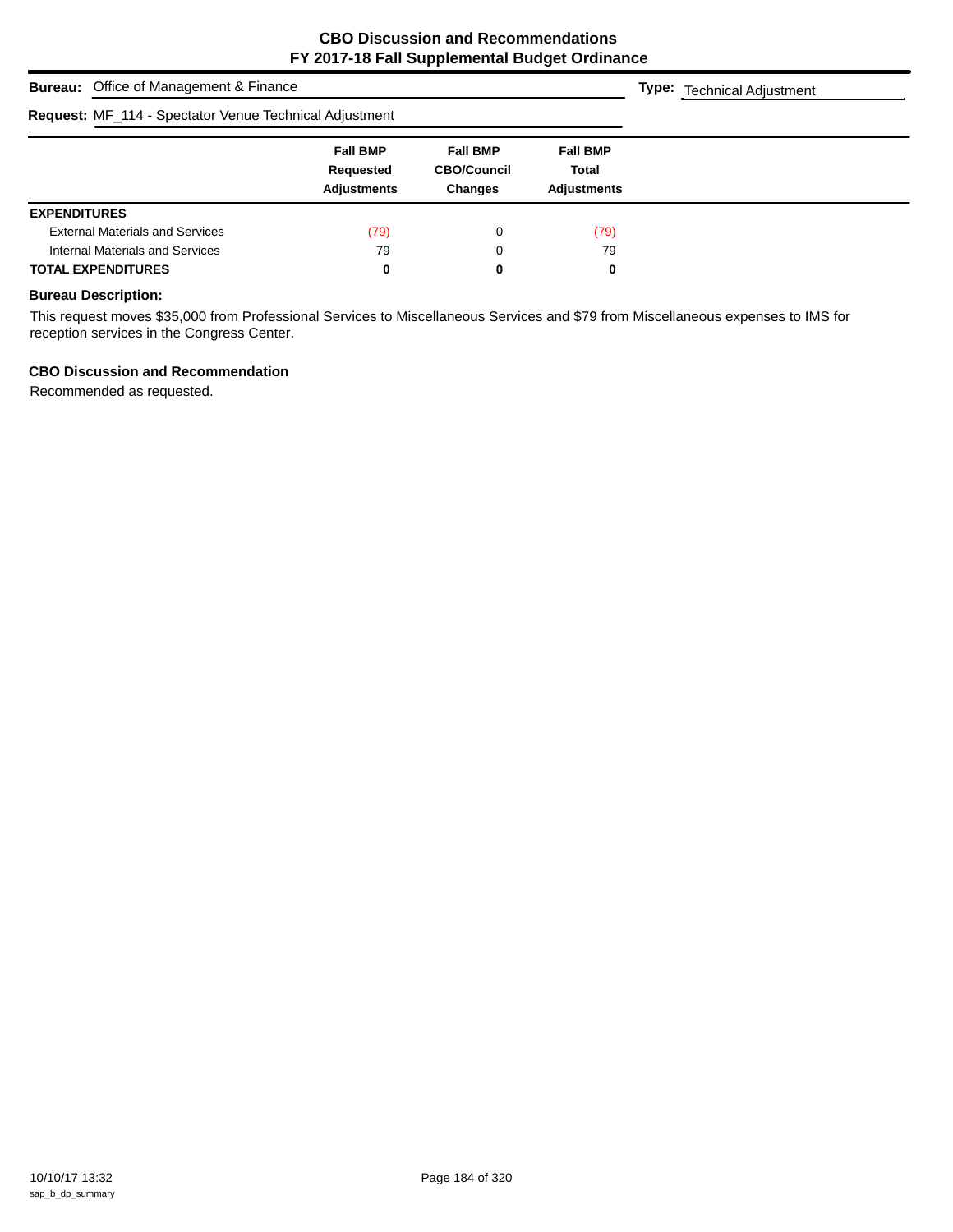| <b>Bureau:</b> Office of Management & Finance             | <b>Type:</b> New Request                           |                                                         |                                                |  |
|-----------------------------------------------------------|----------------------------------------------------|---------------------------------------------------------|------------------------------------------------|--|
| Request: MF_115 - Facilities - PCC Major Maintenance Adj. |                                                    |                                                         |                                                |  |
|                                                           | <b>Fall BMP</b><br>Requested<br><b>Adjustments</b> | <b>Fall BMP</b><br><b>CBO/Council</b><br><b>Changes</b> | <b>Fall BMP</b><br><b>Total</b><br>Adjustments |  |
| <b>EXPENDITURES</b>                                       |                                                    |                                                         |                                                |  |
| <b>External Materials and Services</b>                    | 66,490                                             | 0                                                       | 66,490                                         |  |
| Contingency                                               | (66, 490)                                          | 0                                                       | (66, 490)                                      |  |
| <b>TOTAL EXPENDITURES</b>                                 | 0                                                  | 0                                                       | 0                                              |  |

## **Bureau Description:**

This decision package requests to fund additional major maintenance projects at PCC from the building's major maintenance reserve.

The new projects funded are:

•Upgrade exterior lighting -- \$20,430

•Upgrade interior lighting -- \$38,560

•Improve seismic bracing on the sprinkler system -- \$7,500

#### **CBO Discussion and Recommendation**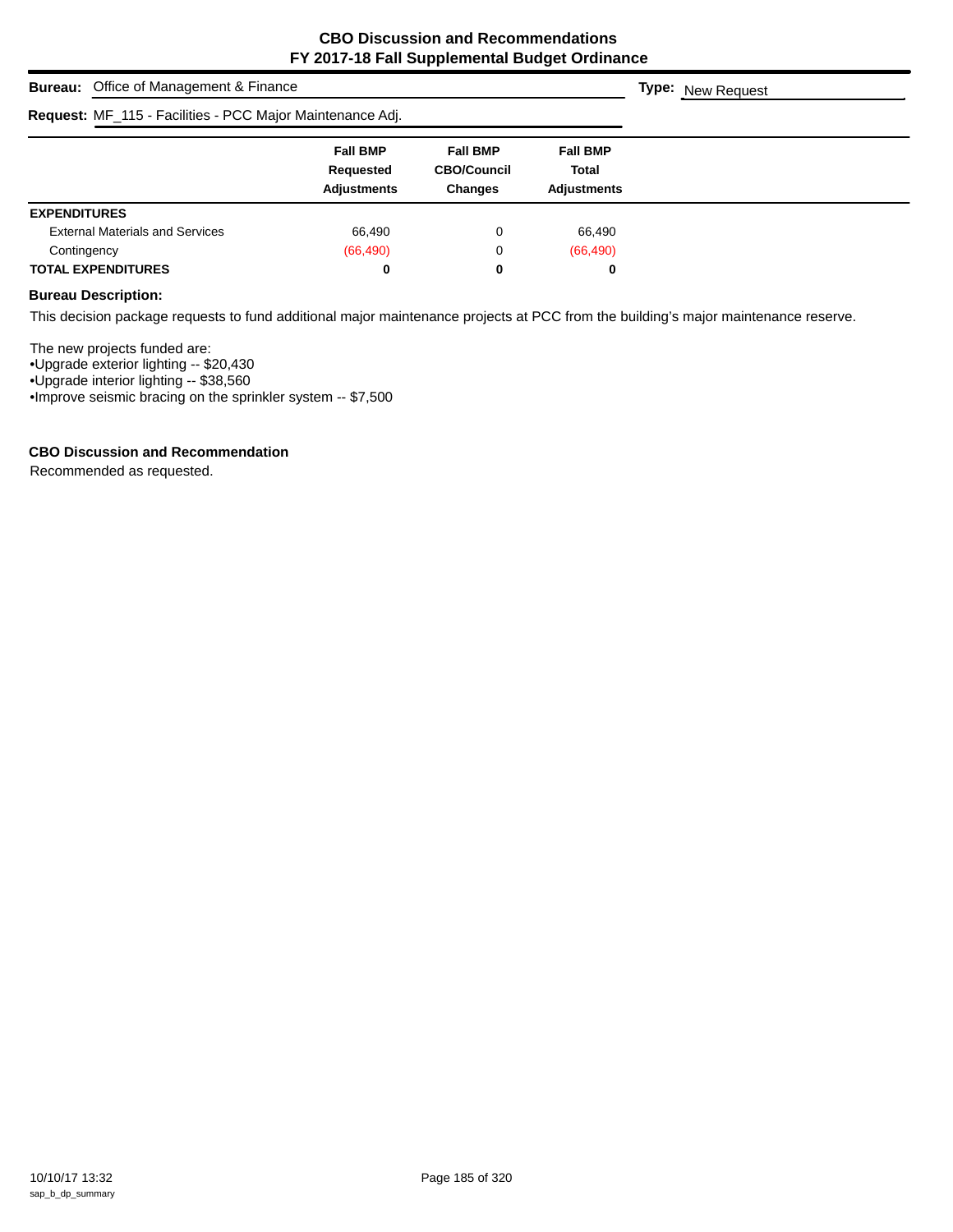**Type:** New Request

**Bureau:** Office of Management & Finance

| Request: MF_116 - Risk I&C - True-up Beginning Fund Balance |                    |                    |                    |  |
|-------------------------------------------------------------|--------------------|--------------------|--------------------|--|
|                                                             | <b>Fall BMP</b>    | <b>Fall BMP</b>    | <b>Fall BMP</b>    |  |
|                                                             | Requested          | <b>CBO/Council</b> | Total              |  |
|                                                             | <b>Adjustments</b> | Changes            | <b>Adjustments</b> |  |
| <b>EXPENDITURES</b>                                         |                    |                    |                    |  |
| Contingency                                                 | 1,468,625          | 0                  | l,468,625          |  |
| <b>TOTAL EXPENDITURES</b>                                   | 1,468,625          | 0                  | 1,468,625          |  |
| <b>REVENUES</b>                                             |                    |                    |                    |  |
| <b>Budgeted Beginning Fund Balance</b>                      | 1,468,625          | 0                  | 468,625.           |  |
| <b>TOTAL REVENUES</b>                                       | 1,468,625          | 0                  | 1,468,625          |  |

## **Bureau Description:**

This request increases the beginning fund balance by \$1,468,625 to true up the budgeted beginning fund balance for the Insurance and Claims Fund to match the actual balance at July 1, 2017 and place the resulting appropriation in fund contingency.

#### **CBO Discussion and Recommendation**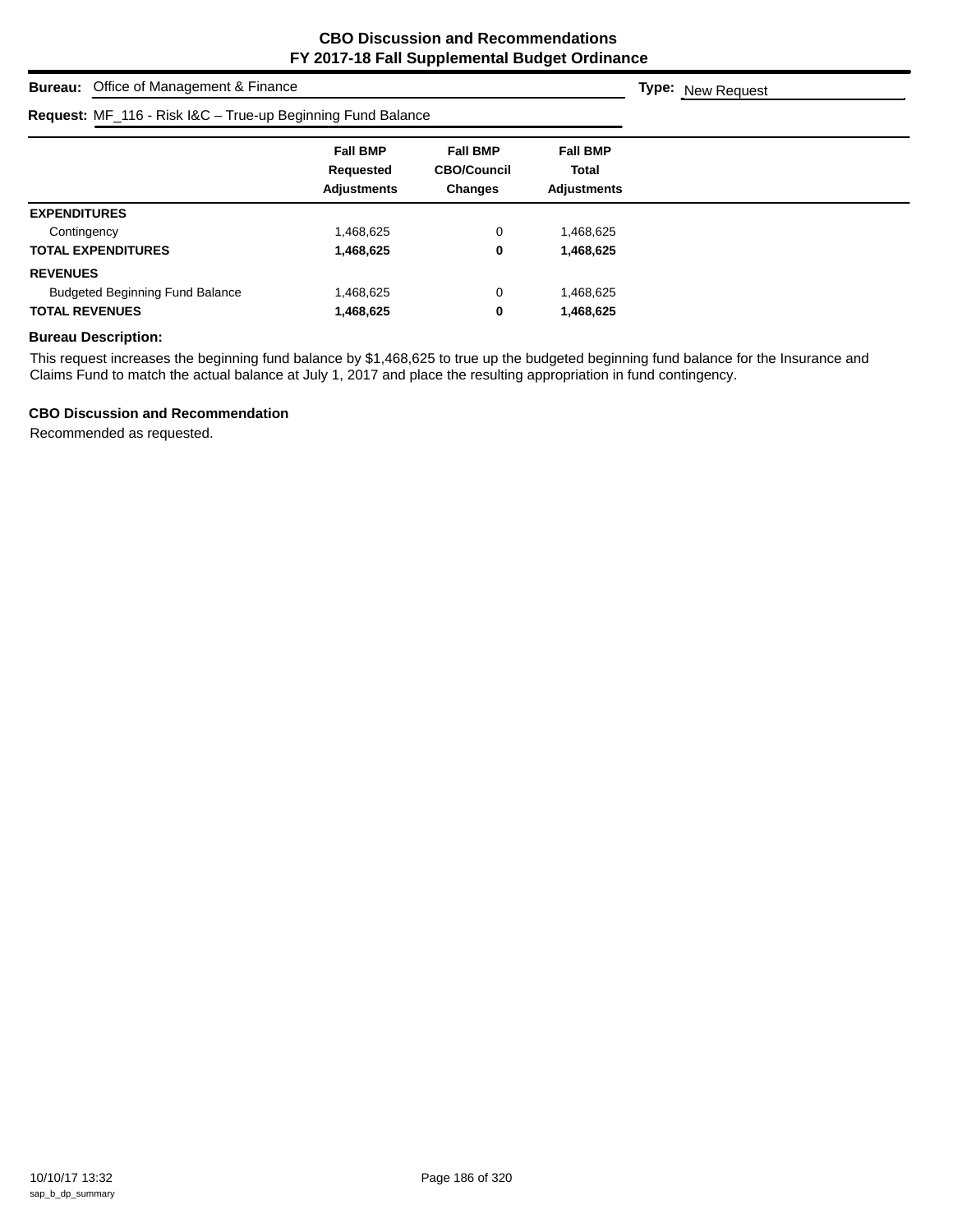| <b>Bureau:</b> Office of Management & Finance              |                                                    |                                                         |                                                       | <b>Type:</b> New Request |
|------------------------------------------------------------|----------------------------------------------------|---------------------------------------------------------|-------------------------------------------------------|--------------------------|
| Request: MF_117 - Risk WC - True-up Beginning Fund Balance |                                                    |                                                         |                                                       |                          |
|                                                            | <b>Fall BMP</b><br>Requested<br><b>Adjustments</b> | <b>Fall BMP</b><br><b>CBO/Council</b><br><b>Changes</b> | <b>Fall BMP</b><br><b>Total</b><br><b>Adjustments</b> |                          |
| <b>EXPENDITURES</b>                                        |                                                    |                                                         |                                                       |                          |
| Contingency                                                | 377.879                                            | 0                                                       | 377.879                                               |                          |
| <b>TOTAL EXPENDITURES</b>                                  | 377,879                                            | 0                                                       | 377,879                                               |                          |
| <b>REVENUES</b>                                            |                                                    |                                                         |                                                       |                          |
| <b>Budgeted Beginning Fund Balance</b>                     | 377,879                                            | 0                                                       | 377,879                                               |                          |
| <b>TOTAL REVENUES</b>                                      | 377,879                                            | 0                                                       | 377,879                                               |                          |

## **Bureau Description:**

This request increases the beginning fund balance by \$377,879 to true up the budgeted beginning fund balance for the Workers' Compensation Fund to match the actual balance at July 1, 2017 and place the resulting appropriation in fund contingency.

## **CBO Discussion and Recommendation**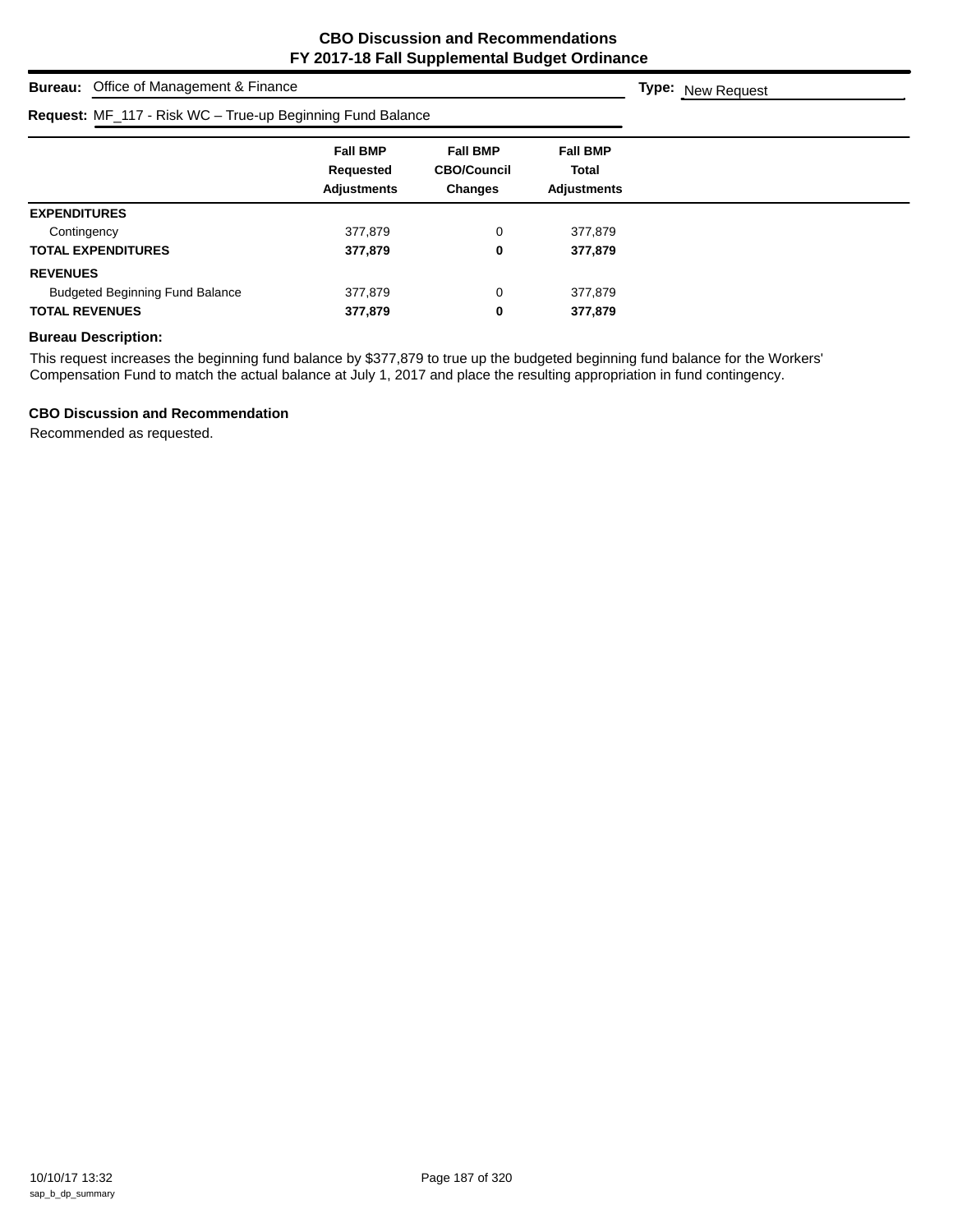| <b>Bureau:</b> Office of Management & Finance                      | <b>Type:</b> New Request                           |                                                         |                                                |  |
|--------------------------------------------------------------------|----------------------------------------------------|---------------------------------------------------------|------------------------------------------------|--|
| Request: MF_118 - Facilities - Kelly Building Major Maintenance Ad |                                                    |                                                         |                                                |  |
|                                                                    | <b>Fall BMP</b><br>Requested<br><b>Adjustments</b> | <b>Fall BMP</b><br><b>CBO/Council</b><br><b>Changes</b> | <b>Fall BMP</b><br>Total<br><b>Adjustments</b> |  |
| <b>EXPENDITURES</b>                                                |                                                    |                                                         |                                                |  |
| <b>External Materials and Services</b>                             | 178,560                                            | 0                                                       | 178,560                                        |  |
| Contingency                                                        | (178, 560)                                         | 0                                                       | (178, 560)                                     |  |
| <b>TOTAL EXPENDITURES</b>                                          | 0                                                  | 0                                                       | 0                                              |  |

#### **Bureau Description:**

This decision package requests to fund additional major maintenance projects at the Kelly Building from the building's major maintenance reserve.

The new projects funded are: •Roof Assessment -- \$5,000 •Roof repair -- \$15,000 •Upgrade building lighting -- \$38,560 •Electrical room AC replacement -- \$20,000 •HVAC Assessment -- \$10,000 •Replace UPS -- \$75,000 •Security Cameras -- \$15,000

## **CBO Discussion and Recommendation**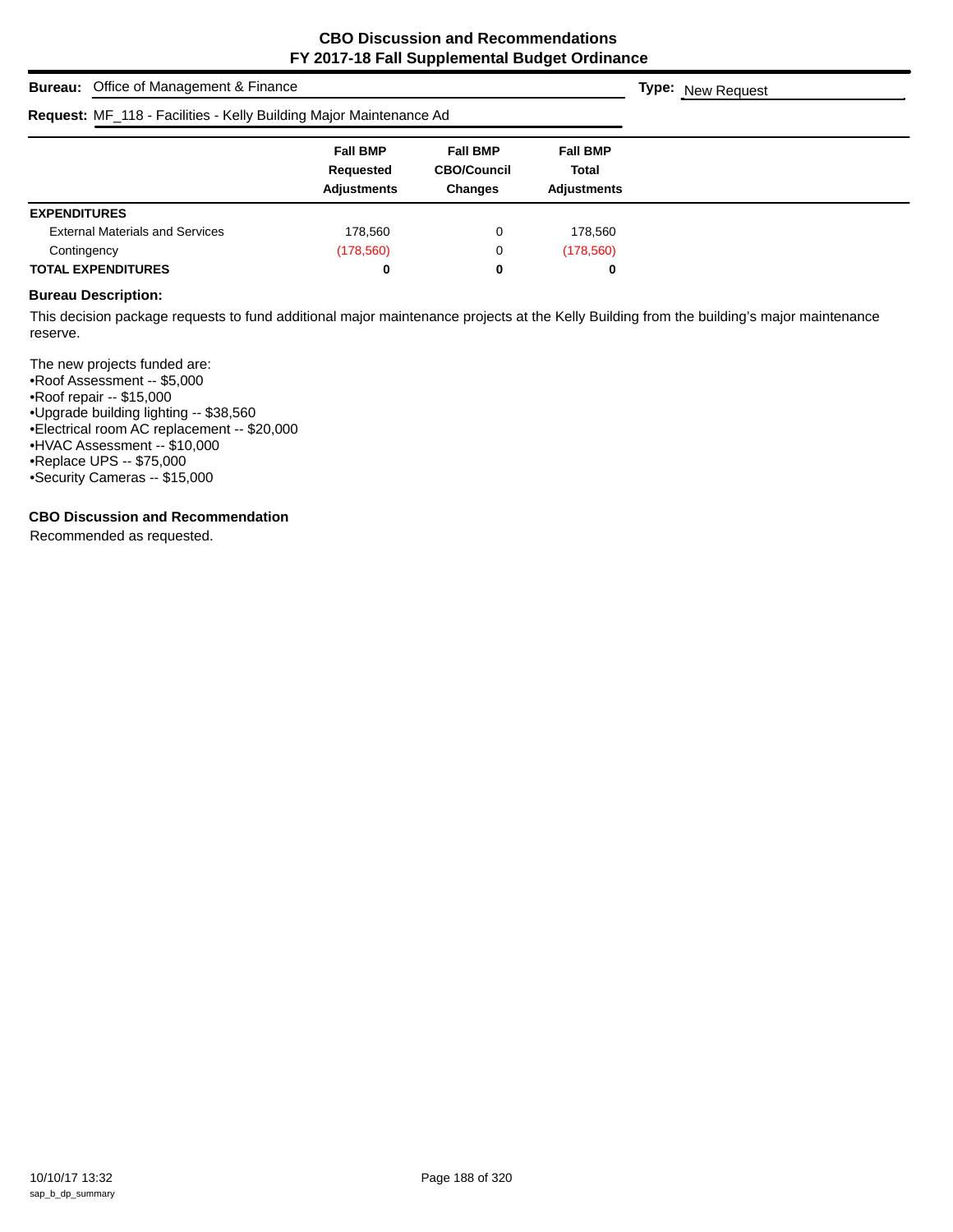| <b>Bureau:</b> Office of Management & Finance                    | <b>Type:</b> New Request                           |                                                         |                                                |  |
|------------------------------------------------------------------|----------------------------------------------------|---------------------------------------------------------|------------------------------------------------|--|
| Request: MF_119 - Facilities - Police Training Major Maintenance |                                                    |                                                         |                                                |  |
|                                                                  | <b>Fall BMP</b><br>Requested<br><b>Adjustments</b> | <b>Fall BMP</b><br><b>CBO/Council</b><br><b>Changes</b> | <b>Fall BMP</b><br>Total<br><b>Adjustments</b> |  |
| <b>EXPENDITURES</b>                                              |                                                    |                                                         |                                                |  |
| <b>External Materials and Services</b>                           | 184.056                                            | 0                                                       | 184.056                                        |  |
| Contingency                                                      | (184, 056)                                         | 0                                                       | (184, 056)                                     |  |
| <b>TOTAL EXPENDITURES</b>                                        | 0                                                  | 0                                                       | 0                                              |  |

## **Bureau Description:**

This decision package requests to fund additional major maintenance projects at Police Training from the building's major maintenance reserve.

The new projects funded are:

•Roof repair -- \$20,000 •Replace HVAC RTU's 1,3,7 -- \$164,056

## **CBO Discussion and Recommendation**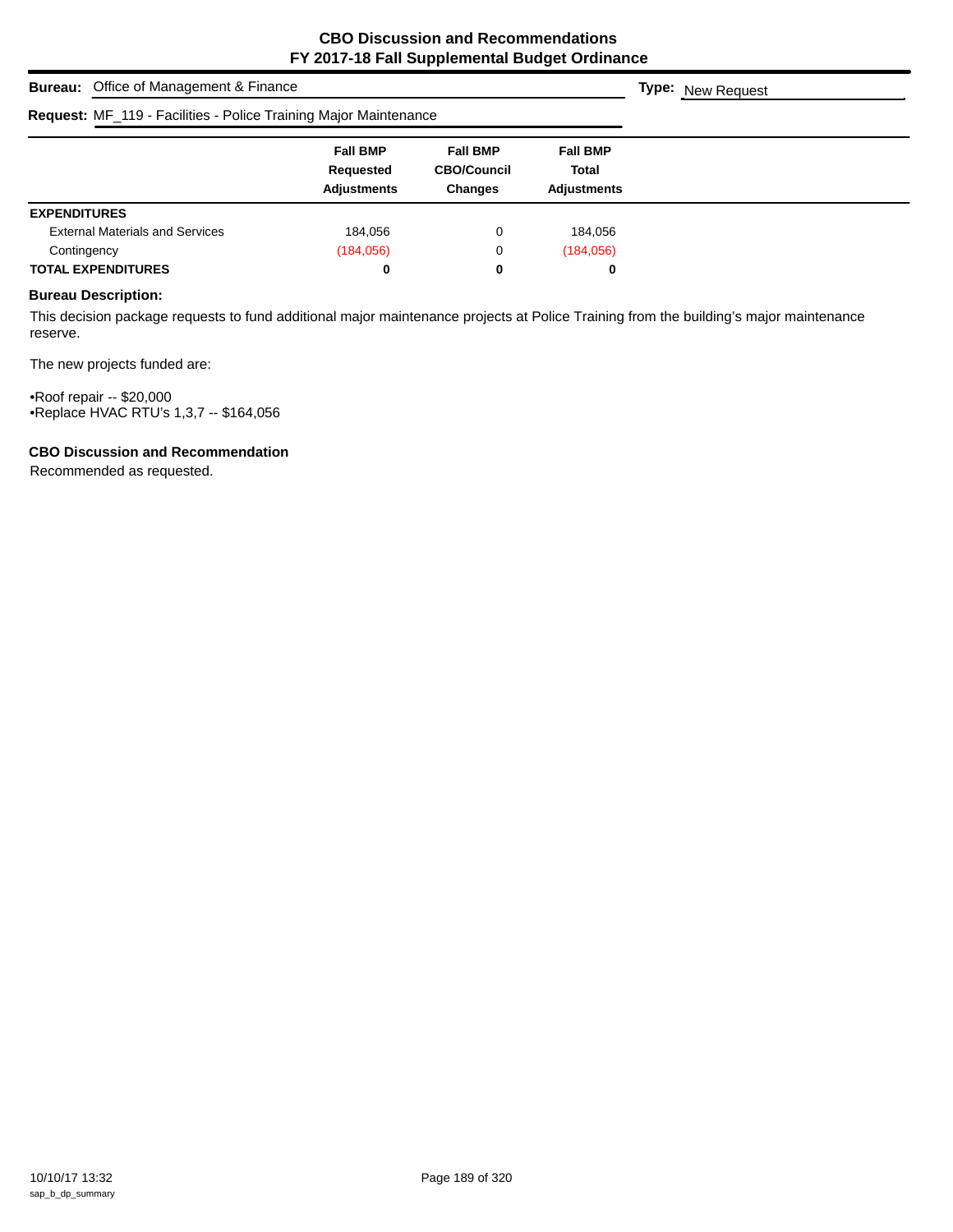| <b>Bureau:</b> Office of Management & Finance                  | <b>Type:</b> New Request                           |                                                         |                                         |  |
|----------------------------------------------------------------|----------------------------------------------------|---------------------------------------------------------|-----------------------------------------|--|
| Request: MF_120 - Facilities - St. John Major Maintenance Adj. |                                                    |                                                         |                                         |  |
|                                                                | <b>Fall BMP</b><br>Requested<br><b>Adjustments</b> | <b>Fall BMP</b><br><b>CBO/Council</b><br><b>Changes</b> | <b>Fall BMP</b><br>Total<br>Adjustments |  |
| <b>EXPENDITURES</b>                                            |                                                    |                                                         |                                         |  |
| <b>External Materials and Services</b>                         | 144.089                                            | 0                                                       | 144.089                                 |  |
| Contingency                                                    | (144, 089)                                         | 0                                                       | (144, 089)                              |  |
| <b>TOTAL EXPENDITURES</b>                                      | 0                                                  | 0                                                       | 0                                       |  |

## **Bureau Description:**

This decision package requests to fund a carryover major maintenance project at St. John's Precinct from the building's major maintenance reserve.

•Boiler replacement -- \$144,089

## **CBO Discussion and Recommendation**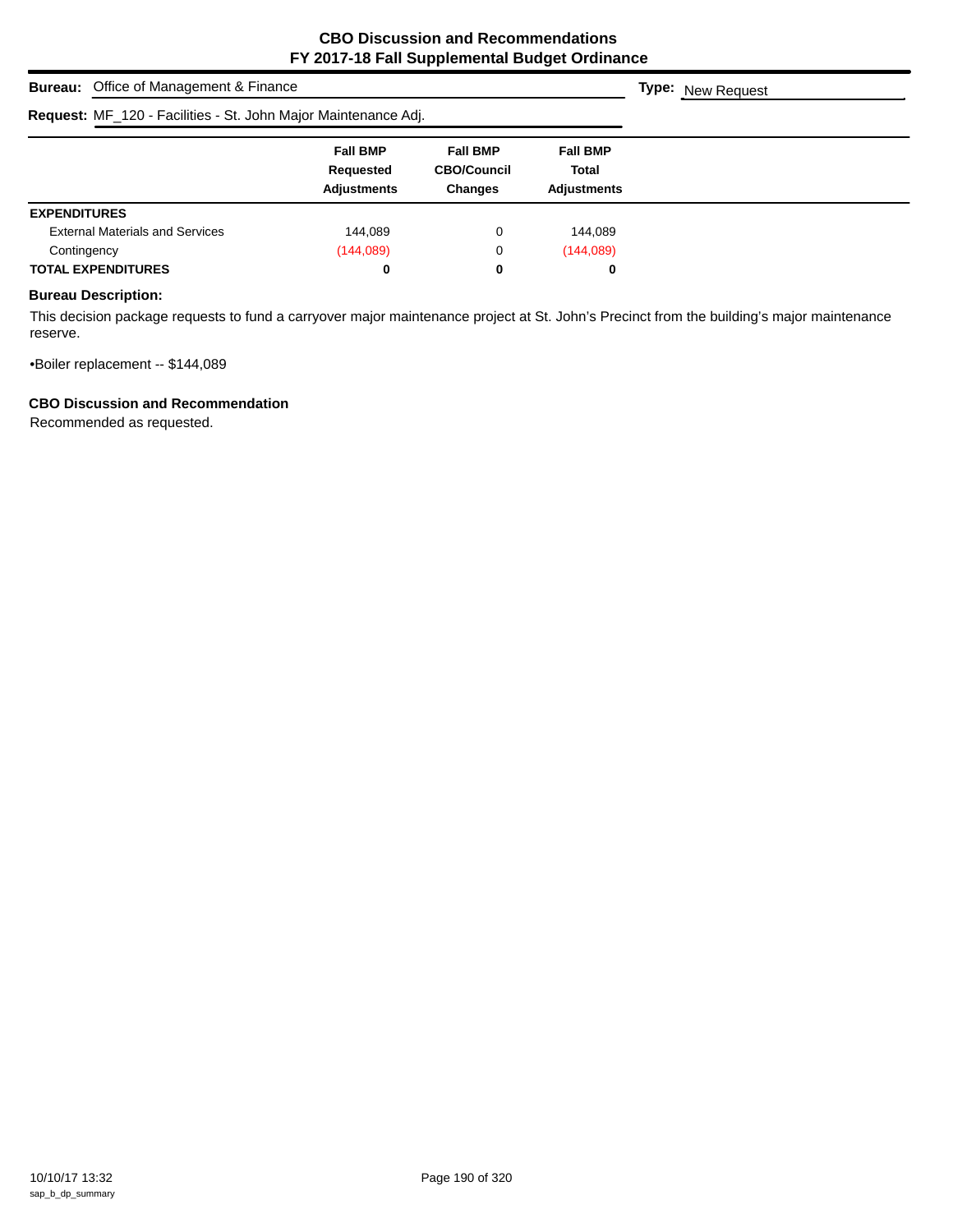**Type:** New Request

# **Bureau:** Office of Management & Finance

| Request: MF_121 - BHR GF - Recruiting Support |                                                    |                                                         |                                                       |  |
|-----------------------------------------------|----------------------------------------------------|---------------------------------------------------------|-------------------------------------------------------|--|
|                                               | <b>Fall BMP</b><br>Requested<br><b>Adjustments</b> | <b>Fall BMP</b><br><b>CBO/Council</b><br><b>Changes</b> | <b>Fall BMP</b><br><b>Total</b><br><b>Adjustments</b> |  |
| <b>EXPENDITURES</b>                           |                                                    |                                                         |                                                       |  |
| <b>Personnel Services</b>                     | 262,396                                            | (262, 396)                                              | 0                                                     |  |
| <b>External Materials and Services</b>        | 15,000                                             | (15,000)                                                | 0                                                     |  |
| Internal Materials and Services               | 7,500                                              | (7,500)                                                 | 0                                                     |  |
| <b>TOTAL EXPENDITURES</b>                     | 284,896                                            | (284, 896)                                              | 0                                                     |  |
| <b>REVENUES</b>                               |                                                    |                                                         |                                                       |  |
| <b>General Fund Discretionary</b>             | 284,896                                            | (284, 896)                                              | $\Omega$                                              |  |
| <b>TOTAL REVENUES</b>                         | 284,896                                            | (284, 896)                                              | 0                                                     |  |
| <b>FTE</b>                                    |                                                    |                                                         |                                                       |  |
| <b>Full-Time Positions</b>                    | 3.00                                               | $-3.00$                                                 | 0.00                                                  |  |
| <b>TOTAL FTE</b>                              | 3.00                                               | $-3.00$                                                 | 0.00                                                  |  |

#### **Bureau Description:**

This request for positions adds 3.0 FTE, three Senior Human Resource Analysts, for recruitment support. While the City has grown by nearly 1,000 employees in the last four years, BHR staff resources have been flat, and bureaus are asking OMF to reduce the time spent in the recruitment and hiring process. This is the background that led to the budget note for FY 2017-18 directing OMF to develop options for OMF central services funding models. A report on that work is provided in the OMF Fall BMP submission.

BHR recruitment staff have recently instituted business process improvements in recruitment by expanding the functionality of NeoGov, the software used by applicants, raters, hiring managers and recruitment staff. The latest round of improvements was implemented in August.

Yet bureaus report that their need for recruitment and hiring services will continue to expand. The biggest drivers are the expansion in City operations, the anticipated number of retirements, and the additional recruitments needed in the case of internal promotions and cascading vacancies.

The addition of these 3 positions would result in the elimination of bureau-specific interagency agreements that limit BHR's ability to equitably and efficiently distribute workload assignments. With these positions, the expected performance will be reduced time to fill vacancies from 135 days to under 100 days; posting job openings faster; generating eligibility lists within 5 days after job posting closes; and screening for minimum qualifications for all open requisitions.

This request will allow BHR to implement proactive recruitment strategies which will include: providing bureaus with an applicant demographic snapshot per recruitment phase, building talent pipelines, and providing a rapid recruitment support system during the requisition submission phase of the process so that managers can plan their schedules for interviews in advance, thereby reducing the overall length of the recruitment.

OMF is asking that this request to catch up with current demand be approved in FY 2017-18 because of the growth in the volume of recruitment and hiring activity and because bureaus are asking for the increased service this fiscal year. The funding amount requested this year reflects an effective date of November 2018.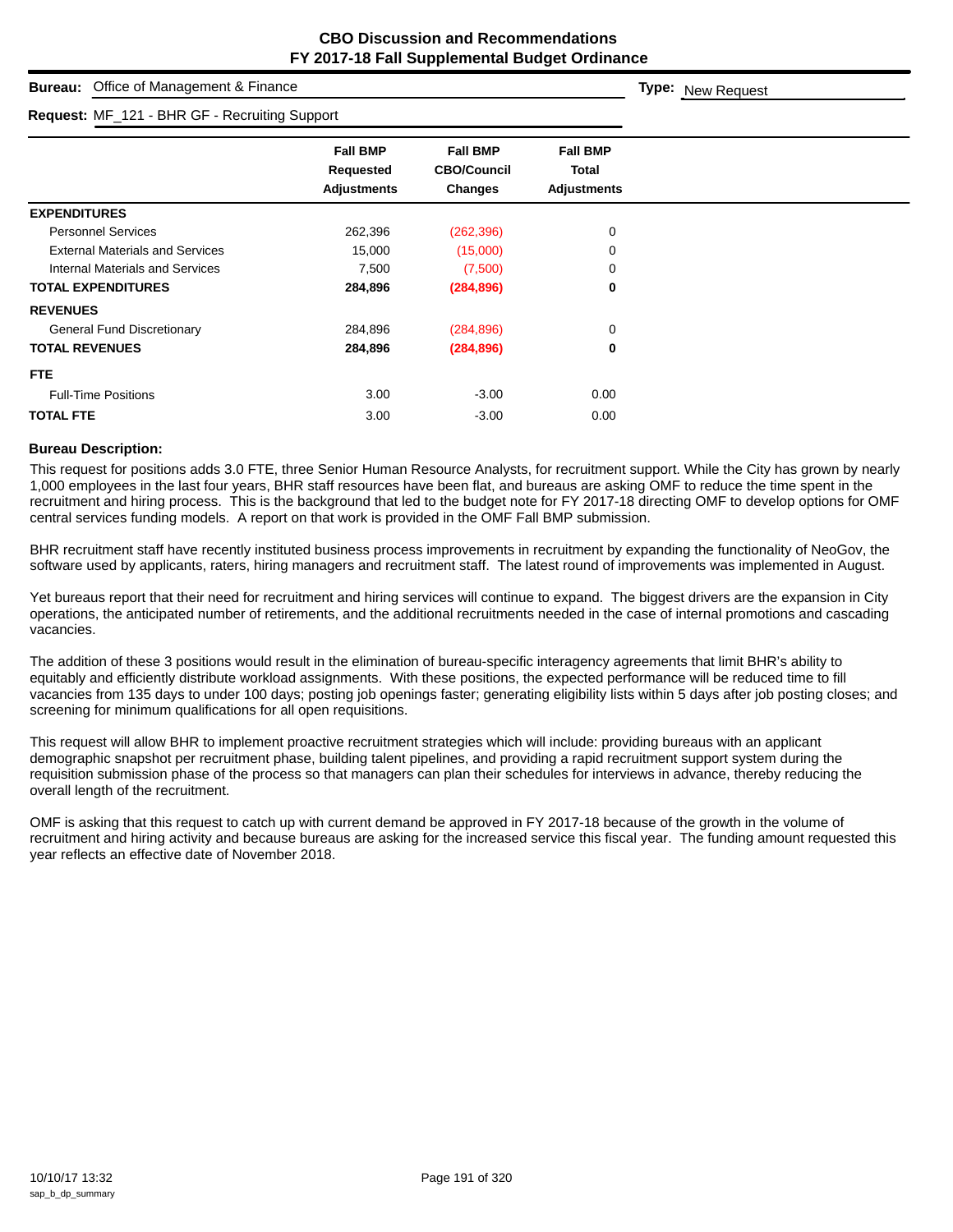| <b>Bureau:</b> Office of Management & Finance | <b>Type:</b> New Request |                    |                    |  |
|-----------------------------------------------|--------------------------|--------------------|--------------------|--|
| Request: MF_121 - BHR GF - Recruiting Support |                          |                    |                    |  |
|                                               | <b>Fall BMP</b>          | <b>Fall BMP</b>    | <b>Fall BMP</b>    |  |
|                                               | Requested                | <b>CBO/Council</b> | <b>Total</b>       |  |
|                                               | <b>Adjustments</b>       | <b>Changes</b>     | <b>Adjustments</b> |  |

#### **CBO Discussion and Recommendation**

Not recommended. This request is for ongoing General Fund resources. The cost included in the request (\$284,896) is for the remainder of the current fiscal year; the ongoing impact is estimated at \$392,263. This request would increase the total recruitment staff from 5.0 FTE to 6.0 FTE while moving two limited term recruitment staff from dedicated, interagency-funded roles supporting PBOT and BDS to permanent general bureau support.

While City Council may make Current Appropriation Level target adjustments as part of the supplemental budget action that would allow for ongoing additions, CBO does not recommend that ongoing requests be approved outside of the annual budget process.

While CBO does not recommend this request on financial policy grounds, it is a well-developed request that is responsive to bureau customer needs and has a strong commitment to the establishment and achievement of quantifiable service levels. As part of the recent discussion of the OMF funding model, OMF has recognized the value of and made a commitment to more robust customer engagement. However, this request was submitted without specific input from the customer group; this request was not presented to the Budget Advisory Committee until after the submission. Discussion of the impacts was not particularly robust in that venue. CBO believes that a more explicit endorsement from the customer group would be desirable in order to pre-commit approximately \$400,000 in the FY 2018-19 budget process.

CBO notes that BHR has had some clear success analyzing the NeoGov system as indicated by the service level data and targets provided as part of the request and through follow-up questions. BHR has been making very intentional efforts to use the system to generate more and better management data, including the realignment and reclassification of two positions to focus on the better utilization of data.

Moreover, the selection of an end-to-end process measure - i.e. from recruitment to start date - speaks to a positive shift in direction and implies a degree of ownership of the whole recruitment process, including the bureau-side. This change in direction was confirmed and reinforced in follow-up conversations with the bureau; BHR management expects to increase support for bureaus throughout the entire recruitment process.

CBO is also very supportive of the management direction to engage end-users in order to better define service levels, understand customer priorities, and arrive at an agreement about optimal service level/cost trade-offs. This type of granular service level discussion with end-users would be an excellent starting point for future discussions of funding discussion in the Budget Advisory Committee.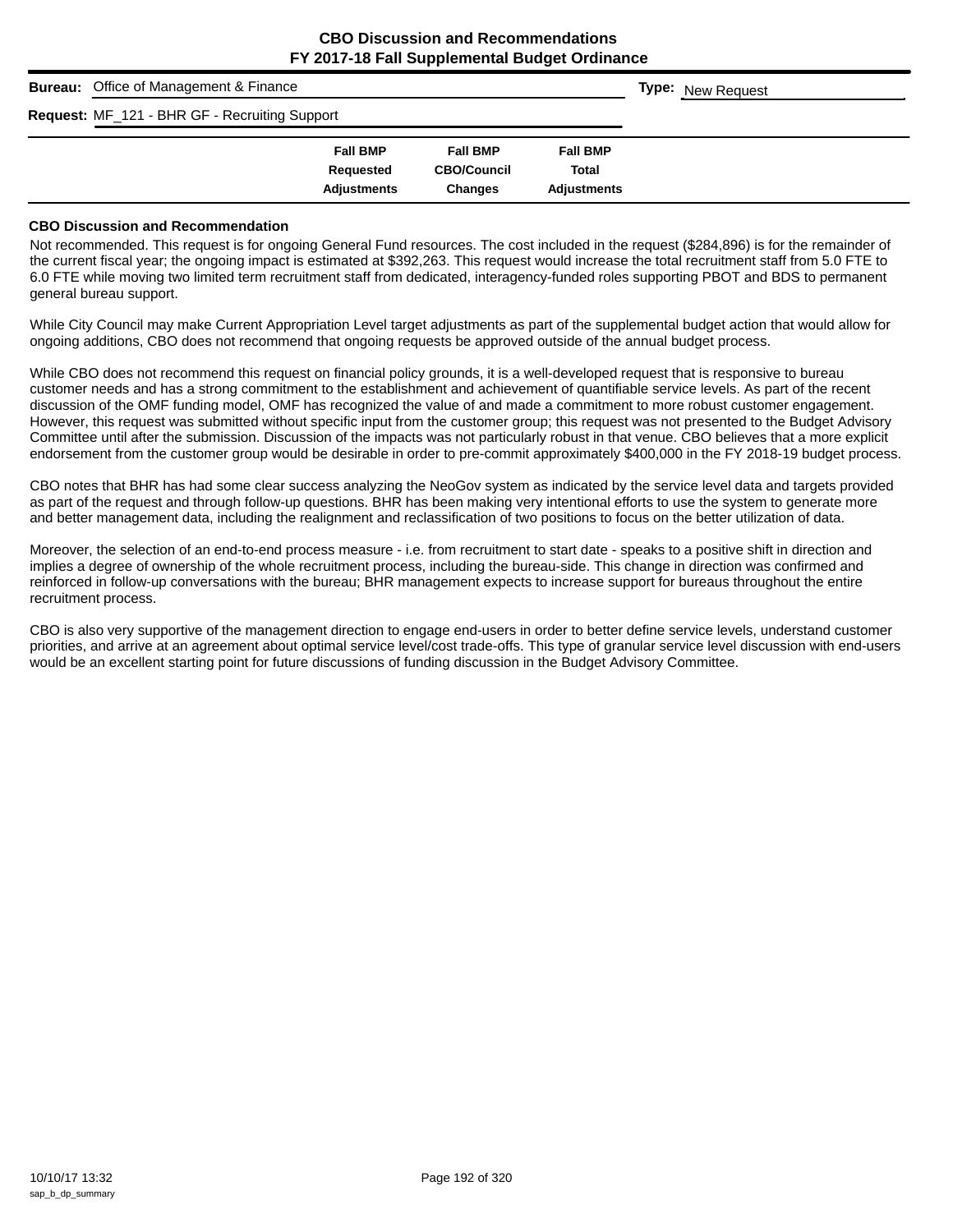| <b>Bureau:</b> Office of Management & Finance                      |                                                    |                                                  |                                                |  |  |  |
|--------------------------------------------------------------------|----------------------------------------------------|--------------------------------------------------|------------------------------------------------|--|--|--|
| Request: MF_122 - Facilities - North Precinct Major Maintenance Ad |                                                    |                                                  |                                                |  |  |  |
|                                                                    | <b>Fall BMP</b><br>Requested<br><b>Adjustments</b> | <b>Fall BMP</b><br><b>CBO/Council</b><br>Changes | <b>Fall BMP</b><br>Total<br><b>Adjustments</b> |  |  |  |
| <b>EXPENDITURES</b>                                                |                                                    |                                                  |                                                |  |  |  |
| <b>External Materials and Services</b>                             | 971.770                                            | 0                                                | 971,770                                        |  |  |  |
| Contingency                                                        | (971, 770)                                         | 0                                                | (971, 770)                                     |  |  |  |
| <b>TOTAL EXPENDITURES</b>                                          | 0                                                  | 0                                                | 0                                              |  |  |  |

#### **Bureau Description:**

This decision package requests to fund additional major maintenance projects at North Precinct from the building's major maintenance reserve.

The new projects funded are:

•Locker rooms -- \$875,664 •HVAC rezoning -- \$54,000 •Replace motorized gate -- \$42,106

#### **CBO Discussion and Recommendation**

Recommended as requested. The divison has acknowledged the need to address ambiguity in the division's policies around the use of major maintenance funds, specifcally around what qualifies as major maintenance as compared to a tenant improvement. In response to CBO questions about why a locker room project qualified as major maintenance, the division provided the following information:

The locker room floor was leaking and sagging. Subsequent investigations revealed that the substrate had been installed improperly. This required significant demolition of the space and fixtures, which was believed would damage the existing lockers beyond repair and reuse. Consequently, major maintenance is funding basic locker replacement in kind, while Police is funding the incremental costs for upgrades for a modern locker system that meets their equipment needs.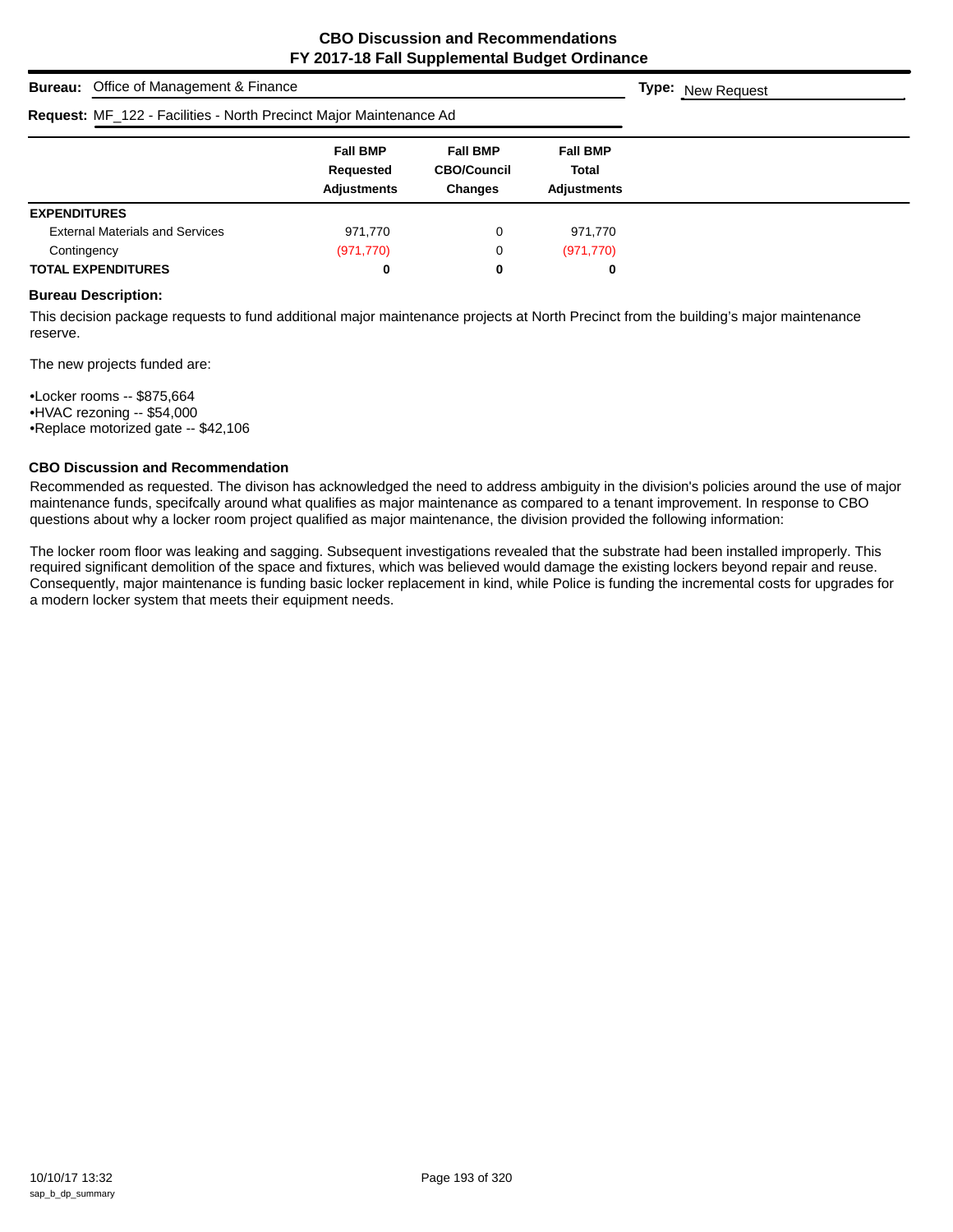| <b>Bureau:</b> Office of Management & Finance                      | <b>Type:</b> New Request                           |                                                         |                                         |  |
|--------------------------------------------------------------------|----------------------------------------------------|---------------------------------------------------------|-----------------------------------------|--|
| Request: MF_123 - Facilities - East Precinct Major Maintenance Adj |                                                    |                                                         |                                         |  |
|                                                                    | <b>Fall BMP</b><br>Requested<br><b>Adjustments</b> | <b>Fall BMP</b><br><b>CBO/Council</b><br><b>Changes</b> | <b>Fall BMP</b><br>Total<br>Adjustments |  |
| <b>EXPENDITURES</b>                                                |                                                    |                                                         |                                         |  |
| <b>External Materials and Services</b>                             | 56,921                                             | 0                                                       | 56,921                                  |  |
| Contingency                                                        | (56, 921)                                          | 0                                                       | (56, 921)                               |  |
| <b>TOTAL EXPENDITURES</b>                                          | 0                                                  | 0                                                       | 0                                       |  |

## **Bureau Description:**

This decision package requests to fund major maintenance projects at East Precinct from the building's major maintenance reserve.

New Project: •Roof repairs -- \$20,000

Carryover project: •Garage beam showing stress -- \$36,921

## **CBO Discussion and Recommendation**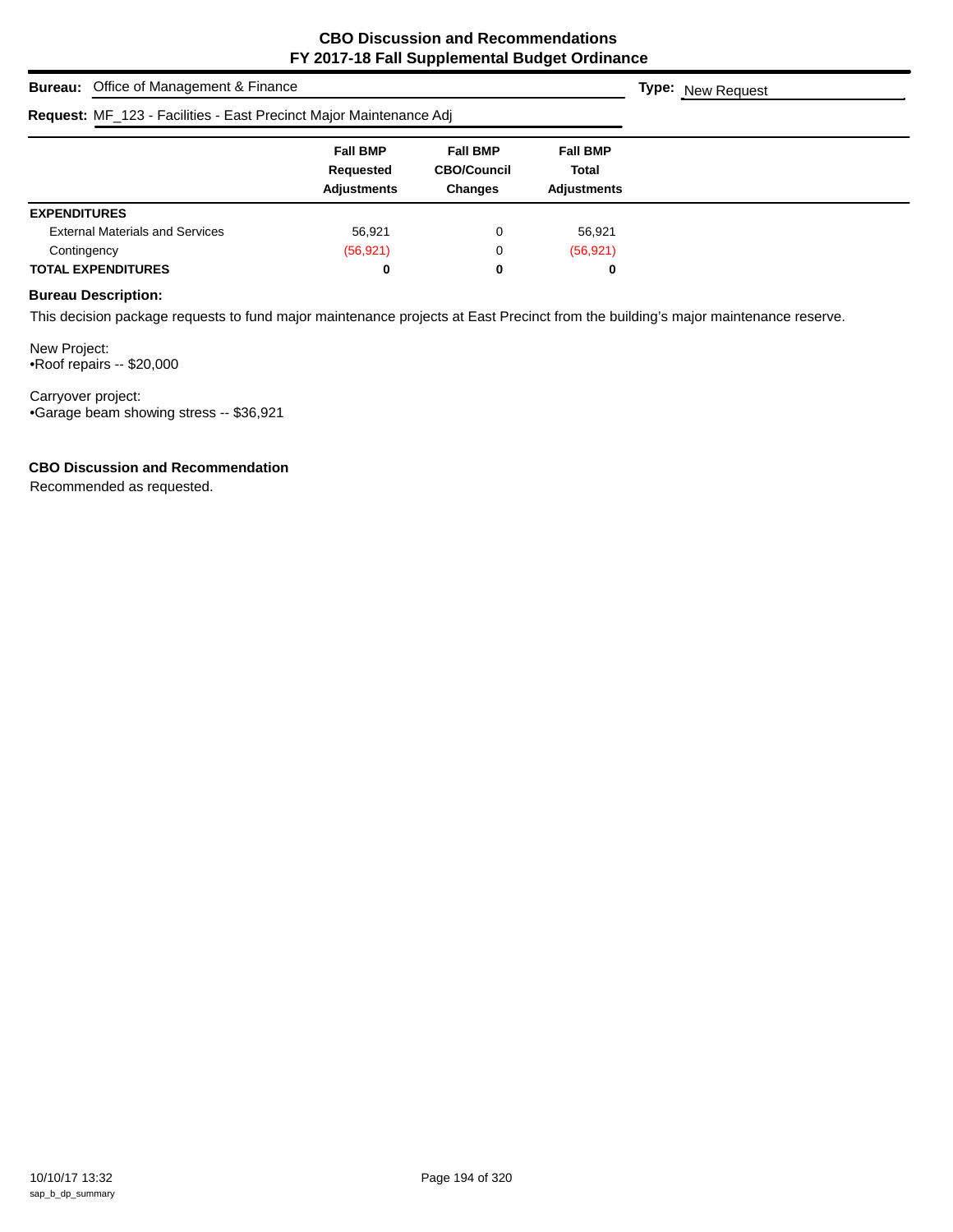|                     | <b>Bureau:</b> Office of Management & Finance                      | <b>Type:</b> New Request                           |                                                         |                                                |  |
|---------------------|--------------------------------------------------------------------|----------------------------------------------------|---------------------------------------------------------|------------------------------------------------|--|
|                     | Request: MF_124 - Facilities - Justice Center Major Maintenance Ad |                                                    |                                                         |                                                |  |
|                     |                                                                    | <b>Fall BMP</b><br>Requested<br><b>Adjustments</b> | <b>Fall BMP</b><br><b>CBO/Council</b><br><b>Changes</b> | <b>Fall BMP</b><br>Total<br><b>Adjustments</b> |  |
| <b>EXPENDITURES</b> |                                                                    |                                                    |                                                         |                                                |  |
|                     | <b>External Materials and Services</b>                             | 2,238,501                                          | 0                                                       | 2,238,501                                      |  |
| Contingency         |                                                                    | (2,238,501)                                        | 0                                                       | (2,238,501)                                    |  |
|                     | <b>TOTAL EXPENDITURES</b>                                          | 0                                                  | 0                                                       | 0                                              |  |

#### **Bureau Description:**

This decision package requests to fund major maintenance projects at the Justice Center from the building's major maintenance reserve. Shared projects are managed by the County.

Carryover projects:

•Restroom and water fountain on all floors -- \$1,295,102

•Justice Center re-pipe (zone 3) -- \$600,000

New Projects:

•JC LL2 Foundation Water Proofing (shared project) -- \$50,000

•1st Floor Justice Center ADA Upgrades -- \$90,899

•Waterproof mechanic/boiler Room (shared) -- \$52,500

•Replace 16 VFD's (shared) -- \$100,000

•Electrical bus duct study (shared) -- \$37,500

•MCDC/JC Security upgrades (shared) -- \$12,500

## **CBO Discussion and Recommendation**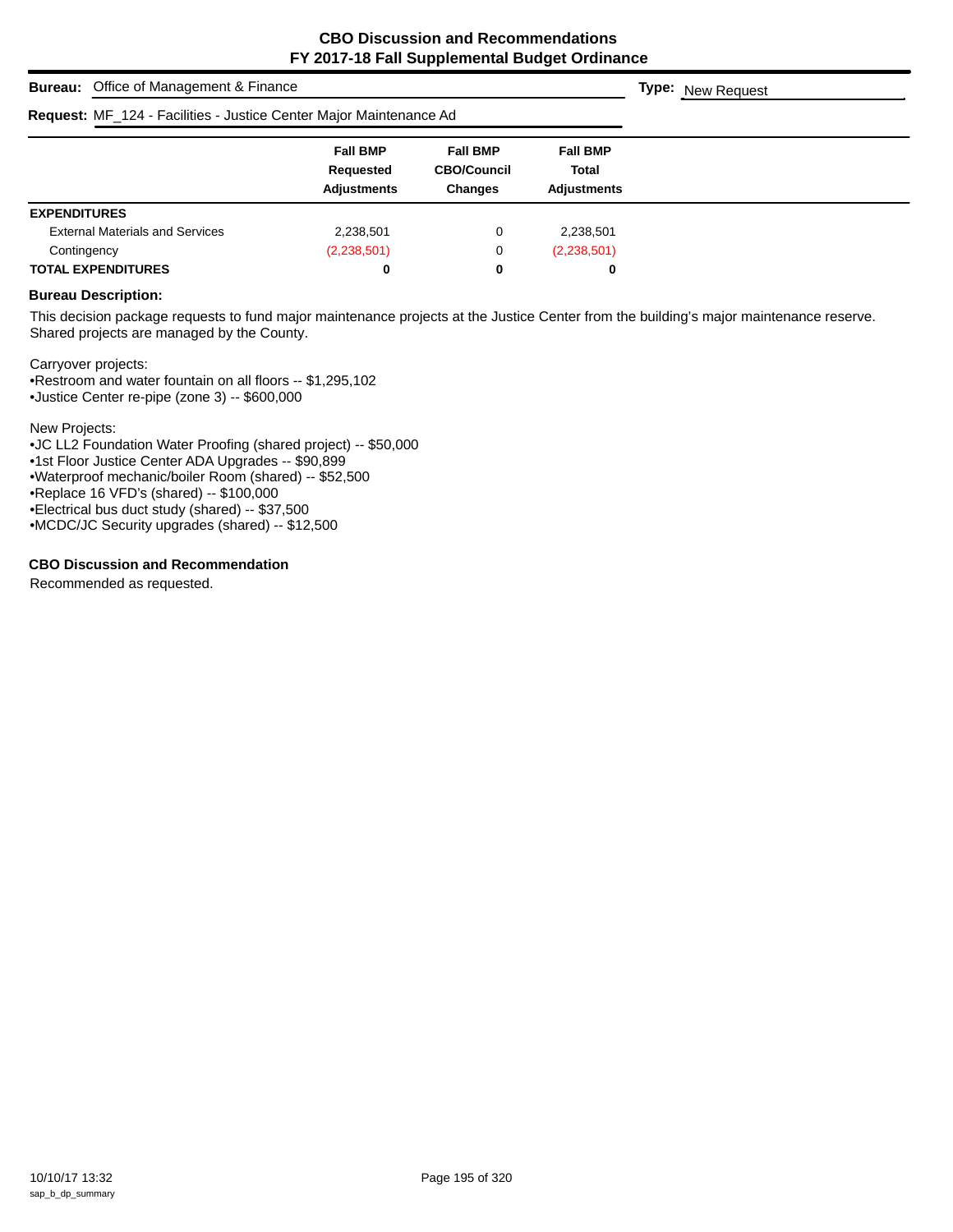| Office of Management & Finance<br>Bureau:                          | <b>Type:</b> New Request                           |                                                  |                                                       |  |
|--------------------------------------------------------------------|----------------------------------------------------|--------------------------------------------------|-------------------------------------------------------|--|
| Request: MF_125 - Facilities - TPB Recon Project Budget Adjustment |                                                    |                                                  |                                                       |  |
|                                                                    | <b>Fall BMP</b><br>Requested<br><b>Adjustments</b> | <b>Fall BMP</b><br><b>CBO/Council</b><br>Changes | <b>Fall BMP</b><br><b>Total</b><br><b>Adjustments</b> |  |
| <b>EXPENDITURES</b>                                                |                                                    |                                                  |                                                       |  |
| <b>Personnel Services</b>                                          | 0                                                  | 0                                                | 0                                                     |  |
| <b>External Materials and Services</b>                             | 636,427                                            | 0                                                | 636,427                                               |  |
| Internal Materials and Services                                    | 423,480                                            | 0                                                | 423,480                                               |  |
| Capital Outlay                                                     | 8,740,792                                          | 0                                                | 8,740,792                                             |  |
| Contingency                                                        | (7,623,620)                                        | 0                                                | (7,623,620)                                           |  |
| <b>TOTAL EXPENDITURES</b>                                          | 2,177,079                                          | 0                                                | 2,177,079                                             |  |
| <b>REVENUES</b>                                                    |                                                    |                                                  |                                                       |  |
| Bond and Note                                                      | 2,177,079                                          | 0                                                | 2,177,079                                             |  |
| <b>TOTAL REVENUES</b>                                              | 2,177,079                                          | 0                                                | 2,177,079                                             |  |

## **Bureau Description:**

This package requests to amend the Portland Building Reconstruction Project budget to match updated projected spending, and service providers. This adjustment stays within the project budget of \$195,000,000.

## **CBO Discussion and Recommendation**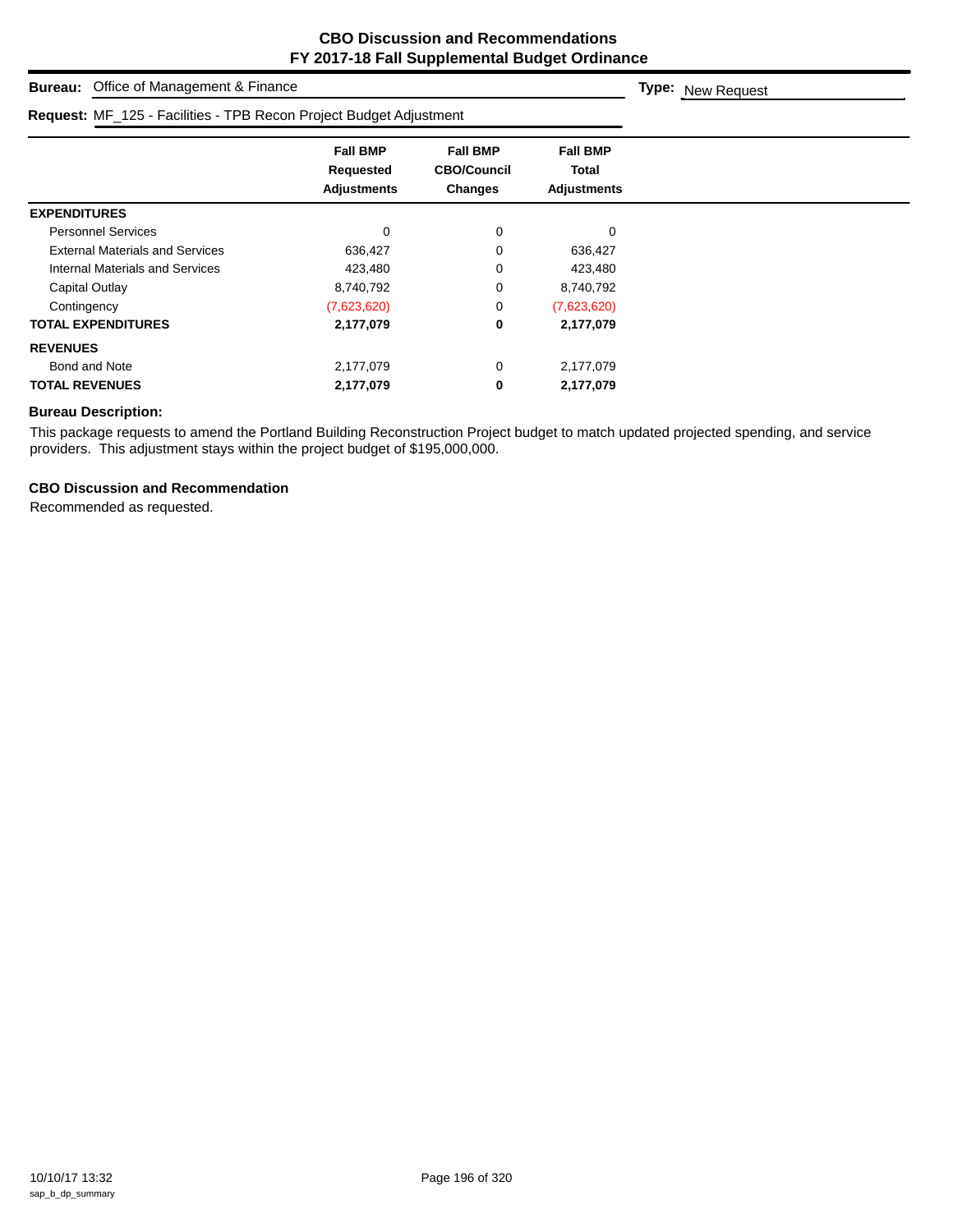**Type:** Technical Adjustment

# **Request:** MF\_126 - Facilities - Adjust Beginning Fund Balance

| <b>Request:</b> MF 126 - Facilities - Adjust Beginning Fund Balance |                                                    |                                                         |                                                       |  |
|---------------------------------------------------------------------|----------------------------------------------------|---------------------------------------------------------|-------------------------------------------------------|--|
|                                                                     | <b>Fall BMP</b><br>Requested<br><b>Adjustments</b> | <b>Fall BMP</b><br><b>CBO/Council</b><br><b>Changes</b> | <b>Fall BMP</b><br><b>Total</b><br><b>Adjustments</b> |  |
| <b>EXPENDITURES</b>                                                 |                                                    |                                                         |                                                       |  |
| Contingency                                                         | (946, 786)                                         | 0                                                       | (946, 786)                                            |  |
| <b>TOTAL EXPENDITURES</b>                                           | (946, 786)                                         | 0                                                       | (946, 786)                                            |  |
| <b>REVENUES</b>                                                     |                                                    |                                                         |                                                       |  |
| <b>Budgeted Beginning Fund Balance</b>                              | (946, 786)                                         | 0                                                       | (946, 786)                                            |  |
| <b>TOTAL REVENUES</b>                                               | (946, 786)                                         | 0                                                       | (946, 786)                                            |  |

## **Bureau Description:**

This package requests to adjust the Facilities Services beginning fund balance to match the year-end fund balance analysis.

## **CBO Discussion and Recommendation**

**Bureau:** Office of Management & Finance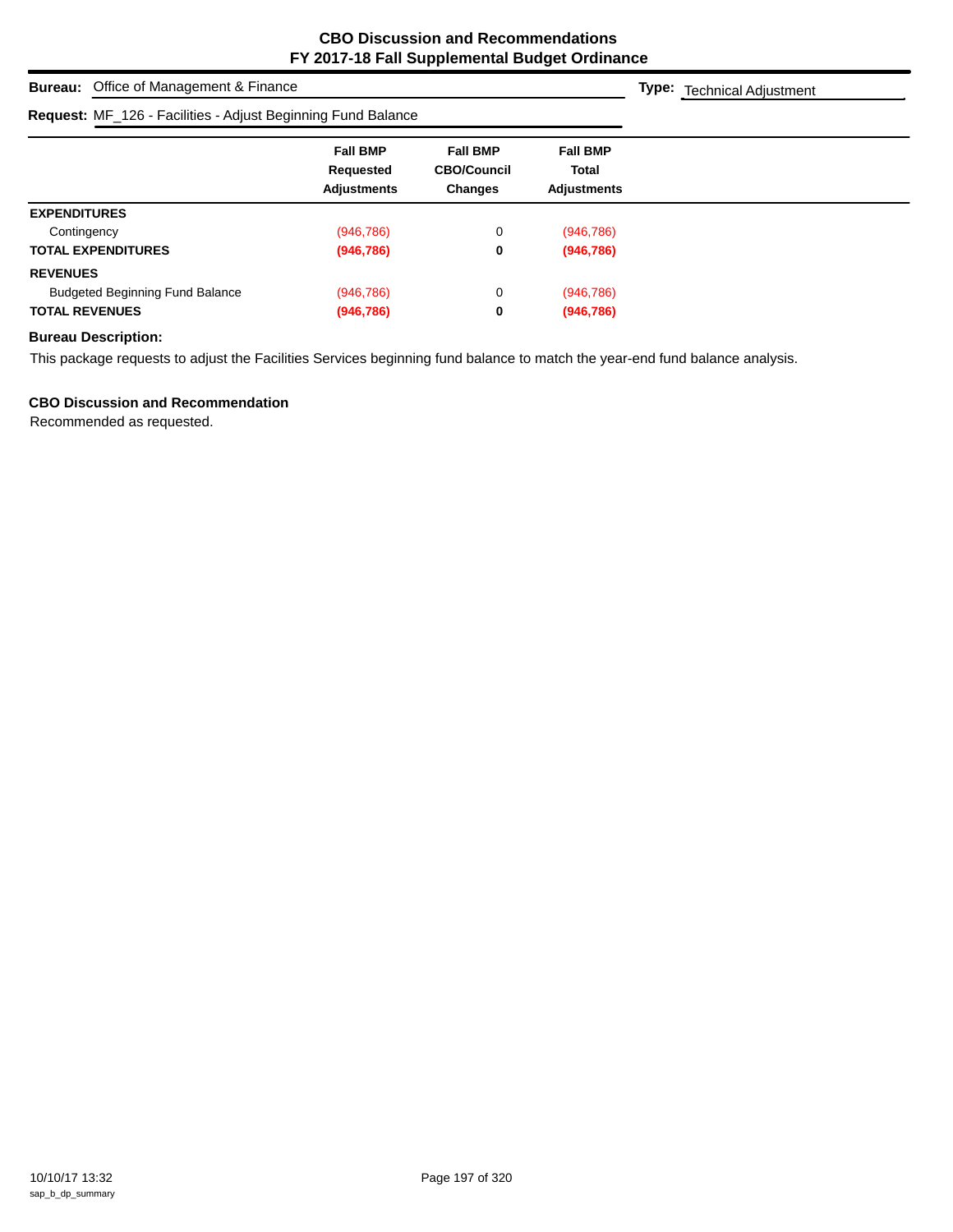| <b>Bureau:</b> Office of Management & Finance                 |                                                    |                                                         |                                                |  |  |  |
|---------------------------------------------------------------|----------------------------------------------------|---------------------------------------------------------|------------------------------------------------|--|--|--|
| Request: MF_127 - Facilities - Match BRFS IA Increase Request |                                                    |                                                         |                                                |  |  |  |
|                                                               | <b>Fall BMP</b><br>Requested<br><b>Adjustments</b> | <b>Fall BMP</b><br><b>CBO/Council</b><br><b>Changes</b> | <b>Fall BMP</b><br>Total<br><b>Adjustments</b> |  |  |  |
| <b>EXPENDITURES</b>                                           |                                                    |                                                         |                                                |  |  |  |
| <b>External Materials and Services</b>                        | 7.500                                              | 0                                                       | 7,500                                          |  |  |  |
| <b>TOTAL EXPENDITURES</b>                                     | 7,500                                              | 0                                                       | 7,500                                          |  |  |  |
| <b>REVENUES</b>                                               |                                                    |                                                         |                                                |  |  |  |
| Interagency Revenue                                           | 7.500                                              | 0                                                       | 7,500                                          |  |  |  |
| <b>TOTAL REVENUES</b>                                         | 7,500                                              | 0                                                       | 7,500                                          |  |  |  |

## **Bureau Description:**

This package requests to match an IA increase requested by the Bureau of Revenue and Financial Services.

## **CBO Discussion and Recommendation**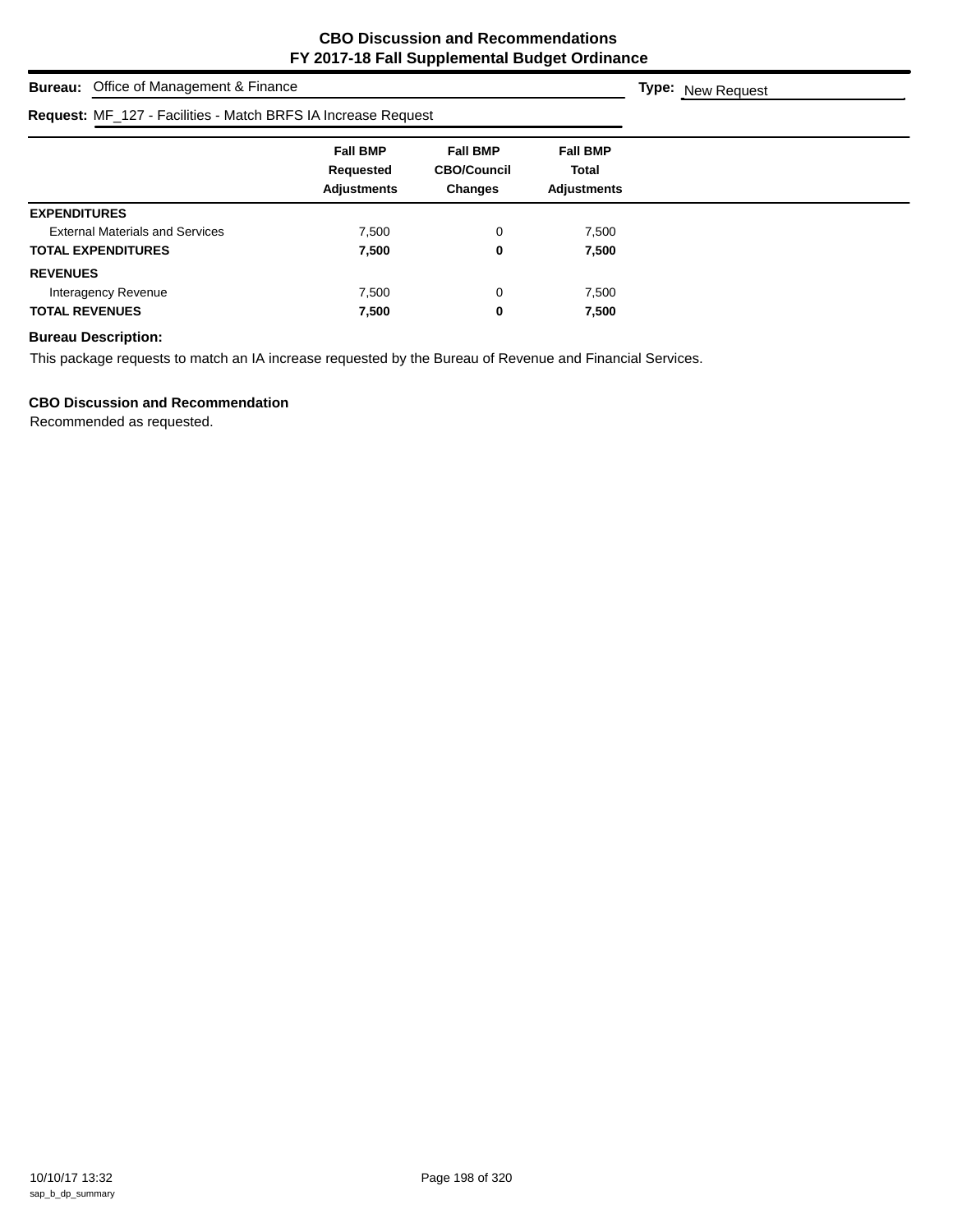| <b>Bureau:</b> Office of Management & Finance                | <b>Type:</b> New Request                           |                                                         |                                                |  |
|--------------------------------------------------------------|----------------------------------------------------|---------------------------------------------------------|------------------------------------------------|--|
| Request: MF_128 - Facilities - Match BHR IA Increase Request |                                                    |                                                         |                                                |  |
|                                                              | <b>Fall BMP</b><br>Requested<br><b>Adjustments</b> | <b>Fall BMP</b><br><b>CBO/Council</b><br><b>Changes</b> | <b>Fall BMP</b><br>Total<br><b>Adjustments</b> |  |
| <b>EXPENDITURES</b>                                          |                                                    |                                                         |                                                |  |
| <b>External Materials and Services</b>                       | 3,750                                              | 0                                                       | 3,750                                          |  |
| <b>TOTAL EXPENDITURES</b>                                    | 3,750                                              | 0                                                       | 3,750                                          |  |
| <b>REVENUES</b>                                              |                                                    |                                                         |                                                |  |
| Interagency Revenue                                          | 3,750                                              | 0                                                       | 3,750                                          |  |
| <b>TOTAL REVENUES</b>                                        | 3,750                                              | 0                                                       | 3,750                                          |  |

## **Bureau Description:**

This package requests to match an IA increase requested by the Bureau of Human Resources.

## **CBO Discussion and Recommendation**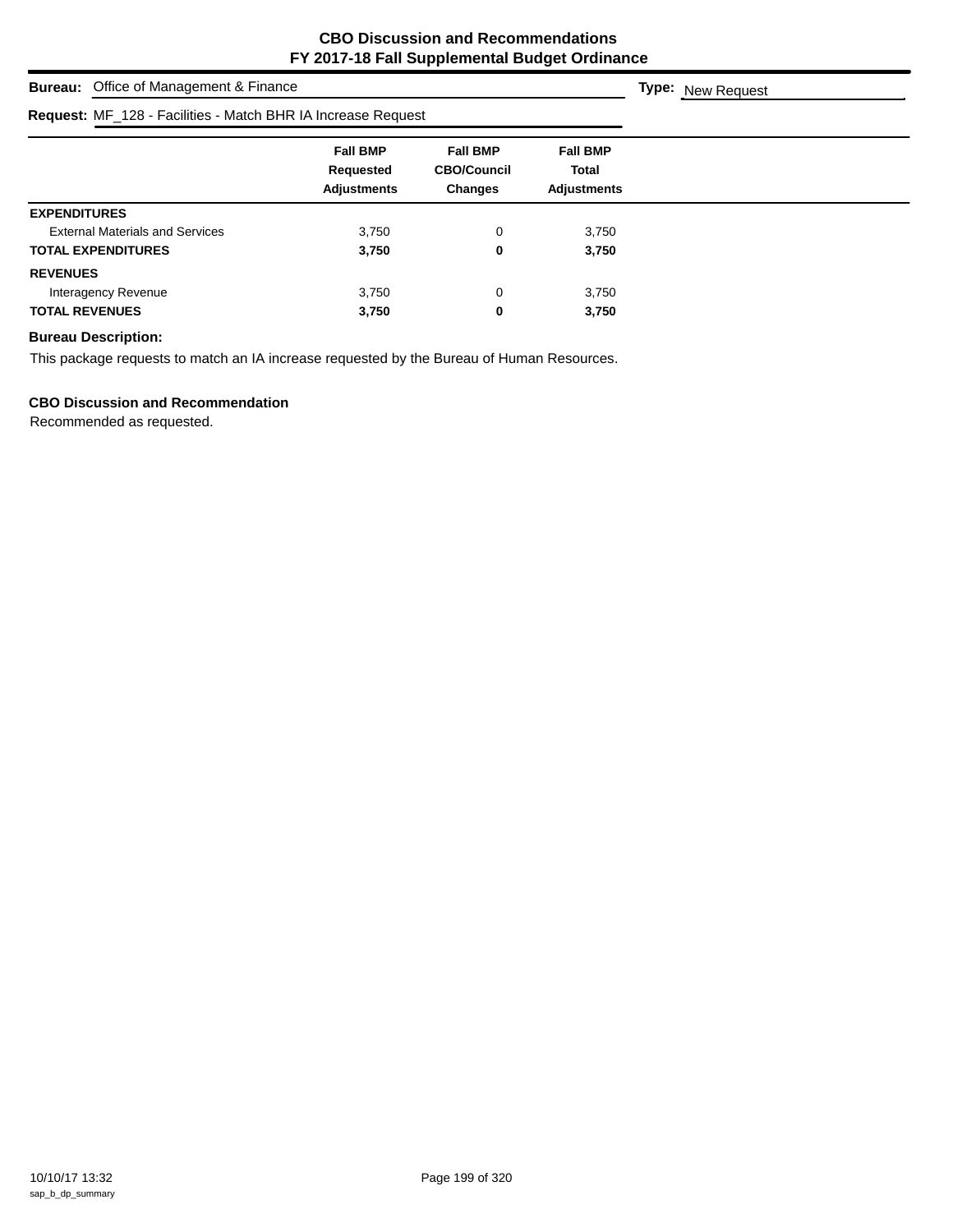| <b>Bureau:</b> Office of Management & Finance              | <b>Type:</b> New Request                           |                                                         |                                                |  |
|------------------------------------------------------------|----------------------------------------------------|---------------------------------------------------------|------------------------------------------------|--|
| Request: MF_129 - Risk I&C - Salary Adjustment Contingency |                                                    |                                                         |                                                |  |
|                                                            | <b>Fall BMP</b><br>Requested<br><b>Adjustments</b> | <b>Fall BMP</b><br><b>CBO/Council</b><br><b>Changes</b> | <b>Fall BMP</b><br>Total<br><b>Adjustments</b> |  |
| <b>EXPENDITURES</b>                                        |                                                    |                                                         |                                                |  |
| <b>Personnel Services</b>                                  | 19,793                                             | 0                                                       | 19,793                                         |  |
| Contingency                                                | (19,793)                                           | 0                                                       | (19, 793)                                      |  |
| <b>TOTAL EXPENDITURES</b>                                  | 0                                                  | 0                                                       | 0                                              |  |

## **Bureau Description:**

This request is to move \$19,793 in bureau contingency funds budgeted for cost of living and health care increases.

## **CBO Discussion and Recommendation**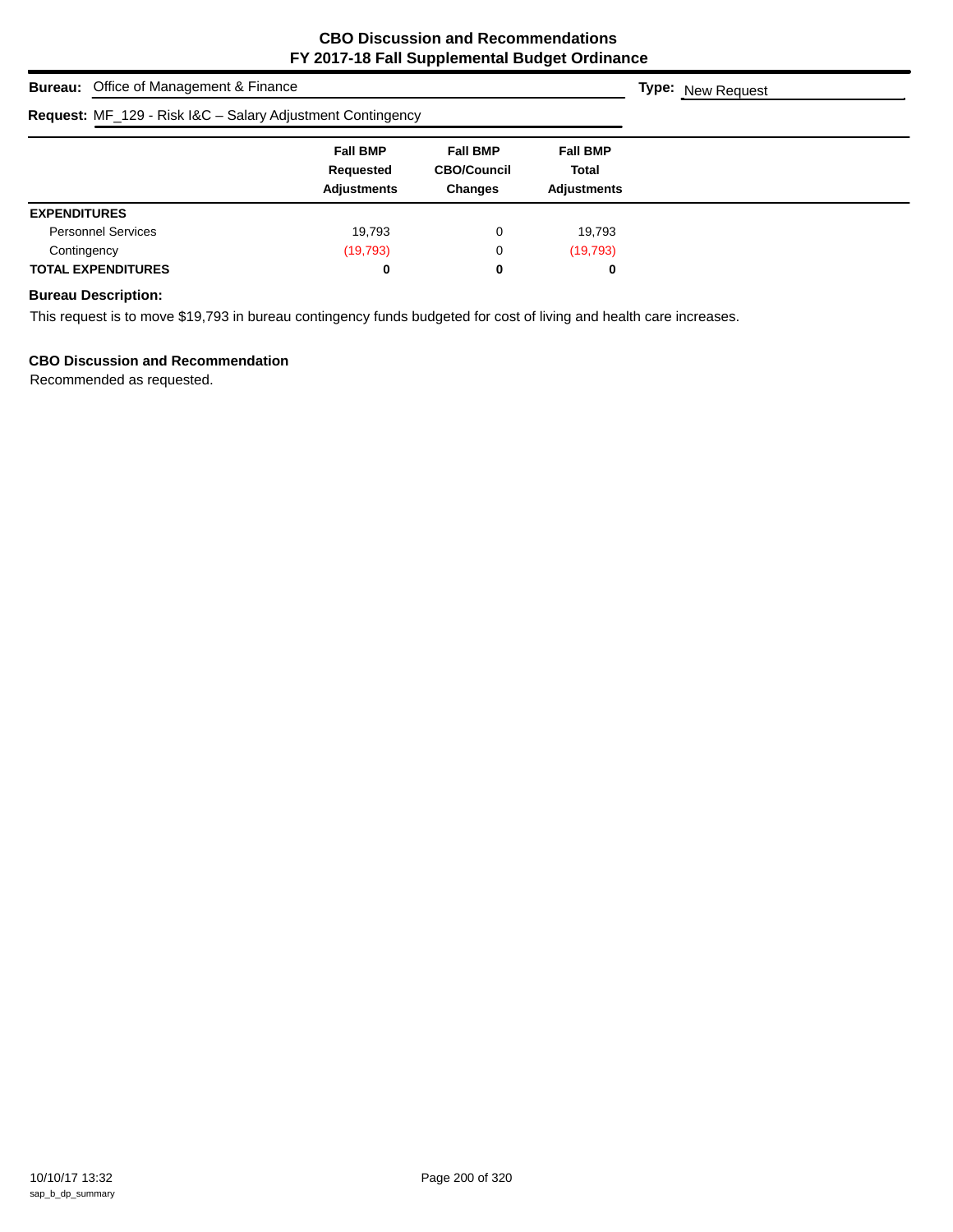| <b>Bureau:</b> Office of Management & Finance             |                                                    |                                                         |                                                       |  |  |  |  |
|-----------------------------------------------------------|----------------------------------------------------|---------------------------------------------------------|-------------------------------------------------------|--|--|--|--|
| <b>Request:</b> MF_131 - Risk I&C - Increase IA with BIBS |                                                    |                                                         |                                                       |  |  |  |  |
|                                                           | <b>Fall BMP</b><br>Requested<br><b>Adjustments</b> | <b>Fall BMP</b><br><b>CBO/Council</b><br><b>Changes</b> | <b>Fall BMP</b><br><b>Total</b><br><b>Adiustments</b> |  |  |  |  |
| <b>EXPENDITURES</b>                                       |                                                    |                                                         |                                                       |  |  |  |  |
| Internal Materials and Services                           | 16,581                                             | 0                                                       | 16.581                                                |  |  |  |  |
| Contingency                                               | (16, 581)                                          | 0                                                       | (16,581)                                              |  |  |  |  |
| <b>TOTAL EXPENDITURES</b>                                 | 0                                                  | 0                                                       | 0                                                     |  |  |  |  |

#### **Bureau Description:**

This package increases IA's with BIBS Strategic Planning and Operations by \$16,581 to provide funding for two temporary Office Support Specialist III positions and a Program Coordinator position transferred from Facilities Services to BIBS Strategic Planning and Operations within BIBS. One temporary Office Support Specialist III position will assist the BIBS contracts team. The position will serve internal bureau customers with contract-related services such as preparing and processing contracts, amendments, change orders, task orders, purchase orders and requisitions. A second temporary Office Support Specialist III position will assist the BIBS director. The position will work on program development activities such as succession planning, knowledge transfer, learning and development, recruiting and onboarding, customer service improvement activities, employee satisfaction activities, and supports other key bureau initiatives. The Program Coordinator positions responsibilities include resource management activities, development of new bureau-wide policies, procedures, and business processes for a comprehensive and consistent approach to resource management across all four divisions.

#### **CBO Discussion and Recommendation**

Partially recommended as requested. See MF\_076.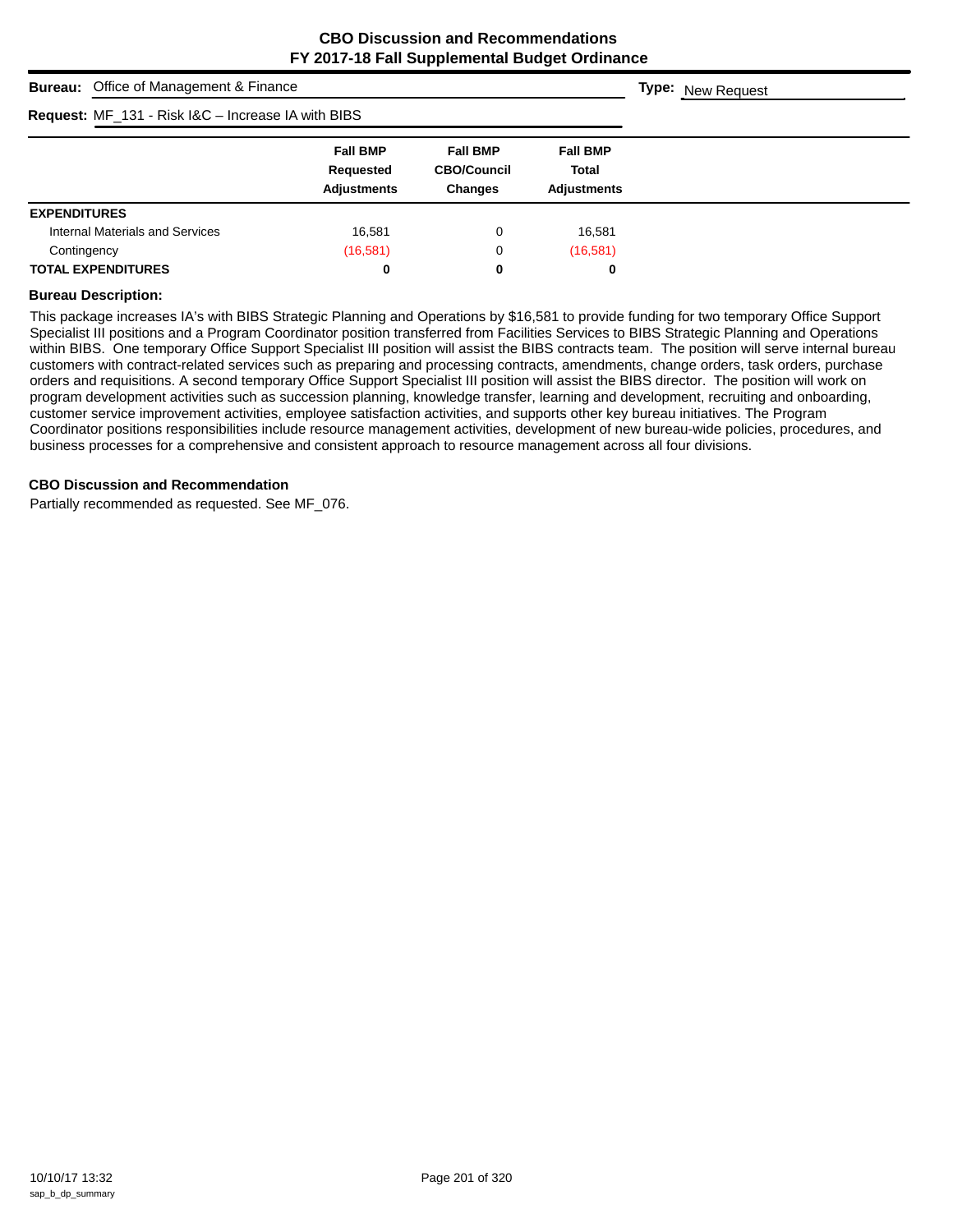| <b>Bureau:</b> Office of Management & Finance     |                                                    |                                                         |                                                |  |  |  |  |
|---------------------------------------------------|----------------------------------------------------|---------------------------------------------------------|------------------------------------------------|--|--|--|--|
| Request: MF_132 - Risk WC - Increase IA with BIBS |                                                    |                                                         |                                                |  |  |  |  |
|                                                   | <b>Fall BMP</b><br>Requested<br><b>Adjustments</b> | <b>Fall BMP</b><br><b>CBO/Council</b><br><b>Changes</b> | <b>Fall BMP</b><br>Total<br><b>Adjustments</b> |  |  |  |  |
| <b>EXPENDITURES</b>                               |                                                    |                                                         |                                                |  |  |  |  |
| <b>Internal Materials and Services</b>            | 14.768                                             | 0                                                       | 14,768                                         |  |  |  |  |
| Contingency                                       | (14, 768)                                          | 0                                                       | (14, 768)                                      |  |  |  |  |
| <b>TOTAL EXPENDITURES</b>                         | 0                                                  | 0                                                       | 0                                              |  |  |  |  |

#### **Bureau Description:**

This package increases IA's with BIBS Strategic Planning and Operations by \$14,768 to provide funding for two temporary Office Support Specialist III positions and a Program Coordinator position transferred from Facilities Services to BIBS Strategic Planning and Operations within BIBS. One temporary Office Support Specialist III position will assist the BIBS contracts team. The position will serve internal bureau customers with contract-related services such as preparing and processing contracts, amendments, change orders, task orders, purchase orders and requisitions. A second temporary Office Support Specialist III position will assist the BIBS director. The position will work on program development activities such as succession planning, knowledge transfer, learning and development, recruiting and onboarding, customer service improvement activities, employee satisfaction activities, and supports other key bureau initiatives. The Program Coordinator positions responsibilities include resource management activities, development of new bureau-wide policies, procedures, and business processes for a comprehensive and consistent approach to resource management across all four divisions.

#### **CBO Discussion and Recommendation**

Recommended as requested. See MF\_076.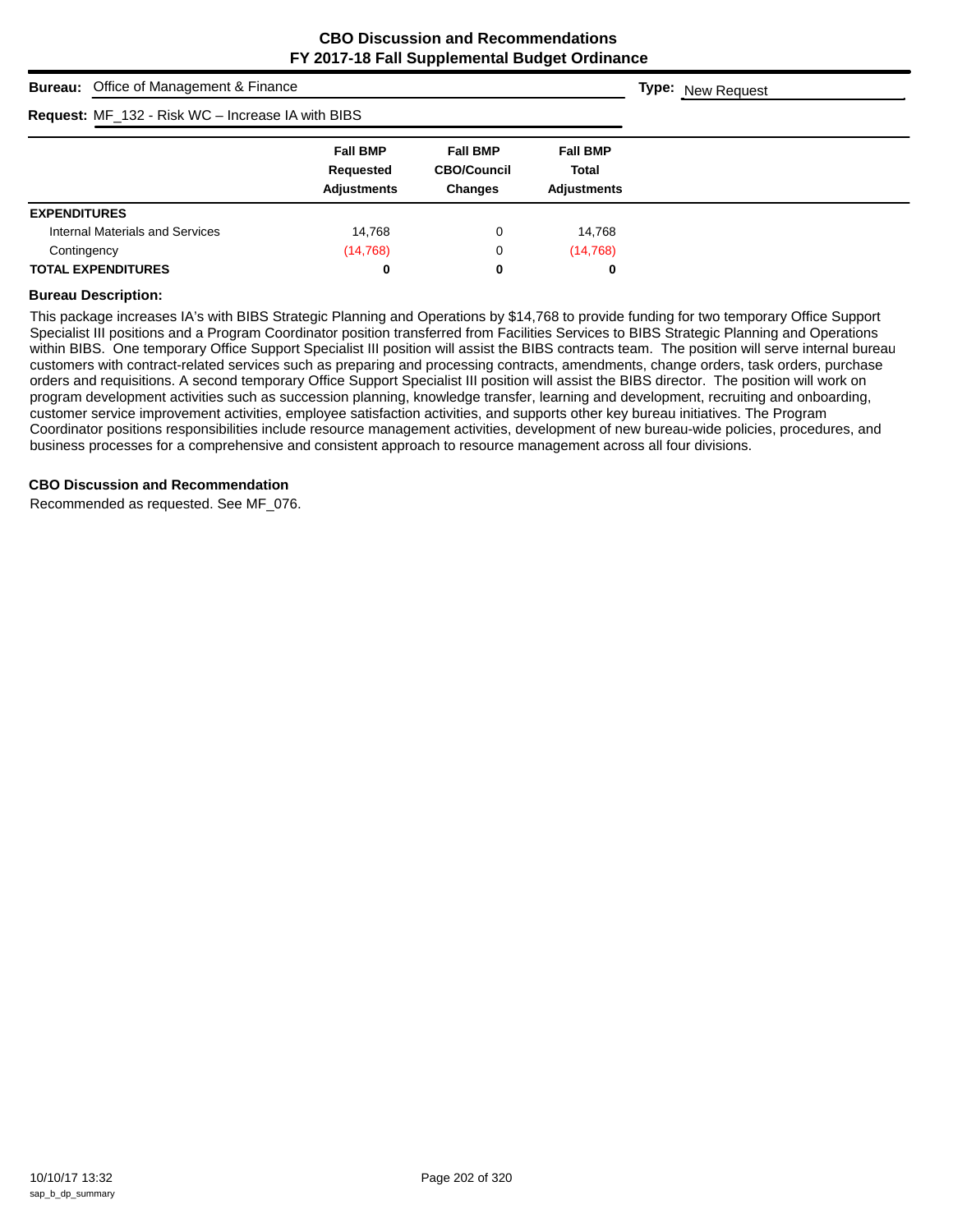| <b>Bureau:</b> Office of Management & Finance    | <b>Type:</b> New Request                           |                                                  |                                                       |  |
|--------------------------------------------------|----------------------------------------------------|--------------------------------------------------|-------------------------------------------------------|--|
| Request: MF_133 - BTS - Human Resources Increase |                                                    |                                                  |                                                       |  |
|                                                  | <b>Fall BMP</b><br>Requested<br><b>Adjustments</b> | <b>Fall BMP</b><br><b>CBO/Council</b><br>Changes | <b>Fall BMP</b><br><b>Total</b><br><b>Adjustments</b> |  |
| <b>EXPENDITURES</b>                              |                                                    |                                                  |                                                       |  |
| <b>External Materials and Services</b>           | 3,750                                              | 0                                                | 3,750                                                 |  |
| <b>TOTAL EXPENDITURES</b>                        | 3,750                                              | 0                                                | 3,750                                                 |  |
| <b>REVENUES</b>                                  |                                                    |                                                  |                                                       |  |
| Interagency Revenue                              | 3,750                                              | 0                                                | 3,750                                                 |  |
| <b>TOTAL REVENUES</b>                            | 3,750                                              | 0                                                | 3,750                                                 |  |

## **Bureau Description:**

The Bureau of Human Resources has requested an increase in their interagency with BTS to cover additional operations billable expenses.

## **CBO Discussion and Recommendation**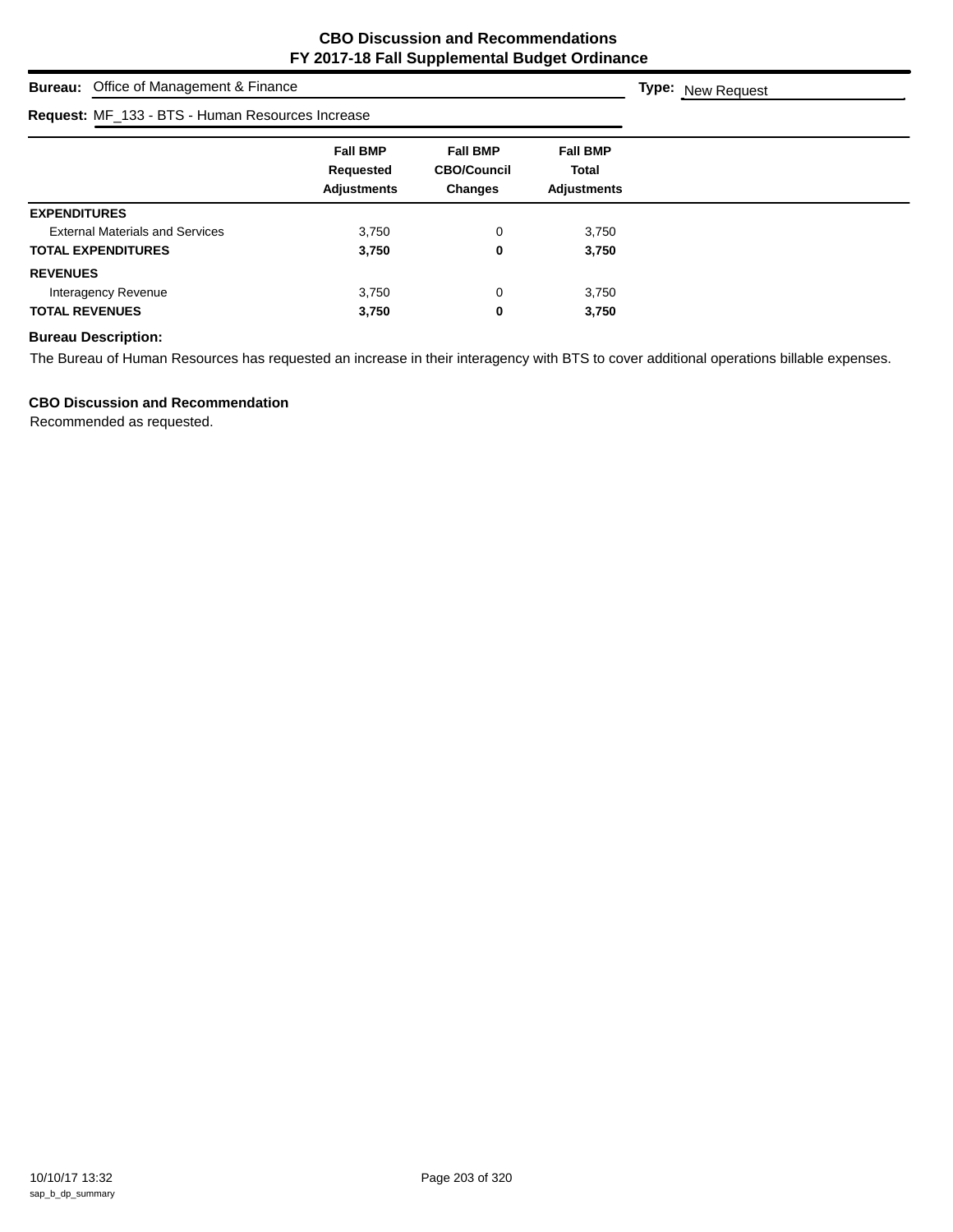# **Bureau:** Office of Management & Finance **Fall BMP Fall BMP Fall BMP Requested CBO/Council Total Adjustments Changes Adjustments Type:** New Request **Request:** MF\_134 - BTS - Parks IA Increase **EXPENDITURES** External Materials and Services **3,000** 3,000 0 3,000 **TOTAL EXPENDITURES 3,000 0 3,000 REVENUES** Interagency Revenue **1988** and 2,000 contrast the contrast of the 3,000 contrast of 3,000 contrast 3,000 contrast 3,000 contrast 3,000 contrast 3,000 contrast 3,000 contrast 3,000 contrast 3,000 contrast 3,000 contrast 3,0 **TOTAL REVENUES 3,000 0 3,000 Bureau Description:**

#### **CBO Discussion and Recommendation**

Recommended as requested. There was no bureau description for this change. However, it is a small request and one that is balanced by the customer bureau, so CBO has recommended it without additional information.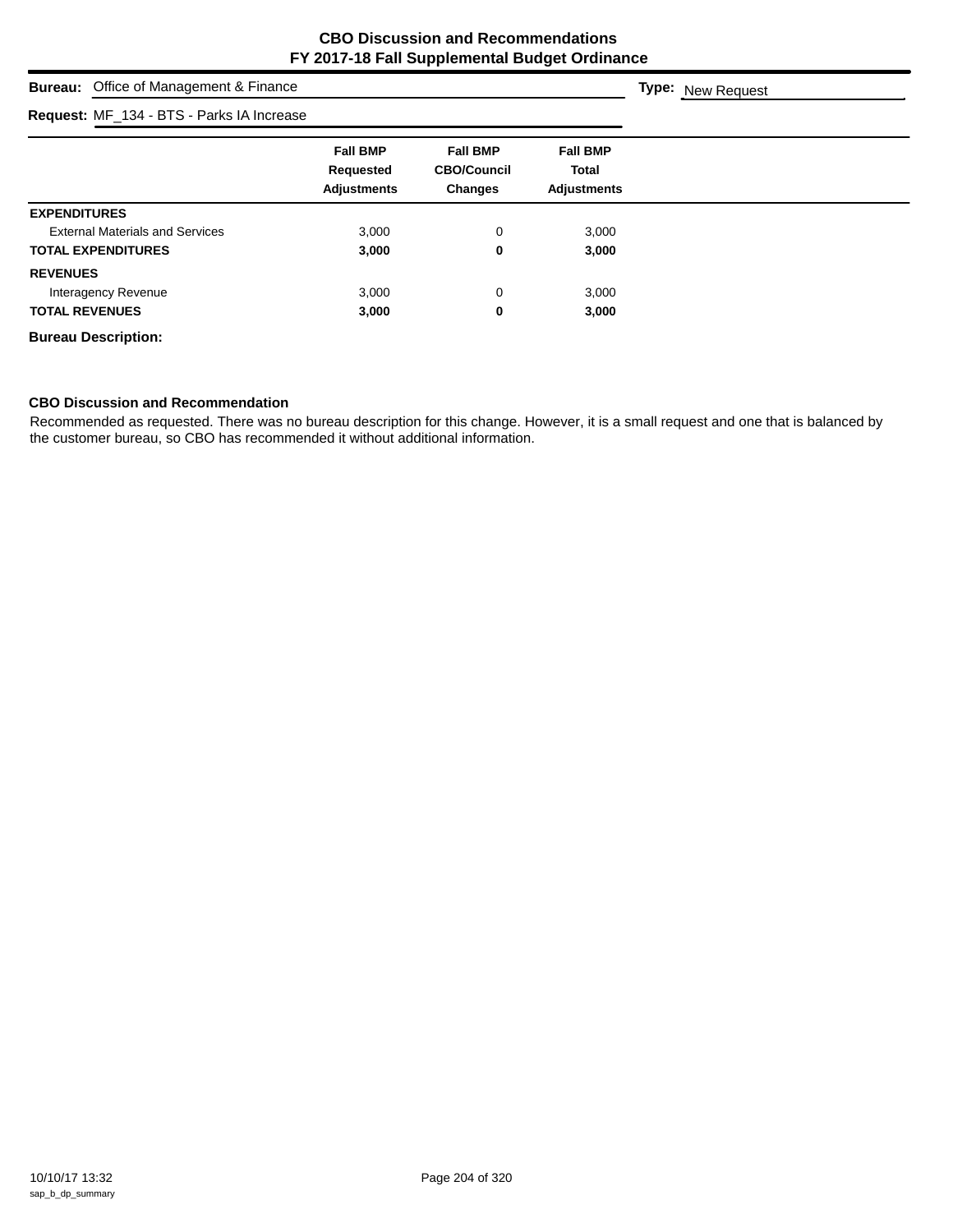|                     | <b>Bureau:</b> Office of Management & Finance     |                                                    |                                                         |                                                       | <b>Type:</b> Technical Adjustment |  |  |
|---------------------|---------------------------------------------------|----------------------------------------------------|---------------------------------------------------------|-------------------------------------------------------|-----------------------------------|--|--|
|                     | Request: MF_135 - BTS - Radio Project Contingency |                                                    |                                                         |                                                       |                                   |  |  |
|                     |                                                   | <b>Fall BMP</b><br>Requested<br><b>Adjustments</b> | <b>Fall BMP</b><br><b>CBO/Council</b><br><b>Changes</b> | <b>Fall BMP</b><br><b>Total</b><br><b>Adiustments</b> |                                   |  |  |
| <b>EXPENDITURES</b> |                                                   |                                                    |                                                         |                                                       |                                   |  |  |
| Contingency         | <b>TOTAL EXPENDITURES</b>                         | 0<br>0                                             | 0<br>0                                                  | 0<br>0                                                |                                   |  |  |

## **Bureau Description:**

To reappropriate Radio Project contingency funds, moving them to a cost center to assist in tracking.

## **CBO Discussion and Recommendation**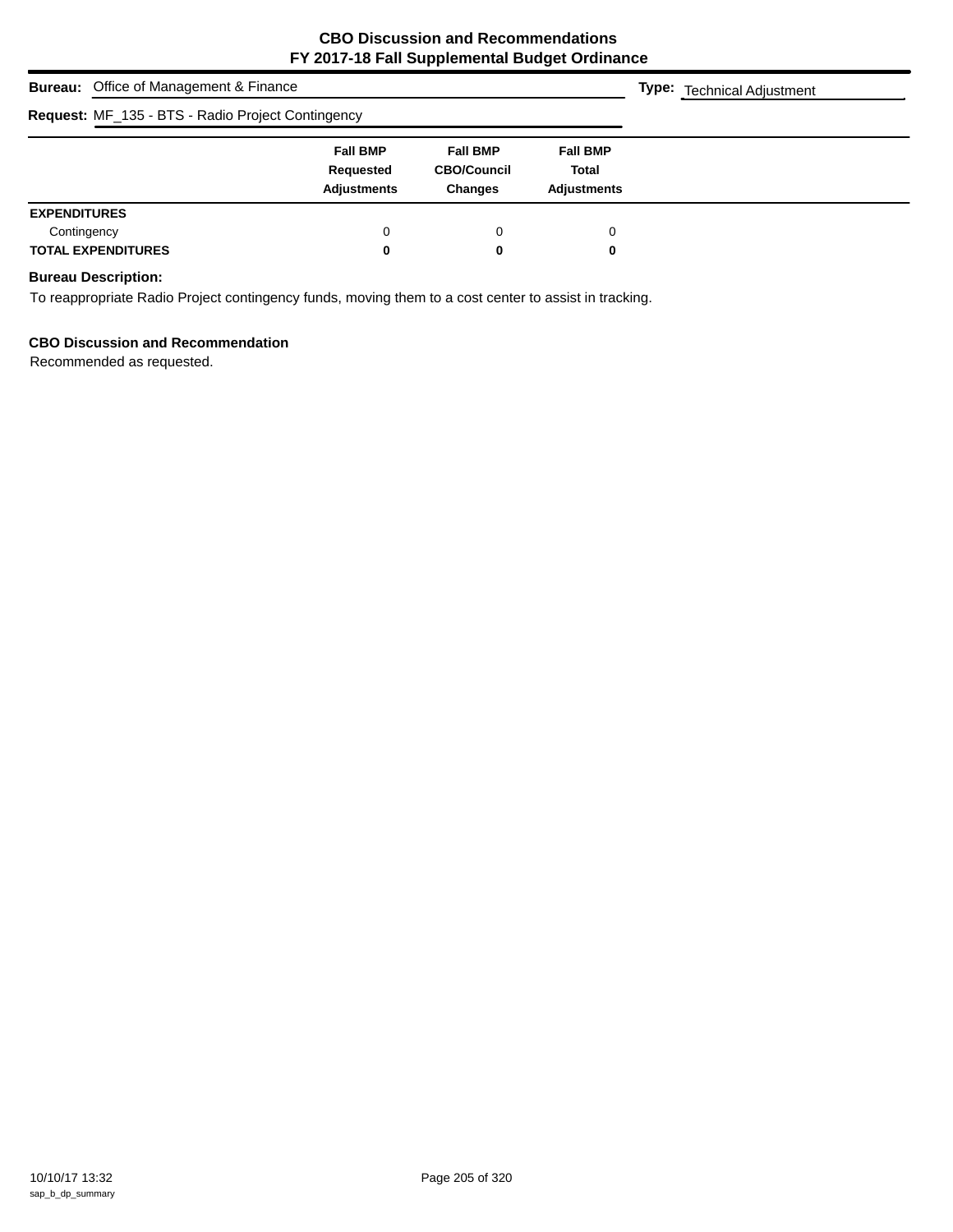| <b>Bureau:</b> Office of Management & Finance                      |                                                    |                                                         |                                                       | <b>Type:</b> Technical Adjustment |
|--------------------------------------------------------------------|----------------------------------------------------|---------------------------------------------------------|-------------------------------------------------------|-----------------------------------|
| Request: MF_136 - BTS - PSSRP Program Contingency and Fund Balance |                                                    |                                                         |                                                       |                                   |
|                                                                    | <b>Fall BMP</b><br>Requested<br><b>Adjustments</b> | <b>Fall BMP</b><br><b>CBO/Council</b><br><b>Changes</b> | <b>Fall BMP</b><br><b>Total</b><br><b>Adjustments</b> |                                   |
| <b>EXPENDITURES</b>                                                |                                                    |                                                         |                                                       |                                   |
| Contingency                                                        | 0                                                  | 0                                                       | 0                                                     |                                   |
| <b>TOTAL EXPENDITURES</b>                                          | 0                                                  | 0                                                       | 0                                                     |                                   |
| <b>REVENUES</b>                                                    |                                                    |                                                         |                                                       |                                   |
| <b>Budgeted Beginning Fund Balance</b>                             | 0                                                  | 0                                                       | 0                                                     |                                   |
| <b>TOTAL REVENUES</b>                                              | 0                                                  | 0                                                       | 0                                                     |                                   |

#### **Bureau Description:**

This request is to reappropriate PSSRP program contingency and beginning fund balance, moving it from cost center MFCP000002 into cost center MFTS000060.

#### **CBO Discussion and Recommendation**

Recommended as requested. In response to CBO questions, the bureau provided the following additional information: "MF\_136 is a technical adjustment; the intent of the transaction is to improve transparency. BTS reserves are typically appropriated in the CTO Office cost center. This transaction moved the PSSRP program reserves to the Public Safety Division Overhead cost center. The idea is that by separating regular BTS reserves from the reserves dedicated to public safety projects, anyone looking at SAP or BRASS reports will be able to see current appropriation levels for the public safety project reserves. The plan for allocating the public safety project funds remains as noted. No allocation decisions have been made to date. It is anticipated that there will be a push for allocation decisions once the Fall BMP capital set-aside process is complete. For example, Portland Fire & Rescue, requested in FR\_004 \$300,000 for a capital software replacement project. If this project doesn't make the cut off for capital set-aside funding, the public safety bureau directors/chiefs may want to fund this with the public safety project reserves. Since there are \$68.6 million in capital set-aside funding requests and \$6.15 million in available funding, the process will be very competitive."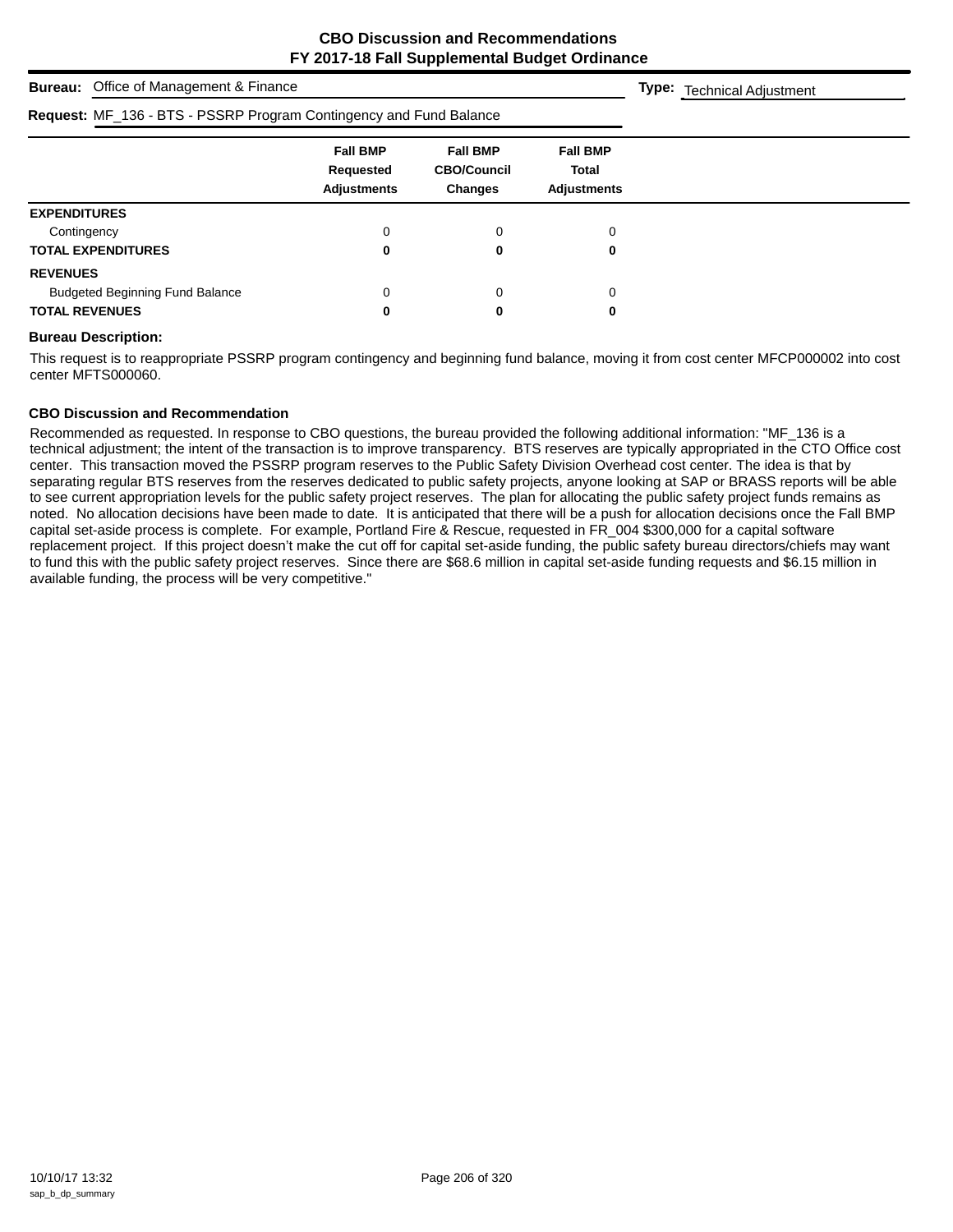| Office of Management & Finance<br>Bureau:                     |                                                    |                                                         |                                                       | Type:<br>New Request |
|---------------------------------------------------------------|----------------------------------------------------|---------------------------------------------------------|-------------------------------------------------------|----------------------|
| Request: MF_138 - Facilities - Match PBOT IA Increase Request |                                                    |                                                         |                                                       |                      |
|                                                               | <b>Fall BMP</b><br>Requested<br><b>Adjustments</b> | <b>Fall BMP</b><br><b>CBO/Council</b><br><b>Changes</b> | <b>Fall BMP</b><br><b>Total</b><br><b>Adjustments</b> |                      |
| <b>EXPENDITURES</b>                                           |                                                    |                                                         |                                                       |                      |
| <b>External Materials and Services</b>                        | 1,965,535                                          | 0                                                       | 1,965,535                                             |                      |
| <b>TOTAL EXPENDITURES</b>                                     | 1,965,535                                          | 0                                                       | 1,965,535                                             |                      |
| <b>REVENUES</b>                                               |                                                    |                                                         |                                                       |                      |
| Interagency Revenue                                           | 1,965,535                                          | 0                                                       | 1,965,535                                             |                      |
| <b>TOTAL REVENUES</b>                                         | 1,965,535                                          | 0                                                       | 1,965,535                                             |                      |

## **Bureau Description:**

This package requests to match a PBOT IA adjustment for their carryover of funds to complete major maintenance projects at City-owned garages.

## **CBO Discussion and Recommendation**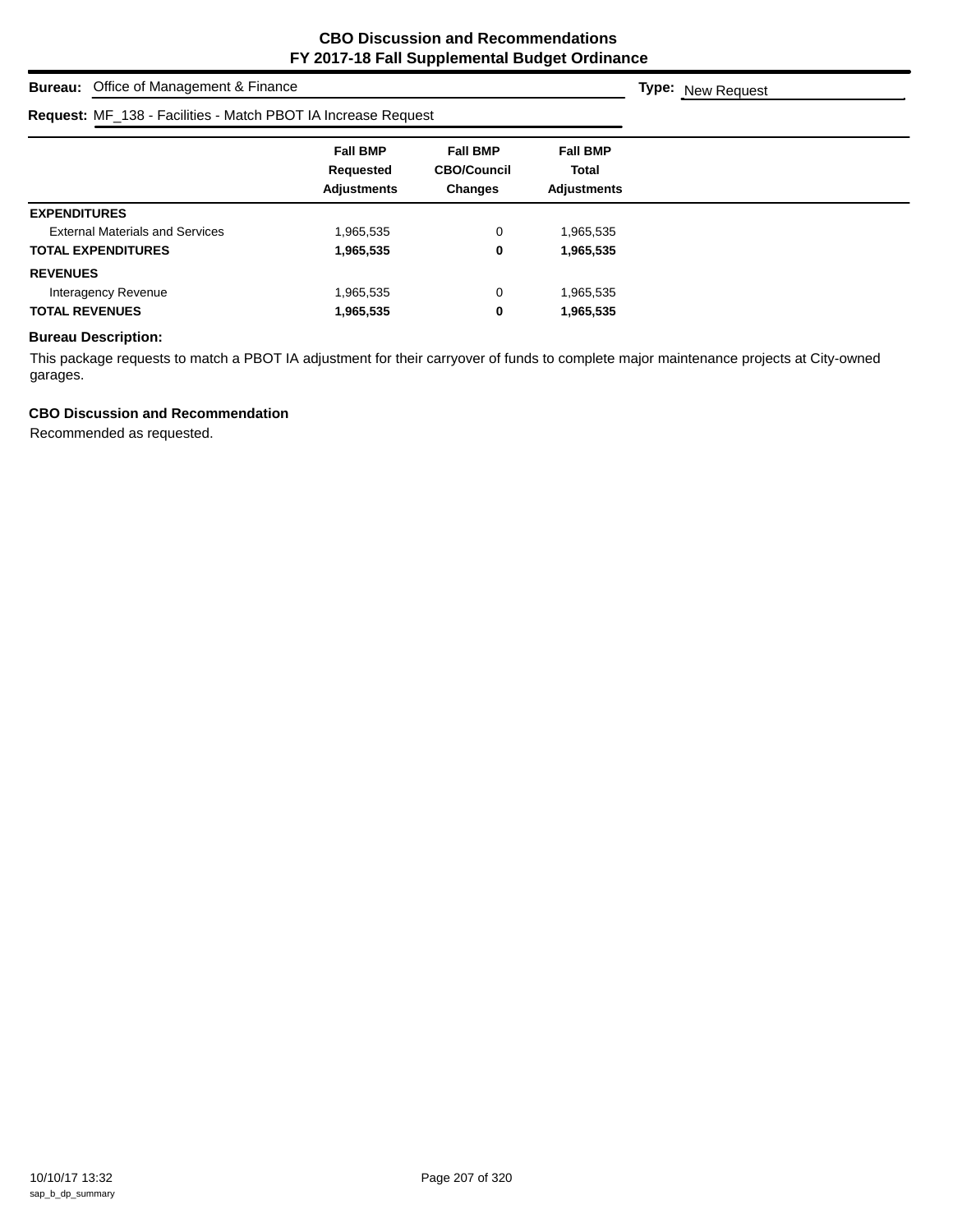| Office of Management & Finance<br><b>Bureau:</b>       |                                                    |                                                         |                                                | <b>Type:</b> New Request |
|--------------------------------------------------------|----------------------------------------------------|---------------------------------------------------------|------------------------------------------------|--------------------------|
| Request: MF_139 - Facilities - Budget Various Revenues |                                                    |                                                         |                                                |                          |
|                                                        | <b>Fall BMP</b><br>Requested<br><b>Adjustments</b> | <b>Fall BMP</b><br><b>CBO/Council</b><br><b>Changes</b> | <b>Fall BMP</b><br>Total<br><b>Adjustments</b> |                          |
| <b>EXPENDITURES</b>                                    |                                                    |                                                         |                                                |                          |
| <b>External Materials and Services</b>                 | 512,800                                            | 0                                                       | 512,800                                        |                          |
| <b>TOTAL EXPENDITURES</b>                              | 512,800                                            | 0                                                       | 512,800                                        |                          |
| <b>REVENUES</b>                                        |                                                    |                                                         |                                                |                          |
| <b>Charges for Services</b>                            | 164,800                                            | 0                                                       | 164,800                                        |                          |
| Miscellaneous                                          | 348,000                                            | 0                                                       | 348,000                                        |                          |
| <b>TOTAL REVENUES</b>                                  | 512,800                                            | 0                                                       | 512,800                                        |                          |

## **Bureau Description:**

This package requests to budget revenues in various categories, based on FY 2016-17 year-end actuals.

## **CBO Discussion and Recommendation**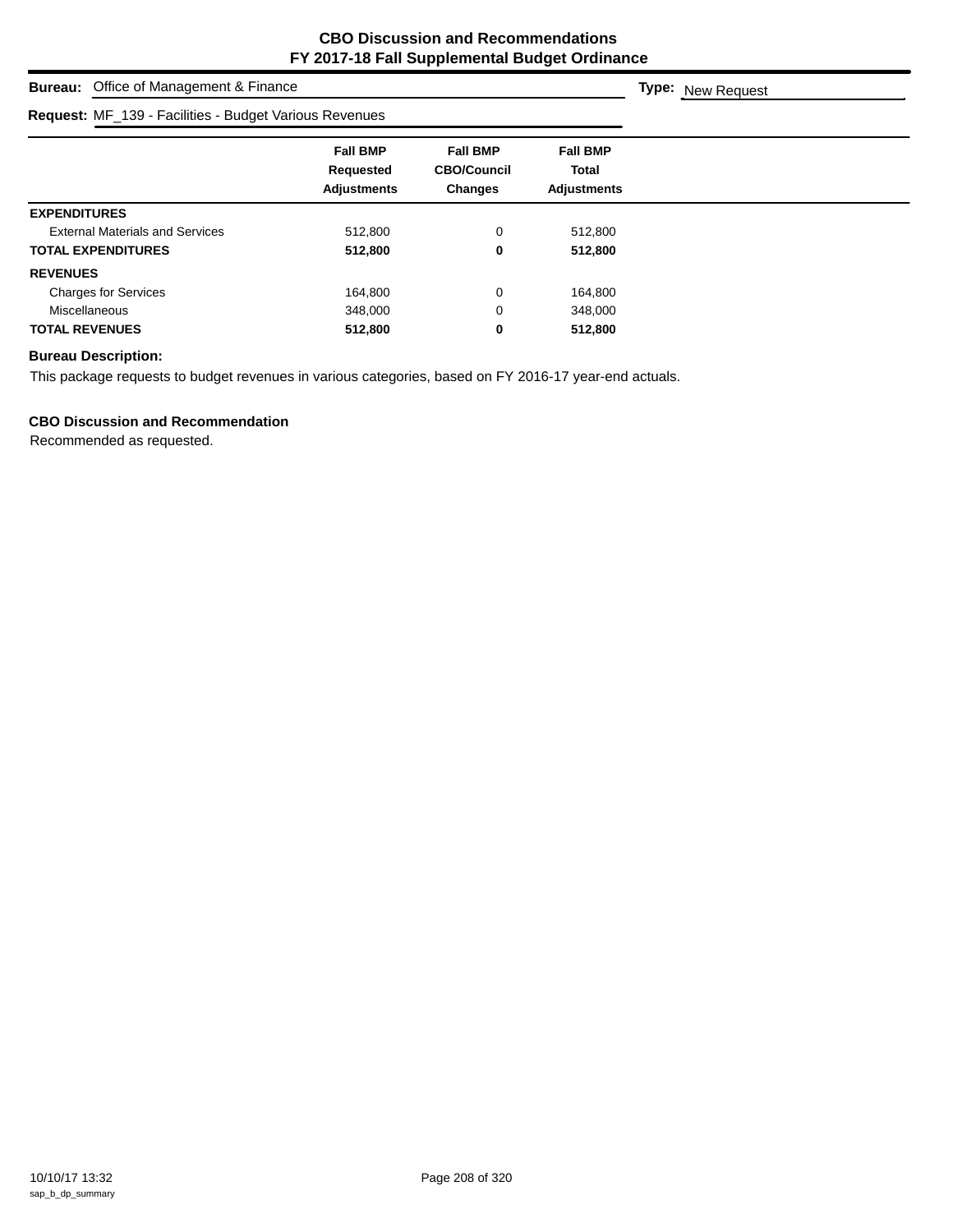**Type:** New Request

## **Bureau:** Office of Management & Finance

#### **Request:** MF\_140 - BTS - Facilities TPB IA

| <b>Request:</b> MF_140 - BTS - Facilities TPB IA |                                                    |                                                         |                                                |  |
|--------------------------------------------------|----------------------------------------------------|---------------------------------------------------------|------------------------------------------------|--|
|                                                  | <b>Fall BMP</b><br>Requested<br><b>Adjustments</b> | <b>Fall BMP</b><br><b>CBO/Council</b><br><b>Changes</b> | <b>Fall BMP</b><br>Total<br><b>Adjustments</b> |  |
| <b>EXPENDITURES</b>                              |                                                    |                                                         |                                                |  |
| Contingency                                      | 423,480                                            | 0                                                       | 423,480                                        |  |
| <b>TOTAL EXPENDITURES</b>                        | 423,480                                            | 0                                                       | 423,480                                        |  |
| <b>REVENUES</b>                                  |                                                    |                                                         |                                                |  |
| Interagency Revenue                              | 423,480                                            | 0                                                       | 423,480                                        |  |
| <b>TOTAL REVENUES</b>                            | 423,480                                            | 0                                                       | 423,480                                        |  |
|                                                  |                                                    |                                                         |                                                |  |

#### **Bureau Description:**

This request is to increase the interagency with Facilities Services where they are the receiver of services. The increase is for Portland Building project expenses that Facilities will incur through their work with BTS on the project.

#### **CBO Discussion and Recommendation**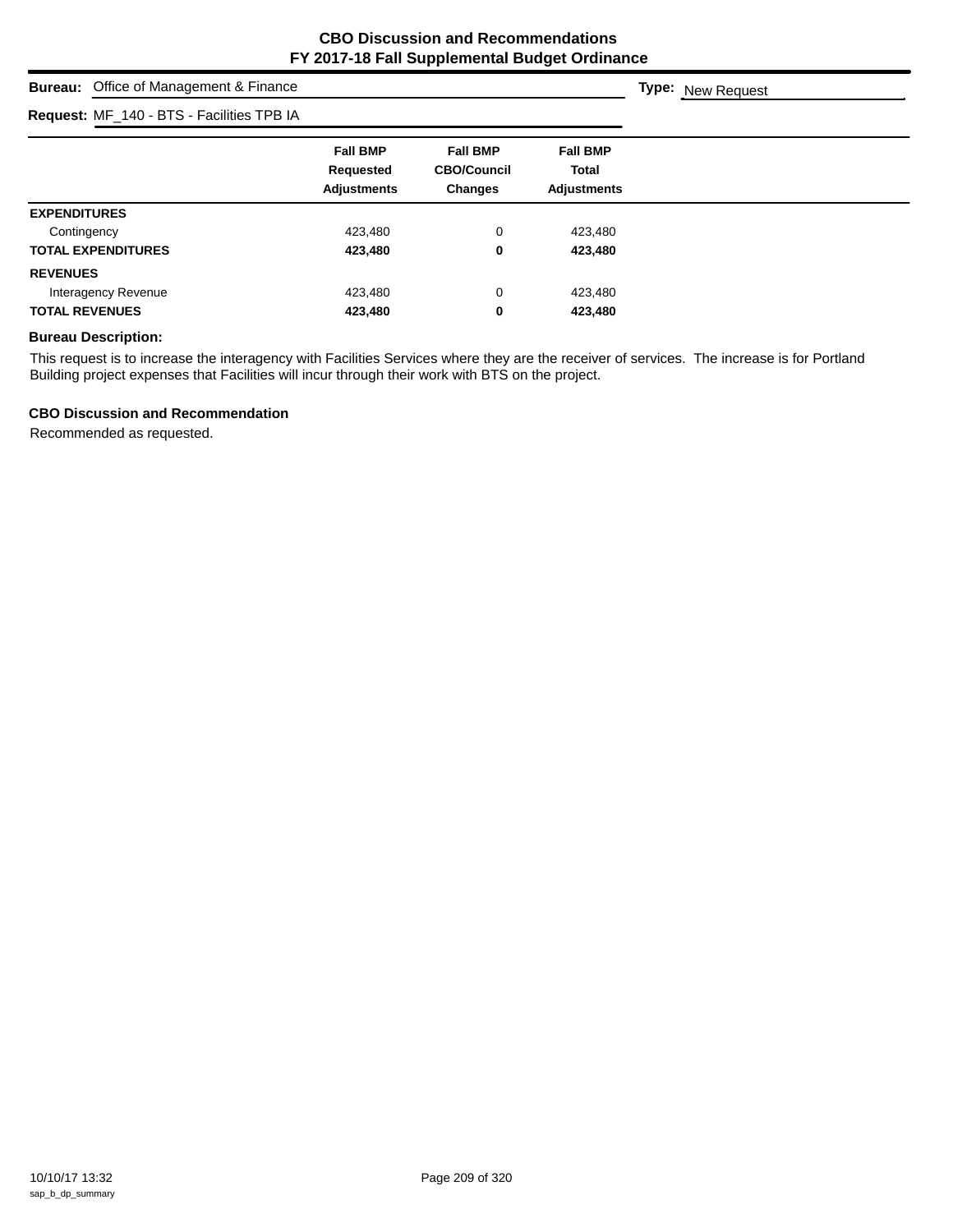| <b>Bureau:</b> Office of Management & Finance            |                                                    |                                                         |                                         | <b>Type:</b> New Request |
|----------------------------------------------------------|----------------------------------------------------|---------------------------------------------------------|-----------------------------------------|--------------------------|
| Request: MF_141 - BTS - Radio System Replacement Project |                                                    |                                                         |                                         |                          |
|                                                          | <b>Fall BMP</b><br>Requested<br><b>Adjustments</b> | <b>Fall BMP</b><br><b>CBO/Council</b><br><b>Changes</b> | <b>Fall BMP</b><br>Total<br>Adjustments |                          |
| <b>EXPENDITURES</b>                                      |                                                    |                                                         |                                         |                          |
| <b>External Materials and Services</b>                   | 240,312                                            | 0                                                       | 240,312                                 |                          |
| Contingency                                              | (240, 312)                                         | 0                                                       | (240, 312)                              |                          |
| <b>TOTAL EXPENDITURES</b>                                | 0                                                  | 0                                                       | 0                                       |                          |

#### **Bureau Description:**

This request is to appropriate funds to cover final costs for the Radio System Replacement Project. This multi-year project was schedule to be completed by June 30, 2017. At fiscal year-end vendors had still not provided some of the requested equipment and services, and training from Motorola on the new system had not been completed by all radio technicians.

#### **CBO Discussion and Recommendation**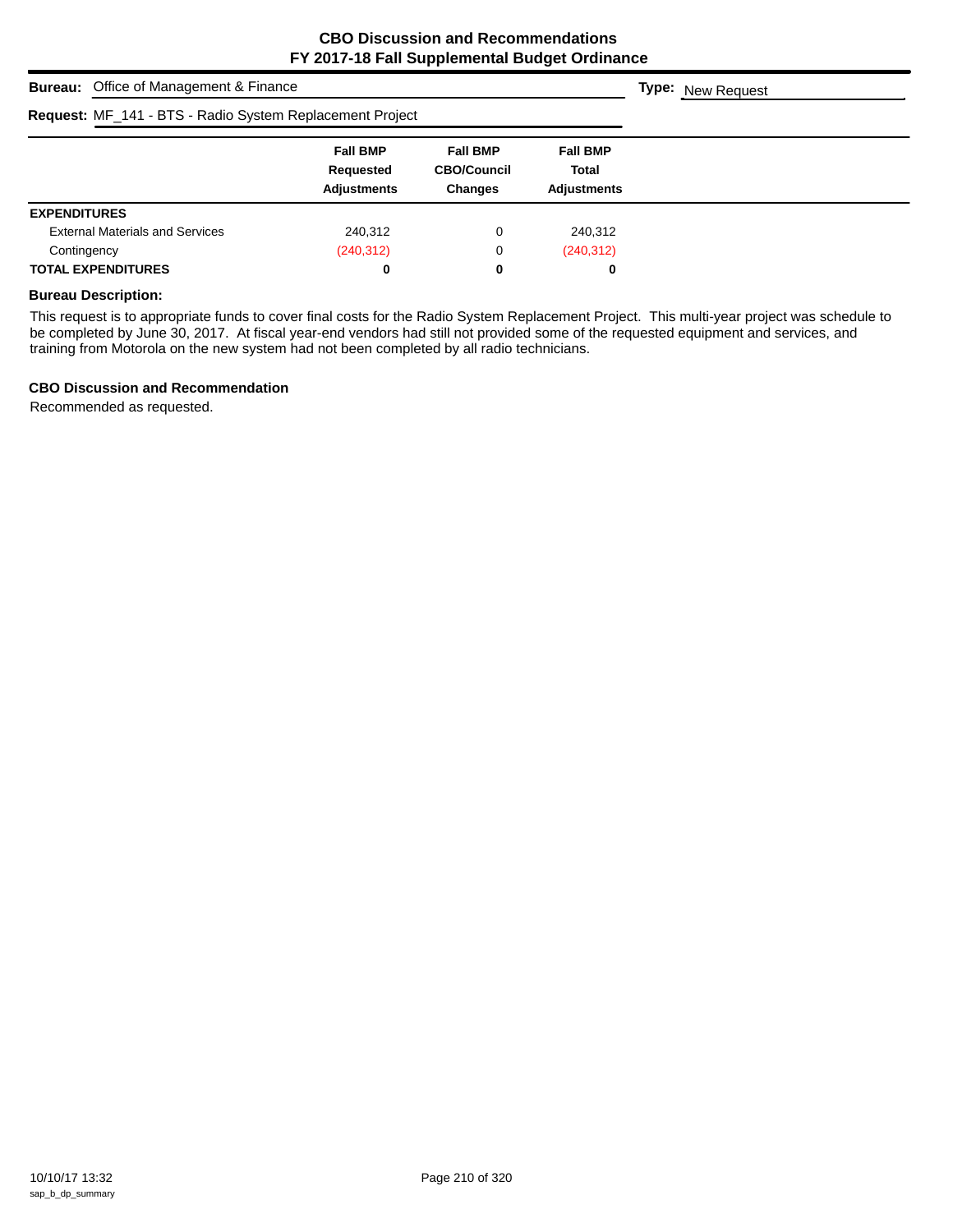# **Bureau:** Office of Management & Finance **Fall BMP Fall BMP Fall BMP Requested CBO/Council Total Adjustments Changes Adjustments Type:** New Request **Request:** MF\_142 - CityFleet – PBOT IA Increase **EXPENDITURES** Capital Outlay **45,000 0** 45,000 **TOTAL EXPENDITURES 45,000 0 45,000 REVENUES** Interagency Revenue **15,000** and 45,000 and 45,000 and 45,000 and 45,000 and 45,000 and 45,000 and 45,000 and 45,000 and 45,000 and 45,000 and 45,000 and 45,000 and 45,000 and 45,000 and 45,000 and 45,000 and 45,000 and 45 **TOTAL REVENUES 45,000 0 45,000**

#### **Bureau Description:**

PBOT has requested to increase the interagency by \$45,000 to cover fleet expenses related to the purchase of new vehicles and equipment in accordance with Resolution 35960 requiring Council approval of new vehicle additions. This request is matching PBOT request TR\_010.

#### **CBO Discussion and Recommendation**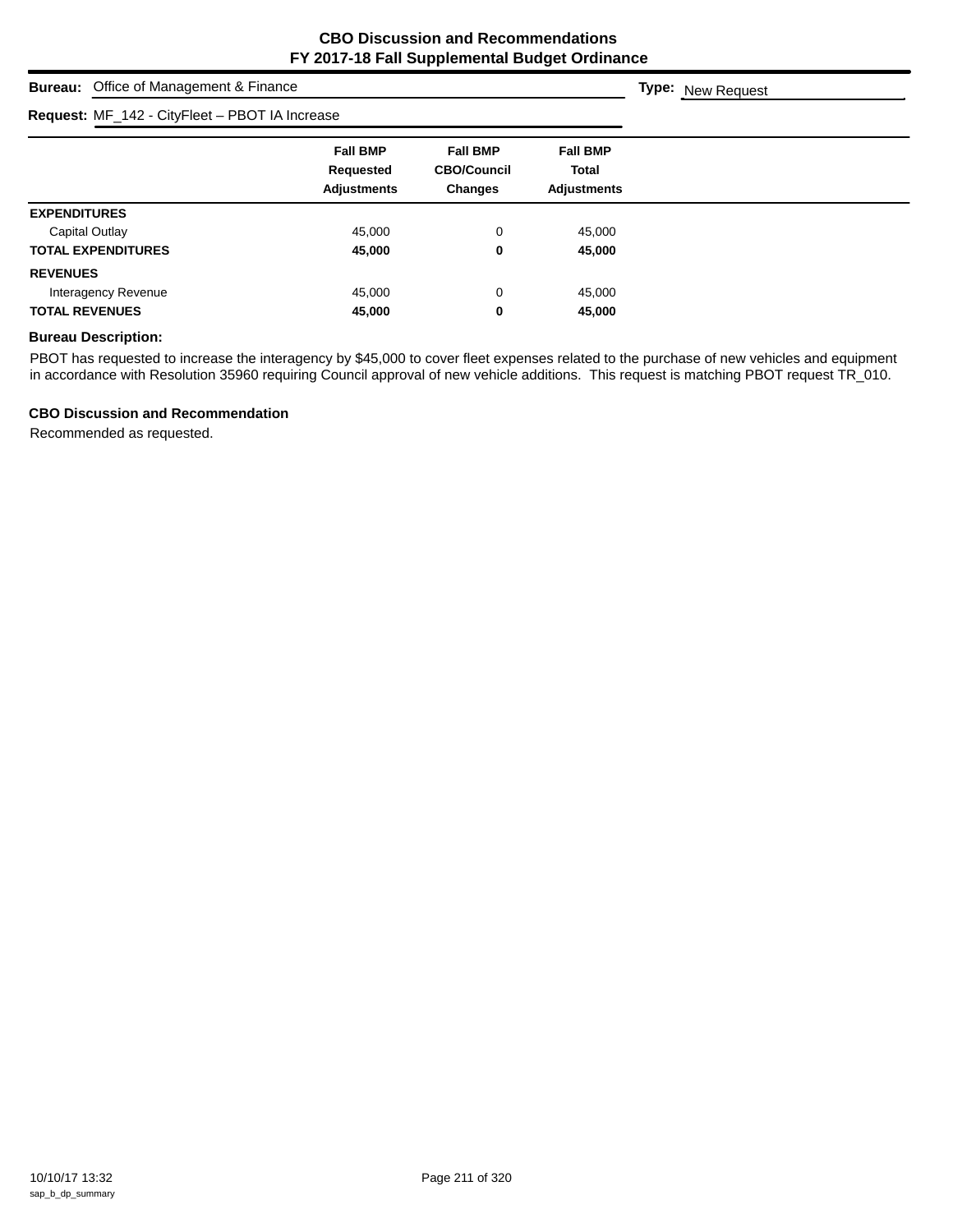| <b>Bureau:</b> Office of Management & Finance              |                                                    |                                                         |                                                       | <b>Type:</b> New Request |
|------------------------------------------------------------|----------------------------------------------------|---------------------------------------------------------|-------------------------------------------------------|--------------------------|
| Request: MF_143 - Facilities - Match BIBS Admin IA Request |                                                    |                                                         |                                                       |                          |
|                                                            | <b>Fall BMP</b><br>Requested<br><b>Adjustments</b> | <b>Fall BMP</b><br><b>CBO/Council</b><br><b>Changes</b> | <b>Fall BMP</b><br><b>Total</b><br><b>Adjustments</b> |                          |
| <b>EXPENDITURES</b>                                        |                                                    |                                                         |                                                       |                          |
| <b>External Materials and Services</b>                     | 5,000                                              | 0                                                       | 5,000                                                 |                          |
| <b>TOTAL EXPENDITURES</b>                                  | 5,000                                              | 0                                                       | 5,000                                                 |                          |
| <b>REVENUES</b>                                            |                                                    |                                                         |                                                       |                          |
| Interagency Revenue                                        | 5,000                                              | 0                                                       | 5,000                                                 |                          |
| <b>TOTAL REVENUES</b>                                      | 5,000                                              | 0                                                       | 5,000                                                 |                          |

## **Bureau Description:**

This package requests to match an IA increase requested by BIBS Admin.

## **CBO Discussion and Recommendation**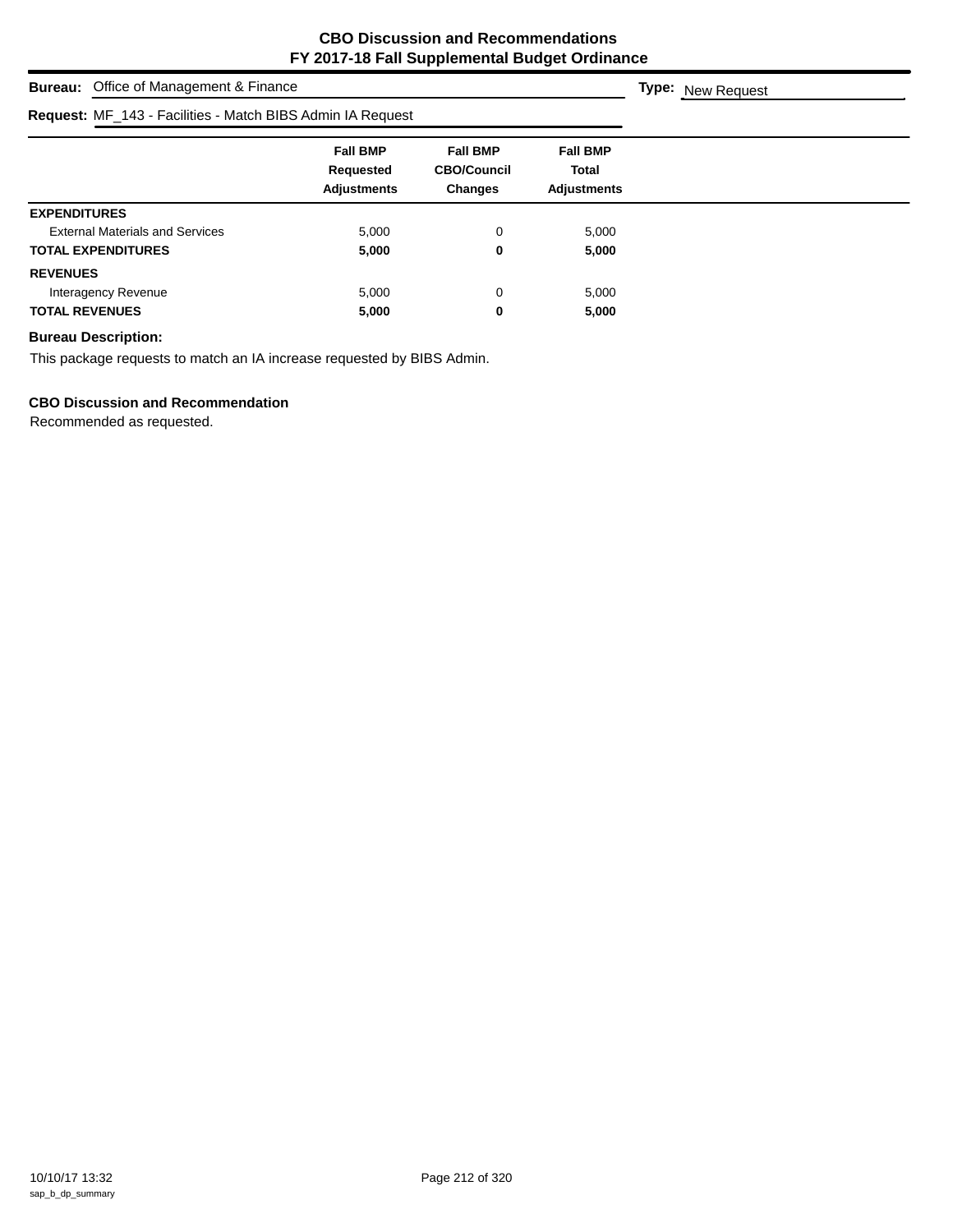**Type:** New Request

# **Bureau:** Office of Management & Finance

## **Request:** MF\_144 - CityFleet – BDS IA Increase

| <b>Request:</b> $WF_{144} - UFF_{16} - BDS_{16}$ increase |                                                    |                                                         |                                                |
|-----------------------------------------------------------|----------------------------------------------------|---------------------------------------------------------|------------------------------------------------|
|                                                           | <b>Fall BMP</b><br>Requested<br><b>Adjustments</b> | <b>Fall BMP</b><br><b>CBO/Council</b><br><b>Changes</b> | <b>Fall BMP</b><br>Total<br><b>Adjustments</b> |
| <b>EXPENDITURES</b>                                       |                                                    |                                                         |                                                |
| Capital Outlay                                            | 360,000                                            | 0                                                       | 360,000                                        |
| <b>TOTAL EXPENDITURES</b>                                 | 360,000                                            | 0                                                       | 360,000                                        |
| <b>REVENUES</b>                                           |                                                    |                                                         |                                                |
| Interagency Revenue                                       | 360,000                                            | 0                                                       | 360,000                                        |
| <b>TOTAL REVENUES</b>                                     | 360,000                                            | 0                                                       | 360,000                                        |

## **Bureau Description:**

The Bureau of Development Services has requested to increase the interagency by \$360,000 to cover fleet expenses related to the purchase of 12 new vehicles and equipment in accordance with Resolution 35960 requiring Council approval of new vehicle additions. This request is matching BDS request DS\_001.

#### **CBO Discussion and Recommendation**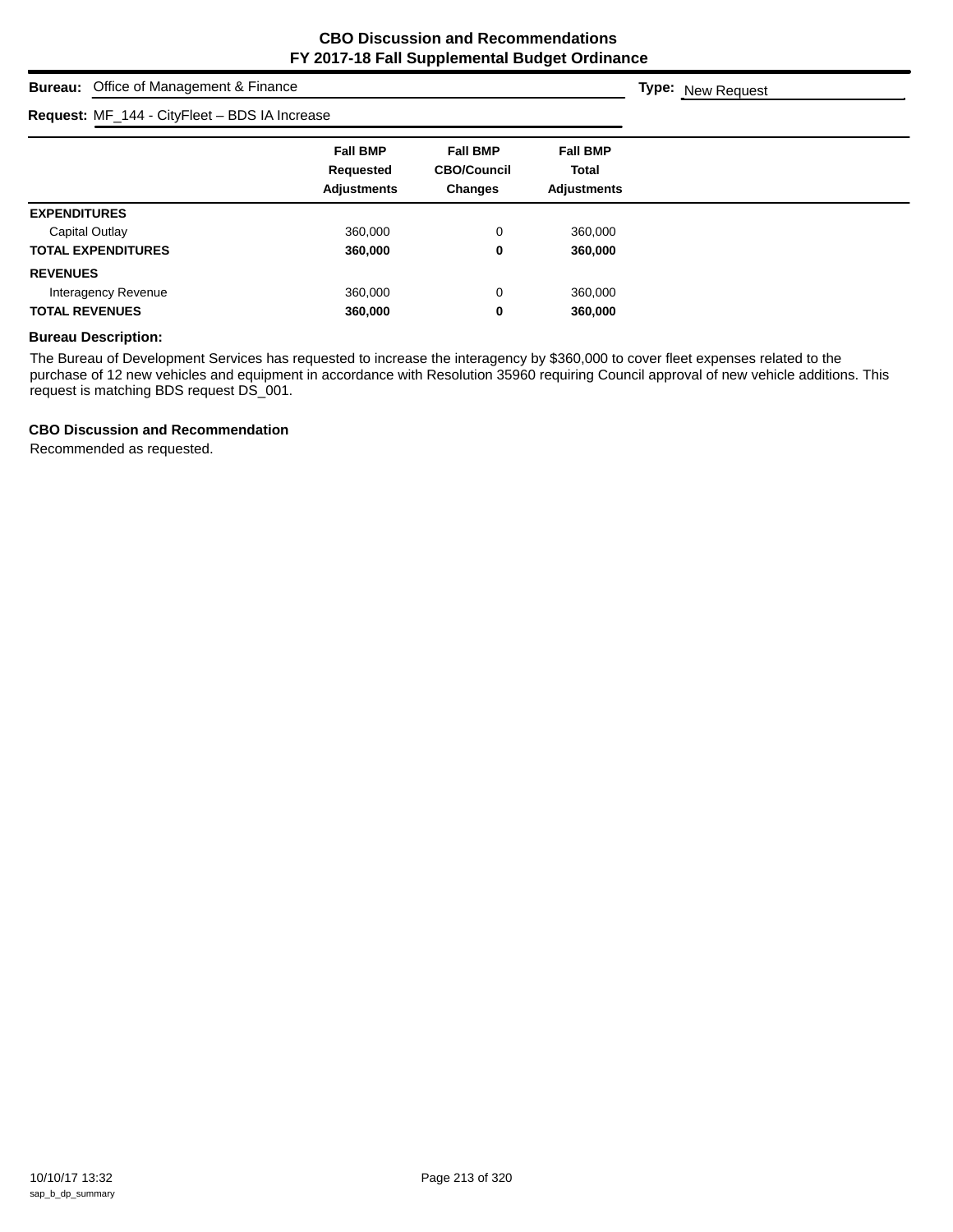# **Bureau:** Office of Management & Finance **Fall BMP Fall BMP Fall BMP Requested CBO/Council Total Adjustments Changes Adjustments Type:** New Request **Request:** MF\_145 - CityFleet – Facilities IA Increase **EXPENDITURES** External Materials and Services 16,500 0 16,500 **TOTAL EXPENDITURES 16,500 0 16,500 REVENUES** Interagency Revenue **16,500** 0 16,500 **TOTAL REVENUES 16,500 0 16,500**

#### **Bureau Description:**

Facilities has requested to increase the interagency by \$16,500 to cover fleet expenses related to the lease of a vehicle. This request is matching Facilities request MF\_089.

#### **CBO Discussion and Recommendation**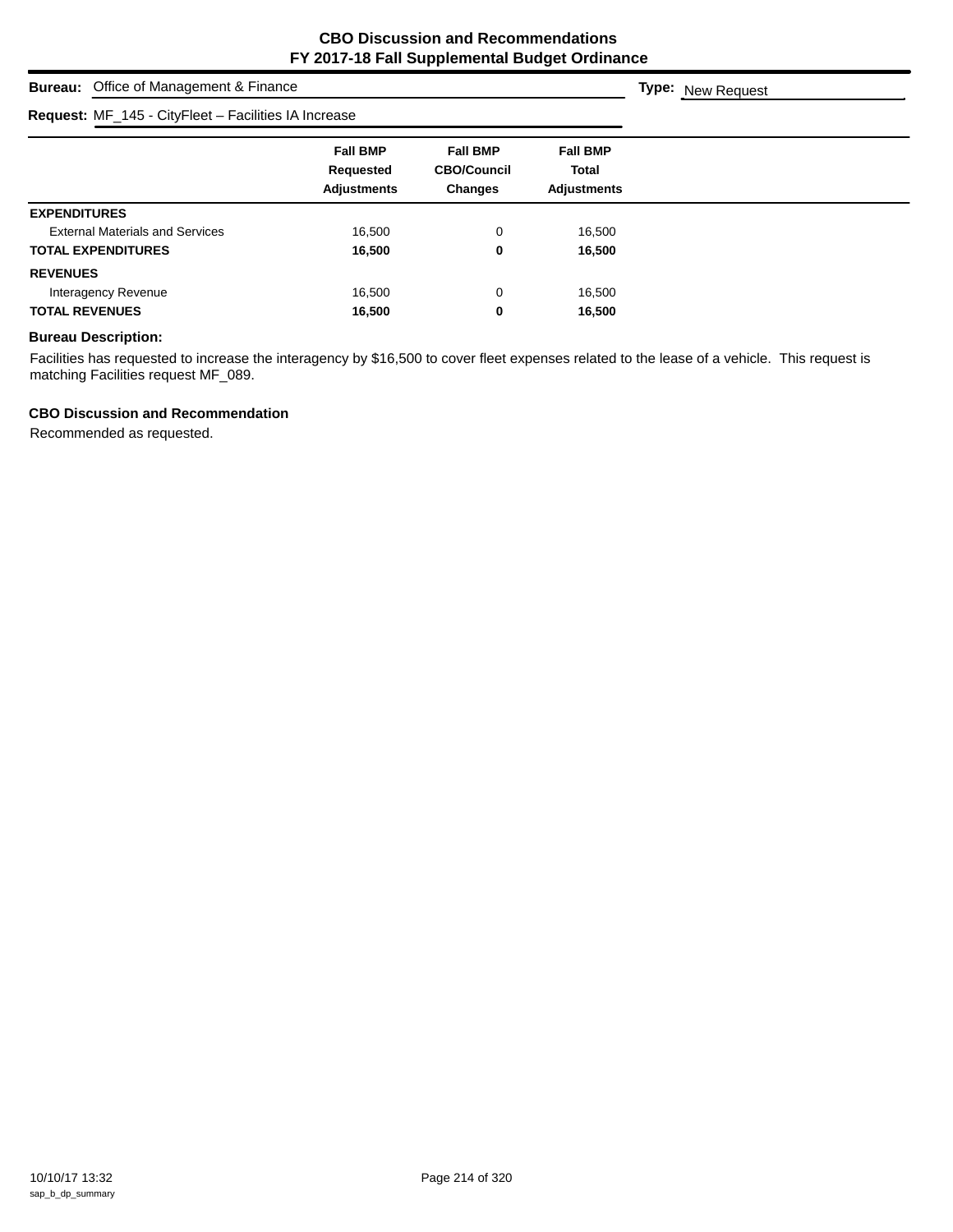**Type:** New Request

# **Bureau:** Office of Management & Finance

| Request: MF_146 - CityFleet - PBOT IA Increase |                                                    |                                                         |                                                |  |
|------------------------------------------------|----------------------------------------------------|---------------------------------------------------------|------------------------------------------------|--|
|                                                | <b>Fall BMP</b><br>Requested<br><b>Adjustments</b> | <b>Fall BMP</b><br><b>CBO/Council</b><br><b>Changes</b> | <b>Fall BMP</b><br>Total<br><b>Adjustments</b> |  |
| <b>EXPENDITURES</b>                            |                                                    |                                                         |                                                |  |
| Capital Outlay                                 | 526,000                                            | 0                                                       | 526,000                                        |  |
| <b>TOTAL EXPENDITURES</b>                      | 526,000                                            | 0                                                       | 526,000                                        |  |
| <b>REVENUES</b>                                |                                                    |                                                         |                                                |  |
| Interagency Revenue                            | 526,000                                            | 0                                                       | 526,000                                        |  |
| <b>TOTAL REVENUES</b>                          | 526,000                                            | 0                                                       | 526,000                                        |  |

#### **Bureau Description:**

PBOT has requested to increase the interagency by \$526,000 to cover fleet expenses related to the purchase of new vehicles and equipment in accordance with Resolution 35960 requiring Council approval of new vehicle additions. This request is matching PBOT request TR\_023 & TR\_024.

## **CBO Discussion and Recommendation**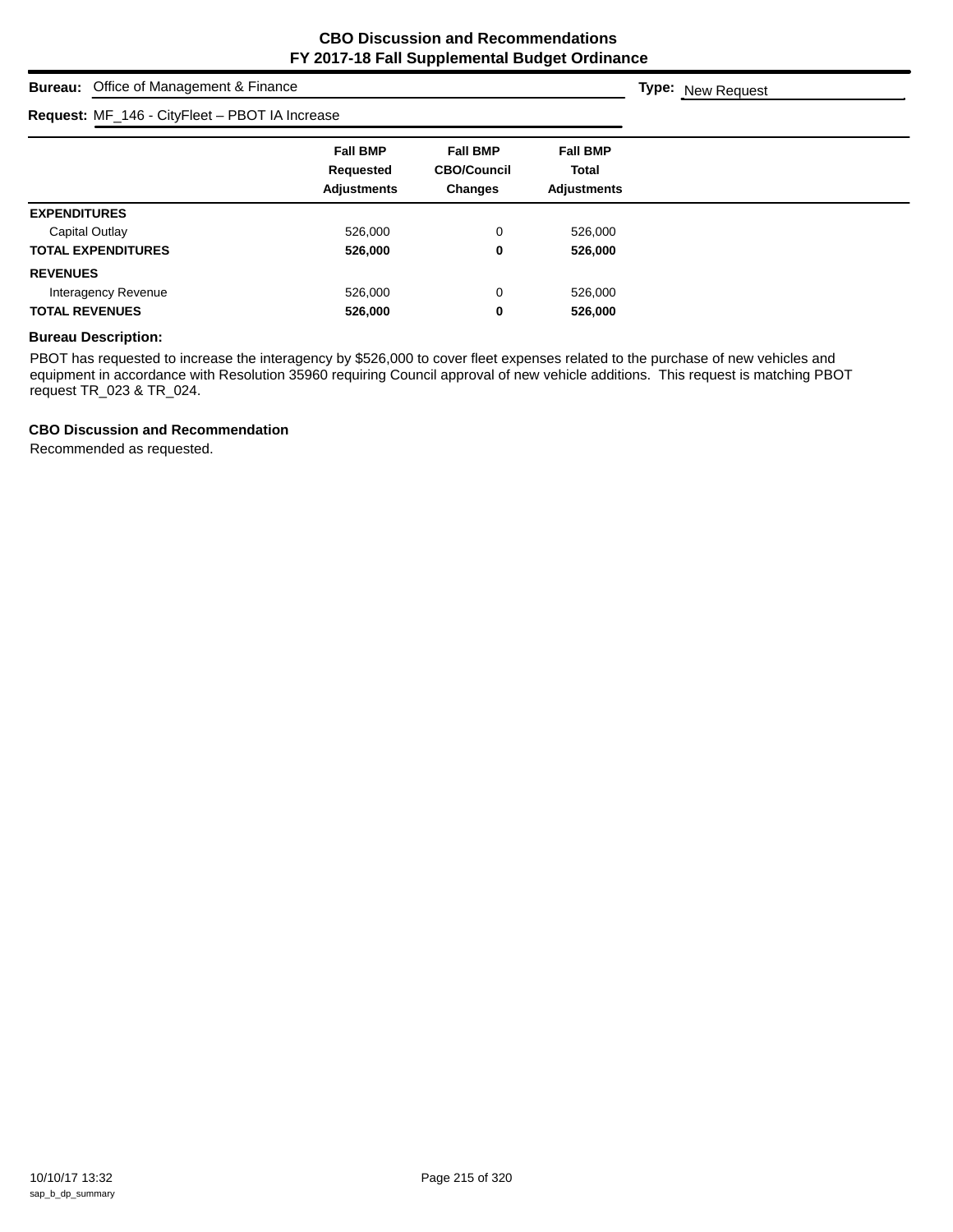**Type:** New Request

## **Bureau:** Office of Management & Finance

| Request: MF_147 - CityFleet - PBOT IA Increase |                                                           |                                                         |                                                       |
|------------------------------------------------|-----------------------------------------------------------|---------------------------------------------------------|-------------------------------------------------------|
|                                                | <b>Fall BMP</b><br><b>Requested</b><br><b>Adjustments</b> | <b>Fall BMP</b><br><b>CBO/Council</b><br><b>Changes</b> | <b>Fall BMP</b><br><b>Total</b><br><b>Adjustments</b> |
| <b>EXPENDITURES</b>                            |                                                           |                                                         |                                                       |
| <b>External Materials and Services</b>         | 106.500                                                   | 0                                                       | 106,500                                               |
| Contingency                                    | 1,378,866                                                 | 0                                                       | 1,378,866                                             |
| <b>TOTAL EXPENDITURES</b>                      | 1,485,366                                                 | 0                                                       | 1,485,366                                             |
| <b>REVENUES</b>                                |                                                           |                                                         |                                                       |
| Interagency Revenue                            | 1,485,366                                                 | 0                                                       | 1,485,366                                             |
| <b>TOTAL REVENUES</b>                          | 1,485,366                                                 | 0                                                       | 1,485,366                                             |

## **Bureau Description:**

PBOT has requested to carryover \$1,485,366 to cover new vehicles that were authorized by Ordinance #188075. This ordinance was passed by Council on November 9, 2016. The vehicles were not received in FY 2016-17, but are planned to be received FY 2017-18. This request is matching PBOT request TR\_015.

## **CBO Discussion and Recommendation**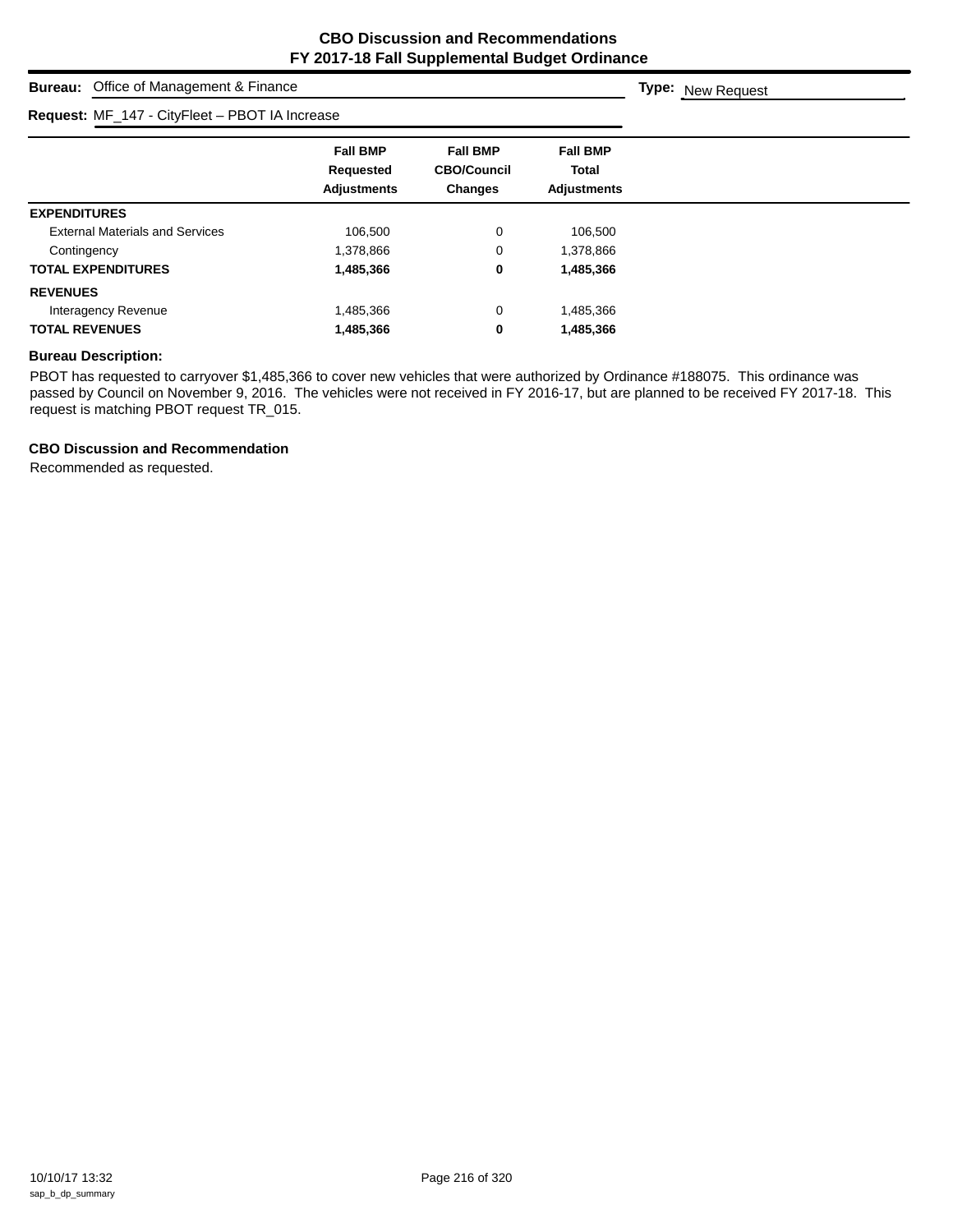| <b>Bureau:</b> Office of Management & Finance             |                                                    |                                                         |                                                       | <b>Type:</b> New Request |
|-----------------------------------------------------------|----------------------------------------------------|---------------------------------------------------------|-------------------------------------------------------|--------------------------|
| <b>Request: MF_148 - PSGO Bond - Cash transfer to BTS</b> |                                                    |                                                         |                                                       |                          |
|                                                           | <b>Fall BMP</b><br>Requested<br><b>Adjustments</b> | <b>Fall BMP</b><br><b>CBO/Council</b><br><b>Changes</b> | <b>Fall BMP</b><br><b>Total</b><br><b>Adjustments</b> |                          |
| <b>EXPENDITURES</b>                                       |                                                    |                                                         |                                                       |                          |
| Fund Transfers - Expense                                  | 596,471                                            | 0                                                       | 596,471                                               |                          |
| <b>TOTAL EXPENDITURES</b>                                 | 596,471                                            | 0                                                       | 596,471                                               |                          |
| <b>REVENUES</b>                                           |                                                    |                                                         |                                                       |                          |
| <b>Budgeted Beginning Fund Balance</b>                    | 596,471                                            | 0                                                       | 596,471                                               |                          |
| <b>TOTAL REVENUES</b>                                     | 596,471                                            | 0                                                       | 596,471                                               |                          |

## **Bureau Description:**

The purpose of this budget adjustment request is to appropriate excess beginning fund balance in the Public Safety GO Bond Fund and transfer it to the BTS Fund. The excess monies are due to underspending of the radio replacement project. These monies are being transferred back to BTS which provided cash funding for the program.

## **CBO Discussion and Recommendation**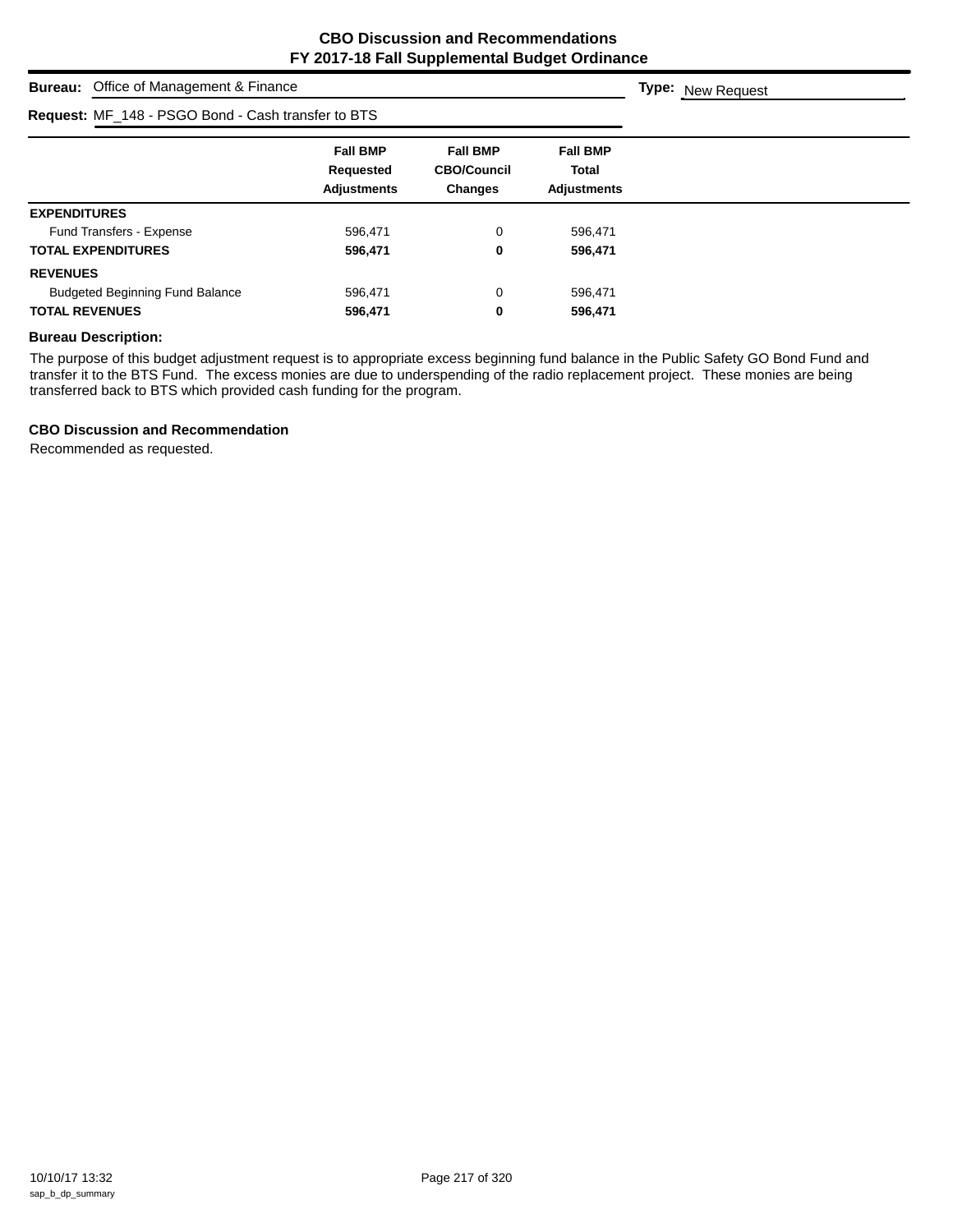| <b>Bureau:</b> Office of Management & Finance        | <b>Type:</b> Technical Adjustment                  |                                                         |                                                       |  |
|------------------------------------------------------|----------------------------------------------------|---------------------------------------------------------|-------------------------------------------------------|--|
| Request: MF_149 - BTS - Balance Technical Adjustment |                                                    |                                                         |                                                       |  |
|                                                      | <b>Fall BMP</b><br>Requested<br><b>Adjustments</b> | <b>Fall BMP</b><br><b>CBO/Council</b><br><b>Changes</b> | <b>Fall BMP</b><br><b>Total</b><br><b>Adjustments</b> |  |
| <b>EXPENDITURES</b>                                  |                                                    |                                                         |                                                       |  |
| Contingency                                          | 0                                                  | 0                                                       | 0                                                     |  |
| <b>TOTAL EXPENDITURES</b>                            | 0                                                  | 0                                                       | 0                                                     |  |

#### **Bureau Description:**

To reappropriate funds, moving them out of policy reserves and into replacement reserves. BTS is projected to have \$4,982,060 available for technology reserves to be used to fund FY 2018-19 CIPS and Operating Projects, and \$624,476 in additional replacement reserves (funds held for customer equipment replacement) beyond what is currently budgeted in replacement contingency.

## **CBO Discussion and Recommendation**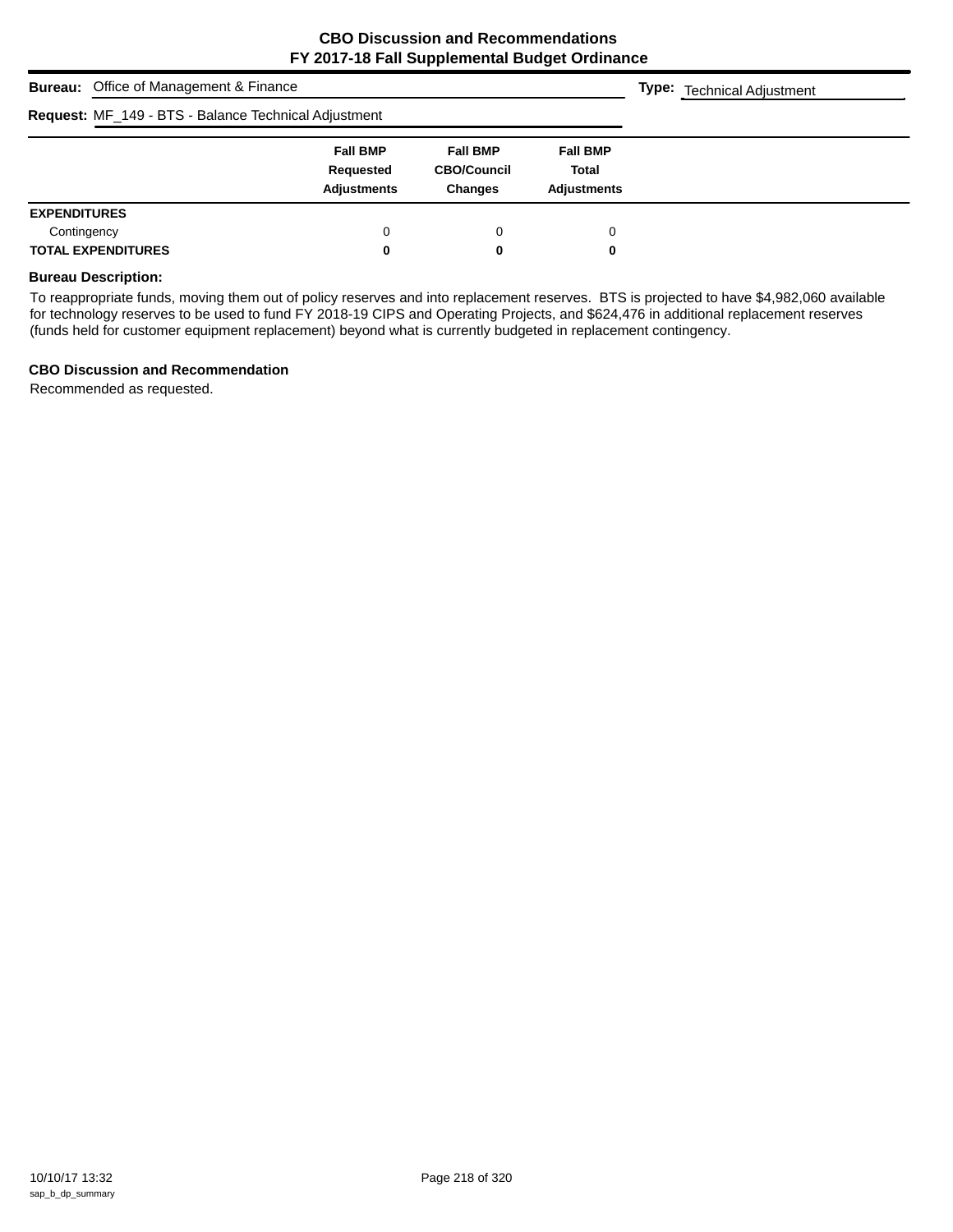## **Bureau:** Office of the Mayor

## **Request:** MY\_001 - Mayors Office: PSU Encumbrance Carryover

**Type:** Encumbrance Carryover Request

| .                                      |                              |                                       |                                 |  |  |
|----------------------------------------|------------------------------|---------------------------------------|---------------------------------|--|--|
|                                        | <b>Fall BMP</b><br>Requested | <b>Fall BMP</b><br><b>CBO/Council</b> | <b>Fall BMP</b><br><b>Total</b> |  |  |
|                                        | <b>Adjustments</b>           | <b>Changes</b>                        | <b>Adjustments</b>              |  |  |
| <b>EXPENDITURES</b>                    |                              |                                       |                                 |  |  |
| <b>External Materials and Services</b> | 40,000                       | $\Omega$                              | 40,000                          |  |  |
| <b>TOTAL EXPENDITURES</b>              | 40,000                       | 0                                     | 40,000                          |  |  |
| <b>REVENUES</b>                        |                              |                                       |                                 |  |  |
| <b>General Fund Discretionary</b>      | 40,000                       | 0                                     | 40,000                          |  |  |
| <b>TOTAL REVENUES</b>                  | 40,000                       | 0                                     | 40,000                          |  |  |

## **Bureau Description:**

The Mayor's Office is requesting an encumbrance carryover in the amount of \$40,000 for their PSU Hatfield Fellow contract (PO# 22214981).

## **CBO Discussion and Recommendation**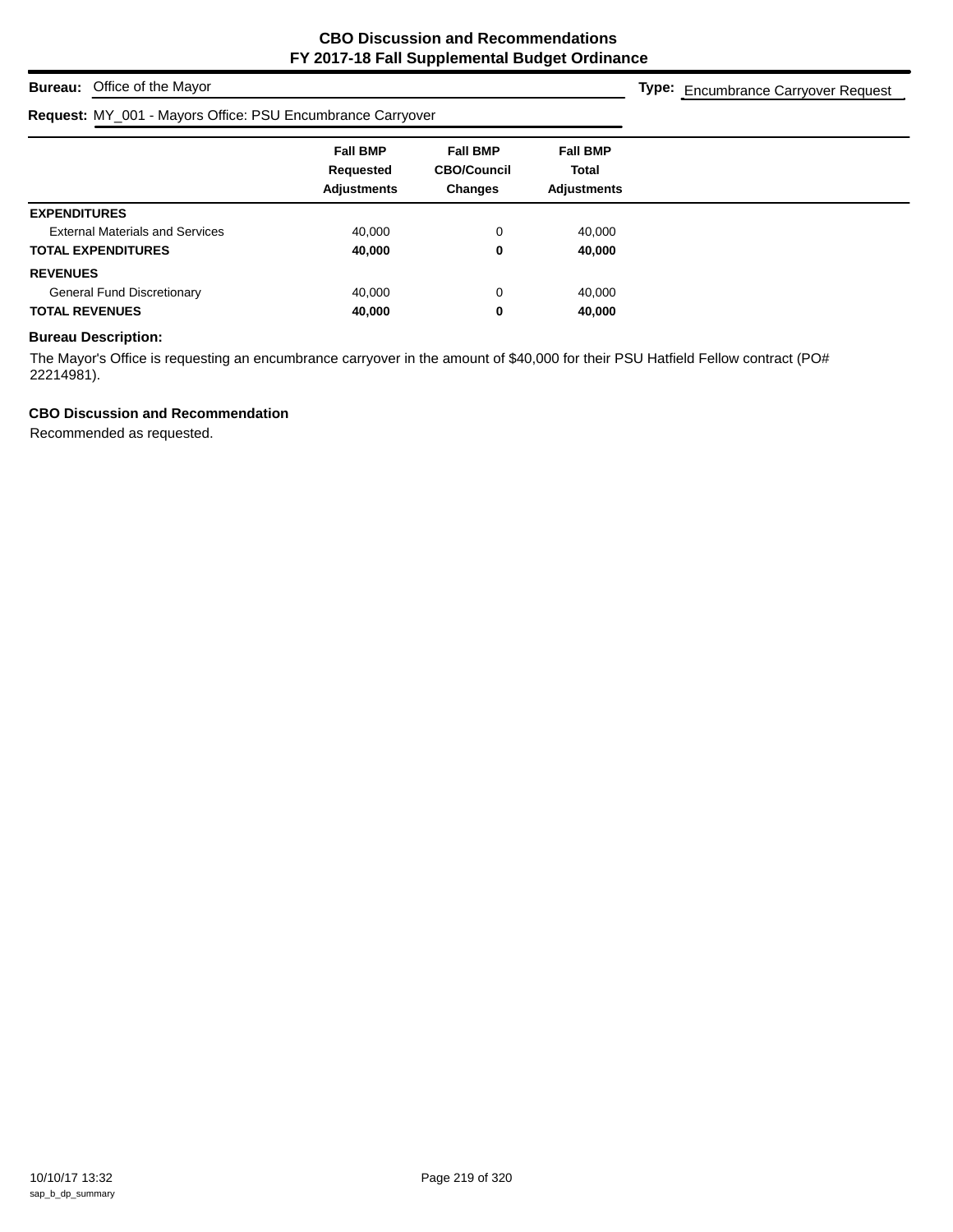| <b>Bureau:</b> Office of the Mayor                         | <b>Type:</b> Technical Adjustment                  |                                                         |                                                       |  |
|------------------------------------------------------------|----------------------------------------------------|---------------------------------------------------------|-------------------------------------------------------|--|
| Request: MY_002 - Mayor's Office: Technical Adjustment     |                                                    |                                                         |                                                       |  |
|                                                            | <b>Fall BMP</b><br>Requested<br><b>Adjustments</b> | <b>Fall BMP</b><br><b>CBO/Council</b><br><b>Changes</b> | <b>Fall BMP</b><br><b>Total</b><br><b>Adjustments</b> |  |
| <b>REVENUES</b>                                            |                                                    |                                                         |                                                       |  |
| <b>General Fund Discretionary</b><br><b>TOTAL REVENUES</b> | 0<br>0                                             | 0<br>0                                                  | 0<br>0                                                |  |

## **Bureau Description:**

This technical adjustment moves \$190,000 of ongoing General Fund Discretionary into the Summerworks functional area.

## **CBO Discussion and Recommendation**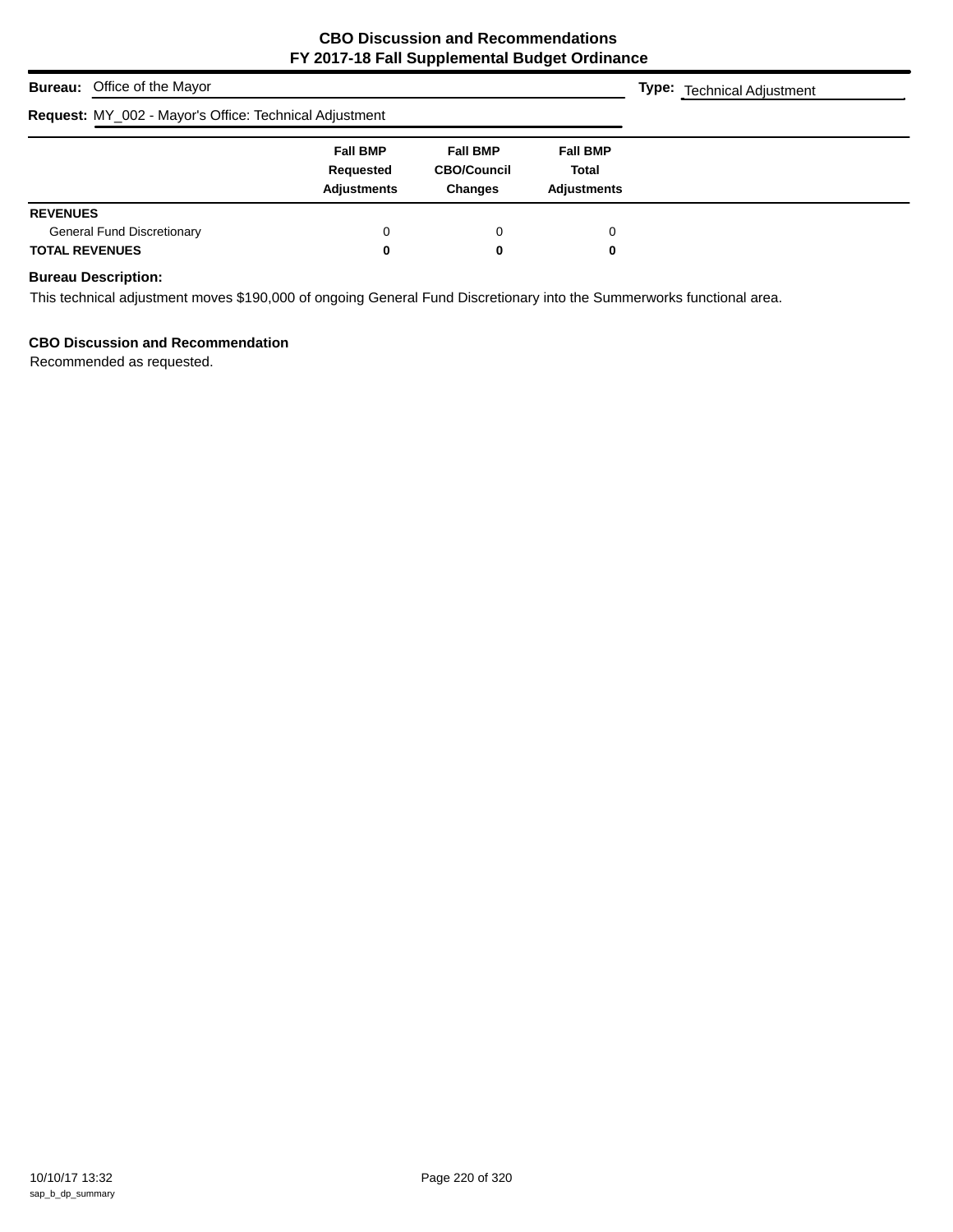| Office of Neighborhood Involvement<br><b>Bureau:</b>                                                         | Type: Mid-Year Reductions                                 |                                                  |                                                       |  |
|--------------------------------------------------------------------------------------------------------------|-----------------------------------------------------------|--------------------------------------------------|-------------------------------------------------------|--|
| Request: NI_001 - ONI Reorganization                                                                         |                                                           |                                                  |                                                       |  |
|                                                                                                              | <b>Fall BMP</b><br><b>Requested</b><br><b>Adjustments</b> | <b>Fall BMP</b><br><b>CBO/Council</b><br>Changes | <b>Fall BMP</b><br><b>Total</b><br><b>Adjustments</b> |  |
| <b>EXPENDITURES</b><br><b>Personnel Services</b><br><b>TOTAL EXPENDITURES</b>                                | (12, 529)<br>(12, 529)                                    | 0<br>0                                           | (12,529)<br>(12,529)                                  |  |
| <b>REVENUES</b><br><b>Charges for Services</b><br><b>General Fund Discretionary</b><br><b>TOTAL REVENUES</b> | (12, 529)<br>0<br>(12, 529)                               | 0<br>0<br>0                                      | (12,529)<br>0<br>(12,529)                             |  |
| <b>FTE</b><br><b>Full-Time Positions</b><br><b>TOTAL FTE</b>                                                 | $-0.00$<br>$-0.00$                                        | 0.00<br>0.00                                     | $-0.00$<br>$-0.00$                                    |  |

## **Bureau Description:**

Under the direction of a new Commissioner-in-charge, the Office of Neighborhood Involvement was reorganized to remove the layer of top-tier management so that information and decision-making flow directly from programmatic level staff with their hands on the pulse of the work to the Director. This reorganization flattens the leadership structure and allows for more access to and access by the Director. The three program manager positions were reclassified to Program Coordinators, and three other positions were reclassified (Liquor Program Coordinator to Program Specialist, Public Involvement Best Practices Program Specialist to Management Analyst, and Cannabis Program Specialist to Program Coordinator).

There are some changes that result in cost savings and some result in increased expense to the General Fund from this request. The funding has been reallocated to absorb all appropriate expenses through revenues. There is no net impact to General Fund though there is the potential that unemployment expenses could be incurred later in the year that cannot be absorbed by existing personnel budget. ONI may seek additional funding in Spring if/when those expenses are known.

## **CBO Discussion and Recommendation**

Recommended as requested. Three Program Managers (Marijuana, Neighborhood Outreach, Crime Prevention) were reclassified down to Program Coordinator positions. 0.1 FTE each of five different positions formerly in Administration, including the bureau Director, are now assigned to the Cannabis program, and no changes to expenses result from these reassignments. In the Liquor Licensing program, a Program Coordinator position was reclassed down to a Program Specialist. An Assistant Program Specialist in the Public Involvement program was reclassed up to a Management Analyst position. The only other reclass up was in the Marijuana program, from a Program Specialist to a Program Coordinator. The Program Manager in Marijuana that was reclassed down to a Program Coodinator is also now split between the Liquor, Graffiti, and Noise programs, and no long works in the Marijuana program.

The position eliminations and additions result in net savings of \$44,029 in expenses. However, ONI is also adding an additional \$31,500 in new costs, including \$15,229 for an increase in the Director's salary (authorized by Council in April 2017) and \$32,526 in vacation payouts. PERS costs were further reduced by \$14,601. The net result is a reduction of \$12,529 in costs to the City, all of which is to the Cannabis program, with no savings to the General Fund, even though 0.1 FTE each of five separate positions formerly in Administration are being reassigned to the Cannabis program, including the bureau Director. There is no savings to the General Fund mostly because a position formerly working in the Cannabis program is now assigned to the Livability program (Liquor, Graffiti, Noise), the additional salary for the bureau Director, and a vacation payout to the Neighborhood Outreach Manager.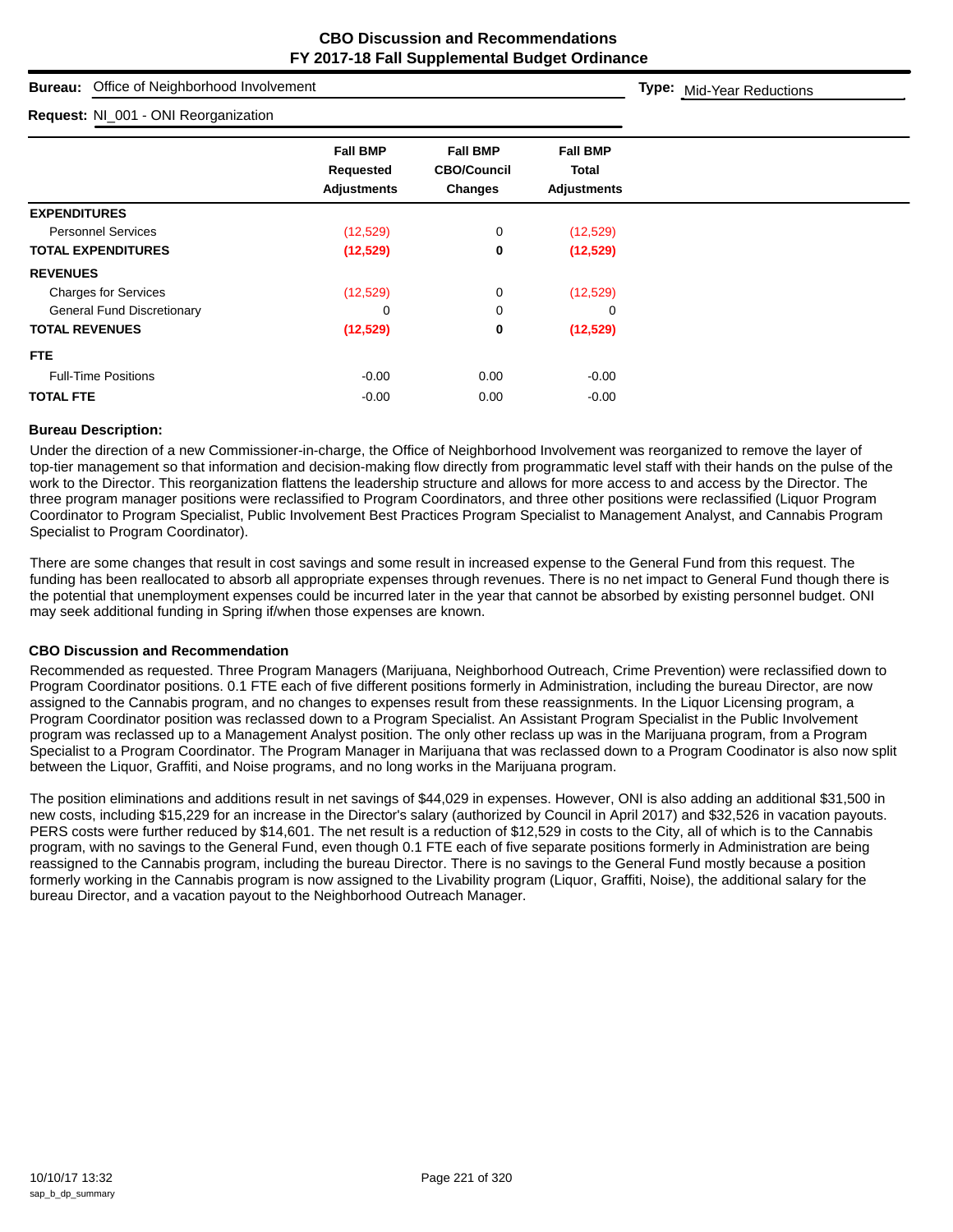| Office of Neighborhood Involvement<br><b>Bureau:</b> |                                                           |                                                  |                                                | Type: New Request |
|------------------------------------------------------|-----------------------------------------------------------|--------------------------------------------------|------------------------------------------------|-------------------|
| Request: NI_002 - 2 New Cannabis Positions           |                                                           |                                                  |                                                |                   |
|                                                      | <b>Fall BMP</b><br><b>Requested</b><br><b>Adjustments</b> | <b>Fall BMP</b><br><b>CBO/Council</b><br>Changes | <b>Fall BMP</b><br>Total<br><b>Adjustments</b> |                   |
| <b>EXPENDITURES</b>                                  |                                                           |                                                  |                                                |                   |
| <b>Personnel Services</b>                            | 81,137                                                    | 0                                                | 81,137                                         |                   |
| <b>TOTAL EXPENDITURES</b>                            | 81,137                                                    | 0                                                | 81,137                                         |                   |
| <b>REVENUES</b>                                      |                                                           |                                                  |                                                |                   |
| <b>Charges for Services</b>                          | 81,137                                                    | 0                                                | 81,137                                         |                   |
| <b>General Fund Discretionary</b>                    | 0                                                         | 0                                                | 0                                              |                   |
| <b>TOTAL REVENUES</b>                                | 81,137                                                    | 0                                                | 81,137                                         |                   |
| FTE.                                                 |                                                           |                                                  |                                                |                   |
| <b>Full-Time Positions</b>                           | 1.17                                                      | 0.00                                             | 1.17                                           |                   |
| <b>TOTAL FTE</b>                                     | 1.17                                                      | 0.00                                             | 1.17                                           |                   |

## **Bureau Description:**

This request adds one OSSII and one Program Specialist to the Cannabis Program. The Cannabis Program has been using seasonal/casual employees to supplement the existing budgeted positions. This request would reduce the need for seasonal casual employees, and reduce the administrative load currently on other ONI front office staff dealing with Cannabis customers.

## **CBO Discussion and Recommendation**

Recommended as requested. ONI's Cannabis program projects revenues of \$1.7 million at FY 2017-18 year-end. The bureau believes that the program's \$967,287 budget after Fall BMP adjustments is a reasonably accurate reflection of its projected costs for the year. The bureau expects some future expenses related to a fee study, database development, and other uses, but there is now nothing concrete enough to estimate expenses.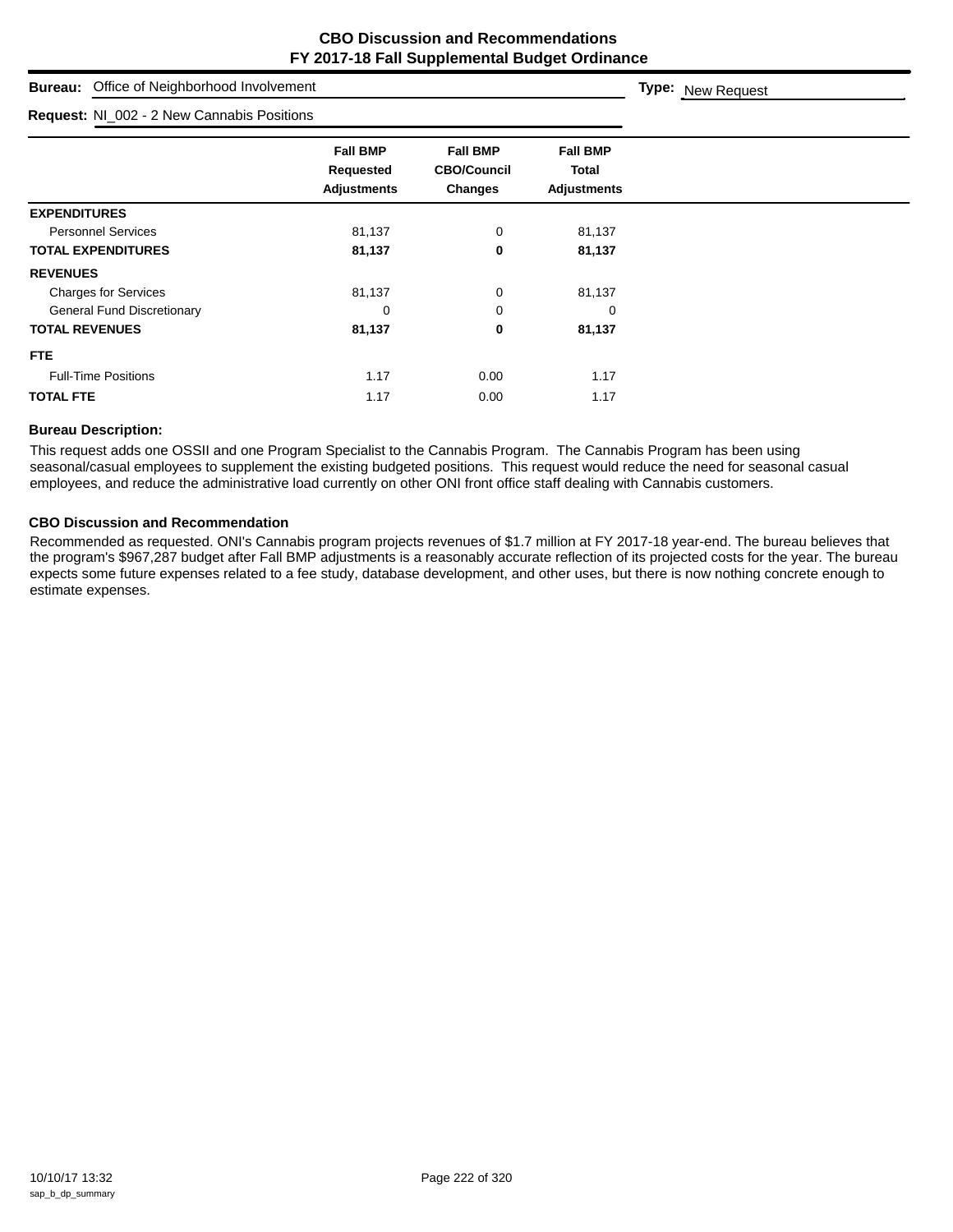| Office of Neighborhood Involvement<br><b>Bureau:</b> | <b>Type:</b> New Request                                  |                                                  |                                                       |  |
|------------------------------------------------------|-----------------------------------------------------------|--------------------------------------------------|-------------------------------------------------------|--|
| Request: NI_003 - Clean Start PDX                    |                                                           |                                                  |                                                       |  |
|                                                      | <b>Fall BMP</b><br><b>Requested</b><br><b>Adjustments</b> | <b>Fall BMP</b><br><b>CBO/Council</b><br>Changes | <b>Fall BMP</b><br><b>Total</b><br><b>Adjustments</b> |  |
| <b>EXPENDITURES</b>                                  |                                                           |                                                  |                                                       |  |
| <b>Personnel Services</b>                            | $\mathbf 0$                                               | 0                                                | 0                                                     |  |
| <b>External Materials and Services</b>               | 50,000                                                    | (50,000)                                         | 0                                                     |  |
| <b>TOTAL EXPENDITURES</b>                            | 50,000                                                    | (50,000)                                         | 0                                                     |  |
| <b>REVENUES</b>                                      |                                                           |                                                  |                                                       |  |
| <b>Charges for Services</b>                          | $\mathbf 0$                                               | 0                                                | 0                                                     |  |
| <b>General Fund Discretionary</b>                    | 50,000                                                    | (50,000)                                         | 0                                                     |  |
| <b>TOTAL REVENUES</b>                                | 50,000                                                    | (50,000)                                         | 0                                                     |  |

#### **Bureau Description:**

In June 2017, Council authorized a grant agreement with Northeast Coalition of Neighborhoods (NECN) to pilot Clean Start Pdx to assist in addressing the increased impacts in the central eastside resulting from the houselessness crisis. The grant funds a full-time Clean and Safe worker to patrol an area in the inner Northeast/Southeast part of Portland. The intent was to fund the \$90,000 pilot project through \$50,000 from FY 2016-17 General Fund budget available in the Office of Neighborhood Involvement budget and \$40,000 from PBOT. Unfortunately, due to the late in the fiscal year timing the grant was not encumbered by June 30th but the grant was finalized and work has already begun. This request is for one-time general fund resources that otherwise would have been carried forward to fund the program authorized by Council.

#### **CBO Discussion and Recommendation**

Not recommended for several reasons. Because a carryover was not submitted as part of the FY 2016-17 Spring Supplemental for Council consideration, the unspent funds fell to fund balance, and this package is being treated as a new request. First, this grant is a one-time one funded by ongoing discretionary resources in ONI's budget, and CBO believes that if the bureau had the funds for it in FY 2016-17, it most likely also has the resources for it in the current year. Furthermore, due to the staff reorganization, ONI may have vacancy savings which can also help fund the grant. CBO recommends that the bureau look to its existing resources to fund the grant first and come back to Council with a request during the Spring Supplemental if it is not able to find the funding. While Council authorized the grant late last fiscal year (mid-June), ONI should have been able to encumber or carry over the funds, or at the very least contacted CBO about the issue before the fiscal year ended. To make an exception to existing policy and procedures would encourage bureaus to game the system.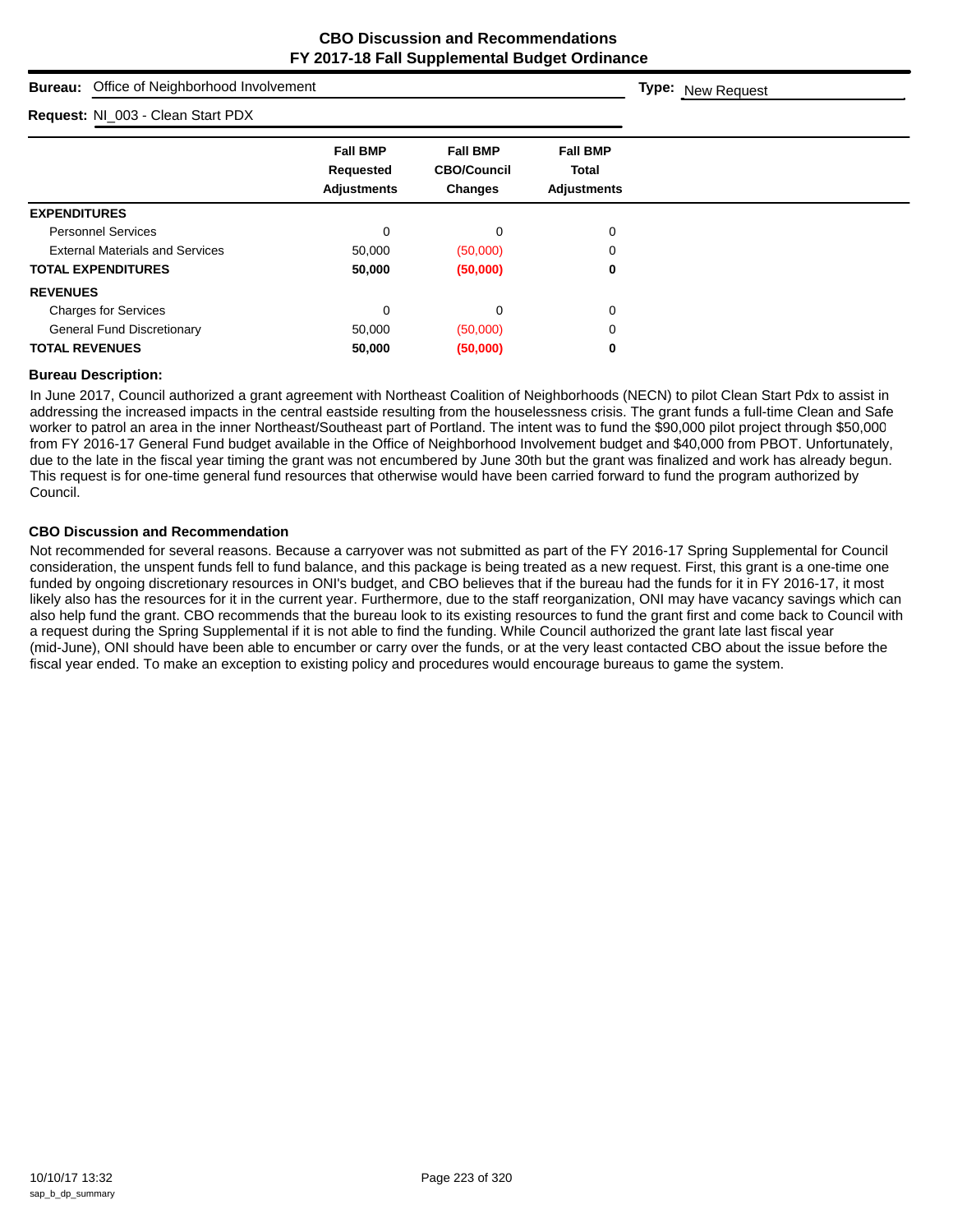**Type:** Encumbrance Carryover Request

## **Bureau:** Office of Neighborhood Involvement

#### **Request:** NI\_004 - Encumbrance Carryover

**Fall BMP Fall BMP Fall BMP Requested CBO/Council Total Adjustments Changes Adjustments EXPENDITURES** Personnel Services and the contract of the contract of the contract of the contract of the contract of the contract of the contract of the contract of the contract of the contract of the contract of the contract of the con External Materials and Services 194,146 194,146 0 194,146 **TOTAL EXPENDITURES 194,146 0 194,146 REVENUES** Charges for Services 0 0 0 General Fund Discretionary 194,146 0 194,146 0 194,146 **TOTAL REVENUES 194,146 0 194,146**

## **Bureau Description:**

Carryover request of encumbered contracts, \$194,146. The breakdown is \$5000 DCL small grants, \$153,126 EPAP grants, and \$36,020 neighborhood coalition small grants.

## **CBO Discussion and Recommendation**

Recommended as requested. AT FY 2016-17 year-end, ONI had \$217,351 maximum of available encumbrances that it could have requested to be carried over. CBO calculations show that the bureau had \$945,964 total in under-spending (advance accrual adjusted).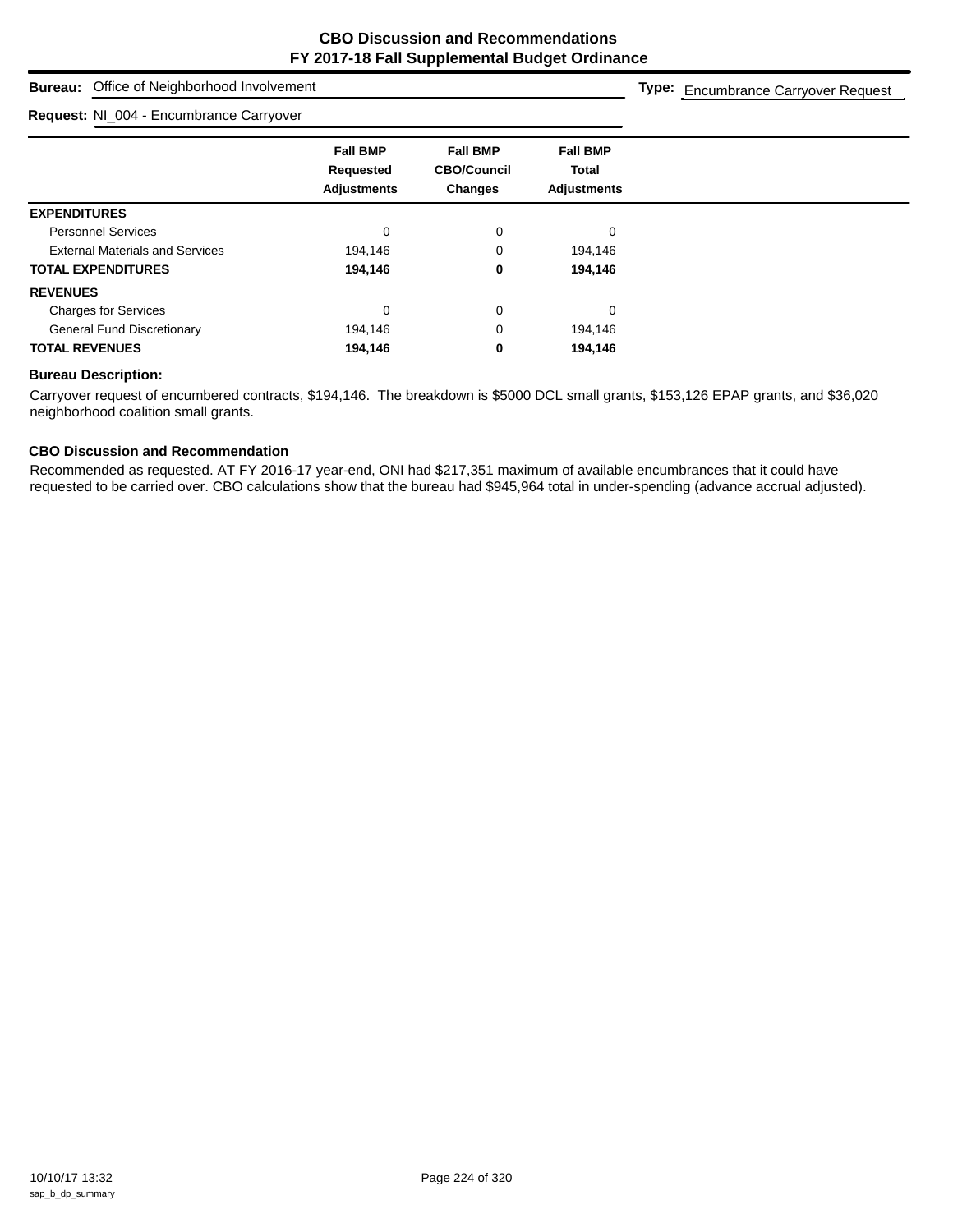## **Bureau:** Office of Neighborhood Involvement

#### **Request:** NI\_005 - Outstanding Advance Encumbrance Carryover

**Type:** Encumbrance Carryover Request

|                                        | <b>Fall BMP</b><br>Requested<br><b>Adjustments</b> | <b>Fall BMP</b><br><b>CBO/Council</b><br><b>Changes</b> | <b>Fall BMP</b><br><b>Total</b><br><b>Adjustments</b> |
|----------------------------------------|----------------------------------------------------|---------------------------------------------------------|-------------------------------------------------------|
| <b>EXPENDITURES</b>                    |                                                    |                                                         |                                                       |
| <b>Personnel Services</b>              | 0                                                  | 0                                                       | $\mathbf 0$                                           |
| <b>External Materials and Services</b> | 164,451                                            | 0                                                       | 164,451                                               |
| <b>TOTAL EXPENDITURES</b>              | 164,451                                            | 0                                                       | 164,451                                               |
| <b>REVENUES</b>                        |                                                    |                                                         |                                                       |
| <b>Charges for Services</b>            | $\mathbf 0$                                        | 0                                                       | $\Omega$                                              |
| <b>General Fund Discretionary</b>      | 164,451                                            | 0                                                       | 164,451                                               |
| <b>TOTAL REVENUES</b>                  | 164,451                                            | 0                                                       | 164,451                                               |
| FTE.                                   |                                                    |                                                         |                                                       |
| <b>Full-Time Positions</b>             | $-0.00$                                            | 0.00                                                    | $-0.00$                                               |
| <b>TOTAL FTE</b>                       | $-0.00$                                            | 0.00                                                    | $-0.00$                                               |
|                                        |                                                    |                                                         |                                                       |

## **Bureau Description:**

Carryover Outstanding Advance Encumbrance \$164,451. The breakdown is \$53,000 DCL small grants, \$78,654 neighborhood coalition small grants, and \$32,797 EPAP Small grants.

## **CBO Discussion and Recommendation**

Recommended as requested. SAP showed an advance balance of \$165,550, which is greater than the amount that ONI is requesting by \$1,099, which the bureau states was repaid by the grantees for various reasons.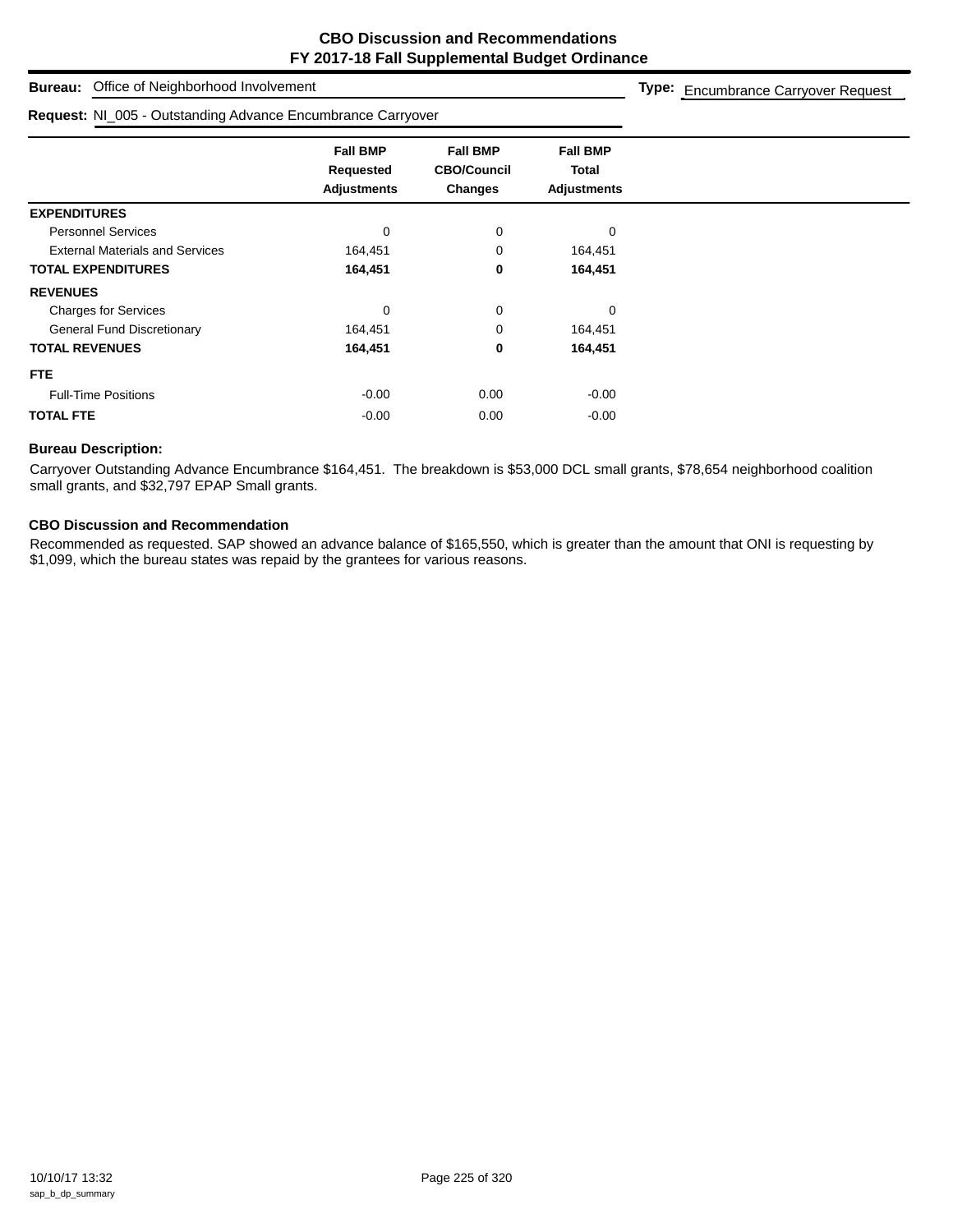| Office of Neighborhood Involvement<br><b>Bureau:</b> | Type: New Request                                         |                                                  |                                                |  |
|------------------------------------------------------|-----------------------------------------------------------|--------------------------------------------------|------------------------------------------------|--|
| Request: NI_006 - Cannabis Program Revenue Carryover |                                                           |                                                  |                                                |  |
|                                                      | <b>Fall BMP</b><br><b>Requested</b><br><b>Adjustments</b> | <b>Fall BMP</b><br><b>CBO/Council</b><br>Changes | <b>Fall BMP</b><br>Total<br><b>Adjustments</b> |  |
| <b>EXPENDITURES</b>                                  |                                                           |                                                  |                                                |  |
| <b>Personnel Services</b>                            | 0                                                         | 0                                                | 0                                              |  |
| <b>External Materials and Services</b>               | 480,486                                                   | 0                                                | 480,486                                        |  |
| <b>TOTAL EXPENDITURES</b>                            | 480,486                                                   | 0                                                | 480,486                                        |  |
| <b>REVENUES</b>                                      |                                                           |                                                  |                                                |  |
| <b>Charges for Services</b>                          | 0                                                         | 0                                                | 0                                              |  |
| <b>General Fund Discretionary</b>                    | 480,486                                                   | 0                                                | 480,486                                        |  |
| <b>TOTAL REVENUES</b>                                | 480,486                                                   | 0                                                | 480,486                                        |  |
| <b>FTE</b>                                           |                                                           |                                                  |                                                |  |
| <b>Full-Time Positions</b>                           | $-0.00$                                                   | 0.00                                             | $-0.00$                                        |  |
| <b>TOTAL FTE</b>                                     | $-0.00$                                                   | 0.00                                             | $-0.00$                                        |  |

## **Bureau Description:**

Carryover request for Cannabis Program revenues in excess of expenses from FY 2016-17. Revenues were \$1,314,847, and expenses were \$834,361 for a difference of \$480,485.

ONI is requesting this carryover to keep the revenue from falling to GF balance. We would like to explore the possibility of setting up a reserve or a separate fund for the Cannabis revenues to avoid the need to request revenue carryovers without a corresponding expense request.

## **CBO Discussion and Recommendation**

Recommended as requested. CBO checked the amount that the Cannabis program, which is not subsidized by the General Fund, collected above its expenditures last year, and the figure coincides with what ONI is requesting. In regards to doing a fee study, ONI states that the cannabis industry is still in its emergent stages, and there is limited historical data to refer to at this time. The program will be developing a multi-year projection during the 2nd and 3rd quarters of this year and using data and revenue assumptions currently being assembled through a combination of pending license and renewal applications, examining the experience of other municipalities with longer-standing cannabis programs and engaging the perspectives of industry leaders in Oregon. The bureau believes that a multi-year projection is required as there is unknown variability in these early years of program implementation. Potential and likely uses of the carried over funds include, but is not limited to, conducting a fee study, database and infrastructure development, program development emphasizing the intentional cultivation of women and racial-minority-owned businesses, and building a reserve to sustain operations during predictable and unpredictable cycles of volatility in revenue. While CBO does recommend this carryover, it also strongly recommends that the program have its own fund.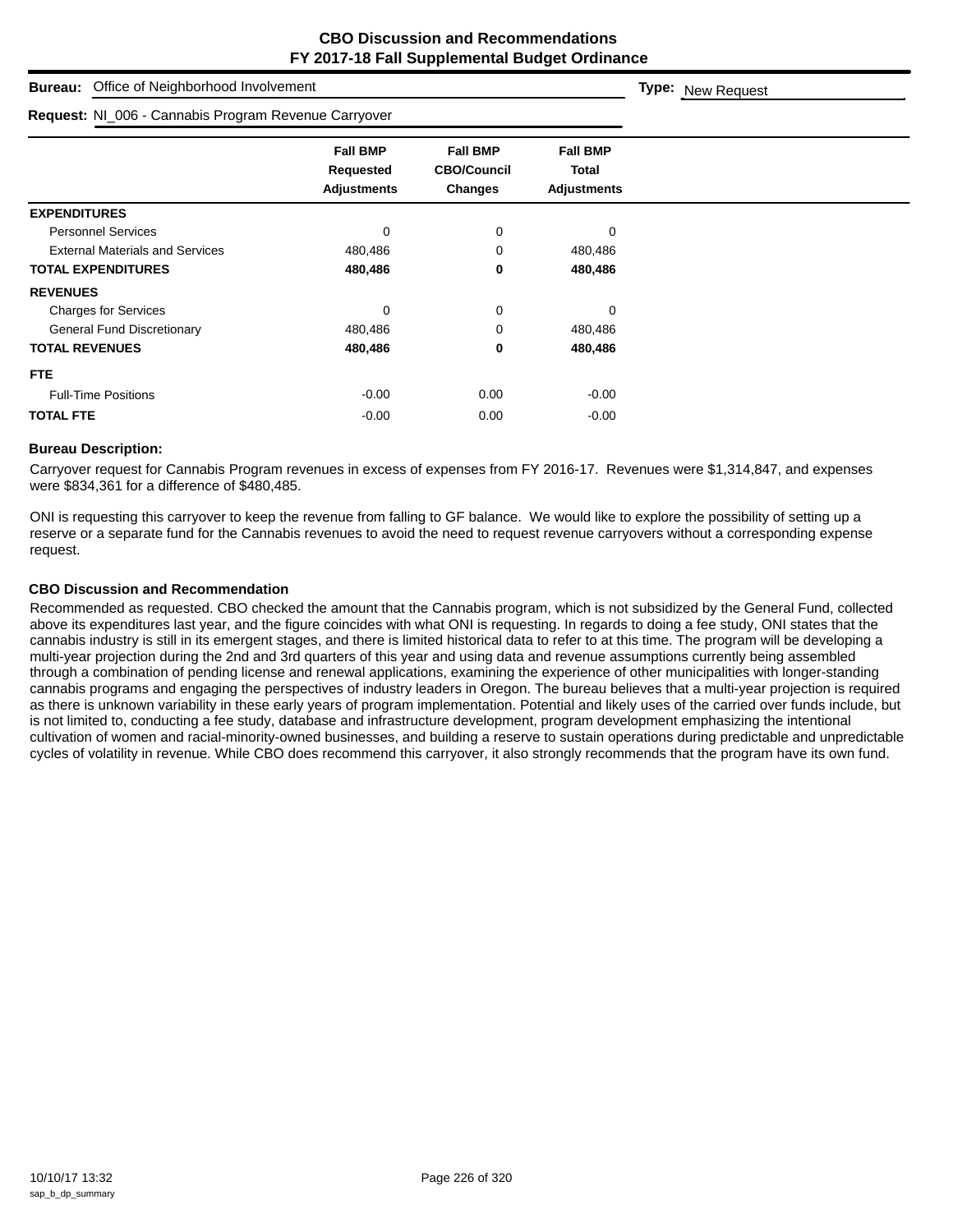| Office of Neighborhood Involvement<br><b>Bureau:</b> | Type: New Request                                  |                                                         |                                                       |  |
|------------------------------------------------------|----------------------------------------------------|---------------------------------------------------------|-------------------------------------------------------|--|
| Request: NI_007 - Public Elections Fund              |                                                    |                                                         |                                                       |  |
|                                                      | <b>Fall BMP</b><br>Requested<br><b>Adjustments</b> | <b>Fall BMP</b><br><b>CBO/Council</b><br><b>Changes</b> | <b>Fall BMP</b><br><b>Total</b><br><b>Adjustments</b> |  |
| <b>EXPENDITURES</b>                                  |                                                    |                                                         |                                                       |  |
| <b>Personnel Services</b>                            | 0                                                  | 0                                                       | 0                                                     |  |
| <b>External Materials and Services</b>               | 300,000                                            | (300,000)                                               |                                                       |  |
| <b>TOTAL EXPENDITURES</b>                            | 300,000                                            | (300,000)                                               | 0                                                     |  |
| <b>REVENUES</b>                                      |                                                    |                                                         |                                                       |  |
| <b>Charges for Services</b>                          | 0                                                  | 0                                                       | 0                                                     |  |
| <b>Fund Transfers - Revenue</b>                      | 300,000                                            | (300,000)                                               | Ω                                                     |  |
| <b>General Fund Discretionary</b>                    | 0                                                  | 0                                                       | ∩                                                     |  |
| <b>TOTAL REVENUES</b>                                | 300,000                                            | (300,000)                                               | 0                                                     |  |

## **Bureau Description:**

The Public Election Fund requires additional investment to build its reserve to meet even minimum requirements for publicly financed campaigns starting in 2019. An analysis of recommended staffing and funding levels for the Public Election Fund is forthcoming but has been delayed.

## **CBO Discussion and Recommendation**

Not recommended by CBO. As directed by a budget note, CBO is currently conducting an assessment of the fund's needs for FY 2017-18 (and future years) and believes that for the current year, the \$250,000 already in the fund is enough to begin staffing the program. Resources can be added in future years to build up the fund so that it will be ready in time for the 2020 election. The request does not address an issue that is urgent or unforeseen. It should be noted that although the amount for the program in FY 2017-18 has been reduced to \$250,000, the program does have an annual allocation of \$1.2 million from the General Fund.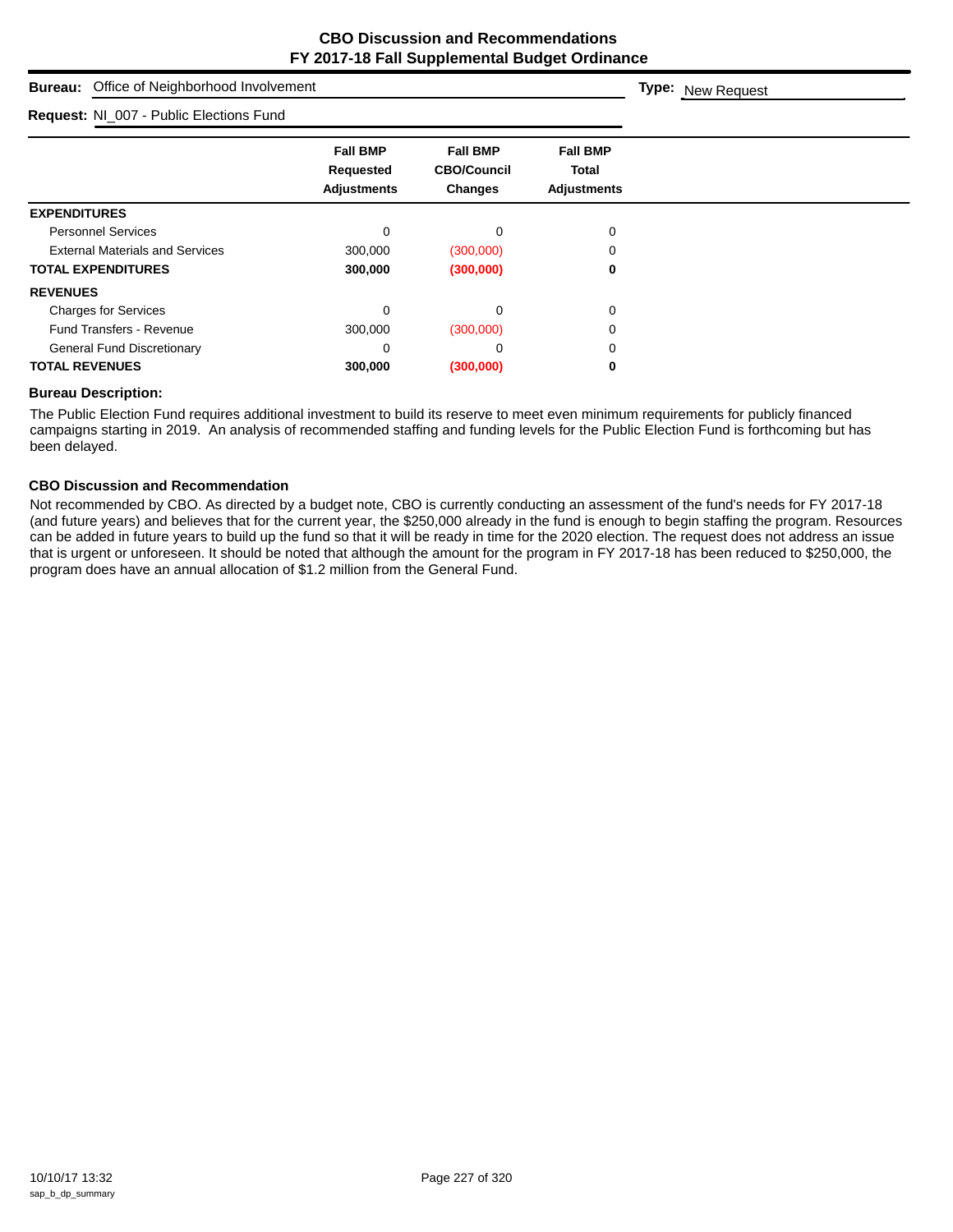| Office of Neighborhood Involvement<br><b>Bureau:</b>        | <b>Type: New Request</b>                           |                                                  |                                                |  |
|-------------------------------------------------------------|----------------------------------------------------|--------------------------------------------------|------------------------------------------------|--|
| <b>Request: NI_008 - BDS Communications Services to ONI</b> |                                                    |                                                  |                                                |  |
|                                                             | <b>Fall BMP</b><br>Requested<br><b>Adjustments</b> | <b>Fall BMP</b><br><b>CBO/Council</b><br>Changes | <b>Fall BMP</b><br>Total<br><b>Adjustments</b> |  |
| <b>EXPENDITURES</b>                                         |                                                    |                                                  |                                                |  |
| <b>Personnel Services</b>                                   | 0                                                  | 0                                                | 0                                              |  |
| Internal Materials and Services                             | 43,338                                             | (43, 338)                                        | 0                                              |  |
| <b>TOTAL EXPENDITURES</b>                                   | 43,338                                             | (43, 338)                                        | 0                                              |  |
| <b>REVENUES</b>                                             |                                                    |                                                  |                                                |  |
| <b>Charges for Services</b>                                 | $\mathbf 0$                                        | 0                                                | 0                                              |  |
| <b>General Fund Discretionary</b>                           | 43,338                                             | (43, 338)                                        | 0                                              |  |
| <b>TOTAL REVENUES</b>                                       | 43,338                                             | (43, 338)                                        | 0                                              |  |

#### **Bureau Description:**

The newly created Communications Team at BDS will be responsible for rapid improvement of internal and external communications, including the revamping of Web content, promotional materials and outreach to better explain to the public the work the bureau does. The goal is to provide better insight and access to bureau services. The Office of Neighborhood Involvement has no mechanism to conduct communications work. Resources from this request will enable BDS and ONI to complete an interagency agreement that will allow ONI to access communications expertise at BDS at an affordable rate that it could not acquire through an internal hire or through a contract with external entity. The interagency agreement will establish a process for BDS to charge for services its communications team and its director provide to ONI.

\$22,070 of this request is for the communications director, which is the Bureau's highest priority. The remaining \$21,268 is for the communications team.

## **CBO Discussion and Recommendation**

Not recommended by CBO because the request does not address an issue that is urgent or unforeseen, which additional General Fund discretionary resources allocated during Supplementals are intended to address. ONI states that if funded, it will conduct regular meetings with the communications director -- perhaps twice a month meetings with the ONI director, ONI managers and supervisors, along with field staff/teams within the bureau. Part of those visits will be to help ONI develop a communications plan. The Communications Team will also help ONI develop communications tools, pamphlets, visuals, and other materials for outreach and engagement. To measure the Team's performance, ONI would look at the amount of work product created, along with how much information/advice/instruction is provided to ONI staff.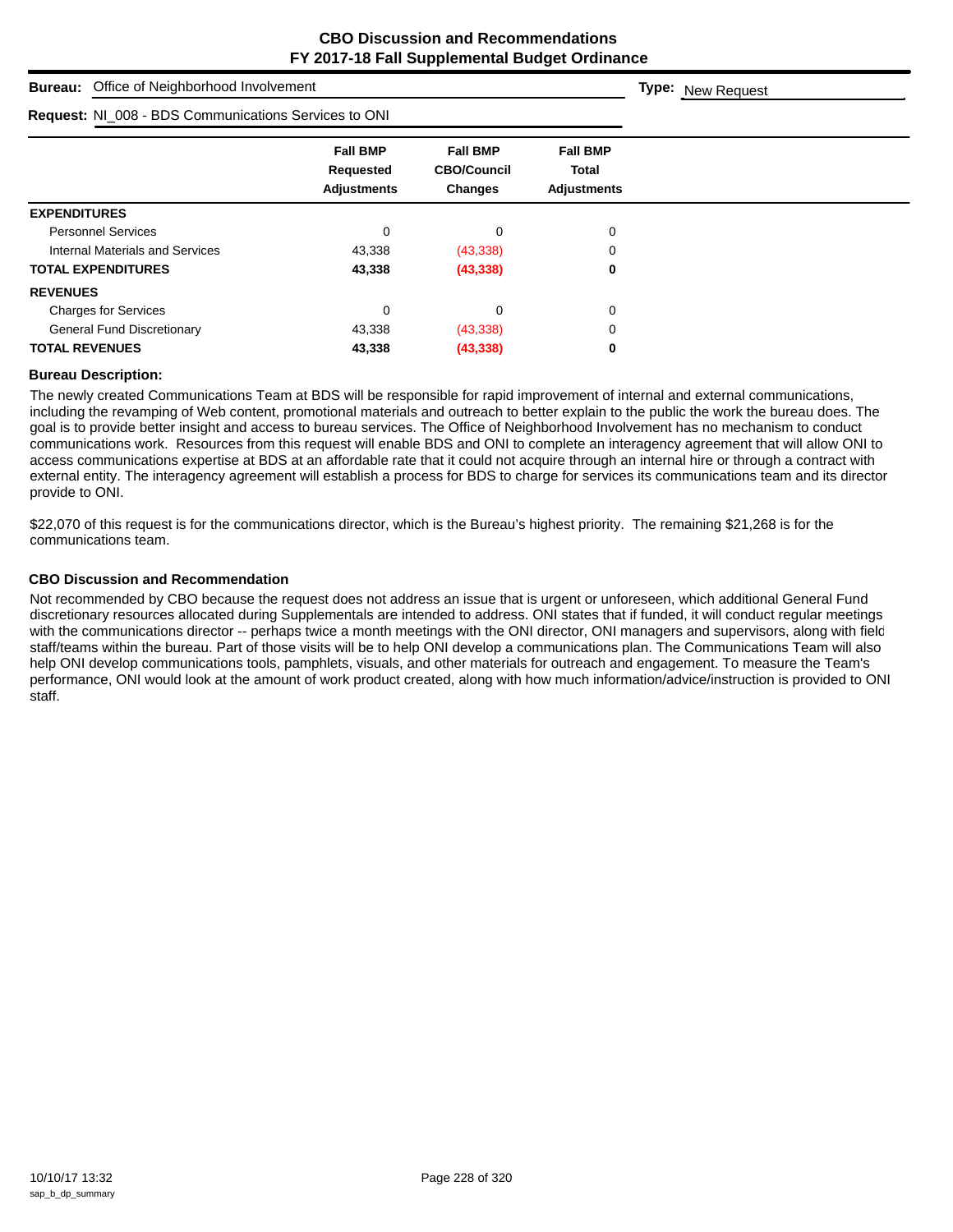| Office of Neighborhood Involvement<br><b>Bureau:</b> | <b>Type: New Request</b>                           |                                                         |                                                |  |
|------------------------------------------------------|----------------------------------------------------|---------------------------------------------------------|------------------------------------------------|--|
| Request: NI_009 - ONI Re-branding                    |                                                    |                                                         |                                                |  |
|                                                      | <b>Fall BMP</b><br>Requested<br><b>Adjustments</b> | <b>Fall BMP</b><br><b>CBO/Council</b><br><b>Changes</b> | <b>Fall BMP</b><br>Total<br><b>Adjustments</b> |  |
| <b>EXPENDITURES</b>                                  |                                                    |                                                         |                                                |  |
| <b>Personnel Services</b>                            | 0                                                  | $\mathbf 0$                                             | 0                                              |  |
| <b>External Materials and Services</b>               | 30,000                                             | (30,000)                                                | 0                                              |  |
| <b>TOTAL EXPENDITURES</b>                            | 30,000                                             | (30,000)                                                | 0                                              |  |
| <b>REVENUES</b>                                      |                                                    |                                                         |                                                |  |
| <b>General Fund Discretionary</b>                    | 30,000                                             | (30,000)                                                | 0                                              |  |
| <b>TOTAL REVENUES</b>                                | 30,000                                             | (30,000)                                                | 0                                              |  |

## **Bureau Description:**

Resources from this request will enable ONI to launch a re-branding project that will consist of a discovery process (research, design audit and group workshop), development of a communications plan, new logo design and identity package, development of a comprehensive style guide, as well as collateral design and templates for future materials.

## **CBO Discussion and Recommendation**

Not recommended by CBO because the request does not address an issue that is urgent or unforeseen, which additional General Fund discretionary resources allocated during Supplementals are intended to address. ONI has provided CBO with a breakdown of how the \$30,000 would be spent. The bureau states that its proposed re-branding and communications activities are aimed at developing better connections between city government and residents. It notes that the Auditor's 2016 report emphasized the need for the bureau to undertake a significant planning process because, "The roles and responsibilities of the City and community organizations depend on outdated City Code, standards, and funding model." The bureau believes that it does not make sense to undertake a significant planning process without adequate resources for communicating with the public about it and reflecting the new plan in the means that the bureau uses to communicate with the public. ONI believes that a new plan, paired with better communications and updated branding will significantly increase residents reporting opportunities to influence city government. CBO recommends that the bureau reprioritize existing resources if it believes that this activity is of a high enough priority or make a request for additional resources during the annual budget development process.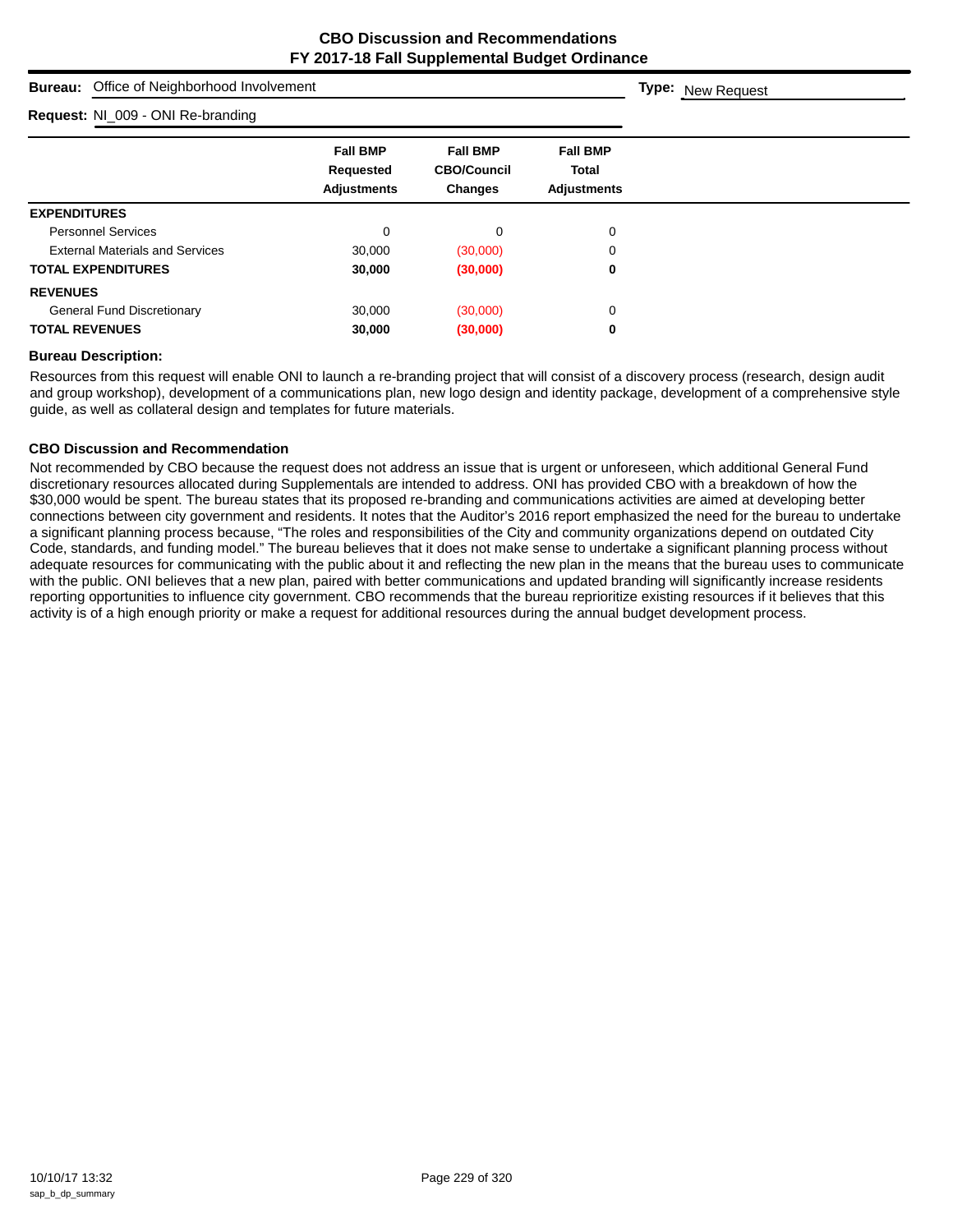## **Bureau:** Office of Equity & Human Rights

## **Request:** OE\_001 - General Fund Encumbrance Carryover

**Type:** Encumbrance Carryover Request

|                                        | <b>Fall BMP</b><br>Requested | <b>Fall BMP</b><br><b>CBO/Council</b> | <b>Fall BMP</b><br>Total |  |
|----------------------------------------|------------------------------|---------------------------------------|--------------------------|--|
|                                        | <b>Adjustments</b>           | <b>Changes</b>                        | <b>Adjustments</b>       |  |
| <b>EXPENDITURES</b>                    |                              |                                       |                          |  |
| <b>External Materials and Services</b> | 8,425                        | 0                                     | 8,425                    |  |
| <b>TOTAL EXPENDITURES</b>              | 8,425                        | 0                                     | 8,425                    |  |
| <b>REVENUES</b>                        |                              |                                       |                          |  |
| <b>General Fund Discretionary</b>      | 8,425                        | $\Omega$                              | 8,425                    |  |
| <b>TOTAL REVENUES</b>                  | 8,425                        | 0                                     | 8,425                    |  |

## **Bureau Description:**

This request is for a General Fund encumbrance carryover, reflecting funds that were contractually encumbered, but did not spend in FY 16-17. This contract is for work on the bureaus strategic plan.

## **CBO Discussion and Recommendation**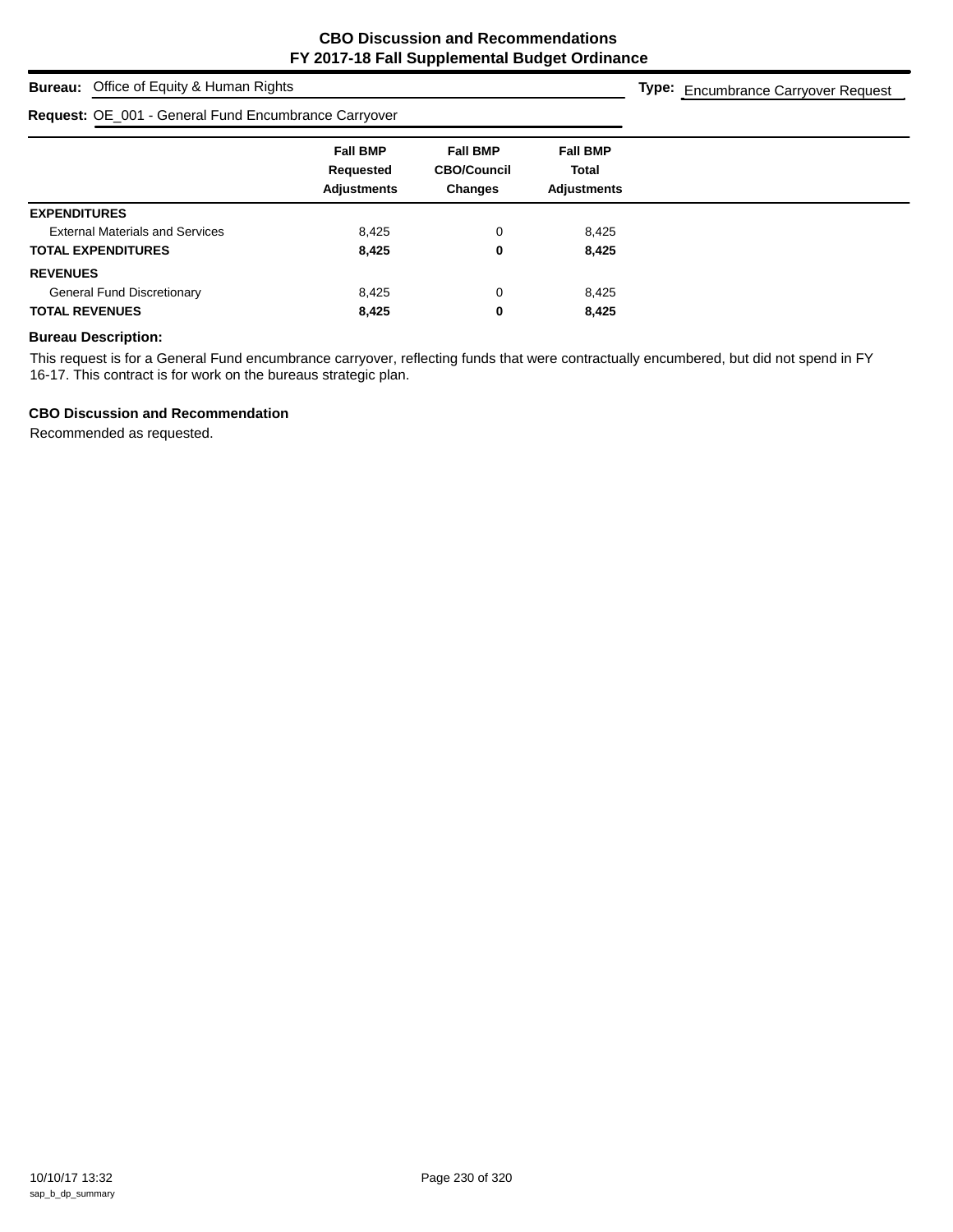**Type:** Program Carryover Request

## **Bureau:** Commissioner of Public Affairs

#### **Request:** PA\_001 - CPA-Gateway Center Requests Program Carryover

| Request: PA_001 - CPA-Gateway Center Requests Program Carryover |                                                    |                                                         |                                                |  |
|-----------------------------------------------------------------|----------------------------------------------------|---------------------------------------------------------|------------------------------------------------|--|
|                                                                 | <b>Fall BMP</b><br>Requested<br><b>Adjustments</b> | <b>Fall BMP</b><br><b>CBO/Council</b><br><b>Changes</b> | <b>Fall BMP</b><br>Total<br><b>Adiustments</b> |  |
| <b>EXPENDITURES</b>                                             |                                                    |                                                         |                                                |  |
| <b>External Materials and Services</b>                          | 27,000                                             | $\Omega$                                                | 27,000                                         |  |
| <b>TOTAL EXPENDITURES</b>                                       | 27,000                                             | 0                                                       | 27,000                                         |  |
| <b>REVENUES</b>                                                 |                                                    |                                                         |                                                |  |
| <b>General Fund Discretionary</b>                               | 27,000                                             | 0                                                       | 27,000                                         |  |
| <b>TOTAL REVENUES</b>                                           | 27,000                                             | 0                                                       | 27,000                                         |  |
|                                                                 |                                                    |                                                         |                                                |  |

#### **Bureau Description:**

The request below was approved in the FY 2016-17 OEO. Per CBO direction, the package is being resubmitted in the Fall Bump for appropriation.

This is a request to carryover \$27,000 to support an increase in expertise and advocacy services for elder and disabled adults experiencing abuse. Elders and disabled adults experience abuse and exploitation, and are eligible to receive specialized restraining orders. Citizens in this category often attempt to access to access restraining orders at the Gateway Center. The Gateway Center has focused its services for those experiencing intimate partner violence. These additional resources beyond the initial budget allocation will allow the Gateway Center to expand their advocacy and fund specialized services for older or disabled adults.

#### **CBO Discussion and Recommendation**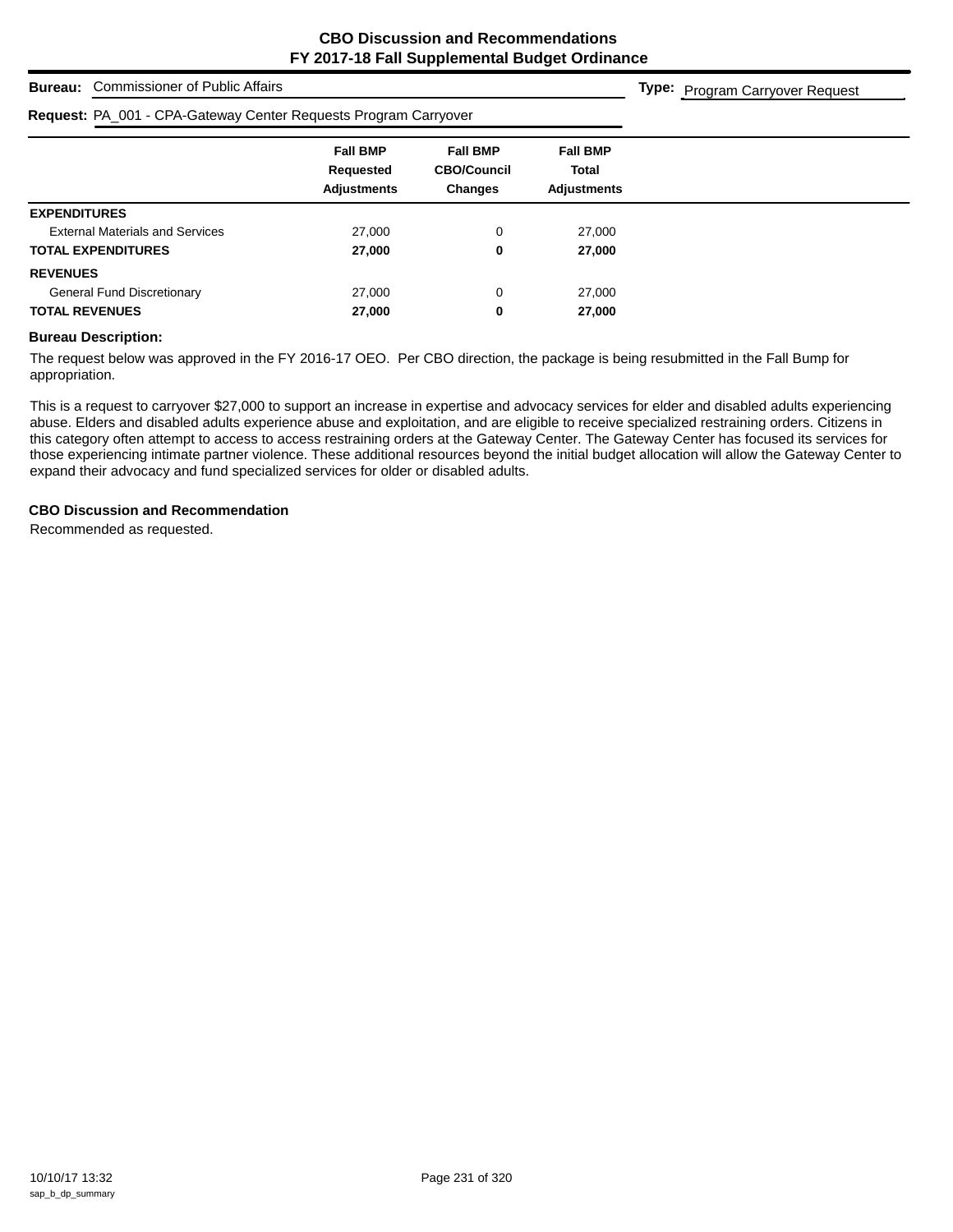**Type:** Mid-Year Reductions

| Request: PA_002 - CPA-Gateway Center Reduces Third Party Revenue |                                                    |                                                         |                                                |  |
|------------------------------------------------------------------|----------------------------------------------------|---------------------------------------------------------|------------------------------------------------|--|
|                                                                  | <b>Fall BMP</b><br>Requested<br><b>Adjustments</b> | <b>Fall BMP</b><br><b>CBO/Council</b><br><b>Changes</b> | <b>Fall BMP</b><br>Total<br><b>Adjustments</b> |  |
| <b>EXPENDITURES</b>                                              |                                                    |                                                         |                                                |  |
| <b>Personnel Services</b>                                        | (24, 733)                                          | 0                                                       | (24, 733)                                      |  |
| <b>TOTAL EXPENDITURES</b>                                        | (24, 733)                                          | 0                                                       | (24, 733)                                      |  |
| <b>REVENUES</b>                                                  |                                                    |                                                         |                                                |  |
| Miscellaneous                                                    | (24, 733)                                          | 0                                                       | (24, 733)                                      |  |
| <b>TOTAL REVENUES</b>                                            | (24, 733)                                          | 0                                                       | (24, 733)                                      |  |

## **Bureau Description:**

This requests reduces \$24,733 in revenue from Oregon Department of Human Services within the Gateway Center for Domestic Violence for the Jobs Plus program. The program expired at the end of the fiscal year and was not renewed.

## **CBO Discussion and Recommendation**

**Bureau:** Commissioner of Public Affairs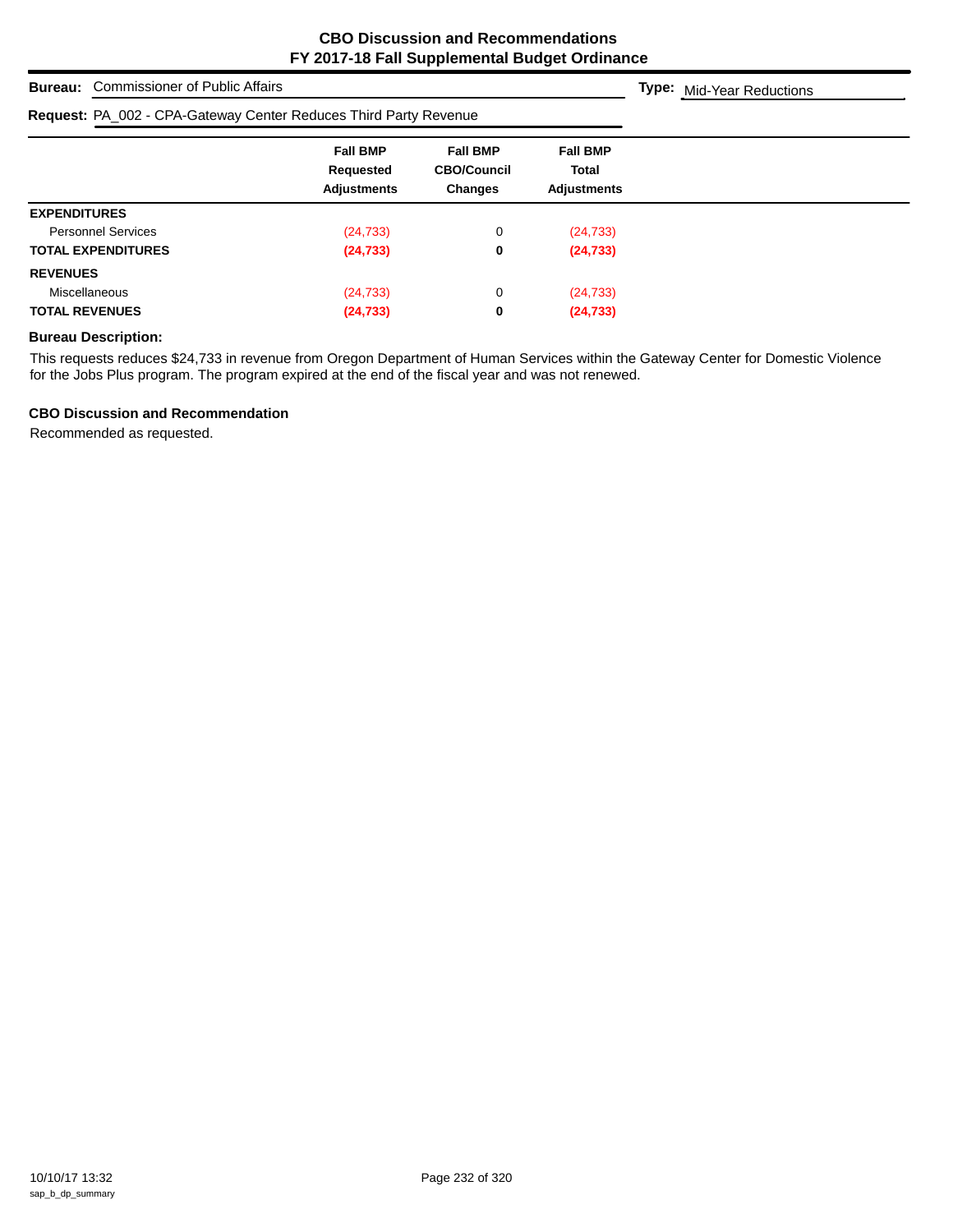## **Bureau:** Commissioner of Public Affairs

#### **Request:** PA\_003 - CPA-Gateway Ctr Requests Encumbrance Carryover

|  |  | Type: Encumbrance Carryover Request |  |  |
|--|--|-------------------------------------|--|--|
|--|--|-------------------------------------|--|--|

|                                        | <b>Fall BMP</b><br>Requested | <b>Fall BMP</b><br><b>CBO/Council</b> | <b>Fall BMP</b><br><b>Total</b> |
|----------------------------------------|------------------------------|---------------------------------------|---------------------------------|
|                                        | <b>Adjustments</b>           | <b>Changes</b>                        | <b>Adjustments</b>              |
| <b>EXPENDITURES</b>                    |                              |                                       |                                 |
| <b>External Materials and Services</b> | 18,000                       | 0                                     | 18,000                          |
| <b>TOTAL EXPENDITURES</b>              | 18,000                       | 0                                     | 18,000                          |
| <b>REVENUES</b>                        |                              |                                       |                                 |
| <b>General Fund Discretionary</b>      | 18,000                       | 0                                     | 18,000                          |
| <b>TOTAL REVENUES</b>                  | 18,000                       | 0                                     | 18,000                          |

## **Bureau Description:**

This decision package requests one-time General Fund discretionary to fund the following encumbrance carryover: Multnomah County 22213693 in the amount of \$18,000.

## **CBO Discussion and Recommendation**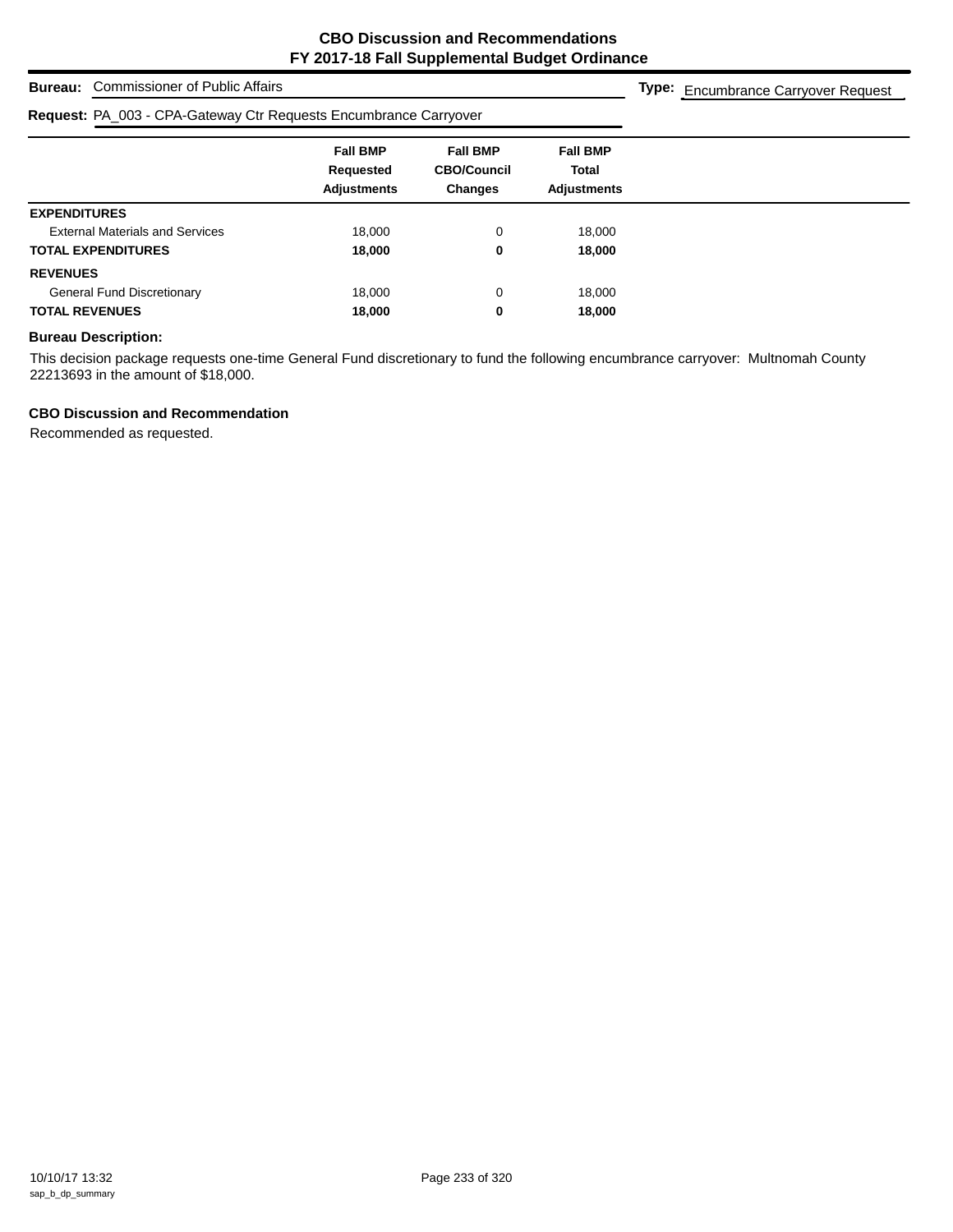**Type:** New Request

**Bureau:** Commissioner of Public Affairs

| <b>Request: PA_005 - CPA-Gateway Center Full Time CASS Position</b> |                                                    |                                                         |                                                       |  |
|---------------------------------------------------------------------|----------------------------------------------------|---------------------------------------------------------|-------------------------------------------------------|--|
|                                                                     | <b>Fall BMP</b><br>Requested<br><b>Adjustments</b> | <b>Fall BMP</b><br><b>CBO/Council</b><br><b>Changes</b> | <b>Fall BMP</b><br><b>Total</b><br><b>Adiustments</b> |  |
| <b>EXPENDITURES</b>                                                 |                                                    |                                                         |                                                       |  |
| <b>Personnel Services</b>                                           | 35,000                                             | 0                                                       | 35,000                                                |  |
| <b>TOTAL EXPENDITURES</b>                                           | 35,000                                             | 0                                                       | 35,000                                                |  |
| <b>REVENUES</b>                                                     |                                                    |                                                         |                                                       |  |
| <b>General Fund Discretionary</b>                                   | 35,000                                             | 0                                                       | 35,000                                                |  |
| <b>TOTAL REVENUES</b>                                               | 35,000                                             | 0                                                       | 35,000                                                |  |

#### **Bureau Description:**

This package requests \$35,000 in one-time General Fund discretionary for a limited-term position in the Gateway Center for Domestic Violence Services. Although no funds were requested in FY 2016-17, the full-time limited term position was created to support the increasing need for services. Formerly a part-time position, the current full time employee is responsible for the quality of response from the front desk. Due to the nature of the services, it is imperative that each and every survivor have a high-quality, trauma-informed response from the front desk, and it had become increasingly clear that could not be accomplished with a part-time receptionist. The Gateway Center now has four full-time administrators, and the new front desk manager has completed the team. Further, the front desk manager is the first point of contact for law enforcement, child welfare and Project Respond among others, and is therefore a important source of information and response for community partners outside of the Center. With the continued increase in requests for services, the ongoing benefit of a well-managed front desk, and the ongoing responsibility to be there for our community partners, the office intends to request on-going funding to make the position permanent during budget development.

#### **CBO Discussion and Recommendation**

CBO recommends supplemental budget funding for new requests that address issues that are urgent and unforeseen, with proposals that are fully developed and cannot be absorbed in a bureau's existing budget. Although this need is not strictly unforeseen, the need did become apparent after the FY 2017-18 budget process was underway. And while this need could have been funded from JOBS program revenues, it is understandable that the Center would desire more stability in the receptionist position. As such, CBO recommends the \$35,000 request.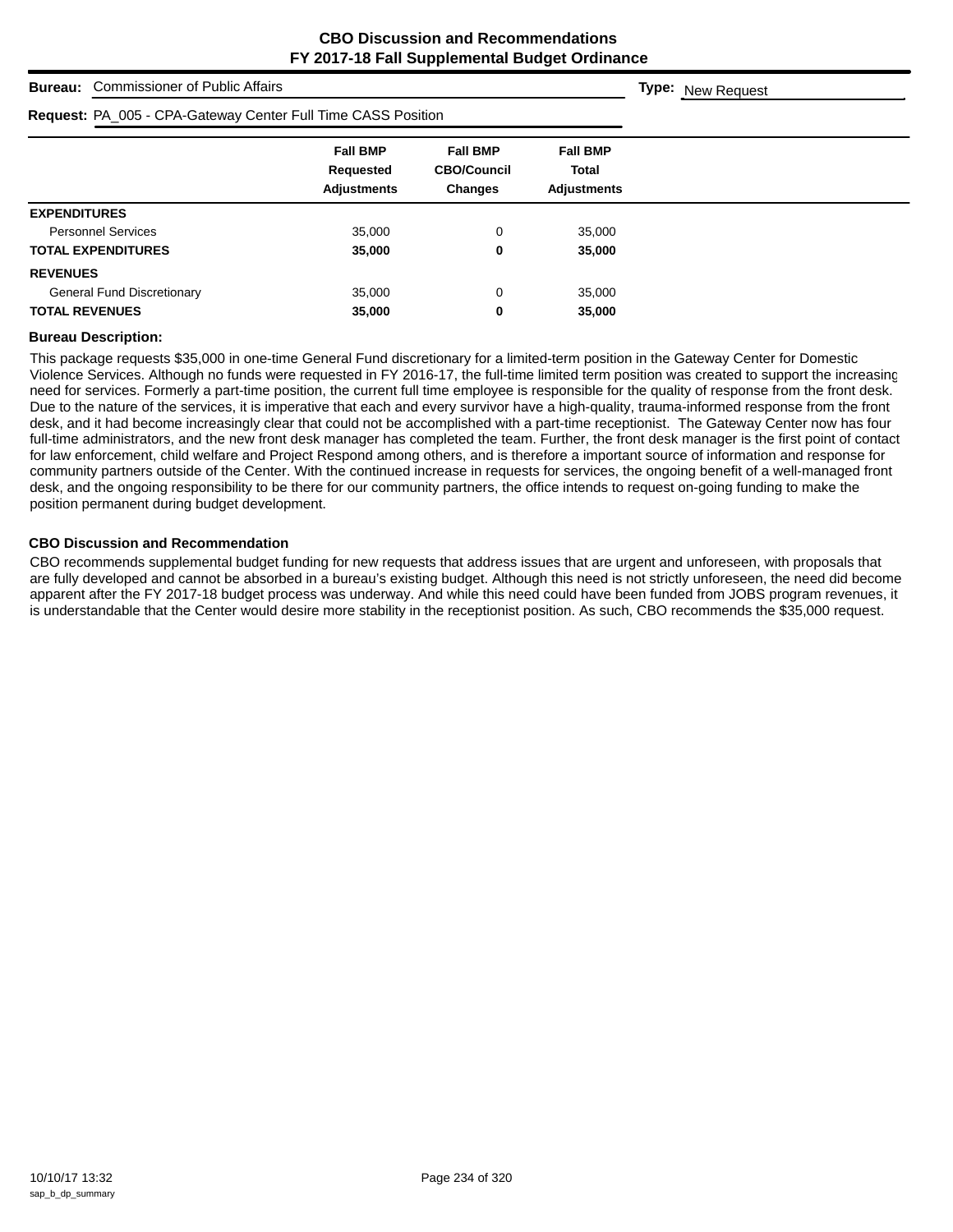## **Bureau:** Commissioner of Public Affairs

## **Request:** PA\_006 - Advance Carryover

**Type:** Encumbrance Carryover Request

| . .                                    |                    |                    |                    |
|----------------------------------------|--------------------|--------------------|--------------------|
|                                        | <b>Fall BMP</b>    | <b>Fall BMP</b>    | <b>Fall BMP</b>    |
|                                        | Requested          | <b>CBO/Council</b> | <b>Total</b>       |
|                                        | <b>Adjustments</b> | <b>Changes</b>     | <b>Adjustments</b> |
| <b>EXPENDITURES</b>                    |                    |                    |                    |
| <b>External Materials and Services</b> | $\mathbf 0$        | 21,909             | 21,909             |
| <b>TOTAL EXPENDITURES</b>              | 0                  | 21,909             | 21,909             |
| <b>REVENUES</b>                        |                    |                    |                    |
| <b>General Fund Discretionary</b>      | $\mathbf 0$        | 21,909             | 21,909             |
| <b>TOTAL REVENUES</b>                  | 0                  | 21,909             | 21,909             |
|                                        |                    |                    |                    |

## **Bureau Description:**

The Commissioner of Public Affairs paid \$21,909 in advance to Bradley Angle and needs to request encumbrance carryover funds for FY 2017-18.

## **CBO Discussion and Recommendation**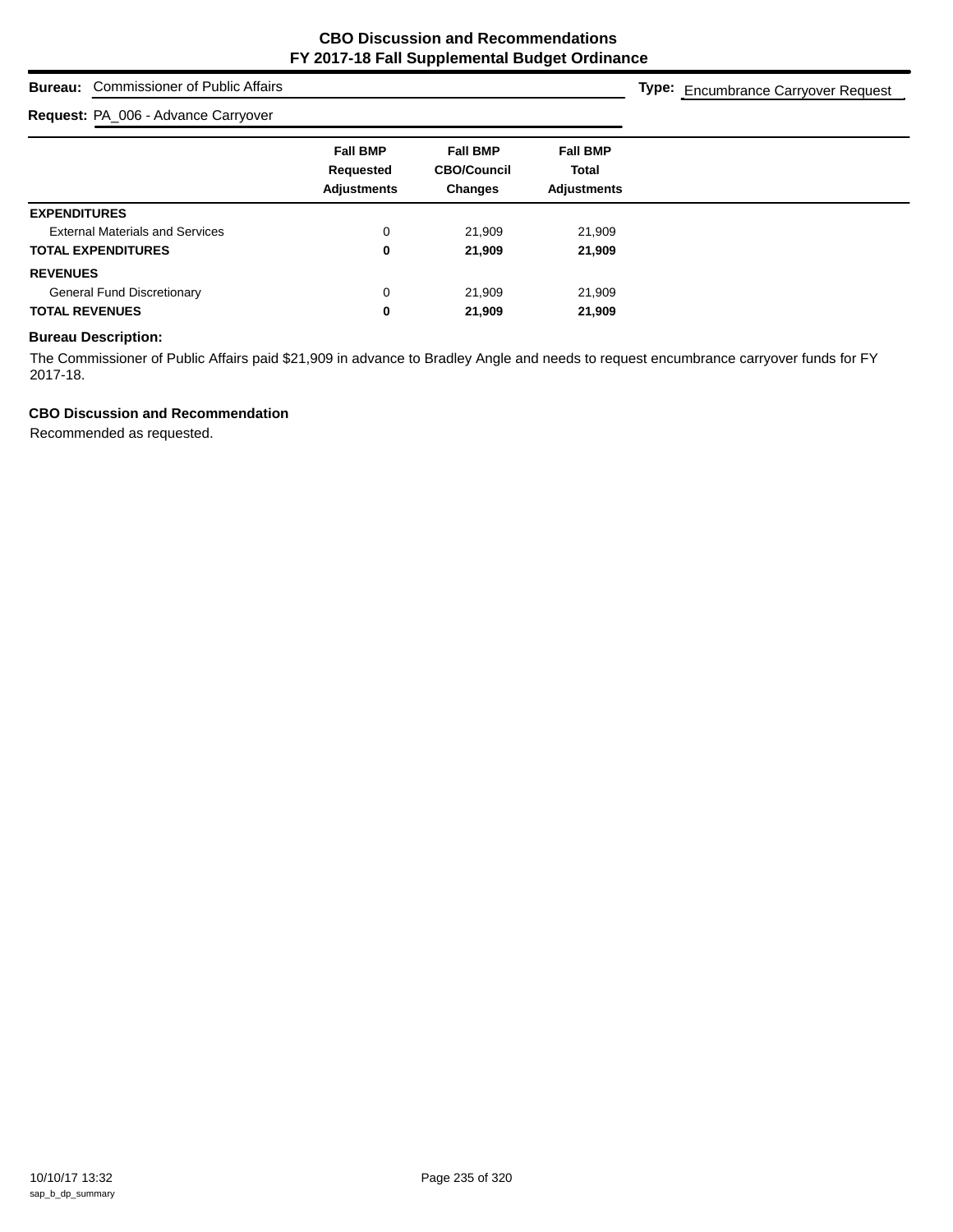## **Bureau:** Portland Parks & Recreation

#### **Request:** PK\_001 - Fall - Technical Adjustments

**Type:** Technical Adjustment

|                                        | <b>Fall BMP</b><br>Requested<br><b>Adjustments</b> | <b>Fall BMP</b><br><b>CBO/Council</b><br><b>Changes</b> | <b>Fall BMP</b><br><b>Total</b><br><b>Adjustments</b> |
|----------------------------------------|----------------------------------------------------|---------------------------------------------------------|-------------------------------------------------------|
| <b>EXPENDITURES</b>                    |                                                    |                                                         |                                                       |
| <b>Personnel Services</b>              | 112,500                                            | 0                                                       | 112,500                                               |
| <b>External Materials and Services</b> | 7,546                                              | 0                                                       | 7,546                                                 |
| <b>Internal Materials and Services</b> | 6,956                                              | 0                                                       | 6,956                                                 |
| <b>Bond Expenses</b>                   | (239, 854)                                         | 0                                                       | (239, 854)                                            |
| Fund Transfers - Expense               | 0                                                  | 0                                                       | 0                                                     |
| Contingency                            | 241,752                                            | 0                                                       | 241,752                                               |
| <b>TOTAL EXPENDITURES</b>              | 128,900                                            | 0                                                       | 128,900                                               |
| <b>REVENUES</b>                        |                                                    |                                                         |                                                       |
| <b>Budgeted Beginning Fund Balance</b> | 0                                                  | 0                                                       | $\Omega$                                              |
| Intergovernmental Revenues             | 0                                                  | 0                                                       | O                                                     |
| Interagency Revenue                    | 5,000                                              | 0                                                       | 5,000                                                 |
| <b>Fund Transfers - Revenue</b>        | 3,000                                              | 0                                                       | 3,000                                                 |
| <b>Miscellaneous</b>                   | 0                                                  | 0                                                       | $\Omega$                                              |
| <b>General Fund Discretionary</b>      | $\Omega$                                           | 0                                                       | 0                                                     |
| <b>TOTAL REVENUES</b>                  | 8,000                                              | 0                                                       | 8,000                                                 |

## **Bureau Description:**

Technical adjustments between major object categories, cost centers, and/or commitment items that do not impact fund size or contingency.

## **CBO Discussion and Recommendation**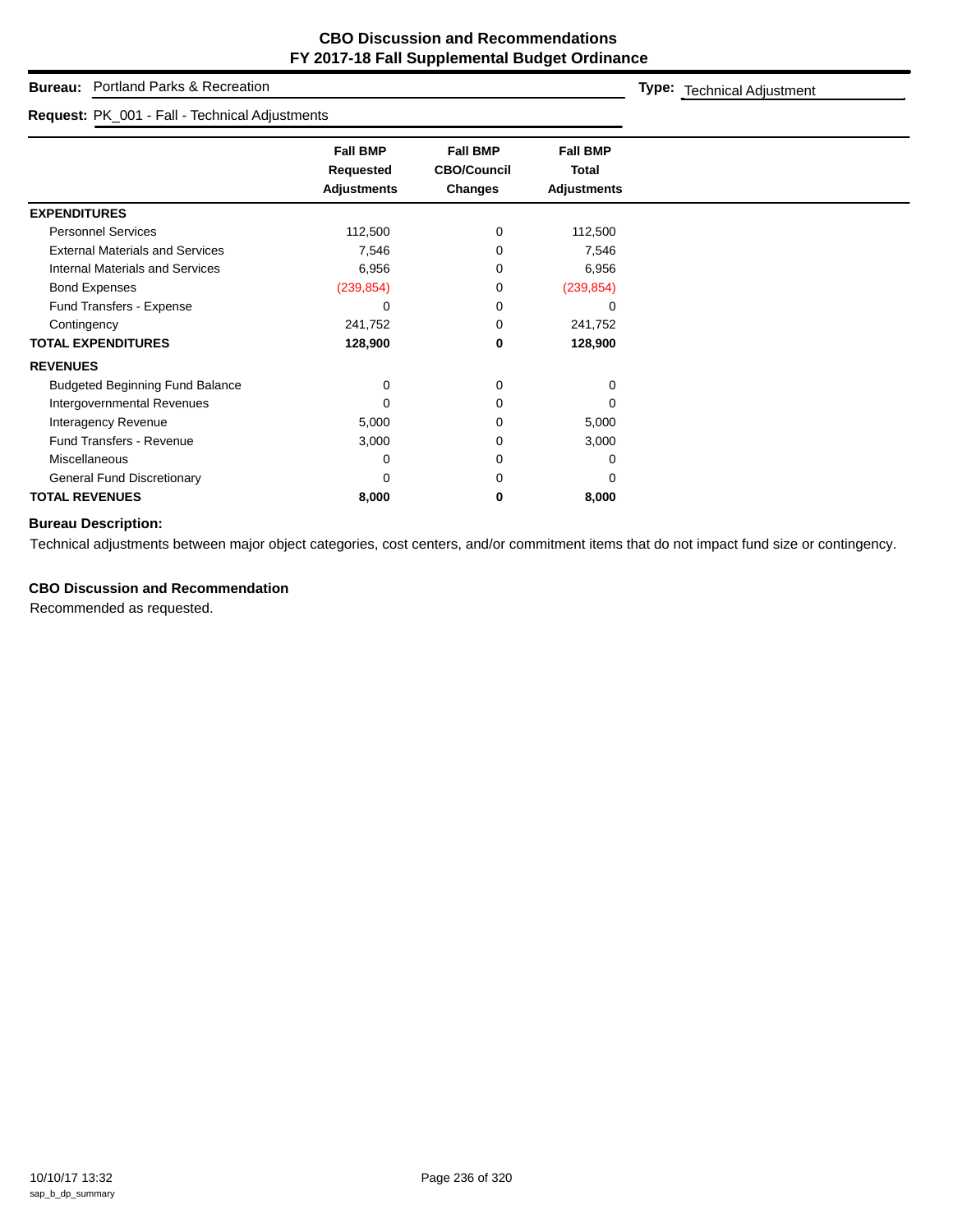**Type:** Encumbrance Carryover Request

## **Bureau:** Portland Parks & Recreation

## **Request:** PK\_002 - Fall - Encumbrance Carryover

| $\frac{1}{2}$                          |                              |                                       |                                 |  |
|----------------------------------------|------------------------------|---------------------------------------|---------------------------------|--|
|                                        | <b>Fall BMP</b><br>Requested | <b>Fall BMP</b><br><b>CBO/Council</b> | <b>Fall BMP</b><br><b>Total</b> |  |
|                                        | <b>Adjustments</b>           | <b>Changes</b>                        | <b>Adjustments</b>              |  |
| <b>EXPENDITURES</b>                    |                              |                                       |                                 |  |
| <b>External Materials and Services</b> | 171,063                      | 0                                     | 171,063                         |  |
| <b>TOTAL EXPENDITURES</b>              | 171,063                      | 0                                     | 171,063                         |  |
| <b>REVENUES</b>                        |                              |                                       |                                 |  |
| <b>General Fund Discretionary</b>      | 171,063                      | 0                                     | 171,063                         |  |
| <b>TOTAL REVENUES</b>                  | 171,063                      | 0                                     | 171,063                         |  |

#### **Bureau Description:**

PP&R recognizes encumbrances for one-time purchases that were over \$5,000 in value and encumbered in the prior year, but not received or accrued in the prior year, limited to the General Fund underspending by PP&R in the prior year. In FY 2016/17, PP&R was underspent by \$171,063, and contained \$562,641 in eligible encumbrances. Thus, this request is for the lesser of the two amounts of \$171,063 in General Fund underspending.

#### **CBO Discussion and Recommendation**

CBO has reviewed the bureau's prior year underspending and the encumbrances requested for carryover, and recommends that the bureau receive the requested amount of \$171,063.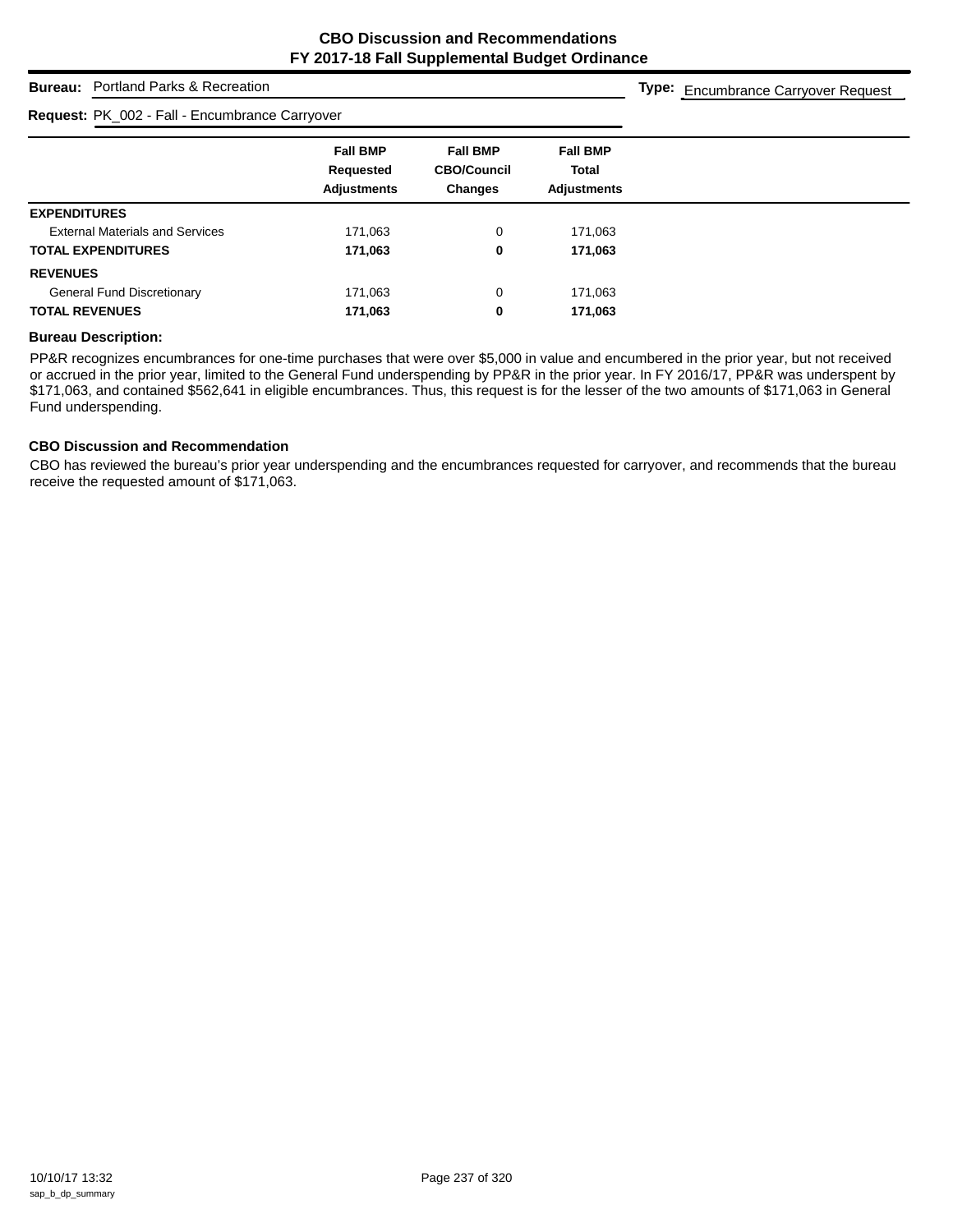**Type:** Technical Adjustment

## **Bureau:** Portland Parks & Recreation

| <b>Request: PK_003 - Fall - Beginning Fund Balance Adjustments</b> |                                                    |                                                  |                                                       |  |
|--------------------------------------------------------------------|----------------------------------------------------|--------------------------------------------------|-------------------------------------------------------|--|
|                                                                    | <b>Fall BMP</b><br>Requested<br><b>Adjustments</b> | <b>Fall BMP</b><br><b>CBO/Council</b><br>Changes | <b>Fall BMP</b><br><b>Total</b><br><b>Adjustments</b> |  |
| <b>EXPENDITURES</b>                                                |                                                    |                                                  |                                                       |  |
| <b>External Materials and Services</b>                             | 555,144                                            | 0                                                | 555,144                                               |  |
| Capital Outlay                                                     | 15,204,300                                         | 0                                                | 15,204,300                                            |  |
| <b>Bond Expenses</b>                                               | 5.403                                              | 0                                                | 5.403                                                 |  |
| Contingency                                                        | (1,883,860)                                        | 0                                                | (1,883,860)                                           |  |
| <b>TOTAL EXPENDITURES</b>                                          | 13,880,987                                         | 0                                                | 13,880,987                                            |  |
| <b>REVENUES</b>                                                    |                                                    |                                                  |                                                       |  |
| <b>Budgeted Beginning Fund Balance</b>                             | 14,001,887                                         | $\mathbf 0$                                      | 14,001,887                                            |  |
| <b>TOTAL REVENUES</b>                                              | 14,001,887                                         | 0                                                | 14,001,887                                            |  |

#### **Bureau Description:**

This package is to adjust the beginning fund balances for PP&R funds to align with the CAFR.

#### **CBO Discussion and Recommendation**

As part of this request, the bureau will recognize \$131,637 in additional balance in the Golf Fund, bringing the total beginning fund balance to \$382,387. This balance results from the unspent General Fund resources from FY 2016-17, following the transfer from Parks' General Fund budget to the Golf Fund.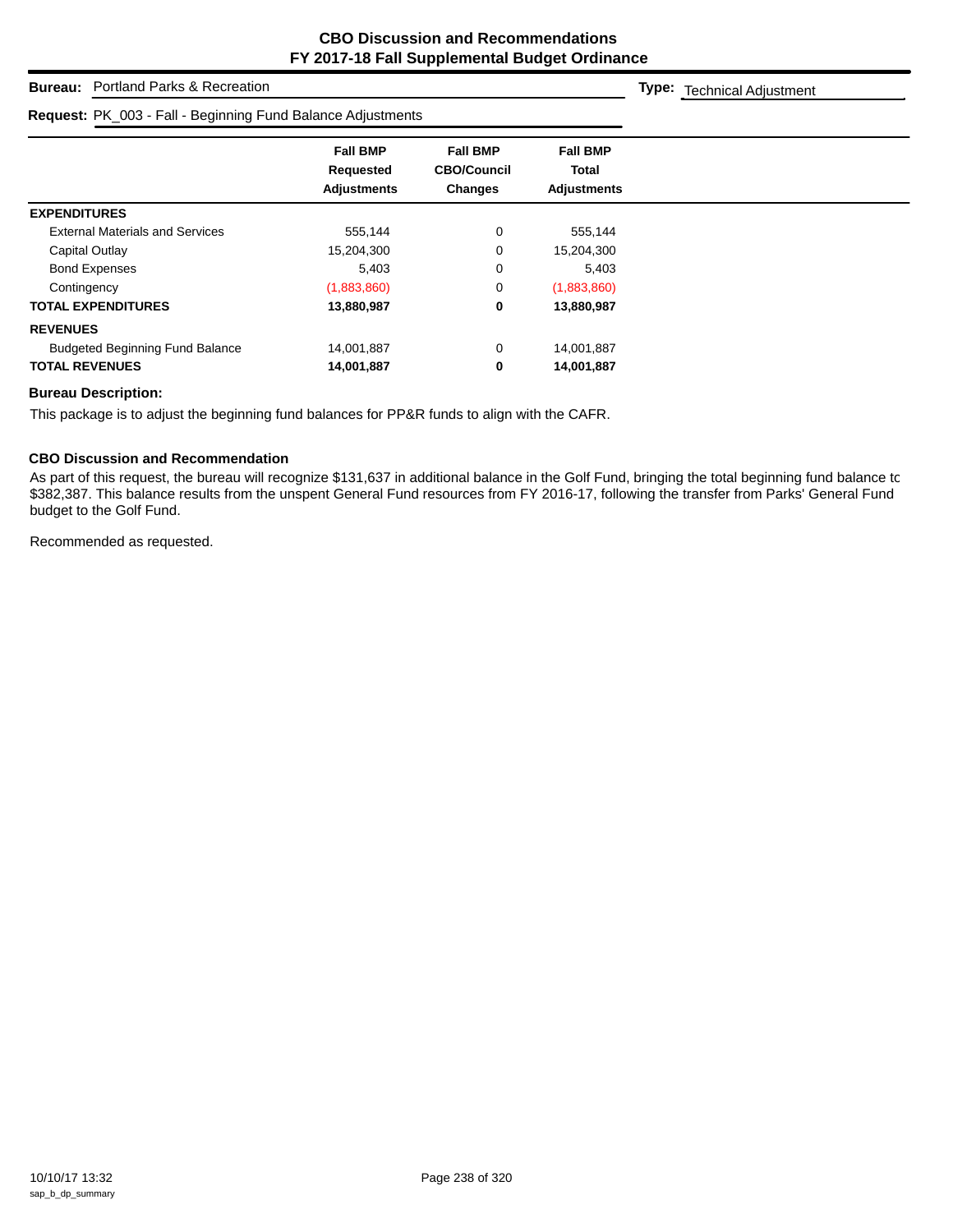## **Bureau:** P

#### **Request:** P

| <b>Bureau:</b> Portland Parks & Recreation |                                                    |                                                         |                                                       | Type: Technical Adjustment |
|--------------------------------------------|----------------------------------------------------|---------------------------------------------------------|-------------------------------------------------------|----------------------------|
| Request: PK_004 - Fall - Position Changes  |                                                    |                                                         |                                                       |                            |
|                                            | <b>Fall BMP</b><br>Requested<br><b>Adjustments</b> | <b>Fall BMP</b><br><b>CBO/Council</b><br><b>Changes</b> | <b>Fall BMP</b><br><b>Total</b><br><b>Adjustments</b> |                            |
| <b>EXPENDITURES</b>                        |                                                    |                                                         |                                                       |                            |
| <b>Personnel Services</b>                  | 0                                                  | $\mathbf 0$                                             | 0                                                     |                            |
| Contingency                                |                                                    | $\Omega$                                                | O                                                     |                            |
| <b>TOTAL EXPENDITURES</b>                  | 0                                                  | 0                                                       | 0                                                     |                            |
| <b>REVENUES</b>                            |                                                    |                                                         |                                                       |                            |
| <b>General Fund Discretionary</b>          | 0                                                  | 0                                                       | 0                                                     |                            |
| <b>TOTAL REVENUES</b>                      |                                                    | 0                                                       | 0                                                     |                            |

## **FTE** Full-Time Positions **0.00** 0.00 0.00 0.00 0.00 0.00

# **TOTAL FTE** 0.00 0.00 0.00

Limited Term Positions **0.00** 0.00 0.00 0.00 0.00

## **Bureau Description:**

This package does not add or convert positions. It moves positions between cost centers.

## **CBO Discussion and Recommendation**

These adjustments reallocate costs to appropriate fund centers, which better reflect the organizational structure and operations of the bureau. Specifically, adjustments were made within the Lands Stewardship Division and Finance program.

CBO recommends this requested adjustment, and more broadly, supports the bureaus efforts to correctly align the budget structure to match how the bureau is organized and managed.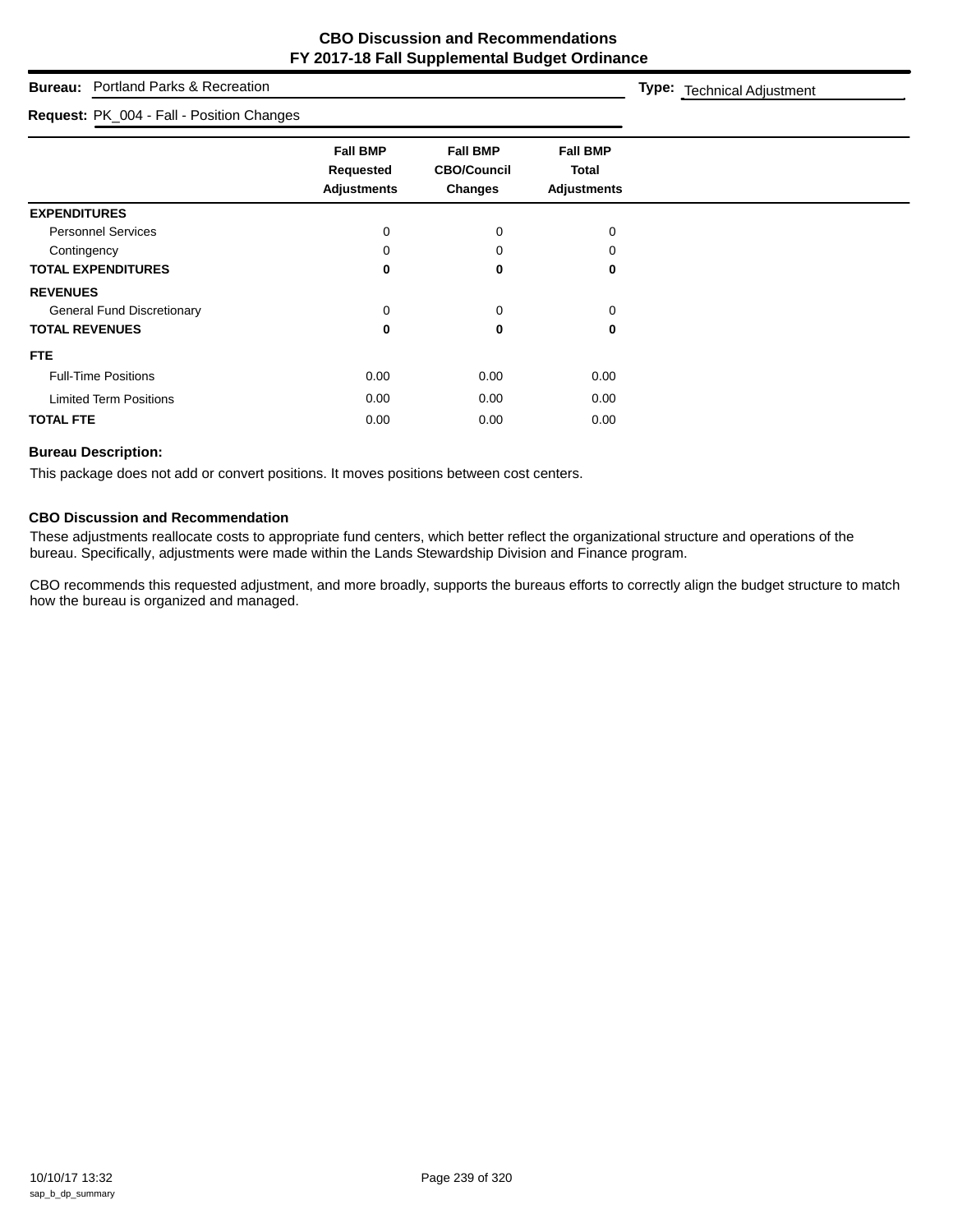| <b>Bureau:</b> Portland Parks & Recreation                 | <b>Type:</b> New Request                           |                                                         |                                                |  |
|------------------------------------------------------------|----------------------------------------------------|---------------------------------------------------------|------------------------------------------------|--|
| <b>Request: PK_005 - Fall - Leveraging Partner Success</b> |                                                    |                                                         |                                                |  |
|                                                            | <b>Fall BMP</b><br>Requested<br><b>Adjustments</b> | <b>Fall BMP</b><br><b>CBO/Council</b><br><b>Changes</b> | <b>Fall BMP</b><br>Total<br><b>Adjustments</b> |  |
| <b>EXPENDITURES</b>                                        |                                                    |                                                         |                                                |  |
| <b>External Materials and Services</b>                     | 125.000                                            | (125,000)                                               | 0                                              |  |
| <b>TOTAL EXPENDITURES</b>                                  | 125,000                                            | (125,000)                                               | 0                                              |  |
| <b>REVENUES</b>                                            |                                                    |                                                         |                                                |  |
| <b>Budgeted Beginning Fund Balance</b>                     | $\mathbf 0$                                        | 0                                                       | 0                                              |  |
| <b>General Fund Discretionary</b>                          | 125,000                                            | (125,000)                                               | 0                                              |  |
| <b>TOTAL REVENUES</b>                                      | 125,000                                            | (125,000)                                               | 0                                              |  |

## **Bureau Description:**

Portland Parks & Recreation often leverages public resources through successful Partner efforts to maximize service delivery. This request seeks supplemental funding for two successful partners who have lost operating revenue in the pursuit of PP&R goals and activities. Leach Botanical Garden raised more than \$1 million for capital renovations to the PP&R assets last year, rather than focusing on raising operational funds. Unfortunately, due to the bridge closure that serves as their main access point, the garden also lost significant operational revenue last year and has requested \$25,000 support to continue operations.

Pioneer Courthouse Square has undergone significant Bond-funded capital renovations in the last year, that have caused some interruption to tenants and limited the availability of the venue for revenue generating rentals. Pioneer Courthouse Square, Inc. the partner that operates the PP&R assets, lost revenue due to the construction and has requested \$100,000 to support continued operations.

## **CBO Discussion and Recommendation**

The bureau is requesting \$125,000 that would be passed along to support the costs of two nonprofits that operate on Parks' properties, both of which have been impacted by recent capital projects resulting in decreased revenues.

#### Leach Garden

The Leach Botanical Garden renovation is currently in the design phase, and construction is expected to begin in early FY 2018-19. Leach Garden Friends have focused on raising funding for the project, but have not generated as much donation revenue as planned. Instead, they are requesting \$25,000 to support current operations. Leach Garden Friends will receive \$75,000 of General Fund resources in FY 2017-18 and ongoing funding of \$132,000 per year beginning in FY 2018-19. This City subsidy will support approximately 28% of the nonprofit's annual operating budget of \$470,000 per year. Similar to other nonprofits operating on Parks property, the City is responsible for the maintenance of the property per the operating agreement.

If funding for this request is not approved, the impact on services is not clear. Leach Garden would likely reduce hours for part-time staff or seasonal staff, which would impact the care-taking of the garden. To what degree this would result in fewer visitors or decreased satisfaction is unknown.

#### Pioneer Square

Currently, Pioneer Courthouse Square, Inc. receives \$370,201 in ongoing subsidy from the City in addition to \$75,000 for a restroom attendant and one-time funding for public involvement and outreach related to the bond project. In total, these resources support 20% of Pioneer Courthouse Square, Inc.'s operating budget.

Parks is requesting \$100,000 of additional General Fund to support PCS, Inc. If funding is not approved, the impact on services is unknown, but decreased funding could impact janitorial and maintenance services at the park.

These revenue shortfalls are not urgent or unforeseen, and in anticipation of funding needs throughout the year, either the bureau or the organizations have the ability to adjust operating expenses in order to remain within the resources.

Moreover, previously the bureau has not received additional General Fund resources to subsidize operations of outside organizations that are impacted by capital improvements. CBO notes that deciding to appropriate funding for this purpose may set a precedent for funding operational costs of nonprofit organizations on City property that are negatively impacted by capital work.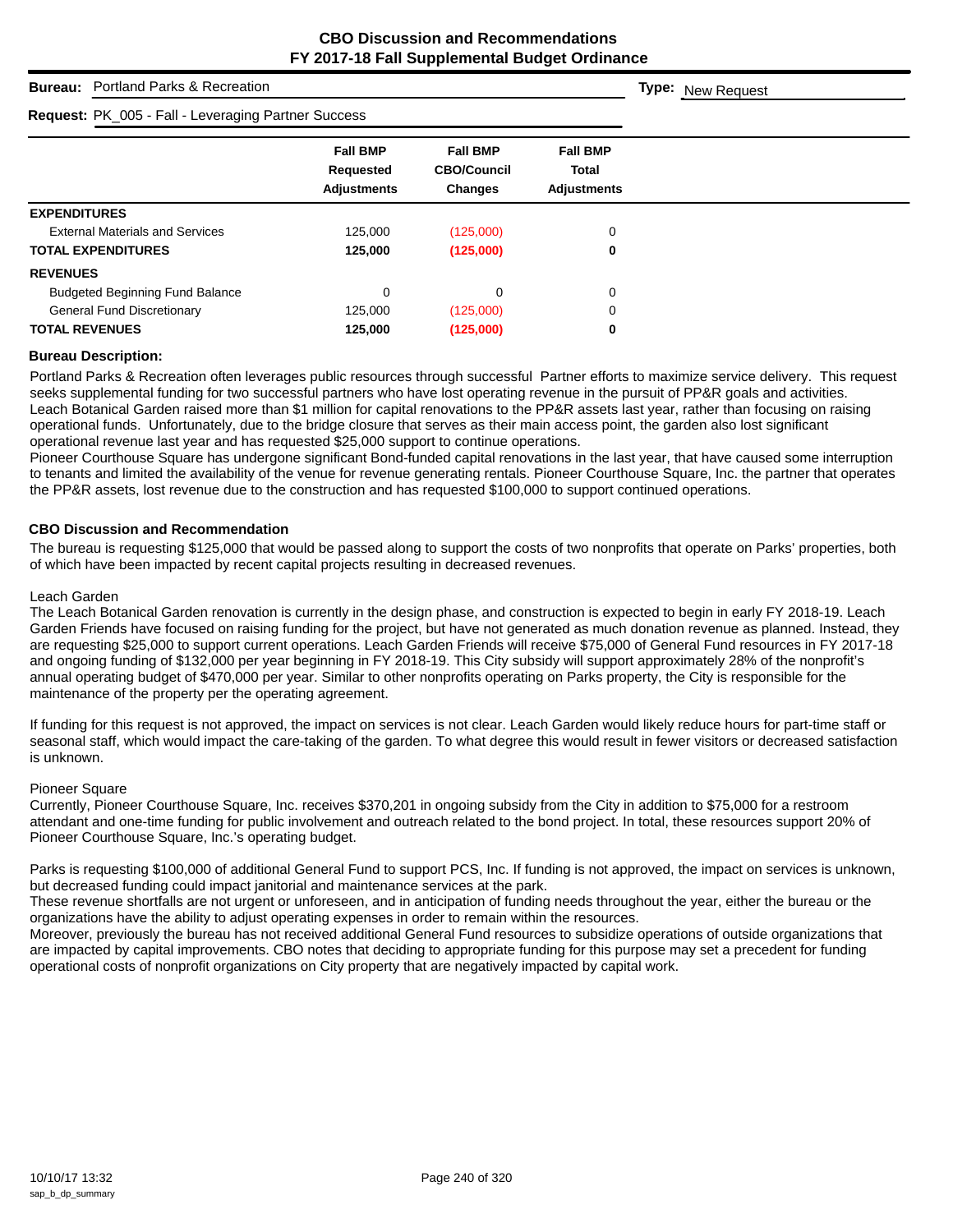**Type:** New Request

## **Bureau:** Portland Parks & Recreation

## **Request:** PK\_006 - Fall - Financial Stability Plan

| <b>Request:</b> PK_006 - Fall - Financial Stability Plan |                                                    |                                                         |                                                       |  |
|----------------------------------------------------------|----------------------------------------------------|---------------------------------------------------------|-------------------------------------------------------|--|
|                                                          | <b>Fall BMP</b><br>Requested<br><b>Adjustments</b> | <b>Fall BMP</b><br><b>CBO/Council</b><br><b>Changes</b> | <b>Fall BMP</b><br><b>Total</b><br><b>Adjustments</b> |  |
| <b>EXPENDITURES</b>                                      |                                                    |                                                         |                                                       |  |
| <b>External Materials and Services</b>                   | 33,000                                             | (33,000)                                                | 0                                                     |  |
| <b>TOTAL EXPENDITURES</b>                                | 33,000                                             | (33,000)                                                | 0                                                     |  |
| <b>REVENUES</b>                                          |                                                    |                                                         |                                                       |  |
| <b>Budgeted Beginning Fund Balance</b>                   | 0                                                  | 0                                                       | 0                                                     |  |
| <b>General Fund Discretionary</b>                        | 33,000                                             | (33,000)                                                | 0                                                     |  |
| <b>TOTAL REVENUES</b>                                    | 33,000                                             | (33,000)                                                | 0                                                     |  |

#### **Bureau Description:**

Council directed Portland Parks & Recreation to develop a long-term financial plan, which specifically outlines options to address SDC-funded system expansion and long-term major maintenance needs, including alternative funding options and possible service tradeoffs if new resources for O&M and major maintenance needs are not available.

A consultant has been engaged to move the project to completion in time for the FY 18-19 Budget process. This package requests funding cover the cost of the consultant.

#### **CBO Discussion and Recommendation**

The bureau requests General Fund resources to fund the contract costs of a consultant that will assist with the development of the bureau's long-term financial plan and revised cost-recovery policy. Per the budget note, City Council has prioritized the long-term financial plan as a key priority for Parks in FY 2017-18.

Prior year spending patterns indicate that the bureau has limited capacity for unforeseen, significant materials and services costs by year end. However, typically the bureau aims to fully utilize any projected underspending in its materials and services budget. Because the cost of the consultant has been identified early within the fiscal year, the bureau should have the ability to reprioritize operating expenses in order to fund this Council priority while remaining within their appropriation.

CBO also notes that all bureaus are tasked with annual preparation of five-year financial plans and fee studies, per City Financial Policy 2.03 and 2.06, and it is expected that a bureau with a combined operating and capital budget of \$213.0 million would prioritize long-term financial planning as a core function of its finance division. To the degree that the bureau does not currently have sufficient staff resources to complete this core work, then positions should be reprioritized and funded within current appropriation.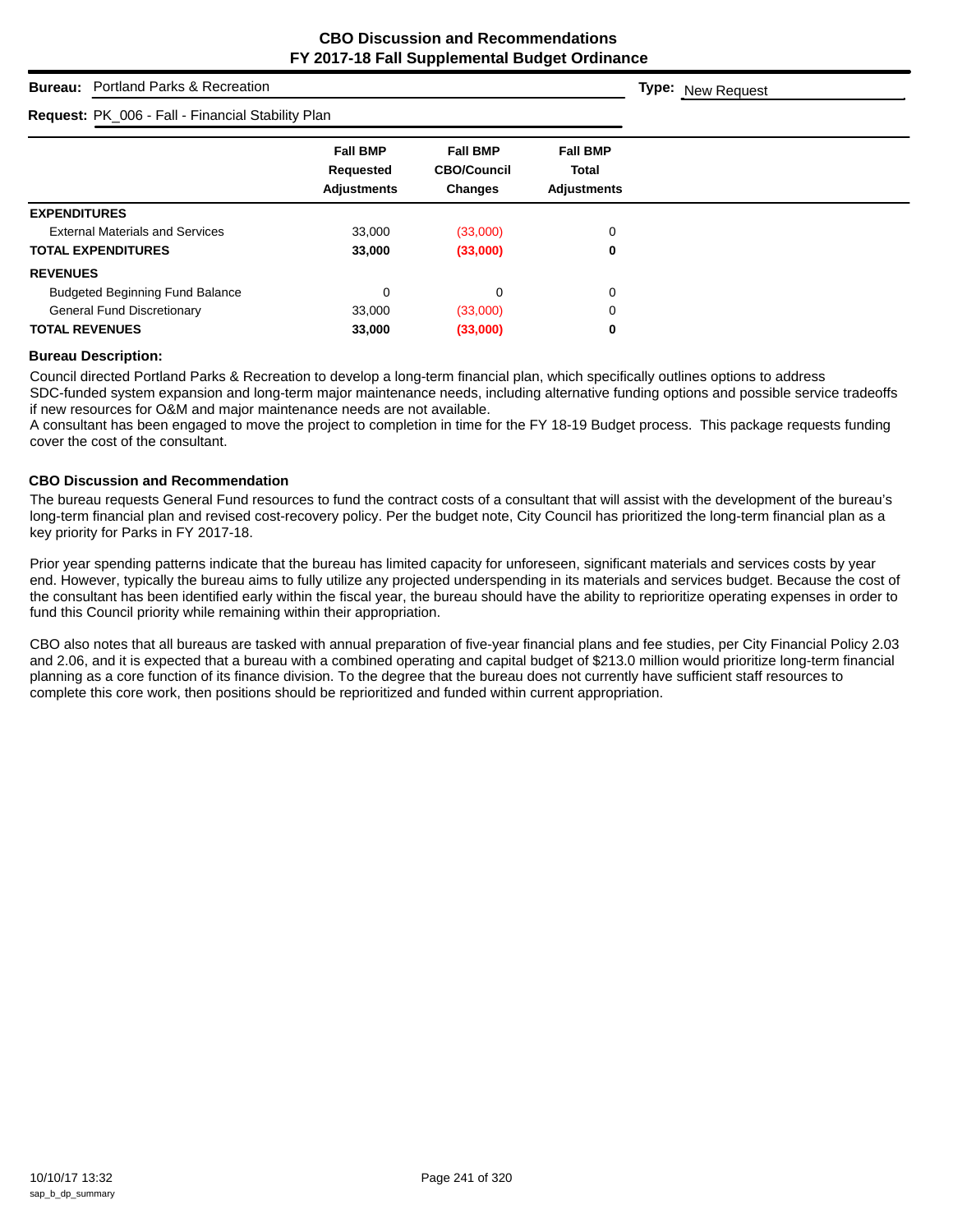## **Bureau:**

#### **Request:**

| Portland Parks & Recreation<br><b>Bureau:</b> |                                                           |                                                  |                                                | <b>Type:</b> New Request |
|-----------------------------------------------|-----------------------------------------------------------|--------------------------------------------------|------------------------------------------------|--------------------------|
| Request: PK_007 - Fall - New Revenue          |                                                           |                                                  |                                                |                          |
|                                               | <b>Fall BMP</b><br><b>Requested</b><br><b>Adjustments</b> | <b>Fall BMP</b><br><b>CBO/Council</b><br>Changes | <b>Fall BMP</b><br>Total<br><b>Adjustments</b> |                          |
| <b>EXPENDITURES</b>                           |                                                           |                                                  |                                                |                          |
| <b>Personnel Services</b>                     | (125,000)                                                 | 0                                                | (125,000)                                      |                          |
| <b>External Materials and Services</b>        | 1,344,970                                                 | 0                                                | 1,344,970                                      |                          |
| Internal Materials and Services               | 0                                                         | 0                                                | $\Omega$                                       |                          |
| Capital Outlay                                | 19,685,146                                                | 0                                                | 19,685,146                                     |                          |
| <b>Bond Expenses</b>                          | 335,000                                                   | 0                                                | 335,000                                        |                          |
| Fund Transfers - Expense                      | 818,646                                                   | 0                                                | 818,646                                        |                          |
| Contingency                                   | (818, 646)                                                | 0                                                | (818, 646)                                     |                          |
| <b>TOTAL EXPENDITURES</b>                     | 21,240,116                                                | 0                                                | 21,240,116                                     |                          |
| <b>REVENUES</b>                               |                                                           |                                                  |                                                |                          |
| <b>Budgeted Beginning Fund Balance</b>        | 335,000                                                   | 0                                                | 335,000                                        |                          |
| Intergovernmental Revenues                    | 1,344,970                                                 | 0                                                | 1,344,970                                      |                          |
| Interagency Revenue                           | (125,000)                                                 | 0                                                | (125,000)                                      |                          |

## **TOTAL REVENUES 21,240,116 0 21,240,116 Bureau Description:**

This package recognizes changes in fund size due to new revenues or adjusted revenue projections. The significant item in this package is the anticpated 2nd issuance of the 2014 Parks Improvement Bond.

Fund Transfers - Revenue 818,646 0 818,646 Bond and Note 18,841,500 0 18,841,500 Miscellaneous 25,000 0 25,000 General Fund Discretionary and the control of the control of the control of the control of the control of the control of the control of the control of the control of the control of the control of the control of the control

## **CBO Discussion and Recommendation**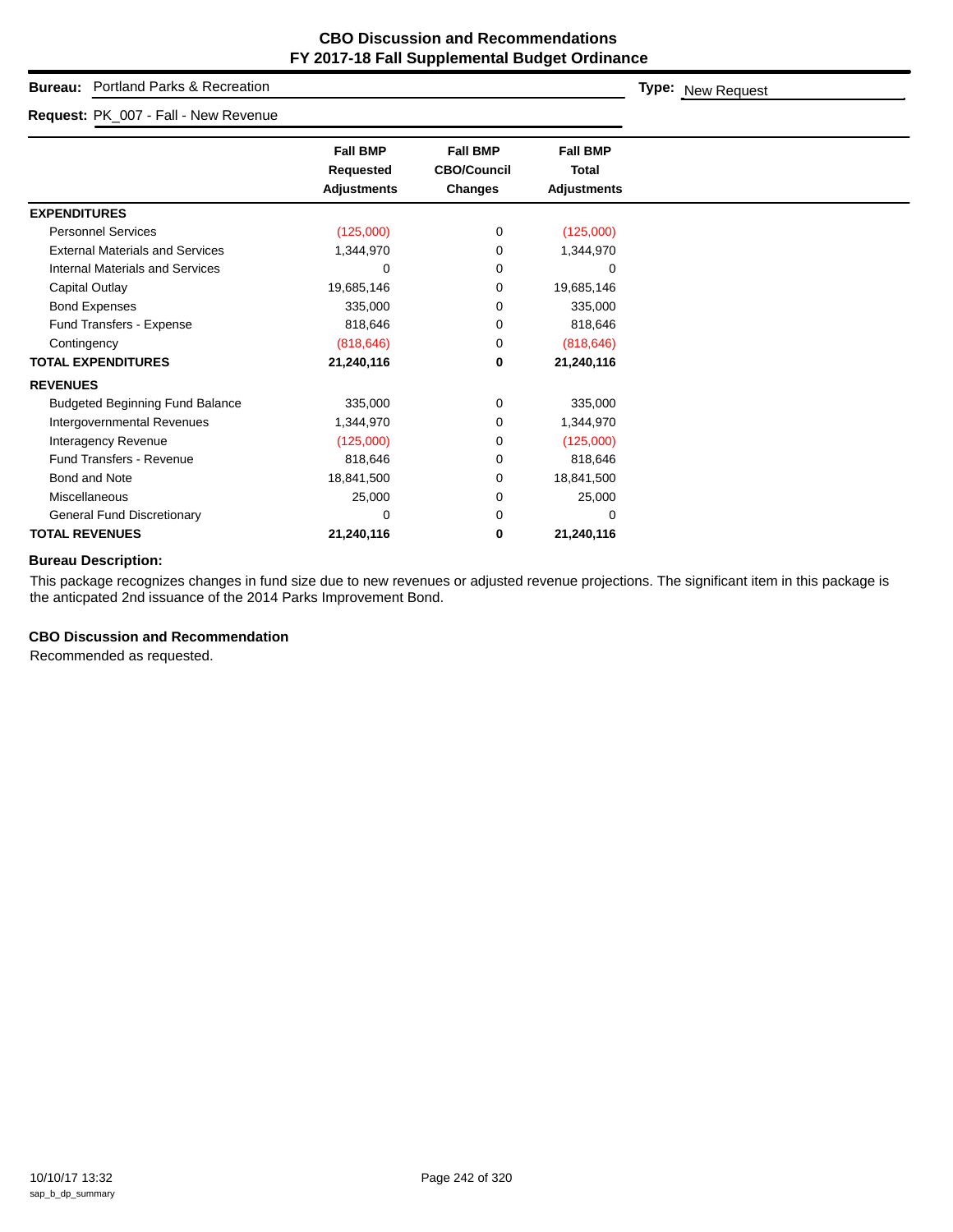**Type:** Capital Set-Aside Request

## **Bureau:** Portland Parks & Recreation

## **Request:** PK\_008 - Fall - PP&R Capital Set Aside Request

| Request: PN_006 - Pail - PP&R Capital Set Aside Request |                                                    |                                                         |                                                       |
|---------------------------------------------------------|----------------------------------------------------|---------------------------------------------------------|-------------------------------------------------------|
|                                                         | <b>Fall BMP</b><br>Requested<br><b>Adjustments</b> | <b>Fall BMP</b><br><b>CBO/Council</b><br><b>Changes</b> | <b>Fall BMP</b><br><b>Total</b><br><b>Adjustments</b> |
| <b>EXPENDITURES</b>                                     |                                                    |                                                         |                                                       |
| <b>External Materials and Services</b>                  | $\Omega$                                           |                                                         | 0                                                     |
| Capital Outlay                                          | 23,150,000                                         | (23, 150, 000)                                          |                                                       |
| Contingency                                             | 0                                                  |                                                         |                                                       |
| <b>TOTAL EXPENDITURES</b>                               | 23,150,000                                         | (23, 150, 000)                                          | 0                                                     |
| <b>REVENUES</b>                                         |                                                    |                                                         |                                                       |
| Intergovernmental Revenues                              | $\Omega$                                           | $\Omega$                                                | 0                                                     |
| <b>Fund Transfers - Revenue</b>                         | 23,150,000                                         | (23, 150, 000)                                          |                                                       |
| <b>Miscellaneous</b>                                    | 0                                                  |                                                         |                                                       |
| <b>TOTAL REVENUES</b>                                   | 23,150,000                                         | (23, 150, 000)                                          | 0                                                     |

#### **Bureau Description:**

Parks bureau assets have a deferred maintenance backlog of over \$430 million, resulting in risks to the public where there is deterioration and possible asset failure. This risk manifests itself in higher maintenance costs associated with the daily dispatches of maintenance staff from emergency to emergency, possibly closing or securing closed assets. The generous support of Portland voters in passing the 2014 Replacement Bond, along with Council's support in funding previous one-time capital maintenance requests, is noticeably reducing some risks, but the accumulated need overwhelms PP&R's available resources. Limited ongoing major maintenance funding must be expended on recurring major maintenance projects such as re-plastering pool shells and emergency response such as landslides and outages to prevent further deterioration of the asset portfolio and loss of service. The 20 projects listed below represent the highest known risks in our asset portfolio. Absent project funding, maintenance costs will continue to increase and service levels may be reduced.

\$5,000,000 Next Phase-Mt Tabor Yard Facility Replacement \$2,500,000 ADA Transition Plan \$2,000,000 Mt Scott Community Center Roof\* \$1,750,000 Peninsula Community Center Roof \$1,600,000 Fulton Roof and Heating System \$1,500,000 Dock Repairs \$1,400,000 Columbia Pool Roof \$1,000,000 Kelley Point Park Parking Lot Reconstruction and ADA \$750,000 Multnomah Arts Center Roof \$750,000 Mt Scott Community Center Air Handling Unit \$750,000 Springwater Corridor Trail Bridges \$750,000 Boilers-Mt Scott, Montavilla, and Peninsula Community Centers \$500,000 Buckman Track Resurfacing \$500,000 Lan Su Chinese Garden Roof \$500,000 Pittock Mansion Drainage Repair \$500,000 Salmon Springs Fountain Repair \$500,000 Washington Park Stearns Canyon Stairs

\$300,000 Irrigation Mainline Replacement-Laurelhurst Park

\$300,000 Irrigation Mainline Replacement-Lents Park

\$300,000 Mt Tabor Park Retaining Wall

\*The Mt Scott Roof received \$2,570,000 funding in the FY 2016-17 Adopted Budget. In June 2017, Council approved an amendment to the FY 2017-18 Adopted Budget which directed the bureau to move \$2 million to the Urban Forestry Maintenance Facility project and submit a replacement funding request for Mt Scott's roof in the Fall BMP.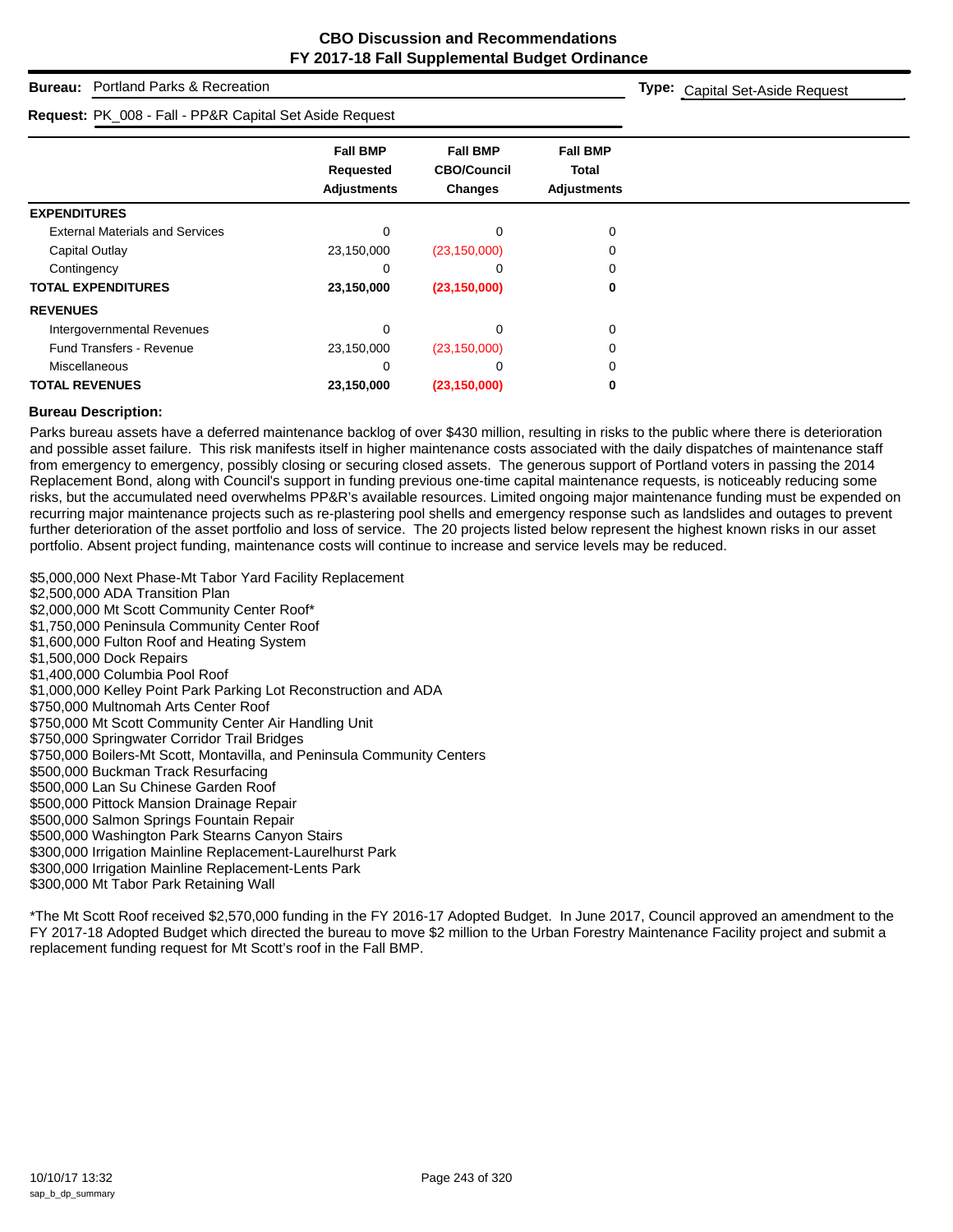|                                                                    | <b>Bureau:</b> Portland Parks & Recreation |                    |                    |                    |  | <b>Type:</b> Capital Set-Aside Request |  |
|--------------------------------------------------------------------|--------------------------------------------|--------------------|--------------------|--------------------|--|----------------------------------------|--|
| <b>Request: PK_008 - Fall - PP&amp;R Capital Set Aside Request</b> |                                            |                    |                    |                    |  |                                        |  |
|                                                                    |                                            | <b>Fall BMP</b>    | <b>Fall BMP</b>    | <b>Fall BMP</b>    |  |                                        |  |
|                                                                    |                                            | Requested          | <b>CBO/Council</b> | <b>Total</b>       |  |                                        |  |
|                                                                    |                                            | <b>Adjustments</b> | <b>Changes</b>     | <b>Adjustments</b> |  |                                        |  |

#### **CBO Discussion and Recommendation**

Parks submitted a request for \$23,150,000 to fund 20 of its highest risk major maintenance projects, which are currently not funded. The number and magnitude of the requests are representative of a larger issue: Portland Parks & Recreation lacks sufficient resources to properly maintain its existing assets while also providing services at the current level.

These requests also reflect the bureau's continued reliance upon one-time General Fund resources to address major maintenance issues across the bureau. Even with the recent approval of the \$68.0 million Parks Replacement Bond and the \$1.7 million annual major maintenance appropriation, Parks estimates a major maintenance gap of approximately \$10 to \$15 million per year in order to sustain current facilities. As a result of continued under-investment in major maintenance, bureau assets perform less efficiently, often causing greater service disruptions and costlier repairs.

Major maintenance projects that are requested through the capital set-aside process are ranked based on the likelihood and consequences of asset failure in terms of health & safety, service impacts, and environmental impacts. Legal, regulatory, and financial factors are given consideration as well. Based on these criteria, the capital set-aside committee ranked 38 projects that totaled \$68.5 million. Parks' highest ranked project, the Washington Park Staircase, ranked seventh, behind Portland Bureau of Transportation and Bureau of Internal Business Services' projects. Based on the limited availability of one-time funding, CBO has not recommended funding for any of Parks' projects.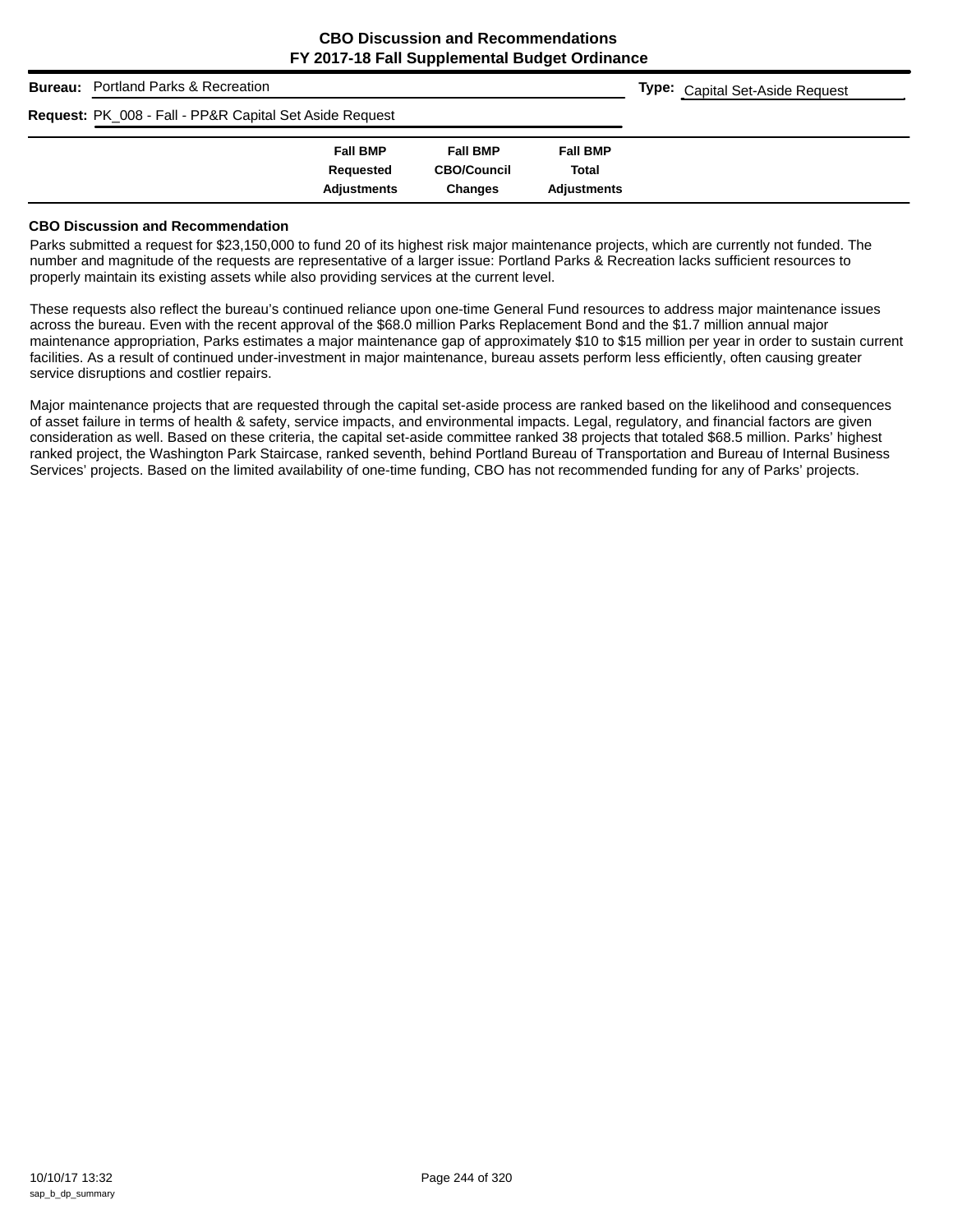## **Bureau:** Portland Parks & Recreation

#### **Request:** PK\_009 - Fall - Advance Recovery

**Type:** Encumbrance Carryover Request

|                                        | <b>Fall BMP</b><br>Requested<br><b>Adjustments</b> | <b>Fall BMP</b><br><b>CBO/Council</b><br><b>Changes</b> | <b>Fall BMP</b><br><b>Total</b> |
|----------------------------------------|----------------------------------------------------|---------------------------------------------------------|---------------------------------|
|                                        |                                                    |                                                         | <b>Adjustments</b>              |
| <b>EXPENDITURES</b>                    |                                                    |                                                         |                                 |
| <b>External Materials and Services</b> | 199.550                                            | 197,600                                                 | 397.150                         |
| Contingency                            | 0                                                  | 0                                                       | 0                               |
| <b>TOTAL EXPENDITURES</b>              | 199,550                                            | 197,600                                                 | 397,150                         |
| <b>REVENUES</b>                        |                                                    |                                                         |                                 |
| <b>General Fund Discretionary</b>      | 199,550                                            | 197,600                                                 | 397,150                         |
| <b>TOTAL REVENUES</b>                  | 199,550                                            | 197,600                                                 | 397,150                         |

## **Bureau Description:**

PP&R issued \$199,550 in advances that were not recovered by the close of the prior year. While the cash has been disbursed, the coordinating expense was not fully realized in the year in which it was funded. This request is to carryover funding to cover the expense associated with these advances that will be realized in FY 17-18.

## **CBO Discussion and Recommendation**

CBO has also recommended an additional \$197,600 for Parks in addition to the initial request of \$199,550 for total request should be \$397,151. Additional resources are recommended due to a technical issue, in which an advance of prior year resources were made after the end of the fiscal year.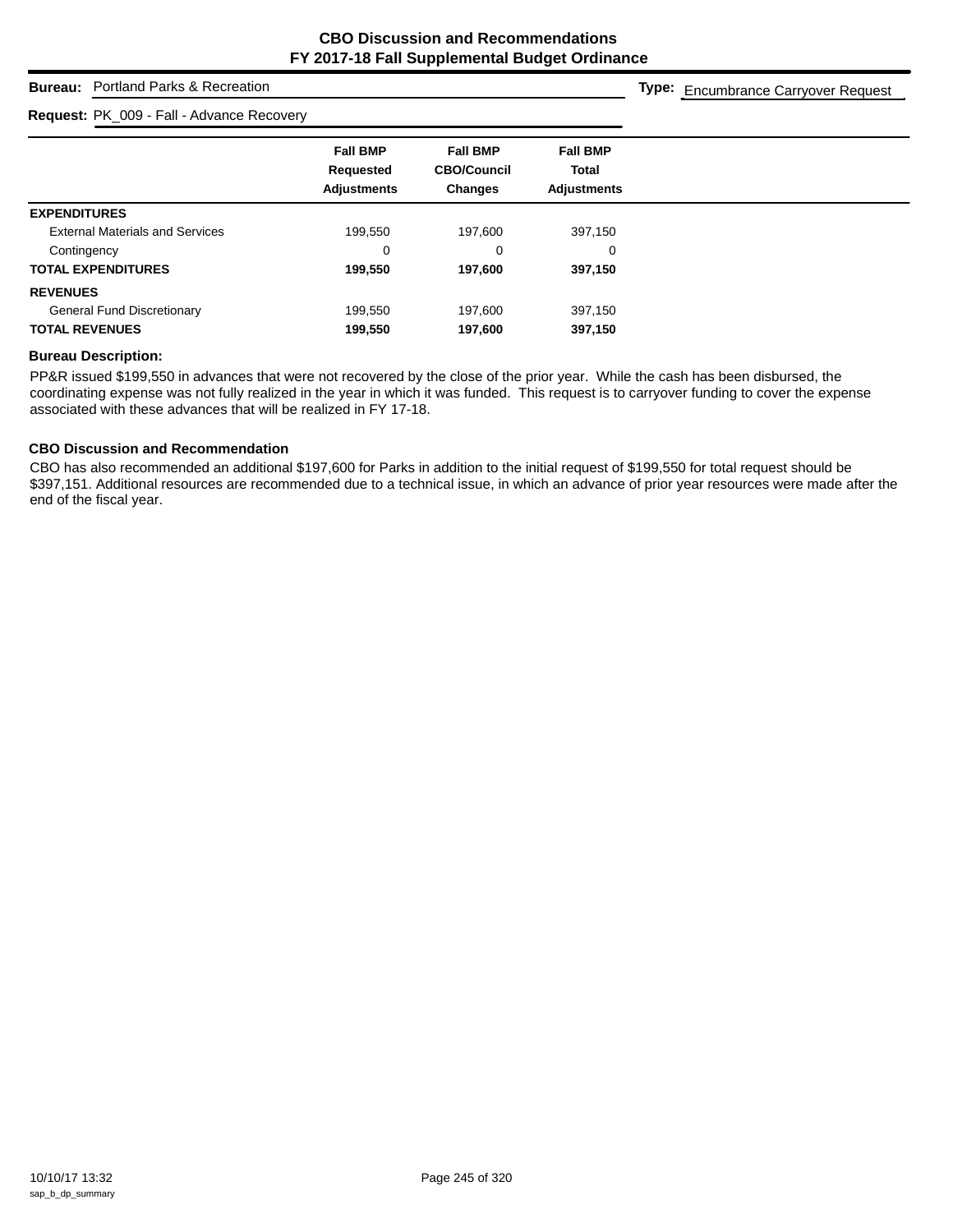**Type:** Technical Adjustment

## **Bureau:** Portland Parks & Recreation

## **Request:** PK\_010 - Fall - Scholarship Policy

| <b>Request:</b> PK_010 - Fall - Scholarship Policy |                                                    |                                                  |                                                       |  |
|----------------------------------------------------|----------------------------------------------------|--------------------------------------------------|-------------------------------------------------------|--|
|                                                    | <b>Fall BMP</b><br>Requested<br><b>Adjustments</b> | <b>Fall BMP</b><br><b>CBO/Council</b><br>Changes | <b>Fall BMP</b><br><b>Total</b><br><b>Adjustments</b> |  |
| <b>EXPENDITURES</b>                                |                                                    |                                                  |                                                       |  |
| Internal Materials and Services                    | 0                                                  |                                                  | 0                                                     |  |
| <b>TOTAL EXPENDITURES</b>                          | 0                                                  | 0                                                | 0                                                     |  |
| <b>REVENUES</b>                                    |                                                    |                                                  |                                                       |  |
| <b>General Fund Discretionary</b>                  | 0                                                  |                                                  | $\Omega$                                              |  |
| <b>TOTAL REVENUES</b>                              | 0                                                  | 0                                                | 0                                                     |  |
|                                                    |                                                    |                                                  |                                                       |  |

#### **Bureau Description:**

PP&R requests a reallocation of existing funding within the bureau to create a funded scholarship program with existing resources. This action is tied to the implementation of a revised scholarship policy and program. It is intended to ensure that scholarship funding is visible within the bureau's budget. Previously, scholarships have been funded through discounting fees and deferring revenue. This action wil reduce cost center budgets and pool these funds in a trust account, setting the stage for a more comprehensive, transparent and long-term approach to meeting the needs of the community. The historic data on system wide utilization of scholarships has been analyzed in order to assess an annual dollar amount that reflects an average of the last three years of utilization.

#### **CBO Discussion and Recommendation**

Park is requesting to reallocate \$300,000 of General Fund discretionary resources from Recreation Services to a separate fund that would be used to fund scholarship recipients. This technical adjustment would not change the amount of funding for scholarships, but how they are budgeted. This change is requested in response to efforts over the past several years, in which Parks has worked to improve the practices and policies of its scholarship program after reaching the conclusion that "program implementation is decentralized and inconsistent from site to site and the bureau does not currently plan or budget the amount of scholarships granted," as noted in an internal memo. While the current policy grants scholarships for courses and memberships based on an individual's household income and family size, site directors have discretion to override qualification criteria in order to improve access to programming. In some cases site directors assess whether they have financial capacity to allow additional scholarship participants by determining if current enrollment covers direct costs of the program (e.g., instructor and materials). If costs are not covered by fees from other customers currently enrolled in a program, then site directors may redirect scholarship participants to alternative programs that have space availability and that have covered direct costs through current enrollment.

CBO agrees with the conclusions of this assessment and that a centralized approach and revised process for budgeting scholarships will help to address these issues. CBO, Parks staff, and Accounting staff recently discussed possible accounting mechanisms and decided that further research was required before moving forward with any changes. Specifically, CBO recommends that the following steps should be taken before seeking Council approval in the FY 2018-19 budget process:

• Analyze how the scholarship program will be funded in the future, given the rising costs of personnel and the limited availability of new General Fund resources. This analysis should also consider how any revisions to the bureau's revised cost-recovery policy will improve access. The appropriate budget mechanism should accommodate these potential changes.

• Review how other City bureaus and recreation service jurisdictions budget for scholarships and identify whether there are standards of practice for accounting for scholarships and discounts.

• Assess how changing the accounting of the scholarship program will impact the workload of bureau finance staff, ActiveNet administrators, community center staff, etc.

• Ensure that the proposed budget mechanism aligns with the legal and technical expectations of the City's Accounting Division and the City Budget Office in addition to complying with relevant statute and financial policies.

The scholarship program is a necessary tool for ensuring equitable access to Parks' programming, and whichever budget mechanism is used to account for scholarship funding, the goal should remain that scholarships are well-utilized and accessible. To the degree that financing mechanism complements City financial policies and incorporates the effective practices of other recreation service jurisdictions and City bureaus, CBO supports the reallocation of current General Fund resources in order to better serve the program.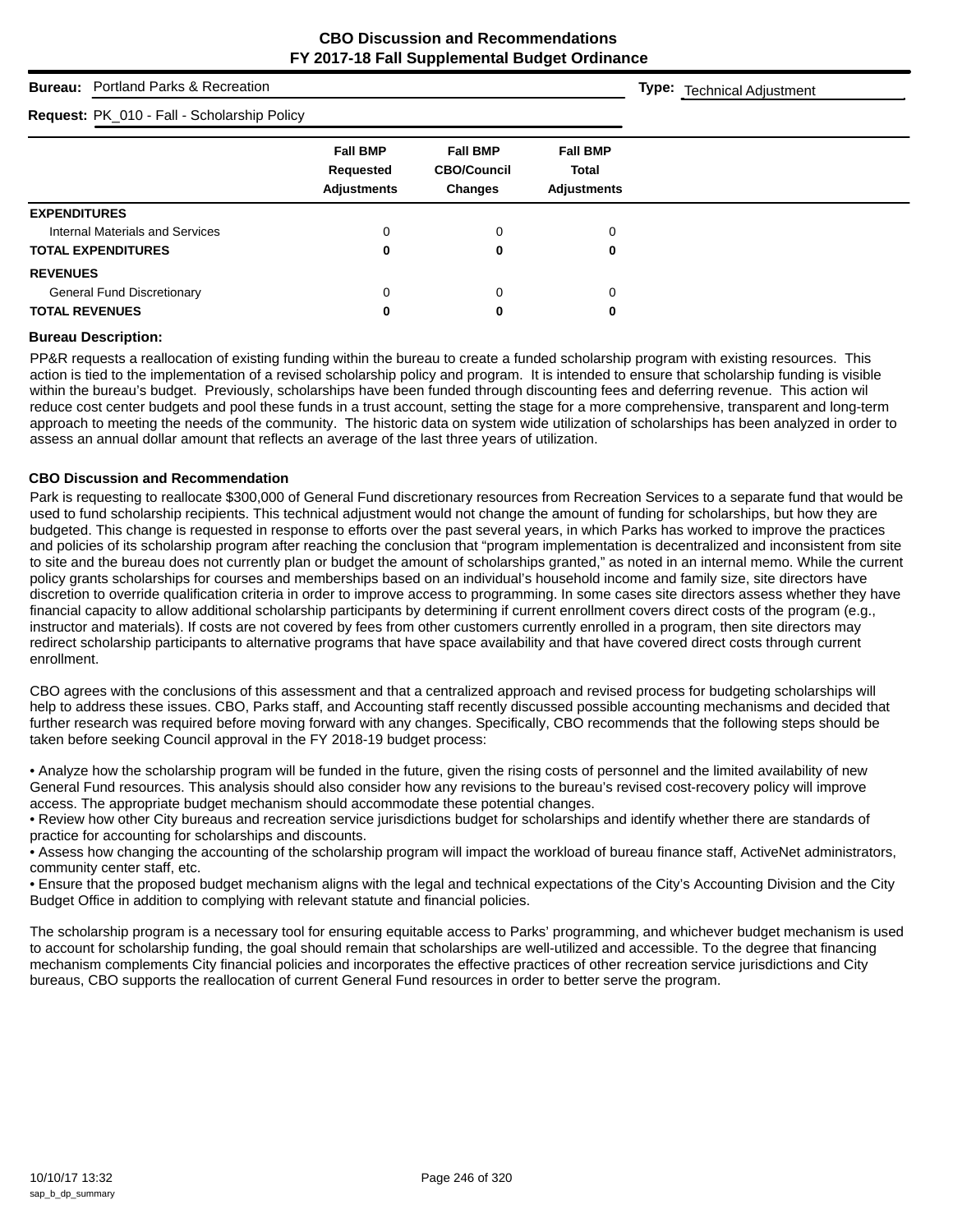**Type:** New Request

## **Bureau:** Portland Police Bureau

| Request: PL_001 - Police Bureau Succession Plan: Limited-Term |                                                    |                                                         |                                                       |  |
|---------------------------------------------------------------|----------------------------------------------------|---------------------------------------------------------|-------------------------------------------------------|--|
|                                                               | <b>Fall BMP</b><br>Requested<br><b>Adjustments</b> | <b>Fall BMP</b><br><b>CBO/Council</b><br><b>Changes</b> | <b>Fall BMP</b><br><b>Total</b><br><b>Adjustments</b> |  |
| <b>EXPENDITURES</b>                                           |                                                    |                                                         |                                                       |  |
| <b>Personnel Services</b>                                     | 1,311,970                                          | (411, 970)                                              | 900,000                                               |  |
| <b>External Materials and Services</b>                        | 270,000                                            | (270,000)                                               | 0                                                     |  |
| <b>TOTAL EXPENDITURES</b>                                     | 1,581,970                                          | (681,970)                                               | 900,000                                               |  |
| <b>REVENUES</b>                                               |                                                    |                                                         |                                                       |  |
| <b>General Fund Discretionary</b>                             | 1,581,970                                          | (681, 970)                                              | 900,000                                               |  |
| <b>TOTAL REVENUES</b>                                         | 1,581,970                                          | (681,970)                                               | 900,000                                               |  |
| <b>FTE</b>                                                    |                                                    |                                                         |                                                       |  |
| <b>Limited Term Positions</b>                                 | 33.33                                              | $-33.33$                                                | 0.00                                                  |  |
| <b>TOTAL FTE</b>                                              | 33.33                                              | $-33.33$                                                | 0.00                                                  |  |

#### **Bureau Description:**

The Police Bureau must have a sufficient number of fully-deployable newly-hired officers to succeed sworn retirements that are expected to occur in large groups at specific points over the next four years. Ideally, the bureau would have new recruits hired and successfully through the training process so they can fill officer positions as sworn employees retire or separate from the bureau. Currently the bureau must wait until positions are vacated before hiring new recruits, who must then complete the 18 month training and probation period before being qualified to independently perform police duties. With the current reactive approach to hiring new recruits, the bureau finds itself 'playing catch-up' in filling sworn positions to maintain authorized strength. The elimination of 50 sworn positions in FY 2013-14 has increased the relative impact of each vacancy. There can be large gaps of time between when a position becomes vacant and when the bureau actually has a new hire certified, trained and working in the job. The significant stress this puts on the bureau's ability to staff patrol and specialty assignments is compounded by the fact that the pattern of retirements is not evenly spread across the year, rather it tends to group a majority of annual attrition within a single month.

The bureau developed a plan that was authorized by City Council in the FY 2014-15 Fall BMP to over-hire by up to ten officers on an ongoing basis. The intent of this authorization was to be able to have a number of newly-recruited officers in the initial training and probation processes, to be ready to fill positions when vacancies occur due to retirements or other separations. The package provided no funding, on the assumption that net vacancies over the course of a year would not exceed current appropriation.

After that package was passed but before the bureau was able to achieve a level of hiring beyond authorized FTE, a PPA legal challenge lec to restoration of the 27 pay period look-back FPDR retirement calculation incentive. The result was significant attrition due largely to a set of pent-up retirements, which created vacancies beyond the bureau's ability to fill them with trained officers. Adjustments and attention to the recruiting and backgrounding process have given the bureau increased capabilities to hire officers and fill the nearly 100 sworn vacancies that existed in FY 2016-17; however, these officers will not complete initial training and probation to be available for patrol until spring of 2019.

February and March of 2019 each contain the incentive of the 27 pay period look-back for retirement pension calculation. The bureau expects – based on results of an anonymous survey, historical attrition rates during these incentive periods, and the number of retirement-eligible sworn members – that it will once again require an influx of able and deployable new officers to fill the vacancies left by these retirements in order to meet patrol staffing minimums. The officers hired within the last year will fill the void in FY 2018-19; however, without increased hiring authority now, the bureau will be unable to hire appropriate levels of officers to prepare for a similar situation in FY 2020-21. Rather than getting ahead of the curve by hiring and training in advance of the retirements, the bureau will only be able to hire officers to fill vacancies, which they will be unable to fill until after they have completed their 18-month training and probation period.

Successfully preparing a succession plan for sworn attrition over the next five years requires an ability to hire 50 officers beyond current authorized FTE. This will smooth and shorten the negative staffing impact from the initial training and probation cycle, allow for repopulation of specialty units, and set the bureau up to handle holes caused by 27 pay period look-back retirements. Without the authorization to hire additional sworn FTE now, the upcoming 27 pay period look-back months in FY 2018-19 and FY 2020-21 will preclude the bureau's ability to repopulate specialty units and will necessitate rotational support and backfill overtime to meet patrol staffing minimums. The bureau will continue to be in a state of reactive hiring, rather than proactively planning for known staffing issues in the next five years in a way that best provides the ability to fully and functionally staff the bureau.

Funding for the double-fill positions will be partly accommodated with salary savings, as the new officers will be able to staff positions as they become vacant at a lower average cost than the former incumbents of the positions. The remainder of funds, which are anticipated at \$1.58 million for FY 2017-18 based on current staffing and hiring projections, are requested to be set-aside in contingency specifically for the purpose of succession staffing. Subsequent years would require additional contingency funding of \$3.5 million dollars.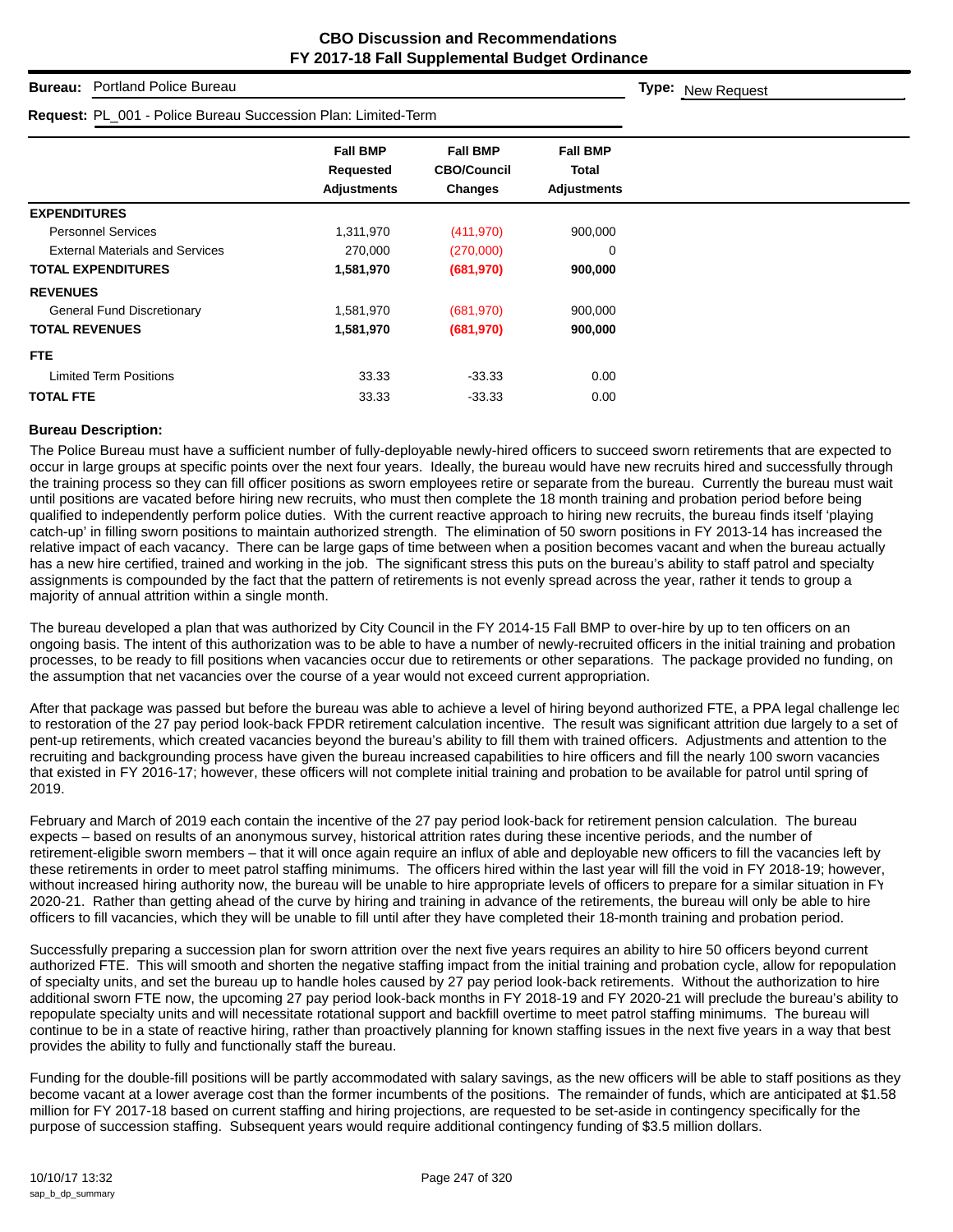|                                                                      | <b>Bureau:</b> Portland Police Bureau |                              |                                       |                          |  | <b>Type:</b> New Request |
|----------------------------------------------------------------------|---------------------------------------|------------------------------|---------------------------------------|--------------------------|--|--------------------------|
| <b>Request: PL_001 - Police Bureau Succession Plan: Limited-Term</b> |                                       |                              |                                       |                          |  |                          |
|                                                                      |                                       | <b>Fall BMP</b><br>Requested | <b>Fall BMP</b><br><b>CBO/Council</b> | <b>Fall BMP</b><br>Total |  |                          |
|                                                                      |                                       | <b>Adjustments</b>           | Changes                               | <b>Adjustments</b>       |  |                          |

#### **CBO Discussion and Recommendation**

Partially recommended as requested. This is a two-part request – see also PL\_002.

The bureau is requesting authorization to over-hire its currently authorized sworn staffing level by 50 officers. The bureau requests that the current year cost of this over-hire authority, \$1.58 million, be set aside in General Fund contingency to be available to be drawn on in the FY 2017-18 Spring BMP. The bureau also requests that \$3.5 million be set aside in General Fund contingency in subsequent years to accommodate the full year cost of over hiring by 50 officers. Current authorized sworn staffing levels are set at 945; of that, 653 are officer positions.

PPB's intent is not to have 50 additional officers deployed at any given time, but rather to have an authorized and funded bank of probationary officers to fill large numbers of vacancies created in months where there are 27-pay period lookbacks. Even if approved, the request for over-hire authority will not have any impact on FY 2017-18 staffing levels. The purpose of the request is to "buy forward" the timeline by which the bureau will reach full staffing, in light of expected retirements. The bureau considers adequate patrol staffing to be between 390-400 officers, after which the bureau could begin repopulating specialty units (e.g. Gang Enforcement Team, Traffic, Drugs and Vice).

As noted in the request narrative, the current number of officer trainees coming off probation is sufficient to fill vacancies created by projected FY 2018-19 separations; PPB projects around 50 separations in FY 2018-19, compared to 78 officer trainees becoming fully deployable officers. Significant retirements are not anticipated in FY 2019-20. PPB's request for over-hire authority is intended to address projected attrition in FY 2020-21, which are roughly projected at 50-60 officers.

The practical impact of making a commitment to set aside \$3.5 million for multiple budget years is that it will either reduce the ongoing funding available for all other City priorities or, based on the availability of resources, drive cuts to other bureaus. This forestalls Council's ability to weigh this request against other Citywide priorities and known long-term funding needs, which CBO does not recommend. Combined with PL\_002 and PL\_003, PPB's Fall BMP submission would drive up to \$7.5 million in additional costs beginning in FY 2018-19. CBO's opinion is that long-term staffing and multi-year funding decisions can and should be made during the FY 18-19 budget development process in the context of other Citywide needs. If additional over-hire authority and funding are approved by Council, there will be sufficient time to hire and train officers prior to expected FY 2020-21 retirements.

The bureau expects to be able to hire 59 new officers in the current fiscal year, a significant improvement over prior year hiring rates. In addition to these projected hires, the bureau is also currently authorized to over-hire its authorized sworn staffing level by 10 officers (per FY 2014-15 Fall BMP). The original intent of the over-hire authority was to create a bank of officer trainees, funded by vacancy savings, to fill vacancies as they became available. However, as PPB fills all available sworn vacancies, the bureau may not have sufficient funding in out-years to carry this load of over-hires if non-sworn vacancy savings decline.

CBO recommends that \$900,000 be set aside in General Fund contingency for PPB to draw from in FY 2018-19 to fund the 10 over-hires for which the bureau currently has authority. CBO notes that PPB conservatively projects FY 2017-18 vacancy savings, absent any BMP impacts, to be \$3.5 million. It is too early in the year for high confidence projections of underspending, but if Council does move forward with additional hiring authorization in the current year, the current year impacts should be managed within PPB's projected vacancy savings if possible.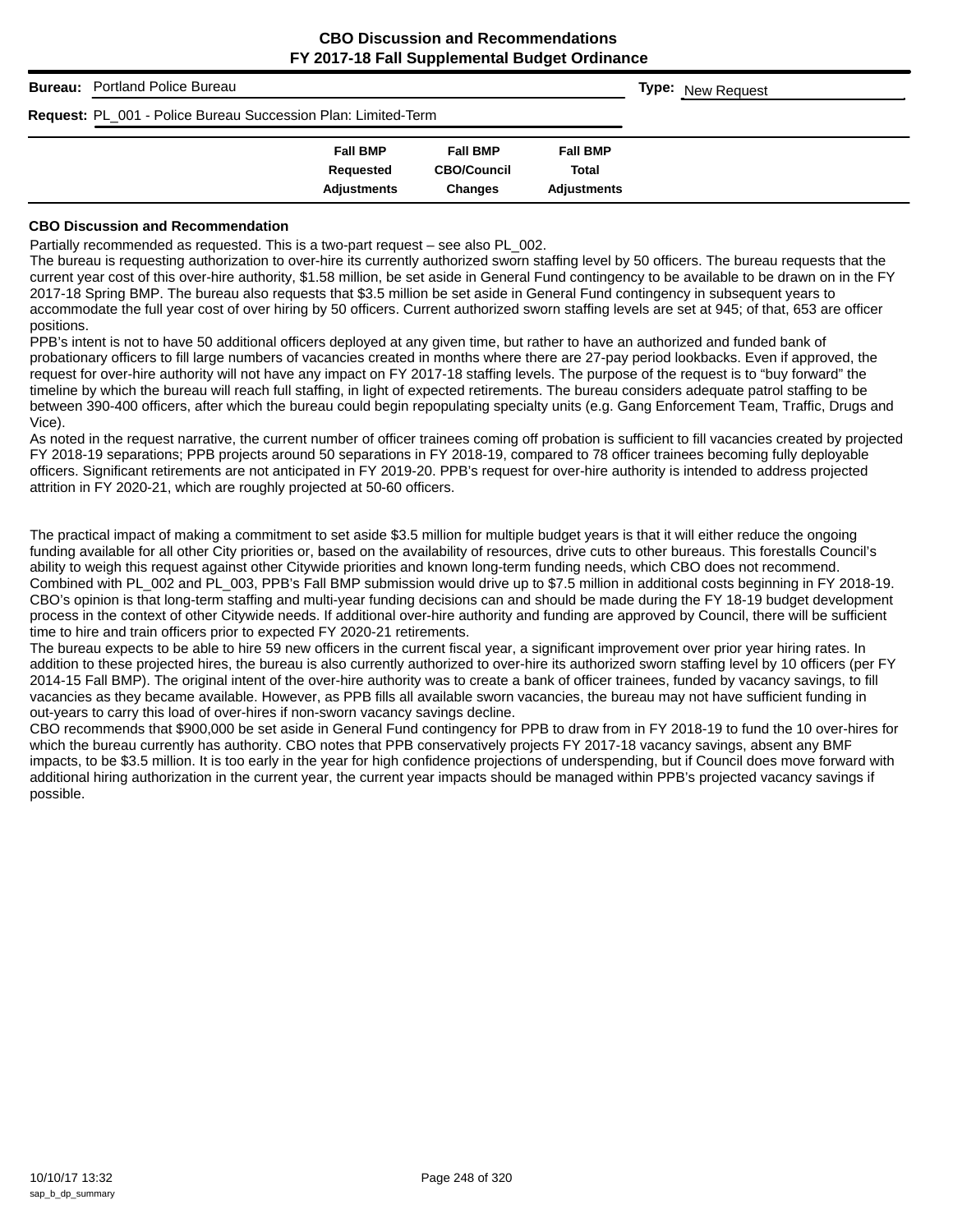**Type:** New Request

**Bureau:** Portland Police Bureau

| Request: PL_002 - Police Bureau Succession Plan: Retire/ Rehire |                                                    |                                                         |                                                |
|-----------------------------------------------------------------|----------------------------------------------------|---------------------------------------------------------|------------------------------------------------|
|                                                                 | <b>Fall BMP</b><br>Requested<br><b>Adjustments</b> | <b>Fall BMP</b><br><b>CBO/Council</b><br><b>Changes</b> | <b>Fall BMP</b><br>Total<br><b>Adjustments</b> |
| <b>EXPENDITURES</b>                                             |                                                    |                                                         |                                                |
| <b>Personnel Services</b>                                       | 1,410,574                                          | (310, 574)                                              | 1,100,000                                      |
| <b>TOTAL EXPENDITURES</b>                                       | 1,410,574                                          | (310, 574)                                              | 1,100,000                                      |
| <b>REVENUES</b>                                                 |                                                    |                                                         |                                                |
| <b>General Fund Discretionary</b>                               | 1,410,574                                          | (310, 574)                                              | 1,100,000                                      |
| <b>TOTAL REVENUES</b>                                           | 1,410,574                                          | (310, 574)                                              | 1,100,000                                      |
| FTE.                                                            |                                                    |                                                         |                                                |
| <b>Limited Term Positions</b>                                   | 23.33                                              | $-23.33$                                                | 0.00                                           |
| <b>TOTAL FTE</b>                                                | 23.33                                              | $-23.33$                                                | 0.00                                           |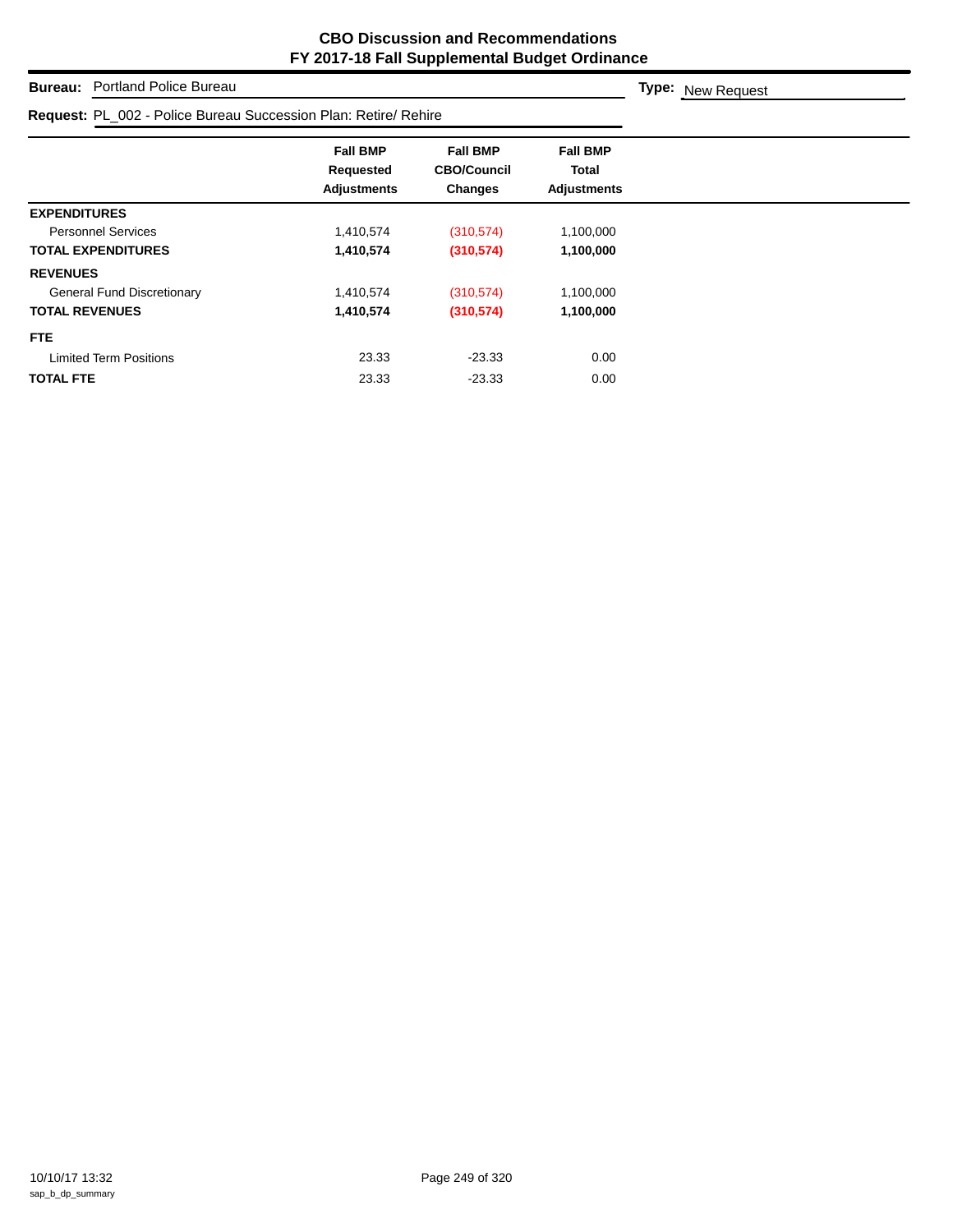|                                                                 | <b>Bureau:</b> Portland Police Bureau |                    |                    |                    |  | <b>Type:</b> New Request |
|-----------------------------------------------------------------|---------------------------------------|--------------------|--------------------|--------------------|--|--------------------------|
| Request: PL_002 - Police Bureau Succession Plan: Retire/ Rehire |                                       |                    |                    |                    |  |                          |
|                                                                 |                                       | <b>Fall BMP</b>    | <b>Fall BMP</b>    | <b>Fall BMP</b>    |  |                          |
|                                                                 |                                       | Requested          | <b>CBO/Council</b> | <b>Total</b>       |  |                          |
|                                                                 |                                       | <b>Adjustments</b> | <b>Changes</b>     | <b>Adjustments</b> |  |                          |

#### **Bureau Description:**

The Police Bureau must have a sufficient number of fully-deployable newly-hired officers to succeed sworn retirements that are expected to occur in large groups at specific points over the next four years. Ideally, the bureau would have new recruits hired and successfully through the training process so they can fill officer positions as sworn employees retire or separate from the bureau. Currently the bureau must wait until positions are vacated before hiring new recruits, who must then complete the 18 month training and probation period before being qualified to independently perform police duties. With the current reactive approach to hiring new recruits, the bureau finds itself 'playing catch-up' in filling sworn positions to maintain authorized strength. The elimination of 50 sworn positions in FY 2013-14 has increased the relative impact of each vacancy. There can be large gaps of time between when a position becomes vacant and when the bureau actually has a new hire certified, trained and working in the job. The significant stress this puts on the bureau's ability to staff patrol and specialty assignments is compounded by the fact that the pattern of retirements is not evenly spread across the year, rather it tends to group a majority of annual attrition within a single month.

The bureau developed a plan that was authorized by City Council in the FY 2014-15 Fall BMP to over-hire by up to ten officers on an ongoing basis. The intent of this authorization was to be able to have a number of newly-recruited officers in the initial training and probation processes, to be ready to fill positions when vacancies occur due to retirements or other separations. The package provided no funding, on the assumption that net vacancies over the course of a year would not exceed current appropriation.

After that package was passed but before the bureau was able to achieve a level of hiring beyond authorized FTE, a PPA legal challenge lec to restoration of the 27 pay period look-back FPDR retirement calculation incentive. The result was significant attrition due largely to a set of pent-up retirements, which created vacancies beyond the bureau's ability to fill them with trained officers. Adjustments and attention to the recruiting and backgrounding process have given the bureau increased capabilities to hire officers and fill the nearly 100 sworn vacancies that existed in FY 2016-17; however, these officers will not complete initial training and probation to be available for patrol until spring of 2019.

February and March of 2019 each contain the incentive of the 27 pay period look-back for retirement pension calculation. The bureau expects – based on results of an anonymous survey, historical attrition rates during these incentive periods, and the number of retirement-eligible sworn members – that it will once again require an influx of able and deployable new officers to fill the vacancies left by these retirements in order to meet patrol staffing minimums. The officers hired within the last year will fill the void in FY 2018-19; however, without increased hiring authority now, the bureau will be unable to hire appropriate levels of officers to prepare for a similar situation in FY 2020-21. Rather than getting ahead of the curve by hiring and training in advance of the retirements, the bureau will only be able to hire officers to fill vacancies, which they will be unable to fill until after they have completed their 18-month training and probation period.

The City's 2016 – 2020 labor agreement with the Portland Police Association includes a provision that allows the Chief of Police to give permission for a sworn employee to retire from the Police Bureau as a sworn employee and then be rehired by the Police Bureau as a limited-duration sworn employee. It is at the Chief's discretion to allow either a six-year duration at the rank of Police Officer or a two-year duration at the rank the employee held at retirement. Employees who take advantage of this program are rehired into their same position number and occupy one of the bureau's regular ongoing authorized positions. While this allows for continuity of service, it does not allow the bureau to adequately or appropriately prepare to fill the vacancy of this individual when their limited-duration contract expires.

This request would provide funding for up to, but no more than, 35 limited-term positions explicitly for participants of the retire-rehire program on two-year contracts. Limited-term positions would be created for those rehired employees. In doing so, the bureau would be able to maintain the continuity of service provided by individuals participating in the program while also allowing a regular position to become vacant upon the participant's initial retirement. This regular authorized FTE vacancy would be filled by a newly-hired officer; by the time the new officer is backgrounded, trained, and finished with their initial probation, they will be prepared to take the actual place on patrol of the individual participating in the retire/rehire program whose contract would expire after two years.

Based on known upcoming retirements and current participants in the retire/rehire program, the anticipated cost of this request for the remainder of FY 2017-18 is \$1.41 million. Subsequent annual requirements for up to 35 top-step Police Officer positions are \$3,387,000. The bureau requests that Council establish contingency funding for this request. The bureau will submit a Spring BMP request for only as much funds as are required to cover the salary and benefits of these positions, net of any other payroll savings.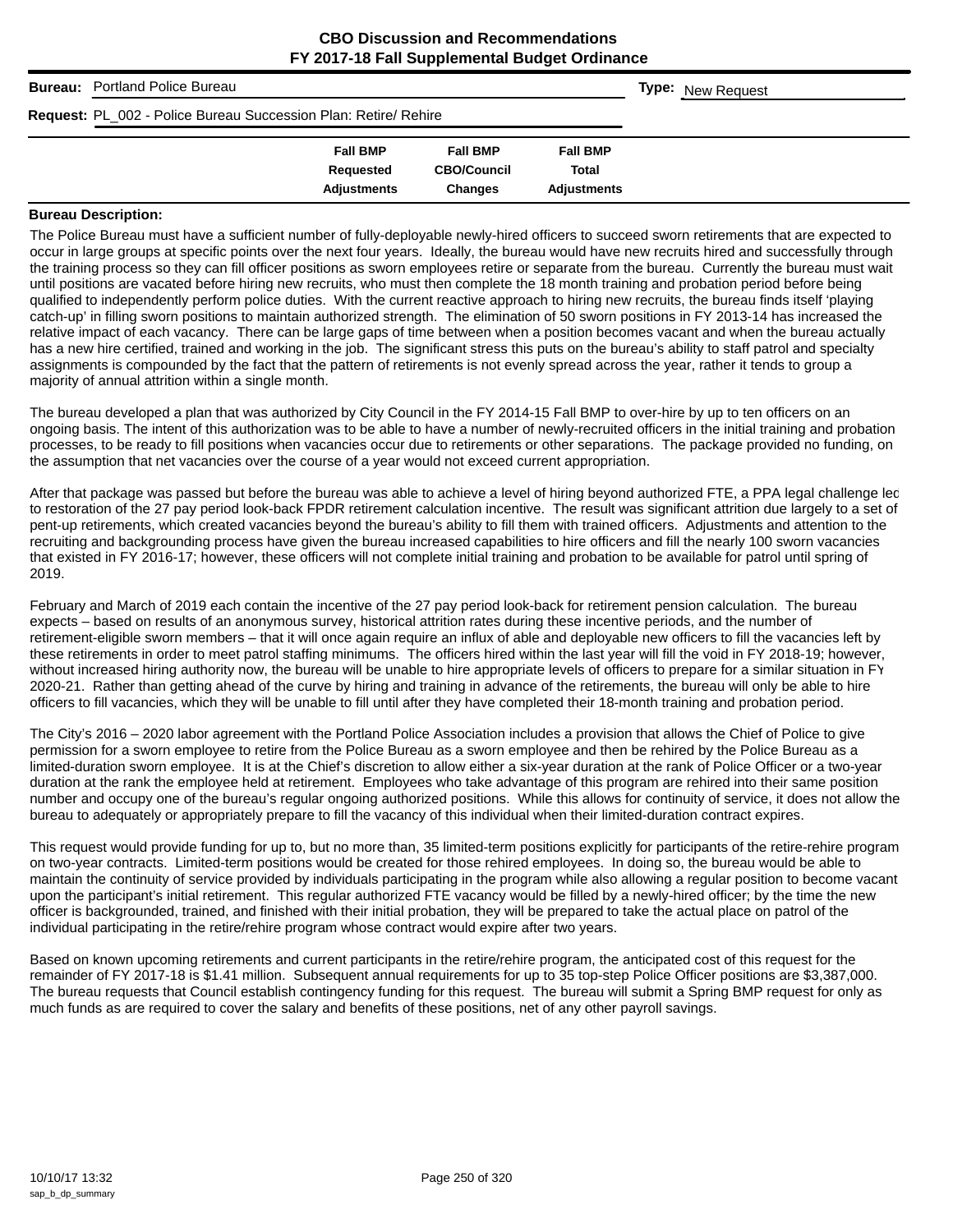|                                                                        | <b>Bureau:</b> Portland Police Bureau |                    |                    |                    |  | <b>Type:</b> New Request |  |
|------------------------------------------------------------------------|---------------------------------------|--------------------|--------------------|--------------------|--|--------------------------|--|
| <b>Request: PL_002 - Police Bureau Succession Plan: Retire/ Rehire</b> |                                       |                    |                    |                    |  |                          |  |
|                                                                        |                                       | <b>Fall BMP</b>    | <b>Fall BMP</b>    | <b>Fall BMP</b>    |  |                          |  |
|                                                                        |                                       | Requested          | <b>CBO/Council</b> | Total              |  |                          |  |
|                                                                        |                                       | <b>Adjustments</b> | <b>Changes</b>     | <b>Adjustments</b> |  |                          |  |

#### **CBO Discussion and Recommendation**

Partially recommended as requested. This is a two-part request – see also PL\_001.

The current Portland Police Association (PPA) agreement provides for the Chief of Police to give permission for a sworn employee to retire from the Police Bureau as a sworn employee and then be rehired by the Police Bureau as a limited-duration sworn employee. It is at the Chief's discretion to allow either a six-year duration at the rank of Police Officer or a two-year duration at the rank the employee held at retirement.

There are currently 17 two-year contracts and 12 six-year employee contracts as a result of the retire/rehire program. In September 2017, the bureau ceased offering both types of retire/rehire contracts at the Chief's direction. The current request is to create and fund 17 limited term positions for the existing two-year contract employees to occupy, which are currently funded within existing resources as filled sworn positions, as well as create and fund up to 18 additional limited term positions to expand uptake of the retire/rehire program.

Shifting the existing 17 positions to limited term status and/or expanding the program to 18 additional retirees will have multi-year budgetary impacts. The combined FY 2017-18 impact is projected to be \$1.41 million, assuming 8 months of limited term status, and a full year of funding for this request for FY 2018-19 is expected to cost \$3.4 million. There will be fiscal impacts in FY 2019-20 as well, but the precise amount would depend on the timing of retirees' entry into the program and whether PPB continues the retire/rehire program after the initial two year contracts expire.

The two different groups of retire/rehires will have different impacts on the bureau's staffing situation:

•Existing two-year contracts: The transfer of the 17 existing contracts to limited term status will create vacancies into which new officers can be hired, increasing the number of deployable officers in FY 2019-20. This allows for training of officers to immediately replace the retire/rehire participants, and maintains institutional knowledge during workforce transition, but will not increase the total number of deployed officers in the current year. However, significant retirements are not expected in FY 2019-20, and it is CBO's opinion that the FY 2018-19 budget development process is a more appropriate time for Council to weigh longer term staffing decisions. Further, shifting these 17 officers to limited term status is a more expensive way to create vacancies than funding over-hire authority (PL\_001 request). These retiring officers continue to receive top-step pay, which costs approximately 40% more than hiring new officers.

•Program expansion to 18 additional officers: Expanding the retire/rehire program to an additional 18 retiring officers would reduce the impact of FY 2017-18 retirements on the number of deployable officers. The number of officers that are expected to retire in the current year is unknown, but the bureau projects around 40 total separations across all ranks. However, due to expected separations early in the current year and the fact that the majority of officer trainees will not come off of probation until near the end of the fiscal year, there will likely be a mid-year period when the number of officers available for patrol dips below the current level (approximately 375) to 350 – 355 officers. This time last year there were approximately 335 officers available for patrol, though PPB notes this a historically low number.

The trendline of available officers is improving overall, but offering limited term status to additional retiring officers would help maintain the current level of staffing and help the bureau navigate the mid-year dip in available officers at a time when call volume and patrol workload is increasing.

CBO does not fully recommend this request, as it would potentially generate \$3.4 million in new costs during FY 2018-19 and in subsequent years. CBO does not recommend that the 17 existing contract positions be transferred to limited term status at additional cost to the City at this point in time; if Council proceeds with FY 2018-19 staffing decisions intended to boost the number of officers available for patrol in fiscal years 2019-20 and beyond, authorizing over-hire is a less expensive option.

CBO does recommend that \$1.1 million be set aside in General Fund contingency for PPB to draw from in FY 2018-19 to fund 10 new retire/rehire limited term positions (at the rank of officer). This action will shore up the numbers of officers available for patrol in the current year, in light of expected retirements.

CBO notes that PPB conservatively projects FY 2017-18 vacancy savings, absent any BMP impacts, to be \$3.5 million, approximately \$2 million of which has already been realized as of September 2017. It is too early in the year for high confidence projections of underspending, but if Council does move forward with additional hiring authorization in the current year, the current year impacts should be managed within PPB's projected vacancy savings if possible. The approval of these limited term positions will have FY 2019-20 budgetary impacts, though the total amount will depend on the timing of rehires. CBO recommends that PPB bring forward an analysis of FY 2019-20 costs during the FY 2018-19 Fall BMP.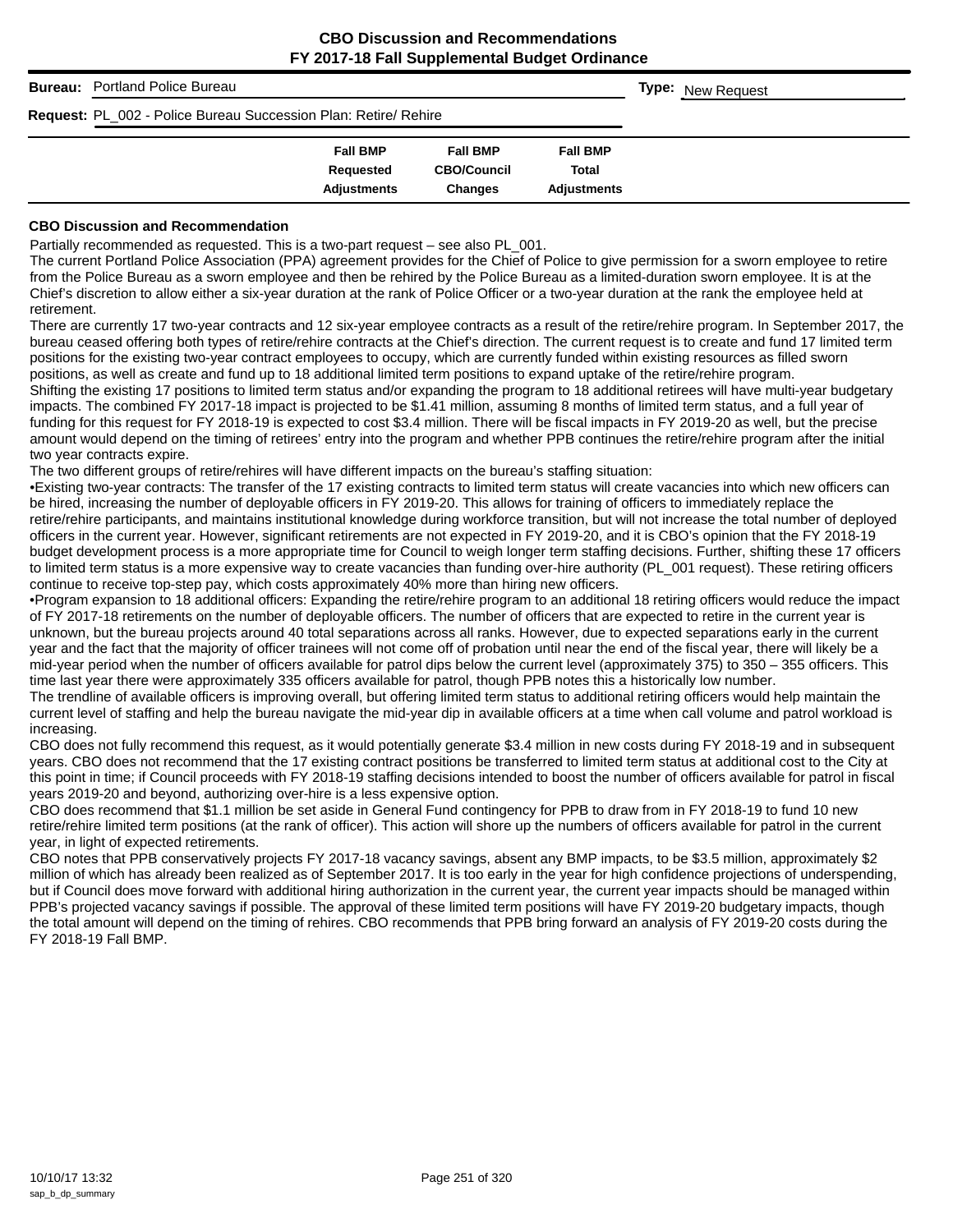## **Bureau:** Portland Police Bureau

| Request: PL_003 - Sworn Position Restoration       |                                                         |                                                |  |
|----------------------------------------------------|---------------------------------------------------------|------------------------------------------------|--|
| <b>Fall BMP</b><br>Requested<br><b>Adjustments</b> | <b>Fall BMP</b><br><b>CBO/Council</b><br><b>Changes</b> | <b>Fall BMP</b><br>Total<br><b>Adjustments</b> |  |
|                                                    |                                                         |                                                |  |
| 357,752                                            | (357, 752)                                              | 0                                              |  |
| 357,752                                            | (357, 752)                                              | $\mathbf 0$                                    |  |
|                                                    |                                                         |                                                |  |
| 357,752                                            | (357, 752)                                              | 0                                              |  |
| 357,752                                            | (357, 752)                                              | 0                                              |  |
|                                                    |                                                         |                                                |  |
| 3.33                                               | $-3.33$                                                 | 0.00                                           |  |
| 3.33                                               | $-3.33$                                                 | 0.00                                           |  |
|                                                    |                                                         |                                                |  |

#### **Bureau Description:**

In the FY 2017-18 Adopted Budget, City Council eliminated 4.0 FTE Police Officer positions and 1.0 FTE Police Sergeant position with the abolishment of the bureau's Mounted Patrol Unit. The need for those sworn positions to continue to carry out relationship-based community policing missions in the central city area still exists. Due to current patrol staffing needs in the Central district, the bureau requests the restoration of 4.0 FTE Police Officer positions and 1.0 FTE Police Sergeant position to the Police Bureau's authorized staffing level, as well the related one-time personnel expense for the remainder of FY 2017-18. As part of this decision package, the bureau requests that City Council instruct the City Budget Office to increase the bureau's Current Allocation Level in the FY 2018-19 budget development process to reflect the costs associated with these restored positions.

#### **CBO Discussion and Recommendation**

Not recommended as requested. This request is to restore five positions staffing the Mounted Patrol Unit that were eliminated as part of Council's balancing decisions during FY 2017-18 budget development. While the bureau's authorized sworn staffing level was reduced from 950 to 945, the actual sworn employees were transferred to then-vacant sworn positions in the bureau. The bureau projects that it will fill all of its existing vacancies during the current fiscal year, and is now requesting to restore 5.0 sworn positions to increase its hiring capacity in advance of a wave of anticipated retirements. As noted in PL\_001, CBO's opinion is that long term staffing and multi-year funding decisions can and should be made during the FY 18-19 budget development process in the context of other Citywide needs. If additional hiring authority is approved by Council, there will be sufficient time to hire and train officers prior to expected FY 2020-21 retirements. CBO does not believe this request meets the urgency standard by which BMP requests are evaluated.

The full year cost of these positions is approximately \$600,000. Council would need to approve an increase to the bureau's FY 18-19 CAL target in order to accommodate this request, which CBO does not generally recommend. Performing this action now, as opposed to waiting to make ongoing funding decisions during budget development, forestalls Council's ability to weight this request against other Citywide priorities and known long-term funding needs. A \$600,000 CAL target adjustment to the Police Bureau's FY 18-19 budget will either reduce the ongoing funding available for all other City priorities (i.e. legal liabilities such as the Andersen lawsuit, affordable housing, etc.), or, based on the availability of FY 18-19 ongoing resources in the December 2017 forecast, drive cuts to other bureaus. Combined with PL\_001 and PL\_002, this request would drive \$7.5 million in additional costs in FY 2018-19.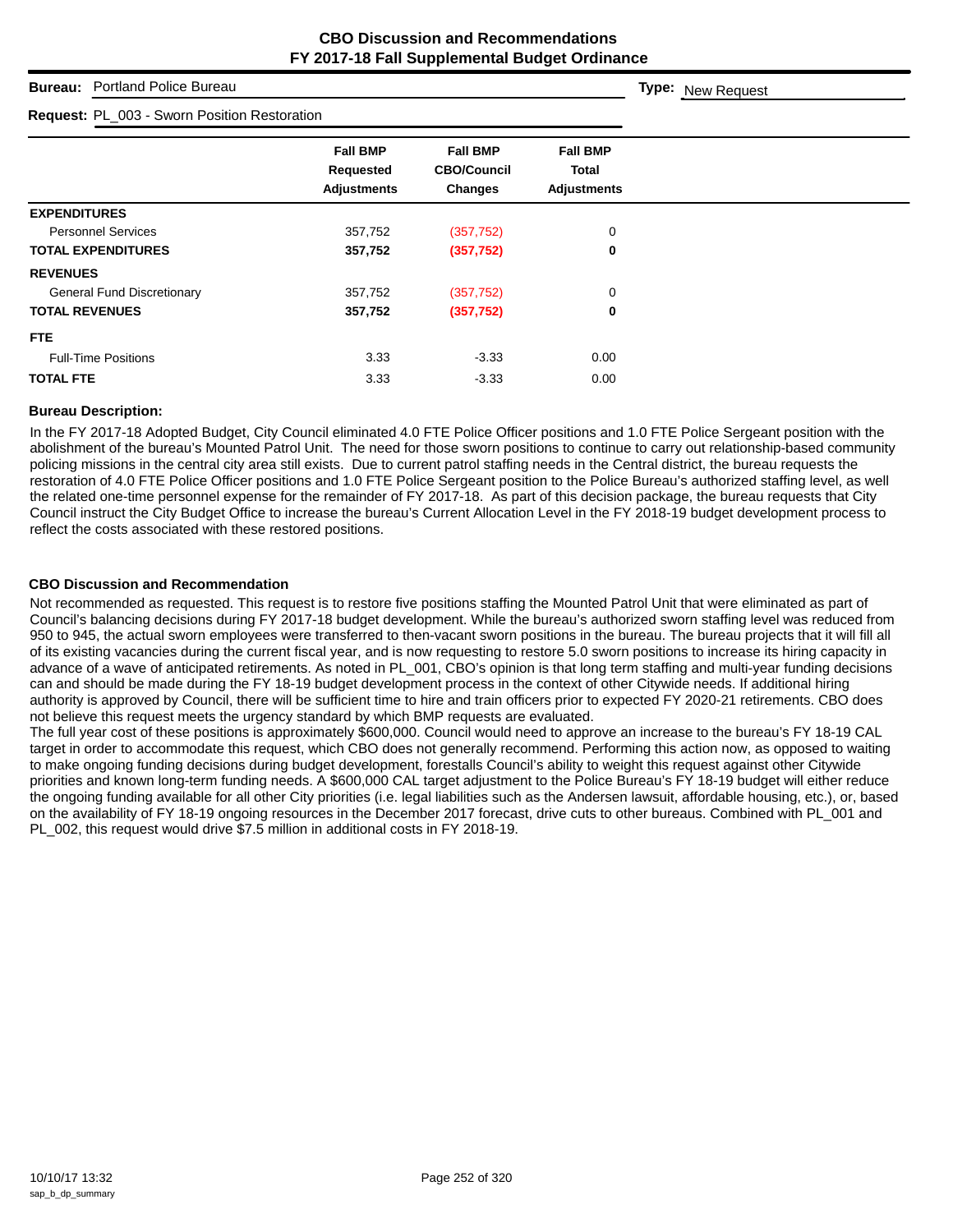## **Bureau:** Portland Police Bureau

#### **Request:** PL\_004 - Open Space Management

| <b>Request: PL 004 - Open Space Management</b> |                    |                    |                    |
|------------------------------------------------|--------------------|--------------------|--------------------|
|                                                | <b>Fall BMP</b>    | <b>Fall BMP</b>    | <b>Fall BMP</b>    |
|                                                | Requested          | <b>CBO/Council</b> | <b>Total</b>       |
|                                                | <b>Adjustments</b> | <b>Changes</b>     | <b>Adjustments</b> |
| <b>EXPENDITURES</b>                            |                    |                    |                    |
| <b>Personnel Services</b>                      | 150,000            | (150,000)          | 0                  |
| <b>TOTAL EXPENDITURES</b>                      | 150,000            | (150,000)          | 0                  |
| <b>REVENUES</b>                                |                    |                    |                    |
| <b>General Fund Discretionary</b>              | 150,000            | (150,000)          | 0                  |
| <b>TOTAL REVENUES</b>                          | 150,000            | (150,000)          | 0                  |

#### **Bureau Description:**

The bureau requests an additional \$150,000 to fund enhanced missions to address community public safety concerns in public open spaces on overtime. These missions provide for the concentrated efforts of several officers for multiple hours to address safety and livability issues that arise at specific locations within the city. These efforts allow for increased community engagement and problem-solving activity at the local level. The use of overtime to conduct these missions is necessary because the resources required to successfully achieve their objectives are beyond the capacity of regular patrol operations. From June 2016 through June 2017 the bureau applied 2,100 hours of overtime to enhance the level of resources available to conduct these focused missions.

#### **CBO Discussion and Recommendation**

Not recommended as requested. Bureau precincts are annually allocated resources for overtime costs, which fund directed missions and other overtime work (patrol backfill, demonstrations, etc.). In FY 2017-18, precincts were allocated \$3,346,380 in overtime resources, spending of which is at the discretion of precinct commanders. In FY 2016-17, precinct commanders spent \$100,000 of precinct overtime allocation toward open space missions at the direction of the Chief's Office.

This request would increase available precinct overtime resources by \$150,000, 4.5%, to fund continued and expanded open space missions with new resources. The current year precinct overtime allocation is as follows:

Central Precinct: \$1,215,070 budgeted, \$287,750 year-to-date spending (24%)

North Precinct: \$1,078,650 budgeted, \$484,797 year-to-date spending (45%)

East Precinct: \$1,052,660 budgeted, \$394,756 year-to-date spending (37%)

Patrol Operations Overhead: \$756,840, \$73,286 year-to-date spending (9.7%)

North and East Precincts are spending against this resource at a faster pace than Central Precinct, and on pace to spend down prior to fiscal year-end. However, the bureau expects to realize \$3.5 million in vacancy savings in FY 2017-18, approximately \$2 million of which is hard savings that have been realized as of September, 2017.

The primary constraint for expanding open space missions is not funding, it is the availability of officers. Per Central Precinct Commander, the trade-off for prioritizing open space missions is that officers are unavailable for other overtime work (e.g. patrol backfill, demonstrations, etc.).

To the degree that open space missions are a priority for the bureau, CBO recommends that \$150,000 in vacancy savings be redirected to fund precinct overtime. CBO also recommends that the bureau consider ending or reducing its participation in reimbursed overtime at retail stores, as high officer participation in secondary employment has a detrimental impact on the bureau's ability to fill bureau overtime needs and ensure minimum staffing for patrol work and directed missions (e.g. open spaces).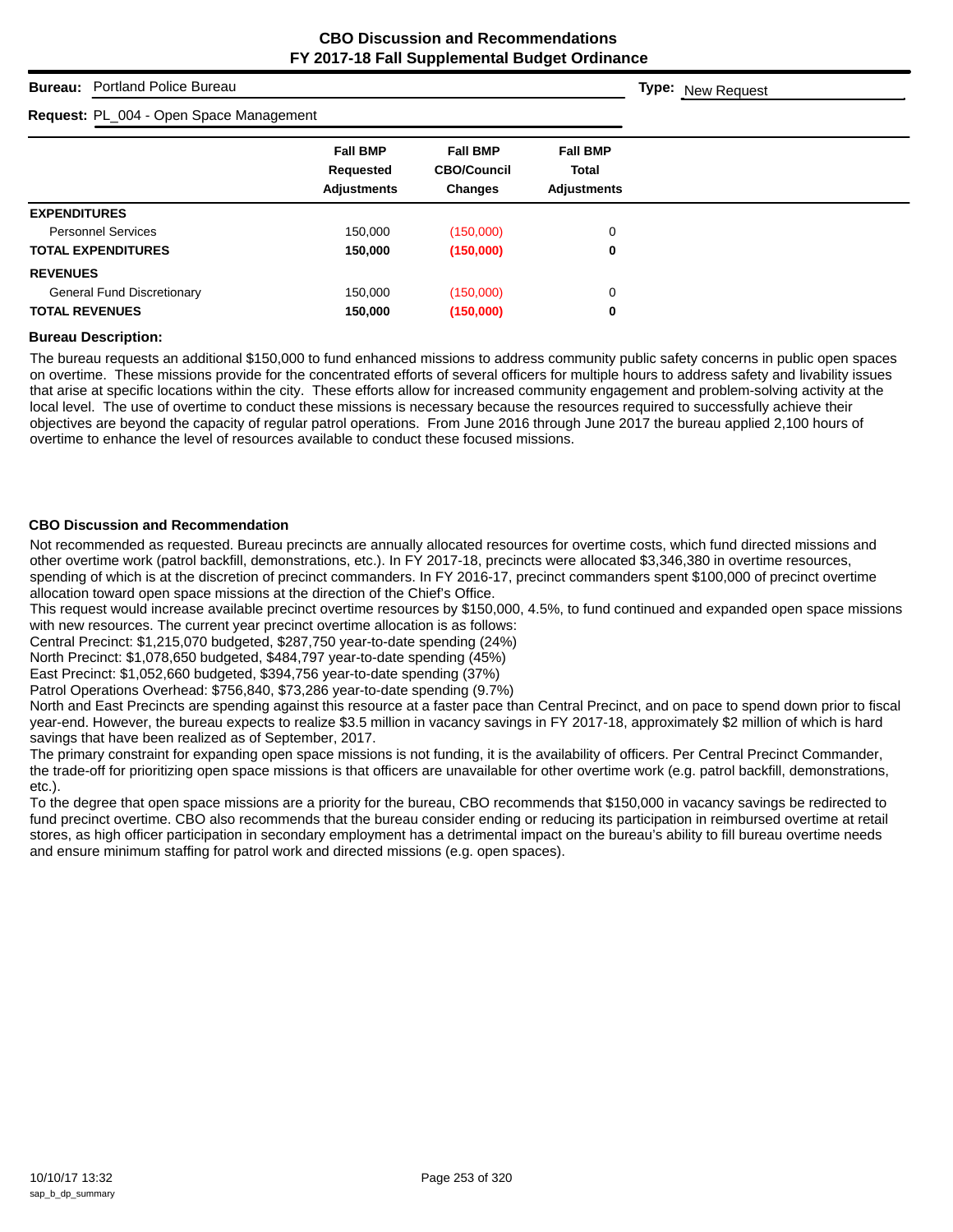## **Bureau:** Portland Police Bureau

#### **Request:** PL\_005 - Walking Beats

| <b>Request:</b> PL_005 - Walking Beats |                                                    |                                                         |                                                       |  |
|----------------------------------------|----------------------------------------------------|---------------------------------------------------------|-------------------------------------------------------|--|
|                                        | <b>Fall BMP</b><br>Requested<br><b>Adjustments</b> | <b>Fall BMP</b><br><b>CBO/Council</b><br><b>Changes</b> | <b>Fall BMP</b><br><b>Total</b><br><b>Adjustments</b> |  |
| <b>EXPENDITURES</b>                    |                                                    |                                                         |                                                       |  |
| <b>Personnel Services</b>              | 200,000                                            | (200,000)                                               | 0                                                     |  |
| <b>TOTAL EXPENDITURES</b>              | 200,000                                            | (200,000)                                               | 0                                                     |  |
| <b>REVENUES</b>                        |                                                    |                                                         |                                                       |  |
| <b>General Fund Discretionary</b>      | 200,000                                            | (200,000)                                               | 0                                                     |  |
| <b>TOTAL REVENUES</b>                  | 200,000                                            | (200,000)                                               | 0                                                     |  |

#### **Bureau Description:**

The bureau requests an additional \$200,000 to fund an additional set of foot patrols for problem-solving missions on overtime that will address community public safety and livability concerns in Downtown, Old Town, and other neighborhoods. The use of overtime to conduct these missions is necessary because the resources required to successfully achieve the stated objectives are beyond the capacity of regular patrol operations.

#### **CBO Discussion and Recommendation**

Not recommended as requested. Bureau precincts are annually allocated resources for overtime costs, which fund directed missions and other overtime work (patrol backfill, demonstrations, etc.). In FY 2017-18, precincts were allocated \$3,346,380 in overtime resources, spending of which is at the discretion of precinct commanders.

This request would increase available precinct overtime resources by \$200,000, 6%, to fund walking beats in the city center with new resources. The current year precinct overtime allocation is as follows:

Central Precinct: \$1,215,070 budgeted, \$287,750 year-to-date spending (24%)

North Precinct: \$1,078,650 budgeted, \$484,797 year-to-date spending (45%)

East Precinct: \$1,052,660 budgeted, \$394,756 year-to-date spending (37%)

Patrol Operations Overhead: \$756,840, \$295,750 year-to-date spending (39%)

North and East Precincts are spending against this resource at a faster pace than Central Precinct, and on pace to spend down prior to fiscal year-end. However, the bureau has sufficient budgetary resource in the near term to expand the walking beat and open space missions. The bureau expects to realize \$3.5 million in vacancy savings in FY 2017-18, approximately \$2 million of which is hard savings that had been realized as of September, 2017.

The primary constraint for expanding open space missions is not funding; rather, it is the availability of officers. Per Central Precinct Commander, the trade-off for prioritizing open space missions is that officers are unavailable for other overtime work (e.g. patrol backfill, demonstrations, etc.). Similarly, the primary constraint for expanding walking beats is the availability of officers. The Central Precinct is currently asking officers to get out of their patrol cars for an hour or two each shift; however, walking beats are only performed on an as-able basis and may result in longer response times for lower priority calls. Even with additional resources, per bureau command staff, it will be difficult for the precinct to find personnel to staff walking beat shifts.

To the degree that open space missions and central city walking beats are priorities for the bureau, CBO recommends that \$350,000 in vacancy savings be redirected to fund precinct overtime. CBO also recommends that the bureau consider ending or reducing its participation in reimbursed overtime at retail stores, as high officer participation in secondary employment has a detrimental impact on the bureau's ability to fill bureau overtime needs and ensure minimum staffing for patrol work and directed missions (e.g. open spaces).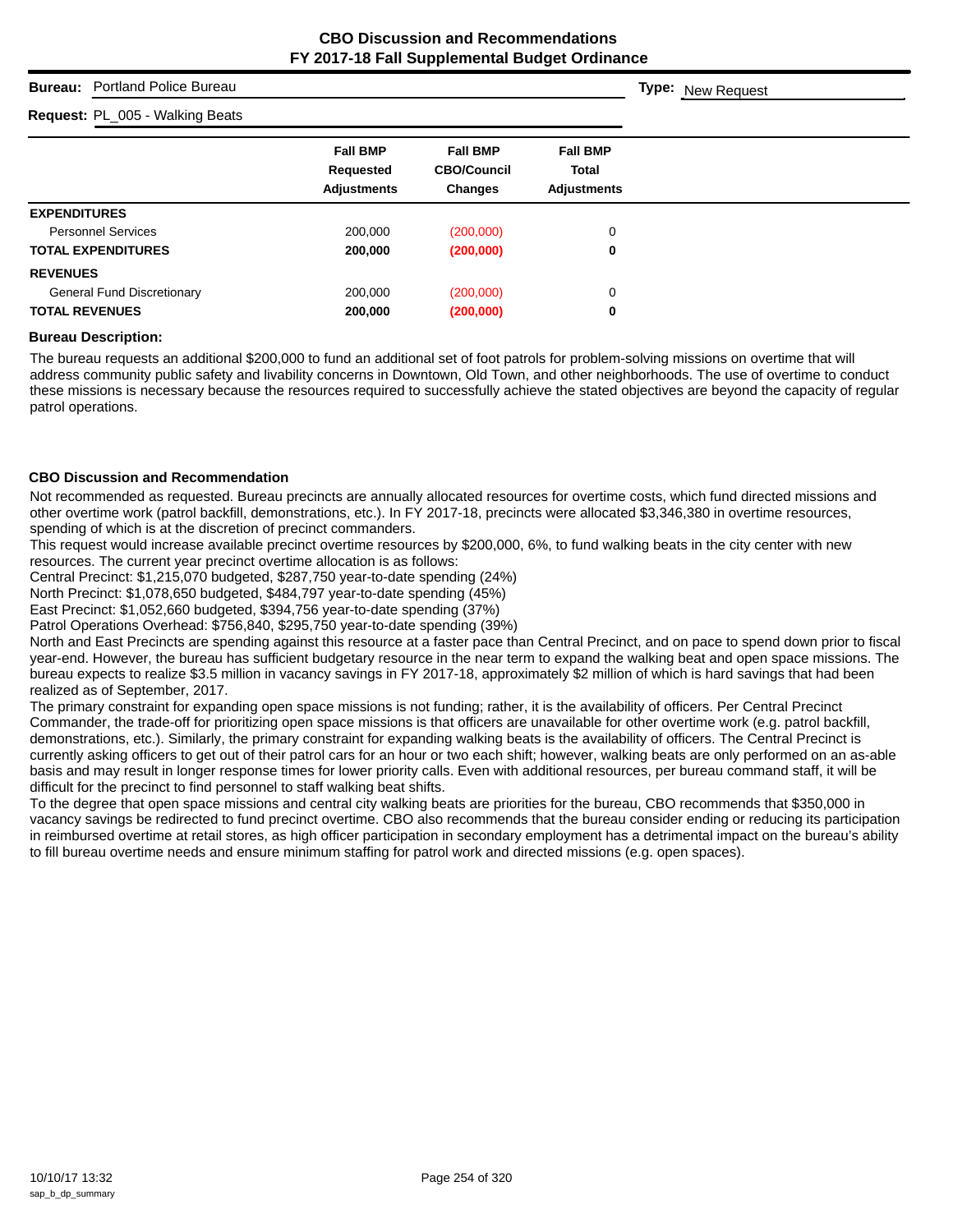## **Bureau:** Portland Police Bureau

#### **Request:** PL\_006 - Encumbrance Carryover

**Type:** Encumbrance Carryover Request

|                                        | <b>Fall BMP</b>    | <b>Fall BMP</b>    | <b>Fall BMP</b>    |
|----------------------------------------|--------------------|--------------------|--------------------|
|                                        | Requested          | <b>CBO/Council</b> | <b>Total</b>       |
|                                        | <b>Adjustments</b> | <b>Changes</b>     | <b>Adjustments</b> |
| <b>EXPENDITURES</b>                    |                    |                    |                    |
| <b>External Materials and Services</b> | 4,814,027          | 0                  | 4,814,027          |
| Capital Outlay                         | 296,194            | 0                  | 296.194            |
| <b>TOTAL EXPENDITURES</b>              | 5,110,221          | 0                  | 5,110,221          |
| <b>REVENUES</b>                        |                    |                    |                    |
| <b>General Fund Discretionary</b>      | 5,110,221          | 0                  | 5,110,221          |
| <b>TOTAL REVENUES</b>                  | 5,110,221          | 0                  | 5,110,221          |

### **Bureau Description:**

The bureau requests an encumbrance carryover of \$5.1 million for purchases that were initiated but not completed within FY 2016-17. The bureau continued to follow strict spending controls at the beginning of the fiscal year. The restrictions were relaxed as it became clear that the bureau would not exceed its budget, which allowed the bureau to initiate many of the more simple purchasing transactions, though many were not delivered within the fiscal year. The timing was too late to initiate other, more complex procurements.

#### **CBO Discussion and Recommendation**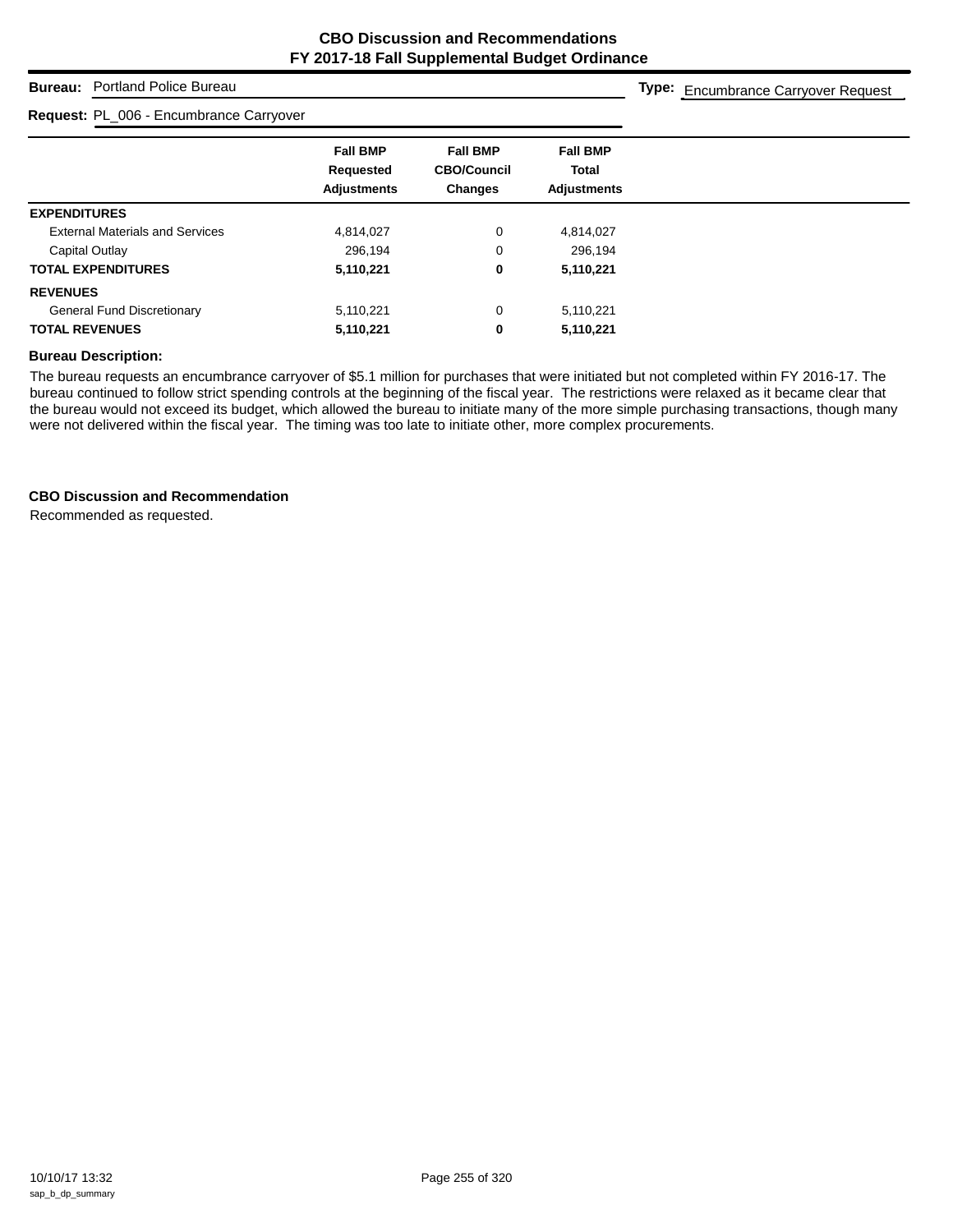**Type:** GF Revenue Carryover

## **Bureau:** Portland Police Bureau

| Request: PL_007 - Carryover: PPCOA Professional Development |                                                    |                                                         |                                                       |
|-------------------------------------------------------------|----------------------------------------------------|---------------------------------------------------------|-------------------------------------------------------|
|                                                             | <b>Fall BMP</b><br>Requested<br><b>Adjustments</b> | <b>Fall BMP</b><br><b>CBO/Council</b><br><b>Changes</b> | <b>Fall BMP</b><br><b>Total</b><br><b>Adjustments</b> |
| <b>EXPENDITURES</b>                                         |                                                    |                                                         |                                                       |
| <b>External Materials and Services</b>                      | 787                                                | 0                                                       | 787                                                   |
| <b>TOTAL EXPENDITURES</b>                                   | 787                                                | 0                                                       | 787                                                   |
| <b>REVENUES</b>                                             |                                                    |                                                         |                                                       |
| <b>General Fund Discretionary</b>                           | 787                                                | 0                                                       | 787                                                   |
| <b>TOTAL REVENUES</b>                                       | 787                                                | 0                                                       | 787                                                   |

#### **Bureau Description:**

The Collective Bargaining Agreement with the Portland Police Commanding Officers Association includes funding professional development with \$30,000 per year, and obligates the City to carry over any unused portion to future years. The bureau requests carryover appropriation of \$787 from its ending balance for this purpose.

#### **CBO Discussion and Recommendation**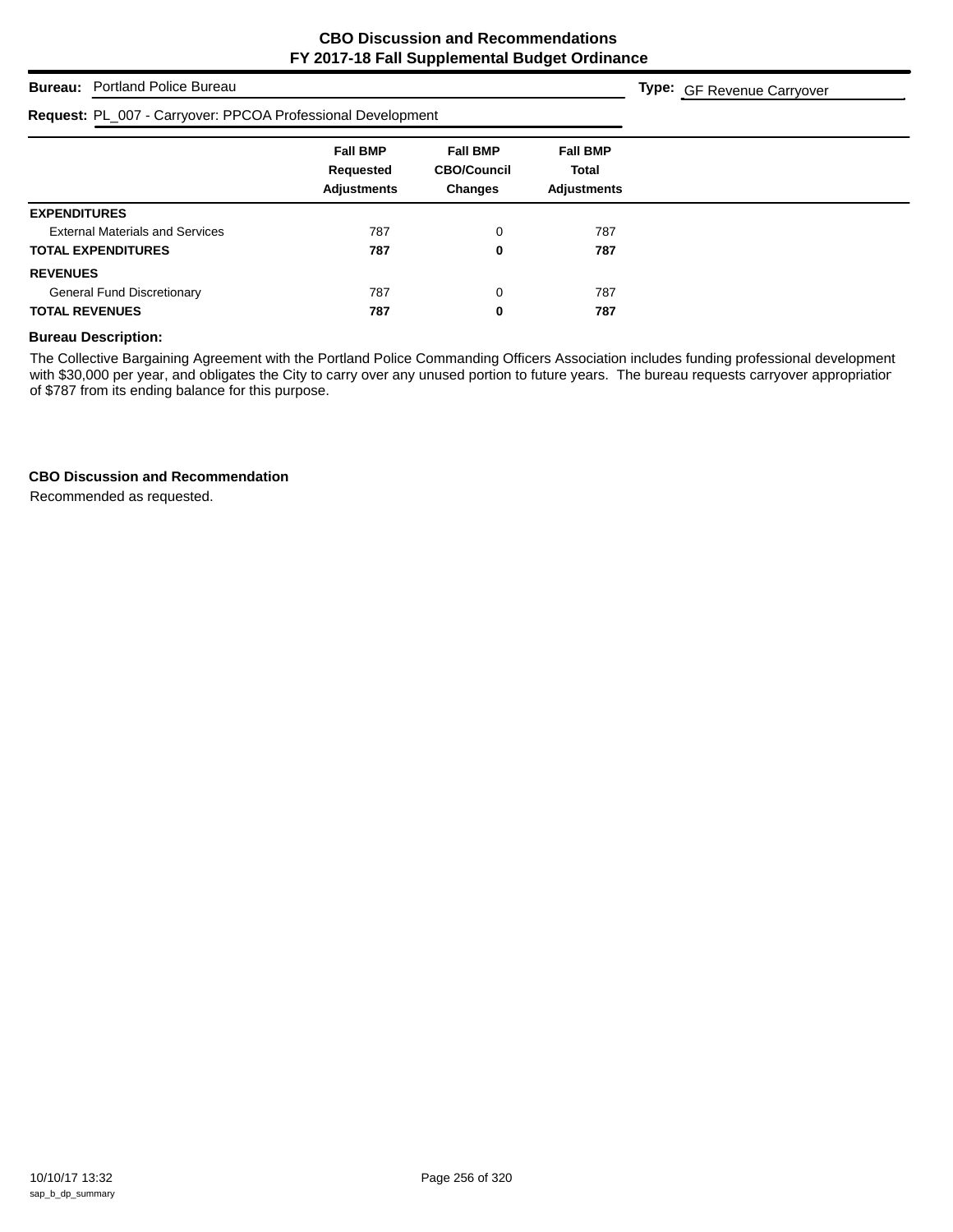**Type:** Program Carryover Request

## **Bureau:** Portland Police Bureau

# **Request:** PL\_008 - Fund 222 Begining Balance Reconciliation

| Request: PL_008 - Fund 222 Begining Balance Reconciliation |                                                    |                                                         |                                                |  |
|------------------------------------------------------------|----------------------------------------------------|---------------------------------------------------------|------------------------------------------------|--|
|                                                            | <b>Fall BMP</b><br>Requested<br><b>Adjustments</b> | <b>Fall BMP</b><br><b>CBO/Council</b><br><b>Changes</b> | <b>Fall BMP</b><br>Total<br><b>Adjustments</b> |  |
| <b>EXPENDITURES</b>                                        |                                                    |                                                         |                                                |  |
| <b>External Materials and Services</b>                     | 194.406                                            | 0                                                       | 194,406                                        |  |
| <b>TOTAL EXPENDITURES</b>                                  | 194,406                                            | 0                                                       | 194,406                                        |  |
| <b>REVENUES</b>                                            |                                                    |                                                         |                                                |  |
| <b>Budgeted Beginning Fund Balance</b>                     | 194,406                                            | 0                                                       | 194,406                                        |  |
| <b>TOTAL REVENUES</b>                                      | 194,406                                            | 0                                                       | 194,406                                        |  |

#### **Bureau Description:**

The budgeted beginning balances of the various sub-funds of the Police Special Revenue Fund require true-ups to match the actual ending balances for FY 2016-17. Those adjustments amount to an increase of \$194,405 and are included in this request.

## **CBO Discussion and Recommendation**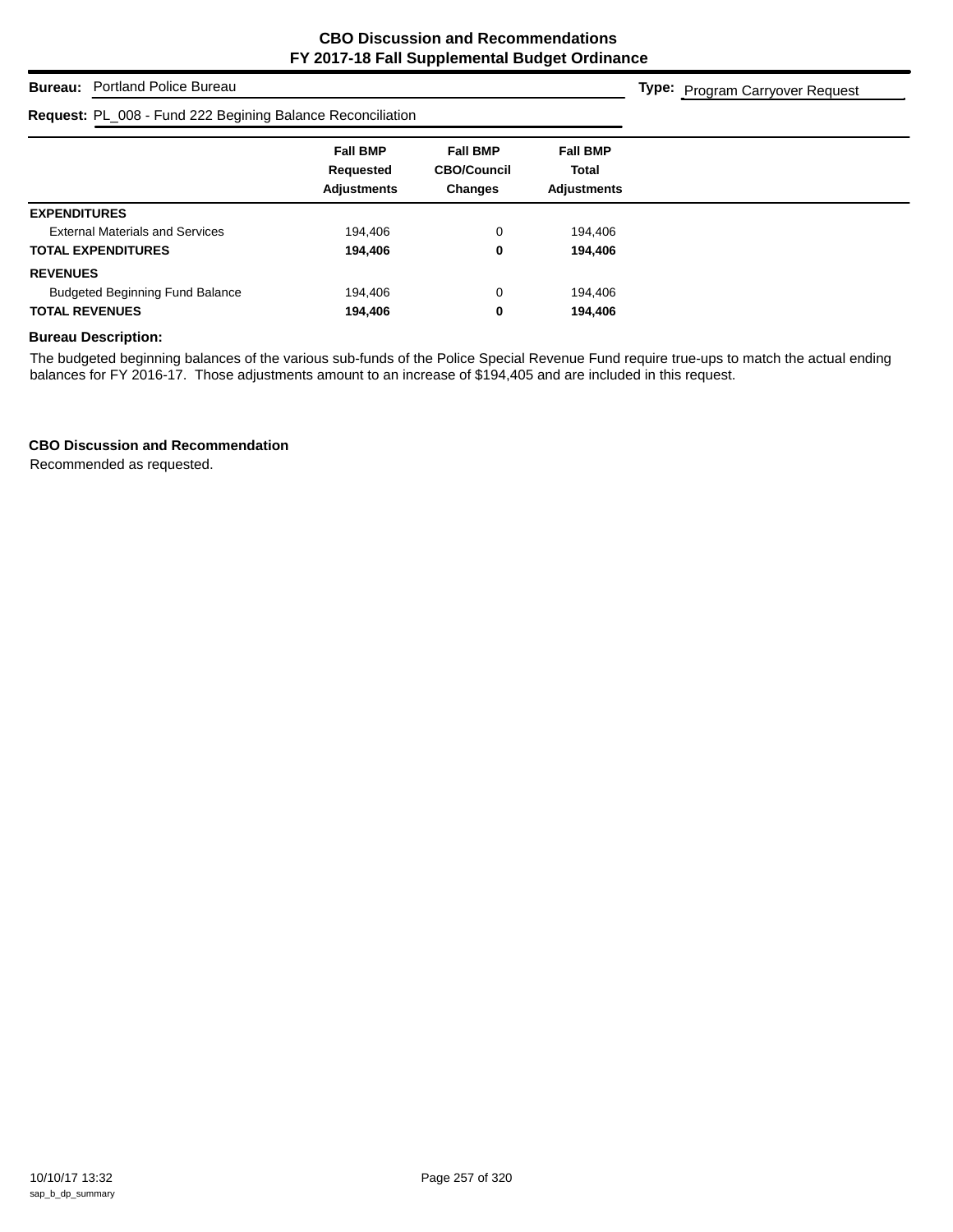## **Bureau:** Bureau of Planning & Sustainability

#### **Request:** PN\_001 - Grants Carryover

**Type:** Program Carryover Request

|                                        | <b>Fall BMP</b><br>Requested<br><b>Adjustments</b> | <b>Fall BMP</b><br><b>CBO/Council</b><br><b>Changes</b> | <b>Fall BMP</b><br><b>Total</b><br><b>Adjustments</b> |
|----------------------------------------|----------------------------------------------------|---------------------------------------------------------|-------------------------------------------------------|
|                                        |                                                    |                                                         |                                                       |
| <b>EXPENDITURES</b>                    |                                                    |                                                         |                                                       |
| <b>Personnel Services</b>              | 40,042                                             | 0                                                       | 40,042                                                |
| <b>External Materials and Services</b> | 731,768                                            | 0                                                       | 731,768                                               |
| Internal Materials and Services        | 49.048                                             | 0                                                       | 49,048                                                |
| <b>TOTAL EXPENDITURES</b>              | 820,858                                            | 0                                                       | 820,858                                               |
| <b>REVENUES</b>                        |                                                    |                                                         |                                                       |
| Intergovernmental Revenues             | 820,858                                            | $\mathbf 0$                                             | 820,858                                               |
| <b>TOTAL REVENUES</b>                  | 820,858                                            | 0                                                       | 820,858                                               |
|                                        |                                                    |                                                         |                                                       |

### **Bureau Description:**

To true up grants balances.

### **CBO Discussion and Recommendation**

Recommended as requested. There are all multi-year grant carryovers.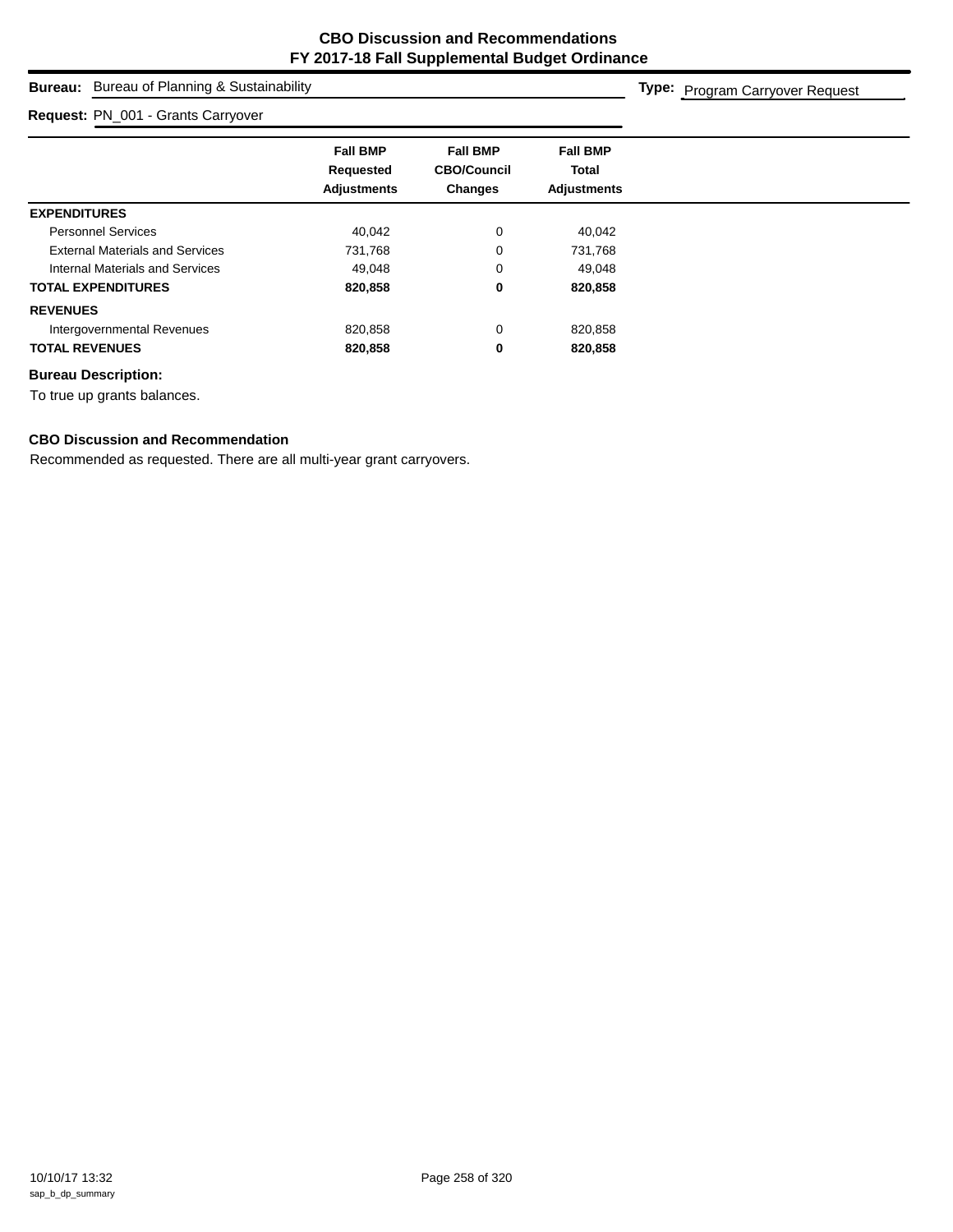**Type:** Program Carryover Request

## **Bureau:** Bureau of Planning & Sustainability

#### **Request:** PN\_002 - Deconstruction & Recycling Rebates Carryover

| <b>Request:</b> PN_002 - Deconstruction & Recycling Rebates Carryover |                                                    |                                                         |                                                |  |
|-----------------------------------------------------------------------|----------------------------------------------------|---------------------------------------------------------|------------------------------------------------|--|
|                                                                       | <b>Fall BMP</b><br>Requested<br><b>Adjustments</b> | <b>Fall BMP</b><br><b>CBO/Council</b><br><b>Changes</b> | <b>Fall BMP</b><br>Total<br><b>Adjustments</b> |  |
| <b>EXPENDITURES</b>                                                   |                                                    |                                                         |                                                |  |
| <b>External Materials and Services</b>                                | 62.247                                             | 0                                                       | 62.247                                         |  |
| <b>TOTAL EXPENDITURES</b>                                             | 62,247                                             | 0                                                       | 62,247                                         |  |
| <b>REVENUES</b>                                                       |                                                    |                                                         |                                                |  |
| <b>Budgeted Beginning Fund Balance</b>                                | 62,247                                             | 0                                                       | 62.247                                         |  |
| <b>TOTAL REVENUES</b>                                                 | 62,247                                             | 0                                                       | 62,247                                         |  |

#### **Bureau Description:**

To (1) carryover funding commitment from SWMF to support deconstruction activities and (2) re-appropriate balance remaining for recycling rebates received from haulers and funds will be distributed when City bureaus expense.

### **CBO Discussion and Recommendation**

Recommended as requested. \$5,000 is carried over from the Solid Waste Management Fund for the remaining costs of the Deconstruction Grant Program. The bureau is carrying over another \$57,247 in garbage recycling rebate revenues, which BPS manages on behalf of other bureaus.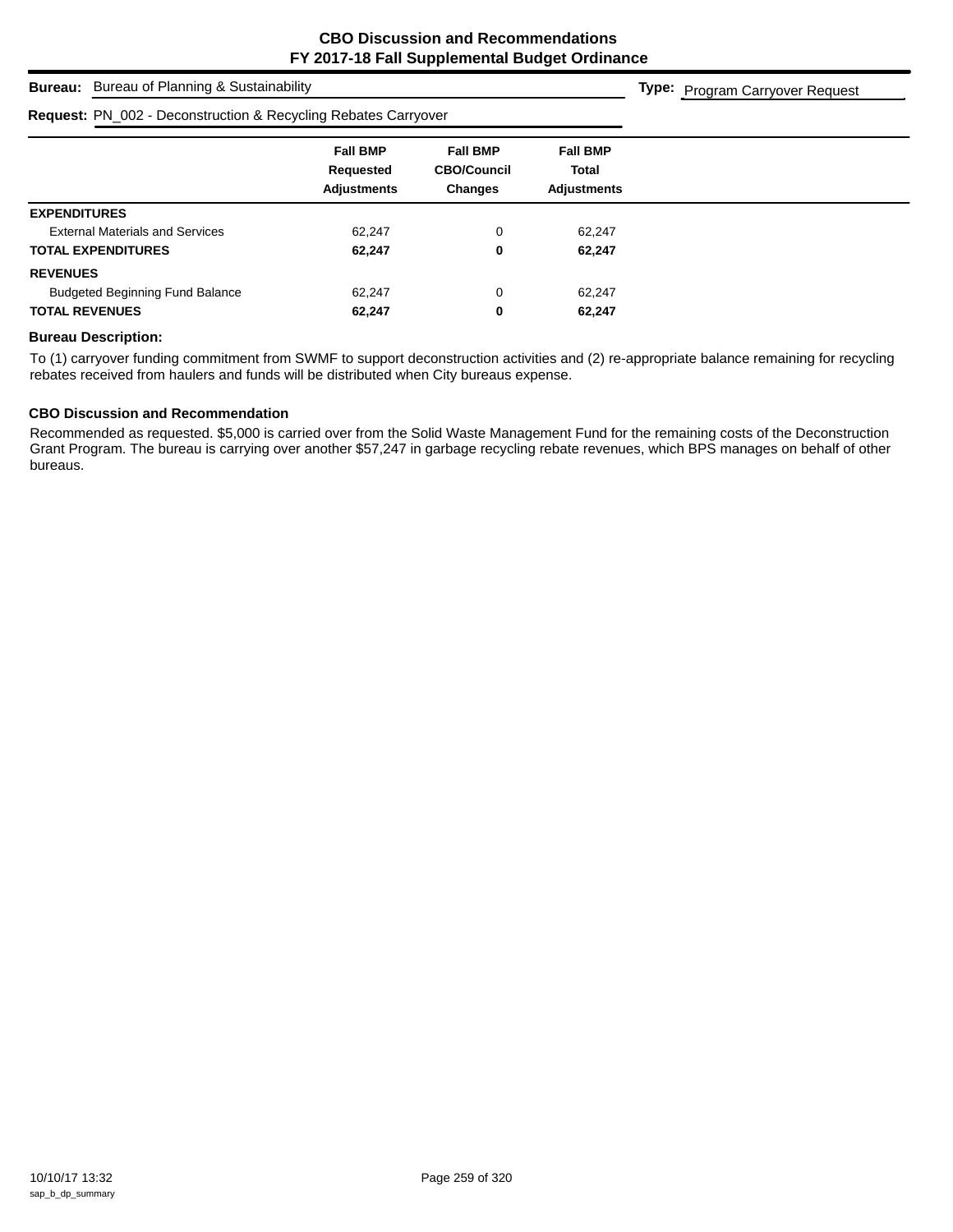**Type:** Technical Adjustment

**Bureau:** Bureau of Planning & Sustainability

| Request: PN_003 - reallocate budget between major expenses |                                                           |                                                  |                                                |  |
|------------------------------------------------------------|-----------------------------------------------------------|--------------------------------------------------|------------------------------------------------|--|
|                                                            | <b>Fall BMP</b><br><b>Requested</b><br><b>Adjustments</b> | <b>Fall BMP</b><br><b>CBO/Council</b><br>Changes | <b>Fall BMP</b><br>Total<br><b>Adjustments</b> |  |
| <b>EXPENDITURES</b>                                        |                                                           |                                                  |                                                |  |
| <b>Personnel Services</b>                                  | (20,000)                                                  | 0                                                | (20,000)                                       |  |
| <b>External Materials and Services</b>                     | 20,000                                                    |                                                  | 20,000                                         |  |
| <b>TOTAL EXPENDITURES</b>                                  | 0                                                         | 0                                                | 0                                              |  |
| <b>REVENUES</b>                                            |                                                           |                                                  |                                                |  |
| Intergovernmental Revenues                                 | 0                                                         | 0                                                | 0                                              |  |
| <b>TOTAL REVENUES</b>                                      | 0                                                         | 0                                                | 0                                              |  |

#### **Bureau Description:**

To reallocate budget appropriations between major expense categories.

• Request \$50,000 for grant to Zero Net Cities project and reduce personnel services, funded by Grant SD000008.

• Reduce EMS by \$70,000 and increase personnel services to support the Mandatory Food Scrap Rollout, funded by SWMF.

• Reallocate \$40,000 in Personnel Services (due to delays in hiring) to Consultants for the Smart Cities project, funded by GF.

#### **CBO Discussion and Recommendation**

CBO recommends allocating the \$50,000 for a grant to Zero Net Carbon Cities, anticipating an ordinance to be brought before Council formally approving the City's participation in the project. CBO also recommends the realignment to fund the Mandatory Food Scrap rollout.

CBO additionally recommends the request to realign vacancy savings to fund a Smart Cities Regional Action Plan contract, but notes that this shift will reduce the amount of compensation set-aside available to BPS at the end of the fiscal year should the bureau incur unanticipated personnel costs. BPS is also increasing its interagency agreement with PBOT for services related to development of the regional action plan through PN\_008.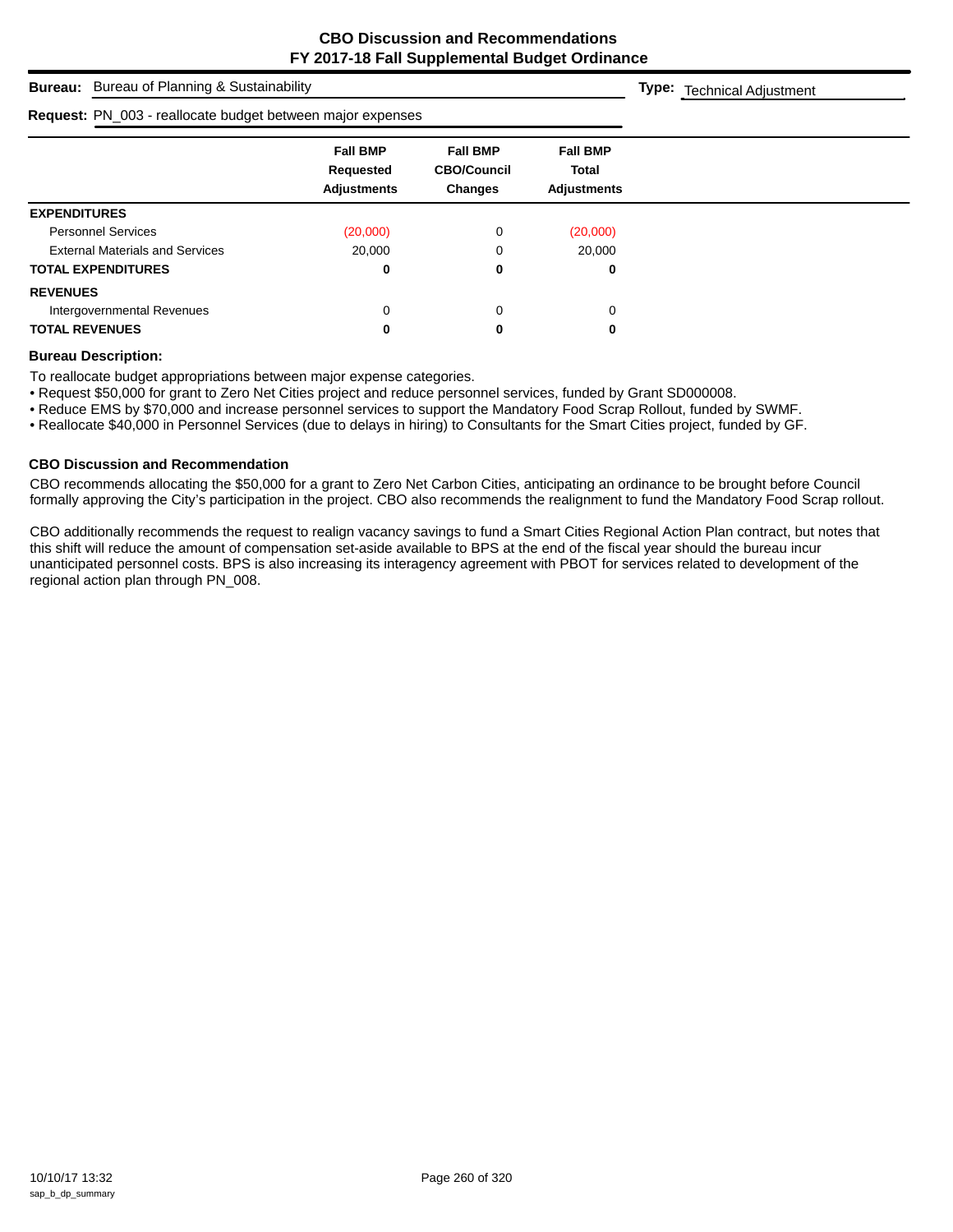| <b>Bureau:</b> Bureau of Planning & Sustainability                 |                                                    |                                                         |                                                       | <b>Type:</b> Technical Adjustment |
|--------------------------------------------------------------------|----------------------------------------------------|---------------------------------------------------------|-------------------------------------------------------|-----------------------------------|
| <b>Request:</b> PN_004 - convert limited-term to regular positions |                                                    |                                                         |                                                       |                                   |
|                                                                    | <b>Fall BMP</b><br>Requested<br><b>Adjustments</b> | <b>Fall BMP</b><br><b>CBO/Council</b><br><b>Changes</b> | <b>Fall BMP</b><br><b>Total</b><br><b>Adjustments</b> |                                   |
| <b>EXPENDITURES</b>                                                |                                                    |                                                         |                                                       |                                   |
| <b>Personnel Services</b>                                          | 0                                                  | 0                                                       | 0                                                     |                                   |
| <b>TOTAL EXPENDITURES</b>                                          | 0                                                  | 0                                                       | 0                                                     |                                   |
| <b>FTE</b>                                                         |                                                    |                                                         |                                                       |                                   |
| <b>Full-Time Positions</b>                                         | 7.90                                               | 0.80                                                    | 8.70                                                  |                                   |
| <b>Limited Term Positions</b>                                      | $-7.90$                                            | $-0.80$                                                 | $-8.70$                                               |                                   |
| <b>TOTAL FTE</b>                                                   | 0.00                                               | 0.00                                                    | $-0.00$                                               |                                   |

#### **Bureau Description:**

BPS is requesting the positions funded by Metro, Solid Waste Management Fund, General Fund, and BDS IAA to be converted from Limited Term to Regular/Permanent positions. These positions have been funded by these resources for 3+ years and expect the funding to be continued in future years.

## **CBO Discussion and Recommendation**

Recommended, with the exception of 0.2 FTE funded through an old cash grant, which is not renewable and therefore not an ongoing funding source. All other funding sources identified are expected to be stable, ongoing revenue streams moving forward, and considered appropriate for supporting permanent positions.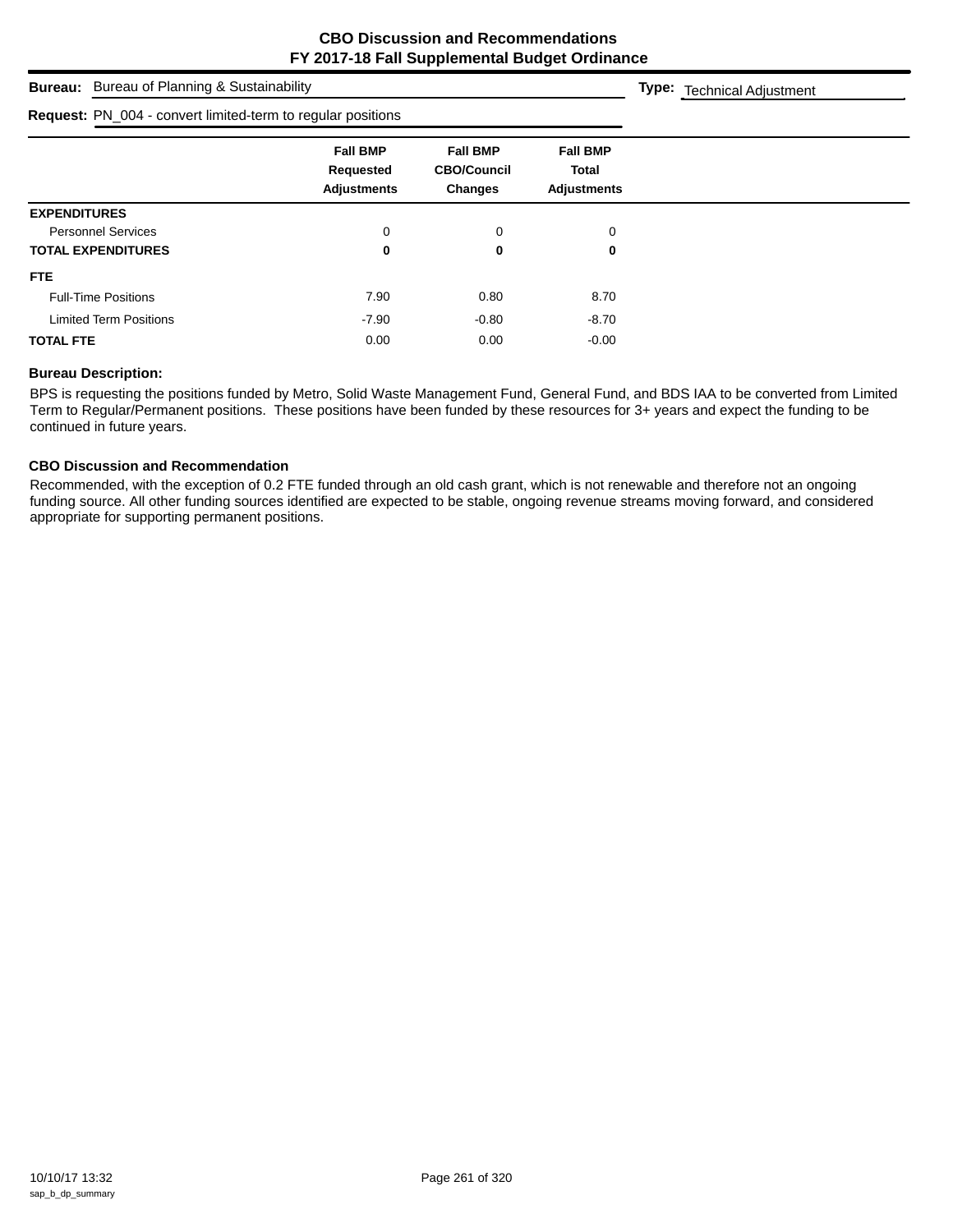## **Bureau:** Bureau of Planning & Sustainability

#### **Request:** PN\_005 - Home Energy Scores

| <b>Request:</b> PN_005 - Home Energy Scores        |                                                  |                                                       |  |
|----------------------------------------------------|--------------------------------------------------|-------------------------------------------------------|--|
| <b>Fall BMP</b><br>Requested<br><b>Adjustments</b> | <b>Fall BMP</b><br><b>CBO/Council</b><br>Changes | <b>Fall BMP</b><br><b>Total</b><br><b>Adjustments</b> |  |
|                                                    |                                                  |                                                       |  |
| 150,000                                            | 0                                                | 150,000                                               |  |
| 150,000                                            | 0                                                | 150,000                                               |  |
|                                                    |                                                  |                                                       |  |
| 150.000                                            | 0                                                | 150,000                                               |  |
| 150,000                                            | 0                                                | 150,000                                               |  |
|                                                    |                                                  |                                                       |  |

#### **Bureau Description:**

The requirement that all houses listed for sale in Portland have Home Energy Scores takes effect January 1, 2018. To ensure that this requirement does not create barriers for low-income sellers, Council directed BPS to establish a mechanism to assist those sellers. Until the requirement takes effect, it is difficult to estimate the possible volume of sellers who will request assistance; the funding requested here is a conservative estimate that we believe is more than sufficient and should provide ample assurance to Council and stakeholders that these resources are available if necessary.

#### **CBO Discussion and Recommendation**

Recommended as requested. The \$150,000 allocation would provide services to an estimated 750 households budgeted at an average of \$200 per assessment. These are low confidence numbers based on limited market data available about the number of home sellers who would meet the exemption. The bureau also examined possibilities of using third parties to bear upfront assessment costs and recover these costs at the time of closing; while the administrative startup costs and complexity did not make this a viable option for the January program launch, the bureau intends to use data from the first year of program implementation to consider future options for cost-recovery.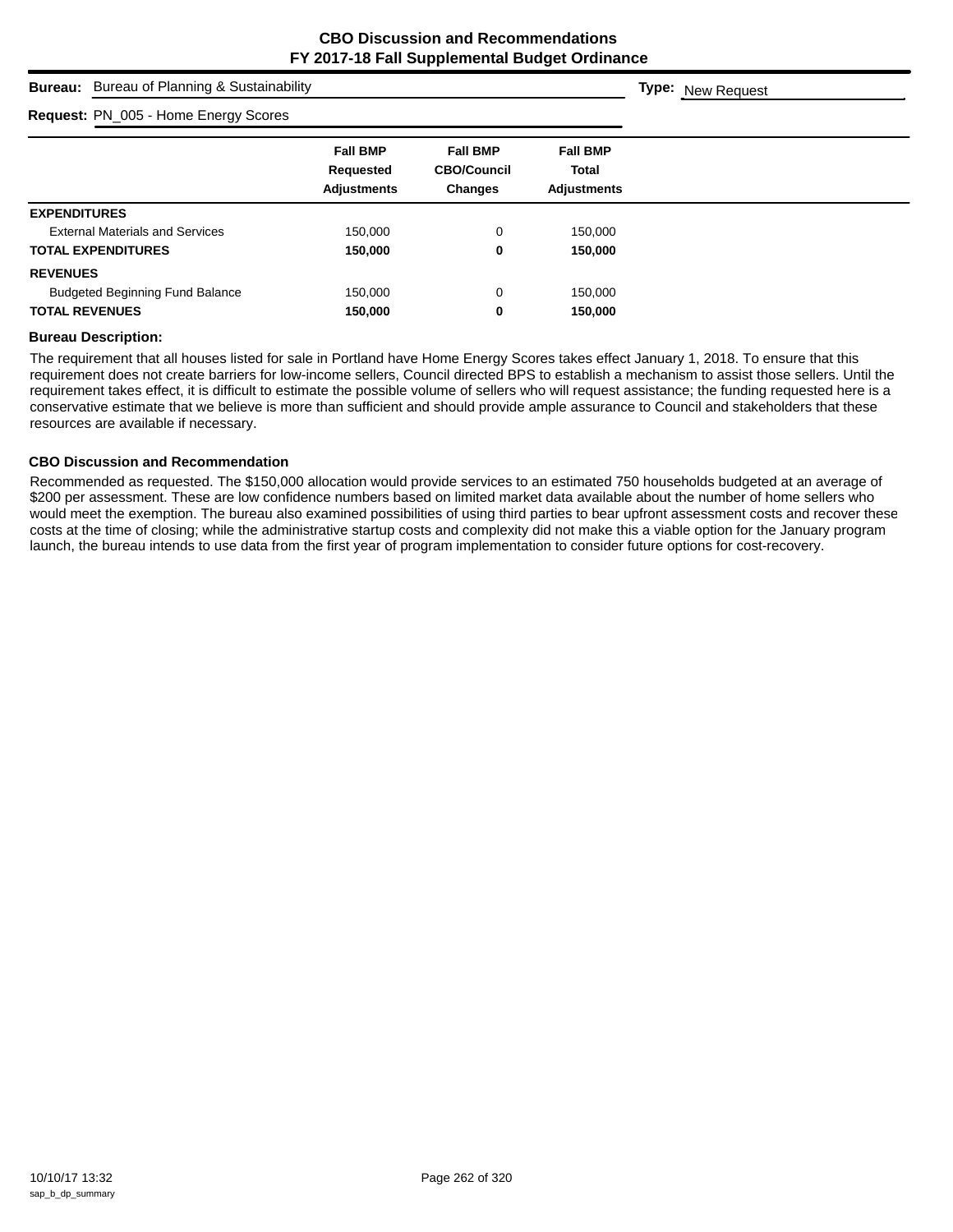# **Bureau:** Bureau of Planning & Sustainability

### **Request:** PN\_006 - Encumbrance and IAA carryover

**Type:** Encumbrance Carryover Request

|                                        | <b>Fall BMP</b><br>Requested<br><b>Adjustments</b> | <b>Fall BMP</b><br><b>CBO/Council</b><br><b>Changes</b> | <b>Fall BMP</b><br><b>Total</b><br><b>Adjustments</b> |  |
|----------------------------------------|----------------------------------------------------|---------------------------------------------------------|-------------------------------------------------------|--|
| <b>EXPENDITURES</b>                    |                                                    |                                                         |                                                       |  |
| <b>External Materials and Services</b> | 302,828                                            | 0                                                       | 302,828                                               |  |
| <b>Internal Materials and Services</b> | 29,790                                             | 0                                                       | 29,790                                                |  |
| <b>TOTAL EXPENDITURES</b>              | 332,618                                            | 0                                                       | 332,618                                               |  |
| <b>REVENUES</b>                        |                                                    |                                                         |                                                       |  |
| <b>General Fund Discretionary</b>      | 332,618                                            | 0                                                       | 332,618                                               |  |
| <b>TOTAL REVENUES</b>                  | 332,618                                            | 0                                                       | 332,618                                               |  |

## **Bureau Description:**

To request GF support to continue contracts and interagency agreements committed in FY 2016-17. Payments are expected in FY 2017-18.

## **CBO Discussion and Recommendation**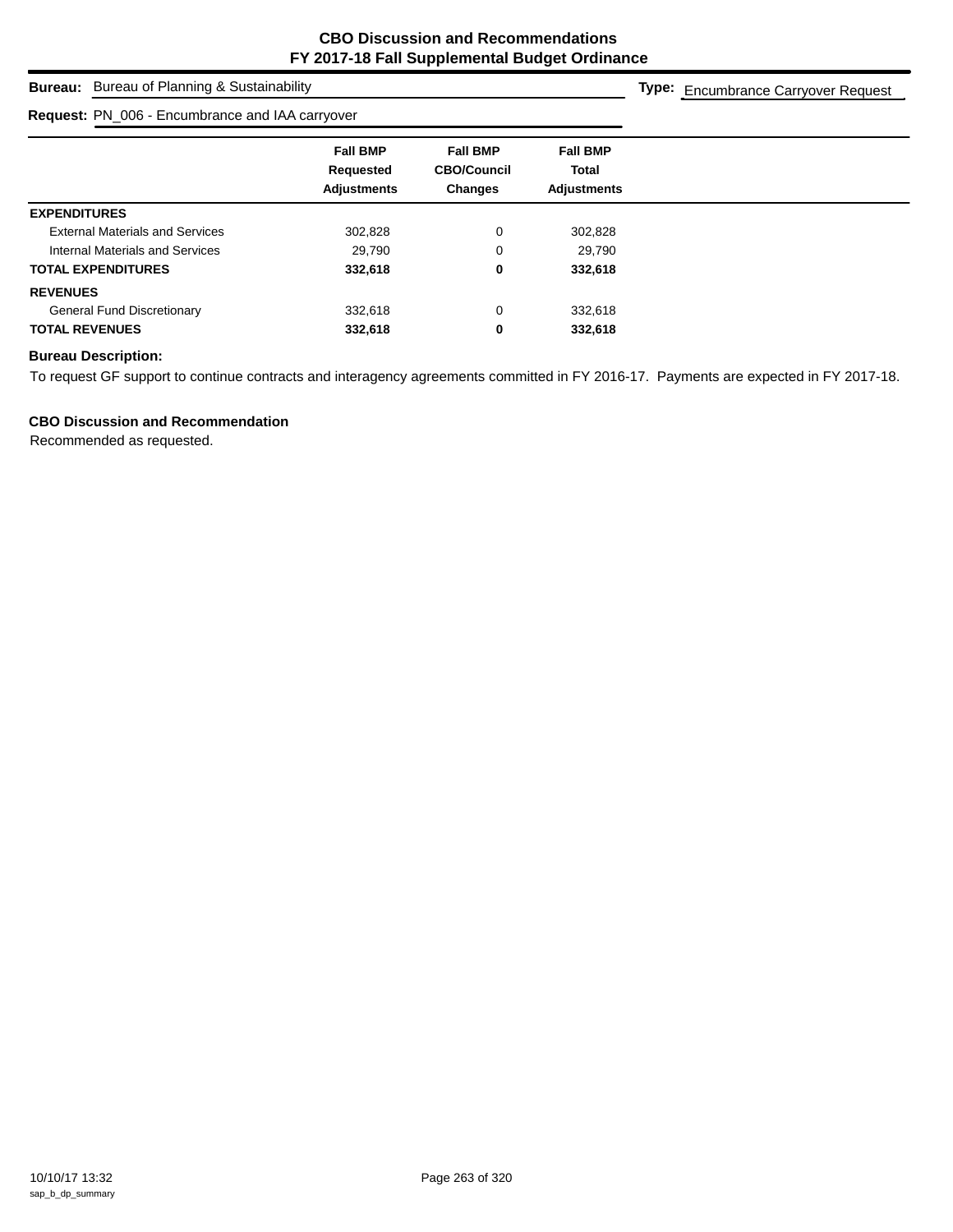## **Bureau:** Bureau of Planning & Sustainability

## **Request:** PN\_007 - IAA Revenues

| <b>Request:</b> PIN_007 - IAA Revenues |                                                    |                                                         |                                                |
|----------------------------------------|----------------------------------------------------|---------------------------------------------------------|------------------------------------------------|
|                                        | <b>Fall BMP</b><br>Requested<br><b>Adjustments</b> | <b>Fall BMP</b><br><b>CBO/Council</b><br><b>Changes</b> | <b>Fall BMP</b><br>Total<br><b>Adjustments</b> |
| <b>EXPENDITURES</b>                    |                                                    |                                                         |                                                |
| <b>Personnel Services</b>              | 32,000                                             | 0                                                       | 32,000                                         |
| <b>External Materials and Services</b> | 120.000                                            | 0                                                       | 120,000                                        |
| <b>TOTAL EXPENDITURES</b>              | 152,000                                            | 0                                                       | 152,000                                        |
| <b>REVENUES</b>                        |                                                    |                                                         |                                                |
| Interagency Revenue                    | 152,000                                            | 0                                                       | 152,000                                        |
| <b>TOTAL REVENUES</b>                  | 152,000                                            | 0                                                       | 152,000                                        |

## **Bureau Description:**

To appropriate bureau to bureau interagency revenues for services provided by BPS.

The IAA's are (1 )\$5K w/ OMF to provide GIS support, (2) \$95,000 w/ BDS to continue Residential Infill, (3) \$25,000 w/ BDS to support DOZA II, (4) \$12,000 w/ PBOT for the Bike Parking Code project, and (5) \$15,000 w/ PBOT for the SW Corridor Transit project.

#### **CBO Discussion and Recommendation**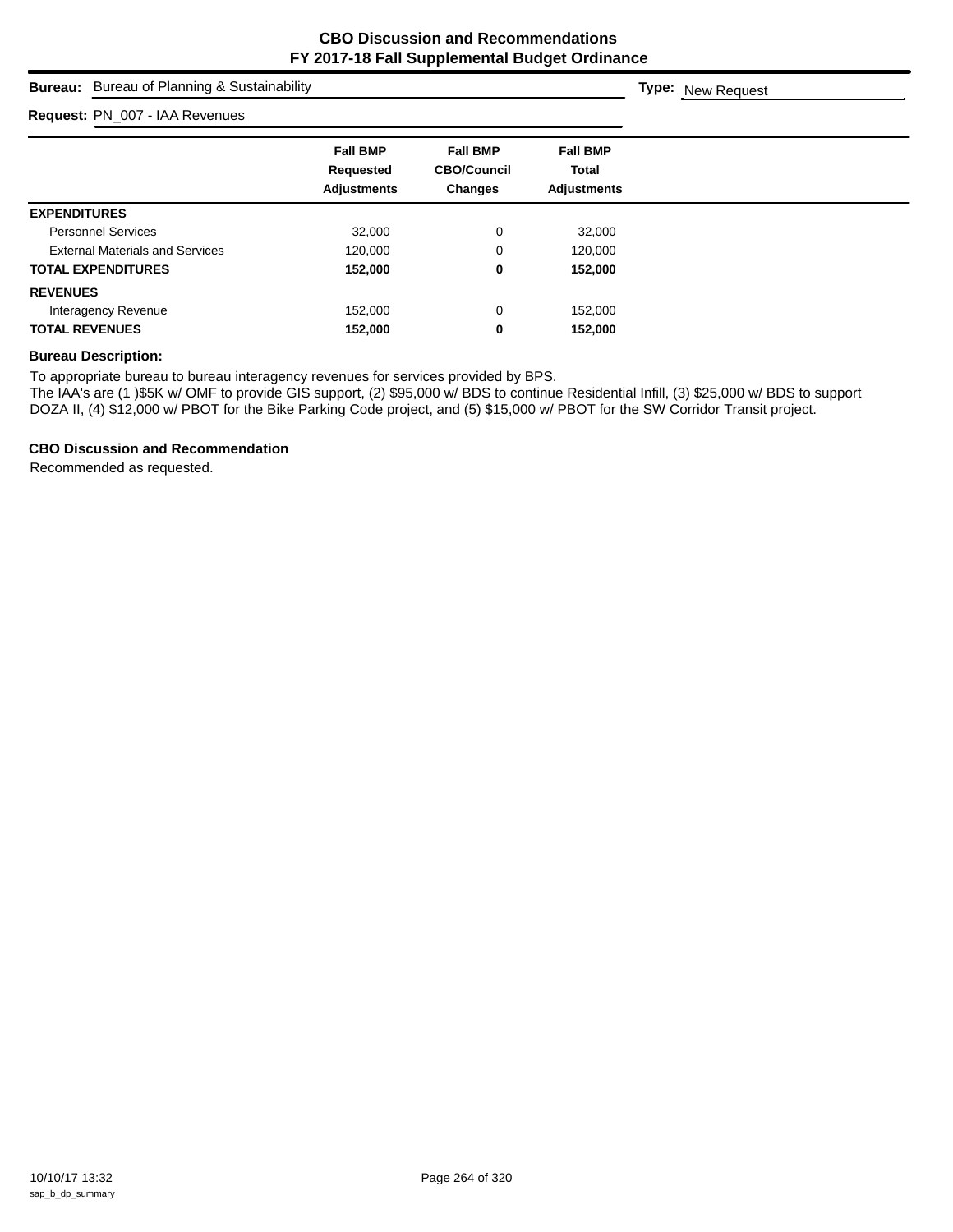**Type:** Technical Adjustment

## **Bureau:** Bureau of Planning & Sustainability

#### **Request:** PN\_008 - IAA Expenses

| <b>Request: PN_008 - IAA Expenses</b>  |                                                    |                                                         |                                                       |  |
|----------------------------------------|----------------------------------------------------|---------------------------------------------------------|-------------------------------------------------------|--|
|                                        | <b>Fall BMP</b><br>Requested<br><b>Adjustments</b> | <b>Fall BMP</b><br><b>CBO/Council</b><br><b>Changes</b> | <b>Fall BMP</b><br><b>Total</b><br><b>Adjustments</b> |  |
| <b>EXPENDITURES</b>                    |                                                    |                                                         |                                                       |  |
| <b>Personnel Services</b>              | (20,000)                                           | 0                                                       | (20,000)                                              |  |
| <b>External Materials and Services</b> | 0                                                  | 0                                                       | 0                                                     |  |
| Internal Materials and Services        | 20,000                                             | 0                                                       | 20,000                                                |  |
| <b>TOTAL EXPENDITURES</b>              |                                                    | 0                                                       | 0                                                     |  |
| <b>REVENUES</b>                        |                                                    |                                                         |                                                       |  |
| Intergovernmental Revenues             | 0                                                  | 0                                                       | 0                                                     |  |
| <b>TOTAL REVENUES</b>                  |                                                    | 0                                                       | 0                                                     |  |

#### **Bureau Description:**

BPS requests interagency services provided by PBOT to support (1) Reginal Smart Cities Action Plan in the amount of \$10,000 and (2) Central Eastside Freight Access and Circulation Impact Assessment Study in the amount of \$10,000.

#### **CBO Discussion and Recommendation**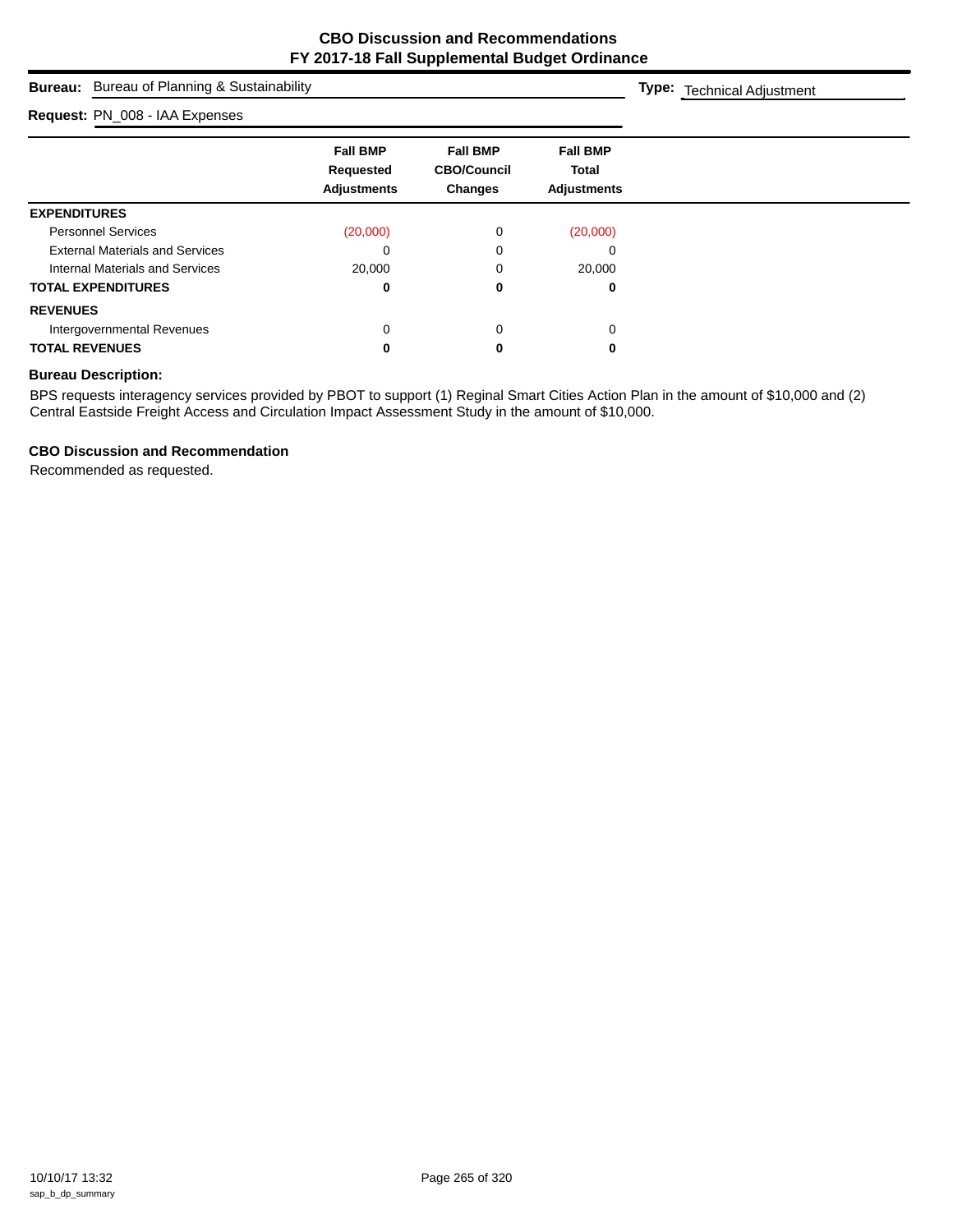**Type:** Program Carryover Request

## **Bureau:** Commissioner of Public Safety

## **Request:** PS\_001 - CPS- Recognize OEO Program Carryover

| Request: PS_001 - CPS- Recognize OEO Program Carryover |                                                    |                                                  |                                                       |
|--------------------------------------------------------|----------------------------------------------------|--------------------------------------------------|-------------------------------------------------------|
|                                                        | <b>Fall BMP</b><br>Requested<br><b>Adjustments</b> | <b>Fall BMP</b><br><b>CBO/Council</b><br>Changes | <b>Fall BMP</b><br><b>Total</b><br><b>Adiustments</b> |
| <b>EXPENDITURES</b>                                    |                                                    |                                                  |                                                       |
| <b>External Materials and Services</b>                 | 20,000                                             | $\Omega$                                         | 20,000                                                |
| <b>TOTAL EXPENDITURES</b>                              | 20,000                                             | 0                                                | 20,000                                                |
| <b>REVENUES</b>                                        |                                                    |                                                  |                                                       |
| <b>General Fund Discretionary</b>                      | 20,000                                             | 0                                                | 20,000                                                |
| <b>TOTAL REVENUES</b>                                  | 20,000                                             | 0                                                | 20,000                                                |

#### **Bureau Description:**

The request below was approved in the FY 2016-17 OEO. Per CBO direction, the package is being resubmitted in the Fall Bump for appropriation.

This carryover request moves \$20,000 in unspent FY 2016-17 resources into the FY 2017-18 budget for Commissioner Eudaly's office to pay for planned and unplanned maintenance and upgrades to the office space which were not possible to complete in the current fiscal year. Due to the transition, the Commissioner's office has additional one-time resources available resulting from members of Commissioner Novick's staff leaving before December 31st and the new staff for Commissioner Eudaly's office not incurring PERS costs during the six-month waiting period. The funding for these maintenance and upgrades will likely not be available in FY 2017-18 without this carryover due to the Commissioner's office being fully staffed and incurring all the benefit costs associated with full-time employees.

#### **CBO Discussion and Recommendation**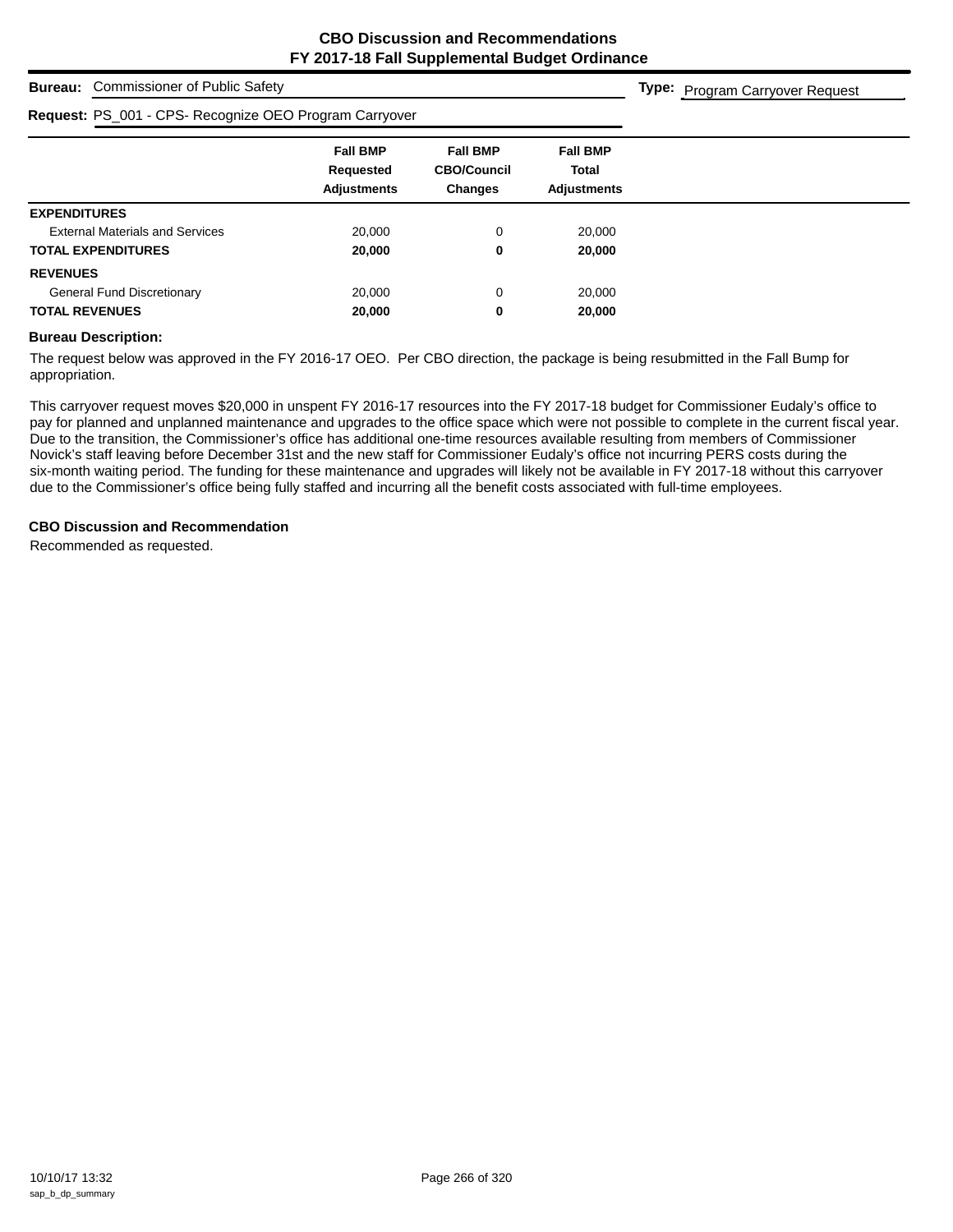|                  | <b>Bureau:</b> Commissioner of Public Works        |                                                    |                                                         |                                                       | <b>Type:</b> New Request |
|------------------|----------------------------------------------------|----------------------------------------------------|---------------------------------------------------------|-------------------------------------------------------|--------------------------|
|                  | Request: PW_001 - CPW-Create regular CASS Position |                                                    |                                                         |                                                       |                          |
|                  |                                                    | <b>Fall BMP</b><br>Requested<br><b>Adjustments</b> | <b>Fall BMP</b><br><b>CBO/Council</b><br><b>Changes</b> | <b>Fall BMP</b><br><b>Total</b><br><b>Adjustments</b> |                          |
| FTE.             |                                                    |                                                    |                                                         |                                                       |                          |
|                  | <b>Full-Time Positions</b>                         | 1.00                                               | 0.00                                                    | 1.00                                                  |                          |
| <b>TOTAL FTE</b> |                                                    | 1.00                                               | 0.00                                                    | 1.00                                                  |                          |

#### **Bureau Description:**

This request creates a regular ongoing Commissioner Admin Support Specialist position within the Commissioner of Public Works.

No additional funds are requested for this action. The Commissioner's Office has the existing resources to pay for the new position.

#### **CBO Discussion and Recommendation**

Typically, General Fund bureaus must make position changes during the budget development process since permanent positions require ongoing funding, a resource that is typically not available during the fiscal year. However, ongoing, regular positions can be created by reallocating existing discretionary resources. CBO recommends as requested.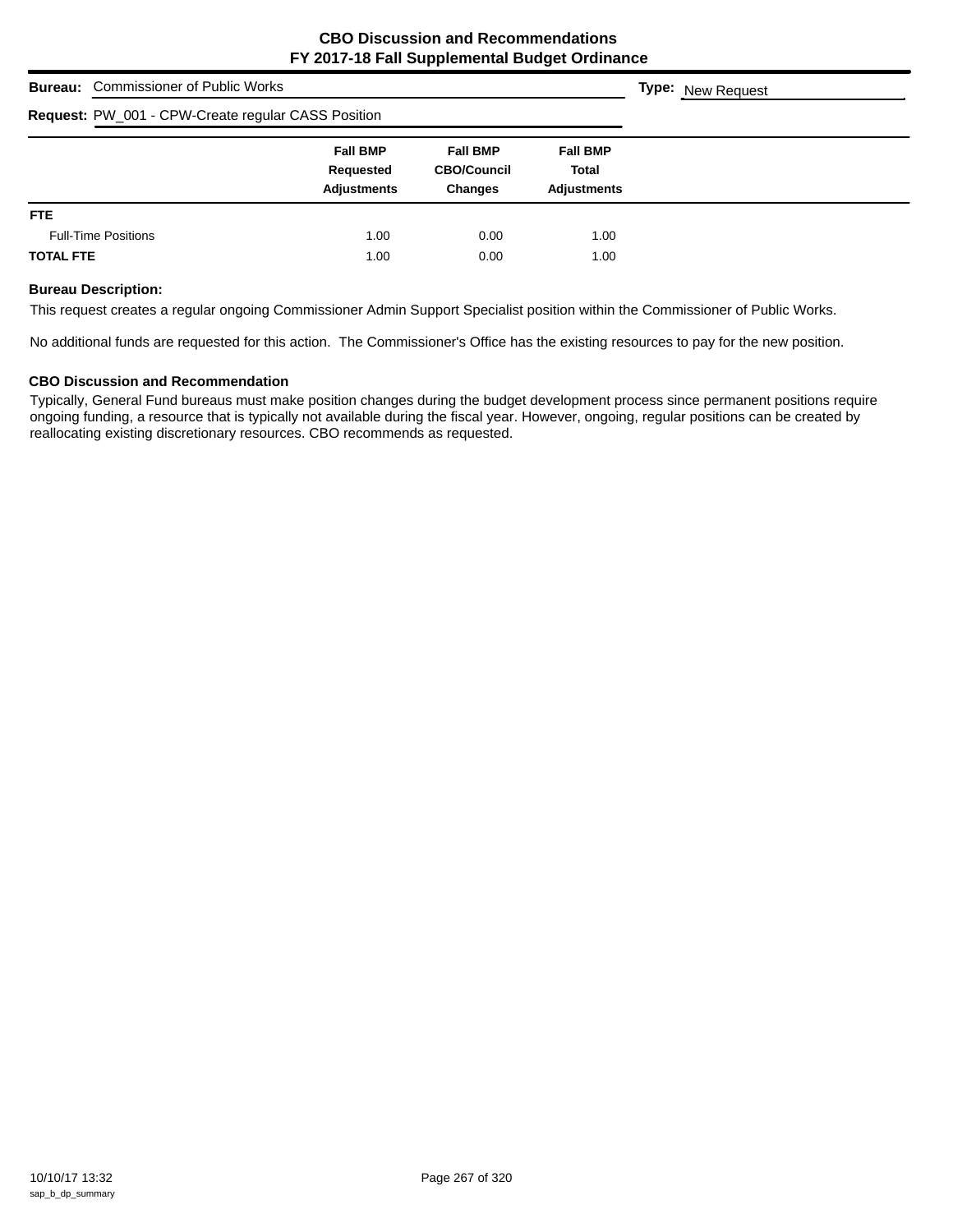## **Bureau:** Special Appropriations

## **Request:** SA\_001 - Encumbrance Carryover

**Type:** Encumbrance Carryover Request

|                                        | <b>Fall BMP</b>    | <b>Fall BMP</b>    | <b>Fall BMP</b>    |
|----------------------------------------|--------------------|--------------------|--------------------|
|                                        | Requested          | <b>CBO/Council</b> | <b>Total</b>       |
|                                        | <b>Adjustments</b> | <b>Changes</b>     | <b>Adjustments</b> |
| <b>EXPENDITURES</b>                    |                    |                    |                    |
| <b>External Materials and Services</b> | 790,290            | 0                  | 790,290            |
| <b>TOTAL EXPENDITURES</b>              | 790,290            | 0                  | 790,290            |
| <b>REVENUES</b>                        |                    |                    |                    |
| <b>General Fund Discretionary</b>      | 790,290            | $\Omega$           | 790,290            |
| <b>TOTAL REVENUES</b>                  | 790,290            | 0                  | 790,290            |
|                                        |                    |                    |                    |

#### **Bureau Description:**

In FY 17 \$1,000,000 was allocated in the Adopted Budget, Special Appropriations for a competitive grant process. The application process opened in July and grantees were notified of funding at the end of September. 80 grant applications were received and 20 applicants were awarded grant funding. Due to the programs starting in October many grantees were not able to expend 100% of their funding the end of FY 17. These grantees were awarded extensions. All funds were encumbered at the end of the fiscal year and this request is for encumbrance carryover for the programs that were granted extensions.

#### **CBO Discussion and Recommendation**

Recommended as requested. Special Appropriations had \$1.0 million in remaining encumbrances at year-end FY 2016-17, and so the Grants office is requesting to carryover about 78.5% of the available amount.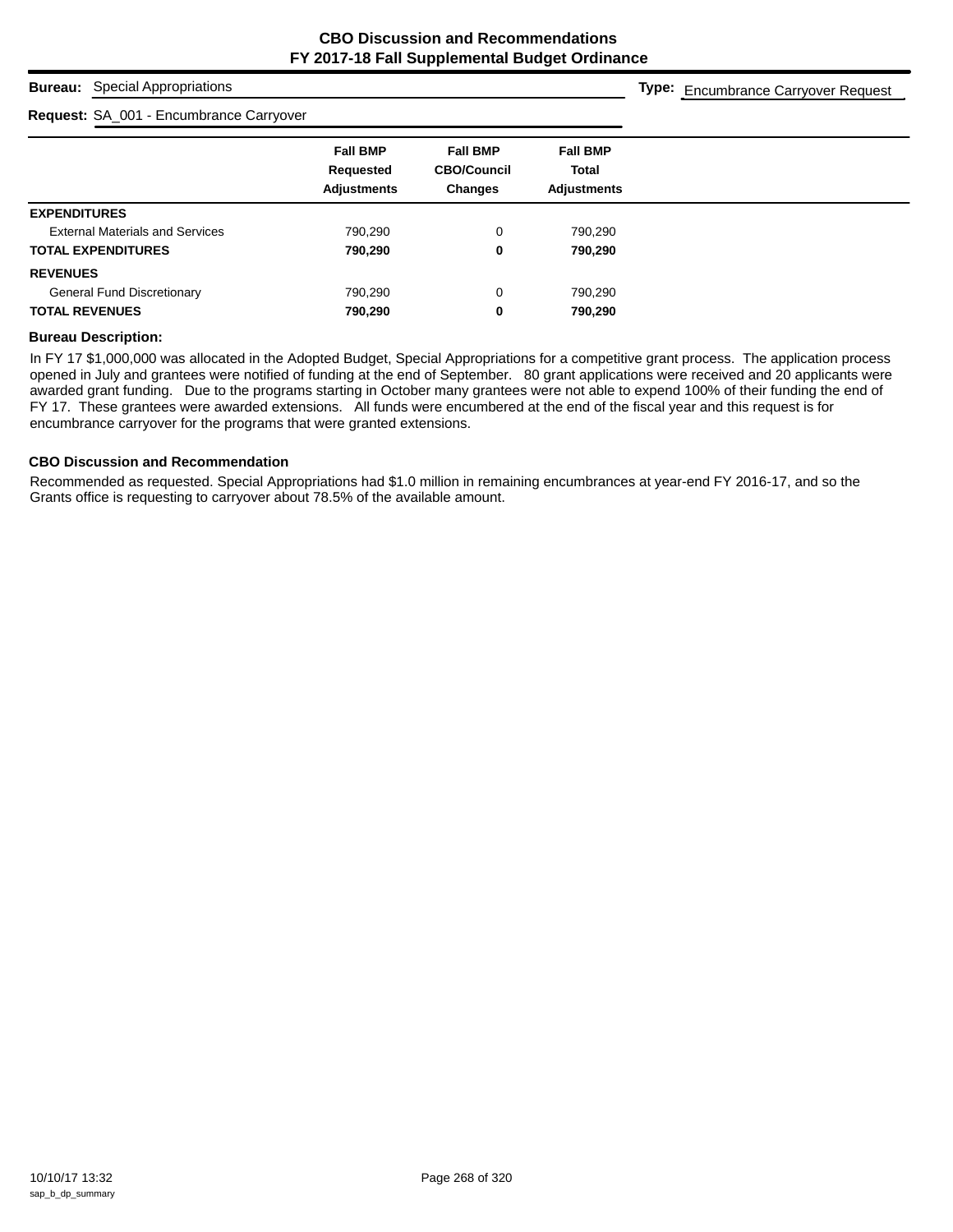## **Bureau:** Special Appropriations

#### **Request:** SA\_002 - FY 17 Special Appropriations Advance Carryover

**Type:** Encumbrance Carryover Request

| <b>Fall BMP</b><br><b>Fall BMP</b><br><b>Fall BMP</b><br><b>CBO/Council</b><br><b>Total</b><br>Requested<br><b>Adjustments</b><br><b>Changes</b><br><b>Adjustments</b><br><b>EXPENDITURES</b><br><b>External Materials and Services</b><br>39,355<br>0<br>39,355<br><b>TOTAL EXPENDITURES</b><br>39,355<br>39,355<br>0<br><b>REVENUES</b> | . .<br>. .                        |        |   |        |
|-------------------------------------------------------------------------------------------------------------------------------------------------------------------------------------------------------------------------------------------------------------------------------------------------------------------------------------------|-----------------------------------|--------|---|--------|
|                                                                                                                                                                                                                                                                                                                                           |                                   |        |   |        |
|                                                                                                                                                                                                                                                                                                                                           |                                   |        |   |        |
|                                                                                                                                                                                                                                                                                                                                           |                                   |        |   |        |
|                                                                                                                                                                                                                                                                                                                                           |                                   |        |   |        |
|                                                                                                                                                                                                                                                                                                                                           |                                   |        |   |        |
|                                                                                                                                                                                                                                                                                                                                           |                                   |        |   |        |
|                                                                                                                                                                                                                                                                                                                                           | <b>General Fund Discretionary</b> | 39,355 | 0 | 39,355 |
| <b>TOTAL REVENUES</b><br>39,355<br>39,355<br>0                                                                                                                                                                                                                                                                                            |                                   |        |   |        |

#### **Bureau Description:**

In FY 17 \$1,135,612 was allocation in Special Appropriations for the Office of Youth Violence Prevention. The structure for funding grantees in FY 17 was an advance structure. FY 17 ended with 4 agencies receiving advances in June. The city ended the fiscal year with 4 open advances with Latino Network, Native American Youth, IRCO and Portland Opportunities Industrial. This request is to carryover from FY 17 to cover the open advances that rolled over to FY 18.

#### **CBO Discussion and Recommendation**

Recommended as requested. SAP shows that at FY 2016-17 year-end, Special Appropriations had an advance balance of \$48,092, so this request is within the allowable amount that can be requested.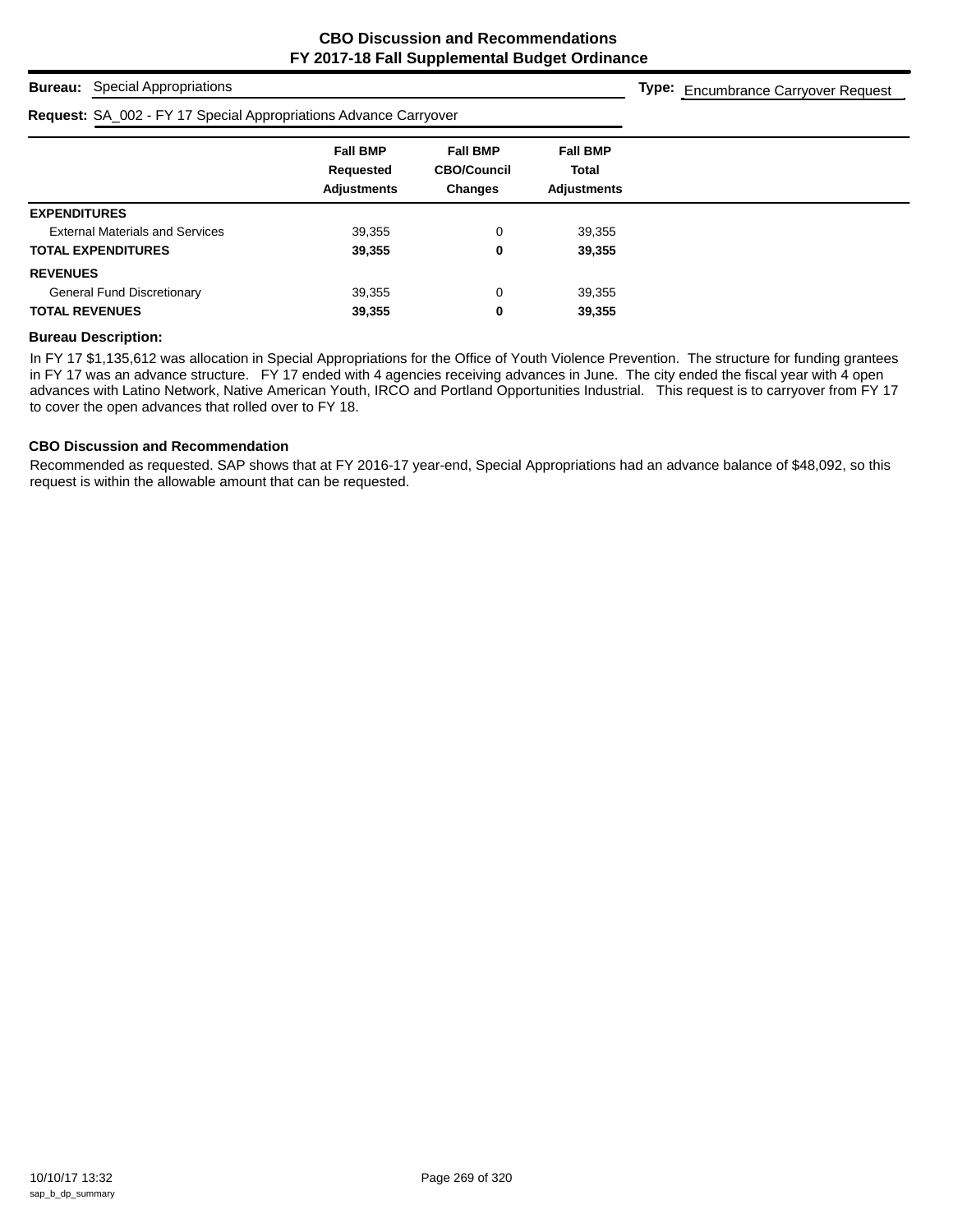## **Bureau:** Special Appropriations

## **Request:** SA\_003 - FY 18 Special Appropriations Technical Adj

| <b>Request:</b> SA_003 - FY 18 Special Appropriations Technical Adj |                                                    |                                                         |                                                       |  |
|---------------------------------------------------------------------|----------------------------------------------------|---------------------------------------------------------|-------------------------------------------------------|--|
|                                                                     | <b>Fall BMP</b><br>Requested<br><b>Adjustments</b> | <b>Fall BMP</b><br><b>CBO/Council</b><br><b>Changes</b> | <b>Fall BMP</b><br><b>Total</b><br><b>Adjustments</b> |  |
| <b>EXPENDITURES</b>                                                 |                                                    |                                                         |                                                       |  |
| <b>Personnel Services</b>                                           | 41,700                                             | 0                                                       | 41,700                                                |  |
| <b>External Materials and Services</b>                              | 61.763                                             | 0                                                       | 61.763                                                |  |
| <b>TOTAL EXPENDITURES</b>                                           | 103,463                                            | 0                                                       | 103,463                                               |  |
| <b>REVENUES</b>                                                     |                                                    |                                                         |                                                       |  |
| Intergovernmental Revenues                                          | 103,463                                            | 0                                                       | 103,463                                               |  |
| <b>TOTAL REVENUES</b>                                               | 103,463                                            | 0                                                       | 103,463                                               |  |

#### **Bureau Description:**

This is a request within commitment items to better align the Special Appropriations budget allocation to expenditures. At completion of the Adopted Budget the budget allocation is at a summary level. As budgets are finalized throughout the fiscal year adjustments are made to better align the budget to actuals.

#### **CBO Discussion and Recommendation**

Recommended as requested. In addition to the technical adjustments, this request also recognizes \$103,463 in new revenues from TriMet for the IGA with the Office of Youth Violence Prevention for the Street Level Gang Outreach Pilot Project amended in July 2017.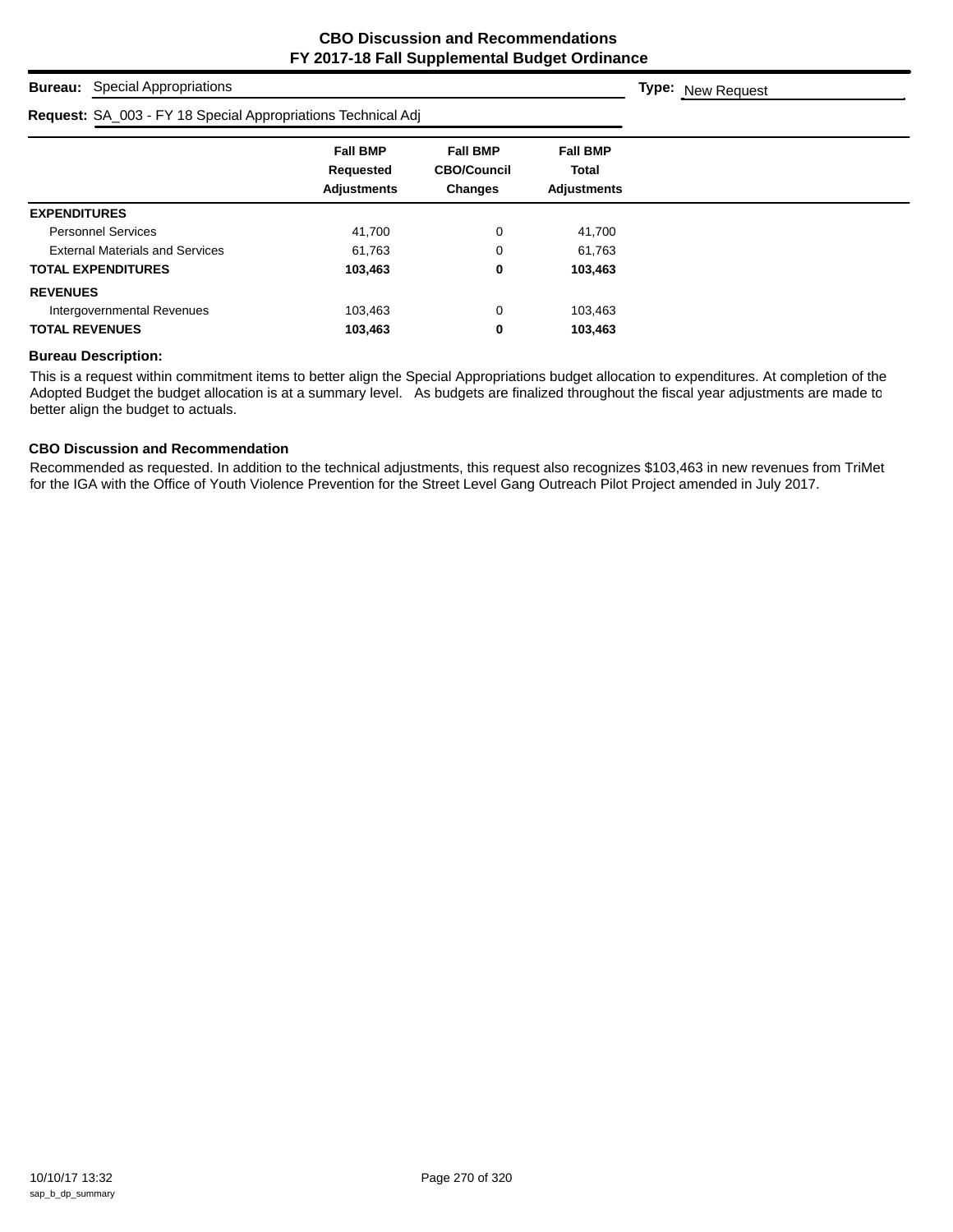## **Bureau:** Special Appropriations

#### **Request:** SA\_004 - FY 17 Lents Stabilization Program Carryover

| <b>Request:</b> SA_004 - FY 17 Lents Stabilization Program Carryover |                                                    |                                                         |                                                |  |
|----------------------------------------------------------------------|----------------------------------------------------|---------------------------------------------------------|------------------------------------------------|--|
|                                                                      | <b>Fall BMP</b><br>Requested<br><b>Adjustments</b> | <b>Fall BMP</b><br><b>CBO/Council</b><br><b>Changes</b> | <b>Fall BMP</b><br>Total<br><b>Adjustments</b> |  |
| <b>EXPENDITURES</b>                                                  |                                                    |                                                         |                                                |  |
| <b>External Materials and Services</b>                               | 47.294                                             | (47, 294)                                               | 0                                              |  |
| <b>TOTAL EXPENDITURES</b>                                            | 47,294                                             | (47, 294)                                               | 0                                              |  |
| <b>REVENUES</b>                                                      |                                                    |                                                         |                                                |  |
| <b>General Fund Discretionary</b>                                    | 47.294                                             | (47, 294)                                               | 0                                              |  |
| <b>TOTAL REVENUES</b>                                                | 47,294                                             | (47, 294)                                               | 0                                              |  |

#### **Bureau Description:**

The Lents Stabilization and Job Creation Collaborative (Lents Collaborative) was designated by Oregon Governor Kate Brown in August 2016 as a regionally-significant Oregon Solutions project. The project is working to prevent involuntary displacement of floodplain property owners, promote business growth, and increase local jobs by reducing Johnson Creek flood impacts in the Lents and Powellhurst-Gilbert neighborhoods. These areas have been historically affordable neighborhoods, and as Portland becomes increasingly unaffordable, this project seeks to anchor people in their communities while reducing the harmful impacts of flooding. Flood problems stem from development that occurred in the floodplain before strict regulations were in place, and burdens are being disproportionately borne by low-income esidents and communities of color.

The Lents Collaborative includes city, state, and regional governmental agencies, community-based organizations, property owners, and elected officials. The Collaborative is performing analyses on acquiring acres of property in the floodplain in order to conduct restoration that manages the 100-year flood on publicly-owned land. As a result, restoration will lift the burden of flood insurance from hundreds of low-income households, enhance the environment and protect ESA-listed species, and make employment lands more attractive for high job density redevelopment.

Following the governor's designation, City Council endorsed a two-year planning phase through Resolution No. 37227 and Ordinance No. 188182, allocating preliminary resources and directing bureaus to develop detailed planning scenarios and cost-benefit analyses to inform decision-making.

All allocated funding was emcumbered in FY 17 with the exception of the internal funding. OMF will continue to participate on the committee and will provide finance guidance throughout the project. The program carryover is to continue OMF's support on the Lents Stabilization Committee.

#### **CBO Discussion and Recommendation**

A carryover request for this funding was not submitted as part of the FY 2016-17 Spring Supplemental or the Over-Expenditure Ordinance. As a result, the unspent funds fell to fund balance and this package is being considered as a new request. OMF has indicated that its role in the Lents Stabilization Projects is to provide ongoing strategy and expertise in areas relating to financing options and governance for the collaborative and to assess the feasibility of tools available to support restoration that mitigates a 100-year flood. OMF expects to provide this strategy and expertise both directly through Debt Management staff and the use of outside legal counsel.

CBO does not recommend the re-appropriation of the requested funds from General Fund contingency as it is neither an urgent nor unforeseen request. In addition, while financing options may indeed be an expertise of OMF-Debt Management, floodplain mitigation and legal counsel are out of the scope of OMF's purview.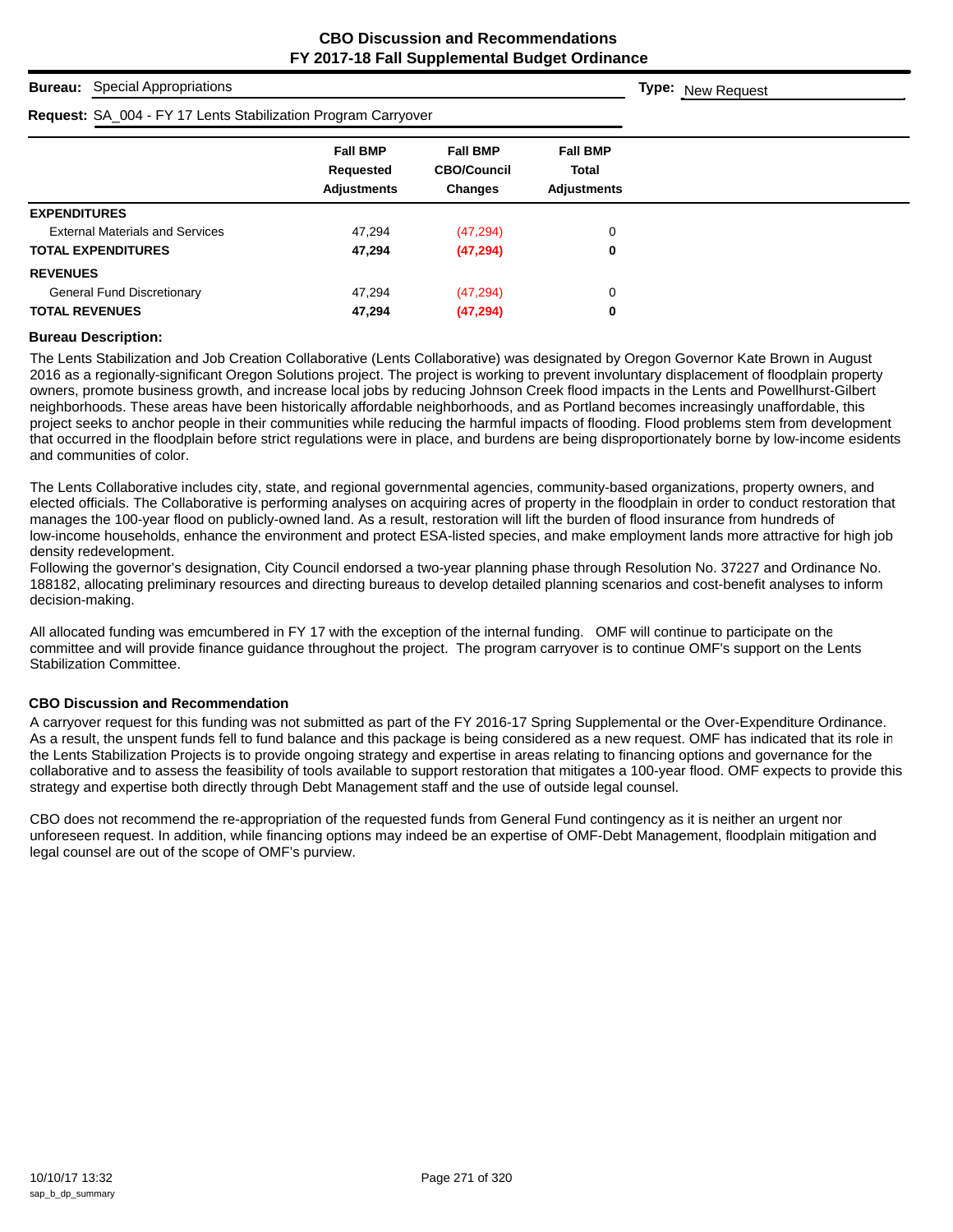**Bureau:** Special Appropriations

| <b>Request: SA_005 - Lents Stabilization Job Creation Collaborative</b> |                                                    |                                                         |                                                       |  |
|-------------------------------------------------------------------------|----------------------------------------------------|---------------------------------------------------------|-------------------------------------------------------|--|
|                                                                         | <b>Fall BMP</b><br>Requested<br><b>Adjustments</b> | <b>Fall BMP</b><br><b>CBO/Council</b><br><b>Changes</b> | <b>Fall BMP</b><br><b>Total</b><br><b>Adjustments</b> |  |
| <b>EXPENDITURES</b>                                                     |                                                    |                                                         |                                                       |  |
| <b>External Materials and Services</b>                                  | 280.000                                            | (200,000)                                               | 80,000                                                |  |
| <b>TOTAL EXPENDITURES</b>                                               | 280,000                                            | (200,000)                                               | 80,000                                                |  |
| <b>REVENUES</b>                                                         |                                                    |                                                         |                                                       |  |
| General Fund Discretionary                                              | 280.000                                            | (200,000)                                               | 80.000                                                |  |
| <b>TOTAL REVENUES</b>                                                   | 280,000                                            | (200,000)                                               | 80,000                                                |  |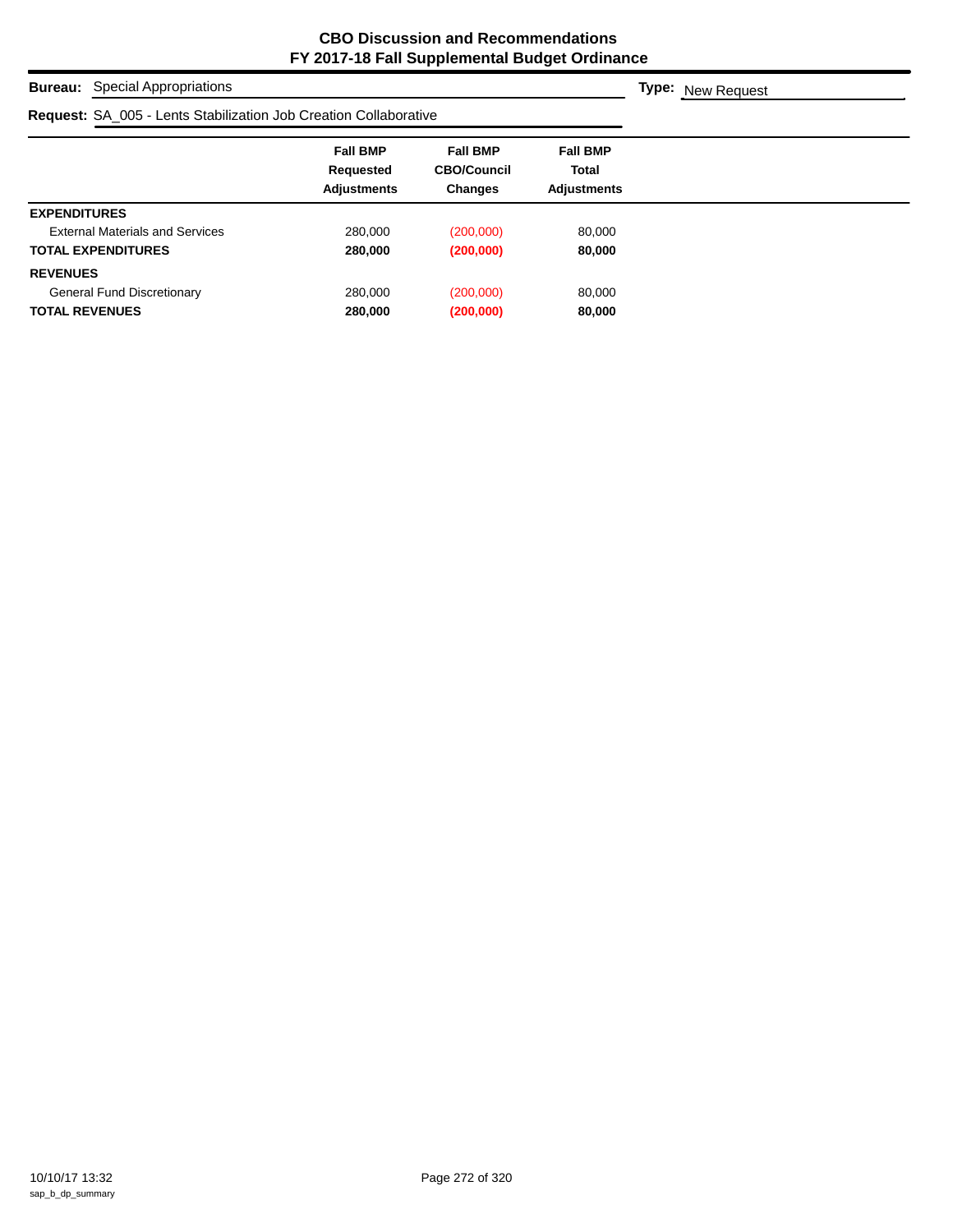| <b>Bureau:</b> Special Appropriations                                   |                    |                    |                    | <b>Type:</b> New Request |
|-------------------------------------------------------------------------|--------------------|--------------------|--------------------|--------------------------|
| <b>Request: SA_005 - Lents Stabilization Job Creation Collaborative</b> |                    |                    |                    |                          |
|                                                                         | <b>Fall BMP</b>    | <b>Fall BMP</b>    | <b>Fall BMP</b>    |                          |
|                                                                         | Requested          | <b>CBO/Council</b> | <b>Total</b>       |                          |
|                                                                         | <b>Adjustments</b> | <b>Changes</b>     | <b>Adjustments</b> |                          |

## **Bureau Description:**

#### Project Overview

The Lents Stabilization and Job Creation Collaborative (Lents Collaborative) was designated by Oregon Governor Kate Brown in August 2016 as a regionally-significant Oregon Solutions project. The project is working to prevent involuntary displacement of floodplain property owners, promote business growth, and increase local jobs by reducing Johnson Creek flood impacts in the Lents and Powellhurst-Gilbert neighborhoods. These areas have been historically affordable neighborhoods, and as Portland becomes increasingly unaffordable, this project seeks to anchor people in their communities while reducing the harmful impacts of flooding. Flood problems stem from development that occurred in the floodplain before strict regulations were in place, and burdens are being disproportionately borne by low-income residents and communities of color.

The Lents Collaborative includes city, state, and regional governmental agencies, community-based organizations, property owners, and elected officials. The Collaborative is performing analyses on acquiring acres of property in the floodplain in order to conduct restoration that manages the 100-year flood on publicly-owned land. As a result, restoration will lift the burden of flood insurance from hundreds of low-income households, enhance the environment and protect ESA-listed species, and make employment lands more attractive for high job density redevelopment.

Following the governor's designation, City Council endorsed a two-year planning phase through Resolution No. 37227 and Ordinance No. 188182, allocating preliminary resources and directing bureaus to develop detailed planning scenarios and cost-benefit analyses to inform decision-making.

#### BMP Request

Budget Item17/18 Fall BMP Request

Flood Insurance Savings Program \$200,000 Floodplain Modeling and Cost Analysis \$80,000 Total BMP Request \$280,000

Flood Insurance Savings Program Description: There are over 550 owner-occupied homes in Johnson Creek's 100-year floodplain within the Lents and Powellhurst-Gilbert neighborhoods. Federal regulation requires all floodplain properties with federally-backed mortgages to carry flood insurance, and flood insurance rates are increasing up to 18 percent year-over-year. A 2016-17 survey of area floodplain homeowners found that people in the neighborhood are paying between \$300 and \$7,000 a year per property, with a self-reported annual average of about \$1,400. The per capita income in this diverse neighborhood is 40% lower than the Portland average; flood insurance was reported as a moderate to significant financial problem by 68% of survey respondents. In addition to the destabilizing force of flood insurance, floodplain regulations can make home repairs and improvements difficult, which in turn has resulted in disinvestment in some properties.

In response to these challenges, Portland Housing Bureau launched a pilot Flood Insurance Savings Program in June 2017 to help stabilize area homeowners. The program offers free Elevation Certificates, home assessments, and flood insurance counseling to help community members save money on their flood insurance and stay in their homes. More than 90 homeowners applied and PHB served 35 homeowners. Examples of beneficiaries include one low-income homeowner of color who will likely now save nearly \$1,500 on her flood insurance annually, and a moderate-income homeowner of color who will save more than \$5,700 annually.

Expected Results: An allocation of \$200,000 will allow PHB to scale up its pilot program and serve an additional 150 low- and moderate-income homeowners who are negatively impacted by the rising cost of mandatory flood hazard insurance. Resources will provide homeowners with free or low-cost Elevation Certificates, assessments for critical home repairs, and insurance counseling to help stabilize households and prevent displacement.

#### Floodplain Modeling and Cost Analysis Description:

In 2012, PDC and BES commissioned a hydraulic analysis to determine the volume of water likely to threaten Lents during a 100-year flood. The volume estimate was then used to develop scenarios for managing the 100-year flood through willing seller land acquisition and floodplain restoration. The scenarios developed as part of this earlier process provided the foundation for the current Lents Collaborative effort.

Recent analysis has revealed that more accurate topographic data, improved hydraulic modeling, and incorporation of climate change impacts are needed to generate a higher-confidence estimate of flood volume. The confidence of the volume estimate must be improved so that we know with a relatively high level of certainty the amount of land for acquisition and floodplain restoration necessary to mitigate the 100-year flood.

Expected Results: An allocation of \$80,000, in addition to reinstatement of OMF's FY 16/17 Special Appropriation of \$50,000 for the Lents Collaborative project will enable BES to conduct additional hydraulic modeling necessary to confirm flood mitigation requirements under 10/10/17 13:32 sap\_b\_dp\_summary Page 273 of 320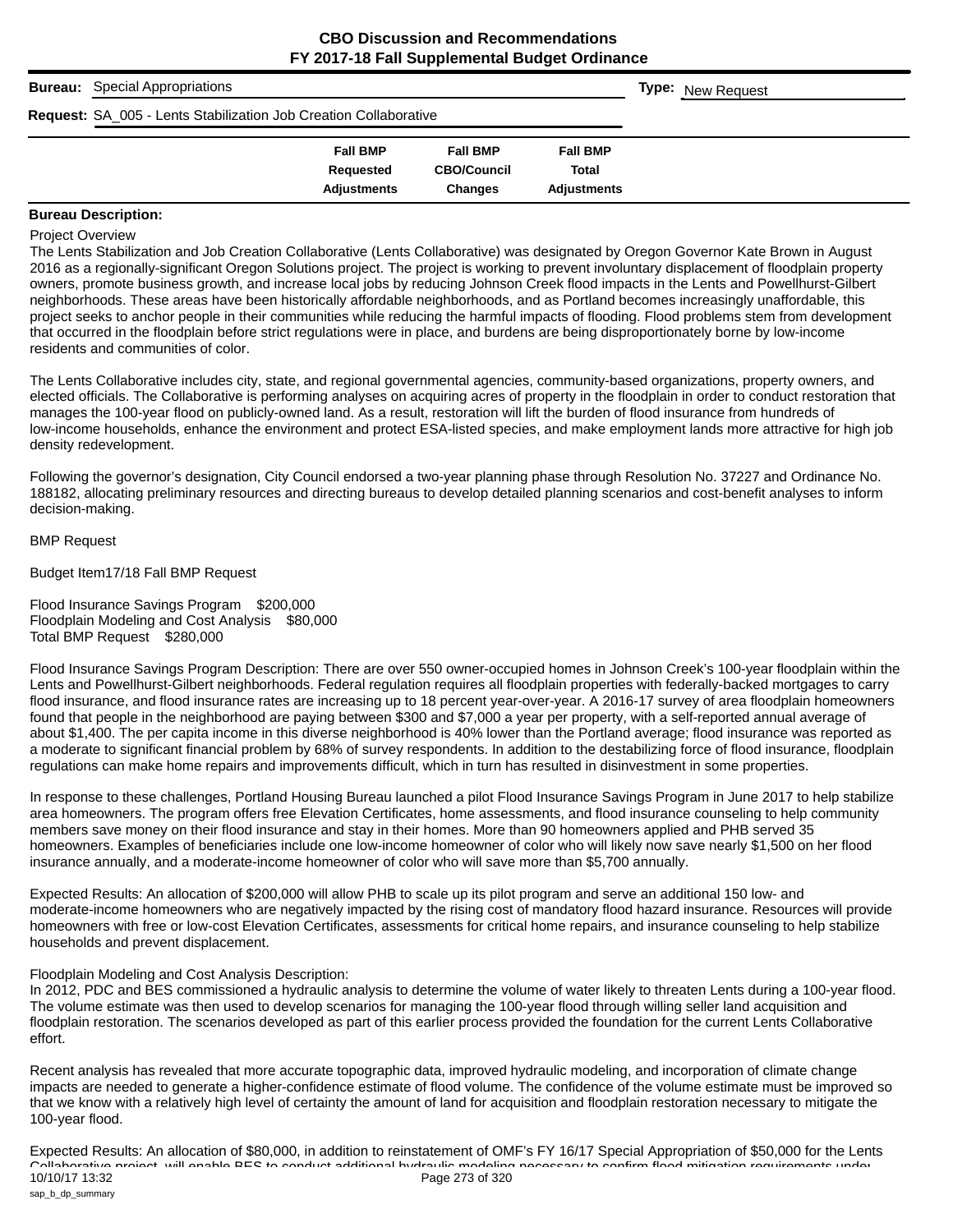| <b>Bureau:</b> Special Appropriations                                   |                    |                    |                    | <b>Type:</b> New Request                                                                                                                                                                                                       |
|-------------------------------------------------------------------------|--------------------|--------------------|--------------------|--------------------------------------------------------------------------------------------------------------------------------------------------------------------------------------------------------------------------------|
| <b>Request: SA_005 - Lents Stabilization Job Creation Collaborative</b> |                    |                    |                    |                                                                                                                                                                                                                                |
|                                                                         | <b>Fall BMP</b>    | <b>Fall BMP</b>    | <b>Fall BMP</b>    |                                                                                                                                                                                                                                |
|                                                                         | Requested          | <b>CBO/Council</b> | Total              |                                                                                                                                                                                                                                |
| $\mathbf{1}$ , and satisfied the satisfactor of the theories of         | <b>Adjustments</b> | <b>Changes</b>     | <b>Adiustments</b> | MORE CONSTITUTION OF STATISTICS INTO THE RESERVED OF THE CONSTITUTION OF THE CONSTITUTION OF THE CONSTITUTION OF THE CONSTITUTION OF THE CONSTITUTION OF THE CONSTITUTION OF THE CONSTITUTION OF THE CONSTITUTION OF THE CONST |

്രാത്താന് സെല്ലറുത്ത് അവലെ മുടാ സാന്ദരണത്തിന് സ്ഥാപന സാന്ദരണ അക്ഷ്യ സാന്ദരണ സാന്ദരണ അവലെ അവലെ അവലെ പ്രാഭാഗങ്ങ<br>Bureau Description<br>existing and climate change conditions. Updated construction cost estimates will also be de these estimates will be necessary for future cost-benefit analyses the Lents Collaborative is expected to develop.

#### Why a BMP Request

This General Fund Special Allocation request is coming from the Lents Collaborative, a cross-bureau, cross-agency, public-private partnership attempting to address a complex flood-related set of problems that have challenged East Portland communities for over a century. No single bureau or organization "owns" the issue, and solutions lie in an interdisciplinary mix of short- and long-term strategies.

The funding being requested in this BMP are for time-sensitive project elements that are currently unfunded, and which subsequent work will be based upon. Updated floodplain models are a foundational piece of information, because they will determine the amount of land that the City must purchase and convert to flood storage to manage the 100-year flood. This information will play a key role in the cost-benefit analyses that Council tasked the Oregon Solutions team with developing. At the same time, flood insurance bills are arriving in people's mailboxes each month and destabilizing vulnerable residents. The pilot Flood Insurance Savings Program has proven successful at helping lower homeowners' costs, and the Fall BMP resource allocation will provide assistance to low- and moderate-income homeowners before the Lents Collaborative requests resources as part of the FY18/19 budget cycle.

#### **CBO Discussion and Recommendation**

This request includes a \$80,000 interagency agreement with the Bureau of Environmental Services (BES) to conduct hydraulic analysis to determine the volume of water likely to threaten Lents during a 100-year flood. This is beyond BES's current level of service to mitigate a 10-year flood. Further, the hydraulic modeling will improve the project's understanding of the potential impact that climate change could have on the project area. The project will use this information to develop more robust project cost estimates for construction costs and future cost-benefit analyses. CBO recommends this request. However, funding from the Bureau of Environmental Services rather than the General Fund could be an option to fund this work.

This request also includes \$200,000 to scale up the Portland Housing Bureau's Flood Insurance Savings Program pilot, launched in June 2017 with 33 households. To date, five households saw no change in their annual premiums; the remaining 28 households saved between \$117 and \$5,858 in the first year, with an average savings of \$849. The bureau proposes to serve another 150 households up to 100% AMI in the current fiscal year. CBO recommends that the bureau submit a proposal as part of FY 2018-19 budget development with more comprehensive data on the level of service required. It is not clear that there is immediate demand commensurate with the scale of service requested, or that there is nonprofit partner capacity to quadruple the number of households served in the current fiscal year. To the extent that this is a priority in FY 2017-18, the Housing Bureau could choose to reprioritize funding from the not-yet-launched Rental Rehabilitation Program to assist additional households.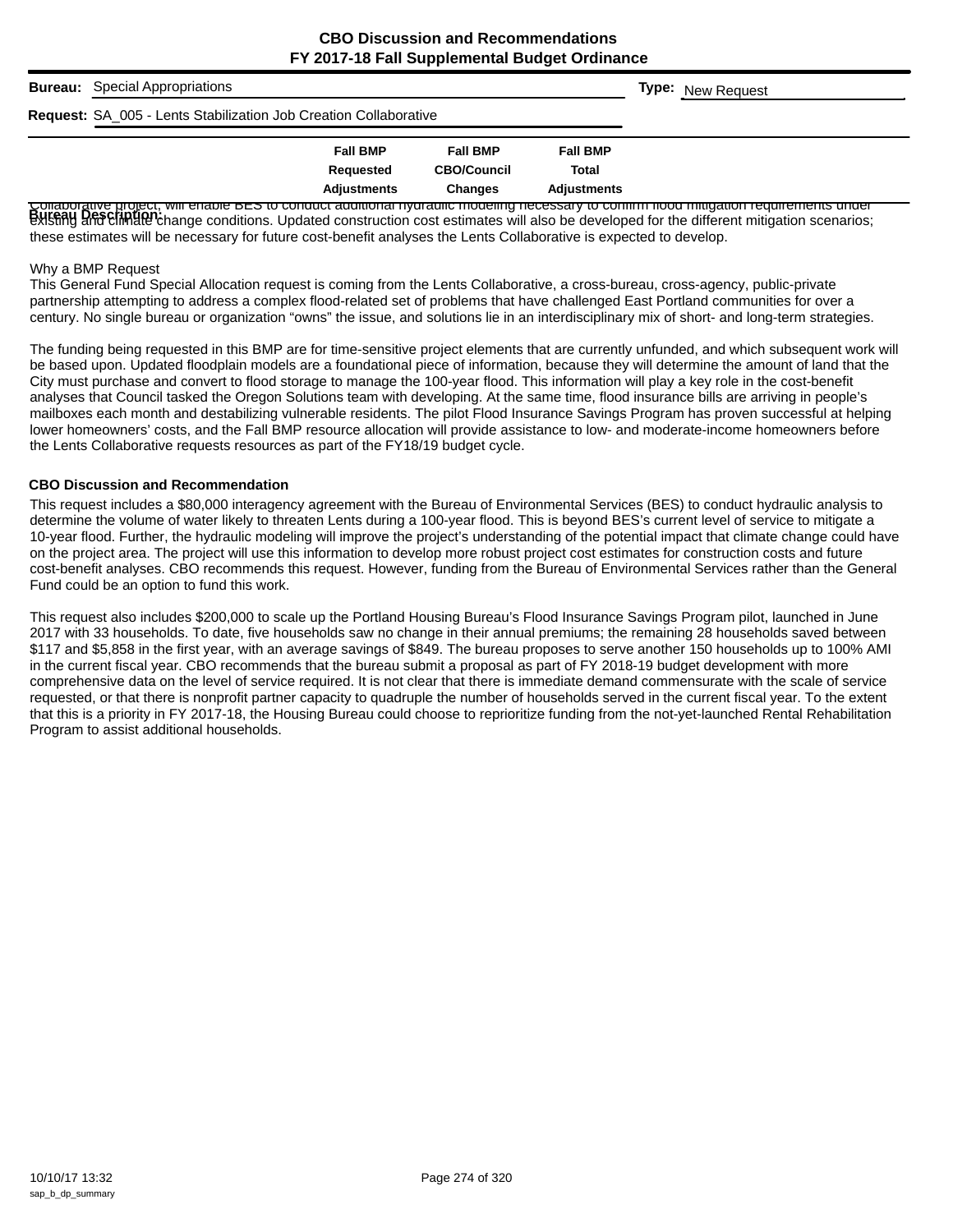**Type:** Program Carryover Request

#### **Bureau:** Special Appropriations

## **Request:** SA\_006 - Columbia River Levee

| <b>Request:</b> SA_000 - Columbia River Levee |                                                    |                                                         |                                                       |
|-----------------------------------------------|----------------------------------------------------|---------------------------------------------------------|-------------------------------------------------------|
|                                               | <b>Fall BMP</b><br>Requested<br><b>Adjustments</b> | <b>Fall BMP</b><br><b>CBO/Council</b><br><b>Changes</b> | <b>Fall BMP</b><br><b>Total</b><br><b>Adjustments</b> |
| <b>EXPENDITURES</b>                           |                                                    |                                                         |                                                       |
| <b>External Materials and Services</b>        | 689,252                                            | 0                                                       | 689,252                                               |
| <b>TOTAL EXPENDITURES</b>                     | 689,252                                            | 0                                                       | 689,252                                               |
| <b>REVENUES</b>                               |                                                    |                                                         |                                                       |
| <b>General Fund Discretionary</b>             | 689,252                                            | 0                                                       | 689,252                                               |
| <b>TOTAL REVENUES</b>                         | 689,252                                            | 0                                                       | 689,252                                               |

#### **Bureau Description:**

The levee system along the Columbia River extends from Sauvie Island to Troutdale and currently this system is under the federal recertification process. The current certification is expiring in 2017. The last certification was completed in 2007 and is due to expire in 2017. The levees must be re-certified to the new US Army Corps of Engineer standards or the property owners face de-accreditation by the Federal Emergency Management Agency (FEMA). Failure to receive accreditation by FEMA means that flood insurance will become much more expensive, if available at all, potentially resulting in a significant financial impact for the property owners protected by the levee system. As such, the Levee Ready Columbia group was established in 2014-15 with a multi-jurisdictional partnership to first determine the current status of the levee system and eventually identify any construction requirements required to re-certify to new FEMA standards. The City of Portland (the "City") is a property holder and one of the many partner agencies in this long-term recertification project.

The City's share of the IFA loan for both engineering phases of the Levee Ready Project is \$1.6 million, with repayment beginning in December 2017. There is no penalty for early repayment of the City's share and as resource availability is uncertain, it is the recommendation of the Office of Management and Finance to use one-time General Fund resources for this obligation in FY 2016-17.

The City made the first payment of \$999,183 in FY 17. This request is to carryover the balance of \$689,252 to cover payments in FY 18.

#### **CBO Discussion and Recommendation**

Recommended as requested. The requested amount was removed from the Special Appropriations budget during the FY 2016-17 Over Expenditure Ordinance.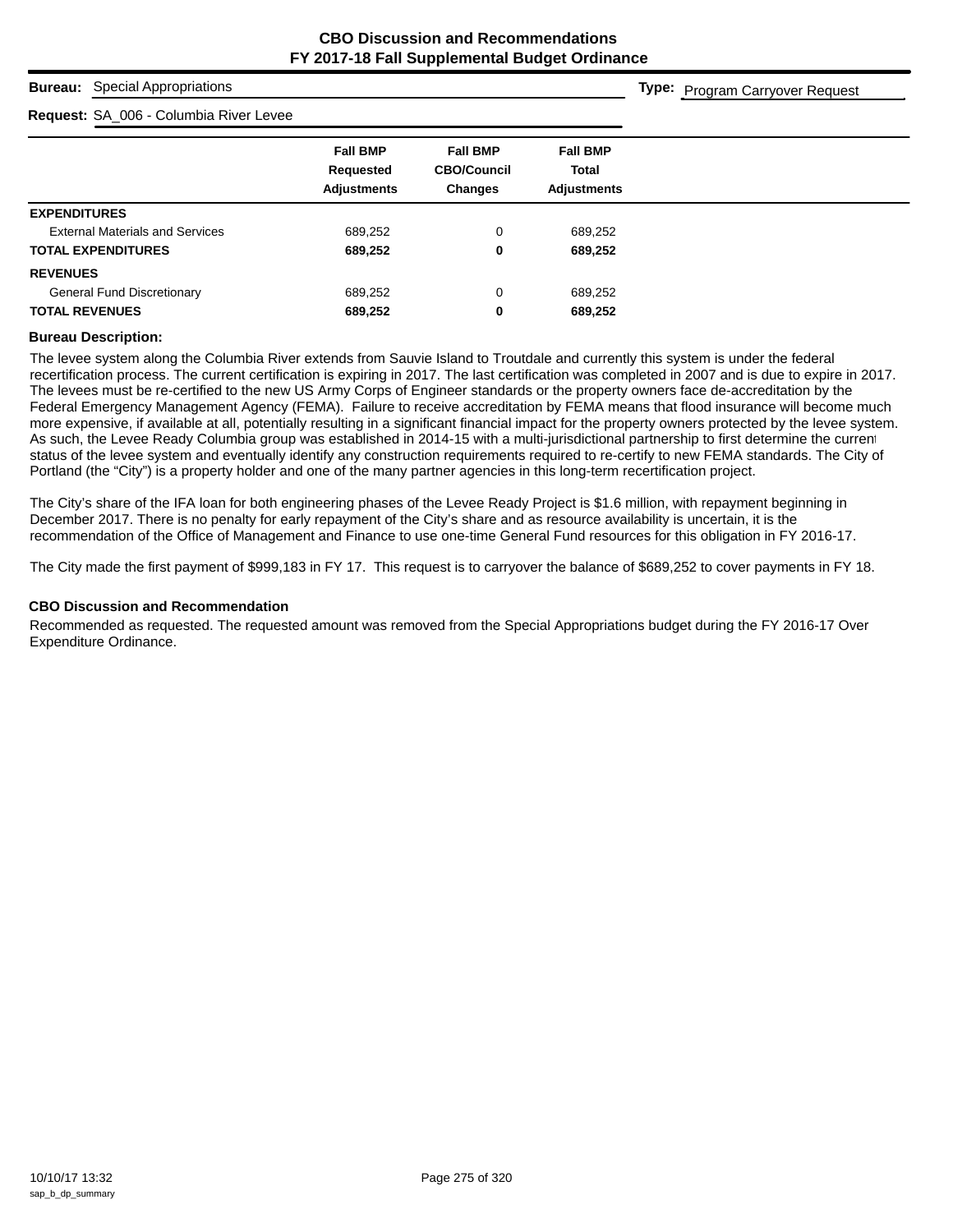| <b>Bureau:</b> Portland Bureau of Transportation                  |                                                    | <b>Type:</b> New Request                                |                                                |  |
|-------------------------------------------------------------------|----------------------------------------------------|---------------------------------------------------------|------------------------------------------------|--|
| Request: TR_001 - GF Ongoing Request - Utility License Fees (ULF) |                                                    |                                                         |                                                |  |
|                                                                   | <b>Fall BMP</b><br>Requested<br><b>Adjustments</b> | <b>Fall BMP</b><br><b>CBO/Council</b><br><b>Changes</b> | <b>Fall BMP</b><br>Total<br><b>Adjustments</b> |  |
| <b>REVENUES</b>                                                   |                                                    |                                                         |                                                |  |
| <b>Charges for Services</b>                                       | 0                                                  | 0                                                       | 0                                              |  |
| <b>Fund Transfers - Revenue</b>                                   | 0                                                  | 0                                                       | 0                                              |  |
| <b>TOTAL REVENUES</b>                                             | 0                                                  | 0                                                       | 0                                              |  |

#### **Bureau Description:**

In the FY 2017-18 Adopted Budget, Council reallocated \$1,980,000 of ongoing General Fund discretionary resources from PBOT to the Build Portland program. The assumption was that PBOT would qualify for at least that much funding from Build Portland each year for various capital projects, and thus remain whole. However, due to PBOT's limited availability of other discretionary resources for capital projects, the bureau had to cut ongoing funding allocated for sidewalk infrastructure improvements (\$1.5 million) and signals/streetlights infrastructure improvements (\$480,000). In order to maintain current staffing levels assigned to build and improve these assets, the Build Portland program would need to allocate one-time bond resources to these ongoing infrastructure improvement programs. PBOT believes it is in the best interest of the Build Portland program to remove the need to continually sell bonds for ongoing operations, and requests that the \$1,980,000 of ongoing General Fund resources be returned to PBOT via a CAL target adjustment in FY 2018-19. By doing so, the funding currently allocated to Build Portland could be used for any capital project within the City without any potential negative impact to current PBOT staffing levels. To memorialize this decision, this request replaces the current year's one-time General Fund resources with ongoing General Fund resources.

#### **CBO Discussion and Recommendation**

Not recommended. Additional ongoing General Fund discretionary resources are not generally recommended during supplemental budgeting processes because there is no ongoing funding available, and there is no process for engaging in a citywide conversation about priorities and trade-offs. PBOT should request this funding increase during the FY 2018-19 budget process.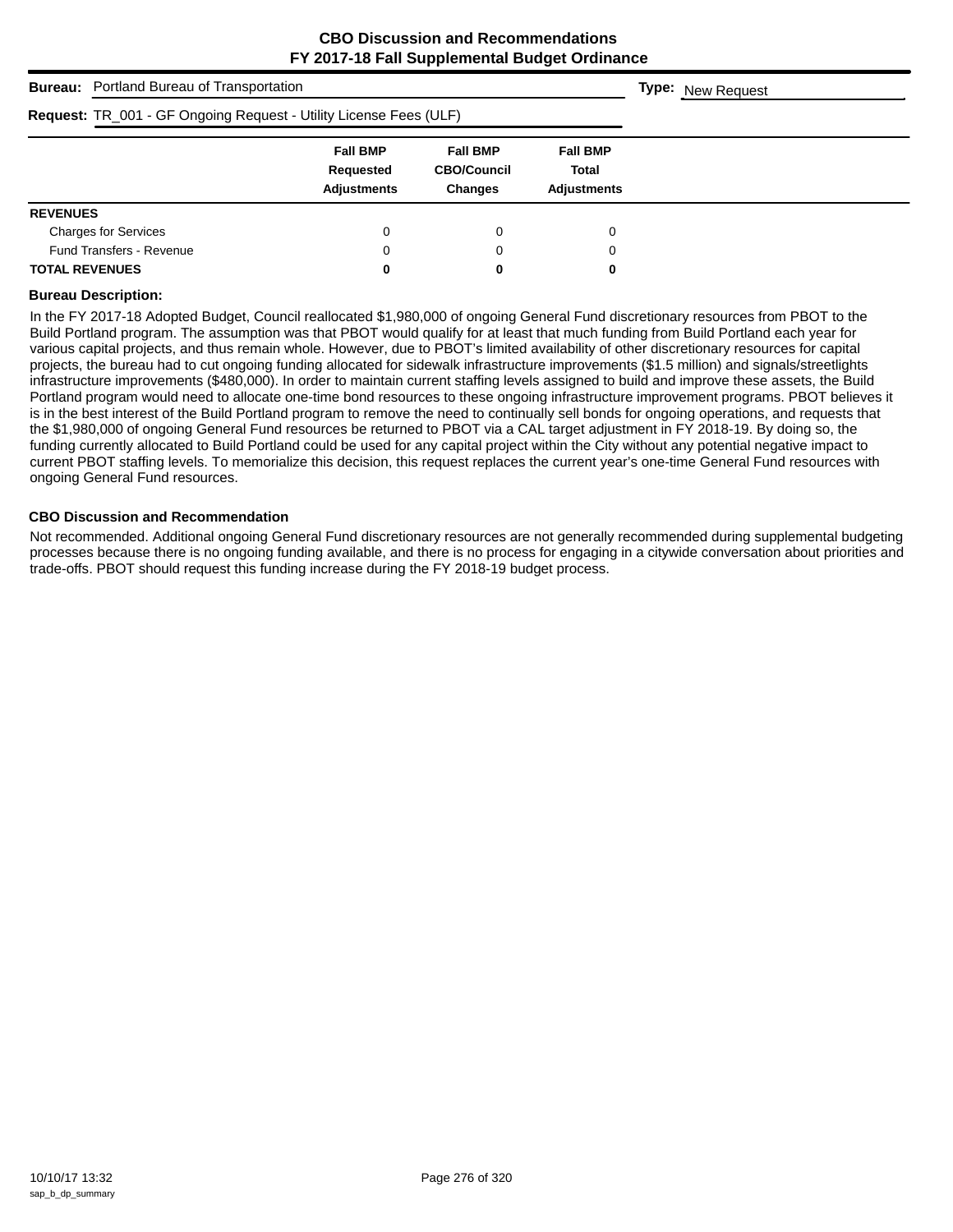| <b>Bureau:</b> Portland Bureau of Transportation                   | <b>Type:</b> New Request                           |                                                         |                                                       |  |
|--------------------------------------------------------------------|----------------------------------------------------|---------------------------------------------------------|-------------------------------------------------------|--|
| Request: TR_002 - Marijuana Tax Fund Ongoing Request - Vision Zero |                                                    |                                                         |                                                       |  |
|                                                                    | <b>Fall BMP</b><br>Requested<br><b>Adjustments</b> | <b>Fall BMP</b><br><b>CBO/Council</b><br><b>Changes</b> | <b>Fall BMP</b><br><b>Total</b><br><b>Adjustments</b> |  |
| <b>REVENUES</b>                                                    |                                                    |                                                         |                                                       |  |
| <b>Charges for Services</b>                                        | 0                                                  | 0                                                       | 0                                                     |  |
| <b>Fund Transfers - Revenue</b>                                    | 0                                                  | 0                                                       | 0                                                     |  |
| <b>TOTAL REVENUES</b>                                              | 0                                                  | 0                                                       | 0                                                     |  |

### **Bureau Description:**

In FY 2017-18 Adopted Budget, a total of \$1,590,000 (\$1,464,958 in ongoing and \$125,042 one-time) from the Recreational Marijuana Tax Fund was added to PBOT's budget for projects intended to improve transportation safety and further advance the City's Vision Zero goals. PBOT is asking Council to realign \$125,042 in one-time to ongoing in PBOT's Recreational Marijuana Tax Fund allocation for FY 2017-18 and beyond.

#### **CBO Discussion and Recommendation**

Not recommended. When asked for examples of what Vision Zero efforts PBOT can implement with an additional \$125,042 in ongoing Recreational Marijuana Tax dollars, PBOT states that it is not doing any additional work than what was identified in the Adopted Budget, and that is is simply asking that the one-time funds be converted to ongoing to continue the same level of effort in FY 2018-19. Similar to the request to reinstate the bureau's former ongoing allocation of Utility License Fees (TR\_001), there is no additional ongoing funding available during the Supplemental process, nor is there a process for engaging in a Citywide conversation about priorities and trade-offs. PBOT should resubmit this request as part of the FY 2018-19 budget process. City Code for the fund also states that allocations of revenue from the fund shall occur annnually as part of the public budget adoption process. Furthermore, it has been difficult to get accurate forecasts of this revenue. In FY 2016-17, the fund saw \$294,930 less in tax revenue than had been budgeted.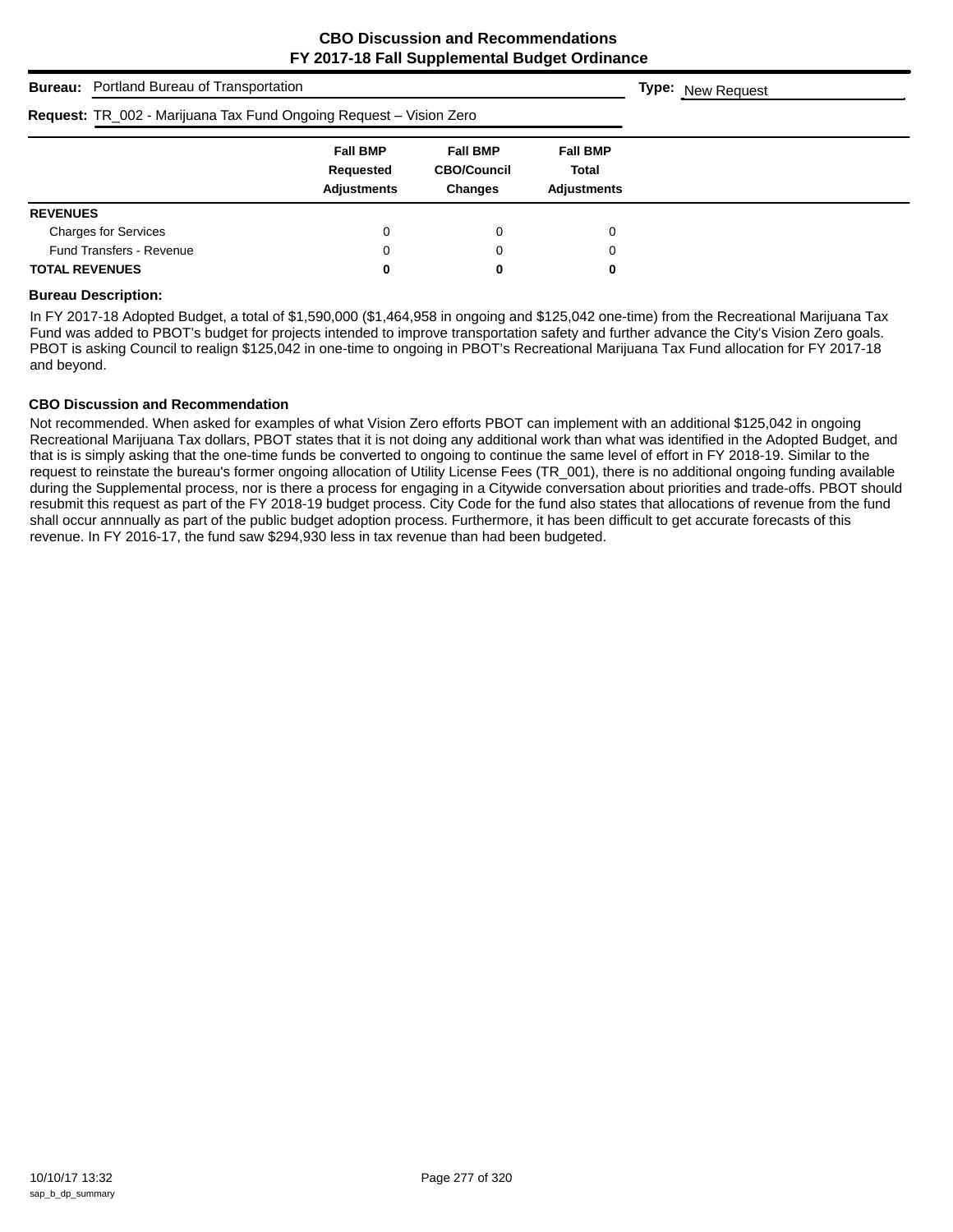## **Bureau:** Portland Bureau of Transportation

#### **Request:** TR\_003 - GF One-Time Request-Major Maint & Infrastructure

**Type:** Capital Set-Aside Request

|                                        | <b>Fall BMP</b><br>Requested<br><b>Adjustments</b> | <b>Fall BMP</b><br><b>CBO/Council</b><br><b>Changes</b> | <b>Fall BMP</b><br><b>Total</b><br><b>Adjustments</b> |  |  |
|----------------------------------------|----------------------------------------------------|---------------------------------------------------------|-------------------------------------------------------|--|--|
| <b>EXPENDITURES</b>                    |                                                    |                                                         |                                                       |  |  |
| <b>Personnel Services</b>              | 4,258,063                                          | (3,766,028)                                             | 492,035                                               |  |  |
| <b>External Materials and Services</b> | 6,275,000                                          | (5,946,977)                                             | 328,023                                               |  |  |
| Capital Outlay                         | 29,620,822                                         | (25,516,796)                                            | 4,104,026                                             |  |  |
| <b>TOTAL EXPENDITURES</b>              | 40,153,885                                         | (35, 229, 801)                                          | 4,924,084                                             |  |  |
| <b>REVENUES</b>                        |                                                    |                                                         |                                                       |  |  |
| <b>Fund Transfers - Revenue</b>        | 40,153,885                                         | (35, 229, 801)                                          | 4,924,084                                             |  |  |
| <b>TOTAL REVENUES</b>                  | 40,153,885                                         | (35, 229, 801)                                          | 4,924,084                                             |  |  |

#### **Bureau Description:**

City Financial Policy 2.03 directs Council to dedicate a minimum of 50% of excess General Fund ending balance to major maintenance and infrastructure replacement projects. In an effort to help the City allocate resources to the most critical infrastructure needs, a citywide project ranking was developed in FY 2014-15. The FY 2017-18 Fall BMP Project Ranking Process will be built off the process used during FY 2017-18 budget development. Project ranking will begin with the existing ranked list created as a result of the FY 2017-18 budget development process, then incorporate any new information from bureaus utilizing the project scoring tool.

PBOT is requesting \$40,153,885 in general fund support for various major maintenance and infrastructure replacement projects:

New Requests-Road Improvements around OHSU \$7,100,000 Columbia Blvd/UP Railroad Undercrossing Improvement \$1,500,000 Halsey Corridor Traffic Signal Replacement Projects \$1,500,000 Vision Zero Vegetation Control \$50,000 Vision Zero Street Name Sign Improvements on High Crash Corridors \$100,000

From Existing Ranked List in FY2017-18 budget development process, revised dollars-Bridge Replacement - BR#075-NE 42nd Ave Bridge Over NE Portland Hwy \$7,270,822 Safe Routes to Schools & Pavement Reconstruction - SE Mill: SE 80th to SE 82nd; SE 80th: SE Market to SE Stephens \$600,000 Speed Sign Upgrading \$1,000,000 Traffic Signal System Local Controller Replacement in SE \$900,000

From Existing Ranked List in FY2017-18 budget development process, same dollars-Street Lighting Safety & Efficiency \$600,000 SW Naito Street Lighting - SW Caruthers to Ross Island Bridge (1st segment) \$1,083,063 Pavement Reconstruction - NW 23rd Avenue: Lovejoy to Vaughn \$4,100,000 Pavement Rehabilitation - NE Cornfoot: NE 47th to 750' W of Alderwood \$8,400,000

From Existing Ranked List in FY2017-18 budget development process, funded but resubmitting for additional improvements elsewhere in the City-

Traffic Signal Reconstruction Program \$950,000 ADA Accessible Sidewalks \$5,000,000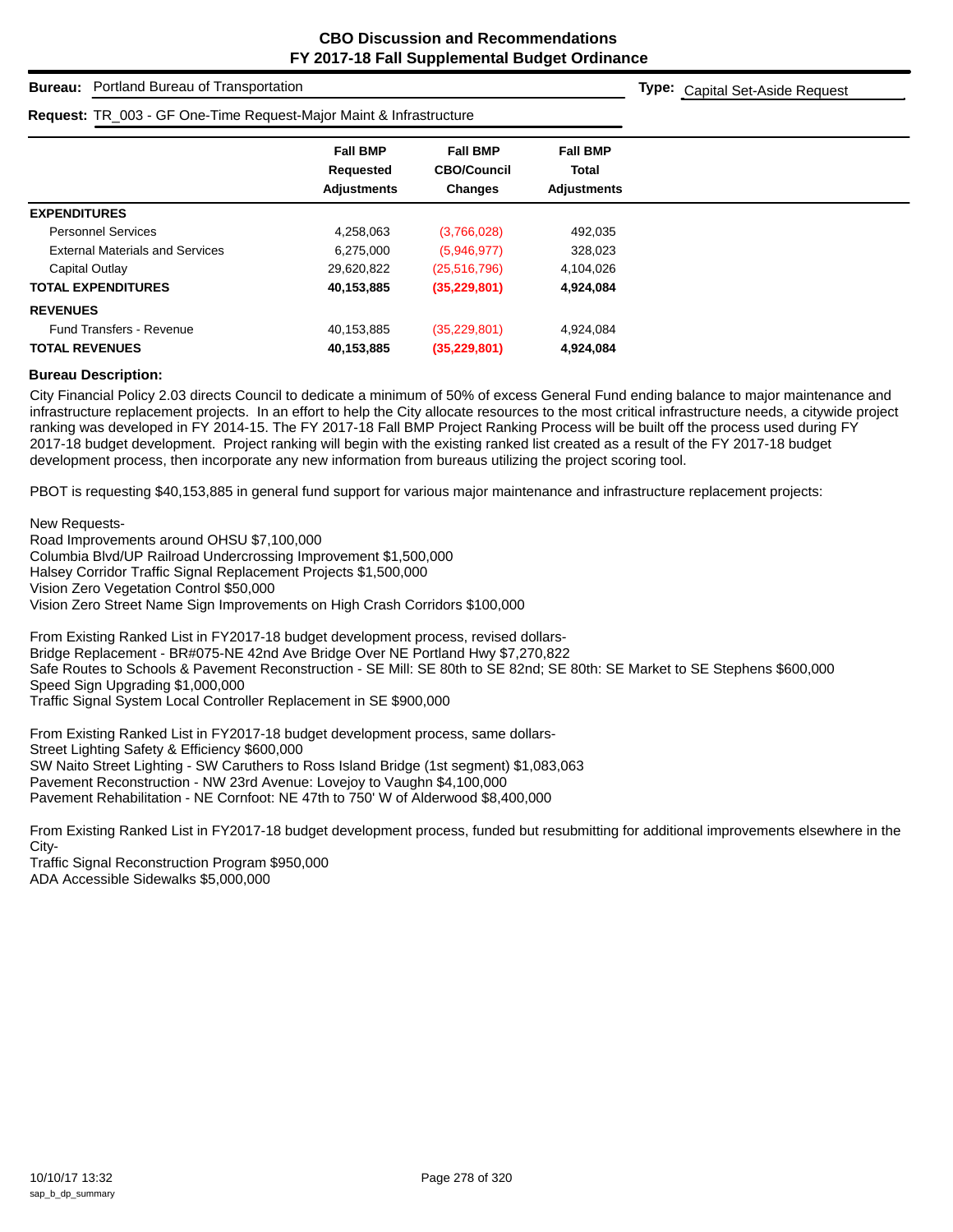| <b>Bureau:</b> Portland Bureau of Transportation                              | <b>Type:</b> Capital Set-Aside Request |                    |                    |  |
|-------------------------------------------------------------------------------|----------------------------------------|--------------------|--------------------|--|
| <b>Request: TR_003 - GF One-Time Request-Major Maint &amp; Infrastructure</b> |                                        |                    |                    |  |
|                                                                               | <b>Fall BMP</b>                        | <b>Fall BMP</b>    | <b>Fall BMP</b>    |  |
|                                                                               | Requested                              | <b>CBO/Council</b> | Total              |  |
|                                                                               | <b>Adjustments</b>                     | <b>Changes</b>     | <b>Adjustments</b> |  |

#### **CBO Discussion and Recommendation**

Four of the projects, comprising 50.3% of the total requested amount, are paving or roadway rehabilitation projects. Funding is requested for one bridge replacement and one undercrossing project, amounting to 21.8% of the requested amount, in addition to three traffic signal-related projects making up 8.3% of the requested amount. Funds are requested again for three multi-year projects (Traffic Signal System Local Controller Replacement, Traffic Signal Reconstruction, and Street Lighting Safety & Efficiency) with PBOT working on different locations than in previous years. And as noted in the request description, the bureau is again requesting \$5.0 million for ADA accessible sidewalks.

In its FY 2017-18 Adopted Budget, PBOT has devoted only \$723,685 of discretionary funds for major maintenance and is using these resources for maintenance of traffic signals and street lighting, as well as for bridge inspections. Due to the lack of discretionary resources, the bureau eliminated any funding for contracted paving years ago. About \$28.2 million of ongoing discretionary resources is dedicated to sidewalk, street pavement, structural, traffic, and electrical maintenance in the Adopted Budget, but these funds are used to ensure that the assets are usable up to the end of their useful lives and do not extend the assets' useful lives, which major maintenance aims to do. The bureau does have \$3.12 million of GTR in the Adopted Budget for its Capital Improvement Plan, with 54.5% of that amount used to match grants, 23.2% for major maintenance as mentioned above, and 19.2% for safety projects. Other uses of ongoing GTR are beyond the scope of this BMP review and can be found in CBO's analysis of PBOT's Requested Budget.

Based on the amount of funds available in the General Fund Capital Set-Aside and the results from the ranking committee, CBO is recommending \$4.92 million for the replacement of the bridge on NE 42nd Ave. While this amount is about \$2.3 million below what the bureau requested, PBOT has indicated that it will work on redirecting funds internally, to make up for the shortfall.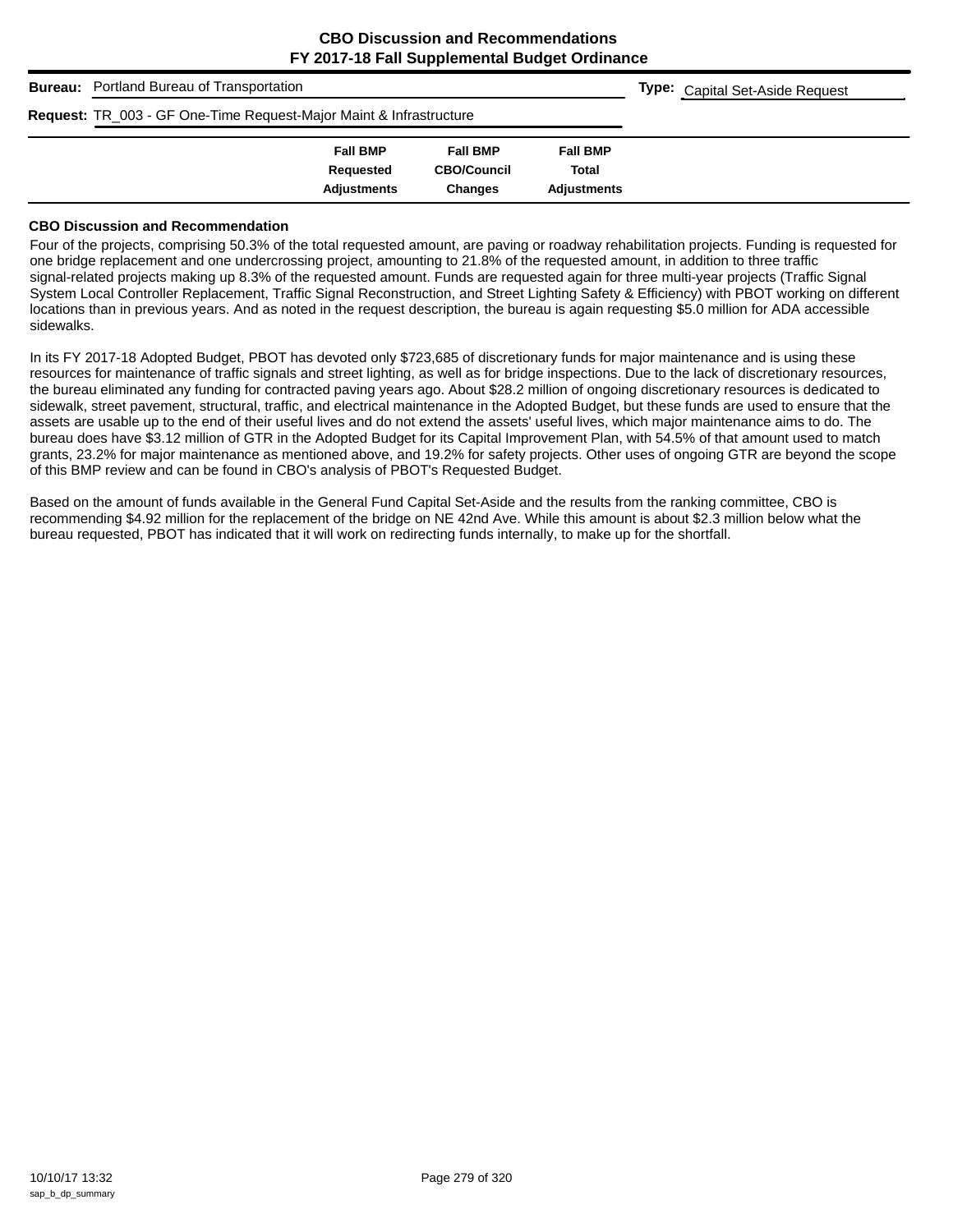|                       | <b>Bureau:</b> Portland Bureau of Transportation         | <b>Type:</b> New Request                           |                                                  |                                                       |  |
|-----------------------|----------------------------------------------------------|----------------------------------------------------|--------------------------------------------------|-------------------------------------------------------|--|
|                       | Request: TR_004 - GF One-Time Request - Campsite Cleanup |                                                    |                                                  |                                                       |  |
|                       |                                                          | <b>Fall BMP</b><br>Requested<br><b>Adjustments</b> | <b>Fall BMP</b><br><b>CBO/Council</b><br>Changes | <b>Fall BMP</b><br><b>Total</b><br><b>Adjustments</b> |  |
| <b>EXPENDITURES</b>   |                                                          |                                                    |                                                  |                                                       |  |
| Contingency           |                                                          | 88,313                                             | (88, 313)                                        | 0                                                     |  |
|                       | <b>TOTAL EXPENDITURES</b>                                | 88,313                                             | (88, 313)                                        | 0                                                     |  |
| <b>REVENUES</b>       |                                                          |                                                    |                                                  |                                                       |  |
|                       | <b>Fund Transfers - Revenue</b>                          | 88.313                                             | (88, 313)                                        | 0                                                     |  |
| <b>TOTAL REVENUES</b> |                                                          | 88,313                                             | (88, 313)                                        | 0                                                     |  |

#### **Bureau Description:**

In prior FY 2016-17, PBOT budgeted \$266,247 in OMF Facilities Interagency for its share of campsite cleanup services that is coordinated by OMF Facilities. This contribution supports campsite cleanup services to City right-of-ways and City-owned properties to improve community livability and reduce the impact of homelessness on neighborhoods. In prior FY 2016-17, PBOT was contacted of the increased costs in campsite services and was assured that PBOT could request for reimbursement in General Fund resources for costs over the budgeted amount in the Fall BMP process. At FY 2016-17 year-end, PBOT covered \$88,313 in excess of its budget for a total contribution of \$354,560 in campsite cleanup services. As supported by Mayor's Office, PBOT is asking for one-time General Fund resources to cover the excess costs, \$88,313, from prior FY 2016-17.

#### **CBO Discussion and Recommendation**

Not recommended. The request does not address a problem that is urgent, which additional General Fund discretionary resources allocated during BMPs are meant to address. PBOT states that the requested funds would reimburse its contingency to remain within its projections included in the bureau's Five-Year Forecast and so would simply back expected expenses in the future. CBO notes that while PBOT's maintenance needs are great, the bureau will be realizing resources above what its prior projections would indicate. For example, the temporary local gas tax is bringing in more than projected. In addition, the State recently passed a transportation package that will bring even more dollars to the City. While these funds may be restricted to uses that preclude campsite cleanup, CBO believes that the bureau can redirect funds to absorb the additional \$88,313 in additional costs incurred in FY 2016-17.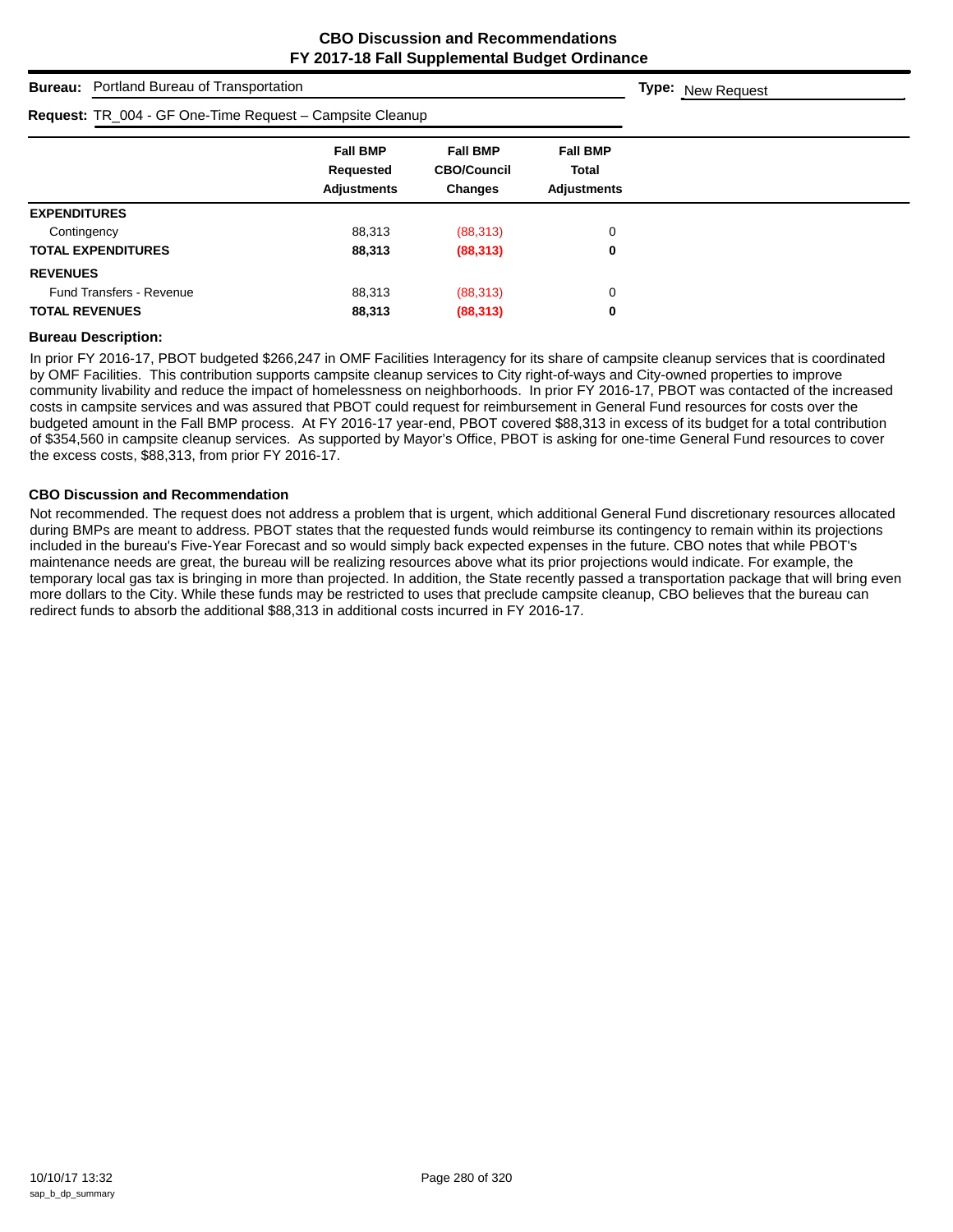|                       | <b>Bureau:</b> Portland Bureau of Transportation |                                                    | <b>Type:</b> New Request                                |                                                       |  |
|-----------------------|--------------------------------------------------|----------------------------------------------------|---------------------------------------------------------|-------------------------------------------------------|--|
|                       | Request: TR_005 - GF One-Time Request - Go Forth |                                                    |                                                         |                                                       |  |
|                       |                                                  | <b>Fall BMP</b><br>Requested<br><b>Adjustments</b> | <b>Fall BMP</b><br><b>CBO/Council</b><br><b>Changes</b> | <b>Fall BMP</b><br><b>Total</b><br><b>Adjustments</b> |  |
| <b>EXPENDITURES</b>   |                                                  |                                                    |                                                         |                                                       |  |
| Contingency           |                                                  | 54.510                                             | (54, 510)                                               | 0                                                     |  |
|                       | <b>TOTAL EXPENDITURES</b>                        | 54,510                                             | (54, 510)                                               | 0                                                     |  |
| <b>REVENUES</b>       |                                                  |                                                    |                                                         |                                                       |  |
|                       | <b>Fund Transfers - Revenue</b>                  | 54,510                                             | (54, 510)                                               | 0                                                     |  |
| <b>TOTAL REVENUES</b> |                                                  | 54,510                                             | (54, 510)                                               | 0                                                     |  |

#### **Bureau Description:**

Go Forth has five dedicated meter spaces, two spaces on SW Salmon & 2nd and three spaces on SW 1st. Five dedicated meter spaces are being used by Go Forth for three years to support the City's climate action goals to reduce carbon emissions and encourage citizens to use electric vehicles. The nominal meter rate is \$7,268 per space. The total lost meter revenue to PBOT is \$109,020 (5 spaces x \$7,268 per space x 3 years). PBOT will contribute \$54,510 that is half of the lost meter revenue. PBOT is asking for one-time General Fund support \$54,510 for the other half of the lost meter revenue.

#### **CBO Discussion and Recommendation**

Go Forth is using these parking spaces by its location as a consumer showcase for electric vehicles, and interested parties can view and test the vehicles from this location. CBO does not recommend the additional \$54,510 from General Fund discretionary because the issue is neither urgent nor unforeseen. At year-end, PBOT sometimes realizes parking meter revenues above the amount initally budgeted, and thus, the bureau may be able to realize an additional \$54,510 over the course of three years.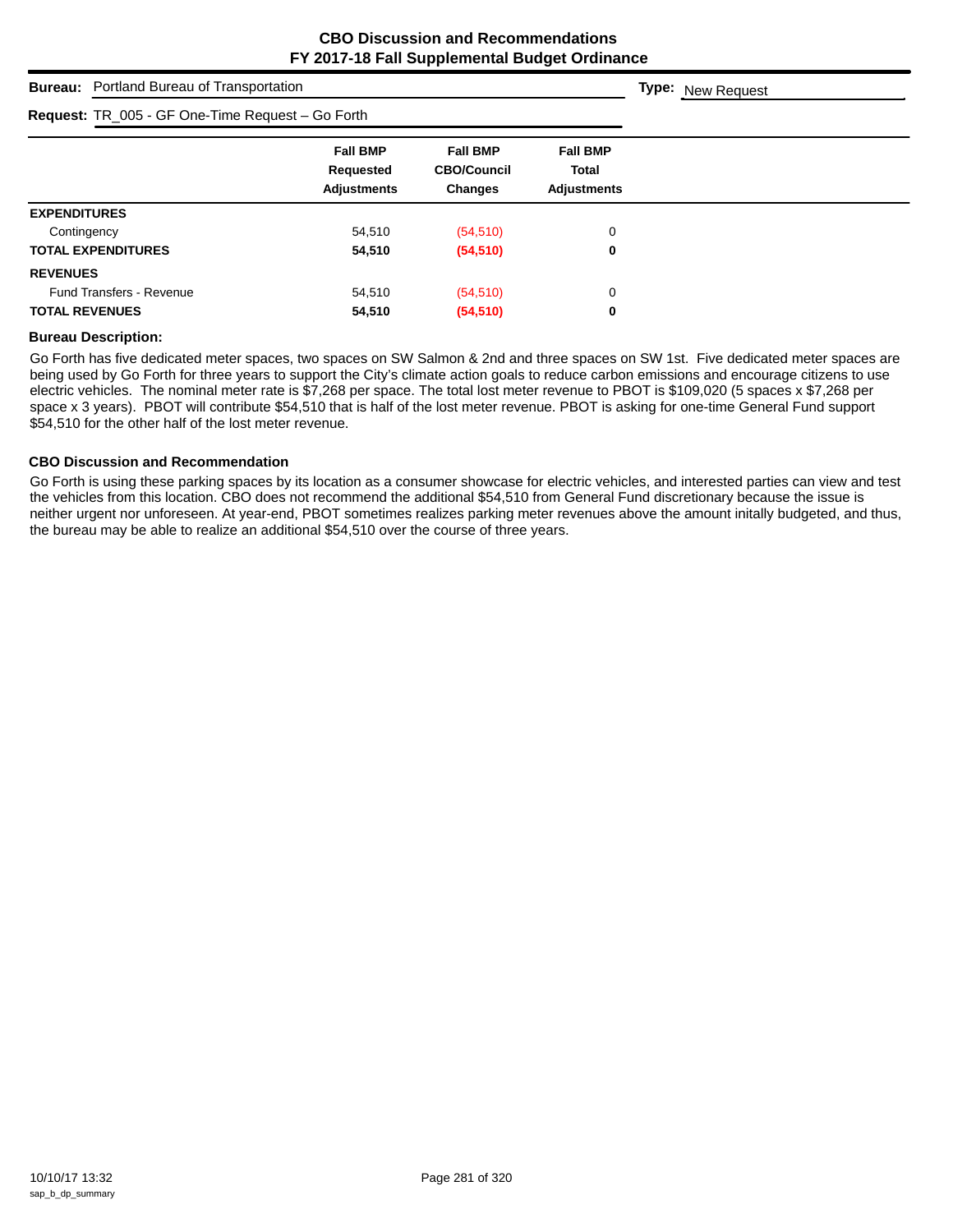| <b>Bureau:</b> Portland Bureau of Transportation | <b>Type: New Request</b>                                  |                                                  |                                                |  |
|--------------------------------------------------|-----------------------------------------------------------|--------------------------------------------------|------------------------------------------------|--|
| Request: TR_006 - Debt Service Adjustments       |                                                           |                                                  |                                                |  |
|                                                  | <b>Fall BMP</b><br><b>Requested</b><br><b>Adjustments</b> | <b>Fall BMP</b><br><b>CBO/Council</b><br>Changes | <b>Fall BMP</b><br>Total<br><b>Adjustments</b> |  |
| <b>EXPENDITURES</b>                              |                                                           |                                                  |                                                |  |
| <b>Personnel Services</b>                        | 0                                                         | 0                                                | 0                                              |  |
| <b>Bond Expenses</b>                             | 2,199,370                                                 | 0                                                | 2,199,370                                      |  |
| Contingency                                      | (2, 199, 370)                                             | 0                                                | (2, 199, 370)                                  |  |
| <b>TOTAL EXPENDITURES</b>                        | 0                                                         | 0                                                | 0                                              |  |
| <b>REVENUES</b>                                  |                                                           |                                                  |                                                |  |
| Interagency Revenue                              | 0                                                         | 0                                                | 0                                              |  |
| <b>TOTAL REVENUES</b>                            | 0                                                         | 0                                                | 0                                              |  |

#### **Bureau Description:**

Debt Service adjustments \$2,199,370 are needed to modify the budget to match the Debt Service Schedules provided by the City's Debt Management Division. These amounts \$2,199,370 were being held in Contingency pending these changes.

#### **CBO Discussion and Recommendation**

Recommended as requested. PBOT is adjusting its budget for debt related to the Sellwood Bridge by \$599,371 and correcting a \$1.6 million negative offset that should have been budgeted in contingency and not debt service. The amount related to the Sellwood Bridge is 2% of contingency that was in the 5-year forecast, while the debt service for FY 2018-19 is lower by approximately the same amount to offset the reduction in contingency.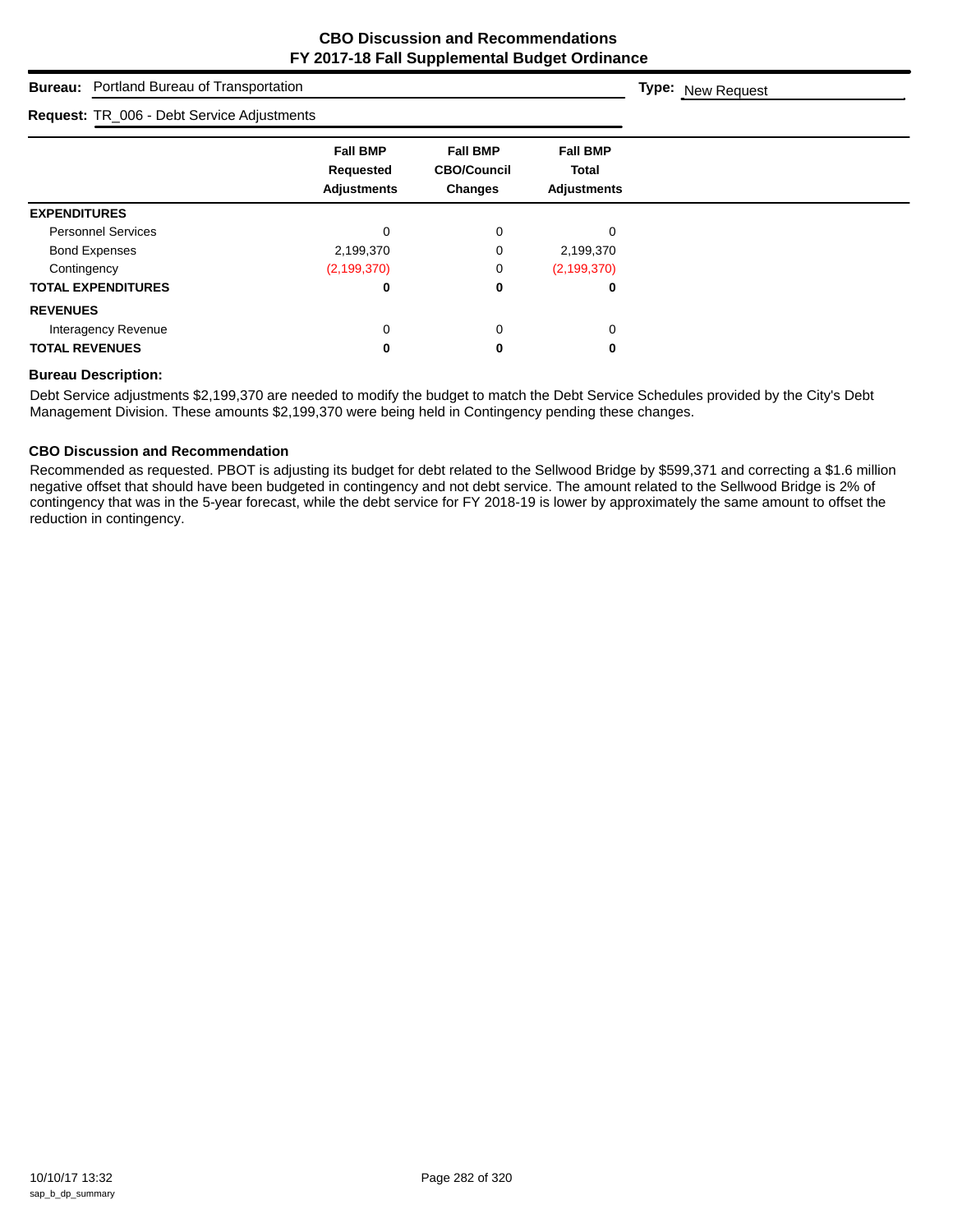# **Bureau:** Portland Bureau of Transportation

| Request: TR_007 - BPS Interagency Projects |                                                    |                                                         |                                                       |  |  |
|--------------------------------------------|----------------------------------------------------|---------------------------------------------------------|-------------------------------------------------------|--|--|
|                                            | <b>Fall BMP</b><br>Requested<br><b>Adjustments</b> | <b>Fall BMP</b><br><b>CBO/Council</b><br><b>Changes</b> | <b>Fall BMP</b><br><b>Total</b><br><b>Adiustments</b> |  |  |
| <b>EXPENDITURES</b>                        |                                                    |                                                         |                                                       |  |  |
| <b>Personnel Services</b>                  | 98,838                                             | 0                                                       | 98,838                                                |  |  |
| <b>TOTAL EXPENDITURES</b>                  | 98,838                                             | 0                                                       | 98,838                                                |  |  |
| <b>REVENUES</b>                            |                                                    |                                                         |                                                       |  |  |
| Interagency Revenue                        | 98,838                                             | 0                                                       | 98,838                                                |  |  |
| <b>TOTAL REVENUES</b>                      | 98,838                                             | 0                                                       | 98,838                                                |  |  |

#### **Bureau Description:**

BPS is adjusting PBOT's services for various projects, an overall increase of \$98,838 in IA revenue to PBOT.

•82nd Avenue Study \$20,768 •Multi-Dwelling Development (\$12,184) •Powell Division Bike Ped \$20,631 •Central Eastside Freight Access and Circulation Impact Assessment Study \$10,000 •Smart Cities Regional Implementation Plan \$10,000

•Ross Island Bridgehead Right-of-Way Research \$5,000

•Low-Cost Urban Air Quality Measurement \$14,833

•Top of Bank Survey \$29,790

#### **CBO Discussion and Recommendation**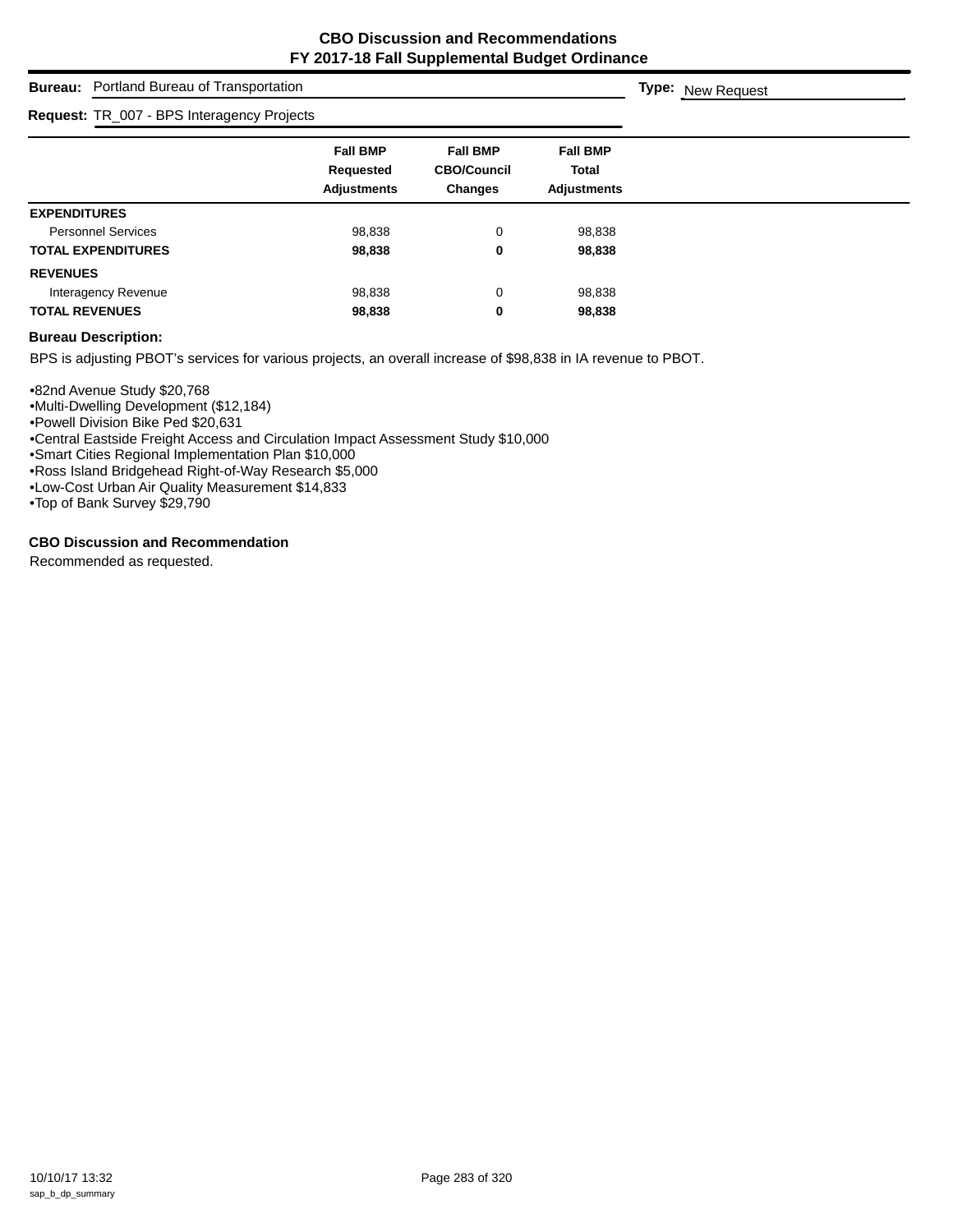## **Bureau:** Portland Bureau of Transportation **Fall BMP Fall BMP Fall BMP Requested CBO/Council Total Adjustments Changes Adjustments Type:** New Request **Request:** TR\_008 - OMF Facilities Project **EXPENDITURES** Personnel Services 10,000 0 10,000 Internal Materials and Services 0 0 0 **TOTAL EXPENDITURES 10,000 0 10,000 REVENUES** Interagency Revenue 10,000 10,000 0 10,000 **TOTAL REVENUES 10,000 0 10,000**

## **Bureau Description:**

OMF Facilities is requesting engineering services from PBOT for Police Training Resurfacing Project, an increase of \$10,000 in IA revenue to PBOT.

## **CBO Discussion and Recommendation**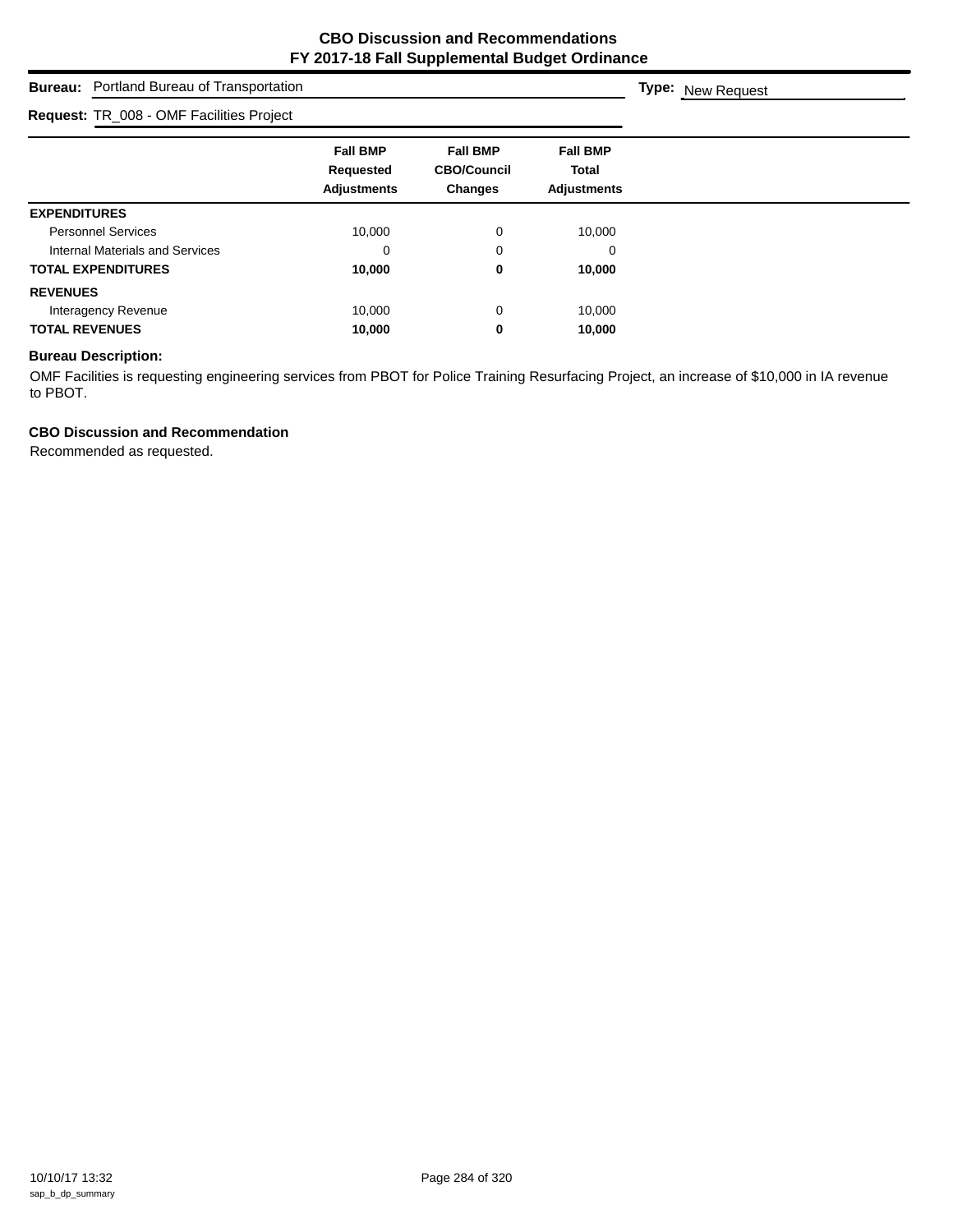**Type:** Technical Adjustment

## **Bureau:** Portland Bureau of Transportation

## **Request:** TR\_009 - Bureau of Human Resources (BHR) Interagency

| <b>Request.</b> TR_009 - Bureau of Figurear Resources (Briff) interagency |                                                    |                                                  |                                                       |  |  |
|---------------------------------------------------------------------------|----------------------------------------------------|--------------------------------------------------|-------------------------------------------------------|--|--|
|                                                                           | <b>Fall BMP</b><br>Requested<br><b>Adjustments</b> | <b>Fall BMP</b><br><b>CBO/Council</b><br>Changes | <b>Fall BMP</b><br><b>Total</b><br><b>Adiustments</b> |  |  |
| <b>EXPENDITURES</b>                                                       |                                                    |                                                  |                                                       |  |  |
| <b>Personnel Services</b>                                                 | (92,034)                                           |                                                  | (92,034)                                              |  |  |
| <b>External Materials and Services</b>                                    |                                                    | 0                                                | 0                                                     |  |  |
| Internal Materials and Services                                           | 92,034                                             |                                                  | 92,034                                                |  |  |
| <b>TOTAL EXPENDITURES</b>                                                 |                                                    | 0                                                | 0                                                     |  |  |

#### **Bureau Description:**

PBOT is requesting BHR to provide additional staff capacity in administering the recruitment processes for vacant positions within PBOT, including outreach and establishing eligible lists. This request moves \$92,034 in existing appropriation from part-time dollars to BHR interagency.

#### **CBO Discussion and Recommendation**

Recommended as requested. PBOT states that this action recognizes the Interagency Agreement (IA) that is already in place, and the services have been provided to PBOT since the last fiscal year, although time had been directly billed to PBOT instead of an IA. The bureau decided that an IA was more appropriate to show the agreeement between the two bureaus. PBOT believes that BHR recruitment is understaffed, and delays in recruitments have caused delays in the delivery of PBOT services.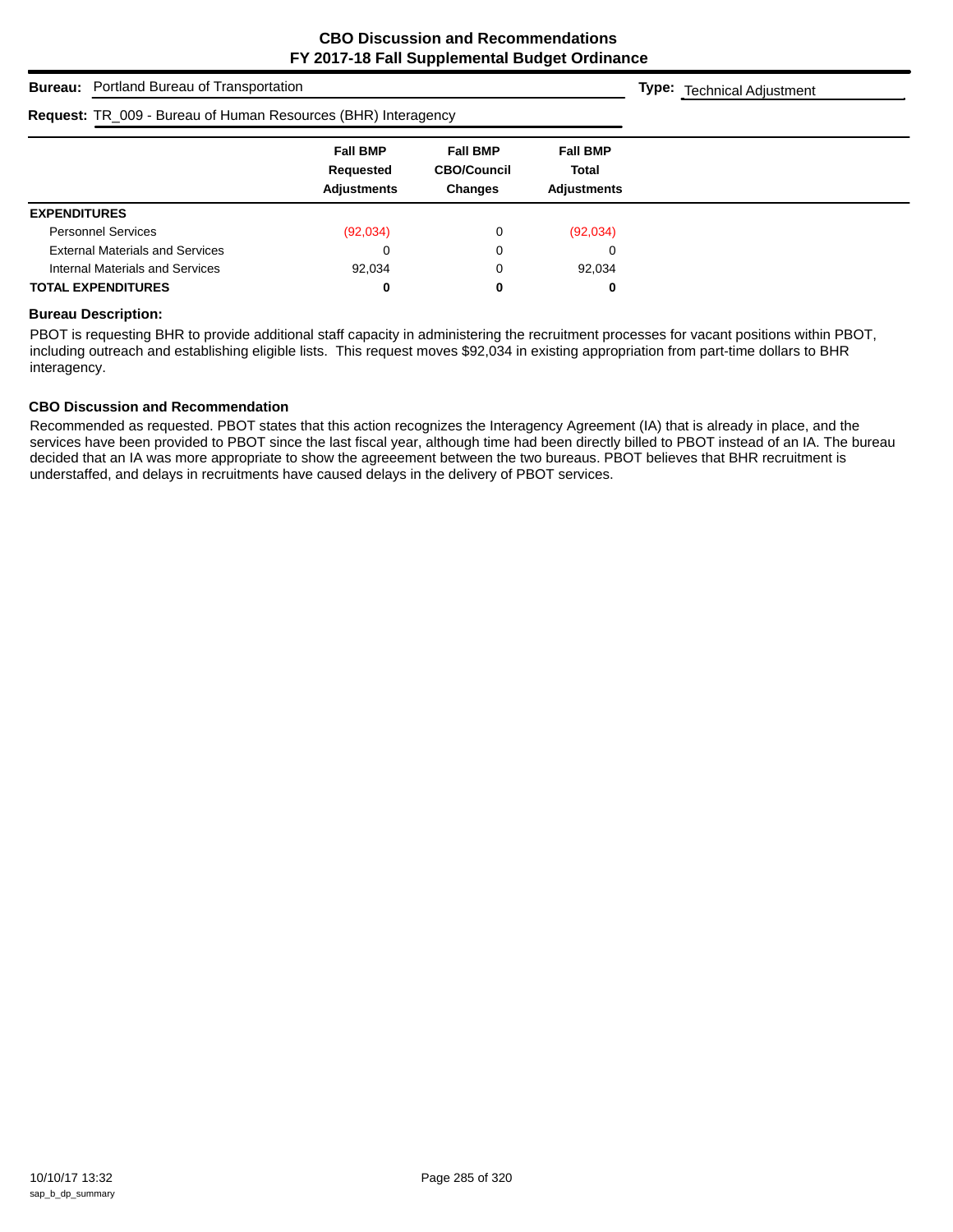## **Bureau:** Portland Bureau of Transportation **Fall BMP Fall BMP Fall BMP Requested CBO/Council Total Adjustments Changes Adjustments Type:** Technical Adjustment **Request:** TR\_010 - Safety & Training – New Vehicle Purchase **EXPENDITURES** External Materials and Services (45,000) 0 (45,000) Internal Materials and Services **45,000** 45,000 0 45,000 Contingency 0 0 0 0 **TOTAL EXPENDITURES 0 0 0 REVENUES** Interagency Revenue 0 0 0 **TOTAL REVENUES 0 0 0**

#### **Bureau Description:**

PBOT is requesting the purchase of a new truck to be used for field site inspections to ensure safety compliance by PBOT Employee Services – Safety & Training Section. In addition, the new truck will allow Safety & Training Section the ability to respond and provide assistance to emergency incidents, for assessing work site hazard. This request moves \$45,000 in existing appropriation from operating supplies to CityFleet interagency. Also, this request is in accordance with Resolution 35960 requiring Council approval of new vehicle additions.

#### **CBO Discussion and Recommendation**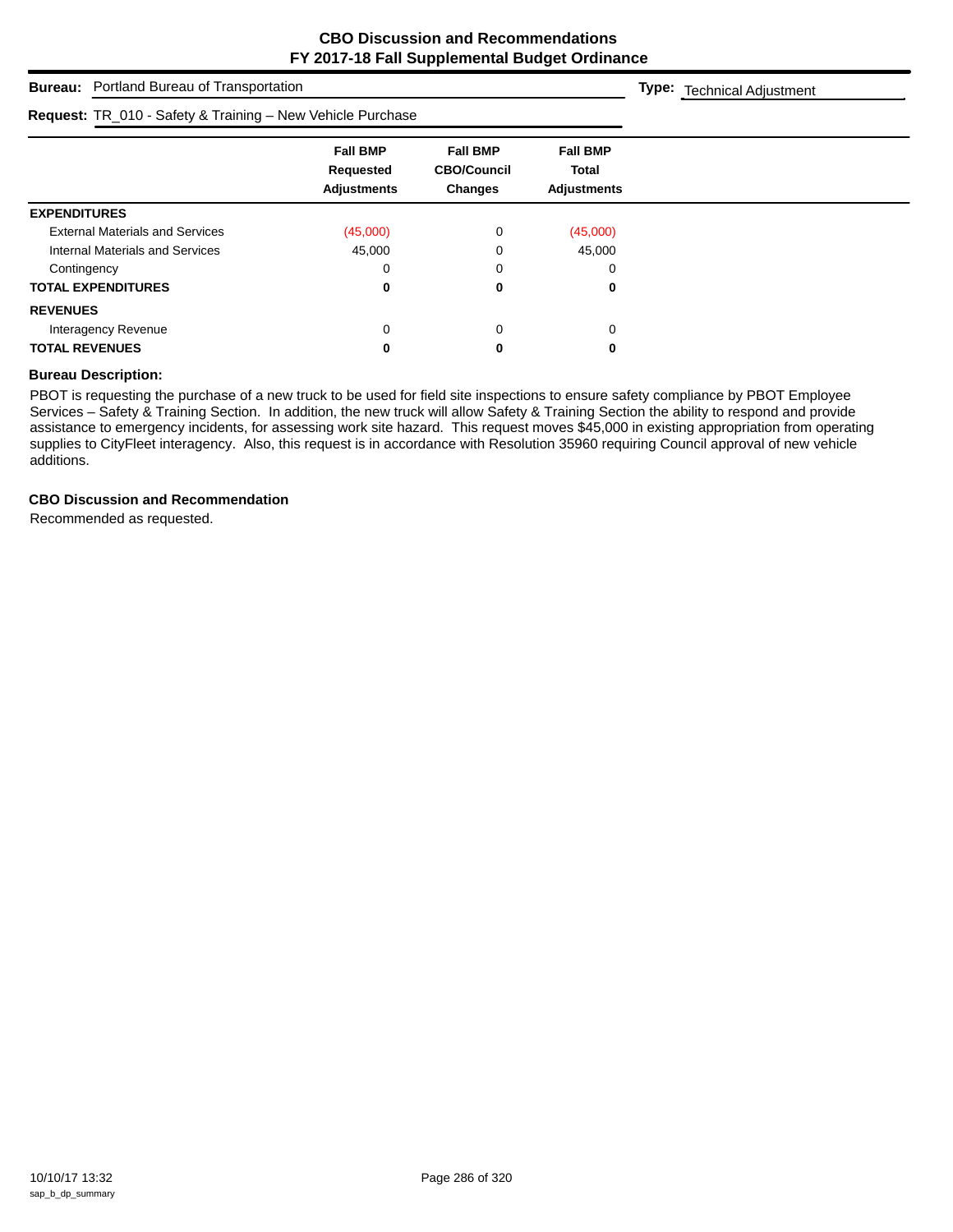|                                                           | <b>Bureau:</b> Portland Bureau of Transportation   |                                                         |                                                       |  |  |  |  |
|-----------------------------------------------------------|----------------------------------------------------|---------------------------------------------------------|-------------------------------------------------------|--|--|--|--|
| Request: TR_011 - Parking Facilities Fund - Parking Space |                                                    |                                                         |                                                       |  |  |  |  |
|                                                           | <b>Fall BMP</b><br>Requested<br><b>Adjustments</b> | <b>Fall BMP</b><br><b>CBO/Council</b><br><b>Changes</b> | <b>Fall BMP</b><br><b>Total</b><br><b>Adjustments</b> |  |  |  |  |
| <b>EXPENDITURES</b>                                       |                                                    |                                                         |                                                       |  |  |  |  |
| <b>Internal Materials and Services</b>                    | 0                                                  |                                                         | $\Omega$                                              |  |  |  |  |
| Contingency                                               |                                                    |                                                         |                                                       |  |  |  |  |
| <b>TOTAL EXPENDITURES</b>                                 |                                                    | 0                                                       | 0                                                     |  |  |  |  |
| <b>REVENUES</b>                                           |                                                    |                                                         |                                                       |  |  |  |  |
| <b>Charges for Services</b>                               | 56,746                                             | 0                                                       | 56,746                                                |  |  |  |  |
| Interagency Revenue                                       | (56, 746)                                          | 0                                                       | (56, 746)                                             |  |  |  |  |
| <b>General Fund Discretionary</b>                         |                                                    |                                                         |                                                       |  |  |  |  |
| <b>TOTAL REVENUES</b>                                     |                                                    | 0                                                       | 0                                                     |  |  |  |  |

### **Bureau Description:**

With the Portland Building move, BES needs to pay the cost of parking spaces closer to their temporary location. As a result, BES is requesting to reduce parking spaces at 1st & Jefferson. This request reduces IA revenue \$56,746 and increases parking fee revenue \$56,746 since these spaces will be rented by other entities during the fiscal year

## **CBO Discussion and Recommendation**

Recommended as requested. PBOT states that the rate is the same for all monthly parkers, and because there is a high demand for spots in the 1st & Jefferson garage, the bureau expects other bureaus, the County, or other entities will rent the spaces formerly rented by BES.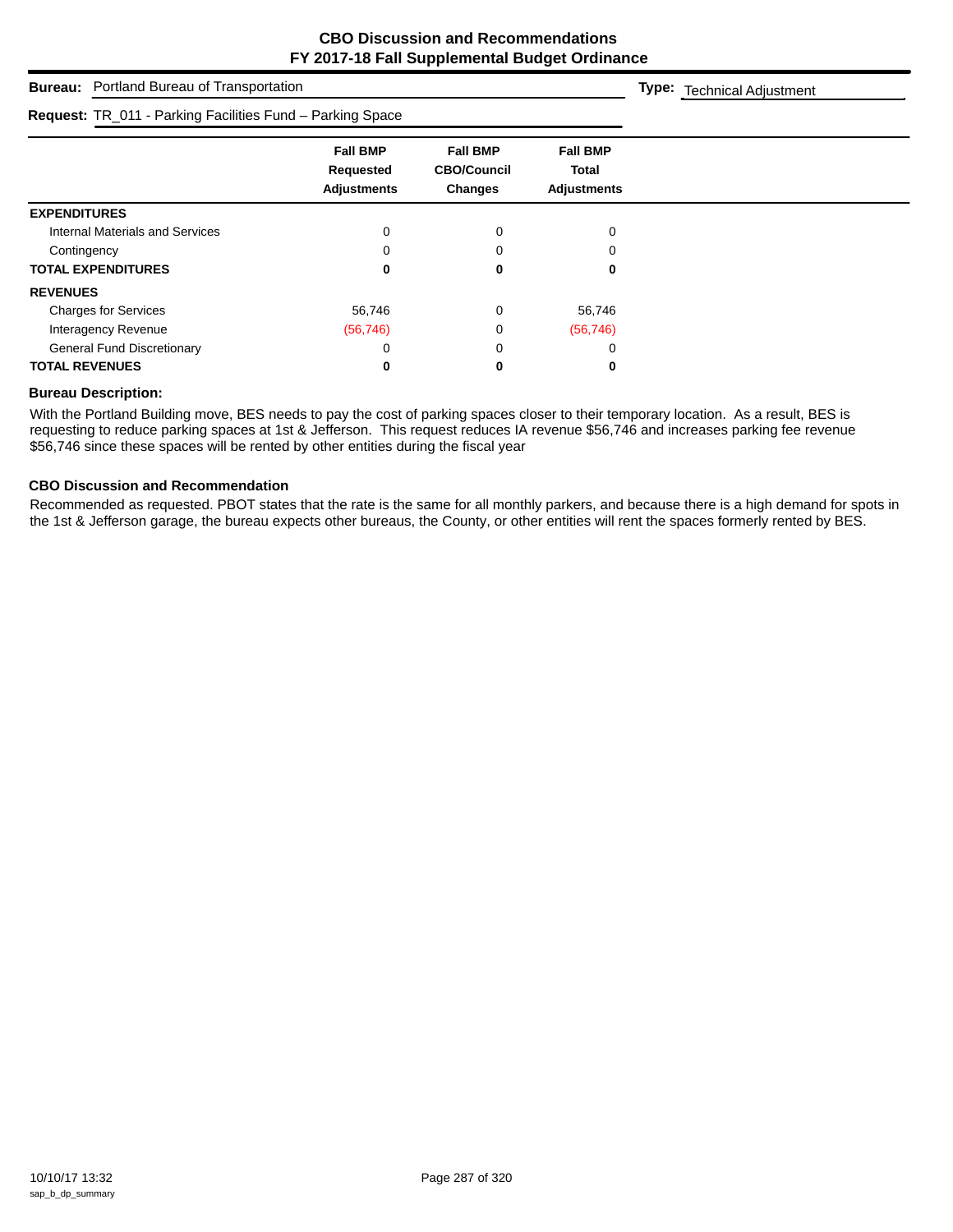| <b>Bureau:</b> Portland Bureau of Transportation  | Type: New Request                                  |                                                         |                                                       |  |
|---------------------------------------------------|----------------------------------------------------|---------------------------------------------------------|-------------------------------------------------------|--|
| Request: TR_012 - OMF Facilities/BIBS Interagency |                                                    |                                                         |                                                       |  |
|                                                   | <b>Fall BMP</b><br>Requested<br><b>Adjustments</b> | <b>Fall BMP</b><br><b>CBO/Council</b><br><b>Changes</b> | <b>Fall BMP</b><br><b>Total</b><br><b>Adjustments</b> |  |
| <b>EXPENDITURES</b>                               |                                                    |                                                         |                                                       |  |
| <b>Internal Materials and Services</b>            | 24,535                                             | 0                                                       | 24,535                                                |  |
| Capital Outlay                                    | C                                                  |                                                         | 0                                                     |  |
| Contingency                                       | (24, 535)                                          |                                                         | (24, 535)                                             |  |
| <b>TOTAL EXPENDITURES</b>                         | 0                                                  | 0                                                       | 0                                                     |  |
| <b>REVENUES</b>                                   |                                                    |                                                         |                                                       |  |
| Intergovernmental Revenues                        | 0                                                  | 0                                                       | $\Omega$                                              |  |
| <b>General Fund Discretionary</b>                 |                                                    |                                                         |                                                       |  |
| <b>TOTAL REVENUES</b>                             |                                                    | 0                                                       | 0                                                     |  |

## **Bureau Description:**

Parking Enforcement Section has 14 bikes that they use daily to enforce City parking regulations. The bikes are currently stored in the Portland Building Garage for secure parking. In the plan for the Portland Building move to the Congress Center, there was not enough storage space. As a result, PBOT looked and found parking at City Center Garage at 515 SW Salmon. PBOT will rent the parking space in addition fencing installed around the space that totals \$12,000. Additionally, OMF will be providing reception services to tenants of the Congress Center, PBOT's allocated share is \$12,535 to include 4th to 6th floor. This budget increases OMF Facilities/BIBS interagency \$24,535 and reduces general contingency \$24,535.

#### **CBO Discussion and Recommendation**

Recommended as requested. The \$24,535 draw represents 1.2% of the \$2.0 million amount originally budgeted in general contingency.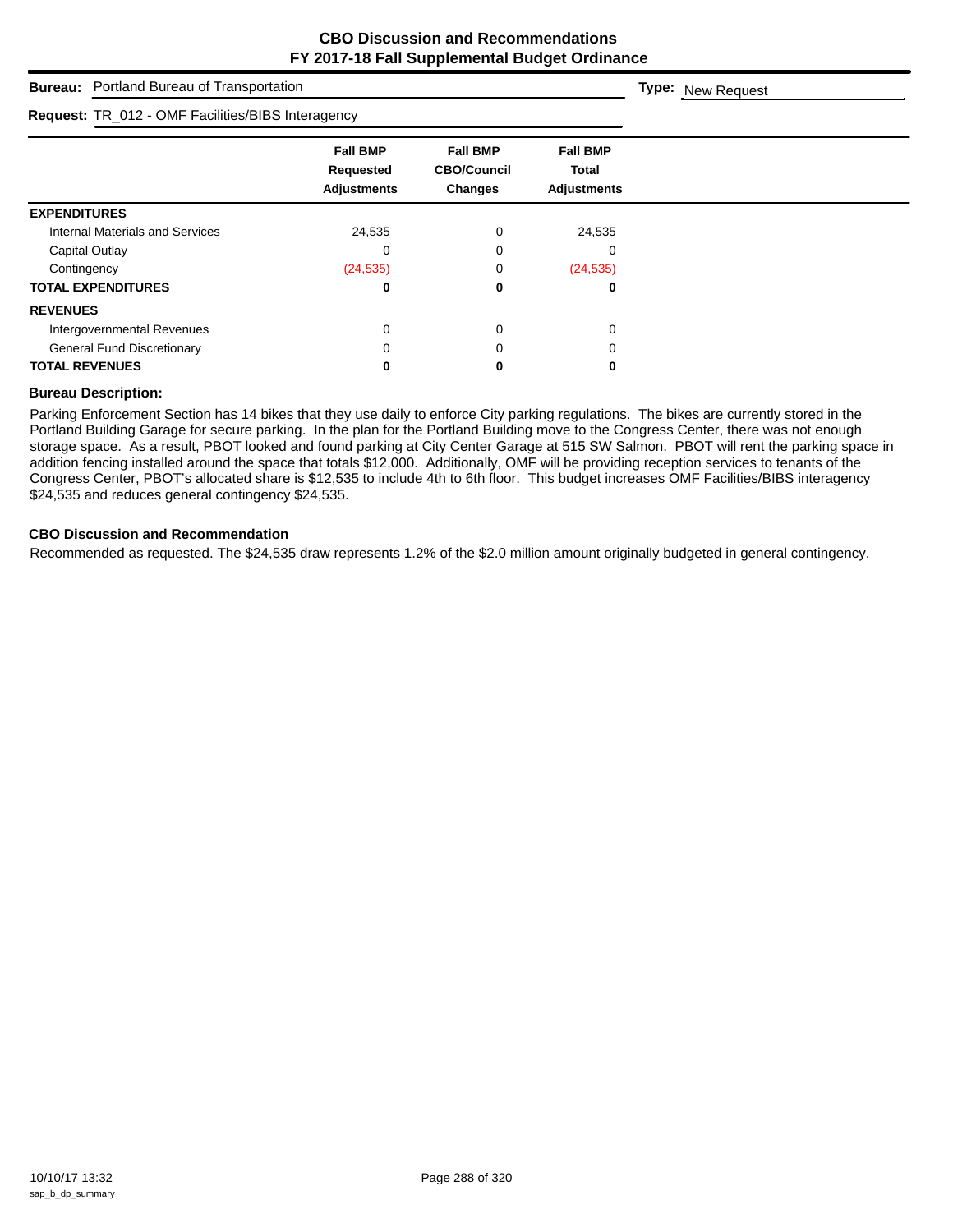| Portland Bureau of Transportation<br><b>Bureau:</b>   | <b>Type:</b> New Request                           |                                                  |                                                       |  |
|-------------------------------------------------------|----------------------------------------------------|--------------------------------------------------|-------------------------------------------------------|--|
| Request: TR_013 - Naito: Harrison - Jefferson Project |                                                    |                                                  |                                                       |  |
|                                                       | <b>Fall BMP</b><br>Requested<br><b>Adjustments</b> | <b>Fall BMP</b><br><b>CBO/Council</b><br>Changes | <b>Fall BMP</b><br><b>Total</b><br><b>Adjustments</b> |  |
| <b>EXPENDITURES</b>                                   |                                                    |                                                  |                                                       |  |
| <b>Personnel Services</b>                             | 0                                                  | 0                                                | $\Omega$                                              |  |
| <b>External Materials and Services</b>                | 0                                                  |                                                  |                                                       |  |
| Internal Materials and Services                       | O                                                  |                                                  |                                                       |  |
| Capital Outlay                                        | 473,524                                            | 0                                                | 473,524                                               |  |
| <b>TOTAL EXPENDITURES</b>                             | 473,524                                            | 0                                                | 473,524                                               |  |
| <b>REVENUES</b>                                       |                                                    |                                                  |                                                       |  |
| <b>Budgeted Beginning Fund Balance</b>                | 0                                                  | 0                                                | 0                                                     |  |
| Intergovernmental Revenues                            | 473,524                                            | 0                                                | 473,524                                               |  |
| <b>TOTAL REVENUES</b>                                 | 473,524                                            | 0                                                | 473,524                                               |  |

## **Bureau Description:**

As part of the jurisdictional transfer, the State gave PBOT funding for maintenance and paving. PBOT is drawing down on the advance to complete maintenance and paving on the Naito: Harrison – Jefferson Project. This request recognizes the revenue \$473,524 from state cost sharing.

### **CBO Discussion and Recommendation**

Recommended as requested. As part of the Harbor Dr. Jurisdictional transfer, ODOT provided PBOT with \$1.0 million for reconstruction, which the bureau is supplementing with System Development Charges and funds from its Fixing Our Streets program to perform the reconstruction as well as implement safety improvements. In the future, CBO recommends that Council closely scrutinize such jurisdictional transfers to require the State to provide the ongoing resources needed to maintain such roadway segments before accepting their transfer.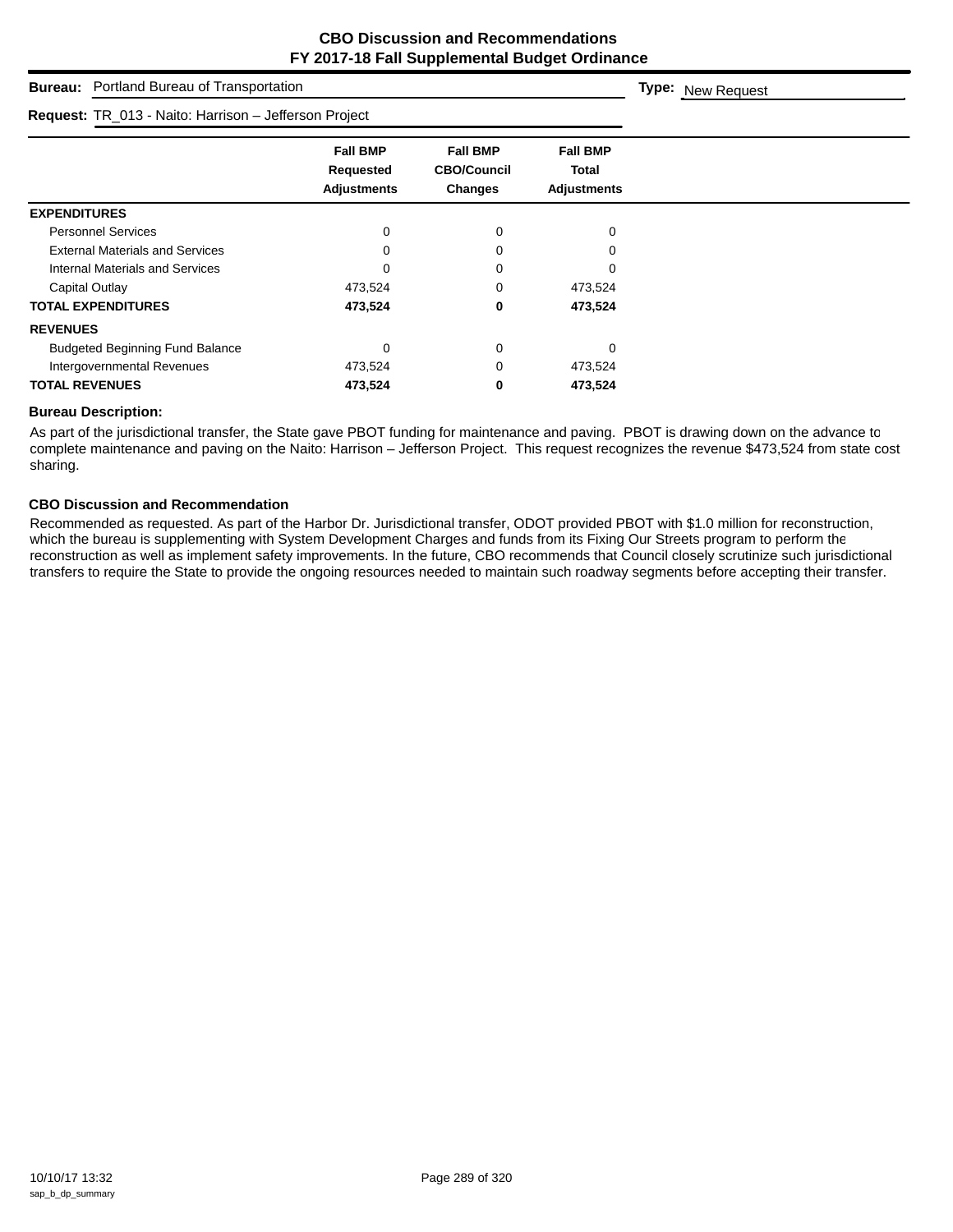## **Bureau:** Portland Bureau of Transportation

#### **Request:** TR\_014 - General Fund Carryovers

**Type:** Program Carryover Request

|                                        | <b>Fall BMP</b><br>Requested<br><b>Adjustments</b> | <b>Fall BMP</b><br><b>CBO/Council</b><br>Changes | <b>Fall BMP</b><br><b>Total</b><br><b>Adjustments</b> |
|----------------------------------------|----------------------------------------------------|--------------------------------------------------|-------------------------------------------------------|
| <b>EXPENDITURES</b>                    |                                                    |                                                  |                                                       |
| <b>Personnel Services</b>              | 1,614,164                                          | 0                                                | 1,614,164                                             |
| <b>External Materials and Services</b> | 2,128,995                                          | 0                                                | 2,128,995                                             |
| Internal Materials and Services        | 39,000                                             | 0                                                | 39,000                                                |
| Capital Outlay                         | 8,439,253                                          | $\overline{0}$                                   | 8,439,253                                             |
| <b>TOTAL EXPENDITURES</b>              | 12,221,412                                         | 0                                                | 12,221,412                                            |
| <b>REVENUES</b>                        |                                                    |                                                  |                                                       |
| <b>Budgeted Beginning Fund Balance</b> | 12,221,412                                         | 0                                                | 12,221,412                                            |
| <b>TOTAL REVENUES</b>                  | 12,221,412                                         | 0                                                | 12,221,412                                            |

#### **Bureau Description:**

A carryover is requested to complete projects from General Fund resources that started in prior fiscal years. This request trues up the estimates in beginning fund balance that were made for General Fund carryovers in FY 2017-18 Adopted Budget.

Maintenance Operations Group: Tool Room Assessment - Innovation Grant \$70,000

Policy, Planning & Projects Group: SW Trails - Special Appropriation \$8,498 Street Connectivity Plan (\$406) Bike Box Counter - Gateway to Opportunity Project \$46,056 Renewal Power - Public Space - Innovation Grant \$66,440

Engineering Services Group: Mobile Tech - Post-Earthquake - Innovation Grant \$20,000

Capital Projects:

T00505 Southwest Corridor Project \$198,204 T00064 Harbor DR & River Pkwy, SW \$221,759 T00185 Moody Pkwy \$66,233 T00318 Oak St: Naito - 10th Ave, SW \$384,314 T00500 Burnside St: 16th-Cesar Chavez, E \$1,020,504 T00501 122nd Ave: I-84 Ramp-Skidmore, NE \$1,643,766 T00504 122nd Ave Safety Improvements, NE/SE \$2,501,685 T00507 Glisan St at 90th Ave, NE \$58,509 T00508 Taylor's Ferry Rd Rockslide Abatement, N \$72,130 T00538 Burnside St: 8th-24th, W \$145,559 T00540 Gravel Street Program \$1,164,762 T00591 Naito: Harrison - Jefferson, SW (\$185,377) T00608 Sunderland Rd Bridge Repl, NE-BR #094 \$38,672 T00619 Front Ave: 9th-19th LID, NW \$50,332 T00659 Streetcar \$254,882 T00660 Naito: Jefferson - Davis (Better Naito) \$242,847 T00663 Halsey: 114th - 162nd, NE \$996,972 T00688 Signal & St Lighting - GF \$2,881,988

Vision Zero:

T00568 Glisan Pedestrian Crossing, NE (& T00611) \$137,509 T00613 MLK: Tillamook – Ainsworth, NE \$115,574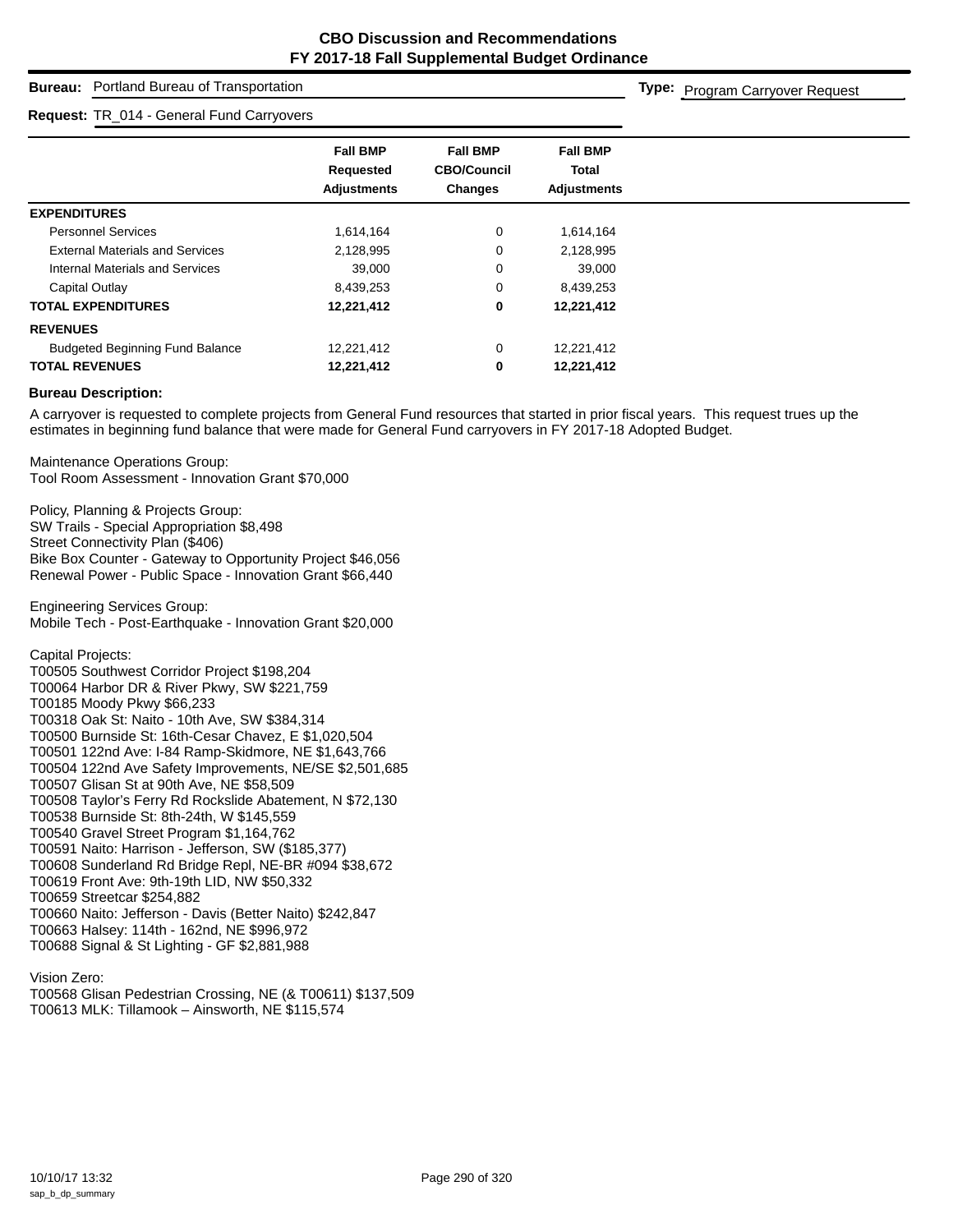## **Bureau:** Portland Bureau of Transportation

**Request:** TR\_014 - General Fund Carryovers

| i unu vunyvyviv |                 |                    |                    |
|-----------------|-----------------|--------------------|--------------------|
|                 | <b>Fall BMP</b> | <b>Fall BMP</b>    | <b>Fall BMP</b>    |
|                 | Requested       | <b>CBO/Council</b> | Total              |
|                 | Adjustments     | Changes            | <b>Adjustments</b> |

**Type:** Program Carryover Request

#### **CBO Discussion and Recommendation**

Recommended as requested. PBOT has provided updates and project statuses on the projects with large carryover amounts, and the highlights are listed below.

Burnside St: 16th to Cesar Chavez – Project is substantially completed, with the bureau closing it out and finishing up a punch list.

Southwest Corridor Project – The project's draft environmental impact statement will be complete in early 2018 leading to a regional selection of the preferred alignment with City Council vote anticipated in spring 2018. Final environmental impact statement and design work will be underway later in 2018. Funding commitment for City's share of local match anticipated in summer 2018. Project construction is anticipated to start in 2021.

122nd Ave: I-84 Ramp-Skidmore - Project is substantially completed, with the bureau closing it out and finishing up a punch list.

122nd Ave Safety Improvements – This consists of various projects, some of which are completed, with the remaining to be finished this fall (2017).

Gravel Street Program - The 19th: Taylor Ferry – Marigold project is currently under construction, with anticipated completion in winter of 2017, while the Errol Heights project is currently in design and will be in construction in FY 2018-19.

Halsey: 114th-162nd NE - Public involvement on this project is starting this fall, and the project will likely to go to construction late next summer or fall.

Signal & Street Lighting - Also funded by General Transportation Revenues, this consists of various projects, some of which are completed, with the remaining currently in construction and scheduled to be completed in fall of 2017 and summer of 2018.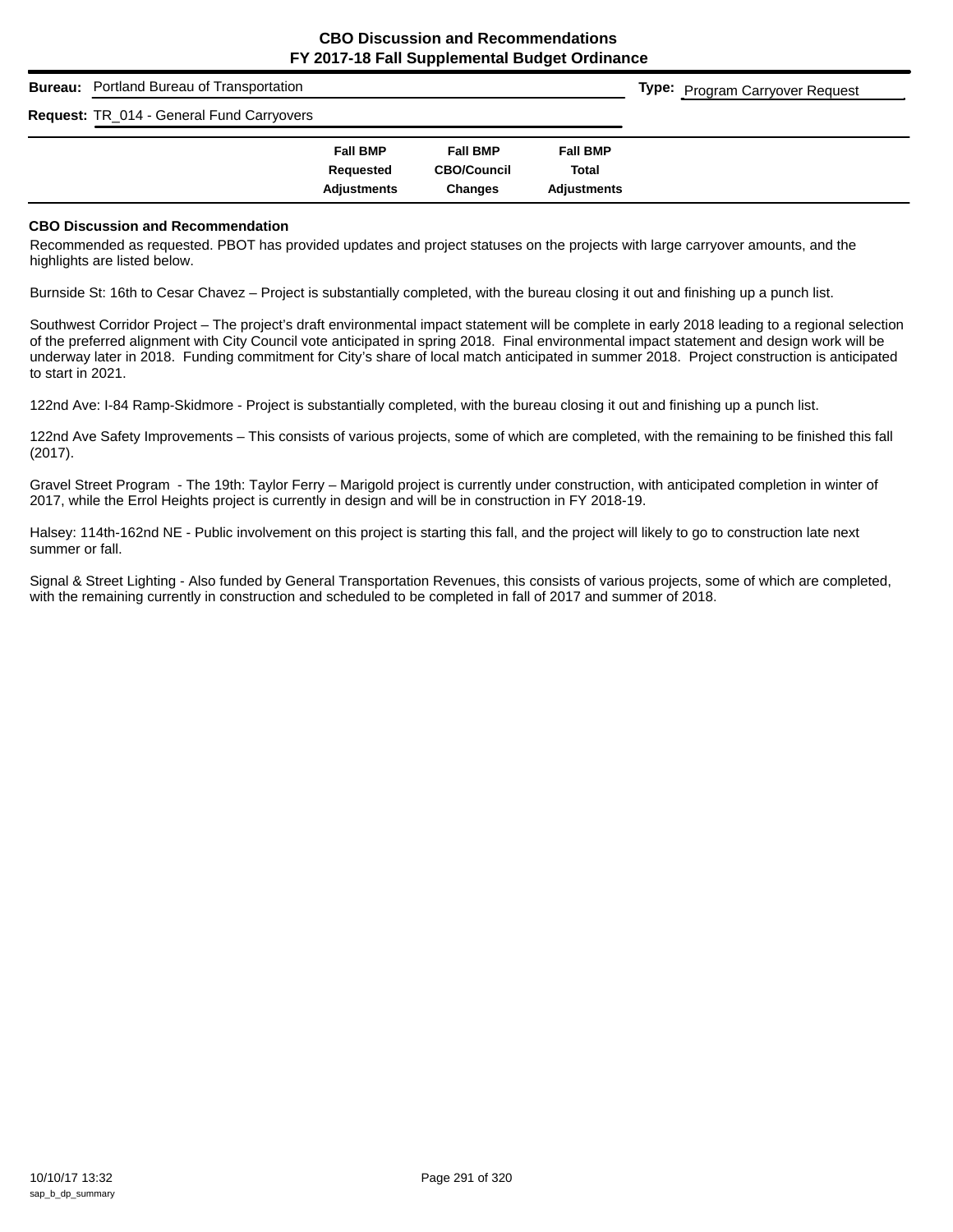## **Bureau:** Portland Bureau of Transportation

#### **Request:** TR\_015 - GTR Carryovers

**Type:** Program Carryover Request

|                                        | <b>Fall BMP</b>    | <b>Fall BMP</b>    | <b>Fall BMP</b>    |
|----------------------------------------|--------------------|--------------------|--------------------|
|                                        | Requested          | <b>CBO/Council</b> | Total              |
|                                        | <b>Adjustments</b> | Changes            | <b>Adjustments</b> |
| <b>EXPENDITURES</b>                    |                    |                    |                    |
| <b>Personnel Services</b>              | 619,226            | 0                  | 619,226            |
| <b>External Materials and Services</b> | 2,094,766          | 0                  | 2,094,766          |
| Internal Materials and Services        | 1,485,366          | 0                  | 1,485,366          |
| Capital Outlay                         | 950,000            | 0                  | 950,000            |
| <b>TOTAL EXPENDITURES</b>              | 5,149,358          | 0                  | 5,149,358          |
| <b>REVENUES</b>                        |                    |                    |                    |
| <b>Budgeted Beginning Fund Balance</b> | 5,149,358          | 0                  | 5,149,358          |
| Licenses & Permits                     | 0                  | 0                  | 0                  |
| <b>Charges for Services</b>            | 0                  | 0                  | 0                  |
| <b>TOTAL REVENUES</b>                  | 5,149,358          | 0                  | 5,149,358          |

#### **Bureau Description:**

A carryover is requested to complete GTR projects that started in prior fiscal years. This request trues up the estimates in beginning fund balance that were made for GTR carryovers in FY 2017-18 Adopted Budget.

Maintenance Operations Group: CityFleet Interagency \$1,485,366 Pothole Repair Contracts \$250,000

Policy, Planning & Projects Group: ADA Transition Planning \$8,112 Ped PDX safety analysis \$35,361 Toole Consultant for Protected Bike Lane Design & Manual \$21,172

Director's Office/Business Services Group: Streets Community Grant Program \$100,000 MetalSkills Consultant for Executive Leadership & Coaching \$41,600 E-Files Conversion Project \$37,577 Simplicated Consultant for Training Development Services \$43,647

Capital Projects: Regional Signal System Grant \$200,000 T00xxx Outer Division Safety - One Time \$500,000 T00048 Boones Ferry - Stephenson Rd \$100,000 T00058 Signal & St Lighting - GTR \$370,535 T00148 NW Naito Crossing \$21,000 T00333 Barbur Blvd.: 19th-26th, SW \$22,103 T00383 East Portland Access to Transit \$382,158 T00385 Neighborhood Transp Safety & Livability St \$109,720 T00644 Transit Priority Program \$72,910 T00385 ATS CIP Small Projects \$140,000 T00385 AT - Sidewalk projects \$171,284 T00414 Central City Multi-Modal Safety \$7,156 T00453 St. Johns Truck Strategy, Ph. II, N \$500,000 T00574 122nd: Johnson Creek Bridge Replace \$250,000 T00603 Immediate Opportunity Projects \$194,974 T00618 Hawthorne Safety Improvements \$84,683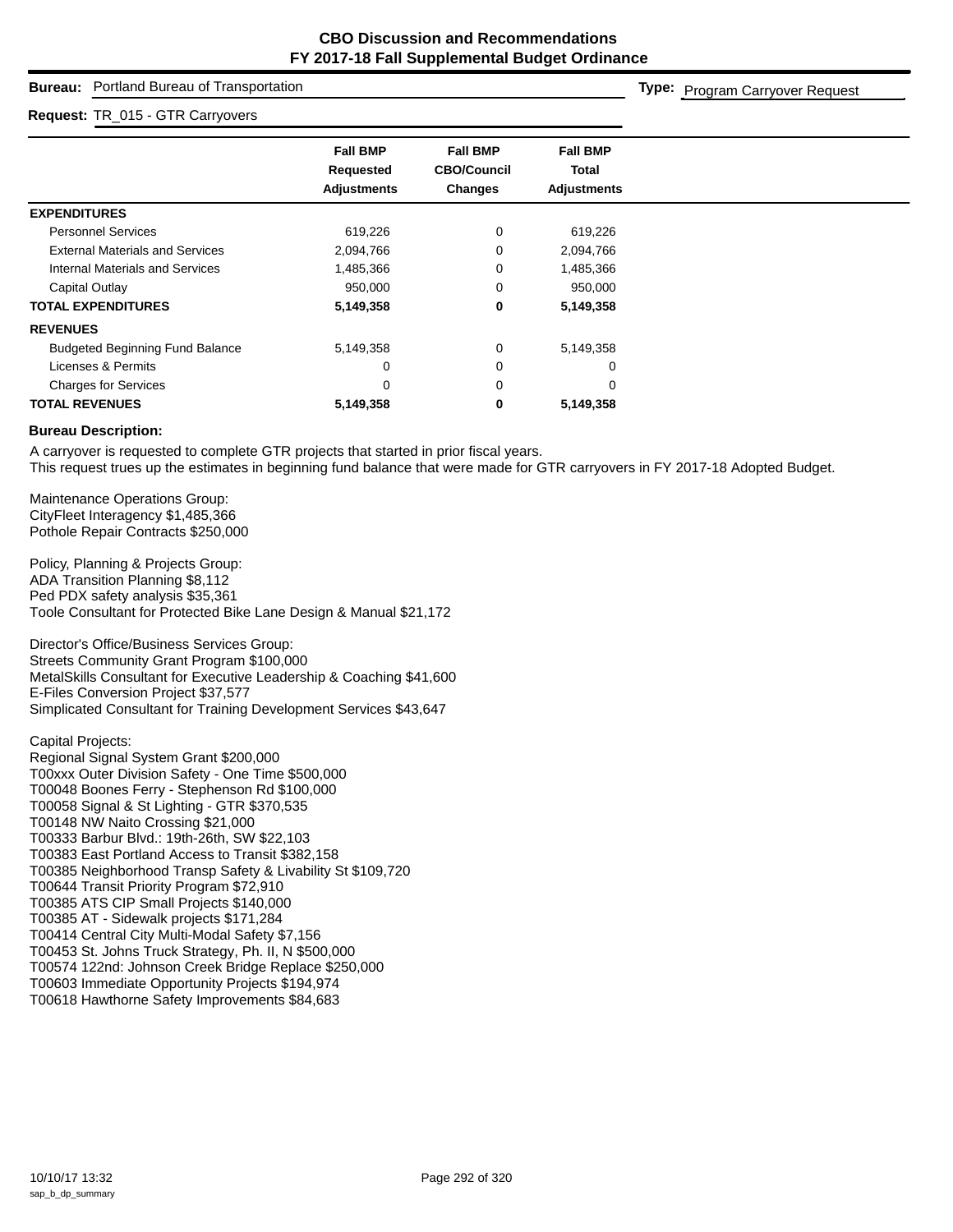| <b>Bureau:</b> Portland Bureau of Transportation |                                 |                                      |                             | <b>Type:</b> Program Carryover Request |
|--------------------------------------------------|---------------------------------|--------------------------------------|-----------------------------|----------------------------------------|
| Request: TR_015 - GTR Carryovers                 |                                 |                                      |                             |                                        |
|                                                  | <b>Fall BMP</b>                 | <b>Fall BMP</b>                      | <b>Fall BMP</b>             |                                        |
|                                                  | Requested<br><b>Adjustments</b> | <b>CBO/Council</b><br><b>Changes</b> | Total<br><b>Adiustments</b> |                                        |

#### **CBO Discussion and Recommendation**

Recommended as requested. PBOT has provided updates and project statuses on the projects with large carryover amounts, and the highlights are listed below.

CityFleet Interagency - Due to the uncertainty of order and delivery times, the Fleet Interagency Agreement was not increased in the FY 2016-17 Fall BMP to cover the cost of the purchases. At the time of the Spring BMP, it was clear that most of the equipment would not be delivered to PBOT until FY 2017-18 - only \$475,000 was added into the budget during the Spring BMP to cover the equipment that Fleet believed would be billed in FY 2016-17. However, only \$106,000 was actually billed to PBOT in FY 2016-17. This adjustment provides funding for the purchase of the rest of the vehicles and equipment that is now anticipated to arrive in FY 2017-18.

ADA Transition Planning – This project is estimated to be completed in Fall 2018.

Outer Division Safety – Project design is underway, with bidding schedule estimated for late next summer.

Signal & Street Lighting – Also funded by the General Fund, this consists of various projects, some of which are completed, with the remaining currently in construction and scheduled to be completed in fall of 2017 and summer of 2018.

East Portland Access to Transit – The project's design is 95% complete. Once ODOT authorizes construction, the project can go to bid and should be completed by September 2018.

St. Johns Truck Strategy, Ph. II – The project's design is 60% completed. It is federally funded with a General Transportation Revenue component and will go to construction next year, with completion expected in December 2018.

Immediate Opportunity Projects – This consists of various small safety projects, with the majority completed and several remaining in construction in winter of 2017 and spring of 2018.

122nd: Johnson Creek Bridge Replacement - This project is currently in the design phase and is anticipated to be completed prior to the end of 2019.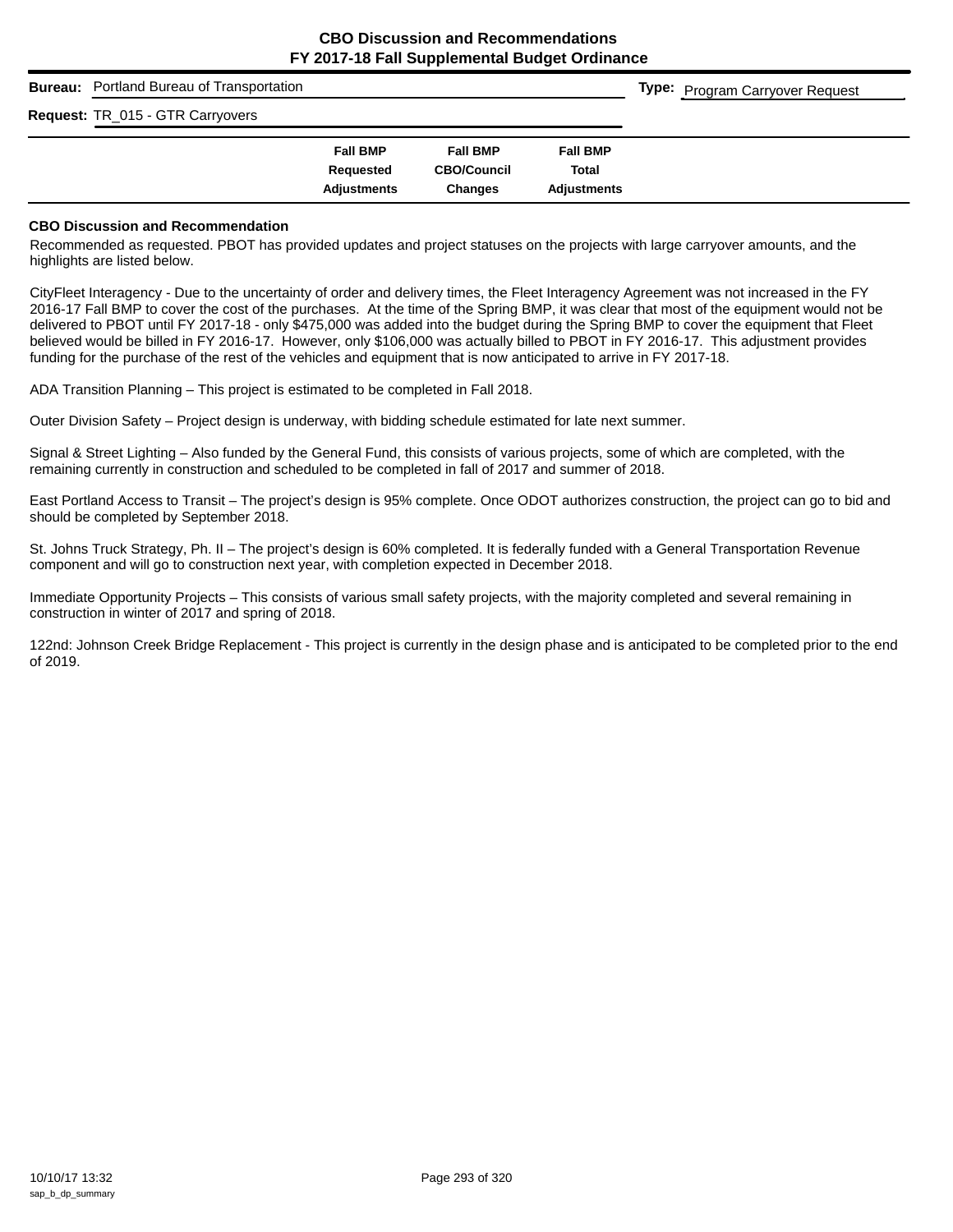**Type:** New Request

**Bureau:** Portland Bureau of Transportation

| Request: TR_016 - Dev Permitting and Transit Group - New Positions |                                                    |                                                  |                                                |  |
|--------------------------------------------------------------------|----------------------------------------------------|--------------------------------------------------|------------------------------------------------|--|
|                                                                    | <b>Fall BMP</b><br>Requested<br><b>Adjustments</b> | <b>Fall BMP</b><br><b>CBO/Council</b><br>Changes | <b>Fall BMP</b><br>Total<br><b>Adjustments</b> |  |
| <b>EXPENDITURES</b>                                                |                                                    |                                                  |                                                |  |
| <b>Personnel Services</b>                                          | 169,000                                            | 0                                                | 169,000                                        |  |
| <b>TOTAL EXPENDITURES</b>                                          | 169,000                                            | 0                                                | 169,000                                        |  |
| <b>REVENUES</b>                                                    |                                                    |                                                  |                                                |  |
| Licenses & Permits                                                 | 67,000                                             | 0                                                | 67,000                                         |  |
| <b>Charges for Services</b>                                        | 102,000                                            | 0                                                | 102,000                                        |  |
| <b>TOTAL REVENUES</b>                                              | 169,000                                            | 0                                                | 169,000                                        |  |
| FTE.                                                               |                                                    |                                                  |                                                |  |
| <b>Full-Time Positions</b>                                         | 5.00                                               | 0.00                                             | 5.00                                           |  |
| <b>Limited Term Positions</b>                                      | $-2.00$                                            | 0.00                                             | $-2.00$                                        |  |
| <b>TOTAL FTE</b>                                                   | 3.00                                               | 0.00                                             | 3.00                                           |  |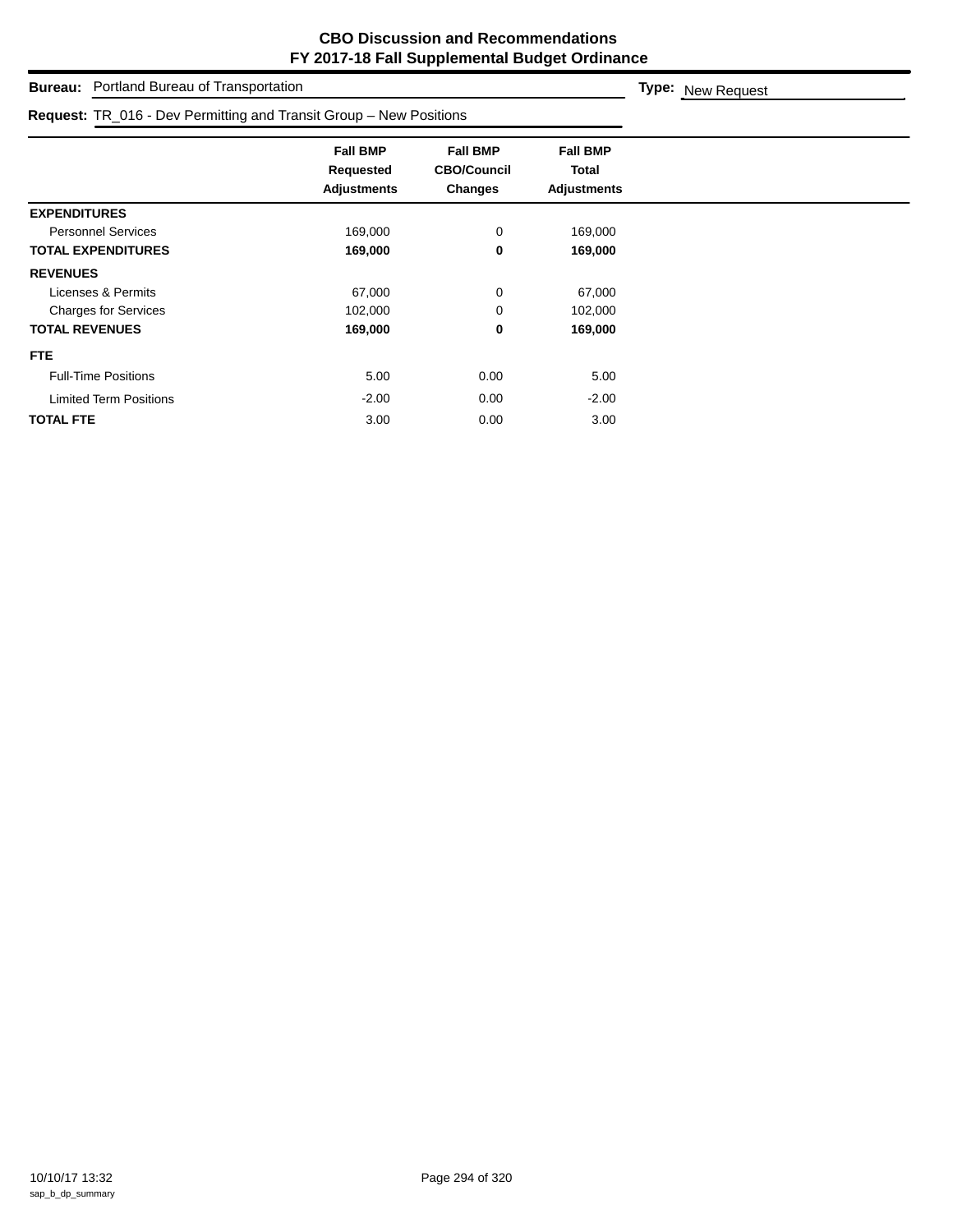| <b>Bureau:</b> Portland Bureau of Transportation                          |                                                    |                                                         |                                                       |  | <b>Type:</b> New Request |
|---------------------------------------------------------------------------|----------------------------------------------------|---------------------------------------------------------|-------------------------------------------------------|--|--------------------------|
| <b>Request:</b> TR_016 - Dev Permitting and Transit Group – New Positions |                                                    |                                                         |                                                       |  |                          |
|                                                                           | <b>Fall BMP</b><br>Requested<br><b>Adiustments</b> | <b>Fall BMP</b><br><b>CBO/Council</b><br><b>Changes</b> | <b>Fall BMP</b><br><b>Total</b><br><b>Adiustments</b> |  |                          |

#### **Bureau Description:**

PBOT is requesting to add three permanent positions and two limited-term positions convert to permanent, funded by permit fees, in the Development Permitting and Transit Group to address workload demands.

#### Engineering Tech II (convert LT to permanent)

Converting the limited term position to permanent is required to respond to an increased volume of Temporary Street Use permit applications. LT position was created to address the increase for FY 16/17. Volume of permit applications has not decreased and is trending upwards for the current FY. Economic forecast for development sees no decrease in the foreseeable future.

#### Engineer (convert LT to permanent)

The Permit Construction section houses an independent team of traffic engineering staff that reviews temporary traffic control plans for temporary street use permits, permanent traffic controls for public works permits, and manages the construction impacts and mitigations for "Get Portland Moving." Responsibilities of this team are delegated by the City Traffic Engineer, and require a technical leader with a high degree of independent judgement and a great degree of accountability. This position would provide that leadership and oversight, and will be a liaison to the City Traffic Engineer.

#### Program Mgr, Sr

"Get Portland Moving", the Development Permitting and Transit Group has taken a holistic view of activities in the Right of Way. It was discovered that too often utility companies, construction contractors, and abutting property owners disregard permit conditions and/or proceed with work without a valid permit, resulting in unsafe conditions or delay to the traveling public. With increasing activities in the public Right of Way and enhanced coordination efforts such as Get Portland Moving, a new umbrella Right of Way Use Enforcement Policy has been developed. This Policy uses current City Code authority and provides a consistent and transparent approach to enforce permit conditions making this program highly visible to the general public. A new Penalty Schedule was adopted by City Council in June 2017 in support of the program. Now, to administer the program a new position for Right of Way Use Enforcement Program Management is required. The primary responsibilities of this position include:

•Monitoring and reviewing violation determinations, class of violations, and ensuring consistency across multiple PBOT Divisions and **Programs** 

•Daily, weekly and/or monthly reporting to the Group Management team and PBOT Directors Team

•Correspondence, outreach and education to contractors, utilities, general public and other permitted users in the Right of Way

•Penalty assessment and accounts receivable

•Support and collaboration with PBOT Program staff and field inspectors

•Directing of staff across multiple PBOT Divisions and Programs

#### Dev Supv II

As a result of the reorganization of the Development, Permitting and Transit Group a new Development Division was created. Within that Division are three primary work groups divided into three main work areas. These include Public Works Permitting, Land Use Review and Building Permit Review. Public works permitting and Building Permit sections have supervisory positions and the addition of the supervisor for Land Use provides for a direct supervisor overseeing land use case assignment, review and management support. Without this supervisor position the development division manager cannot provide the daily staff and case support needed to address the complicated and challenging issues related to this work type. The new development supervisor II will provide this direct support and oversight of staff and the corresponding case review. This organizational structure is also closely aligned with the similarly organized division within BES providing corresponding review of the same development applications.

#### Program Specialist, Asst

Assistant program specialist to assist with the continued program development associated with the Livable Streets Strategy and Portland in the Streets Program. The primary tasks for the incumbent will include review of consultant produced documents, assist with development of new documents, assist with development of implementation guides, assist with public outreach, and maintain public website.

#### **CBO Discussion and Recommendation**

Recommended as requested. The Assistant Program Specialist will be funded by community events permits and public works permitting fees. The Development Supervisor II will be funded by land use review, development review, and encroachment permits fees. The Senior Program Manager will be funded by the new Right of Way Use Enforecement fee approved by Council in June 2017.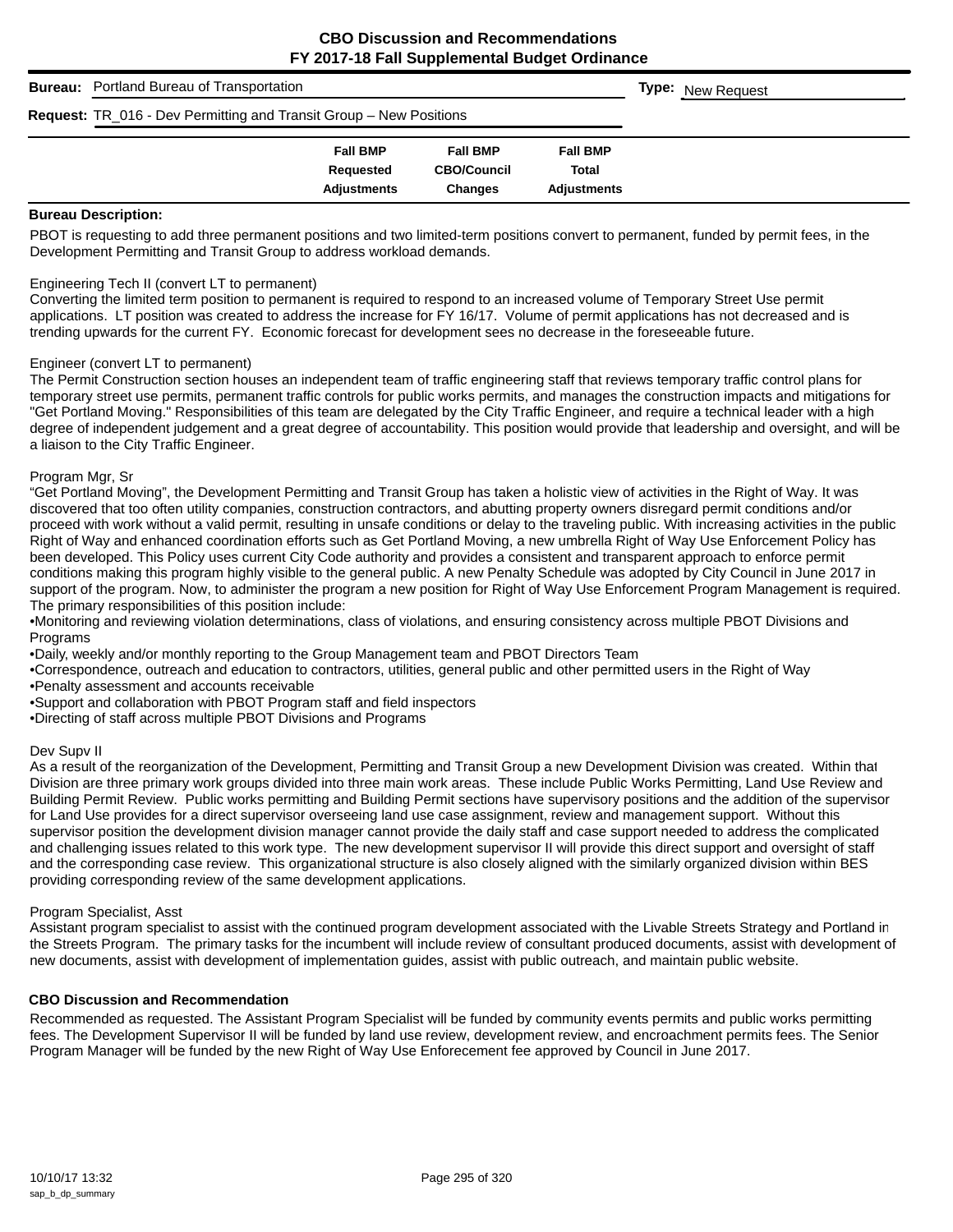| <b>Bureau:</b> Portland Bureau of Transportation             | <b>Type:</b> New Request                           |                                                         |                                                |  |
|--------------------------------------------------------------|----------------------------------------------------|---------------------------------------------------------|------------------------------------------------|--|
| Request: TR_017 - Engineering Services Group - New Positions |                                                    |                                                         |                                                |  |
|                                                              | <b>Fall BMP</b><br>Requested<br><b>Adjustments</b> | <b>Fall BMP</b><br><b>CBO/Council</b><br><b>Changes</b> | <b>Fall BMP</b><br>Total<br><b>Adjustments</b> |  |
| <b>EXPENDITURES</b>                                          |                                                    |                                                         |                                                |  |
| <b>Personnel Services</b>                                    | 0                                                  | 0                                                       | $\mathbf 0$                                    |  |
| <b>TOTAL EXPENDITURES</b>                                    | 0                                                  | 0                                                       | 0                                              |  |
| FTE.                                                         |                                                    |                                                         |                                                |  |
| <b>Full-Time Positions</b>                                   | 3.00                                               | 0.00                                                    | 3.00                                           |  |
| <b>TOTAL FTE</b>                                             | 3.00                                               | 0.00                                                    | 3.00                                           |  |

### **Bureau Description:**

PBOT is requesting to add three permanent positions in the Engineering Services Group to address workload demands. This request moves \$183,000 in existing appropriation for mid-year from part-time dollars to full-time dollars.

Signals & Streetlighting Section:

Engineering Assoc, Sr

This position will support current staff with Portland Housing Bureau reviews, signal timing and special projects (chargeable to TriMet and other planning efforts).

Engineering Tech II

This position will support LED project, signal reconstruction projects, Small Cell, and Smart City efforts.

Engineer, Supv

This position will support Electrical Maintenance projects. They will handle ODOT relationships, lead reporting for financial performance and manage staff.

#### **CBO Discussion and Recommendation**

Recommended as requested. These positions will be funded by various project funding streams, including: Fixing Our Streets, federal grants, grants from Prosper Portland, System Development Charges, and the General Fund.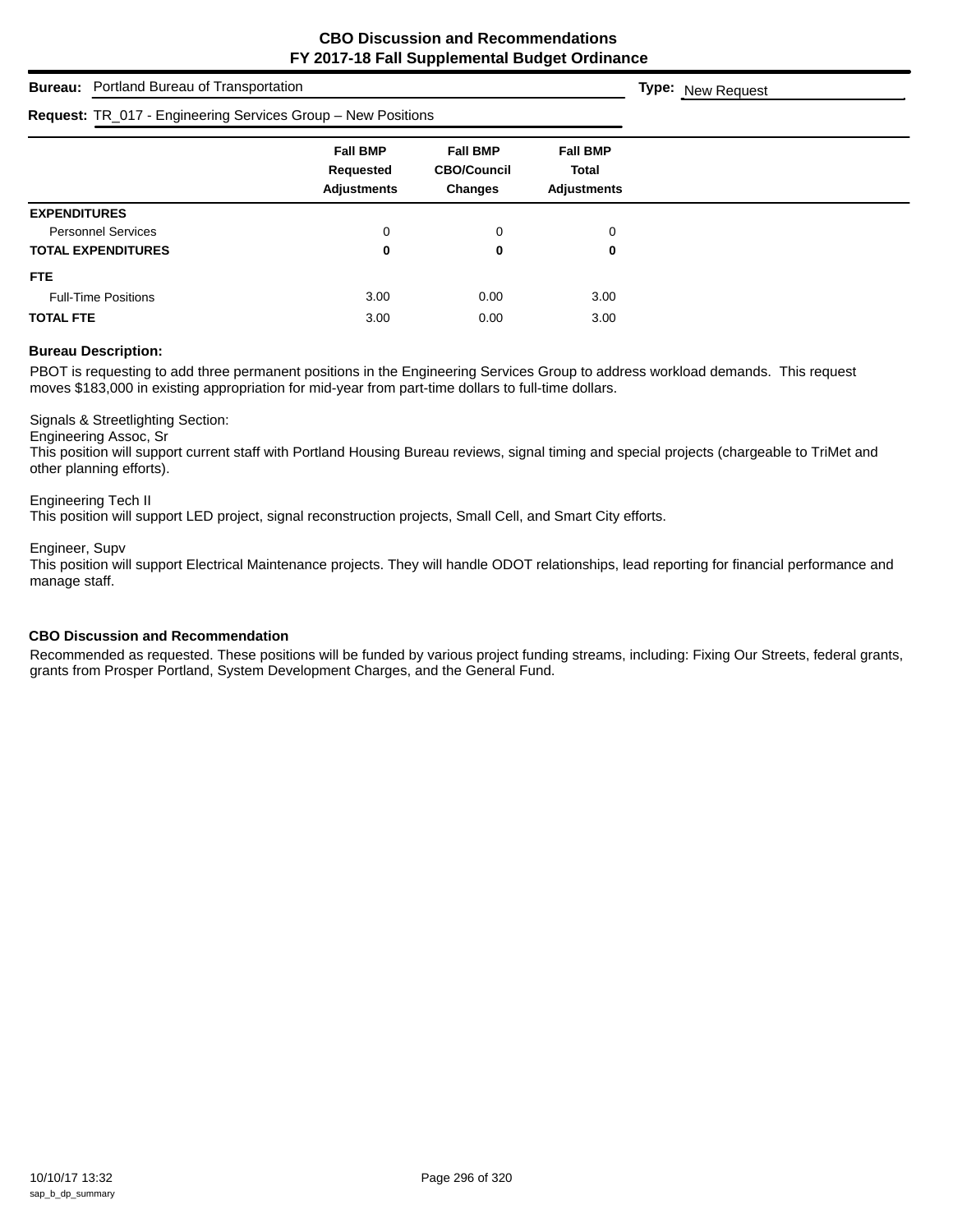# **Bureau:** Portland Bureau of Transportation **Fall BMP Fall BMP Fall BMP Requested CBO/Council Total Adjustments Changes Adjustments Type:** New Request **Request:** TR\_018 - Vision Zero – New Positions **EXPENDITURES** Personnel Services and the contract of the contract of the contract of the contract of the contract of the contract of the contract of the contract of the contract of the contract of the contract of the contract of the con **TOTAL EXPENDITURES 0 0 0 FTE** Full-Time Positions 2.00 0.00 2.00 **TOTAL FTE** 2.00 2.00 2.00

### **Bureau Description:**

PBOT is requesting two positions in the Active Transportation & Safety Section for Vision Zero. This request moves \$138,000 in existing appropriation for mid-year from part-time dollars to full-time dollars, and funded by City Council as part of the marijuana tax.

## Vision Zero Data Policy Analyst (Job Class Title: Policy Analyst)

This position is responsible for managing the overall crash data program for the City of Portland, providing leadership, guidance, expertise to the engineering team, capitol program management and safety team. This is a new program created by the Vison Zero Action Plan and funded by City Council as part of the marijuana tax. The position will also be responsible for coordinating the policy and development teams in PBOT on how to analyze and monitor progress of safety projects, such as Fixing Our Streets, and Vision Zero programs.

### Vision Zero Program Coordinator (Job Class Title: Program Coordinator)

This position is team lead for the Vision Zero Program and responsible for managing the Vison Zero Task Force, coordinating the implementation of the Vison Zero Action Plan, and responsible for working with the Safety Section Manager (program manager) on identifying, assigning and implementing all projects and programs related to Vison Zero.

### **CBO Discussion and Recommendation**

Recommended as requested.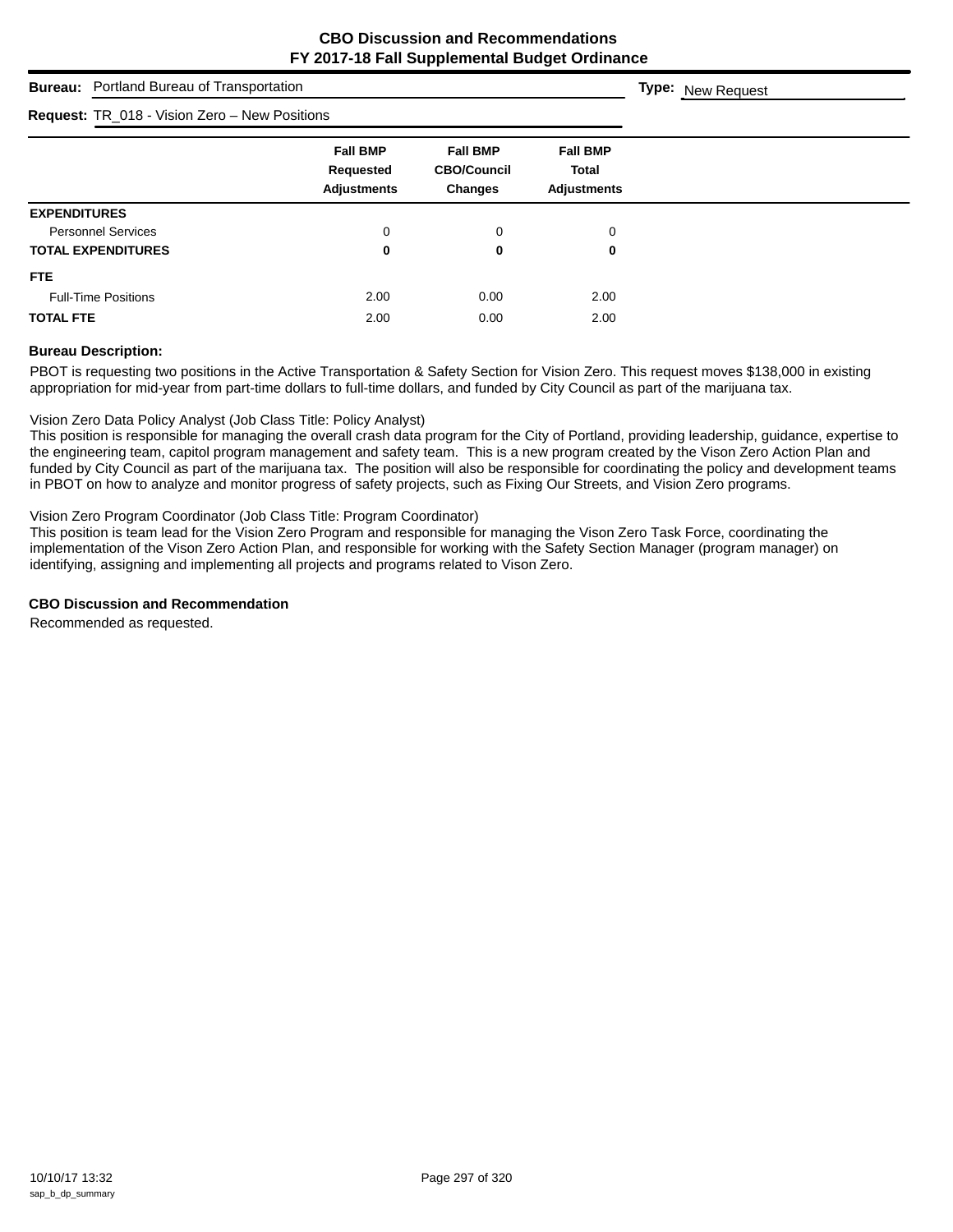| <b>Bureau:</b> Portland Bureau of Transportation            | <b>Type:</b> New Request                           |                                                         |                                                       |  |
|-------------------------------------------------------------|----------------------------------------------------|---------------------------------------------------------|-------------------------------------------------------|--|
| Request: TR_019 - Capital Projects Division - New Positions |                                                    |                                                         |                                                       |  |
|                                                             | <b>Fall BMP</b><br>Requested<br><b>Adjustments</b> | <b>Fall BMP</b><br><b>CBO/Council</b><br><b>Changes</b> | <b>Fall BMP</b><br><b>Total</b><br><b>Adjustments</b> |  |
| <b>EXPENDITURES</b>                                         |                                                    |                                                         |                                                       |  |
| <b>Personnel Services</b>                                   | 0                                                  | 0                                                       | 0                                                     |  |
| <b>TOTAL EXPENDITURES</b>                                   | 0                                                  | 0                                                       | 0                                                     |  |
| <b>FTE</b>                                                  |                                                    |                                                         |                                                       |  |
| <b>Full-Time Positions</b>                                  | 2.00                                               | 0.00                                                    | 2.00                                                  |  |
| <b>TOTAL FTE</b>                                            | 2.00                                               | 0.00                                                    | 2.00                                                  |  |

### **Bureau Description:**

PBOT is requesting two Capital Project Manager II positions in the Capital Program Division to address workload demands. This request moves \$120,000 in existing appropriation for mid-year from part-time dollars to full-time dollars.

As the work of the Capital Program Division continues to increase from state and federal grants, the need for additional capacity to manage multiple, moderately-complex projects has and will continue to increase. Existing project managers currently have between 5-12 projects in their portfolios and have reached or are exceeding workload capacity. For the Capital Programs Division to confidently deliver high-quality project outcomes with consistent project assurance, PBOT needs to ensure the proper division of labor exists. Increasing the number of staff would help to address these needs. The team would be better equipped to manage expectations of internal and external stakeholders, triage to solve problems and move projects through the pipeline at an increased pace.

## **CBO Discussion and Recommendation**

Recommended as requested. The two positions will be working on various projects, including grant-funded ones such as the Highway Safety Improvement Program, the South Rivergate Freight Project, Sullivan's Crossing, Outer Powell, and Rose Quarter projects, as well as projects funded by Fixing Our Streets and System Development Charges.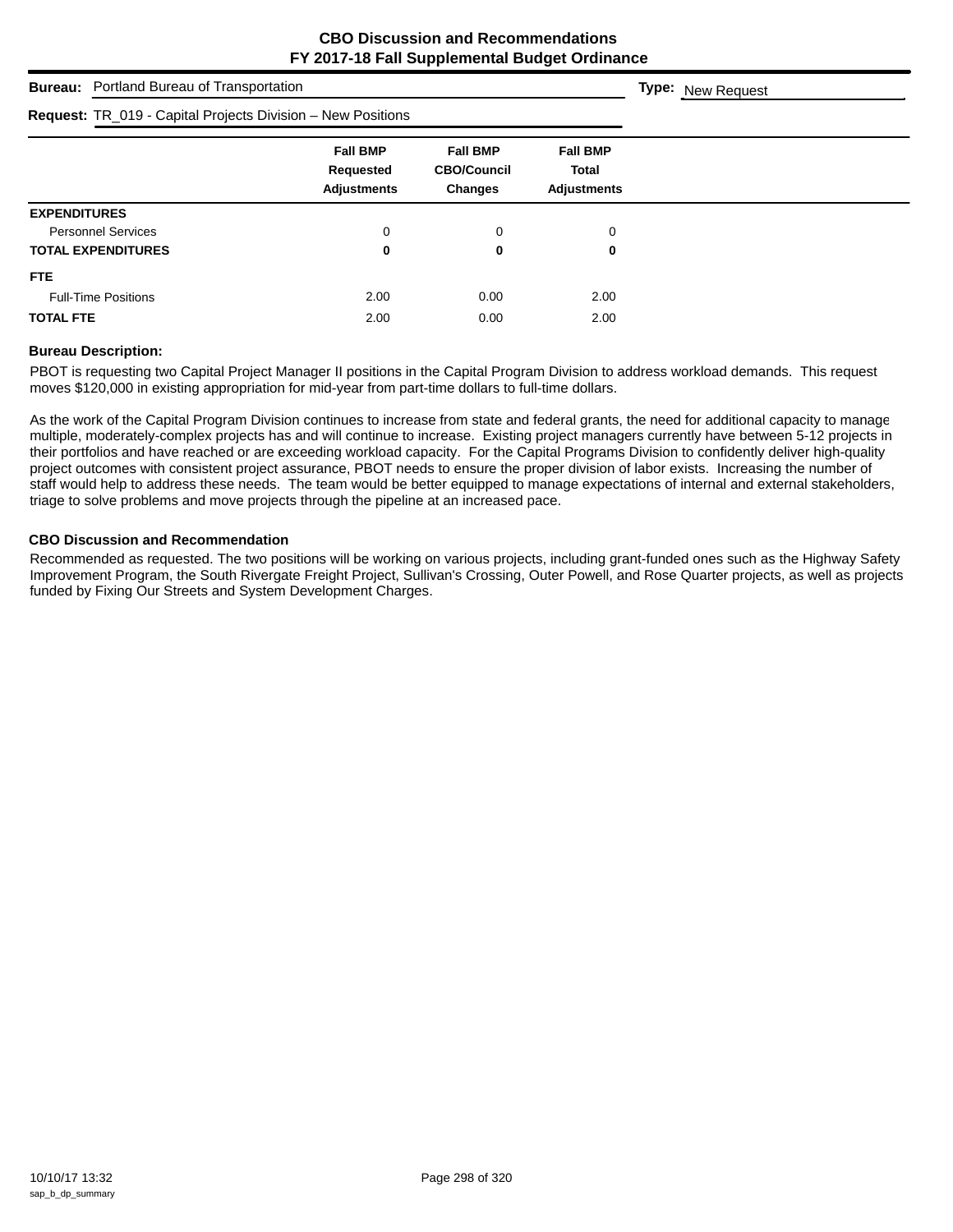| Portland Bureau of Transportation<br><b>Bureau:</b> | Type: New Request                                         |                                                         |                                                       |  |
|-----------------------------------------------------|-----------------------------------------------------------|---------------------------------------------------------|-------------------------------------------------------|--|
| Request: TR_020 - Capital Program Manager Position  |                                                           |                                                         |                                                       |  |
|                                                     | <b>Fall BMP</b><br><b>Requested</b><br><b>Adjustments</b> | <b>Fall BMP</b><br><b>CBO/Council</b><br><b>Changes</b> | <b>Fall BMP</b><br><b>Total</b><br><b>Adjustments</b> |  |
| <b>EXPENDITURES</b>                                 |                                                           |                                                         |                                                       |  |
| <b>Personnel Services</b>                           | 68,000                                                    | 0                                                       | 68,000                                                |  |
| Contingency                                         | (68,000)                                                  | 0                                                       | (68,000)                                              |  |
| <b>TOTAL EXPENDITURES</b>                           | 0                                                         | 0                                                       | 0                                                     |  |
| <b>REVENUES</b>                                     |                                                           |                                                         |                                                       |  |
| <b>Budgeted Beginning Fund Balance</b>              | 0                                                         | 0                                                       | 0                                                     |  |
| <b>General Fund Discretionary</b>                   | 0                                                         | 0                                                       | 0                                                     |  |
| <b>TOTAL REVENUES</b>                               | 0                                                         | 0                                                       | 0                                                     |  |
| FTE.                                                |                                                           |                                                         |                                                       |  |
| <b>Full-Time Positions</b>                          | 1.00                                                      | 0.00                                                    | 1.00                                                  |  |
| <b>TOTAL FTE</b>                                    | 1.00                                                      | 0.00                                                    | 1.00                                                  |  |

## **Bureau Description:**

The goal of the Capital Program Manager would be to provide vision and direction to a team of 3-5 project managers. The Program Manager would help to ensure increased efficiency, support the development and control of scope, assist with project budget development and management, assist with addressing potential risks and provide mentorship to members of the team. Having an additional program manager in the Capital Program Division would help to improve the overall work environment, allow for the incorporation of ideas about the division structure from a diverse point of view. Additional capacity at this level of management would also help to decentralize management operations, improve overall financial management/budget tracking and provide the opportunity to have greater focus on metrics and fact-based decision making.

### **CBO Discussion and Recommendation**

Recommended as requested. The increased gas tax from the Fixing Our Streets program, estimated at \$16 million per year, is ultimately funding this position.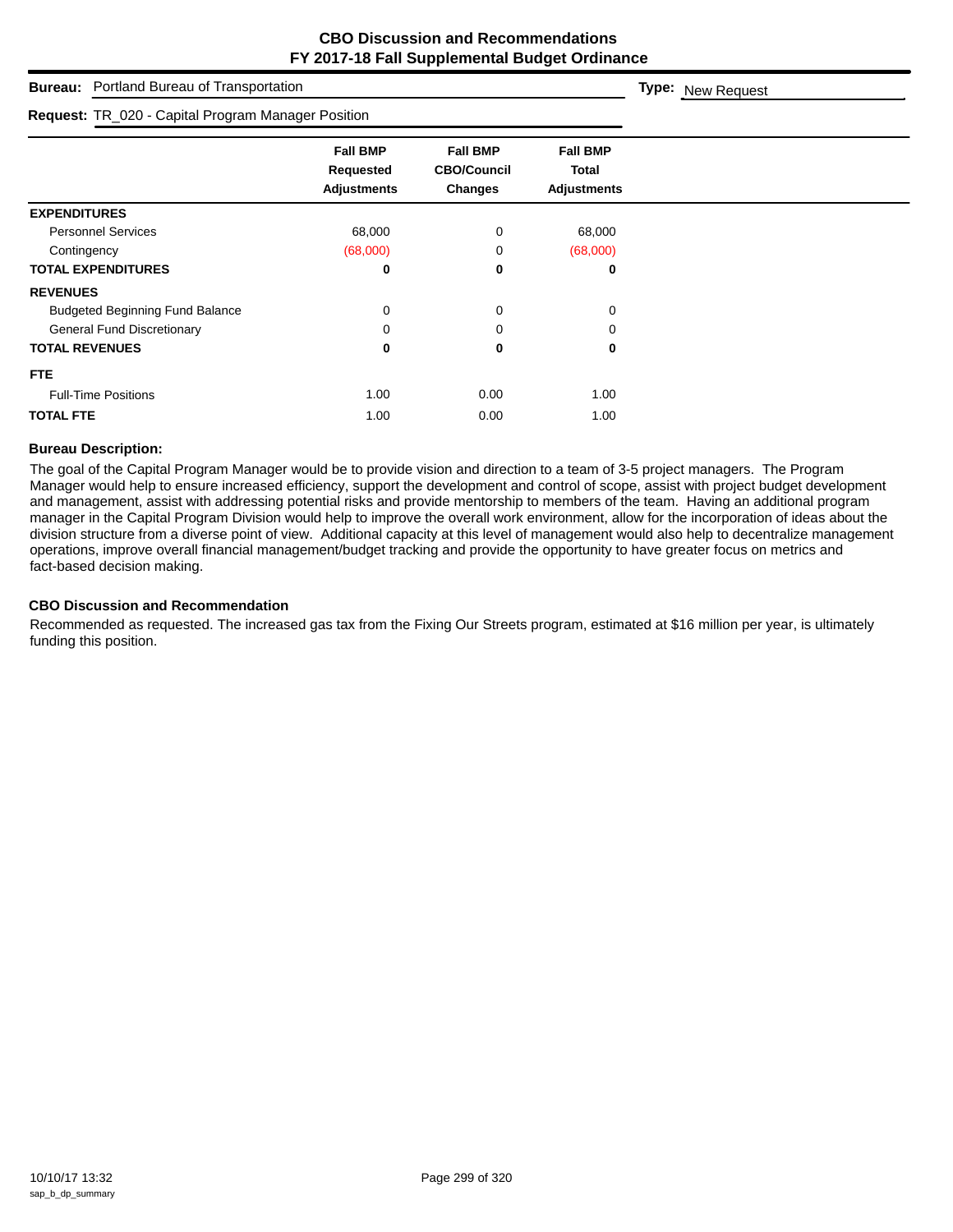| <b>Bureau:</b> Portland Bureau of Transportation                 |                                                           |                                                  |                                                |  |  |  |
|------------------------------------------------------------------|-----------------------------------------------------------|--------------------------------------------------|------------------------------------------------|--|--|--|
| Request: TR_021 - New Mobility Systems - Convert LT to Permanent |                                                           |                                                  |                                                |  |  |  |
|                                                                  | <b>Fall BMP</b><br><b>Requested</b><br><b>Adjustments</b> | <b>Fall BMP</b><br><b>CBO/Council</b><br>Changes | <b>Fall BMP</b><br>Total<br><b>Adjustments</b> |  |  |  |
| <b>EXPENDITURES</b>                                              |                                                           |                                                  |                                                |  |  |  |
| <b>Personnel Services</b>                                        | 0                                                         | 0                                                | 0                                              |  |  |  |
| <b>TOTAL EXPENDITURES</b>                                        | 0                                                         | 0                                                | 0                                              |  |  |  |
| <b>FTE</b>                                                       |                                                           |                                                  |                                                |  |  |  |
| <b>Full-Time Positions</b>                                       | 1.00                                                      | 0.00                                             | 1.00                                           |  |  |  |
| <b>Limited Term Positions</b>                                    | $-1.00$                                                   | 0.00                                             | $-1.00$                                        |  |  |  |
| <b>TOTAL FTE</b>                                                 | 0.00                                                      | 0.00                                             | 0.00                                           |  |  |  |

### **Bureau Description:**

This request is to change an existing Senior Management Analyst from limited term to permanent. This position is being reassigned from being a team member in the Legislative and Resources team to a direct report to Policy Planning and Projects Group Manager independently leading a complex array of assigned tasks and supervising the tasks of other team members in this new organizational unit. The position will have a working title of New Mobility Services Manager and will be assign to lead the agency's approach to incorporating new technology innovations into proposed mobility solutions.

The New Mobility Services Analyst will explore and develop an agency approach to emerging transportation technologies, including autonomous vehicles, connected vehicles, electric vehicles, mobility as a service, and identify opportunities for implementation, funding, and coordination with other entities and private sector partners. This position will also work with other departments and regional and state agencies in development of a Value Pricing program approach that supports Portland's policy objectives.

The position will support innovation within the Portland Bureau of Transportation by researching, analyzing, and supporting the implementation of a broad rollout of projects to improve the transportation experience for residents and visitors. Key responsibilities include the development of a transportation technology innovation roadmap; reviewing, evaluating, implementing and prioritizing key innovation projects including Autonomous Vehicle testing and piloting, and the collection, intake and pursuit of other technology driven innovation opportunities. This position will oversee the work of assigned technical and policy and staff and collaborate with a wide variety of colleagues and external stakeholders on complex and potentially controversial assignments.

### **CBO Discussion and Recommendation**

Recommended as requested. The position is funded by additional ongoing General Transportation Revenues which have been assumed to continue in the bureau's 5-year forecast. PBOT states that the scope of the position evolved over the last year to focus more on new mobility, autonomous vehicles, and congestion pricing, so the position as now described is more consistent. The position's former responsibilities, including general funding research and grant application support, will continue to occur in the Legislative and Resources team but will be incorporated into other staff work programs. Many of the funding opportunities and legislative actions that this position worked on over the past year were for congestion pricing, autonomous vehicles, and New Mobility projects, so those activities will be incorporated into the position's work program.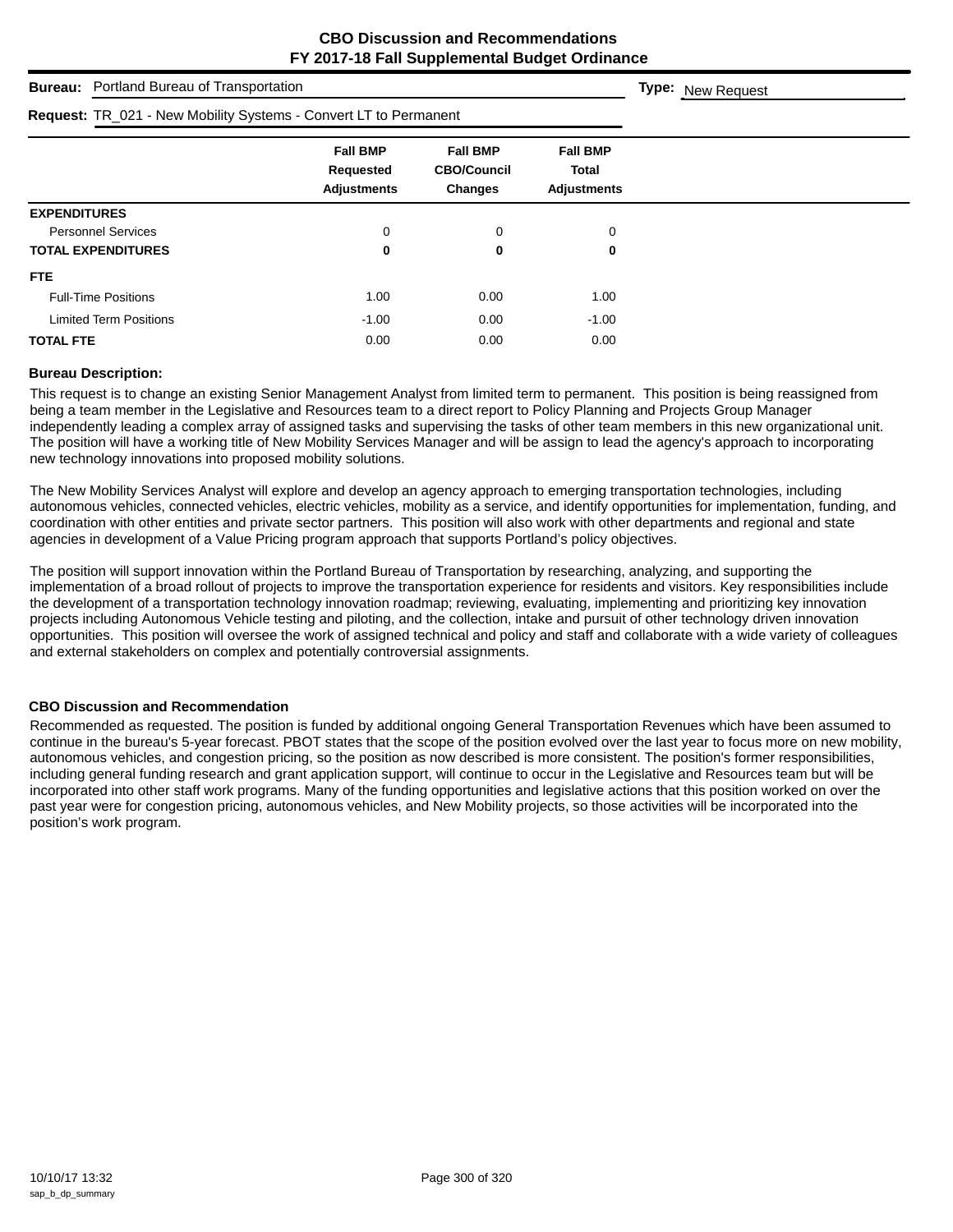|                                   | <b>Bureau:</b> Portland Bureau of Transportation |                                                    |                                                  |                                                | Type: New Request |
|-----------------------------------|--------------------------------------------------|----------------------------------------------------|--------------------------------------------------|------------------------------------------------|-------------------|
|                                   | Request: TR_022 - Admin Services - Two Positions |                                                    |                                                  |                                                |                   |
|                                   |                                                  | <b>Fall BMP</b><br>Requested<br><b>Adjustments</b> | <b>Fall BMP</b><br><b>CBO/Council</b><br>Changes | <b>Fall BMP</b><br>Total<br><b>Adjustments</b> |                   |
| <b>EXPENDITURES</b>               |                                                  |                                                    |                                                  |                                                |                   |
| <b>Personnel Services</b>         |                                                  | 123,500                                            | 0                                                | 123,500                                        |                   |
| Contingency                       |                                                  | (80,000)                                           | 0                                                | (80,000)                                       |                   |
| <b>TOTAL EXPENDITURES</b>         |                                                  | 43,500                                             | 0                                                | 43,500                                         |                   |
| <b>REVENUES</b>                   |                                                  |                                                    |                                                  |                                                |                   |
| <b>Charges for Services</b>       |                                                  | 43,500                                             | 0                                                | 43,500                                         |                   |
| <b>General Fund Discretionary</b> |                                                  | $\mathbf 0$                                        | 0                                                | 0                                              |                   |
| <b>TOTAL REVENUES</b>             |                                                  | 43,500                                             | 0                                                | 43,500                                         |                   |
| FTE.                              |                                                  |                                                    |                                                  |                                                |                   |
| <b>Full-Time Positions</b>        |                                                  | 1.00                                               | 0.00                                             | 1.00                                           |                   |
| <b>Limited Term Positions</b>     |                                                  | 1.00                                               | 0.00                                             | 1.00                                           |                   |
| <b>TOTAL FTE</b>                  |                                                  | 2.00                                               | 0.00                                             | 2.00                                           |                   |

## **Bureau Description:**

PBOT is requesting two positions in the Admin Services to address workload demands, one limited-term and one permanent position.

#### Sr. Admin Specialist (LT Position)

This request is to add a Sr. Admin Specialist limited term position in the PBOT Administrative Services group to support the Parking Operations Group Manager, \$80,000 partial year from contingency. This limited-term position will

•handle a variety of tasks that have become a priority for the bureau, most notably RV and Abandoned Auto tracking and reporting. •work with the Group Manager to set up data collection and reporting methods for RV, Abandoned Auto and other similar issues. •collaborate with various stakeholders to create and maintain communications among multiple bureaus.

•manage the calendar for the Group Manager, process emails, prepare outgoing memos and reports, and develop administrative processes.

With the current emphasis on Parking Operation information output, and the growth of other groups within PBOT, PBOT's current Administrative Staff can no longer adequately provide support for this Group Manager. Adding additional staff would allow for more dedicated and timely support for the expanded workload of the Parking Operations group.

### Office Support Specialist III

This OSS III position will support the Development Permitting and Transit (DPT) Group with Administrative Support at the 1900 building location, \$43,500 mid-year funding from Permit Fees. The location is projected to have approximately 46 staff DPT positions. This group currently does not receive regular Administrative Support due to staff and location limitations. With the upcoming re-stack at the 1900 building, PBOT has provided space for an Administrative staff position. This position would report into the PBOT Administrative Services team, but will support the needs of the DPT group at the 1900 building.

The major role of the Administrative staff will be to:

•Provide general administrative tasks such as scheduling, memos, emails, and meeting notes for the group

- •Assist in policy and code upkeep and files
- •Help with file management and permit cancellation tracking
- •Triage customer hotline and email submissions
- •Reconcile daily online credit card payments and BDS cashier receipts
- •Pull and run regular reports for Public Works Permitting & TRACS
- •Provide SAP support
- •Support group HR coordination for new hires, reviews and training logs
- •Set up Public Works appeal meetings and file document decisions

# **CBO Discussion and Recommendation**

Recommended as requested. The Office Support Specialist III is funded by fees, while the \$80,000 draw from contingency is coming from the bureau's general contingency, originally budgeted at \$2.0 million. The draw represents 4% of the amount initially budgeted in general contingency.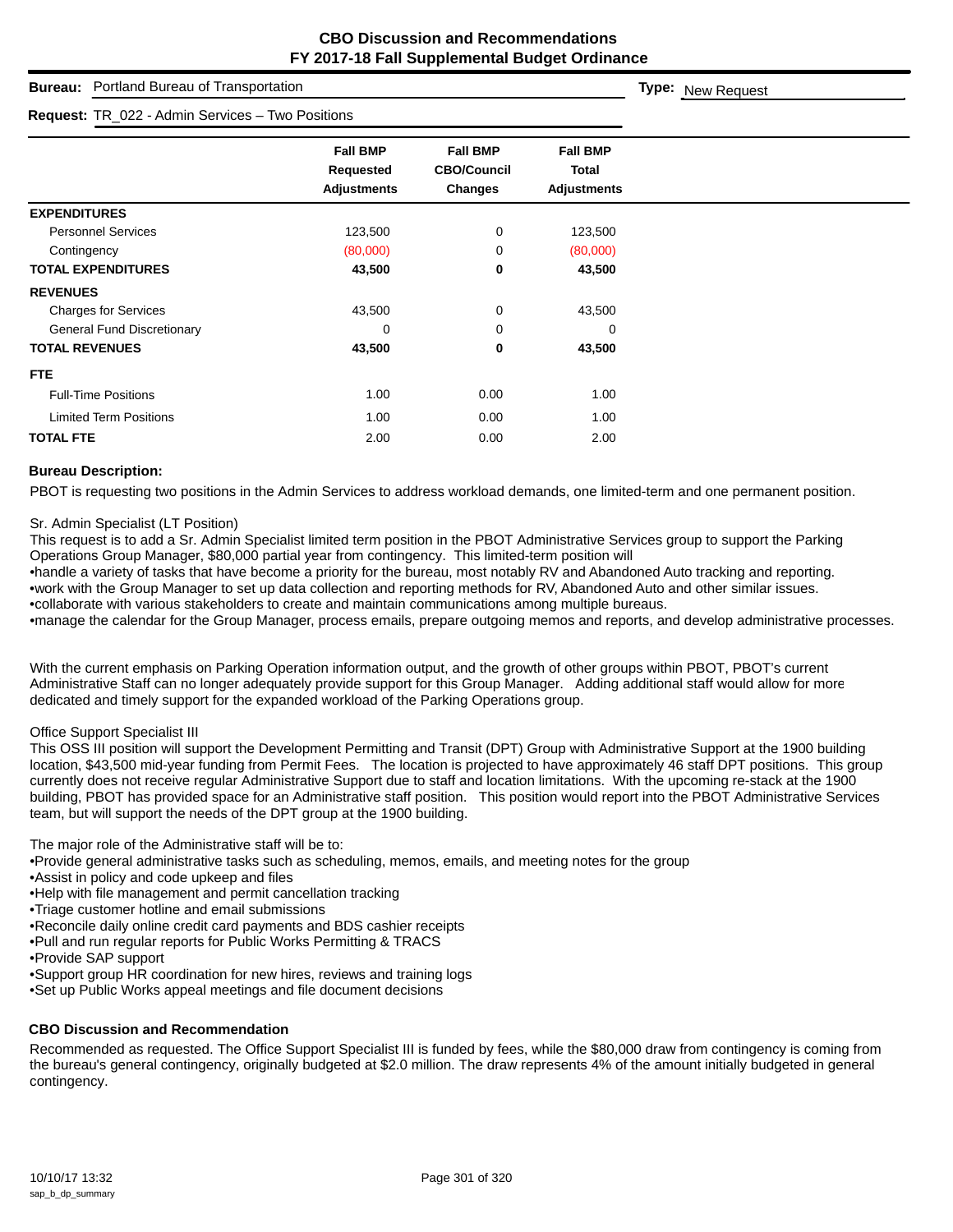**Type:** New Request

# **Bureau:** Portland Bureau of Transportation

| Request: TR_023 - Snow and Ice Response |                                                    |                                                  |                                                       |
|-----------------------------------------|----------------------------------------------------|--------------------------------------------------|-------------------------------------------------------|
|                                         | <b>Fall BMP</b><br>Requested<br><b>Adjustments</b> | <b>Fall BMP</b><br><b>CBO/Council</b><br>Changes | <b>Fall BMP</b><br><b>Total</b><br><b>Adjustments</b> |
| <b>EXPENDITURES</b>                     |                                                    |                                                  |                                                       |
| <b>External Materials and Services</b>  | 50,000                                             | 0                                                | 50,000                                                |
| <b>Internal Materials and Services</b>  | 430,000                                            | 0                                                | 430,000                                               |
| Contingency                             | (480,000)                                          | 0                                                | (480,000)                                             |
| <b>TOTAL EXPENDITURES</b>               | 0                                                  | 0                                                | 0                                                     |
| <b>REVENUES</b>                         |                                                    |                                                  |                                                       |
| <b>General Fund Discretionary</b>       | 0                                                  | 0                                                | 0                                                     |
| <b>TOTAL REVENUES</b>                   | 0                                                  | 0                                                | 0                                                     |

#### **Bureau Description:**

Electronic variable message signs (VMS) allow Maintenance to display information to advise, guide or warn motorists about road conditions and travel requirements. They aid in traffic management and increase road safety by informing motorists of traffic congestion, accidents, road closures, reduced speed limits or the need for traction devices in winter weather. This \$250,000 request provides one-time funds for installing permanent VMS boards at such locations as West Burnside, SW Barnes Road, and SW Terwilliger.

Additionally, in order to incorporate the use of salt as a tool to clear roadways during winter weather events, this request adds funds to purchase six salt spreaders (\$180,000) to be used on existing trucks and funds to cover existing and new salt storage areas (\$50,000)

## **CBO Discussion and Recommendation**

Recommended as requested. The \$480,000 draw represents about 3.4% of the \$14 million amount originally budgeted in the bureau's Capital Replacement and Equipment set-aside contingency.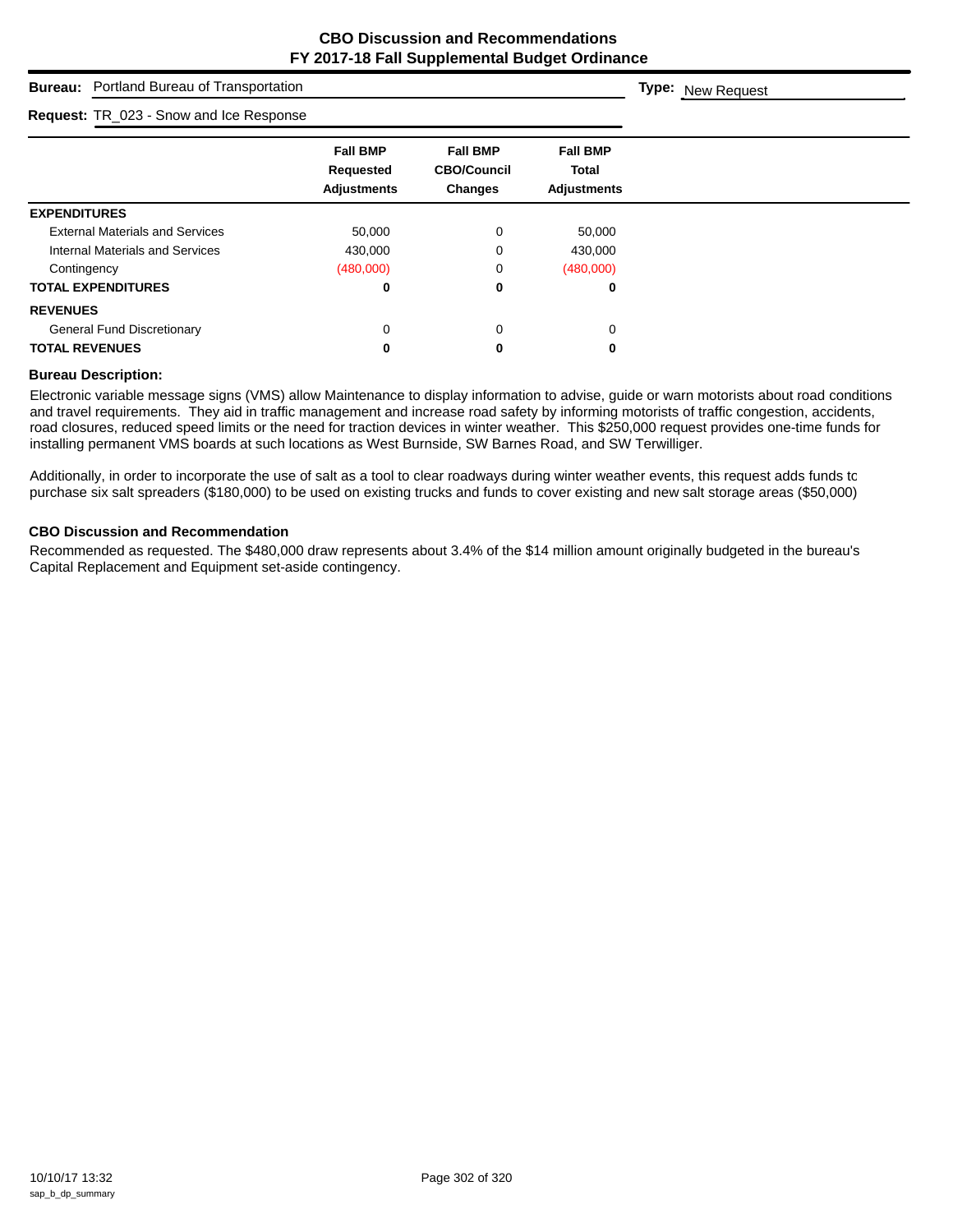**Type:** New Request

**Bureau:** Portland Bureau of Transportation

| Request: TR_024 - Street Maint Fixing Our Streets-Equip & Position |                                                    |                                                  |                                                |
|--------------------------------------------------------------------|----------------------------------------------------|--------------------------------------------------|------------------------------------------------|
|                                                                    | <b>Fall BMP</b><br>Requested<br><b>Adjustments</b> | <b>Fall BMP</b><br><b>CBO/Council</b><br>Changes | <b>Fall BMP</b><br>Total<br><b>Adjustments</b> |
| <b>EXPENDITURES</b>                                                |                                                    |                                                  |                                                |
| <b>Personnel Services</b>                                          | 39,874                                             | 0                                                | 39,874                                         |
| <b>Internal Materials and Services</b>                             | 96,000                                             | 0                                                | 96,000                                         |
| Contingency                                                        | (96,000)                                           | 0                                                | (96,000)                                       |
| <b>TOTAL EXPENDITURES</b>                                          | 39,874                                             | 0                                                | 39,874                                         |
| <b>REVENUES</b>                                                    |                                                    |                                                  |                                                |
| Taxes                                                              | 39,874                                             | $\mathbf 0$                                      | 39,874                                         |
| <b>General Fund Discretionary</b>                                  | 0                                                  | 0                                                | 0                                              |
| <b>TOTAL REVENUES</b>                                              | 39,874                                             | 0                                                | 39,874                                         |
| <b>FTE</b>                                                         |                                                    |                                                  |                                                |
| <b>Full-Time Positions</b>                                         | 1.00                                               | 0.00                                             | 1.00                                           |
| <b>TOTAL FTE</b>                                                   | 1.00                                               | 0.00                                             | 1.00                                           |

#### **Bureau Description:**

This request adds a position and equipment for Fixing Our Streets program work. In order to safely complete Fixing Our Streets base repair projects, a Utility Worker II position is added, mid-year cost at \$39,874, dedicated to setting up no-parking signs and traffic reader boards and performing work-zone flagging to inform and direct traffic and create a safe travel and work environment. In addition, new equipment will be purchased: a flatbed truck \$60,000 for the Utility Worker II to store and haul barricades and traffic reader boards and a vehicle \$36,000 for the FOS Sr. Program Manager position added in FY 16-17.

#### **CBO Discussion and Recommendation**

Recommended as requested. Fixing Our Streets revenues are currently coming in at about \$300,000 per month higher than initial projects. The revenue was initially projected at \$16 million a year, so the expected increase will be about 22.5% higher.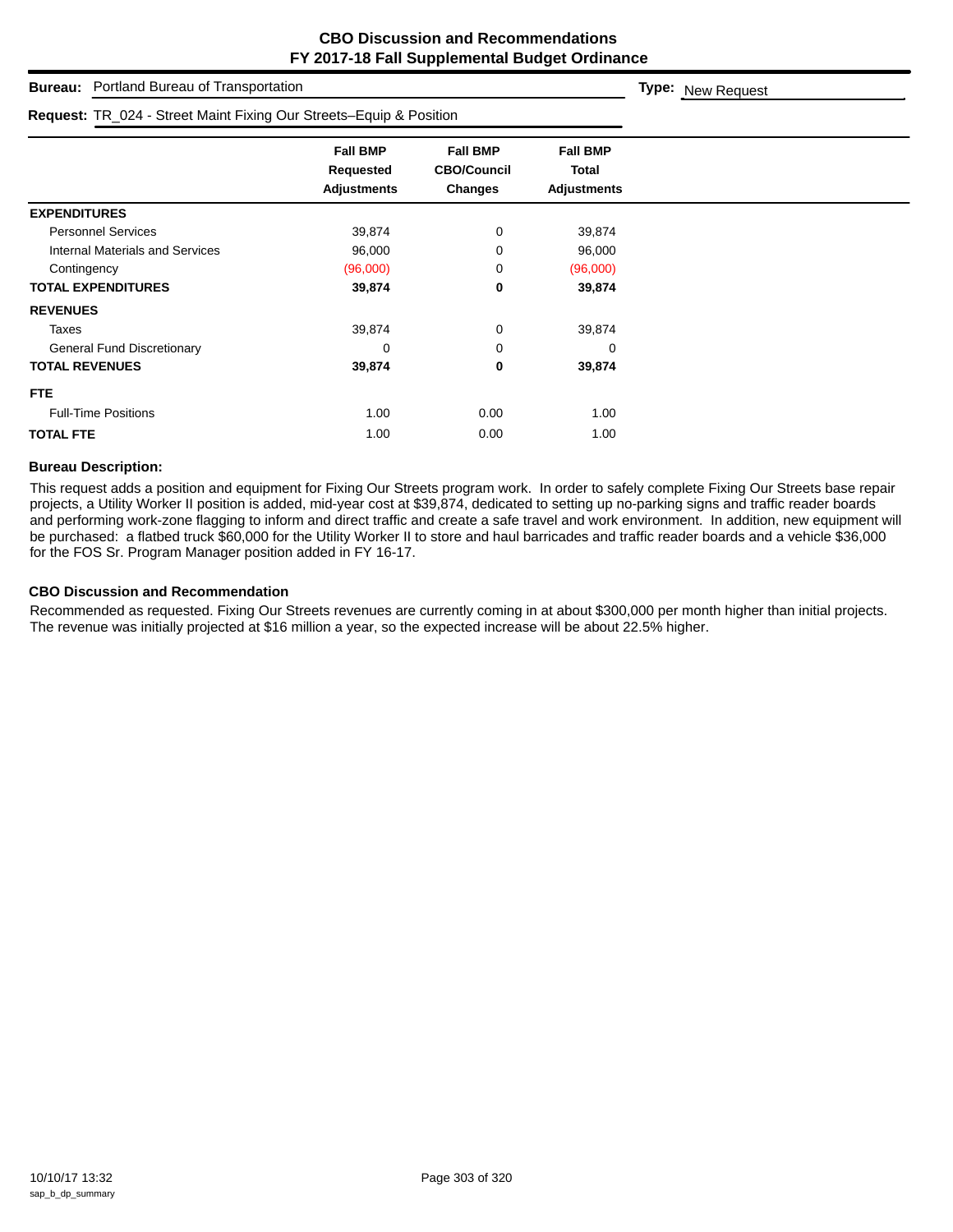| <b>Bureau:</b> Portland Bureau of Transportation                |                                                    |                                                         |                                                | Type: New Request |
|-----------------------------------------------------------------|----------------------------------------------------|---------------------------------------------------------|------------------------------------------------|-------------------|
| Request: TR_025 - Sidewalk Maint - Fixing Our Streets Positions |                                                    |                                                         |                                                |                   |
|                                                                 | <b>Fall BMP</b><br>Requested<br><b>Adjustments</b> | <b>Fall BMP</b><br><b>CBO/Council</b><br><b>Changes</b> | <b>Fall BMP</b><br>Total<br><b>Adjustments</b> |                   |
| <b>EXPENDITURES</b>                                             |                                                    |                                                         |                                                |                   |
| <b>Personnel Services</b>                                       | 324,972                                            | 0                                                       | 324,972                                        |                   |
| Contingency                                                     | (324, 972)                                         | 0                                                       | (324, 972)                                     |                   |
| <b>TOTAL EXPENDITURES</b>                                       | 0                                                  | 0                                                       | 0                                              |                   |
| <b>FTE</b>                                                      |                                                    |                                                         |                                                |                   |
| <b>Full-Time Positions</b>                                      | 7.00                                               | 0.00                                                    | 7.00                                           |                   |
| <b>TOTAL FTE</b>                                                | 7.00                                               | 0.00                                                    | 7.00                                           |                   |

## **Bureau Description:**

This request adds seven (7) positions to the Maintenance Sidewalks program to work on Fixing Our Streets safety projects identified by downtown PBOT: an Automotive Equipment Operator I, 3 Concrete Finishers, and 3 Utility Worker II's.

This budget increases personnel services for mid-year \$324,972 and reduces general contingency \$324,972.

## **CBO Discussion and Recommendation**

Recommended as requested. Fixing Our Streets revenues are currently coming in at about \$300,000 per month higher than initial projects. The revenue was initially projected at \$16 million a year, so the expected increase will be about 22.5% higher.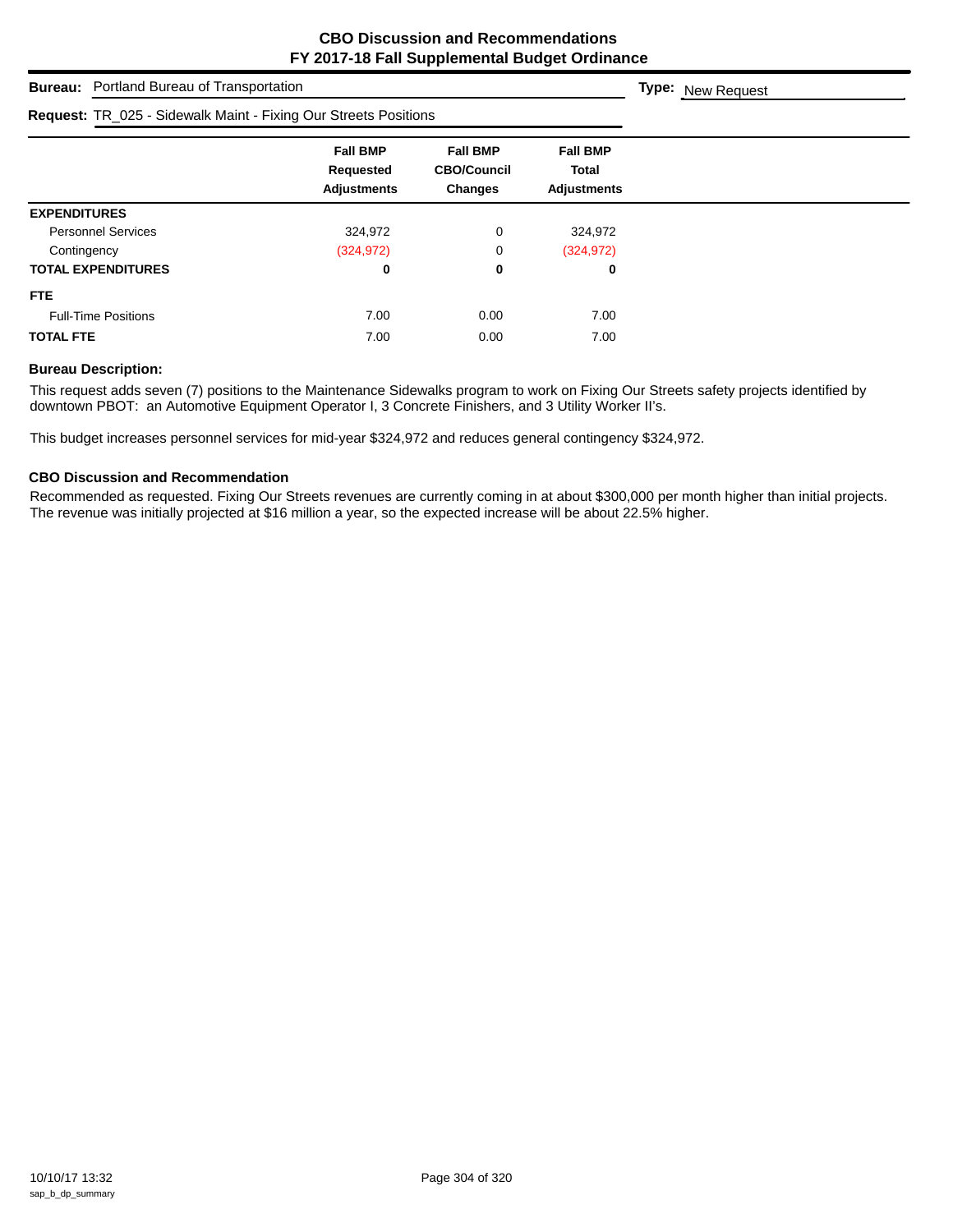| <b>Bureau:</b> Portland Bureau of Transportation                        |                                                    |                                                  |                                                | Type: New Request |
|-------------------------------------------------------------------------|----------------------------------------------------|--------------------------------------------------|------------------------------------------------|-------------------|
| <b>Request:</b> TR_026 - Active Trans & Safety – Convert Two LT to Perm |                                                    |                                                  |                                                |                   |
|                                                                         | <b>Fall BMP</b><br>Requested<br><b>Adjustments</b> | <b>Fall BMP</b><br><b>CBO/Council</b><br>Changes | <b>Fall BMP</b><br>Total<br><b>Adjustments</b> |                   |
| <b>EXPENDITURES</b>                                                     |                                                    |                                                  |                                                |                   |
| <b>Personnel Services</b>                                               | 0                                                  | 0                                                | 0                                              |                   |
| <b>TOTAL EXPENDITURES</b>                                               | 0                                                  | 0                                                | 0                                              |                   |
| <b>FTE</b>                                                              |                                                    |                                                  |                                                |                   |
| <b>Full-Time Positions</b>                                              | 2.00                                               | 0.00                                             | 2.00                                           |                   |
| <b>Limited Term Positions</b>                                           | $-2.00$                                            | 0.00                                             | $-2.00$                                        |                   |
| <b>TOTAL FTE</b>                                                        | 0.00                                               | 0.00                                             | 0.00                                           |                   |

### **Bureau Description:**

PBOT requests converting two limited term positions to permanent;

• Transportation Demand Mgmt Asst – job class 30001183 – position 40023769.

PBOT has ongoing funding for this position. It is funded by service charges and fees, GTR, and some multi-year grants.

Since this position was created, this position has become directly responsible for managing, implementing and coordinating PBOT's Safe Routes to School program in the David Douglas School District. The David Douglas High School is the largest high school and the most diverse high school in the State of Oregon. This position is responsible for working with David Douglas Board Members, Principles, Vice-principals and teachers in the high schools, middle schools and elementary schools in the district on a permeant, long-term program to encourage students to safely travel to school by walking, biking or taking transit. This position meets the City's goals of Vision Zero and multi-modal transportation.

• Transportation Demand Mgmt Specialist I - job class 30000351 – position 40028047.

PBOT has ongoing funding for this position. It is funded by service charges and fees, and some GTR.

This position is responsible for several high-profile projects. This position was originally created to assist with the Livable Streets Strategy. Since then, this position has taken on a leadership or lead task role on many programs important to the agency, including but not limited to: Adaptive Cycling Program, Bike Parking Code Update and the Transportation Demand Mgmt in Multi-Use Development Process.

## **CBO Discussion and Recommendation**

Recommended as requested.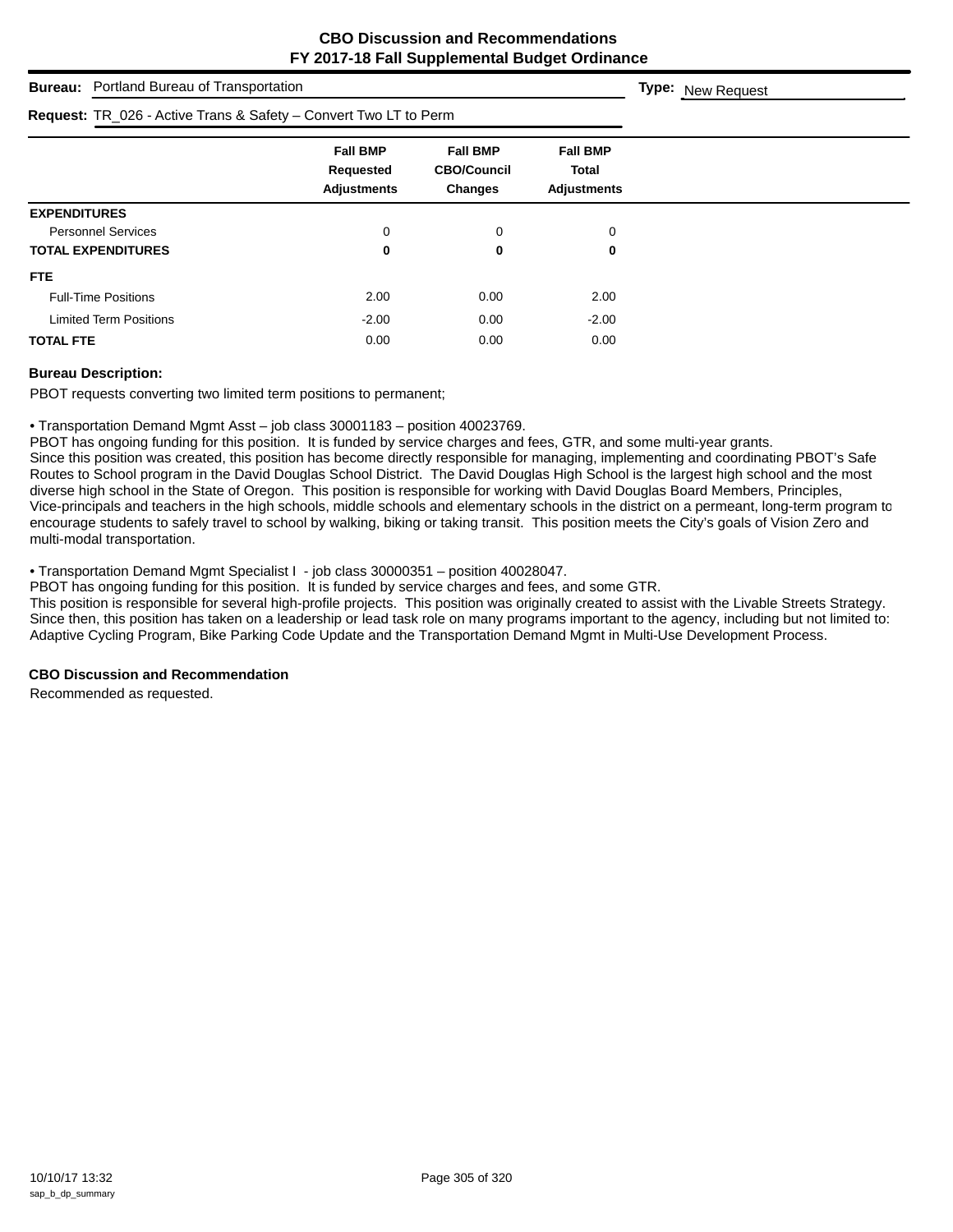**Type:** Program Carryover Request

## **Bureau:** Portland Bureau of Transportation

# **Request:** TR\_027 - Parking Garages – BIBS Facilities Services IA

| <b>Request:</b> $IR_2ZI + R_1R_1IQ$ Galages – DIDS Facilities Services IA |                                                    |                                                         |                                                       |  |
|---------------------------------------------------------------------------|----------------------------------------------------|---------------------------------------------------------|-------------------------------------------------------|--|
|                                                                           | <b>Fall BMP</b><br>Requested<br><b>Adjustments</b> | <b>Fall BMP</b><br><b>CBO/Council</b><br><b>Changes</b> | <b>Fall BMP</b><br><b>Total</b><br><b>Adjustments</b> |  |
| <b>EXPENDITURES</b>                                                       |                                                    |                                                         |                                                       |  |
| Internal Materials and Services                                           | 965,535.                                           | 0                                                       | 1,965,535                                             |  |
| <b>TOTAL EXPENDITURES</b>                                                 | 1,965,535                                          | 0                                                       | 1,965,535                                             |  |
| <b>REVENUES</b>                                                           |                                                    |                                                         |                                                       |  |
| <b>Budgeted Beginning Fund Balance</b>                                    | 965,535.                                           | 0                                                       | 1,965,535                                             |  |
| <b>TOTAL REVENUES</b>                                                     | 1,965,535                                          | 0                                                       | 1,965,535                                             |  |
|                                                                           |                                                    |                                                         |                                                       |  |

#### **Bureau Description:**

A carryover is requested to increase the interagency with Bureau of Internal Services (BIBS) Facilities Services, to complete major maintenance projects for City-owned parking garages. The appropriation will adjust beginning fund balance in the Parking Facilities Fund.

#### **CBO Discussion and Recommendation**

Recommended as requested. The beginning balance of the Parking Facilities Fund is being increased by 19.5%. Projects expected to be worked upon include an Elevator Modernization Project for two elevators at the 1st & Jefferson Garage and two elevators at the 3rd & Alder Garage; replacing heat pumps at the 1st & Jefferson Garage and at the 3rd & Alder Garage; and replacing a UPS System at three Garages and other smaller maintenance projects.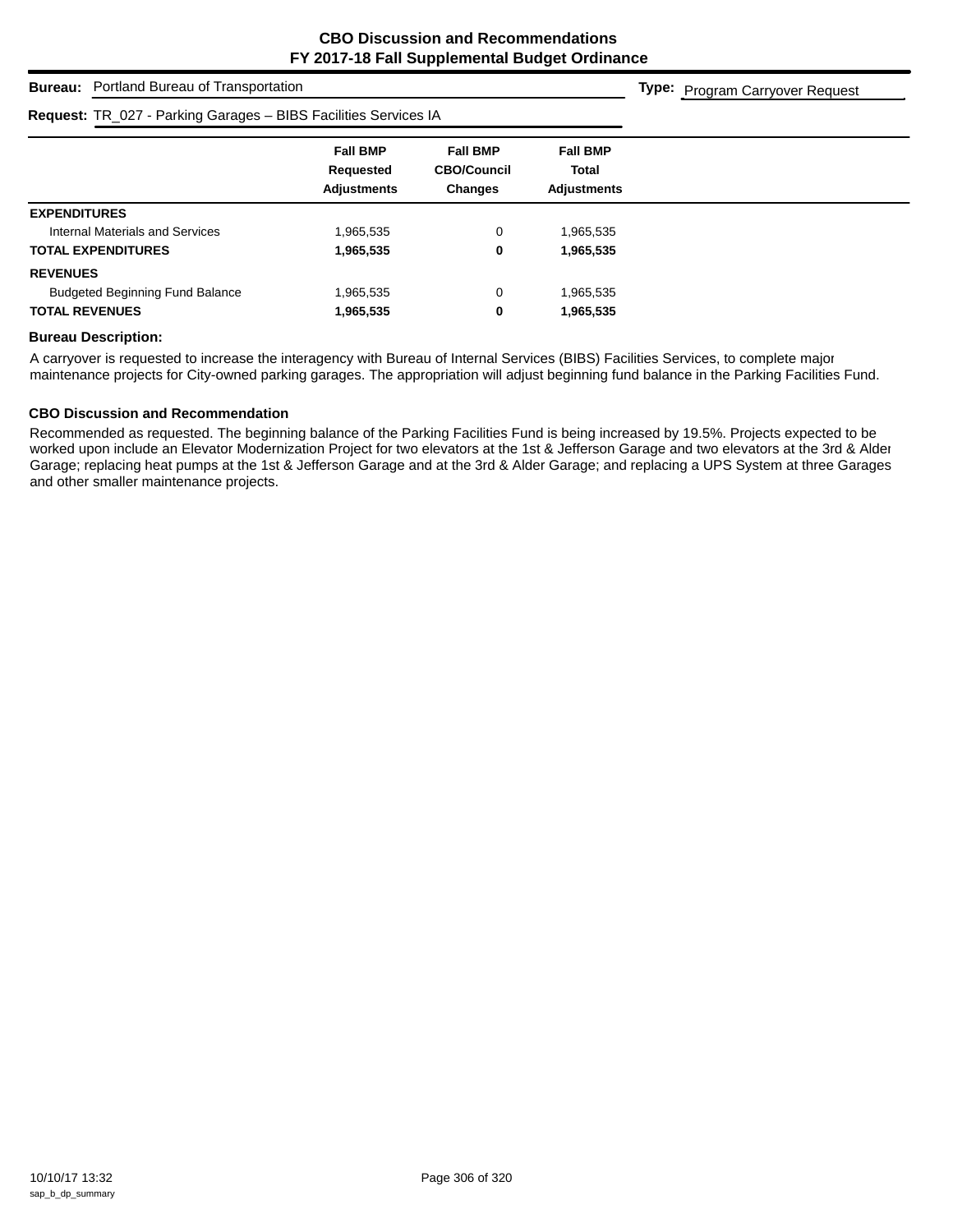| <b>Bureau:</b> Portland Bureau of Transportation                           |                                                    |                                                  |                                                       | <b>Type:</b> New Request |
|----------------------------------------------------------------------------|----------------------------------------------------|--------------------------------------------------|-------------------------------------------------------|--------------------------|
| <b>Request: TR_028 - Parking Facilities Fund - Community Benefits Prog</b> |                                                    |                                                  |                                                       |                          |
|                                                                            | <b>Fall BMP</b><br>Requested<br><b>Adjustments</b> | <b>Fall BMP</b><br><b>CBO/Council</b><br>Changes | <b>Fall BMP</b><br><b>Total</b><br><b>Adjustments</b> |                          |
| <b>EXPENDITURES</b>                                                        |                                                    |                                                  |                                                       |                          |
| Internal Materials and Services                                            | 15,505                                             | 0                                                | 15,505                                                |                          |
| Contingency                                                                | (15,505)                                           | 0                                                | (15,505)                                              |                          |
| <b>TOTAL EXPENDITURES</b>                                                  | 0                                                  | 0                                                | 0                                                     |                          |
| <b>REVENUES</b>                                                            |                                                    |                                                  |                                                       |                          |
| <b>Budgeted Beginning Fund Balance</b>                                     | 0                                                  | 0                                                | 0                                                     |                          |
| <b>TOTAL REVENUES</b>                                                      | 0                                                  | 0                                                | 0                                                     |                          |

### **Bureau Description:**

Water Bureau, PBOT and OMF have projects that are using some form of community benefits programs and have committed to doing a 1% fund for work force and Disadvantaged, Minority, Women, and Emerging Small Businesses (DMWESB) contractor development. OMF Grants will administer this program for the bureaus. PBOT's Parking Facilities Fund share is \$15,505. This budget increases OMF interagency \$15,505 and reduces general contingency \$15,505 in PBOT's Parking Facilities Fund.

## **CBO Discussion and Recommendation**

Recommended as requested. The draw is 1.7% of the amount originally budgeted for general contingency in the Parking Facilities Fund.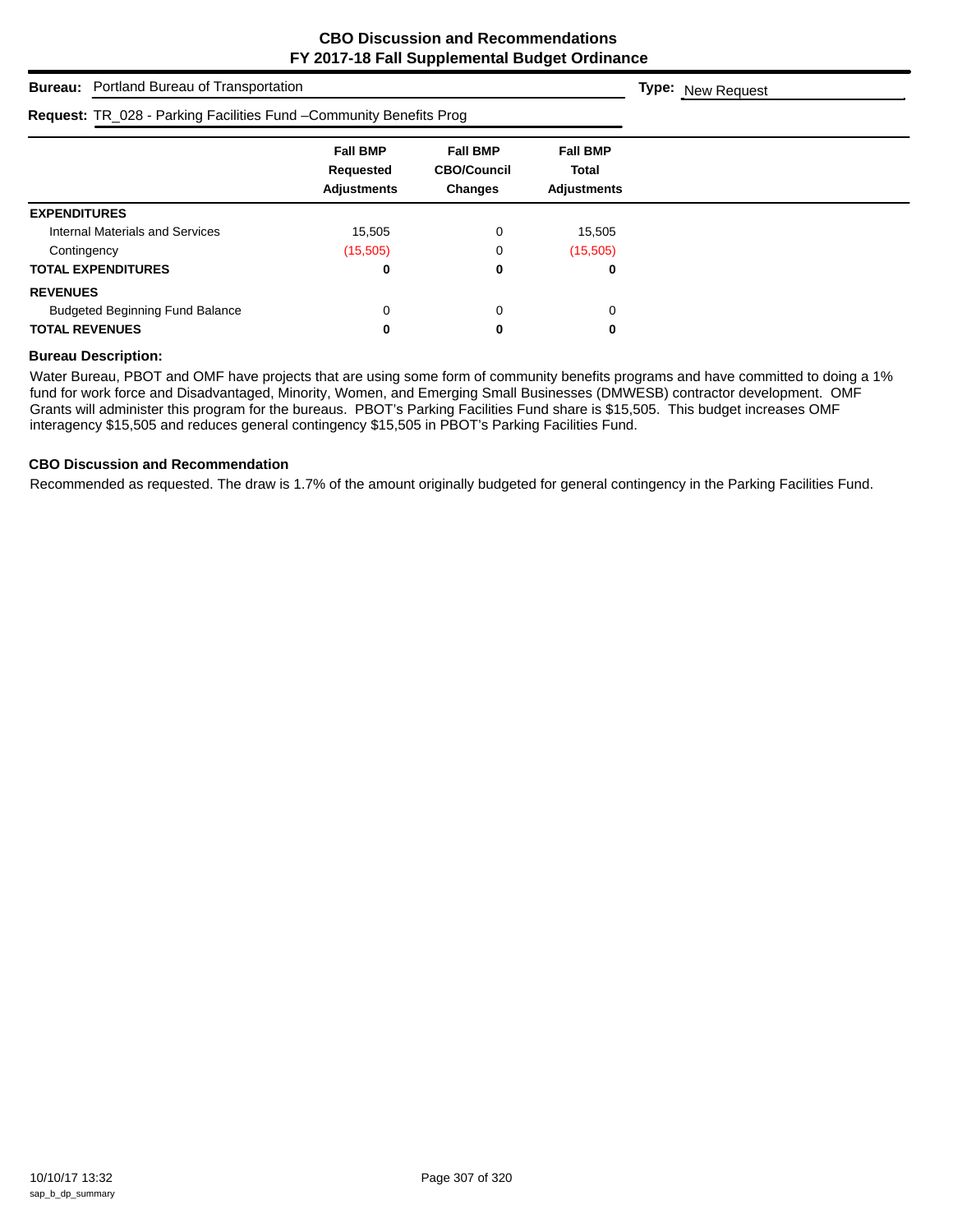**Type:** Technical Adjustment

**Bureau:** Portland Bureau of Transportation

| Request: TR_029 - BPS IA - Bike Parking Code |                                                    |                                                         |                                                       |  |
|----------------------------------------------|----------------------------------------------------|---------------------------------------------------------|-------------------------------------------------------|--|
|                                              | <b>Fall BMP</b><br>Requested<br><b>Adjustments</b> | <b>Fall BMP</b><br><b>CBO/Council</b><br><b>Changes</b> | <b>Fall BMP</b><br><b>Total</b><br><b>Adjustments</b> |  |
| <b>EXPENDITURES</b>                          |                                                    |                                                         |                                                       |  |
| <b>External Materials and Services</b>       | (12,000)                                           | 0                                                       | (12,000)                                              |  |
| Internal Materials and Services              | 12.000                                             | 0                                                       | 12,000                                                |  |
| Contingency                                  | 0                                                  | 0                                                       | 0                                                     |  |
| <b>TOTAL EXPENDITURES</b>                    | 0                                                  | 0                                                       | 0                                                     |  |

## **Bureau Description:**

PBOT is requesting BPS to provide code development and legislative project management supporting the bike parking project. This request moves \$12,000 in existing appropriation from miscellaneous to BPS interagency.

## **CBO Discussion and Recommendation**

Recommended as requested.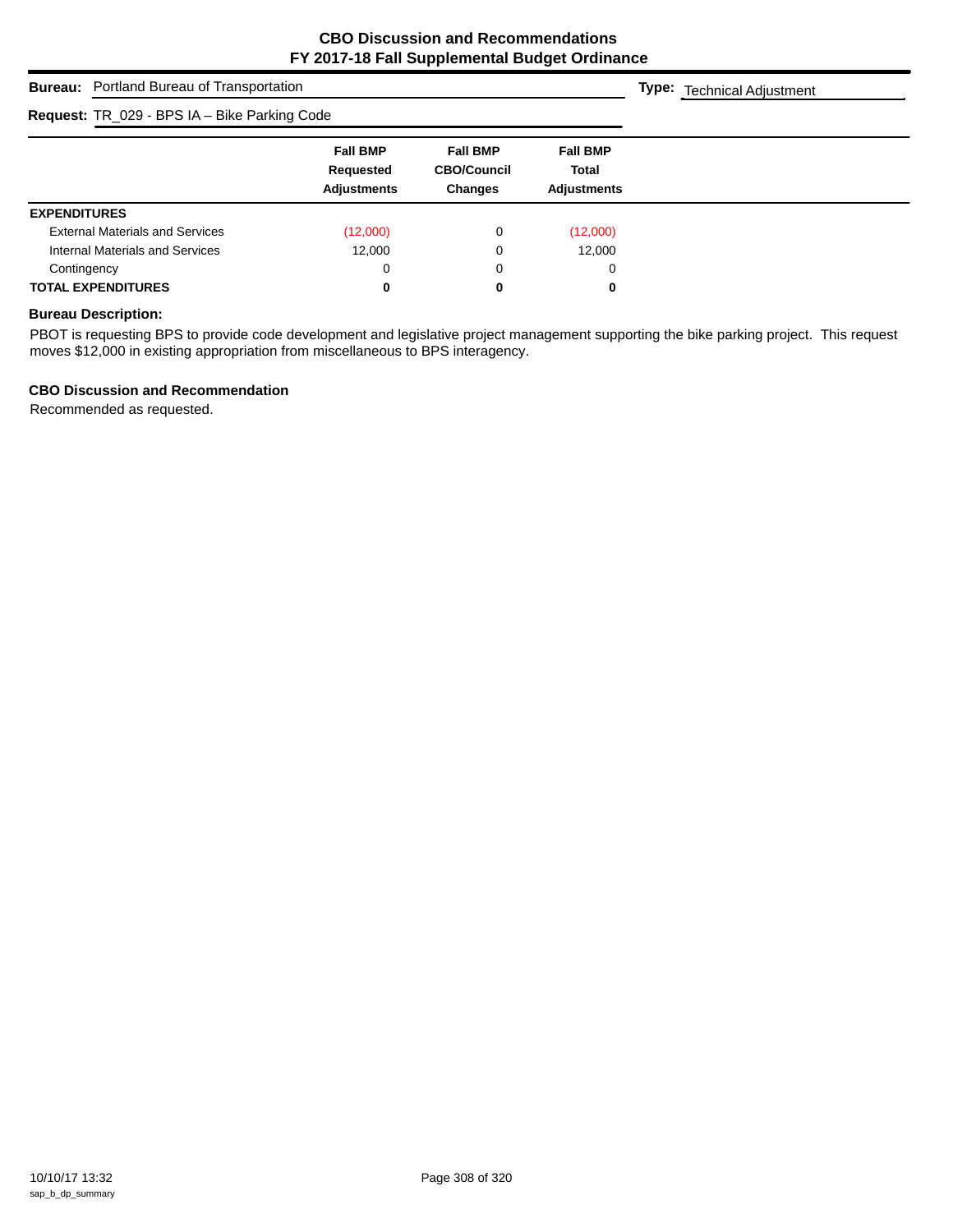**Type:** New Request

## **Bureau:** Portland Water Bureau

## **Request:** WA\_001 - Carryover of Funds

| <b>Request:</b> WA 001 - Carryover of Funds |                                                    |                                                         |                                                       |  |
|---------------------------------------------|----------------------------------------------------|---------------------------------------------------------|-------------------------------------------------------|--|
|                                             | <b>Fall BMP</b><br>Requested<br><b>Adjustments</b> | <b>Fall BMP</b><br><b>CBO/Council</b><br><b>Changes</b> | <b>Fall BMP</b><br><b>Total</b><br><b>Adjustments</b> |  |
| <b>EXPENDITURES</b>                         |                                                    |                                                         |                                                       |  |
| <b>External Materials and Services</b>      | 529,703                                            | 0                                                       | 529,703                                               |  |
| Contingency                                 | (529, 703)                                         | 0                                                       | (529, 703)                                            |  |
| <b>TOTAL EXPENDITURES</b>                   | 0                                                  | 0                                                       | 0                                                     |  |

#### **Bureau Description:**

#### a.Solar at Groundwater Pump Station

As part of the FY 16-17 Adopted Budget, \$93,000 from the General Fund was added to install solar at Groundwater Pump Station. To date, \$15,000 has been spent on the feasibility study, \$5,000 of which was billed in FY 2016-17. The remaining \$10,000 will be billed in FY 2017-18 and the rest of the project will be completed in 2017-18. Therefore, \$88,000 is requested to carryover to FY 2017-18 Budget.

#### b.Mt. Tabor Historic Preservation Project:

Resolution No. 37146 was adopted by City Council on July 15, 2015 to maintain, repair and preserve the Mount Tabor Reservoirs following disconnection. In FY 2016-17, the Water Bureau received \$750,000 from the General Fund for the maintenance, repair, and preservation work identified in the 2009 Mt. Tabor Reservoirs Historic Structures Report. Of that amount, \$308,297 was spent. Therefore, this request is to carry over the balance of \$441,703.

#### **CBO Discussion and Recommendation**

#### •Solar at Groundwater Pump Station

The bureau is requesting \$88,000 in carryover to install solar at the Groundwater Pump Station. As part of the 2016-17 Adopted Budget, \$335,000 in one-time General Fund resources was included to support solar installations at three City facilities owned by the Parks Bureau, Water Bureau, and the Fire Bureau. Designing and installing solar panels at the Water Bureau's Ground Water Pump Station is estimated to cost \$93,000 and generate 45,000 kilowatt hours of electricity per year.

To date, \$15,000 has been spent on the feasibility study, \$5,000 of which was incurred in FY 2016-17. The bureau anticipates the study will conclude in mid-October 2017. Findings from the study will help the bureau determine the viability of solar installation at the pump station, including the estimated cost. CBO looks forward to reviewing the study's results and more broadly, how the bureau considers ways to incorporate alternative energy sources to offset energy costs, particularly those associated with its supply program and other capital improvement projects over the next decade. CBO recommends this request.

#### •Mount Tabor Historic Preservation Project

On July 15, 2015, City Council approved resolution No. 37146 making financial obligations and other commitments for work at Mount Tabor. The resolution included a provision that the City shall allocate at least \$4 million over the next four years to the maintenance, repair, and preservation work identified in the 2009 Mount Tabor Reservoirs Historic Structures Report (the Report). Because the reservoirs are no longer part of the water system, these funds are from the General Fund and not the Water Fund.

In the FY 2016-17 budget, the Water Bureau received \$750,000 from the General Fund to begin some of the maintenance and repair work identified in the 2009 Report. Of that, \$308,297 was spent, most of which covered costs for the preservationist to update the 2009 Report to reflect current preservation needs and costs, historic preservation consultant services, internal costs, and any other requirements. The bureau is requesting to carryover the \$441,703 balance in FY 2017-18. CBO recommends the request, but notes concern about the bureau's ability to spend down both the carryover and the additional \$1.02 million allocated in the FY 2017-18 Adopted Budget.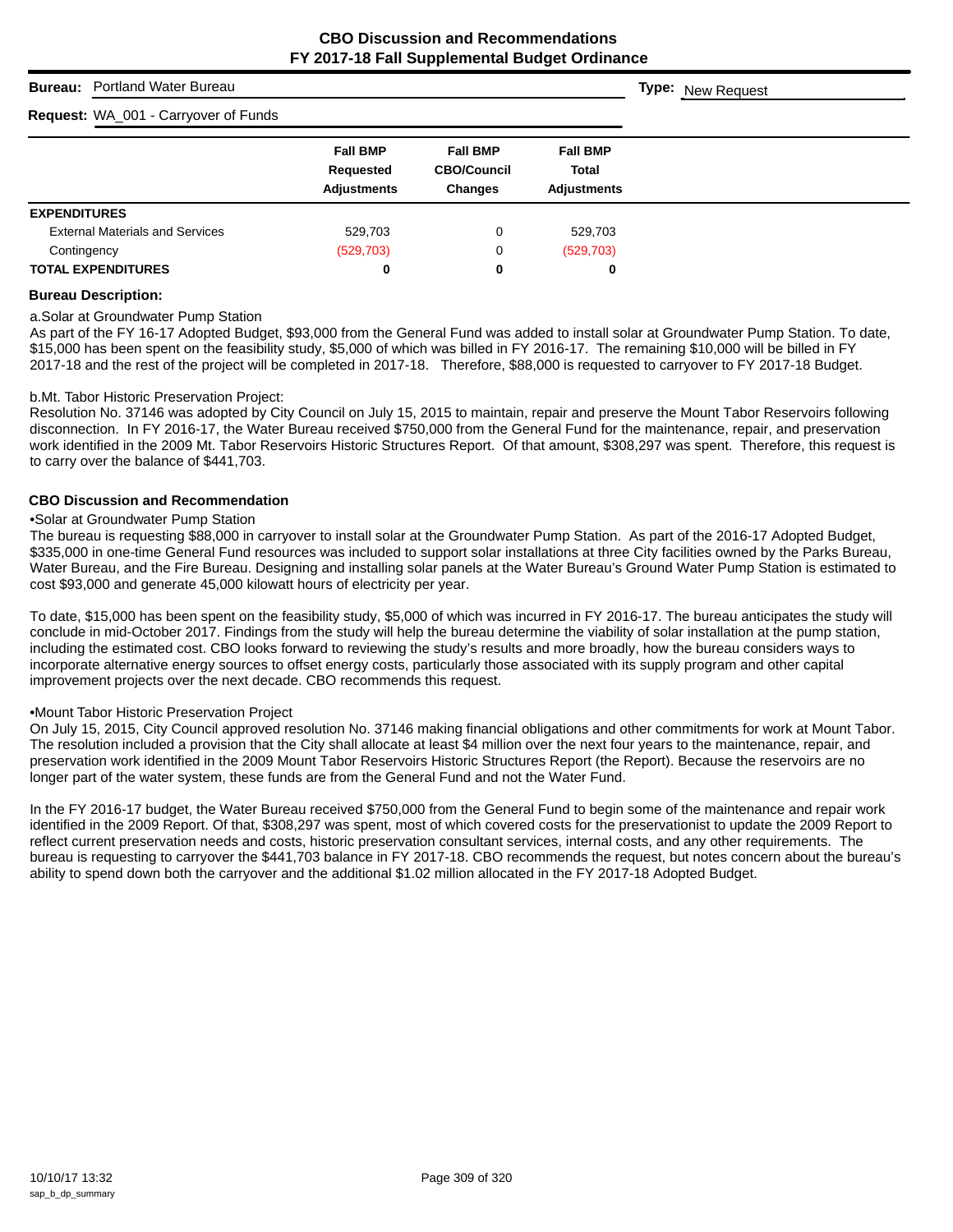**Type:** Technical Adjustment

## **Bureau:** Portland Water Bureau

# $\frac{1}{2}$

| <b>Request:</b> WA_002 - Cash Transfers |                                                    |                                                         |                                                       |  |
|-----------------------------------------|----------------------------------------------------|---------------------------------------------------------|-------------------------------------------------------|--|
|                                         | <b>Fall BMP</b><br>Requested<br><b>Adjustments</b> | <b>Fall BMP</b><br><b>CBO/Council</b><br><b>Changes</b> | <b>Fall BMP</b><br><b>Total</b><br><b>Adjustments</b> |  |
| <b>EXPENDITURES</b>                     |                                                    |                                                         |                                                       |  |
| <b>External Materials and Services</b>  | (3,000)                                            | 0                                                       | (3,000)                                               |  |
| Fund Transfers - Expense                | (23, 261)                                          | 0                                                       | (23, 261)                                             |  |
| Contingency                             | 26,261                                             | 0                                                       | 26,261                                                |  |
| <b>TOTAL EXPENDITURES</b>               | 0                                                  | 0                                                       | 0                                                     |  |

#### **Bureau Description:**

a.Green Street Initiative - Currently there is a budget of \$150,000 with the Sewer System Operating Fund for the Green Streets Initiative. The actual amount to be transferred is based on prior fiscal year actual. Therefore, the budget needs to be decreased by \$47,857 to true up the Portland Water Bureau's contribution for the Green Street Initiative fund to actual costs of \$102,143.

b.Dodge Park Revenue Transfer - Transfer \$21,596 to the General Fund for revenues collected from Dodge Park Permits and Fees in FY 2016-17. The actual revenue collected was \$34,388, less the \$12,792 already transferred to the General Fund in FY 2016-17. The Bureau receives \$35,000 of funding from the General Fund annually to maintain park-like amenities at Water Bureau HydroParks including Dodge Park.

c.Transfer \$3,000 to Parks for the Water Bureau's contribution to the Willamette Park Concerts.

#### **CBO Discussion and Recommendation**

This request includes cash transfers for the Green Street program, Dodge Park, and Willamette Park Concerts. The Green Street program of the Bureau of Environmental Services' Grey to Green Initiative requires that the Water Bureau contribute 1% of the actual qualified expenditures incurred in the bureau's prior year capital program. Each year the bureau includes an estimated amount in their budget and must true-up the actual amount to be transferred to the Sewer Operating Fund. This request decreases the budget by \$47,857 to adjust the Water Bureau's contribution to the Green Street Initiative fund for the actual costs of \$102,143.

The Dodge Park request transfers \$21,596 to the General Fund for revenues collected from park permits and fees in FY 2016-17. The total revenue collected in FY 2016-17 was \$34,388 (\$12,792 was previously transferred to the General Fund.) This request follows Council's FY 2015-16 Spring BMP appropriation of \$35,000 for the bureau's operations and maintenance of Dodge Park. The FY 2017-18 Adopted Budget made this an ongoing versus a one-time allocation from the General Fund.

Further, the request includes a \$3,000 transfer to Portland Parks and Recreation for Willamette Park Concerts. This transfer follows an agreement with Parks to sponsor one concert per summer for two years due to the construction from the Hannah Mason Pump Station Project. This is the final transfer for the Willamette Park Concert. CBO recommends these requests.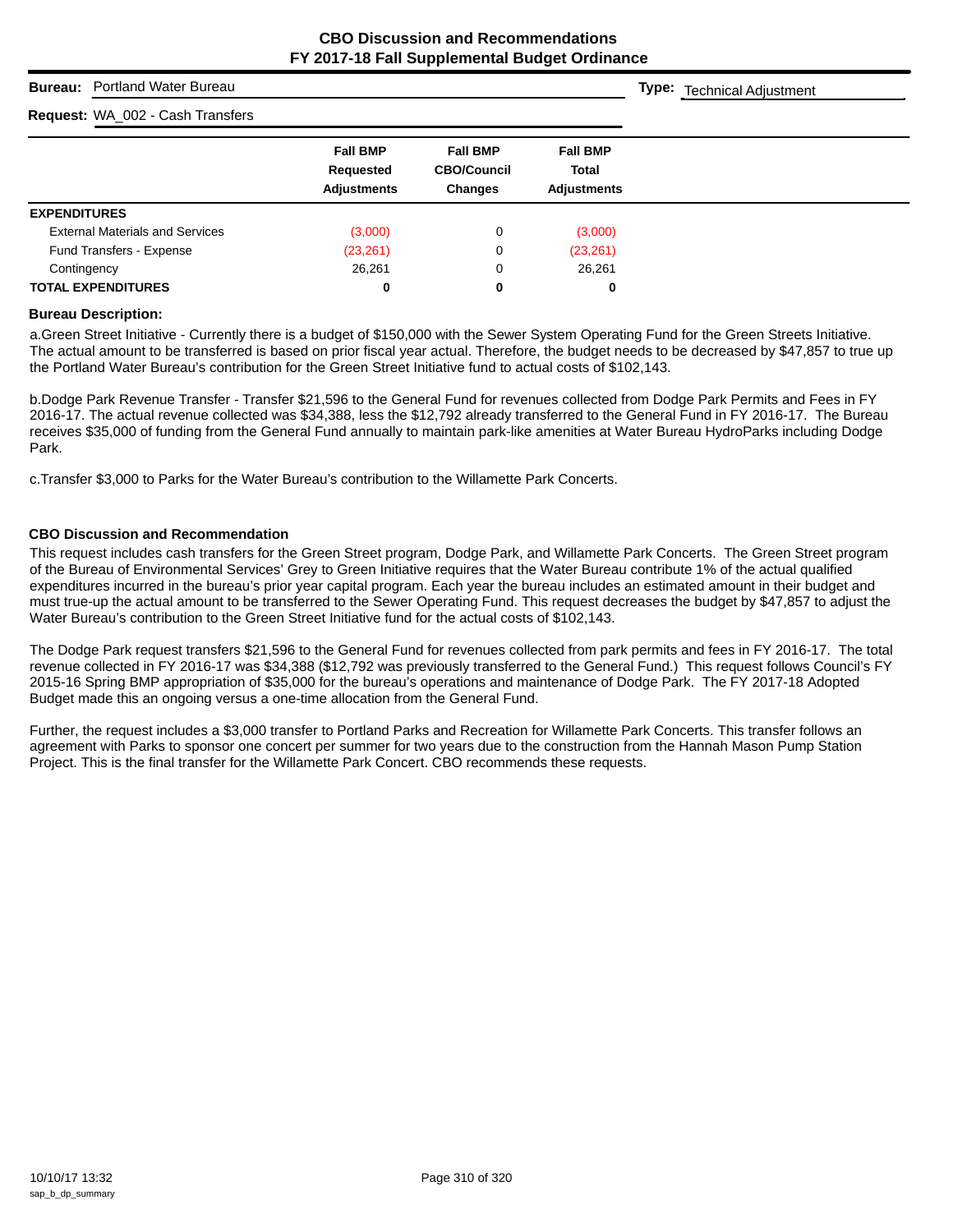**Type:** Technical Adjustment

## **Bureau:** Portland Water Bureau

| Request: WA_003 - Beginning Fund Balance |                                                    |                                                         |                                                       |  |
|------------------------------------------|----------------------------------------------------|---------------------------------------------------------|-------------------------------------------------------|--|
|                                          | <b>Fall BMP</b><br>Requested<br><b>Adjustments</b> | <b>Fall BMP</b><br><b>CBO/Council</b><br><b>Changes</b> | <b>Fall BMP</b><br><b>Total</b><br><b>Adjustments</b> |  |
| <b>EXPENDITURES</b>                      |                                                    |                                                         |                                                       |  |
| Unappropriated Fund Balance              | 117.427                                            | 0                                                       | 117,427                                               |  |
| Contingency                              | 7,000,449                                          | 0                                                       | 7,000,449                                             |  |
| <b>TOTAL EXPENDITURES</b>                | 7,117,876                                          | 0                                                       | 7,117,876                                             |  |
| <b>REVENUES</b>                          |                                                    |                                                         |                                                       |  |
| <b>Budgeted Beginning Fund Balance</b>   | 7,117,876                                          | 0                                                       | 7,117,876                                             |  |
| <b>TOTAL REVENUES</b>                    | 7,117,876                                          | 0                                                       | 7,117,876                                             |  |

#### **Bureau Description:**

Adjust the Water Division beginning fund balances to be consistent with the City's preliminary FY 2016-17 ending balances.

#### **CBO Discussion and Recommendation**

This request increases the Bureau's budgeted beginning fund balance of its FY 2017-18 operating fund. This balance is driven by \$5.61 million in higher than planned revenues from water sales and other charges for services in FY 2016-17 as well as prior year operational underspending in personal services, external materials and services, and capital outlay. In total, the bureau's beginning fund balance will increase by approximately \$7.2 million. According to the bureau, these funds may be used to cash finance greater portions of capital projects, lessen the expected rate of increase in future budgets, or for other needs. CBO notes that this is the third year in which the bureau has underspent its operating budget and revenues exceeded targets by considerable amounts. CBO recommends this request.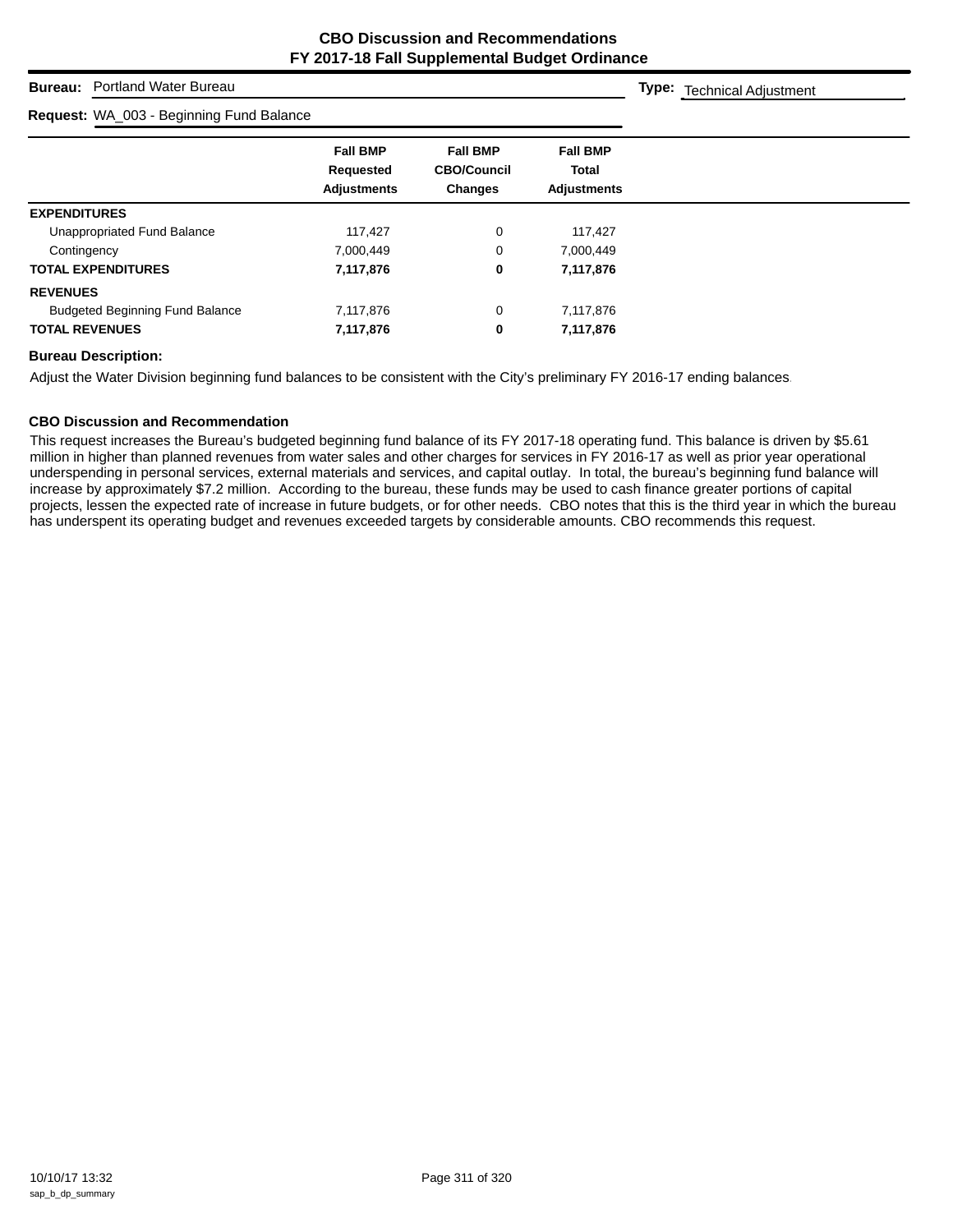**Type:** New Request

## **Bureau:** Portland Water Bureau

# **Request:** WA\_004 - Additional Revenues

| <b>Request:</b> WA_004 - Additional Revenues |                                                    |                                                         |                                                       |  |
|----------------------------------------------|----------------------------------------------------|---------------------------------------------------------|-------------------------------------------------------|--|
|                                              | <b>Fall BMP</b><br>Requested<br><b>Adjustments</b> | <b>Fall BMP</b><br><b>CBO/Council</b><br><b>Changes</b> | <b>Fall BMP</b><br><b>Total</b><br><b>Adjustments</b> |  |
| <b>EXPENDITURES</b>                          |                                                    |                                                         |                                                       |  |
| <b>External Materials and Services</b>       | 7,000                                              | 0                                                       | 7,000                                                 |  |
| Contingency                                  | 0                                                  | 0                                                       | 0                                                     |  |
| <b>TOTAL EXPENDITURES</b>                    | 7,000                                              | 0                                                       | 7,000                                                 |  |
| <b>REVENUES</b>                              |                                                    |                                                         |                                                       |  |
| Interagency Revenue                          | 7,000                                              | 0                                                       | 7,000                                                 |  |
| <b>TOTAL REVENUES</b>                        | 7,000                                              | 0                                                       | 7,000                                                 |  |

# **Bureau Description:**

Interagency with PBOT – Increase interagency revenue with PBOT for T00505 SW Corridor Transit Project by \$7,000. The Water Bureau will provide technical support and participate in developing the draft environmental impact statement for the SW Corridor Transit Project.

## **CBO Discussion and Recommendation**

CBO recommends this request.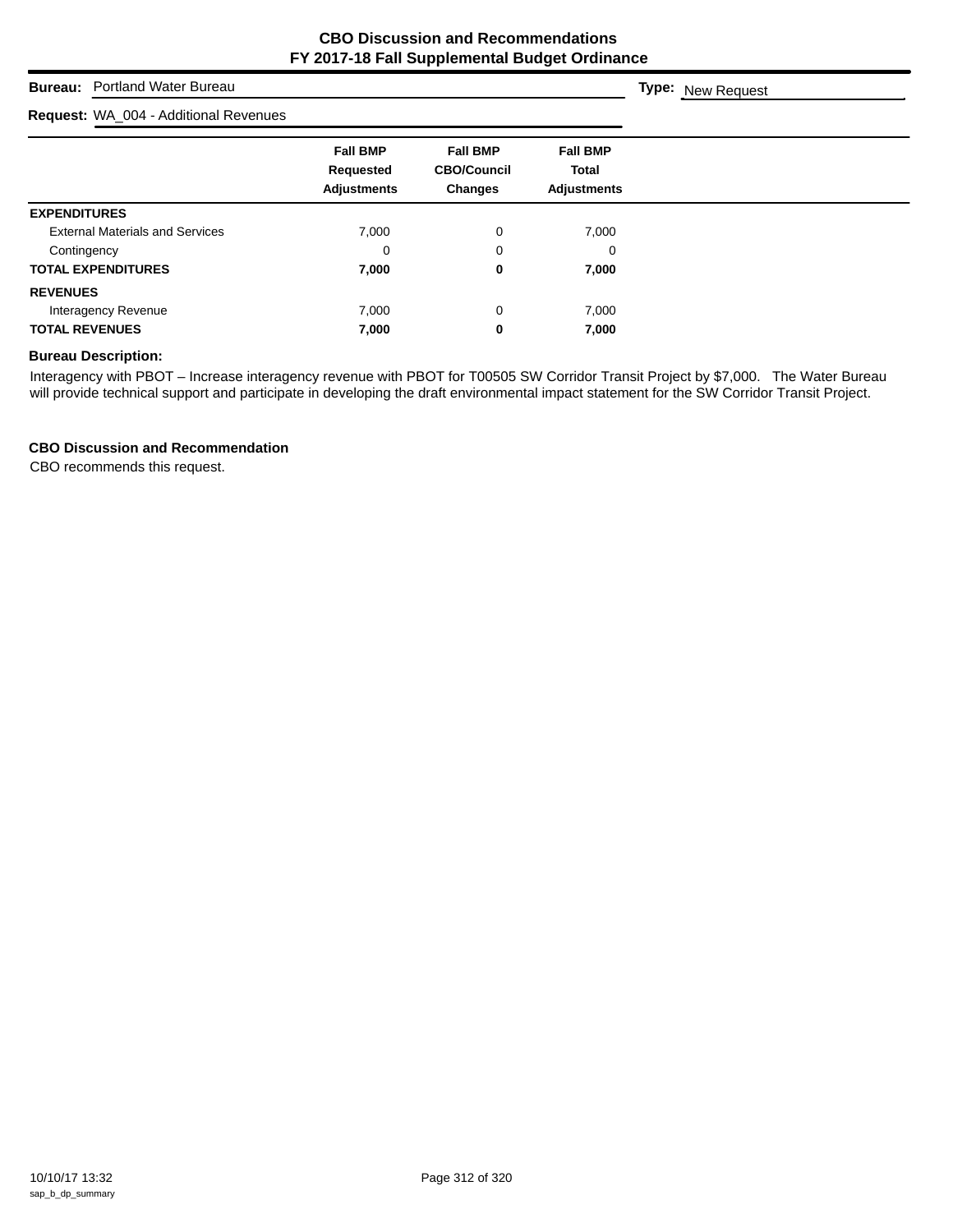**Type:** Technical Adjustment

## **Bureau:** Portland Water Bureau

# **Request:** WA\_005 - Interagency Adjustments

| <b>Request:</b> WA_005 - Interagency Adjustments |                              |                                       |                                 |  |
|--------------------------------------------------|------------------------------|---------------------------------------|---------------------------------|--|
|                                                  | <b>Fall BMP</b><br>Requested | <b>Fall BMP</b><br><b>CBO/Council</b> | <b>Fall BMP</b><br><b>Total</b> |  |
|                                                  | <b>Adjustments</b>           | <b>Changes</b>                        | <b>Adjustments</b>              |  |
| <b>EXPENDITURES</b>                              |                              |                                       |                                 |  |
| <b>External Materials and Services</b>           | (2, 185)                     | 0                                     | (2, 185)                        |  |
| Internal Materials and Services                  | 67,185                       | 0                                     | 67,185                          |  |
| Capital Outlay                                   | (65,000)                     | 0                                     | (65,000)                        |  |
| <b>TOTAL EXPENDITURES</b>                        | 0                            | 0                                     | 0                               |  |

#### **Bureau Description:**

a.Interagency with Facilities: This is a request to increase the Facilities interagency by \$2,185 for a parking space at the 1900 building. This is to provide Water Bureau Development Services staff located at 1900 Building an assigned parking space for a Bureau vehicle that would be available to staff to use for job site visits and off-site meetings. Development Services staff currently uses pool vehicles that require staff to pick up keys from the Portland Building. The Portland Building move will increase staff time to travel to pick up keys, pick up the car, and return keys. Instead, the Development Services staff will be assigned a pool vehicle to be placed at the 1900 Building.

#### b.One percent for Community Benefits Administration

City Council Ordinance #187807 authorized 1% dedicated funding for the Washington Park Reservoirs Improvement Project to support the Community Benefits Plan. A position is being created in the City's Grants Office to provide Citywide coordination to support the Community Benefits Plan. This request establishes an interagency agreement with the City's Grants Office to provide a portion of the funding needed for a position. The position in the Grants Office will also receive funding from Transportation and General Fund. This request is the first installment of the 1% (approx. \$1.14 M) over 3 years, with most spent by 2020.

### **CBO Discussion and Recommendation**

CBO recommends these requests.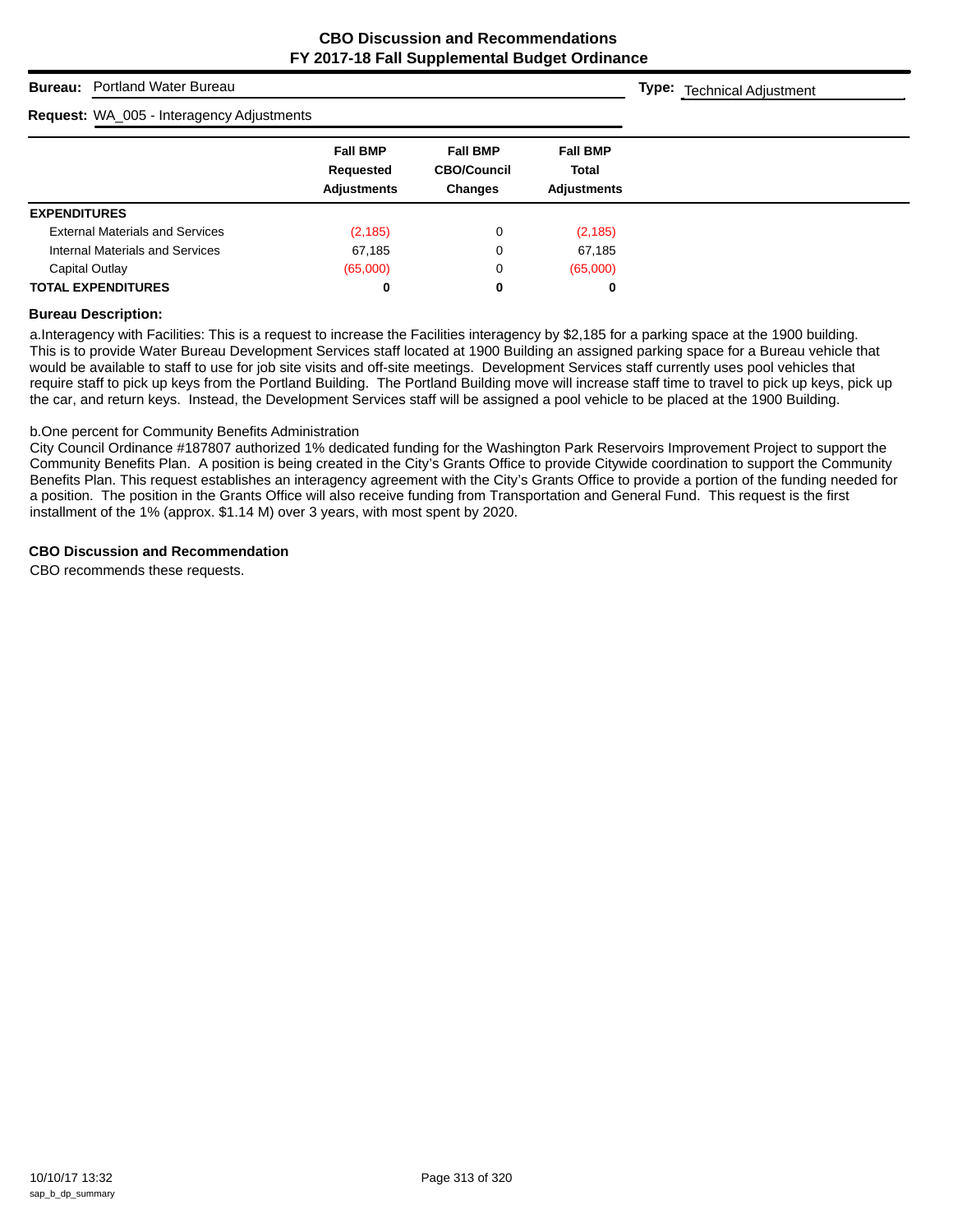**Type:** Technical Adjustment

## **Bureau:** Portland Water Bureau

#### **Request:** WA\_006 - Hydro Cash Transfer

**Fall BMP Fall BMP Fall BMP Requested CBO/Council Total Adjustments Changes Adjustments EXPENDITURES** External Materials and Services 1,600,000 0 1,600,000 0 1,600,000 Fund Transfers - Expense 1,600,000 1,600,000 0 1,600,000 Contingency (1,600,000) 0 (1,600,000) **TOTAL EXPENDITURES 1,600,000 0 1,600,000 REVENUES** Fund Transfers - Revenue 1,600,000 0 1,600,000 0 1,600,000 **TOTAL REVENUES 1,600,000 0 1,600,000**

#### **Bureau Description:**

Hydro Cash Transfer: Transfer \$1.6 million of the Portland HydroElectric Power portion of the expected balance under the previous PGE contract from the HydroElectric Power Renewal & Replacement Fund to the HydroElectric Power Operating Fund. Funds will be needed for SCADA system upgrades and other necessary expenses if needed.

#### **CBO Discussion and Recommendation**

This request transfers \$1.6 million from the Hydroelectric Power Renewal & Replacement Fund to the Hydroelectric Power Operating Fund; this represents the bureau's estimated share of the expected balance under the previous PGE contract that expired August 31, 2017. The bureau plans to use this transfer to help cover expenses in FY 2017-18 and in future budget years if it does not generate enough revenue from power sales to cover its costs.

In the FY 2017-18 Adopted Budget, there is \$2.8 million in total planned expenses from the Hydro Operating fund; of this, the bureau has approximately \$2.5 million in operating expenses and \$0.3 million in fund level expenses, including contingency. About \$1.9 million in operating expenses is budgeted for external material and services costs for the new power generation contracts and consultant expenses. This includes the costs of the SCADA system upgrade to replace the current system that controls both powerhouse turbines from PGE's control facility in Estacada, OR. With the new Power Purchase Agreement, the City must develop its own SCADA network to remotely run the powerhouses, move the generated energy to the transmission grid, and sell the power to PGE. Through its IGA with Energy NW, the company will develop and test a new SCADA system that will enable the scheduler and dispatch operator (EWEB) to connect to the bureau's system and move the generated energy into the transmission grid for sale to PGE. The bureau anticipates that it will be able to take over SCADA operations from PGE by the beginning of November 2017.

On the revenue side, the bureau has \$2.8 million in total planned revenue in FY 2017-18; of this, \$2.2 million is budgeted from power sales in addition to \$0.4 million in beginning fund balance and \$0.2 million in interfund cash transfer and interagency revenues. If the bureau meets or exceeds its budget for power sales and its estimated expenses do not exceed the budgeted amounts, the bureau should be positioned to use the \$1.6 million cash transfer for future budget needs. CBO recommends this request.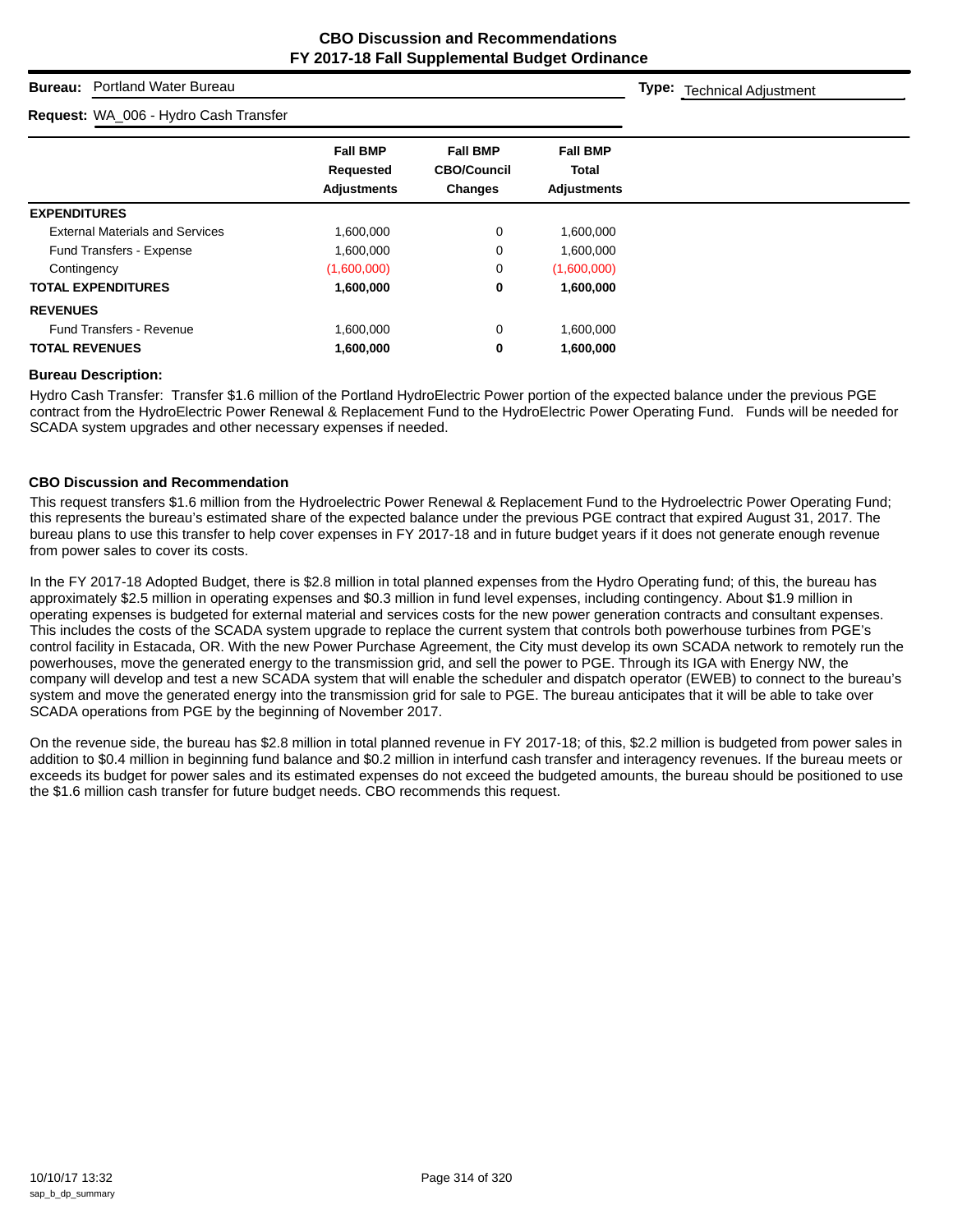| <b>Bureau:</b> Portland Water Bureau   |                                                           |                                                         |                                                       | <b>Type:</b> Technical Adjustment |
|----------------------------------------|-----------------------------------------------------------|---------------------------------------------------------|-------------------------------------------------------|-----------------------------------|
| Request: WA_007 - Fleet Replacement    |                                                           |                                                         |                                                       |                                   |
|                                        | <b>Fall BMP</b><br><b>Requested</b><br><b>Adjustments</b> | <b>Fall BMP</b><br><b>CBO/Council</b><br><b>Changes</b> | <b>Fall BMP</b><br><b>Total</b><br><b>Adjustments</b> |                                   |
| <b>EXPENDITURES</b>                    |                                                           |                                                         |                                                       |                                   |
| <b>External Materials and Services</b> | (6,000)                                                   | 0                                                       | (6,000)                                               |                                   |
| Internal Materials and Services        | 6.000                                                     | 0                                                       | 6,000                                                 |                                   |
| <b>TOTAL EXPENDITURES</b>              | 0                                                         | 0                                                       | 0                                                     |                                   |

#### **Bureau Description:**

This request is to increase the interagency with Fleet Services for a purchase of a new vehicle for the HydroElectric Power Division. Annual fleet maintenance costs include setting aside funds in a reserve for vehicle replacement. The cost of the vehicle is expected to be \$26,000. Funding from the reserve of \$20,000 will be used toward this purchase, leaving a \$6,000 balance due.

## **CBO Discussion and Recommendation**

CBO recommends this request.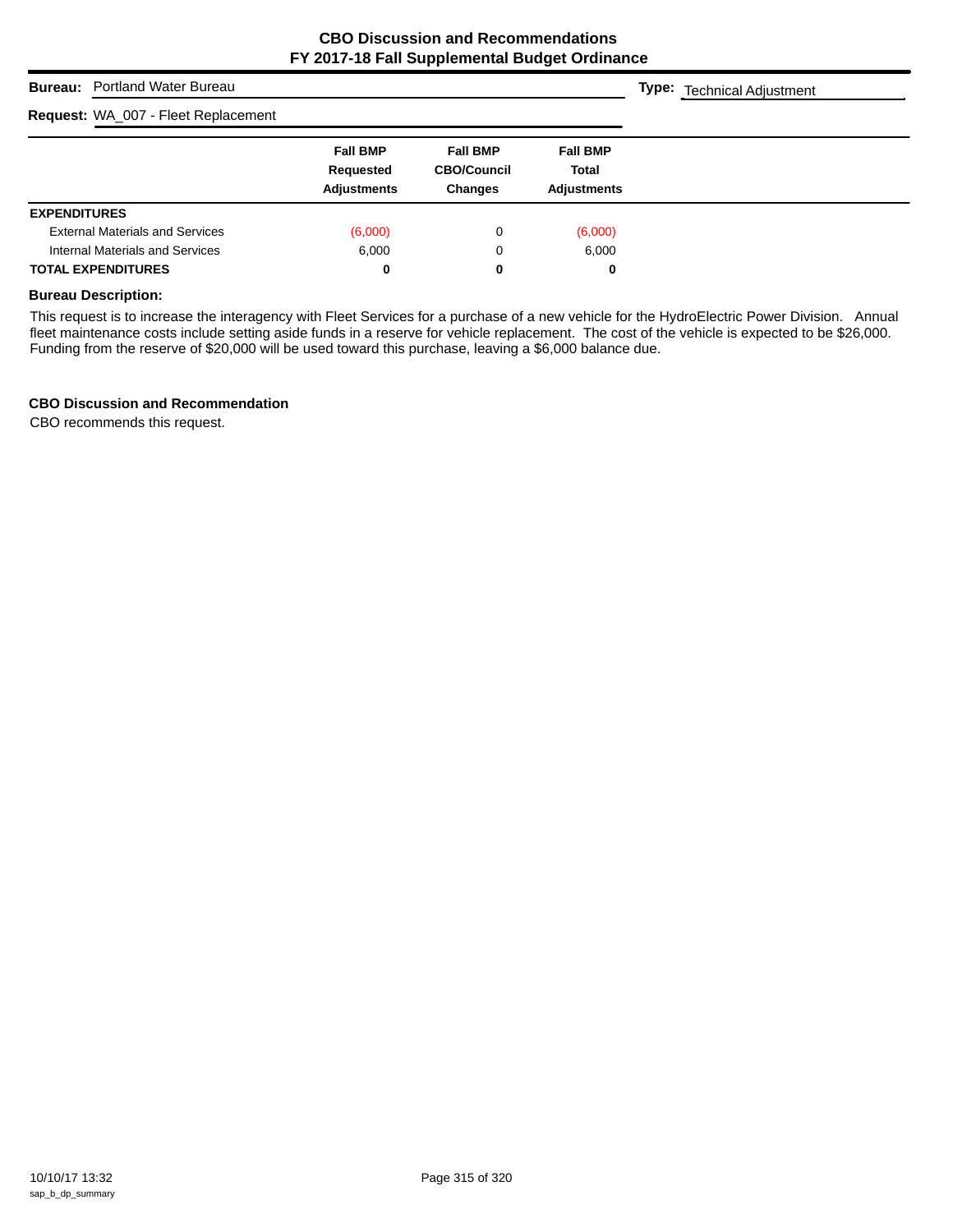## **Bureau:** Prosper Portland

## **Request:** ZD\_001 - Encumbrance Carryover

**Type:** Encumbrance Carryover Request

|                                        | <b>Fall BMP</b>    | <b>Fall BMP</b>    | <b>Fall BMP</b>    |
|----------------------------------------|--------------------|--------------------|--------------------|
|                                        | Requested          | <b>CBO/Council</b> | <b>Total</b>       |
|                                        | <b>Adjustments</b> | <b>Changes</b>     | <b>Adjustments</b> |
| <b>EXPENDITURES</b>                    |                    |                    |                    |
| <b>External Materials and Services</b> | 140,278            | 0                  | 140,278            |
| <b>TOTAL EXPENDITURES</b>              | 140.278            | 0                  | 140,278            |
| <b>REVENUES</b>                        |                    |                    |                    |
| <b>General Fund Discretionary</b>      | 140.278            | 0                  | 140.278            |
| <b>TOTAL REVENUES</b>                  | 140,278            | 0                  | 140,278            |
|                                        |                    |                    |                    |

## **Bureau Description:**

Prosper Portland requests the balance to be added as encumbrance carryover in the Fall BMP based on the following commitments that were underway or slightly delayed:

Neighborhood Economic Development Total \$80,064

•\$24,385: Small Business Support

o\$10,000: Remaining balance from Interise- Streetwise MBA to be carried forward for Materials and Services for two cohorts in Increase Project for FY 2017-18

o\$6,000: Legal work related to setting up loan documents for lending in Xxcelerate Program

o\$8,385: Remaining disbursement for Micro A la Carte funds

•\$30,000: Neighborhood Corridor

o\$30,000: Remaining grant funds for Venture Portland

•\$25,679: Workforce Development

o\$25,679: Remaining Worksystems Inc reimbursement for workforce navigator activities in Neighborhood Prosperity Initiatives

Traded Sector Total \$60,214

•\$5,200: Remaining balance for consultant

•\$2,000: Remaining balance from Chicktech to be realigned for additional unconscious bias training for companies participating in TechTown Diversity Pledge (40% of cost)

•\$3,312: Remaining balance from Social Enterprises to be realigned for additional unconscious bias training for companies participating in TechTown Diversity Pledge (\$60 of cost)

•\$4,000: Website work extended 5 weeks beyond FY 2016-17. Funds have been disbursed and this carryover will cover cost

•\$3,000: Data collection project/scorecard work extended 6 weeks beyond FY 2016-17. Funds have been disbursed and this carryover will cover cost

•\$5,202: Remaining balance of partnership with Oregon Manufacturing Extension Partnership (OMEP) to cover costs for efficiency improvement consultation. 46% of PO has been spent, 54% remaining of remaining balance is anticipated to complete before January 31, 2018

•\$12,500: PO with OMEP to provide 4 continuous improvement workshops. Initial funding for this occurred but remaining balance is anticipated to complete before January 31, 2018

•\$10,000: Remaining grant funds for iURBAN TEEN delayed from programming development

•\$15,000: Remaining grant funds for Mt. Hood Community College & Rosewood Initiative delayed from lack of capital development

### **CBO Discussion and Recommendation**

Though CBO recommends the encumbrance carryover requests as requested, Prosper Portland has been asked and affirmed that, in the future, similar encumbrances will be requested as part of the City's over-expenditure ordinance in June of each year. Because Prosper Portland is not a City bureau, its funding is governed by an IGA managed by CBO. The City's accounting requires CBO to accrue an expenditure for all remaining funds under the current IGA by June 30th. However, Prosper Portland did not spend all of the funds that were billed as an expense in FY 2016-17, leaving about \$240,000 as a negative expense in FY 2017-18. As a result, the year-end process will require several technical adjustments that CBO will make through an amended IGA following passage of the Fall supplemental.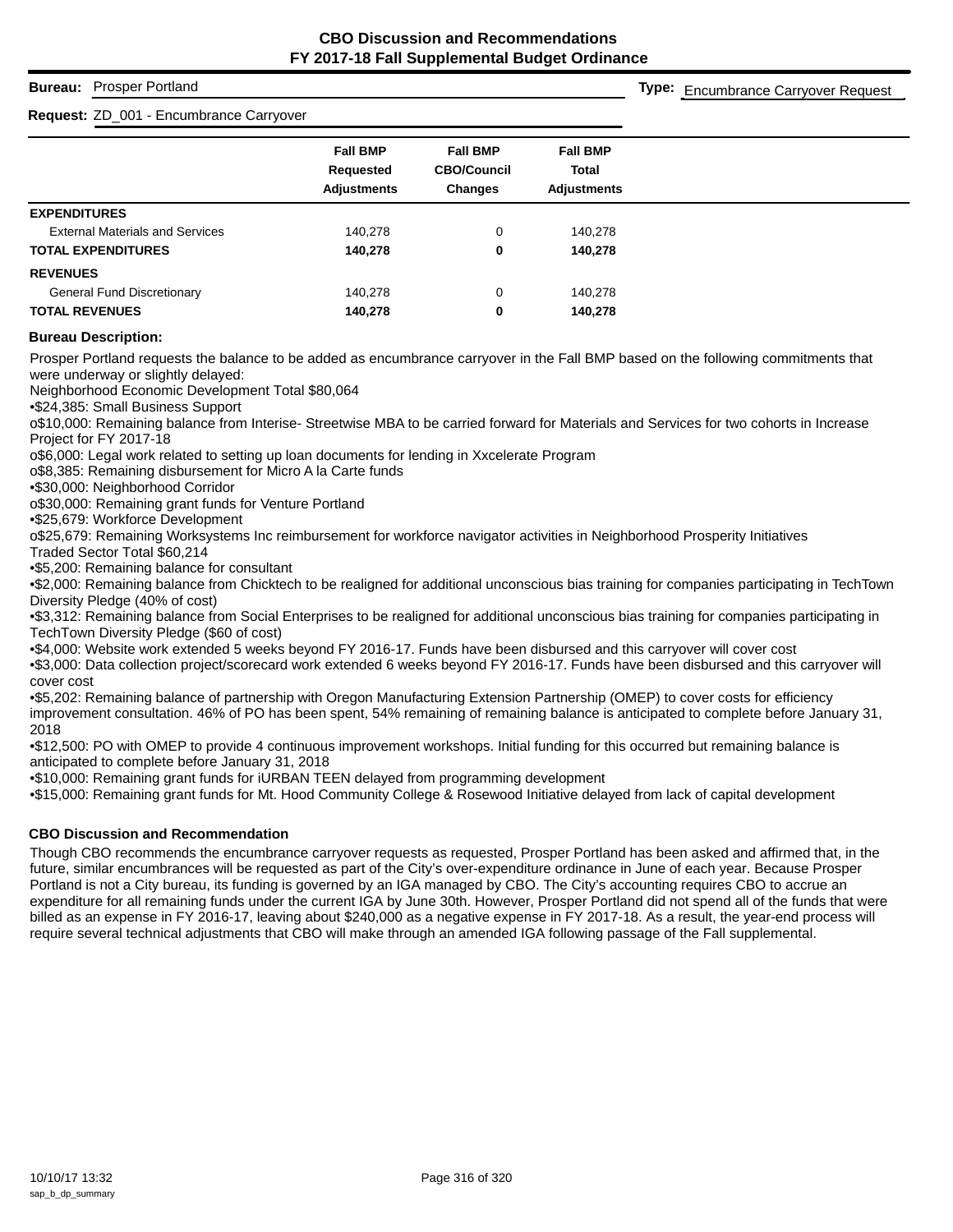**Type:** New Request

## **Bureau:** Prosper Portland

# **Request:** ZD\_002 - Small Business Tech. Assistance Partnership

| <b>Request:</b> ZD_002 - Small Business Tech. Assistance Partnership |                                                    |                                                         |                                                       |  |
|----------------------------------------------------------------------|----------------------------------------------------|---------------------------------------------------------|-------------------------------------------------------|--|
|                                                                      | <b>Fall BMP</b><br>Requested<br><b>Adjustments</b> | <b>Fall BMP</b><br><b>CBO/Council</b><br><b>Changes</b> | <b>Fall BMP</b><br><b>Total</b><br><b>Adiustments</b> |  |
| <b>EXPENDITURES</b>                                                  |                                                    |                                                         |                                                       |  |
| <b>External Materials and Services</b>                               | 36,936                                             | 0                                                       | 36,936                                                |  |
| <b>TOTAL EXPENDITURES</b>                                            | 36,936                                             | 0                                                       | 36,936                                                |  |
| <b>REVENUES</b>                                                      |                                                    |                                                         |                                                       |  |
| <b>General Fund Discretionary</b>                                    | 36,936                                             | 0                                                       | 36,936                                                |  |
| <b>TOTAL REVENUES</b>                                                | 36,936                                             | 0                                                       | 36,936                                                |  |

#### **Bureau Description:**

After completing the SBTAP RFP this June, we have contracted with eleven organizations and are now able to re-evaluate the service numbers for FY 2017-18. The formation of SBTAP has increased the number of businesses served each year from approximately 300 to 430. With that increase, there is a need to increase the supplemental services budget to accommodate the extra client load. Supplemental services include services such as legal, credit counseling, market research, accounting assistance, childcare costs so business owners can attend classes and workshops, and digital marketing assistance. The average cost for supplemental services per client amounts to \$330 per year. With an additional 130 clients, this creates a need of \$42,900 per year.

#### **CBO Discussion and Recommendation**

Recommended as requested. The additional demand was unforeseen and meets CBO criteria.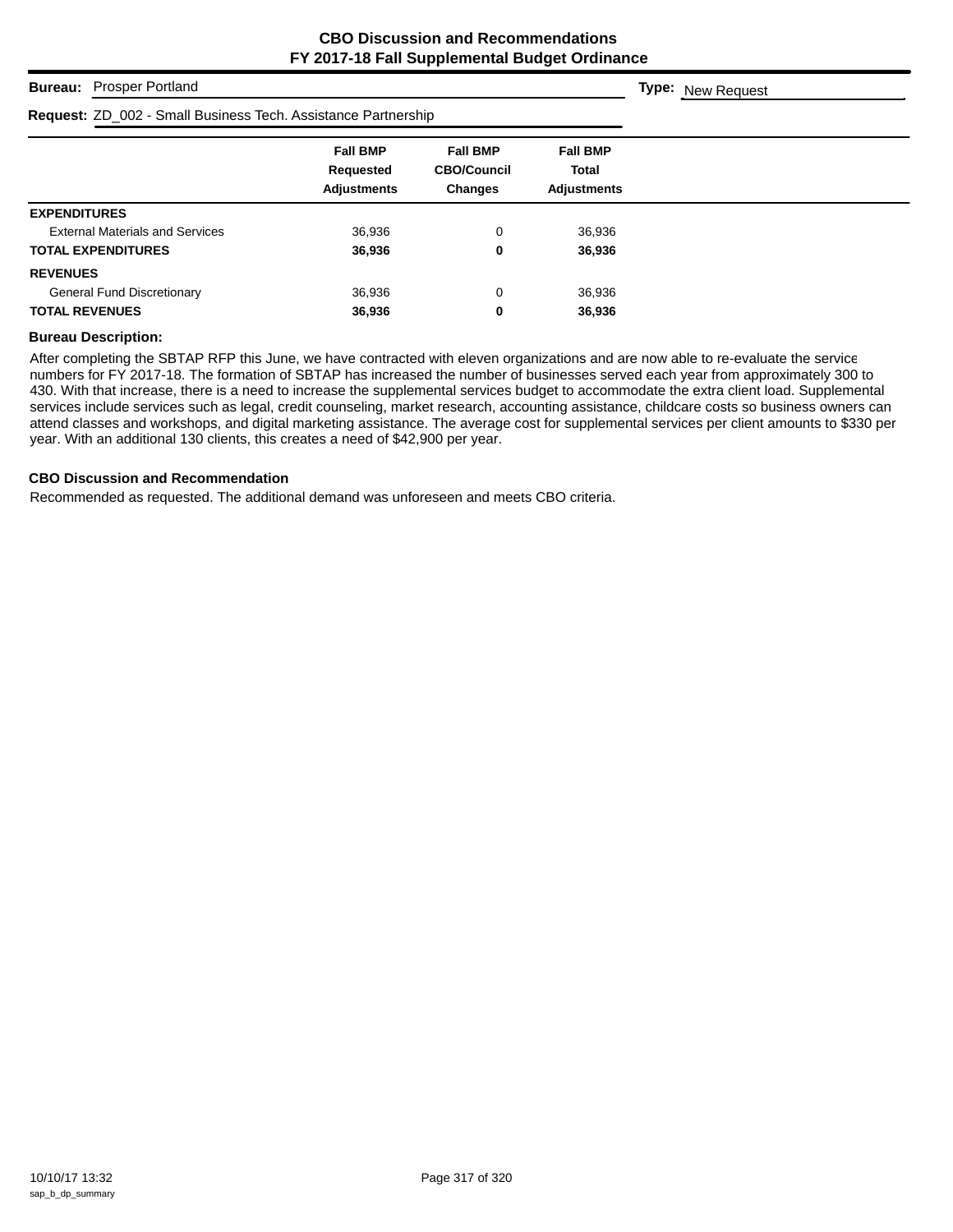|                       | <b>Bureau:</b> Prosper Portland                                      | <b>Type:</b> New Request                           |                                                         |                                                       |  |
|-----------------------|----------------------------------------------------------------------|----------------------------------------------------|---------------------------------------------------------|-------------------------------------------------------|--|
|                       | <b>Request: ZD_003 - Health Care Sector Materials &amp; Services</b> |                                                    |                                                         |                                                       |  |
|                       |                                                                      | <b>Fall BMP</b><br>Requested<br><b>Adjustments</b> | <b>Fall BMP</b><br><b>CBO/Council</b><br><b>Changes</b> | <b>Fall BMP</b><br><b>Total</b><br><b>Adjustments</b> |  |
| <b>EXPENDITURES</b>   |                                                                      |                                                    |                                                         |                                                       |  |
|                       | <b>External Materials and Services</b>                               | 64.415                                             | (64, 415)                                               | 0                                                     |  |
|                       | <b>TOTAL EXPENDITURES</b>                                            | 64,415                                             | (64, 415)                                               | 0                                                     |  |
| <b>REVENUES</b>       |                                                                      |                                                    |                                                         |                                                       |  |
|                       | <b>General Fund Discretionary</b>                                    | 64,415                                             | (64, 415)                                               | 0                                                     |  |
| <b>TOTAL REVENUES</b> |                                                                      | 64,415                                             | (64, 415)                                               | 0                                                     |  |

#### **Bureau Description:**

The adopted budget essentially reallocated funding for the Portland Film Office to support Prosper Portland's expansion into supporting the health care sector. The vision is this focus will mirror that of our traded sector industry focus - one FTE and an M&S Budget to execute the work. The challenge is the Portland Film Office historically has an M&S allowance of \$5,000-\$10,000, while each cluster has \$80,000-\$100,000. This fall BMP request would be to take funds not spent in FY 16/17 from the Cluster Budget and carry them forward so the M&S Budget for the health care sector aligns with that of the four traded sector clusters.

### **CBO Discussion and Recommendation**

CBO does not recommend Prosper Portland's request for materials and services spending related to its new Health Care Cluster. This expense is neither urgent nor unforeseen. Prosper Portland realigned ongoing funding for the Portland Film Office as part of its FY 2017-18 requested budget in February. Any additional funding that was needed should have been addressed at that time. Furthermore, as of mid-September, they have not hired anyone to fill the role of administering this program. The salary savings thus can be used to offset any materials and services spending in the current year. Finally, to the extent that these costs are truly ongoing, they should be requested as part of the FY 2018-19 budget process.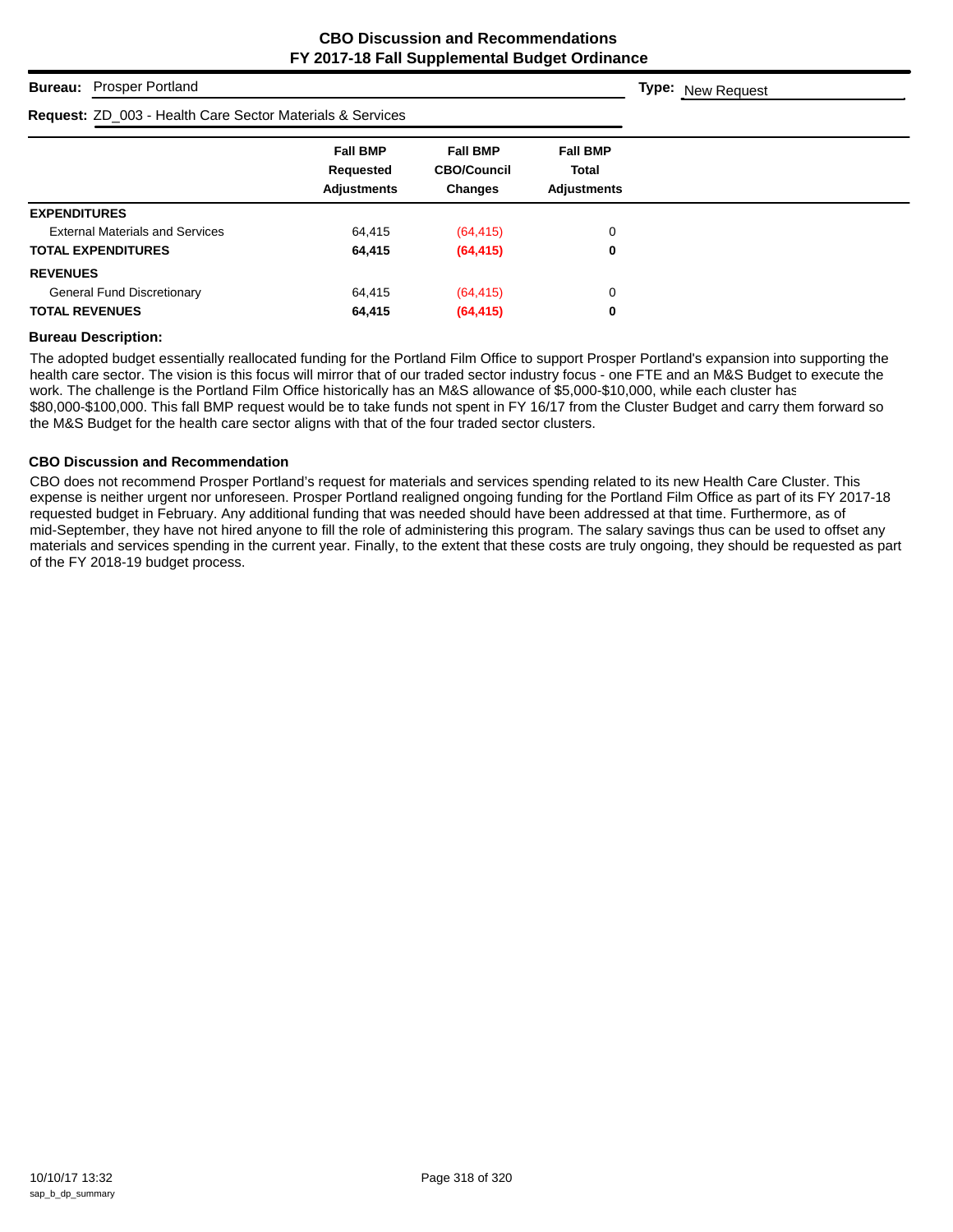**Type:** Capital Set-Aside Request

## **Bureau:** Prosper Portland

## **Request:** ZD\_004 - Holman Dock Replacement

| <b>Request:</b> ZD_004 - Holman Dock Replacement |                                                    |                                                         |                                                       |
|--------------------------------------------------|----------------------------------------------------|---------------------------------------------------------|-------------------------------------------------------|
|                                                  | <b>Fall BMP</b><br>Requested<br><b>Adjustments</b> | <b>Fall BMP</b><br><b>CBO/Council</b><br><b>Changes</b> | <b>Fall BMP</b><br><b>Total</b><br><b>Adiustments</b> |
| <b>EXPENDITURES</b>                              |                                                    |                                                         |                                                       |
| <b>External Materials and Services</b>           | 300,000                                            | (300,000)                                               | 0                                                     |
| <b>TOTAL EXPENDITURES</b>                        | 300,000                                            | (300,000)                                               | 0                                                     |
| <b>REVENUES</b>                                  |                                                    |                                                         |                                                       |
| <b>General Fund Discretionary</b>                | 300,000                                            | (300,000)                                               | 0                                                     |
| <b>TOTAL REVENUES</b>                            | 300,000                                            | (300,000)                                               | 0                                                     |

#### **Bureau Description:**

- Asset Information: The Holman Light Watercraft Dock provides lightwater craft access to the Willamette River .

 - Project Description: The dock is approaching the end of its ten year service life and needs to be replaced. Estimate includes replacement of freeboard portion of dock (ramp and gangway have already been replaced). Assumes existing freeboard is dismatled and salvaged. Anticipated that freeboard would need be constructed offsite in advance of July 1, 2018 window for next in water work timeframe. Capita cost includes cost to rebuild freeboard dock, permits, dismatlng of old dock, and in water work (including in water permit/assumes currentl DSL permit through 2019). Assumes replaces dock in current form.

\$230,000 dock and permits, and biological assessment \$20,000 consultant for permits \$50,000 Prosper Portland staff time

 - Explain Scores: Current failure scores are based on the dock nearing the end of its service life. Current dock surfaces may pose a risk to users given deteriorating wooden surfaces. Legal and financial impact based on current agreements in place to provide a usable dock through 2019. Number of lightwaterf craft users are estimated to be under 1,000 by Prosper Portland staff. Progression/worst case based on risk that dock may come apart or disintegrate in high river curent/water level conditions or if substantially impacted by another object within the next year . This could cause downriver impacts (higher city risk exposure).

- Benefits: The project could create the following benefits (6% out of 10%)

1) Improves safety (for dock users and prevent debris if failure occurs)

2) Implements a community priority (Eastbank Cresent Riverfront Plan)

3) Implments an identified action in an approved City Plan (Eastbank Cresent Riverfront Plan)

### **CBO Discussion and Recommendation**

Major maintenance projects that are requested through the capital set-aside process are ranked based on the likelihood and consequences of asset failure in terms of health & safety, service impacts, and environmental impacts. Legal, regulatory, and financial factors are given consideration as well. Based on these criteria, the capital set-aside committee ranked 38 requests projects that totaled \$68.6 million. Prosper Portland's capital set-aside request to replace the Holman Dock on the Willamette River ranked 34 out of the 40 projects. Given that there is \$5.9 million in available capital set-aside, this project did not rank high enough to be recommended.